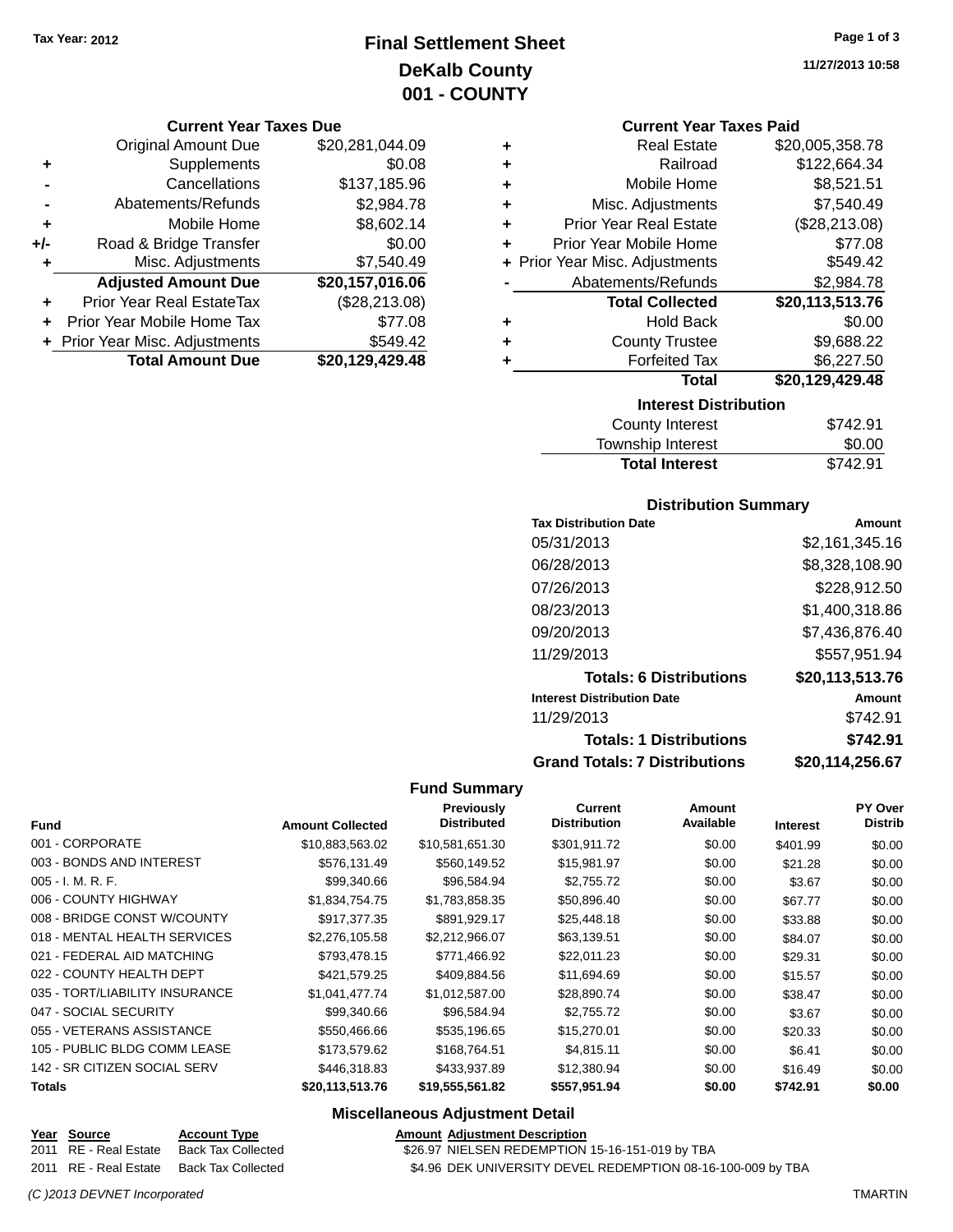# **Final Settlement Sheet Tax Year: 2012 Page 2 of 3 DeKalb County**

| Year   | <b>Source</b>           | <b>Account Type</b>      |
|--------|-------------------------|--------------------------|
| 2011   | <b>RE</b> - Real Estate | <b>Back Tax Collecte</b> |
| 2011   | RE - Real Estate        | <b>Back Tax Collecte</b> |
| 2011   | <b>RE</b> - Real Estate | <b>Back Tax Collecte</b> |
| 2011   | <b>RE</b> - Real Estate | <b>Back Tax Collecte</b> |
| 2011   | <b>RE</b> - Real Estate | <b>Back Tax Collecte</b> |
| 2012   | <b>RE</b> - Real Estate | Paymt In Lieu of T       |
| 2012   | <b>RE</b> - Real Estate | Paymt In Lieu of 1       |
| 2012   | <b>RE</b> - Real Estate | Paymt In Lieu of 1       |
| 2012   | RE - Real Estate        | Paymt In Lieu of 1       |
| 2012   | MH - Mobile Home        | <b>Back Tax Collecte</b> |
| 2012   | MH - Mobile Home        | <b>Back Tax Collecte</b> |
| 2012   | MH - Mobile Home        | <b>Back Tax Collecte</b> |
| 2012   | MH - Mobile Home        | <b>Back Tax Collecte</b> |
| 2012   | RE - Real Estate        | <b>Back Tax Collecte</b> |
| 2012   | <b>RE</b> - Real Estate | <b>Back Tax Collecte</b> |
| 2012   | <b>RE</b> - Real Estate | <b>Back Tax Collecte</b> |
| 2012   | RE - Real Estate        | Paymt In Lieu of 1       |
| 2012   | <b>RE</b> - Real Estate | Paymt In Lieu of 1       |
| 2012   | RE - Real Estate        | <b>Back Tax Collecte</b> |
| 2012   | <b>RE</b> - Real Estate | <b>Back Tax Collecte</b> |
| 2012   | RE - Real Estate        | <b>Back Tax Collecte</b> |
| 2012   | <b>RE</b> - Real Estate | <b>Back Tax Collecte</b> |
| 2012   | <b>RE</b> - Real Estate | <b>Back Tax Collecte</b> |
| 2012   | <b>RE</b> - Real Estate | <b>Back Tax Collecte</b> |
| 2012   | <b>RE</b> - Real Estate | <b>Back Tax Collecte</b> |
| 2012   | <b>RE</b> - Real Estate | <b>Back Tax Collecte</b> |
| 2012   | RE - Real Estate        | <b>Back Tax Collecte</b> |
| 2012   | <b>RE</b> - Real Estate | <b>Back Tax Collecte</b> |
| 2012   | <b>RE</b> - Real Estate | <b>Back Tax Collecte</b> |
| 2012   | RE - Real Estate        | <b>Back Tax Collecte</b> |
| 2012   | <b>RE</b> - Real Estate | <b>Back Tax Collecte</b> |
| 2012   | RE - Real Estate        | <b>Back Tax Collecte</b> |
| 2012   | <b>RE</b> - Real Estate | <b>Back Tax Collecte</b> |
| 2012   | MH - Mobile Home        | <b>Back Tax Collecte</b> |
| 2012   | MH - Mobile Home        | <b>Back Tax Collecte</b> |
| 2012   | MH - Mobile Home        | <b>Back Tax Collecte</b> |
| Totals | 38 entries              |                          |

| Year | Source                  | <u>Account Typ</u> |
|------|-------------------------|--------------------|
| 2012 | RE - Real Estate        | PTAB Decisi        |
| 2012 | RE - Real Estate        | PTAB Decisi        |
| 2012 | RE - Real Estate        | PTAB Decisi        |
| 2012 | <b>RE</b> - Real Estate | PTAB Decisi        |
| 2012 | <b>RE</b> - Real Estate | PTAB Decisi        |
| 2012 | <b>RE</b> - Real Estate | PTAB Decisi        |
| 2012 | RE - Real Estate        | PTAB Decisi        |
| 2012 | RE - Real Estate        | PTAB Decisi        |
| 2012 | RE - Real Estate        | PTAB Decisi        |
| 2012 | <b>RE</b> - Real Estate | PTAB Decisi        |
| 2012 | <b>RE</b> - Real Estate | PTAB Decisi        |
| 2012 | <b>RE</b> - Real Estate | PTAB Decisi        |
| 2012 | RE - Real Estate        | PTAB Decisi        |
| 2012 | RE - Real Estate        | PTAB Decisi        |
| 2012 | <b>RE</b> - Real Estate | PTAB Decisi        |
| 2012 | <b>RE</b> - Real Estate | RE Abateme         |
| 2012 | RE - Real Estate        | PTAB Decisi        |
| 2012 | RE - Real Estate        | PTAB Decisi        |
| 2012 | RE - Real Estate        | PTAB Decisi        |

#### **Miscellaneous Adjustment Detail Amount Adjustment Description** 2011 **Extrach Collected State Back Tax Collected \$57.02 HEYOB REDEMPTION 09-25-478-001 by TBA** 2011 2010 Back Tax Gold State Back Tax Collected \$130.58 MERRY OAKS REDEMPTION 06-21-353-001 by TBA ed \$248.23 MERRY OAKS REDEMPTION 06-21-352-001 by TBA 2011 **2012 Real Estate Back Tax Collected S15.86 MERRY OAKS REDEMPTION 06-20-453-007 by TBA** 2011 **2011 88.59 MERRY OAKS REDEMPTION 06-20-451-001 by TBA** External Case of the State Payment Case of Tax and State Payment In Lieu of Tax External Case of the State Payment State Payment In Lieu of Tax and Tax and Tax state Payment State Payment St Tax 51,360.07 DEKALB UNITS by TBA Tax  $$1,058.98$  SYCAMORE UNITS by TBA 2012 MH - Mobile Home Back Tax Collected \$8.14 HERNANDEZ REDEMPTION 06-33-400-039 0018A by TBA 2012 MH - Mobile State State State Home Back Tax Collected \$14.15 PITSTICK REDEMPTION 08-26-176-027 1022C by TB 2d 55.88 VARGAS REDEMPTION 03-30-131-001-0063O by TBA 2012 MH - Mobile Solid S6.36 NEILL REDEMPTION 06-33-400-039 0027O by TBA 2012 842.13 ENBURG REDEMPTION 13-35-202-003 by TBA 2012 RE - Real Estate Back Tax Collected \$49.93 ENBURG REDEMPTION 13-35-202-002 by TBA 2012 2012 860.08 STRATTON REDEMPTION 11-03-176-005 by TBA External Case 31,058.98 SYCAMORE UNITS by TBA Tax  $$1,360.07$  DEKALB UNITS by TBA 2012 **832.87 SCAVENGER SALE 08-03-428-013 by TBA** 2012 8012 BOACH SALE 09-17-200-015 by TBA 2012 895.22 SCAVENGER SALE 09-17-200-021 by TBA

- 2012 **2012 Real Estate Back Tax Collected \$92.99 SCAVENGER SALE 09-17-400-002 by TBA** 2012 2012 887.18 SCAVENGER SALE 09-29-276-011 by TBA 2012 **324.55 SCAVENGER SALE 13-06-334-001 by TBA** ed \$227.03 SCAVENGER SALE 06-21-153-005 by TBA 2012 **8137.69 SCAVENGER SALE 06-21-151-019 by TBA** 2012 **820.05 SCAVENGER SALE 06-21-151-018 by TBA** 2012 8147.43 SCAVENGER SALE 06-20-425-022 by TBA 2012 **2012 Real Estate Back Tax CAVENGER SALE 06-20-327-009 by TBA** 2012 **3405.77 SCAVENGER SALE 06-21-456-018 by TBA** 2012 **8334.37 SCAVENGER SALE 06-21-377-049 by TBA** 2012 **82012 Real Estate Back Tax Collected \$555.30 SCAVENGER SALE 06-21-179-001 by TBA** 2012 **2012 REal Estate Back Tax Collected S4.68 SANDWICH MILL WORKS REDEMPTION 19-35-126-016 by TBA** 2012 MH - Mobile State State State State State State State State State State State State State State State Sta 2012 MH - Mobile St.86 MENDEZ REDEMPTION 09-29-400-016 0005O by TBA
- 2012 MOBILE MGT REDEMPTION 08-01-401-005 2323F by TBA

**Totals 38 entries \$8,089.91**

#### **Abatement Detail**

#### **PEREFIGEE ACCOUNTER ACCOUNTER ADDEN AMOUNT ADDEN ACCOUNT ACCOUNT ACCOUNT ACCOUNT** ACCOUNT ACCOUNT ACCOUNT ACCOUNT 001 21.90 08-29-200-003 PTAB REFUND by TBA 2012 81.09 13-15-176-011 PTAB REFUND by TBA 2012 80.46 08-12-451-008 PTAB REFUND by TBA 2012 08-12-451-012 PTAB REFUND by TBA 2012 80.2012 80.20 08-12-451-013 PTAB REFUND by TBA 001 **2012 Real Estate PTAB REFUND by TBA** 001 8167.61 06-29-427-002 2008 PTAB REFUND by TBA 001 8280.48 06-29-427-003 2008 PTAB REFUND by TBA 001 **2012 Real Estate PTAB REFUND by TBA** 001 **2012 8500.70 06-29-477-002 2008 PTAB REFUND by TBA** 2012 84.37 03-30-277-001 2011 PTAB REFUND by TBA 001 **21.35 19-27-427-021 2011 PTAB REFUND by TBA** 2012 81.34 01-26-475-004 2011 PTAB REFUND by TBA 2012 811.28 13-15-327-010 2011 PTAB REFUND by TBA 001 **2012 82.60 12-13-100-003 2011 PTAB REFUND by TBA** nt \$121.30 06-29-427-001 2009 PTAB REFUND by TBA 2012 8168.69 06-29-427-002 2009 PTAB REFUND by TBA 001 **2282.32 06-29-427-003 2009 PTAB REFUND by TBA** 2009 PTAB REFUND by TBA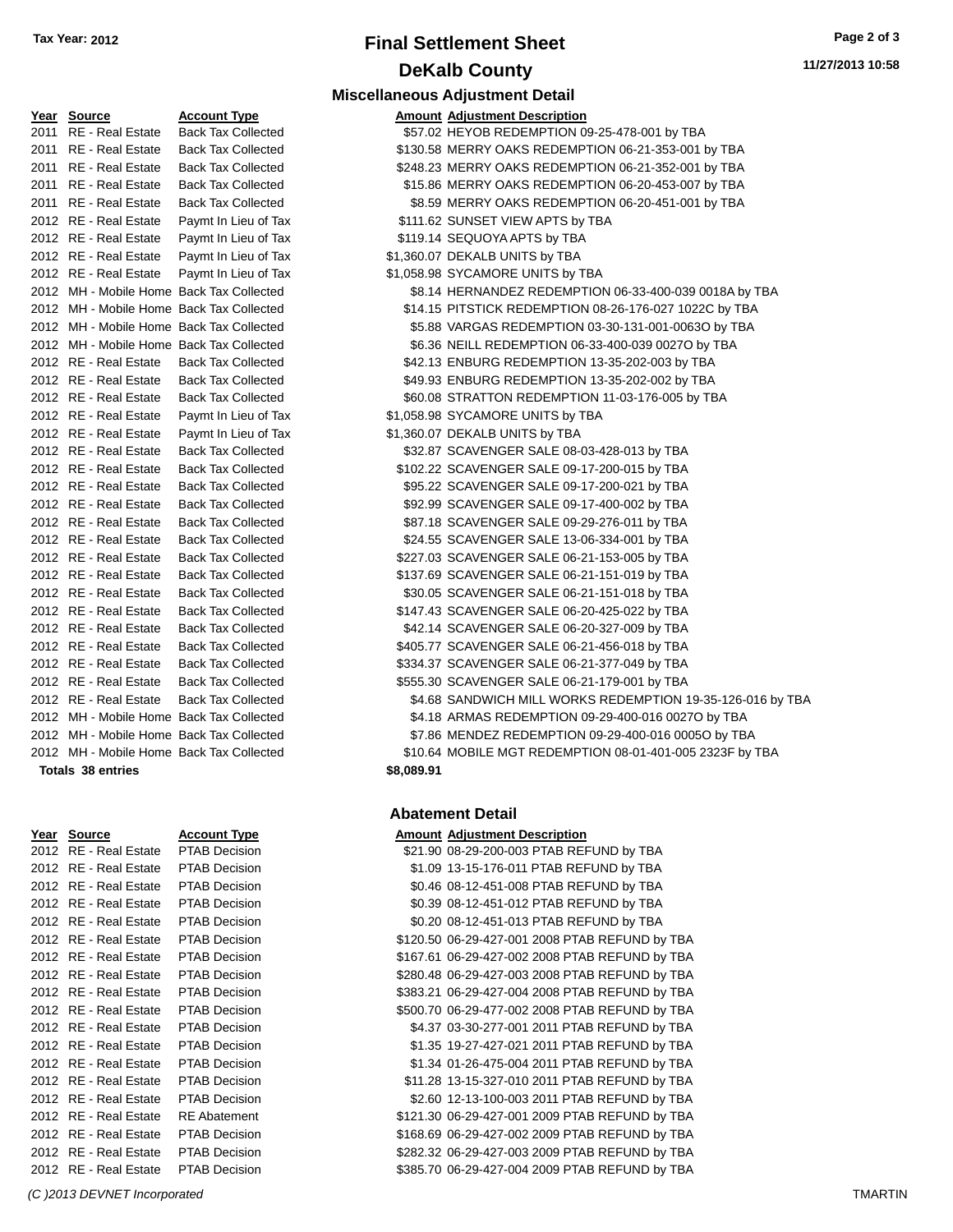| Year Source           | <b>Account Type</b>  | Amount     |
|-----------------------|----------------------|------------|
| 2012 RE - Real Estate | <b>PTAB Decision</b> | \$503.97   |
| 2012 RE - Real Estate | <b>PTAB Decision</b> | \$0.77     |
| 2012 RE - Real Estate | <b>PTAB Decision</b> | \$4.24     |
| 2012 RE - Real Estate | <b>PTAB Decision</b> | \$5.76     |
| 2012 RE - Real Estate | <b>PTAB Decision</b> | \$0.59     |
| 2012 RE - Real Estate | <b>PTAB Decision</b> | \$0.25     |
| 2012 RE - Real Estate | <b>PTAB Decision</b> | \$0.21     |
| 2012 RE - Real Estate | <b>PTAB Decision</b> | \$9.37     |
| 2012 RE - Real Estate | <b>PTAB Decision</b> | \$0.69     |
| 2012 RE - Real Estate | <b>PTAB Decision</b> | \$2.86     |
| 2012 RE - Real Estate | <b>PTAB Decision</b> | \$0.41     |
| 2012 RE - Real Estate | <b>PTAB Decision</b> | \$0.17     |
| Totals 31 entries     |                      | \$2,984.78 |

# **Final Settlement Sheet Tax Year: 2012 Page 3 of 3 DeKalb County Abatement Detail**

**Amount Adjustment Description** \$503.97 06-29-477-002 2009 PTAB REFUND by TBA \$0.77 06-20-453-003 2011 PTAB REFUND by TBA \$4.24 PTAB REFUND 06-32-253-015 by TBA \$5.76 PTAB REFUND 01-25-200-009 by TBA \$0.59 19-26-452-005 2012 PTAB REFUND by TBA \$0.25 09-29-251-032 2012 PTAB REFUND by TBA \$0.21 08-27-257-006 2012 PTAB REFUND by TBA \$9.37 19-25-252-016 2012 PTAB REFUND by TBA \$0.69 19-14-100-025 2012 PTAB REFUND by TBA \$2.86 03-30-277-001 2012 PTAB REFUND by TBA \$0.41 08-27-257-006 2011 PTAB REFUND by TBA \$0.17 01-26-475-004 2012 PTAB REFUND by TBA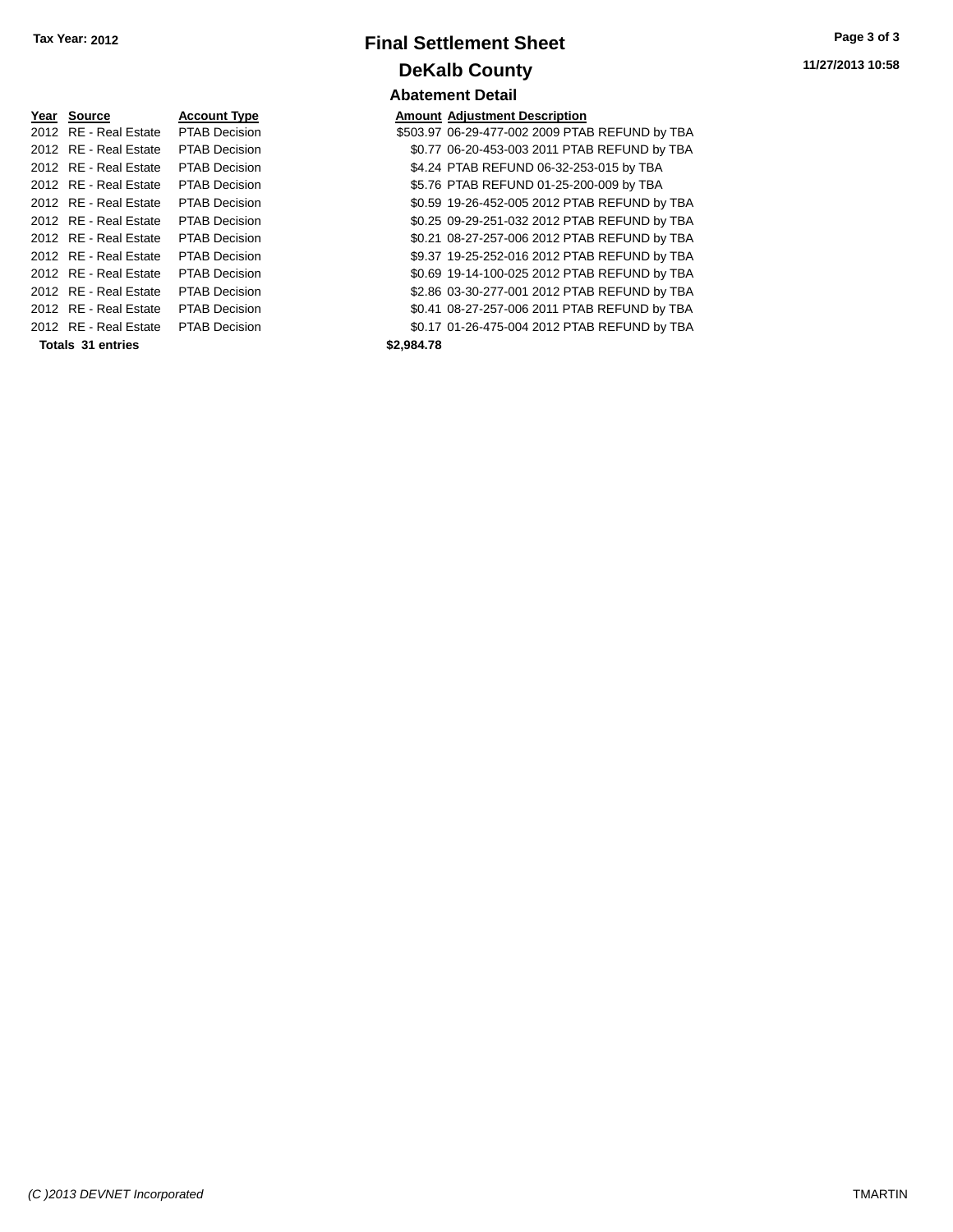# **Final Settlement Sheet Tax Year: 2012 Page 1 of 3 DeKalb County 002 - FOREST PRESERVE**

#### **Current Year Taxes Due**

|       | <b>Original Amount Due</b>     | \$1,484,343.85 |
|-------|--------------------------------|----------------|
| ٠     | Supplements                    | \$0.00         |
|       | Cancellations                  | \$1,338.26     |
|       | Abatements/Refunds             | \$218.46       |
| ٠     | Mobile Home                    | \$629.56       |
| $+/-$ | Road & Bridge Transfer         | \$0.00         |
| ٠     | Misc. Adjustments              | \$551.87       |
|       | <b>Adjusted Amount Due</b>     | \$1,483,968.56 |
|       | Prior Year Real EstateTax      | (\$2,218.24)   |
|       | Prior Year Mobile Home Tax     | \$5.88         |
|       | + Prior Year Misc. Adjustments | \$41.79        |
|       | <b>Total Amount Due</b>        | \$1,481,797.99 |

| ٠ | <b>Real Estate</b>             | \$1,472,868.86 |
|---|--------------------------------|----------------|
|   |                                |                |
| ٠ | Railroad                       | \$8,977.84     |
| ٠ | Mobile Home                    | \$623.63       |
| ٠ | Misc. Adjustments              | \$551.87       |
| ٠ | <b>Prior Year Real Estate</b>  | (\$2,218.24)   |
| ٠ | Prior Year Mobile Home         | \$5.88         |
|   | + Prior Year Misc. Adjustments | \$41.79        |
|   | Abatements/Refunds             | \$218.46       |
|   | <b>Total Collected</b>         | \$1,480,633.17 |
| ٠ | <b>Hold Back</b>               | \$0.00         |
| ٠ | <b>County Trustee</b>          | \$709.02       |
| ٠ | <b>Forfeited Tax</b>           | \$455.80       |
|   | Total                          | \$1,481,797.99 |
|   | <b>Interest Distribution</b>   |                |
|   | <b>County Interest</b>         | \$54.69        |

| <b>Total Interest</b> | \$54.69 |
|-----------------------|---------|
| Township Interest     | \$0.00  |
| County Interest       | \$54.69 |

#### **Distribution Summary**

| <b>Tax Distribution Date</b>         | Amount         |
|--------------------------------------|----------------|
| 05/31/2013                           | \$158,190.19   |
| 06/28/2013                           | \$613,766.38   |
| 07/26/2013                           | \$16,750.20    |
| 08/23/2013                           | \$102,488.60   |
| 09/20/2013                           | \$548,477.06   |
| 11/29/2013                           | \$40,960.74    |
| <b>Totals: 6 Distributions</b>       | \$1,480,633.17 |
| <b>Interest Distribution Date</b>    | Amount         |
| 11/29/2013                           | \$54.69        |
| <b>Totals: 1 Distributions</b>       | \$54.69        |
| <b>Grand Totals: 7 Distributions</b> | \$1.480.687.86 |

### **Fund Summary**

| Fund                                         | <b>Amount Collected</b> | <b>Previously</b><br><b>Distributed</b> | Current<br><b>Distribution</b> | Amount<br>Available | <b>Interest</b> | <b>PY Over</b><br><b>Distrib</b> |
|----------------------------------------------|-------------------------|-----------------------------------------|--------------------------------|---------------------|-----------------|----------------------------------|
| 001 - CORPORATE                              | \$1.107.316.71          | \$1.076.683.53                          | \$30.633.18                    | \$0.00              | \$40.91         | \$0.00                           |
| 005 - I. M. R. F.                            | \$249.434.84            | \$242,534.40                            | \$6,900.44                     | \$0.00              | \$9.21          | \$0.00                           |
| 035 - TORT JUDGEMENTS/LIABILITY<br>INSURANCE | \$99,922,03             | \$97.157.73                             | \$2,764.30                     | \$0.00              | \$3.69          | \$0.00                           |
| 047 - SOCIAL SECURITY                        | \$23.959.59             | \$23,296,77                             | \$662.82                       | \$0.00              | \$0.88          | \$0.00                           |
| Totals                                       | \$1,480,633.17          | \$1,439,672.43                          | \$40,960,74                    | \$0.00              | \$54.69         | \$0.00                           |

#### **Miscellaneous Adjustment Detail**

| Year Source           | <b>Account Type</b>       | <b>Amount Adjustment Description</b>                        |
|-----------------------|---------------------------|-------------------------------------------------------------|
| 2011 RE - Real Estate | <b>Back Tax Collected</b> | \$2.06 NIELSEN REDEMPTION 15-16-151-019 by TBA              |
| 2011 RE - Real Estate | <b>Back Tax Collected</b> | \$0.38 DEK UNIVERSITY DEVEL REDEMPTION 08-16-100-009 by TBA |
| 2011 RE - Real Estate | <b>Back Tax Collected</b> | \$4.36 HEYOB REDEMPTION 09-25-478-001 by TBA                |
| 2011 RE - Real Estate | <b>Back Tax Collected</b> | \$9.97 MERRY OAKS REDEMPTION 06-21-353-001 by TBA           |
| 2011 RE - Real Estate | <b>Back Tax Collected</b> | \$18.96 MERRY OAKS REDEMPTION 06-21-352-001 by TBA          |
| 2011 RE - Real Estate | <b>Back Tax Collected</b> | \$1.21 MERRY OAKS REDEMPTION 06-20-453-007 by TBA           |
| 2011 RE - Real Estate | Back Tax Collected        | \$0.66 MERRY OAKS REDEMPTION 06-20-451-001 by TBA           |
| 2012 RE - Real Estate | Paymt In Lieu of Tax      | \$8.17 SUNSET VIEW APTS by TBA                              |
| 2012 RE - Real Estate | Paymt In Lieu of Tax      | \$8.72 SEQUOYA APTS by TBA                                  |
| 2012 RE - Real Estate | Paymt In Lieu of Tax      | \$99.54 DEKALB UNITS by TBA                                 |
| 2012 RE - Real Estate | Paymt In Lieu of Tax      | \$77.51 SYCAMORE UNITS by TBA                               |

*(C )2013 DEVNET Incorporated* TMARTIN

**11/27/2013 10:58**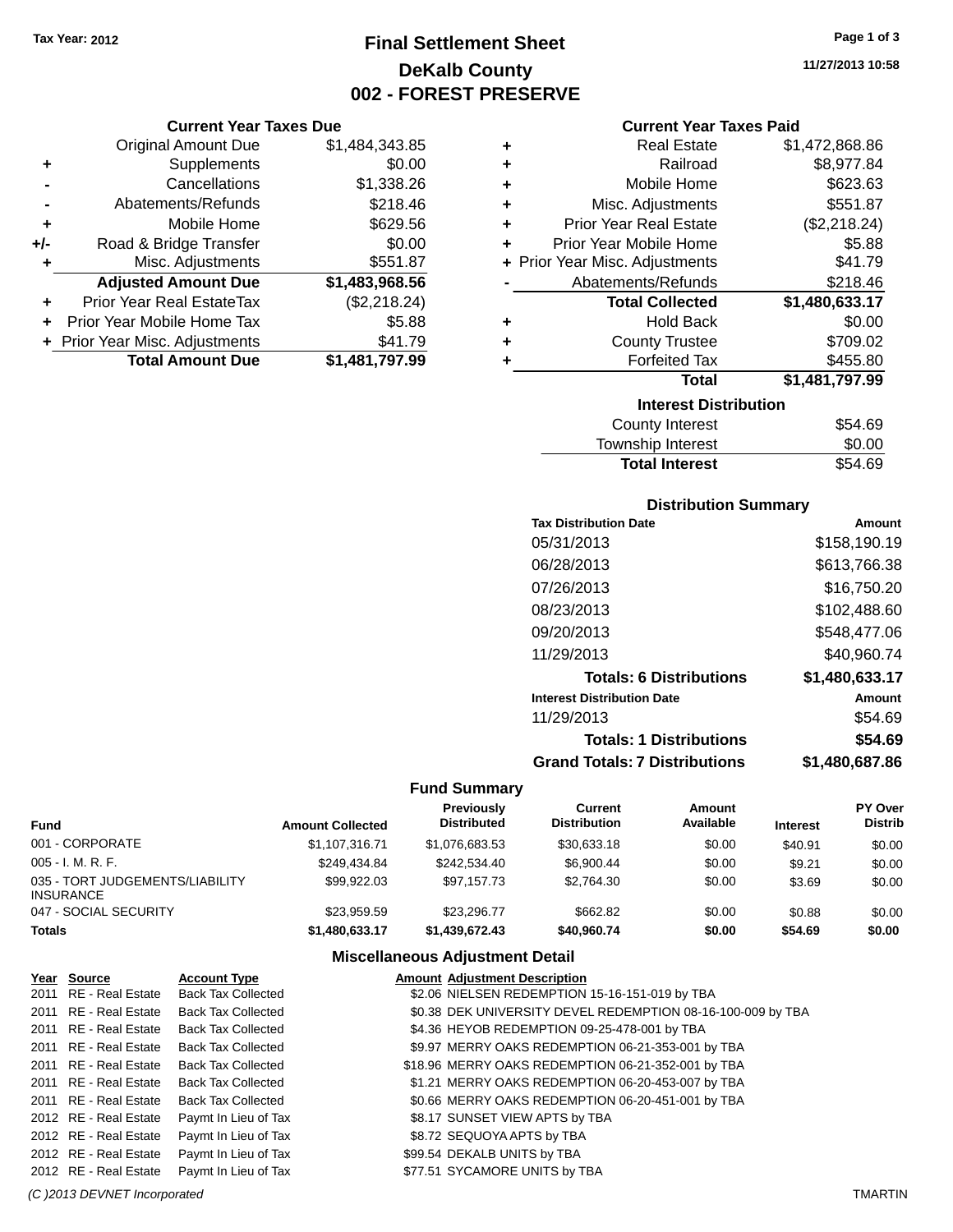# **Final Settlement Sheet Tax Year: 2012 Page 2 of 3 DeKalb County Miscellaneous Adjustment Detail**

**11/27/2013 10:58**

| rear source                              | ACCOUNT Type                               | AINOUNT AUJUSTINENT DESCRIPTION |
|------------------------------------------|--------------------------------------------|---------------------------------|
| 2012 MH - Mobile Home Back Tax Collected |                                            | \$0.60 HERNANDEZ REDEMPTIO      |
| 2012 MH - Mobile Home Back Tax Collected |                                            | \$1.03 PITSTICK REDEMPTION 08   |
| 2012 MH - Mobile Home Back Tax Collected |                                            | \$0.43 VARGAS REDEMPTION 03     |
| 2012 MH - Mobile Home Back Tax Collected |                                            | \$0.46 NEILL REDEMPTION 06-33   |
| 2012 RE - Real Estate Back Tax Collected |                                            | \$3.08 ENBURG REDEMPTION 13     |
| 2012 RE - Real Estate Back Tax Collected |                                            | \$3.65 ENBURG REDEMPTION 13     |
|                                          | 2012 RE - Real Estate Back Tax Collected   | \$4.40 STRATTON REDEMPTION      |
|                                          | 2012 RE - Real Estate Paymt In Lieu of Tax | \$77.51 SYCAMORE UNITS by TBA   |
| 2012 RE - Real Estate                    | Paymt In Lieu of Tax                       | \$99.54 DEKALB UNITS by TBA     |
| 2012 RE - Real Estate                    | <b>Back Tax Collected</b>                  | \$2.40 SCAVENGER SALE 08-03-4   |
| 2012 RE - Real Estate                    | <b>Back Tax Collected</b>                  | \$7.48 SCAVENGER SALE 09-17-2   |
| 2012 RE - Real Estate                    | <b>Back Tax Collected</b>                  | \$6.97 SCAVENGER SALE 09-17-2   |
| 2012 RE - Real Estate                    | <b>Back Tax Collected</b>                  | \$6.81 SCAVENGER SALE 09-17-4   |
| 2012 RE - Real Estate                    | <b>Back Tax Collected</b>                  | \$6.38 SCAVENGER SALE 09-29-2   |
| 2012 RE - Real Estate                    | <b>Back Tax Collected</b>                  | \$1.80 SCAVENGER SALE 13-06-3   |
| 2012 RE - Real Estate                    | <b>Back Tax Collected</b>                  | \$16.61 SCAVENGER SALE 06-21-1  |
| 2012 RE - Real Estate                    | <b>Back Tax Collected</b>                  | \$10.08 SCAVENGER SALE 06-21-1  |
| 2012 RE - Real Estate                    | <b>Back Tax Collected</b>                  | \$2.20 SCAVENGER SALE 06-21-1   |
| 2012 RE - Real Estate                    | <b>Back Tax Collected</b>                  | \$10.79 SCAVENGER SALE 06-20-4  |
| 2012 RE - Real Estate                    | <b>Back Tax Collected</b>                  | \$3.08 SCAVENGER SALE 06-20-3   |
| 2012 RE - Real Estate                    | <b>Back Tax Collected</b>                  | \$29.70 SCAVENGER SALE 06-21-4  |
| 2012 RE - Real Estate                    | <b>Back Tax Collected</b>                  | \$24.47 SCAVENGER SALE 06-21-3  |
| 2012 RE - Real Estate                    | <b>Back Tax Collected</b>                  | \$40.64 SCAVENGER SALE 06-21-1  |
|                                          | 2012 RE - Real Estate Back Tax Collected   | \$0.34 SANDWICH MILL WORKS I    |
| 2012 MH - Mobile Home Back Tax Collected |                                            | \$0.31 ARMAS REDEMPTION 09-2    |
| 2012 MH - Mobile Home Back Tax Collected |                                            | \$0.58 MENDEZ REDEMPTION 09     |
| 2012 MH - Mobile Home Back Tax Collected |                                            | \$0.78 MOBILE MGT REDEMPTIO     |
|                                          |                                            |                                 |

#### **Totals 38 entries \$593.66**

| <u>Year</u> | <u>Source</u>           | <b>Account Type</b>  |
|-------------|-------------------------|----------------------|
| 2012        | <b>RE</b> - Real Estate | <b>PTAB Decision</b> |
| 2012        | <b>RE</b> - Real Estate | PTAB Decisior        |
| 2012        | <b>RE</b> - Real Estate | PTAB Decisior        |
| 2012        | RE - Real Estate        | PTAB Decisior        |
| 2012        | <b>RE</b> - Real Estate | PTAB Decisior        |
| 2012        | <b>RE</b> - Real Estate | PTAB Decisior        |
| 2012        | <b>RE</b> - Real Estate | <b>PTAB Decision</b> |
| 2012        | <b>RE</b> - Real Estate | PTAB Decisior        |
| 2012        | <b>RE</b> - Real Estate | PTAB Decisior        |
| 2012        | <b>RE</b> - Real Estate | PTAB Decisior        |
| 2012        | RE - Real Estate        | PTAB Decisior        |
| 2012        | RE - Real Estate        | PTAB Decisior        |
| 2012        | <b>RE</b> - Real Estate | PTAB Decisior        |
| 2012        | <b>RE</b> - Real Estate | PTAB Decisior        |
| 2012        | <b>RE</b> - Real Estate | <b>PTAB Decision</b> |
| 2012        | <b>RE</b> - Real Estate | <b>RE</b> Abatement  |
| 2012        | <b>RE</b> - Real Estate | <b>PTAB Decision</b> |
| 2012        | <b>RE</b> - Real Estate | PTAB Decisior        |
| 2012        | RE - Real Estate        | <b>PTAB Decision</b> |
| 2012        | <b>RE</b> - Real Estate | <b>PTAB Decision</b> |
| 2012        | RE - Real Estate        | PTAB Decisior        |
| 2012        | RE - Real Estate        | <b>PTAB Decision</b> |
| 2012        | <b>RE</b> - Real Estate | PTAB Decisior        |
| 2012        | <b>RE</b> - Real Estate | <b>PTAB Decision</b> |
| 2012        | <b>RE</b> - Real Estate | <b>PTAB Decision</b> |
| 2012        | <b>RE</b> - Real Estate | PTAB Decisior        |
| 2012        | <b>RE</b> - Real Estate | <b>PTAB Decision</b> |
| 2012        | RF - Real Estate        | <b>PTAR Decision</b> |

|                                          |                           | <b>MISCONDICOUS AUJUSTINGIIL DOLUI</b> I               |
|------------------------------------------|---------------------------|--------------------------------------------------------|
| Year Source                              | <b>Account Type</b>       | <b>Amount Adjustment Description</b>                   |
| 2012 MH - Mobile Home Back Tax Collected |                           | \$0.60 HERNANDEZ REDEMPTION 06-33-400-039 0018A by TBA |
| 2012 MH - Mobile Home Back Tax Collected |                           | \$1.03 PITSTICK REDEMPTION 08-26-176-027 1022C by TBA  |
| 2012 MH - Mobile Home Back Tax Collected |                           | \$0.43 VARGAS REDEMPTION 03-30-131-001-0063O by TBA    |
| 2012 MH - Mobile Home Back Tax Collected |                           | \$0.46 NEILL REDEMPTION 06-33-400-039 0027O by TBA     |
| 2012 RE - Real Estate Back Tax Collected |                           | \$3.08 ENBURG REDEMPTION 13-35-202-003 by TBA          |
| 2012 RE - Real Estate Back Tax Collected |                           | \$3.65 ENBURG REDEMPTION 13-35-202-002 by TBA          |
| 2012 RE - Real Estate                    | <b>Back Tax Collected</b> | \$4.40 STRATTON REDEMPTION 11-03-176-005 by TBA        |
| 2012 RE - Real Estate                    | Paymt In Lieu of Tax      | \$77.51 SYCAMORE UNITS by TBA                          |
| 2012 RE - Real Estate                    | Paymt In Lieu of Tax      | \$99.54 DEKALB UNITS by TBA                            |
| 2012 RE - Real Estate                    | <b>Back Tax Collected</b> | \$2.40 SCAVENGER SALE 08-03-428-013 by TBA             |
| 2012 RE - Real Estate                    | <b>Back Tax Collected</b> | \$7.48 SCAVENGER SALE 09-17-200-015 by TBA             |
| 2012 RE - Real Estate                    | <b>Back Tax Collected</b> | \$6.97 SCAVENGER SALE 09-17-200-021 by TBA             |
| 2012 RE - Real Estate                    | <b>Back Tax Collected</b> | \$6.81 SCAVENGER SALE 09-17-400-002 by TBA             |
|                                          |                           |                                                        |

| zuiz KE-Keal Estate                      | Dack Tax Collected        | <b>JO.97 SUAVENGER SALE 09-17-200-021 DY TDA</b>           |
|------------------------------------------|---------------------------|------------------------------------------------------------|
| 2012 RE - Real Estate                    | <b>Back Tax Collected</b> | \$6.81 SCAVENGER SALE 09-17-400-002 by TBA                 |
| 2012 RE - Real Estate                    | <b>Back Tax Collected</b> | \$6.38 SCAVENGER SALE 09-29-276-011 by TBA                 |
| 2012 RE - Real Estate                    | <b>Back Tax Collected</b> | \$1.80 SCAVENGER SALE 13-06-334-001 by TBA                 |
| 2012 RE - Real Estate                    | <b>Back Tax Collected</b> | \$16.61 SCAVENGER SALE 06-21-153-005 by TBA                |
| 2012 RE - Real Estate                    | <b>Back Tax Collected</b> | \$10.08 SCAVENGER SALE 06-21-151-019 by TBA                |
| 2012 RE - Real Estate                    | <b>Back Tax Collected</b> | \$2.20 SCAVENGER SALE 06-21-151-018 by TBA                 |
| 2012 RE - Real Estate                    | <b>Back Tax Collected</b> | \$10.79 SCAVENGER SALE 06-20-425-022 by TBA                |
| 2012 RE - Real Estate                    | <b>Back Tax Collected</b> | \$3.08 SCAVENGER SALE 06-20-327-009 by TBA                 |
| 2012 RE - Real Estate                    | <b>Back Tax Collected</b> | \$29.70 SCAVENGER SALE 06-21-456-018 by TBA                |
| 2012 RE - Real Estate                    | <b>Back Tax Collected</b> | \$24.47 SCAVENGER SALE 06-21-377-049 by TBA                |
| 2012 RE - Real Estate                    | <b>Back Tax Collected</b> | \$40.64 SCAVENGER SALE 06-21-179-001 by TBA                |
| 2012 RE - Real Estate                    | <b>Back Tax Collected</b> | \$0.34 SANDWICH MILL WORKS REDEMPTION 19-35-126-016 by TBA |
| 2012 MH - Mobile Home Back Tax Collected |                           | \$0.31 ARMAS REDEMPTION 09-29-400-016 0027O by TBA         |
| 2012 MH - Mobile Home Back Tax Collected |                           | \$0.58 MENDEZ REDEMPTION 09-29-400-016 0005O by TBA        |
| 2012 MH - Mobile Home Back Tax Collected |                           | \$0.78 MOBILE MGT REDEMPTION 08-01-401-005 2323F by TBA    |

#### **Abatement Detail**

#### **Amount Adjustment Description**

| 2012 RE - Real Estate | <b>PTAB Decision</b> | \$1.60 08-29-200-003 PTAB REFUND by TBA       |
|-----------------------|----------------------|-----------------------------------------------|
| 2012 RE - Real Estate | <b>PTAB Decision</b> | \$0.08 13-15-176-011 PTAB REFUND by TBA       |
| 2012 RE - Real Estate | <b>PTAB Decision</b> | \$0.03 08-12-451-008 PTAB REFUND by TBA       |
| 2012 RE - Real Estate | <b>PTAB Decision</b> | \$0.03 08-12-451-012 PTAB REFUND by TBA       |
| 2012 RE - Real Estate | <b>PTAB Decision</b> | \$0.01 08-12-451-013 PTAB REFUND by TBA       |
| 2012 RE - Real Estate | <b>PTAB Decision</b> | \$8.82 06-29-427-001 2008 PTAB REFUND by TBA  |
| 2012 RE - Real Estate | <b>PTAB Decision</b> | \$12.27 06-29-427-002 2008 PTAB REFUND by TBA |
| 2012 RE - Real Estate | <b>PTAB Decision</b> | \$20.53 06-29-427-003 2008 PTAB REFUND by TBA |
| 2012 RE - Real Estate | <b>PTAB Decision</b> | \$28.05 06-29-427-004 2008 PTAB REFUND by TBA |
| 2012 RE - Real Estate | <b>PTAB Decision</b> | \$36.65 06-29-477-002 2008 PTAB REFUND by TBA |
| 2012 RE - Real Estate | <b>PTAB Decision</b> | \$0.32 03-30-277-001 2011 PTAB REFUND by TBA  |
| 2012 RE - Real Estate | <b>PTAB Decision</b> | \$0.10 19-27-427-021 2011 PTAB REFUND by TBA  |
| 2012 RE - Real Estate | <b>PTAB Decision</b> | \$0.10 01-26-475-004 2011 PTAB REFUND by TBA  |
| 2012 RE - Real Estate | <b>PTAB Decision</b> | \$0.83 13-15-327-010 2011 PTAB REFUND by TBA  |
| 2012 RE - Real Estate | <b>PTAB Decision</b> | \$0.19 12-13-100-003 2011 PTAB REFUND by TBA  |
| 2012 RE - Real Estate | <b>RE</b> Abatement  | \$8.88 06-29-427-001 2009 PTAB REFUND by TBA  |
| 2012 RE - Real Estate | <b>PTAB Decision</b> | \$12.35 06-29-427-002 2009 PTAB REFUND by TBA |
| 2012 RE - Real Estate | <b>PTAB Decision</b> | \$20.66 06-29-427-003 2009 PTAB REFUND by TBA |
| 2012 RE - Real Estate | <b>PTAB Decision</b> | \$28.23 06-29-427-004 2009 PTAB REFUND by TBA |
| 2012 RE - Real Estate | PTAB Decision        | \$36.88 06-29-477-002 2009 PTAB REFUND by TBA |
| 2012 RE - Real Estate | <b>PTAB Decision</b> | \$0.06 06-20-453-003 2011 PTAB REFUND by TBA  |
| 2012 RE - Real Estate | <b>PTAB Decision</b> | \$0.31 PTAB REFUND 06-32-253-015 by TBA       |
| 2012 RE - Real Estate | <b>PTAB Decision</b> | \$0.42 PTAB REFUND 01-25-200-009 by TBA       |
| 2012 RE - Real Estate | <b>PTAB Decision</b> | \$0.04 19-26-452-005 2012 PTAB REFUND by TBA  |
| 2012 RE - Real Estate | <b>PTAB Decision</b> | \$0.02 09-29-251-032 2012 PTAB REFUND by TBA  |
| 2012 RE - Real Estate | <b>PTAB Decision</b> | \$0.02 08-27-257-006 2012 PTAB REFUND by TBA  |
| 2012 RE - Real Estate | <b>PTAB Decision</b> | \$0.68 19-25-252-016 2012 PTAB REFUND by TBA  |
| 2012 RE - Real Estate | PTAB Decision        | \$0.05 19-14-100-025 2012 PTAB REFUND by TBA  |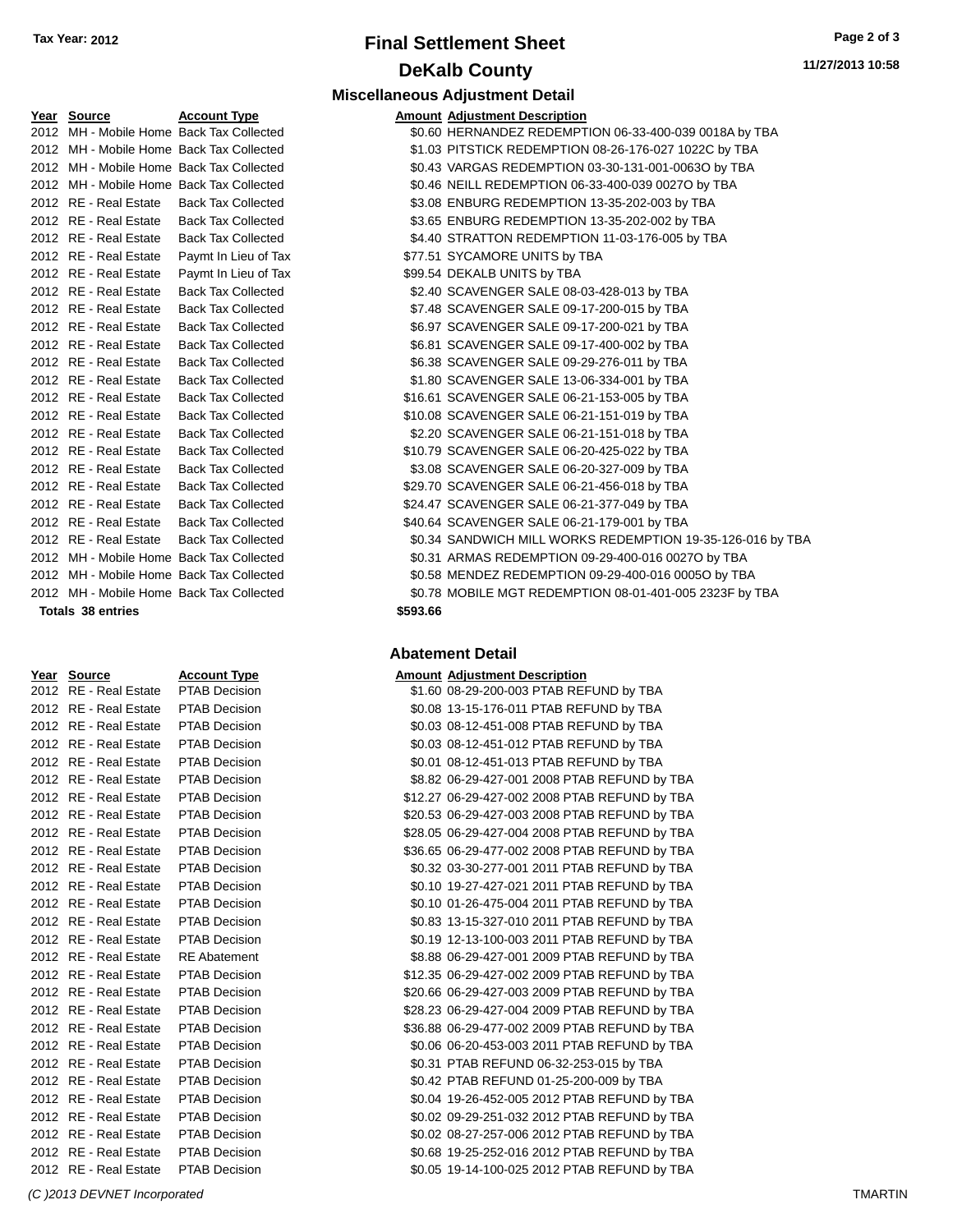# **Final Settlement Sheet Tax Year: 2012 Page 3 of 3 DeKalb County Abatement Detail**

**Totals 31 entries \$218.46**

**<u>Year Source</u> <b>Account Type Amount Adjustment Description**<br>2012 RE - Real Estate PTAB Decision \$0.21 03-30-277-001 2012 PTAB

\$0.21 03-30-277-001 2012 PTAB REFUND by TBA 2012 RE - Real Estate PTAB Decision \$0.03 08-27-257-006 2011 PTAB REFUND by TBA 2012 RE - Real Estate PTAB Decision \$0.01 01-26-475-004 2012 PTAB REFUND by TBA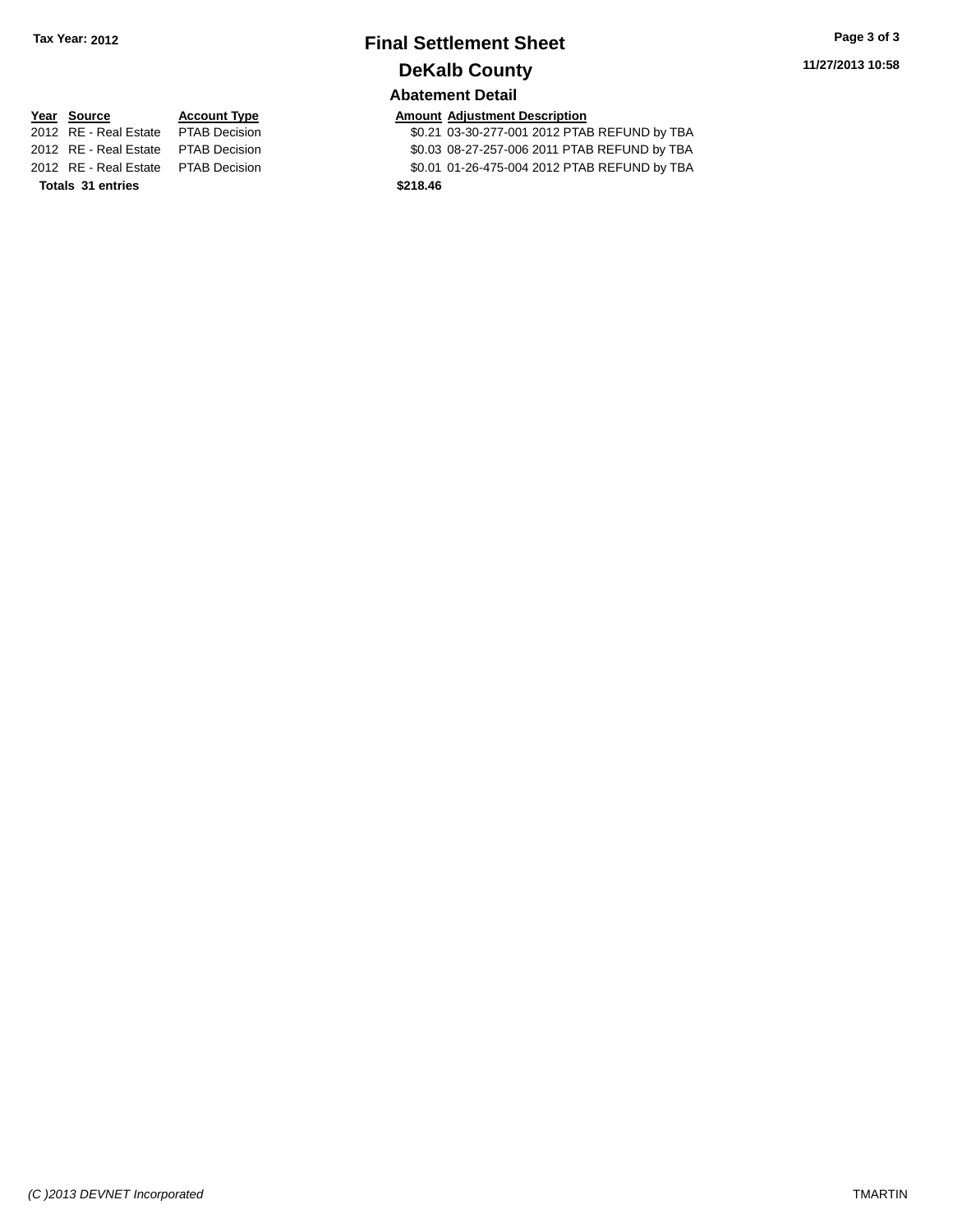# **Final Settlement Sheet Tax Year: 2012 Page 1 of 1 DeKalb County 003 - AFTON TOWNSHIP**

**11/27/2013 10:58**

|     | <b>Original Amount Due</b>       | \$73,997.10 |
|-----|----------------------------------|-------------|
| ٠   | Supplements                      | \$0.00      |
|     | Cancellations                    | \$252.01    |
|     | Abatements/Refunds               | \$0.00      |
| ÷   | Mobile Home                      | \$2.96      |
| +/- | Road & Bridge Transfer           | \$0.00      |
| ٠   | Misc. Adjustments                | \$11.33     |
|     | <b>Adjusted Amount Due</b>       | \$73,759.38 |
| ٠   | <b>Prior Year Real EstateTax</b> | \$0.00      |
|     | Prior Year Mobile Home Tax       | \$0.00      |
|     | + Prior Year Misc. Adjustments   | \$0.00      |
|     | <b>Total Amount Due</b>          | \$73.759.38 |

| <b>Current Year Taxes Paid</b> |             |  |
|--------------------------------|-------------|--|
| Real Estate                    | \$72,574.92 |  |
|                                | .           |  |

| ÷ | Railroad                       | \$1,169.38  |
|---|--------------------------------|-------------|
| ÷ | Mobile Home                    | \$2.96      |
| ÷ | Misc. Adjustments              | \$11.33     |
| ÷ | <b>Prior Year Real Estate</b>  | \$0.00      |
| ٠ | Prior Year Mobile Home         | \$0.00      |
|   | + Prior Year Misc. Adjustments | \$0.00      |
|   | Abatements/Refunds             | \$0.00      |
|   | <b>Total Collected</b>         | \$73,758.59 |
| ٠ | <b>Hold Back</b>               | \$0.00      |
| ÷ | <b>County Trustee</b>          | \$0.79      |
| ÷ | <b>Forfeited Tax</b>           | \$0.00      |
|   | <b>Total</b>                   | \$73,759.38 |
|   | <b>Interest Distribution</b>   |             |
|   | <b>County Interest</b>         | \$2.72      |
|   | <b>Township Interest</b>       | \$0.00      |
|   | <b>Total Interest</b>          | \$2.72      |

#### **Distribution Summary**

| <b>Tax Distribution Date</b>         | Amount      |
|--------------------------------------|-------------|
| 05/31/2013                           | \$7,990.82  |
| 06/28/2013                           | \$31,985.47 |
| 07/26/2013                           | \$243.51    |
| 08/23/2013                           | \$3,140.49  |
| 09/20/2013                           | \$29,243.08 |
| 11/29/2013                           | \$1,155.22  |
| <b>Totals: 6 Distributions</b>       | \$73,758.59 |
| <b>Interest Distribution Date</b>    | Amount      |
| 11/29/2013                           | \$2.72      |
| <b>Totals: 1 Distributions</b>       | \$2.72      |
| <b>Grand Totals: 7 Distributions</b> | \$73,761.31 |

### **Fund Summary**

| <b>Fund</b>                                         | <b>Amount Collected</b> | <b>Previously</b><br><b>Distributed</b> | Current<br><b>Distribution</b> | Amount<br>Available | <b>Interest</b> | PY Over<br><b>Distrib</b> |
|-----------------------------------------------------|-------------------------|-----------------------------------------|--------------------------------|---------------------|-----------------|---------------------------|
| 001 - CORPORATE                                     | \$56,851.73             | \$55,961.27                             | \$890.46                       | \$0.00              | \$2.09          | \$0.00                    |
| $005 - I. M. R. F.$                                 | \$6.479.69              | \$6.378.21                              | \$101.48                       | \$0.00              | \$0.24          | \$0.00                    |
| 027 - AUDIT                                         | \$750.71                | \$738.95                                | \$11.76                        | \$0.00              | \$0.03          | \$0.00                    |
| 035 - TORT JUDGEMENTS/LIABILITY<br><b>INSURANCE</b> | \$2,992.02              | \$2.945.17                              | \$46.85                        | \$0.00              | \$0.11          | \$0.00                    |
| 047 - SOCIAL SECURITY                               | \$5,984.03              | \$5,890.33                              | \$93.70                        | \$0.00              | \$0.22          | \$0.00                    |
| 054 - GENERAL ASSISTANCE                            | \$700.41                | \$689.44                                | \$10.97                        | \$0.00              | \$0.03          | \$0.00                    |
| <b>Totals</b>                                       | \$73,758.59             | \$72,603,37                             | \$1,155.22                     | \$0.00              | \$2.72          | \$0.00                    |

### **Miscellaneous Adjustment Detail**

| Year Source             | <b>Account Type</b> | <b>Amount Adiustment Description</b>             |
|-------------------------|---------------------|--------------------------------------------------|
| 2012 RE - Real Estate   | Back Tax Collected  | \$11.33 STRATTON REDEMPTION 11-03-176-005 by TBA |
| <b>Totals 1 entries</b> |                     | \$11.33                                          |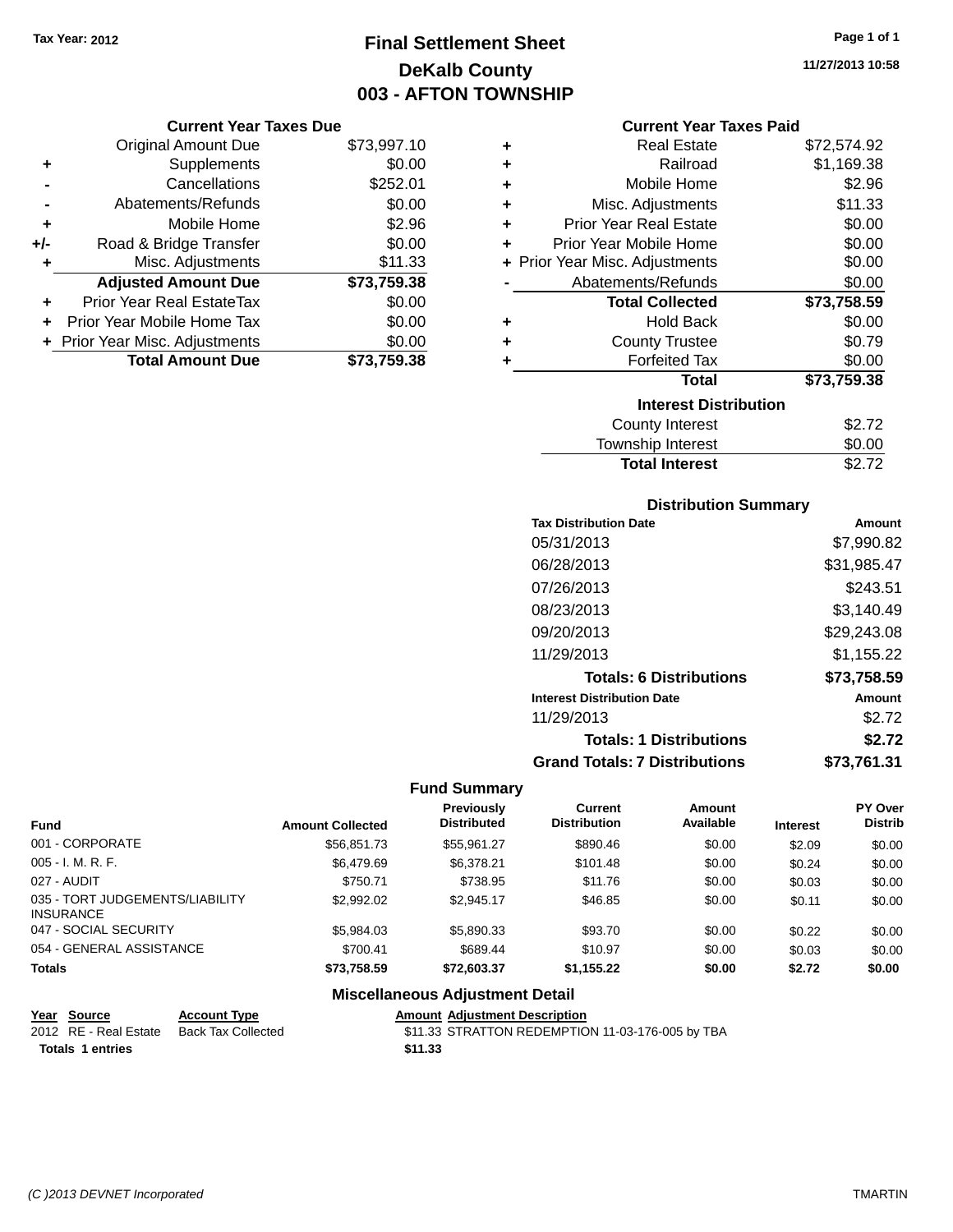**Original Amount Due** 

**Adjusted Amount Due** 

**Total Amount Due** 

**+** Supplements **-** Cancellations **-** Abatements/Refunds **+** Mobile Home **+/-** Road & Bridge Transfer **+** Misc. Adjustments

**+** Prior Year Real EstateTax \$0.00 **+** Prior Year Mobile Home Tax **+** Prior Year Misc. Adjustments

# **Final Settlement Sheet Tax Year: 2012 Page 1 of 1 DeKalb County 004 - AFTON ROAD & BRIDGE**

**11/27/2013 10:58**

| <b>Current Year Taxes Due</b> |               |   | <b>Current Year Taxes Paid</b> |              |
|-------------------------------|---------------|---|--------------------------------|--------------|
| ่<br>เl Amount Due            | \$306,334.96  |   | <b>Real Estate</b>             | \$283,588.32 |
| Supplements                   | \$0.00        | ÷ | Railroad                       | \$4,841.02   |
| Cancellations                 | \$1,043.33    | ÷ | Mobile Home                    | \$12.26      |
| าents/Refunds                 | \$0.00        | ÷ | Misc. Adjustments              | \$46.90      |
| Mobile Home                   | \$12.26       | ÷ | <b>Prior Year Real Estate</b>  | \$0.00       |
| ridge Transfer                | (\$16,859.04) | ÷ | Prior Year Mobile Home         | \$0.00       |
| . Adjustments                 | \$46.90       |   | + Prior Year Misc. Adjustments | \$0.00       |
| <b>Amount Due</b>             | \$288,491.75  |   | Abatements/Refunds             | \$0.00       |
| leal EstateTax≀               | \$0.00        |   | <b>Total Collected</b>         | \$288,488.50 |
| bile Home Tax                 | \$0.00        | ٠ | <b>Hold Back</b>               | \$0.00       |
| . Adjustments                 | \$0.00        | ٠ | <b>County Trustee</b>          | \$3.25       |
| <b>Amount Due</b>             | \$288,491.75  |   | <b>Forfeited Tax</b>           | \$0.00       |
|                               |               |   | <b>Total</b>                   | \$288,491.75 |
|                               |               |   | <b>Interest Distribution</b>   |              |
|                               |               |   | <b>County Interest</b>         | \$10.65      |
|                               |               |   | Township Interest              | \$0.00       |
|                               |               |   | <b>Total Interest</b>          | \$10.65      |
|                               |               |   |                                |              |

| <b>Road and Bridge Summary</b> |                         |               |  |  |  |  |
|--------------------------------|-------------------------|---------------|--|--|--|--|
| Municipality                   | Amt. Due                | Amt. Distrib. |  |  |  |  |
| CITY OF DEKALB                 | \$16,859,16 \$16,859,04 |               |  |  |  |  |
| Totals                         | \$16,859.16 \$16,859.04 |               |  |  |  |  |

#### **Distribution Summary**

| <b>Tax Distribution Date</b>         | Amount       |
|--------------------------------------|--------------|
| 05/31/2013                           | \$31,225.17  |
| 06/28/2013                           | \$125,120.78 |
| 07/26/2013                           | \$951.50     |
| 08/23/2013                           | \$12,271.46  |
| 09/20/2013                           | \$114.404.72 |
| 11/29/2013                           | \$4.514.87   |
| <b>Totals: 6 Distributions</b>       | \$288,488.50 |
| <b>Interest Distribution Date</b>    | Amount       |
| 11/29/2013                           | \$10.65      |
| <b>Totals: 1 Distributions</b>       | \$10.65      |
| <b>Grand Totals: 7 Distributions</b> | \$288,499.15 |

#### **Fund Summary**

| <b>Fund</b>                  | <b>Amount Collected</b> | <b>Previously</b><br><b>Distributed</b> | Current<br><b>Distribution</b> | Amount<br>Available | <b>Interest</b> | PY Over<br><b>Distrib</b> |
|------------------------------|-------------------------|-----------------------------------------|--------------------------------|---------------------|-----------------|---------------------------|
| 007 - ROAD AND BRIDGE        | \$168,534,84            | \$165,898,74                            | \$2,636.10                     | \$0.00              | \$6.47          | \$0.00                    |
| 008 - BRIDGE CONST W/COUNTY  | \$14,942.19             | \$14,708,16                             | \$234.03                       | \$0.00              | \$0.52          | \$0.00                    |
| 009 - PERMANENT ROAD         | \$80.091.14             | \$78.836.71                             | \$1.254.43                     | \$0.00              | \$2.79          | \$0.00                    |
| 010 - EQUIPMENT AND BUILDING | \$24,920.33             | \$24.530.02                             | \$390.31                       | \$0.00              | \$0.87          | \$0.00                    |
| <b>Totals</b>                | \$288,488.50            | \$283.973.63                            | \$4.514.87                     | \$0.00              | \$10.65         | \$0.00                    |
|                              |                         | Miccollanceus Adjustment Detail         |                                |                     |                 |                           |

#### **Miscellaneous Adjustment Detail**

| Year Source             | <b>Account Type</b> |         | <b>Amount Adiustment Description</b>             |
|-------------------------|---------------------|---------|--------------------------------------------------|
| 2012 RE - Real Estate   | Back Tax Collected  |         | \$46.90 STRATTON REDEMPTION 11-03-176-005 by TBA |
| <b>Totals 1 entries</b> |                     | \$46.90 |                                                  |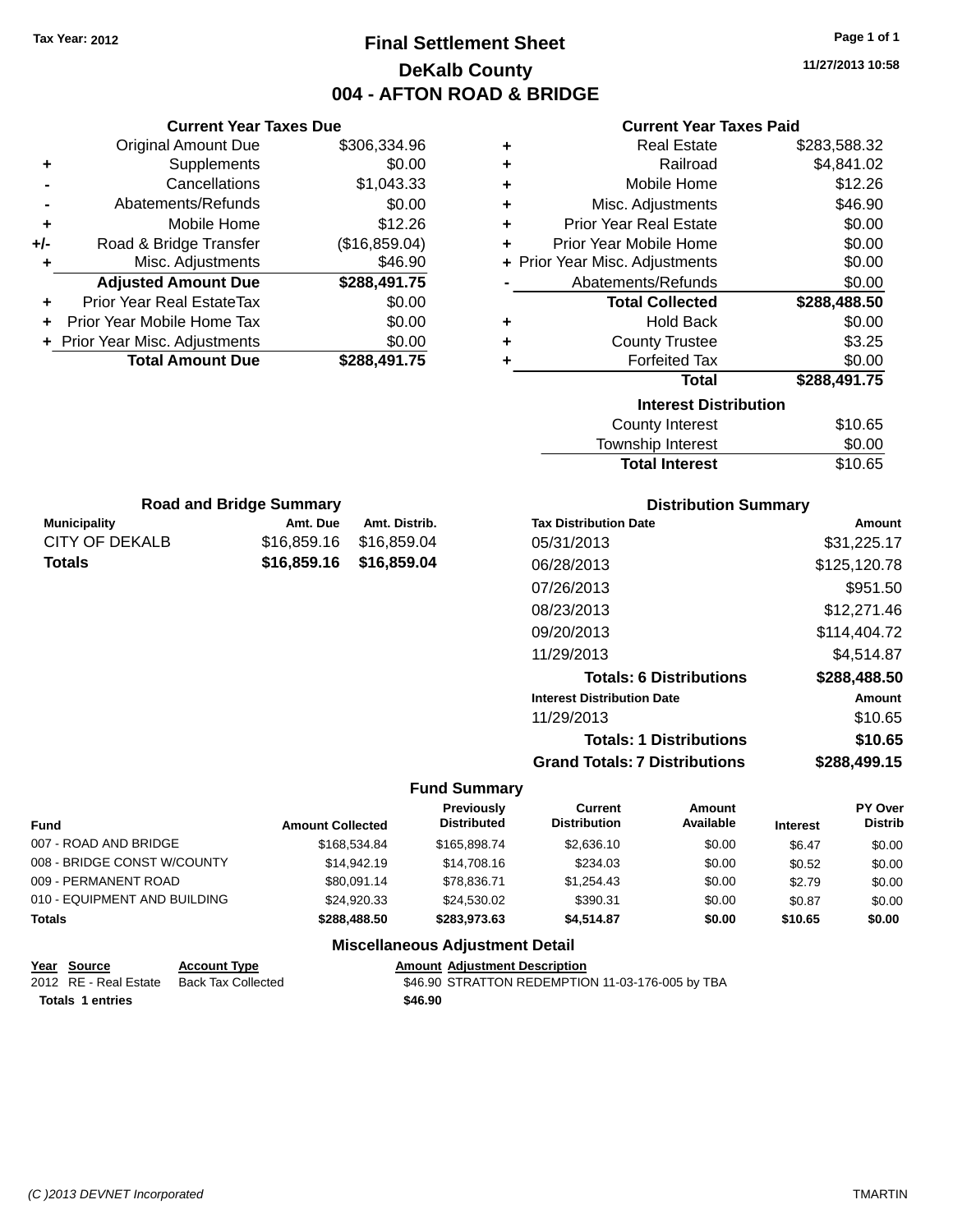# **Final Settlement Sheet Tax Year: 2012 Page 1 of 1 DeKalb County 005 - CLINTON TOWNSHIP**

**11/27/2013 10:58**

#### **Current Year Taxes Paid**

|     | <b>Current Year Taxes Due</b> |             |  |
|-----|-------------------------------|-------------|--|
|     | <b>Original Amount Due</b>    | \$92,811.60 |  |
| ٠   | Supplements                   | \$0.00      |  |
|     | Cancellations                 | \$40.98     |  |
|     | Abatements/Refunds            | \$0.00      |  |
| ٠   | Mobile Home                   | \$26.45     |  |
| +/- | Road & Bridge Transfer        | \$0.00      |  |
| ٠   | Misc. Adjustments             | \$0.00      |  |
|     | <b>Adjusted Amount Due</b>    | \$92,797.07 |  |
| ÷   | Prior Year Real EstateTax     | \$0.00      |  |
|     | Prior Year Mobile Home Tax    | \$0.00      |  |
|     | Prior Year Misc. Adjustments  | \$0.00      |  |
|     | <b>Total Amount Due</b>       | \$92.797.07 |  |
|     |                               |             |  |

| ٠ | <b>Real Estate</b>             | \$91,118.05 |  |  |  |  |  |
|---|--------------------------------|-------------|--|--|--|--|--|
| ٠ | Railroad                       | \$1,640.22  |  |  |  |  |  |
| ÷ | Mobile Home                    | \$26.45     |  |  |  |  |  |
| ÷ | Misc. Adjustments              | \$0.00      |  |  |  |  |  |
| ٠ | <b>Prior Year Real Estate</b>  | \$0.00      |  |  |  |  |  |
| ٠ | Prior Year Mobile Home         | \$0.00      |  |  |  |  |  |
|   | + Prior Year Misc. Adjustments | \$0.00      |  |  |  |  |  |
|   | Abatements/Refunds             | \$0.00      |  |  |  |  |  |
|   | <b>Total Collected</b>         | \$92,784.72 |  |  |  |  |  |
| ٠ | <b>Hold Back</b>               | \$0.00      |  |  |  |  |  |
| ÷ | <b>County Trustee</b>          | \$12.35     |  |  |  |  |  |
| ٠ | <b>Forfeited Tax</b>           | \$0.00      |  |  |  |  |  |
|   | <b>Total</b>                   | \$92,797.07 |  |  |  |  |  |
|   | <b>Interest Distribution</b>   |             |  |  |  |  |  |
|   | <b>County Interest</b>         | \$3.43      |  |  |  |  |  |
|   | Township Interest              | \$0.00      |  |  |  |  |  |
|   | <b>Total Interest</b>          | \$3.43      |  |  |  |  |  |

## **Distribution Summary**

| <b>Tax Distribution Date</b>         | Amount      |
|--------------------------------------|-------------|
| 05/31/2013                           | \$12,719.96 |
| 06/28/2013                           | \$36,468.54 |
| 07/26/2013                           | \$1,168.92  |
| 08/23/2013                           | \$4,058.67  |
| 09/20/2013                           | \$35,643.82 |
| 11/29/2013                           | \$2,724.81  |
| <b>Totals: 6 Distributions</b>       | \$92,784.72 |
| <b>Interest Distribution Date</b>    | Amount      |
| 11/29/2013                           | \$3.43      |
| <b>Totals: 1 Distributions</b>       | \$3.43      |
| <b>Grand Totals: 7 Distributions</b> | \$92,788.15 |

| <b>Fund</b>                                         | <b>Amount Collected</b> | <b>Previously</b><br><b>Distributed</b> | Current<br><b>Distribution</b> | Amount<br>Available | <b>Interest</b> | <b>PY Over</b><br><b>Distrib</b> |
|-----------------------------------------------------|-------------------------|-----------------------------------------|--------------------------------|---------------------|-----------------|----------------------------------|
| 001 - CORPORATE                                     |                         |                                         |                                |                     |                 |                                  |
|                                                     | \$76,680.84             | \$74.428.96                             | \$2,251.88                     | \$0.00              | \$2.84          | \$0.00                           |
| $005 - I. M. R. F.$                                 | \$51.02                 | \$49.53                                 | \$1.49                         | \$0.00              | \$0.00          | \$0.00                           |
| 027 - AUDIT                                         | \$51.02                 | \$49.53                                 | \$1.49                         | \$0.00              | \$0.00          | \$0.00                           |
| 035 - TORT JUDGEMENTS/LIABILITY<br><b>INSURANCE</b> | \$2,000.81              | \$1.942.04                              | \$58.77                        | \$0.00              | \$0.07          | \$0.00                           |
| 047 - SOCIAL SECURITY                               | \$4,001.62              | \$3.884.11                              | \$117.51                       | \$0.00              | \$0.15          | \$0.00                           |
| 054 - GENERAL ASSISTANCE                            | \$9.999.41              | \$9.705.74                              | \$293.67                       | \$0.00              | \$0.37          | \$0.00                           |
| <b>Totals</b>                                       | \$92.784.72             | \$90,059.91                             | \$2.724.81                     | \$0.00              | \$3.43          | \$0.00                           |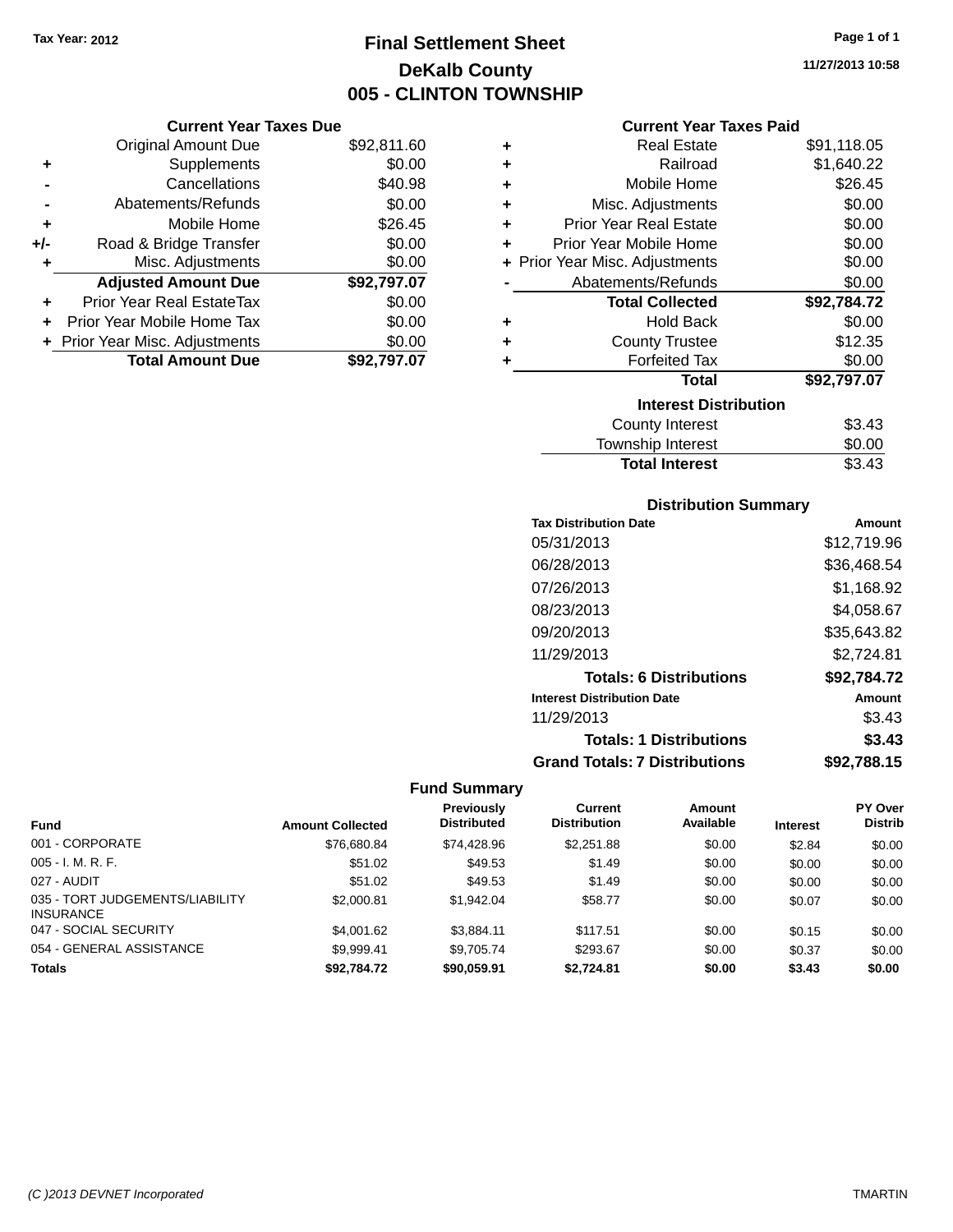# **Final Settlement Sheet Tax Year: 2012 Page 1 of 1 DeKalb County 006 - CLINTON TWP LIBRARY**

**11/27/2013 10:58**

#### **Current Year Taxes Paid**

|     | <b>Current Year Taxes Due</b>  |             |
|-----|--------------------------------|-------------|
|     | <b>Original Amount Due</b>     | \$84,741.01 |
| ٠   | Supplements                    | \$0.00      |
|     | Cancellations                  | \$37.41     |
|     | Abatements/Refunds             | \$0.00      |
| ٠   | Mobile Home                    | \$24.15     |
| +/- | Road & Bridge Transfer         | \$0.00      |
| ٠   | Misc. Adjustments              | \$0.00      |
|     | <b>Adjusted Amount Due</b>     | \$84,727.75 |
| ٠   | Prior Year Real EstateTax      | \$0.00      |
| ÷   | Prior Year Mobile Home Tax     | \$0.00      |
|     | + Prior Year Misc. Adjustments | \$0.00      |
|     | <b>Total Amount Due</b>        | \$84.727.75 |

| ٠ | <b>Real Estate</b>             | \$83,194.74 |
|---|--------------------------------|-------------|
|   | Railroad                       | \$1,497.58  |
| ٠ |                                |             |
| ٠ | Mobile Home                    | \$24.15     |
| ٠ | Misc. Adjustments              | \$0.00      |
| ٠ | <b>Prior Year Real Estate</b>  | \$0.00      |
| ٠ | Prior Year Mobile Home         | \$0.00      |
|   | + Prior Year Misc. Adjustments | \$0.00      |
|   | Abatements/Refunds             | \$0.00      |
|   | <b>Total Collected</b>         | \$84,716.47 |
| ٠ | <b>Hold Back</b>               | \$0.00      |
| ٠ | <b>County Trustee</b>          | \$11.28     |
| ٠ | <b>Forfeited Tax</b>           | \$0.00      |
|   | Total                          | \$84,727.75 |
|   | <b>Interest Distribution</b>   |             |
|   | <b>County Interest</b>         | \$3.13      |
|   | <b>Township Interest</b>       | \$0.00      |
|   | <b>Total Interest</b>          | \$3.13      |

### **Distribution Summary**

| <b>Tax Distribution Date</b>         | Amount      |
|--------------------------------------|-------------|
| 05/31/2013                           | \$11,613.80 |
| 06/28/2013                           | \$33,297.28 |
| 07/26/2013                           | \$1,067.32  |
| 08/23/2013                           | \$3,705.66  |
| 09/20/2013                           | \$32,544.54 |
| 11/29/2013                           | \$2.487.87  |
| <b>Totals: 6 Distributions</b>       | \$84.716.47 |
| <b>Interest Distribution Date</b>    | Amount      |
| 11/29/2013                           | \$3.13      |
| <b>Totals: 1 Distributions</b>       | \$3.13      |
| <b>Grand Totals: 7 Distributions</b> | \$84,719.60 |
|                                      |             |

| Fund          | <b>Amount Collected</b> | Previously<br><b>Distributed</b> | Current<br><b>Distribution</b> | Amount<br>Available | <b>Interest</b> | PY Over<br><b>Distrib</b> |
|---------------|-------------------------|----------------------------------|--------------------------------|---------------------|-----------------|---------------------------|
| 016 - LIBRARY | \$84.716.47             | \$82,228.60                      | \$2,487.87                     | \$0.00              | \$3.13          | \$0.00                    |
| Totals        | \$84.716.47             | \$82,228,60                      | \$2,487.87                     | \$0.00              | \$3.13          | \$0.00                    |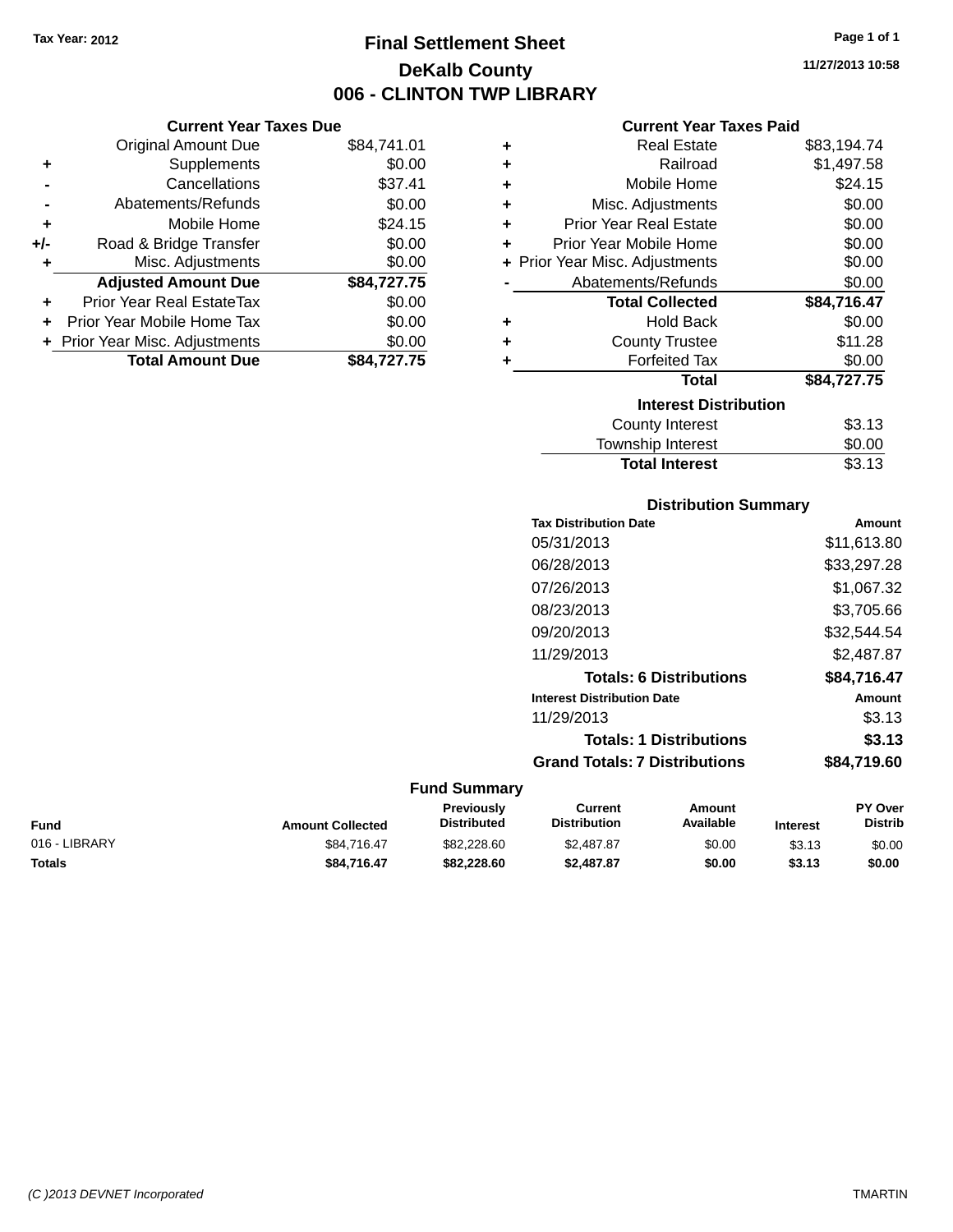# **Final Settlement Sheet Tax Year: 2012 Page 1 of 1 DeKalb County 007 - CLINTON TWP CEMETERY**

**11/27/2013 10:58**

#### **Current Year Taxes Paid**

|     | <b>Current Year Taxes Due</b>  |             |  |  |  |
|-----|--------------------------------|-------------|--|--|--|
|     | <b>Original Amount Due</b>     | \$22,052.66 |  |  |  |
| ٠   | Supplements                    | \$0.00      |  |  |  |
|     | Cancellations                  | \$9.73      |  |  |  |
|     | Abatements/Refunds             | \$0.00      |  |  |  |
| ٠   | Mobile Home                    | \$6.28      |  |  |  |
| +/- | Road & Bridge Transfer         | \$0.00      |  |  |  |
| ٠   | Misc. Adjustments              | \$0.00      |  |  |  |
|     | <b>Adjusted Amount Due</b>     | \$22,049.21 |  |  |  |
| ٠   | Prior Year Real EstateTax      | \$0.00      |  |  |  |
|     | Prior Year Mobile Home Tax     | \$0.00      |  |  |  |
|     | + Prior Year Misc. Adjustments | \$0.00      |  |  |  |
|     | <b>Total Amount Due</b>        | \$22.049.21 |  |  |  |

| ٠ | <b>Real Estate</b>             | \$21,650.26 |
|---|--------------------------------|-------------|
| ٠ | Railroad                       | \$389.74    |
| ÷ | Mobile Home                    | \$6.28      |
| ٠ | Misc. Adjustments              | \$0.00      |
| ÷ | <b>Prior Year Real Estate</b>  | \$0.00      |
| ٠ | Prior Year Mobile Home         | \$0.00      |
|   | + Prior Year Misc. Adjustments | \$0.00      |
|   | Abatements/Refunds             | \$0.00      |
|   | <b>Total Collected</b>         | \$22,046.28 |
| ٠ | Hold Back                      | \$0.00      |
| ٠ | <b>County Trustee</b>          | \$2.93      |
| ٠ | <b>Forfeited Tax</b>           | \$0.00      |
|   | <b>Total</b>                   | \$22,049.21 |
|   | <b>Interest Distribution</b>   |             |
|   | <b>County Interest</b>         | \$0.81      |
|   | <b>Township Interest</b>       | \$0.00      |
|   | <b>Total Interest</b>          | \$0.81      |

| <b>Distribution Summary</b>          |             |
|--------------------------------------|-------------|
| <b>Tax Distribution Date</b>         | Amount      |
| 05/31/2013                           | \$3,022.29  |
| 06/28/2013                           | \$8,665.17  |
| 07/26/2013                           | \$277.73    |
| 08/23/2013                           | \$964.42    |
| 09/20/2013                           | \$8,469.26  |
| 11/29/2013                           | \$647.41    |
| <b>Totals: 6 Distributions</b>       | \$22,046.28 |
| <b>Interest Distribution Date</b>    | Amount      |
| 11/29/2013                           | \$0.81      |
| <b>Totals: 1 Distributions</b>       | \$0.81      |
| <b>Grand Totals: 7 Distributions</b> | \$22.047.09 |

| Fund           | <b>Amount Collected</b> | Previouslv<br><b>Distributed</b> | Current<br><b>Distribution</b> | Amount<br>Available | <b>Interest</b> | <b>PY Over</b><br><b>Distrib</b> |
|----------------|-------------------------|----------------------------------|--------------------------------|---------------------|-----------------|----------------------------------|
| 017 - CEMETERY | \$22,046.28             | \$21.398.87                      | \$647.41                       | \$0.00              | \$0.81          | \$0.00                           |
| Totals         | \$22.046.28             | \$21.398.87                      | \$647.41                       | \$0.00              | \$0.81          | \$0.00                           |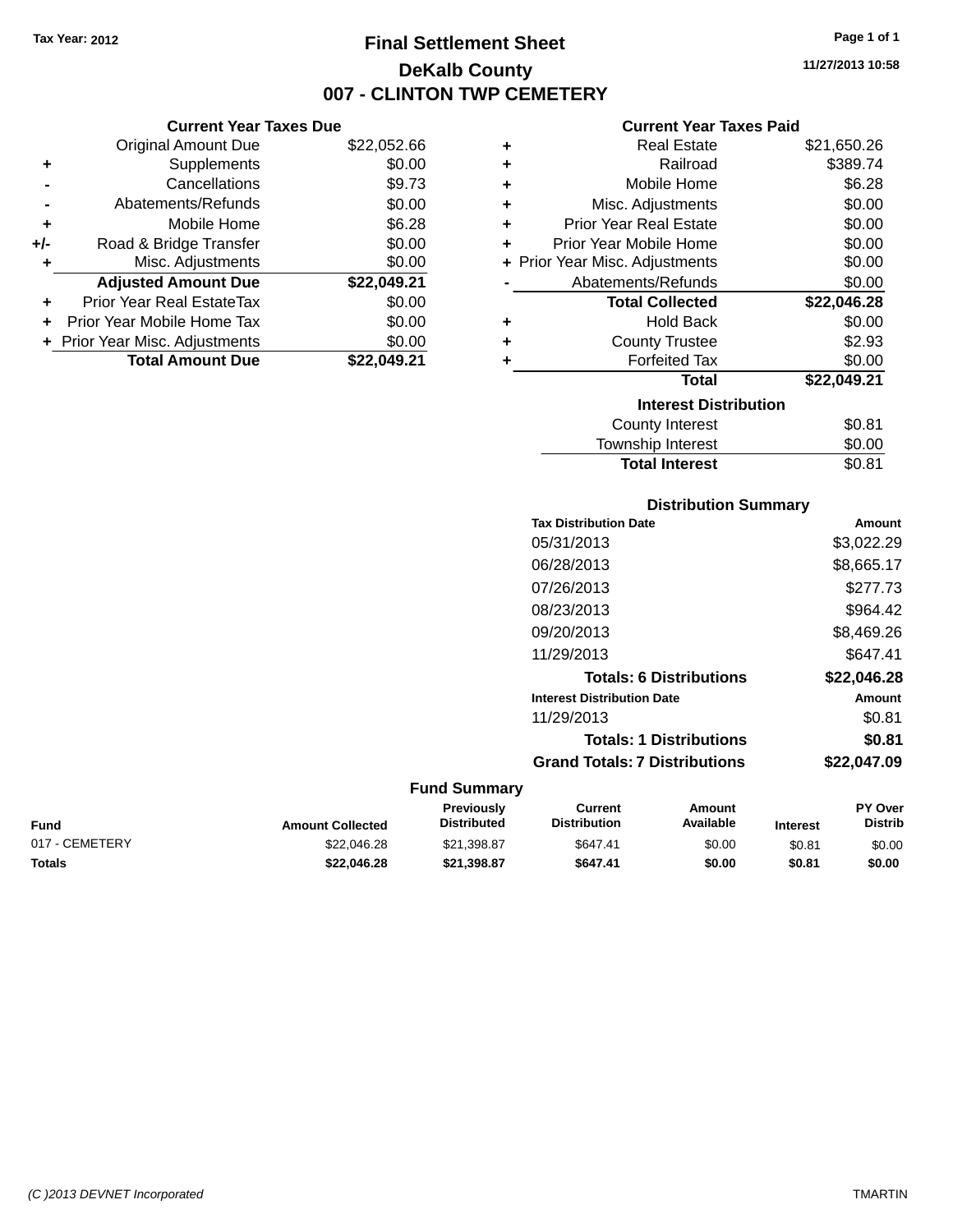# **Final Settlement Sheet Tax Year: 2012 Page 1 of 1 DeKalb County 008 - CLINTON COMM BLDG**

**11/27/2013 10:58**

#### **Current Year Taxes Paid**

| ٠ | <b>Real Estate</b>             | \$8,839.70 |
|---|--------------------------------|------------|
| ÷ | Railroad                       | \$159.12   |
| ÷ | Mobile Home                    | \$2.57     |
| ÷ | Misc. Adjustments              | \$0.00     |
| ÷ | <b>Prior Year Real Estate</b>  | \$0.00     |
| ÷ | Prior Year Mobile Home         | \$0.00     |
|   | + Prior Year Misc. Adjustments | \$0.00     |
|   | Abatements/Refunds             | \$0.00     |
|   | <b>Total Collected</b>         | \$9,001.39 |
| ٠ | <b>Hold Back</b>               | \$0.00     |
| ÷ | <b>County Trustee</b>          | \$1.20     |
| ٠ | <b>Forfeited Tax</b>           | \$0.00     |
|   | <b>Total</b>                   | \$9,002.59 |
|   | <b>Interest Distribution</b>   |            |
|   | <b>County Interest</b>         | \$0.33     |
|   | <b>Township Interest</b>       | \$0.00     |

## **Distribution Summary Tax Distribution Date Amount** 05/31/2013 \$1,234.04 06/28/2013 \$3,537.98 07/26/2013 \$113.42 08/23/2013 \$393.71 09/20/2013 \$3,457.90 11/29/2013 \$264.34 **Totals: 6 Distributions \$9,001.39 Interest Distribution Date Amount** 11/29/2013 \$0.33 **Totals: 1 Distributions \$0.33 Grand Totals: 7 Distributions \$9,001.72**

Total Interest \$0.33

#### **Fund Summary**

| Fund            | <b>Amount Collected</b> | Previously<br><b>Distributed</b> | Current<br><b>Distribution</b> | Amount<br>Available | <b>Interest</b> | <b>PY Over</b><br>Distrib |
|-----------------|-------------------------|----------------------------------|--------------------------------|---------------------|-----------------|---------------------------|
| 001 - CORPORATE | \$9.001.39              | \$8,737.05                       | \$264.34                       | \$0.00              | \$0.33          | \$0.00                    |
| Totals          | \$9.001.39              | \$8.737.05                       | \$264.34                       | \$0.00              | \$0.33          | \$0.00                    |

| ٠ | Misc. Adjustments                | \$0.00     |
|---|----------------------------------|------------|
|   | <b>Adjusted Amount Due</b>       | \$9,002.59 |
| ÷ | <b>Prior Year Real EstateTax</b> | \$0.00     |
|   | + Prior Year Mobile Home Tax     | \$0.00     |
|   | + Prior Year Misc. Adjustments   | \$0.00     |
|   | <b>Total Amount Due</b>          | \$9,002.59 |
|   |                                  |            |

**Current Year Taxes Due** Original Amount Due \$9,003.99

**+** Supplements \$0.00 **-** Cancellations \$3.97 **-** Abatements/Refunds \$0.00 **+** Mobile Home \$2.57 **+/-** Road & Bridge Transfer \$0.00

*(C )2013 DEVNET Incorporated* TMARTIN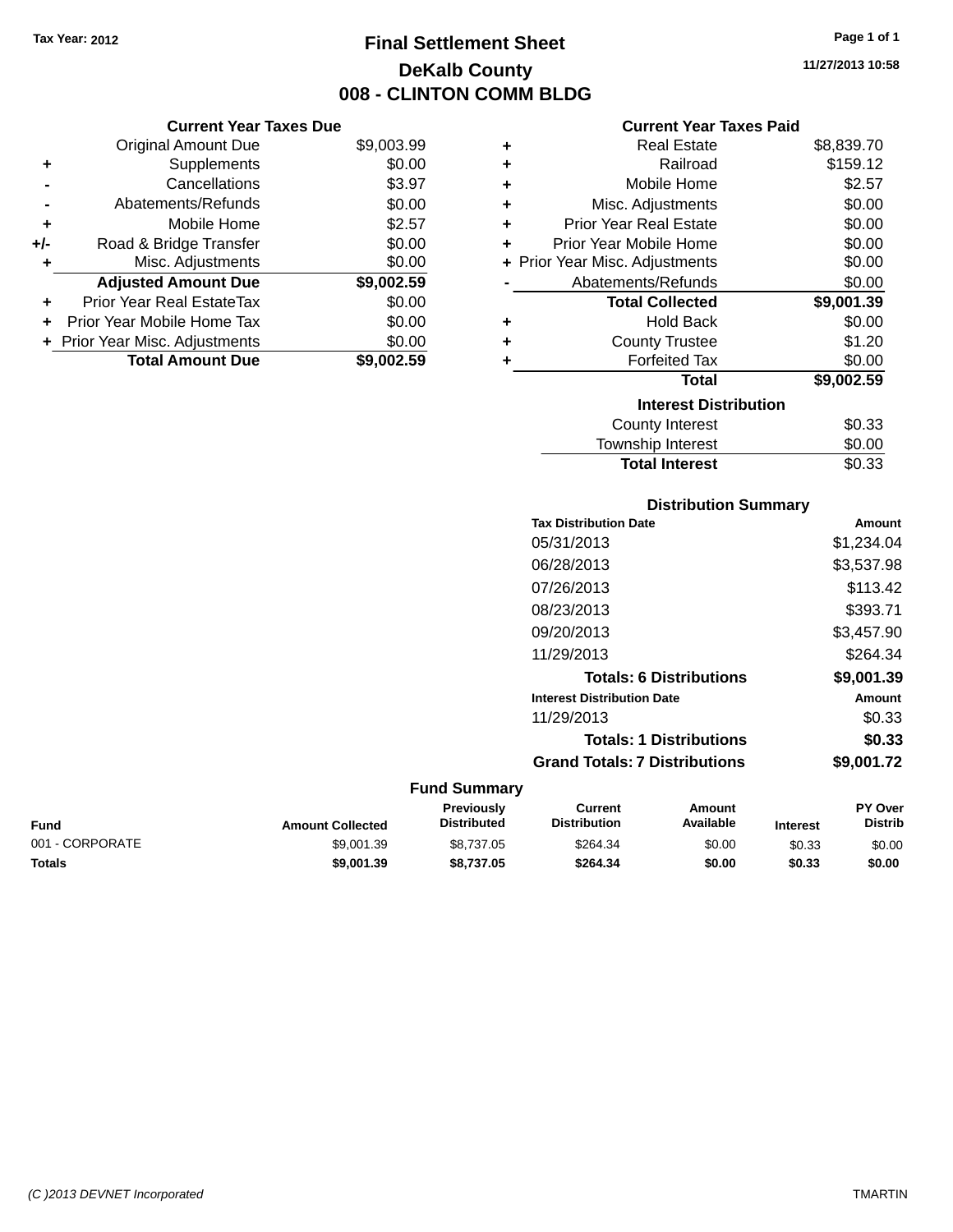# **Final Settlement Sheet Tax Year: 2012 Page 1 of 1 DeKalb County 009 - CLINTON ROAD & BRIDGE**

**11/27/2013 10:58**

#### **Current Year Taxes Paid**

| <b>Current Year Taxes Due</b>  |               |  |
|--------------------------------|---------------|--|
| <b>Original Amount Due</b>     | \$242,005.63  |  |
| Supplements                    | \$0.00        |  |
| Cancellations                  | \$106.84      |  |
| Abatements/Refunds             | \$0.00        |  |
| Mobile Home                    | \$68.96       |  |
| Road & Bridge Transfer         | (\$34,280.29) |  |
| Misc. Adjustments              | \$0.00        |  |
| <b>Adjusted Amount Due</b>     | \$207,687.46  |  |
| Prior Year Real EstateTax      | \$0.00        |  |
| Prior Year Mobile Home Tax     | \$0.00        |  |
| + Prior Year Misc. Adjustments | \$0.00        |  |
| <b>Total Amount Due</b>        | \$207,687.46  |  |
|                                |               |  |

**Municipality Amt. Due Amt. Distrib. Road and Bridge Summary**

VILLAGE OF WATERMAN \$34,284.97 \$34,280.29 **Totals \$34,284.97 \$34,280.29**

| ٠ | <b>Real Estate</b>             | \$203,309.47 |
|---|--------------------------------|--------------|
| ÷ | Railroad                       | \$4,276.82   |
| ÷ | Mobile Home                    | \$68.96      |
| ٠ | Misc. Adjustments              | \$0.00       |
| ÷ | <b>Prior Year Real Estate</b>  | \$0.00       |
| ٠ | Prior Year Mobile Home         | \$0.00       |
|   | + Prior Year Misc. Adjustments | \$0.00       |
|   | Abatements/Refunds             | \$0.00       |
|   | <b>Total Collected</b>         | \$207,655.25 |
|   |                                |              |
| ٠ | <b>Hold Back</b>               | \$0.00       |
| ٠ | <b>County Trustee</b>          | \$32.21      |
| ٠ | <b>Forfeited Tax</b>           | \$0.00       |
|   | <b>Total</b>                   | \$207,687.46 |
|   | <b>Interest Distribution</b>   |              |
|   | County Interest                | \$7.67       |

| .<br>Township Interest | \$0.00 |
|------------------------|--------|
| <b>Total Interest</b>  | \$7.67 |

| <b>Distribution Summary</b>          |              |
|--------------------------------------|--------------|
| <b>Tax Distribution Date</b>         | Amount       |
| 05/31/2013                           | \$28,411.31  |
| 06/28/2013                           | \$81,656.65  |
| 07/26/2013                           | \$2,610.95   |
| 08/23/2013                           | \$9,065.46   |
| 09/20/2013                           | \$79,814.88  |
| 11/29/2013                           | \$6,096.00   |
| <b>Totals: 6 Distributions</b>       | \$207,655.25 |
| <b>Interest Distribution Date</b>    | Amount       |
| 11/29/2013                           | \$7.67       |
| <b>Totals: 1 Distributions</b>       | \$7.67       |
| <b>Grand Totals: 7 Distributions</b> | \$207.662.92 |

| Fund                                          | <b>Amount Collected</b> | Previously<br><b>Distributed</b> | Current<br><b>Distribution</b> | Amount<br>Available | <b>Interest</b> | PY Over<br><b>Distrib</b> |
|-----------------------------------------------|-------------------------|----------------------------------|--------------------------------|---------------------|-----------------|---------------------------|
| 007 - ROAD AND BRIDGE                         | \$82,685.87             | \$80.259.82                      | \$2.426.05                     | \$0.00              | \$3.71          | \$0.00                    |
| 009 - PERMANENT ROAD                          | \$84.976.47             | \$82,480.98                      | \$2.495.49                     | \$0.00              | \$2.69          | \$0.00                    |
| 010 - EQUIPMENT AND BUILDING                  | \$34,993.31             | \$33.965.67                      | \$1.027.64                     | \$0.00              | \$1.11          | \$0.00                    |
| 035 - TORT JUDGEMENTS/LIABILITY<br><b>INS</b> | \$4.999.60              | \$4,852,78                       | \$146.82                       | \$0.00              | \$0.16          | \$0.00                    |
| Totals                                        | \$207,655.25            | \$201.559.25                     | \$6,096,00                     | \$0.00              | \$7.67          | \$0.00                    |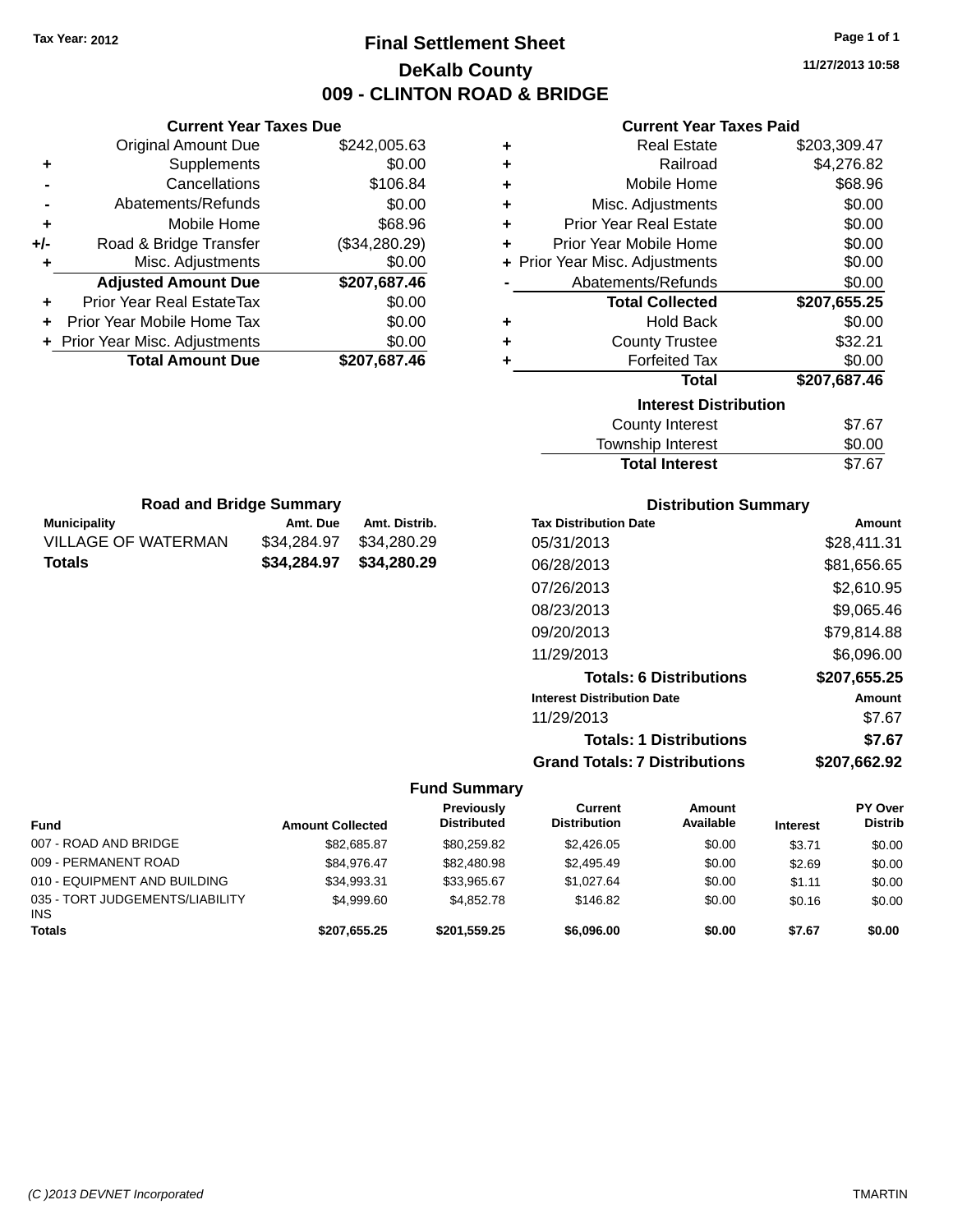**Current Year Taxes Due** Original Amount Due \$241,858.80

**Adjusted Amount Due \$241,396.61**

**Total Amount Due \$241,403.36**

**+** Supplements \$0.00 **-** Cancellations \$579.92 **-** Abatements/Refunds \$0.03 **+** Mobile Home \$80.33 **+/-** Road & Bridge Transfer \$0.00 **+** Misc. Adjustments \$37.43

**+** Prior Year Real EstateTax (\$6.32) **+** Prior Year Mobile Home Tax \$6.38 **+ Prior Year Misc. Adjustments \$6.69** 

# **Final Settlement Sheet Tax Year: 2012 Page 1 of 2 DeKalb County 010 - CORTLAND TOWNSHIP**

**11/27/2013 10:58**

#### **Current Year Taxes Paid**

| ٠ | <b>Real Estate</b>             | \$239,549.80 |
|---|--------------------------------|--------------|
| ٠ | Railroad                       | \$1,122.42   |
| ٠ | Mobile Home                    | \$76.73      |
| ÷ | Misc. Adjustments              | \$37.43      |
| ٠ | <b>Prior Year Real Estate</b>  | (\$6.32)     |
| ٠ | Prior Year Mobile Home         | \$6.38       |
|   | + Prior Year Misc. Adjustments | \$6.69       |
|   | Abatements/Refunds             | \$0.03       |
|   | <b>Total Collected</b>         | \$240,793.10 |
| ٠ | <b>Hold Back</b>               | \$0.00       |
| ٠ | <b>County Trustee</b>          | \$415.15     |
| ٠ | <b>Forfeited Tax</b>           | \$195.11     |
|   | <b>Total</b>                   | \$241,403.36 |
|   | <b>Interest Distribution</b>   |              |
|   | County Interest                | \$8.89       |
|   |                                |              |

| <b>Total Interest</b> | \$8.89 |
|-----------------------|--------|
| Township Interest     | \$0.00 |
|                       | vv.vv  |

#### **Distribution Summary**

| <b>Tax Distribution Date</b>         | Amount       |
|--------------------------------------|--------------|
| 05/31/2013                           | \$23,048.31  |
| 06/28/2013                           | \$99,120.80  |
| 07/26/2013                           | \$4,439.50   |
| 08/23/2013                           | \$23,662.37  |
| 09/20/2013                           | \$83,905.83  |
| 11/29/2013                           | \$6,616.29   |
| <b>Totals: 6 Distributions</b>       | \$240,793.10 |
| <b>Interest Distribution Date</b>    | Amount       |
| 11/29/2013                           | \$8.89       |
| <b>Totals: 1 Distributions</b>       | \$8.89       |
| <b>Grand Totals: 7 Distributions</b> | \$240,801.99 |

#### **Fund Summary**

| Fund                                   | <b>Amount Collected</b> | <b>Previously</b><br><b>Distributed</b> | Current<br><b>Distribution</b> | Amount<br>Available | <b>Interest</b> | PY Over<br><b>Distrib</b> |
|----------------------------------------|-------------------------|-----------------------------------------|--------------------------------|---------------------|-----------------|---------------------------|
| 001 - CORPORATE                        | \$193,834.12            | \$188,508.08                            | \$5,326.04                     | \$0.00              | \$7.17          | \$0.00                    |
| 005 - I. M. R. F.                      | \$11,661.63             | \$11.341.20                             | \$320.43                       | \$0.00              | \$0.43          | \$0.00                    |
| 027 - AUDIT                            | \$3.099.49              | \$3,014.34                              | \$85.15                        | \$0.00              | \$0.11          | \$0.00                    |
| 035 - TORT JUDGEMENTS/LIABILITY<br>INS | \$12.531.34             | \$12,187.05                             | \$344.29                       | \$0.00              | \$0.46          | \$0.00                    |
| 047 - SOCIAL SECURITY                  | \$10.613.67             | \$10.322.04                             | \$291.63                       | \$0.00              | \$0.39          | \$0.00                    |
| 054 - GENERAL ASSISTANCE               | \$9.052.85              | \$8,804.10                              | \$248.75                       | \$0.00              | \$0.33          | \$0.00                    |
| <b>Totals</b>                          | \$240.793.10            | \$234,176.81                            | \$6,616.29                     | \$0.00              | \$8.89          | \$0.00                    |

#### **Miscellaneous Adjustment Detail**

| Year Source                              | <b>Account Type</b> |         | <b>Amount Adjustment Description</b>                |
|------------------------------------------|---------------------|---------|-----------------------------------------------------|
| 2011 RE - Real Estate Back Tax Collected |                     |         | \$5.49 HEYOB REDEMPTION 09-25-478-001 by TBA        |
| 2012 RE - Real Estate Back Tax Collected |                     |         | \$10.13 SCAVENGER SALE 09-17-200-015 by TBA         |
| 2012 RE - Real Estate Back Tax Collected |                     |         | \$9.44 SCAVENGER SALE 09-17-200-021 by TBA          |
| 2012 RE - Real Estate Back Tax Collected |                     |         | \$9.22 SCAVENGER SALE 09-17-400-002 by TBA          |
| 2012 RE - Real Estate Back Tax Collected |                     |         | \$8.64 SCAVENGER SALE 09-29-276-011 by TBA          |
| 2012 MH - Mobile Home Back Tax Collected |                     |         | \$0.42 ARMAS REDEMPTION 09-29-400-016 0027O by TBA  |
| 2012 MH - Mobile Home Back Tax Collected |                     |         | \$0.78 MENDEZ REDEMPTION 09-29-400-016 0005O by TBA |
| <b>Totals 7 entries</b>                  |                     | \$44.12 |                                                     |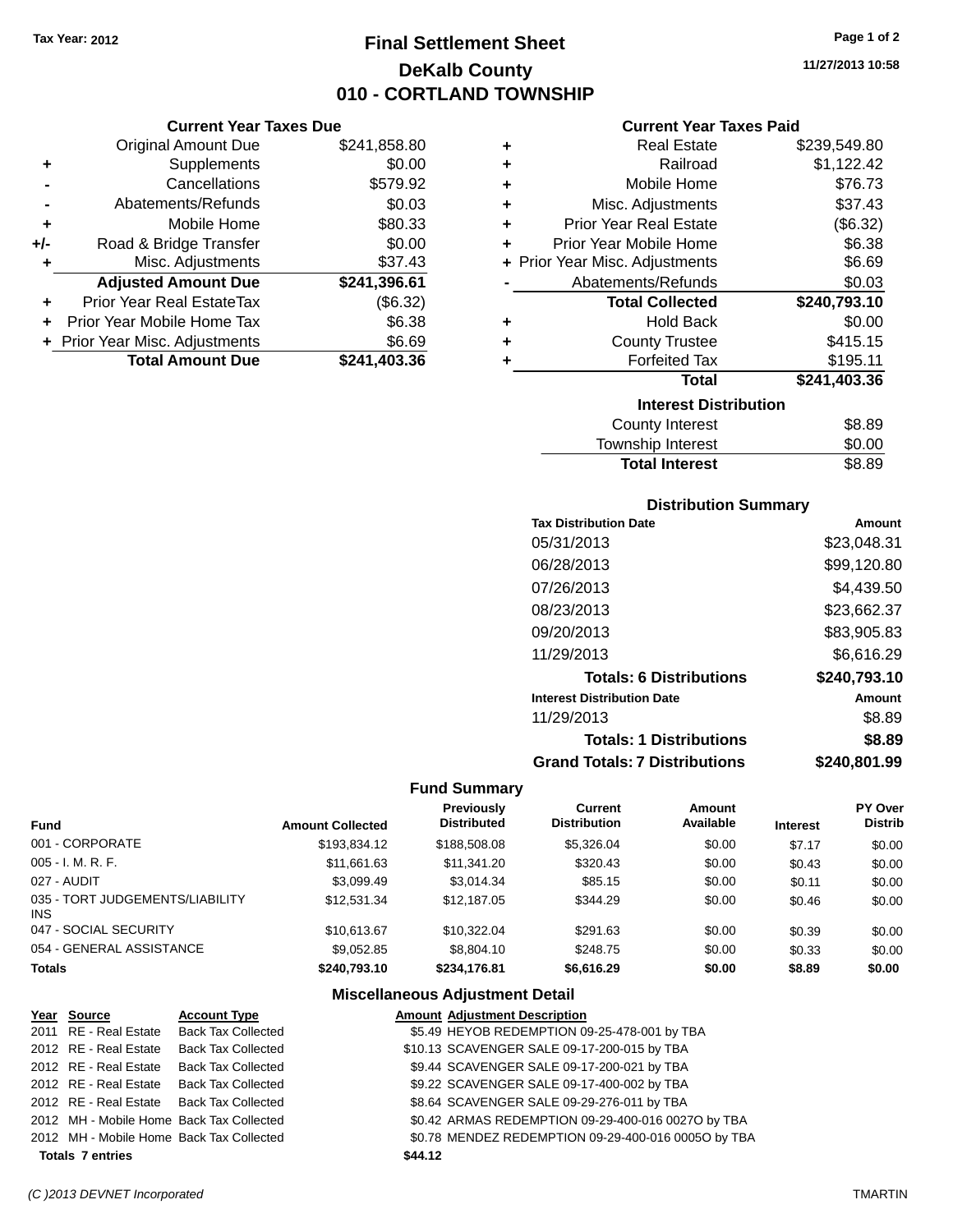# **Final Settlement Sheet Tax Year: 2012 Page 2 of 2 DeKalb County Abatement Detail**

**11/27/2013 10:58**

**Year Source Account Type Annount Adjustment Description**<br>2012 RE - Real Estate PTAB Decision **Amount Adjustment Description** \$0.03 09-29-251-032 2012 PTAB REFUND by TBA

**Totals 1 entries \$0.03**

*(C )2013 DEVNET Incorporated* TMARTIN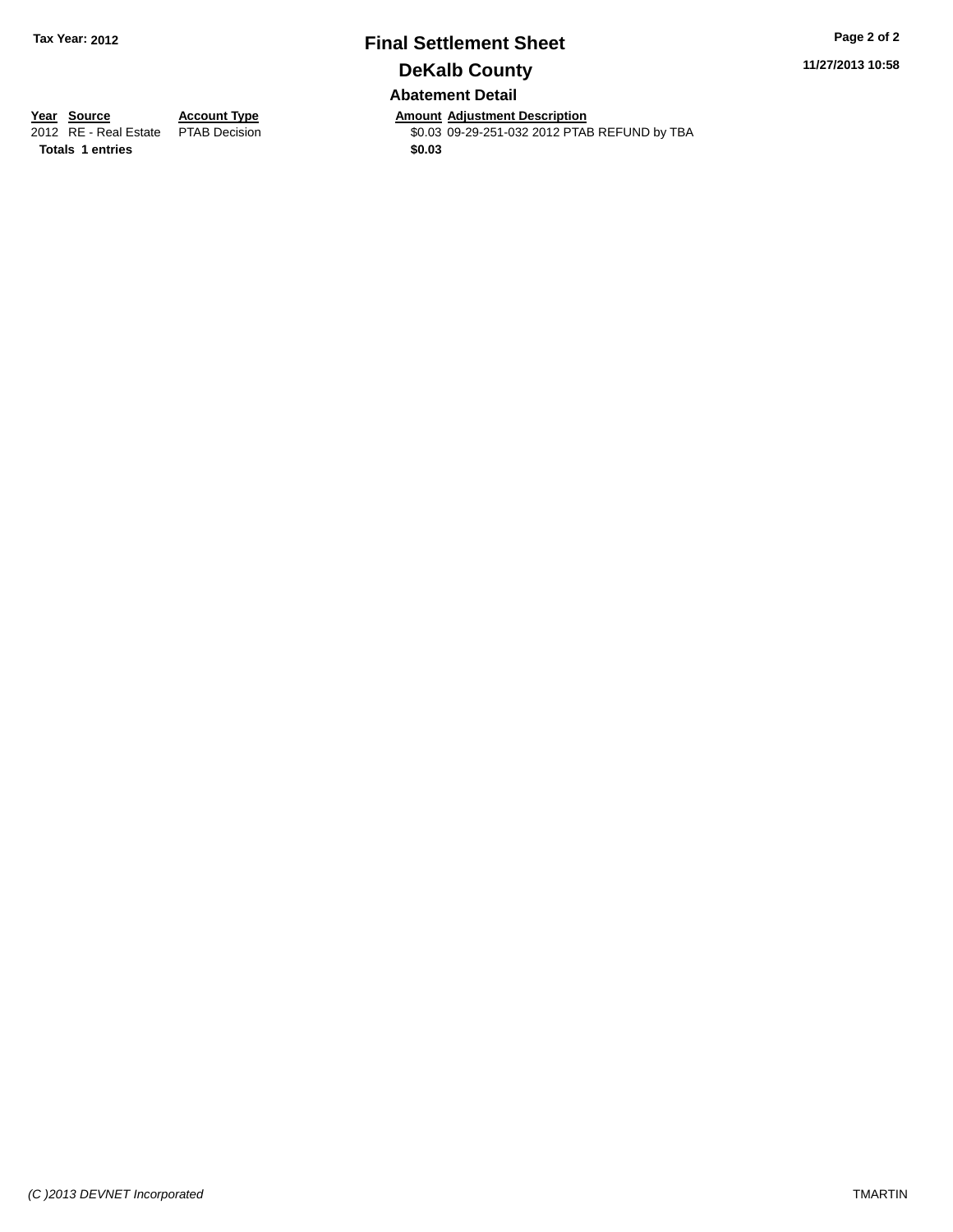# **Final Settlement Sheet Tax Year: 2012 Page 1 of 2 DeKalb County 011 - CORTLAND ROAD & BRIDGE**

**11/27/2013 10:58**

#### **Current Year Taxes Paid**

|     | <b>Current Year Taxes Due</b>  |               |
|-----|--------------------------------|---------------|
|     | <b>Original Amount Due</b>     | \$438,768.98  |
| ÷   | Supplements                    | \$0.00        |
|     | Cancellations                  | \$469.39      |
|     | Abatements/Refunds             | \$0.05        |
| ٠   | Mobile Home                    | \$145.71      |
| +/- | Road & Bridge Transfer         | (\$39,075.47) |
| ٠   | Misc. Adjustments              | \$67.91       |
|     | <b>Adjusted Amount Due</b>     | \$399,437.69  |
|     | Prior Year Real EstateTax      | (\$13.40)     |
| ÷   | Prior Year Mobile Home Tax     | \$11.61       |
|     | + Prior Year Misc. Adjustments | \$12.13       |
|     | <b>Total Amount Due</b>        | \$399,448.03  |
|     |                                |               |

| ٠ | <b>Real Estate</b>             | \$396,087.37 |
|---|--------------------------------|--------------|
| ÷ | Railroad                       | \$2,036.22   |
| ÷ | Mobile Home                    | \$139.17     |
| ÷ | Misc. Adjustments              | \$67.91      |
| ٠ | <b>Prior Year Real Estate</b>  | (\$13.40)    |
| ٠ | Prior Year Mobile Home         | \$11.61      |
|   | + Prior Year Misc. Adjustments | \$12.13      |
|   | Abatements/Refunds             | \$0.05       |
|   | <b>Total Collected</b>         | \$398,340.96 |
| ٠ | Hold Back                      | \$0.00       |
| ÷ | <b>County Trustee</b>          | \$753.09     |
| ٠ | <b>Forfeited Tax</b>           | \$353.98     |
|   | <b>Total</b>                   | \$399,448.03 |
|   | <b>Interest Distribution</b>   |              |
|   | County Interest                | \$14.71      |
|   | Tourochin Internat             | ሮስ ሰሰ        |

| <b>Total Interest</b> | \$14.71 |
|-----------------------|---------|
| Township Interest     | \$0.00  |
| County Interest       | \$14.71 |

| <b>Road and Bridge Summary</b> |               |  |  |  |  |
|--------------------------------|---------------|--|--|--|--|
| Amt. Due                       | Amt. Distrib. |  |  |  |  |
| \$12,094.12                    | \$12,063.70   |  |  |  |  |
| \$837.32                       | \$835.23      |  |  |  |  |
| \$2,788.94                     | \$2,781.88    |  |  |  |  |
| \$23,453.81                    | \$23,394.66   |  |  |  |  |
| \$39,174.19                    | \$39,075.47   |  |  |  |  |
|                                |               |  |  |  |  |

#### **Distribution Summary**

| <b>Tax Distribution Date</b>         | Amount       |
|--------------------------------------|--------------|
| 05/31/2013                           | \$38.061.79  |
| 06/28/2013                           | \$164.031.36 |
| 07/26/2013                           | \$7,331.13   |
| 08/23/2013                           | \$39,074.71  |
| 09/20/2013                           | \$138,638.80 |
| 11/29/2013                           | \$11,203.17  |
| <b>Totals: 6 Distributions</b>       | \$398,340.96 |
| <b>Interest Distribution Date</b>    | Amount       |
| 11/29/2013                           | \$14.71      |
| <b>Totals: 1 Distributions</b>       | \$14.71      |
| <b>Grand Totals: 7 Distributions</b> | \$398.355.67 |

#### **Fund Summary**

| <b>Fund</b>                             | <b>Amount Collected</b> | <b>Previously</b><br><b>Distributed</b> | Current<br><b>Distribution</b> | Amount<br>Available | <b>Interest</b> | <b>PY Over</b><br><b>Distrib</b> |
|-----------------------------------------|-------------------------|-----------------------------------------|--------------------------------|---------------------|-----------------|----------------------------------|
| 005 - I. M. R. F.                       | \$6,832,00              | \$6,640.04                              | \$191.96                       | \$0.00              | \$0.22          | \$0.00                           |
| 007 - ROAD AND BRIDGE                   | \$48,246,85             | \$46,882.19                             | \$1,364.66                     | \$0.00              | \$2.94          | \$0.00                           |
| 009 - PERMANENT ROAD                    | \$275.319.54            | \$267,582.35                            | \$7.737.19                     | \$0.00              | \$9.26          | \$0.00                           |
| 010 - EQUIPMENT AND BUILDING            | \$44.275.29             | \$43.031.04                             | \$1,244.25                     | \$0.00              | \$1.49          | \$0.00                           |
| 027 - AUDIT                             | \$2,969.61              | \$2,886.15                              | \$83.46                        | \$0.00              | \$0.10          | \$0.00                           |
| 035 - TORT JUDGEMENTS/LIABILITY<br>INS. | \$15,763,18             | \$15,320.18                             | \$443.00                       | \$0.00              | \$0.53          | \$0.00                           |
| 047 - SOCIAL SECURITY                   | \$4.934.49              | \$4.795.84                              | \$138.65                       | \$0.00              | \$0.17          | \$0.00                           |
| <b>Totals</b>                           | \$398,340.96            | \$387.137.79                            | \$11,203.17                    | \$0.00              | \$14.71         | \$0.00                           |

### **Miscellaneous Adjustment Detail**

| Year Source           | <b>Amount Adjustment Description</b>                                                                                                                                                                             |
|-----------------------|------------------------------------------------------------------------------------------------------------------------------------------------------------------------------------------------------------------|
| 2011 RE - Real Estate | \$9.97 HEYOB REDEMPTION 09-25-478-001 by TBA                                                                                                                                                                     |
| 2012 RE - Real Estate | \$18.38 SCAVENGER SALE 09-17-200-015 by TBA                                                                                                                                                                      |
| 2012 RE - Real Estate | \$17.13 SCAVENGER SALE 09-17-200-021 by TBA                                                                                                                                                                      |
| 2012 RE - Real Estate | \$16.72 SCAVENGER SALE 09-17-400-002 by TBA                                                                                                                                                                      |
| 2012 RE - Real Estate | \$15.68 SCAVENGER SALE 09-29-276-011 by TBA                                                                                                                                                                      |
|                       | \$0.75 ARMAS REDEMPTION 09-29-400-016 0027O by TBA                                                                                                                                                               |
|                       | <b>Account Type</b><br><b>Back Tax Collected</b><br><b>Back Tax Collected</b><br><b>Back Tax Collected</b><br><b>Back Tax Collected</b><br><b>Back Tax Collected</b><br>2012 MH - Mobile Home Back Tax Collected |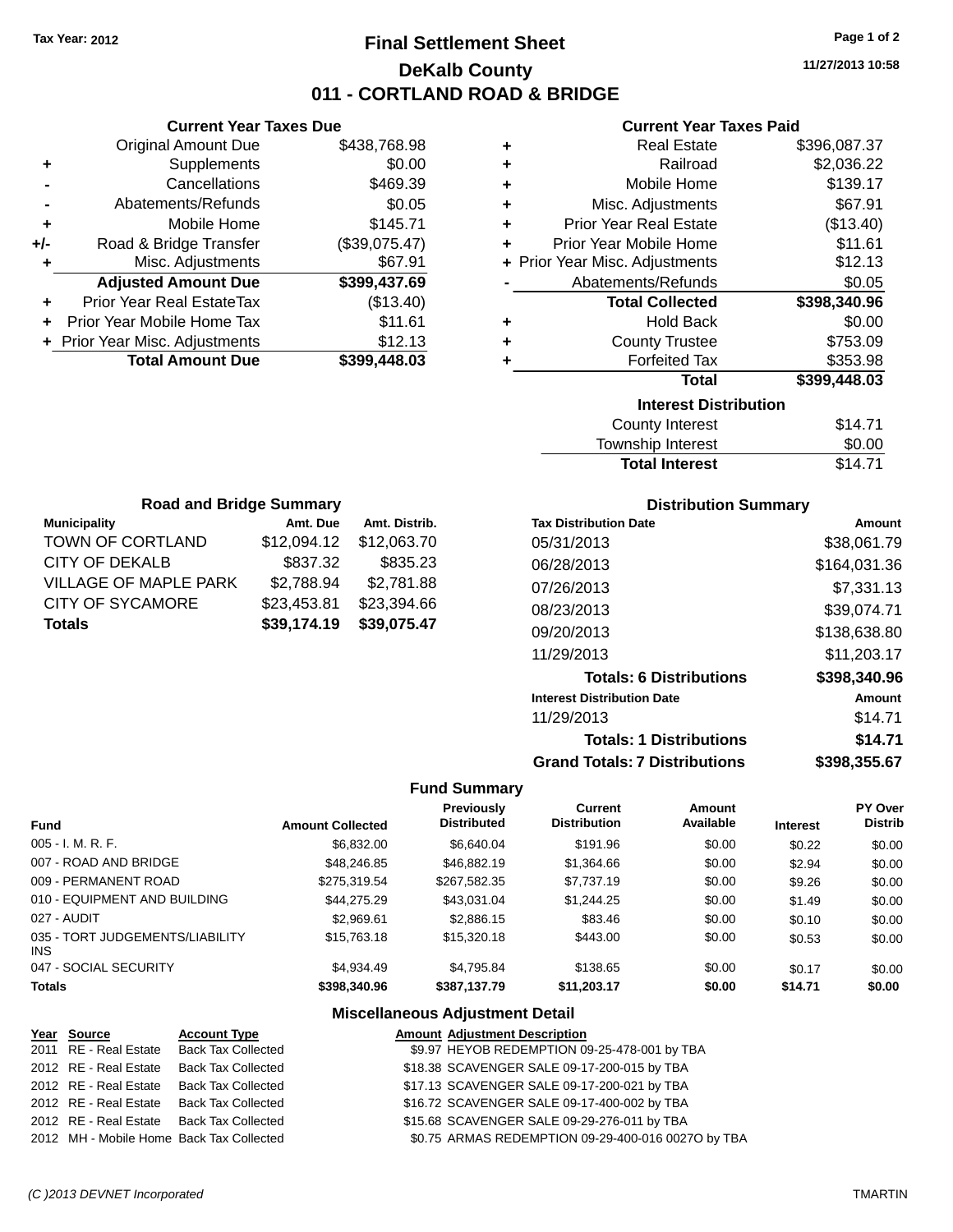# **Final Settlement Sheet Tax Year: 2012 Page 2 of 2 DeKalb County**

#### **11/27/2013 10:58**

## **Miscellaneous Adjustment Detail**

# **Year Source Account Type Amount Adjustment Description**<br>2012 MH - Mobile Home Back Tax Collected \$1.41 MENDEZ REDEMPTION

**Totals 7 entries \$80.04**

\$1.41 MENDEZ REDEMPTION 09-29-400-016 0005O by TBA

#### **Abatement Detail**

\$0.05 09-29-251-032 2012 PTAB REFUND by TBA

**<u>Year Source</u> <b>Account Type Amount Adjustment Description**<br>2012 RE - Real Estate PTAB Decision **Amount 1998** 10.05 09-29-251-032 2012 PTAE

**Totals 1 entries \$0.05**

*(C )2013 DEVNET Incorporated* TMARTIN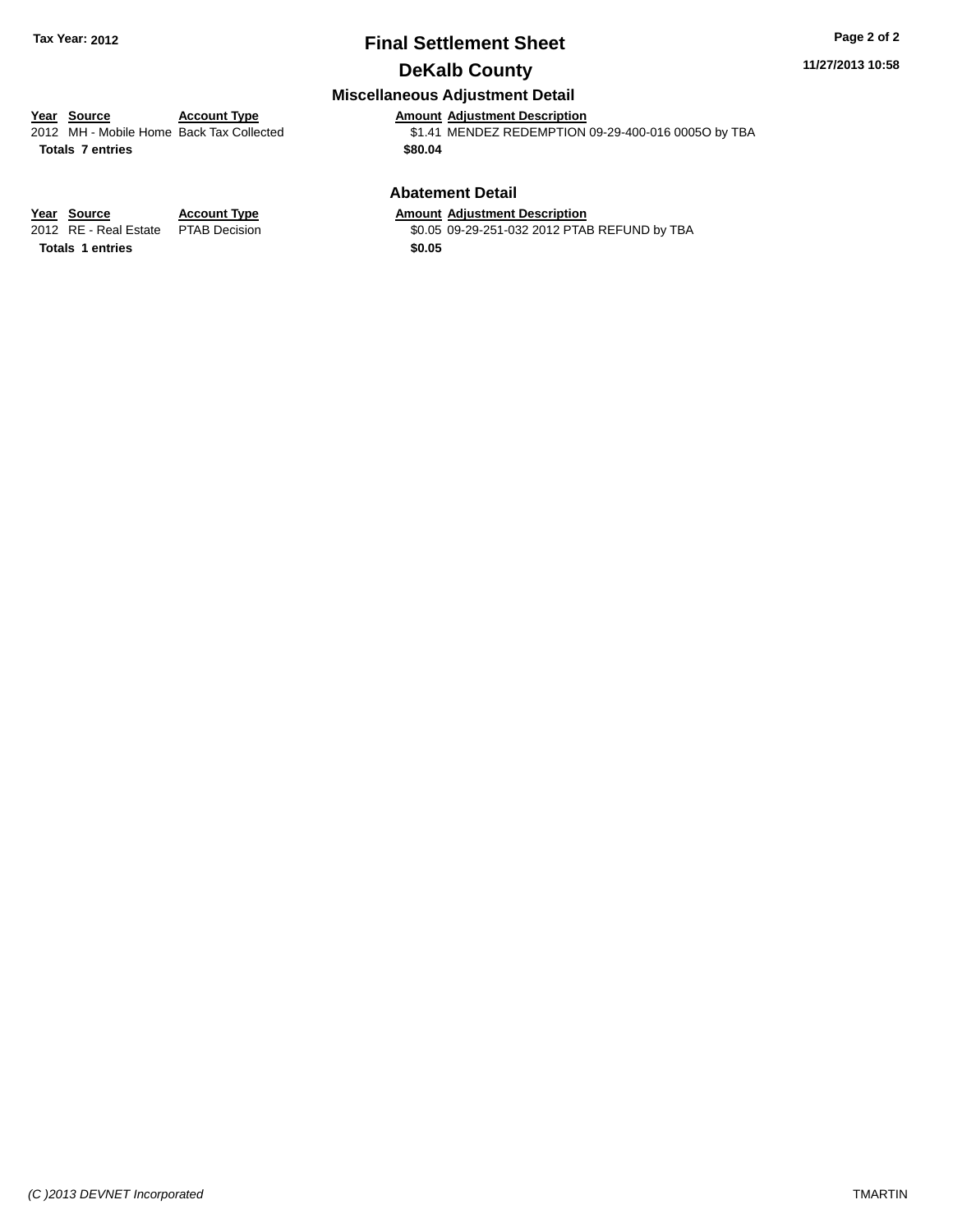# **Final Settlement Sheet Tax Year: 2012 Page 1 of 2 DeKalb County 012 - DEKALB TOWNSHIP**

#### **Current Year Taxes Due**

|       | <b>Original Amount Due</b>     | \$891,526.82 |
|-------|--------------------------------|--------------|
| ٠     | Supplements                    | \$0.00       |
|       | Cancellations                  | \$16,231.92  |
|       | Abatements/Refunds             | \$3.26       |
| ÷     | Mobile Home                    | \$647.87     |
| $+/-$ | Road & Bridge Transfer         | \$0.00       |
| ۰     | Misc. Adjustments              | \$381.21     |
|       | <b>Adjusted Amount Due</b>     | \$876,320.72 |
|       | Prior Year Real EstateTax      | \$72.13      |
|       | Prior Year Mobile Home Tax     | \$1.49       |
|       | + Prior Year Misc. Adjustments | \$4.12       |
|       | <b>Total Amount Due</b>        | \$876.398.46 |

| ٠ | <b>Real Estate</b>             | \$872,191.32 |
|---|--------------------------------|--------------|
| ٠ | Railroad                       | \$2,671.38   |
| ÷ | Mobile Home                    | \$646.36     |
| ٠ | Misc. Adjustments              | \$381.21     |
| ÷ | <b>Prior Year Real Estate</b>  | \$72.13      |
| ٠ | Prior Year Mobile Home         | \$1.49       |
|   | + Prior Year Misc. Adjustments | \$4.12       |
|   | Abatements/Refunds             | \$3.26       |
|   | <b>Total Collected</b>         | \$875,964.75 |
| ٠ | <b>Hold Back</b>               | \$0.00       |
|   |                                |              |
| ٠ | <b>County Trustee</b>          | \$391.54     |
| ٠ | <b>Forfeited Tax</b>           | \$42.17      |
|   | Total                          | \$876,398.46 |
|   | <b>Interest Distribution</b>   |              |
|   | <b>County Interest</b>         | \$32.35      |

| <b>Total Interest</b> | \$32.35 |
|-----------------------|---------|
| Township Interest     | \$0.00  |
| County Interest       | აა∠.აა  |

#### **Distribution Summary**

| <b>Tax Distribution Date</b>         | Amount       |
|--------------------------------------|--------------|
| 05/31/2013                           | \$90,691.69  |
| 06/28/2013                           | \$357,824.93 |
| 07/26/2013                           | \$8,734.40   |
| 08/23/2013                           | \$54.974.54  |
| 09/20/2013                           | \$340,987.97 |
| 11/29/2013                           | \$22,751.22  |
| <b>Totals: 6 Distributions</b>       | \$875,964.75 |
| <b>Interest Distribution Date</b>    | Amount       |
| 11/29/2013                           | \$32.35      |
| <b>Totals: 1 Distributions</b>       | \$32.35      |
| <b>Grand Totals: 7 Distributions</b> | \$875.997.10 |
|                                      |              |

#### **Fund Summary**

| Fund                     | <b>Amount Collected</b> | <b>Previously</b><br><b>Distributed</b> | Current<br><b>Distribution</b> | Amount<br>Available | <b>Interest</b> | <b>PY Over</b><br><b>Distrib</b> |
|--------------------------|-------------------------|-----------------------------------------|--------------------------------|---------------------|-----------------|----------------------------------|
| 001 - CORPORATE          | \$682.571.01            | \$664,842,73                            | \$17.728.28                    | \$0.00              | \$25.21         | \$0.00                           |
| 054 - GENERAL ASSISTANCE | \$193,393,74            | \$188,370.80                            | \$5.022.94                     | \$0.00              | \$7.14          | \$0.00                           |
| Totals                   | \$875.964.75            | \$853,213,53                            | \$22.751.22                    | \$0.00              | \$32.35         | \$0.00                           |

#### **Miscellaneous Adjustment Detail**

| Year Source             | <b>Account Type</b>                        | <b>Amount Adjustment Description</b>                        |
|-------------------------|--------------------------------------------|-------------------------------------------------------------|
| 2011 RE - Real Estate   | Back Tax Collected                         | \$0.69 DEK UNIVERSITY DEVEL REDEMPTION 08-16-100-009 by TBA |
| 2012 RE - Real Estate   | Paymt In Lieu of Tax                       | \$188.33 DEKALB UNITS by TBA                                |
|                         | 2012 MH - Mobile Home Back Tax Collected   | \$1.96 PITSTICK REDEMPTION 08-26-176-027 1022C by TBA       |
|                         | 2012 RE - Real Estate Paymt In Lieu of Tax | \$188.33 DEKALB UNITS by TBA                                |
|                         | 2012 RE - Real Estate Back Tax Collected   | \$4.55 SCAVENGER SALE 08-03-428-013 by TBA                  |
|                         | 2012 MH - Mobile Home Back Tax Collected   | \$1.47 MOBILE MGT REDEMPTION 08-01-401-005 2323F by TBA     |
| <b>Totals 6 entries</b> | \$385.33                                   |                                                             |
|                         |                                            |                                                             |
|                         |                                            |                                                             |

#### **Abatement Detail**

| Year Source                         | <b>Account Type</b> | <b>Amount Adjustment Description</b>    |
|-------------------------------------|---------------------|-----------------------------------------|
| 2012 RE - Real Estate               | PTAB Decision       | \$3.03 08-29-200-003 PTAB REFUND by TBA |
| 2012 RE - Real Estate PTAB Decision |                     | \$0.06 08-12-451-008 PTAB REFUND by TBA |
| 2012 RE - Real Estate PTAB Decision |                     | \$0.05 08-12-451-012 PTAB REFUND by TBA |

**11/27/2013 10:58**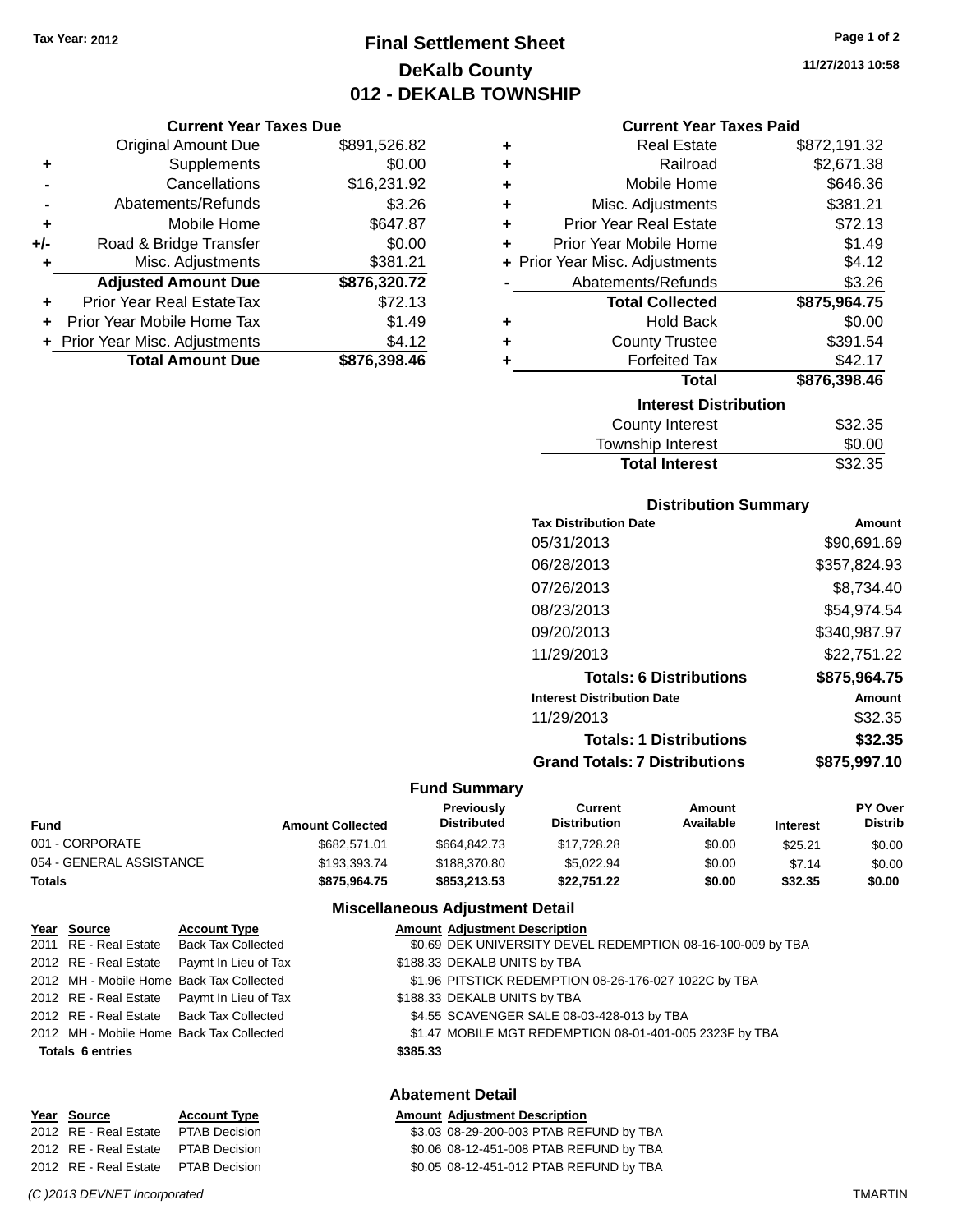# **Final Settlement Sheet Tax Year: 2012 Page 2 of 2 DeKalb County Abatement Detail**

**11/27/2013 10:58**

# **Year Source Account Type Account Type Amount Adjustment Description**<br>2012 RE - Real Estate PTAB Decision **Amount Adjustment Description**

**Totals 6 entries \$3.26**

\$0.03 08-12-451-013 PTAB REFUND by TBA 2012 RE - Real Estate PTAB Decision \$0.03 08-27-257-006 2012 PTAB REFUND by TBA 2012 RE - Real Estate PTAB Decision \$0.06 08-27-257-006 2011 PTAB REFUND by TBA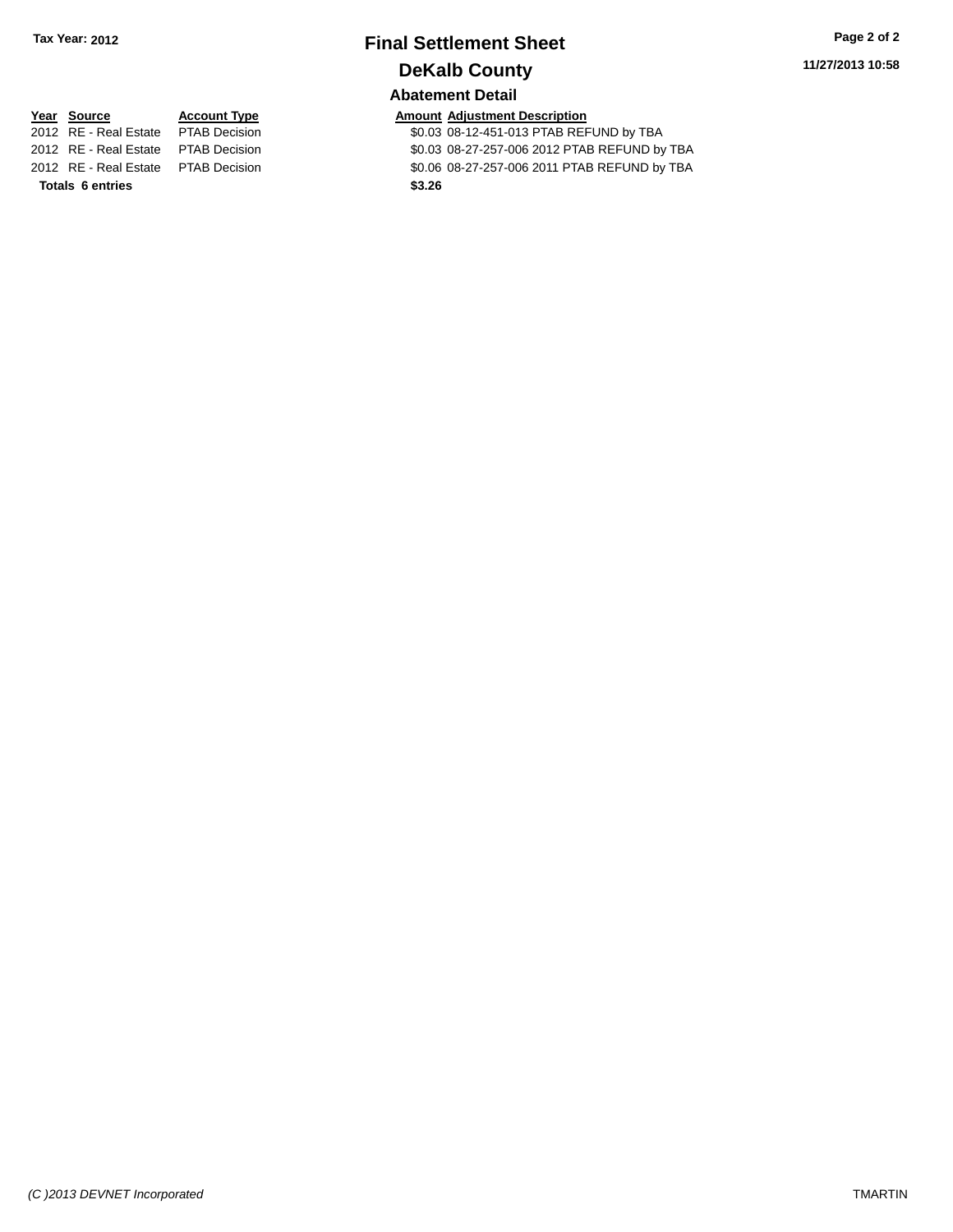**Current Year Taxes Due**

**Municipality Amt. Due Amt. Distrib. Road and Bridge Summary**

CITY OF DEKALB \$208,243.69 \$208,143.35 CITY OF SYCAMORE \$15,088.74 \$15,081.35 **Totals \$223,332.43 \$223,224.70**

# **Final Settlement Sheet Tax Year: 2012 Page 1 of 2 DeKalb County 013 - DEKALB ROAD & BRIDGE**

**11/27/2013 10:58**

#### **Current Year Taxes Paid**

|       | <b>Original Amount Due</b>       | \$1,044,850.84 | ٠ | <b>Real Estate</b>             | \$817,482.83  |
|-------|----------------------------------|----------------|---|--------------------------------|---------------|
| ٠     | Supplements                      | \$0.00         | ٠ | Railroad                       | \$3,130.82    |
|       | Cancellations                    | \$505.97       | ٠ | Mobile Home                    | \$757.53      |
|       | Abatements/Refunds               | \$3.82         | ٠ | Misc. Adjustments              | \$446.77      |
| ÷     | Mobile Home                      | \$759.29       | ٠ | <b>Prior Year Real Estate</b>  | \$51.97       |
| $+/-$ | Road & Bridge Transfer           | (\$223,224.70) |   | Prior Year Mobile Home         | \$1.71        |
|       | Misc. Adjustments                | \$446.77       |   | + Prior Year Misc. Adjustments | \$4.81        |
|       | <b>Adjusted Amount Due</b>       | \$822,322.41   |   | Abatements/Refunds             | \$3.82        |
| ٠     | <b>Prior Year Real EstateTax</b> | \$51.97        |   | <b>Total Collected</b>         | \$821,872.62  |
| ÷     | Prior Year Mobile Home Tax       | \$1.71         | ٠ | <b>Hold Back</b>               | \$0.00        |
|       | + Prior Year Misc. Adjustments   | \$4.81         |   | <b>County Trustee</b>          | \$458.85      |
|       | <b>Total Amount Due</b>          | \$822,380.90   |   | <b>Forfeited Tax</b>           | \$49.43       |
|       |                                  |                |   | <b>Total</b>                   | \$822,380.90  |
|       |                                  |                |   | <b>Interest Distribution</b>   |               |
|       |                                  |                |   | <b>County Interest</b>         | \$30.35       |
|       |                                  |                |   | — <u>— Island</u>              | $\sim$ $\sim$ |

#### Township Interest \$0.00 Total Interest \$30.35

| <b>Distribution Summary</b>          |              |  |  |  |
|--------------------------------------|--------------|--|--|--|
| <b>Tax Distribution Date</b>         | Amount       |  |  |  |
| 05/31/2013                           | \$83,537.87  |  |  |  |
| 06/28/2013                           | \$337,018.33 |  |  |  |
| 07/26/2013                           | \$8,046.87   |  |  |  |
| 08/23/2013                           | \$50,647.08  |  |  |  |
| 09/20/2013                           | \$321.511.43 |  |  |  |
| 11/29/2013                           | \$21.111.04  |  |  |  |
| <b>Totals: 6 Distributions</b>       | \$821,872.62 |  |  |  |
| <b>Interest Distribution Date</b>    | Amount       |  |  |  |
| 11/29/2013                           | \$30.35      |  |  |  |
| <b>Totals: 1 Distributions</b>       | \$30.35      |  |  |  |
| <b>Grand Totals: 7 Distributions</b> | \$821,902.97 |  |  |  |

#### **Fund Summary**

| <b>Fund</b>                  | <b>Amount Collected</b> | <b>Previously</b><br><b>Distributed</b> | Current<br><b>Distribution</b> | Amount<br>Available | <b>Interest</b> | <b>PY Over</b><br><b>Distrib</b> |
|------------------------------|-------------------------|-----------------------------------------|--------------------------------|---------------------|-----------------|----------------------------------|
| 007 - ROAD AND BRIDGE        | \$247.563.40            | \$241.096.89                            | \$6.466.51                     | \$0.00              | \$13.67         | \$0.00                           |
| 009 - PERMANENT ROAD         | \$474.511.82            | \$462,412.07                            | \$12,099.75                    | \$0.00              | \$13.78         | \$0.00                           |
| 010 - EQUIPMENT AND BUILDING | \$99,797.40             | \$97,252.62                             | \$2,544.78                     | \$0.00              | \$2.90          | \$0.00                           |
| <b>Totals</b>                | \$821.872.62            | \$800.761.58                            | \$21,111.04                    | \$0.00              | \$30.35         | \$0.00                           |

#### **Miscellaneous Adjustment Detail**

| Year Source             | <b>Account Type</b>                        |          | <b>Amount Adjustment Description</b>                        |
|-------------------------|--------------------------------------------|----------|-------------------------------------------------------------|
|                         | 2011 RE - Real Estate Back Tax Collected   |          | \$0.79 DEK UNIVERSITY DEVEL REDEMPTION 08-16-100-009 by TBA |
|                         | 2012 RE - Real Estate Paymt In Lieu of Tax |          | \$220.72 DEKALB UNITS by TBA                                |
|                         | 2012 MH - Mobile Home Back Tax Collected   |          | \$2.29 PITSTICK REDEMPTION 08-26-176-027 1022C by TBA       |
|                         | 2012 RE - Real Estate Paymt In Lieu of Tax |          | \$220.72 DEKALB UNITS by TBA                                |
|                         | 2012 RE - Real Estate Back Tax Collected   |          | \$5.33 SCAVENGER SALE 08-03-428-013 by TBA                  |
|                         | 2012 MH - Mobile Home Back Tax Collected   |          | \$1.73 MOBILE MGT REDEMPTION 08-01-401-005 2323F by TBA     |
| <b>Totals 6 entries</b> |                                            | \$451.58 |                                                             |
|                         |                                            |          |                                                             |

#### **Abatement Detail**

| <b>Amount Adiustment Description</b>      |
|-------------------------------------------|
| \$3.55 08-29-200-003 PTAB REFUND by TBA   |
| $$0.07.08-12-451-008$ PTAR REELIND by TRA |

2012 RE - Real Estate PTAB Decision 2012 RE - Real Estate PTAB Decision \$0.07 08-12-451-008 PTAB REFUND by TBA

**Year Source <b>Account Type** 

*(C )2013 DEVNET Incorporated* TMARTIN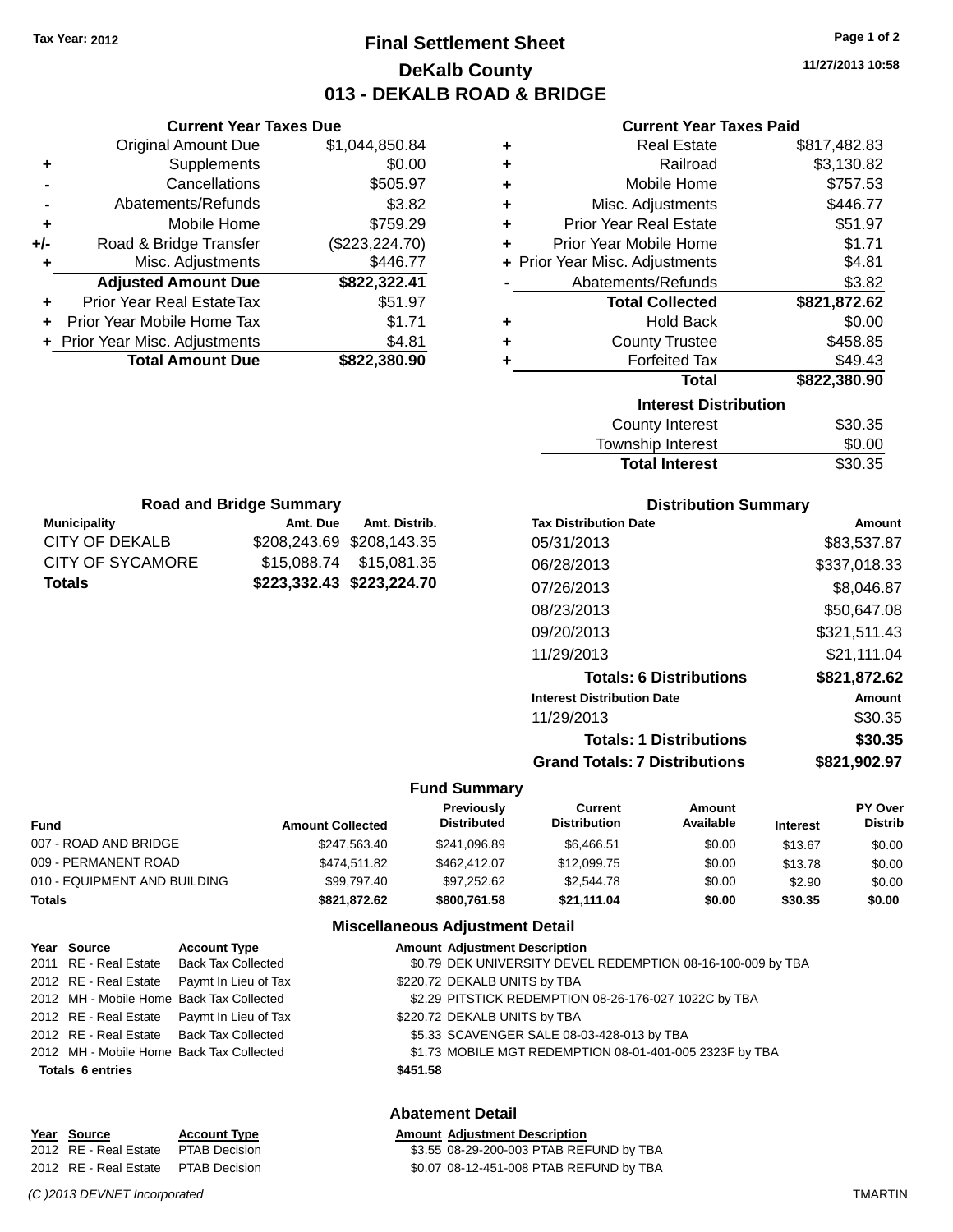# **Final Settlement Sheet Tax Year: 2012 Page 2 of 2 DeKalb County Abatement Detail**

**11/27/2013 10:58**

# **Year Source Account Type Account Type Amount Adjustment Description**<br>2012 RE - Real Estate PTAB Decision **1998 COMPASHEED** 2012 RE - Real Estate PTAB Decision \$0.07 08-27-257-006 2011 PTAB REFUND by TBA **Totals 6 entries \$3.82**

\$0.06 08-12-451-012 PTAB REFUND by TBA 2012 RE - Real Estate PTAB Decision \$0.03 08-12-451-013 PTAB REFUND by TBA 2012 RE - Real Estate PTAB Decision \$0.04 08-27-257-006 2012 PTAB REFUND by TBA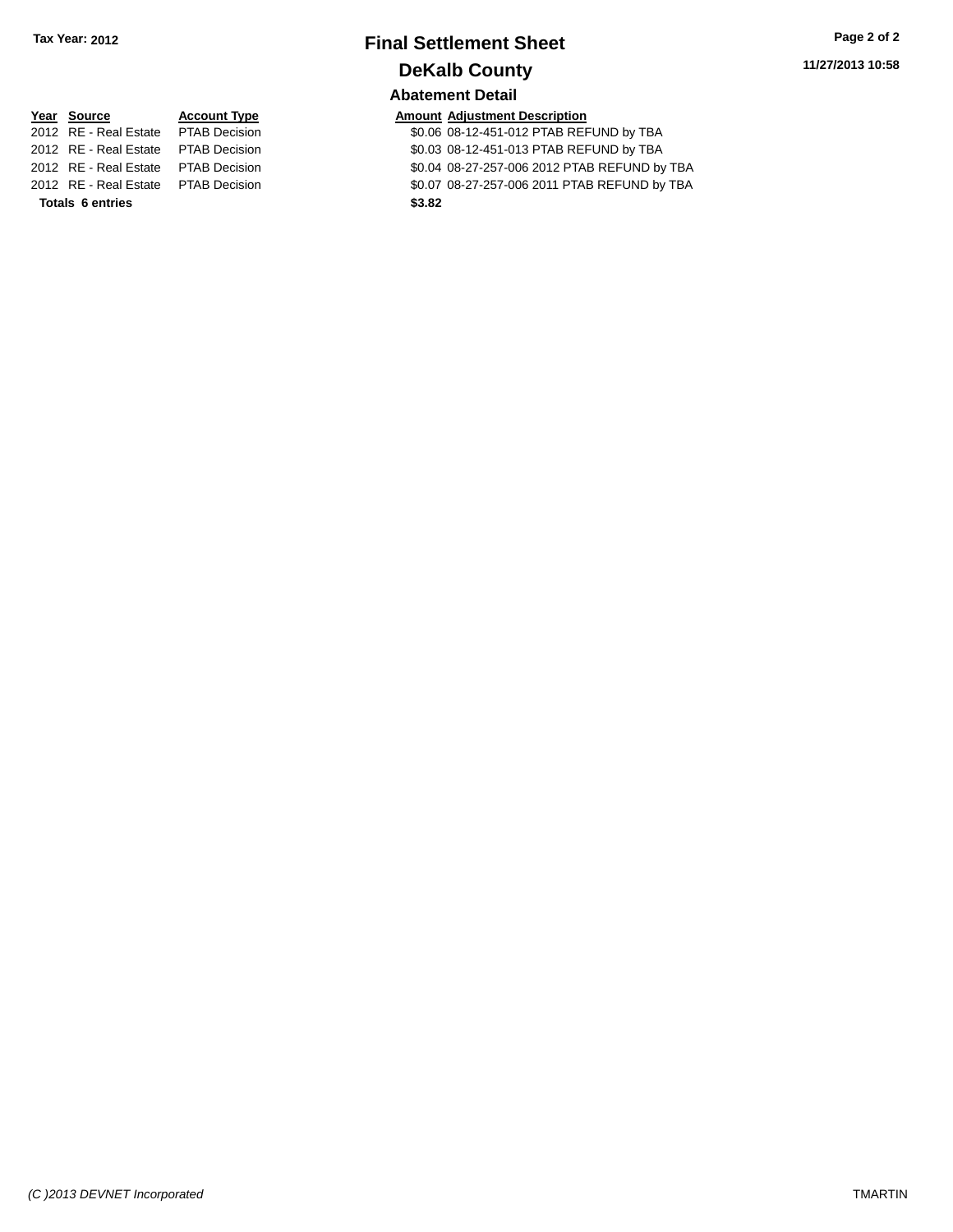# **Final Settlement Sheet Tax Year: 2012 Page 1 of 1 DeKalb County 014 - FRANKLIN TOWNSHIP**

**11/27/2013 10:58**

#### **Current Year Taxes Paid**

|     | <b>Current Year Taxes Due</b>  |              |
|-----|--------------------------------|--------------|
|     | <b>Original Amount Due</b>     | \$105,407.28 |
| ٠   | Supplements                    | \$0.00       |
|     | Cancellations                  | \$106.76     |
|     | Abatements/Refunds             | \$1.59       |
| ٠   | Mobile Home                    | \$0.00       |
| +/- | Road & Bridge Transfer         | \$0.00       |
| ٠   | Misc. Adjustments              | \$0.00       |
|     | <b>Adjusted Amount Due</b>     | \$105,298.93 |
| ٠   | Prior Year Real EstateTax      | (\$32.80)    |
| ٠   | Prior Year Mobile Home Tax     | \$0.00       |
|     | + Prior Year Misc. Adjustments | \$0.00       |
|     | <b>Total Amount Due</b>        | \$105,266.13 |

| ٠ | <b>Real Estate</b>             | \$104,224.05 |
|---|--------------------------------|--------------|
| ٠ | Railroad                       | \$1,038.44   |
| ٠ | Mobile Home                    | \$0.00       |
| ٠ | Misc. Adjustments              | \$0.00       |
| ٠ | <b>Prior Year Real Estate</b>  | (\$32.80)    |
| ٠ | Prior Year Mobile Home         | \$0.00       |
|   | + Prior Year Misc. Adjustments | \$0.00       |
|   | Abatements/Refunds             | \$1.59       |
|   | <b>Total Collected</b>         | \$105,228.10 |
| ٠ | <b>Hold Back</b>               | \$0.00       |
| ÷ | <b>County Trustee</b>          | \$38.03      |
| ٠ | <b>Forfeited Tax</b>           | \$0.00       |
|   | Total                          | \$105,266.13 |
|   | <b>Interest Distribution</b>   |              |
|   | County Interest                | \$3.89       |
|   | <b>Township Interest</b>       | \$0.00       |
|   | <b>Total Interest</b>          | \$3.89       |

### **Distribution Summary**

| <b>Tax Distribution Date</b>         | Amount       |
|--------------------------------------|--------------|
| 05/31/2013                           | \$13,866.35  |
| 06/28/2013                           | \$41,592.76  |
| 07/26/2013                           | \$1.644.57   |
| 08/23/2013                           | \$7,569.00   |
| 09/20/2013                           | \$37,424.15  |
| 11/29/2013                           | \$3,131.27   |
| <b>Totals: 6 Distributions</b>       | \$105,228.10 |
| <b>Interest Distribution Date</b>    | Amount       |
| 11/29/2013                           | \$3.89       |
| <b>Totals: 1 Distributions</b>       | \$3.89       |
| <b>Grand Totals: 7 Distributions</b> | \$105.231.99 |

| <b>Fund</b>              |                      | <b>Amount Collected</b>              | <b>Previously</b><br><b>Distributed</b> | Current<br><b>Distribution</b>               | Amount<br>Available | <b>Interest</b> | <b>PY Over</b><br><b>Distrib</b> |
|--------------------------|----------------------|--------------------------------------|-----------------------------------------|----------------------------------------------|---------------------|-----------------|----------------------------------|
| 001 - CORPORATE          |                      | \$93.243.45                          | \$90.468.82                             | \$2,774.63                                   | \$0.00              | \$3.45          | \$0.00                           |
| $005 - I. M. R. F.$      |                      | \$9,985.00                           | \$9,687.86                              | \$297.14                                     | \$0.00              | \$0.37          | \$0.00                           |
| 054 - GENERAL ASSISTANCE |                      | \$1,999.65                           | \$1,940.15                              | \$59.50                                      | \$0.00              | \$0.07          | \$0.00                           |
| <b>Totals</b>            |                      | \$105,228.10                         | \$102.096.83                            | \$3.131.27                                   | \$0.00              | \$3.89          | \$0.00                           |
|                          |                      |                                      | <b>Abatement Detail</b>                 |                                              |                     |                 |                                  |
| Year Source              | <b>Account Type</b>  | <b>Amount Adiustment Description</b> |                                         |                                              |                     |                 |                                  |
| 2012 RE - Real Estate    | <b>PTAB Decision</b> |                                      |                                         | \$0.30 01-26-475-004 2011 PTAB REFUND by TBA |                     |                 |                                  |

| Totals 3 entries                    | \$1.59                                       |
|-------------------------------------|----------------------------------------------|
| 2012 RE - Real Estate PTAB Decision | \$0.03 01-26-475-004 2012 PTAB REFUND by TBA |
| 2012 RE - Real Estate PTAB Decision | \$1.26 PTAB REFUND 01-25-200-009 by TBA      |
| 2012 RE - Real Estate PTAB Decision | \$0.30 01-26-475-004 2011 PTAB REFUND by TBA |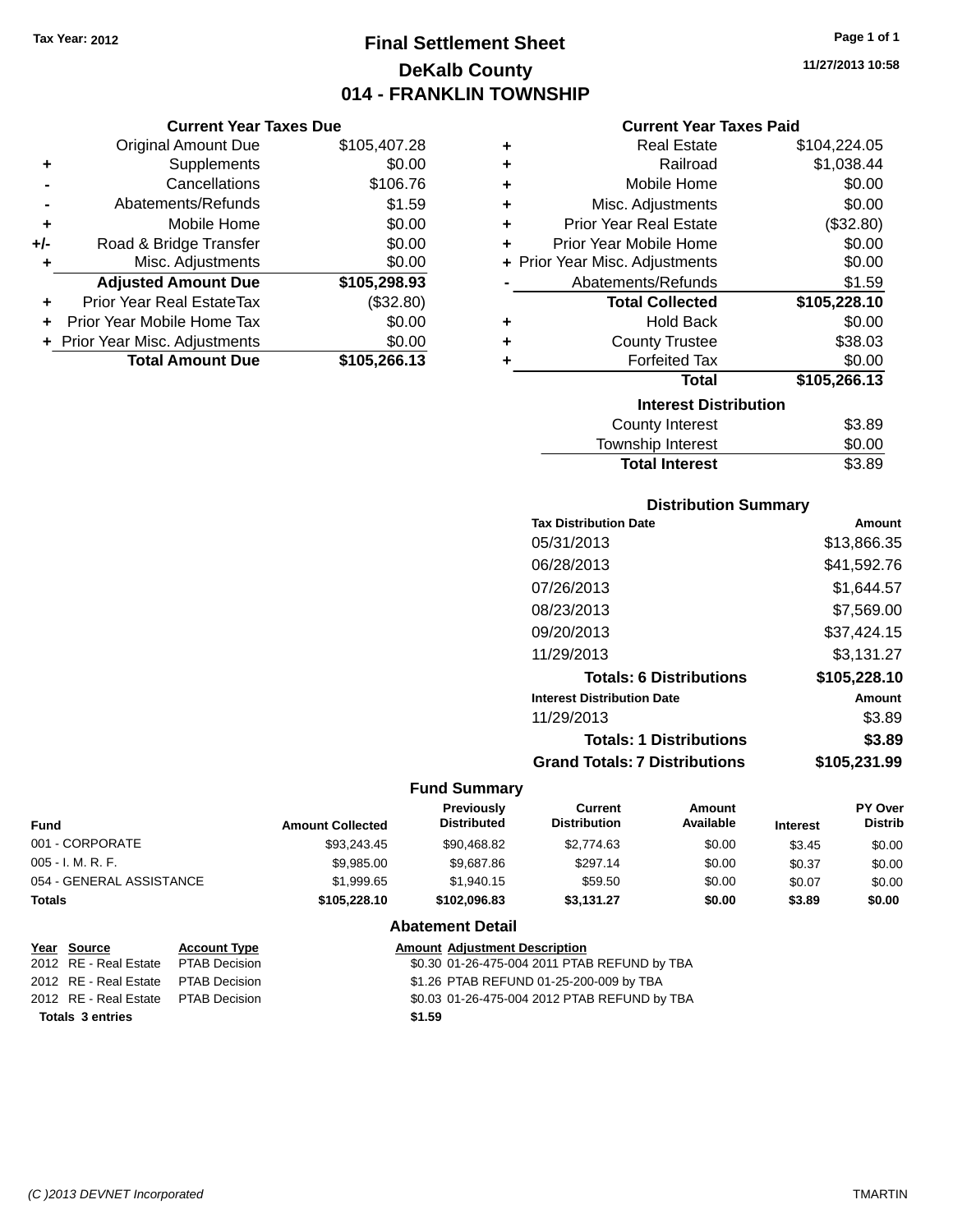**Current Year Taxes Due** Original Amount Due \$31,156.10

**Adjusted Amount Due \$31,124.07**

**Total Amount Due \$31,114.65**

**+** Supplements \$0.00 **-** Cancellations \$31.56 **-** Abatements/Refunds \$0.47 **+** Mobile Home \$0.00 **+/-** Road & Bridge Transfer \$0.00 **+** Misc. Adjustments \$0.00

**+** Prior Year Real EstateTax (\$9.42) **+** Prior Year Mobile Home Tax \$0.00 **+ Prior Year Misc. Adjustments**  $$0.00$ 

# **Final Settlement Sheet Tax Year: 2012 Page 1 of 1 DeKalb County 015 - FRANKLIN TWP CEMETERY**

**11/27/2013 10:58**

#### **Current Year Taxes Paid**

| ٠ | <b>Real Estate</b>             | \$30,806.36 |
|---|--------------------------------|-------------|
| ٠ | Railroad                       | \$306.94    |
| ٠ | Mobile Home                    | \$0.00      |
| ٠ | Misc. Adjustments              | \$0.00      |
| ٠ | Prior Year Real Estate         | (\$9.42)    |
| ÷ | Prior Year Mobile Home         | \$0.00      |
|   | + Prior Year Misc. Adjustments | \$0.00      |
|   | Abatements/Refunds             | \$0.47      |
|   | <b>Total Collected</b>         | \$31,103.41 |
| ٠ | <b>Hold Back</b>               | \$0.00      |
| ٠ | <b>County Trustee</b>          | \$11.24     |
| ٠ | <b>Forfeited Tax</b>           | \$0.00      |
|   | Total                          | \$31,114.65 |
|   | <b>Interest Distribution</b>   |             |
|   | <b>County Interest</b>         | \$1.15      |
|   | <b>Township Interest</b>       | \$0.00      |
|   | <b>Total Interest</b>          | \$1.15      |

# **Distribution Summary**

| <b>Tax Distribution Date</b>         | Amount      |
|--------------------------------------|-------------|
| 05/31/2013                           | \$4,098.55  |
| 06/28/2013                           | \$12,294.21 |
| 07/26/2013                           | \$486.07    |
| 08/23/2013                           | \$2,237.26  |
| 09/20/2013                           | \$11,061.79 |
| 11/29/2013                           | \$925.53    |
| <b>Totals: 6 Distributions</b>       | \$31,103.41 |
| <b>Interest Distribution Date</b>    | Amount      |
| 11/29/2013                           | \$1.15      |
| <b>Totals: 1 Distributions</b>       | \$1.15      |
| <b>Grand Totals: 7 Distributions</b> | \$31,104.56 |
|                                      |             |

#### **Fund Summary**

| Fund           | <b>Amount Collected</b> | <b>Previously</b><br><b>Distributed</b> | Current<br><b>Distribution</b> | Amount<br>Available | <b>Interest</b> | PY Over<br><b>Distrib</b> |
|----------------|-------------------------|-----------------------------------------|--------------------------------|---------------------|-----------------|---------------------------|
| 017 - CEMETERY | \$31,103.41             | \$30.177.88                             | \$925.53                       | \$0.00              | \$1.15          | \$0.00                    |
| Totals         | \$31.103.41             | \$30,177.88                             | \$925.53                       | \$0.00              | \$1.15          | \$0.00                    |

#### **Abatement Detail**

|                         | Year Source                         | <b>Account Type</b> | <b>Amount Adjustment Description</b>         |
|-------------------------|-------------------------------------|---------------------|----------------------------------------------|
|                         | 2012 RE - Real Estate PTAB Decision |                     | \$0.09 01-26-475-004 2011 PTAB REFUND by TBA |
|                         | 2012 RE - Real Estate PTAB Decision |                     | \$0.37 PTAB REFUND 01-25-200-009 by TBA      |
|                         | 2012 RE - Real Estate PTAB Decision |                     | \$0.01 01-26-475-004 2012 PTAB REFUND by TBA |
| <b>Totals 3 entries</b> |                                     |                     | \$0.47                                       |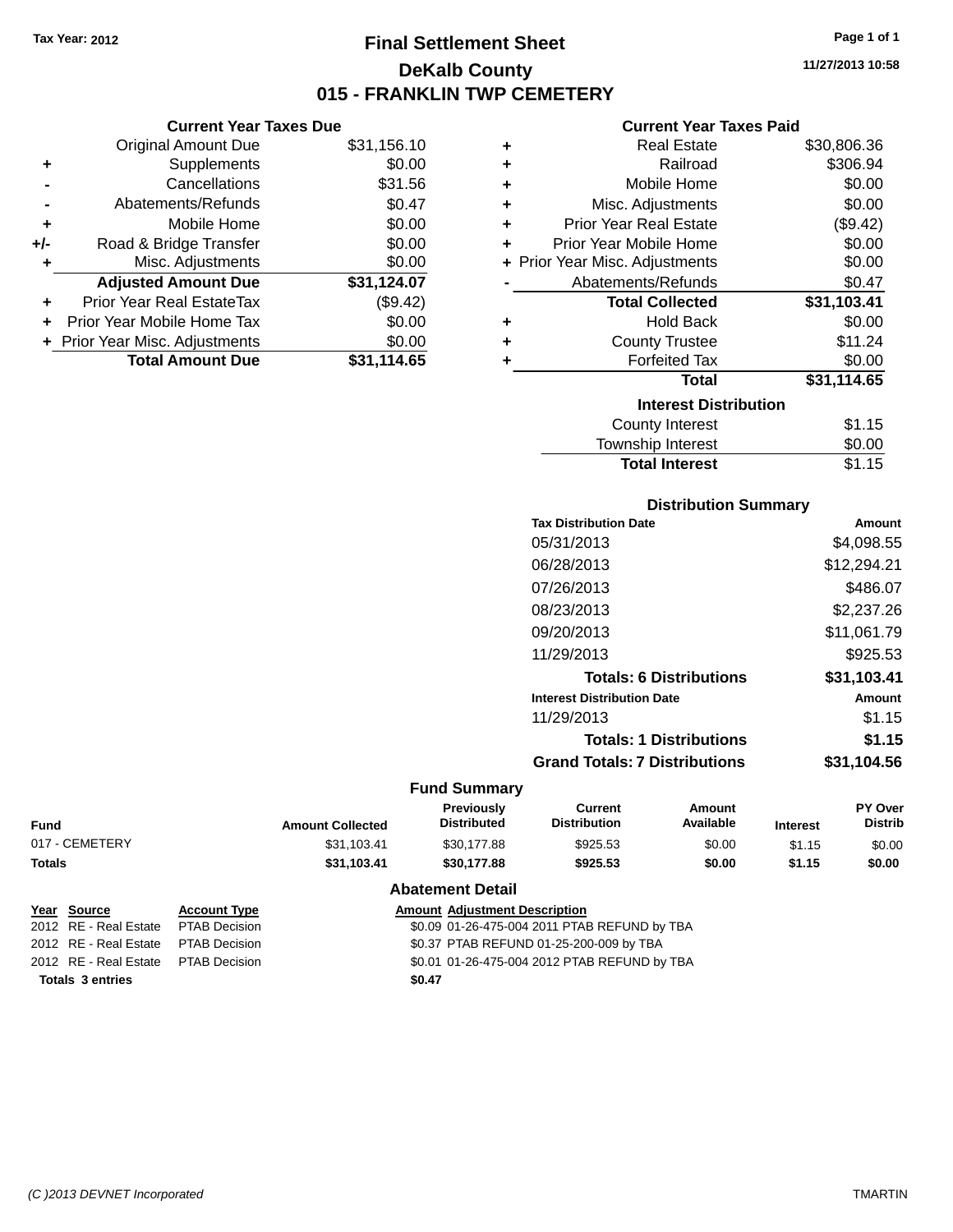**Current Year Taxes Due**

**Municipality Amt. Due Amt. Distrib. Road and Bridge Summary**

VILLAGE OF KIRKLAND \$22,349.29 \$22,341.53 **Totals \$22,349.29 \$22,341.53**

# **Final Settlement Sheet Tax Year: 2012 Page 1 of 1 DeKalb County 016 - FRANKLIN ROAD & BRIDGE**

**11/27/2013 10:58**

#### **Current Year Taxes Paid**

|       | <b>Original Amount Due</b>       | \$239,012.24  | ٠ | <b>Real Estate</b>             | \$213,987.69 |
|-------|----------------------------------|---------------|---|--------------------------------|--------------|
| ٠     | Supplements                      | \$0.00        | ٠ | Railroad                       | \$2,354.66   |
|       | Cancellations                    | \$242.13      | ٠ | Mobile Home                    | \$0.00       |
|       | Abatements/Refunds               | \$3.60        | ٠ | Misc. Adjustments              | \$0.00       |
| ٠     | Mobile Home                      | \$0.00        | ٠ | <b>Prior Year Real Estate</b>  | (\$80.13)    |
| $+/-$ | Road & Bridge Transfer           | (\$22,341.53) | ٠ | Prior Year Mobile Home         | \$0.00       |
| ٠     | Misc. Adjustments                | \$0.00        |   | + Prior Year Misc. Adjustments | \$0.00       |
|       | <b>Adjusted Amount Due</b>       | \$216,424.98  |   | Abatements/Refunds             | \$3.60       |
| ٠     | <b>Prior Year Real EstateTax</b> | (\$80.13)     |   | <b>Total Collected</b>         | \$216,258.62 |
| ٠     | Prior Year Mobile Home Tax       | \$0.00        | ٠ | <b>Hold Back</b>               | \$0.00       |
|       | + Prior Year Misc. Adjustments   | \$0.00        | ٠ | <b>County Trustee</b>          | \$86.23      |
|       | <b>Total Amount Due</b>          | \$216,344.85  |   | <b>Forfeited Tax</b>           | \$0.00       |
|       |                                  |               |   | <b>Total</b>                   | \$216,344.85 |
|       |                                  |               |   | <b>Interest Distribution</b>   |              |
|       |                                  |               |   | County Interest                | \$7.99       |
|       |                                  |               |   | Tauraahin Intaraat             | ሮስ ሰሰ        |

| <b>Total Interest</b> | \$7.99 |
|-----------------------|--------|
| Township Interest     | \$0.00 |
| County Interest       | \$7.99 |

| <b>Distribution Summary</b> |  |
|-----------------------------|--|
| n‡n                         |  |

| <b>Tax Distribution Date</b>         | Amount       |
|--------------------------------------|--------------|
| 05/31/2013                           | \$28,477.34  |
| 06/28/2013                           | \$85,496.02  |
| 07/26/2013                           | \$3,377.43   |
| 08/23/2013                           | \$15,544.40  |
| 09/20/2013                           | \$76,933.08  |
| 11/29/2013                           | \$6,430.35   |
| <b>Totals: 6 Distributions</b>       | \$216,258.62 |
| <b>Interest Distribution Date</b>    | Amount       |
| 11/29/2013                           | \$7.99       |
| <b>Totals: 1 Distributions</b>       | \$7.99       |
| <b>Grand Totals: 7 Distributions</b> | \$216.266.61 |

#### **Fund Summary**

| Fund                                   | <b>Amount Collected</b> | <b>Previously</b><br><b>Distributed</b> | Current<br><b>Distribution</b> | Amount<br>Available | <b>Interest</b> | PY Over<br><b>Distrib</b> |
|----------------------------------------|-------------------------|-----------------------------------------|--------------------------------|---------------------|-----------------|---------------------------|
| 007 - ROAD AND BRIDGE                  | \$62,514.95             | \$60,659.68                             | \$1,855.27                     | \$0.00              | \$2.85          | \$0.00                    |
| 008 - BRIDGE CONST W/COUNTY            | \$22.962.17             | \$22,278.86                             | \$683.31                       | \$0.00              | \$0.77          | \$0.00                    |
| 009 - PERMANENT ROAD                   | \$108.812.17            | \$105,574.16                            | \$3,238.01                     | \$0.00              | \$3.64          | \$0.00                    |
| 010 - EQUIPMENT AND BUILDING           | \$14,977.16             | \$14.531.47                             | \$445.69                       | \$0.00              | \$0.50          | \$0.00                    |
| 035 - TORT JUDGEMENTS/LIABILITY<br>INS | \$5,990.06              | \$5.811.81                              | \$178.25                       | \$0.00              | \$0.20          | \$0.00                    |
| 047 - SOCIAL SECURITY                  | \$1,002.11              | \$972.29                                | \$29.82                        | \$0.00              | \$0.03          | \$0.00                    |
| <b>Totals</b>                          | \$216,258.62            | \$209.828.27                            | \$6,430.35                     | \$0.00              | \$7.99          | \$0.00                    |

#### **Abatement Detail**

|                         | Year Source                         | <b>Account Type</b> |        | <b>Amount Adjustment Description</b>         |
|-------------------------|-------------------------------------|---------------------|--------|----------------------------------------------|
|                         | 2012 RE - Real Estate               | PTAB Decision       |        | \$0.67 01-26-475-004 2011 PTAB REFUND by TBA |
|                         | 2012 RE - Real Estate PTAB Decision |                     |        | \$2.85 PTAB REFUND 01-25-200-009 by TBA      |
|                         | 2012 RE - Real Estate PTAB Decision |                     |        | \$0.08 01-26-475-004 2012 PTAB REFUND by TBA |
| <b>Totals 3 entries</b> |                                     |                     | \$3.60 |                                              |
|                         |                                     |                     |        |                                              |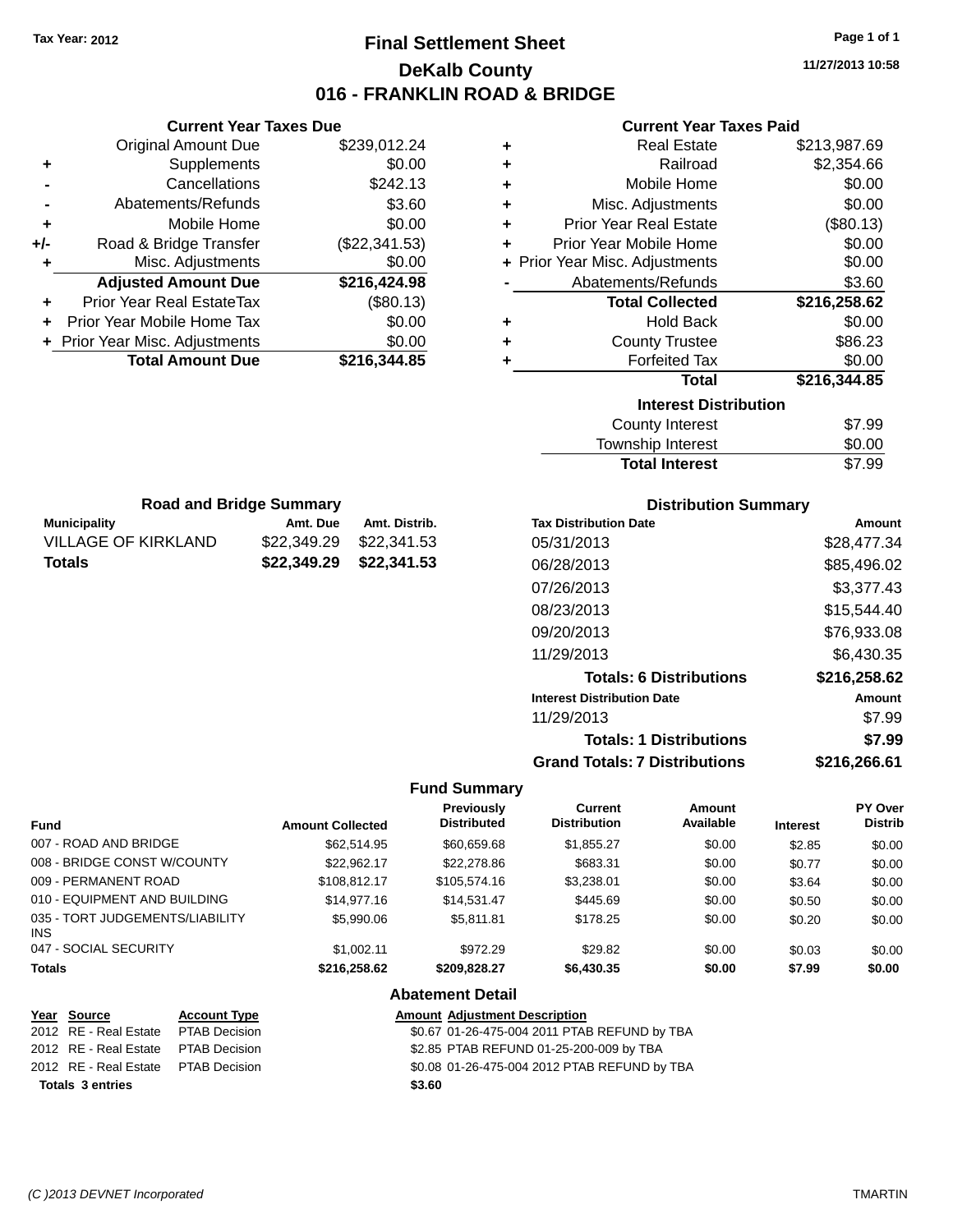# **Final Settlement Sheet Tax Year: 2012 Page 1 of 1 DeKalb County 017 - GENOA TOWNSHIP**

**Current Year Taxes Due**

| Supplements<br>٠<br>Cancellations<br>Abatements/Refunds<br>Mobile Home<br>٠<br>Road & Bridge Transfer<br>$+/-$<br>\$0.00<br>Misc. Adjustments<br>٠<br><b>Adjusted Amount Due</b><br>Prior Year Real EstateTax<br>Prior Year Mobile Home Tax | <b>Original Amount Due</b>     | \$226,993.41 |
|---------------------------------------------------------------------------------------------------------------------------------------------------------------------------------------------------------------------------------------------|--------------------------------|--------------|
|                                                                                                                                                                                                                                             |                                | \$0.00       |
|                                                                                                                                                                                                                                             |                                | \$773.32     |
|                                                                                                                                                                                                                                             |                                | \$1.47       |
|                                                                                                                                                                                                                                             |                                | \$146.93     |
|                                                                                                                                                                                                                                             |                                | \$0.00       |
|                                                                                                                                                                                                                                             |                                |              |
|                                                                                                                                                                                                                                             |                                |              |
|                                                                                                                                                                                                                                             |                                | \$226,365.55 |
|                                                                                                                                                                                                                                             |                                | (\$61.16)    |
|                                                                                                                                                                                                                                             |                                | \$0.00       |
| <b>Total Amount Due</b><br>\$226,305.59                                                                                                                                                                                                     | + Prior Year Misc. Adjustments | \$1.20       |

| 11/27/2013 10:58 |  |
|------------------|--|
|                  |  |

#### **Current Year Taxes Paid**

| ٠ | <b>Real Estate</b>             | \$224,072.81 |
|---|--------------------------------|--------------|
| ÷ | Railroad                       | \$1,882.34   |
| ÷ | Mobile Home                    | \$145.30     |
| ٠ | Misc. Adjustments              | \$0.00       |
| ÷ | <b>Prior Year Real Estate</b>  | (\$61.16)    |
| ÷ | Prior Year Mobile Home         | \$0.00       |
|   | + Prior Year Misc. Adjustments | \$1.20       |
|   | Abatements/Refunds             | \$1.47       |
|   |                                |              |
|   | <b>Total Collected</b>         | \$226,039.02 |
| ٠ | <b>Hold Back</b>               | \$0.00       |
| ÷ | <b>County Trustee</b>          | \$70.76      |
| ٠ | <b>Forfeited Tax</b>           | \$195.81     |
|   | <b>Total</b>                   | \$226,305.59 |
|   | <b>Interest Distribution</b>   |              |
|   | <b>County Interest</b>         | \$8.35       |

# **Distribution Summary**

Total Interest \$8.35

| Amount       |
|--------------|
| \$27.043.47  |
| \$92,407.73  |
| \$1,760.93   |
| \$15,624.53  |
| \$83,036.09  |
| \$6.166.27   |
| \$226,039.02 |
| Amount       |
| \$8.35       |
| \$8.35       |
| \$226,047.37 |
|              |

#### **Fund Summary**

| Fund                                   | <b>Amount Collected</b> | Previously<br><b>Distributed</b> | Current<br><b>Distribution</b> | Amount<br>Available | <b>Interest</b> | PY Over<br><b>Distrib</b> |
|----------------------------------------|-------------------------|----------------------------------|--------------------------------|---------------------|-----------------|---------------------------|
| 001 - CORPORATE                        | \$189,965.02            | \$184,782,82                     | \$5,182.20                     | \$0.00              | \$7.01          | \$0.00                    |
| 035 - TORT JUDGEMENTS/LIABILITY<br>INS | \$4.261.96              | \$4.145.70                       | \$116.26                       | \$0.00              | \$0.16          | \$0.00                    |
| 047 - SOCIAL SECURITY                  | \$10.726.46             | \$10.433.84                      | \$292.62                       | \$0.00              | \$0.40          | \$0.00                    |
| 054 - GENERAL ASSISTANCE               | \$21.085.58             | \$20.510.39                      | \$575.19                       | \$0.00              | \$0.78          | \$0.00                    |
| Totals                                 | \$226.039.02            | \$219.872.75                     | \$6,166.27                     | \$0.00              | \$8.35          | \$0.00                    |

#### **Miscellaneous Adjustment Detail**

| Year Source      | <b>Account Type</b>                      | <b>Amount Adiustment Description</b>                |
|------------------|------------------------------------------|-----------------------------------------------------|
|                  | 2012 MH - Mobile Home Back Tax Collected | \$1.20 VARGAS REDEMPTION 03-30-131-001-0063O by TBA |
| Totals 1 entries |                                          | \$1.20                                              |

| Year Source                         | <b>Account Type</b> | Amount |
|-------------------------------------|---------------------|--------|
| 2012 RE - Real Estate PTAB Decision |                     | \$0.89 |
| 2012 RE - Real Estate PTAB Decision |                     | \$0.58 |
| <b>Totals 2 entries</b>             |                     | \$1.47 |

#### **Abatement Detail**

#### **Year Source 2018 12 Separate Source 2018 12 Amount Adjustment Description**

2012 AB Decision **ABDecision** \$0.89 03-30-277-001 2011 PTAB REFUND by TBA 2012 AB Decision **ABDecision** \$0.58 03-30-277-001 2012 PTAB REFUND by TBA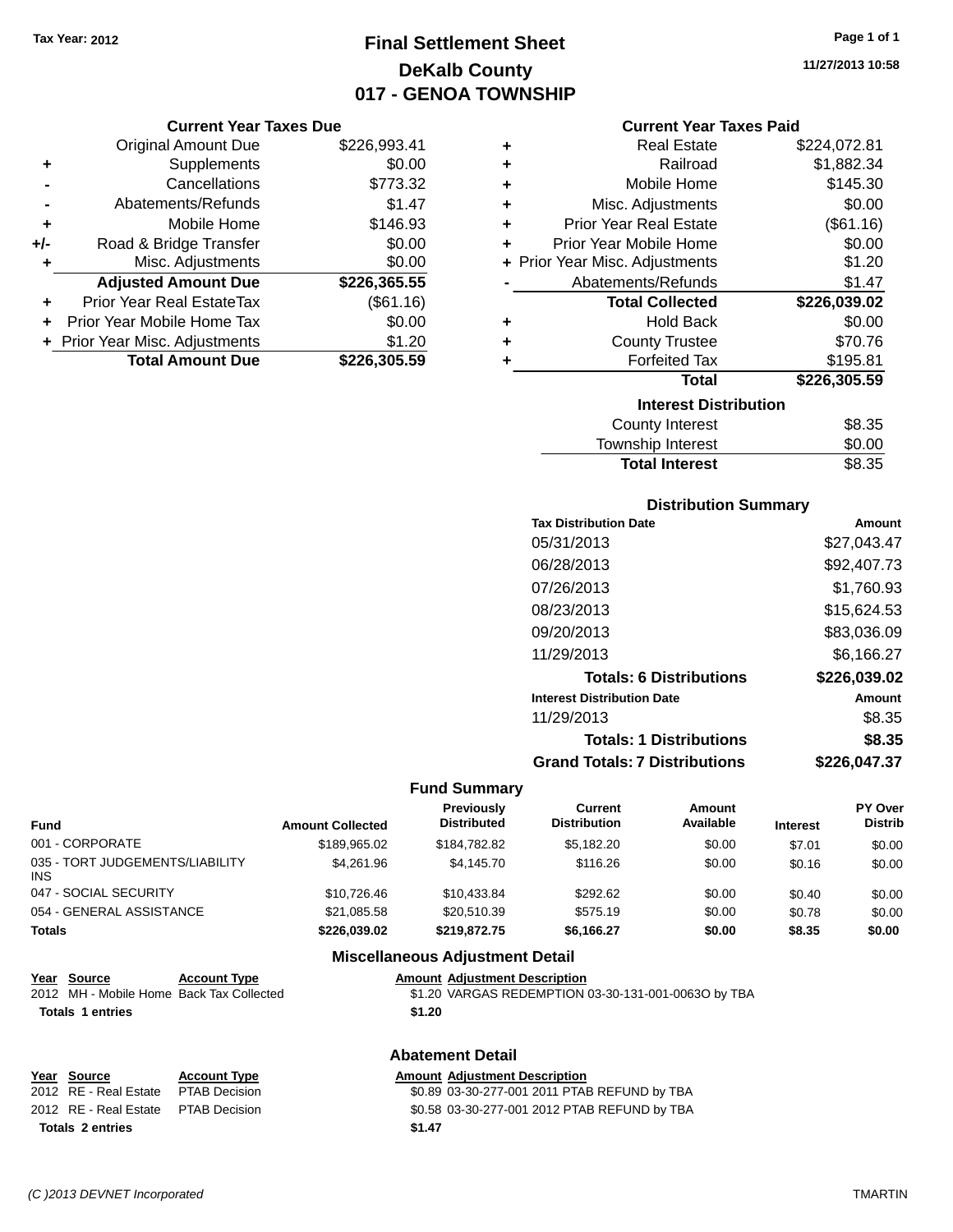# **Final Settlement Sheet Tax Year: 2012 Page 1 of 2 DeKalb County 018 - GENOA ROAD & BRIDGE**

**11/27/2013 10:58**

\$5.39

#### **Current Year Taxes Paid**

|     | <b>Current Year Taxes Due</b>  |               |   |
|-----|--------------------------------|---------------|---|
|     | Original Amount Due            | \$170,462.95  |   |
|     | <b>Supplements</b>             | \$0.00        |   |
|     | Cancellations                  | \$193.70      |   |
|     | Abatements/Refunds             | \$1.11        |   |
|     | Mobile Home                    | \$110.34      | ٠ |
| +/- | Road & Bridge Transfer         | (\$24,193.89) | ٠ |
|     | Misc. Adjustments              | \$0.00        |   |
|     | <b>Adjusted Amount Due</b>     | \$146,184.59  |   |
|     | Prior Year Real EstateTax      | (\$45.92)     |   |
|     | Prior Year Mobile Home Tax     | \$0.00        | ٠ |
|     | + Prior Year Misc. Adjustments | \$0.90        |   |
|     | <b>Total Amount Due</b>        | \$146,139.57  |   |
|     |                                |               |   |

**Municipality Amt. Due Amt. Distrib. Road and Bridge Summary**

CITY OF GENOA \$24,222.22 \$24,193.89 **Totals \$24,222.22 \$24,193.89**

| ٠ | <b>Real Estate</b>             | \$144,462.84 |
|---|--------------------------------|--------------|
| ÷ | Railroad                       | \$1,413.56   |
| ÷ | Mobile Home                    | \$109.12     |
| ٠ | Misc. Adjustments              | \$0.00       |
| ٠ | <b>Prior Year Real Estate</b>  | (\$45.92)    |
| ÷ | Prior Year Mobile Home         | \$0.00       |
|   | + Prior Year Misc. Adjustments | \$0.90       |
|   | Abatements/Refunds             | \$1.11       |
|   |                                |              |
|   | <b>Total Collected</b>         | \$145,939.39 |
| ٠ | <b>Hold Back</b>               | \$0.00       |
| ٠ | <b>County Trustee</b>          | \$53.14      |
| ٠ | <b>Forfeited Tax</b>           | \$147.04     |
|   | <b>Total</b>                   | \$146,139.57 |
|   | <b>Interest Distribution</b>   |              |
|   | <b>County Interest</b>         | \$5.39       |

| <b>Total Interest</b> |  |
|-----------------------|--|
|                       |  |
|                       |  |

| <b>Distribution Summary</b>          |              |  |  |  |  |
|--------------------------------------|--------------|--|--|--|--|
| <b>Tax Distribution Date</b>         | Amount       |  |  |  |  |
| 05/31/2013                           | \$17.403.32  |  |  |  |  |
| 06/28/2013                           | \$59,784.83  |  |  |  |  |
| 07/26/2013                           | \$1,133.20   |  |  |  |  |
| 08/23/2013                           | \$10,133.82  |  |  |  |  |
| 09/20/2013                           | \$53,500.39  |  |  |  |  |
| 11/29/2013                           | \$3,983.83   |  |  |  |  |
| <b>Totals: 6 Distributions</b>       | \$145,939.39 |  |  |  |  |
| <b>Interest Distribution Date</b>    | Amount       |  |  |  |  |
| 11/29/2013                           | \$5.39       |  |  |  |  |
| <b>Totals: 1 Distributions</b>       | \$5.39       |  |  |  |  |
| <b>Grand Totals: 7 Distributions</b> | \$145,944.78 |  |  |  |  |

#### **Fund Summary**

| Fund                                   | <b>Amount Collected</b> | <b>Previously</b><br><b>Distributed</b> | Current<br><b>Distribution</b> | Amount<br>Available | <b>Interest</b> | <b>PY Over</b><br><b>Distrib</b> |
|----------------------------------------|-------------------------|-----------------------------------------|--------------------------------|---------------------|-----------------|----------------------------------|
| 007 - ROAD AND BRIDGE                  | \$51.338.14             | \$49.929.11                             | \$1,409.03                     | \$0.00              | \$2.39          | \$0.00                           |
| 008 - BRIDGE CONST W/COUNTY            | \$807.28                | \$785.33                                | \$21.95                        | \$0.00              | \$0.03          | \$0.00                           |
| 009 - PERMANENT ROAD                   | \$74,346.36             | \$72,322.83                             | \$2,023.53                     | \$0.00              | \$2.36          | \$0.00                           |
| 010 - EQUIPMENT AND BUILDING           | \$8,226,63              | \$8,002.74                              | \$223.89                       | \$0.00              | \$0.26          | \$0.00                           |
| 035 - TORT JUDGEMENTS/LIABILITY<br>INS | \$8,247.04              | \$8.022.58                              | \$224.46                       | \$0.00              | \$0.26          | \$0.00                           |
| 047 - SOCIAL SECURITY                  | \$2,973.94              | \$2.892.97                              | \$80.97                        | \$0.00              | \$0.09          | \$0.00                           |
| <b>Totals</b>                          | \$145,939.39            | \$141,955.56                            | \$3,983.83                     | \$0.00              | \$5.39          | \$0.00                           |

# **Miscellaneous Adjustment Detail**

| Year Source                              | <b>Account Type</b> |        | <b>Amount Adjustment Description</b>                |
|------------------------------------------|---------------------|--------|-----------------------------------------------------|
| 2012 MH - Mobile Home Back Tax Collected |                     |        | \$0.90 VARGAS REDEMPTION 03-30-131-001-0063O by TBA |
| <b>Totals 1 entries</b>                  |                     | \$0.90 |                                                     |
|                                          |                     |        |                                                     |

#### **Abatement Detail**

# **<u>Year Source</u> <b>Account Type Amount Adjustment Description**<br>2012 RE - Real Estate PTAB Decision **60.67 03-30-277-001 2011 PTAE**

2012 RE - Real Estate PTAB Decision \$0.67 03-30-277-001 2011 PTAB REFUND by TBA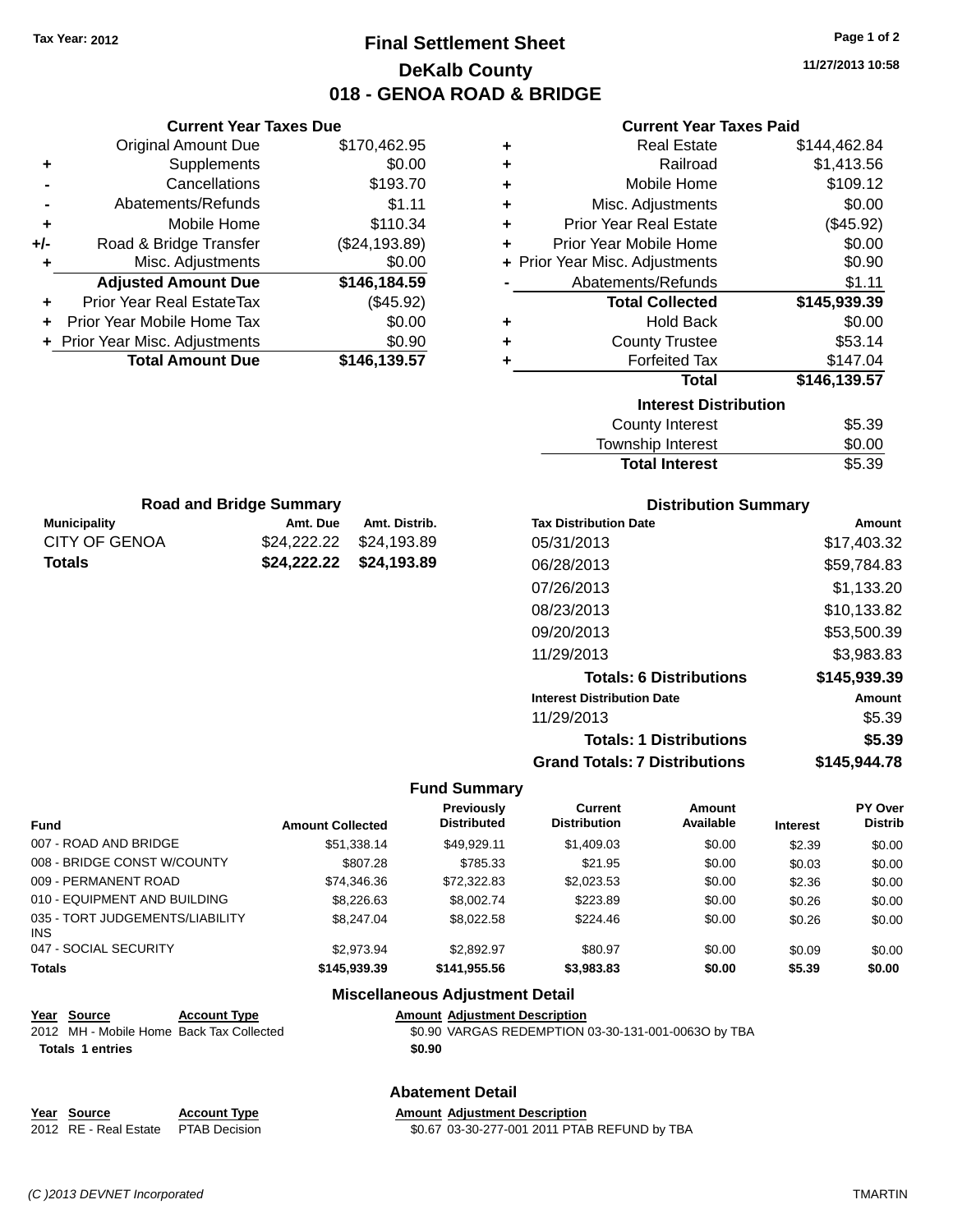# **Final Settlement Sheet Tax Year: 2012 Page 2 of 2 DeKalb County Abatement Detail**

**11/27/2013 10:58**

**Totals 2 entries \$1.11**

**Year Source Account Type Anneunt Adjustment Description**<br>2012 RE - Real Estate PTAB Decision **Amount Adjustment Description** \$0.44 03-30-277-001 2012 PTAB REFUND by TBA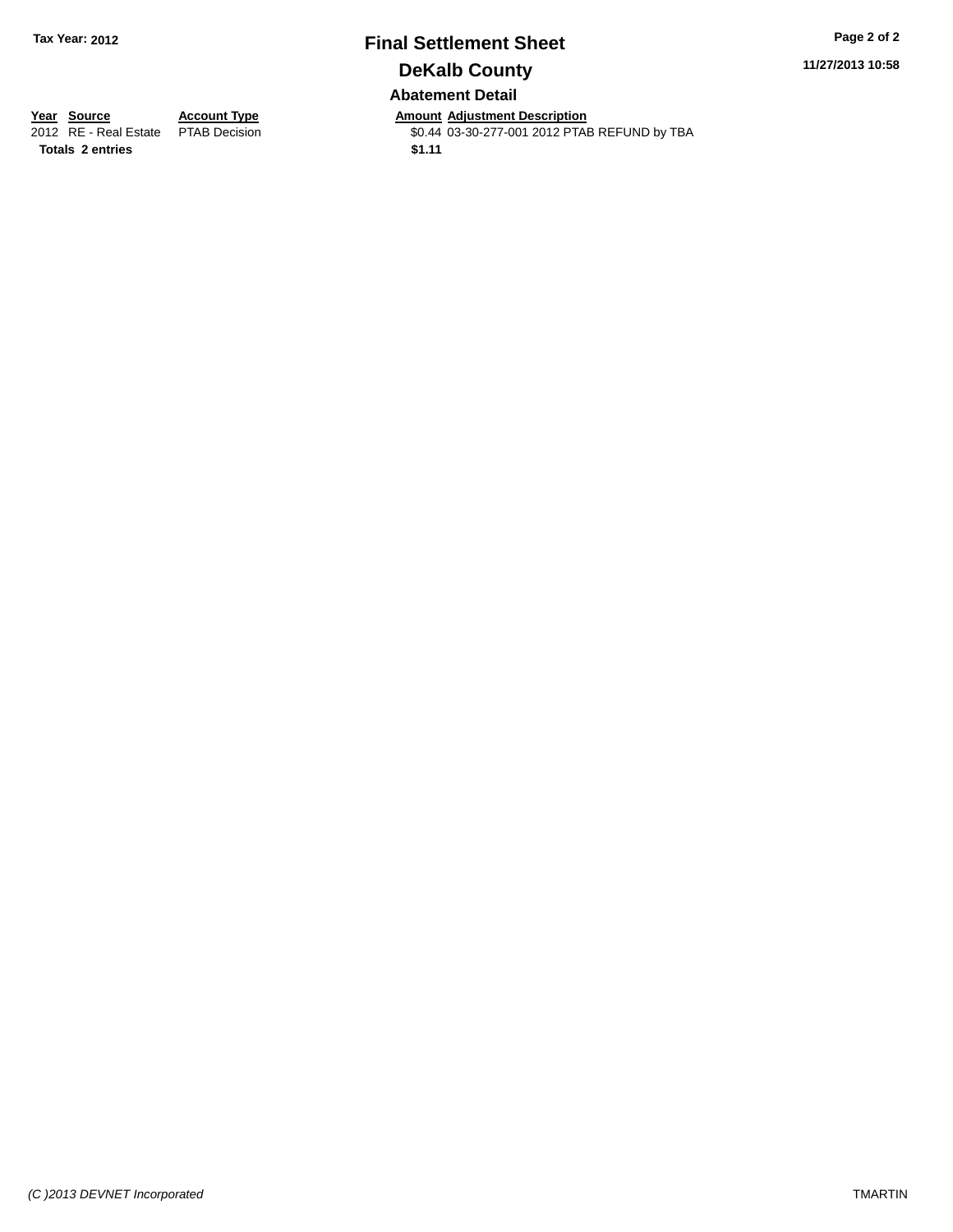**Current Year Taxes Due** Original Amount Due \$85

# **Final Settlement Sheet Tax Year: 2012 Page 1 of 1 DeKalb County 019 - KINGSTON TOWNSHIP**

**11/27/2013 10:58**

| <b>Current Year Taxes Paid</b> |  |  |  |
|--------------------------------|--|--|--|
|--------------------------------|--|--|--|

|                      | <b>Original Amount Due</b>       | \$85,000.04 | ٠ | <b>Real Estate</b>             | \$83,805.21 |
|----------------------|----------------------------------|-------------|---|--------------------------------|-------------|
| ÷                    | Supplements                      | \$0.00      | ٠ | Railroad                       | \$1,007.32  |
| $\blacksquare$       | Cancellations                    | \$75.46     |   | Mobile Home                    | \$10.51     |
|                      | Abatements/Refunds               | \$0.00      | ٠ | Misc. Adjustments              | \$0.00      |
| ٠                    | Mobile Home                      | \$10.51     | ٠ | <b>Prior Year Real Estate</b>  | (\$275.09)  |
| I-                   | Road & Bridge Transfer           | \$0.00      | ٠ | Prior Year Mobile Home         | \$0.00      |
| ٠                    | Misc. Adjustments                | \$0.00      |   | + Prior Year Misc. Adjustments | \$0.00      |
|                      | <b>Adjusted Amount Due</b>       | \$84,935.09 |   | Abatements/Refunds             | \$0.00      |
| $\ddot{\phantom{1}}$ | <b>Prior Year Real EstateTax</b> | (\$275.09)  |   | <b>Total Collected</b>         | \$84,547.95 |
|                      | + Prior Year Mobile Home Tax     | \$0.00      | ٠ | <b>Hold Back</b>               | \$0.00      |
|                      | + Prior Year Misc. Adjustments   | \$0.00      | ٠ | <b>County Trustee</b>          | \$57.12     |
|                      | <b>Total Amount Due</b>          | \$84,660.00 |   | <b>Forfeited Tax</b>           | \$54.93     |
|                      |                                  |             |   | Total                          | \$84,660.00 |
|                      |                                  |             |   | <b>Interest Distribution</b>   |             |
|                      |                                  |             |   | <b>County Interest</b>         | \$3.12      |
|                      |                                  |             |   |                                |             |

# $$3.12$ Township Interest \$0.00 Total Interest \$3.12

#### **Distribution Summary**

| <b>Tax Distribution Date</b>         | Amount      |
|--------------------------------------|-------------|
| 05/31/2013                           | \$9,864.85  |
| 06/28/2013                           | \$35,482.71 |
| 07/26/2013                           | \$708.32    |
| 08/23/2013                           | \$6,608.61  |
| 09/20/2013                           | \$29,718.42 |
| 11/29/2013                           | \$2,165.04  |
| <b>Totals: 6 Distributions</b>       | \$84,547.95 |
| <b>Interest Distribution Date</b>    | Amount      |
| 11/29/2013                           | \$3.12      |
| <b>Totals: 1 Distributions</b>       | \$3.12      |
| <b>Grand Totals: 7 Distributions</b> | \$84,551.07 |

| Fund                     | <b>Amount Collected</b> | <b>Previously</b><br><b>Distributed</b> | Current<br><b>Distribution</b> | Amount<br>Available | <b>Interest</b> | PY Over<br><b>Distrib</b> |
|--------------------------|-------------------------|-----------------------------------------|--------------------------------|---------------------|-----------------|---------------------------|
| 001 - CORPORATE          | \$83.968.64             | \$81.818.44                             | \$2.150.20                     | \$0.00              | \$3.10          | \$0.00                    |
| 054 - GENERAL ASSISTANCE | \$579.31                | \$564.47                                | \$14.84                        | \$0.00              | \$0.02          | \$0.00                    |
| Totals                   | \$84,547.95             | \$82,382,91                             | \$2.165.04                     | \$0.00              | \$3.12          | \$0.00                    |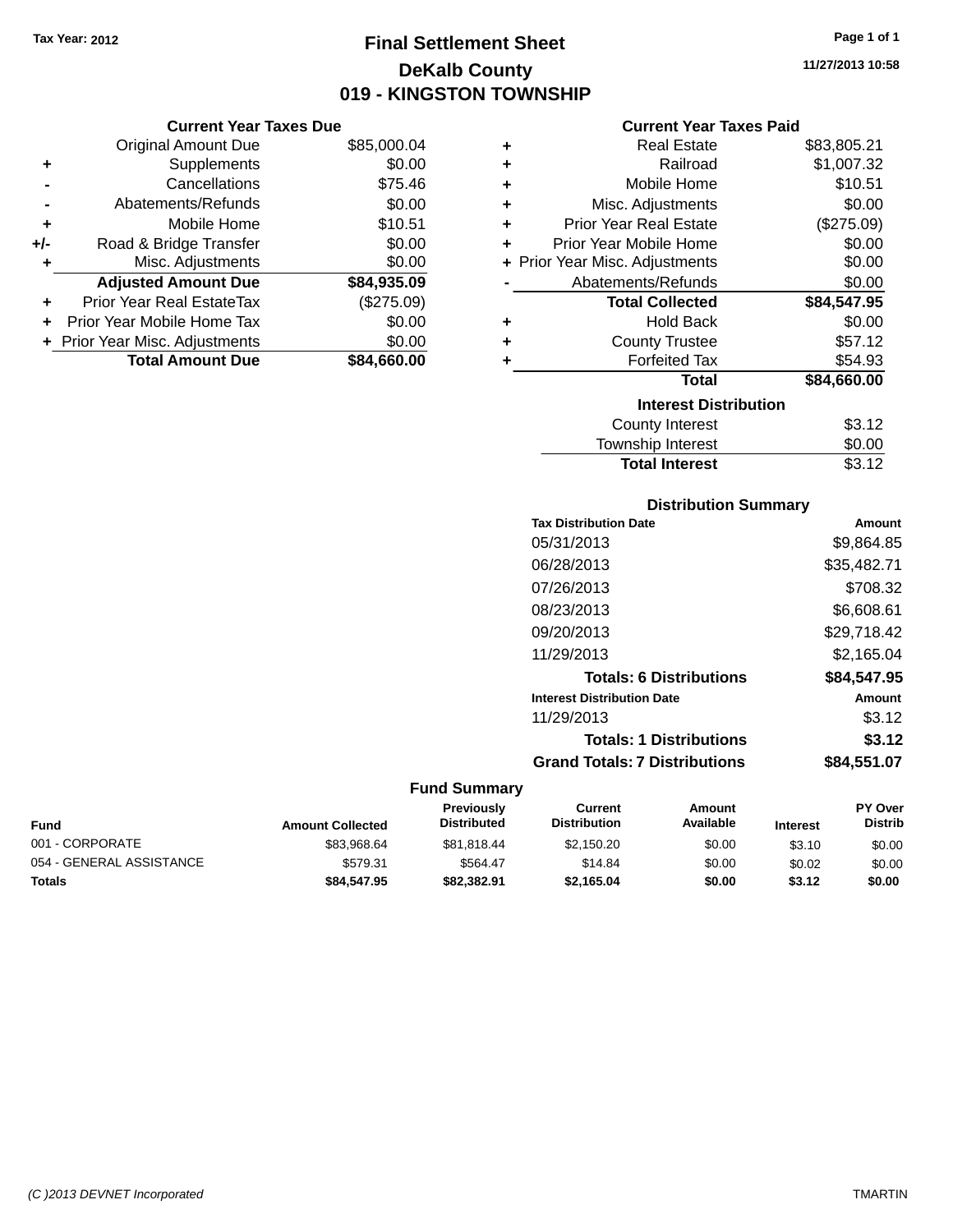# **Final Settlement Sheet Tax Year: 2012 Page 1 of 1 DeKalb County 020 - KINGSTON ROAD & BRIDGE**

**11/27/2013 10:58**

**Amount** \$36,541.44 \$131,565.50 \$2,624.37 08/23/2013 \$24,478.11 \$110,214.46 \$8,023.53 **Totals: 6 Distributions \$313,447.41**

#### **Current Year Taxes Paid**

| ٠ | <b>Real Estate</b>             | \$310,449.53 |
|---|--------------------------------|--------------|
| ٠ | Railroad                       | \$4,065.86   |
| ÷ | Mobile Home                    | \$42.42      |
| ٠ | Misc. Adjustments              | \$0.00       |
| ÷ | <b>Prior Year Real Estate</b>  | (\$1,110.40) |
| ٠ | Prior Year Mobile Home         | \$0.00       |
|   | + Prior Year Misc. Adjustments | \$0.00       |
|   | Abatements/Refunds             | \$0.00       |
|   | <b>Total Collected</b>         | \$313,447.41 |
| ٠ | <b>Hold Back</b>               | \$0.00       |
| ٠ | <b>County Trustee</b>          | \$230.54     |
| ٠ | <b>Forfeited Tax</b>           | \$221.72     |
|   | <b>Total</b>                   | \$313,899.67 |
|   | <b>Interest Distribution</b>   |              |
|   | <b>County Interest</b>         | \$11.58      |
|   | Township Interact              | ድስ ስስ        |

| <b>Total Interest</b> | \$11.58 |
|-----------------------|---------|
| Township Interest     | \$0.00  |
| County Interest       | \$11.58 |

|                      | <b>Road and Bridge Summary</b> |               | <b>Distribution Summary</b>    |
|----------------------|--------------------------------|---------------|--------------------------------|
| <b>Municipality</b>  | Amt. Due                       | Amt. Distrib. | <b>Tax Distribution Date</b>   |
| <b>CITY OF GENOA</b> | \$10,842.03                    | \$10,827.56   | 05/31/2013                     |
| VILLAGE OF KINGSTON  | \$17,010.45                    | \$16,987.76   | 06/28/2013                     |
| <b>Totals</b>        | \$27,852.48                    | \$27,815.32   | 07/26/2013                     |
|                      |                                |               | 08/23/2013                     |
|                      |                                |               | 09/20/2013                     |
|                      |                                |               | 11/29/2013                     |
|                      |                                |               | <b>Totals: 6 Distributions</b> |
|                      |                                |               | Interest Distribution Date     |

| <b>Interest Distribution Date</b> | Amount  |
|-----------------------------------|---------|
| 11/29/2013                        | \$11.58 |
| <b>Totals: 1 Distributions</b>    | \$11.58 |

### **Grand Totals: 7 Distributions \$313,458.99**

#### **Fund Summary**

|                              |                         | Previously         | Current             | Amount    |                 | PY Over        |
|------------------------------|-------------------------|--------------------|---------------------|-----------|-----------------|----------------|
| <b>Fund</b>                  | <b>Amount Collected</b> | <b>Distributed</b> | <b>Distribution</b> | Available | <b>Interest</b> | <b>Distrib</b> |
| 007 - ROAD AND BRIDGE        | \$104.379.97            | \$101.709.96       | \$2.670.01          | \$0.00    | \$4.49          | \$0.00         |
| 008 - BRIDGE CONST W/COUNTY  | \$7.645.32              | \$7,449.56         | \$195.76            | \$0.00    | \$0.26          | \$0.00         |
| 009 - PERMANENT ROAD         | \$175,963,25            | \$171.457.40       | \$4,505.85          | \$0.00    | \$5.97          | \$0.00         |
| 010 - EQUIPMENT AND BUILDING | \$25.458.87             | \$24,806.96        | \$651.91            | \$0.00    | \$0.86          | \$0.00         |
| <b>Totals</b>                | \$313,447.41            | \$305,423,88       | \$8.023.53          | \$0.00    | \$11.58         | \$0.00         |

|     | 7911 VIII TUUT TUNGU DUU         |               |
|-----|----------------------------------|---------------|
|     | <b>Original Amount Due</b>       | \$343,087.62  |
| ٠   | Supplements                      | \$0.00        |
|     | Cancellations                    | \$304.65      |
|     | Abatements/Refunds               | \$0.00        |
| ٠   | Mobile Home                      | \$42.42       |
| +/- | Road & Bridge Transfer           | (\$27,815.32) |
| ٠   | Misc. Adjustments                | \$0.00        |
|     | <b>Adjusted Amount Due</b>       | \$315,010.07  |
| ٠   | <b>Prior Year Real EstateTax</b> | (\$1,110.40)  |
|     | Prior Year Mobile Home Tax       | \$0.00        |
|     | + Prior Year Misc. Adjustments   | \$0.00        |
|     | <b>Total Amount Due</b>          | \$313,899.67  |

**Current Year Taxes Due**

#### *(C )2013 DEVNET Incorporated* TMARTIN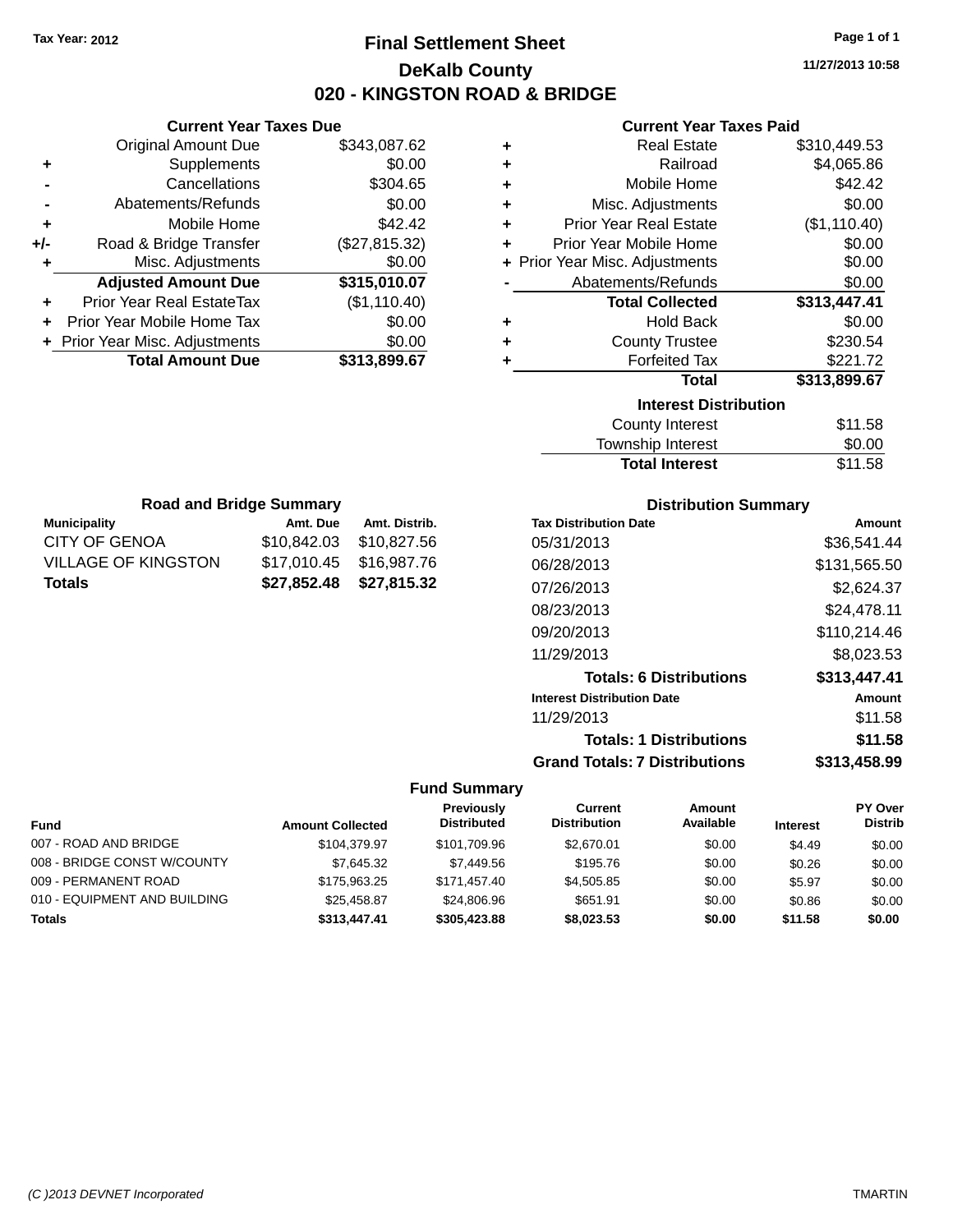# **Final Settlement Sheet Tax Year: 2012 Page 1 of 1 DeKalb County 021 - KINGSTON TWP CEMETERY**

**11/27/2013 10:58**

#### **Current Year Taxes Paid**

| ÷ | <b>Real Estate</b>             | \$14,000.16 |
|---|--------------------------------|-------------|
| ÷ | Railroad                       | \$168.30    |
| ÷ | Mobile Home                    | \$1.76      |
| ÷ | Misc. Adjustments              | \$0.00      |
| ÷ | <b>Prior Year Real Estate</b>  | (\$45.95)   |
| ٠ | Prior Year Mobile Home         | \$0.00      |
|   | + Prior Year Misc. Adjustments | \$0.00      |
|   | Abatements/Refunds             | \$0.00      |
|   | <b>Total Collected</b>         | \$14,124.27 |
| ٠ | Hold Back                      | \$0.00      |
| ÷ | <b>County Trustee</b>          | \$9.55      |
| ٠ | <b>Forfeited Tax</b>           | \$9.18      |
|   | <b>Total</b>                   | \$14,143.00 |
|   | <b>Interest Distribution</b>   |             |
|   | <b>County Interest</b>         | \$0.52      |
|   | <b>Township Interest</b>       | \$0.00      |

| <b>Distribution Summary</b>          |             |
|--------------------------------------|-------------|
| <b>Tax Distribution Date</b>         | Amount      |
| 05/31/2013                           | \$1,648.00  |
| 06/28/2013                           | \$5,927.67  |
| 07/26/2013                           | \$118.33    |
| 08/23/2013                           | \$1,104.00  |
| 09/20/2013                           | \$4,964.62  |
| 11/29/2013                           | \$361.65    |
| <b>Totals: 6 Distributions</b>       | \$14,124.27 |
| <b>Interest Distribution Date</b>    | Amount      |
| 11/29/2013                           | \$0.52      |
| <b>Totals: 1 Distributions</b>       | \$0.52      |
| <b>Grand Totals: 7 Distributions</b> | \$14.124.79 |

Total Interest \$0.52

#### **Fund Summary**

| Fund           | <b>Amount Collected</b> | <b>Previously</b><br><b>Distributed</b> | Current<br><b>Distribution</b> | Amount<br>Available | <b>Interest</b> | PY Over<br><b>Distrib</b> |
|----------------|-------------------------|-----------------------------------------|--------------------------------|---------------------|-----------------|---------------------------|
| 017 - CEMETERY | \$14.124.27             | \$13.762.62                             | \$361.65                       | \$0.00              | \$0.52          | \$0.00                    |
| Totals         | \$14.124.27             | \$13.762.62                             | \$361.65                       | \$0.00              | \$0.52          | \$0.00                    |

|     | <b>Current Year Taxes Due</b> |             |
|-----|-------------------------------|-------------|
|     | <b>Original Amount Due</b>    | \$14,199.84 |
|     | Supplements                   | \$0.00      |
|     | Cancellations                 | \$12.65     |
|     | Abatements/Refunds            | \$0.00      |
| ٠   | Mobile Home                   | \$1.76      |
| +/- | Road & Bridge Transfer        | \$0.00      |
| ÷   | Misc. Adjustments             | \$0.00      |
|     | <b>Adjusted Amount Due</b>    | \$14,188.95 |
|     |                               |             |

**+** Prior Year Real EstateTax (\$45.95) **+** Prior Year Mobile Home Tax \$0.00 **+** Prior Year Misc. Adjustments \$0.00<br> **Total Amount Due** \$14,143.00 **Total Amount Due**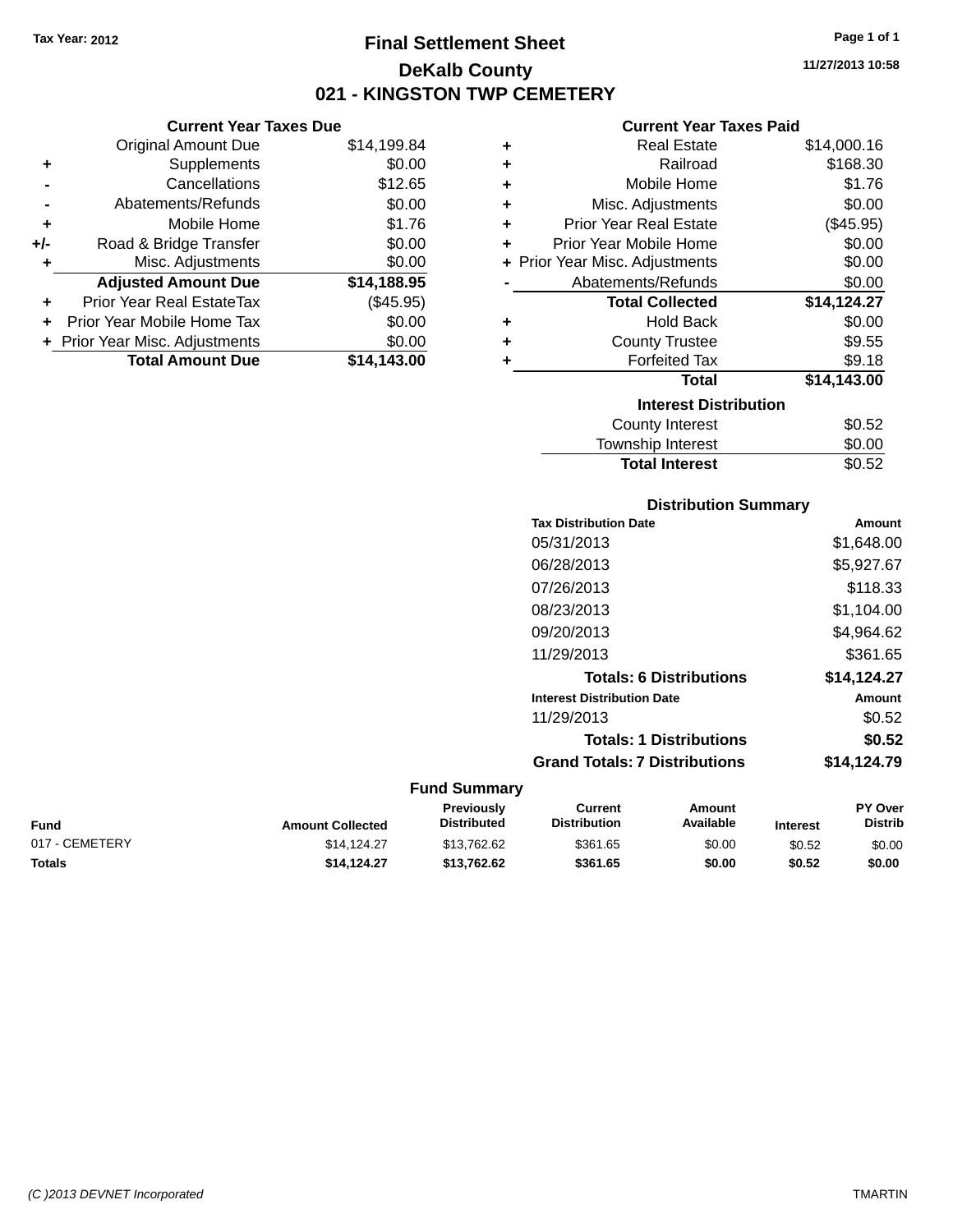# **Final Settlement Sheet Tax Year: 2012 Page 1 of 1 DeKalb County 022 - MALTA TOWNSHIP**

**11/27/2013 10:58**

#### **Current Year Taxes Paid**

|     | <b>Original Amount Due</b>       | \$62,569.16 |   |
|-----|----------------------------------|-------------|---|
| ٠   | Supplements                      | \$0.00      |   |
|     | Cancellations                    | \$52.98     |   |
|     | Abatements/Refunds               | \$0.00      |   |
| ٠   | Mobile Home                      | \$0.00      | ۰ |
| +/- | Road & Bridge Transfer           | \$0.00      | ۰ |
| ٠   | Misc. Adjustments                | \$0.00      | ۰ |
|     | <b>Adjusted Amount Due</b>       | \$62,516.18 |   |
|     | <b>Prior Year Real EstateTax</b> | \$0.00      |   |
| ٠   | Prior Year Mobile Home Tax       | \$0.00      |   |
|     | + Prior Year Misc. Adjustments   | \$0.00      | 4 |
|     | <b>Total Amount Due</b>          | \$62,516.18 |   |
|     |                                  |             |   |

**Current Year Taxes Due**

| ٠ | <b>Real Estate</b>             | \$60,350.23 |
|---|--------------------------------|-------------|
| ÷ | Railroad                       | \$2,134.72  |
| ÷ | Mobile Home                    | \$0.00      |
| ٠ | Misc. Adjustments              | \$0.00      |
| ٠ | <b>Prior Year Real Estate</b>  | \$0.00      |
| ٠ | Prior Year Mobile Home         | \$0.00      |
|   | + Prior Year Misc. Adjustments | \$0.00      |
|   | Abatements/Refunds             | \$0.00      |
|   | <b>Total Collected</b>         | \$62,484.95 |
| ٠ | <b>Hold Back</b>               | \$0.00      |
| ÷ | <b>County Trustee</b>          | \$31.23     |
| ٠ | <b>Forfeited Tax</b>           | \$0.00      |
|   | Total                          | \$62,516.18 |
|   | <b>Interest Distribution</b>   |             |
|   | <b>County Interest</b>         | \$2.31      |
|   | <b>Township Interest</b>       | \$0.00      |
|   | <b>Total Interest</b>          | \$2.31      |

## **Distribution Summary Tax Distribution Date Amount** 05/31/2013 \$5,917.89 06/28/2013 \$27,717.45 07/26/2013 \$671.40 08/23/2013 \$2,578.78 09/20/2013 \$24,165.41 11/29/2013 \$1,434.02 **Totals: 6 Distributions \$62,484.95 Interest Distribution Date Amount** 11/29/2013 \$2.31 **Totals: 1 Distributions \$2.31**

# **Grand Totals: 7 Distributions \$62,487.26**

| Fund                     | <b>Amount Collected</b> | <b>Previously</b><br><b>Distributed</b> | Current<br><b>Distribution</b> | Amount<br>Available | <b>Interest</b> | <b>PY Over</b><br><b>Distrib</b> |
|--------------------------|-------------------------|-----------------------------------------|--------------------------------|---------------------|-----------------|----------------------------------|
| 001 - CORPORATE          | \$61,760.25             | \$60,342.86                             | \$1.417.39                     | \$0.00              | \$2.28          | \$0.00                           |
| 054 - GENERAL ASSISTANCE | \$724.70                | \$708.07                                | \$16.63                        | \$0.00              | \$0.03          | \$0.00                           |
| Totals                   | \$62,484.95             | \$61,050.93                             | \$1,434.02                     | \$0.00              | \$2.31          | \$0.00                           |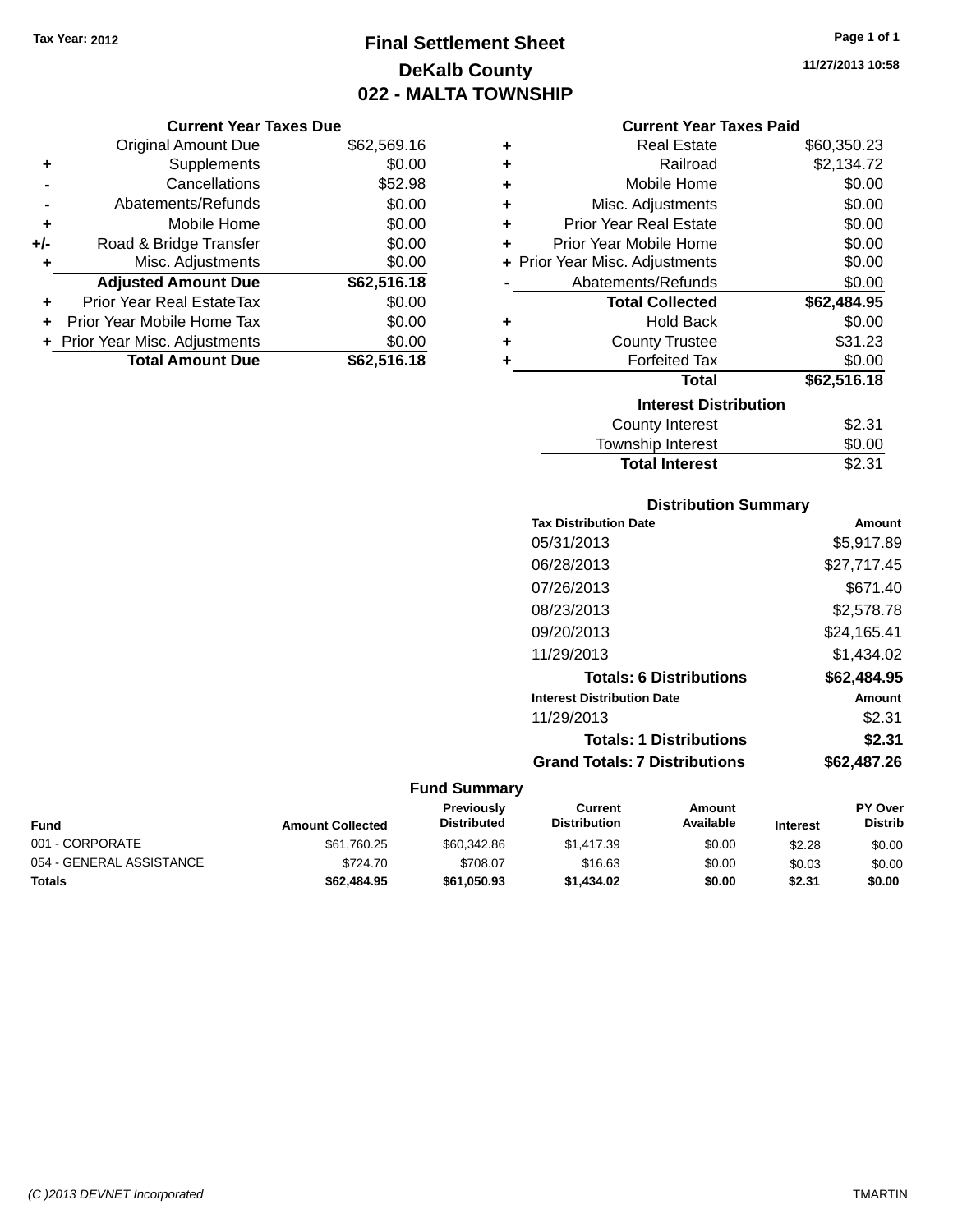# **Final Settlement Sheet Tax Year: 2012 Page 1 of 1 DeKalb County 023 - MALTA TWP LIBRARY**

**11/27/2013 10:58**

#### **Current Year Taxes Paid**

|     | <b>Current Year Taxes Due</b>    |              |  |  |  |
|-----|----------------------------------|--------------|--|--|--|
|     | <b>Original Amount Due</b>       | \$120,586.03 |  |  |  |
| ٠   | Supplements                      | \$0.00       |  |  |  |
|     | Cancellations                    | \$102.13     |  |  |  |
|     | Abatements/Refunds               | \$0.00       |  |  |  |
| ٠   | Mobile Home                      | \$0.00       |  |  |  |
| +/- | Road & Bridge Transfer           | \$0.00       |  |  |  |
| ٠   | Misc. Adjustments                | \$0.00       |  |  |  |
|     | <b>Adjusted Amount Due</b>       | \$120,483.90 |  |  |  |
|     | <b>Prior Year Real EstateTax</b> | \$0.00       |  |  |  |
| ÷   | Prior Year Mobile Home Tax       | \$0.00       |  |  |  |
|     | + Prior Year Misc. Adjustments   | \$0.00       |  |  |  |
|     | <b>Total Amount Due</b>          | \$120,483,90 |  |  |  |

| ٠ | <b>Real Estate</b>             | \$116,309.57 |
|---|--------------------------------|--------------|
| ٠ | Railroad                       | \$4,114.14   |
| ÷ | Mobile Home                    | \$0.00       |
| ÷ | Misc. Adjustments              | \$0.00       |
| ٠ | <b>Prior Year Real Estate</b>  | \$0.00       |
| ٠ | Prior Year Mobile Home         | \$0.00       |
|   | + Prior Year Misc. Adjustments | \$0.00       |
|   | Abatements/Refunds             | \$0.00       |
|   | <b>Total Collected</b>         | \$120,423.71 |
| ٠ | <b>Hold Back</b>               | \$0.00       |
| ٠ | <b>County Trustee</b>          | \$60.19      |
| ٠ | <b>Forfeited Tax</b>           | \$0.00       |
|   | <b>Total</b>                   | \$120,483.90 |
|   | <b>Interest Distribution</b>   |              |
|   | <b>County Interest</b>         | \$4.45       |
|   | <b>Township Interest</b>       | \$0.00       |
|   | <b>Total Interest</b>          | \$4.45       |

## **Distribution Summary Tax Distribution Date Amount** 05/31/2013 \$11,405.28 06/28/2013 \$53,418.25 07/26/2013 \$1,293.90 08/23/2013 \$4,969.86 09/20/2013 \$46,572.71 11/29/2013 \$2,763.71 **Totals: 6 Distributions \$120,423.71 Interest Distribution Date Amount** 11/29/2013 \$4.45 **Totals: 1 Distributions \$4.45 Grand Totals: 7 Distributions \$120,428.16**

| Fund          | <b>Amount Collected</b> | <b>Previously</b><br><b>Distributed</b> | Current<br><b>Distribution</b> | Amount<br>Available | <b>Interest</b> | <b>PY Over</b><br><b>Distrib</b> |
|---------------|-------------------------|-----------------------------------------|--------------------------------|---------------------|-----------------|----------------------------------|
| 016 - LIBRARY | \$120.423.71            | \$117,660,00                            | \$2.763.71                     | \$0.00              | \$4.45          | \$0.00                           |
| Totals        | \$120,423.71            | \$117,660,00                            | \$2.763.71                     | \$0.00              | \$4.45          | \$0.00                           |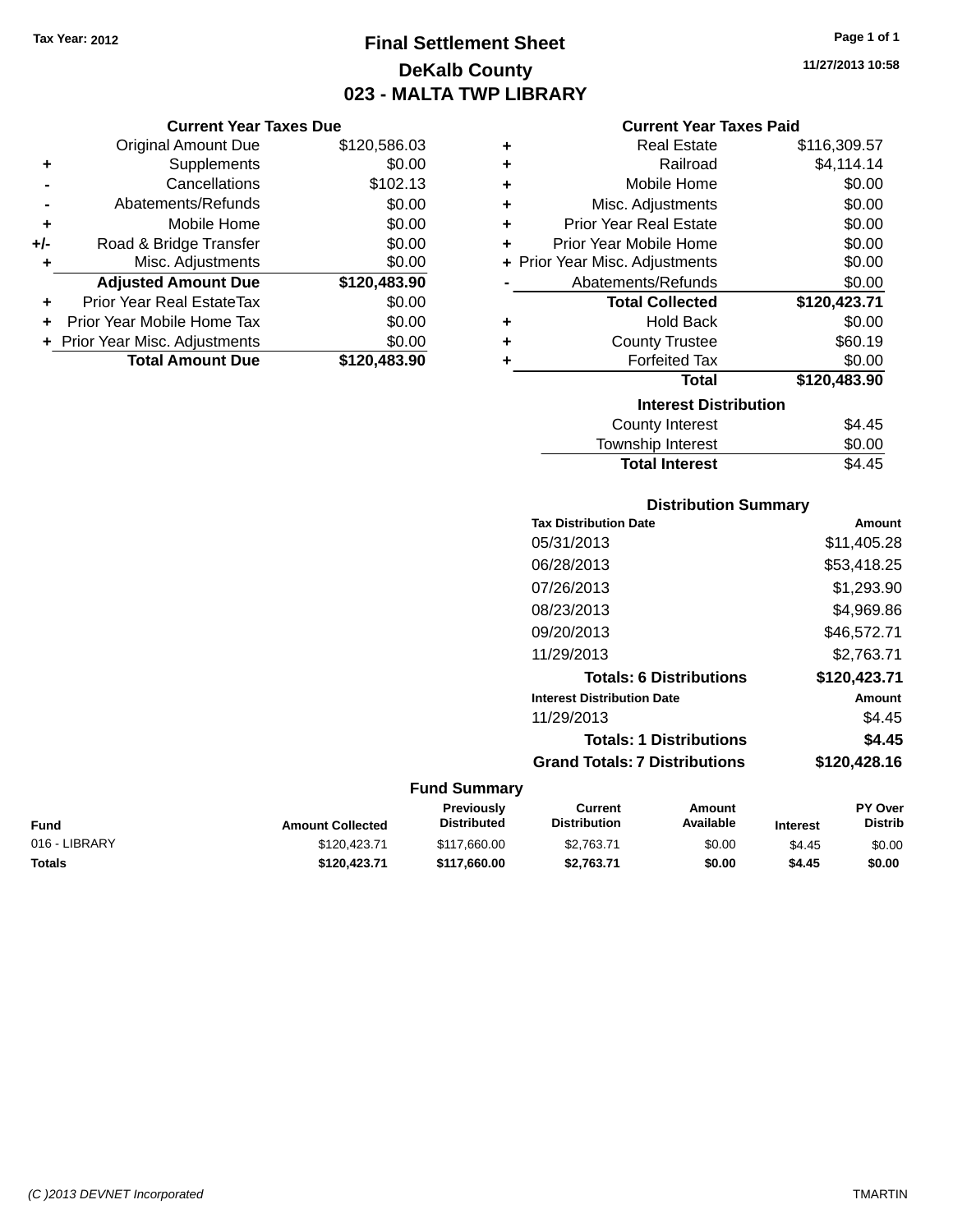# **Final Settlement Sheet Tax Year: 2012 Page 1 of 1 DeKalb County 024 - MALTA ROAD & BRIDGE**

**11/27/2013 10:58**

## **Current Year Taxes Paid**

| <b>Current Year Taxes Due</b> |               |           | <b>Current Year Taxes Paid</b> |              |
|-------------------------------|---------------|-----------|--------------------------------|--------------|
| ่<br>เl Amount Due            | \$157,406.32  | ٠         | <b>Real Estate</b>             | \$140,466.06 |
| Supplements                   | \$0.00        | ٠         | Railroad                       | \$5,370.34   |
| Cancellations                 | \$133.29      | ÷         | Mobile Home                    | \$0.00       |
| าents/Refunds                 | \$0.00        | ÷         | Misc. Adjustments              | \$0.00       |
| Mobile Home                   | \$0.00        | ÷         | <b>Prior Year Real Estate</b>  | \$0.00       |
| ridge Transfer                | (\$11,358.06) | $\ddot{}$ | Prior Year Mobile Home         | \$0.00       |
| . Adjustments                 | \$0.00        |           | + Prior Year Misc. Adjustments | \$0.00       |
| <b>Amount Due</b>             | \$145,914.97  |           | Abatements/Refunds             | \$0.00       |
| eal EstateTax                 | \$0.00        |           | <b>Total Collected</b>         | \$145,836.40 |
| bile Home Tax                 | \$0.00        | ÷         | <b>Hold Back</b>               | \$0.00       |
| . Adjustments                 | \$0.00        | ٠         | <b>County Trustee</b>          | \$78.57      |
| <b>Amount Due</b>             | \$145,914.97  |           | <b>Forfeited Tax</b>           | \$0.00       |
|                               |               |           | <b>Total</b>                   | \$145,914.97 |
|                               |               |           | <b>Interest Distribution</b>   |              |

| araet Nietrihution |  |
|--------------------|--|

| \$5.39 |
|--------|
|        |
| \$0.00 |
| \$5.39 |
|        |

| <b>Road and Bridge Summary</b> |                         |               |  |  |
|--------------------------------|-------------------------|---------------|--|--|
| <b>Municipality</b>            | Amt. Due                | Amt. Distrib. |  |  |
| <b>VILLAGE OF MALTA</b>        | \$11.363.88             | \$11,358.06   |  |  |
| Totals                         | \$11,363,88 \$11,358,06 |               |  |  |

**Original Amount Due** 

**Adjusted Amount Due** 

**Total Amount Due** 

**+** Supplements **-** Cancellations **-** Abatements/Refunds **+** Mobile Home **+/-** Road & Bridge Transfer **+** Misc. Adjustments

**+** Prior Year Real EstateTax \$0.00 **+** Prior Year Mobile Home Tax **+** Prior Year Misc. Adjustments

#### **Distribution Summary**

| <b>Tax Distribution Date</b>         | Amount       |
|--------------------------------------|--------------|
| 05/31/2013                           | \$13,782.17  |
| 06/28/2013                           | \$64,709.29  |
| 07/26/2013                           | \$1,563.57   |
| 08/23/2013                           | \$6,005.48   |
| 09/20/2013                           | \$56,436.21  |
| 11/29/2013                           | \$3,339.68   |
| <b>Totals: 6 Distributions</b>       | \$145,836.40 |
| <b>Interest Distribution Date</b>    | Amount       |
| 11/29/2013                           | \$5.39       |
| <b>Totals: 1 Distributions</b>       | \$5.39       |
| <b>Grand Totals: 7 Distributions</b> | \$145,841.79 |

|                              |                         | <b>Previously</b>  | <b>Current</b>      | Amount    |                 | <b>PY Over</b> |
|------------------------------|-------------------------|--------------------|---------------------|-----------|-----------------|----------------|
| <b>Fund</b>                  | <b>Amount Collected</b> | <b>Distributed</b> | <b>Distribution</b> | Available | <b>Interest</b> | <b>Distrib</b> |
| 007 - ROAD AND BRIDGE        | \$44,448,33             | \$43.435.53        | \$1.012.80          | \$0.00    | \$1.92          | \$0.00         |
| 008 - BRIDGE CONST W/COUNTY  | \$18,447.08             | \$18,023,72        | \$423.36            | \$0.00    | \$0.63          | \$0.00         |
| 009 - PERMANENT ROAD         | \$66,290.95             | \$64.769.57        | \$1.521.38          | \$0.00    | \$2.27          | \$0.00         |
| 010 - EQUIPMENT AND BUILDING | \$16,650,04             | \$16,267.90        | \$382.14            | \$0.00    | \$0.57          | \$0.00         |
| <b>Totals</b>                | \$145,836,40            | \$142,496.72       | \$3,339.68          | \$0.00    | \$5.39          | \$0.00         |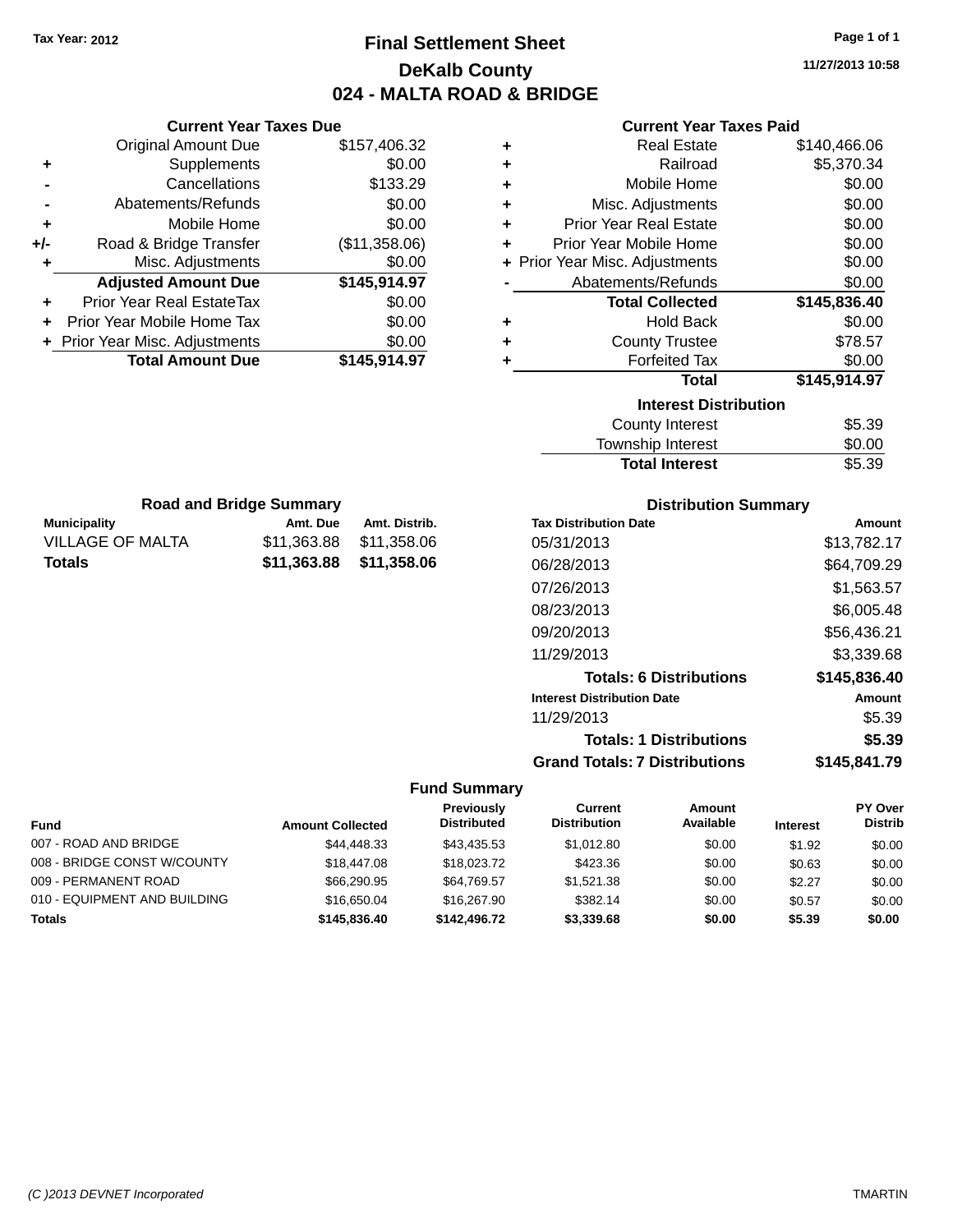# **Final Settlement Sheet Tax Year: 2012 Page 1 of 1 DeKalb County 025 - MAYFIELD TOWNSHIP**

#### **Current Year Taxes Due**

|     | <b>Original Amount Due</b>       | \$95,604.25 |
|-----|----------------------------------|-------------|
| ٠   | Supplements                      | \$0.00      |
|     | Cancellations                    | \$258.45    |
|     | Abatements/Refunds               | \$0.00      |
| ٠   | Mobile Home                      | \$5.67      |
| +/- | Road & Bridge Transfer           | \$0.00      |
|     | Misc. Adjustments                | \$0.00      |
|     | <b>Adjusted Amount Due</b>       | \$95,351.47 |
| ٠   | <b>Prior Year Real EstateTax</b> | \$0.00      |
|     | Prior Year Mobile Home Tax       | \$0.00      |
|     | + Prior Year Misc. Adjustments   | \$0.00      |
|     | <b>Total Amount Due</b>          | \$95,351,47 |

#### **Current Year Taxes Paid**

| ٠ | <b>Real Estate</b>             | \$95,345.80 |
|---|--------------------------------|-------------|
| ÷ | Railroad                       | \$0.00      |
| ٠ | Mobile Home                    | \$5.67      |
| ٠ | Misc. Adjustments              | \$0.00      |
| ٠ | <b>Prior Year Real Estate</b>  | \$0.00      |
| ٠ | Prior Year Mobile Home         | \$0.00      |
|   | + Prior Year Misc. Adjustments | \$0.00      |
|   | Abatements/Refunds             | \$0.00      |
|   | <b>Total Collected</b>         | \$95,351.47 |
| ٠ | Hold Back                      | \$0.00      |
| ٠ | <b>County Trustee</b>          | \$0.00      |
| ٠ | <b>Forfeited Tax</b>           | \$0.00      |
|   | <b>Total</b>                   | \$95,351.47 |
|   | <b>Interest Distribution</b>   |             |
|   | <b>County Interest</b>         | \$3.52      |
|   | <b>Township Interest</b>       | \$0.00      |
|   | <b>Total Interest</b>          | \$3.52      |

### **Distribution Summary**

| <b>Tax Distribution Date</b>         | Amount      |
|--------------------------------------|-------------|
| 05/31/2013                           | \$10,307.95 |
| 06/28/2013                           | \$41,075.28 |
| 07/26/2013                           | \$1,075.36  |
| 08/23/2013                           | \$6,328.50  |
| 09/20/2013                           | \$34,727.89 |
| 11/29/2013                           | \$1,836.49  |
| <b>Totals: 6 Distributions</b>       | \$95,351.47 |
| <b>Interest Distribution Date</b>    | Amount      |
| 11/29/2013                           | \$3.52      |
| <b>Totals: 1 Distributions</b>       | \$3.52      |
| <b>Grand Totals: 7 Distributions</b> | \$95.354.99 |
|                                      |             |

| Fund                     | <b>Amount Collected</b> | <b>Previously</b><br><b>Distributed</b> | Current<br><b>Distribution</b> | Amount<br>Available | <b>Interest</b> | <b>PY Over</b><br><b>Distrib</b> |
|--------------------------|-------------------------|-----------------------------------------|--------------------------------|---------------------|-----------------|----------------------------------|
| 001 - CORPORATE          | \$91,360.63             | \$89,601.00                             | \$1.759.63                     | \$0.00              | \$3.37          | \$0.00                           |
| 054 - GENERAL ASSISTANCE | \$3.990.84              | \$3.913.98                              | \$76.86                        | \$0.00              | \$0.15          | \$0.00                           |
| Totals                   | \$95.351.47             | \$93,514.98                             | \$1,836.49                     | \$0.00              | \$3.52          | \$0.00                           |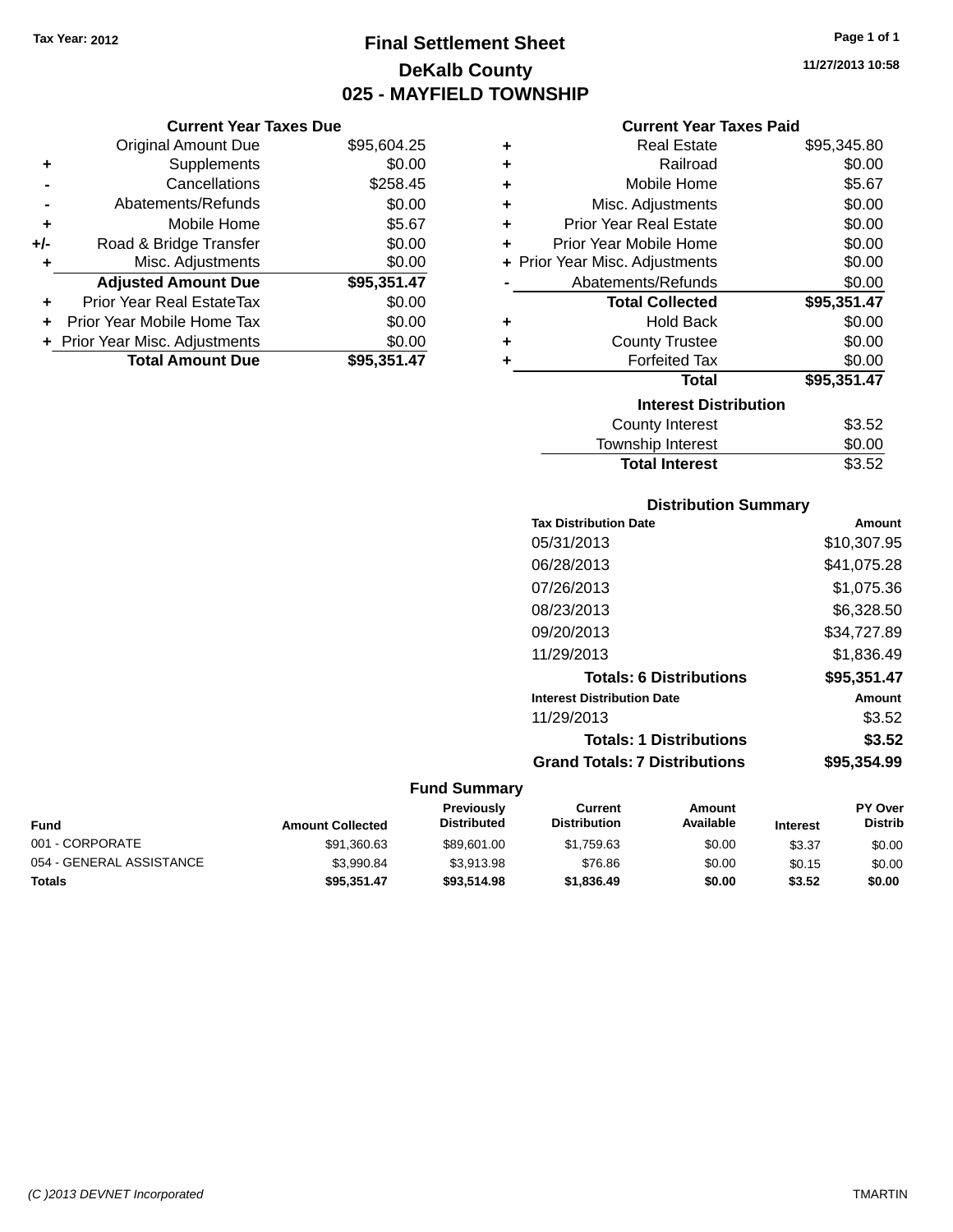**Current Year Taxes Due** Original Amount Due \$232,664.55

**Adjusted Amount Due \$232,049.38**

**+** Supplements \$0.00 **-** Cancellations \$628.97 **-** Abatements/Refunds \$0.00 **+** Mobile Home \$13.80 **+/-** Road & Bridge Transfer \$0.00<br> **+** Misc. Adjustments \$0.00

**+** Prior Year Real EstateTax \$0.00 **+** Prior Year Mobile Home Tax \$0.00 **+** Prior Year Misc. Adjustments \$0.00<br> **Total Amount Due** \$232,049.38

**Total Amount Due** 

**+** Misc. Adjustments

# **Final Settlement Sheet Tax Year: 2012 Page 1 of 1 DeKalb County 026 - MAYFIELD ROAD & BRIDGE**

**11/27/2013 10:58**

#### **Current Year Taxes Paid**

| ٠ | <b>Real Estate</b>                                                                                                                                                                                                            | \$232,035.58 |
|---|-------------------------------------------------------------------------------------------------------------------------------------------------------------------------------------------------------------------------------|--------------|
| ٠ | Railroad                                                                                                                                                                                                                      | \$0.00       |
| ٠ | Mobile Home                                                                                                                                                                                                                   | \$13.80      |
| ٠ | Misc. Adjustments                                                                                                                                                                                                             | \$0.00       |
| ٠ | <b>Prior Year Real Estate</b>                                                                                                                                                                                                 | \$0.00       |
| ÷ | Prior Year Mobile Home                                                                                                                                                                                                        | \$0.00       |
|   | + Prior Year Misc. Adjustments                                                                                                                                                                                                | \$0.00       |
|   | Abatements/Refunds                                                                                                                                                                                                            | \$0.00       |
|   | <b>Total Collected</b>                                                                                                                                                                                                        | \$232,049.38 |
| ٠ | <b>Hold Back</b>                                                                                                                                                                                                              | \$0.00       |
| ٠ | <b>County Trustee</b>                                                                                                                                                                                                         | \$0.00       |
| ٠ | <b>Forfeited Tax</b>                                                                                                                                                                                                          | \$0.00       |
|   | <b>Total</b>                                                                                                                                                                                                                  | \$232,049.38 |
|   | <b>Interest Distribution</b>                                                                                                                                                                                                  |              |
|   | <b>County Interest</b>                                                                                                                                                                                                        | \$8.57       |
|   | The control of the second to the second to the second to the second to the second to the second to the second to the second to the second to the second to the second to the second to the second to the second to the second | mn nn        |

| <b>Total Interest</b> | \$8.57 |
|-----------------------|--------|
| Township Interest     | \$0.00 |
|                       | ----   |

#### **Distribution Summary**

| <b>Tax Distribution Date</b>         | Amount       |
|--------------------------------------|--------------|
| 05/31/2013                           | \$25,085.58  |
| 06/28/2013                           | \$99,961.37  |
| 07/26/2013                           | \$2,617.01   |
| 08/23/2013                           | \$15,401.28  |
| 09/20/2013                           | \$84,514.84  |
| 11/29/2013                           | \$4.469.30   |
| <b>Totals: 6 Distributions</b>       | \$232,049.38 |
| <b>Interest Distribution Date</b>    | Amount       |
| 11/29/2013                           | \$8.57       |
| <b>Totals: 1 Distributions</b>       | \$8.57       |
| <b>Grand Totals: 7 Distributions</b> | \$232,057.95 |

|                                                     |                         | Previously         | Current             | Amount    |                 | PY Over        |
|-----------------------------------------------------|-------------------------|--------------------|---------------------|-----------|-----------------|----------------|
| <b>Fund</b>                                         | <b>Amount Collected</b> | <b>Distributed</b> | <b>Distribution</b> | Available | <b>Interest</b> | <b>Distrib</b> |
| 007 - ROAD AND BRIDGE                               | \$149.401.75            | \$146,524,26       | \$2,877.49          | \$0.00    | \$5.53          | \$0.00         |
| 008 - BRIDGE CONST W/COUNTY                         | \$6,729.66              | \$6,600.06         | \$129.60            | \$0.00    | \$0.25          | \$0.00         |
| 009 - PERMANENT ROAD                                | \$56,691.75             | \$55,599.85        | \$1,091.90          | \$0.00    | \$2.09          | \$0.00         |
| 010 - EQUIPMENT AND BUILDING                        | \$9.611.72              | \$9,426.60         | \$185.12            | \$0.00    | \$0.35          | \$0.00         |
| 035 - TORT JUDGMENTS, LIABILITY<br><b>INSURANCE</b> | \$5,769.90              | \$5,658.76         | \$111.14            | \$0.00    | \$0.21          | \$0.00         |
| 047 - SOCIAL SECURITY                               | \$3,844.60              | \$3,770.55         | \$74.05             | \$0.00    | \$0.14          | \$0.00         |
| <b>Totals</b>                                       | \$232.049.38            | \$227.580.08       | \$4,469.30          | \$0.00    | \$8.57          | \$0.00         |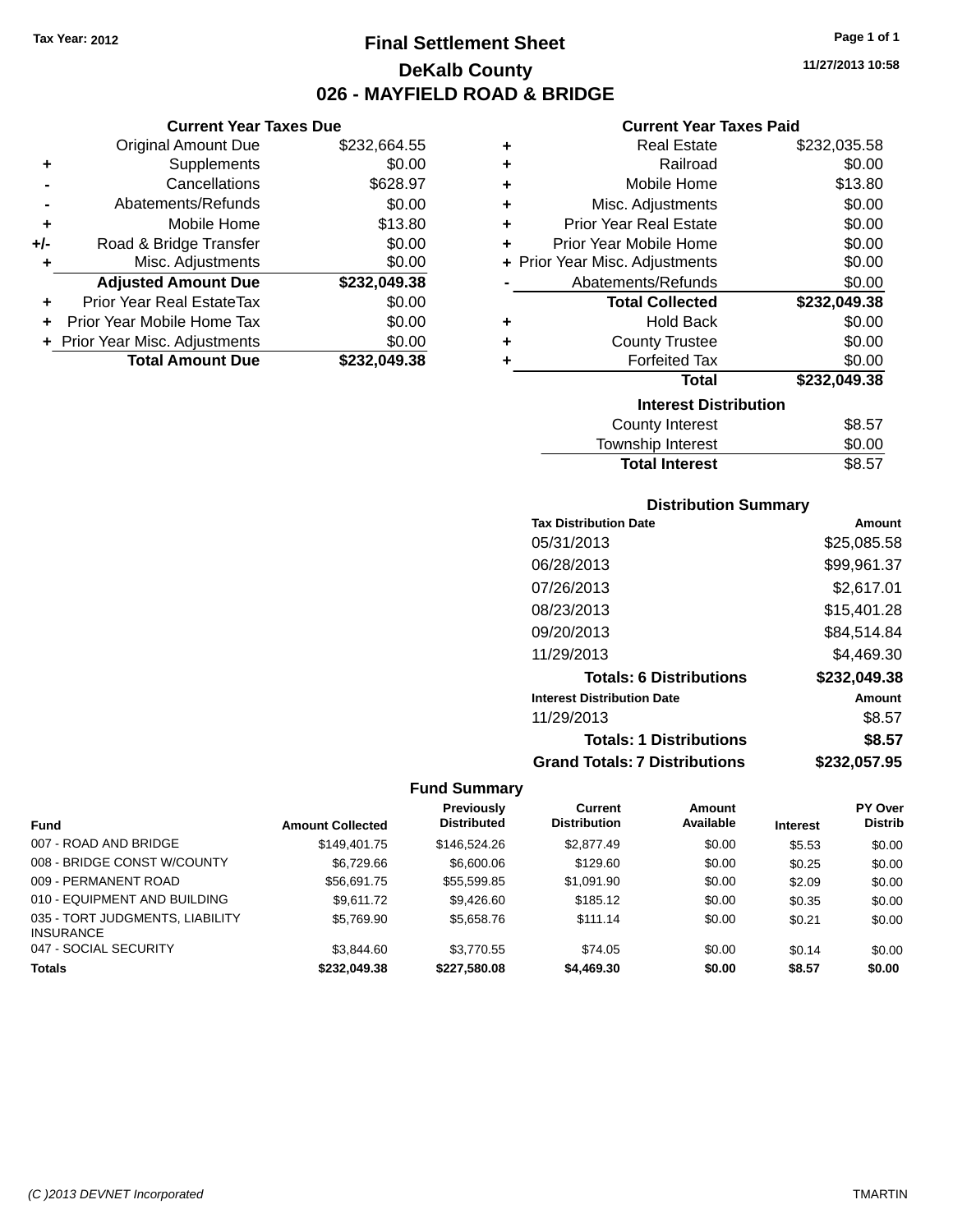**Current Year Taxes Due**

# **Final Settlement Sheet Tax Year: 2012 Page 1 of 1 DeKalb County 027 - MILAN TOWNSHIP**

**11/27/2013 10:58**

| <b>Current Year Taxes Paid</b> |  |
|--------------------------------|--|
|                                |  |

|                | <b>Original Amount Due</b>       | \$40,001.17 | ٠ | <b>Real Estate</b>             | \$40,001.17 |
|----------------|----------------------------------|-------------|---|--------------------------------|-------------|
| ٠              | Supplements                      | \$0.00      | ٠ | Railroad                       | \$0.00      |
| $\blacksquare$ | Cancellations                    | \$0.00      | ٠ | Mobile Home                    | \$0.00      |
|                | Abatements/Refunds               | \$0.00      | ٠ | Misc. Adjustments              | \$0.00      |
| ٠              | Mobile Home                      | \$0.00      | ٠ | <b>Prior Year Real Estate</b>  | \$0.00      |
| I-             | Road & Bridge Transfer           | \$0.00      | ÷ | Prior Year Mobile Home         | \$0.00      |
| ٠              | Misc. Adjustments                | \$0.00      |   | + Prior Year Misc. Adjustments | \$0.00      |
|                | <b>Adjusted Amount Due</b>       | \$40,001.17 |   | Abatements/Refunds             | \$0.00      |
| ÷              | <b>Prior Year Real EstateTax</b> | \$0.00      |   | <b>Total Collected</b>         | \$40,001.17 |
|                | + Prior Year Mobile Home Tax     | \$0.00      | ٠ | <b>Hold Back</b>               | \$0.00      |
|                | + Prior Year Misc. Adjustments   | \$0.00      | ٠ | <b>County Trustee</b>          | \$0.00      |
|                | <b>Total Amount Due</b>          | \$40,001.17 |   | <b>Forfeited Tax</b>           | \$0.00      |
|                |                                  |             |   | Total                          | \$40,001.17 |
|                |                                  |             |   | <b>Interest Distribution</b>   |             |
|                |                                  |             |   | County Interest                | \$1.48      |
|                |                                  |             |   | Touraabin Intoraat             | ሮስ ሰሰ       |

| <b>Township Interest</b>     | \$0.00      |  |
|------------------------------|-------------|--|
| <b>Total Interest</b>        | \$1.48      |  |
| <b>Distribution Summary</b>  |             |  |
| <b>Tax Distribution Date</b> | Amount      |  |
| 05/31/2013                   | \$2,387.39  |  |
| N6/28/2013                   | \$20 144 81 |  |

| Tax Distribution Date                | Amount      |
|--------------------------------------|-------------|
| 05/31/2013                           | \$2,387.39  |
| 06/28/2013                           | \$20,144.81 |
| 07/26/2013                           | \$130.67    |
| 08/23/2013                           | \$409.25    |
| 09/20/2013                           | \$16,595.89 |
| 11/29/2013                           | \$333.16    |
| <b>Totals: 6 Distributions</b>       | \$40,001.17 |
| <b>Interest Distribution Date</b>    | Amount      |
| 11/29/2013                           | \$1.48      |
| <b>Totals: 1 Distributions</b>       | \$1.48      |
| <b>Grand Totals: 7 Distributions</b> | \$40,002.65 |
|                                      |             |

| Fund            | <b>Amount Collected</b> | <b>Previously</b><br><b>Distributed</b> | Current<br><b>Distribution</b> | Amount<br>Available | <b>Interest</b> | <b>PY Over</b><br><b>Distrib</b> |
|-----------------|-------------------------|-----------------------------------------|--------------------------------|---------------------|-----------------|----------------------------------|
| 001 - CORPORATE | \$40,001.17             | \$39.668.01                             | \$333.16                       | \$0.00              | \$1.48          | \$0.00                           |
| Totals          | \$40,001.17             | \$39,668.01                             | \$333.16                       | \$0.00              | \$1.48          | \$0.00                           |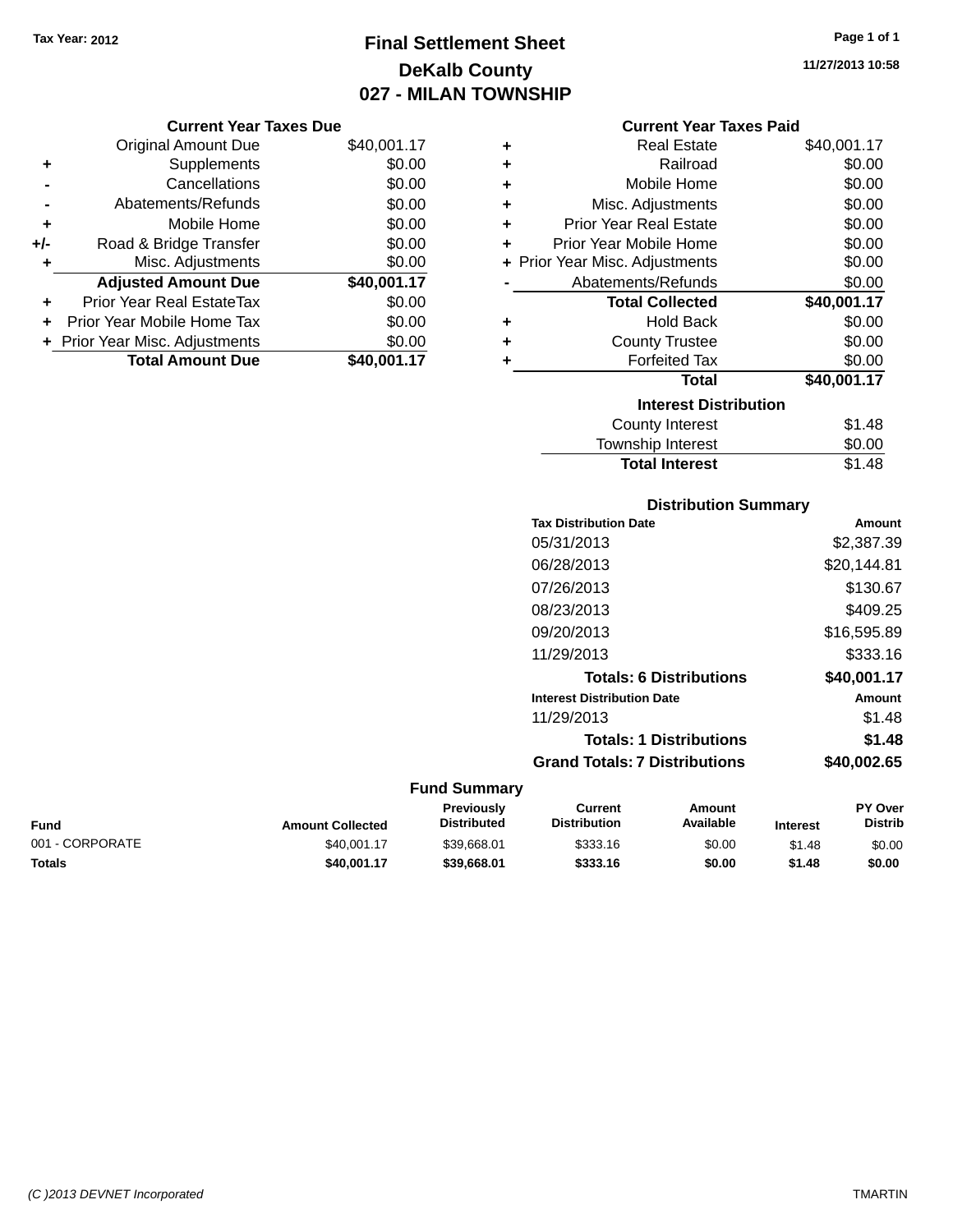**Current Year Taxes Due** Original Amount Due \$61,756.13

**Adjusted Amount Due \$61,756.13**

**Total Amount Due \$61,756.13**

**+** Supplements \$0.00 **-** Cancellations \$0.00 **-** Abatements/Refunds \$0.00 **+** Mobile Home \$0.00 **+/-** Road & Bridge Transfer \$0.00 **+** Misc. Adjustments \$0.00

**+** Prior Year Real EstateTax \$0.00 **+** Prior Year Mobile Home Tax \$0.00 **+ Prior Year Misc. Adjustments**  $$0.00$ 

## **Final Settlement Sheet Tax Year: 2012 Page 1 of 1 DeKalb County 028 - MILAN ROAD & BRIDGE**

**11/27/2013 10:58**

### **Current Year Taxes Paid**

| ٠ | <b>Real Estate</b>             | \$61,756.13 |
|---|--------------------------------|-------------|
| ٠ | Railroad                       | \$0.00      |
| ٠ | Mobile Home                    | \$0.00      |
| ÷ | Misc. Adjustments              | \$0.00      |
| ÷ | Prior Year Real Estate         | \$0.00      |
| ÷ | Prior Year Mobile Home         | \$0.00      |
|   | + Prior Year Misc. Adjustments | \$0.00      |
|   | Abatements/Refunds             | \$0.00      |
|   | <b>Total Collected</b>         | \$61,756.13 |
| ٠ | <b>Hold Back</b>               | \$0.00      |
| ٠ | <b>County Trustee</b>          | \$0.00      |
| ٠ | <b>Forfeited Tax</b>           | \$0.00      |
|   | Total                          | \$61,756.13 |
|   | <b>Interest Distribution</b>   |             |
|   | <b>County Interest</b>         | \$2.28      |
|   | <b>Township Interest</b>       | \$0.00      |
|   | <b>Total Interest</b>          | \$2.28      |

## **Distribution Summary Tax Distribution Date Amount**

| 05/31/2013                           | \$3,685.82  |
|--------------------------------------|-------------|
| 06/28/2013                           | \$31,100.74 |
| 07/26/2013                           | \$201.72    |
| 08/23/2013                           | \$631.83    |
| 09/20/2013                           | \$25,621.67 |
| 11/29/2013                           | \$514.35    |
| <b>Totals: 6 Distributions</b>       | \$61,756.13 |
| <b>Interest Distribution Date</b>    | Amount      |
| 11/29/2013                           | \$2.28      |
| <b>Totals: 1 Distributions</b>       | \$2.28      |
| <b>Grand Totals: 7 Distributions</b> | \$61,758.41 |

| Fund                        | <b>Amount Collected</b> | <b>Previously</b><br><b>Distributed</b> | Current<br><b>Distribution</b> | Amount<br>Available | <b>Interest</b> | <b>PY Over</b><br><b>Distrib</b> |
|-----------------------------|-------------------------|-----------------------------------------|--------------------------------|---------------------|-----------------|----------------------------------|
| 007 - ROAD AND BRIDGE       | \$42,399.78             | \$42,046.64                             | \$353.14                       | \$0.00              | \$1.57          | \$0.00                           |
| 008 - BRIDGE CONST W/COUNTY | \$4.354.24              | \$4,317.98                              | \$36.26                        | \$0.00              | \$0.16          | \$0.00                           |
| 009 - PERMANENT ROAD        | \$15,002.11             | \$14,877.16                             | \$124.95                       | \$0.00              | \$0.55          | \$0.00                           |
| <b>Totals</b>               | \$61,756.13             | \$61.241.78                             | \$514.35                       | \$0.00              | \$2.28          | \$0.00                           |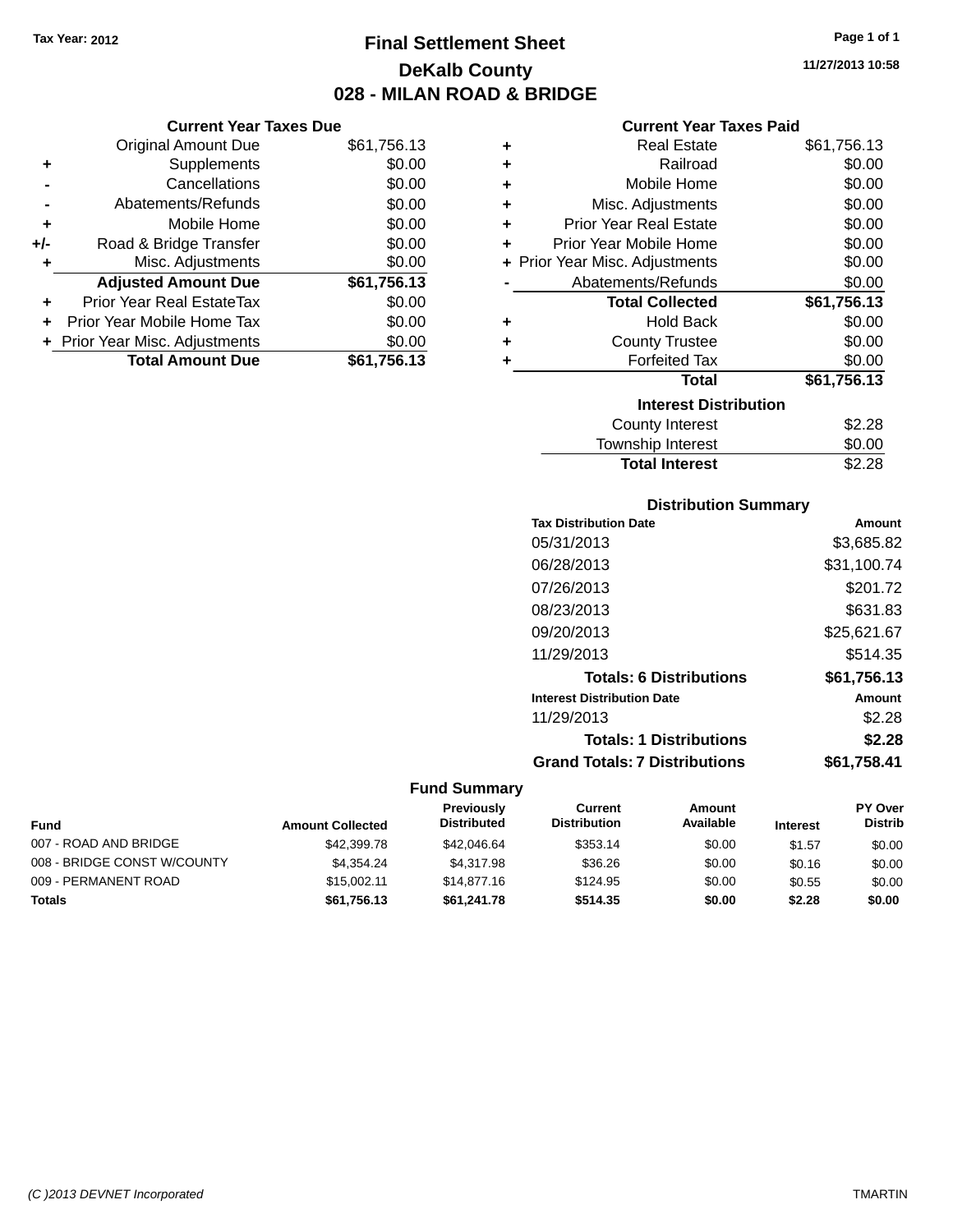## **Final Settlement Sheet Tax Year: 2012 Page 1 of 1 DeKalb County 029 - PAW PAW TOWNSHIP**

### **Current Year Taxes Due**

|     | <b>Original Amount Due</b>     | \$65,159.66 |
|-----|--------------------------------|-------------|
| ٠   | Supplements                    | \$0.00      |
|     | Cancellations                  | \$182.39    |
|     | Abatements/Refunds             | \$0.00      |
| ٠   | Mobile Home                    | \$9.51      |
| +/- | Road & Bridge Transfer         | \$0.00      |
|     | Misc. Adjustments              | \$0.00      |
|     | <b>Adjusted Amount Due</b>     | \$64,986.78 |
| ÷   | Prior Year Real EstateTax      | \$3.71      |
|     | Prior Year Mobile Home Tax     | \$0.00      |
|     | + Prior Year Misc. Adjustments | \$0.00      |
|     | <b>Total Amount Due</b>        | \$64,990.49 |

## **Current Year Taxes Paid**

| ٠ | Real Estate                    | \$62,478.77 |
|---|--------------------------------|-------------|
| ٠ | Railroad                       | \$2,498.50  |
| ÷ | Mobile Home                    | \$9.51      |
| ٠ | Misc. Adjustments              | \$0.00      |
| ÷ | <b>Prior Year Real Estate</b>  | \$3.71      |
| ٠ | Prior Year Mobile Home         | \$0.00      |
|   | + Prior Year Misc. Adjustments | \$0.00      |
|   | Abatements/Refunds             | \$0.00      |
|   | <b>Total Collected</b>         | \$64,990.49 |
| ٠ | <b>Hold Back</b>               | \$0.00      |
| ٠ | <b>County Trustee</b>          | \$0.00      |
|   | <b>Forfeited Tax</b>           | \$0.00      |
|   | <b>Total</b>                   | \$64,990.49 |
|   | <b>Interest Distribution</b>   |             |
|   | County Interest                | \$2.40      |
|   | <b>Township Interest</b>       | \$0.00      |
|   | <b>Total Interest</b>          | \$2.40      |

## **Distribution Summary**

| <b>Tax Distribution Date</b>         | Amount      |
|--------------------------------------|-------------|
| 05/31/2013                           | \$7,167.33  |
| 06/28/2013                           | \$28,739.40 |
| 07/26/2013                           | \$603.91    |
| 08/23/2013                           | \$1,897.02  |
| 09/20/2013                           | \$25,201.17 |
| 11/29/2013                           | \$1.381.66  |
| <b>Totals: 6 Distributions</b>       | \$64,990.49 |
| <b>Interest Distribution Date</b>    | Amount      |
| 11/29/2013                           | \$2.40      |
| <b>Totals: 1 Distributions</b>       | \$2.40      |
| <b>Grand Totals: 7 Distributions</b> | \$64.992.89 |

| Fund                     | <b>Amount Collected</b> | Previously<br><b>Distributed</b> | Current<br><b>Distribution</b> | Amount<br>Available | <b>Interest</b> | <b>PY Over</b><br><b>Distrib</b> |
|--------------------------|-------------------------|----------------------------------|--------------------------------|---------------------|-----------------|----------------------------------|
| 001 - CORPORATE          | \$61,044.46             | \$59,746.69                      | \$1.297.77                     | \$0.00              | \$2.26          | \$0.00                           |
| 017 - CEMETERY           | \$2,467.94              | \$2,415.49                       | \$52.45                        | \$0.00              | \$0.09          | \$0.00                           |
| 034 - GENERAL ASSISTANCE | \$1,478.09              | \$1,446.65                       | \$31.44                        | \$0.00              | \$0.05          | \$0.00                           |
| Totals                   | \$64,990.49             | \$63,608.83                      | \$1,381.66                     | \$0.00              | \$2.40          | \$0.00                           |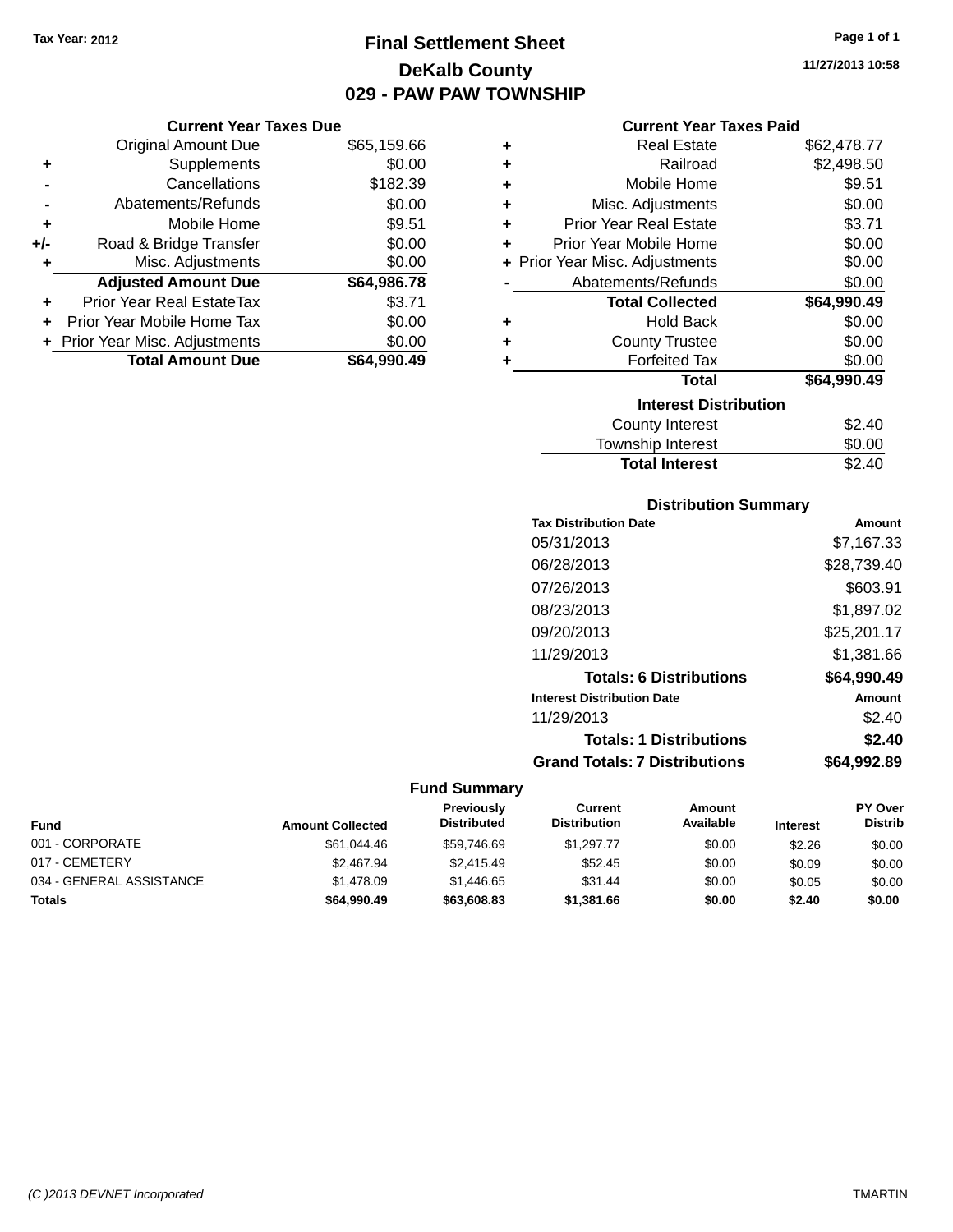**Original Amount Due** 

**Adjusted Amount Due** 

**Total Amount Due** 

**+** Supplements **-** Cancellations **-** Abatements/Refunds **+** Mobile Home **+/-** Road & Bridge Transfer **+** Misc. Adjustments

**+** Prior Year Real EstateTax \$5.13 **+** Prior Year Mobile Home Tax **+** Prior Year Misc. Adjustments

## **Final Settlement Sheet Tax Year: 2012 Page 1 of 1 DeKalb County 030 - PAW PAW ROAD & BRIDGE**

**11/27/2013 10:58**

## **Current Year Taxes Paid**

| <b>Current Year Taxes Due</b> |             |   | <b>Current Year Taxes Paid</b> |             |
|-------------------------------|-------------|---|--------------------------------|-------------|
| ่<br>เl Amount Due            | \$89,870.72 | ٠ | <b>Real Estate</b>             | \$86,173.14 |
| Supplements                   | \$0.00      | ٠ | Railroad                       | \$3,446.02  |
| Cancellations                 | \$251.56    | ٠ | Mobile Home                    | \$13.12     |
| าents/Refunds                 | \$0.00      | ÷ | Misc. Adjustments              | \$0.00      |
| Mobile Home                   | \$13.12     | ÷ | <b>Prior Year Real Estate</b>  | \$5.13      |
| ridge Transfer                | \$0.00      | ÷ | Prior Year Mobile Home         | \$0.00      |
| :. Adjustments                | \$0.00      |   | + Prior Year Misc. Adjustments | \$0.00      |
| <b>Amount Due</b>             | \$89,632.28 |   | Abatements/Refunds             | \$0.00      |
| leal EstateTax≀               | \$5.13      |   | <b>Total Collected</b>         | \$89,637.41 |
| bile Home Tax                 | \$0.00      | ÷ | <b>Hold Back</b>               | \$0.00      |
| . Adjustments                 | \$0.00      | ÷ | <b>County Trustee</b>          | \$0.00      |
| <b>Amount Due</b>             | \$89,637.41 |   | <b>Forfeited Tax</b>           | \$0.00      |
|                               |             |   | Total                          | \$89,637.41 |
|                               |             |   | <b>Interest Distribution</b>   |             |
|                               |             |   | County Interest                | \$3.31      |

| <b>Total Interest</b> | \$3.31 |
|-----------------------|--------|
| Township Interest     | \$0.00 |
| County Interest       | \$3.31 |

## **Distribution Summary**

| <b>Tax Distribution Date</b>         | Amount      |
|--------------------------------------|-------------|
| 05/31/2013                           | \$9,885.45  |
| 06/28/2013                           | \$39,638.56 |
| 07/26/2013                           | \$832.98    |
| 08/23/2013                           | \$2,616.47  |
| 09/20/2013                           | \$34,758.31 |
| 11/29/2013                           | \$1,905.64  |
| <b>Totals: 6 Distributions</b>       | \$89,637.41 |
| <b>Interest Distribution Date</b>    | Amount      |
| 11/29/2013                           | \$3.31      |
| <b>Totals: 1 Distributions</b>       | \$3.31      |
| <b>Grand Totals: 7 Distributions</b> | \$89.640.72 |

|                                         |                         | <b>Previously</b>  | Current             | Amount    |                 | <b>PY Over</b> |
|-----------------------------------------|-------------------------|--------------------|---------------------|-----------|-----------------|----------------|
| <b>Fund</b>                             | <b>Amount Collected</b> | <b>Distributed</b> | <b>Distribution</b> | Available | <b>Interest</b> | <b>Distrib</b> |
| 007 - ROAD AND BRIDGE                   | \$43.471.44             | \$42,547.26        | \$924.18            | \$0.00    | \$1.59          | \$0.00         |
| 009 - PERMANENT ROAD                    | \$34,810.07             | \$34,070.03        | \$740.04            | \$0.00    | \$1.29          | \$0.00         |
| 010 - EQUIPMENT AND BUILDING            | \$4,783.50              | \$4.681.81         | \$101.69            | \$0.00    | \$0.18          | \$0.00         |
| 027 - AUDIT                             | \$717.63                | \$702.38           | \$15.25             | \$0.00    | \$0.03          | \$0.00         |
| 035 - TORT JUDGEMENTS/LIABILITY<br>INS. | \$4.619.30              | \$4,521.08         | \$98.22             | \$0.00    | \$0.17          | \$0.00         |
| 047 - SOCIAL SECURITY                   | \$1.235.47              | \$1,209.21         | \$26.26             | \$0.00    | \$0.05          | \$0.00         |
| <b>Totals</b>                           | \$89.637.41             | \$87.731.77        | \$1,905.64          | \$0.00    | \$3.31          | \$0.00         |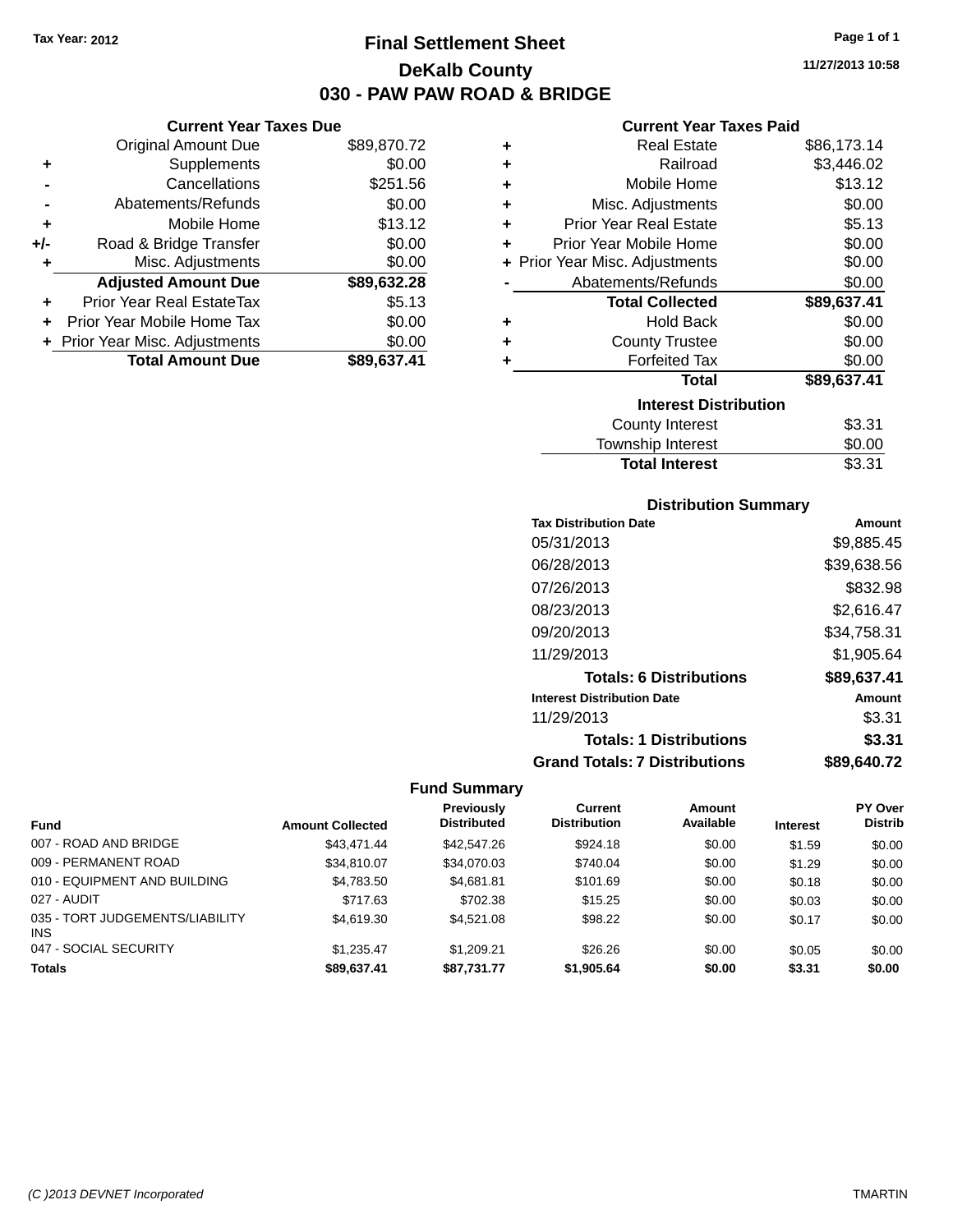## **Final Settlement Sheet Tax Year: 2012 Page 1 of 1 DeKalb County 031 - PIERCE TOWNSHIP**

## **Current Year Taxes Due**

|       | <b>Original Amount Due</b>       | \$55,019.62 |
|-------|----------------------------------|-------------|
| ٠     | Supplements                      | \$0.00      |
|       | Cancellations                    | \$12.28     |
|       | Abatements/Refunds               | \$0.73      |
| ٠     | Mobile Home                      | \$0.95      |
| $+/-$ | Road & Bridge Transfer           | \$0.00      |
| ٠     | Misc. Adjustments                | \$0.00      |
|       | <b>Adjusted Amount Due</b>       | \$55,007.56 |
|       | <b>Prior Year Real EstateTax</b> | (\$52.80)   |
|       | Prior Year Mobile Home Tax       | \$0.00      |
|       | + Prior Year Misc. Adjustments   | \$0.00      |
|       | <b>Total Amount Due</b>          | \$54.954.76 |

| ٠ | Real Estate                    | \$55,007.34 |
|---|--------------------------------|-------------|
| ÷ | Railroad                       | \$0.00      |
| ÷ | Mobile Home                    | \$0.95      |
| ÷ | Misc. Adjustments              | \$0.00      |
| ÷ | <b>Prior Year Real Estate</b>  | (\$52.80)   |
| ٠ | Prior Year Mobile Home         | \$0.00      |
|   | + Prior Year Misc. Adjustments | \$0.00      |
|   | Abatements/Refunds             | \$0.73      |
|   | <b>Total Collected</b>         | \$54,954.76 |
| ٠ | <b>Hold Back</b>               | \$0.00      |
| ÷ | <b>County Trustee</b>          | \$0.00      |
|   | <b>Forfeited Tax</b>           | \$0.00      |
|   | <b>Total</b>                   | \$54,954.76 |
|   | <b>Interest Distribution</b>   |             |
|   | <b>County Interest</b>         | \$2.03      |
|   | <b>Township Interest</b>       | \$0.00      |
|   | <b>Total Interest</b>          | \$2.03      |

## **Distribution Summary**

| <b>Tax Distribution Date</b>         | Amount      |
|--------------------------------------|-------------|
| 05/31/2013                           | \$7,009.34  |
| 06/28/2013                           | \$24,398.28 |
| 07/26/2013                           | \$148.23    |
| 08/23/2013                           | \$2,091.10  |
| 09/20/2013                           | \$20,679.69 |
| 11/29/2013                           | \$628.12    |
| <b>Totals: 6 Distributions</b>       | \$54,954.76 |
| <b>Interest Distribution Date</b>    | Amount      |
| 11/29/2013                           | \$2.03      |
| <b>Totals: 1 Distributions</b>       | \$2.03      |
| <b>Grand Totals: 7 Distributions</b> | \$54.956.79 |

## **Fund Summary**

| <b>Fund</b>                                   | <b>Amount Collected</b> | Previously<br><b>Distributed</b> | Current<br><b>Distribution</b> | Amount<br>Available | <b>Interest</b> | <b>PY Over</b><br><b>Distrib</b> |
|-----------------------------------------------|-------------------------|----------------------------------|--------------------------------|---------------------|-----------------|----------------------------------|
| 001 - CORPORATE                               | \$40,970.81             | \$40,502.50                      | \$468.31                       | \$0.00              | \$1.52          | \$0.00                           |
| $005 - I. M. R. F.$                           | \$3.247.61              | \$3,210.50                       | \$37.11                        | \$0.00              | \$0.12          | \$0.00                           |
| 027 - AUDIT                                   | \$895.16                | \$884.93                         | \$10.23                        | \$0.00              | \$0.03          | \$0.00                           |
| 035 - TORT JUDGEMENTS/LIABILITY<br><b>INS</b> | \$4,096.16              | \$4,049.35                       | \$46.81                        | \$0.00              | \$0.15          | \$0.00                           |
| 047 - SOCIAL SECURITY                         | \$2.748.07              | \$2,716.66                       | \$31.41                        | \$0.00              | \$0.10          | \$0.00                           |
| 054 - GENERAL ASSISTANCE                      | \$2,996.95              | \$2,962.70                       | \$34.25                        | \$0.00              | \$0.11          | \$0.00                           |
| <b>Totals</b>                                 | \$54,954.76             | \$54,326.64                      | \$628.12                       | \$0.00              | \$2.03          | \$0.00                           |

## **Abatement Detail**

| Year Source                          | <b>Account Type</b> | <b>Amount Adiustment Description</b>         |
|--------------------------------------|---------------------|----------------------------------------------|
| 2012 RE - Real Estate  PTAB Decision |                     | \$0.73 12-13-100-003 2011 PTAB REFUND by TBA |
| Totals 1 entries                     |                     | \$0.73                                       |

**11/27/2013 10:58**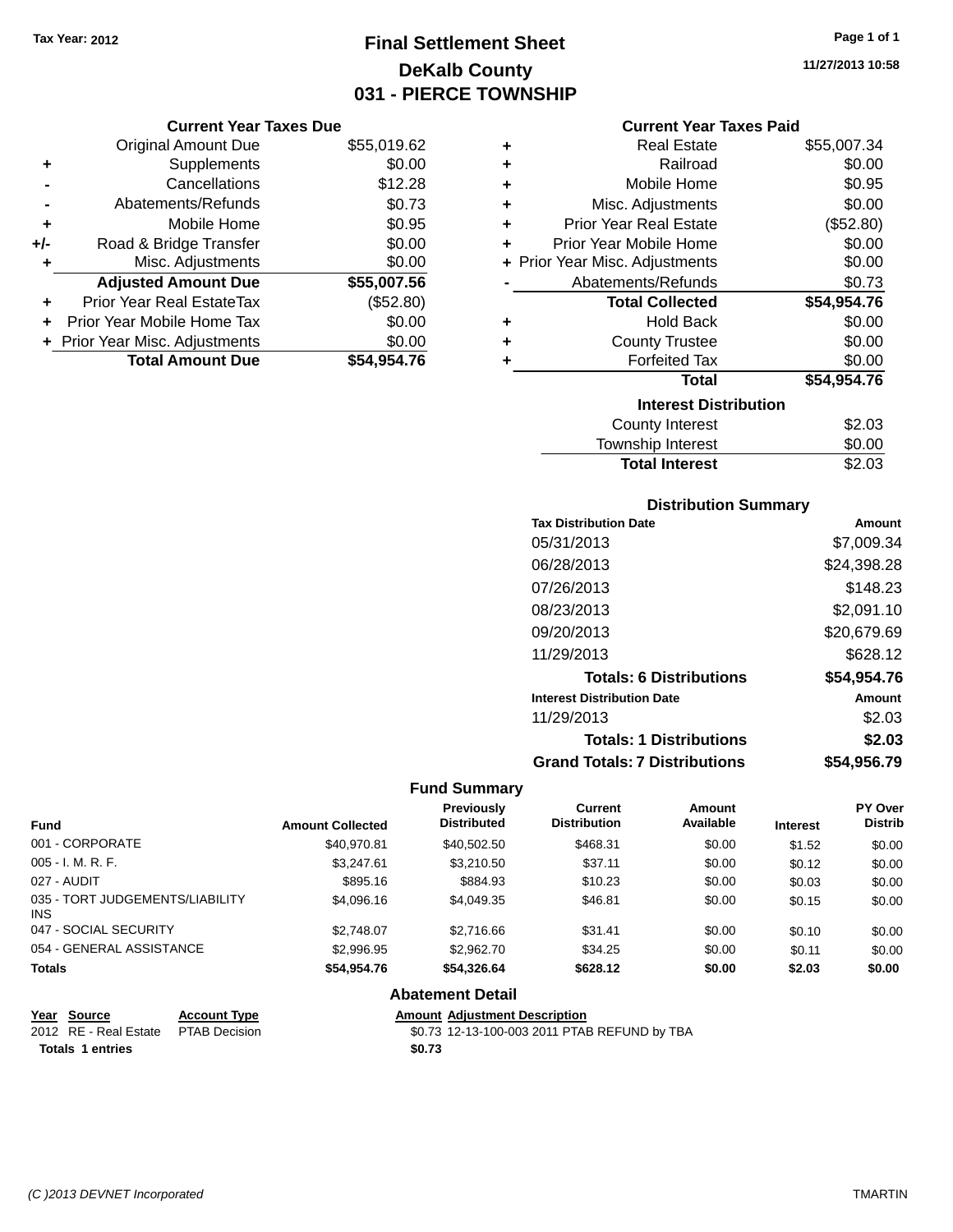**Current Year Taxes Due** Original Amount Due \$162,040.56

**Adjusted Amount Due \$162,005.06**

**Total Amount Due \$161,847.92**

**+** Supplements \$0.00 **-** Cancellations \$36.16 **-** Abatements/Refunds \$2.15 **+** Mobile Home \$2.81 **+/-** Road & Bridge Transfer \$0.00 **+** Misc. Adjustments \$0.00

**+** Prior Year Real EstateTax (\$157.14) **+** Prior Year Mobile Home Tax \$0.00 **+ Prior Year Misc. Adjustments**  $$0.00$ 

## **Final Settlement Sheet Tax Year: 2012 Page 1 of 1 DeKalb County 032 - PIERCE ROAD & BRIDGE**

**11/27/2013 10:58**

## **Current Year Taxes Paid**

| ٠ | <b>Real Estate</b>             | \$162,004.40 |
|---|--------------------------------|--------------|
| ÷ | Railroad                       | \$0.00       |
| ÷ | Mobile Home                    | \$2.81       |
| ÷ | Misc. Adjustments              | \$0.00       |
| ÷ | <b>Prior Year Real Estate</b>  | (\$157.14)   |
| ÷ | Prior Year Mobile Home         | \$0.00       |
|   | + Prior Year Misc. Adjustments | \$0.00       |
|   | Abatements/Refunds             | \$2.15       |
|   | <b>Total Collected</b>         | \$161,847.92 |
| ٠ | <b>Hold Back</b>               | \$0.00       |
| ٠ | <b>County Trustee</b>          | \$0.00       |
| ٠ | <b>Forfeited Tax</b>           | \$0.00       |
|   | <b>Total</b>                   | \$161,847.92 |
|   | <b>Interest Distribution</b>   |              |
|   | <b>County Interest</b>         | \$5.98       |
|   | <b>Township Interest</b>       | \$0.00       |

## **Distribution Summary**

Total Interest \$5.98

| <b>Tax Distribution Date</b>         | Amount       |
|--------------------------------------|--------------|
| 05/31/2013                           | \$20,643.25  |
| 06/28/2013                           | \$71,854.32  |
| 07/26/2013                           | \$436.51     |
| 08/23/2013                           | \$6.158.72   |
| 09/20/2013                           | \$60,905.25  |
| 11/29/2013                           | \$1,849.87   |
| <b>Totals: 6 Distributions</b>       | \$161,847.92 |
| <b>Interest Distribution Date</b>    | Amount       |
| 11/29/2013                           | \$5.98       |
| <b>Totals: 1 Distributions</b>       | \$5.98       |
| <b>Grand Totals: 7 Distributions</b> | \$161.853.90 |

#### **Fund Summary**

| <b>Fund</b>                  | <b>Amount Collected</b> | <b>Previously</b><br><b>Distributed</b> | Current<br><b>Distribution</b> | Amount<br>Available | <b>Interest</b> | <b>PY Over</b><br><b>Distrib</b> |
|------------------------------|-------------------------|-----------------------------------------|--------------------------------|---------------------|-----------------|----------------------------------|
| $005 - I. M. R. F.$          | \$112.82                | \$111.56                                | \$1.26                         | \$0.00              | \$0.01          | \$0.00                           |
| 007 - ROAD AND BRIDGE        | \$115,127,12            | \$113.811.25                            | \$1,315.87                     | \$0.00              | \$4.25          | \$0.00                           |
| 008 - BRIDGE CONST W/COUNTY  | \$9.141.17              | \$9,036.68                              | \$104.49                       | \$0.00              | \$0.34          | \$0.00                           |
| 009 - PERMANENT ROAD         | \$29,897.51             | \$29,555.78                             | \$341.73                       | \$0.00              | \$1.10          | \$0.00                           |
| 010 - EQUIPMENT AND BUILDING | \$6,402.05              | \$6.328.87                              | \$73.18                        | \$0.00              | \$0.24          | \$0.00                           |
| 047 - SOCIAL SECURITY        | \$1.167.25              | \$1.153.91                              | \$13.34                        | \$0.00              | \$0.04          | \$0.00                           |
| <b>Totals</b>                | \$161,847.92            | \$159,998.05                            | \$1,849.87                     | \$0.00              | \$5.98          | \$0.00                           |

## **Abatement Detail**

| Year Source                         | <b>Account Type</b> | <b>Amount Adiustment Description</b>         |
|-------------------------------------|---------------------|----------------------------------------------|
| 2012 RE - Real Estate PTAB Decision |                     | \$2.15 12-13-100-003 2011 PTAB REFUND by TBA |
| <b>Totals 1 entries</b>             |                     | \$2.15                                       |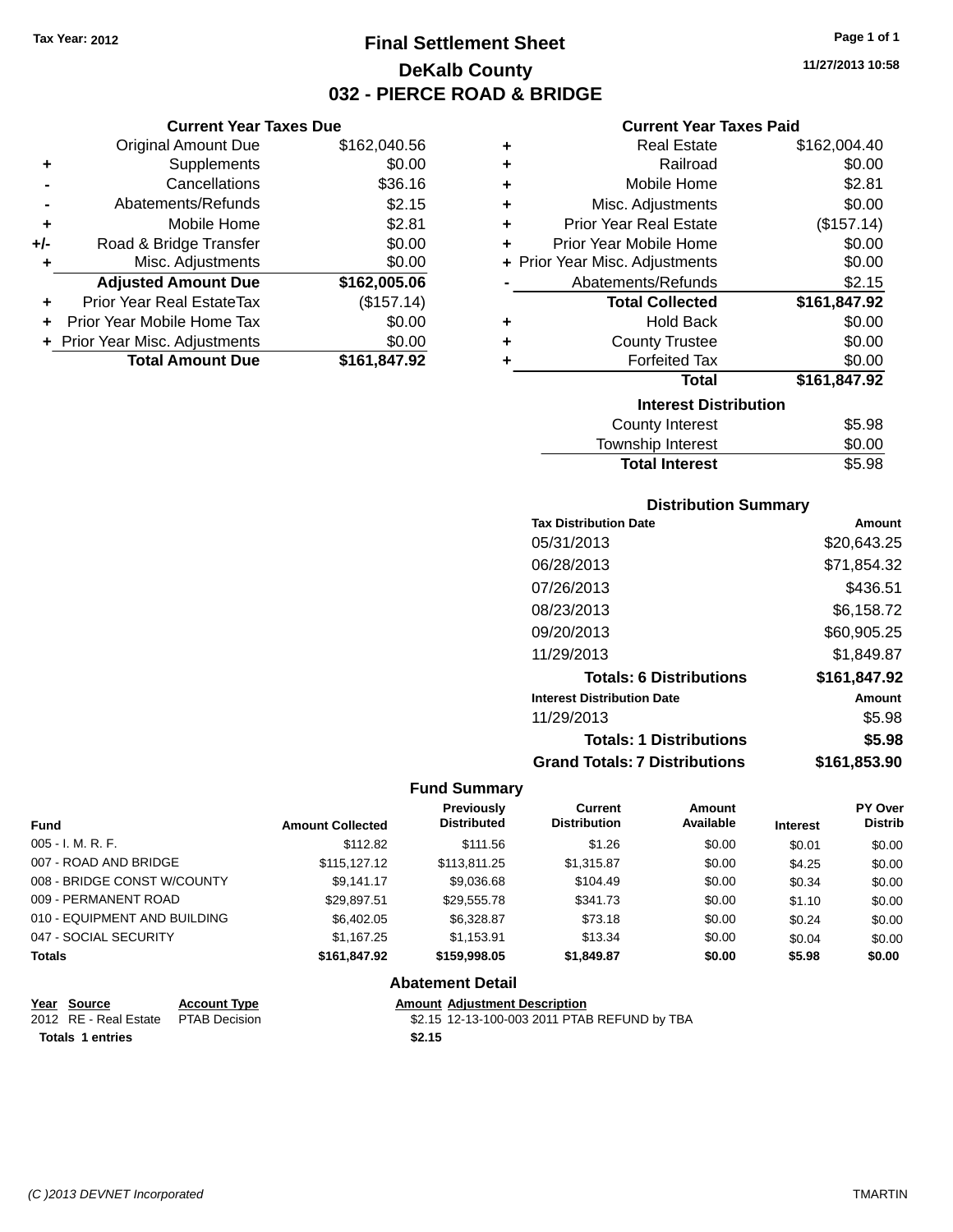**Current Year Taxes Due**

## **Final Settlement Sheet Tax Year: 2012 Page 1 of 2 DeKalb County 033 - SANDWICH TOWNSHIP**

**11/27/2013 10:58**

## **Current Year Taxes Paid**

|                | OUITUR TUUT TUAUJ DUU            |              |   | odhoni Todh Taxoo Fala         |              |
|----------------|----------------------------------|--------------|---|--------------------------------|--------------|
|                | <b>Original Amount Due</b>       | \$234,740.07 | ٠ | <b>Real Estate</b>             | \$233,674.83 |
| ٠              | Supplements                      | \$0.00       | ٠ | Railroad                       | \$757.80     |
|                | Cancellations                    | \$285.09     | ٠ | Mobile Home                    | \$152.24     |
| $\blacksquare$ | Abatements/Refunds               | \$1.73       | ٠ | Misc. Adjustments              | \$0.67       |
| ٠              | Mobile Home                      | \$153.13     | ٠ | <b>Prior Year Real Estate</b>  | \$223.32     |
| I-             | Road & Bridge Transfer           | \$0.00       | ٠ | Prior Year Mobile Home         | \$0.00       |
| ٠              | Misc. Adjustments                | \$0.67       |   | + Prior Year Misc. Adjustments | \$0.00       |
|                | <b>Adjusted Amount Due</b>       | \$234,607.05 |   | Abatements/Refunds             | \$1.73       |
| ÷              | <b>Prior Year Real EstateTax</b> | \$223.32     |   | <b>Total Collected</b>         | \$234,807.13 |
|                | + Prior Year Mobile Home Tax     | \$0.00       | ٠ | <b>Hold Back</b>               | \$0.00       |
|                | + Prior Year Misc. Adjustments   | \$0.00       | ٠ | <b>County Trustee</b>          | \$23.24      |
|                | <b>Total Amount Due</b>          | \$234,830.37 |   | <b>Forfeited Tax</b>           | \$0.00       |
|                |                                  |              |   | <b>Total</b>                   | \$234,830.37 |
|                |                                  |              |   | <b>Interest Distribution</b>   |              |
|                |                                  |              |   | <b>County Interest</b>         | \$8.67       |

| Township Interest |                  |
|-------------------|------------------|
| County Interest   | \$8.67<br>\$0.00 |

### **Distribution Summary**

| <b>Tax Distribution Date</b>         | Amount       |
|--------------------------------------|--------------|
| 05/31/2013                           | \$30,164.50  |
| 06/28/2013                           | \$93,315.78  |
| 07/26/2013                           | \$3,490.23   |
| 08/23/2013                           | \$18,000.21  |
| 09/20/2013                           | \$80,106.05  |
| 11/29/2013                           | \$9,730.36   |
| <b>Totals: 6 Distributions</b>       | \$234,807.13 |
| <b>Interest Distribution Date</b>    | Amount       |
| 11/29/2013                           | \$8.67       |
| <b>Totals: 1 Distributions</b>       | \$8.67       |
| <b>Grand Totals: 7 Distributions</b> | \$234.815.80 |

#### **Fund Summary**

| <b>Fund</b>              | <b>Amount Collected</b> | <b>Previously</b><br><b>Distributed</b> | <b>Current</b><br><b>Distribution</b> | Amount<br>Available | <b>Interest</b> | <b>PY Over</b><br><b>Distrib</b> |
|--------------------------|-------------------------|-----------------------------------------|---------------------------------------|---------------------|-----------------|----------------------------------|
| 001 - CORPORATE          | \$121.842.84            | \$116,793,76                            | \$5.049.08                            | \$0.00              | \$4.51          | \$0.00                           |
| $005 - I. M. R. F.$      | \$15,006.05             | \$14,384.18                             | \$621.87                              | \$0.00              | \$0.55          | \$0.00                           |
| 017 - CEMETERY           | \$70,531.83             | \$67,609.00                             | \$2.922.83                            | \$0.00              | \$2.60          | \$0.00                           |
| 047 - SOCIAL SECURITY    | \$7.413.33              | \$7.106.11                              | \$307.22                              | \$0.00              | \$0.27          | \$0.00                           |
| 054 - GENERAL ASSISTANCE | \$20,013,08             | \$19.183.72                             | \$829.36                              | \$0.00              | \$0.74          | \$0.00                           |
| <b>Totals</b>            | \$234,807.13            | \$225.076.77                            | \$9,730.36                            | \$0.00              | \$8.67          | \$0.00                           |

#### **Miscellaneous Adjustment Detail**

#### **Year Source Account Type Amount Adjustment Description** 2012 RE - Real Estate Back Tax Collected \$0.67 SANDWICH MILL WORKS REDEMPTION 19-35-126-016 by TBA

**Totals 1 entries \$0.67**

## **Abatement Detail**

| Year Source                         | <b>Account Type</b> | <b>Amount Adjustment Description</b>         |
|-------------------------------------|---------------------|----------------------------------------------|
| 2012 RE - Real Estate               | PTAB Decision       | \$0.19 19-27-427-021 2011 PTAB REFUND by TBA |
| 2012 RE - Real Estate PTAB Decision |                     | \$0.09 19-26-452-005 2012 PTAB REFUND by TBA |
| 2012 RE - Real Estate PTAB Decision |                     | \$1.35 19-25-252-016 2012 PTAB REFUND by TBA |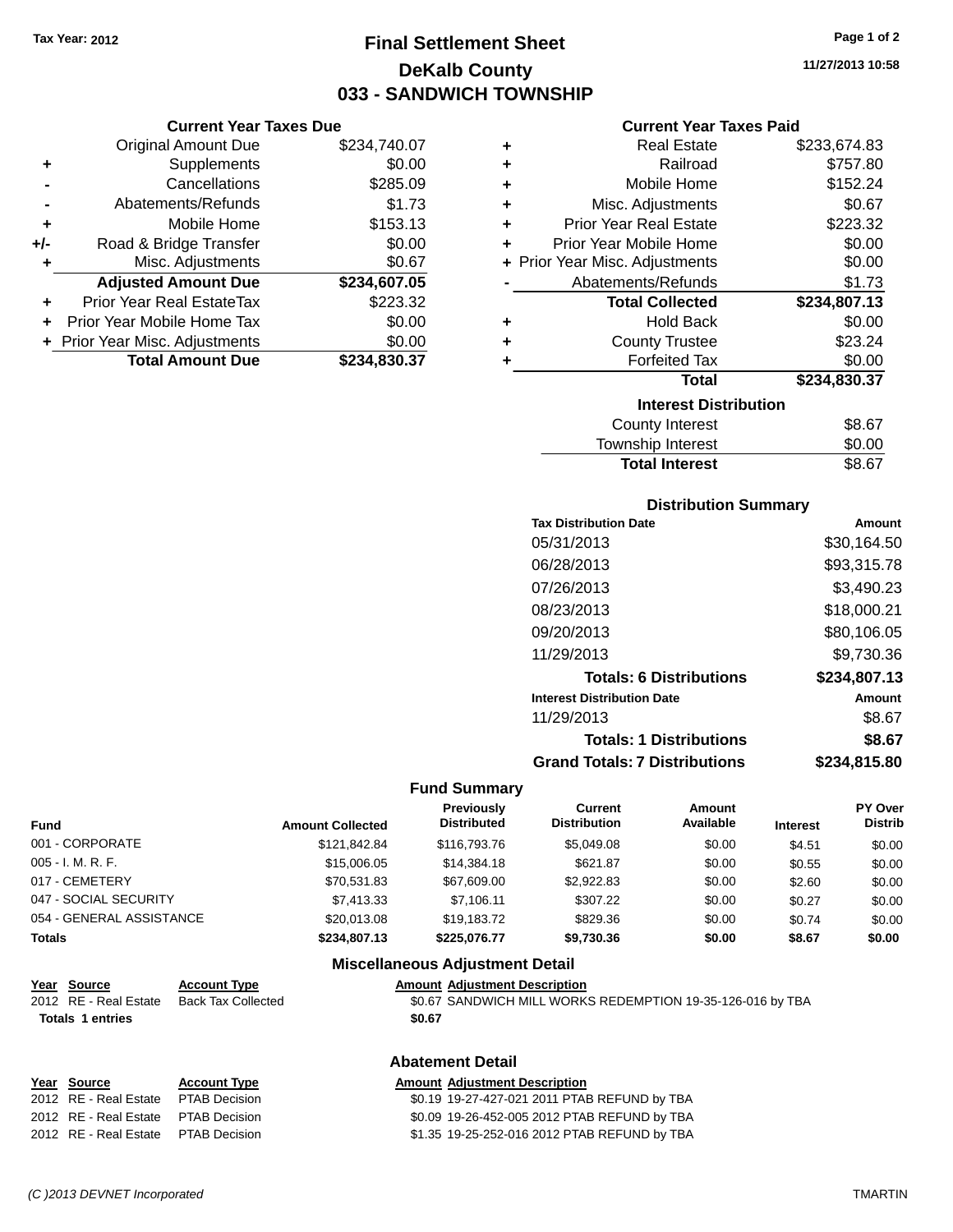## **Final Settlement Sheet Tax Year: 2012 Page 2 of 2 DeKalb County Abatement Detail**

**11/27/2013 10:58**

**Totals 4 entries \$1.73**

**Year Source Account Type Annount Adjustment Description**<br>2012 RE - Real Estate PTAB Decision **Amount Adjustment Description** \$0.10 19-14-100-025 2012 PTAB REFUND by TBA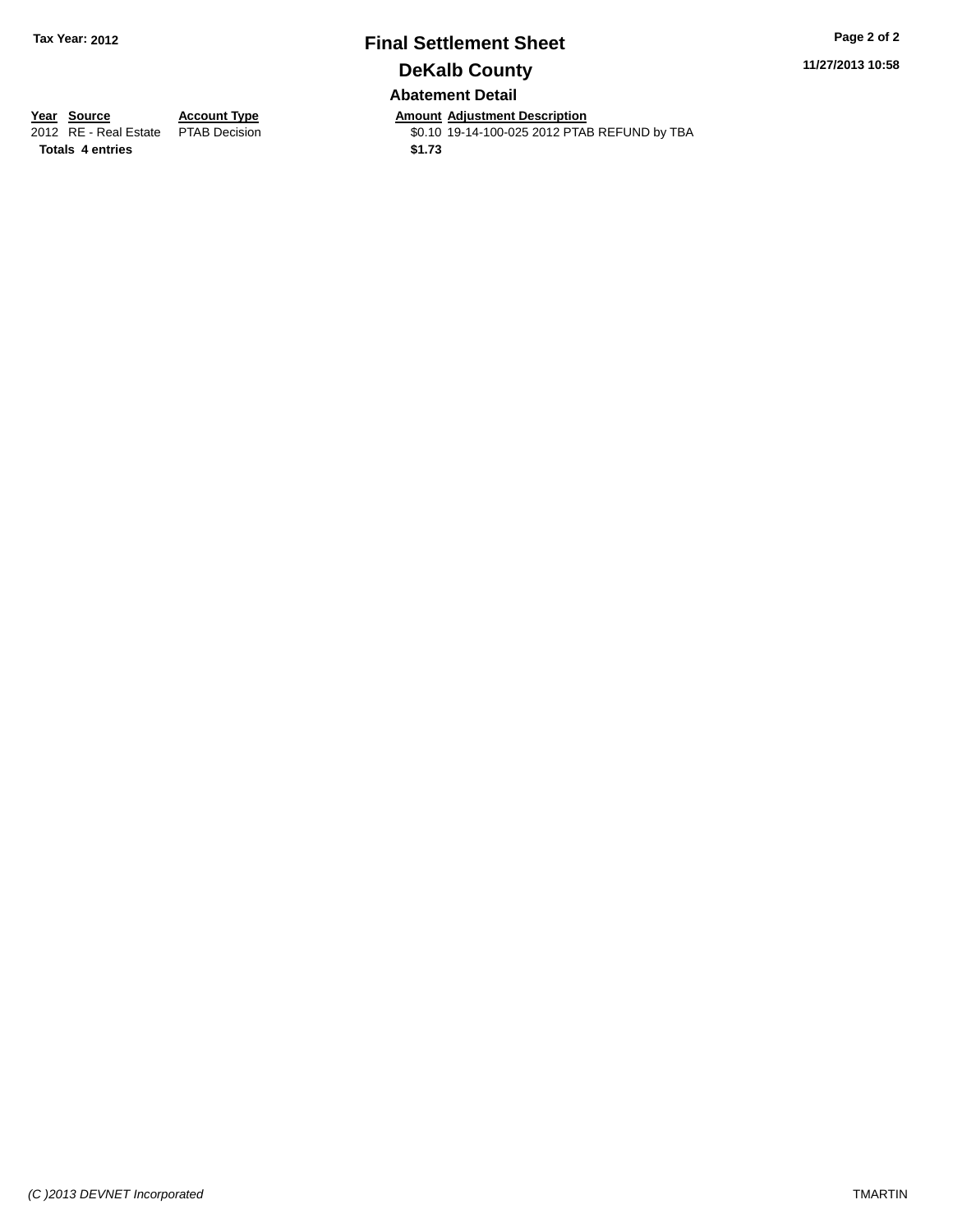## **Final Settlement Sheet Tax Year: 2012 Page 1 of 2 DeKalb County 034 - SANDWICH PUBLIC LIBRARY DISTRICT**

**11/27/2013 10:58**

## **Current Year Taxes Paid**

|     | Current rear laxes Due           |              |     |
|-----|----------------------------------|--------------|-----|
|     | Original Amount Due              | \$536,197.13 |     |
| ٠   | Supplements                      | \$0.00       | ٠   |
|     | Cancellations                    | \$651.21     | ٠   |
|     | Abatements/Refunds               | \$3.95       | ٠   |
|     | Mobile Home                      | \$349.77     |     |
| +/- | Road & Bridge Transfer           | \$0.00       |     |
|     | Misc. Adjustments                | \$1.54       | + F |
|     | <b>Adjusted Amount Due</b>       | \$535,893.28 |     |
|     | <b>Prior Year Real EstateTax</b> | \$318.55     |     |
|     | Prior Year Mobile Home Tax       | \$0.00       |     |
|     | + Prior Year Misc. Adjustments   | \$0.00       |     |
|     | <b>Total Amount Due</b>          | \$536,211.83 |     |
|     |                                  |              |     |

**Current Year Taxes Due**

| ٠ | <b>Real Estate</b>             | \$533,763.92 |
|---|--------------------------------|--------------|
| ÷ | Railroad                       | \$1,730.96   |
| ÷ | Mobile Home                    | \$347.74     |
| ٠ | Misc. Adjustments              | \$1.54       |
| ÷ | <b>Prior Year Real Estate</b>  | \$318.55     |
| ÷ | Prior Year Mobile Home         | \$0.00       |
|   | + Prior Year Misc. Adjustments | \$0.00       |
|   | Abatements/Refunds             | \$3.95       |
|   |                                |              |
|   | <b>Total Collected</b>         | \$536,158.76 |
| ٠ | <b>Hold Back</b>               | \$0.00       |
| ٠ | <b>County Trustee</b>          | \$53.07      |
| ٠ | <b>Forfeited Tax</b>           | \$0.00       |
|   | <b>Total</b>                   | \$536,211.83 |
|   | <b>Interest Distribution</b>   |              |
|   | <b>County Interest</b>         | \$19.80      |

## **Distribution Summary**

Total Interest \$19.80

| <b>Tax Distribution Date</b>         | Amount       |
|--------------------------------------|--------------|
| 05/31/2013                           | \$68,699.37  |
| 06/28/2013                           | \$213,164.90 |
| 07/26/2013                           | \$7,972.35   |
| 08/23/2013                           | \$41.116.52  |
| 09/20/2013                           | \$182,979.36 |
| 11/29/2013                           | \$22,226.26  |
| <b>Totals: 6 Distributions</b>       | \$536,158.76 |
| <b>Interest Distribution Date</b>    | Amount       |
| 11/29/2013                           | \$19.80      |
| <b>Totals: 1 Distributions</b>       | \$19.80      |
| <b>Grand Totals: 7 Distributions</b> | \$536.178.56 |

#### **Fund Summary**

| <b>Fund</b>                             | <b>Amount Collected</b> | Previously<br><b>Distributed</b> | Current<br><b>Distribution</b> | Amount<br>Available | <b>Interest</b> | <b>PY Over</b><br><b>Distrib</b> |
|-----------------------------------------|-------------------------|----------------------------------|--------------------------------|---------------------|-----------------|----------------------------------|
| 001 - CORPORATE                         | \$275,303.05            | \$263,890.50                     | \$11,412.55                    | \$0.00              | \$10.18         | \$0.00                           |
| 003 - BONDS AND INTEREST                | \$202.122.19            | \$193,743.29                     | \$8,378.90                     | \$0.00              | \$7.46          | \$0.00                           |
| 004 - OPERATIONS & MAINTENANCE          | \$29,105.39             | \$27,898.83                      | \$1,206.56                     | \$0.00              | \$1.07          | \$0.00                           |
| $005 - I. M. R. F.$                     | \$7,904.05              | \$7,576.39                       | \$327.66                       | \$0.00              | \$0.29          | \$0.00                           |
| 027 - AUDIT                             | \$2.211.11              | \$2,119.46                       | \$91.65                        | \$0.00              | \$0.08          | \$0.00                           |
| 035 - TORT JUDGEMENTS/LIABILITY<br>INS. | \$11.146.20             | \$10.684.11                      | \$462.09                       | \$0.00              | \$0.41          | \$0.00                           |
| 047 - SOCIAL SECURITY                   | \$8,366,77              | \$8,019.92                       | \$346.85                       | \$0.00              | \$0.31          | \$0.00                           |
| <b>Totals</b>                           | \$536,158.76            | \$513,932.50                     | \$22,226.26                    | \$0.00              | \$19.80         | \$0.00                           |

| Year Source             | <b>Account Type</b> | Amount |
|-------------------------|---------------------|--------|
| 2012 RE - Real Estate   | Back Tax Collected  | \$1.54 |
| <b>Totals 1 entries</b> |                     | \$1.54 |

#### **Type Amount Adjustment Description**

**Miscellaneous Adjustment Detail**

**Abatement Detail**

Collected **\$1.54 SANDWICH MILL WORKS REDEMPTION 19-35-126-016 by TBA** 

\$0.45 19-27-427-021 2011 PTAB REFUND by TBA

## **Year Source Account Type Amount Adjustment Description**<br>2012 RE - Real Estate PTAB Decision **Amount Adjustment Description** 2012 RE - Real Estate PTAB Decision \$0.20 19-26-452-005 2012 PTAB REFUND by TBA

*(C )2013 DEVNET Incorporated* TMARTIN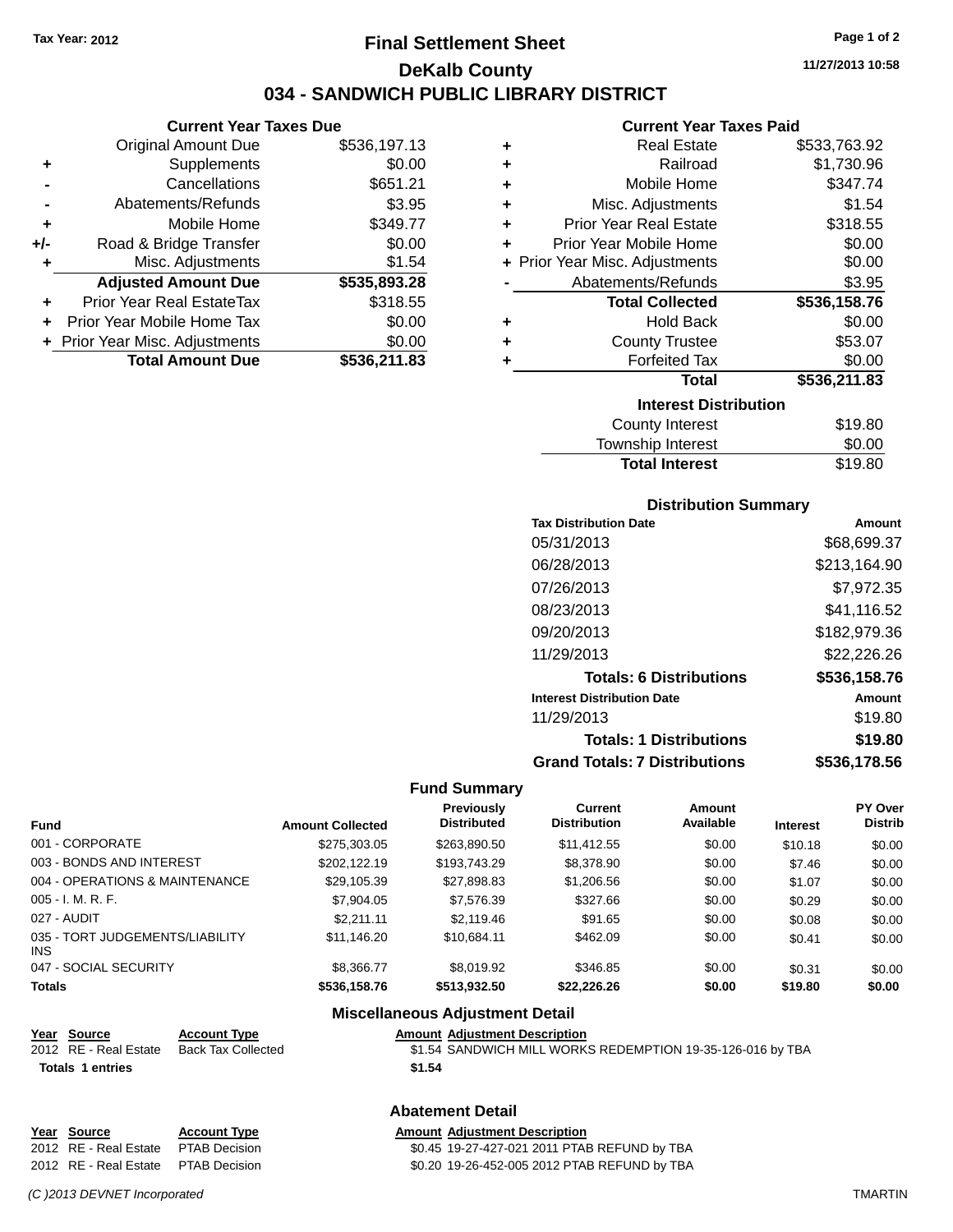## **Final Settlement Sheet Tax Year: 2012 Page 2 of 2 DeKalb County Abatement Detail**

## **11/27/2013 10:58**

**Totals 4 entries \$3.95**

**Year Source Account Type Account Type Amount Adjustment Description**<br>2012 RE - Real Estate PTAB Decision **1998** \$3.08 19-25-252-016 2012 PTAE \$3.08 19-25-252-016 2012 PTAB REFUND by TBA 2012 RE - Real Estate PTAB Decision \$0.22 19-14-100-025 2012 PTAB REFUND by TBA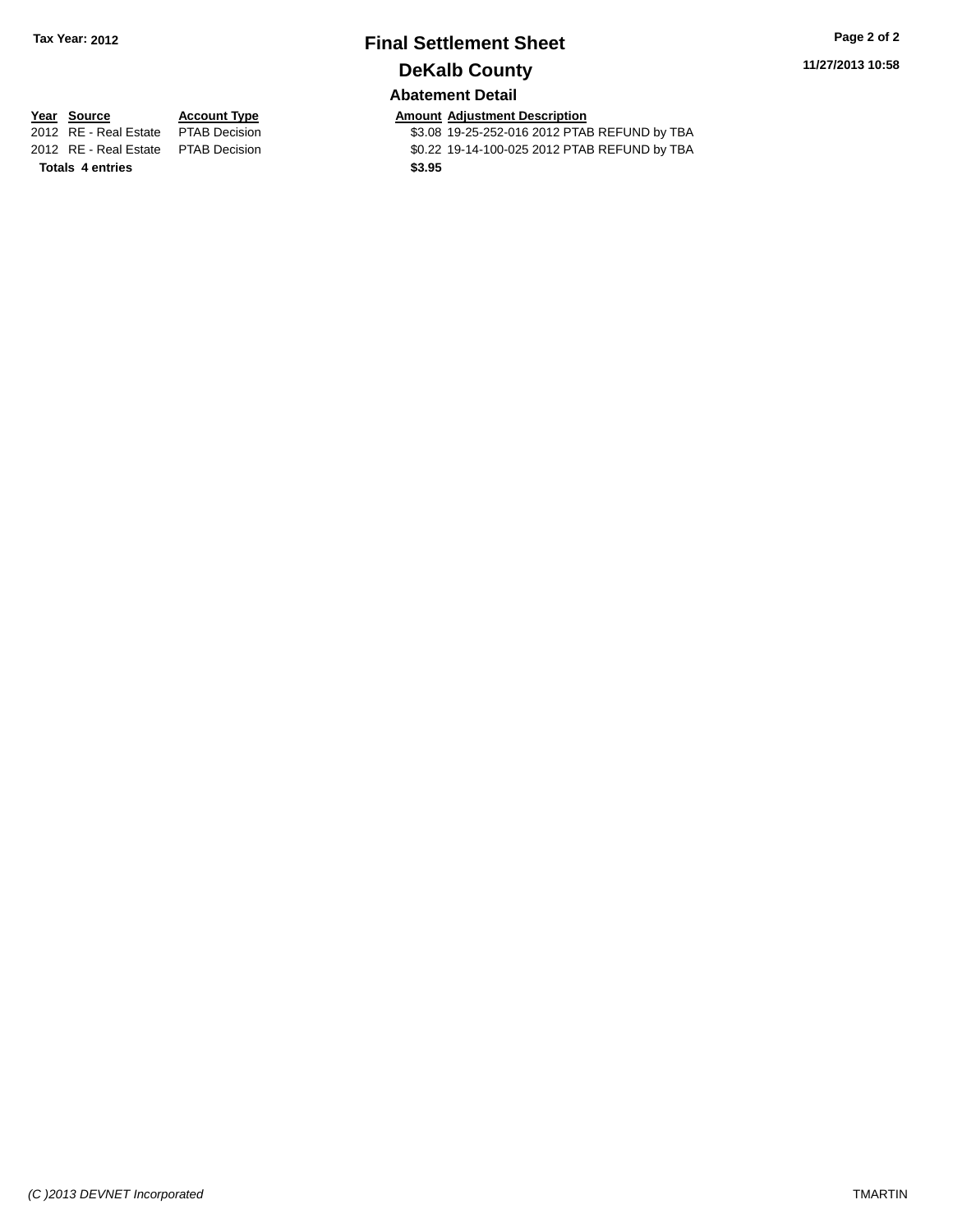**Current Year Taxes Due**

## **Final Settlement Sheet Tax Year: 2012 Page 1 of 1 DeKalb County 035 - SANDWICH ROAD & BRIDGE**

**11/27/2013 10:58**

### **Current Year Taxes Paid**

|                                | <b>Original Amount Due</b>                 | \$226,641.59                           | ٠                                       |                                       | <b>Real Estate</b>             | \$182,363.98    |                        |
|--------------------------------|--------------------------------------------|----------------------------------------|-----------------------------------------|---------------------------------------|--------------------------------|-----------------|------------------------|
| ٠                              | Supplements                                | \$0.00                                 | ٠                                       |                                       | Railroad                       |                 | \$731.66               |
|                                | Cancellations                              | \$275.22                               | ٠                                       |                                       | Mobile Home                    |                 | \$146.99               |
|                                | Abatements/Refunds                         | \$1.66                                 | ٠                                       |                                       | Misc. Adjustments              |                 | \$0.65                 |
| ٠                              | Mobile Home                                | \$147.84                               | ٠                                       | <b>Prior Year Real Estate</b>         |                                |                 | \$215.14               |
| +/-                            | Road & Bridge Transfer                     | (\$43,249.16)                          | ÷                                       | Prior Year Mobile Home                |                                |                 | \$0.00                 |
| ٠                              | Misc. Adjustments                          | \$0.65                                 | ÷                                       | Prior Year Misc. Adjustments          |                                |                 | \$0.00                 |
|                                | <b>Adjusted Amount Due</b>                 | \$183,264.04                           |                                         | Abatements/Refunds                    |                                |                 | \$1.66                 |
| Prior Year Real EstateTax<br>٠ |                                            | \$215.14                               |                                         |                                       | <b>Total Collected</b>         | \$183,456.76    |                        |
| Prior Year Mobile Home Tax     |                                            | \$0.00                                 | ٠                                       |                                       | <b>Hold Back</b>               |                 | \$0.00                 |
| + Prior Year Misc. Adjustments |                                            | \$0.00                                 | ٠                                       |                                       | <b>County Trustee</b>          |                 | \$22.42                |
|                                | <b>Total Amount Due</b>                    | \$183,479.18                           | ٠                                       |                                       | <b>Forfeited Tax</b>           |                 | \$0.00                 |
|                                |                                            |                                        |                                         |                                       | <b>Total</b>                   | \$183,479.18    |                        |
|                                |                                            |                                        |                                         |                                       | <b>Interest Distribution</b>   |                 |                        |
|                                |                                            |                                        |                                         |                                       | <b>County Interest</b>         |                 | \$6.78                 |
|                                |                                            |                                        |                                         |                                       | Township Interest              |                 | \$0.00                 |
|                                |                                            |                                        |                                         |                                       | <b>Total Interest</b>          |                 | \$6.78                 |
|                                |                                            |                                        |                                         |                                       |                                |                 |                        |
| <b>Municipality</b>            | <b>Road and Bridge Summary</b><br>Amt. Due | Amt. Distrib.                          |                                         | <b>Tax Distribution Date</b>          | <b>Distribution Summary</b>    |                 | Amor                   |
| <b>CITY OF SANDWICH</b>        | \$43,252.98                                | \$43,249.16                            |                                         | 05/31/2013                            |                                |                 | \$23,556.              |
| <b>Totals</b>                  | \$43,252.98                                | \$43,249.16                            |                                         | 06/28/2013                            |                                |                 | \$72,903.              |
|                                |                                            |                                        |                                         | 07/26/2013                            |                                |                 |                        |
|                                |                                            |                                        |                                         |                                       |                                |                 | \$2,725.               |
|                                |                                            |                                        |                                         | 08/23/2013                            |                                |                 | \$14,057.              |
|                                |                                            |                                        |                                         | 09/20/2013                            |                                |                 | \$62,587.              |
|                                |                                            |                                        |                                         | 11/29/2013                            |                                |                 | \$7,626.               |
|                                |                                            |                                        |                                         |                                       | <b>Totals: 6 Distributions</b> |                 | \$183,456.             |
|                                |                                            |                                        |                                         | <b>Interest Distribution Date</b>     |                                |                 | Amor                   |
|                                |                                            |                                        |                                         | 11/29/2013                            |                                |                 | \$6.                   |
|                                |                                            |                                        |                                         |                                       | <b>Totals: 1 Distributions</b> |                 | \$6.                   |
|                                |                                            |                                        |                                         | <b>Grand Totals: 7 Distributions</b>  |                                |                 | \$183,463.             |
|                                |                                            |                                        | <b>Fund Summary</b>                     |                                       |                                |                 |                        |
| Fund                           |                                            | <b>Amount Collected</b>                | <b>Previously</b><br><b>Distributed</b> | <b>Current</b><br><b>Distribution</b> | <b>Amount</b><br>Available     | <b>Interest</b> | PY <sub>O</sub><br>Dis |
| 007 - ROAD AND BRIDGE          |                                            | \$55,052.54                            | \$52,746.83                             | \$2,305.71                            | \$0.00                         | \$2.94          | \$0                    |
| 009 - PERMANENT ROAD           |                                            | \$82,608.48                            | \$79,185.19                             | \$3,423.29                            | \$0.00                         | \$2.47          | \$0                    |
| 010 - EQUIPMENT AND BUILDING   |                                            | \$45,287.46                            | \$43,410.74                             | \$1,876.72                            | \$0.00                         | \$1.35          | \$0                    |
| 047 - SOCIAL SECURITY          |                                            | \$508.28                               | \$487.21                                | \$21.07                               | \$0.00                         | \$0.02          | \$0                    |
| <b>Totals</b>                  |                                            | \$183,456.76                           | \$175,829.97                            | \$7,626.79                            | \$0.00                         | \$6.78          | \$0.                   |
|                                |                                            | <b>Miscellaneous Adjustment Detail</b> |                                         |                                       |                                |                 |                        |

## **Distribution Summary**

| <b>Tax Distribution Date</b>         | Amount       |
|--------------------------------------|--------------|
| 05/31/2013                           | \$23,556.65  |
| 06/28/2013                           | \$72,903.23  |
| 07/26/2013                           | \$2,725.70   |
| 08/23/2013                           | \$14,057.31  |
| 09/20/2013                           | \$62,587.08  |
| 11/29/2013                           | \$7,626.79   |
| <b>Totals: 6 Distributions</b>       | \$183,456.76 |
| <b>Interest Distribution Date</b>    | Amount       |
| 11/29/2013                           | \$6.78       |
| <b>Totals: 1 Distributions</b>       | \$6.78       |
| <b>Grand Totals: 7 Distributions</b> | \$183.463.54 |

| <b>Fund</b>                  |                           | <b>Amount Collected</b> | Previously<br><b>Distributed</b>       | <b>Current</b><br><b>Distribution</b>                      | <b>Amount</b><br>Available | <b>Interest</b> | PY Over<br><b>Distrib</b> |
|------------------------------|---------------------------|-------------------------|----------------------------------------|------------------------------------------------------------|----------------------------|-----------------|---------------------------|
| 007 - ROAD AND BRIDGE        |                           | \$55.052.54             | \$52,746.83                            | \$2,305.71                                                 | \$0.00                     | \$2.94          | \$0.00                    |
| 009 - PERMANENT ROAD         |                           | \$82,608.48             | \$79.185.19                            | \$3,423.29                                                 | \$0.00                     | \$2.47          | \$0.00                    |
| 010 - EQUIPMENT AND BUILDING |                           | \$45,287.46             | \$43,410.74                            | \$1,876.72                                                 | \$0.00                     | \$1.35          | \$0.00                    |
| 047 - SOCIAL SECURITY        |                           | \$508.28                | \$487.21                               | \$21.07                                                    | \$0.00                     | \$0.02          | \$0.00                    |
| <b>Totals</b>                |                           | \$183,456.76            | \$175.829.97                           | \$7.626.79                                                 | \$0.00                     | \$6.78          | \$0.00                    |
|                              |                           |                         | <b>Miscellaneous Adjustment Detail</b> |                                                            |                            |                 |                           |
| Year Source                  | <b>Account Type</b>       |                         | <b>Amount Adiustment Description</b>   |                                                            |                            |                 |                           |
| 2012 RE - Real Estate        | <b>Back Tax Collected</b> |                         |                                        | \$0.65 SANDWICH MILL WORKS REDEMPTION 19-35-126-016 by TBA |                            |                 |                           |
| <b>Totals 1 entries</b>      |                           |                         | \$0.65                                 |                                                            |                            |                 |                           |
|                              |                           |                         |                                        |                                                            |                            |                 |                           |

|                                     |                     | <b>Abatement Detail</b>                      |
|-------------------------------------|---------------------|----------------------------------------------|
| Year Source                         | <b>Account Type</b> | <b>Amount Adjustment Description</b>         |
| 2012 RE - Real Estate PTAB Decision |                     | \$0.19 19-27-427-021 2011 PTAB REFUND by TBA |
| 2012 RE - Real Estate               | PTAB Decision       | \$0.08 19-26-452-005 2012 PTAB REFUND by TBA |
| 2012 RE - Real Estate               | PTAB Decision       | \$1.30 19-25-252-016 2012 PTAB REFUND by TBA |
| 2012 RE - Real Estate PTAB Decision |                     | \$0.09 19-14-100-025 2012 PTAB REFUND by TBA |
| <b>Totals 4 entries</b>             |                     | \$1.66                                       |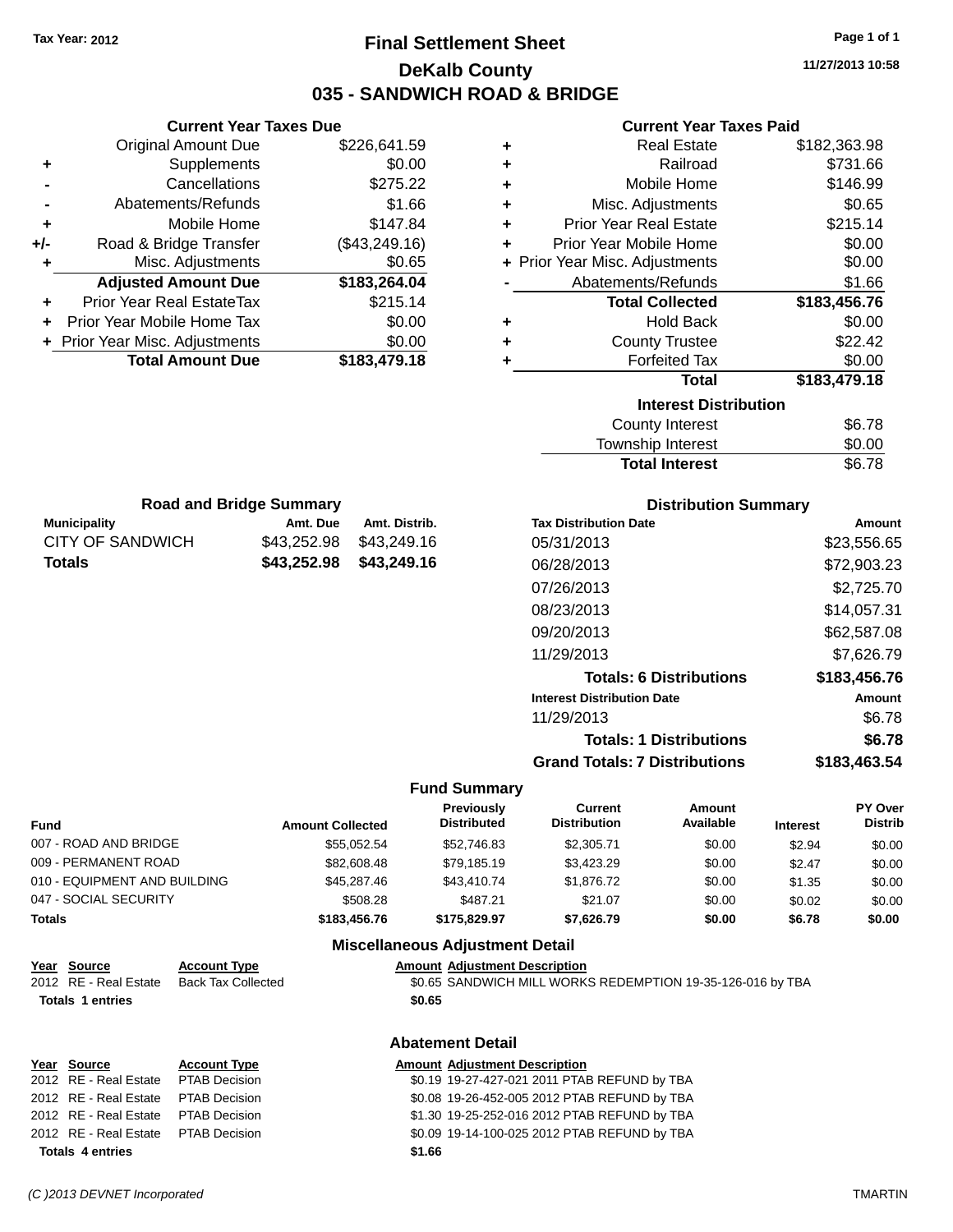## **Final Settlement Sheet Tax Year: 2012 Page 1 of 1 DeKalb County 036 - SHABBONA TOWNSHIP**

**11/27/2013 10:58**

| <b>Current Year Taxes Paid</b> |  |  |  |
|--------------------------------|--|--|--|
|--------------------------------|--|--|--|

| <b>Current Year Taxes Due</b>  |             |
|--------------------------------|-------------|
| <b>Original Amount Due</b>     | \$95,508.49 |
| Supplements                    | \$0.00      |
| Cancellations                  | \$59.25     |
| Abatements/Refunds             | \$2.84      |
| Mobile Home                    | \$3.89      |
| Road & Bridge Transfer         | \$0.00      |
| Misc. Adjustments              | \$54.06     |
| <b>Adjusted Amount Due</b>     | \$95,504.35 |
| Prior Year Real EstateTax      | (\$206.07)  |
| Prior Year Mobile Home Tax     | \$0.00      |
|                                |             |
| + Prior Year Misc. Adjustments | \$0.00      |
|                                |             |

| ٠ | <b>Real Estate</b>             | \$92,421.12 |
|---|--------------------------------|-------------|
| ÷ | Railroad                       | \$2,969.26  |
| ٠ | Mobile Home                    | \$3.89      |
| ÷ | Misc. Adjustments              | \$54.06     |
| ٠ | <b>Prior Year Real Estate</b>  | (\$206.07)  |
| ٠ | Prior Year Mobile Home         | \$0.00      |
|   | + Prior Year Misc. Adjustments | \$0.00      |
|   | Abatements/Refunds             | \$2.84      |
|   | <b>Total Collected</b>         | \$95,239.42 |
| ٠ | Hold Back                      | \$0.00      |
| ٠ | <b>County Trustee</b>          | \$43.50     |
| ٠ | <b>Forfeited Tax</b>           | \$15.36     |
|   | <b>Total</b>                   | \$95,298.28 |
|   | <b>Interest Distribution</b>   |             |
|   | County Interest                | \$3.52      |
|   | <b>Township Interest</b>       | \$0.00      |
|   | <b>Total Interest</b>          | \$3.52      |

## **Distribution Summary**

| <b>Tax Distribution Date</b>         | Amount      |
|--------------------------------------|-------------|
| 05/31/2013                           | \$8,926.61  |
| 06/28/2013                           | \$42,123.17 |
| 07/26/2013                           | \$1,114.80  |
| 08/23/2013                           | \$4,116.66  |
| 09/20/2013                           | \$36,298.48 |
| 11/29/2013                           | \$2,659.70  |
| <b>Totals: 6 Distributions</b>       | \$95,239.42 |
| <b>Interest Distribution Date</b>    | Amount      |
| 11/29/2013                           | \$3.52      |
| <b>Totals: 1 Distributions</b>       | \$3.52      |
| <b>Grand Totals: 7 Distributions</b> | \$95.242.94 |

#### **Fund Summary**

| <b>Amount Collected</b> | Previously<br><b>Distributed</b> | Current<br><b>Distribution</b> | Amount<br>Available | <b>Interest</b> | <b>PY Over</b><br><b>Distrib</b> |
|-------------------------|----------------------------------|--------------------------------|---------------------|-----------------|----------------------------------|
| \$62,725,16             | \$60.973.49                      | \$1.751.67                     | \$0.00              | \$2.32          | \$0.00                           |
| \$32,411,30             | \$31,506.16                      | \$905.14                       | \$0.00              | \$1.20          | \$0.00                           |
| \$102.96                | \$100.07                         | \$2.89                         | \$0.00              | \$0.00          | \$0.00                           |
| \$95,239.42             | \$92.579.72                      | \$2.659.70                     | \$0.00              | \$3.52          | \$0.00                           |
|                         |                                  |                                |                     |                 |                                  |

## **Miscellaneous Adjustment Detail**

| Year Source             | <b>Account Type</b>       |         | <b>Amount Adjustment Description</b>           |
|-------------------------|---------------------------|---------|------------------------------------------------|
| 2012 RE - Real Estate   | Paymt In Lieu of Tax      |         | \$27.32 SEQUOYA APTS by TBA                    |
| 2012 RE - Real Estate   | <b>Back Tax Collected</b> |         | \$9.66 ENBURG REDEMPTION 13-35-202-003 by TBA  |
| 2012 RE - Real Estate   | <b>Back Tax Collected</b> |         | \$11.45 ENBURG REDEMPTION 13-35-202-002 by TBA |
| 2012 RE - Real Estate   | <b>Back Tax Collected</b> |         | \$5.63 SCAVENGER SALE 13-06-334-001 by TBA     |
| <b>Totals 4 entries</b> |                           | \$54.06 |                                                |
|                         |                           |         |                                                |
|                         |                           |         |                                                |

## **Abatement Detail**

| Year Source                         | <b>Account Type</b> | Amount |
|-------------------------------------|---------------------|--------|
| 2012 RE - Real Estate PTAB Decision |                     | \$0.25 |
| 2012 RE - Real Estate PTAB Decision |                     | \$2.59 |
| <b>Totals 2 entries</b>             |                     | \$2.84 |

**<u>Amount Adjustment Description</u><br>
So.25 13-15-176-011 PTAB REF</u>** \$0.25 13-15-176-011 PTAB REFUND by TBA

Decision **32.59 13-15-327-010 2011 PTAB REFUND by TBA**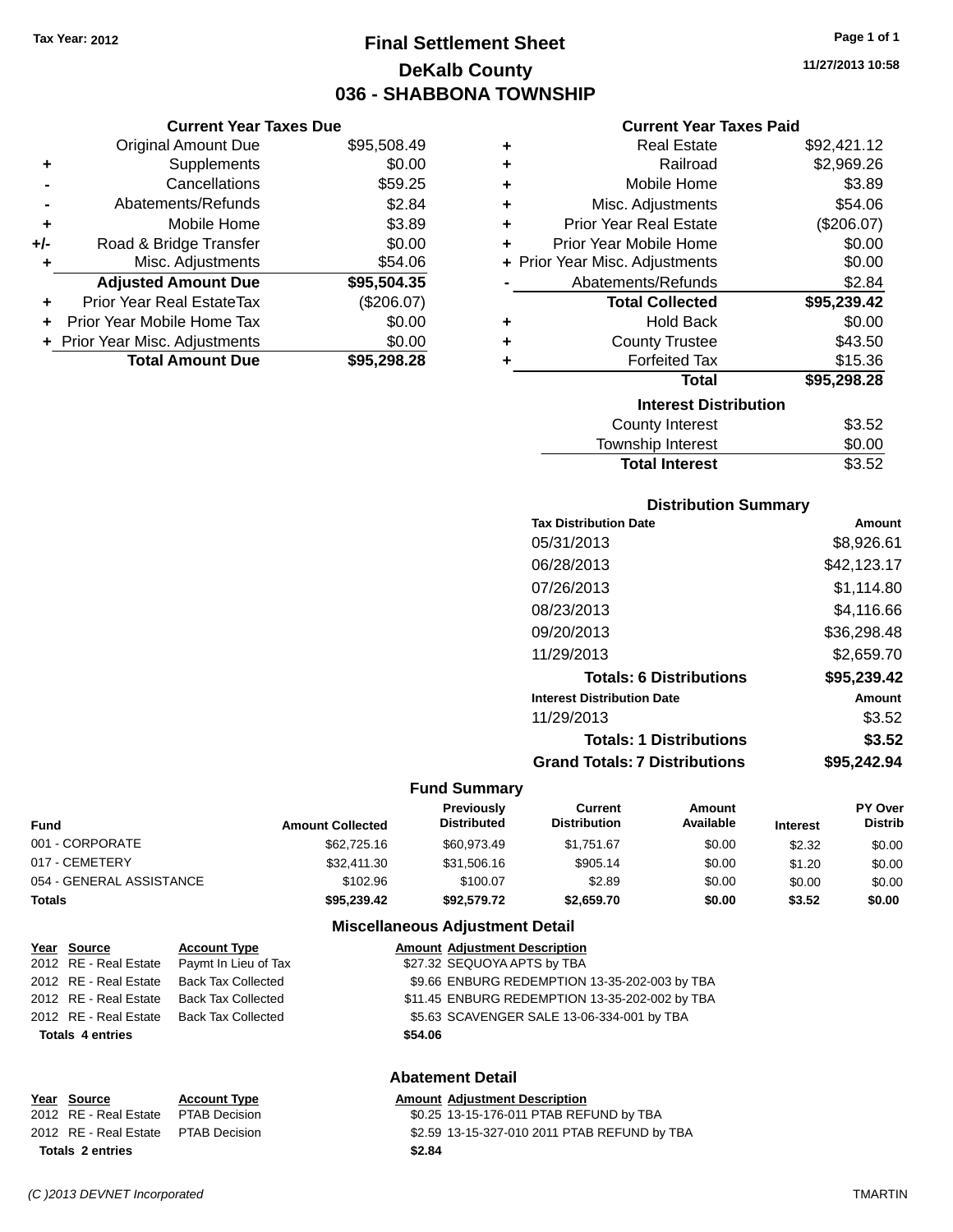## **Final Settlement Sheet Tax Year: 2012 Page 1 of 2 DeKalb County 037 - SHABBONA ROAD & BRIDGE**

**11/27/2013 10:58**

### **Current Year Taxes Paid**

|     | <b>Current Year Taxes Due</b>    |               |
|-----|----------------------------------|---------------|
|     | <b>Original Amount Due</b>       | \$162,105.30  |
| ٠   | Supplements                      | \$0.00        |
|     | Cancellations                    | \$100.59      |
|     | Abatements/Refunds               | \$4.81        |
| ٠   | Mobile Home                      | \$6.60        |
| +/- | Road & Bridge Transfer           | (\$12,925.06) |
| ٠   | Misc. Adjustments                | \$91.75       |
|     | <b>Adjusted Amount Due</b>       | \$149,173.19  |
| ٠   | <b>Prior Year Real EstateTax</b> | (\$314.85)    |
|     | Prior Year Mobile Home Tax       | \$0.00        |
|     | + Prior Year Misc. Adjustments   | \$0.00        |
|     | <b>Total Amount Due</b>          | \$148,858.34  |
|     |                                  |               |

**Municipality Amt. Due Amt. Distrib. Road and Bridge Summary**

VILLAGE OF LEE \$1,575.52 \$1,574.57 VILLAGE OF SHABBONA \$11,357.27 \$11,350.49 **Totals \$12,932.79 \$12,925.06**

| ٠ | <b>Real Estate</b>             | \$143,940.07 |
|---|--------------------------------|--------------|
| ÷ | Railroad                       | \$5,039.66   |
| ÷ | Mobile Home                    | \$6.60       |
| ٠ | Misc. Adjustments              | \$91.75      |
| ÷ | <b>Prior Year Real Estate</b>  | (\$314.85)   |
| ÷ | Prior Year Mobile Home         | \$0.00       |
|   | + Prior Year Misc. Adjustments | \$0.00       |
|   | Abatements/Refunds             | \$4.81       |
|   |                                |              |
|   | <b>Total Collected</b>         | \$148,758.42 |
| ٠ | <b>Hold Back</b>               | \$0.00       |
| ٠ | <b>County Trustee</b>          | \$73.84      |
| ٠ | <b>Forfeited Tax</b>           | \$26.08      |
|   | <b>Total</b>                   | \$148,858.34 |
|   | <b>Interest Distribution</b>   |              |
|   | <b>County Interest</b>         | \$5.49       |

| Township Interest     | \$0.00 |
|-----------------------|--------|
| <b>Total Interest</b> | \$5.49 |

| <b>Distribution Summary</b>          |              |
|--------------------------------------|--------------|
| <b>Tax Distribution Date</b>         | Amount       |
| 05/31/2013                           | \$13,953.99  |
| 06/28/2013                           | \$65,821.85  |
| 07/26/2013                           | \$1,738.81   |
| 08/23/2013                           | \$6,420.84   |
| 09/20/2013                           | \$56,704.52  |
| 11/29/2013                           | \$4,118.41   |
| <b>Totals: 6 Distributions</b>       | \$148,758.42 |
| <b>Interest Distribution Date</b>    | Amount       |
| 11/29/2013                           | \$5.49       |
| <b>Totals: 1 Distributions</b>       | \$5.49       |
| <b>Grand Totals: 7 Distributions</b> | \$148.763.91 |

#### **Fund Summary**

| <b>Fund</b>                  | <b>Amount Collected</b> | <b>Previously</b><br><b>Distributed</b> | Current<br><b>Distribution</b> | Amount<br>Available | <b>Interest</b> | PY Over<br><b>Distrib</b> |
|------------------------------|-------------------------|-----------------------------------------|--------------------------------|---------------------|-----------------|---------------------------|
| 007 - ROAD AND BRIDGE        | \$43,882,28             | \$42,673,38                             | \$1,208.90                     | \$0.00              | \$1.93          | \$0.00                    |
| 008 - BRIDGE CONST W/COUNTY  | \$29.908.54             | \$29,078.78                             | \$829.76                       | \$0.00              | \$1.02          | \$0.00                    |
| 009 - PERMANENT ROAD         | \$70.775.64             | \$68.812.17                             | \$1,963.47                     | \$0.00              | \$2.40          | \$0.00                    |
| 010 - EQUIPMENT AND BUILDING | \$4.191.96              | \$4.075.68                              | \$116.28                       | \$0.00              | \$0.14          | \$0.00                    |
| <b>Totals</b>                | \$148,758.42            | \$144,640.01                            | \$4.118.41                     | \$0.00              | \$5.49          | \$0.00                    |
|                              |                         | <b>Miscellaneous Adjustment Detail</b>  |                                |                     |                 |                           |

| Year Source             | <b>Account Type</b>                      |         | <b>Amount Adjustment Description</b>           |
|-------------------------|------------------------------------------|---------|------------------------------------------------|
| 2012 RE - Real Estate   | Paymt In Lieu of Tax                     |         | \$46.36 SEQUOYA APTS by TBA                    |
| 2012 RE - Real Estate   | Back Tax Collected                       |         | \$16.40 ENBURG REDEMPTION 13-35-202-003 by TBA |
| 2012 RE - Real Estate   | Back Tax Collected                       |         | \$19.43 ENBURG REDEMPTION 13-35-202-002 by TBA |
|                         | 2012 RE - Real Estate Back Tax Collected |         | \$9.56 SCAVENGER SALE 13-06-334-001 by TBA     |
| <b>Totals 4 entries</b> |                                          | \$91.75 |                                                |
|                         |                                          |         |                                                |

## **Abatement Detail**

| Year Source                         | <b>Account Type</b> | <b>Amount Adiustment Description</b>    |
|-------------------------------------|---------------------|-----------------------------------------|
| 2012 RE - Real Estate PTAB Decision |                     | \$0.42 13-15-176-011 PTAB REFUND by TBA |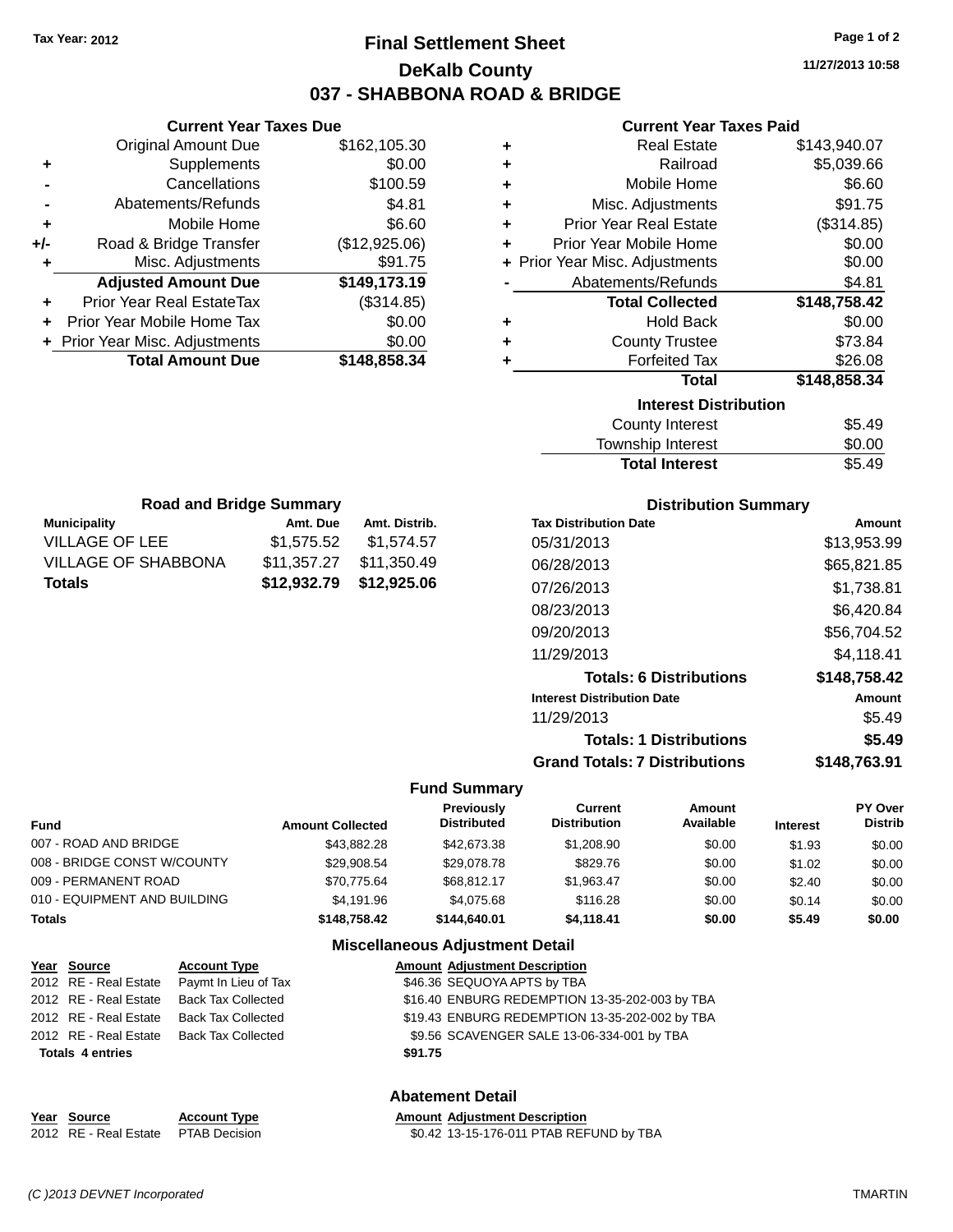## **Final Settlement Sheet Tax Year: 2012 Page 2 of 2 DeKalb County Abatement Detail**

**11/27/2013 10:58**

**Totals 2 entries \$4.81**

**Year Source Account Type Annount Adjustment Description**<br>2012 RE - Real Estate PTAB Decision **Amount Adjustment Description** \$4.39 13-15-327-010 2011 PTAB REFUND by TBA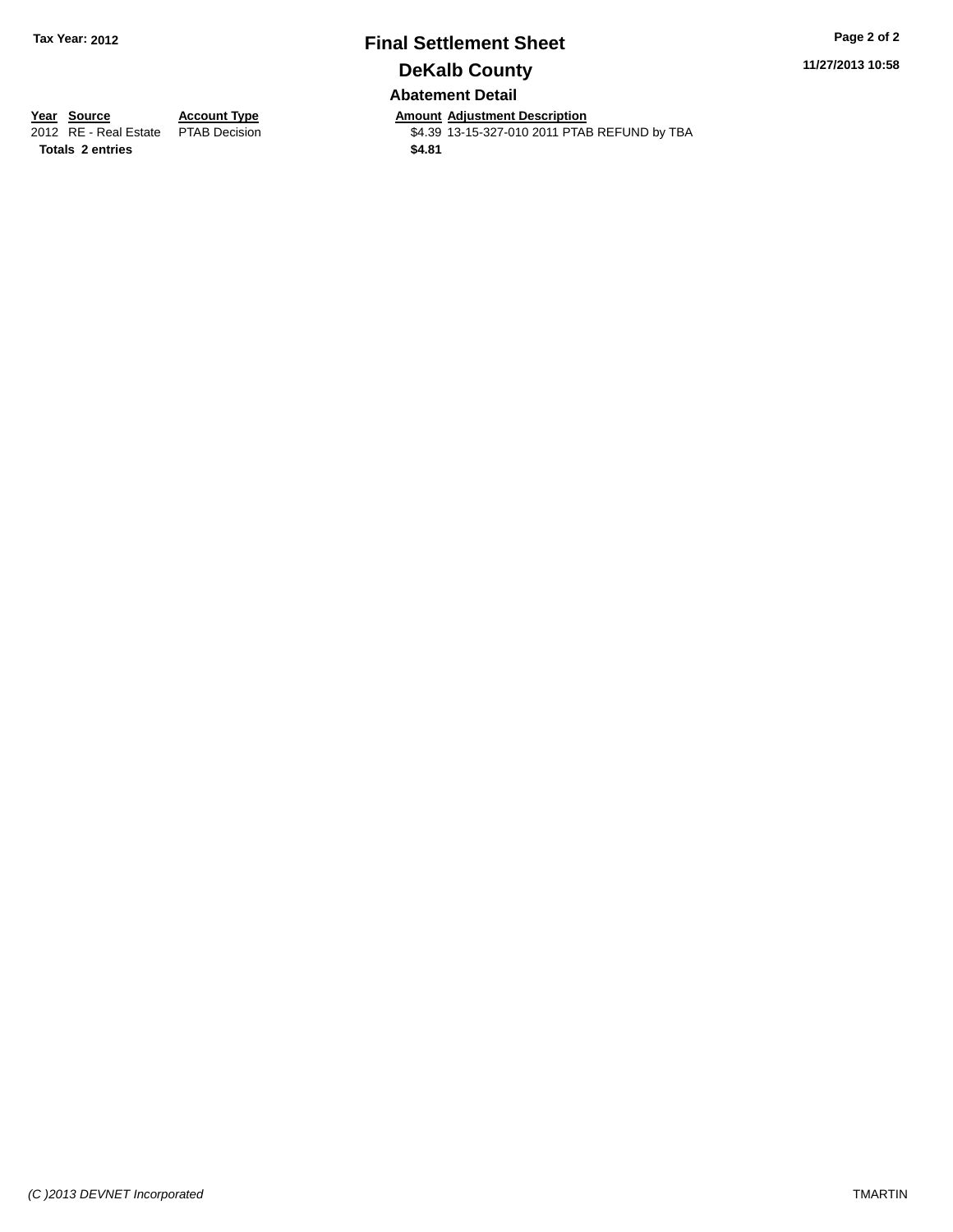## **Final Settlement Sheet Tax Year: 2012 Page 1 of 1 DeKalb County 038 - SOMONAUK TOWNSHIP**

**11/27/2013 10:58**

| <b>Current Year Taxes Paid</b> |  |  |  |
|--------------------------------|--|--|--|
|--------------------------------|--|--|--|

|     | <b>Current Year Taxes Due</b>  |             |  |  |  |  |
|-----|--------------------------------|-------------|--|--|--|--|
|     | <b>Original Amount Due</b>     | \$78,058.84 |  |  |  |  |
| ٠   | Supplements                    | \$0.00      |  |  |  |  |
|     | Cancellations                  | \$255.40    |  |  |  |  |
|     | Abatements/Refunds             | \$0.00      |  |  |  |  |
|     | Mobile Home                    | \$2.13      |  |  |  |  |
| +/- | Road & Bridge Transfer         | \$0.00      |  |  |  |  |
|     | Misc. Adjustments              | \$0.00      |  |  |  |  |
|     | <b>Adjusted Amount Due</b>     | \$77,805.57 |  |  |  |  |
|     | Prior Year Real EstateTax      | \$0.00      |  |  |  |  |
|     | Prior Year Mobile Home Tax     | \$0.00      |  |  |  |  |
|     | + Prior Year Misc. Adjustments | \$0.00      |  |  |  |  |
|     | <b>Total Amount Due</b>        | \$77,805.57 |  |  |  |  |
|     |                                |             |  |  |  |  |

| ٠ | <b>Real Estate</b>             | \$76,506.19 |
|---|--------------------------------|-------------|
| ٠ | Railroad                       | \$1,223.84  |
| ٠ | Mobile Home                    | \$2.13      |
| ٠ | Misc. Adjustments              | \$0.00      |
| ٠ | <b>Prior Year Real Estate</b>  | \$0.00      |
| ٠ | Prior Year Mobile Home         | \$0.00      |
|   | + Prior Year Misc. Adjustments | \$0.00      |
|   | Abatements/Refunds             | \$0.00      |
|   | <b>Total Collected</b>         | \$77,732.16 |
| ٠ | Hold Back                      | \$0.00      |
| ٠ | <b>County Trustee</b>          | \$73.41     |
| ٠ | <b>Forfeited Tax</b>           | \$0.00      |
|   | <b>Total</b>                   | \$77,805.57 |
|   | <b>Interest Distribution</b>   |             |
|   | <b>County Interest</b>         | \$2.87      |
|   | <b>Township Interest</b>       | \$0.00      |
|   | <b>Total Interest</b>          | \$2.87      |

| <b>Distribution Summary</b>          |             |
|--------------------------------------|-------------|
| <b>Tax Distribution Date</b>         | Amount      |
| 05/31/2013                           | \$11,095.40 |
| 06/28/2013                           | \$31,632.91 |
| 07/26/2013                           | \$417.25    |
| 08/23/2013                           | \$5,404.07  |
| 09/20/2013                           | \$26,179.69 |
| 11/29/2013                           | \$3,002.84  |
| <b>Totals: 6 Distributions</b>       | \$77,732.16 |
| <b>Interest Distribution Date</b>    | Amount      |
| 11/29/2013                           | \$2.87      |
| <b>Totals: 1 Distributions</b>       | \$2.87      |
| <b>Grand Totals: 7 Distributions</b> | \$77,735.03 |

| <b>Fund</b>              | <b>Amount Collected</b> | <b>Previously</b><br><b>Distributed</b> | Current<br><b>Distribution</b> | Amount<br>Available | <b>Interest</b> | <b>PY Over</b><br><b>Distrib</b> |
|--------------------------|-------------------------|-----------------------------------------|--------------------------------|---------------------|-----------------|----------------------------------|
| 001 - CORPORATE          | \$77.480.07             | \$74.486.98                             | \$2,993.09                     | \$0.00              | \$2.86          | \$0.00                           |
| 054 - GENERAL ASSISTANCE | \$252.09                | \$242.34                                | \$9.75                         | \$0.00              | \$0.01          | \$0.00                           |
| Totals                   | \$77.732.16             | \$74.729.32                             | \$3,002.84                     | \$0.00              | \$2.87          | \$0.00                           |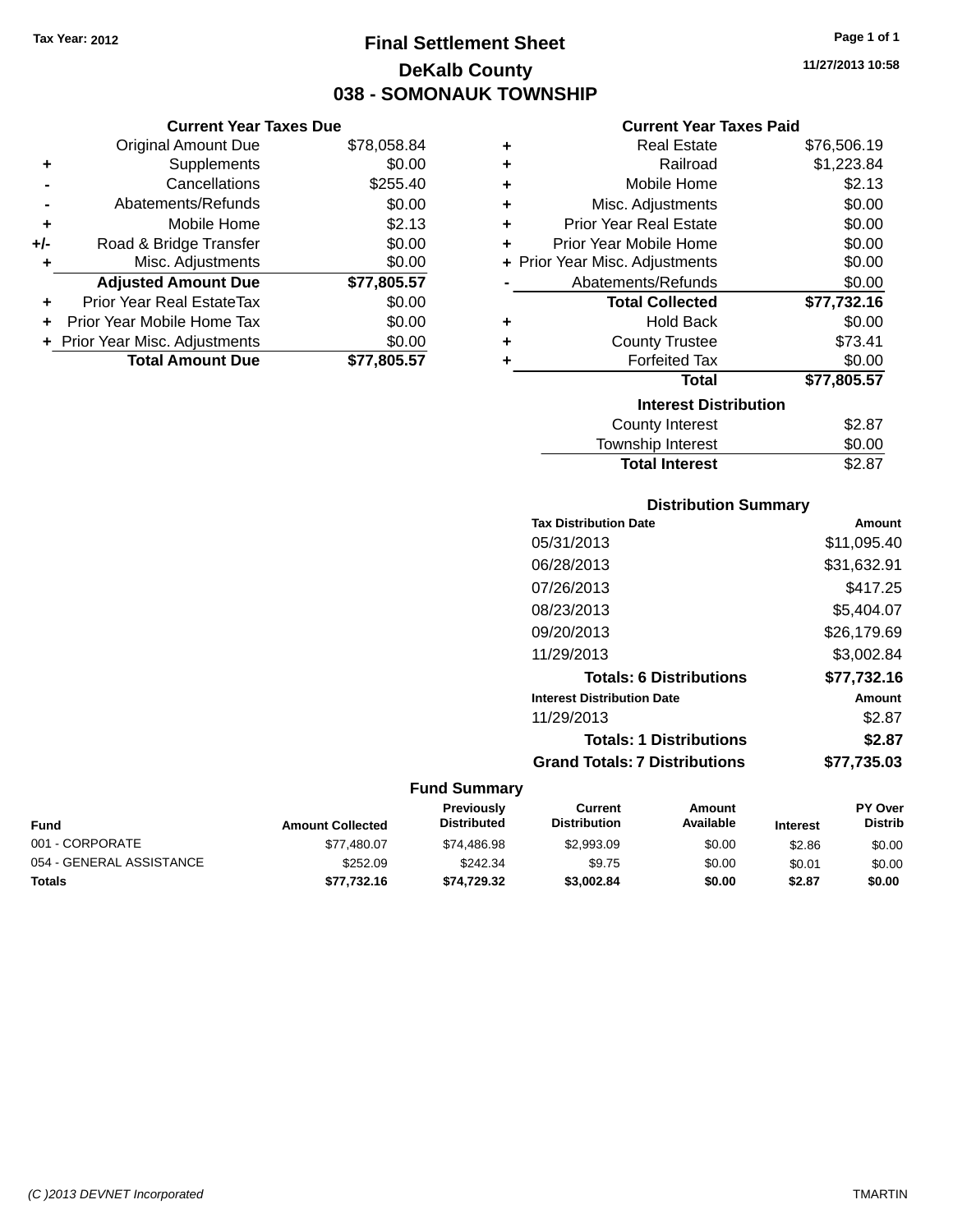## **Final Settlement Sheet Tax Year: 2012 Page 1 of 1 DeKalb County 039 - SOMONAUK ROAD & BRIDGE**

**11/27/2013 10:58**

## **Current Year Taxes Paid**

|       | <b>Current Year Taxes Due</b>    |               |   | <b>Currer</b>            |
|-------|----------------------------------|---------------|---|--------------------------|
|       | Original Amount Due              | \$242,390.99  | ٠ | Real                     |
| ٠     | <b>Supplements</b>               | \$0.00        |   | R                        |
|       | Cancellations                    | \$793.01      | ٠ | Mobile                   |
|       | Abatements/Refunds               | \$0.00        | ٠ | Misc. Adjus              |
|       | Mobile Home                      | \$6.61        | ٠ | <b>Prior Year Real</b>   |
| $+/-$ | Road & Bridge Transfer           | (\$54,233.17) | ٠ | <b>Prior Year Mobile</b> |
| ٠     | Misc. Adjustments                | \$0.00        |   | + Prior Year Misc. Adjus |
|       | <b>Adjusted Amount Due</b>       | \$187,371.42  |   | Abatements/R             |
| ٠     | <b>Prior Year Real EstateTax</b> | \$0.00        |   | <b>Total Co</b>          |
|       | Prior Year Mobile Home Tax       | \$0.00        | ٠ | Hol                      |
|       | + Prior Year Misc. Adjustments   | \$0.00        |   | County                   |
|       | <b>Total Amount Due</b>          | \$187,371.42  |   | Forfei                   |
|       |                                  |               |   |                          |

| ÷ | <b>Real Estate</b>             | \$183,336.54 |
|---|--------------------------------|--------------|
| ÷ | Railroad                       | \$3,800.30   |
| ÷ | Mobile Home                    | \$6.61       |
| ÷ | Misc. Adjustments              | \$0.00       |
| ÷ | <b>Prior Year Real Estate</b>  | \$0.00       |
| ÷ | Prior Year Mobile Home         | \$0.00       |
|   | + Prior Year Misc. Adjustments | \$0.00       |
|   | Abatements/Refunds             | \$0.00       |
|   | <b>Total Collected</b>         | \$187,143.45 |
|   |                                |              |
|   | Hold Back                      | \$0.00       |
|   | <b>County Trustee</b>          | \$227.97     |
|   | <b>Forfeited Tax</b>           | \$0.00       |
|   | <b>Total</b>                   | \$187,371.42 |
|   | <b>Interest Distribution</b>   |              |

| <b>Total Interest</b> | \$6.91       |
|-----------------------|--------------|
| Township Interest     | \$0.00       |
| <b>OVAIRY INVIOUR</b> | <b>vv.vi</b> |

| <b>Road and Bridge Summary</b> |             |               |  |  |  |
|--------------------------------|-------------|---------------|--|--|--|
| <b>Municipality</b>            | Amt. Due    | Amt. Distrib. |  |  |  |
| <b>CITY OF SANDWICH</b>        | \$1,093.57  | \$1,092.51    |  |  |  |
| VILLAGE OF SOMONAUK            | \$53,191.24 | \$53,140.66   |  |  |  |
| <b>Totals</b>                  | \$54,284.81 | \$54,233.17   |  |  |  |

## **Distribution Summary**

| <b>Tax Distribution Date</b>         | Amount       |
|--------------------------------------|--------------|
| 05/31/2013                           | \$26,649.28  |
| 06/28/2013                           | \$76,198.09  |
| 07/26/2013                           | \$1,002.11   |
| 08/23/2013                           | \$12,979.70  |
| 09/20/2013                           | \$63,100.54  |
| 11/29/2013                           | \$7,213.73   |
| <b>Totals: 6 Distributions</b>       | \$187,143.45 |
| <b>Interest Distribution Date</b>    | Amount       |
| 11/29/2013                           | \$6.91       |
| <b>Totals: 1 Distributions</b>       | \$6.91       |
| <b>Grand Totals: 7 Distributions</b> | \$187,150.36 |

|                              |                         | Previously         | Current             | Amount    |                 | <b>PY Over</b> |
|------------------------------|-------------------------|--------------------|---------------------|-----------|-----------------|----------------|
| <b>Fund</b>                  | <b>Amount Collected</b> | <b>Distributed</b> | <b>Distribution</b> | Available | <b>Interest</b> | <b>Distrib</b> |
| 007 - ROAD AND BRIDGE        | \$108.428.84            | \$104.255.87       | \$4.172.97          | \$0.00    | \$4.66          | \$0.00         |
| 008 - BRIDGE CONST W/COUNTY  | \$47.79                 | \$45.95            | \$1.84              | \$0.00    | \$0.00          | \$0.00         |
| 009 - PERMANENT ROAD         | \$62,001.45             | \$59,606.32        | \$2,395.13          | \$0.00    | \$1.77          | \$0.00         |
| 010 - EQUIPMENT AND BUILDING | \$16,665.37             | \$16,021.58        | \$643.79            | \$0.00    | \$0.48          | \$0.00         |
| <b>Totals</b>                | \$187,143.45            | \$179,929.72       | \$7.213.73          | \$0.00    | \$6.91          | \$0.00         |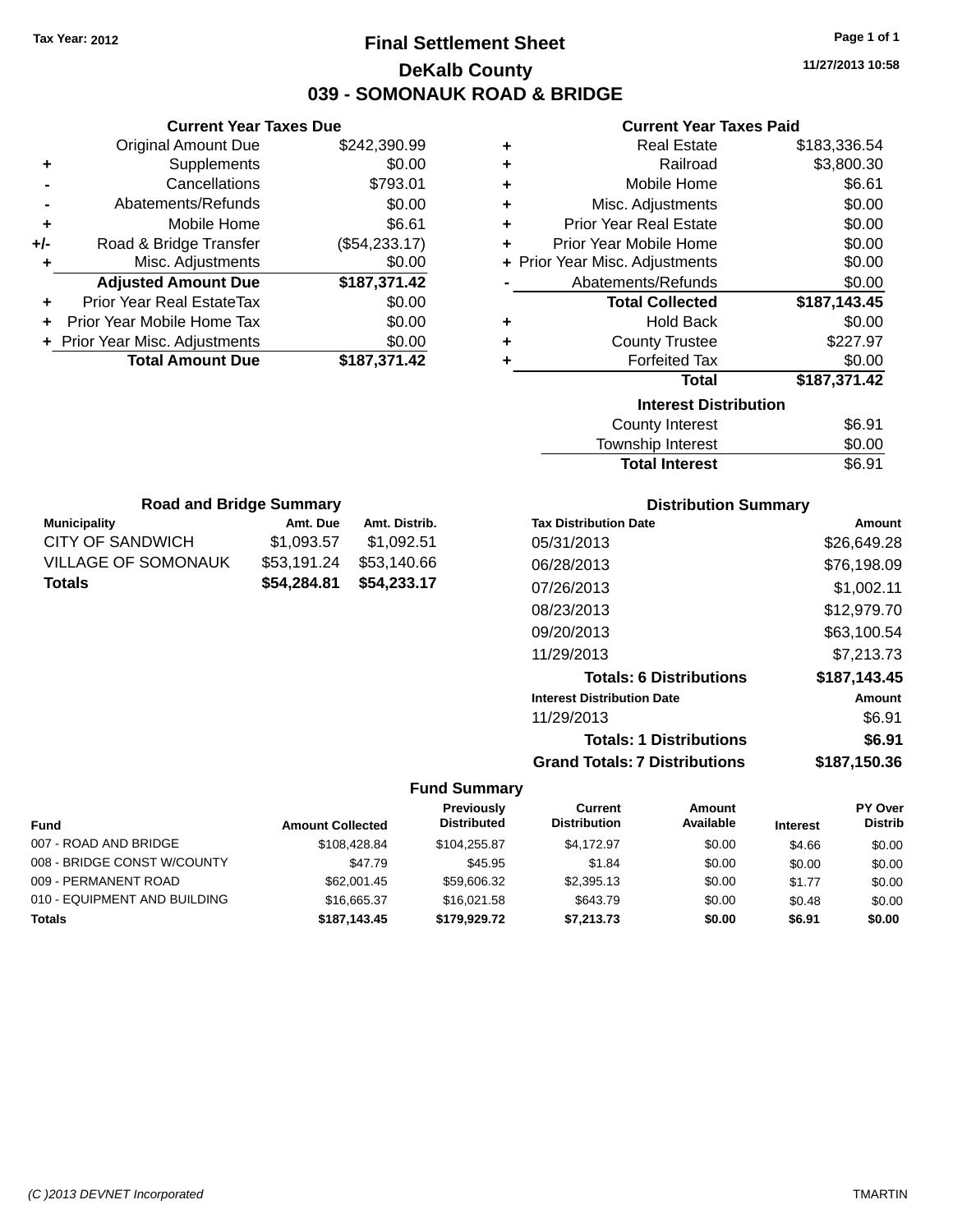**Current Year Taxes Due** Original Amount Due \$81,702.84

**Adjusted Amount Due \$81,635.15**

**Total Amount Due \$81,635.15**

**+** Supplements \$0.00 **-** Cancellations \$74.93 **-** Abatements/Refunds \$0.00 **+** Mobile Home \$7.24 **+/-** Road & Bridge Transfer \$0.00 **+** Misc. Adjustments \$0.00

**+** Prior Year Real EstateTax \$0.00 **+** Prior Year Mobile Home Tax \$0.00 **+ Prior Year Misc. Adjustments**  $$0.00$ 

## **Final Settlement Sheet Tax Year: 2012 Page 1 of 1 DeKalb County 040 - SOUTH GROVE TOWNSHIP**

**11/27/2013 10:58**

## **Current Year Taxes Paid**

| ÷ | <b>Real Estate</b>             | \$81,627.91 |
|---|--------------------------------|-------------|
| ٠ | Railroad                       | \$0.00      |
| ٠ | Mobile Home                    | \$7.24      |
| ٠ | Misc. Adjustments              | \$0.00      |
| ٠ | <b>Prior Year Real Estate</b>  | \$0.00      |
| ÷ | Prior Year Mobile Home         | \$0.00      |
|   | + Prior Year Misc. Adjustments | \$0.00      |
|   | Abatements/Refunds             | \$0.00      |
|   | <b>Total Collected</b>         | \$81,635.15 |
| ٠ | Hold Back                      | \$0.00      |
| ٠ | <b>County Trustee</b>          | \$0.00      |
| ÷ | <b>Forfeited Tax</b>           | \$0.00      |
|   | <b>Total</b>                   | \$81,635.15 |
|   | <b>Interest Distribution</b>   |             |
|   | County Interest                | \$3.01      |
|   | <b>Township Interest</b>       | \$0.00      |
|   | <b>Total Interest</b>          | \$3.01      |

## **Distribution Summary**

| <b>Tax Distribution Date</b>         | Amount      |
|--------------------------------------|-------------|
| 05/31/2013                           | \$11,631.40 |
| 06/28/2013                           | \$33,316.98 |
| 07/26/2013                           | \$1,274.63  |
| 08/23/2013                           | \$2,410.94  |
| 09/20/2013                           | \$30,947.72 |
| 11/29/2013                           | \$2,053.48  |
| <b>Totals: 6 Distributions</b>       | \$81,635.15 |
| <b>Interest Distribution Date</b>    | Amount      |
| 11/29/2013                           | \$3.01      |
| <b>Totals: 1 Distributions</b>       | \$3.01      |
| <b>Grand Totals: 7 Distributions</b> | \$81.638.16 |

| <b>Fund</b>                                   | <b>Amount Collected</b> | Previously<br><b>Distributed</b> | Current<br><b>Distribution</b> | <b>Amount</b><br>Available | <b>Interest</b> | <b>PY Over</b><br><b>Distrib</b> |
|-----------------------------------------------|-------------------------|----------------------------------|--------------------------------|----------------------------|-----------------|----------------------------------|
| 001 - CORPORATE                               | \$50.459.17             | \$49.189.90                      | \$1.269.27                     | \$0.00                     | \$1.86          | \$0.00                           |
| 027 - AUDIT                                   | \$500.26                | \$487.68                         | \$12.58                        | \$0.00                     | \$0.02          | \$0.00                           |
| 034 - GENERAL ASSISTANCE                      | \$18,305.37             | \$17.844.94                      | \$460.43                       | \$0.00                     | \$0.67          | \$0.00                           |
| 035 - TORT JUDGEMENTS/LIABILITY<br><b>INS</b> | \$6.724.62              | \$6,555,46                       | \$169.16                       | \$0.00                     | \$0.25          | \$0.00                           |
| 047 - SOCIAL SECURITY                         | \$5.645.73              | \$5,503.69                       | \$142.04                       | \$0.00                     | \$0.21          | \$0.00                           |
| <b>Totals</b>                                 | \$81,635.15             | \$79,581.67                      | \$2,053.48                     | \$0.00                     | \$3.01          | \$0.00                           |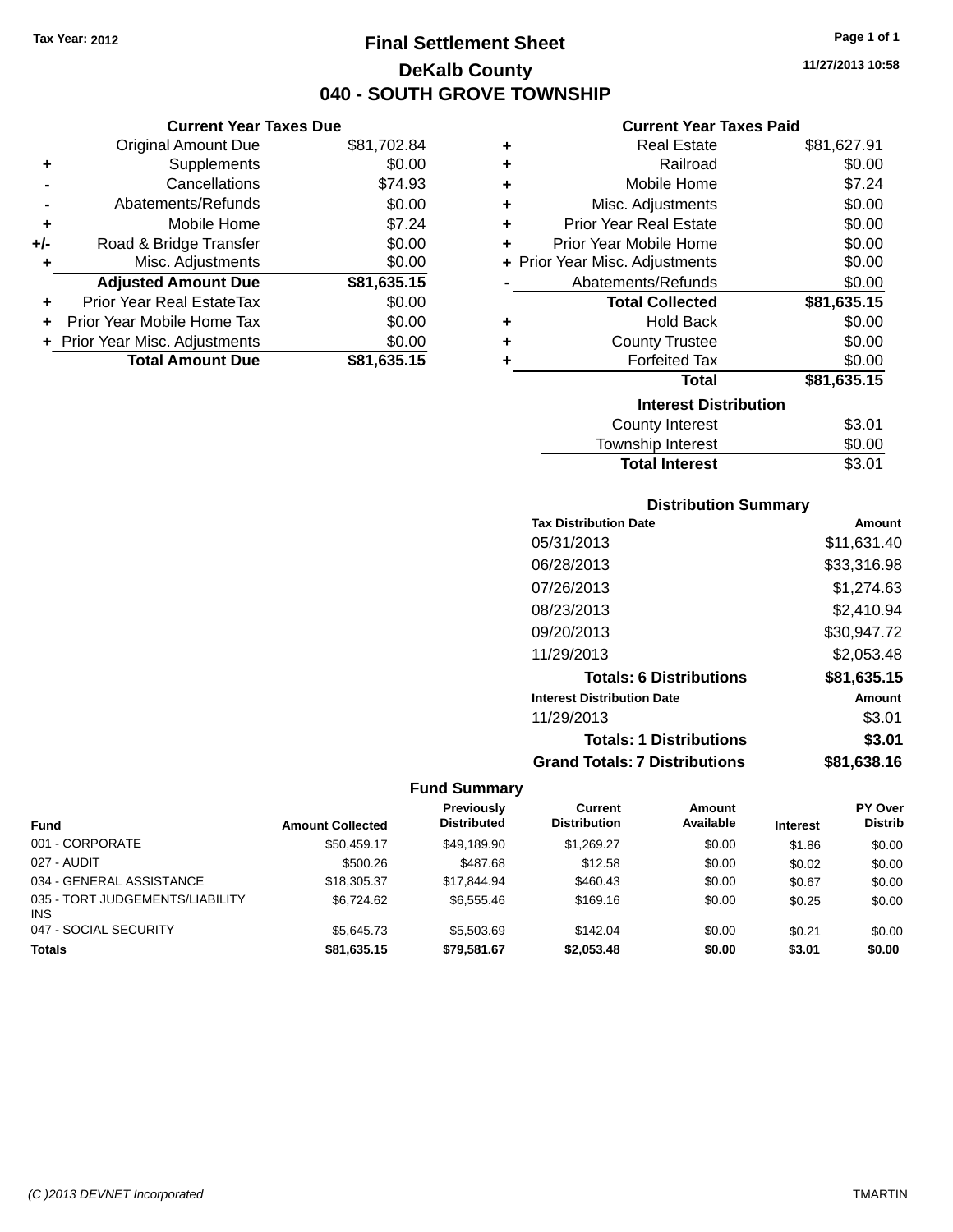## **Final Settlement Sheet Tax Year: 2012 Page 1 of 1 DeKalb County 041 - SOUTH GROVE ROAD & BRIDGE**

**11/27/2013 10:58**

#### **Current Year Taxes Paid**

|       | <b>Current Year Taxes Due</b>  |              |   |                  |
|-------|--------------------------------|--------------|---|------------------|
|       | <b>Original Amount Due</b>     | \$114,001.82 | ٠ |                  |
|       | <b>Supplements</b>             | \$0.00       | ٠ |                  |
|       | Cancellations                  | \$104.56     |   |                  |
|       | Abatements/Refunds             | \$0.00       | ٠ | Mi:              |
| ٠     | Mobile Home                    | \$10.11      | ٠ | Prior Y          |
| $+/-$ | Road & Bridge Transfer         | \$0.00       |   | Prior Yea        |
|       | Misc. Adjustments              | \$0.00       |   | + Prior Year Mis |
|       | <b>Adjusted Amount Due</b>     | \$113,907.37 |   | Abate            |
|       | Prior Year Real EstateTax      | \$0.00       |   |                  |
|       | Prior Year Mobile Home Tax     | \$0.00       | ٠ |                  |
|       | + Prior Year Misc. Adjustments | \$0.00       |   |                  |
|       | <b>Total Amount Due</b>        | \$113,907.37 |   |                  |
|       |                                |              |   |                  |

| ٠ | <b>Real Estate</b>             | \$113,897.26 |
|---|--------------------------------|--------------|
| ÷ | Railroad                       | \$0.00       |
| ٠ | Mobile Home                    | \$10.11      |
| ÷ | Misc. Adjustments              | \$0.00       |
| ÷ | <b>Prior Year Real Estate</b>  | \$0.00       |
| ٠ | Prior Year Mobile Home         | \$0.00       |
|   | + Prior Year Misc. Adjustments | \$0.00       |
|   | Abatements/Refunds             | \$0.00       |
|   | <b>Total Collected</b>         | \$113,907.37 |
| ٠ | <b>Hold Back</b>               | \$0.00       |
| ٠ | <b>County Trustee</b>          | \$0.00       |
| ٠ | <b>Forfeited Tax</b>           | \$0.00       |
|   | Total                          | \$113,907.37 |
|   | <b>Interest Distribution</b>   |              |
|   | County Interest                | \$4.21       |
|   | <b>Township Interest</b>       | \$0.00       |
|   | <b>Total Interest</b>          | \$4.21       |

## **Distribution Summary Tax Distribution Date Amount**

| IAA DISLIDULIUII DALE                | anoun         |
|--------------------------------------|---------------|
| 05/31/2013                           | \$16,229.61   |
| 06/28/2013                           | \$46,488.00   |
| 07/26/2013                           | \$1,778.54    |
| 08/23/2013                           | \$3,363.97    |
| 09/20/2013                           | \$43,181.99   |
| 11/29/2013                           | \$2,865.26    |
| <b>Totals: 6 Distributions</b>       | \$113,907.37  |
| <b>Interest Distribution Date</b>    | <b>Amount</b> |
| 11/29/2013                           | \$4.21        |
| <b>Totals: 1 Distributions</b>       | \$4.21        |
| <b>Grand Totals: 7 Distributions</b> | \$113,911.58  |

|                              |                         | Previously         | Current             | Amount    |                 | PY Over        |
|------------------------------|-------------------------|--------------------|---------------------|-----------|-----------------|----------------|
| <b>Fund</b>                  | <b>Amount Collected</b> | <b>Distributed</b> | <b>Distribution</b> | Available | <b>Interest</b> | <b>Distrib</b> |
| 007 - ROAD AND BRIDGE        | \$78,935.08             | \$76.949.52        | \$1.985.56          | \$0.00    | \$2.91          | \$0.00         |
| 008 - BRIDGE CONST W/COUNTY  | \$7,993.56              | \$7.792.49         | \$201.07            | \$0.00    | \$0.30          | \$0.00         |
| 009 - PERMANENT ROAD         | \$15,987.12             | \$15,584.99        | \$402.13            | \$0.00    | \$0.59          | \$0.00         |
| 010 - EQUIPMENT AND BUILDING | \$10,991.61             | \$10.715.11        | \$276.50            | \$0.00    | \$0.41          | \$0.00         |
| <b>Totals</b>                | \$113,907.37            | \$111.042.11       | \$2,865,26          | \$0.00    | \$4.21          | \$0.00         |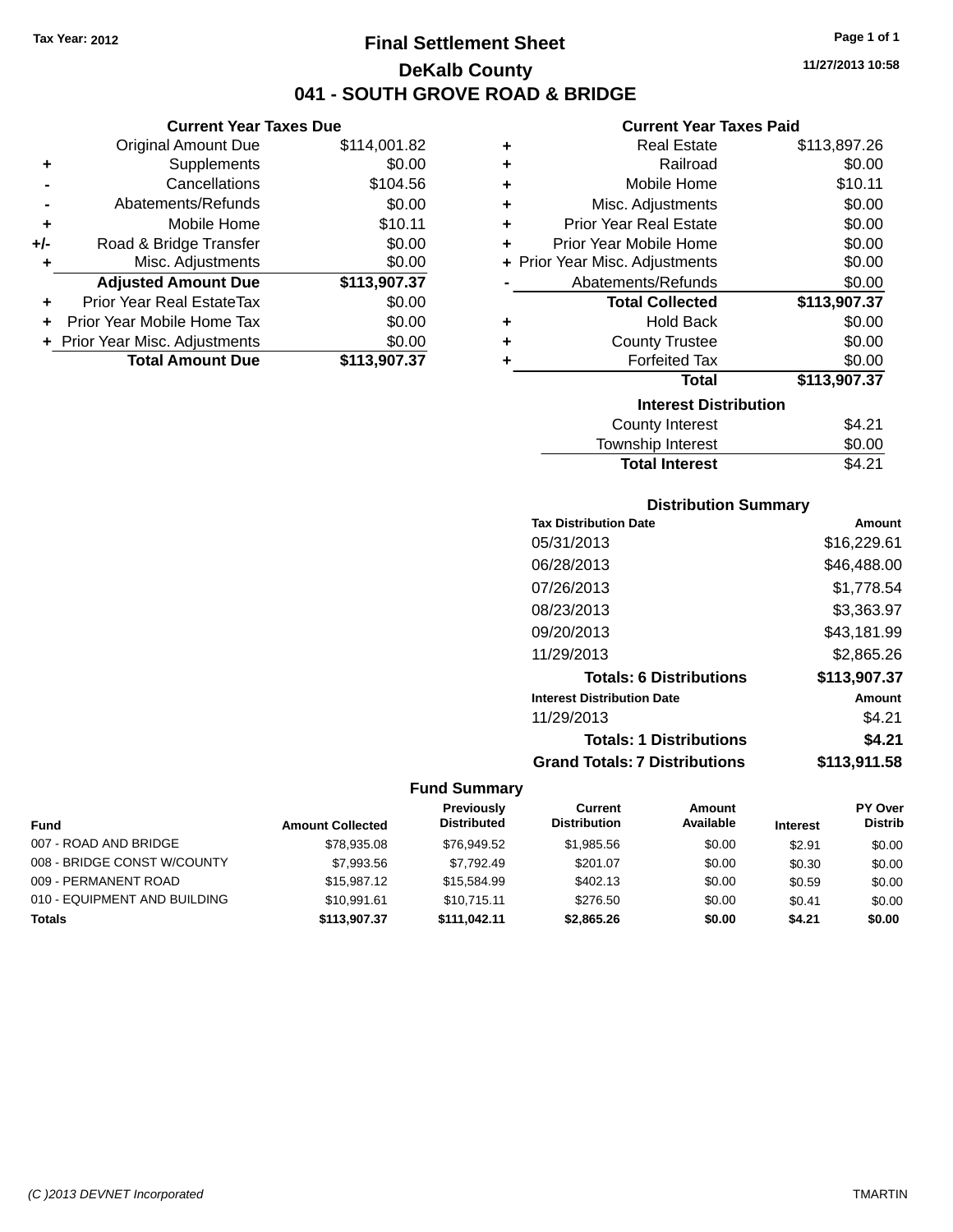**Current Year Taxes Due** Original Amount Due \$121,005.12

**Adjusted Amount Due \$120,987.72**

**Total Amount Due \$120,992.13**

**+** Supplements \$0.00 **-** Cancellations \$45.39 **-** Abatements/Refunds \$0.00 **+** Mobile Home \$10.18 **+/-** Road & Bridge Transfer \$0.00 **+** Misc. Adjustments \$17.81

**+** Prior Year Real EstateTax \$0.00 **+** Prior Year Mobile Home Tax \$0.00 **+ Prior Year Misc. Adjustments**  $$4.41$ 

## **Final Settlement Sheet Tax Year: 2012 Page 1 of 1 DeKalb County 042 - SQUAW GROVE TOWNSHIP**

**11/27/2013 10:58**

## **Current Year Taxes Paid**

| ٠ | <b>Real Estate</b>             | \$119,615.23 |
|---|--------------------------------|--------------|
| ٠ | Railroad                       | \$1,344.50   |
| ٠ | Mobile Home                    | \$10.18      |
| ٠ | Misc. Adjustments              | \$17.81      |
| ٠ | <b>Prior Year Real Estate</b>  | \$0.00       |
| ٠ | Prior Year Mobile Home         | \$0.00       |
|   | + Prior Year Misc. Adjustments | \$4.41       |
|   | Abatements/Refunds             | \$0.00       |
|   | <b>Total Collected</b>         | \$120,992.13 |
| ٠ | <b>Hold Back</b>               | \$0.00       |
| ٠ | <b>County Trustee</b>          | \$0.00       |
| ٠ | <b>Forfeited Tax</b>           | \$0.00       |
|   | <b>Total</b>                   | \$120,992.13 |
|   | <b>Interest Distribution</b>   |              |
|   | <b>County Interest</b>         | \$4.47       |
|   | <b>Township Interest</b>       | \$0.00       |

| TOWNSNIP INTEREST<br><b>JU.UU</b> |  |
|-----------------------------------|--|
| \$4.47<br><b>Total Interest</b>   |  |

|  | <b>Distribution Summary</b> |  |
|--|-----------------------------|--|
|  |                             |  |

| <b>Tax Distribution Date</b>         | Amount       |
|--------------------------------------|--------------|
| 05/31/2013                           | \$11,606.36  |
| 06/28/2013                           | \$51,904.12  |
| 07/26/2013                           | \$1,615.96   |
| 08/23/2013                           | \$6,365.99   |
| 09/20/2013                           | \$45,205.11  |
| 11/29/2013                           | \$4,294.59   |
| <b>Totals: 6 Distributions</b>       | \$120,992.13 |
| <b>Interest Distribution Date</b>    | Amount       |
| 11/29/2013                           | \$4.47       |
| <b>Totals: 1 Distributions</b>       | \$4.47       |
| <b>Grand Totals: 7 Distributions</b> | \$120.996.60 |
|                                      |              |

#### **Fund Summary**

| Fund                     | <b>Amount Collected</b> | Previously<br><b>Distributed</b> | Current<br><b>Distribution</b> | Amount<br>Available | <b>Interest</b> | PY Over<br><b>Distrib</b> |
|--------------------------|-------------------------|----------------------------------|--------------------------------|---------------------|-----------------|---------------------------|
| 001 - CORPORATE          | \$77.488.20             | \$74.737.78                      | \$2,750.42                     | \$0.00              | \$2.86          | \$0.00                    |
| 017 - CEMETERY           | \$13,203,75             | \$12,735.07                      | \$468.68                       | \$0.00              | \$0.49          | \$0.00                    |
| 019 - COMMUNITY BUILDING | \$26,797.33             | \$25,846.18                      | \$951.15                       | \$0.00              | \$0.99          | \$0.00                    |
| 054 - GENERAL ASSISTANCE | \$3,502.85              | \$3.378.51                       | \$124.34                       | \$0.00              | \$0.13          | \$0.00                    |
| Totals                   | \$120,992.13            | \$116,697.54                     | \$4.294.59                     | \$0.00              | \$4.47          | \$0.00                    |
|                          | ---<br>.                |                                  |                                |                     |                 |                           |

| <u>Year Source</u>      | <b>Account Type</b>                        |         | <b>Amount Adjustment Description</b>           |
|-------------------------|--------------------------------------------|---------|------------------------------------------------|
|                         | 2011 RE - Real Estate Back Tax Collected   |         | \$4.41 NIELSEN REDEMPTION 15-16-151-019 by TBA |
|                         | 2012 RE - Real Estate Paymt In Lieu of Tax |         | \$17.81 SUNSET VIEW APTS by TBA                |
| <b>Totals 2 entries</b> |                                            | \$22.22 |                                                |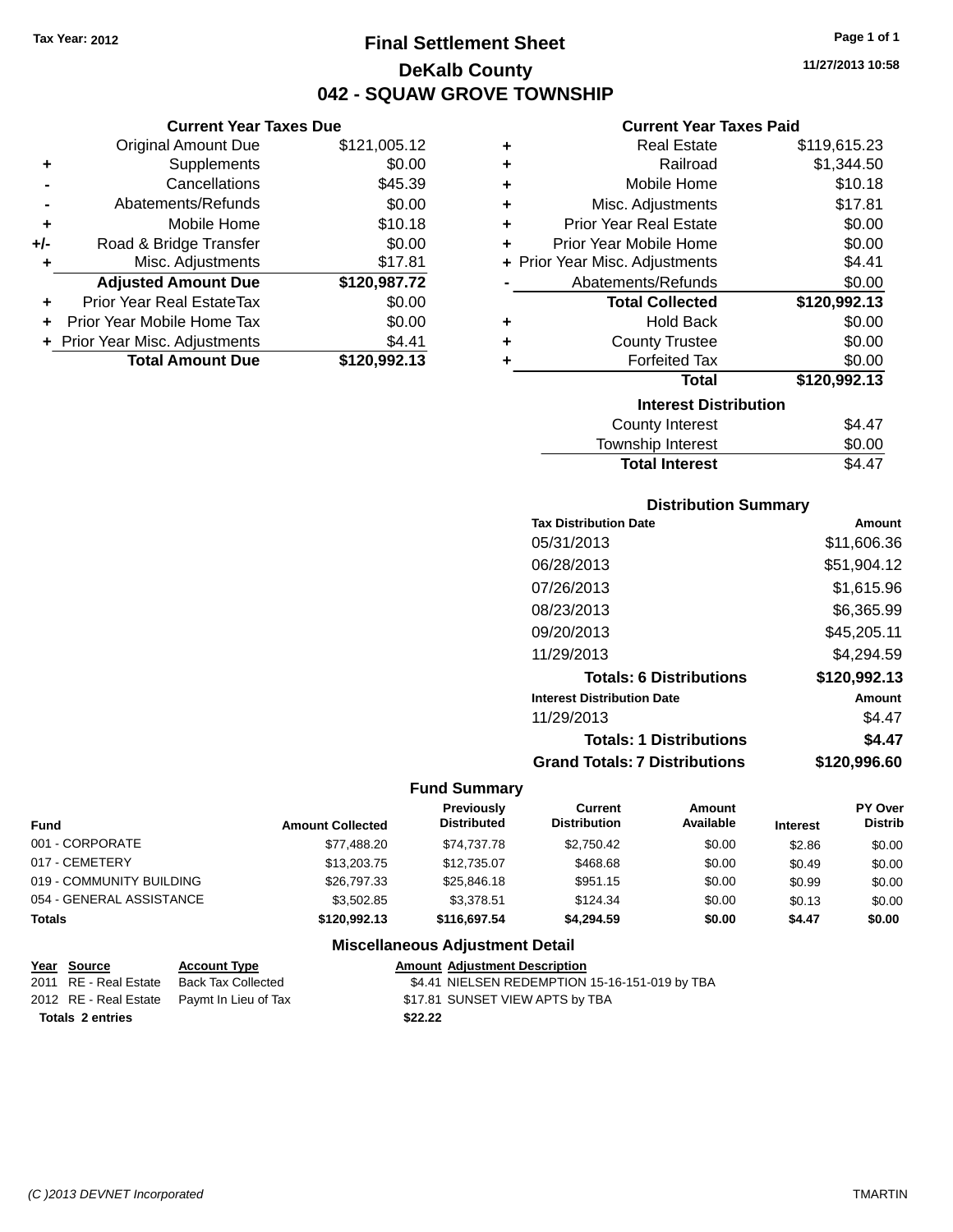## **Final Settlement Sheet Tax Year: 2012 Page 1 of 1 DeKalb County 043 - HINCKLEY PUBLIC LIBRARY DISTRICT**

**11/27/2013 10:58**

## **Current Year Taxes Paid**

|     | Current rear laxes Due         |              |
|-----|--------------------------------|--------------|
|     | <b>Original Amount Due</b>     | \$168,567.35 |
| ٠   | Supplements                    | \$0.00       |
|     | Cancellations                  | \$63.22      |
|     | Abatements/Refunds             | \$0.00       |
| ٠   | Mobile Home                    | \$14.18      |
| +/- | Road & Bridge Transfer         | \$0.00       |
| ٠   | Misc. Adjustments              | \$24.80      |
|     | <b>Adjusted Amount Due</b>     | \$168,543.11 |
| ٠   | Prior Year Real EstateTax      | \$0.00       |
| ٠   | Prior Year Mobile Home Tax     | \$0.00       |
|     | + Prior Year Misc. Adjustments | \$5.95       |
|     | <b>Total Amount Due</b>        | \$168,549.06 |
|     |                                |              |

**Current Year Taxes Due**

| ٠ | <b>Real Estate</b>             | \$166,631.17 |
|---|--------------------------------|--------------|
| ÷ | Railroad                       | \$1,872.96   |
| ٠ | Mobile Home                    | \$14.18      |
| ÷ | Misc. Adjustments              | \$24.80      |
| ٠ | <b>Prior Year Real Estate</b>  | \$0.00       |
| ٠ | Prior Year Mobile Home         | \$0.00       |
|   | + Prior Year Misc. Adjustments | \$5.95       |
|   | Abatements/Refunds             | \$0.00       |
|   | <b>Total Collected</b>         | \$168,549.06 |
| ٠ | Hold Back                      | \$0.00       |
| ٠ | <b>County Trustee</b>          | \$0.00       |
| ٠ | <b>Forfeited Tax</b>           | \$0.00       |
|   | <b>Total</b>                   | \$168,549.06 |
|   | <b>Interest Distribution</b>   |              |
|   | <b>County Interest</b>         | \$6.22       |
|   | <b>Township Interest</b>       | \$0.00       |
|   | <b>Total Interest</b>          | \$6.22       |

## **Distribution Summary**

| <b>Tax Distribution Date</b>         | Amount       |
|--------------------------------------|--------------|
| 05/31/2013                           | \$16,168.29  |
| 06/28/2013                           | \$72,305.06  |
| 07/26/2013                           | \$2,251.02   |
| 08/23/2013                           | \$8,868.31   |
| 09/20/2013                           | \$62,973.78  |
| 11/29/2013                           | \$5,982.60   |
| <b>Totals: 6 Distributions</b>       | \$168,549.06 |
| <b>Interest Distribution Date</b>    | Amount       |
| 11/29/2013                           | \$6.22       |
| <b>Totals: 1 Distributions</b>       | \$6.22       |
| <b>Grand Totals: 7 Distributions</b> | \$168,555.28 |

## **Fund Summary**

| <b>Fund</b>                                   | <b>Amount Collected</b> | <b>Previously</b><br><b>Distributed</b> | Current<br><b>Distribution</b> | Amount<br>Available | <b>Interest</b> | PY Over<br><b>Distrib</b> |
|-----------------------------------------------|-------------------------|-----------------------------------------|--------------------------------|---------------------|-----------------|---------------------------|
| 001 - CORPORATE                               | \$138,854.61            | \$133,926.01                            | \$4,928.60                     | \$0.00              | \$5.12          | \$0.00                    |
| 004 - OPERATIONS & MAINTENANCE                | \$6.887.42              | \$6.642.96                              | \$244.46                       | \$0.00              | \$0.25          | \$0.00                    |
| $005 - I. M. R. F.$                           | \$15,390.37             | \$14,844.09                             | \$546.28                       | \$0.00              | \$0.57          | \$0.00                    |
| 027 - AUDIT                                   | \$34.89                 | \$33.65                                 | \$1.24                         | \$0.00              | \$0.00          | \$0.00                    |
| 035 - TORT JUDGEMENTS/LIABILITY<br><b>INS</b> | \$988.87                | \$953.76                                | \$35.11                        | \$0.00              | \$0.04          | \$0.00                    |
| 047 - SOCIAL SECURITY                         | \$6,392.90              | \$6.165.99                              | \$226.91                       | \$0.00              | \$0.24          | \$0.00                    |
| <b>Totals</b>                                 | \$168,549.06            | \$162,566,46                            | \$5,982.60                     | \$0.00              | \$6.22          | \$0.00                    |

| Year Source             | <b>Account Type</b>                        |         | <b>Amount Adiustment Description</b>           |
|-------------------------|--------------------------------------------|---------|------------------------------------------------|
| 2011 RE - Real Estate   | Back Tax Collected                         |         | \$5.95 NIELSEN REDEMPTION 15-16-151-019 by TBA |
|                         | 2012 RE - Real Estate Paymt In Lieu of Tax |         | \$24.80 SUNSET VIEW APTS by TBA                |
| <b>Totals 2 entries</b> |                                            | \$30.75 |                                                |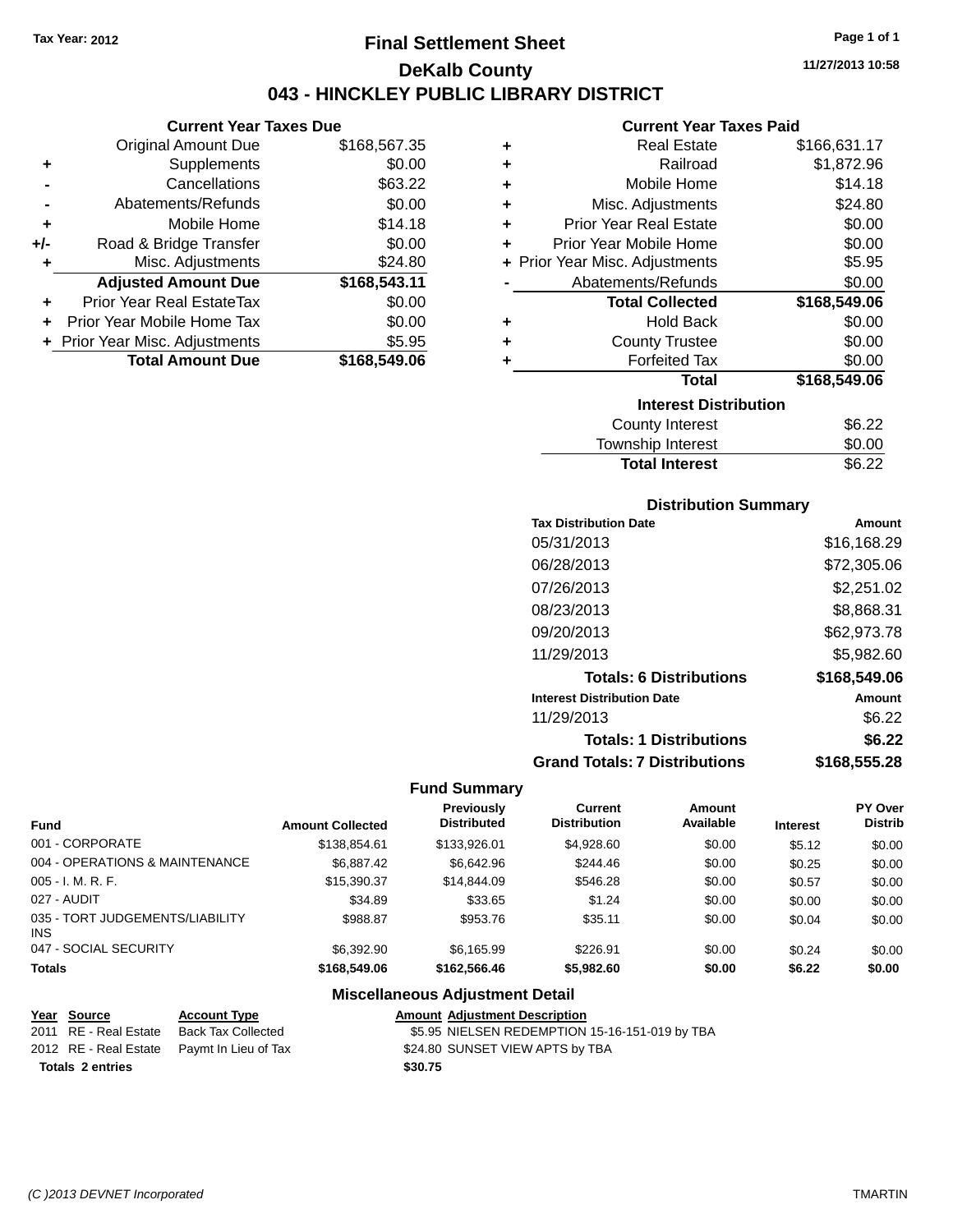## **Final Settlement Sheet Tax Year: 2012 Page 1 of 1 DeKalb County 044 - SQUAW GROVE ROAD & BRIDGE**

**11/27/2013 10:58**

#### **Current Year Taxes Paid**

|     | <b>Current Year Taxes Due</b>  |               |
|-----|--------------------------------|---------------|
|     | <b>Original Amount Due</b>     | \$293,326.51  |
| ٠   | Supplements                    | \$0.00        |
|     | Cancellations                  | \$110.01      |
|     | Abatements/Refunds             | \$0.00        |
| ٠   | Mobile Home                    | \$24.68       |
| +/- | Road & Bridge Transfer         | (\$37,378.72) |
|     | Misc. Adjustments              | \$43.16       |
|     | <b>Adjusted Amount Due</b>     | \$255,905.62  |
| ÷   | Prior Year Real EstateTax      | \$0.00        |
|     | Prior Year Mobile Home Tax     | \$0.00        |
|     | + Prior Year Misc. Adjustments | \$11.09       |
|     | <b>Total Amount Due</b>        | \$255,916.71  |
|     |                                |               |

**Municipality Amt. Due Amt. Distrib. Road and Bridge Summary**

VILLAGE OF HINCKLEY \$37,378.72 \$37,378.72 **Totals \$37,378.72 \$37,378.72**

| ٠ | <b>Real Estate</b>             | \$252,578.64 |
|---|--------------------------------|--------------|
| ٠ | Railroad                       | \$3,259.14   |
| ٠ | Mobile Home                    | \$24.68      |
| ٠ | Misc. Adjustments              | \$43.16      |
| ٠ | <b>Prior Year Real Estate</b>  | \$0.00       |
| ٠ | Prior Year Mobile Home         | \$0.00       |
|   | + Prior Year Misc. Adjustments | \$11.09      |
|   | Abatements/Refunds             | \$0.00       |
|   | <b>Total Collected</b>         | \$255,916.71 |
| ٠ | <b>Hold Back</b>               | \$0.00       |
| ٠ | <b>County Trustee</b>          | \$0.00       |
| ٠ | <b>Forfeited Tax</b>           | \$0.00       |
|   | <b>Total</b>                   | \$255,916.71 |
|   | <b>Interest Distribution</b>   |              |
|   | <b>County Interest</b>         | \$9.45       |
|   | Township Interast              | ደስ ሰስ        |

## Township Interest  $$0.00$ Total Interest \$9.45

| <b>Distribution Summary</b>          |              |
|--------------------------------------|--------------|
| <b>Tax Distribution Date</b>         | Amount       |
| 05/31/2013                           | \$24,525.69  |
| 06/28/2013                           | \$109,800.62 |
| 07/26/2013                           | \$3.414.56   |
| 08/23/2013                           | \$13,451.96  |
| 09/20/2013                           | \$95,645.86  |
| 11/29/2013                           | \$9,078.02   |
| <b>Totals: 6 Distributions</b>       | \$255,916.71 |
| <b>Interest Distribution Date</b>    | Amount       |
| 11/29/2013                           | \$9.45       |
| <b>Totals: 1 Distributions</b>       | \$9.45       |
| <b>Grand Totals: 7 Distributions</b> | \$255,926.16 |

#### **Fund Summary**

| <b>Fund</b>                                   | <b>Amount Collected</b> | <b>Previously</b><br><b>Distributed</b> | Current<br><b>Distribution</b> | Amount<br>Available | <b>Interest</b> | PY Over<br><b>Distrib</b> |
|-----------------------------------------------|-------------------------|-----------------------------------------|--------------------------------|---------------------|-----------------|---------------------------|
| 007 - ROAD AND BRIDGE                         | \$90.612.47             | \$87,401.88                             | \$3,210.59                     | \$0.00              | \$4.12          | \$0.00                    |
| 008 - BRIDGE CONST W/COUNTY                   | \$6,002.88              | \$5.789.80                              | \$213.08                       | \$0.00              | \$0.19          | \$0.00                    |
| 009 - PERMANENT ROAD                          | \$116,298,68            | \$112,170.71                            | \$4.127.97                     | \$0.00              | \$3.75          | \$0.00                    |
| 010 - EQUIPMENT AND BUILDING                  | \$40,001.11             | \$38,581.26                             | \$1,419.85                     | \$0.00              | \$1.29          | \$0.00                    |
| 035 - TORT JUDGEMENTS/LIABILITY<br><b>INS</b> | \$3,001.57              | \$2.895.04                              | \$106.53                       | \$0.00              | \$0.10          | \$0.00                    |
| <b>Totals</b>                                 | \$255,916.71            | \$246.838.69                            | \$9,078.02                     | \$0.00              | \$9.45          | \$0.00                    |

|                         | Year Source           | <b>Account Type</b>                        |         | <b>Amount Adiustment Description</b>            |
|-------------------------|-----------------------|--------------------------------------------|---------|-------------------------------------------------|
|                         | 2011 RE - Real Estate | Back Tax Collected                         |         | \$11.09 NIELSEN REDEMPTION 15-16-151-019 by TBA |
|                         |                       | 2012 RE - Real Estate Paymt In Lieu of Tax |         | \$43.16 SUNSET VIEW APTS by TBA                 |
| <b>Totals 2 entries</b> |                       |                                            | \$54.25 |                                                 |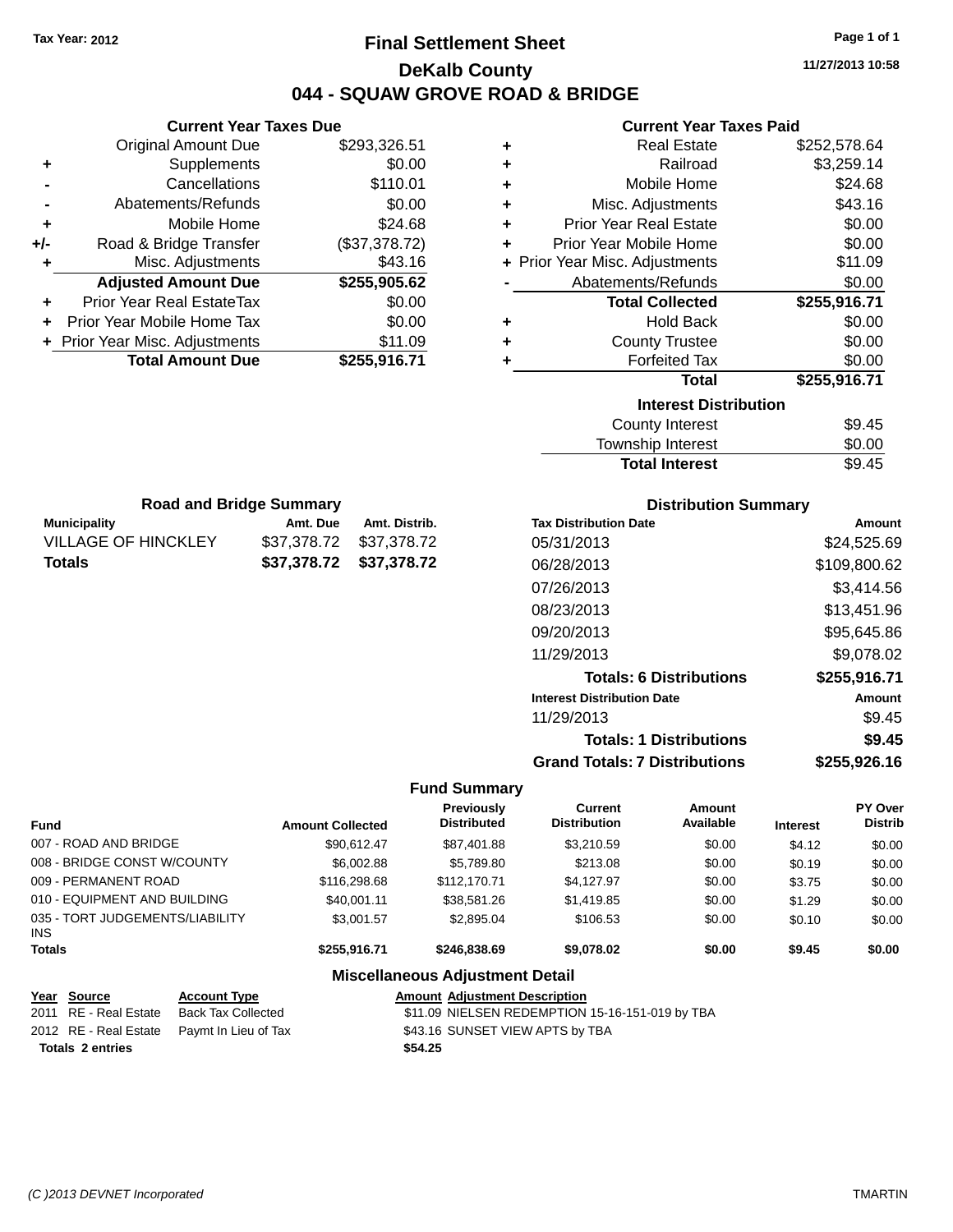**Current Year Taxes Due** Original Amount Due \$385,281.10

**Adjusted Amount Due \$385,211.95**

**Total Amount Due \$382,006.10**

**+** Supplements \$0.00 **-** Cancellations \$313.15 **-** Abatements/Refunds \$360.16 **+** Mobile Home \$110.99 **+/-** Road & Bridge Transfer \$0.00<br>**+** Misc. Adjustments \$493.17

**+** Prior Year Real EstateTax (\$3,256.65) **+** Prior Year Mobile Home Tax \$0.01 **+** Prior Year Misc. Adjustments \$50.79

**+** Misc. Adjustments

## **Final Settlement Sheet Tax Year: 2012 Page 1 of 2 DeKalb County 045 - SYCAMORE TOWNSHIP**

**Current Year Taxes Paid**

|   | Gurient Tear Taxes Falu        |              |
|---|--------------------------------|--------------|
| ٠ | <b>Real Estate</b>             | \$384,401.41 |
| ٠ | Railroad                       | \$205.42     |
| ÷ | Mobile Home                    | \$108.61     |
| ٠ | Misc. Adjustments              | \$493.17     |
| ٠ | <b>Prior Year Real Estate</b>  | (\$3,256.65) |
| ÷ | Prior Year Mobile Home         | \$0.01       |
|   | + Prior Year Misc. Adjustments | \$50.79      |
|   | Abatements/Refunds             | \$360.16     |
|   | <b>Total Collected</b>         | \$381,642.60 |
| ٠ | <b>Hold Back</b>               | \$0.00       |
| ٠ | <b>County Trustee</b>          | \$69.11      |
| ٠ | <b>Forfeited Tax</b>           | \$294.39     |
|   | <b>Total</b>                   |              |
|   |                                | \$382,006.10 |
|   | <b>Interest Distribution</b>   |              |
|   | <b>County Interest</b>         | \$14.11      |

## **Distribution Summary**

Total Interest \$14.11

| <b>Tax Distribution Date</b>         | Amount       |
|--------------------------------------|--------------|
| 05/31/2013                           | \$37.775.04  |
| 06/28/2013                           | \$157,964.15 |
| 07/26/2013                           | \$4,212.15   |
| 08/23/2013                           | \$33,619.91  |
| 09/20/2013                           | \$137,568.73 |
| 11/29/2013                           | \$10,502.62  |
| <b>Totals: 6 Distributions</b>       | \$381,642.60 |
| <b>Interest Distribution Date</b>    | Amount       |
| 11/29/2013                           | \$14.11      |
| <b>Totals: 1 Distributions</b>       | \$14.11      |
| <b>Grand Totals: 7 Distributions</b> | \$381.656.71 |

#### **Fund Summary**

| Fund                     | <b>Amount Collected</b> | <b>Previously</b><br><b>Distributed</b> | Current<br><b>Distribution</b> | Amount<br>Available | <b>Interest</b> | PY Over<br><b>Distrib</b> |
|--------------------------|-------------------------|-----------------------------------------|--------------------------------|---------------------|-----------------|---------------------------|
| 001 - CORPORATE          | \$354.887.55            | \$345,121.18                            | \$9.766.37                     | \$0.00              | \$13.12         | \$0.00                    |
| 005 - I. M. R. F.        | \$24,766.69             | \$24,085.13                             | \$681.56                       | \$0.00              | \$0.92          | \$0.00                    |
| 054 - GENERAL ASSISTANCE | \$1,988.36              | \$1.933.67                              | \$54.69                        | \$0.00              | \$0.07          | \$0.00                    |
| Totals                   | \$381.642.60            | \$371.139.98                            | \$10.502.62                    | \$0.00              | \$14.11         | \$0.00                    |

### **Miscellaneous Adjustment Detail**

| Year Source           | <b>Account Type</b>                        | <b>Amount Adjustment Description</b>                   |
|-----------------------|--------------------------------------------|--------------------------------------------------------|
| 2011 RE - Real Estate | <b>Back Tax Collected</b>                  | \$15.87 MERRY OAKS REDEMPTION 06-21-353-001 by TBA     |
| 2011 RE - Real Estate | <b>Back Tax Collected</b>                  | \$30.17 MERRY OAKS REDEMPTION 06-21-352-001 by TBA     |
| 2011 RE - Real Estate | <b>Back Tax Collected</b>                  | \$1.93 MERRY OAKS REDEMPTION 06-20-453-007 by TBA      |
| 2011 RE - Real Estate | <b>Back Tax Collected</b>                  | \$1.04 MERRY OAKS REDEMPTION 06-20-451-001 by TBA      |
|                       | 2012 RE - Real Estate Paymt In Lieu of Tax | \$130.64 SYCAMORE UNITS by TBA                         |
|                       | 2012 MH - Mobile Home Back Tax Collected   | \$1.00 HERNANDEZ REDEMPTION 06-33-400-039 0018A by TBA |
|                       | 2012 MH - Mobile Home Back Tax Collected   | \$0.78 NEILL REDEMPTION 06-33-400-039 0027O by TBA     |
|                       | 2012 RE - Real Estate Paymt In Lieu of Tax | \$130.64 SYCAMORE UNITS by TBA                         |
|                       | 2012 RE - Real Estate Back Tax Collected   | \$28.00 SCAVENGER SALE 06-21-153-005 by TBA            |
| 2012 RE - Real Estate | <b>Back Tax Collected</b>                  | \$16.98 SCAVENGER SALE 06-21-151-019 by TBA            |
| 2012 RE - Real Estate | <b>Back Tax Collected</b>                  | \$3.71 SCAVENGER SALE 06-21-151-018 by TBA             |
| 2012 RE - Real Estate | <b>Back Tax Collected</b>                  | \$18.19 SCAVENGER SALE 06-20-425-022 by TBA            |
| 2012 RE - Real Estate | <b>Back Tax Collected</b>                  | \$5.20 SCAVENGER SALE 06-20-327-009 by TBA             |
|                       |                                            |                                                        |

*(C )2013 DEVNET Incorporated* TMARTIN

**11/27/2013 10:58**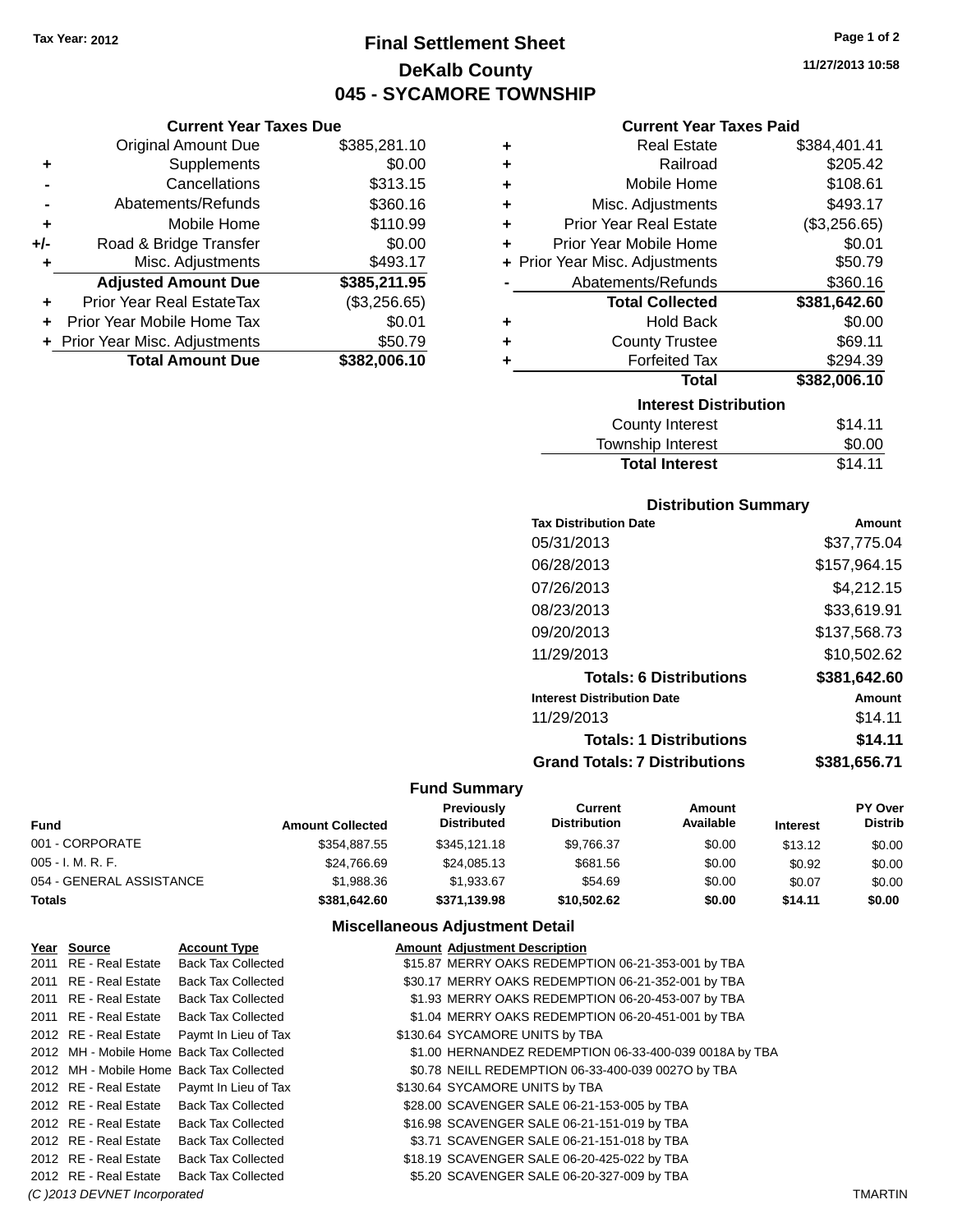## **Final Settlement Sheet Tax Year: 2012 Page 2 of 2 DeKalb County**

#### **Miscellaneous Adjustment Detail**

#### **Year** Source **Account Type A** Account Adjustment Description

2012 RE - Real Estate Back Tax Collected \$50.06 SCAVENGER SALE 06-21-456-018 by TBA 2012 RE - Real Estate Back Tax Collected \$41.25 SCAVENGER SALE 06-21-377-049 by TBA 2012 RE - Real Estate Back Tax Collected \$68.50 SCAVENGER SALE 06-21-179-001 by TBA **Totals 16 entries \$543.96**

#### **Abatement Detail**

| Year Source           | <b>Account Type</b>  | <b>Amount Adjustment Description</b>          |
|-----------------------|----------------------|-----------------------------------------------|
| 2012 RE - Real Estate | <b>PTAB Decision</b> | \$14.87 06-29-427-001 2008 PTAB REFUND by TBA |
| 2012 RE - Real Estate | <b>PTAB Decision</b> | \$20.68 06-29-427-002 2008 PTAB REFUND by TBA |
| 2012 RE - Real Estate | <b>PTAB Decision</b> | \$34.60 06-29-427-003 2008 PTAB REFUND by TBA |
| 2012 RE - Real Estate | PTAB Decision        | \$47.27 06-29-427-004 2008 PTAB REFUND by TBA |
| 2012 RE - Real Estate | <b>PTAB Decision</b> | \$61.77 06-29-477-002 2008 PTAB REFUND by TBA |
| 2012 RE - Real Estate | <b>RE</b> Abatement  | \$14.96 06-29-427-001 2009 PTAB REFUND by TBA |
| 2012 RE - Real Estate | <b>PTAB Decision</b> | \$20.81 06-29-427-002 2009 PTAB REFUND by TBA |
| 2012 RE - Real Estate | <b>PTAB Decision</b> | \$34.83 06-29-427-003 2009 PTAB REFUND by TBA |
| 2012 RE - Real Estate | PTAB Decision        | \$47.58 06-29-427-004 2009 PTAB REFUND by TBA |
| 2012 RE - Real Estate | PTAB Decision        | \$62.17 06-29-477-002 2009 PTAB REFUND by TBA |
| 2012 RE - Real Estate | PTAB Decision        | \$0.10 06-20-453-003 2011 PTAB REFUND by TBA  |

2012 RE - Real Estate PTAB Decision \$0.52 PTAB REFUND 06-32-253-015 by TBA

**Totals 12 entries \$360.16**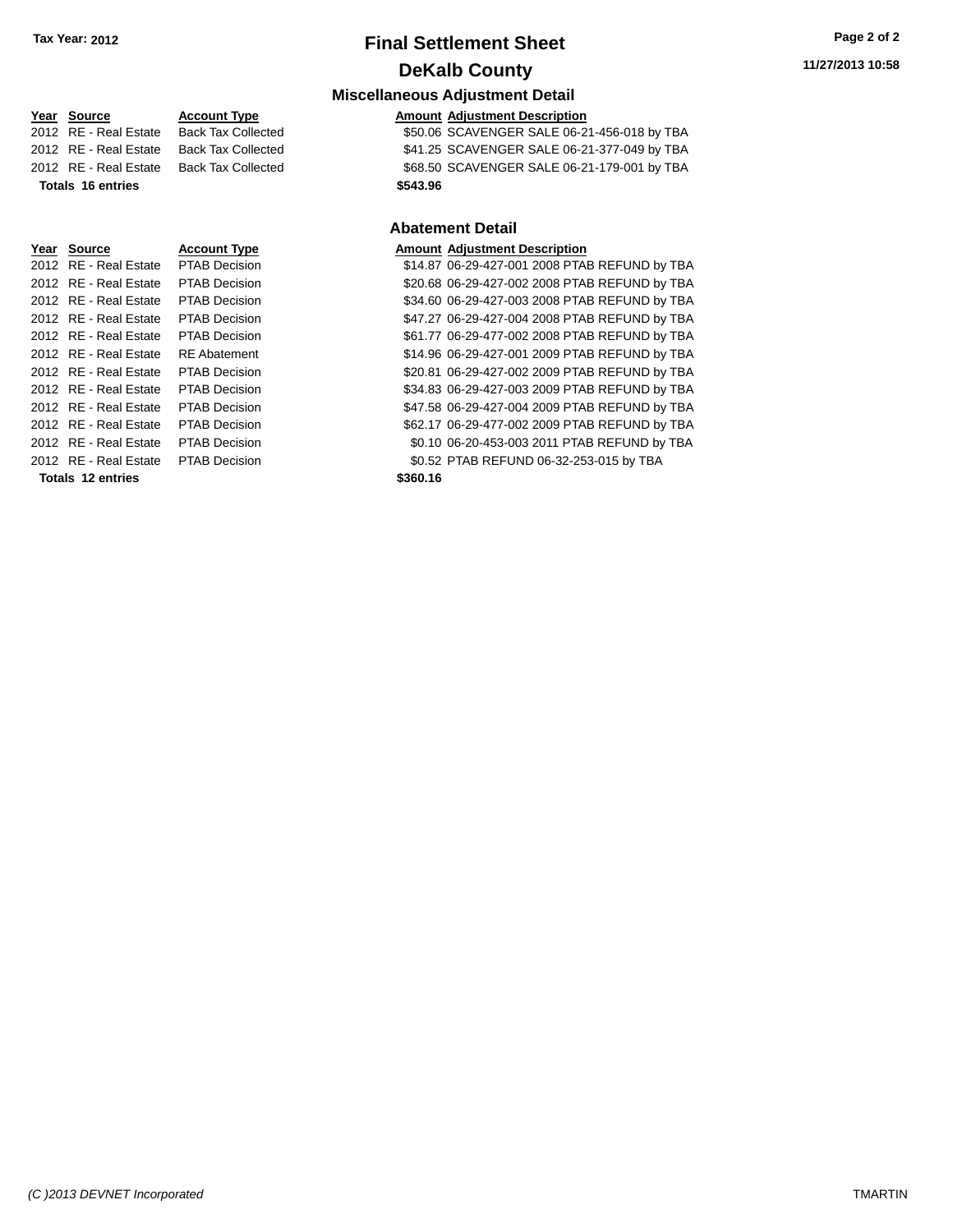## **Final Settlement Sheet Tax Year: 2012 Page 1 of 2 DeKalb County 046 - SYCAMORE ROAD & BRIDGE**

**11/27/2013 10:58**

## **Current Year Taxes Paid**

|       |   | GUITEIIL TEAL TAXES FAIU       |              |
|-------|---|--------------------------------|--------------|
| 1.59  | ٠ | <b>Real Estate</b>             | \$769,286.91 |
| 0.00  | ٠ | Railroad                       | \$416.02     |
| 4.07  | ٠ | Mobile Home                    | \$219.96     |
| 9.37  | ÷ | Misc. Adjustments              | \$998.76     |
| 4.77  | ٠ | <b>Prior Year Real Estate</b>  | (\$6,769.24) |
| 3.23) | ÷ | Prior Year Mobile Home         | \$0.01       |
| 8.76  |   | + Prior Year Misc. Adjustments | \$102.86     |
| 8.45  |   | Abatements/Refunds             | \$729.37     |
| 9.24) |   | <b>Total Collected</b>         | \$763,525.91 |
| 0.01  | ٠ | <b>Hold Back</b>               | \$0.00       |
| 2.86  | ٠ | <b>County Trustee</b>          | \$139.97     |
| 2.08  | ٠ | <b>Forfeited Tax</b>           | \$596.20     |
|       |   | <b>Total</b>                   | \$764,262.08 |
|       |   | <b>Interest Distribution</b>   |              |
|       |   | <b>County Interest</b>         | \$28.22      |
|       |   | <b>Township Interest</b>       | \$0.00       |
|       |   | <b>Total Interest</b>          | \$28.22      |

|     | <b>Current Year Taxes Due</b>  |              |
|-----|--------------------------------|--------------|
|     | <b>Original Amount Due</b>     | \$780,281.59 |
| ٠   | Supplements                    | \$0.00       |
|     | Cancellations                  | \$634.07     |
|     | Abatements/Refunds             | \$729.37     |
| ٠   | Mobile Home                    | \$224.77     |
| +/- | Road & Bridge Transfer         | (\$9,213.23) |
| ٠   | Misc. Adjustments              | \$998.76     |
|     | <b>Adjusted Amount Due</b>     | \$770,928.45 |
| ٠   | Prior Year Real EstateTax      | (\$6,769.24) |
|     | Prior Year Mobile Home Tax     | \$0.01       |
|     | + Prior Year Misc. Adjustments | \$102.86     |
|     | <b>Total Amount Due</b>        | \$764,262.08 |

**Road and Bridge Summary**

**Totals \$9,213.27 \$9,213.23**

#### **Municipality Amt. Due Amt. Distrib.** CITY OF SYCAMORE \$9,213.27 \$9,213.23 **Distribution Summary**

| <b>Tax Distribution Date</b>         | Amount       |
|--------------------------------------|--------------|
| 05/31/2013                           | \$75,590.61  |
| 06/28/2013                           | \$315,929.27 |
| 07/26/2013                           | \$8,427.29   |
| 08/23/2013                           | \$67,276.73  |
| 09/20/2013                           | \$275,291.36 |
| 11/29/2013                           | \$21,010.65  |
| <b>Totals: 6 Distributions</b>       | \$763,525.91 |
| <b>Interest Distribution Date</b>    | Amount       |
| 11/29/2013                           | \$28.22      |
| <b>Totals: 1 Distributions</b>       | \$28.22      |
| <b>Grand Totals: 7 Distributions</b> | \$763,554.13 |

#### **Fund Summary**

| <b>Fund</b>                             | <b>Amount Collected</b> | Previously<br><b>Distributed</b> | Current<br><b>Distribution</b> | Amount<br>Available | <b>Interest</b> | <b>PY Over</b><br><b>Distrib</b> |
|-----------------------------------------|-------------------------|----------------------------------|--------------------------------|---------------------|-----------------|----------------------------------|
| $005 - I. M. R. F.$                     | \$19,819.23             | \$19,273.64                      | \$545.59                       | \$0.00              | \$0.74          | \$0.00                           |
| 007 - ROAD AND BRIDGE                   | \$15,548.42             | \$15,126.44                      | \$421.98                       | \$0.00              | \$0.90          | \$0.00                           |
| 008 - BRIDGE CONST W/COUNTY             | \$38,647,00             | \$37,583.20                      | \$1,063.80                     | \$0.00              | \$1.41          | \$0.00                           |
| 009 - PERMANENT ROAD                    | \$531,004.70            | \$516,388.38                     | \$14,616.32                    | \$0.00              | \$19.39         | \$0.00                           |
| 010 - EQUIPMENT AND BUILDING            | \$123,806.72            | \$120,398.87                     | \$3,407.85                     | \$0.00              | \$4.52          | \$0.00                           |
| 035 - TORT JUDGEMENTS/LIABILITY<br>INS. | \$19,820.75             | \$19,275.19                      | \$545.56                       | \$0.00              | \$0.72          | \$0.00                           |
| 047 - SOCIAL SECURITY                   | \$14,879.09             | \$14,469.54                      | \$409.55                       | \$0.00              | \$0.54          | \$0.00                           |
| <b>Totals</b>                           | \$763,525.91            | \$742,515.26                     | \$21,010.65                    | \$0.00              | \$28.22         | \$0.00                           |

| Year Source                  | <b>Account Type</b>                        | <b>Amount Adjustment Description</b>                   |                |
|------------------------------|--------------------------------------------|--------------------------------------------------------|----------------|
| 2011 RE - Real Estate        | <b>Back Tax Collected</b>                  | \$32.14 MERRY OAKS REDEMPTION 06-21-353-001 by TBA     |                |
| 2011 RE - Real Estate        | Back Tax Collected                         | \$61.10 MERRY OAKS REDEMPTION 06-21-352-001 by TBA     |                |
| 2011 RE - Real Estate        | Back Tax Collected                         | \$3.90 MERRY OAKS REDEMPTION 06-20-453-007 by TBA      |                |
| 2011 RE - Real Estate        | Back Tax Collected                         | \$2.11 MERRY OAKS REDEMPTION 06-20-451-001 by TBA      |                |
|                              | 2012 RE - Real Estate Paymt In Lieu of Tax | \$264.57 SYCAMORE UNITS by TBA                         |                |
|                              | 2012 MH - Mobile Home Back Tax Collected   | \$2.03 HERNANDEZ REDEMPTION 06-33-400-039 0018A by TBA |                |
|                              | 2012 MH - Mobile Home Back Tax Collected   | \$1.58 NEILL REDEMPTION 06-33-400-039 0027O by TBA     |                |
|                              | 2012 RE - Real Estate Paymt In Lieu of Tax | \$264.57 SYCAMORE UNITS by TBA                         |                |
| (C) 2013 DEVNET Incorporated |                                            |                                                        | <b>TMARTIN</b> |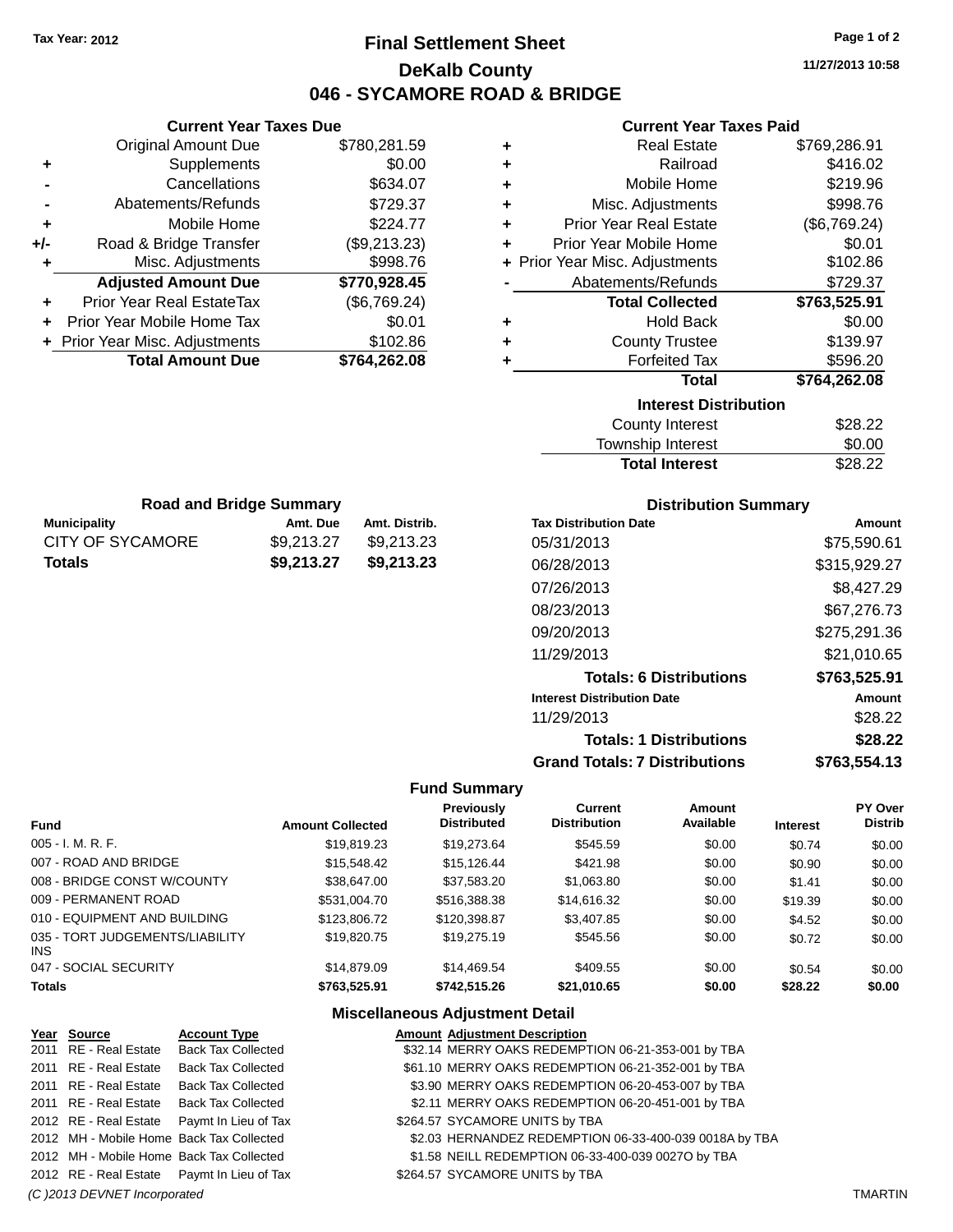## **Final Settlement Sheet Tax Year: 2012 Page 2 of 2 DeKalb County**

# **11/27/2013 10:58**

## **Miscellaneous Adjustment Detail**

| Year Source           | <b>Account Type</b>       |            | <b>Amount Adjustment Description</b>         |
|-----------------------|---------------------------|------------|----------------------------------------------|
| 2012 RE - Real Estate | <b>Back Tax Collected</b> |            | \$56.71 SCAVENGER SALE 06-21-153-005 by TBA  |
| 2012 RE - Real Estate | <b>Back Tax Collected</b> |            | \$34.40 SCAVENGER SALE 06-21-151-019 by TBA  |
| 2012 RE - Real Estate | <b>Back Tax Collected</b> |            | \$7.51 SCAVENGER SALE 06-21-151-018 by TBA   |
| 2012 RE - Real Estate | <b>Back Tax Collected</b> |            | \$36.83 SCAVENGER SALE 06-20-425-022 by TBA  |
| 2012 RE - Real Estate | <b>Back Tax Collected</b> |            | \$10.53 SCAVENGER SALE 06-20-327-009 by TBA  |
| 2012 RE - Real Estate | <b>Back Tax Collected</b> |            | \$101.37 SCAVENGER SALE 06-21-456-018 by TBA |
| 2012 RE - Real Estate | <b>Back Tax Collected</b> |            | \$83.54 SCAVENGER SALE 06-21-377-049 by TBA  |
| 2012 RE - Real Estate | <b>Back Tax Collected</b> |            | \$138.73 SCAVENGER SALE 06-21-179-001 by TBA |
| Totals 16 entries     |                           | \$1.101.62 |                                              |

#### **Abatement Detail**

2012 Becision 530.11 06-29-427-001 2008 PTAB REFUND by TBA 2012 B Decision 6-2012 Real Estate PTAB REFUND by TBA 021 Recision \$70.08 06-29-427-003 2008 PTAB REFUND by TBA 2012 By - Recision \$95.74 06-29-427-004 2008 PTAB REFUND by TBA 2012 B Decision \$125.09 06-29-477-002 2008 PTAB REFUND by TBA batement **\$30.30 06-29-427-001 2009 PTAB REFUND** by TBA 2012 B Decision 642.14 06-29-427-002 2009 PTAB REFUND by TBA 2012 B Decision 6-2012 Real Estate PTAB REFUND by TBA 2012 B Decision 6-2012 Real Estate PTAB REFUND by TBA Decision  $$125.90\ 06-29-477-002\ 2009\ PTAB$  REFUND by TBA 2012 B Decision \$0.19 06-20-453-003 2011 PTAB REFUND by TBA Decision \$1.06 PTAB REFUND 06-32-253-015 by TBA

| Totals 16 entries |                       |                      | \$1,101.62                           |
|-------------------|-----------------------|----------------------|--------------------------------------|
|                   |                       |                      | <b>Abatement Detail</b>              |
| Year              | Source                | <b>Account Type</b>  | <b>Amount Adjustment Description</b> |
|                   | 2012 RE - Real Estate | <b>PTAB Decision</b> | \$30.11 06-29-427-001 2008 PTA       |
|                   | 2012 RE - Real Estate | <b>PTAB Decision</b> | \$41.87 06-29-427-002 2008 PTA       |
|                   | 2012 RE - Real Estate | <b>PTAB Decision</b> | \$70.08 06-29-427-003 2008 PTA       |
|                   | 2012 RE - Real Estate | <b>PTAB Decision</b> | \$95.74 06-29-427-004 2008 PTA       |
|                   | 2012 RE - Real Estate | <b>PTAB Decision</b> | \$125.09 06-29-477-002 2008 PTA      |
|                   | 2012 RE - Real Estate | <b>RE</b> Abatement  | \$30.30 06-29-427-001 2009 PTA       |
|                   | 2012 RE - Real Estate | <b>PTAB Decision</b> | \$42.14 06-29-427-002 2009 PTA       |
|                   | 2012 RE - Real Estate | <b>PTAB Decision</b> | \$70.53 06-29-427-003 2009 PTA       |
|                   | 2012 RE - Real Estate | <b>PTAB Decision</b> | \$96.36 06-29-427-004 2009 PTA       |
|                   | 2012 RE - Real Estate | <b>PTAB Decision</b> | \$125.90 06-29-477-002 2009 PTA      |
|                   | 2012 RE - Real Estate | <b>PTAB Decision</b> | \$0.19 06-20-453-003 2011 PTA        |
|                   | 2012 RE - Real Estate | <b>PTAB Decision</b> | \$1.06 PTAB REFUND 06-32-25          |
|                   |                       |                      |                                      |

**Totals 12 entries \$729.37**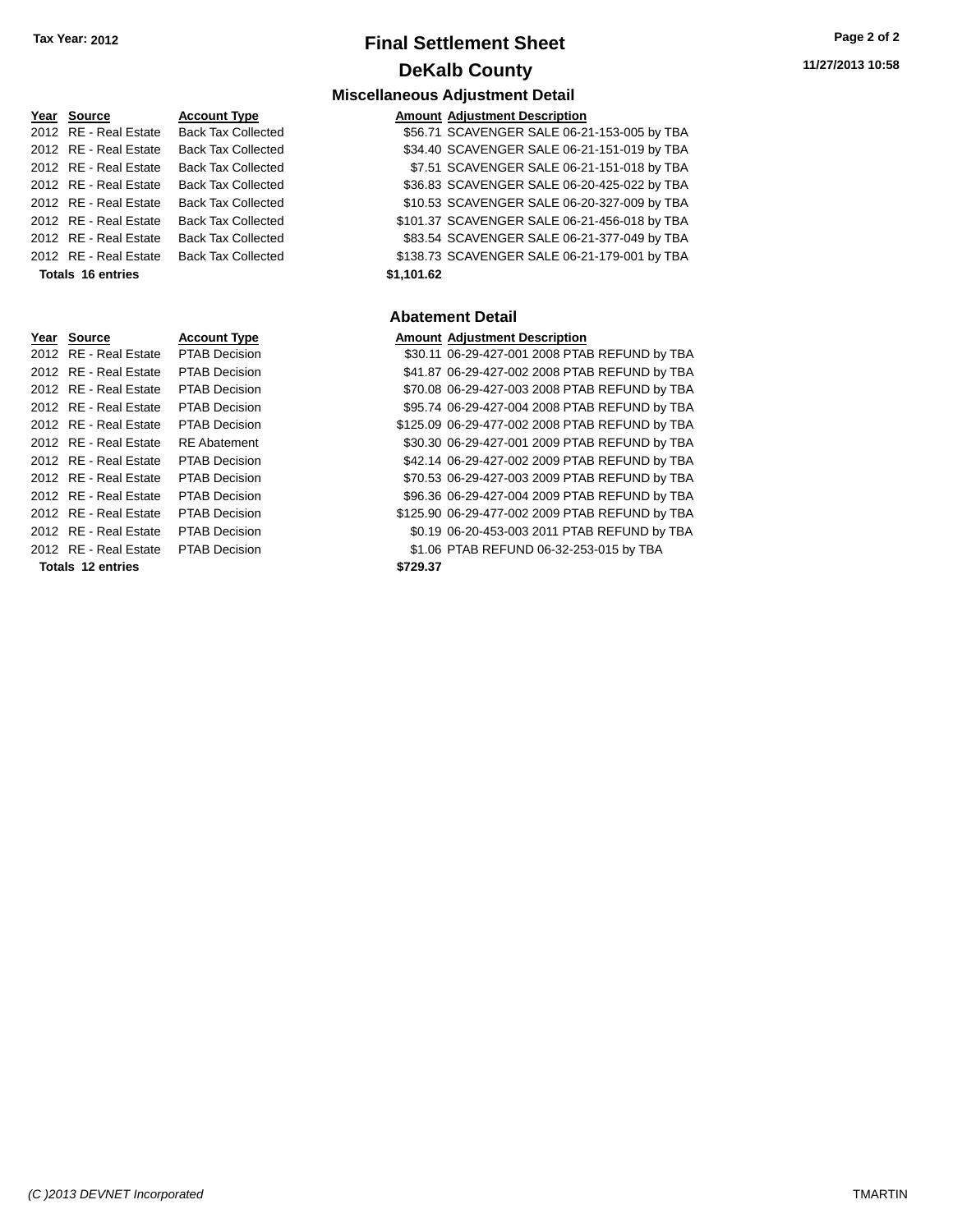## **Final Settlement Sheet Tax Year: 2012 Page 1 of 1 DeKalb County 047 - VICTOR TOWNSHIP**

## **Current Year Taxes Due**

|       | <b>Original Amount Due</b>       | \$50,614.78 |
|-------|----------------------------------|-------------|
| ٠     | Supplements                      | \$0.00      |
|       | Cancellations                    | \$12.62     |
|       | Abatements/Refunds               | \$0.00      |
| ٠     | Mobile Home                      | \$2.73      |
| $+/-$ | Road & Bridge Transfer           | \$0.00      |
| ٠     | Misc. Adjustments                | \$0.00      |
|       | <b>Adjusted Amount Due</b>       | \$50,604.89 |
| ÷     | <b>Prior Year Real EstateTax</b> | \$0.00      |
|       | Prior Year Mobile Home Tax       | \$0.00      |
|       | + Prior Year Misc. Adjustments   | \$0.00      |
|       | <b>Total Amount Due</b>          | \$50.604.89 |

|   | <b>Current Year Taxes Paid</b> |             |
|---|--------------------------------|-------------|
| ÷ | <b>Real Estate</b>             | \$50,574.98 |
| ÷ | Railroad                       | \$27.18     |
| ÷ | Mobile Home                    | \$2.73      |
| ÷ | Misc. Adjustments              | \$0.00      |
| ÷ | <b>Prior Year Real Estate</b>  | \$0.00      |
| ٠ | Prior Year Mobile Home         | \$0.00      |
| ٠ | Prior Year Misc. Adjustments   | \$0.00      |
|   | Abatements/Refunds             | \$0.00      |
|   | <b>Total Collected</b>         | \$50,604.89 |
| ٠ | <b>Hold Back</b>               | \$0.00      |
| ٠ | <b>County Trustee</b>          | \$0.00      |
| ٠ | <b>Forfeited Tax</b>           | \$0.00      |
|   | <b>Total</b>                   | \$50,604.89 |
|   | <b>Interest Distribution</b>   |             |
|   | County Interest                | \$1.87      |

| <b>Total Interest</b> | \$1.87 |
|-----------------------|--------|
| Township Interest     | \$0.00 |
| County Interest       | \$1.87 |

## **Distribution Summary**

| Amount      |
|-------------|
| \$5,945.90  |
| \$24,163.73 |
| \$361.87    |
| \$1,375.96  |
| \$17,542.30 |
| \$1,215.13  |
| \$50,604.89 |
| Amount      |
| \$1.87      |
| \$1.87      |
| \$50,606.76 |
|             |

| <b>Fund</b>                                   | <b>Amount Collected</b> | Previously<br><b>Distributed</b> | Current<br><b>Distribution</b> | Amount<br>Available | <b>Interest</b> | PY Over<br><b>Distrib</b> |
|-----------------------------------------------|-------------------------|----------------------------------|--------------------------------|---------------------|-----------------|---------------------------|
| 001 - CORPORATE                               | \$46,591.92             | \$45,473.15                      | \$1.118.77                     | \$0.00              | \$1.72          | \$0.00                    |
| 034 - GENERAL ASSISTANCE                      | \$2,052.99              | \$2,003.69                       | \$49.30                        | \$0.00              | \$0.08          | \$0.00                    |
| 035 - TORT JUDGEMENTS/LIABILITY<br><b>INS</b> | \$1.959.98              | \$1.912.92                       | \$47.06                        | \$0.00              | \$0.07          | \$0.00                    |
| <b>Totals</b>                                 | \$50,604.89             | \$49,389.76                      | \$1,215.13                     | \$0.00              | \$1.87          | \$0.00                    |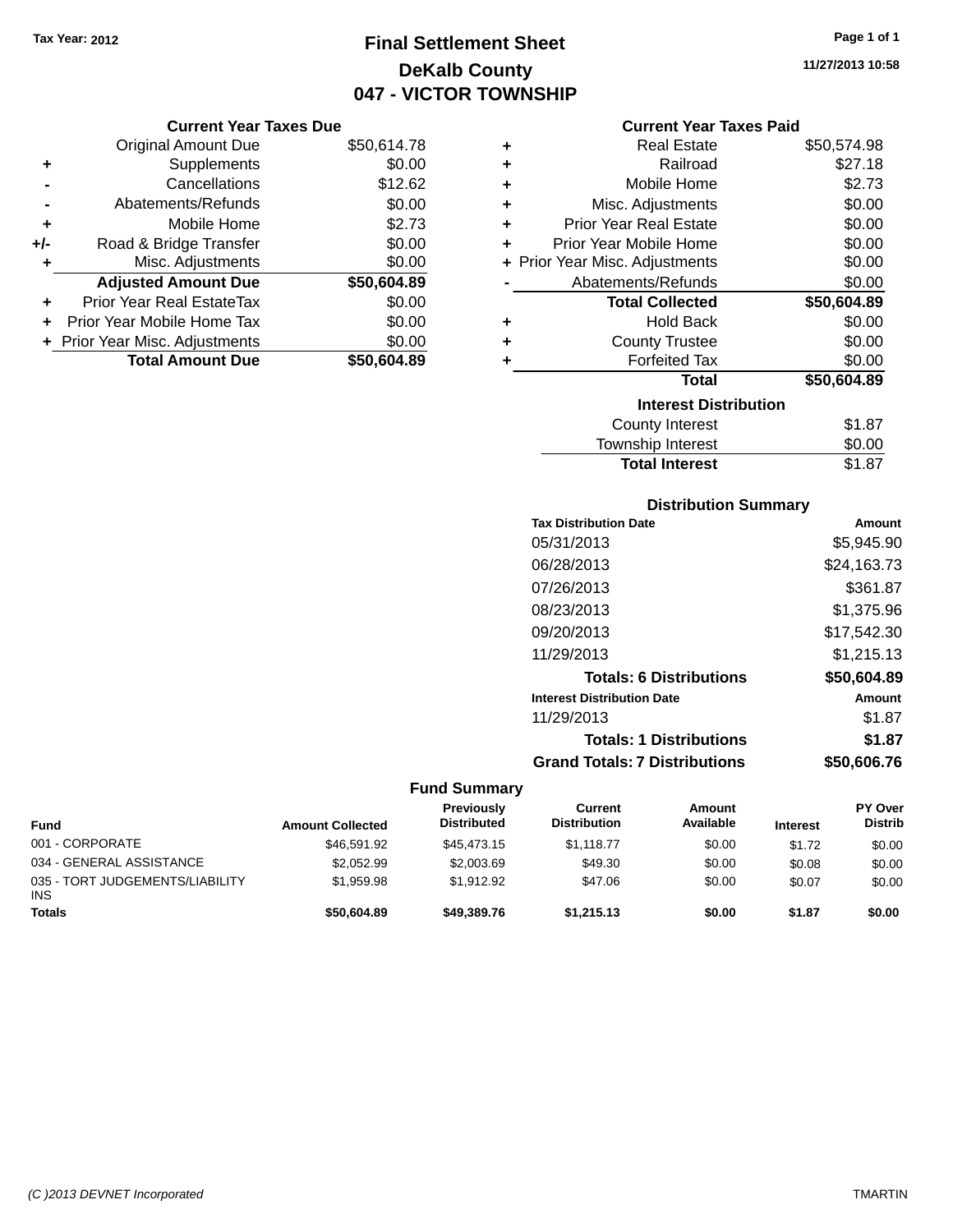## **Final Settlement Sheet Tax Year: 2012 Page 1 of 1 DeKalb County 048 - VICTOR ROAD & BRIDGE**

**11/27/2013 10:58**

## **Current Year Taxes Paid**

|     | <b>Current Year Taxes Due</b>  |             |  |
|-----|--------------------------------|-------------|--|
|     | <b>Original Amount Due</b>     | \$96,072.08 |  |
| ٠   | Supplements                    | \$0.00      |  |
|     | Cancellations                  | \$23.96     |  |
|     | Abatements/Refunds             | \$0.00      |  |
| ٠   | Mobile Home                    | \$5.19      |  |
| +/- | Road & Bridge Transfer         | \$0.00      |  |
| ٠   | Misc. Adjustments              | \$0.00      |  |
|     | <b>Adjusted Amount Due</b>     | \$96,053.31 |  |
| ٠   | Prior Year Real EstateTax      | \$0.00      |  |
| ÷   | Prior Year Mobile Home Tax     | \$0.00      |  |
|     | + Prior Year Misc. Adjustments | \$0.00      |  |
|     | <b>Total Amount Due</b>        | \$96,053.31 |  |
|     |                                |             |  |

| ٠ | Real Estate                    | \$95,996.52 |
|---|--------------------------------|-------------|
| ٠ | Railroad                       | \$51.60     |
| ÷ | Mobile Home                    | \$5.19      |
| ٠ | Misc. Adjustments              | \$0.00      |
| ٠ | Prior Year Real Estate         | \$0.00      |
| ٠ | Prior Year Mobile Home         | \$0.00      |
|   | + Prior Year Misc. Adjustments | \$0.00      |
|   | Abatements/Refunds             | \$0.00      |
|   | <b>Total Collected</b>         | \$96,053.31 |
| ٠ | <b>Hold Back</b>               | \$0.00      |
| ٠ | <b>County Trustee</b>          | \$0.00      |
| ٠ | <b>Forfeited Tax</b>           | \$0.00      |
|   | <b>Total</b>                   | \$96,053.31 |
|   | <b>Interest Distribution</b>   |             |
|   | County Interest                | \$3.55      |
|   | <b>Township Interest</b>       | \$0.00      |
|   | <b>Total Interest</b>          | \$3.55      |

## **Distribution Summary**

| <b>Tax Distribution Date</b>         | Amount      |
|--------------------------------------|-------------|
| 05/31/2013                           | \$11,285.83 |
| 06/28/2013                           | \$45,865.18 |
| 07/26/2013                           | \$686.88    |
| 08/23/2013                           | \$2,611.70  |
| 09/20/2013                           | \$33,297.28 |
| 11/29/2013                           | \$2,306.44  |
| <b>Totals: 6 Distributions</b>       | \$96,053.31 |
| <b>Interest Distribution Date</b>    | Amount      |
| 11/29/2013                           | \$3.55      |
| <b>Totals: 1 Distributions</b>       | \$3.55      |
| <b>Grand Totals: 7 Distributions</b> | \$96.056.86 |

|                                               |                         | <b>Previously</b>  | Current             | Amount    |                 | <b>PY Over</b> |
|-----------------------------------------------|-------------------------|--------------------|---------------------|-----------|-----------------|----------------|
| Fund                                          | <b>Amount Collected</b> | <b>Distributed</b> | <b>Distribution</b> | Available | <b>Interest</b> | <b>Distrib</b> |
| 007 - ROAD AND BRIDGE                         | \$56,534.58             | \$55,177,08        | \$1,357.50          | \$0.00    | \$2.09          | \$0.00         |
| 008 - BRIDGE CONST W/COUNTY                   | \$452.31                | \$441.45           | \$10.86             | \$0.00    | \$0.02          | \$0.00         |
| 009 - PERMANENT ROAD                          | \$25,227.92             | \$24,622.16        | \$605.76            | \$0.00    | \$0.93          | \$0.00         |
| 010 - EQUIPMENT AND BUILDING                  | \$11.857.68             | \$11.572.94        | \$284.74            | \$0.00    | \$0.44          | \$0.00         |
| 035 - TORT JUDGEMENTS/LIABILITY<br><b>INS</b> | \$1,980.82              | \$1.933.24         | \$47.58             | \$0.00    | \$0.07          | \$0.00         |
| <b>Totals</b>                                 | \$96,053,31             | \$93,746.87        | \$2.306.44          | \$0.00    | \$3.55          | \$0.00         |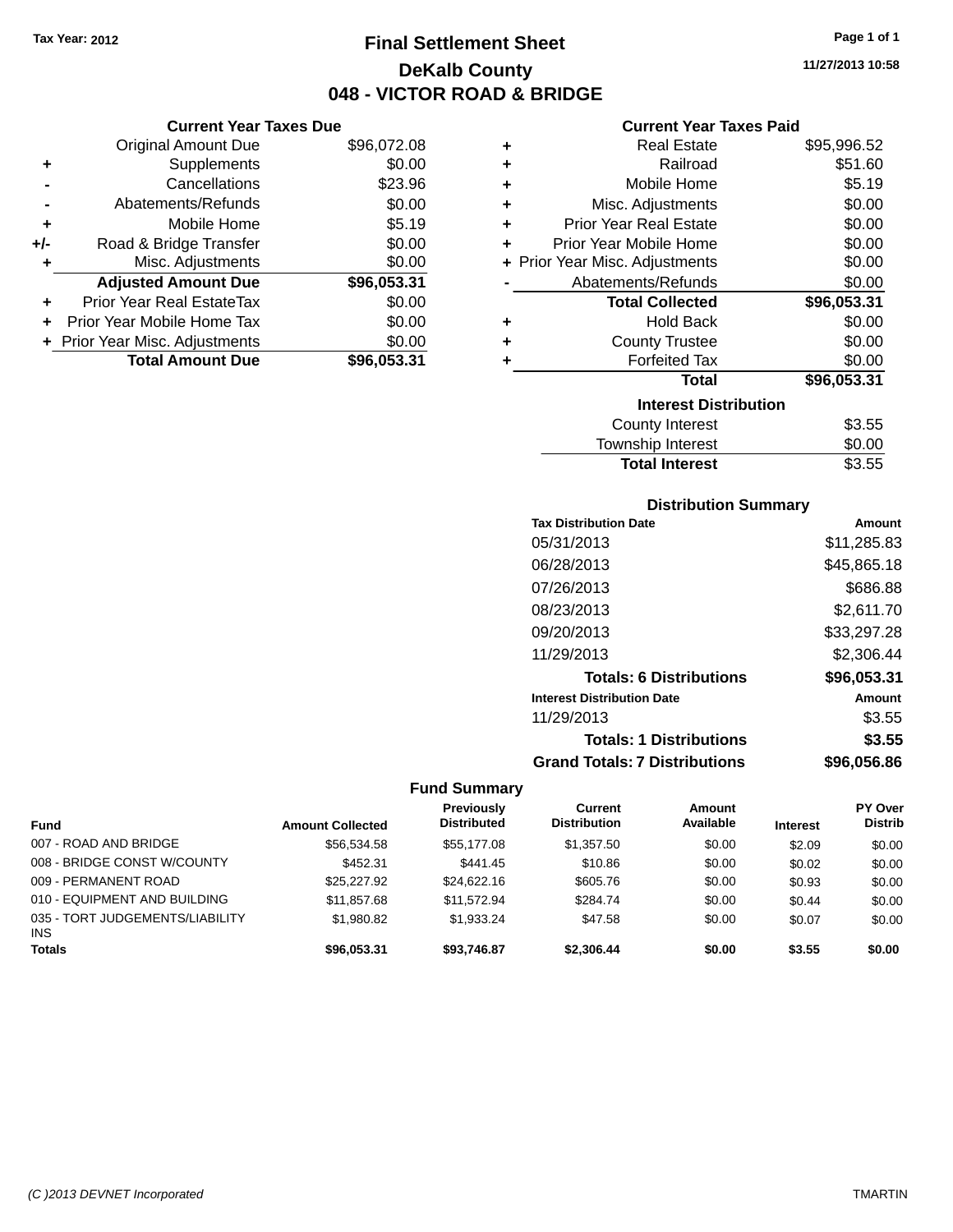## **Final Settlement Sheet Tax Year: 2012 Page 1 of 2 DeKalb County 056 - TOWN OF CORTLAND**

**11/27/2013 10:58**

| ٠ | <b>Real Estate</b>             | \$603,169.05 |
|---|--------------------------------|--------------|
| ÷ | Railroad                       | \$1,048.22   |
| ÷ | Mobile Home                    | \$0.00       |
| ÷ | Misc. Adjustments              | \$334.64     |
| ÷ | <b>Prior Year Real Estate</b>  | \$18.26      |
| ÷ | Prior Year Mobile Home         | \$0.00       |
|   | + Prior Year Misc. Adjustments | \$0.00       |
|   | Abatements/Refunds             | \$0.22       |
|   | <b>Total Collected</b>         | \$604,569.95 |
| ÷ | <b>Hold Back</b>               | \$0.00       |
| ÷ | <b>County Trustee</b>          | \$3,678.50   |
| ÷ | <b>Forfeited Tax</b>           | \$1,064.56   |
|   | Total                          | \$609,313.01 |
|   | <b>Interest Distribution</b>   |              |
|   | <b>County Interest</b>         | \$22.33      |
|   | <b>Township Interest</b>       | \$0.00       |

| County Interest          | \$22.33 |
|--------------------------|---------|
| <b>Township Interest</b> | \$0.00  |
| <b>Total Interest</b>    | \$22.33 |
|                          |         |

| <b>Road and Bridge Summary</b>                |                         |               |  |
|-----------------------------------------------|-------------------------|---------------|--|
| <b>Rd./Br. District</b>                       | Amt. Due                | Amt. Distrib. |  |
| CORTLAND ROAD & BRIDC \$12,094.12 \$12,063.70 |                         |               |  |
| <b>Totals</b>                                 | \$12,094.12 \$12,063.70 |               |  |

**Current Year Taxes Due** Original Amount Due \$597,393.71

**Adjusted Amount Due \$609,294.75**

**Total Amount Due \$609,313.01**

**+** Supplements \$0.00 **-** Cancellations \$497.08 **-** Abatements/Refunds \$0.22 **+** Mobile Home \$0.00 **+/-** Road & Bridge Transfer \$12,063.70 **+** Misc. Adjustments \$334.64

**+** Prior Year Real EstateTax \$18.26 **+** Prior Year Mobile Home Tax \$0.00 **+ Prior Year Misc. Adjustments**  $$0.00$ 

## **Distribution Summary**

| <b>Tax Distribution Date</b>         | Amount       |
|--------------------------------------|--------------|
| 05/31/2013                           | \$54.422.90  |
| 06/28/2013                           | \$250,291.11 |
| 07/26/2013                           | \$4,813.07   |
| 08/23/2013                           | \$75,574.60  |
| 09/20/2013                           | \$206,363.15 |
| 11/29/2013                           | \$13,105.12  |
| <b>Totals: 6 Distributions</b>       | \$604,569.95 |
| <b>Interest Distribution Date</b>    | Amount       |
| 11/29/2013                           | \$22.33      |
| <b>Totals: 1 Distributions</b>       | \$22.33      |
| <b>Grand Totals: 7 Distributions</b> | \$604,592.28 |

#### **Fund Summary**

| <b>Fund</b>             | <b>Amount Collected</b> | <b>Previously</b><br><b>Distributed</b> | Current<br><b>Distribution</b> | Amount<br>Available | <b>Interest</b> | PY Over<br><b>Distrib</b> |
|-------------------------|-------------------------|-----------------------------------------|--------------------------------|---------------------|-----------------|---------------------------|
| 001 - CORPORATE         | \$424.062.05            | \$414,923,02                            | \$9,139.03                     | \$0.00              | \$15.97         | \$0.00                    |
| $005 - I. M. R. F.$     | \$53,236.69             | \$52,089.36                             | \$1.147.33                     | \$0.00              | \$2.01          | \$0.00                    |
| 007 - ROAD AND BRIDGE   | \$12,063,70             | \$11,727.80                             | \$335.90                       | \$0.00              | \$0.00          | \$0.00                    |
| 014 - POLICE PROTECTION | \$67,004.16             | \$65,560,14                             | \$1,444.02                     | \$0.00              | \$2.53          | \$0.00                    |
| 047 - SOCIAL SECURITY   | \$48,203,35             | \$47.164.51                             | \$1.038.84                     | \$0.00              | \$1.82          | \$0.00                    |
| <b>Totals</b>           | \$604.569.95            | \$591.464.83                            | \$13.105.12                    | \$0.00              | \$22.33         | \$0.00                    |

| \$90.58 SCAVENGER SALE 09-17-200-015 by TBA<br><b>Back Tax Collected</b><br>2012 RE - Real Estate<br>\$84.39 SCAVENGER SALE 09-17-200-021 by TBA<br><b>Back Tax Collected</b><br>2012 RE - Real Estate<br>\$82.41 SCAVENGER SALE 09-17-400-002 by TBA<br>2012 RE - Real Estate<br><b>Back Tax Collected</b><br>\$77.26 SCAVENGER SALE 09-29-276-011 by TBA<br><b>Back Tax Collected</b><br>2012 RE - Real Estate<br>\$334.64<br><b>Totals 4 entries</b> | Year Source | <b>Account Type</b> | <b>Amount Adjustment Description</b> |
|---------------------------------------------------------------------------------------------------------------------------------------------------------------------------------------------------------------------------------------------------------------------------------------------------------------------------------------------------------------------------------------------------------------------------------------------------------|-------------|---------------------|--------------------------------------|
|                                                                                                                                                                                                                                                                                                                                                                                                                                                         |             |                     |                                      |
|                                                                                                                                                                                                                                                                                                                                                                                                                                                         |             |                     |                                      |
|                                                                                                                                                                                                                                                                                                                                                                                                                                                         |             |                     |                                      |
|                                                                                                                                                                                                                                                                                                                                                                                                                                                         |             |                     |                                      |
|                                                                                                                                                                                                                                                                                                                                                                                                                                                         |             |                     |                                      |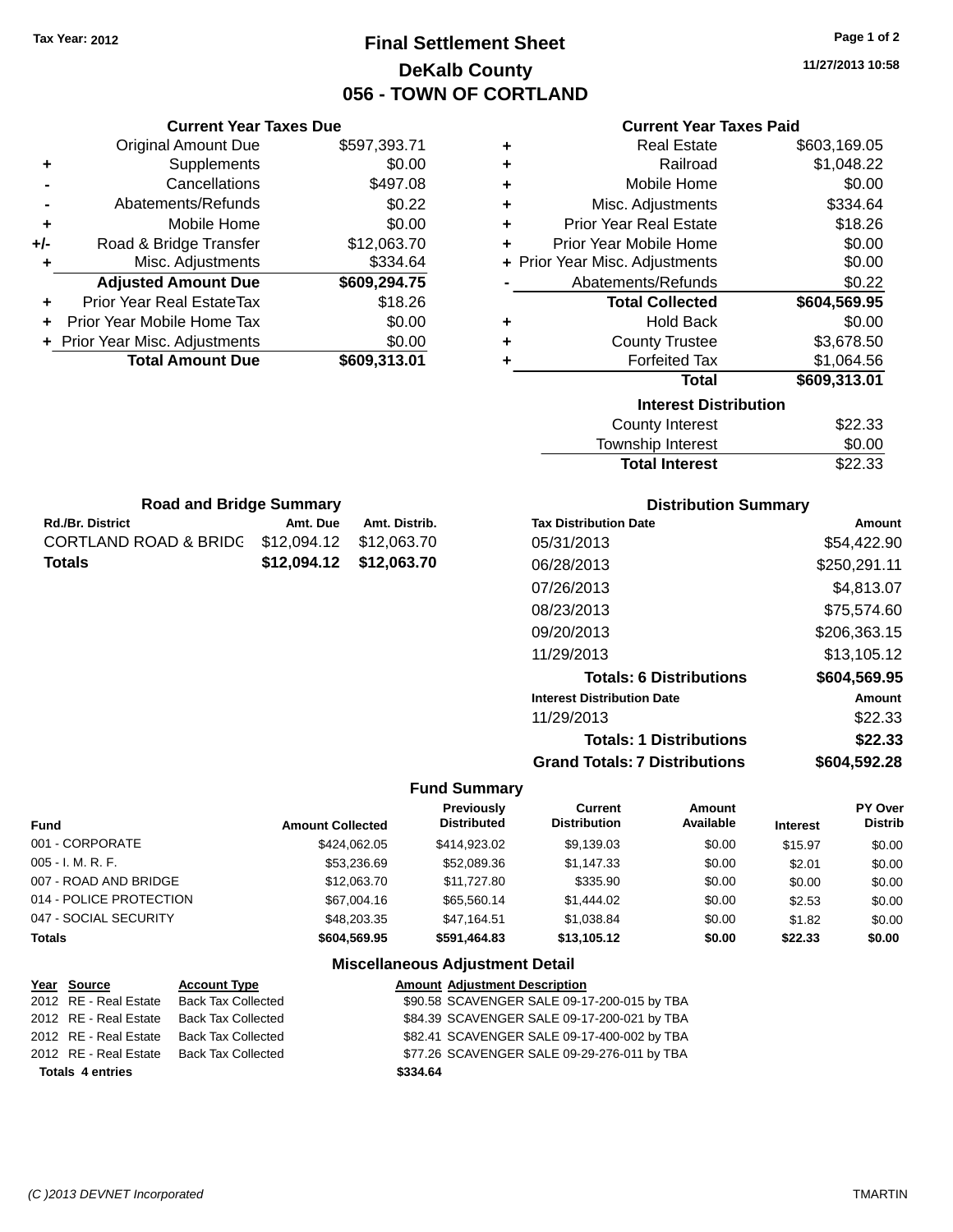## **Final Settlement Sheet Tax Year: 2012 Page 2 of 2 DeKalb County Abatement Detail**

**11/27/2013 10:58**

**Totals 1 entries \$0.22**

**Year Source Account Type Amount Adjustment Description**<br>2012 RE - Real Estate PTAB Decision **Amount Adjustment Description** \$0.22 09-29-251-032 2012 PTAB REFUND by TBA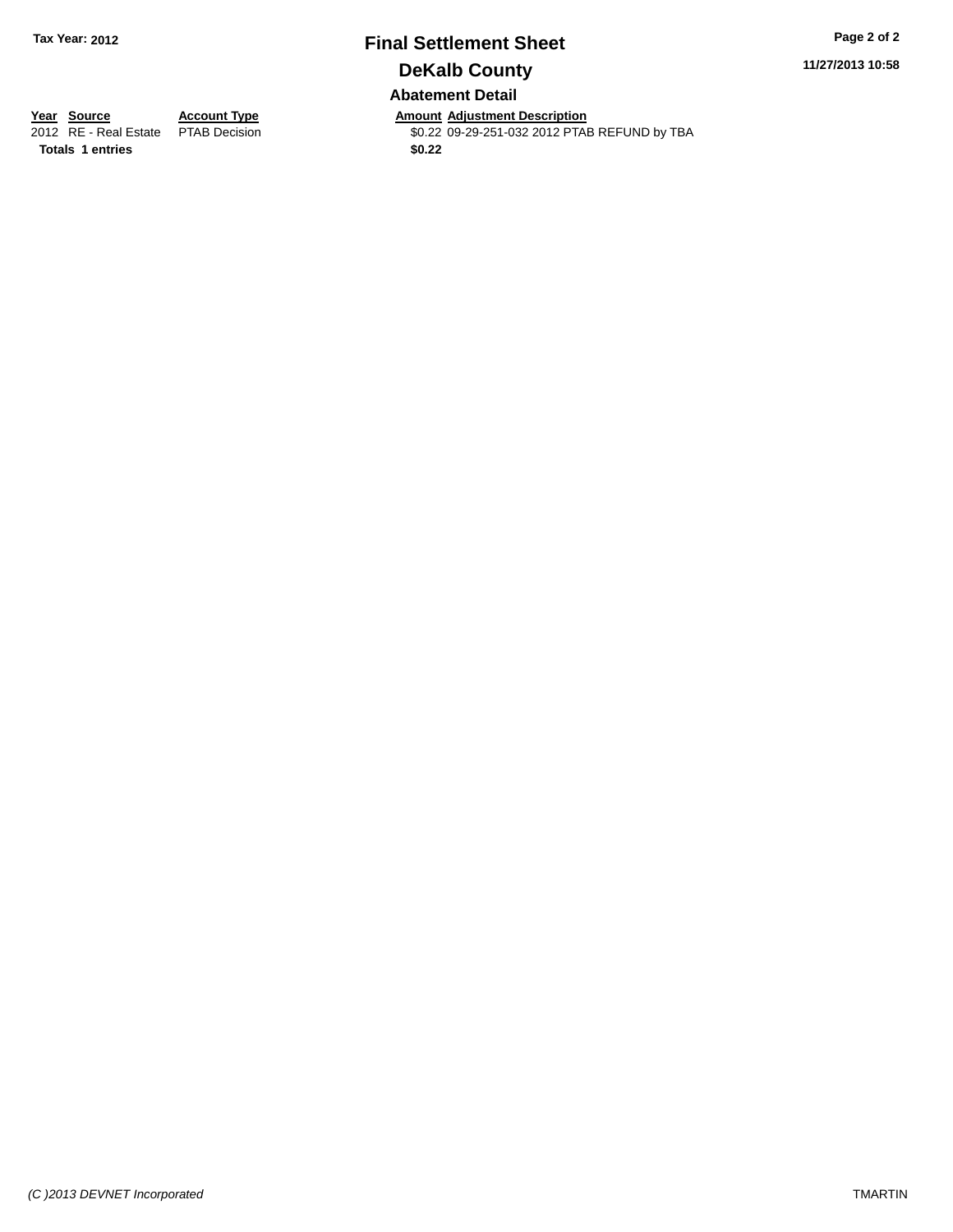## **Final Settlement Sheet Tax Year: 2012 Page 1 of 2 DeKalb County 057 - CORTLAND LIBRARY**

**11/27/2013 10:58**

### **Current Year Taxes Due**

|       | <b>Original Amount Due</b>       | \$238,053.26 |
|-------|----------------------------------|--------------|
| ٠     | Supplements                      | \$0.00       |
|       | Cancellations                    | \$198.08     |
|       | Abatements/Refunds               | \$0.09       |
| ÷     | Mobile Home                      | \$0.00       |
| $+/-$ | Road & Bridge Transfer           | \$0.00       |
| ٠     | Misc. Adjustments                | \$133.35     |
|       | <b>Adjusted Amount Due</b>       | \$237,988.44 |
|       | <b>Prior Year Real EstateTax</b> | \$6.77       |
|       | Prior Year Mobile Home Tax       | \$0.00       |
|       | + Prior Year Misc. Adjustments   | \$0.00       |
|       | <b>Total Amount Due</b>          | \$237,995.21 |

## **Current Year Taxes Paid**

| ٠ | <b>Real Estate</b>             | \$235,547.45 |
|---|--------------------------------|--------------|
| ÷ | Railroad                       | \$417.70     |
| ٠ | Mobile Home                    | \$0.00       |
| ٠ | Misc. Adjustments              | \$133.35     |
| ÷ | <b>Prior Year Real Estate</b>  | \$6.77       |
| ٠ | Prior Year Mobile Home         | \$0.00       |
|   | + Prior Year Misc. Adjustments | \$0.00       |
|   | Abatements/Refunds             | \$0.09       |
|   |                                |              |
|   | <b>Total Collected</b>         | \$236,105.18 |
| ٠ | <b>Hold Back</b>               | \$0.00       |
| ÷ | <b>County Trustee</b>          | \$1,465.82   |
| ٠ | <b>Forfeited Tax</b>           | \$424.21     |
|   | Total                          | \$237,995.21 |
|   | <b>Interest Distribution</b>   |              |
|   | <b>County Interest</b>         | \$8.72       |

# **Distribution Summary**

**Total Interest** \$8.72

| <b>PISUINGUOII CAIIIIIIGI y</b>      |              |
|--------------------------------------|--------------|
| <b>Tax Distribution Date</b>         | Amount       |
| 05/31/2013                           | \$21.225.82  |
| 06/28/2013                           | \$97,758.78  |
| 07/26/2013                           | \$1,829.14   |
| 08/23/2013                           | \$29,642.18  |
| 09/20/2013                           | \$80,561.43  |
| 11/29/2013                           | \$5,087.83   |
| <b>Totals: 6 Distributions</b>       | \$236,105.18 |
| <b>Interest Distribution Date</b>    | Amount       |
| 11/29/2013                           | \$8.72       |
| <b>Totals: 1 Distributions</b>       | \$8.72       |
| <b>Grand Totals: 7 Distributions</b> | \$236.113.90 |

## **Fund Summary**

| <b>Fund</b>                                         | <b>Amount Collected</b> | <b>Previously</b><br><b>Distributed</b> | Current<br><b>Distribution</b> | Amount<br>Available | <b>Interest</b> | PY Over<br><b>Distrib</b> |
|-----------------------------------------------------|-------------------------|-----------------------------------------|--------------------------------|---------------------|-----------------|---------------------------|
| 004 - OPERATIONS & MAINTENANCE                      | \$12,276.27             | \$12,011.70                             | \$264.57                       | \$0.00              | \$0.46          | \$0.00                    |
| $005 - I. M. R. F.$                                 | \$13,890.77             | \$13.591.45                             | \$299.32                       | \$0.00              | \$0.51          | \$0.00                    |
| 016 - LIBRARY (township, municipalities)            | \$184.145.53            | \$180,177,36                            | \$3.968.17                     | \$0.00              | \$6.80          | \$0.00                    |
| 027 - AUDIT                                         | \$5.954.10              | \$5,825,82                              | \$128.28                       | \$0.00              | \$0.22          | \$0.00                    |
| 035 - TORT JUDGMENTS, LIABILITY<br><b>INSURANCE</b> | \$7.936.67              | \$7.765.65                              | \$171.02                       | \$0.00              | \$0.29          | \$0.00                    |
| 047 - SOCIAL SECURITY                               | \$11,901.84             | \$11.645.37                             | \$256.47                       | \$0.00              | \$0.44          | \$0.00                    |
| <b>Totals</b>                                       | \$236,105.18            | \$231.017.35                            | \$5,087.83                     | \$0.00              | \$8.72          | \$0.00                    |

| Year Source             | <b>Account Type</b>       |          | <b>Amount Adjustment Description</b>        |
|-------------------------|---------------------------|----------|---------------------------------------------|
| 2012 RE - Real Estate   | <b>Back Tax Collected</b> |          | \$36.09 SCAVENGER SALE 09-17-200-015 by TBA |
| 2012 RE - Real Estate   | <b>Back Tax Collected</b> |          | \$33.63 SCAVENGER SALE 09-17-200-021 by TBA |
| 2012 RE - Real Estate   | <b>Back Tax Collected</b> |          | \$32.84 SCAVENGER SALE 09-17-400-002 by TBA |
| 2012 RE - Real Estate   | <b>Back Tax Collected</b> |          | \$30.79 SCAVENGER SALE 09-29-276-011 by TBA |
| <b>Totals 4 entries</b> |                           | \$133.35 |                                             |
|                         |                           |          |                                             |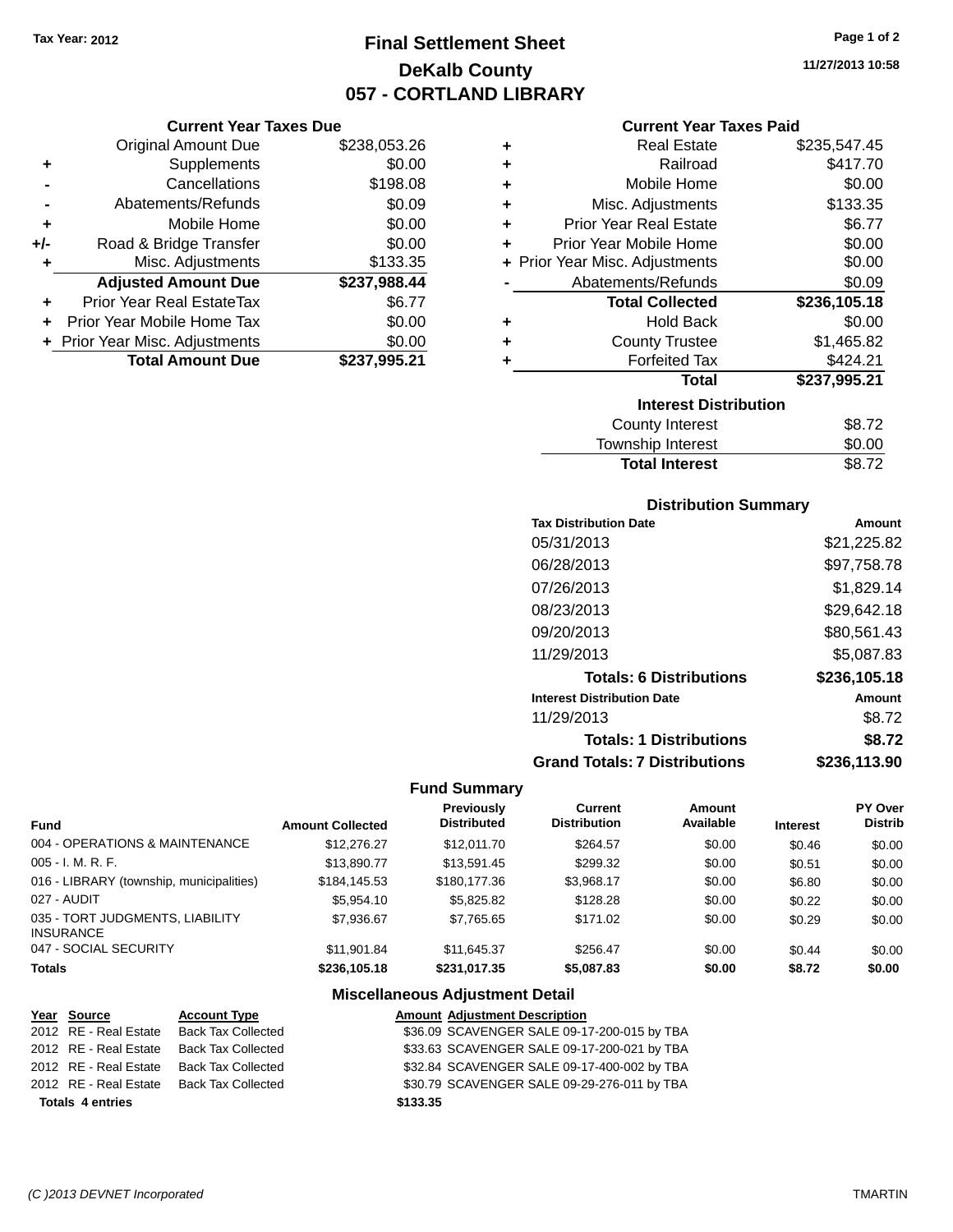## **Final Settlement Sheet Tax Year: 2012 Page 2 of 2 DeKalb County Abatement Detail**

**11/27/2013 10:58**

**Totals 1 entries \$0.09**

**Year Source Account Type Annount Adjustment Description**<br>2012 RE - Real Estate PTAB Decision **Amount Adjustment Description** \$0.09 09-29-251-032 2012 PTAB REFUND by TBA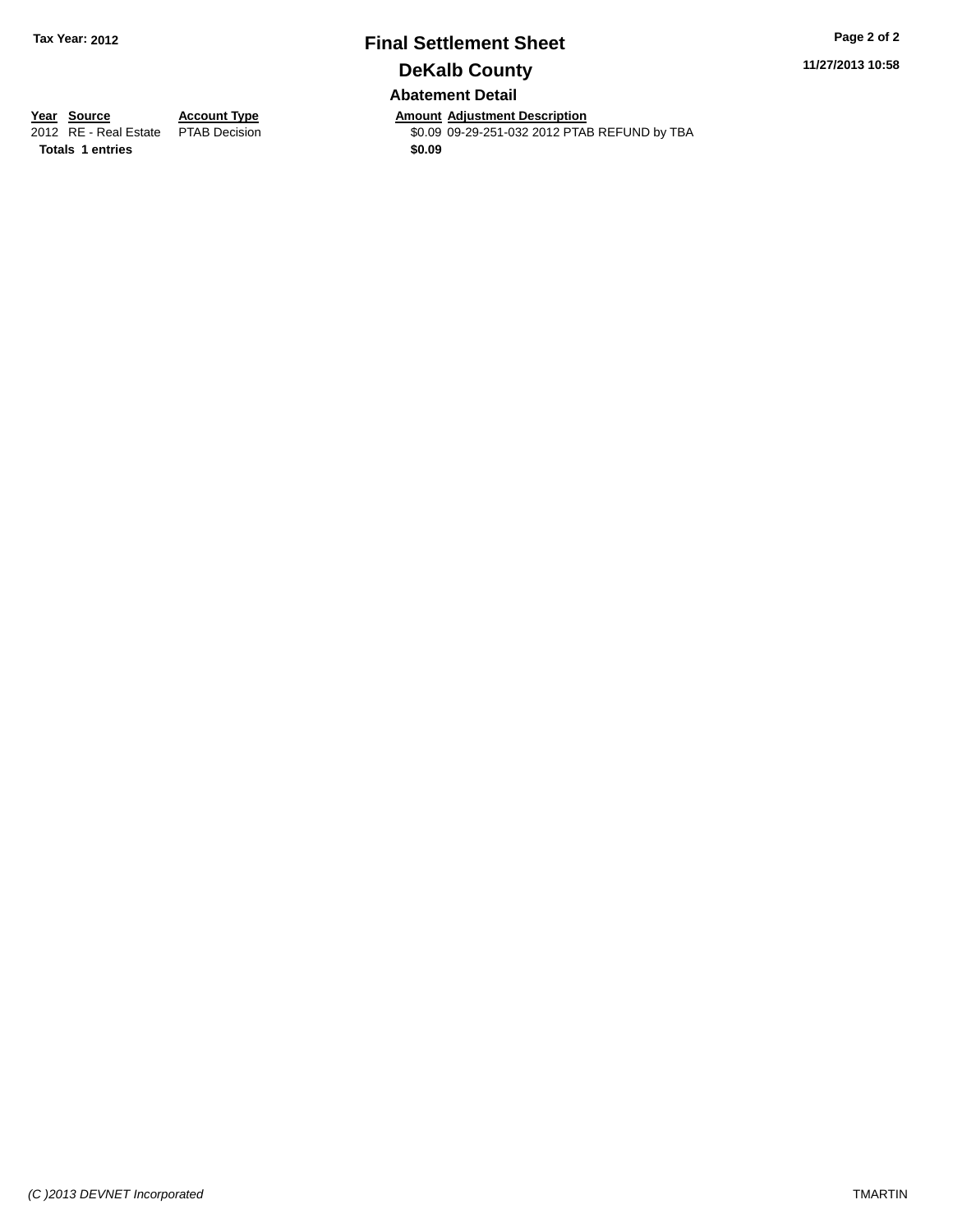## **Final Settlement Sheet Tax Year: 2012 Page 1 of 2 DeKalb County 058 - CITY OF DEKALB**

**11/27/2013 10:58**

## **Current Year Taxes Paid**

| ٠                 | \$4,244,719.08 | <b>Original Amount Due</b>     |       |
|-------------------|----------------|--------------------------------|-------|
| ٠                 | \$0.00         | Supplements                    |       |
| ٠                 | \$85,397.38    | Cancellations                  |       |
| Misc              | \$1.21         | Abatements/Refunds             |       |
| <b>Prior Yea</b>  | \$2,154.27     | Mobile Home                    | ٠     |
| <b>Prior Year</b> | \$225,837.62   | Road & Bridge Transfer         | $+/-$ |
| + Prior Year Misc | \$2,053.66     | Misc. Adjustments              |       |
| Abatem            | \$4,389,366.04 | <b>Adjusted Amount Due</b>     |       |
| To                | \$54.88        | Prior Year Real EstateTax      | ٠     |
| ٠                 | \$7.98         | Prior Year Mobile Home Tax     | ٠     |
| C                 | \$10.32        | + Prior Year Misc. Adjustments |       |
|                   | \$4,389,439.22 | <b>Total Amount Due</b>        |       |
|                   |                |                                |       |

| ٠<br>٠ | <b>County Trustee</b><br><b>Forfeited Tax</b> | \$1,788.23<br>\$222.29 |
|--------|-----------------------------------------------|------------------------|
| ٠      | <b>Hold Back</b>                              | \$0.00                 |
|        | <b>Total Collected</b>                        | \$4,387,428.70         |
|        | Abatements/Refunds                            | \$1.21                 |
|        | + Prior Year Misc. Adjustments                | \$10.32                |
| ٠      | Prior Year Mobile Home                        | \$7.98                 |
| ٠      | <b>Prior Year Real Estate</b>                 | \$54.88                |
| ٠      | Misc. Adjustments                             | \$2,053.66             |
| ÷      | Mobile Home                                   | \$2,154.27             |
| ÷      | Railroad                                      | \$9,958.02             |
| ٠      | <b>Real Estate</b>                            | \$4,373,190.78         |

| <b>County Interest</b> | \$162.03 |
|------------------------|----------|
| Township Interest      | \$0.00   |
| <b>Total Interest</b>  | \$162.03 |

| <b>Road and Bridge Summary</b>             |                           |               |  |  |
|--------------------------------------------|---------------------------|---------------|--|--|
| <b>Rd./Br. District</b>                    | Amt. Due                  | Amt. Distrib. |  |  |
| AFTON ROAD & BRIDGE                        | \$16,859.16               | \$16,859.04   |  |  |
| <b>CORTLAND ROAD &amp; BRIDG</b>           | \$837.32                  | \$835.23      |  |  |
| DEKALB ROAD & BRIDGE                       | \$208,243.69 \$208,143.35 |               |  |  |
| \$225,940.17 \$225,837.62<br><b>Totals</b> |                           |               |  |  |

**Current Year Taxes Due**

## **Distribution Summary**

| <b>Tax Distribution Date</b>         | Amount         |
|--------------------------------------|----------------|
| 05/31/2013                           | \$460,528.34   |
| 06/28/2013                           | \$1,785,152.11 |
| 07/26/2013                           | \$42,404.90    |
| 08/23/2013                           | \$276,209.22   |
| 09/20/2013                           | \$1,704,773.24 |
| 11/29/2013                           | \$118,360.91   |
| <b>Totals: 6 Distributions</b>       | \$4,387,428.72 |
| <b>Interest Distribution Date</b>    | Amount         |
| 11/29/2013                           | \$162.03       |
| <b>Totals: 1 Distributions</b>       | \$162.03       |
| <b>Grand Totals: 7 Distributions</b> | \$4,387,590.75 |

## **Fund Summary**

| <b>Fund</b>                 | <b>Amount Collected</b> | Previously<br><b>Distributed</b> | <b>Current</b><br><b>Distribution</b> | Amount<br>Available | <b>Interest</b> | PY Over<br><b>Distrib</b> |
|-----------------------------|-------------------------|----------------------------------|---------------------------------------|---------------------|-----------------|---------------------------|
| 001 - CORPORATE             | \$0.00                  | \$0.00                           | \$0.00                                | \$0.00              | (S0.01)         | \$0.00                    |
| 003 - BONDS AND INTEREST    | \$0.00                  | \$0.00                           | \$0.00                                | \$0.00              | \$0.00          | \$0.00                    |
| $005 - I. M. R. F.$         | \$314.062.79            | \$305.542.07                     | \$8,520,72                            | \$0.00              | \$12.23         | \$0.00                    |
| 007 - ROAD AND BRIDGE       | \$225,837.62            | \$220,383.45                     | \$5,454.17                            | \$0.00              | \$0.00          | \$0.00                    |
| 013 - FIREFIGHTER'S PENSION | \$2,037,410.96          | \$1,982,134.65                   | \$55,276.31                           | \$0.00              | \$79.33         | \$0.00                    |
| 015 - POLICE PENSION        | \$1,352,238.28          | \$1,315,551.14                   | \$36,687.14                           | \$0.00              | \$52.65         | \$0.00                    |
| 047 - SOCIAL SECURITY       | \$457.879.05            | \$445,456,48                     | \$12,422.57                           | \$0.00              | \$17.83         | \$0.00                    |
| <b>Totals</b>               | \$4,387,428.70          | \$4,269,067.79                   | \$118,360.91                          | \$0.00              | \$162.03        | \$0.00                    |

| Year Source             | <b>Account Type</b>                        | <b>Amount Adjustment Description</b>                   |
|-------------------------|--------------------------------------------|--------------------------------------------------------|
|                         | 2012 RE - Real Estate Paymt In Lieu of Tax | \$992.90 DEKALB UNITS by TBA                           |
|                         | 2012 MH - Mobile Home Back Tax Collected   | \$10.32 PITSTICK REDEMPTION 08-26-176-027 1022C by TBA |
|                         | 2012 RE - Real Estate Back Tax Collected   | \$43.87 STRATTON REDEMPTION 11-03-176-005 by TBA       |
| 2012 RE - Real Estate   | Paymt In Lieu of Tax                       | \$992.90 DEKALB UNITS by TBA                           |
|                         | 2012 RE - Real Estate Back Tax Collected   | \$23.99 SCAVENGER SALE 08-03-428-013 by TBA            |
| <b>Totals 5 entries</b> |                                            | \$2,063.98                                             |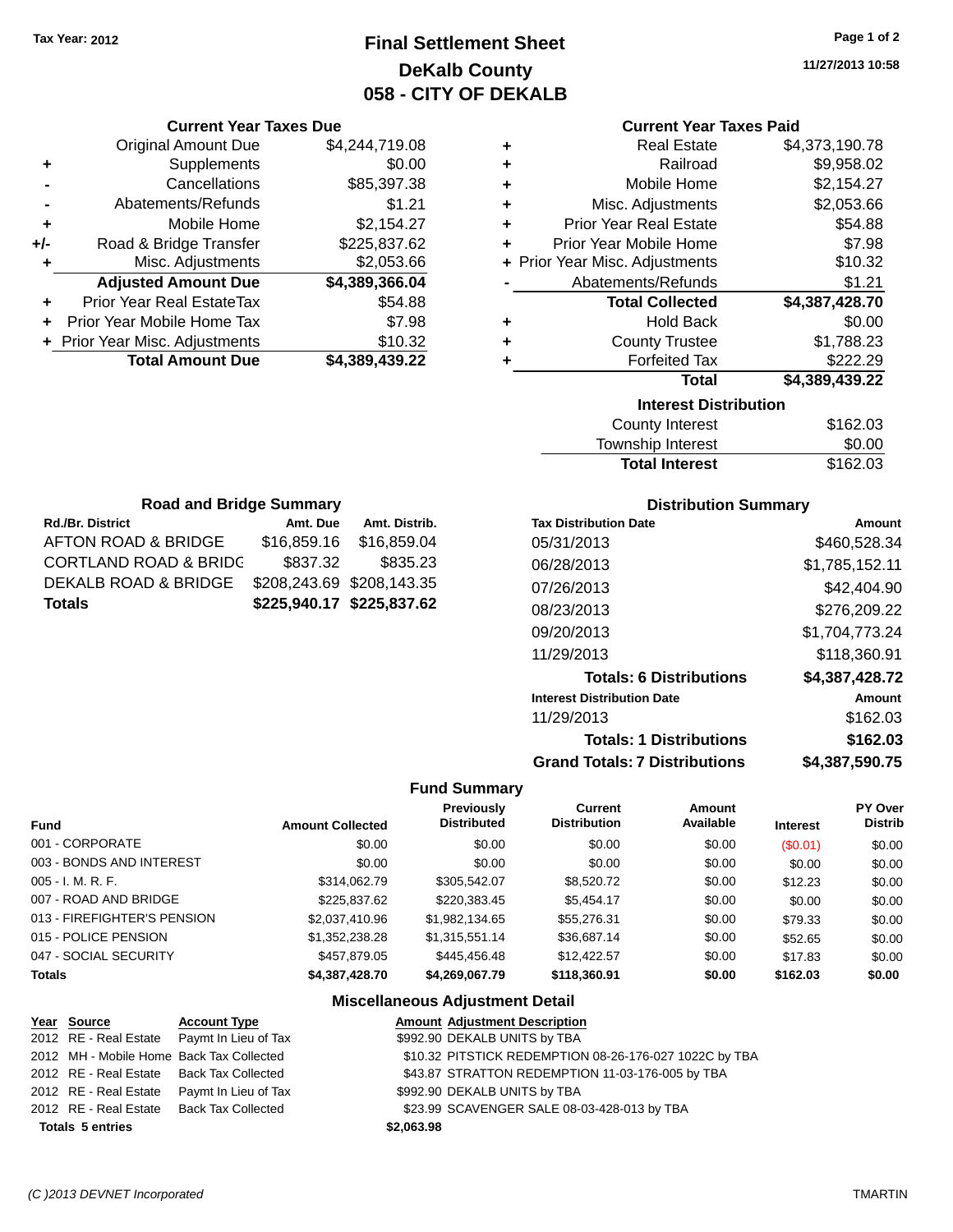## **Final Settlement Sheet Tax Year: 2012 Page 2 of 2 DeKalb County Abatement Detail**

| Year Source                         | <b>Account Type</b> |        | <b>Amount Adjustment Description</b> |
|-------------------------------------|---------------------|--------|--------------------------------------|
| 2012 RE - Real Estate PTAB Decision |                     |        | \$0.33 08-12-451-008 PTAB REI        |
| 2012 RE - Real Estate PTAB Decision |                     |        | \$0.28 08-12-451-012 PTAB REI        |
| 2012 RE - Real Estate PTAB Decision |                     |        | \$0.14 08-12-451-013 PTAB REI        |
| 2012 RE - Real Estate PTAB Decision |                     |        | \$0.16 08-27-257-006 2012 PTA        |
| 2012 RE - Real Estate PTAB Decision |                     |        | \$0.30 08-27-257-006 2011 PTA        |
| <b>Totals 5 entries</b>             |                     | \$1.21 |                                      |

| Year Source                          | <b>Account Type</b> |        | <b>Amount Adjustment Description</b>         |
|--------------------------------------|---------------------|--------|----------------------------------------------|
| 2012 RE - Real Estate  PTAB Decision |                     |        | \$0.33 08-12-451-008 PTAB REFUND by TBA      |
| 2012 RE - Real Estate PTAB Decision  |                     |        | \$0.28 08-12-451-012 PTAB REFUND by TBA      |
| 2012 RE - Real Estate PTAB Decision  |                     |        | \$0.14 08-12-451-013 PTAB REFUND by TBA      |
| 2012 RE - Real Estate PTAB Decision  |                     |        | \$0.16 08-27-257-006 2012 PTAB REFUND by TBA |
| 2012 RE - Real Estate PTAB Decision  |                     |        | \$0.30 08-27-257-006 2011 PTAB REFUND by TBA |
| <b>Totals 5 entries</b>              |                     | \$1.21 |                                              |
|                                      |                     |        |                                              |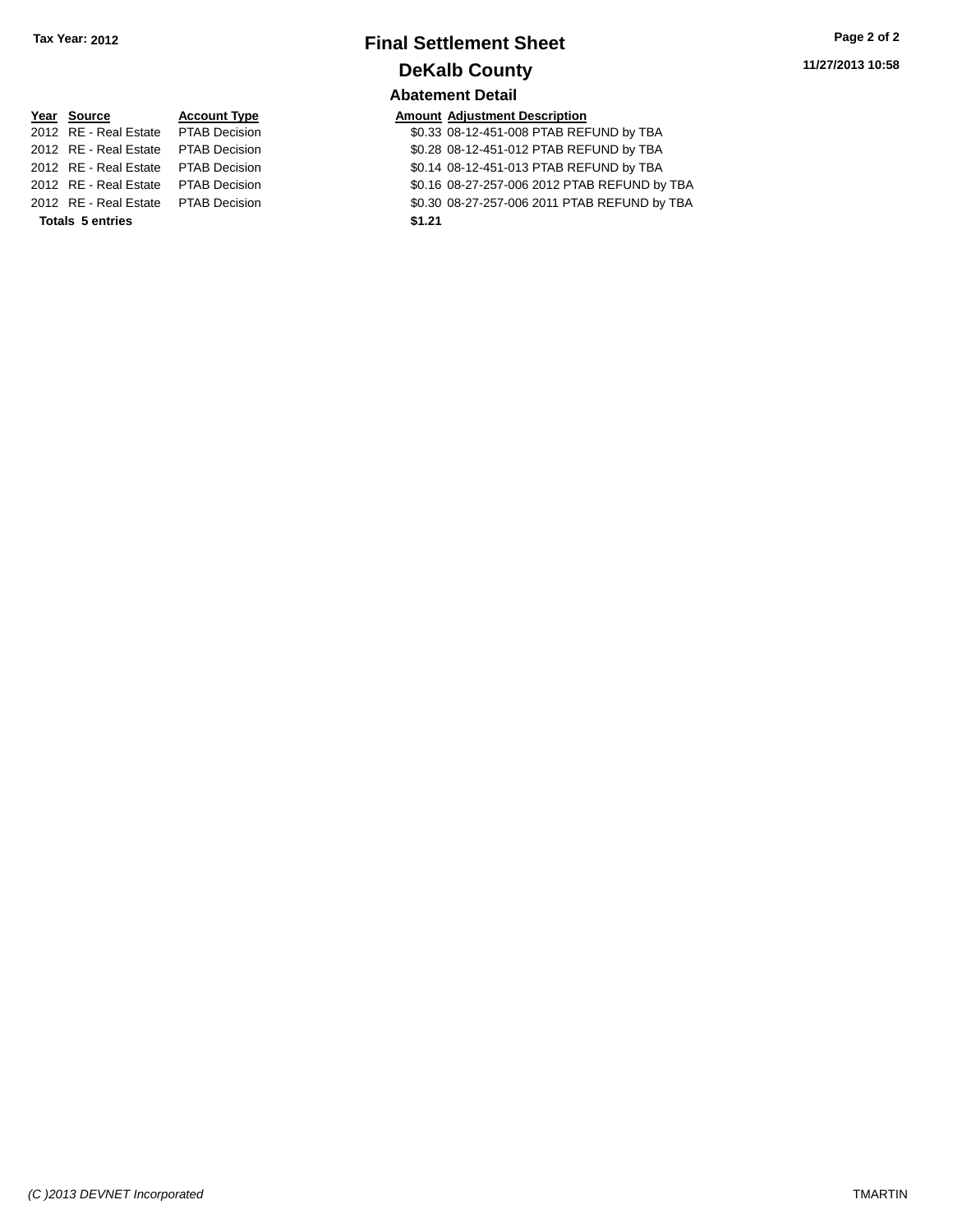## **Final Settlement Sheet Tax Year: 2012 Page 1 of 2 DeKalb County 059 - DE KALB LIBRARY**

**11/27/2013 10:58**

## **Current Year Taxes Due**

|       | <b>Original Amount Due</b>     | \$1,798,552.52 |
|-------|--------------------------------|----------------|
| ٠     | Supplements                    | \$0.00         |
|       | Cancellations                  | \$36,845.02    |
|       | Abatements/Refunds             | \$0.52         |
| ÷     | Mobile Home                    | \$912.79       |
| $+/-$ | Road & Bridge Transfer         | \$0.00         |
| ٠     | Misc. Adjustments              | \$870.17       |
|       | <b>Adjusted Amount Due</b>     | \$1,763,489.94 |
|       | Prior Year Real EstateTax      | \$23.28        |
|       | Prior Year Mobile Home Tax     | \$3.42         |
|       | + Prior Year Misc. Adjustments | \$4.37         |
|       | <b>Total Amount Due</b>        | \$1,763,521.01 |

| <b>Current Year Taxes Paid</b> |  |  |  |
|--------------------------------|--|--|--|
|--------------------------------|--|--|--|

|   | <b>Real Estate</b>             | \$1,756,636.26 |
|---|--------------------------------|----------------|
| ÷ | Railroad                       | \$4,219.36     |
| ٠ | Mobile Home                    | \$912.79       |
| ٠ | Misc. Adjustments              | \$870.17       |
| ٠ | <b>Prior Year Real Estate</b>  | \$23.28        |
| ٠ | Prior Year Mobile Home         | \$3.42         |
|   | + Prior Year Misc. Adjustments | \$4.37         |
|   | Abatements/Refunds             | \$0.52         |
|   |                                |                |
|   | <b>Total Collected</b>         | \$1,762,669.13 |
| ٠ | <b>Hold Back</b>               | \$0.00         |
| ٠ | <b>County Trustee</b>          | \$757.70       |
|   | <b>Forfeited Tax</b>           | \$94.18        |
|   | <b>Total</b>                   | \$1,763,521.01 |
|   | <b>Interest Distribution</b>   |                |

| <b>Total Interest</b>   | \$65.10 |
|-------------------------|---------|
| Township Interest       | \$0.00  |
| <b>OVAILLY ILITERSI</b> | 000.10  |

## **Distribution Summary**

| <b>Tax Distribution Date</b>         | Amount         |
|--------------------------------------|----------------|
| 05/31/2013                           | \$185,335.87   |
| 06/28/2013                           | \$716,639.52   |
| 07/26/2013                           | \$17,072.14    |
| 08/23/2013                           | \$111,245.66   |
| 09/20/2013                           | \$684.538.84   |
| 11/29/2013                           | \$47.837.10    |
| <b>Totals: 6 Distributions</b>       | \$1,762,669.13 |
| <b>Interest Distribution Date</b>    | Amount         |
| 11/29/2013                           | \$65.10        |
| <b>Totals: 1 Distributions</b>       | \$65.10        |
| <b>Grand Totals: 7 Distributions</b> | \$1,762,734.23 |
|                                      |                |

## **Fund Summary**

|                                          |                         | Previouslv         | Current             | Amount    |                 | <b>PY Over</b> |
|------------------------------------------|-------------------------|--------------------|---------------------|-----------|-----------------|----------------|
| Fund                                     | <b>Amount Collected</b> | <b>Distributed</b> | <b>Distribution</b> | Available | <b>Interest</b> | Distrib        |
| 016 - LIBRARY (township, municipalities) | \$1.762.669.13          | \$1.714.832.03     | \$47.837.10         | \$0.00    | \$65.10         | \$0.00         |
| Totals                                   | \$1.762.669.13          | \$1.714.832.03     | \$47,837,10         | \$0.00    | \$65.10         | \$0.00         |

#### **Miscellaneous Adjustment Detail**

| Year Source             | <b>Account Type</b>                        |          | <b>Amount Adjustment Description</b>                  |
|-------------------------|--------------------------------------------|----------|-------------------------------------------------------|
|                         | 2012 RE - Real Estate Paymt In Lieu of Tax |          | \$420.71 DEKALB UNITS by TBA                          |
|                         | 2012 MH - Mobile Home Back Tax Collected   |          | \$4.37 PITSTICK REDEMPTION 08-26-176-027 1022C by TBA |
| 2012 RE - Real Estate   | Back Tax Collected                         |          | \$18.59 STRATTON REDEMPTION 11-03-176-005 by TBA      |
| 2012 RE - Real Estate   | Paymt In Lieu of Tax                       |          | \$420.71 DEKALB UNITS by TBA                          |
| 2012 RE - Real Estate   | Back Tax Collected                         |          | \$10.16 SCAVENGER SALE 08-03-428-013 by TBA           |
| <b>Totals 5 entries</b> |                                            | \$874.54 |                                                       |
|                         |                                            |          | <b>Abatement Detail</b>                               |

## **Year Source Account Type Amount Adjustment Description**

| <u>rear source</u>                  | <b>ACCOUNT TYPE</b> | Alliount Aujustinent Description             |
|-------------------------------------|---------------------|----------------------------------------------|
| 2012 RE - Real Estate PTAB Decision |                     | \$0.14 08-12-451-008 PTAB REFUND by TBA      |
| 2012 RE - Real Estate PTAB Decision |                     | \$0.12 08-12-451-012 PTAB REFUND by TBA      |
| 2012 RE - Real Estate PTAB Decision |                     | \$0.06 08-12-451-013 PTAB REFUND by TBA      |
| 2012 RE - Real Estate PTAB Decision |                     | \$0.07 08-27-257-006 2012 PTAB REFUND by TBA |
|                                     |                     |                                              |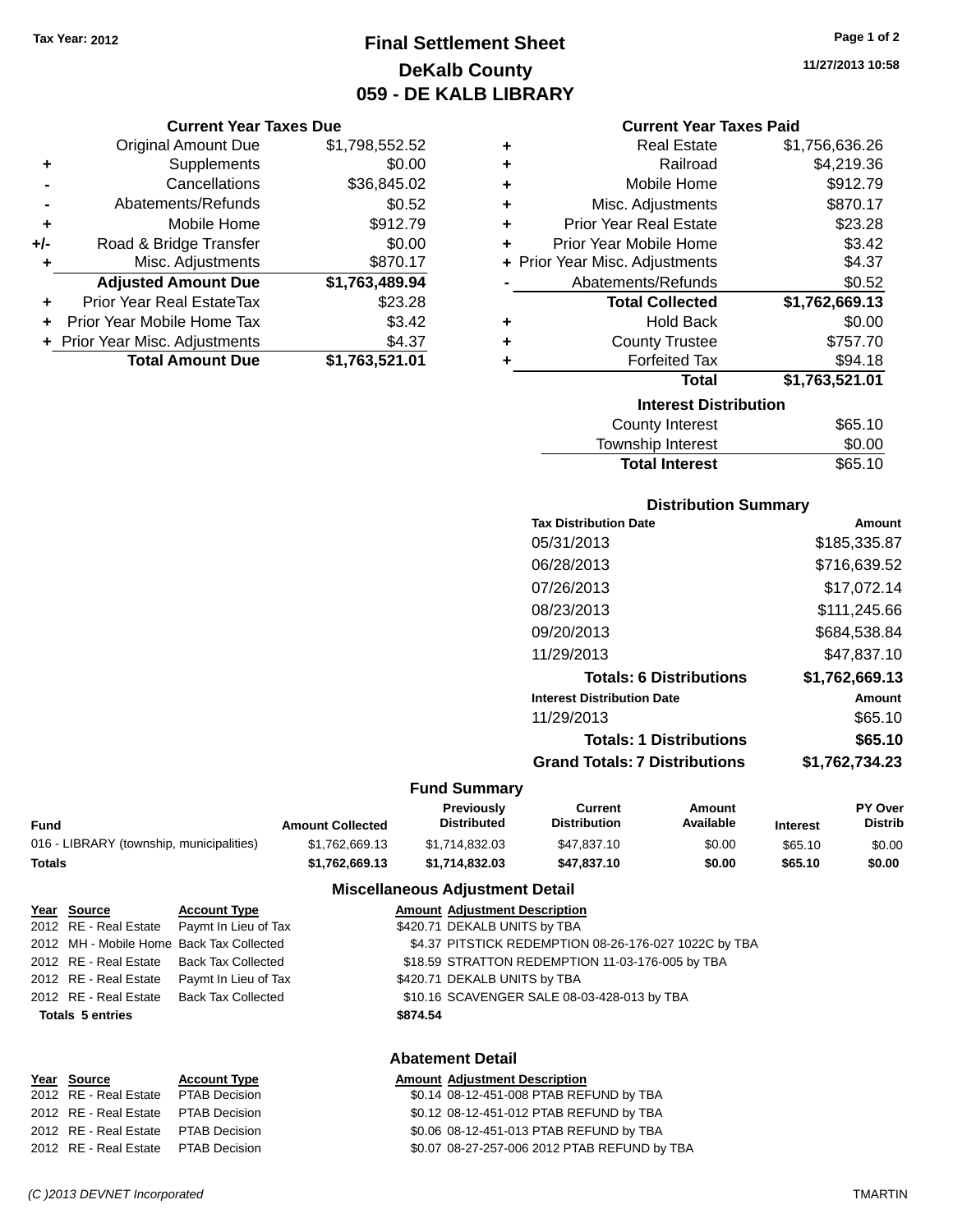## **Final Settlement Sheet Tax Year: 2012 Page 2 of 2 DeKalb County Abatement Detail**

**11/27/2013 10:58**

**Totals 5 entries \$0.52**

**Year Source Account Type Anneurs Amount Adjustment Description**<br>
2012 RE - Real Estate PTAB Decision **Amount Adjustment Description**<br>
\$0.13 08-27-257-006 2011 PTAE \$0.13 08-27-257-006 2011 PTAB REFUND by TBA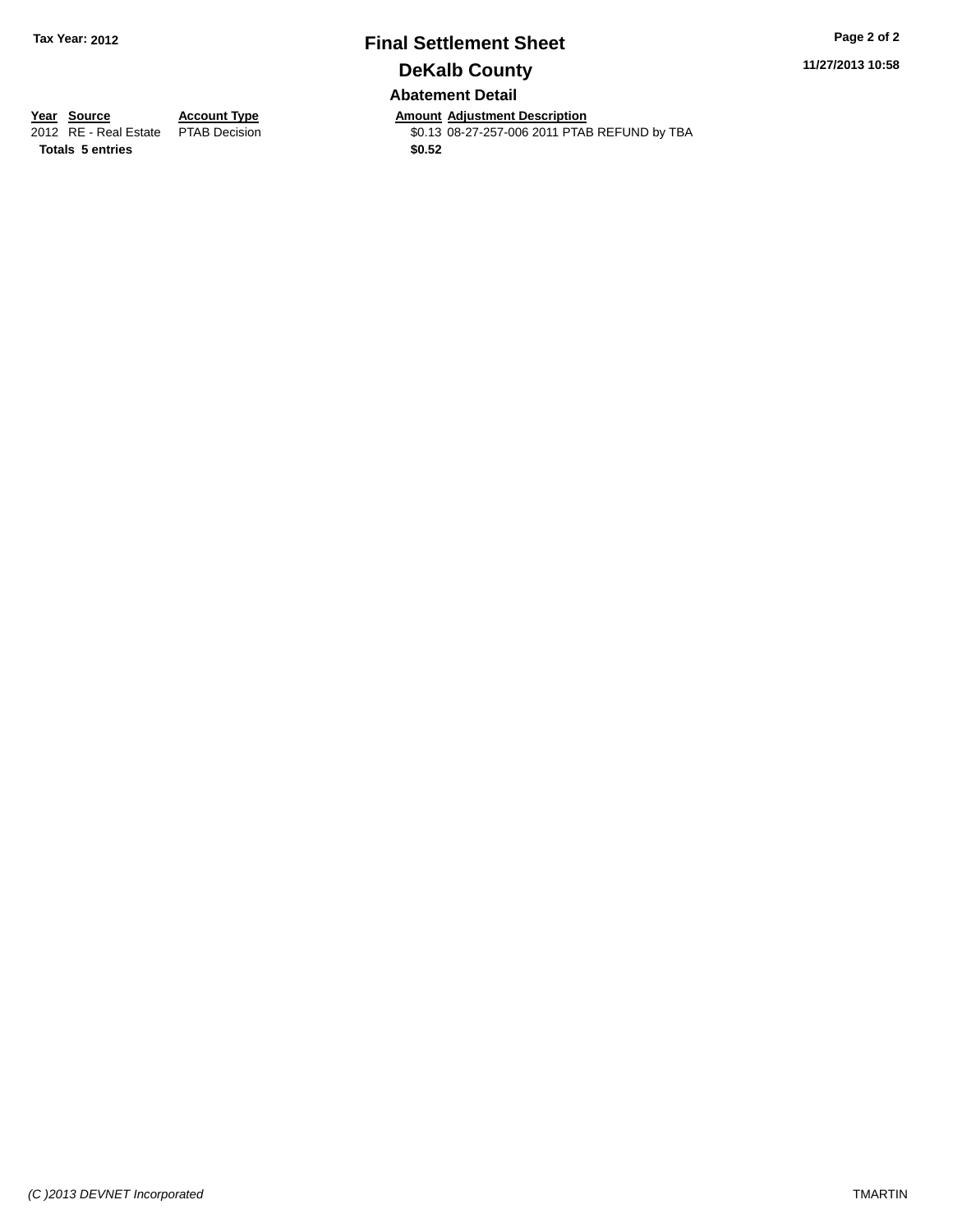## **Final Settlement Sheet Tax Year: 2012 Page 1 of 1 DeKalb County 060 - DEKALB SSA #3**

**11/27/2013 10:58**

|     | <b>Current Year Taxes Due</b>  |        |
|-----|--------------------------------|--------|
|     | Original Amount Due            | \$0.00 |
|     | Supplements                    | \$0.00 |
|     | Cancellations                  | \$0.00 |
|     | Abatements/Refunds             | \$0.00 |
| ٠   | Mobile Home                    | \$0.00 |
| +/- | Road & Bridge Transfer         | \$0.00 |
|     | Misc. Adjustments              | \$0.00 |
|     | <b>Adjusted Amount Due</b>     | \$0.00 |
|     | Prior Year Real EstateTax      | \$0.00 |
| ÷   | Prior Year Mobile Home Tax     | \$0.00 |
|     | + Prior Year Misc. Adjustments | \$0.00 |
|     | <b>Total Amount Due</b>        | \$0.00 |
|     |                                |        |

|                              | <b>Current Year Taxes Paid</b> |        |  |  |  |
|------------------------------|--------------------------------|--------|--|--|--|
| ٠                            | Real Estate                    | \$0.00 |  |  |  |
| ٠                            | Railroad                       | \$0.00 |  |  |  |
| ٠                            | Mobile Home                    | \$0.00 |  |  |  |
| ٠                            | Misc. Adjustments              | \$0.00 |  |  |  |
| ÷                            | <b>Prior Year Real Estate</b>  | \$0.00 |  |  |  |
| ÷                            | Prior Year Mobile Home         | \$0.00 |  |  |  |
|                              | + Prior Year Misc. Adjustments |        |  |  |  |
|                              | Abatements/Refunds<br>\$0.00   |        |  |  |  |
|                              | <b>Total Collected</b>         | \$0.00 |  |  |  |
| ٠                            | <b>Hold Back</b>               | \$0.00 |  |  |  |
| ٠                            | <b>County Trustee</b>          | \$0.00 |  |  |  |
| ٠                            | <b>Forfeited Tax</b>           | \$0.00 |  |  |  |
|                              | Total                          | \$0.00 |  |  |  |
| <b>Interest Distribution</b> |                                |        |  |  |  |
|                              | <b>County Interest</b>         | \$0.00 |  |  |  |
|                              | <b>Township Interest</b>       | \$0.00 |  |  |  |

Total Interest \$0.00

|  | <b>Fund Summary</b> |
|--|---------------------|
|--|---------------------|

| <b>Fund</b>                | <b>Amount Collected</b> | <b>Previously</b><br><b>Distributed</b> | Current<br><b>Distribution</b> | Amount<br>Available | <b>Interest</b> | <b>PY Over</b><br><b>Distrib</b> |
|----------------------------|-------------------------|-----------------------------------------|--------------------------------|---------------------|-----------------|----------------------------------|
| 023 - SPECIAL SERVICE AREA | \$0.00                  | \$0.00                                  | \$0.00                         | \$0.00              | \$0.00          | \$0.00                           |
| Totals                     | \$0.00                  | \$0.00                                  | \$0.00                         | \$0.00              | \$0.00          | \$0.00                           |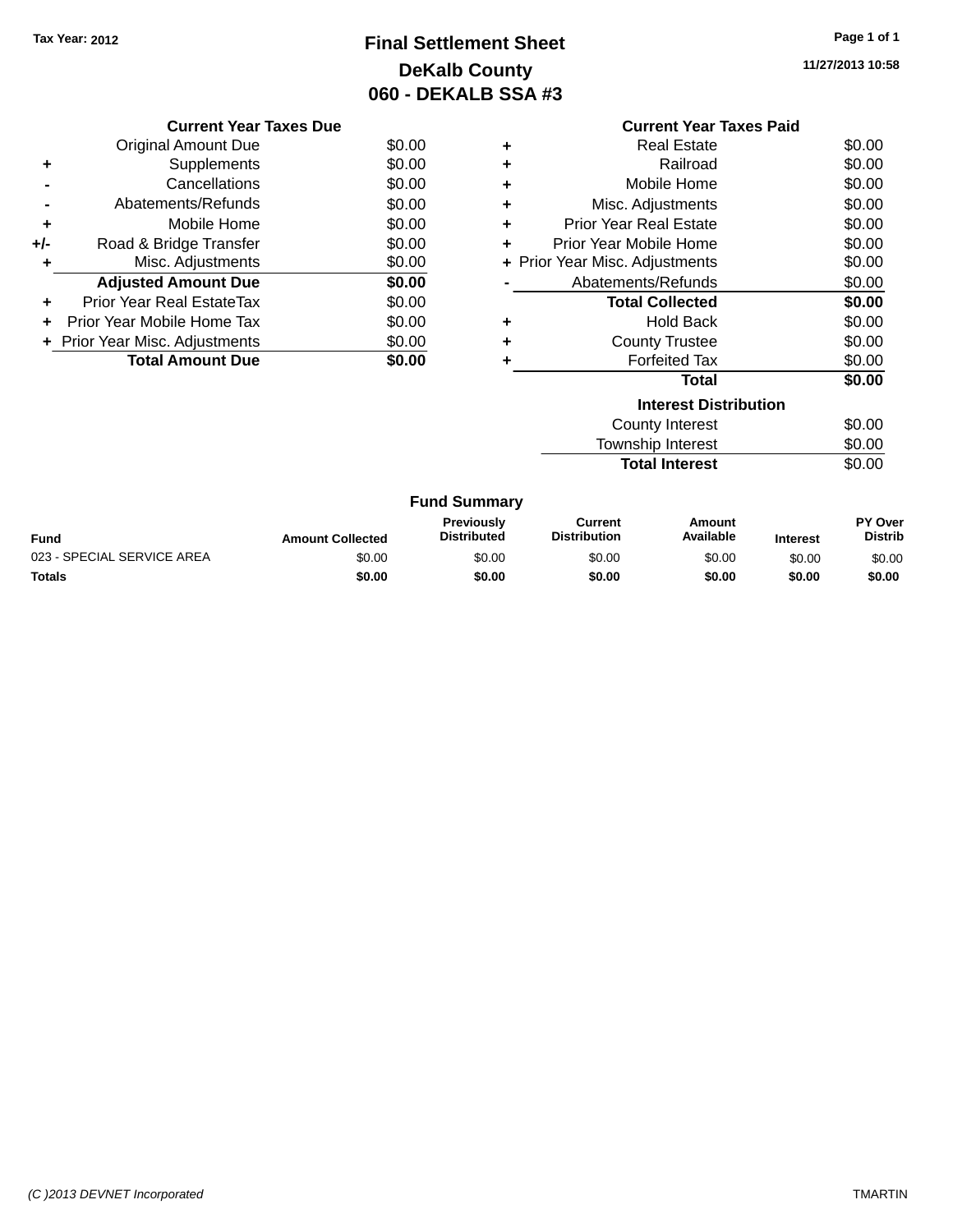## **Final Settlement Sheet Tax Year: 2012 Page 1 of 1 DeKalb County 061 - DEKALB SSA #4**

**11/27/2013 10:58**

## **Current Year Taxes Due**

|     | <b>Original Amount Due</b>     | \$1,488.09 |
|-----|--------------------------------|------------|
| ٠   | Supplements                    | \$0.00     |
|     | Cancellations                  | \$0.00     |
|     | Abatements/Refunds             | \$0.00     |
| ٠   | Mobile Home                    | \$0.00     |
| +/- | Road & Bridge Transfer         | \$0.00     |
| ٠   | Misc. Adjustments              | \$0.00     |
|     | <b>Adjusted Amount Due</b>     | \$1,488.09 |
| ٠   | Prior Year Real EstateTax      | \$0.00     |
|     | Prior Year Mobile Home Tax     | \$0.00     |
|     | + Prior Year Misc. Adjustments | \$0.00     |
|     | <b>Total Amount Due</b>        | \$1,488.09 |

#### **Current Year Taxes Paid**

| ٠                            | Real Estate                    | \$1,488.09 |  |  |
|------------------------------|--------------------------------|------------|--|--|
| ٠                            | Railroad                       | \$0.00     |  |  |
| ÷                            | Mobile Home                    | \$0.00     |  |  |
| ٠                            | Misc. Adjustments              | \$0.00     |  |  |
| ٠                            | Prior Year Real Estate         | \$0.00     |  |  |
| ٠                            | Prior Year Mobile Home         | \$0.00     |  |  |
|                              | + Prior Year Misc. Adjustments | \$0.00     |  |  |
|                              | Abatements/Refunds             | \$0.00     |  |  |
|                              | <b>Total Collected</b>         | \$1,488.09 |  |  |
| ٠                            | Hold Back                      | \$0.00     |  |  |
| ٠                            | <b>County Trustee</b>          | \$0.00     |  |  |
| ٠                            | <b>Forfeited Tax</b>           | \$0.00     |  |  |
|                              | <b>Total</b>                   | \$1,488.09 |  |  |
| <b>Interest Distribution</b> |                                |            |  |  |
|                              | County Interest                | \$0.05     |  |  |
|                              | <b>Township Interest</b>       | \$0.00     |  |  |
|                              | <b>Total Interest</b>          | \$0.05     |  |  |

## **Distribution Summary Tax Distribution Date Amount** 05/31/2013 \$153.58 06/28/2013 \$600.50 07/26/2013 \$15.15 08/23/2013 \$131.36 09/20/2013 \$552.52 11/29/2013 \$34.98 **Totals: 6 Distributions \$1,488.09 Interest Distribution Date Amount** 11/29/2013 \$0.05 **Totals: 1 Distributions \$0.05 Grand Totals: 7 Distributions \$1,488.14**

| Fund                       | <b>Amount Collected</b> | Previously<br>Distributed | Current<br><b>Distribution</b> | Amount<br>Available | <b>Interest</b> | <b>PY Over</b><br><b>Distrib</b> |
|----------------------------|-------------------------|---------------------------|--------------------------------|---------------------|-----------------|----------------------------------|
| 023 - SPECIAL SERVICE AREA | \$1.488.09              | \$1.453.11                | \$34.98                        | \$0.00              | \$0.05          | \$0.00                           |
| Totals                     | \$1,488.09              | \$1.453.11                | \$34.98                        | \$0.00              | \$0.05          | \$0.00                           |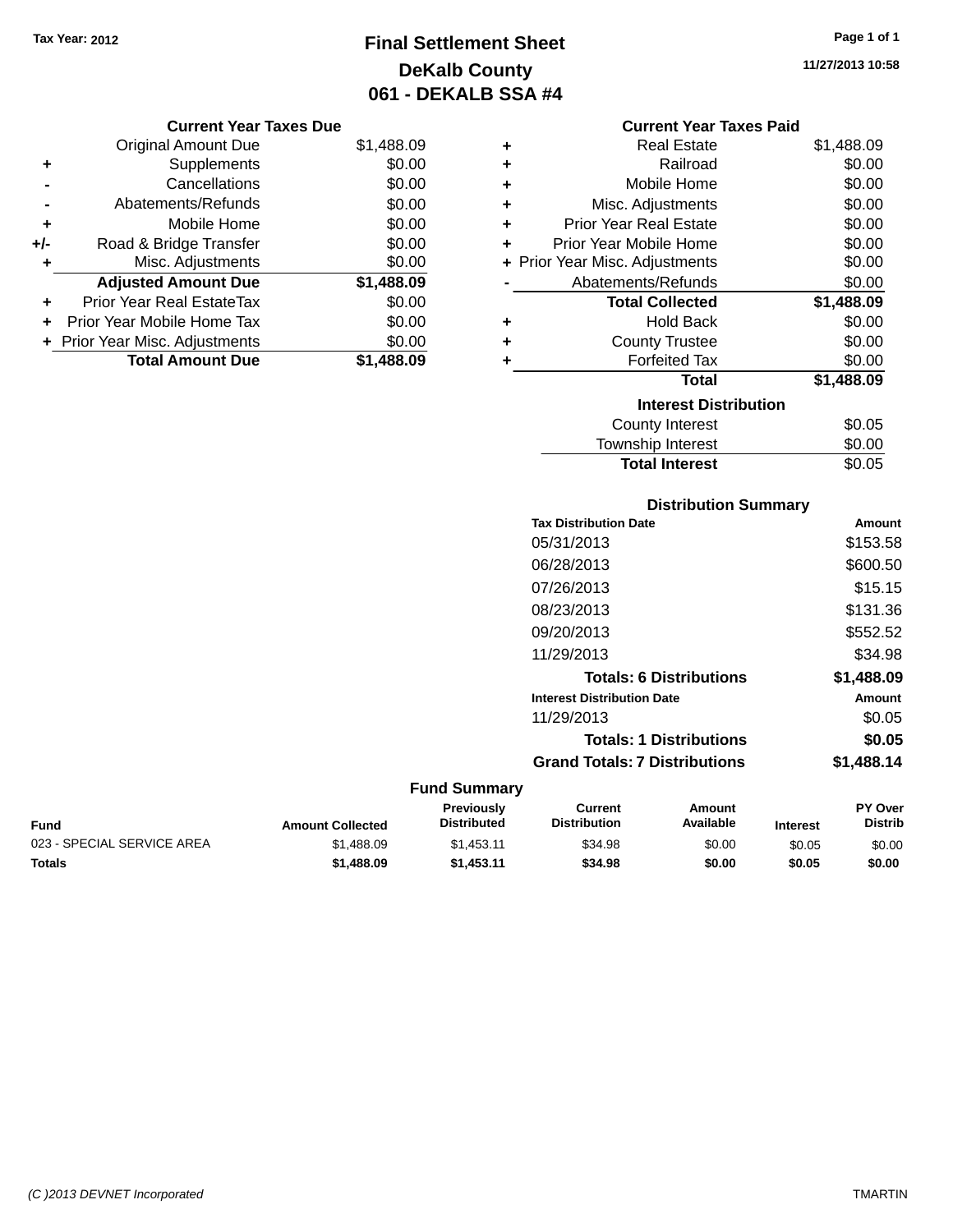# **Final Settlement Sheet Tax Year: 2012 Page 1 of 1 DeKalb County 062 - CITY OF GENOA**

**11/27/2013 10:58**

#### **Current Year Taxes Paid**

|     | <b>Original Amount Due</b>       | \$668,460.98 |
|-----|----------------------------------|--------------|
| ٠   | Supplements                      | \$0.00       |
|     | Cancellations                    | \$2,885.20   |
|     | Abatements/Refunds               | \$5.67       |
| ÷   | Mobile Home                      | \$550.62     |
| +/- | Road & Bridge Transfer           | \$35,021.45  |
| ٠   | Misc. Adjustments                | \$0.00       |
|     | <b>Adjusted Amount Due</b>       | \$701,142.18 |
| ٠   | <b>Prior Year Real EstateTax</b> | (\$643.41)   |
| ٠   | Prior Year Mobile Home Tax       | \$0.00       |
|     | + Prior Year Misc. Adjustments   | \$4.62       |
|     | <b>Total Amount Due</b>          | \$700,503.39 |
|     |                                  |              |

**Current Year Taxes Due**

| ٠ | <b>Real Estate</b>             | \$697,858.81 |
|---|--------------------------------|--------------|
| ٠ | Railroad                       | \$1,703.48   |
| ÷ | Mobile Home                    | \$544.33     |
| ٠ | Misc. Adjustments              | \$0.00       |
| ٠ | <b>Prior Year Real Estate</b>  | (\$643.41)   |
| ٠ | Prior Year Mobile Home         | \$0.00       |
|   | + Prior Year Misc. Adjustments | \$4.62       |
|   | Abatements/Refunds             | \$5.67       |
|   | <b>Total Collected</b>         | \$699,462.16 |
| ٠ | <b>Hold Back</b>               | \$0.00       |
| ÷ | <b>County Trustee</b>          | \$286.10     |
| ٠ | <b>Forfeited Tax</b>           | \$755.13     |
|   | <b>Total</b>                   | \$700,503.39 |
|   | <b>Interest Distribution</b>   |              |
|   | <b>County Interest</b>         | \$25.83      |
|   | <b>Township Interest</b>       | \$0.00       |
|   | <b>Total Interest</b>          | \$25.83      |

|  | <b>Road and Bridge Summary</b> |
|--|--------------------------------|
|  |                                |

| <b>Rd./Br. District</b>        | Amt. Due                | Amt. Distrib.           |
|--------------------------------|-------------------------|-------------------------|
| <b>GENOA ROAD &amp; BRIDGE</b> |                         | \$24,222.22 \$24,193.89 |
| KINGSTON ROAD & BRIDG          | \$10,842.03 \$10,827.56 |                         |
| Totals                         |                         | \$35,064.25 \$35,021.45 |

### **Distribution Summary**

| <b>Tax Distribution Date</b>         | Amount       |
|--------------------------------------|--------------|
| 05/31/2013                           | \$75.076.67  |
| 06/28/2013                           | \$283,372.84 |
| 07/26/2013                           | \$5.372.75   |
| 08/23/2013                           | \$62,493.05  |
| 09/20/2013                           | \$250,433.10 |
| 11/29/2013                           | \$22,713.75  |
| <b>Totals: 6 Distributions</b>       | \$699,462.16 |
| <b>Interest Distribution Date</b>    | Amount       |
| 11/29/2013                           | \$25.83      |
| <b>Totals: 1 Distributions</b>       | \$25.83      |
| <b>Grand Totals: 7 Distributions</b> | \$699.487.99 |

#### **Fund Summary**

| Fund                     | <b>Amount Collected</b> | <b>Previously</b><br><b>Distributed</b> | Current<br><b>Distribution</b> | Amount<br>Available | <b>Interest</b> | <b>PY Over</b><br><b>Distrib</b> |
|--------------------------|-------------------------|-----------------------------------------|--------------------------------|---------------------|-----------------|----------------------------------|
| 001 - CORPORATE          | \$332,220.36            | \$321.326.27                            | \$10,894.09                    | \$0.00              | \$12.91         | \$0.00                           |
| 003 - BONDS AND INTEREST | \$0.00                  | \$0.00                                  | \$0.00                         | \$0.00              | \$0.00          | \$0.00                           |
| 007 - ROAD AND BRIDGE    | \$35.021.45             | \$34.095.84                             | \$925.61                       | \$0.00              | \$0.00          | \$0.00                           |
| 014 - POLICE PROTECTION  | \$332,220.35            | \$321.326.30                            | \$10.894.05                    | \$0.00              | \$12.92         | \$0.00                           |
| Totals                   | \$699,462.16            | \$676,748.41                            | \$22.713.75                    | \$0.00              | \$25.83         | \$0.00                           |

### **Miscellaneous Adjustment Detail**

**Abatement Detail**

#### **Year** Source **Account Type Account Type Amount Adjustment Description**

2012 MH - Mobile Home Back Tax Collected \$4.62 VARGAS REDEMPTION 03-30-131-001-0063O by TBA **Totals 1 entries \$4.62**

|  | 7.VZ | I |  |
|--|------|---|--|
|  |      |   |  |
|  |      |   |  |

| Year Source                         | <b>Account Type</b>  |        | <b>Amount Adiustment Description</b>         |
|-------------------------------------|----------------------|--------|----------------------------------------------|
| 2012 RE - Real Estate               | <b>PTAB Decision</b> |        | \$3.42 03-30-277-001 2011 PTAB REFUND by TBA |
| 2012 RE - Real Estate PTAB Decision |                      |        | \$2.25 03-30-277-001 2012 PTAB REFUND by TBA |
| Totals 2 entries                    |                      | \$5.67 |                                              |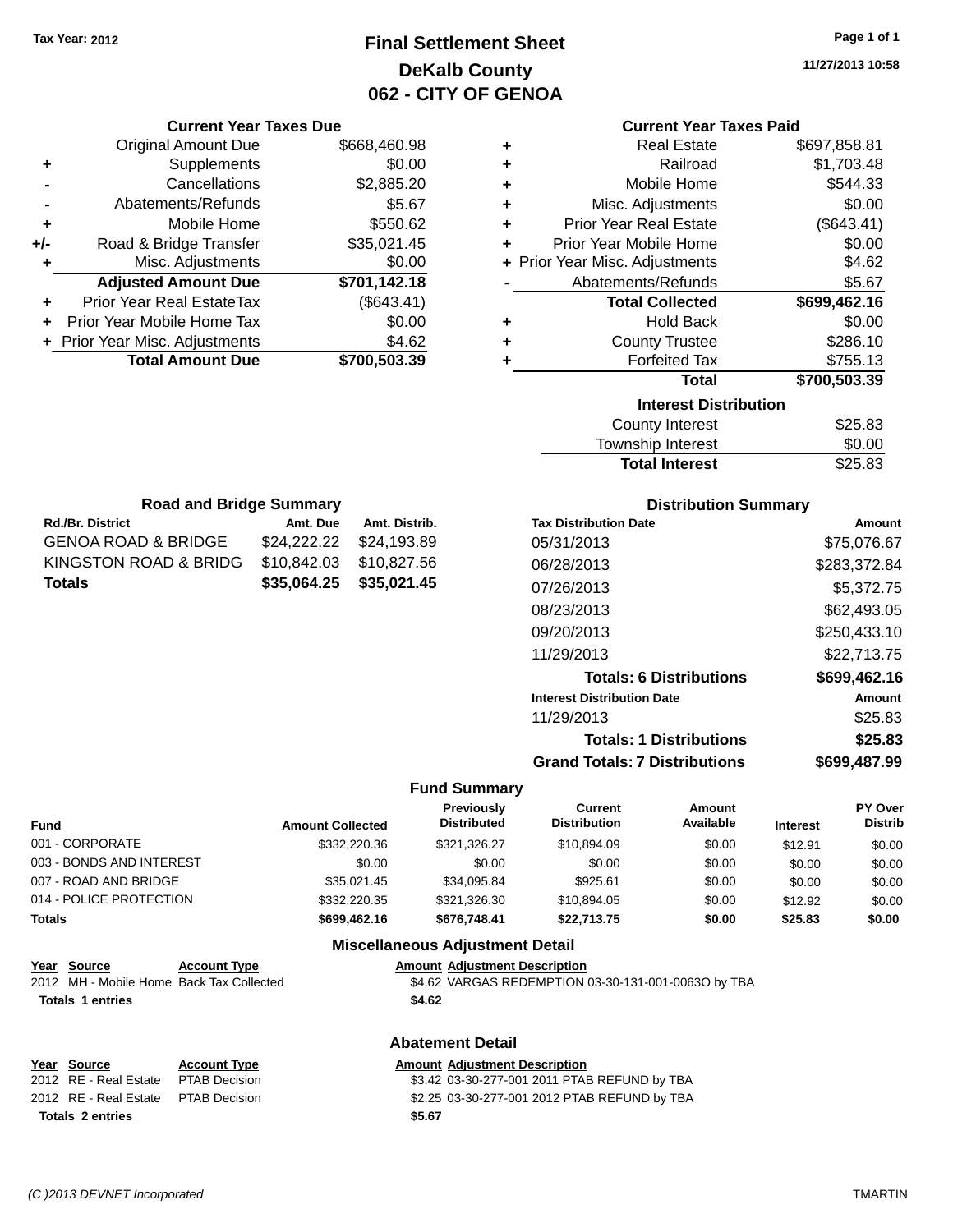# **Final Settlement Sheet Tax Year: 2012 Page 1 of 1 DeKalb County 063 - VILLAGE OF HINCKLEY**

**11/27/2013 10:58**

#### **Current Year Taxes Paid**

|     | <b>Current Year Taxes Due</b>  |              |  |
|-----|--------------------------------|--------------|--|
|     | <b>Original Amount Due</b>     | \$261,322.54 |  |
| ٠   | Supplements                    | \$0.00       |  |
|     | Cancellations                  | \$142.08     |  |
|     | Abatements/Refunds             | \$0.00       |  |
| ٠   | Mobile Home                    | \$0.00       |  |
| +/- | Road & Bridge Transfer         | \$37,378.72  |  |
|     | Misc. Adjustments              | \$65.83      |  |
|     | <b>Adjusted Amount Due</b>     | \$298,625.01 |  |
| ÷   | Prior Year Real EstateTax      | \$0.00       |  |
| ÷   | Prior Year Mobile Home Tax     | \$0.00       |  |
|     | + Prior Year Misc. Adjustments | \$0.00       |  |
|     | <b>Total Amount Due</b>        | \$298,625.01 |  |

**Rd./Br. District Amt. Due Amt. Distrib. Road and Bridge Summary**

SQUAW GROVE ROAD & B \$37,378.72 \$37,378.72 **Totals \$37,378.72 \$37,378.72**

| ٠ | <b>Real Estate</b>             | \$297,358.70 |
|---|--------------------------------|--------------|
| ÷ | Railroad                       | \$1,200.48   |
| ÷ | Mobile Home                    | \$0.00       |
| ٠ | Misc. Adjustments              | \$65.83      |
| ٠ | <b>Prior Year Real Estate</b>  | \$0.00       |
| ٠ | Prior Year Mobile Home         | \$0.00       |
|   | + Prior Year Misc. Adjustments | \$0.00       |
|   | Abatements/Refunds             | \$0.00       |
|   | <b>Total Collected</b>         | \$298,625.01 |
|   |                                |              |
| ٠ | <b>Hold Back</b>               | \$0.00       |
| ÷ | <b>County Trustee</b>          | \$0.00       |
| ٠ | <b>Forfeited Tax</b>           | \$0.00       |
|   | <b>Total</b>                   | \$298,625.01 |
|   | <b>Interest Distribution</b>   |              |
|   | <b>County Interest</b>         | \$11.03      |

| <b>Total Interest</b> | \$11.03 |
|-----------------------|---------|
| Township Interest     | \$0.00  |
| County Interest       | \$11.03 |

| <b>Distribution Summary</b>          |               |
|--------------------------------------|---------------|
| <b>Tax Distribution Date</b>         | <b>Amount</b> |
| 05/31/2013                           | \$24.360.09   |
| 06/28/2013                           | \$128,635.80  |
| 07/26/2013                           | \$4,856.59    |
| 08/23/2013                           | \$18,859.42   |
| 09/20/2013                           | \$111,426.91  |
| 11/29/2013                           | \$10.486.20   |
| <b>Totals: 6 Distributions</b>       | \$298,625.01  |
| <b>Interest Distribution Date</b>    | <b>Amount</b> |
| 11/29/2013                           | \$11.03       |
| <b>Totals: 1 Distributions</b>       | \$11.03       |
| <b>Grand Totals: 7 Distributions</b> | \$298,636.04  |

#### **Fund Summary**

 $\overline{\phantom{0}}$ 

| <b>Fund</b>                             | <b>Amount Collected</b> | Previously<br><b>Distributed</b> | <b>Current</b><br><b>Distribution</b> | Amount<br>Available | <b>Interest</b> | <b>PY Over</b><br><b>Distrib</b> |
|-----------------------------------------|-------------------------|----------------------------------|---------------------------------------|---------------------|-----------------|----------------------------------|
| 001 - CORPORATE                         | \$119,490.15            | \$115,303,30                     | \$4,186.85                            | \$0.00              | \$5.04          | \$0.00                           |
| $005 - I. M. R. F.$                     | \$32,596.22             | \$31,454.07                      | \$1,142.15                            | \$0.00              | \$1.38          | \$0.00                           |
| 007 - ROAD AND BRIDGE                   | \$37,378.72             | \$36,046.34                      | \$1,332.38                            | \$0.00              | \$0.00          | \$0.00                           |
| 014 - POLICE PROTECTION                 | \$40.498.39             | \$39.079.39                      | \$1,419.00                            | \$0.00              | \$1.71          | \$0.00                           |
| 027 - AUDIT                             | \$8,695.06              | \$8,390.40                       | \$304.66                              | \$0.00              | \$0.37          | \$0.00                           |
| 035 - TORT JUDGEMENTS/LIABILITY<br>INS. | \$14.819.71             | \$14,300.45                      | \$519.26                              | \$0.00              | \$0.63          | \$0.00                           |
| 047 - SOCIAL SECURITY                   | \$30.424.48             | \$29.358.43                      | \$1,066.05                            | \$0.00              | \$1.28          | \$0.00                           |
| 048 - SCHOOL CROSSING GUARDS            | \$5.929.51              | \$5.721.75                       | \$207.76                              | \$0.00              | \$0.25          | \$0.00                           |
| 062 - WORKERS COMPENSATION              | \$8.792.77              | \$8,484.68                       | \$308.09                              | \$0.00              | \$0.37          | \$0.00                           |
| <b>Totals</b>                           | \$298,625.01            | \$288,138.81                     | \$10,486.20                           | \$0.00              | \$11.03         | \$0.00                           |

# **Miscellaneous Adjustment Detail**

| Year Source      | <b>Account Type</b>                        |         | <b>Amount Adiustment Description</b> |
|------------------|--------------------------------------------|---------|--------------------------------------|
|                  | 2012 RE - Real Estate Pavmt In Lieu of Tax |         | \$65.83 SUNSET VIEW APTS by TBA      |
| Totals 1 entries |                                            | \$65.83 |                                      |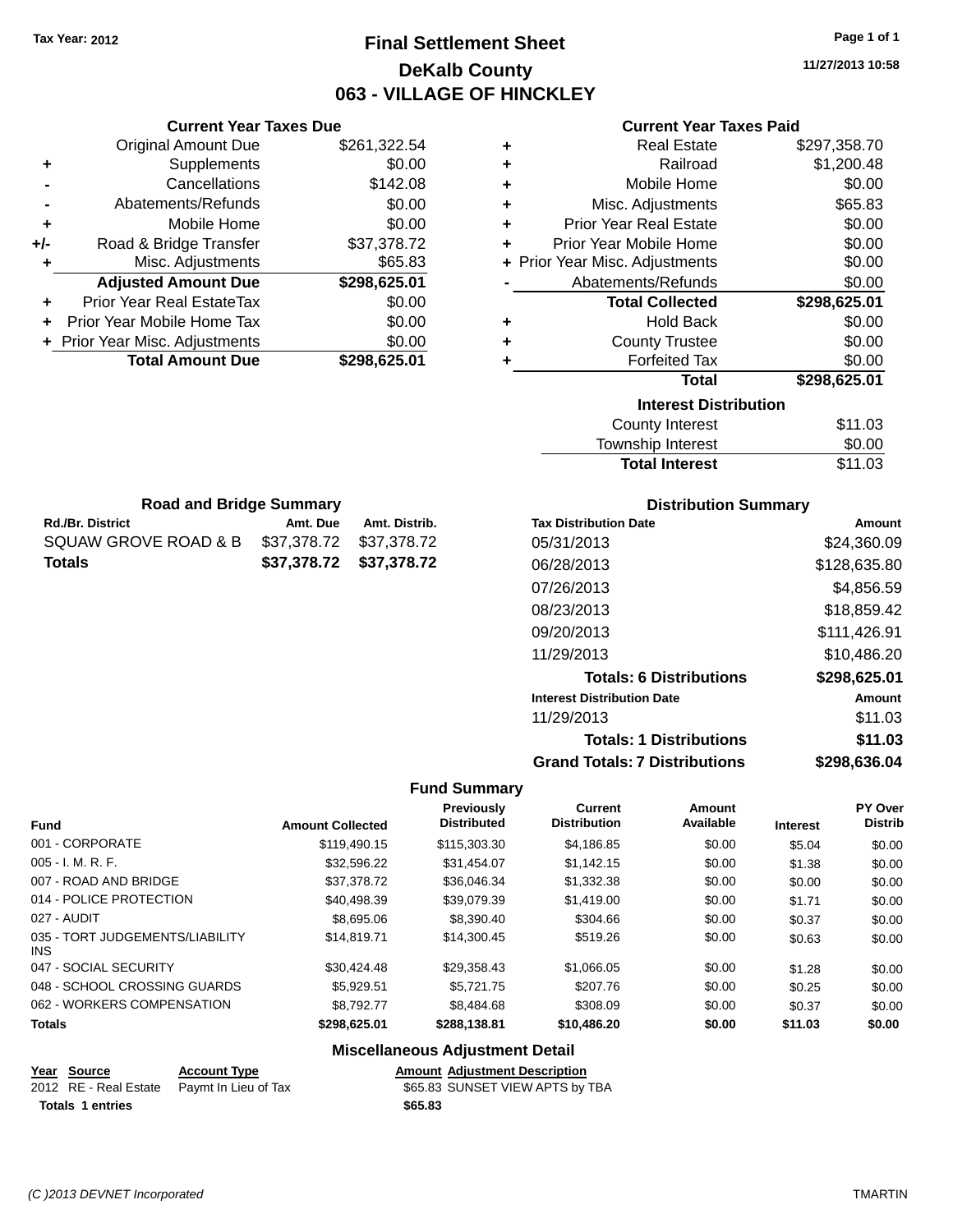# **Final Settlement Sheet Tax Year: 2012 Page 1 of 1 DeKalb County 064 - VILLAGE OF KINGSTON**

**11/27/2013 10:58**

| <b>Current Year Taxes Due</b>    |              |   | Curro                   |
|----------------------------------|--------------|---|-------------------------|
| Original Amount Due              | \$143,016.99 | ٠ | <b>Re</b>               |
| Supplements                      | \$0.00       | ٠ |                         |
| Cancellations                    | \$103.27     | ٠ | Mobi                    |
| Abatements/Refunds               | \$0.00       | ٠ | Misc. Adju              |
| Mobile Home                      | \$0.00       | ÷ | Prior Year Re           |
| Road & Bridge Transfer           | \$16,987.76  | ٠ | Prior Year Mobi         |
| Misc. Adjustments                | \$0.00       |   | + Prior Year Misc. Adju |
| <b>Adjusted Amount Due</b>       | \$159,901.48 |   | Abatements/             |
| <b>Prior Year Real EstateTax</b> | \$0.00       |   | <b>Total C</b>          |
| Prior Year Mobile Home Tax       | \$0.00       | ٠ | н                       |
| + Prior Year Misc. Adjustments   | \$0.00       | ٠ | County                  |
| <b>Total Amount Due</b>          | \$159,901.48 |   | Forf                    |
|                                  |              |   |                         |
|                                  |              |   |                         |

| ٠ | <b>Real Estate</b>             | \$159,356.67 |
|---|--------------------------------|--------------|
| ÷ | Railroad                       | \$514.92     |
| ÷ | Mobile Home                    | \$0.00       |
| ٠ | Misc. Adjustments              | \$0.00       |
| ÷ | <b>Prior Year Real Estate</b>  | \$0.00       |
| ÷ | Prior Year Mobile Home         | \$0.00       |
|   | + Prior Year Misc. Adjustments | \$0.00       |
|   | Abatements/Refunds             | \$0.00       |
|   | <b>Total Collected</b>         | \$159,871.59 |
| ٠ | Hold Back                      | \$0.00       |
| ÷ | <b>County Trustee</b>          | \$29.89      |
| ٠ | <b>Forfeited Tax</b>           | \$0.00       |
|   | <b>Total</b>                   | \$159,901.48 |
|   | <b>Interest Distribution</b>   |              |
|   | County Interest                | \$5.90       |

| <b>Total Interest</b> | \$5.90 |
|-----------------------|--------|
| Township Interest     | \$0.00 |
| County Interest       | \$5.90 |

| <b>Road and Bridge Summary</b>                |          |                         |  |  |
|-----------------------------------------------|----------|-------------------------|--|--|
| <b>Rd./Br. District</b>                       | Amt. Due | Amt. Distrib.           |  |  |
| KINGSTON ROAD & BRIDG \$17,010.45 \$16,987.76 |          |                         |  |  |
| Totals                                        |          | \$17,010.45 \$16,987.76 |  |  |

### **Distribution Summary**

| <b>Tax Distribution Date</b>         | Amount       |
|--------------------------------------|--------------|
| 05/31/2013                           | \$15,036.76  |
| 06/28/2013                           | \$67,966.06  |
| 07/26/2013                           | \$1,319.00   |
| 08/23/2013                           | \$12,230.84  |
| 09/20/2013                           | \$57,981.53  |
| 11/29/2013                           | \$5,337.40   |
| <b>Totals: 6 Distributions</b>       | \$159,871.59 |
| <b>Interest Distribution Date</b>    | Amount       |
| 11/29/2013                           | \$5.90       |
| <b>Totals: 1 Distributions</b>       | \$5.90       |
| <b>Grand Totals: 7 Distributions</b> | \$159,877.49 |

| <b>Fund</b>                             | <b>Amount Collected</b> | <b>Previously</b><br><b>Distributed</b> | <b>Current</b><br><b>Distribution</b> | <b>Amount</b><br>Available | <b>Interest</b> | PY Over<br><b>Distrib</b> |
|-----------------------------------------|-------------------------|-----------------------------------------|---------------------------------------|----------------------------|-----------------|---------------------------|
| 001 - CORPORATE                         | \$51,431.32             | \$49.667.19                             | \$1,764.13                            | \$0.00                     | \$2.13          | \$0.00                    |
| $005 - I. M. R. F.$                     | \$11.986.95             | \$11.575.79                             | \$411.16                              | \$0.00                     | \$0.49          | \$0.00                    |
| 007 - ROAD AND BRIDGE                   | \$16,987.76             | \$16.551.37                             | \$436.39                              | \$0.00                     | \$0.00          | \$0.00                    |
| 014 - POLICE PROTECTION                 | \$17.231.65             | \$16,640.59                             | \$591.06                              | \$0.00                     | \$0.71          | \$0.00                    |
| 025 - GARBAGE DISPOSAL                  | \$5,246,70              | \$5,066.73                              | \$179.97                              | \$0.00                     | \$0.22          | \$0.00                    |
| 027 - AUDIT                             | \$7,992.06              | \$7,717.93                              | \$274.13                              | \$0.00                     | \$0.33          | \$0.00                    |
| 031 - WORKING CASH                      | \$551.11                | \$532.19                                | \$18.92                               | \$0.00                     | \$0.02          | \$0.00                    |
| 035 - TORT JUDGEMENTS/LIABILITY<br>INS. | \$40.451.98             | \$39,064.47                             | \$1,387.51                            | \$0.00                     | \$1.67          | \$0.00                    |
| 047 - SOCIAL SECURITY                   | \$7,992.06              | \$7.717.93                              | \$274.13                              | \$0.00                     | \$0.33          | \$0.00                    |
| <b>Totals</b>                           | \$159,871.59            | \$154,534.19                            | \$5,337.40                            | \$0.00                     | \$5.90          | \$0.00                    |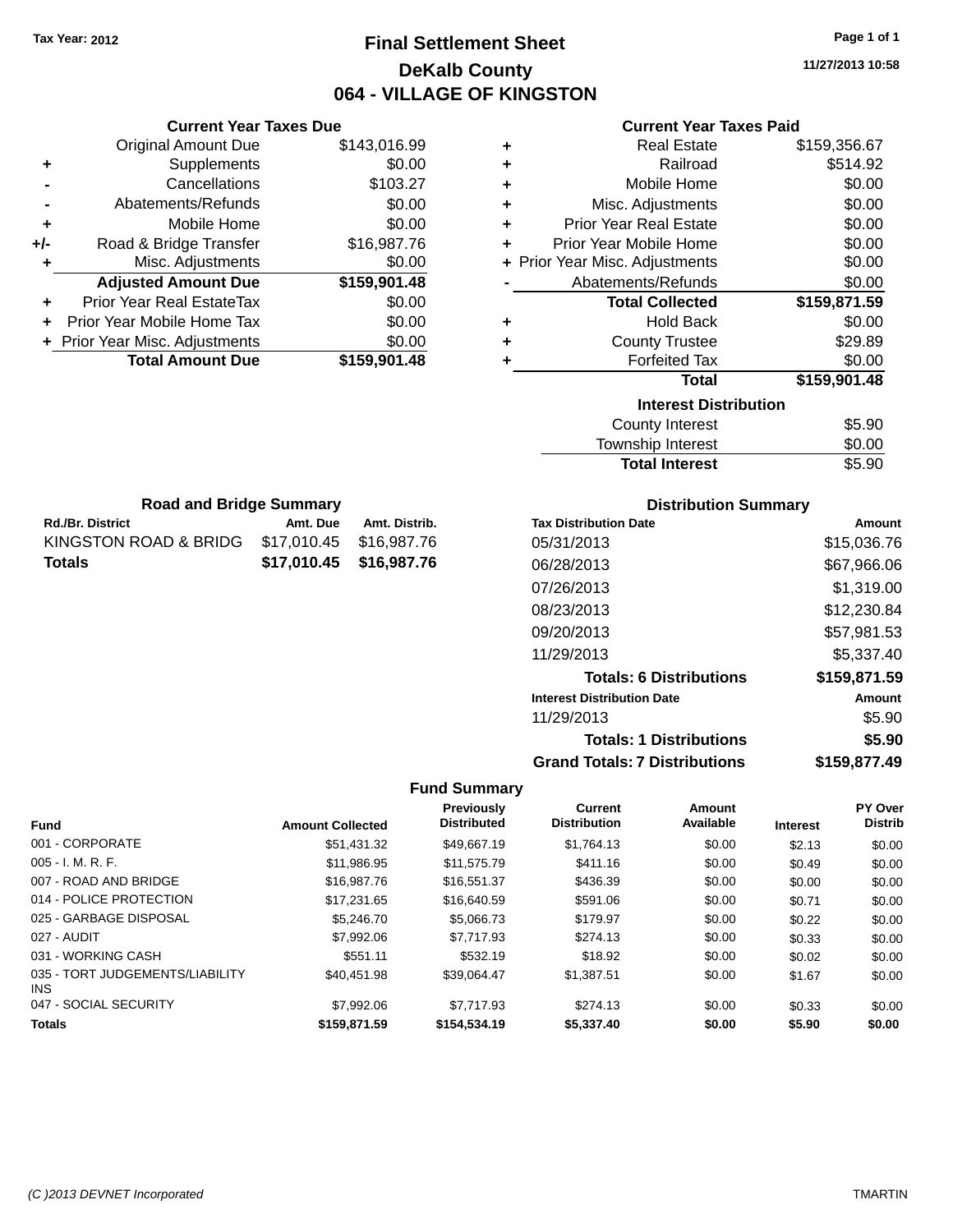# **Final Settlement Sheet Tax Year: 2012 Page 1 of 1 DeKalb County 065 - VILLAGE OF KIRKLAND**

**11/27/2013 10:58**

### **Current Year Taxes Paid**

|     | <b>Current Year Taxes Due</b>    |              |
|-----|----------------------------------|--------------|
|     | <b>Original Amount Due</b>       | \$189,505.31 |
| ٠   | Supplements                      | \$0.00       |
|     | Cancellations                    | \$164.76     |
|     | Abatements/Refunds               | \$5.42       |
| ٠   | Mobile Home                      | \$0.00       |
| +/- | Road & Bridge Transfer           | \$22,341.53  |
| ٠   | Misc. Adjustments                | \$0.00       |
|     | <b>Adjusted Amount Due</b>       | \$211,676.66 |
|     | <b>Prior Year Real EstateTax</b> | (\$104.88)   |
|     | Prior Year Mobile Home Tax       | \$0.00       |
|     | + Prior Year Misc. Adjustments   | \$0.00       |
|     | <b>Total Amount Due</b>          | \$211,571.78 |
|     |                                  |              |

**Rd./Br. District Amt. Due Amt. Distrib. Road and Bridge Summary**

FRANKLIN ROAD & BRIDGE \$22,349.29 \$22,341.53 **Totals \$22,349.29 \$22,341.53**

| ٠ | <b>Real Estate</b>             | \$211,131.78 |
|---|--------------------------------|--------------|
| ٠ | Railroad                       | \$550.30     |
| ÷ | Mobile Home                    | \$0.00       |
| ÷ | Misc. Adjustments              | \$0.00       |
| ٠ | <b>Prior Year Real Estate</b>  | (\$104.88)   |
| ٠ | Prior Year Mobile Home         | \$0.00       |
|   | + Prior Year Misc. Adjustments | \$0.00       |
|   | Abatements/Refunds             | \$5.42       |
|   | <b>Total Collected</b>         | \$211,571.78 |
| ٠ | <b>Hold Back</b>               | \$0.00       |
| ÷ | <b>County Trustee</b>          | \$0.00       |
| ٠ | <b>Forfeited Tax</b>           | \$0.00       |
|   | <b>Total</b>                   | \$211,571.78 |
|   | <b>Interest Distribution</b>   |              |
|   | <b>County Interest</b>         | \$7.81       |
|   | Township Interest              | \$0.00       |
|   | <b>Total Interest</b>          | \$7.81       |

| <b>Distribution Summary</b>          |              |
|--------------------------------------|--------------|
| <b>Tax Distribution Date</b>         | Amount       |
| 05/31/2013                           | \$28,790.93  |
| 06/28/2013                           | \$77,757.88  |
| 07/26/2013                           | \$4,350.28   |
| 08/23/2013                           | \$20,192.82  |
| 09/20/2013                           | \$73,689.38  |
| 11/29/2013                           | \$6,790.49   |
| <b>Totals: 6 Distributions</b>       | \$211,571.78 |
| <b>Interest Distribution Date</b>    | Amount       |
| 11/29/2013                           | \$7.81       |
| <b>Totals: 1 Distributions</b>       | \$7.81       |
| <b>Grand Totals: 7 Distributions</b> | \$211,579.59 |

#### **Fund Summary**

| <b>Fund</b>                             | <b>Amount Collected</b> | <b>Previously</b><br><b>Distributed</b> | Current<br><b>Distribution</b> | Amount<br>Available | <b>Interest</b> | PY Over<br><b>Distrib</b> |
|-----------------------------------------|-------------------------|-----------------------------------------|--------------------------------|---------------------|-----------------|---------------------------|
| 001 - CORPORATE                         | \$82.131.21             | \$79.474.69                             | \$2,656.52                     | \$0.00              | \$3.39          | \$0.00                    |
| 003 - BONDS AND INTEREST                | \$0.00                  | \$0.00                                  | \$0.00                         | \$0.00              | \$0.00          | \$0.00                    |
| 007 - ROAD AND BRIDGE                   | \$22,341.53             | \$21.671.69                             | \$669.84                       | \$0.00              | \$0.00          | \$0.00                    |
| 014 - POLICE PROTECTION                 | \$82.131.23             | \$79.474.69                             | \$2,656.54                     | \$0.00              | \$3.39          | \$0.00                    |
| 025 - GARBAGE DISPOSAL                  | \$0.00                  | \$0.00                                  | \$0.00                         | \$0.00              | \$0.00          | \$0.00                    |
| 027 - AUDIT                             | \$4.994.93              | \$4,833,36                              | \$161.57                       | \$0.00              | \$0.21          | \$0.00                    |
| 035 - TORT JUDGEMENTS/LIABILITY<br>INS. | \$19,972.88             | \$19,326.86                             | \$646.02                       | \$0.00              | \$0.82          | \$0.00                    |
| <b>Totals</b>                           | \$211.571.78            | \$204.781.29                            | \$6.790.49                     | \$0.00              | \$7.81          | \$0.00                    |
|                                         |                         | <b>Abatement Detail</b>                 |                                |                     |                 |                           |

#### **Year Source Account Type Amount Adjustment Description**

|                                      | 1.011                                        |
|--------------------------------------|----------------------------------------------|
| 2012 RE - Real Estate  PTAB Decision | \$1.01 01-26-475-004 2011 PTAB REFUND by TBA |
| 2012 RE - Real Estate  PTAB Decision | \$4.29 PTAB REFUND 01-25-200-009 by TBA      |
| 2012 RE - Real Estate  PTAB Decision | \$0.12 01-26-475-004 2012 PTAB REFUND by TBA |
| <b>Totals 3 entries</b>              | \$5.42                                       |
|                                      |                                              |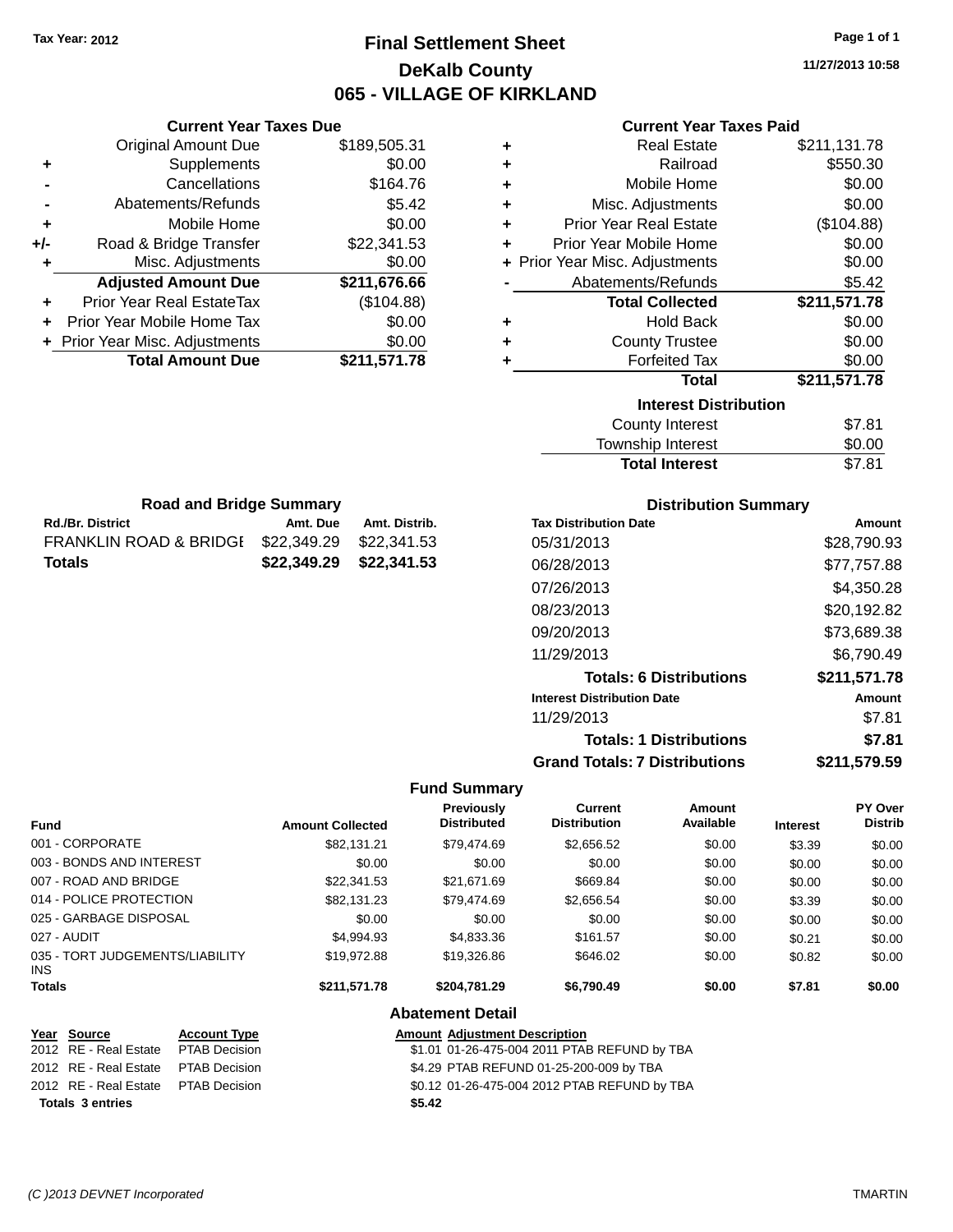# **Final Settlement Sheet Tax Year: 2012 Page 1 of 1 DeKalb County 066 - KIRKLAND LIBRARY**

**11/27/2013 10:58**

#### **Current Year Taxes Paid**

|     | <b>Current Year Taxes Due</b>  |             |
|-----|--------------------------------|-------------|
|     | <b>Original Amount Due</b>     | \$46,472.43 |
| ٠   | Supplements                    | \$0.00      |
|     | Cancellations                  | \$40.40     |
|     | Abatements/Refunds             | \$1.33      |
| ٠   | Mobile Home                    | \$0.00      |
| +/- | Road & Bridge Transfer         | \$0.00      |
| ٠   | Misc. Adjustments              | \$0.00      |
|     | <b>Adjusted Amount Due</b>     | \$46,430.70 |
| ٠   | Prior Year Real EstateTax      | (\$25.61)   |
| ÷   | Prior Year Mobile Home Tax     | \$0.00      |
|     | + Prior Year Misc. Adjustments | \$0.00      |
|     | <b>Total Amount Due</b>        | \$46.405.09 |

| ٠ | <b>Real Estate</b>             | \$46,297.07 |
|---|--------------------------------|-------------|
| ٠ | Railroad                       | \$134.96    |
| ٠ | Mobile Home                    | \$0.00      |
| ٠ | Misc. Adjustments              | \$0.00      |
| ٠ | Prior Year Real Estate         | (\$25.61)   |
| ÷ | Prior Year Mobile Home         | \$0.00      |
|   | + Prior Year Misc. Adjustments | \$0.00      |
|   | Abatements/Refunds             | \$1.33      |
|   | <b>Total Collected</b>         | \$46,405.09 |
| ٠ | <b>Hold Back</b>               | \$0.00      |
| ٠ | <b>County Trustee</b>          | \$0.00      |
| ٠ | <b>Forfeited Tax</b>           | \$0.00      |
|   | <b>Total</b>                   | \$46,405.09 |
|   | <b>Interest Distribution</b>   |             |
|   | <b>County Interest</b>         | \$1.71      |
|   | <b>Township Interest</b>       | \$0.00      |
|   | <b>Total Interest</b>          | \$1.71      |

### **Distribution Summary**

| <b>Tax Distribution Date</b>         | Amount      |
|--------------------------------------|-------------|
| 05/31/2013                           | \$6,333.46  |
| 06/28/2013                           | \$16,907.13 |
| 07/26/2013                           | \$980.57    |
| 08/23/2013                           | \$4,554.97  |
| 09/20/2013                           | \$16,128.01 |
| 11/29/2013                           | \$1,500.95  |
| <b>Totals: 6 Distributions</b>       | \$46,405.09 |
| <b>Interest Distribution Date</b>    | Amount      |
| 11/29/2013                           | \$1.71      |
| <b>Totals: 1 Distributions</b>       | \$1.71      |
| <b>Grand Totals: 7 Distributions</b> | \$46.406.80 |

| <b>Fund</b>                              | <b>Amount Collected</b> | <b>Previously</b><br><b>Distributed</b> | Current<br><b>Distribution</b> | Amount<br>Available | <b>Interest</b> | PY Over<br><b>Distrib</b> |
|------------------------------------------|-------------------------|-----------------------------------------|--------------------------------|---------------------|-----------------|---------------------------|
| 005 - I. M. R. F.                        | \$9.38                  | \$9.07                                  | \$0.31                         | \$0.00              | \$0.00          | \$0.00                    |
| 016 - LIBRARY (township, municipalities) | \$44.209.98             | \$42,780.05                             | \$1.429.93                     | \$0.00              | \$1.63          | \$0.00                    |
| 047 - SOCIAL SECURITY                    | \$2,185.73              | \$2,115.02                              | \$70.71                        | \$0.00              | \$0.08          | \$0.00                    |
| <b>Totals</b>                            | \$46,405.09             | \$44.904.14                             | \$1,500.95                     | \$0.00              | \$1.71          | \$0.00                    |
|                                          |                         | <b>Abatement Detail</b>                 |                                |                     |                 |                           |

| Year Source                         | <b>Account Type</b> |        | <b>Amount Adjustment Description</b>         |
|-------------------------------------|---------------------|--------|----------------------------------------------|
| 2012 RE - Real Estate               | PTAB Decision       |        | \$0.25 01-26-475-004 2011 PTAB REFUND by TBA |
| 2012 RE - Real Estate PTAB Decision |                     |        | \$1.05 PTAB REFUND 01-25-200-009 by TBA      |
| 2012 RE - Real Estate PTAB Decision |                     |        | \$0.03 01-26-475-004 2012 PTAB REFUND by TBA |
| <b>Totals 3 entries</b>             |                     | \$1.33 |                                              |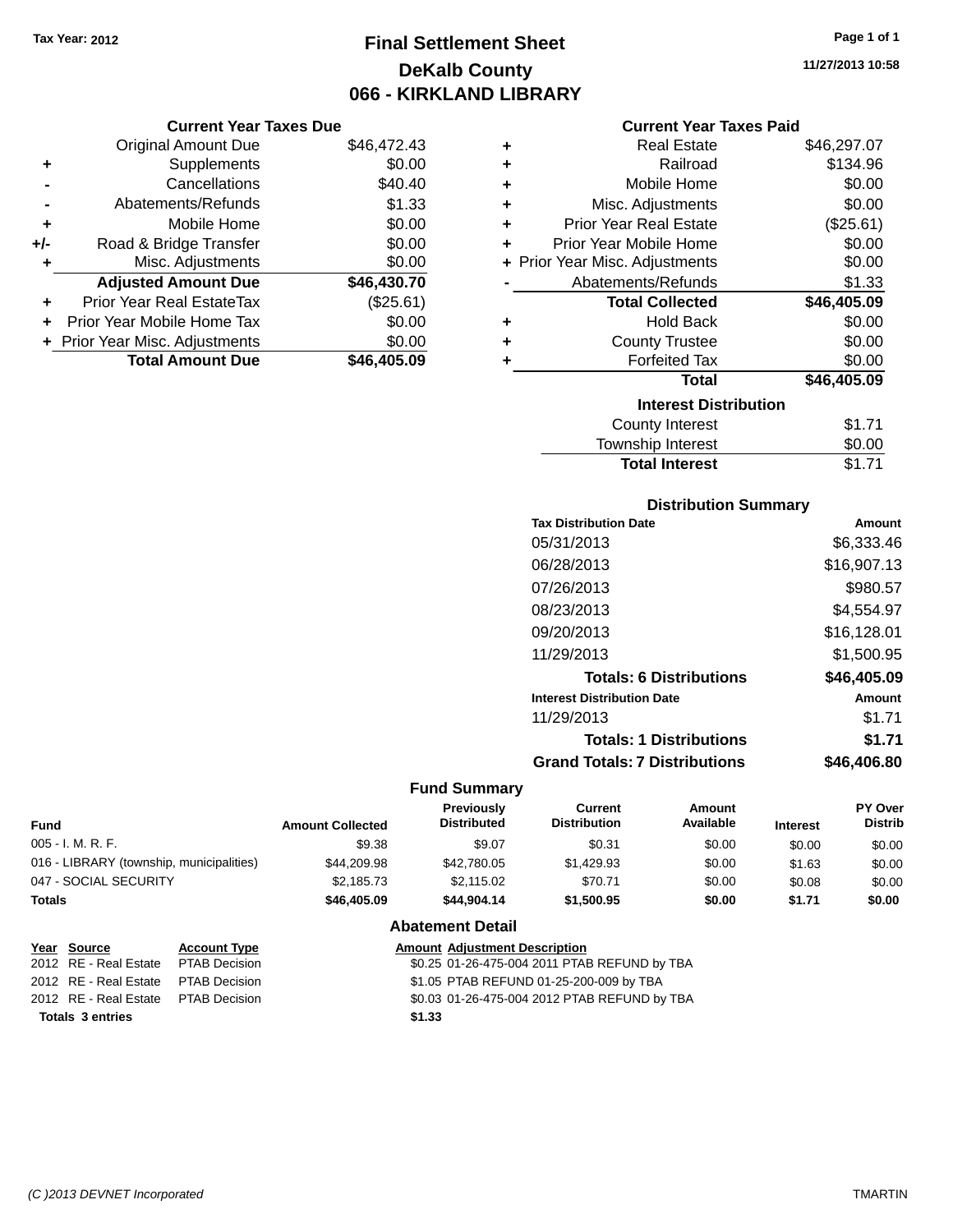# **Final Settlement Sheet Tax Year: 2012 Page 1 of 1 DeKalb County 067 - VILLAGE OF LEE**

**11/27/2013 10:58**

|                         | <b>Current Year Taxes Due</b>    |                         |                                        |                                      |                                             | <b>Current Year Taxes Paid</b> |                 |                                  |
|-------------------------|----------------------------------|-------------------------|----------------------------------------|--------------------------------------|---------------------------------------------|--------------------------------|-----------------|----------------------------------|
|                         | <b>Original Amount Due</b>       |                         | \$12,456.33                            | ٠                                    |                                             | <b>Real Estate</b>             |                 | \$13,649.42                      |
| ٠                       | Supplements                      |                         | \$0.00                                 | +                                    |                                             | Railroad                       |                 | \$345.34                         |
|                         | Cancellations                    |                         | \$0.00                                 | ٠                                    |                                             | Mobile Home                    |                 | \$3.52                           |
|                         | Abatements/Refunds               |                         | \$0.00                                 | ٠                                    |                                             | Misc. Adjustments              |                 | \$13.25                          |
| ٠                       | Mobile Home                      |                         | \$3.52                                 | ٠                                    | <b>Prior Year Real Estate</b>               |                                |                 | \$0.00                           |
| +/-                     | Road & Bridge Transfer           |                         | \$1,574.57                             | ٠                                    | Prior Year Mobile Home                      |                                |                 | \$0.00                           |
| ٠                       | Misc. Adjustments                |                         | \$13.25                                | ÷.                                   | Prior Year Misc. Adjustments                |                                |                 | \$0.00                           |
|                         | <b>Adjusted Amount Due</b>       |                         | \$14,047.67                            |                                      | Abatements/Refunds                          |                                |                 | \$0.00                           |
|                         | Prior Year Real EstateTax        |                         | \$0.00                                 |                                      |                                             | <b>Total Collected</b>         |                 | \$14,011.53                      |
|                         | Prior Year Mobile Home Tax       |                         | \$0.00                                 | ٠                                    |                                             | <b>Hold Back</b>               |                 | \$0.00                           |
|                         | Prior Year Misc. Adjustments     |                         | \$0.00                                 | ٠                                    |                                             | <b>County Trustee</b>          |                 | \$0.00                           |
|                         | <b>Total Amount Due</b>          |                         | \$14,047.67                            | ٠                                    |                                             | <b>Forfeited Tax</b>           |                 | \$36.14                          |
|                         |                                  |                         |                                        |                                      |                                             | <b>Total</b>                   |                 | \$14,047.67                      |
|                         |                                  |                         |                                        |                                      |                                             | <b>Interest Distribution</b>   |                 |                                  |
|                         |                                  |                         |                                        |                                      |                                             | <b>County Interest</b>         |                 | \$0.52                           |
|                         |                                  |                         |                                        |                                      |                                             | Township Interest              |                 | \$0.00                           |
|                         |                                  |                         |                                        |                                      |                                             | <b>Total Interest</b>          |                 | \$0.52                           |
|                         | <b>Road and Bridge Summary</b>   |                         |                                        |                                      |                                             | <b>Distribution Summary</b>    |                 |                                  |
| <b>Rd./Br. District</b> |                                  | Amt. Due                | Amt. Distrib.                          |                                      | <b>Tax Distribution Date</b>                |                                |                 | Amount                           |
|                         | <b>SHABBONA ROAD &amp; BRIDG</b> | \$1,575.52              | \$1,574.57                             |                                      | 05/31/2013                                  |                                |                 | \$918.99                         |
| <b>Totals</b>           |                                  | \$1,575.52              | \$1,574.57                             |                                      | 06/28/2013                                  |                                |                 | \$4,491.11                       |
|                         |                                  |                         |                                        |                                      | 07/26/2013                                  |                                |                 | \$397.48                         |
|                         |                                  |                         |                                        |                                      | 08/23/2013                                  |                                |                 | \$653.65                         |
|                         |                                  |                         |                                        |                                      | 09/20/2013                                  |                                |                 | \$3,916.31                       |
|                         |                                  |                         |                                        |                                      |                                             |                                |                 |                                  |
|                         |                                  |                         |                                        |                                      | 11/29/2013                                  |                                |                 | \$3,633.99                       |
|                         |                                  |                         |                                        |                                      |                                             | <b>Totals: 6 Distributions</b> |                 | \$14,011.53                      |
|                         |                                  |                         |                                        |                                      | <b>Interest Distribution Date</b>           |                                |                 | <b>Amount</b>                    |
|                         |                                  |                         |                                        |                                      | 11/29/2013                                  |                                |                 | \$0.52                           |
|                         |                                  |                         |                                        |                                      |                                             | <b>Totals: 1 Distributions</b> |                 | \$0.52                           |
|                         |                                  |                         |                                        |                                      | <b>Grand Totals: 7 Distributions</b>        |                                |                 | \$14,012.05                      |
|                         |                                  |                         |                                        | <b>Fund Summary</b>                  |                                             |                                |                 |                                  |
| <b>Fund</b>             |                                  | <b>Amount Collected</b> |                                        | Previously<br><b>Distributed</b>     | <b>Current</b><br><b>Distribution</b>       | <b>Amount</b><br>Available     | <b>Interest</b> | <b>PY Over</b><br><b>Distrib</b> |
| 001 - CORPORATE         |                                  |                         | \$3,344.85                             | \$2,379.40                           | \$965.45                                    | \$0.00                         | \$0.14          | \$0.00                           |
| 007 - ROAD AND BRIDGE   |                                  |                         | \$1,574.57                             | \$1,530.20                           | \$44.37                                     | \$0.00                         | \$0.00          | \$0.00                           |
| 025 - GARBAGE DISPOSAL  |                                  |                         | \$1,180.65                             | \$839.89                             | \$340.76                                    | \$0.00                         | \$0.05          | \$0.00                           |
| 027 - AUDIT             |                                  |                         | \$1,377.54                             | \$979.96                             | \$397.58                                    | \$0.00                         | \$0.06          | \$0.00                           |
| <b>INS</b>              | 035 - TORT JUDGEMENTS/LIABILITY  |                         | \$2,872.98                             | \$2,043.79                           | \$829.19                                    | \$0.00                         | \$0.12          | \$0.00                           |
|                         | 072 - WATERWORKS SYSTEM          |                         | \$1,967.76                             | \$1,399.81                           | \$567.95                                    | \$0.00                         | \$0.08          | \$0.00                           |
|                         | 109 - PRIOR YEAR ADJUSTMENT      |                         | \$1,693.18                             | \$1,204.49                           | \$488.69                                    | \$0.00                         | \$0.07          | \$0.00                           |
| Totals                  |                                  |                         | \$14,011.53                            | \$10,377.54                          | \$3,633.99                                  | \$0.00                         | \$0.52          | \$0.00                           |
|                         |                                  |                         | <b>Miscellaneous Adjustment Detail</b> |                                      |                                             |                                |                 |                                  |
| Year Source             | <b>Account Type</b>              |                         |                                        | <b>Amount Adjustment Description</b> |                                             |                                |                 |                                  |
| 2012 RE - Real Estate   | <b>Back Tax Collected</b>        |                         |                                        |                                      | \$13.25 SCAVENGER SALE 13-06-334-001 by TBA |                                |                 |                                  |

**Totals 1 entries \$13.25**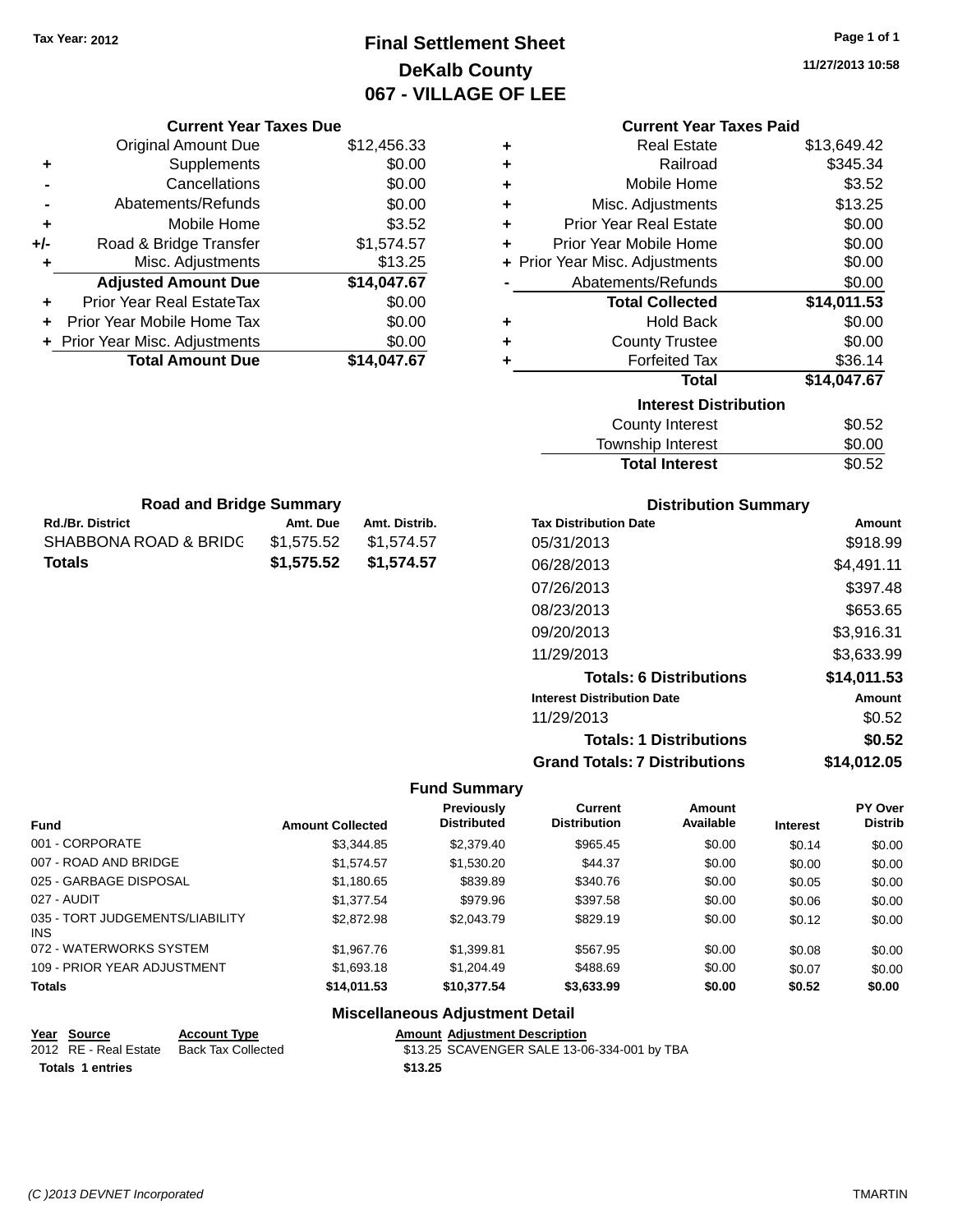# **Final Settlement Sheet Tax Year: 2012 Page 1 of 1 DeKalb County 068 - VILLAGE OF MALTA**

### **Current Year Taxes Paid**

|     | <b>Current Year Taxes Due</b>  |              |  |  |  |  |
|-----|--------------------------------|--------------|--|--|--|--|
|     | <b>Original Amount Due</b>     | \$107,506.76 |  |  |  |  |
| ٠   | Supplements                    | \$0.00       |  |  |  |  |
|     | Cancellations                  | \$169.94     |  |  |  |  |
|     | \$0.00<br>Abatements/Refunds   |              |  |  |  |  |
| ٠   | Mobile Home                    | \$0.00       |  |  |  |  |
| +/- | Road & Bridge Transfer         | \$11,358.06  |  |  |  |  |
| ٠   | Misc. Adjustments              | \$0.00       |  |  |  |  |
|     | <b>Adjusted Amount Due</b>     | \$118,694.88 |  |  |  |  |
| ÷   | Prior Year Real EstateTax      | \$0.00       |  |  |  |  |
| ÷   | Prior Year Mobile Home Tax     | \$0.00       |  |  |  |  |
|     | + Prior Year Misc. Adjustments | \$0.00       |  |  |  |  |
|     | <b>Total Amount Due</b>        | \$118,694.88 |  |  |  |  |

**Rd./Br. District Amt. Due Amt. Distrib. Road and Bridge Summary**

MALTA ROAD & BRIDGE \$11,363.88 \$11,358.06 **Totals \$11,363.88 \$11,358.06**

| ٠ | <b>Real Estate</b>             | \$117,785.53 |
|---|--------------------------------|--------------|
| ÷ | Railroad                       | \$777.52     |
| ٠ | Mobile Home                    | \$0.00       |
| ÷ | Misc. Adjustments              | \$0.00       |
| ٠ | <b>Prior Year Real Estate</b>  | \$0.00       |
| ٠ | Prior Year Mobile Home         | \$0.00       |
|   | + Prior Year Misc. Adjustments | \$0.00       |
|   | Abatements/Refunds             | \$0.00       |
|   | <b>Total Collected</b>         | \$118,563.05 |
| ٠ | <b>Hold Back</b>               | \$0.00       |
| ÷ | <b>County Trustee</b>          | \$131.83     |
| ٠ | <b>Forfeited Tax</b>           | \$0.00       |
|   | <b>Total</b>                   | \$118,694.88 |
|   | <b>Interest Distribution</b>   |              |
|   | <b>County Interest</b>         | \$4.38       |
|   | Township Interast              | ድስ ሰስ        |

| <b>Total Interest</b> | \$4.38 |
|-----------------------|--------|
| Township Interest     | \$0.00 |
| County Interest       | \$4.38 |

| <b>Distribution Summary</b> |  |
|-----------------------------|--|
|-----------------------------|--|

| <b>Tax Distribution Date</b>         | Amount       |
|--------------------------------------|--------------|
| 05/31/2013                           | \$10,992.39  |
| 06/28/2013                           | \$49,685.54  |
| 07/26/2013                           | \$2.016.86   |
| 08/23/2013                           | \$7,595.23   |
| 09/20/2013                           | \$43,308.96  |
| 11/29/2013                           | \$4,964.07   |
| <b>Totals: 6 Distributions</b>       | \$118,563.05 |
| <b>Interest Distribution Date</b>    | Amount       |
| 11/29/2013                           | \$4.38       |
| <b>Totals: 1 Distributions</b>       | \$4.38       |
| <b>Grand Totals: 7 Distributions</b> | \$118.567.43 |

| <b>Fund</b>                             | <b>Amount Collected</b> | <b>Previously</b><br><b>Distributed</b> | Current<br><b>Distribution</b> | <b>Amount</b><br>Available | <b>Interest</b> | PY Over<br><b>Distrib</b> |
|-----------------------------------------|-------------------------|-----------------------------------------|--------------------------------|----------------------------|-----------------|---------------------------|
| 001 - CORPORATE                         | \$31,910.85             | \$30,513.00                             | \$1,397.85                     | \$0.00                     | \$1.30          | \$0.00                    |
| 003 - BONDS AND INTEREST                | \$0.00                  | \$0.00                                  | \$0.00                         | \$0.00                     | \$0.00          | \$0.00                    |
| $005 - I. M. R. F.$                     | \$6,980.87              | \$6,675,06                              | \$305.81                       | \$0.00                     | \$0.29          | \$0.00                    |
| 007 - ROAD AND BRIDGE                   | \$11,358.06             | \$11,090.13                             | \$267.93                       | \$0.00                     | \$0.00          | \$0.00                    |
| 014 - POLICE PROTECTION                 | \$10,969.43             | \$10,488.91                             | \$480.52                       | \$0.00                     | \$0.45          | \$0.00                    |
| 025 - GARBAGE DISPOSAL                  | \$997.43                | \$953.75                                | \$43.68                        | \$0.00                     | \$0.04          | \$0.00                    |
| 027 - AUDIT                             | \$12.964.30             | \$12,396.40                             | \$567.90                       | \$0.00                     | \$0.53          | \$0.00                    |
| 035 - TORT JUDGEMENTS/LIABILITY<br>INS. | \$22,437.04             | \$21,454.17                             | \$982.87                       | \$0.00                     | \$0.92          | \$0.00                    |
| 041 - STREET LIGHTING                   | \$5.987.07              | \$5.724.81                              | \$262.26                       | \$0.00                     | \$0.24          | \$0.00                    |
| 047 - SOCIAL SECURITY                   | \$14,958,00             | \$14,302.75                             | \$655.25                       | \$0.00                     | \$0.61          | \$0.00                    |
| <b>Totals</b>                           | \$118,563.05            | \$113,598.98                            | \$4,964.07                     | \$0.00                     | \$4.38          | \$0.00                    |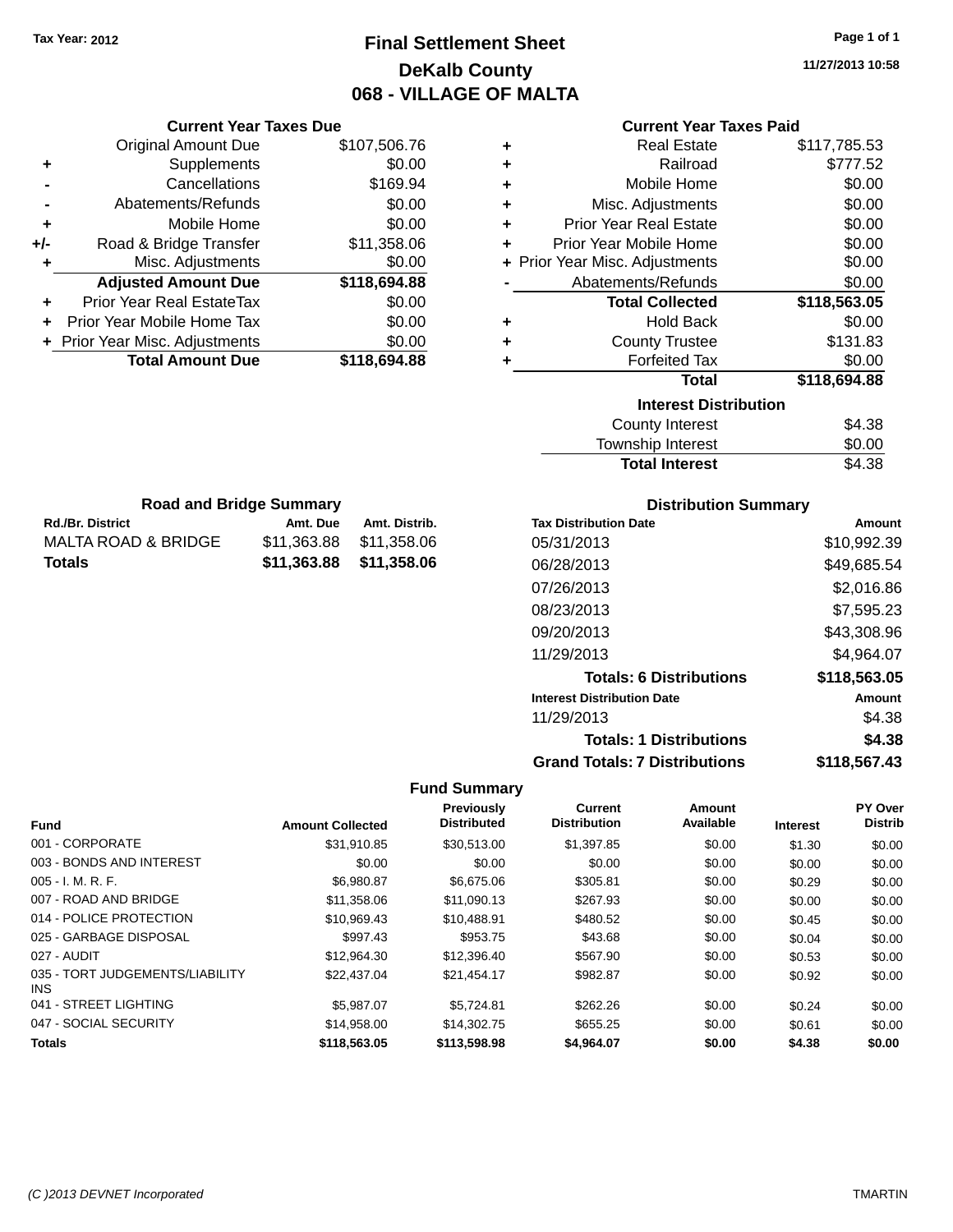# **Final Settlement Sheet Tax Year: 2012 Page 1 of 1 DeKalb County 069 - VILLAGE OF MAPLE PARK**

**11/27/2013 10:58**

### **Current Year Taxes Paid**

|     | <b>Original Amount Due</b>       | \$102,204.76 | ٠ | <b>Real Estate</b>             | \$104,943.74 |
|-----|----------------------------------|--------------|---|--------------------------------|--------------|
| ٠   | Supplements                      | \$0.00       | ٠ | Railroad                       | \$0.00       |
|     | Cancellations                    | \$42.90      | ٠ | Mobile Home                    | \$0.00       |
|     | Abatements/Refunds               | \$0.00       | ٠ | Misc. Adjustments              | \$0.00       |
| ٠   | Mobile Home                      | \$0.00       | ٠ | <b>Prior Year Real Estate</b>  | \$0.00       |
| +/- | Road & Bridge Transfer           | \$2,781.88   | ٠ | Prior Year Mobile Home         | \$0.00       |
|     | Misc. Adjustments                | \$0.00       |   | + Prior Year Misc. Adjustments | \$0.00       |
|     | <b>Adjusted Amount Due</b>       | \$104,943.74 |   | Abatements/Refunds             | \$0.00       |
| ÷.  | <b>Prior Year Real EstateTax</b> | \$0.00       |   | <b>Total Collected</b>         | \$104,943.74 |
|     | Prior Year Mobile Home Tax       | \$0.00       | ٠ | <b>Hold Back</b>               | \$0.00       |
|     | + Prior Year Misc. Adjustments   | \$0.00       | ٠ | <b>County Trustee</b>          | \$0.00       |
|     | <b>Total Amount Due</b>          | \$104,943.74 |   | <b>Forfeited Tax</b>           | \$0.00       |
|     |                                  |              |   | <b>Total</b>                   | \$104,943.74 |
|     |                                  |              |   | <b>Interest Distribution</b>   |              |
|     |                                  |              |   | County Interest                | \$3.88       |
|     |                                  |              |   |                                |              |

 $\overline{\phantom{0}}$ 

| \$3.88 |
|--------|
| \$0.00 |
| \$3.88 |
|        |

| <b>Road and Bridge Summary</b> |            |               |  |  |  |  |
|--------------------------------|------------|---------------|--|--|--|--|
| <b>Rd./Br. District</b>        | Amt. Due   | Amt. Distrib. |  |  |  |  |
| CORTLAND ROAD & BRIDG          | \$2.788.94 | \$2,781.88    |  |  |  |  |
| Totals                         | \$2,788,94 | \$2,781.88    |  |  |  |  |

**Current Year Taxes Due**

#### **Distribution Summary**

| <b>Tax Distribution Date</b>         | Amount       |
|--------------------------------------|--------------|
| 05/31/2013                           | \$10.554.41  |
| 06/28/2013                           | \$42,224.27  |
| 07/26/2013                           | \$1,118.07   |
| 08/23/2013                           | \$8,731.98   |
| 09/20/2013                           | \$38,850.14  |
| 11/29/2013                           | \$3.464.87   |
| <b>Totals: 6 Distributions</b>       | \$104,943.74 |
| <b>Interest Distribution Date</b>    | Amount       |
| 11/29/2013                           | \$3.88       |
| <b>Totals: 1 Distributions</b>       | \$3.88       |
| <b>Grand Totals: 7 Distributions</b> | \$104,947.62 |

| <b>Fund</b>                                   | <b>Amount Collected</b> | Previously<br><b>Distributed</b> | Current<br><b>Distribution</b> | Amount<br>Available | <b>Interest</b> | <b>PY Over</b><br><b>Distrib</b> |
|-----------------------------------------------|-------------------------|----------------------------------|--------------------------------|---------------------|-----------------|----------------------------------|
| 001 - CORPORATE                               | \$48,443.21             | \$46,837.04                      | \$1,606.17                     | \$0.00              | \$1.84          | \$0.00                           |
| 003 - BONDS AND INTEREST                      | \$0.00                  | \$0.00                           | \$0.00                         | \$0.00              | \$0.00          | \$0.00                           |
| 007 - ROAD AND BRIDGE                         | \$2,781.88              | \$2,704.30                       | \$77.58                        | \$0.00              | \$0.00          | \$0.00                           |
| 014 - POLICE PROTECTION                       | \$38,369.24             | \$37,097.06                      | \$1,272.18                     | \$0.00              | \$1.46          | \$0.00                           |
| 027 - AUDIT                                   | \$5,116.98              | \$4,947.32                       | \$169.66                       | \$0.00              | \$0.19          | \$0.00                           |
| 035 - TORT JUDGEMENTS/LIABILITY<br><b>INS</b> | \$10.232.43             | \$9.893.15                       | \$339.28                       | \$0.00              | \$0.39          | \$0.00                           |
| <b>Totals</b>                                 | \$104,943.74            | \$101,478.87                     | \$3,464.87                     | \$0.00              | \$3.88          | \$0.00                           |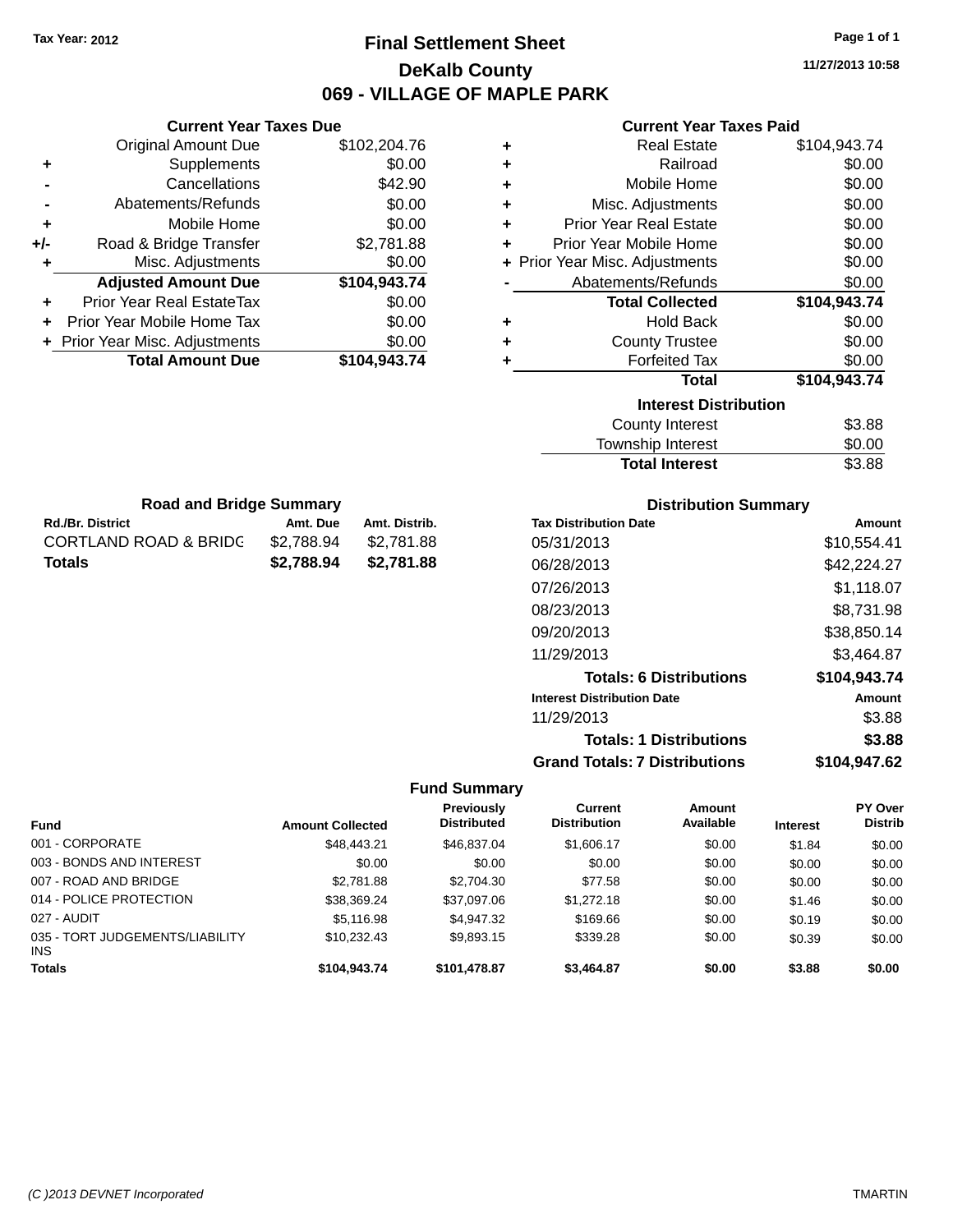# **Final Settlement Sheet Tax Year: 2012 Page 1 of 1 DeKalb County 070 - MAPLE PARK LIBRARY**

**11/27/2013 10:58**

### **Current Year Taxes Paid**

|     | <b>Current Year Taxes Due</b>  |             |
|-----|--------------------------------|-------------|
|     | <b>Original Amount Due</b>     | \$10,036.46 |
| ٠   | Supplements                    | \$0.00      |
|     | Cancellations                  | \$4.35      |
|     | Abatements/Refunds             | \$0.00      |
| ٠   | Mobile Home                    | \$0.00      |
| +/- | Road & Bridge Transfer         | \$0.00      |
| ٠   | Misc. Adjustments              | \$0.00      |
|     | <b>Adjusted Amount Due</b>     | \$10,032.11 |
|     | Prior Year Real EstateTax      | \$0.00      |
|     | Prior Year Mobile Home Tax     | \$0.00      |
|     | + Prior Year Misc. Adjustments | \$0.00      |
|     | <b>Total Amount Due</b>        | \$10.032.11 |

| ٠ | <b>Real Estate</b>             | \$10,032.11 |
|---|--------------------------------|-------------|
| ÷ | Railroad                       | \$0.00      |
| ÷ | Mobile Home                    | \$0.00      |
| ÷ | Misc. Adjustments              | \$0.00      |
| ÷ | <b>Prior Year Real Estate</b>  | \$0.00      |
| ٠ | Prior Year Mobile Home         | \$0.00      |
|   | + Prior Year Misc. Adjustments | \$0.00      |
|   | Abatements/Refunds             | \$0.00      |
|   | <b>Total Collected</b>         | \$10,032.11 |
| ٠ | <b>Hold Back</b>               | \$0.00      |
| ٠ | <b>County Trustee</b>          | \$0.00      |
| ٠ | <b>Forfeited Tax</b>           | \$0.00      |
|   | <b>Total</b>                   | \$10,032.11 |
|   | <b>Interest Distribution</b>   |             |
|   | County Interest                | \$0.37      |
|   | Township Interest              | \$0.00      |
|   | <b>Total Interest</b>          | \$0.37      |

| <b>Distribution Summary</b>          |             |  |  |  |  |
|--------------------------------------|-------------|--|--|--|--|
| <b>Tax Distribution Date</b>         | Amount      |  |  |  |  |
| 05/31/2013                           | \$1,021.85  |  |  |  |  |
| 06/28/2013                           | \$4,085.46  |  |  |  |  |
| 07/26/2013                           | \$108.22    |  |  |  |  |
| 08/23/2013                           | \$836.34    |  |  |  |  |
| 09/20/2013                           | \$3,765.48  |  |  |  |  |
| 11/29/2013                           | \$214.76    |  |  |  |  |
| <b>Totals: 6 Distributions</b>       | \$10,032.11 |  |  |  |  |
| <b>Interest Distribution Date</b>    | Amount      |  |  |  |  |
| 11/29/2013                           | \$0.37      |  |  |  |  |
| <b>Totals: 1 Distributions</b>       | \$0.37      |  |  |  |  |
| <b>Grand Totals: 7 Distributions</b> | \$10,032.48 |  |  |  |  |

| Fund            | <b>Amount Collected</b> | Previously<br><b>Distributed</b> | Current<br><b>Distribution</b> | Amount<br>Available | <b>Interest</b> | <b>PY Over</b><br><b>Distrib</b> |
|-----------------|-------------------------|----------------------------------|--------------------------------|---------------------|-----------------|----------------------------------|
| 001 - CORPORATE | \$10.032.11             | \$9.817.35                       | \$214.76                       | \$0.00              | \$0.37          | \$0.00                           |
| Totals          | \$10.032.11             | \$9,817,35                       | \$214.76                       | \$0.00              | \$0.37          | \$0.00                           |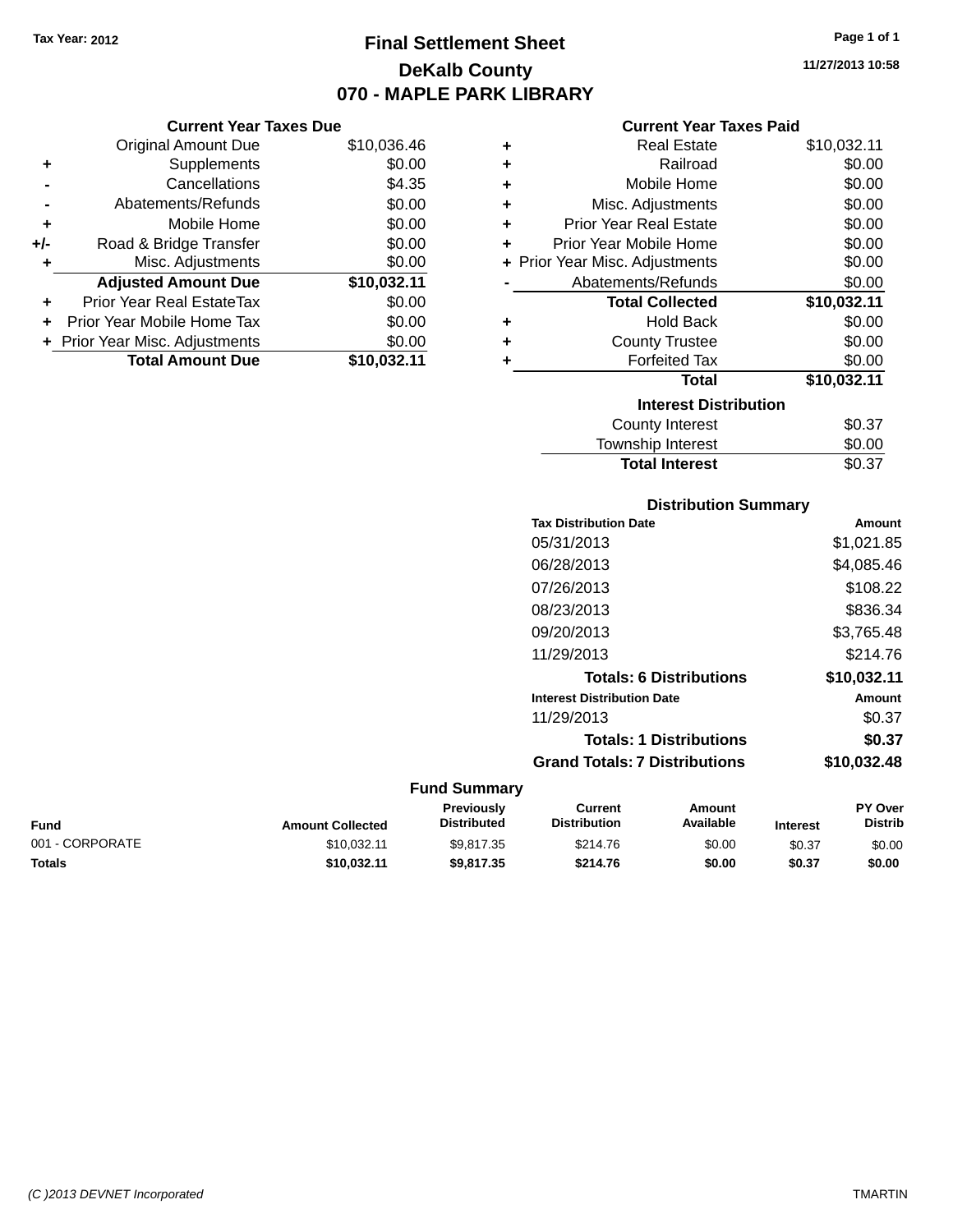# **Final Settlement Sheet Tax Year: 2012 Page 1 of 2 DeKalb County 071 - CITY OF SANDWICH**

**11/27/2013 10:58**

### **Current Year Taxes Paid**

|     | <b>Current Year Taxes Due</b>  |                |              |
|-----|--------------------------------|----------------|--------------|
|     | Original Amount Due            | \$1,226,988.13 |              |
|     | Supplements                    | \$0.00         |              |
|     | Cancellations                  | \$1,659.97     |              |
|     | Abatements/Refunds             | \$9.64         |              |
|     | Mobile Home                    | \$896.46       | Prio         |
| +/- | Road & Bridge Transfer         | \$44,341.67    | Prior        |
|     | Misc. Adjustments              | \$0.00         | + Prior Year |
|     | <b>Adjusted Amount Due</b>     | \$1,270,556.65 | Αł           |
|     | Prior Year Real EstateTax      | \$1,328.32     |              |
|     | Prior Year Mobile Home Tax     | \$0.00         |              |
|     | + Prior Year Misc. Adjustments | \$0.00         |              |
|     | <b>Total Amount Due</b>        | \$1,271,884.97 |              |
|     |                                |                |              |

|   | Real Estate                    | \$1,267,145.59 |
|---|--------------------------------|----------------|
| ٠ | Railroad                       | \$2,393.56     |
| ٠ | Mobile Home                    | \$891.21       |
| ٠ | Misc. Adjustments              | \$0.00         |
| ٠ | <b>Prior Year Real Estate</b>  | \$1,328.32     |
| ÷ | Prior Year Mobile Home         | \$0.00         |
|   | + Prior Year Misc. Adjustments | \$0.00         |
|   | Abatements/Refunds             | \$9.64         |
|   | <b>Total Collected</b>         | \$1,271,749.04 |
| ٠ | <b>Hold Back</b>               | \$0.00         |
| ٠ | <b>County Trustee</b>          | \$135.93       |
|   | <b>Forfeited Tax</b>           | \$0.00         |
|   | Total                          | \$1,271,884.97 |
|   | <b>Interest Distribution</b>   |                |
|   |                                |                |

| <b>Total Interest</b> | \$46.97 |
|-----------------------|---------|
| Township Interest     | \$0.00  |
| County Interest       | \$46.97 |

| <b>Road and Bridge Summary</b> |             |               |  |  |  |  |
|--------------------------------|-------------|---------------|--|--|--|--|
| <b>Rd./Br. District</b>        | Amt. Due    | Amt. Distrib. |  |  |  |  |
| SANDWICH ROAD & BRIDG          | \$43.252.98 | \$43,249.16   |  |  |  |  |
| SOMONAUK ROAD & BRID(          | \$1.093.57  | \$1,092.51    |  |  |  |  |
| <b>Totals</b>                  | \$44,346.55 | \$44,341.67   |  |  |  |  |

### **Distribution Summary**

| <b>Tax Distribution Date</b>         | Amount         |
|--------------------------------------|----------------|
| 05/31/2013                           | \$164.126.98   |
| 06/28/2013                           | \$499,386.53   |
| 07/26/2013                           | \$20,073.73    |
| 08/23/2013                           | \$103,376.33   |
| 09/20/2013                           | \$431,183.92   |
| 11/29/2013                           | \$53.601.55    |
| <b>Totals: 6 Distributions</b>       | \$1,271,749.04 |
| <b>Interest Distribution Date</b>    | Amount         |
| 11/29/2013                           | \$46.97        |
| <b>Totals: 1 Distributions</b>       | \$46.97        |
| <b>Grand Totals: 7 Distributions</b> | \$1,271,796.01 |

| <b>Fund</b>                                         | <b>Amount Collected</b> | <b>Previously</b><br><b>Distributed</b> | <b>Current</b><br><b>Distribution</b> | <b>Amount</b><br>Available | <b>Interest</b> | <b>PY Over</b><br><b>Distrib</b> |
|-----------------------------------------------------|-------------------------|-----------------------------------------|---------------------------------------|----------------------------|-----------------|----------------------------------|
| 001 - CORPORATE                                     | \$424,356.39            | \$406,450.58                            | \$17,905.81                           | \$0.00                     | \$16.25         | \$0.00                           |
| 003 - BONDS AND INTEREST                            | \$0.00                  | \$0.00                                  | \$0.00                                | \$0.00                     | \$0.00          | \$0.00                           |
| $005 - I. M. R. F.$                                 | \$127,125.03            | \$121,760.95                            | \$5,364.08                            | \$0.00                     | \$4.86          | \$0.00                           |
| 007 - ROAD AND BRIDGE                               | \$44,341.67             | \$42,530.94                             | \$1,810.73                            | \$0.00                     | \$0.00          | \$0.00                           |
| 014 - POLICE PROTECTION                             | \$161,807.89            | \$154,980.37                            | \$6,827.52                            | \$0.00                     | \$6.19          | \$0.00                           |
| 015 - POLICE PENSION                                | \$101,297.92            | \$97,023.61                             | \$4,274.31                            | \$0.00                     | \$3.88          | \$0.00                           |
| 027 - AUDIT                                         | \$16,760.24             | \$16,053.02                             | \$707.22                              | \$0.00                     | \$0.64          | \$0.00                           |
| 035 - TORT JUDGMENTS, LIABILITY<br><b>INSURANCE</b> | \$38,106.09             | \$36,498.21                             | \$1,607.88                            | \$0.00                     | \$1.46          | \$0.00                           |
| 040 - STREET AND BRIDGE                             | \$449.25                | \$430.28                                | \$18.97                               | \$0.00                     | \$0.02          | \$0.00                           |
| 041 - STREET LIGHTING                               | \$66,087.31             | \$63,298.73                             | \$2,788.58                            | \$0.00                     | \$2.53          | \$0.00                           |
| 045 - PUBLIC BENEFIT                                | \$0.00                  | \$0.00                                  | \$0.00                                | \$0.00                     | \$0.00          | \$0.00                           |
| 046 - EMERGENCY SERV & DISASTER<br><b>OPER</b>      | \$2,947.01              | \$2,822.67                              | \$124.34                              | \$0.00                     | \$0.11          | \$0.00                           |
| 047 - SOCIAL SECURITY                               | \$114,687.72            | \$109,848.43                            | \$4,839.29                            | \$0.00                     | \$4.39          | \$0.00                           |
| 048 - SCHOOL CROSSING GUARDS                        | \$11,314.25             | \$10,836.83                             | \$477.42                              | \$0.00                     | \$0.43          | \$0.00                           |
| 060 - UNEMPLOYMENT INSURANCE                        | \$18,385.34             | \$17,609.58                             | \$775.76                              | \$0.00                     | \$0.70          | \$0.00                           |
| 062 - WORKERS COMPENSATION                          | \$77,995.62             | \$74,704.56                             | \$3,291.06                            | \$0.00                     | \$2.98          | \$0.00                           |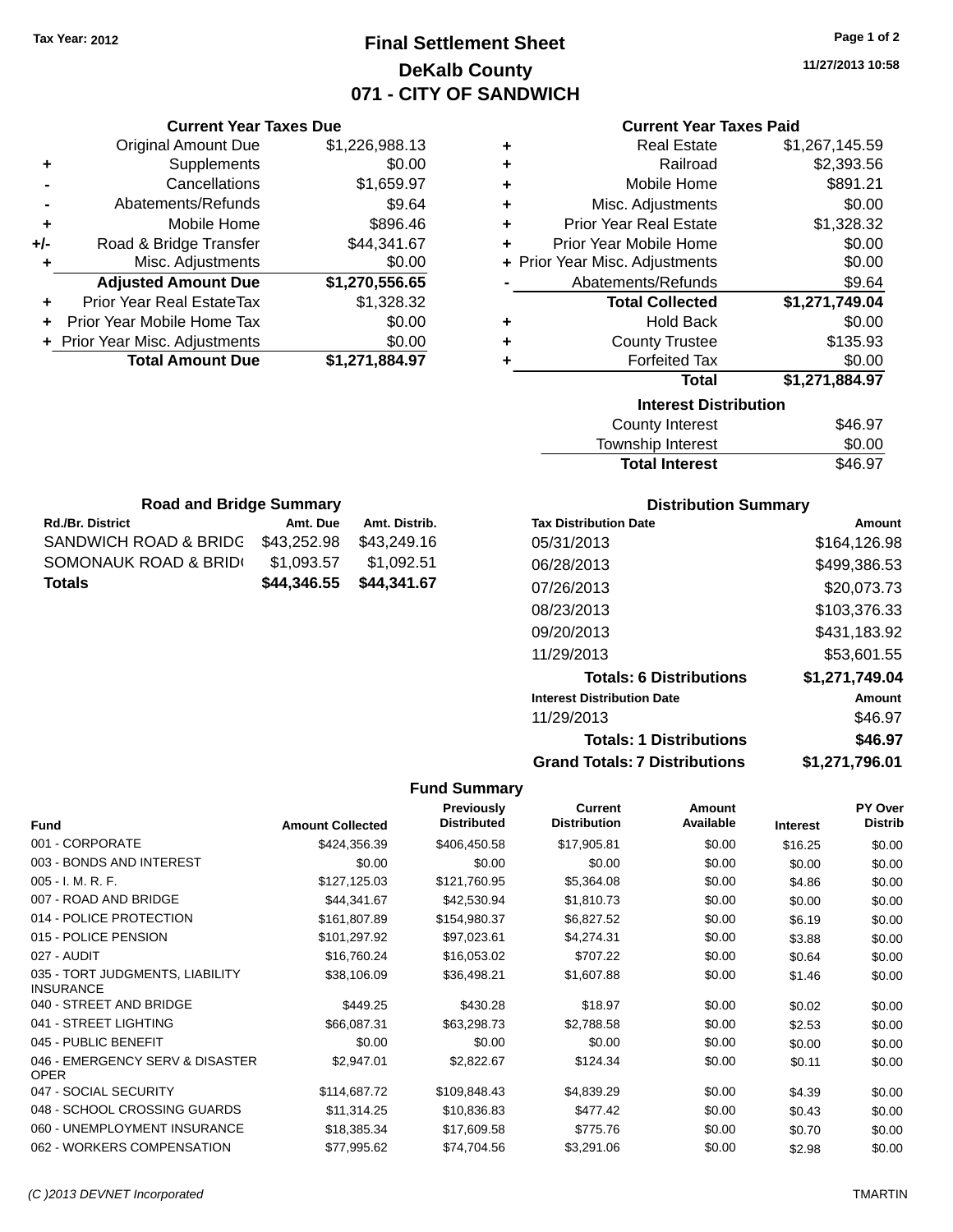### **Final Settlement Sheet Tax Year: 2012 Page 2 of 2**

**DeKalb County**

**11/27/2013 10:58**

### **Fund Summary**

|                        |                     |                         | unu vunnnar y                           |                                |                     |                 |                                  |
|------------------------|---------------------|-------------------------|-----------------------------------------|--------------------------------|---------------------|-----------------|----------------------------------|
| <b>Fund</b>            |                     | <b>Amount Collected</b> | <b>Previously</b><br><b>Distributed</b> | Current<br><b>Distribution</b> | Amount<br>Available | <b>Interest</b> | <b>PY Over</b><br><b>Distrib</b> |
| 065 - FORESTRY PROGRAM |                     | \$66,087.31             | \$63,298,73                             | \$2.788.58                     | \$0.00              | \$2.53          | \$0.00                           |
| <b>Totals</b>          |                     | \$1.271.749.04          | \$1.218.147.49                          | \$53,601.55                    | \$0.00              | \$46.97         | \$0.00                           |
|                        |                     |                         | <b>Abatement Detail</b>                 |                                |                     |                 |                                  |
| Year<br>Source         | <b>Account Type</b> |                         | <b>Amount Adiustment Description</b>    |                                |                     |                 |                                  |

#### 2012 RE - Real Estate PTAB Decision \$1.15 19-27-427-021 2011 PTAB REFUND by TBA 2012 RE - Real Estate PTAB Decision \$0.51 19-26-452-005 2012 PTAB REFUND by TBA 2012 RE - Real Estate PTAB Decision \$7.98 19-25-252-016 2012 PTAB REFUND by TBA **Totals 3 entries \$9.64**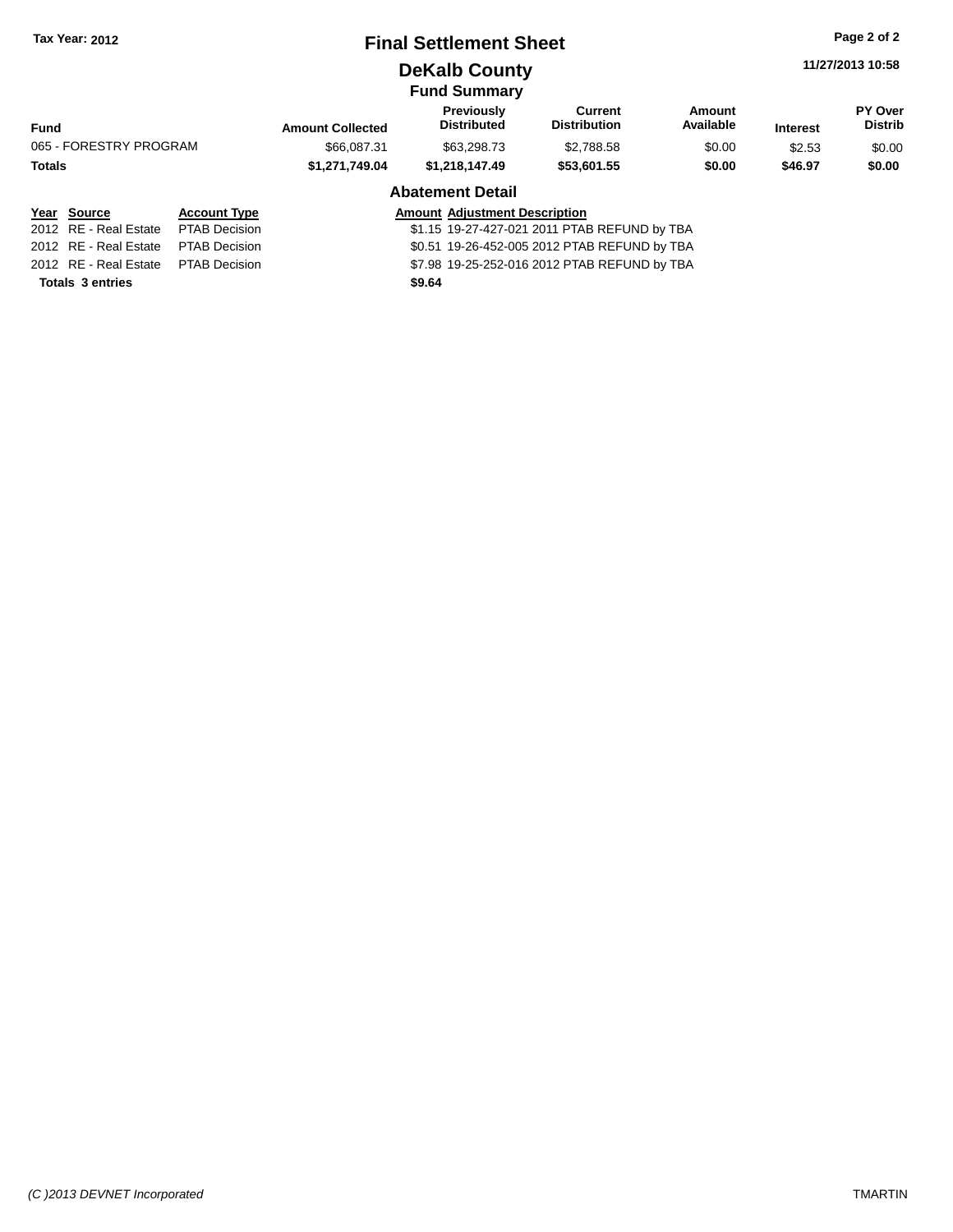# **Final Settlement Sheet Tax Year: 2012 Page 1 of 2 DeKalb County 072 - VILLAGE OF SHABBONA**

**11/27/2013 10:58**

### **Current Year Taxes Paid**

|     | <b>Current Year Taxes Due</b>  |              |
|-----|--------------------------------|--------------|
|     | <b>Original Amount Due</b>     | \$92,922.30  |
| ٠   | Supplements                    | \$0.00       |
|     | Cancellations                  | \$104.85     |
|     | Abatements/Refunds             | \$6.91       |
| ٠   | Mobile Home                    | \$0.00       |
| +/- | Road & Bridge Transfer         | \$11,350.49  |
| ٠   | Misc. Adjustments              | \$66.50      |
|     | <b>Adjusted Amount Due</b>     | \$104,227.53 |
| ٠   | Prior Year Real EstateTax      | (\$428.41)   |
|     | Prior Year Mobile Home Tax     | \$0.00       |
|     | + Prior Year Misc. Adjustments | \$0.00       |
|     | <b>Total Amount Due</b>        | \$103,799.12 |
|     |                                |              |

**Rd./Br. District Amt. Due Amt. Distrib. Road and Bridge Summary**

SHABBONA ROAD & BRIDG \$11,357.27 \$11,350.49 **Totals \$11,357.27 \$11,350.49**

| ٠ | <b>Real Estate</b>             | \$102,643.41 |
|---|--------------------------------|--------------|
| ÷ | Railroad                       | \$1,516.04   |
| ٠ | Mobile Home                    | \$0.00       |
| ٠ | Misc. Adjustments              | \$66.50      |
| ÷ | <b>Prior Year Real Estate</b>  | (\$428.41)   |
| ÷ | Prior Year Mobile Home         | \$0.00       |
|   | + Prior Year Misc. Adjustments | \$0.00       |
|   | Abatements/Refunds             | \$6.91       |
|   |                                |              |
|   | <b>Total Collected</b>         | \$103,790.63 |
| ٠ | <b>Hold Back</b>               | \$0.00       |
| ٠ | <b>County Trustee</b>          | \$8.49       |
| ٠ | <b>Forfeited Tax</b>           | \$0.00       |
|   | <b>Total</b>                   | \$103,799.12 |
|   | <b>Interest Distribution</b>   |              |
|   | <b>County Interest</b>         | \$3.83       |

| \$0.00 |
|--------|
| \$3.83 |
|        |

| <b>Distribution Summary</b>          |              |  |  |  |  |
|--------------------------------------|--------------|--|--|--|--|
| <b>Tax Distribution Date</b>         | Amount       |  |  |  |  |
| 05/31/2013                           | \$14,041.18  |  |  |  |  |
| 06/28/2013                           | \$41.108.72  |  |  |  |  |
| 07/26/2013                           | \$1,723.04   |  |  |  |  |
| 08/23/2013                           | \$7.189.40   |  |  |  |  |
| 09/20/2013                           | \$37.316.75  |  |  |  |  |
| 11/29/2013                           | \$2,411.54   |  |  |  |  |
| <b>Totals: 6 Distributions</b>       | \$103,790.63 |  |  |  |  |
| <b>Interest Distribution Date</b>    | Amount       |  |  |  |  |
| 11/29/2013                           | \$3.83       |  |  |  |  |
| <b>Totals: 1 Distributions</b>       | \$3.83       |  |  |  |  |
| <b>Grand Totals: 7 Distributions</b> | \$103.794.46 |  |  |  |  |

#### **Fund Summary**

| <b>Fund</b>                  | <b>Amount Collected</b> | Previously<br><b>Distributed</b> | Current<br><b>Distribution</b> | Amount<br>Available | <b>Interest</b> | <b>PY Over</b><br><b>Distrib</b> |
|------------------------------|-------------------------|----------------------------------|--------------------------------|---------------------|-----------------|----------------------------------|
| 001 - CORPORATE              | \$48,544.85             | \$47,447.92                      | \$1,096.93                     | \$0.00              | \$2.02          | \$0.00                           |
| $005 - I. M. R. F.$          | \$1.494.57              | \$1,460.81                       | \$33.76                        | \$0.00              | \$0.06          | \$0.00                           |
| 007 - ROAD AND BRIDGE        | \$11,350.49             | \$11.027.76                      | \$322.73                       | \$0.00              | \$0.00          | \$0.00                           |
| 014 - POLICE PROTECTION      | \$28,327,45             | \$27,687.36                      | \$640.09                       | \$0.00              | \$1.17          | \$0.00                           |
| 047 - SOCIAL SECURITY        | \$10.557.95             | \$10.319.39                      | \$238.56                       | \$0.00              | \$0.44          | \$0.00                           |
| 060 - UNEMPLOYMENT INSURANCE | \$1,068.89              | \$1,044.72                       | \$24.17                        | \$0.00              | \$0.04          | \$0.00                           |
| 062 - WORKERS COMPENSATION   | \$2,446.43              | \$2,391.13                       | \$55.30                        | \$0.00              | \$0.10          | \$0.00                           |
| <b>Totals</b>                | \$103.790.63            | \$101.379.09                     | \$2,411.54                     | \$0.00              | \$3.83          | \$0.00                           |

# **Miscellaneous Adjustment Detail**

**Totals 1 entries \$66.50**

**Year Source Account Type Amount Adjustment Description** 2012 RE - Real Estate Paymt In Lieu of Tax \$66.50 SEQUOYA APTS by TBA

#### **Year Source Account Type Amount Adjustment Description** 2012 RE - Real Estate PTAB Decision \$0.61 13-15-176-011 PTAB REFUND by TBA

**Abatement Detail**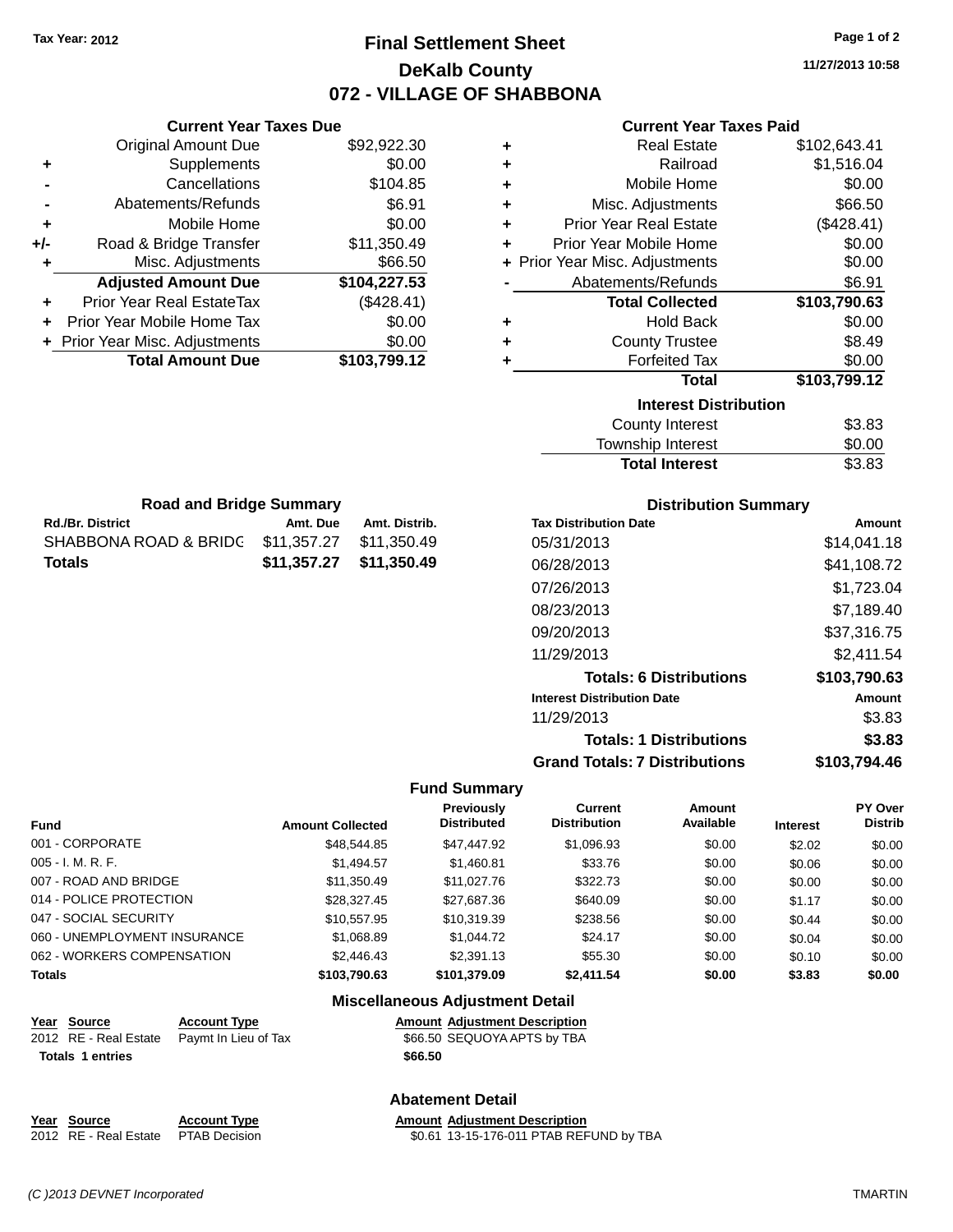### **Final Settlement Sheet Tax Year: 2012 Page 2 of 2 DeKalb County Abatement Detail**

**11/27/2013 10:58**

**Totals 2 entries \$6.91**

**Year Source Account Type Annount Adjustment Description**<br>2012 RE - Real Estate PTAB Decision **Amount Adjustment Description** \$6.30 13-15-327-010 2011 PTAB REFUND by TBA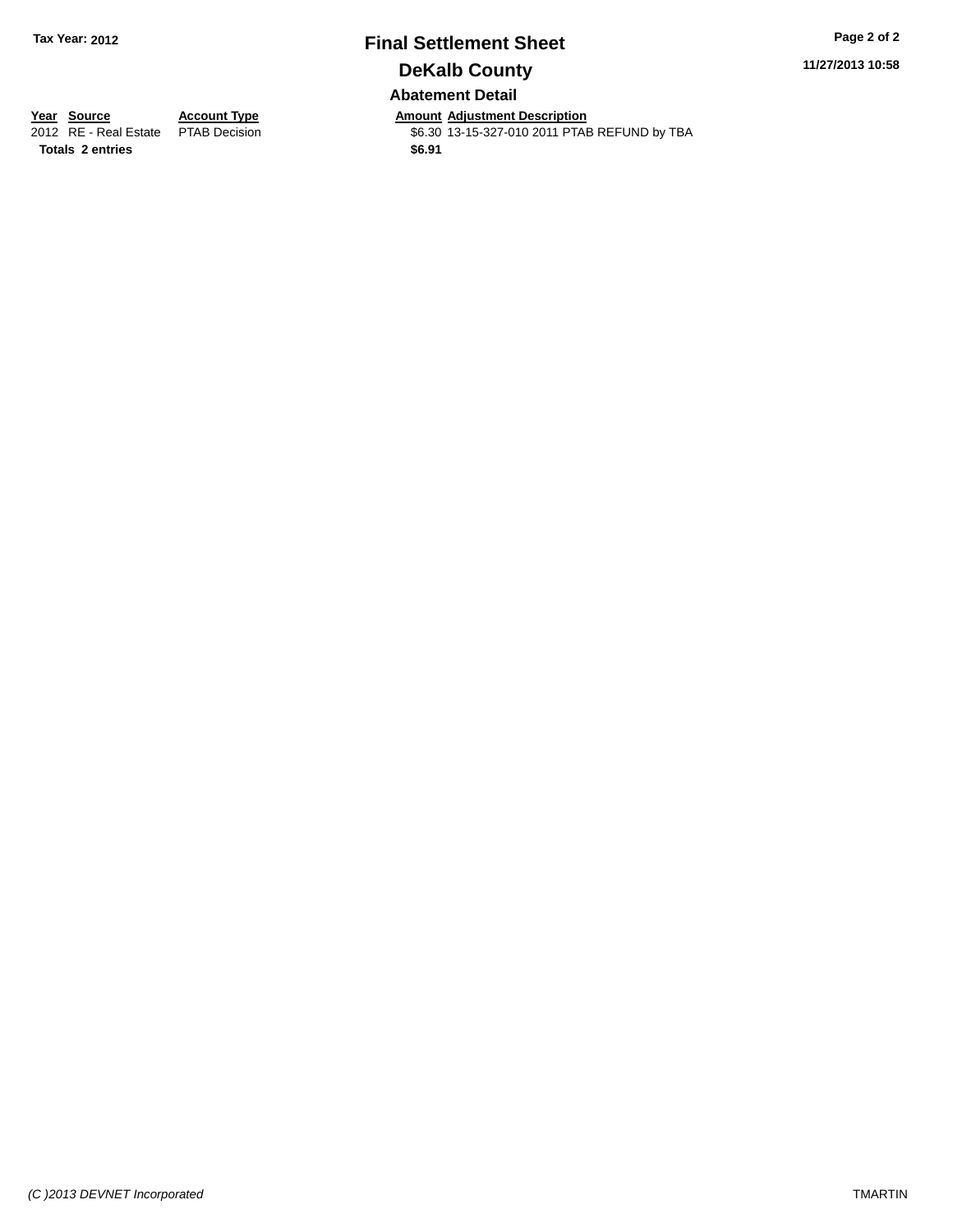## **Final Settlement Sheet Tax Year: 2012 Page 1 of 1 DeKalb County 073 - FLEWELLIN MEMORIAL LIBRARY**

**11/27/2013 10:58**

#### **Current Year Taxes Paid**

|       | <b>Current Year Taxes Due</b>    |             |   |                  |
|-------|----------------------------------|-------------|---|------------------|
|       | Original Amount Due              | \$24,961.44 |   |                  |
|       | <b>Supplements</b>               | \$0.00      |   |                  |
|       | Cancellations                    | \$28.17     | ٠ |                  |
|       | Abatements/Refunds               | \$1.85      |   | Mis              |
|       | Mobile Home                      | \$0.00      |   | Prior Ye         |
| $+/-$ | Road & Bridge Transfer           | \$0.00      |   | Prior Yea        |
|       | Misc. Adjustments                | \$17.86     |   | + Prior Year Mis |
|       | <b>Adjusted Amount Due</b>       | \$24,949.28 |   | Abate            |
|       | <b>Prior Year Real EstateTax</b> | (\$115.05)  |   |                  |
|       | Prior Year Mobile Home Tax       | \$0.00      | ÷ |                  |
|       | + Prior Year Misc. Adjustments   | \$0.00      |   |                  |
|       | <b>Total Amount Due</b>          | \$24,834.23 |   |                  |
|       |                                  |             |   |                  |

| ٠ | <b>Real Estate</b>             | \$24,523.73 |
|---|--------------------------------|-------------|
| ÷ | Railroad                       | \$407.26    |
| ٠ | Mobile Home                    | \$0.00      |
| ٠ | Misc. Adjustments              | \$17.86     |
| ٠ | <b>Prior Year Real Estate</b>  | (\$115.05)  |
| ٠ | Prior Year Mobile Home         | \$0.00      |
|   | + Prior Year Misc. Adjustments | \$0.00      |
|   | Abatements/Refunds             | \$1.85      |
|   | <b>Total Collected</b>         | \$24,831.95 |
| ٠ | <b>Hold Back</b>               | \$0.00      |
| ٠ | <b>County Trustee</b>          | \$2.28      |
| ٠ | <b>Forfeited Tax</b>           | \$0.00      |
|   | Total                          | \$24,834.23 |
|   | <b>Interest Distribution</b>   |             |
|   | <b>County Interest</b>         | \$0.92      |
|   | Township Interest              | \$0.00      |
|   | <b>Total Interest</b>          | \$0.92      |

| <b>Distribution Summary</b>       |             |
|-----------------------------------|-------------|
| <b>Tax Distribution Date</b>      | Amount      |
| 05/31/2013                        | \$3.482.14  |
| 06/28/2013                        | \$9,696.81  |
| 07/26/2013                        | \$426.60    |
| 08/23/2013                        | \$1,797.42  |
| 09/20/2013                        | \$8,867.87  |
| 11/29/2013                        | \$561.11    |
| <b>Totals: 6 Distributions</b>    | \$24,831.95 |
| <b>Interest Distribution Date</b> | Amount      |
| 11/29/2013                        | \$0.92      |
| <b>Totals: 1 Distributions</b>    | \$0.92      |

| 1999. – PRIDRIMANO I          | <b>WU.VA</b> |
|-------------------------------|--------------|
| Grand Totals: 7 Distributions | \$24,832.87  |

#### **Fund Summary**

| Fund            | <b>Amount Collected</b> | <b>Previously</b><br><b>Distributed</b> | Current<br><b>Distribution</b> | Amount<br>Available | <b>Interest</b> | <b>PY Over</b><br>Distrib |
|-----------------|-------------------------|-----------------------------------------|--------------------------------|---------------------|-----------------|---------------------------|
| 001 - CORPORATE | \$24.831.95             | \$24.270.84                             | \$561.11                       | \$0.00              | \$0.92          | \$0.00                    |
| Totals          | \$24,831.95             | \$24,270.84                             | \$561.11                       | \$0.00              | \$0.92          | \$0.00                    |

#### **Miscellaneous Adjustment Detail**

| <u>Year Source</u>      | <b>Account Type</b>                        |         | <b>Amount Adjustment Description</b> |
|-------------------------|--------------------------------------------|---------|--------------------------------------|
|                         | 2012 RE - Real Estate Paymt In Lieu of Tax |         | \$17.86 SEQUOYA APTS by TBA          |
| <b>Totals 1 entries</b> |                                            | \$17.86 |                                      |

### **Abatement Detail**

| Year Source                         | <b>Account Type</b> | <b>Amount Adjustment Description</b>         |
|-------------------------------------|---------------------|----------------------------------------------|
| 2012 RE - Real Estate               | PTAB Decision       | \$0.16 13-15-176-011 PTAB REFUND by TBA      |
| 2012 RE - Real Estate PTAB Decision |                     | \$1.69 13-15-327-010 2011 PTAB REFUND by TBA |
| <b>Totals 2 entries</b>             |                     | \$1.85                                       |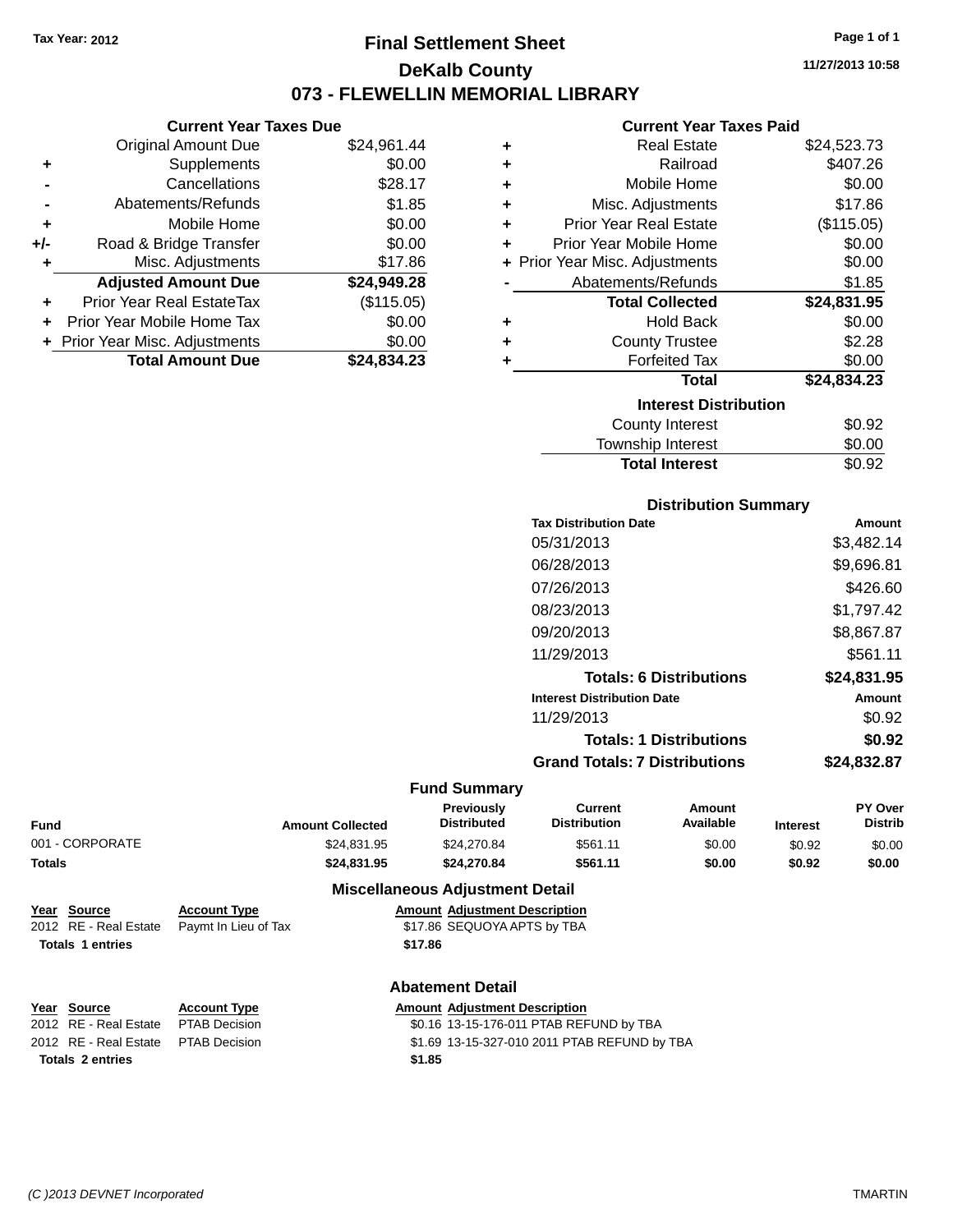# **Final Settlement Sheet Tax Year: 2012 Page 1 of 1 DeKalb County 074 - VILLAGE OF SOMONAUK**

**11/27/2013 10:58**

|     | <b>Current Year Taxes Due</b>    |              |
|-----|----------------------------------|--------------|
|     | <b>Original Amount Due</b>       | \$377,172.97 |
| ٠   | Supplements                      | \$0.00       |
|     | Cancellations                    | \$343.81     |
|     | Abatements/Refunds               | \$0.00       |
| ٠   | Mobile Home                      | \$0.00       |
| +/- | Road & Bridge Transfer           | \$53,140.66  |
| ٠   | Misc. Adjustments                | \$0.00       |
|     | <b>Adjusted Amount Due</b>       | \$429,969.82 |
| ÷   | <b>Prior Year Real EstateTax</b> | \$0.00       |
|     | Prior Year Mobile Home Tax       | \$0.00       |
|     | + Prior Year Misc. Adjustments   | \$0.00       |
|     | <b>Total Amount Due</b>          | \$429,969.82 |
|     |                                  |              |

### **Current Year Taxes Paid**

| ٠ | <b>Real Estate</b>             | \$426,468.31 |
|---|--------------------------------|--------------|
| ÷ | Railroad                       | \$2,958.64   |
| ٠ | Mobile Home                    | \$0.00       |
| ٠ | Misc. Adjustments              | \$0.00       |
| ٠ | <b>Prior Year Real Estate</b>  | \$0.00       |
| ٠ | Prior Year Mobile Home         | \$0.00       |
|   | + Prior Year Misc. Adjustments | \$0.00       |
|   | Abatements/Refunds             | \$0.00       |
|   | <b>Total Collected</b>         | \$429,426.95 |
| ٠ | <b>Hold Back</b>               | \$0.00       |
| ٠ | <b>County Trustee</b>          | \$542.87     |
|   | <b>Forfeited Tax</b>           | \$0.00       |
|   | <b>Total</b>                   | \$429,969.82 |
|   | <b>Interest Distribution</b>   |              |
|   | <b>County Interest</b>         | \$15.86      |
|   |                                |              |

| <b>Total Interest</b> | \$15.86 |
|-----------------------|---------|
| Township Interest     | \$0.00  |
| County Interest       | \$15.86 |

| <b>Road and Bridge Summary</b> |  |  |
|--------------------------------|--|--|
|                                |  |  |

| <b>Rd./Br. District</b> | Amt. Due    | Amt. Distrib.           |
|-------------------------|-------------|-------------------------|
| SOMONAUK ROAD & BRID(   | \$53.191.24 | \$53.140.66             |
| Totals                  |             | \$53.191.24 \$53.140.66 |

### **Distribution Summary**

| <b>Tax Distribution Date</b>         | Amount       |
|--------------------------------------|--------------|
| 05/31/2013                           | \$55.548.88  |
| 06/28/2013                           | \$177,394.51 |
| 07/26/2013                           | \$1.267.90   |
| 08/23/2013                           | \$33,836.54  |
| 09/20/2013                           | \$145,553.05 |
| 11/29/2013                           | \$15,826.07  |
| <b>Totals: 6 Distributions</b>       | \$429,426.95 |
| <b>Interest Distribution Date</b>    | Amount       |
| 11/29/2013                           | \$15.86      |
| <b>Totals: 1 Distributions</b>       | \$15.86      |
| <b>Grand Totals: 7 Distributions</b> | \$429,442.81 |

| <b>Fund</b>                             | <b>Amount Collected</b> | <b>Previously</b><br><b>Distributed</b> | <b>Current</b><br><b>Distribution</b> | Amount<br>Available | <b>Interest</b> | PY Over<br><b>Distrib</b> |
|-----------------------------------------|-------------------------|-----------------------------------------|---------------------------------------|---------------------|-----------------|---------------------------|
| 001 - CORPORATE                         | \$109.918.12            | \$105,899.18                            | \$4.018.94                            | \$0.00              | \$4.63          | \$0.00                    |
| 003 - BONDS AND INTEREST                | \$135,968.41            | \$130,996.97                            | \$4.971.44                            | \$0.00              | \$5.73          | \$0.00                    |
| 007 - ROAD AND BRIDGE                   | \$53,140.66             | \$51.072.83                             | \$2,067.83                            | \$0.00              | \$0.00          | \$0.00                    |
| 014 - POLICE PROTECTION                 | \$23.628.90             | \$22.764.94                             | \$863.96                              | \$0.00              | \$1.00          | \$0.00                    |
| 025 - GARBAGE DISPOSAL                  | \$14,440.74             | \$13.912.74                             | \$528.00                              | \$0.00              | \$0.61          | \$0.00                    |
| 027 - AUDIT                             | \$19.255.32             | \$18.551.28                             | \$704.04                              | \$0.00              | \$0.81          | \$0.00                    |
| 035 - TORT JUDGEMENTS/LIABILITY<br>INS. | \$37.631.64             | \$36,255,70                             | \$1.375.94                            | \$0.00              | \$1.59          | \$0.00                    |
| 047 - SOCIAL SECURITY                   | \$35,443.16             | \$34,147.24                             | \$1.295.92                            | \$0.00              | \$1.49          | \$0.00                    |
| <b>Totals</b>                           | \$429,426.95            | \$413,600.88                            | \$15,826.07                           | \$0.00              | \$15.86         | \$0.00                    |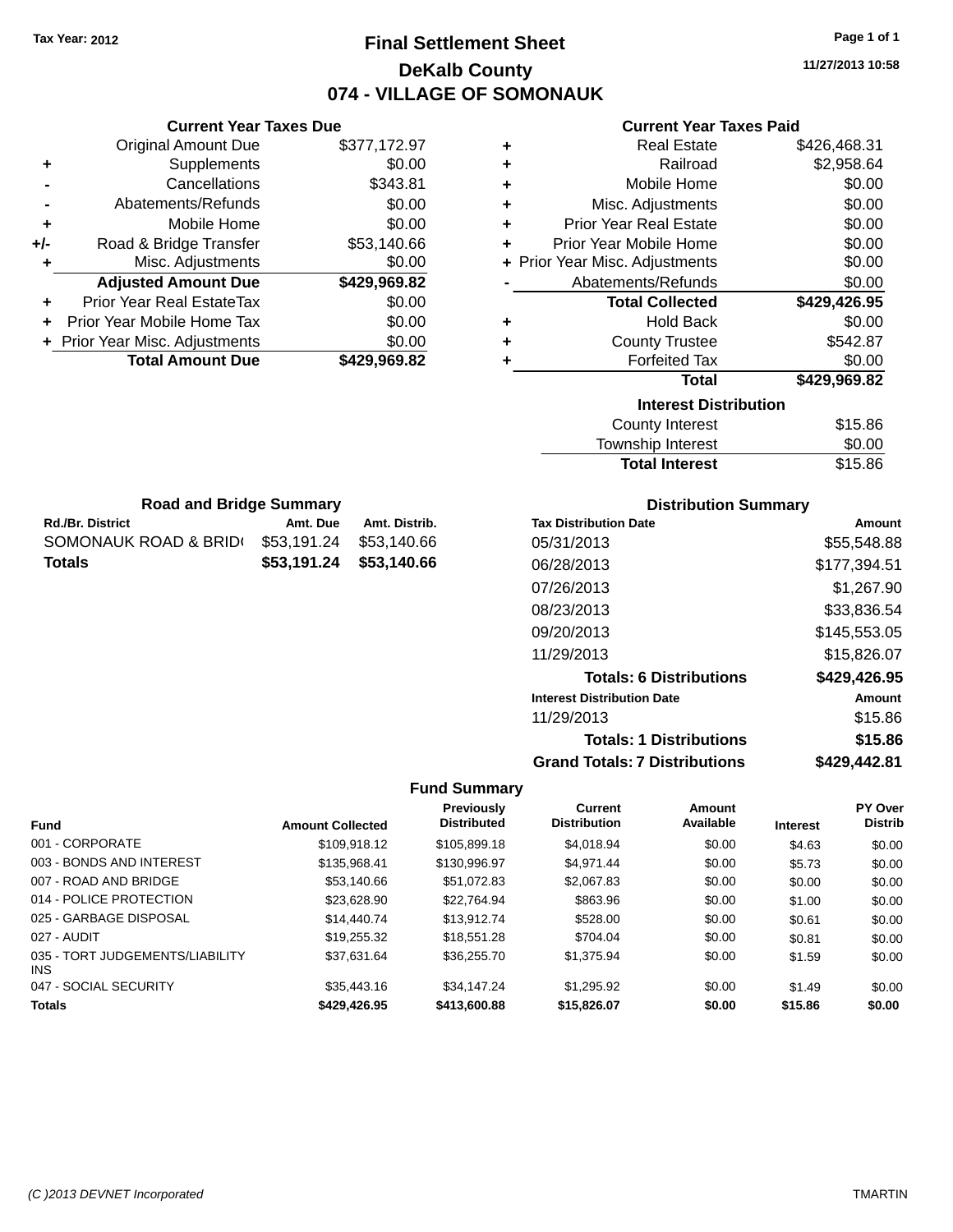# **Final Settlement Sheet Tax Year: 2012 Page 1 of 1 DeKalb County 075 - SOMONAUK LIBRARY**

#### **Current Year Taxes Due**

|       | <b>Original Amount Due</b>     | \$133,349.86 |
|-------|--------------------------------|--------------|
| ٠     | Supplements                    | \$0.00       |
|       | Cancellations                  | \$133.59     |
|       | Abatements/Refunds             | \$0.00       |
| ٠     | Mobile Home                    | \$2.32       |
| $+/-$ | Road & Bridge Transfer         | \$0.00       |
| ٠     | Misc. Adjustments              | \$0.00       |
|       | <b>Adjusted Amount Due</b>     | \$133,218.59 |
|       | Prior Year Real EstateTax      | \$0.00       |
|       | Prior Year Mobile Home Tax     | \$0.00       |
|       | + Prior Year Misc. Adjustments | \$0.00       |
|       | <b>Total Amount Due</b>        | \$133,218.59 |

#### **Current Year Taxes Paid**

| ٠ | <b>Real Estate</b>             | \$131,912.19 |
|---|--------------------------------|--------------|
| ٠ | Railroad                       | \$1,159.76   |
| ٠ | Mobile Home                    | \$2.32       |
| ٠ | Misc. Adjustments              | \$0.00       |
| ÷ | <b>Prior Year Real Estate</b>  | \$0.00       |
| ÷ | Prior Year Mobile Home         | \$0.00       |
|   | + Prior Year Misc. Adjustments | \$0.00       |
|   | Abatements/Refunds             | \$0.00       |
|   |                                |              |
|   | <b>Total Collected</b>         | \$133,074.27 |
| ٠ | <b>Hold Back</b>               | \$0.00       |
| ÷ | <b>County Trustee</b>          | \$144.32     |
| ٠ | <b>Forfeited Tax</b>           | \$0.00       |
|   | <b>Total</b>                   | \$133,218.59 |
|   | <b>Interest Distribution</b>   |              |
|   | <b>County Interest</b>         | \$4.91       |

# Total Interest \$4.91

# **Distribution Summary**

| <b>Tax Distribution Date</b>         | Amount       |
|--------------------------------------|--------------|
| 05/31/2013                           | \$17,371.63  |
| 06/28/2013                           | \$54,736.21  |
| 07/26/2013                           | \$688.78     |
| 08/23/2013                           | \$9,546.23   |
| 09/20/2013                           | \$45.135.62  |
| 11/29/2013                           | \$5,595.80   |
| <b>Totals: 6 Distributions</b>       | \$133,074.27 |
| <b>Interest Distribution Date</b>    | Amount       |
| 11/29/2013                           | \$4.91       |
| <b>Totals: 1 Distributions</b>       | \$4.91       |
| <b>Grand Totals: 7 Distributions</b> | \$133.079.18 |

|                                         |                         | <b>Previously</b>  | <b>Current</b>      | Amount    |                 | <b>PY Over</b> |
|-----------------------------------------|-------------------------|--------------------|---------------------|-----------|-----------------|----------------|
| <b>Fund</b>                             | <b>Amount Collected</b> | <b>Distributed</b> | <b>Distribution</b> | Available | <b>Interest</b> | <b>Distrib</b> |
| 001 - CORPORATE                         | \$56,780.39             | \$54.392.77        | \$2,387.62          | \$0.00    | \$2.10          | \$0.00         |
| 003 - BONDS AND INTEREST                | \$54.213.93             | \$51,934.22        | \$2,279.71          | \$0.00    | \$2.00          | \$0.00         |
| 004 - OPERATIONS & MAINTENANCE          | \$7,570.73              | \$7,252.37         | \$318.36            | \$0.00    | \$0.28          | \$0.00         |
| $005 - I. M. R. F.$                     | \$3.577.17              | \$3,426,75         | \$150.42            | \$0.00    | \$0.13          | \$0.00         |
| 027 - AUDIT                             | \$1,892.72              | \$1,813.14         | \$79.58             | \$0.00    | \$0.07          | \$0.00         |
| 035 - TORT JUDGEMENTS/LIABILITY<br>INS. | \$3,766.40              | \$3,608.01         | \$158.39            | \$0.00    | \$0.14          | \$0.00         |
| 047 - SOCIAL SECURITY                   | \$5,272.93              | \$5.051.21         | \$221.72            | \$0.00    | \$0.19          | \$0.00         |
| <b>Totals</b>                           | \$133,074.27            | \$127,478,47       | \$5,595.80          | \$0.00    | \$4.91          | \$0.00         |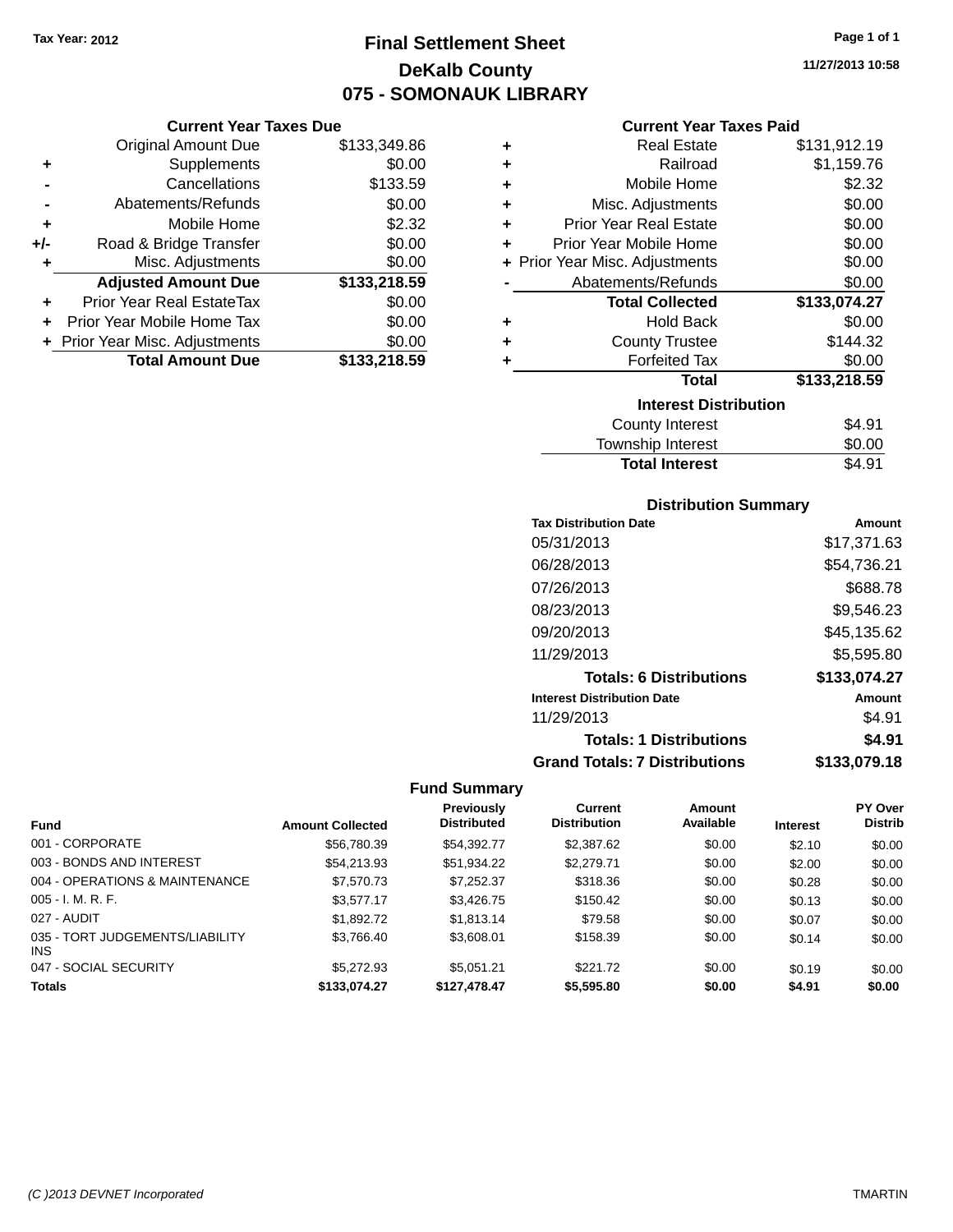# **Final Settlement Sheet Tax Year: 2012 Page 1 of 2 DeKalb County 076 - CITY OF SYCAMORE**

**11/27/2013 10:58**

| <b>Current Year Taxes Paid</b> |  |  |  |
|--------------------------------|--|--|--|
|--------------------------------|--|--|--|

| ٠ | <b>Real Estate</b>             | \$2,667,060.39 |  |  |  |  |
|---|--------------------------------|----------------|--|--|--|--|
| ٠ | Railroad                       | \$0.34         |  |  |  |  |
| ٠ | Mobile Home                    | \$1,115.37     |  |  |  |  |
| ٠ | Misc. Adjustments              | \$2,597.05     |  |  |  |  |
| ٠ | <b>Prior Year Real Estate</b>  | (\$17,060.67)  |  |  |  |  |
| ٠ | Prior Year Mobile Home         | \$0.00         |  |  |  |  |
|   | + Prior Year Misc. Adjustments | \$272.92       |  |  |  |  |
|   | Abatements/Refunds             | \$1,896.61     |  |  |  |  |
|   | <b>Total Collected</b>         | \$2,652,088.79 |  |  |  |  |
| ٠ | <b>Hold Back</b>               | \$0.00         |  |  |  |  |
| ٠ | <b>County Trustee</b>          | \$562.18       |  |  |  |  |
| ٠ | <b>Forfeited Tax</b>           | \$1,816.80     |  |  |  |  |
|   | <b>Total</b>                   | \$2,654,467.77 |  |  |  |  |
|   | <b>Interest Distribution</b>   |                |  |  |  |  |
|   | <b>County Interest</b>         | \$98.01        |  |  |  |  |
|   |                                |                |  |  |  |  |

| <b>Total Interest</b> | \$98.01 |
|-----------------------|---------|
| Township Interest     | \$0.00  |
| County interest       | JYO.UT  |

| <b>Road and Bridge Summary</b>   |             |               |  |  |  |
|----------------------------------|-------------|---------------|--|--|--|
| <b>Rd./Br. District</b>          | Amt. Due    | Amt. Distrib. |  |  |  |
| <b>CORTLAND ROAD &amp; BRIDG</b> | \$23,453.81 | \$23,394.66   |  |  |  |
| DEKALB ROAD & BRIDGE             | \$15,088.74 | \$15,081.35   |  |  |  |
| SYCAMORE ROAD & BRID(            | \$9,213.27  | \$9,213.23    |  |  |  |
| <b>Totals</b>                    | \$47,755.82 | \$47,689.24   |  |  |  |

**Current Year Taxes Due** Original Amount Due \$2,626,317.34

**Adjusted Amount Due \$2,671,255.52**

**Total Amount Due \$2,654,467.77**

**+** Supplements \$0.00 **-** Cancellations \$4,573.89 **-** Abatements/Refunds \$1,896.61 **+** Mobile Home \$1,122.39 **+/-** Road & Bridge Transfer \$47,689.24 **+** Misc. Adjustments \$2,597.05

**+** Prior Year Real EstateTax (\$17,060.67) **+** Prior Year Mobile Home Tax \$0.00 **+** Prior Year Misc. Adjustments \$272.92

#### **Distribution Summary**

| <b>Tax Distribution Date</b>         | Amount         |
|--------------------------------------|----------------|
| 05/31/2013                           | \$245,218,03   |
| 06/28/2013                           | \$1,089,852.04 |
| 07/26/2013                           | \$44,393.41    |
| 08/23/2013                           | \$253,250.16   |
| 09/20/2013                           | \$946,993.01   |
| 11/29/2013                           | \$72,382.14    |
| <b>Totals: 6 Distributions</b>       | \$2,652,088.79 |
| <b>Interest Distribution Date</b>    | Amount         |
| 11/29/2013                           | \$98.01        |
| <b>Totals: 1 Distributions</b>       | \$98.01        |
| <b>Grand Totals: 7 Distributions</b> | \$2,652,186.80 |

#### **Fund Summary**

| <b>Fund</b>                  | <b>Amount Collected</b> | Previously<br><b>Distributed</b> | <b>Current</b><br><b>Distribution</b> | Amount<br>Available | <b>Interest</b> | PY Over<br><b>Distrib</b> |
|------------------------------|-------------------------|----------------------------------|---------------------------------------|---------------------|-----------------|---------------------------|
| 001 - CORPORATE              | \$1,241,894.92          | \$1,207,993.63                   | \$33,901.29                           | \$0.00              | \$46.74         | \$0.00                    |
| 003 - BONDS AND INTEREST     | \$155.282.11            | \$151.043.21                     | \$4,238,90                            | \$0.00              | \$5.84          | \$0.00                    |
| $005 - I. M. R. F.$          | \$154,878,43            | \$150.650.57                     | \$4.227.86                            | \$0.00              | \$5.83          | \$0.00                    |
| 007 - ROAD AND BRIDGE        | \$47.689.24             | \$46,402.06                      | \$1,287.18                            | \$0.00              | \$0.00          | \$0.00                    |
| 013 - FIREFIGHTER'S PENSION  | \$514.285.57            | \$500,246.60                     | \$14.038.97                           | \$0.00              | \$19.35         | \$0.00                    |
| 015 - POLICE PENSION         | \$338,683.92            | \$329.438.51                     | \$9.245.41                            | \$0.00              | \$12.75         | \$0.00                    |
| 047 - SOCIAL SECURITY        | \$90.393.49             | \$87.925.92                      | \$2.467.57                            | \$0.00              | \$3.40          | \$0.00                    |
| 048 - SCHOOL CROSSING GUARDS | \$19,837.70             | \$19,296.17                      | \$541.53                              | \$0.00              | \$0.75          | \$0.00                    |
| 143 - MEDICARE               | \$89.143.41             | \$86,709.98                      | \$2.433.43                            | \$0.00              | \$3.35          | \$0.00                    |
| <b>Totals</b>                | \$2,652,088.79          | \$2,579,706,65                   | \$72.382.14                           | \$0.00              | \$98.01         | \$0.00                    |

#### **Miscellaneous Adjustment Detail**

| Year Source           | <b>Account Type</b>       | <b>Amount Adjustment Description</b>                |
|-----------------------|---------------------------|-----------------------------------------------------|
| 2011 RE - Real Estate | <b>Back Tax Collected</b> | \$86.14 MERRY OAKS REDEMPTION 06-21-353-001 by TBA  |
| 2011 RE - Real Estate | <b>Back Tax Collected</b> | \$163.74 MERRY OAKS REDEMPTION 06-21-352-001 by TBA |
| 2011 RE - Real Estate | <b>Back Tax Collected</b> | \$10.46 MERRY OAKS REDEMPTION 06-20-453-007 by TBA  |
| 2011 RE - Real Estate | <b>Back Tax Collected</b> | \$5.67 MERRY OAKS REDEMPTION 06-20-451-001 by TBA   |
| 2012 RE - Real Estate | Paymt In Lieu of Tax      | \$687.96 SYCAMORE UNITS by TBA                      |
| 2012 RE - Real Estate | Paymt In Lieu of Tax      | \$687.96 SYCAMORE UNITS by TBA                      |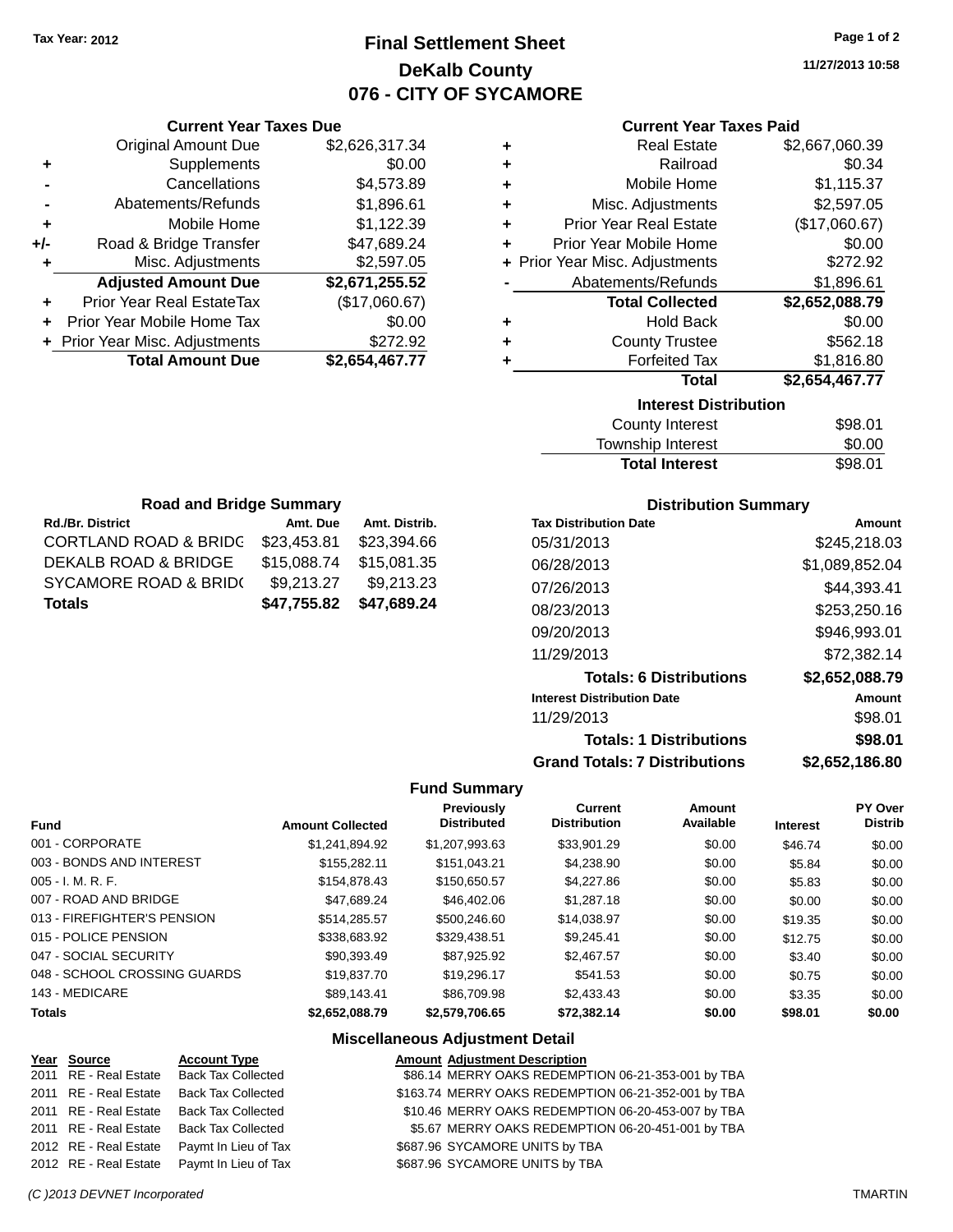### **Year** Source **Account Type And Amount Adjustment Description** 2012 RE - Real Estate Back Tax Collected \$1 2012 RE - Real Estate Back Tax Collected \$ 2012 RE - Real Estate Back Tax Collected \$ 2012 RE - Real Estate Back Tax Collected \$ 2012 RE - Real Estate Back Tax Collected \$ 2012 RE - Real Estate Back Tax Collected \$2 2012 RE - Real Estate Back Tax Collected \$2 2012 RE - Real Estate Back Tax Collected \$30.75 SCAVENGER S30.74 SCAVENGER SALE 06-21-179-001 by Ta **Totals 15 entries \$2,8**

| Year Source           | <b>Account Type</b>  |            | <b>Amount Adjustment Description</b> |
|-----------------------|----------------------|------------|--------------------------------------|
| 2012 RE - Real Estate | <b>PTAB Decision</b> |            | \$78.29 06-29-427-001 2008 PTA       |
| 2012 RE - Real Estate | <b>PTAB Decision</b> |            | \$108.88 06-29-427-002 2008 PTA      |
| 2012 RE - Real Estate | <b>PTAB Decision</b> |            | \$182.22 06-29-427-003 2008 PTA      |
| 2012 RE - Real Estate | <b>PTAB Decision</b> |            | \$248.95 06-29-427-004 2008 PTA      |
| 2012 RE - Real Estate | <b>PTAB Decision</b> |            | \$325.27 06-29-477-002 2008 PTA      |
| 2012 RE - Real Estate | <b>RE</b> Abatement  |            | \$78.79 06-29-427-001 2009 PTA       |
| 2012 RE - Real Estate | <b>PTAB Decision</b> |            | \$109.59 06-29-427-002 2009 PTA      |
| 2012 RE - Real Estate | <b>PTAB Decision</b> |            | \$183.40 06-29-427-003 2009 PTA      |
| 2012 RE - Real Estate | <b>PTAB Decision</b> |            | \$250.57 06-29-427-004 2009 PTA      |
| 2012 RE - Real Estate | <b>PTAB Decision</b> |            | \$327.39 06-29-477-002 2009 PTA      |
| 2012 RE - Real Estate | <b>PTAB Decision</b> |            | \$0.51 06-20-453-003 2011 PTA        |
| 2012 RE - Real Estate | <b>PTAB Decision</b> |            | \$2.75 PTAB REFUND 06-32-25          |
| Totals 12 entries     |                      | \$1,896.61 |                                      |

# **Final Settlement Sheet Tax Year: 2012 Page 2 of 2 DeKalb County**

#### **Miscellaneous Adjustment Detail**

| \$2.869.97<br>Totals 15 entries |                       |                                          |  |                                                         |
|---------------------------------|-----------------------|------------------------------------------|--|---------------------------------------------------------|
|                                 |                       | 2012 MH - Mobile Home Back Tax Collected |  | \$6.91 MOBILE MGT REDEMPTION 08-01-401-005 2323F by TBA |
|                                 |                       | 2012 RE - Real Estate Back Tax Collected |  | \$360.74 SCAVENGER SALE 06-21-179-001 by TBA            |
|                                 |                       | 2012 RE - Real Estate Back Tax Collected |  | \$217.22 SCAVENGER SALE 06-21-377-049 by TBA            |
|                                 |                       | 2012 RE - Real Estate Back Tax Collected |  | \$263.60 SCAVENGER SALE 06-21-456-018 by TBA            |
|                                 | 2012 RE - Real Estate | Back Tax Collected                       |  | \$27.37 SCAVENGER SALE 06-20-327-009 by TBA             |
|                                 |                       | 2012 RE - Real Estate Back Tax Collected |  | \$95.77 SCAVENGER SALE 06-20-425-022 by TBA             |
|                                 | 2012 RE - Real Estate | <b>Back Tax Collected</b>                |  | \$19.52 SCAVENGER SALE 06-21-151-018 by TBA             |
|                                 |                       | 2012 RE - Real Estate Back Tax Collected |  | \$89.44 SCAVENGER SALE 06-21-151-019 by TBA             |
|                                 |                       | 2012 RE - Real Estate Back Tax Collected |  | \$147.47 SCAVENGER SALE 06-21-153-005 by TBA            |

### **Abatement Detail**

| Year Source           | <b>Account Type</b>  |           | <b>Amount Adjustment Description</b>           |
|-----------------------|----------------------|-----------|------------------------------------------------|
| 2012 RE - Real Estate | PTAB Decision        |           | \$78.29 06-29-427-001 2008 PTAB REFUND by TBA  |
| 2012 RE - Real Estate | <b>PTAB Decision</b> |           | \$108.88 06-29-427-002 2008 PTAB REFUND by TBA |
| 2012 RE - Real Estate | <b>PTAB Decision</b> |           | \$182.22 06-29-427-003 2008 PTAB REFUND by TBA |
| 2012 RE - Real Estate | <b>PTAB Decision</b> |           | \$248.95 06-29-427-004 2008 PTAB REFUND by TBA |
| 2012 RE - Real Estate | <b>PTAB Decision</b> |           | \$325.27 06-29-477-002 2008 PTAB REFUND by TBA |
| 2012 RE - Real Estate | <b>RE</b> Abatement  |           | \$78.79 06-29-427-001 2009 PTAB REFUND by TBA  |
| 2012 RE - Real Estate | <b>PTAB Decision</b> |           | \$109.59 06-29-427-002 2009 PTAB REFUND by TBA |
| 2012 RE - Real Estate | <b>PTAB Decision</b> |           | \$183.40 06-29-427-003 2009 PTAB REFUND by TBA |
| 2012 RE - Real Estate | <b>PTAB Decision</b> |           | \$250.57 06-29-427-004 2009 PTAB REFUND by TBA |
| 2012 RE - Real Estate | <b>PTAB Decision</b> |           | \$327.39 06-29-477-002 2009 PTAB REFUND by TBA |
| 2012 RE - Real Estate | <b>PTAB Decision</b> |           | \$0.51 06-20-453-003 2011 PTAB REFUND by TBA   |
| 2012 RE - Real Estate | <b>PTAB Decision</b> |           | \$2.75 PTAB REFUND 06-32-253-015 by TBA        |
| Tatala 40 sutrice     |                      | 64.00C.CA |                                                |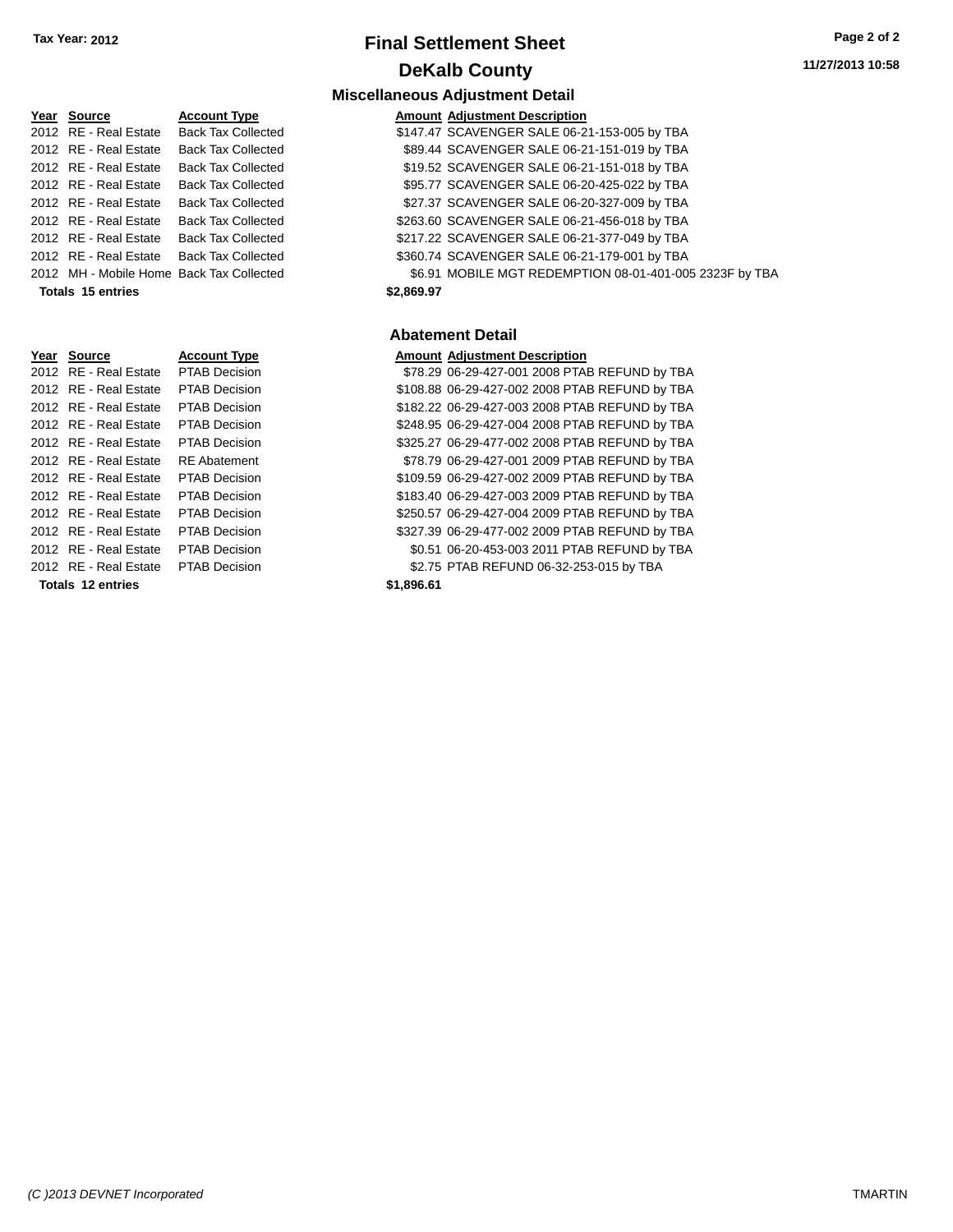**Current Year Taxes Due** Original Amount Due \$943,434.45

**Adjusted Amount Due \$941,778.74**

**Total Amount Due \$936,447.90**

**+** Supplements \$0.00 **-** Cancellations \$2,310.50 **-** Abatements/Refunds \$681.29 **+** Mobile Home \$403.18 **+/-** Road & Bridge Transfer \$0.00 **+** Misc. Adjustments \$932.90

**+** Prior Year Real EstateTax (\$5,426.03) **+** Prior Year Mobile Home Tax \$0.00 **+ Prior Year Misc. Adjustments \$95.19** 

# **Final Settlement Sheet Tax Year: 2012 Page 1 of 2 DeKalb County 077 - SYCAMORE LIBRARY**

**11/27/2013 10:58**

#### **Current Year Taxes Paid**

| ٠ | <b>Real Estate</b>             | \$940,271.79 |
|---|--------------------------------|--------------|
| ٠ | Railroad                       | \$0.12       |
| ٠ | Mobile Home                    | \$400.65     |
| ٠ | Misc. Adjustments              | \$932.90     |
| ÷ | <b>Prior Year Real Estate</b>  | (\$5,426.03) |
| ÷ | Prior Year Mobile Home         | \$0.00       |
|   | + Prior Year Misc. Adjustments | \$95.19      |
|   | Abatements/Refunds             | \$681.29     |
|   | <b>Total Collected</b>         | \$935,593.33 |
| ٠ | <b>Hold Back</b>               | \$0.00       |
| ٠ | <b>County Trustee</b>          | \$201.92     |
| ٠ | <b>Forfeited Tax</b>           | \$652.65     |
|   | <b>Total</b>                   | \$936,447.90 |
|   | <b>Interest Distribution</b>   |              |
|   | <b>County Interest</b>         | \$34.58      |
|   | Township Interact              | ድስ ሰስ        |

#### Township Interest  $$0.00$ Total Interest \$34.58

| <b>Distribution Summary</b>                          |              |  |  |  |
|------------------------------------------------------|--------------|--|--|--|
| <b>Tax Distribution Date</b>                         | Amount       |  |  |  |
| 05/31/2013                                           | \$86,383.87  |  |  |  |
| 06/28/2013                                           | \$384,826.42 |  |  |  |
| 07/26/2013                                           | \$15,708.22  |  |  |  |
| 08/23/2013                                           | \$89.517.94  |  |  |  |
| 09/20/2013                                           | \$333,617.90 |  |  |  |
| 11/29/2013                                           | \$25,538.98  |  |  |  |
| <b>Totals: 6 Distributions</b>                       | \$935,593.33 |  |  |  |
| <b>Interest Distribution Date</b>                    | Amount       |  |  |  |
| 11/29/2013                                           | \$34.58      |  |  |  |
| <b>Totals: 1 Distributions</b>                       | \$34.58      |  |  |  |
| <b>Grand Totals: 7 Distributions</b><br>\$935.627.91 |              |  |  |  |

#### **Fund Summary**

| Fund                                     | <b>Amount Collected</b> | <b>Previously</b><br><b>Distributed</b> | Current<br><b>Distribution</b> | Amount<br>Available | <b>Interest</b> | <b>PY Over</b><br><b>Distrib</b> |
|------------------------------------------|-------------------------|-----------------------------------------|--------------------------------|---------------------|-----------------|----------------------------------|
| 005 - I. M. R. F.                        | \$0.00                  | \$0.00                                  | \$0.00                         | \$0.00              | \$0.00          | \$0.00                           |
| 016 - LIBRARY (township, municipalities) | \$935,593,33            | \$910.054.35                            | \$25,538.98                    | \$0.00              | \$34.58         | \$0.00                           |
| 027 - AUDIT                              | \$0.00                  | \$0.00                                  | \$0.00                         | \$0.00              | \$0.00          | \$0.00                           |
| 047 - SOCIAL SECURITY                    | \$0.00                  | \$0.00                                  | \$0.00                         | \$0.00              | \$0.00          | \$0.00                           |
| <b>Totals</b>                            | \$935,593,33            | \$910.054.35                            | \$25,538,98                    | \$0.00              | \$34.58         | \$0.00                           |

### **Miscellaneous Adjustment Detail**

| Year Source           | <b>Account Type</b>       | <b>Amount Adjustment Description</b>               |  |
|-----------------------|---------------------------|----------------------------------------------------|--|
| 2011 RE - Real Estate | <b>Back Tax Collected</b> | \$30.02 MERRY OAKS REDEMPTION 06-21-353-001 by TBA |  |
| 2011 RE - Real Estate | <b>Back Tax Collected</b> | \$57.07 MERRY OAKS REDEMPTION 06-21-352-001 by TBA |  |
| 2011 RE - Real Estate | <b>Back Tax Collected</b> | \$3.65 MERRY OAKS REDEMPTION 06-20-453-007 by TBA  |  |
| 2011 RE - Real Estate | <b>Back Tax Collected</b> | \$1.97 MERRY OAKS REDEMPTION 06-20-451-001 by TBA  |  |
| 2012 RE - Real Estate | Paymt In Lieu of Tax      | \$247.13 SYCAMORE UNITS by TBA                     |  |
| 2012 RE - Real Estate | Paymt In Lieu of Tax      | \$247.13 SYCAMORE UNITS by TBA                     |  |
| 2012 RE - Real Estate | <b>Back Tax Collected</b> | \$52.97 SCAVENGER SALE 06-21-153-005 by TBA        |  |
| 2012 RE - Real Estate | <b>Back Tax Collected</b> | \$32.13 SCAVENGER SALE 06-21-151-019 by TBA        |  |
| 2012 RE - Real Estate | <b>Back Tax Collected</b> | \$7.01 SCAVENGER SALE 06-21-151-018 by TBA         |  |
| 2012 RE - Real Estate | <b>Back Tax Collected</b> | \$34.40 SCAVENGER SALE 06-20-425-022 by TBA        |  |
| 2012 RE - Real Estate | <b>Back Tax Collected</b> | \$9.83 SCAVENGER SALE 06-20-327-009 by TBA         |  |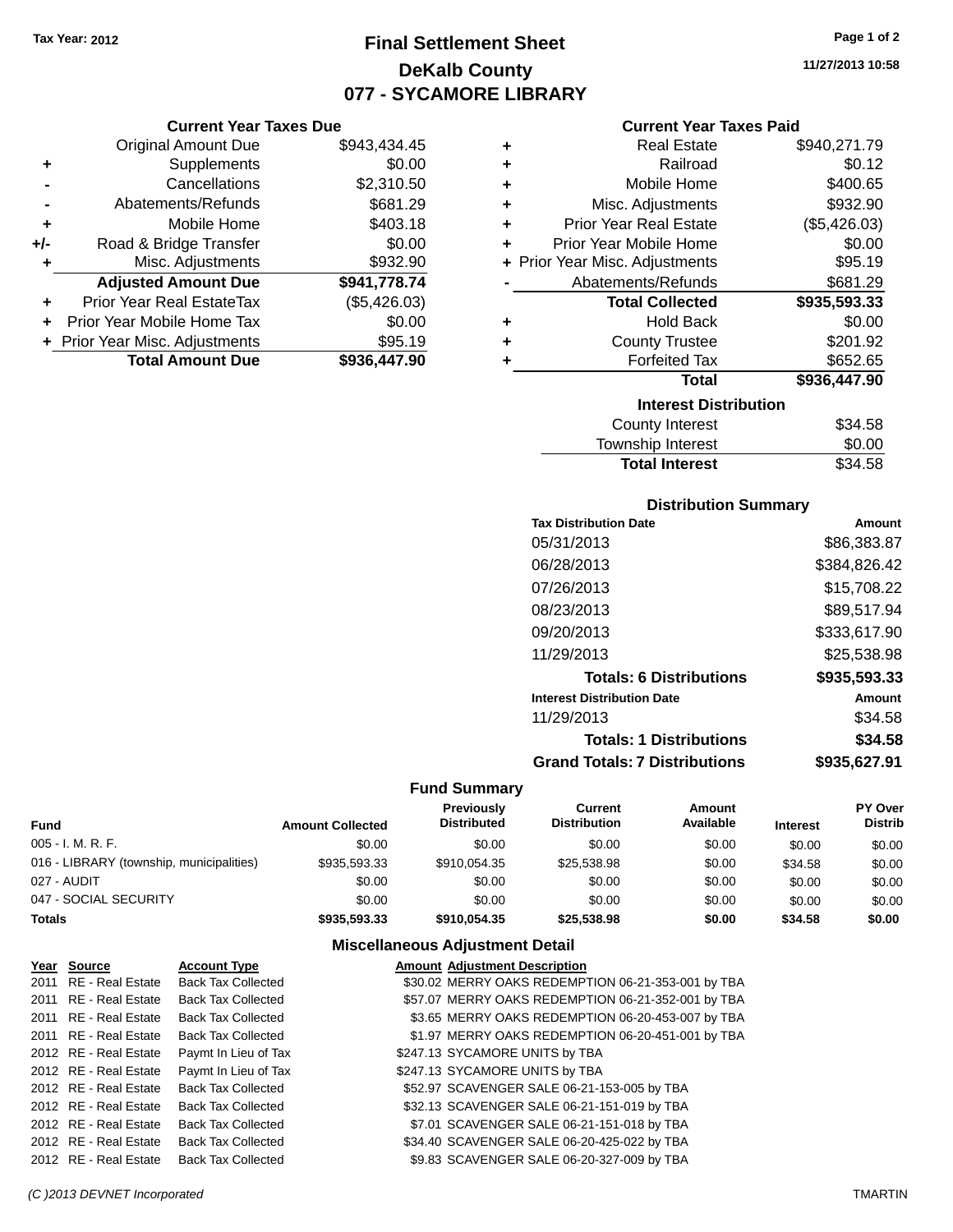# **Final Settlement Sheet Tax Year: 2012 Page 2 of 2 DeKalb County**

#### **Miscellaneous Adjustment Detail**

|                       |                                          | 10000118110080011818011101110010111                     |
|-----------------------|------------------------------------------|---------------------------------------------------------|
| Year Source           | <b>Account Type</b>                      | <b>Amount Adjustment Description</b>                    |
| 2012 RE - Real Estate | <b>Back Tax Collected</b>                | \$94.69 SCAVENGER SALE 06-21-456-018 by TBA             |
| 2012 RE - Real Estate | <b>Back Tax Collected</b>                | \$78.03 SCAVENGER SALE 06-21-377-049 by TBA             |
| 2012 RE - Real Estate | <b>Back Tax Collected</b>                | \$129.58 SCAVENGER SALE 06-21-179-001 by TBA            |
|                       | 2012 MH - Mobile Home Back Tax Collected | \$2.48 MOBILE MGT REDEMPTION 08-01-401-005 2323F by TBA |

**Totals 15 entries \$1,028.09**

#### **Abatement Detail**

| Year Source              | <b>Account Type</b>  |          | <b>Amount Adjustment Description</b>           |
|--------------------------|----------------------|----------|------------------------------------------------|
| 2012 RE - Real Estate    | <b>PTAB Decision</b> |          | \$28.12 06-29-427-001 2008 PTAB REFUND by TBA  |
| 2012 RE - Real Estate    | <b>PTAB Decision</b> |          | \$39.11 06-29-427-002 2008 PTAB REFUND by TBA  |
| 2012 RE - Real Estate    | <b>PTAB Decision</b> |          | \$65.46 06-29-427-003 2008 PTAB REFUND by TBA  |
| 2012 RE - Real Estate    | <b>PTAB Decision</b> |          | \$89.43 06-29-427-004 2008 PTAB REFUND by TBA  |
| 2012 RE - Real Estate    | <b>PTAB Decision</b> |          | \$116.84 06-29-477-002 2008 PTAB REFUND by TBA |
| 2012 RE - Real Estate    | <b>RE</b> Abatement  |          | \$28.30 06-29-427-001 2009 PTAB REFUND by TBA  |
| 2012 RE - Real Estate    | PTAB Decision        |          | \$39.37 06-29-427-002 2009 PTAB REFUND by TBA  |
| 2012 RE - Real Estate    | <b>PTAB Decision</b> |          | \$65.88 06-29-427-003 2009 PTAB REFUND by TBA  |
| 2012 RE - Real Estate    | <b>PTAB Decision</b> |          | \$90.01 06-29-427-004 2009 PTAB REFUND by TBA  |
| 2012 RE - Real Estate    | <b>PTAB Decision</b> |          | \$117.60 06-29-477-002 2009 PTAB REFUND by TBA |
| 2012 RE - Real Estate    | <b>PTAB Decision</b> |          | \$0.18 06-20-453-003 2011 PTAB REFUND by TBA   |
| 2012 RE - Real Estate    | <b>PTAB Decision</b> |          | \$0.99 PTAB REFUND 06-32-253-015 by TBA        |
| <b>Totals 12 entries</b> |                      | \$681.29 |                                                |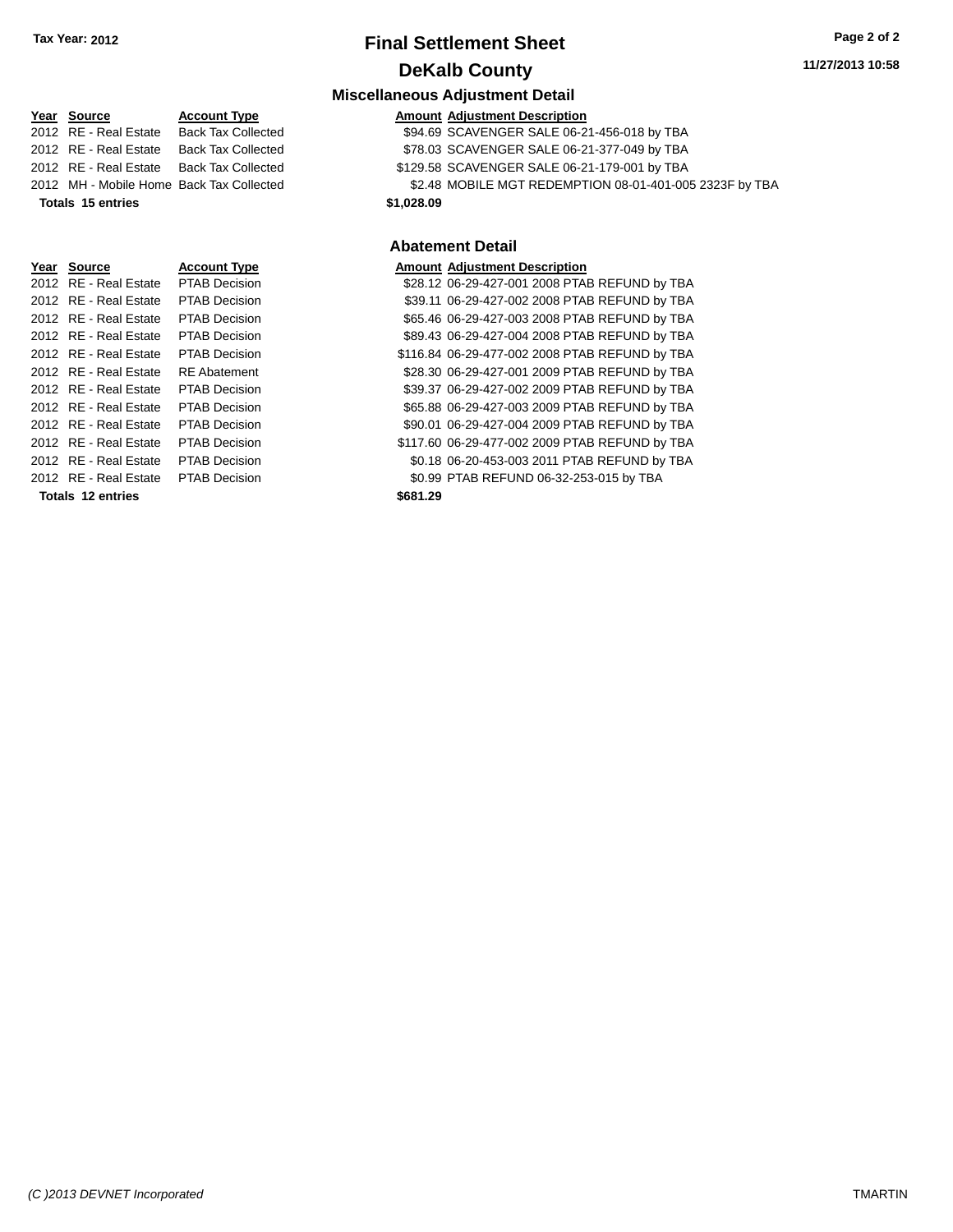# **Final Settlement Sheet Tax Year: 2012 Page 1 of 1 DeKalb County 078 - VILLAGE OF WATERMAN**

**11/27/2013 10:58**

### **Current Year Taxes Paid**

| <b>Current Year Taxes Due</b> |                                |
|-------------------------------|--------------------------------|
| <b>Original Amount Due</b>    | \$168,914.87                   |
| Supplements                   | \$0.00                         |
| Cancellations                 | \$89.94                        |
| Abatements/Refunds            | \$0.00                         |
| Mobile Home                   | \$77.09                        |
| Road & Bridge Transfer        | \$34,280.29                    |
| Misc. Adjustments             | \$0.00                         |
| <b>Adjusted Amount Due</b>    | \$203,182.31                   |
| Prior Year Real EstateTax     | \$0.00                         |
| Prior Year Mobile Home Tax    | \$0.00                         |
|                               | \$0.00                         |
|                               |                                |
|                               | + Prior Year Misc. Adjustments |

**Rd./Br. District Amt. Due Amt. Distrib. Road and Bridge Summary**

CLINTON ROAD & BRIDGE \$34,284.97 \$34,280.29 **Totals \$34,284.97 \$34,280.29**

| ٠ | <b>Real Estate</b>             | \$202,021.76 |
|---|--------------------------------|--------------|
| ٠ | Railroad                       | \$1,045.12   |
| ٠ | Mobile Home                    | \$77.09      |
| ٠ | Misc. Adjustments              | \$0.00       |
| ÷ | <b>Prior Year Real Estate</b>  | \$0.00       |
| ٠ | Prior Year Mobile Home         | \$0.00       |
|   | + Prior Year Misc. Adjustments | \$0.00       |
|   | Abatements/Refunds             | \$0.00       |
|   |                                |              |
|   | <b>Total Collected</b>         | \$203,143.97 |
| ٠ | <b>Hold Back</b>               | \$0.00       |
| ٠ | <b>County Trustee</b>          | \$38.34      |
| ٠ | <b>Forfeited Tax</b>           | \$0.00       |
|   | <b>Total</b>                   | \$203,182.31 |
|   | <b>Interest Distribution</b>   |              |
|   | <b>County Interest</b>         | \$7.50       |

| <b>Total Interest</b> | \$7.50 |
|-----------------------|--------|
| Township Interest     | \$0.00 |
| County interest       | J.JU   |

| <b>Distribution Summary</b>          |              |
|--------------------------------------|--------------|
| <b>Tax Distribution Date</b>         | Amount       |
| 05/31/2013                           | \$32,568.47  |
| 06/28/2013                           | \$73,233.19  |
| 07/26/2013                           | \$2.472.48   |
| 08/23/2013                           | \$11.308.94  |
| 09/20/2013                           | \$77,262.58  |
| 11/29/2013                           | \$6,298.31   |
| <b>Totals: 6 Distributions</b>       | \$203,143.97 |
| <b>Interest Distribution Date</b>    | Amount       |
| 11/29/2013                           | \$7.50       |
| <b>Totals: 1 Distributions</b>       | \$7.50       |
| <b>Grand Totals: 7 Distributions</b> | \$203.151.47 |

| <b>Fund</b>                             | <b>Amount Collected</b> | Previously<br><b>Distributed</b> | Current<br><b>Distribution</b> | Amount<br>Available | <b>Interest</b> | <b>PY Over</b><br><b>Distrib</b> |
|-----------------------------------------|-------------------------|----------------------------------|--------------------------------|---------------------|-----------------|----------------------------------|
| 001 - CORPORATE                         | \$93,669.66             | \$90,735.62                      | \$2,934.04                     | \$0.00              | \$4.16          | \$0.00                           |
| 007 - ROAD AND BRIDGE                   | \$34.280.29             | \$33.271.41                      | \$1,008.88                     | \$0.00              | \$0.00          | \$0.00                           |
| 014 - POLICE PROTECTION                 | \$27,773.86             | \$26,903.89                      | \$869.97                       | \$0.00              | \$1.23          | \$0.00                           |
| 027 - AUDIT                             | \$14.148.25             | \$13,705.07                      | \$443.18                       | \$0.00              | \$0.63          | \$0.00                           |
| 035 - TORT JUDGEMENTS/LIABILITY<br>INS. | \$30,109.08             | \$29,165.93                      | \$943.15                       | \$0.00              | \$1.34          | \$0.00                           |
| 047 - SOCIAL SECURITY                   | \$2.754.51              | \$2,668.22                       | \$86.29                        | \$0.00              | \$0.12          | \$0.00                           |
| 073 - CHLORINATION OF SEWAGE            | \$408.32                | \$395.52                         | \$12.80                        | \$0.00              | \$0.02          | \$0.00                           |
| <b>Totals</b>                           | \$203.143.97            | \$196,845,66                     | \$6,298.31                     | \$0.00              | \$7.50          | \$0.00                           |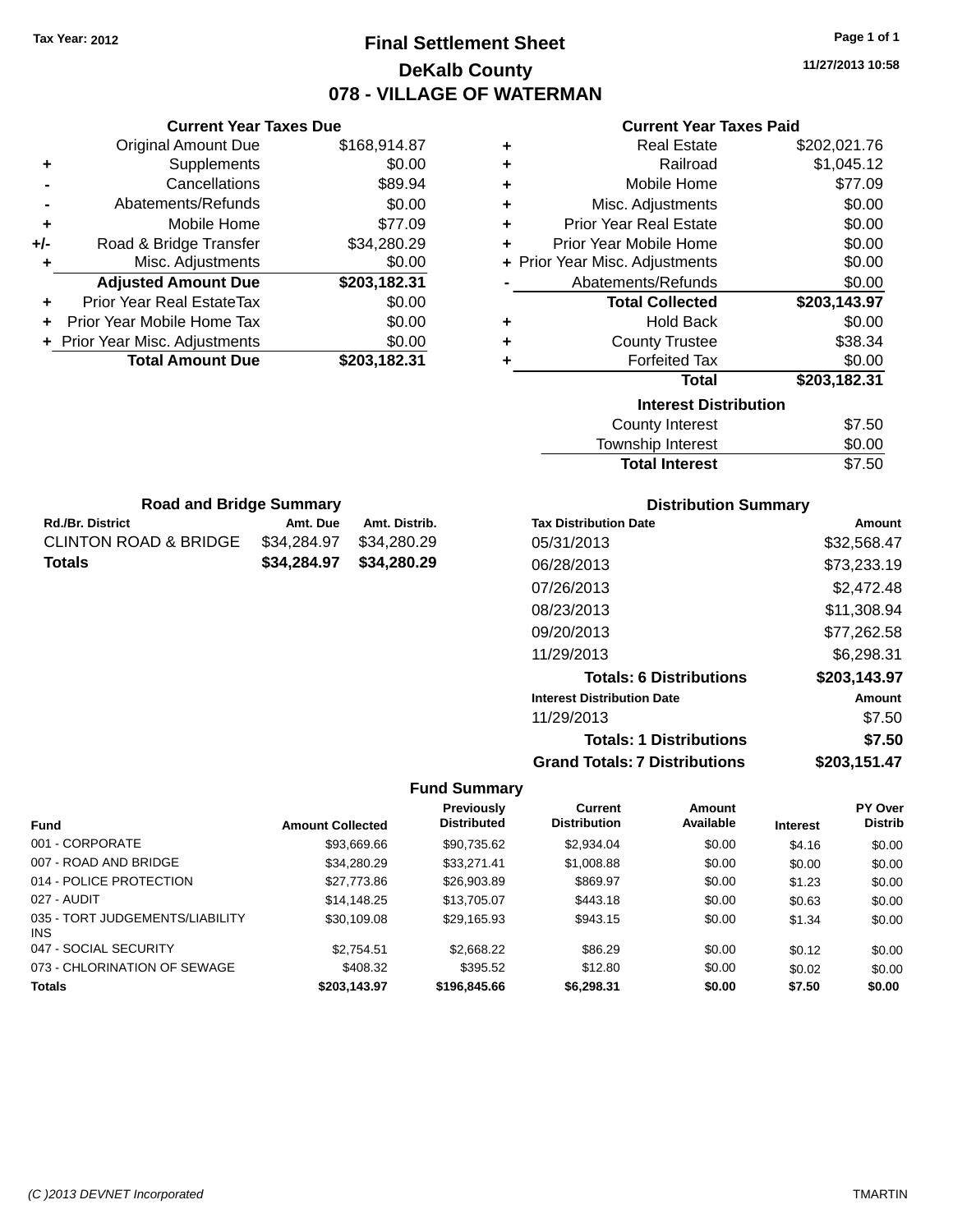# **Final Settlement Sheet Tax Year: 2012 Page 1 of 1 DeKalb County 079 - HINCKLEY SPEC SERV #1**

**11/27/2013 10:58**

#### **Current Year Taxes Paid**

|       | <b>Current Year Taxes Due</b>  |          |   | Cυ                   |
|-------|--------------------------------|----------|---|----------------------|
|       | <b>Original Amount Due</b>     | \$832.13 | ٠ |                      |
|       | <b>Supplements</b>             | \$0.00   | ٠ |                      |
|       | Cancellations                  | \$0.00   | ٠ | M                    |
|       | Abatements/Refunds             | \$0.00   | ٠ | Misc. A              |
|       | Mobile Home                    | \$0.00   | ÷ | <b>Prior Year I</b>  |
| $+/-$ | Road & Bridge Transfer         | \$0.00   | ٠ | Prior Year M         |
|       | Misc. Adjustments              | \$0.00   |   | + Prior Year Misc. A |
|       | <b>Adjusted Amount Due</b>     | \$832.13 |   | Abatemer             |
| ÷     | Prior Year Real EstateTax      | \$0.00   |   | Total                |
|       | Prior Year Mobile Home Tax     | \$0.00   | ٠ |                      |
|       | + Prior Year Misc. Adjustments | \$0.00   | ٠ | Cou                  |
|       | <b>Total Amount Due</b>        | \$832.13 |   | F٥                   |
|       |                                |          |   |                      |

| ÷ | Real Estate                  | \$832.13 |
|---|------------------------------|----------|
| ÷ | Railroad                     | \$0.00   |
| ÷ | Mobile Home                  | \$0.00   |
| ÷ | Misc. Adjustments            | \$0.00   |
| ٠ | Prior Year Real Estate       | \$0.00   |
| ÷ | Prior Year Mobile Home       | \$0.00   |
| ÷ | Prior Year Misc. Adjustments | \$0.00   |
|   | Abatements/Refunds           | \$0.00   |
|   | <b>Total Collected</b>       | \$832.13 |
| ٠ | <b>Hold Back</b>             | \$0.00   |
| ÷ | <b>County Trustee</b>        | \$0.00   |
|   | <b>Forfeited Tax</b>         | \$0.00   |
|   | Total                        | \$832.13 |
|   | <b>Interest Distribution</b> |          |
|   | <b>County Interest</b>       | \$0.03   |
|   | Township Interest            | \$0.00   |
|   | <b>Total Interest</b>        | \$0.03   |

### **Distribution Summary Tax Distribution Date Amount** 05/31/2013 \$12.32 06/28/2013 \$417.15 08/23/2013 \$66.27 09/20/2013 \$336.39 **Totals: 4 Distributions \$832.13 Interest Distribution Date Amount** 11/29/2013 \$0.03 **Totals: 1 Distributions \$0.03 Grand Totals: 5 Distributions \$832.16**

#### **Fund Summary Fund Interest Amount Collected Distributed PY Over Distrib Amount Available Current Distribution Previously** 023 - SPECIAL SERVICE AREA  $$832.13$   $$832.13$   $$0.00$  \$0.00 \$0.00 \$0.03 \$0.00

**Totals \$832.13 \$832.13 \$0.00 \$0.00 \$0.03 \$0.00**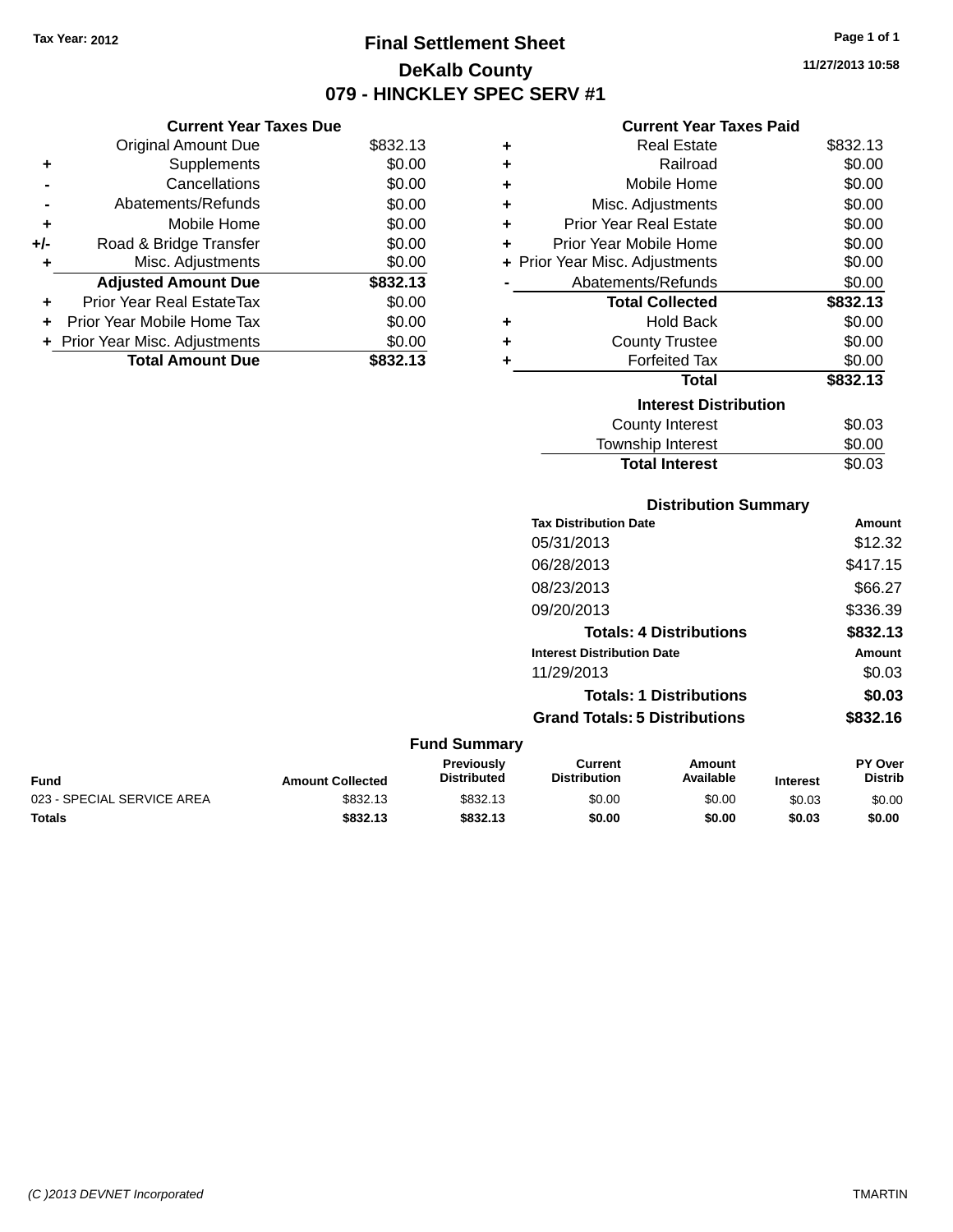# **Final Settlement Sheet Tax Year: 2012 Page 1 of 1 DeKalb County 080 - HINCKLEY SPEC SERV #2**

**11/27/2013 10:58**

| <b>Current Year Taxes Paid</b> |  |  |  |
|--------------------------------|--|--|--|
|--------------------------------|--|--|--|

|       | <b>Current Year Taxes Due</b>  |        |
|-------|--------------------------------|--------|
|       | <b>Original Amount Due</b>     | \$0.00 |
| ٠     | Supplements                    | \$0.00 |
|       | Cancellations                  | \$0.00 |
|       | Abatements/Refunds             | \$0.00 |
| ٠     | Mobile Home                    | \$0.00 |
| $+/-$ | Road & Bridge Transfer         | \$0.00 |
|       | Misc. Adjustments              | \$0.00 |
|       | <b>Adjusted Amount Due</b>     | \$0.00 |
| ÷     | Prior Year Real EstateTax      | \$0.00 |
|       | Prior Year Mobile Home Tax     | \$0.00 |
|       | + Prior Year Misc. Adjustments | \$0.00 |
|       | <b>Total Amount Due</b>        | \$0.00 |
|       |                                |        |

|   | <b>Real Estate</b>             | \$0.00 |
|---|--------------------------------|--------|
|   | Railroad                       | \$0.00 |
|   | Mobile Home                    | \$0.00 |
| ٠ | Misc. Adjustments              | \$0.00 |
| ٠ | <b>Prior Year Real Estate</b>  | \$0.00 |
| ٠ | Prior Year Mobile Home         | \$0.00 |
|   | + Prior Year Misc. Adjustments | \$0.00 |
|   | Abatements/Refunds             | \$0.00 |
|   | <b>Total Collected</b>         | \$0.00 |
|   | <b>Hold Back</b>               | \$0.00 |
|   | <b>County Trustee</b>          | \$0.00 |
|   | <b>Forfeited Tax</b>           | \$0.00 |
|   | <b>Total</b>                   | \$0.00 |
|   | <b>Interest Distribution</b>   |        |
|   | <b>County Interest</b>         |        |
|   |                                |        |

| Township Interest     | \$0.00 |
|-----------------------|--------|
| <b>Total Interest</b> | \$0.00 |

| <b>Fund Summary</b>        |                         |                                         |                                |                     |                 |                                  |
|----------------------------|-------------------------|-----------------------------------------|--------------------------------|---------------------|-----------------|----------------------------------|
| Fund                       | <b>Amount Collected</b> | <b>Previously</b><br><b>Distributed</b> | Current<br><b>Distribution</b> | Amount<br>Available | <b>Interest</b> | <b>PY Over</b><br><b>Distrib</b> |
| 023 - SPECIAL SERVICE AREA | \$0.00                  | \$0.00                                  | \$0.00                         | \$0.00              | \$0.00          | \$0.00                           |
| Totals                     | \$0.00                  | \$0.00                                  | \$0.00                         | \$0.00              | \$0.00          | \$0.00                           |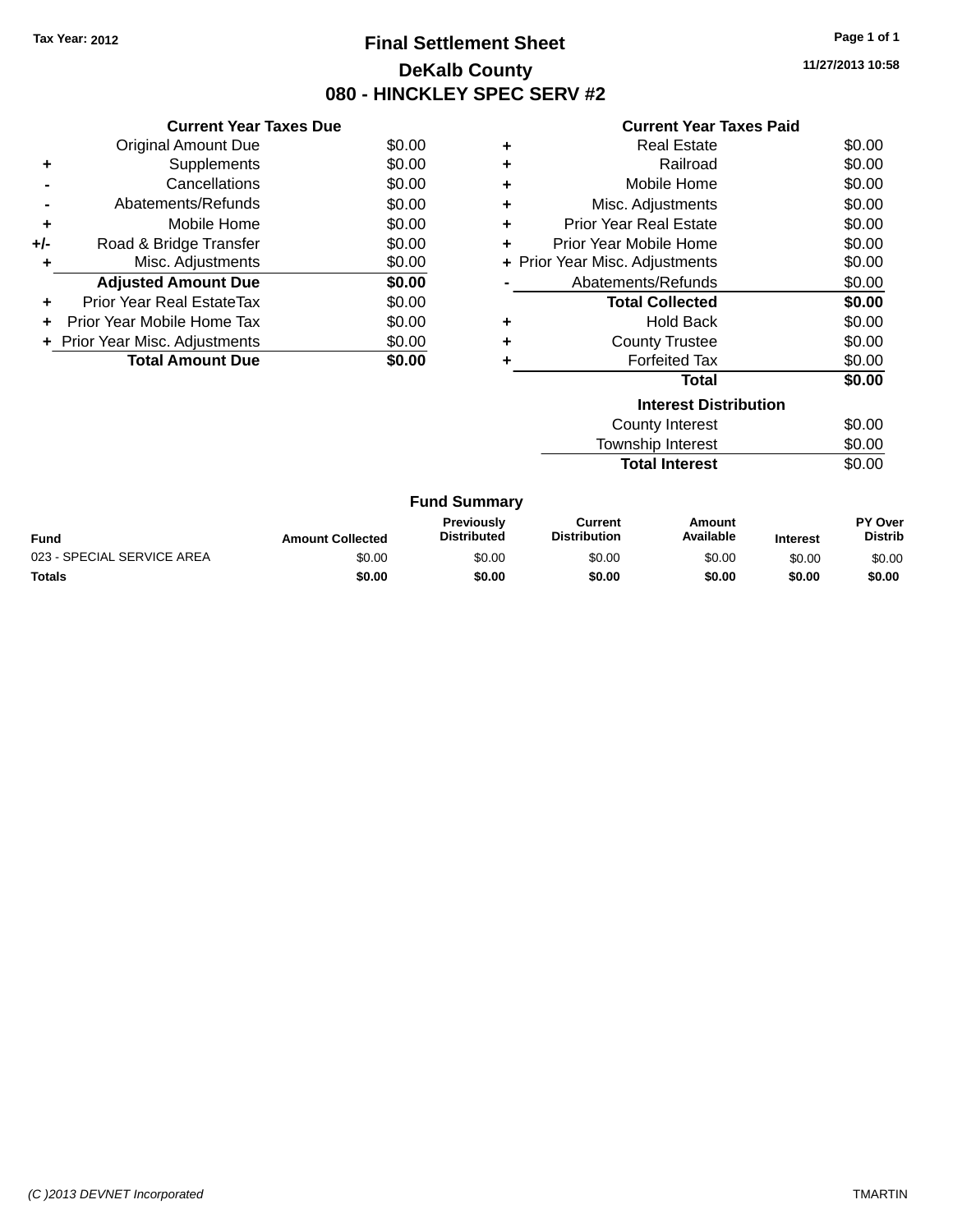# **Final Settlement Sheet Tax Year: 2012 Page 1 of 1 DeKalb County 081 - MAPLE PARK SSA#1**

**11/27/2013 10:58**

|     | <b>Current Year Taxes Due</b>  |        |
|-----|--------------------------------|--------|
|     | <b>Original Amount Due</b>     | \$0.00 |
| ٠   | Supplements                    | \$0.00 |
|     | Cancellations                  | \$0.00 |
| -   | Abatements/Refunds             | \$0.00 |
| ٠   | Mobile Home                    | \$0.00 |
| +/- | Road & Bridge Transfer         | \$0.00 |
| ٠   | Misc. Adjustments              | \$0.00 |
|     | <b>Adjusted Amount Due</b>     | \$0.00 |
| ٠   | Prior Year Real EstateTax      | \$0.00 |
|     | Prior Year Mobile Home Tax     | \$0.00 |
|     | + Prior Year Misc. Adjustments | \$0.00 |
|     | <b>Total Amount Due</b>        | \$0.00 |
|     |                                |        |

|   | <b>Current Year Taxes Paid</b> |        |  |
|---|--------------------------------|--------|--|
| ٠ | Real Estate                    | \$0.00 |  |
| ٠ | Railroad                       | \$0.00 |  |
| ٠ | Mobile Home                    | \$0.00 |  |
| ٠ | Misc. Adjustments              | \$0.00 |  |
| ٠ | <b>Prior Year Real Estate</b>  | \$0.00 |  |
| ٠ | Prior Year Mobile Home         | \$0.00 |  |
|   | + Prior Year Misc. Adjustments | \$0.00 |  |
|   | Abatements/Refunds             | \$0.00 |  |
|   | <b>Total Collected</b>         | \$0.00 |  |
| ٠ | <b>Hold Back</b>               | \$0.00 |  |
| ٠ | <b>County Trustee</b>          | \$0.00 |  |
| ÷ | <b>Forfeited Tax</b>           | \$0.00 |  |
|   | <b>Total</b>                   | \$0.00 |  |
|   | <b>Interest Distribution</b>   |        |  |
|   | County Interest                | \$0.00 |  |
|   | <b>Township Interest</b>       | \$0.00 |  |

**Total Interest** \$0.00

|  | <b>Fund Summary</b> |
|--|---------------------|
|--|---------------------|

| Fund                       | <b>Amount Collected</b> | <b>Previously</b><br><b>Distributed</b> | Current<br><b>Distribution</b> | Amount<br>Available | <b>Interest</b> | <b>PY Over</b><br><b>Distrib</b> |
|----------------------------|-------------------------|-----------------------------------------|--------------------------------|---------------------|-----------------|----------------------------------|
| 023 - SPECIAL SERVICE AREA | \$0.00                  | \$0.00                                  | \$0.00                         | \$0.00              | \$0.00          | \$0.00                           |
| <b>Totals</b>              | \$0.00                  | \$0.00                                  | \$0.00                         | \$0.00              | \$0.00          | \$0.00                           |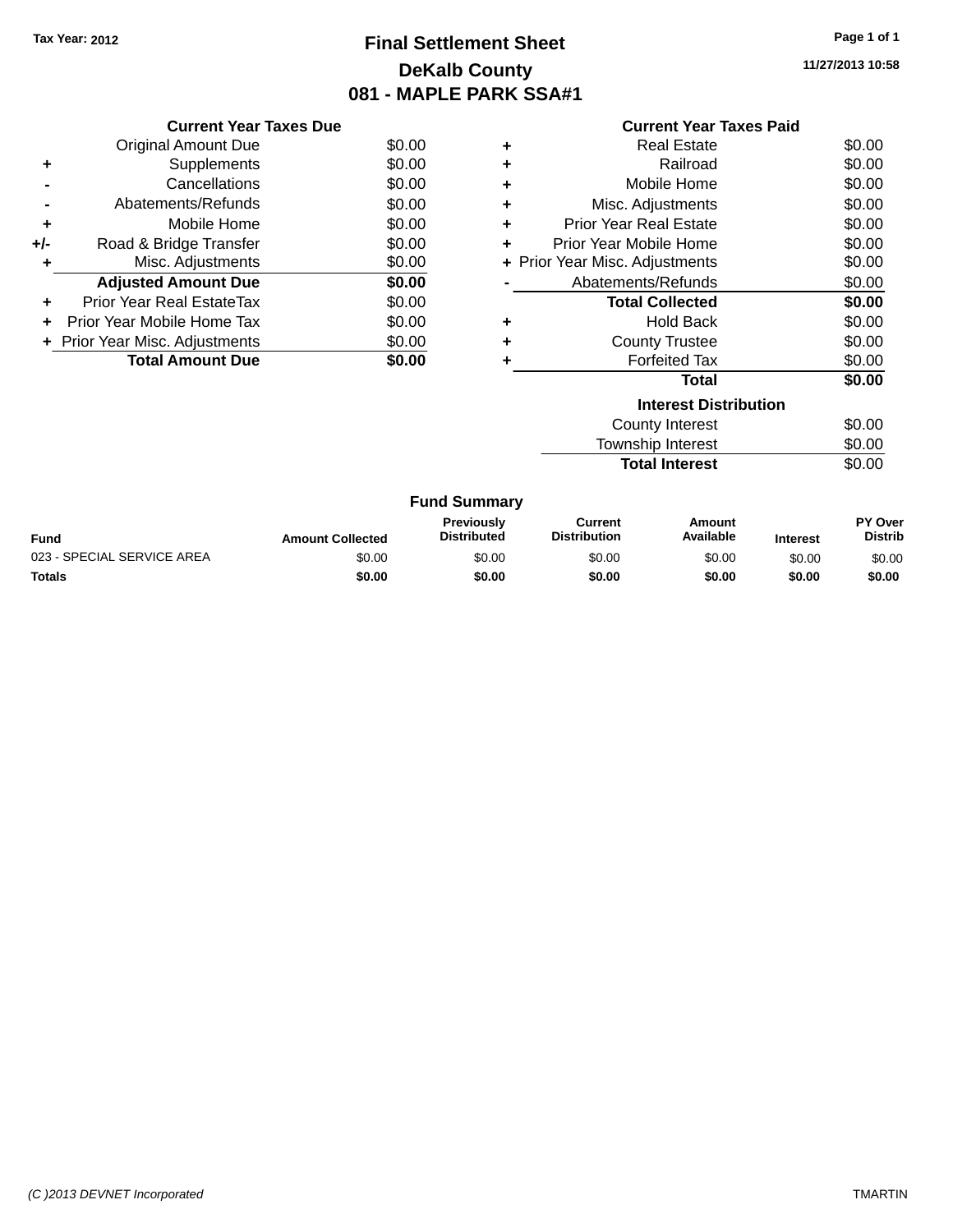# **Final Settlement Sheet Tax Year: 2012 Page 1 of 1 DeKalb County 082 - MAPLE PARK SSA #2**

**11/27/2013 10:58**

| <b>Current Year Taxes Paid</b> |  |  |  |
|--------------------------------|--|--|--|
|--------------------------------|--|--|--|

|     | <b>Current Year Taxes Due</b>  |        |
|-----|--------------------------------|--------|
|     | <b>Original Amount Due</b>     | \$0.00 |
| ٠   | Supplements                    | \$0.00 |
|     | Cancellations                  | \$0.00 |
|     | Abatements/Refunds             | \$0.00 |
| ٠   | Mobile Home                    | \$0.00 |
| +/- | Road & Bridge Transfer         | \$0.00 |
| ٠   | Misc. Adjustments              | \$0.00 |
|     | <b>Adjusted Amount Due</b>     | \$0.00 |
| ٠   | Prior Year Real EstateTax      | \$0.00 |
|     | Prior Year Mobile Home Tax     | \$0.00 |
|     | + Prior Year Misc. Adjustments | \$0.00 |
|     | <b>Total Amount Due</b>        | \$0.00 |
|     |                                |        |

| ٠ | <b>Real Estate</b>             | \$0.00 |
|---|--------------------------------|--------|
| ٠ | Railroad                       | \$0.00 |
| ÷ | Mobile Home                    | \$0.00 |
| ÷ | Misc. Adjustments              | \$0.00 |
| ÷ | Prior Year Real Estate         | \$0.00 |
| ٠ | Prior Year Mobile Home         | \$0.00 |
|   | + Prior Year Misc. Adjustments | \$0.00 |
|   | Abatements/Refunds             | \$0.00 |
|   | <b>Total Collected</b>         | \$0.00 |
| ٠ | <b>Hold Back</b>               | \$0.00 |
| ÷ | <b>County Trustee</b>          | \$0.00 |
| ٠ | <b>Forfeited Tax</b>           | \$0.00 |
|   | Total                          | \$0.00 |
|   | <b>Interest Distribution</b>   |        |
|   | County Interest                | \$0.00 |
|   | <b>Township Interest</b>       | \$0.00 |

Total Interest \$0.00

|  | <b>Fund Summary</b> |
|--|---------------------|
|  |                     |

| <b>Fund</b>                | <b>Amount Collected</b> | Previously<br><b>Distributed</b> | Current<br><b>Distribution</b> | Amount<br>Available | <b>Interest</b> | <b>PY Over</b><br><b>Distrib</b> |
|----------------------------|-------------------------|----------------------------------|--------------------------------|---------------------|-----------------|----------------------------------|
| 023 - SPECIAL SERVICE AREA | \$0.00                  | \$0.00                           | \$0.00                         | \$0.00              | \$0.00          | \$0.00                           |
| <b>Totals</b>              | \$0.00                  | \$0.00                           | \$0.00                         | \$0.00              | \$0.00          | \$0.00                           |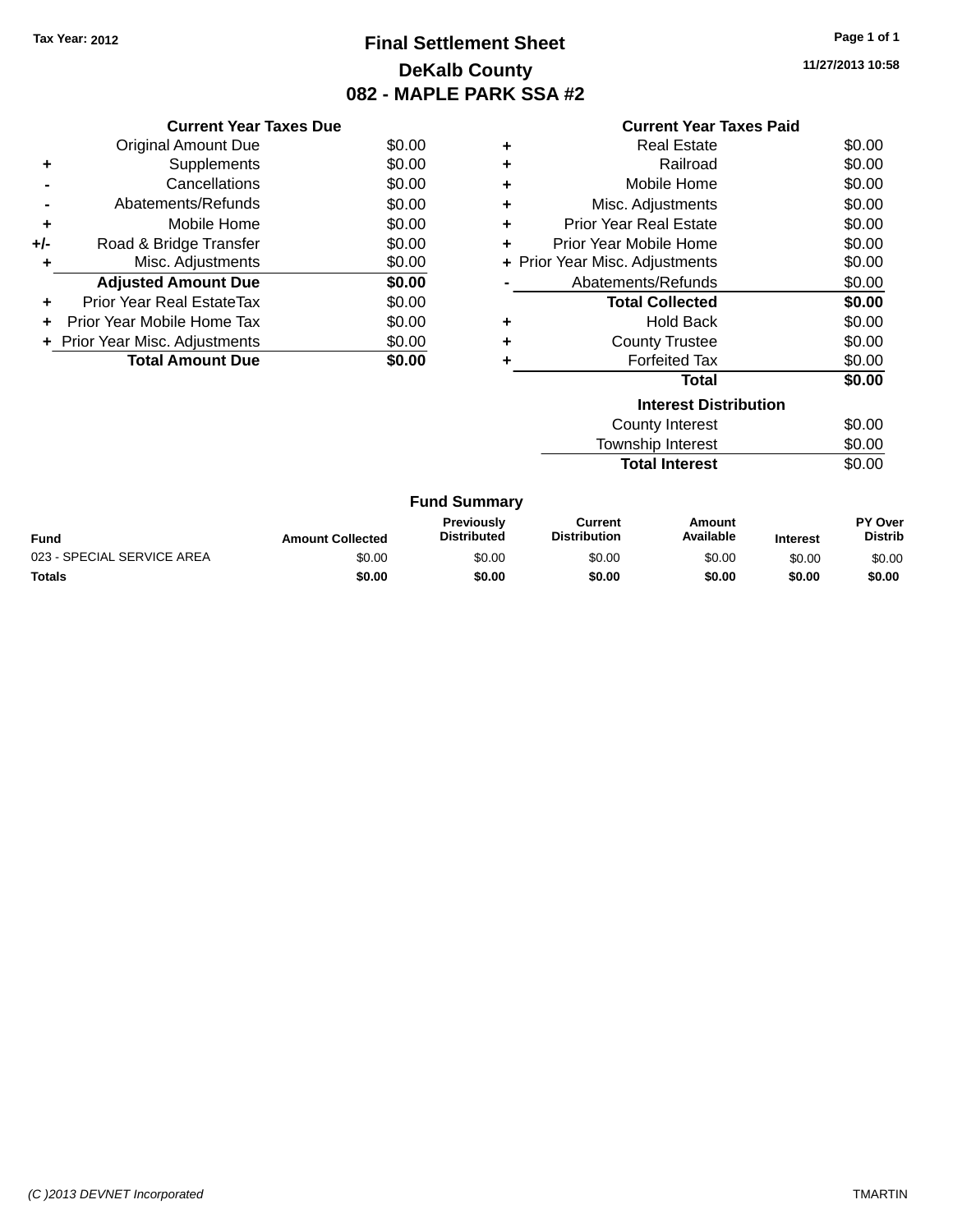# **Final Settlement Sheet Tax Year: 2012 Page 1 of 1 DeKalb County 083 - TOWN OF CORTLAND SBA #1**

**11/27/2013 10:58**

| <b>Current Year Taxes Paid</b> |  |  |
|--------------------------------|--|--|
|                                |  |  |

|     | <b>Current Year Taxes Due</b>  |        |
|-----|--------------------------------|--------|
|     | <b>Original Amount Due</b>     | \$0.00 |
| ÷   | Supplements                    | \$0.00 |
|     | Cancellations                  | \$0.00 |
|     | Abatements/Refunds             | \$0.00 |
| ٠   | Mobile Home                    | \$0.00 |
| +/- | Road & Bridge Transfer         | \$0.00 |
|     | Misc. Adjustments              | \$0.00 |
|     | <b>Adjusted Amount Due</b>     | \$0.00 |
| ÷   | Prior Year Real EstateTax      | \$0.00 |
|     | Prior Year Mobile Home Tax     | \$0.00 |
|     | + Prior Year Misc. Adjustments | \$0.00 |
|     | <b>Total Amount Due</b>        | \$0.00 |

| ٠ | <b>Real Estate</b>             | \$0.00 |
|---|--------------------------------|--------|
| ٠ | Railroad                       | \$0.00 |
| ٠ | Mobile Home                    | \$0.00 |
| ٠ | Misc. Adjustments              | \$0.00 |
| ٠ | <b>Prior Year Real Estate</b>  | \$0.00 |
| ٠ | Prior Year Mobile Home         | \$0.00 |
|   | + Prior Year Misc. Adjustments | \$0.00 |
|   | Abatements/Refunds             | \$0.00 |
|   | <b>Total Collected</b>         | \$0.00 |
|   | <b>Hold Back</b>               | \$0.00 |
|   | <b>County Trustee</b>          | \$0.00 |
|   | <b>Forfeited Tax</b>           | \$0.00 |
|   | Total                          | \$0.00 |
|   | <b>Interest Distribution</b>   |        |
|   | County Interest                | \$0.00 |

Township Interest \$0.00 **Total Interest** \$0.00

| <b>Fund Summary</b>      |                         |                                         |                                |                     |                 |                                  |
|--------------------------|-------------------------|-----------------------------------------|--------------------------------|---------------------|-----------------|----------------------------------|
| Fund                     | <b>Amount Collected</b> | <b>Previously</b><br><b>Distributed</b> | Current<br><b>Distribution</b> | Amount<br>Available | <b>Interest</b> | <b>PY Over</b><br><b>Distrib</b> |
| 003 - BONDS AND INTEREST | \$0.00                  | \$0.00                                  | \$0.00                         | \$0.00              | \$0.00          | \$0.00                           |
| <b>Totals</b>            | \$0.00                  | \$0.00                                  | \$0.00                         | \$0.00              | \$0.00          | \$0.00                           |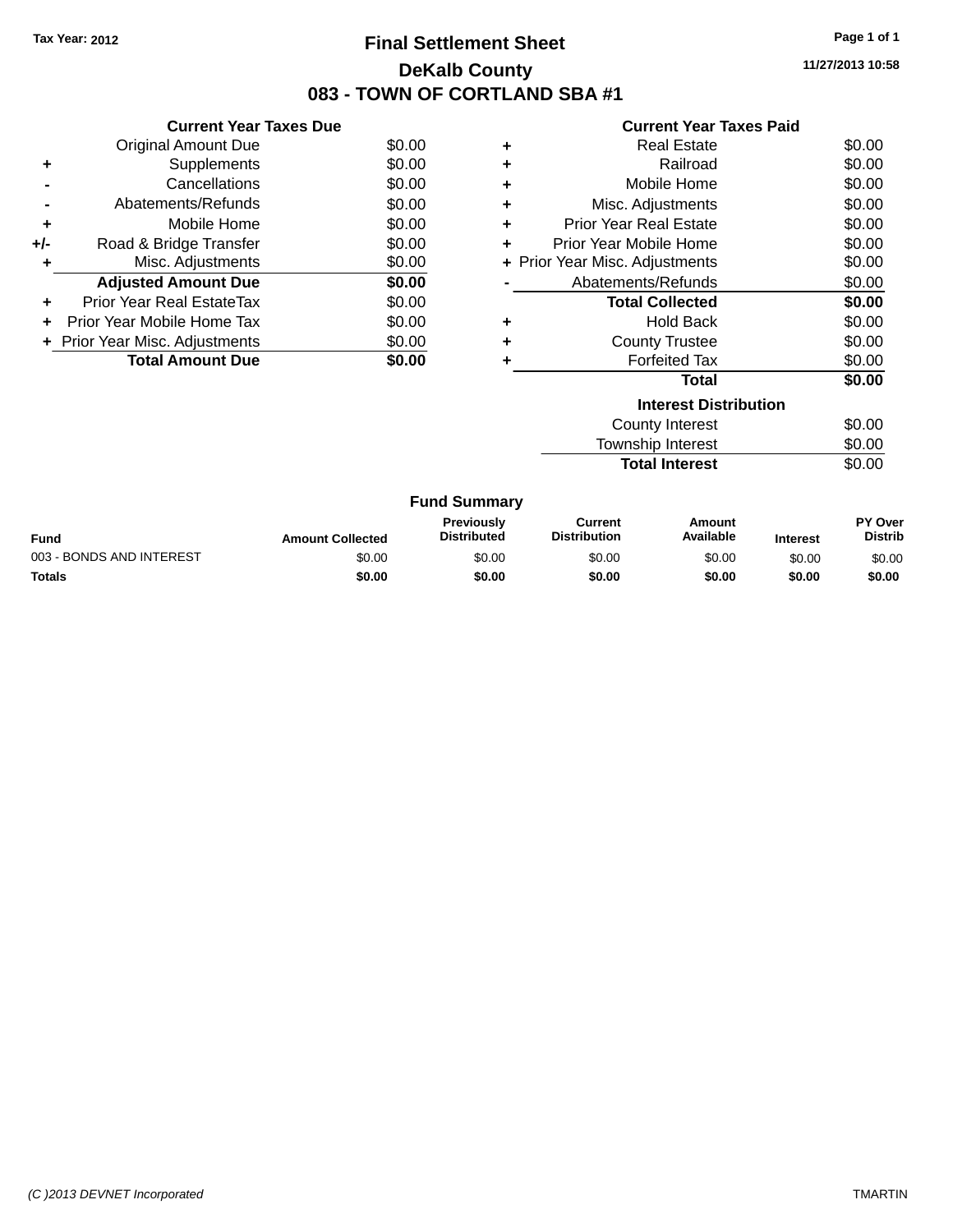# **Final Settlement Sheet Tax Year: 2012 Page 1 of 1 DeKalb County 084 - SANDWICH SSA #1**

**11/27/2013 10:58**

|     | <b>Current Year Taxes Due</b>  |        |
|-----|--------------------------------|--------|
|     | Original Amount Due            | \$0.00 |
| ٠   | Supplements                    | \$0.00 |
|     | Cancellations                  | \$0.00 |
|     | Abatements/Refunds             | \$0.00 |
| ٠   | Mobile Home                    | \$0.00 |
| +/- | Road & Bridge Transfer         | \$0.00 |
|     | Misc. Adjustments              | \$0.00 |
|     | <b>Adjusted Amount Due</b>     | \$0.00 |
|     | Prior Year Real EstateTax      | \$0.00 |
|     | Prior Year Mobile Home Tax     | \$0.00 |
|     | + Prior Year Misc. Adjustments | \$0.00 |
|     | <b>Total Amount Due</b>        | \$0.00 |
|     |                                |        |

|   | <b>Current Year Taxes Paid</b> |        |
|---|--------------------------------|--------|
| ٠ | Real Estate                    | \$0.00 |
| ٠ | Railroad                       | \$0.00 |
| ٠ | Mobile Home                    | \$0.00 |
| ÷ | Misc. Adjustments              | \$0.00 |
| ٠ | Prior Year Real Estate         | \$0.00 |
| ٠ | Prior Year Mobile Home         | \$0.00 |
|   | + Prior Year Misc. Adjustments | \$0.00 |
|   | Abatements/Refunds             | \$0.00 |
|   | <b>Total Collected</b>         | \$0.00 |
| ٠ | <b>Hold Back</b>               | \$0.00 |
| ٠ | <b>County Trustee</b>          | \$0.00 |
|   | <b>Forfeited Tax</b>           | \$0.00 |
|   | Total                          | \$0.00 |
|   | <b>Interest Distribution</b>   |        |
|   | <b>County Interest</b>         | \$0.00 |
|   | <b>Township Interest</b>       | \$0.00 |

Total Interest \$0.00

|  | <b>Fund Summary</b> |
|--|---------------------|
|  |                     |

| Fund            | <b>Amount Collected</b> | <b>Previously</b><br><b>Distributed</b> | Current<br><b>Distribution</b> | Amount<br>Available | <b>Interest</b> | <b>PY Over</b><br><b>Distrib</b> |
|-----------------|-------------------------|-----------------------------------------|--------------------------------|---------------------|-----------------|----------------------------------|
| 023 - CORPORATE | \$0.00                  | \$0.00                                  | \$0.00                         | \$0.00              | \$0.00          | \$0.00                           |
| <b>Totals</b>   | \$0.00                  | \$0.00                                  | \$0.00                         | \$0.00              | \$0.00          | \$0.00                           |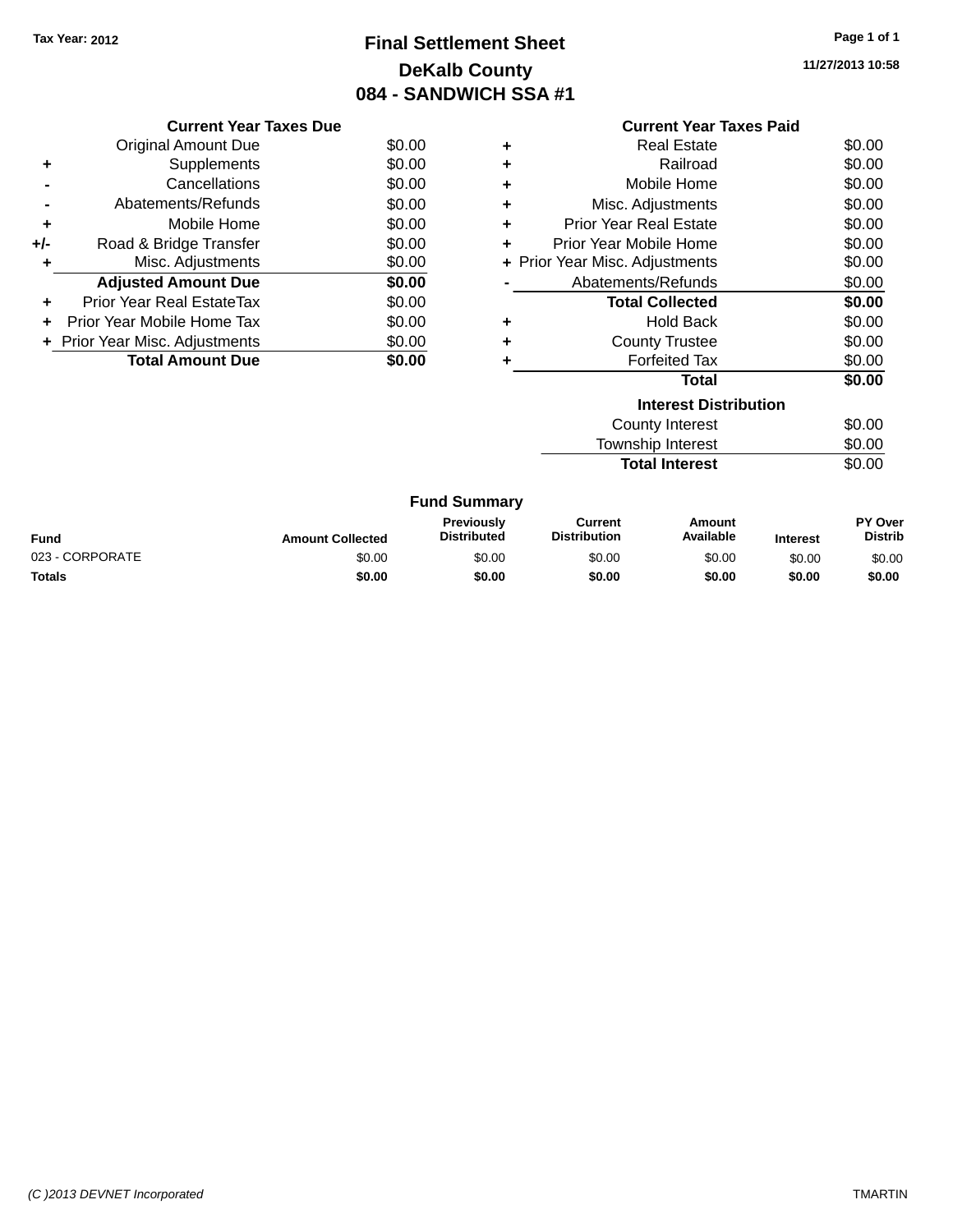# **Final Settlement Sheet Tax Year: 2012 Page 1 of 1 DeKalb County 085 - BURLINGTON FIRE**

**11/27/2013 10:58**

|       | <b>Current Year Taxes Due</b>  |            |  |  |  |  |  |
|-------|--------------------------------|------------|--|--|--|--|--|
|       | <b>Original Amount Due</b>     | \$8,193.33 |  |  |  |  |  |
| ٠     | Supplements                    | \$0.00     |  |  |  |  |  |
|       | Cancellations                  | \$0.00     |  |  |  |  |  |
|       | Abatements/Refunds             | \$0.00     |  |  |  |  |  |
| ٠     | Mobile Home                    | \$0.00     |  |  |  |  |  |
| $+/-$ | Road & Bridge Transfer         | \$0.00     |  |  |  |  |  |
|       | Misc. Adjustments              | \$0.00     |  |  |  |  |  |
|       | <b>Adjusted Amount Due</b>     | \$8,193.33 |  |  |  |  |  |
|       | Prior Year Real EstateTax      | \$0.00     |  |  |  |  |  |
|       | Prior Year Mobile Home Tax     | \$0.00     |  |  |  |  |  |
|       | + Prior Year Misc. Adjustments | \$0.00     |  |  |  |  |  |
|       | <b>Total Amount Due</b>        | \$8.193.33 |  |  |  |  |  |

|   | <b>Current Year Taxes Paid</b> |            |  |  |  |  |
|---|--------------------------------|------------|--|--|--|--|
| ٠ | Real Estate                    | \$7,841.19 |  |  |  |  |
| ٠ | Railroad                       | \$352.14   |  |  |  |  |
| ٠ | Mobile Home                    | \$0.00     |  |  |  |  |
| ٠ | Misc. Adjustments              | \$0.00     |  |  |  |  |
| ÷ | <b>Prior Year Real Estate</b>  | \$0.00     |  |  |  |  |
| ٠ | Prior Year Mobile Home         | \$0.00     |  |  |  |  |
|   | + Prior Year Misc. Adjustments | \$0.00     |  |  |  |  |
|   | Abatements/Refunds             | \$0.00     |  |  |  |  |
|   | <b>Total Collected</b>         | \$8,193.33 |  |  |  |  |
| ٠ | <b>Hold Back</b>               | \$0.00     |  |  |  |  |
| ٠ | <b>County Trustee</b>          | \$0.00     |  |  |  |  |
| ٠ | <b>Forfeited Tax</b>           | \$0.00     |  |  |  |  |
|   | Total                          | \$8,193.33 |  |  |  |  |
|   | <b>Interest Distribution</b>   |            |  |  |  |  |
|   | <b>County Interest</b>         | \$0.30     |  |  |  |  |
|   | <b>Township Interest</b>       | \$0.00     |  |  |  |  |
|   | <b>Total Interest</b>          | \$0.30     |  |  |  |  |

### **Distribution Summary**

| <b>Tax Distribution Date</b>         | Amount     |
|--------------------------------------|------------|
| 05/31/2013                           | \$541.24   |
| 06/28/2013                           | \$3,600.39 |
| 08/23/2013                           | \$189.72   |
| 09/20/2013                           | \$3,259.18 |
| 11/29/2013                           | \$602.80   |
| <b>Totals: 5 Distributions</b>       | \$8,193.33 |
| <b>Interest Distribution Date</b>    | Amount     |
| 11/29/2013                           | \$0.30     |
| <b>Totals: 1 Distributions</b>       | \$0.30     |
| <b>Grand Totals: 6 Distributions</b> | \$8,193.63 |

| Fund            | <b>Amount Collected</b> | <b>Previously</b><br><b>Distributed</b> | Current<br><b>Distribution</b> | Amount<br>Available | <b>Interest</b> | <b>PY Over</b><br><b>Distrib</b> |
|-----------------|-------------------------|-----------------------------------------|--------------------------------|---------------------|-----------------|----------------------------------|
| 001 - CORPORATE | \$4,681.90              | \$4.337.44                              | \$344.46                       | \$0.00              | \$0.17          | \$0.00                           |
| 064 - AMBULANCE | \$3.511.43              | \$3.253.09                              | \$258.34                       | \$0.00              | \$0.13          | \$0.00                           |
| <b>Totals</b>   | \$8,193,33              | \$7,590.53                              | \$602.80                       | \$0.00              | \$0.30          | \$0.00                           |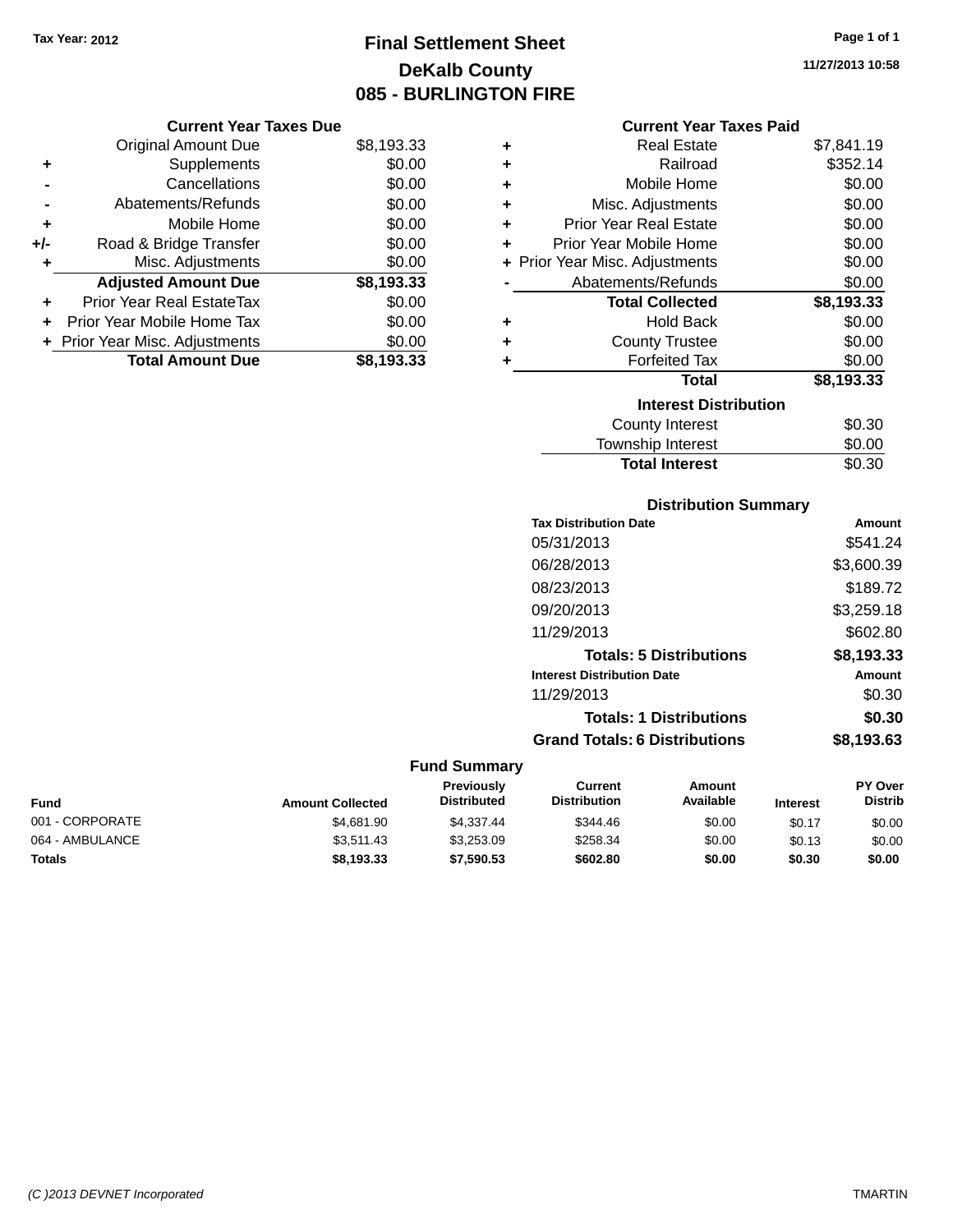# **Final Settlement Sheet Tax Year: 2012 Page 1 of 1 DeKalb County 086 - CORTLAND FIRE**

#### **Current Year Taxes Due**

|       | <b>Original Amount Due</b>       | \$452,746.83 |
|-------|----------------------------------|--------------|
| ٠     | Supplements                      | \$0.00       |
|       | Cancellations                    | \$582.22     |
|       | Abatements/Refunds               | \$0.14       |
| ٠     | Mobile Home                      | \$428.61     |
| $+/-$ | Road & Bridge Transfer           | \$0.00       |
| ٠     | Misc. Adjustments                | \$100.09     |
|       | <b>Adjusted Amount Due</b>       | \$452,693.17 |
|       | <b>Prior Year Real EstateTax</b> | \$10.96      |
|       | Prior Year Mobile Home Tax       | \$35.36      |
|       | + Prior Year Misc. Adjustments   | \$6.70       |
|       | <b>Total Amount Due</b>          | \$452,746.19 |

| ٠ | <b>Real Estate</b>             | \$448,016.31 |
|---|--------------------------------|--------------|
| ÷ | Railroad                       | \$2,565.84   |
| ٠ | Mobile Home                    | \$408.40     |
| ٠ | Misc. Adjustments              | \$100.09     |
| ÷ | <b>Prior Year Real Estate</b>  | \$10.96      |
| ٠ | Prior Year Mobile Home         | \$35.36      |
|   | + Prior Year Misc. Adjustments | \$6.70       |
|   | Abatements/Refunds             | \$0.14       |
|   | <b>Total Collected</b>         | \$451,143.52 |
| ٠ | <b>Hold Back</b>               | \$0.00       |
| ÷ | <b>County Trustee</b>          | \$1,021.33   |
| ٠ | <b>Forfeited Tax</b>           | \$581.34     |
|   | <b>Total</b>                   | \$452,746.19 |
|   | <b>Interest Distribution</b>   |              |
|   | <b>County Interest</b>         | \$16.66      |
|   |                                | ^ ^          |

# Township Interest \$0.00<br>
Total Interest \$16.66

| <b>Total Interest</b>                | \$16.66       |
|--------------------------------------|---------------|
| <b>Distribution Summary</b>          |               |
| <b>Tax Distribution Date</b>         | <b>Amount</b> |
| 05/31/2013                           | \$45,142.27   |
| 06/28/2013                           | \$186,332.75  |
| 07/26/2013                           | \$3,216.28    |
| 08/23/2013                           | \$49.489.63   |
| 09/20/2013                           | \$157,774.17  |
| 11/29/2013                           | \$9,188.42    |
| <b>Totals: 6 Distributions</b>       | \$451,143.52  |
| <b>Interest Distribution Date</b>    | Amount        |
| 11/29/2013                           | \$16.66       |
| <b>Totals: 1 Distributions</b>       | \$16.66       |
| <b>Grand Totals: 7 Distributions</b> | \$451,160.18  |

#### **Fund Summary**

| Fund            | <b>Amount Collected</b> | <b>Previously</b><br><b>Distributed</b> | Current<br><b>Distribution</b> | Amount<br>Available | <b>Interest</b> | PY Over<br><b>Distrib</b> |
|-----------------|-------------------------|-----------------------------------------|--------------------------------|---------------------|-----------------|---------------------------|
| 001 - CORPORATE | \$228,464.49            | \$223.811.37                            | \$4,653.12                     | \$0.00              | \$8.44          | \$0.00                    |
| 064 - AMBULANCE | \$222,679.03            | \$218,143.73                            | \$4,535,30                     | \$0.00              | \$8.22          | \$0.00                    |
| Totals          | \$451.143.52            | \$441.955.10                            | \$9.188.42                     | \$0.00              | \$16.66         | \$0.00                    |

#### **Miscellaneous Adjustment Detail**

| Year Source                              | <b>Account Type</b>       |          | <b>Amount Adjustment Description</b>                |
|------------------------------------------|---------------------------|----------|-----------------------------------------------------|
| 2012 RE - Real Estate                    | <b>Back Tax Collected</b> |          | \$51.66 SCAVENGER SALE 09-17-400-002 by TBA         |
| 2012 RE - Real Estate Back Tax Collected |                           |          | \$48.43 SCAVENGER SALE 09-29-276-011 by TBA         |
| 2012 MH - Mobile Home Back Tax Collected |                           |          | \$2.33 ARMAS REDEMPTION 09-29-400-016 0027O by TBA  |
| 2012 MH - Mobile Home Back Tax Collected |                           |          | \$4.37 MENDEZ REDEMPTION 09-29-400-016 0005O by TBA |
| <b>Totals 4 entries</b>                  |                           | \$106.79 |                                                     |
|                                          |                           |          |                                                     |
|                                          |                           |          |                                                     |

#### **Abatement Detail**

#### **<u>Year Source</u> <b>Account Type**<br> **Account Type ADJUST**<br> **ACCOUNT ADDED**<br> **ACCOUNT ADDED**<br> **ACCOUNT** Amount Adjustment Description<br>\$0.14 09-29-251-032 2012 PTAB REFUND by TBA **Totals 1 entries \$0.14**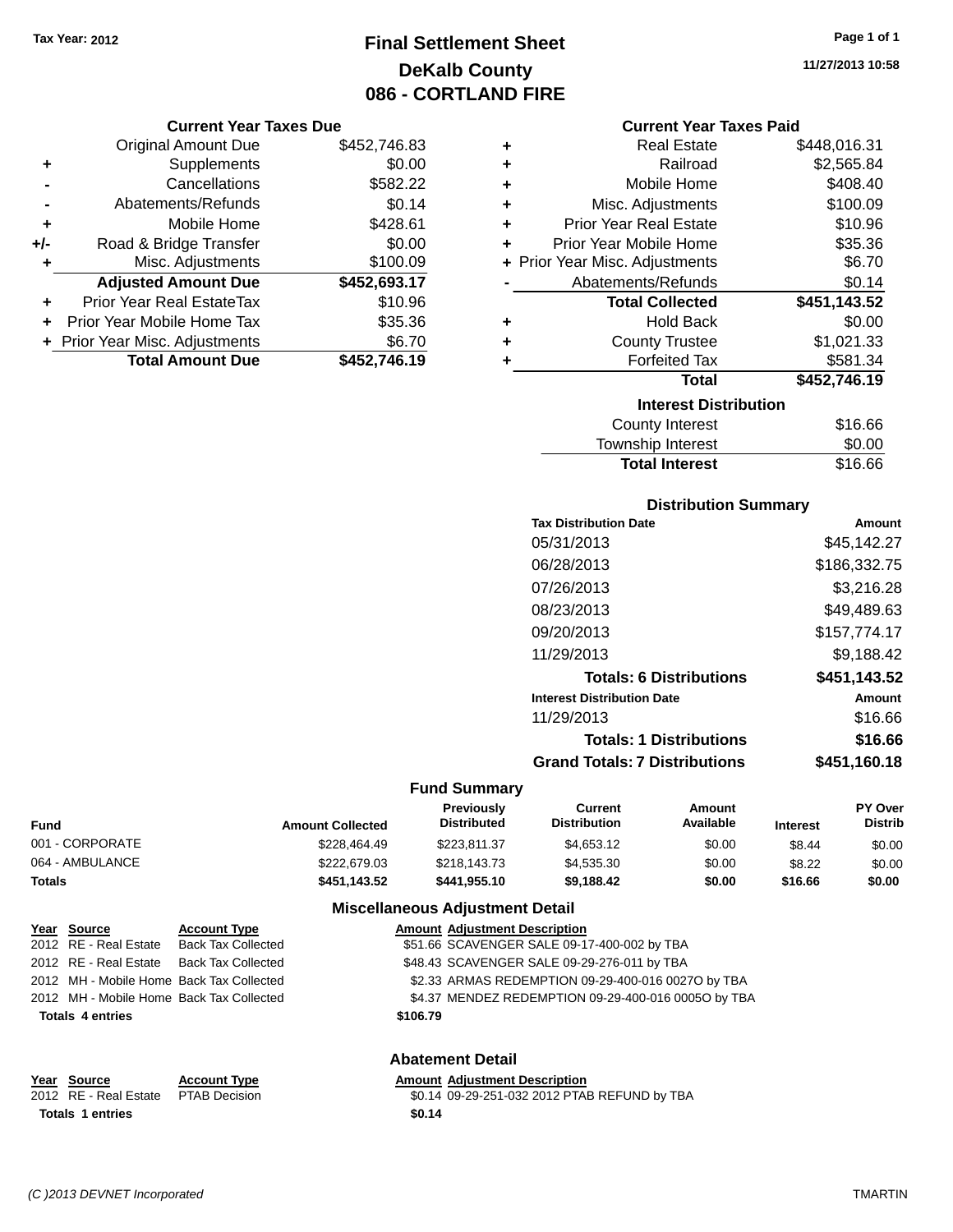# **Final Settlement Sheet Tax Year: 2012 Page 1 of 1 DeKalb County 087 - DE KALB FIRE**

|       | <b>Current Year Taxes Due</b>  |              |
|-------|--------------------------------|--------------|
|       | <b>Original Amount Due</b>     | \$128,873.80 |
| ٠     | Supplements                    | \$0.00       |
|       | Cancellations                  | \$314.59     |
|       | Abatements/Refunds             | \$5.71       |
| ٠     | Mobile Home                    | \$4.10       |
| $+/-$ | Road & Bridge Transfer         | \$0.00       |
|       | Misc. Adjustments              | \$0.00       |
|       | <b>Adjusted Amount Due</b>     | \$128,557.60 |
|       | Prior Year Real EstateTax      | (\$109.21)   |
|       | Prior Year Mobile Home Tax     | \$0.00       |
|       | + Prior Year Misc. Adjustments | \$1.29       |
|       | <b>Total Amount Due</b>        | \$128.449.68 |

| <b>Current Year Taxes Paid</b> |              |
|--------------------------------|--------------|
| <b>Real Estate</b>             | \$126,115.55 |
| Railroad                       | \$2,443.66   |
| Mobile Home                    | \$4.10       |
| Misc. Adjustments              | \$0.00       |
| <b>Prior Year Real Estate</b>  | (\$109.21)   |
| Prior Year Mobile Home         | \$0.00       |
| + Prior Year Misc. Adjustments | \$1.29       |
| Abatements/Refunds             | \$5.71       |
| <b>Total Collected</b>         | \$128,449.68 |
| <b>Hold Back</b>               | \$0.00       |
| <b>County Trustee</b>          | \$0.00       |
| <b>Forfeited Tax</b>           | \$0.00       |
| Total                          | \$128,449.68 |
|                                |              |

### **Interest Distribution**

| County Interest       | \$4.74 |
|-----------------------|--------|
| Township Interest     | \$0.00 |
| <b>Total Interest</b> | \$4.74 |

### **Distribution Summary**

| <b>Tax Distribution Date</b>         | Amount       |
|--------------------------------------|--------------|
| 05/31/2013                           | \$13,467.99  |
| 06/28/2013                           | \$55,837.92  |
| 07/26/2013                           | \$822.53     |
| 08/23/2013                           | \$5,651.58   |
| 09/20/2013                           | \$50,582.75  |
| 11/29/2013                           | \$2.086.91   |
| <b>Totals: 6 Distributions</b>       | \$128,449.68 |
| <b>Interest Distribution Date</b>    | Amount       |
| 11/29/2013                           | \$4.74       |
| <b>Totals: 1 Distributions</b>       | \$4.74       |
| <b>Grand Totals: 7 Distributions</b> | \$128.454.42 |
|                                      |              |

#### **Fund Summary**

| Fund            | <b>Amount Collected</b> | <b>Previously</b><br><b>Distributed</b> | Current<br><b>Distribution</b> | Amount<br>Available | <b>Interest</b> | PY Over<br><b>Distrib</b> |
|-----------------|-------------------------|-----------------------------------------|--------------------------------|---------------------|-----------------|---------------------------|
| 001 - CORPORATE | \$128,449.68            | \$126.362.77                            | \$2,086.91                     | \$0.00              | \$4.74          | \$0.00                    |
| Totals          | \$128,449.68            | \$126.362.77                            | \$2,086.91                     | \$0.00              | \$4.74          | \$0.00                    |
|                 |                         |                                         |                                |                     |                 |                           |

#### **Miscellaneous Adjustment Detail**

| Year Source             | <b>Account Type</b> | <b>Amount Adiustment Description</b> |                                                             |
|-------------------------|---------------------|--------------------------------------|-------------------------------------------------------------|
| 2011 RE - Real Estate   | Back Tax Collected  |                                      | \$1.29 DEK UNIVERSITY DEVEL REDEMPTION 08-16-100-009 by TBA |
| <b>Totals 1 entries</b> |                     | \$1.29                               |                                                             |
|                         |                     |                                      |                                                             |

### **Abatement Detail**

| <b>Amount Adiustment Descrip</b> |  |
|----------------------------------|--|

**Totals 1 entries \$5.71**

**Year Source Account Type Amount Adjustment Description**<br>2012 RE - Real Estate PTAB Decision **Amount 1998-29-200-003 PTAB REF** \$5.71 08-29-200-003 PTAB REFUND by TBA **11/27/2013 10:58**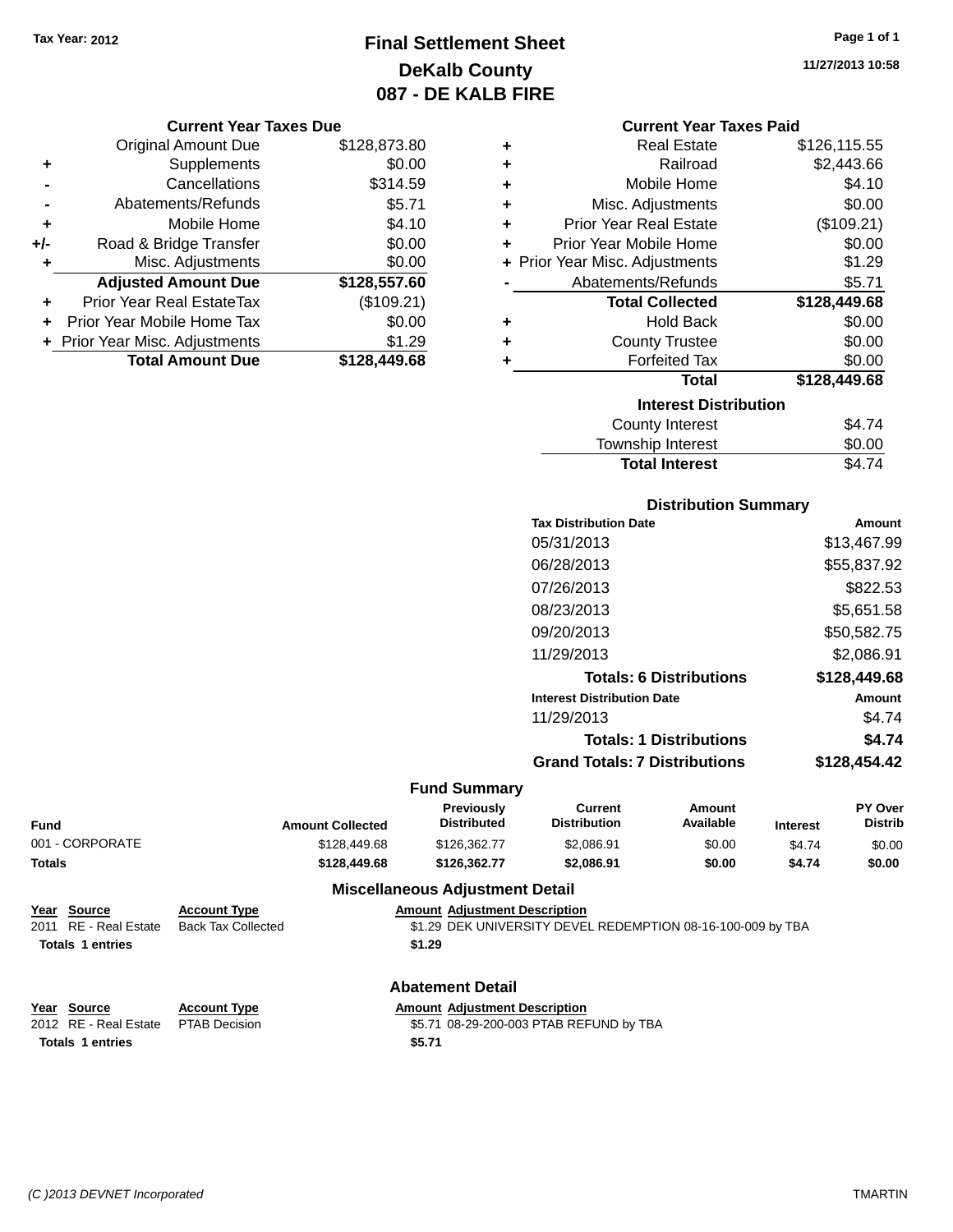# **Final Settlement Sheet Tax Year: 2012 Page 1 of 1 DeKalb County 088 - EARLVILLE FIRE**

**11/27/2013 10:58**

| Current Year Taxes Due |  |  |
|------------------------|--|--|
|                        |  |  |

|       | <b>Original Amount Due</b>       | \$2,674.16 |
|-------|----------------------------------|------------|
| ٠     | Supplements                      | \$0.00     |
|       | Cancellations                    | \$0.00     |
|       | Abatements/Refunds               | \$0.00     |
| ٠     | Mobile Home                      | \$0.00     |
| $+/-$ | Road & Bridge Transfer           | \$0.00     |
| ٠     | Misc. Adjustments                | \$0.00     |
|       | <b>Adjusted Amount Due</b>       | \$2,674.16 |
|       | <b>Prior Year Real EstateTax</b> | \$0.00     |
|       | Prior Year Mobile Home Tax       | \$0.00     |
|       | + Prior Year Misc. Adjustments   | \$0.00     |
|       | <b>Total Amount Due</b>          | \$2,674.16 |

### **Current Year Taxes Paid**

| ٠ | <b>Real Estate</b>             | \$2,491.46 |
|---|--------------------------------|------------|
| ÷ | Railroad                       | \$182.70   |
| ٠ | Mobile Home                    | \$0.00     |
| ٠ | Misc. Adjustments              | \$0.00     |
| ٠ | <b>Prior Year Real Estate</b>  | \$0.00     |
| ٠ | Prior Year Mobile Home         | \$0.00     |
|   | + Prior Year Misc. Adjustments | \$0.00     |
|   | Abatements/Refunds             | \$0.00     |
|   |                                |            |
|   | <b>Total Collected</b>         | \$2,674.16 |
| ٠ | <b>Hold Back</b>               | \$0.00     |
| ÷ | <b>County Trustee</b>          | \$0.00     |
| ٠ | <b>Forfeited Tax</b>           | \$0.00     |
|   | Total                          | \$2,674.16 |
|   | <b>Interest Distribution</b>   |            |
|   | County Interest                | \$0.10     |

### **Distribution Summary**

**Total Interest** \$0.10

| <b>Tax Distribution Date</b>         | Amount     |
|--------------------------------------|------------|
| 05/31/2013                           | \$434.30   |
| 06/28/2013                           | \$976.68   |
| 07/26/2013                           | \$103.01   |
| 08/23/2013                           | \$230.04   |
| 09/20/2013                           | \$792.27   |
| 11/29/2013                           | \$137.86   |
| <b>Totals: 6 Distributions</b>       | \$2,674.16 |
| <b>Interest Distribution Date</b>    | Amount     |
| 11/29/2013                           | \$0.10     |
| <b>Totals: 1 Distributions</b>       | \$0.10     |
| <b>Grand Totals: 7 Distributions</b> | \$2.674.26 |

| Fund            | <b>Amount Collected</b> | <b>Previously</b><br><b>Distributed</b> | Current<br><b>Distribution</b> | Amount<br>Available | <b>Interest</b> | <b>PY Over</b><br><b>Distrib</b> |
|-----------------|-------------------------|-----------------------------------------|--------------------------------|---------------------|-----------------|----------------------------------|
| 001 - CORPORATE | \$1,293.62              | \$1.226.93                              | \$66.69                        | \$0.00              | \$0.05          | \$0.00                           |
| 064 - AMBULANCE | \$1,380.54              | \$1.309.37                              | \$71.17                        | \$0.00              | \$0.05          | \$0.00                           |
| <b>Totals</b>   | \$2,674.16              | \$2,536,30                              | \$137.86                       | \$0.00              | \$0.10          | \$0.00                           |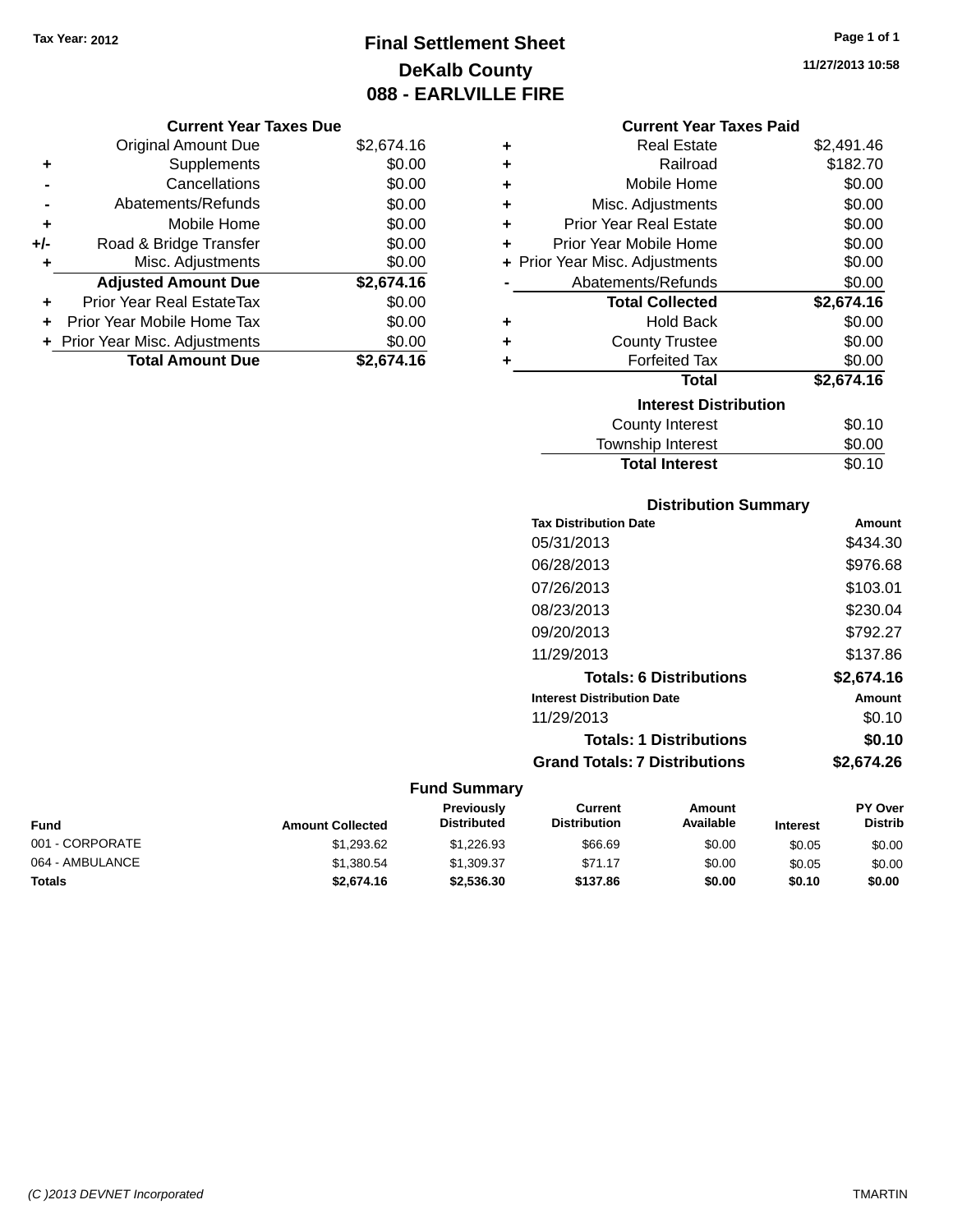# **Final Settlement Sheet Tax Year: 2012 Page 1 of 1 DeKalb County 089 - GENOA-KINGSTON FIRE**

**11/27/2013 10:58**

#### **Current Year Taxes Paid**

| <b>Current Year Taxes Due</b> |                                |  |  |  |
|-------------------------------|--------------------------------|--|--|--|
| Original Amount Due           | \$902,774.98                   |  |  |  |
| Supplements                   | \$0.00                         |  |  |  |
| Cancellations                 | \$2,093.83                     |  |  |  |
| Abatements/Refunds            | \$3.17                         |  |  |  |
| Mobile Home                   | \$355.20                       |  |  |  |
| Road & Bridge Transfer        | \$0.00                         |  |  |  |
| Misc. Adjustments             | \$0.00                         |  |  |  |
| <b>Adjusted Amount Due</b>    | \$901,033.18                   |  |  |  |
| Prior Year Real EstateTax     | (\$713.19)                     |  |  |  |
| Prior Year Mobile Home Tax    | \$0.00                         |  |  |  |
|                               | \$2.58                         |  |  |  |
| <b>Total Amount Due</b>       | \$900,322.57                   |  |  |  |
|                               | + Prior Year Misc. Adjustments |  |  |  |

| ٠ | <b>Real Estate</b>             | \$892,385.41 |
|---|--------------------------------|--------------|
| ÷ | Railroad                       | \$7,230.56   |
| ٠ | Mobile Home                    | \$351.69     |
| ٠ | Misc. Adjustments              | \$0.00       |
| ٠ | <b>Prior Year Real Estate</b>  | (\$713.19)   |
| ٠ | Prior Year Mobile Home         | \$0.00       |
|   | + Prior Year Misc. Adjustments | \$2.58       |
|   | Abatements/Refunds             | \$3.17       |
|   | <b>Total Collected</b>         | \$899,253.88 |
| ٠ | <b>Hold Back</b>               | \$0.00       |
| ٠ | <b>County Trustee</b>          | \$254.94     |
| ٠ | <b>Forfeited Tax</b>           | \$813.75     |
|   | <b>Total</b>                   | \$900,322.57 |
|   | <b>Interest Distribution</b>   |              |
|   | <b>County Interest</b>         | \$33.21      |
|   | <b>Township Interest</b>       | \$0.00       |
|   | <b>Total Interest</b>          | \$33.21      |

#### **Distribution Summary**

| <b>Tax Distribution Date</b>         | Amount       |
|--------------------------------------|--------------|
| 05/31/2013                           | \$101,326.20 |
| 06/28/2013                           | \$375,396.51 |
| 07/26/2013                           | \$7.637.38   |
| 08/23/2013                           | \$63,669.04  |
| 09/20/2013                           | \$328,034.30 |
| 11/29/2013                           | \$23,190.45  |
| <b>Totals: 6 Distributions</b>       | \$899,253.88 |
| <b>Interest Distribution Date</b>    | Amount       |
| 11/29/2013                           | \$33.21      |
| <b>Totals: 1 Distributions</b>       | \$33.21      |
| <b>Grand Totals: 7 Distributions</b> | \$899.287.09 |

#### **Fund Summary**

| <b>Fund</b>                            | <b>Amount Collected</b> | <b>Previously</b><br><b>Distributed</b> | Current<br><b>Distribution</b> | Amount<br>Available | <b>Interest</b> | <b>PY Over</b><br><b>Distrib</b> |
|----------------------------------------|-------------------------|-----------------------------------------|--------------------------------|---------------------|-----------------|----------------------------------|
| 001 - CORPORATE                        | \$288,573.26            | \$281.131.36                            | \$7,441.90                     | \$0.00              | \$10.65         | \$0.00                           |
| 035 - TORT JUDGEMENTS/LIABILITY<br>INS | \$68,971.89             | \$67.193.20                             | \$1.778.69                     | \$0.00              | \$2.55          | \$0.00                           |
| 064 - AMBULANCE                        | \$541.708.73            | \$527.738.87                            | \$13,969.86                    | \$0.00              | \$20.01         | \$0.00                           |
| Totals                                 | \$899,253,88            | \$876,063,43                            | \$23.190.45                    | \$0.00              | \$33.21         | \$0.00                           |
|                                        |                         | BALL LAND LODGE AND LODGED AT BLACK     |                                |                     |                 |                                  |

#### **Miscellaneous Adjustment Detail**

| <b>Amount Adjustment Description</b> |  |  |
|--------------------------------------|--|--|
|                                      |  |  |

| Year Source             | <b>Account Type</b>                      | <b>Amount Adiustment Description</b>                |
|-------------------------|------------------------------------------|-----------------------------------------------------|
|                         | 2012 MH - Mobile Home Back Tax Collected | \$2.58 VARGAS REDEMPTION 03-30-131-001-0063O by TBA |
| <b>Totals 1 entries</b> |                                          | \$2.58                                              |

### **Abatement Detail**

| Year Source                          | <b>Account Type</b> |        | <b>Amount Adjustment Description</b>         |
|--------------------------------------|---------------------|--------|----------------------------------------------|
| 2012 RE - Real Estate                | PTAB Decision       |        | \$1.91 03-30-277-001 2011 PTAB REFUND by TBA |
| 2012 RE - Real Estate  PTAB Decision |                     |        | \$1.26 03-30-277-001 2012 PTAB REFUND by TBA |
| <b>Totals 2 entries</b>              |                     | \$3.17 |                                              |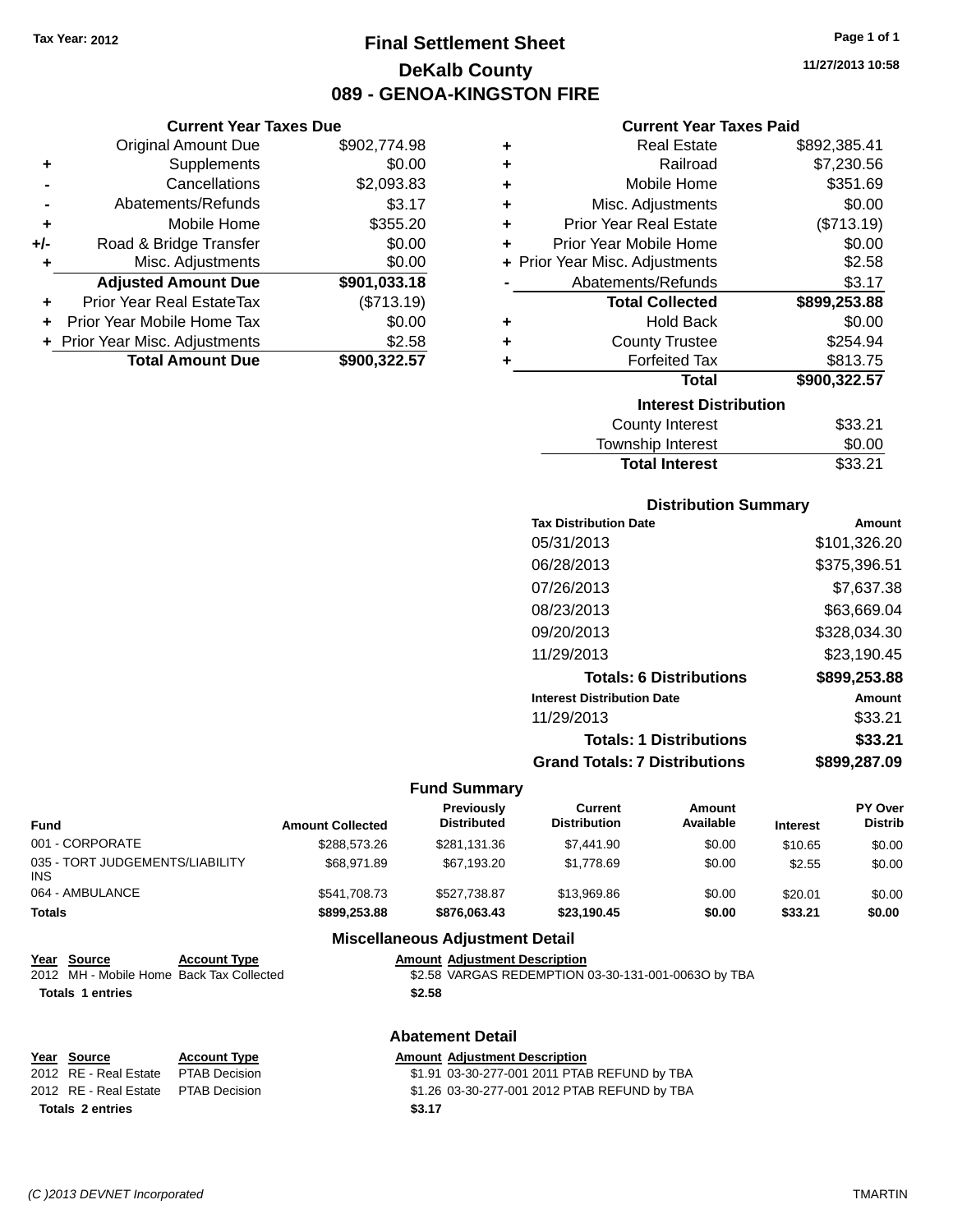# **Final Settlement Sheet Tax Year: 2012 Page 1 of 1 DeKalb County 090 - HAMPSHIRE FIRE**

**11/27/2013 10:58**

#### **Current Year Taxes Paid**

|     | <b>Original Amount Due</b>     | \$23,892.66 |
|-----|--------------------------------|-------------|
| ٠   | Supplements                    | \$0.00      |
|     | Cancellations                  | \$0.00      |
|     | Abatements/Refunds             | \$0.00      |
| ٠   | Mobile Home                    | \$10.11     |
| +/- | Road & Bridge Transfer         | \$0.00      |
|     | Misc. Adjustments              | \$0.00      |
|     | <b>Adjusted Amount Due</b>     | \$23,902.77 |
| ٠   | Prior Year Real EstateTax      | \$0.00      |
| ٠   | Prior Year Mobile Home Tax     | \$0.00      |
|     | + Prior Year Misc. Adjustments | \$0.00      |
|     | <b>Total Amount Due</b>        | \$23,902.77 |
|     |                                |             |

**Current Year Taxes Due**

| ٠ | <b>Real Estate</b>             | \$23,419.94 |
|---|--------------------------------|-------------|
| ٠ | Railroad                       | \$472.72    |
| ٠ | Mobile Home                    | \$10.11     |
| ٠ | Misc. Adjustments              | \$0.00      |
| ٠ | <b>Prior Year Real Estate</b>  | \$0.00      |
| ٠ | Prior Year Mobile Home         | \$0.00      |
|   | + Prior Year Misc. Adjustments | \$0.00      |
|   | Abatements/Refunds             | \$0.00      |
|   | <b>Total Collected</b>         | \$23,902.77 |
| ٠ | <b>Hold Back</b>               | \$0.00      |
| ٠ | <b>County Trustee</b>          | \$0.00      |
| ٠ | <b>Forfeited Tax</b>           | \$0.00      |
|   | <b>Total</b>                   | \$23,902.77 |
|   | <b>Interest Distribution</b>   |             |
|   | <b>County Interest</b>         | \$0.88      |
|   | <b>Township Interest</b>       | \$0.00      |
|   | <b>Total Interest</b>          | \$0.88      |

### **Distribution Summary Tax Distribution Date Amount** 05/31/2013 \$5,232.83 06/28/2013 \$9,648.60 07/26/2013 \$79.99 08/23/2013 \$609.86 09/20/2013 \$7,847.32 11/29/2013 \$484.17 **Totals: 6 Distributions \$23,902.77 Interest Distribution Date Amount** 11/29/2013 \$0.88 **Totals: 1 Distributions \$0.88 Grand Totals: 7 Distributions \$23,903.65**

| Fund                        | <b>Amount Collected</b> | <b>Previously</b><br><b>Distributed</b> | Current<br><b>Distribution</b> | Amount<br>Available | <b>Interest</b> | <b>PY Over</b><br><b>Distrib</b> |
|-----------------------------|-------------------------|-----------------------------------------|--------------------------------|---------------------|-----------------|----------------------------------|
| 001 - CORPORATE             | \$13,388.28             | \$13,117.09                             | \$271.19                       | \$0.00              | \$0.49          | \$0.00                           |
| 013 - FIREFIGHTER'S PENSION | \$473.27                | \$463.69                                | \$9.58                         | \$0.00              | \$0.02          | \$0.00                           |
| 064 - AMBULANCE             | \$10.041.22             | \$9.837.82                              | \$203.40                       | \$0.00              | \$0.37          | \$0.00                           |
| Totals                      | \$23.902.77             | \$23,418.60                             | \$484.17                       | \$0.00              | \$0.88          | \$0.00                           |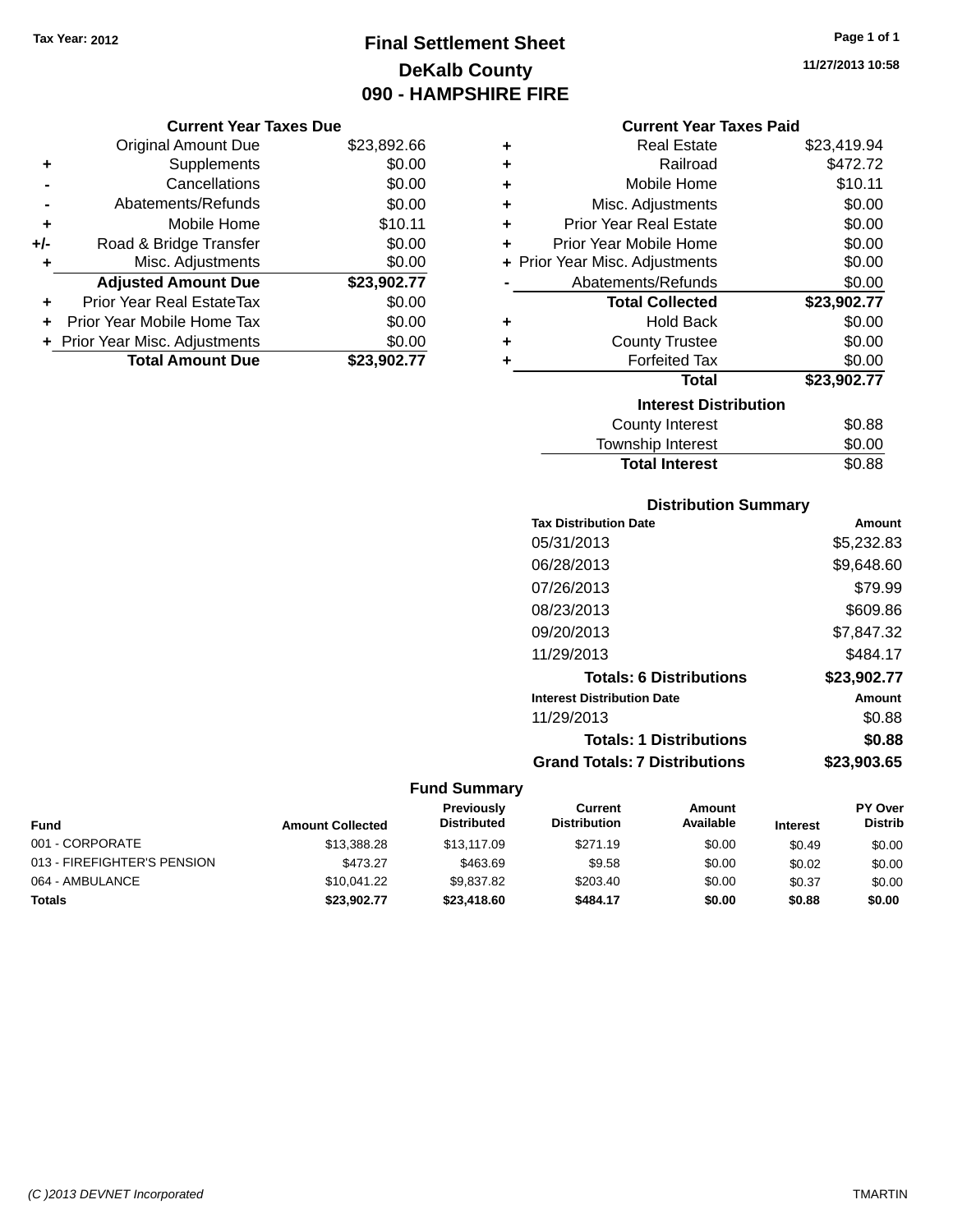# **Final Settlement Sheet Tax Year: 2012 Page 1 of 1 DeKalb County 091 - HINCKLEY FIRE**

#### **Current Year Taxes Due**

|     | <b>Original Amount Due</b>       | \$373,404.09 |
|-----|----------------------------------|--------------|
| ٠   | Supplements                      | \$0.00       |
|     | Cancellations                    | \$127.10     |
|     | Abatements/Refunds               | \$0.00       |
| ٠   | Mobile Home                      | \$28.52      |
| +/- | Road & Bridge Transfer           | \$0.00       |
| ٠   | Misc. Adjustments                | \$49.86      |
|     | <b>Adjusted Amount Due</b>       | \$373,355.37 |
| ٠   | <b>Prior Year Real EstateTax</b> | \$0.00       |
|     | Prior Year Mobile Home Tax       | \$0.00       |
|     | + Prior Year Misc. Adjustments   | \$12.10      |
|     | <b>Total Amount Due</b>          | \$373.367.47 |

#### **Current Year Taxes Paid**

| ٠ | <b>Real Estate</b>             | \$369,511.75 |
|---|--------------------------------|--------------|
| ٠ | Railroad                       | \$3,765.24   |
| ٠ | Mobile Home                    | \$28.52      |
| ٠ | Misc. Adjustments              | \$49.86      |
| ٠ | Prior Year Real Estate         | \$0.00       |
| ÷ | Prior Year Mobile Home         | \$0.00       |
|   | + Prior Year Misc. Adjustments | \$12.10      |
|   | Abatements/Refunds             | \$0.00       |
|   | <b>Total Collected</b>         | \$373,367.47 |
| ٠ | Hold Back                      | \$0.00       |
| ٠ | <b>County Trustee</b>          | \$0.00       |
| ٠ | <b>Forfeited Tax</b>           | \$0.00       |
|   | <b>Total</b>                   | \$373,367.47 |
|   | <b>Interest Distribution</b>   |              |
|   | <b>County Interest</b>         | \$13.79      |
|   | <b>Township Interest</b>       | \$0.00       |
|   | <b>Total Interest</b>          | \$13.79      |

### **Distribution Summary**

| <b>Tax Distribution Date</b>         | Amount       |
|--------------------------------------|--------------|
| 05/31/2013                           | \$36.854.86  |
| 06/28/2013                           | \$161,185.90 |
| 07/26/2013                           | \$4.571.19   |
| 08/23/2013                           | \$19,642.49  |
| 09/20/2013                           | \$138,715.01 |
| 11/29/2013                           | \$12,398.02  |
| <b>Totals: 6 Distributions</b>       | \$373,367.47 |
| <b>Interest Distribution Date</b>    | Amount       |
| 11/29/2013                           | \$13.79      |
| <b>Totals: 1 Distributions</b>       | \$13.79      |
| <b>Grand Totals: 7 Distributions</b> | \$373,381.26 |

### **Fund Summary**

| <b>Fund</b>                 | <b>Amount Collected</b> | <b>Previously</b><br><b>Distributed</b> | Current<br><b>Distribution</b> | Amount<br>Available | <b>Interest</b> | PY Over<br><b>Distrib</b> |
|-----------------------------|-------------------------|-----------------------------------------|--------------------------------|---------------------|-----------------|---------------------------|
| 001 - CORPORATE             | \$225.911.58            | \$218,409.95                            | \$7,501.63                     | \$0.00              | \$8.35          | \$0.00                    |
| 013 - FIREFIGHTER'S PENSION | \$8,701.70              | \$8,412.77                              | \$288.93                       | \$0.00              | \$0.32          | \$0.00                    |
| 064 - AMBULANCE             | \$138,754.19            | \$134,146.73                            | \$4,607.46                     | \$0.00              | \$5.12          | \$0.00                    |
| <b>Totals</b>               | \$373.367.47            | \$360,969.45                            | \$12,398.02                    | \$0.00              | \$13.79         | \$0.00                    |

### **Miscellaneous Adjustment Detail**

| Year Source             | <b>Account Type</b>                        |         | <b>Amount Adiustment Description</b>            |
|-------------------------|--------------------------------------------|---------|-------------------------------------------------|
| 2011 RE - Real Estate   | Back Tax Collected                         |         | \$12.10 NIELSEN REDEMPTION 15-16-151-019 by TBA |
|                         | 2012 RE - Real Estate Paymt In Lieu of Tax |         | \$49.86 SUNSET VIEW APTS by TBA                 |
| <b>Totals 2 entries</b> |                                            | \$61.96 |                                                 |

**11/27/2013 10:58**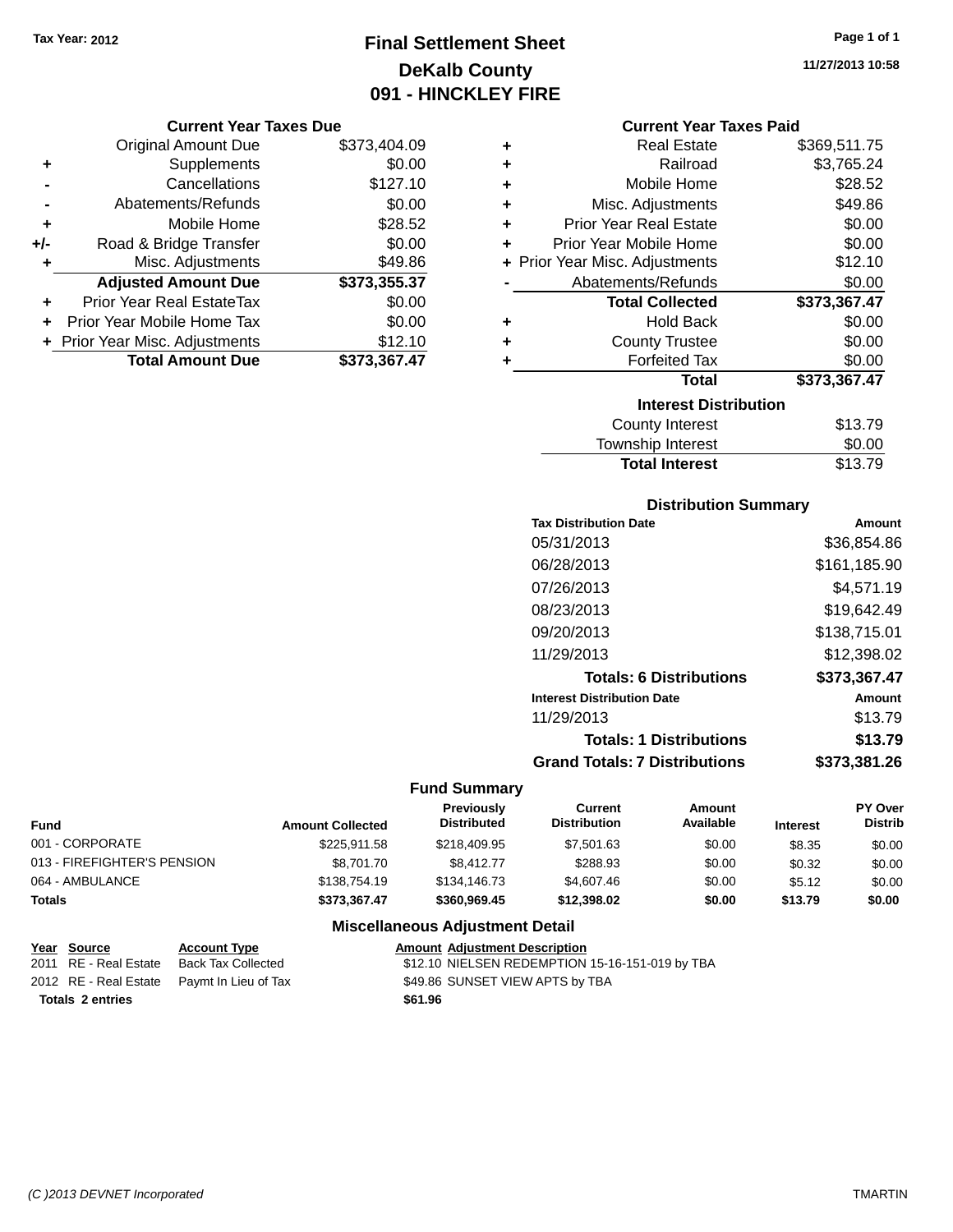# **Final Settlement Sheet Tax Year: 2012 Page 1 of 1 DeKalb County 092 - KIRKLAND FIRE**

#### **Current Year Taxes Due**

|     | <b>Original Amount Due</b>       | \$324,185.28 |
|-----|----------------------------------|--------------|
| ٠   | Supplements                      | \$0.00       |
|     | Cancellations                    | \$308.65     |
|     | Abatements/Refunds               | \$3.22       |
| ٠   | Mobile Home                      | \$3.13       |
| +/- | Road & Bridge Transfer           | \$0.00       |
| ٠   | Misc. Adjustments                | \$0.00       |
|     | <b>Adjusted Amount Due</b>       | \$323,876.54 |
|     | <b>Prior Year Real EstateTax</b> | (\$704.39)   |
|     | Prior Year Mobile Home Tax       | \$0.00       |
|     | + Prior Year Misc. Adjustments   | \$0.00       |
|     | <b>Total Amount Due</b>          | \$323,172.15 |

| ٠ | <b>Real Estate</b>             | \$320,281.78 |
|---|--------------------------------|--------------|
| ٠ | Railroad                       | \$3,372.86   |
| ÷ | Mobile Home                    | \$3.13       |
| ٠ | Misc. Adjustments              | \$0.00       |
| ٠ | <b>Prior Year Real Estate</b>  | (\$704.39)   |
| ٠ | Prior Year Mobile Home         | \$0.00       |
|   | + Prior Year Misc. Adjustments | \$0.00       |
|   | Abatements/Refunds             | \$3.22       |
|   | <b>Total Collected</b>         | \$322,950.16 |
| ٠ | <b>Hold Back</b>               | \$0.00       |
| ٠ | <b>County Trustee</b>          | \$221.99     |
| ٠ | <b>Forfeited Tax</b>           | \$0.00       |
|   | <b>Total</b>                   | \$323,172.15 |
|   | <b>Interest Distribution</b>   |              |
|   | <b>County Interest</b>         | \$11.93      |
|   | <b>Township Interest</b>       | \$0.00       |
|   | <b>Total Interest</b>          | \$11.93      |

### **Distribution Summary**

| <b>Tax Distribution Date</b>         | Amount       |
|--------------------------------------|--------------|
| 05/31/2013                           | \$43,390.89  |
| 06/28/2013                           | \$130,033.39 |
| 07/26/2013                           | \$5.376.44   |
| 08/23/2013                           | \$19,661.39  |
| 09/20/2013                           | \$115,145.04 |
| 11/29/2013                           | \$9,343.01   |
| <b>Totals: 6 Distributions</b>       | \$322,950.16 |
| <b>Interest Distribution Date</b>    | Amount       |
| 11/29/2013                           | \$11.93      |
| <b>Totals: 1 Distributions</b>       | \$11.93      |
| <b>Grand Totals: 7 Distributions</b> | \$322.962.09 |

### **Fund Summary**

| <b>Fund</b>                                         | <b>Amount Collected</b> | Previously<br><b>Distributed</b> | Current<br><b>Distribution</b> | Amount<br>Available | <b>Interest</b> | <b>PY Over</b><br><b>Distrib</b> |
|-----------------------------------------------------|-------------------------|----------------------------------|--------------------------------|---------------------|-----------------|----------------------------------|
| 001 - CORPORATE                                     | \$187.125.07            | \$181.711.49                     | \$5,413.58                     | \$0.00              | \$6.91          | \$0.00                           |
| 027 - AUDIT                                         | \$2.121.46              | \$2,060.09                       | \$61.37                        | \$0.00              | \$0.08          | \$0.00                           |
| 035 - TORT JUDGMENTS, LIABILITY<br><b>INSURANCE</b> | \$11.483.14             | \$11.150.92                      | \$332.22                       | \$0.00              | \$0.42          | \$0.00                           |
| 062 - WORKERS COMPENSATION                          | \$7.180.49              | \$6.972.77                       | \$207.72                       | \$0.00              | \$0.27          | \$0.00                           |
| 064 - AMBULANCE                                     | \$115,040,00            | \$111,711.88                     | \$3,328,12                     | \$0.00              | \$4.25          | \$0.00                           |
| <b>Totals</b>                                       | \$322,950.16            | \$313,607.15                     | \$9,343.01                     | \$0.00              | \$11.93         | \$0.00                           |

**Abatement Detail**

| Year Source                         | <b>Account Type</b> | <b>Amount Adjustment Description</b>         |
|-------------------------------------|---------------------|----------------------------------------------|
| 2012 RE - Real Estate PTAB Decision |                     | \$0.60 01-26-475-004 2011 PTAB REFUND by TBA |
| 2012 RE - Real Estate PTAB Decision |                     | \$2.55 PTAB REFUND 01-25-200-009 by TBA      |
| 2012 RE - Real Estate PTAB Decision |                     | \$0.07 01-26-475-004 2012 PTAB REFUND by TBA |
| <b>Totals 3 entries</b>             |                     | \$3.22                                       |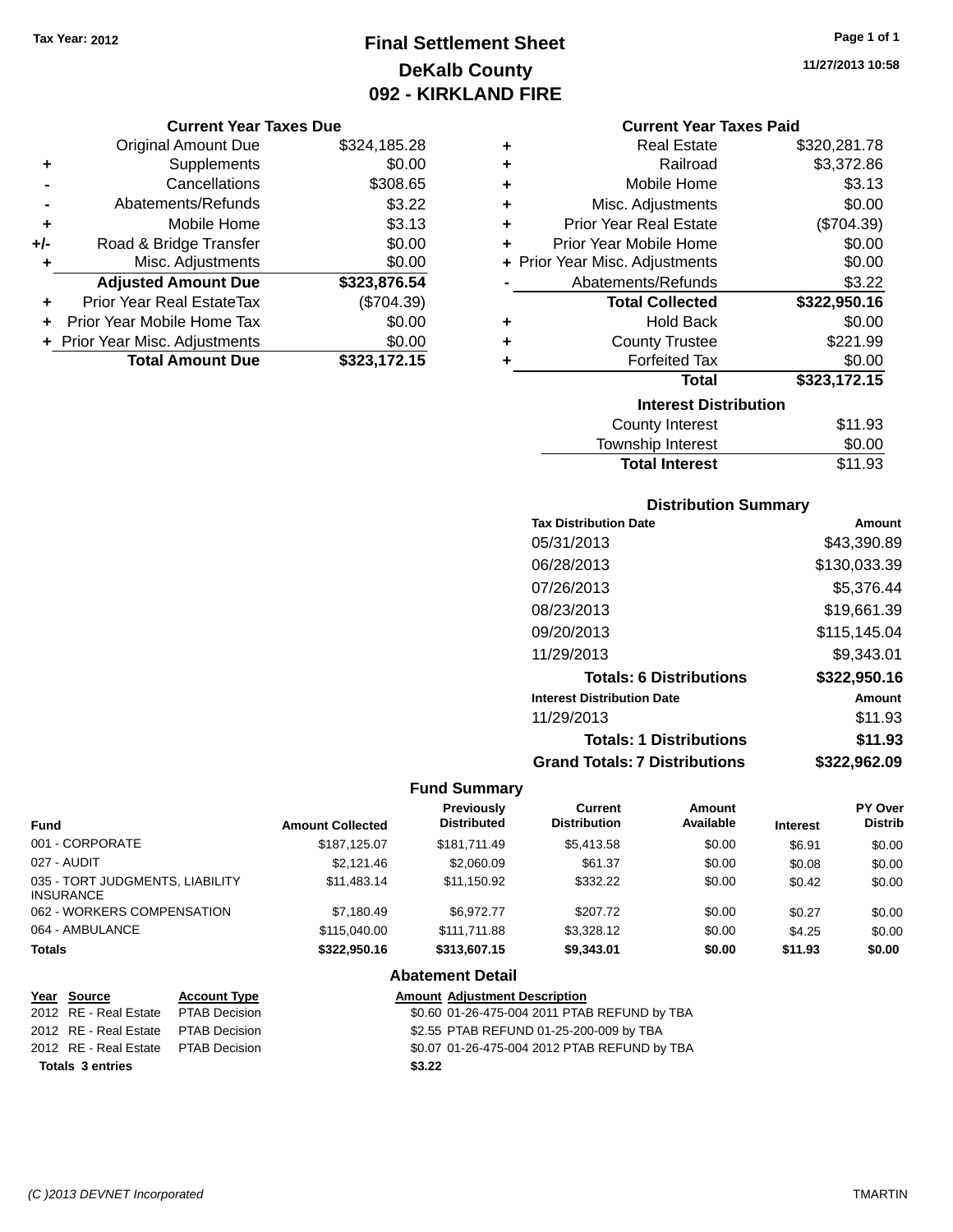# **Final Settlement Sheet Tax Year: 2012 Page 1 of 1 DeKalb County 093 - LEE FIRE**

**11/27/2013 10:58**

|     | <b>Original Amount Due</b>       | \$42,046.03 |
|-----|----------------------------------|-------------|
| ٠   | Supplements                      | \$0.00      |
|     | Cancellations                    | \$0.00      |
|     | Abatements/Refunds               | \$0.00      |
| ٠   | Mobile Home                      | \$2.82      |
| +/- | Road & Bridge Transfer           | \$0.00      |
| ٠   | Misc. Adjustments                | \$10.59     |
|     | <b>Adjusted Amount Due</b>       | \$42,059.44 |
|     | <b>Prior Year Real EstateTax</b> | \$0.00      |
|     | Prior Year Mobile Home Tax       | \$0.00      |
|     | + Prior Year Misc. Adjustments   | \$0.00      |
|     | <b>Total Amount Due</b>          | \$42.059.44 |

|                              | <b>Current Year Taxes Paid</b> |             |  |  |
|------------------------------|--------------------------------|-------------|--|--|
| ٠                            | Real Estate                    | \$41,188.53 |  |  |
| ٠                            | Railroad                       | \$828.60    |  |  |
| ٠                            | Mobile Home                    | \$2.82      |  |  |
| ٠                            | Misc. Adjustments              | \$10.59     |  |  |
| ٠                            | <b>Prior Year Real Estate</b>  | \$0.00      |  |  |
| ٠                            | Prior Year Mobile Home         | \$0.00      |  |  |
|                              | + Prior Year Misc. Adjustments | \$0.00      |  |  |
|                              | Abatements/Refunds             | \$0.00      |  |  |
|                              | <b>Total Collected</b>         | \$42,030.54 |  |  |
| ٠                            | <b>Hold Back</b>               | \$0.00      |  |  |
| ٠                            | <b>County Trustee</b>          | \$0.00      |  |  |
| ٠                            | <b>Forfeited Tax</b>           | \$28.90     |  |  |
|                              | <b>Total</b>                   | \$42,059.44 |  |  |
| <b>Interest Distribution</b> |                                |             |  |  |
|                              | <b>County Interest</b>         | \$1.55      |  |  |
|                              | <b>Township Interest</b>       | \$0.00      |  |  |

| <b>Distribution Summary</b>          |             |
|--------------------------------------|-------------|
| <b>Tax Distribution Date</b>         | Amount      |
| 05/31/2013                           | \$2,179.07  |
| 06/28/2013                           | \$18,398.14 |
| 07/26/2013                           | \$531.62    |
| 08/23/2013                           | \$670.65    |
| 09/20/2013                           | \$16,796.85 |
| 11/29/2013                           | \$3,454.21  |
| <b>Totals: 6 Distributions</b>       | \$42,030.54 |
| <b>Interest Distribution Date</b>    | Amount      |
| 11/29/2013                           | \$1.55      |
| <b>Totals: 1 Distributions</b>       | \$1.55      |
| <b>Grand Totals: 7 Distributions</b> | \$42,032.09 |

**Total Interest** \$1.55

### **Fund Summary**

| Fund                                    | <b>Amount Collected</b> | <b>Previously</b><br><b>Distributed</b> | Current<br><b>Distribution</b> | Amount<br>Available | <b>Interest</b> | <b>PY Over</b><br><b>Distrib</b> |
|-----------------------------------------|-------------------------|-----------------------------------------|--------------------------------|---------------------|-----------------|----------------------------------|
| 001 - CORPORATE                         | \$26,977.93             | \$24.760.79                             | \$2.217.14                     | \$0.00              | \$1.00          | \$0.00                           |
| 035 - TORT JUDGEMENTS/LIABILITY<br>INS. | \$2,995.85              | \$2,749.66                              | \$246.19                       | \$0.00              | \$0.11          | \$0.00                           |
| 064 - AMBULANCE                         | \$12,056.76             | \$11,065.88                             | \$990.88                       | \$0.00              | \$0.44          | \$0.00                           |
| <b>Totals</b>                           | \$42,030.54             | \$38,576.33                             | \$3,454.21                     | \$0.00              | \$1.55          | \$0.00                           |

### **Miscellaneous Adjustment Detail**

| Year Source           | <b>Account Type</b> |         | <b>Amount Adiustment Description</b>        |
|-----------------------|---------------------|---------|---------------------------------------------|
| 2012 RE - Real Estate | Back Tax Collected  |         | \$10.59 SCAVENGER SALE 13-06-334-001 by TBA |
| Totals 1 entries      |                     | \$10.59 |                                             |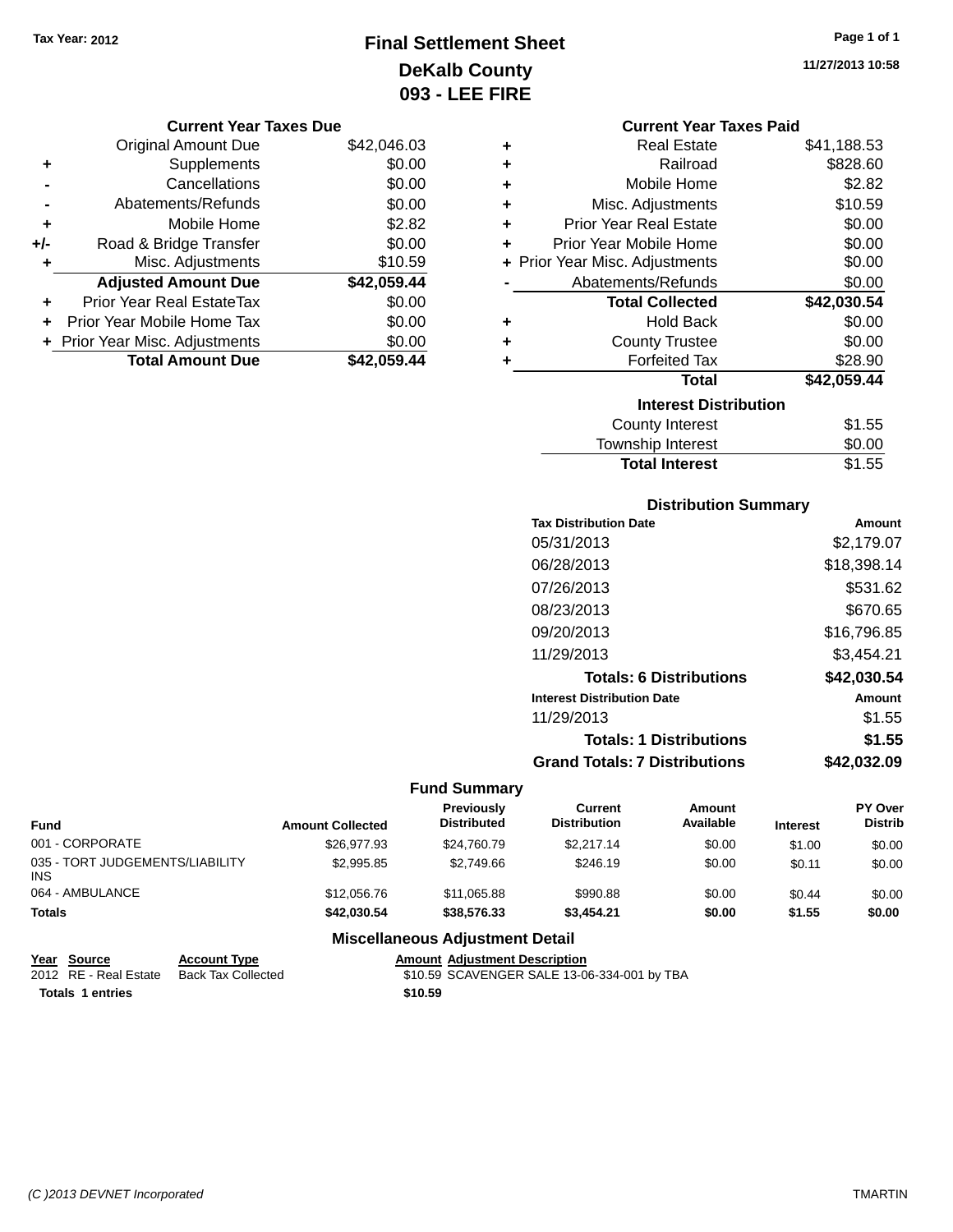# **Final Settlement Sheet Tax Year: 2012 Page 1 of 1 DeKalb County 094 - LELAND FIRE**

**11/27/2013 10:58**

#### **Current Year Taxes Due**

|       | <b>Original Amount Due</b>     | \$26,854.81 |
|-------|--------------------------------|-------------|
| ٠     | Supplements                    | \$0.00      |
|       | Cancellations                  | \$88.25     |
|       | Abatements/Refunds             | \$0.00      |
| ٠     | Mobile Home                    | \$1.83      |
| $+/-$ | Road & Bridge Transfer         | \$0.00      |
| ٠     | Misc. Adjustments              | \$0.00      |
|       | <b>Adjusted Amount Due</b>     | \$26,768.39 |
| ٠     | Prior Year Real EstateTax      | \$0.00      |
|       | Prior Year Mobile Home Tax     | \$0.00      |
|       | + Prior Year Misc. Adjustments | \$0.00      |
|       | <b>Total Amount Due</b>        | \$26,768.39 |

#### **Current Year Taxes Paid**

| ٠ | <b>Real Estate</b>             | \$26,766.56 |
|---|--------------------------------|-------------|
| ÷ | Railroad                       | \$0.00      |
| ÷ | Mobile Home                    | \$1.83      |
| ٠ | Misc. Adjustments              | \$0.00      |
| ٠ | Prior Year Real Estate         | \$0.00      |
| ٠ | Prior Year Mobile Home         | \$0.00      |
|   | + Prior Year Misc. Adjustments | \$0.00      |
|   | Abatements/Refunds             | \$0.00      |
|   | <b>Total Collected</b>         | \$26,768.39 |
| ٠ | Hold Back                      | \$0.00      |
| ٠ | <b>County Trustee</b>          | \$0.00      |
| ٠ | <b>Forfeited Tax</b>           | \$0.00      |
|   | Total                          | \$26,768.39 |
|   | <b>Interest Distribution</b>   |             |
|   | County Interest                | \$0.99      |
|   | <b>Township Interest</b>       | \$0.00      |
|   | <b>Total Interest</b>          | \$0.99      |

## **Distribution Summary Tax Distribution Date Amount** 05/31/2013 \$3,624.72 06/28/2013 \$12,680.00 07/26/2013 \$253.89 08/23/2013 \$877.70 09/20/2013 \$8,712.49 11/29/2013 \$619.59 **Totals: 6 Distributions \$26,768.39 Interest Distribution Date Amount** 11/29/2013 \$0.99 **Totals: 1 Distributions \$0.99 Grand Totals: 7 Distributions \$26,769.38**

| Fund            | <b>Amount Collected</b> | <b>Previously</b><br><b>Distributed</b> | Current<br><b>Distribution</b> | Amount<br><b>Available</b> | <b>Interest</b> | <b>PY Over</b><br><b>Distrib</b> |
|-----------------|-------------------------|-----------------------------------------|--------------------------------|----------------------------|-----------------|----------------------------------|
| 001 - CORPORATE | \$26.768.39             | \$26,148.80                             | \$619.59                       | \$0.00                     | \$0.99          | \$0.00                           |
| Totals          | \$26,768.39             | \$26,148.80                             | \$619.59                       | \$0.00                     | \$0.99          | \$0.00                           |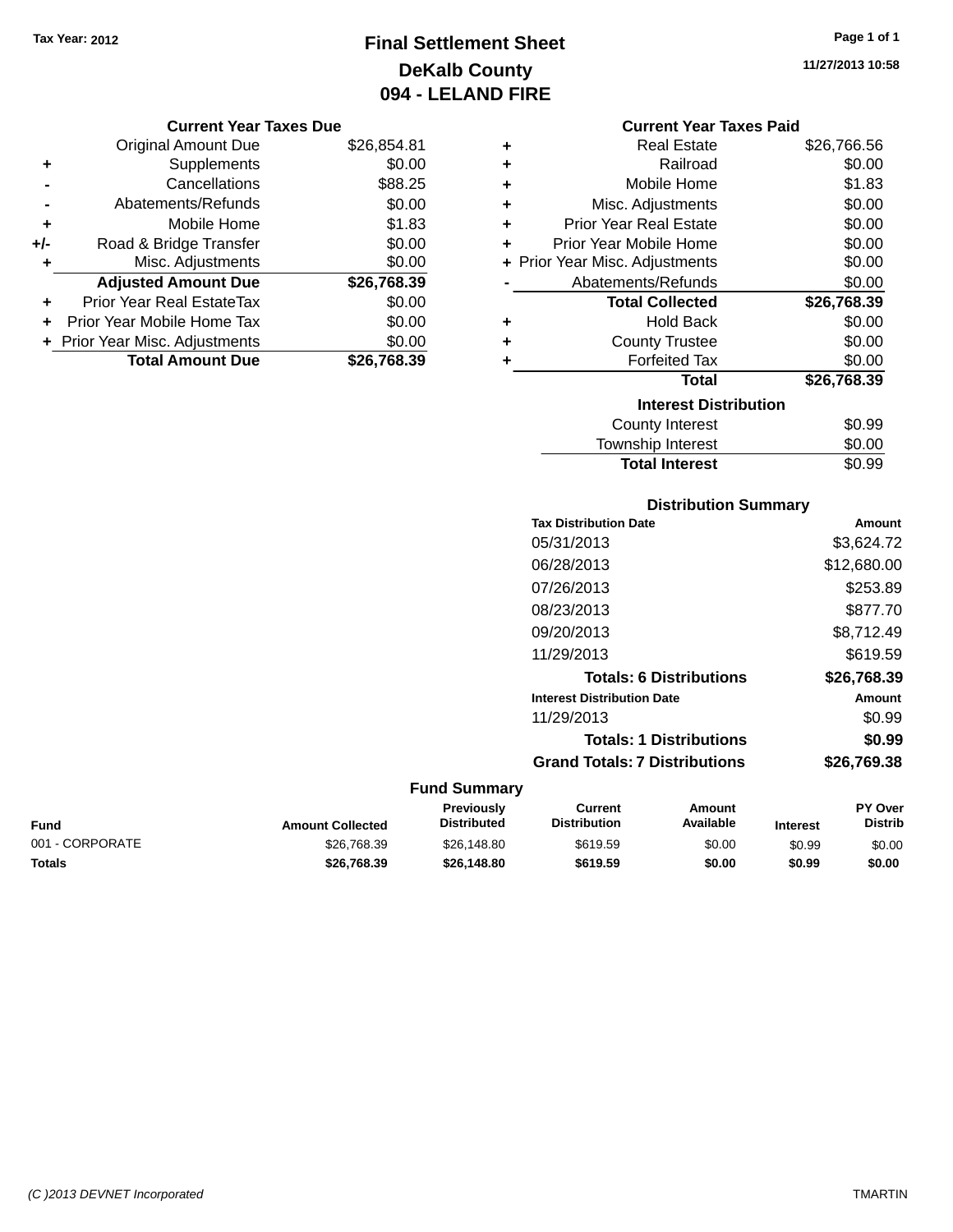# **Final Settlement Sheet Tax Year: 2012 Page 1 of 1 DeKalb County 095 - MALTA FIRE**

**11/27/2013 10:58**

#### **Current Year Taxes Due**

|     | <b>Original Amount Due</b>     | \$87,548.81 |
|-----|--------------------------------|-------------|
| ٠   | Supplements                    | \$0.00      |
|     | Cancellations                  | \$55.78     |
|     | Abatements/Refunds             | \$0.00      |
| ٠   | Mobile Home                    | \$2.98      |
| +/- | Road & Bridge Transfer         | \$0.00      |
|     | Misc. Adjustments              | \$0.00      |
|     | <b>Adjusted Amount Due</b>     | \$87,496.01 |
| ÷   | Prior Year Real EstateTax      | \$0.00      |
|     | Prior Year Mobile Home Tax     | \$0.00      |
|     | + Prior Year Misc. Adjustments | \$0.00      |
|     | <b>Total Amount Due</b>        | \$87,496.01 |

|   | <b>Current Year Taxes Paid</b> |             |
|---|--------------------------------|-------------|
| ٠ | <b>Real Estate</b>             | \$85,527.93 |
| ٠ | Railroad                       | \$1,936.76  |
| ÷ | Mobile Home                    | \$2.98      |
| ÷ | Misc. Adjustments              | \$0.00      |
| ÷ | <b>Prior Year Real Estate</b>  | \$0.00      |
| ٠ | Prior Year Mobile Home         | \$0.00      |
|   | + Prior Year Misc. Adjustments | \$0.00      |
|   | Abatements/Refunds             | \$0.00      |
|   |                                |             |
|   | <b>Total Collected</b>         | \$87,467.67 |
| ٠ | <b>Hold Back</b>               | \$0.00      |
| ٠ | <b>County Trustee</b>          | \$28.34     |
| ÷ | <b>Forfeited Tax</b>           | \$0.00      |
|   | Total                          | \$87,496.01 |
|   | <b>Interest Distribution</b>   |             |
|   | <b>County Interest</b>         | \$3.23      |
|   | <b>Township Interest</b>       | \$0.00      |

## **Distribution Summary Tax Distribution Date Amount** 05/31/2013 \$8,601.57 06/28/2013 \$38,969.55 07/26/2013 \$685.90 08/23/2013 \$3,096.00 09/20/2013 \$34,250.65 11/29/2013 \$1,864.00 **Totals: 6 Distributions \$87,467.67 Interest Distribution Date Amount** 11/29/2013 \$3.23 **Totals: 1 Distributions \$3.23 Grand Totals: 7 Distributions \$87,470.90**

| Fund            | <b>Amount Collected</b> | <b>Previously</b><br><b>Distributed</b> | Current<br><b>Distribution</b> | Amount<br>Available | <b>Interest</b> | <b>PY Over</b><br><b>Distrib</b> |
|-----------------|-------------------------|-----------------------------------------|--------------------------------|---------------------|-----------------|----------------------------------|
| 001 - CORPORATE | \$87.467.67             | \$85,603.67                             | \$1,864.00                     | \$0.00              | \$3.23          | \$0.00                           |
| Totals          | \$87.467.67             | \$85,603,67                             | \$1,864,00                     | \$0.00              | \$3.23          | \$0.00                           |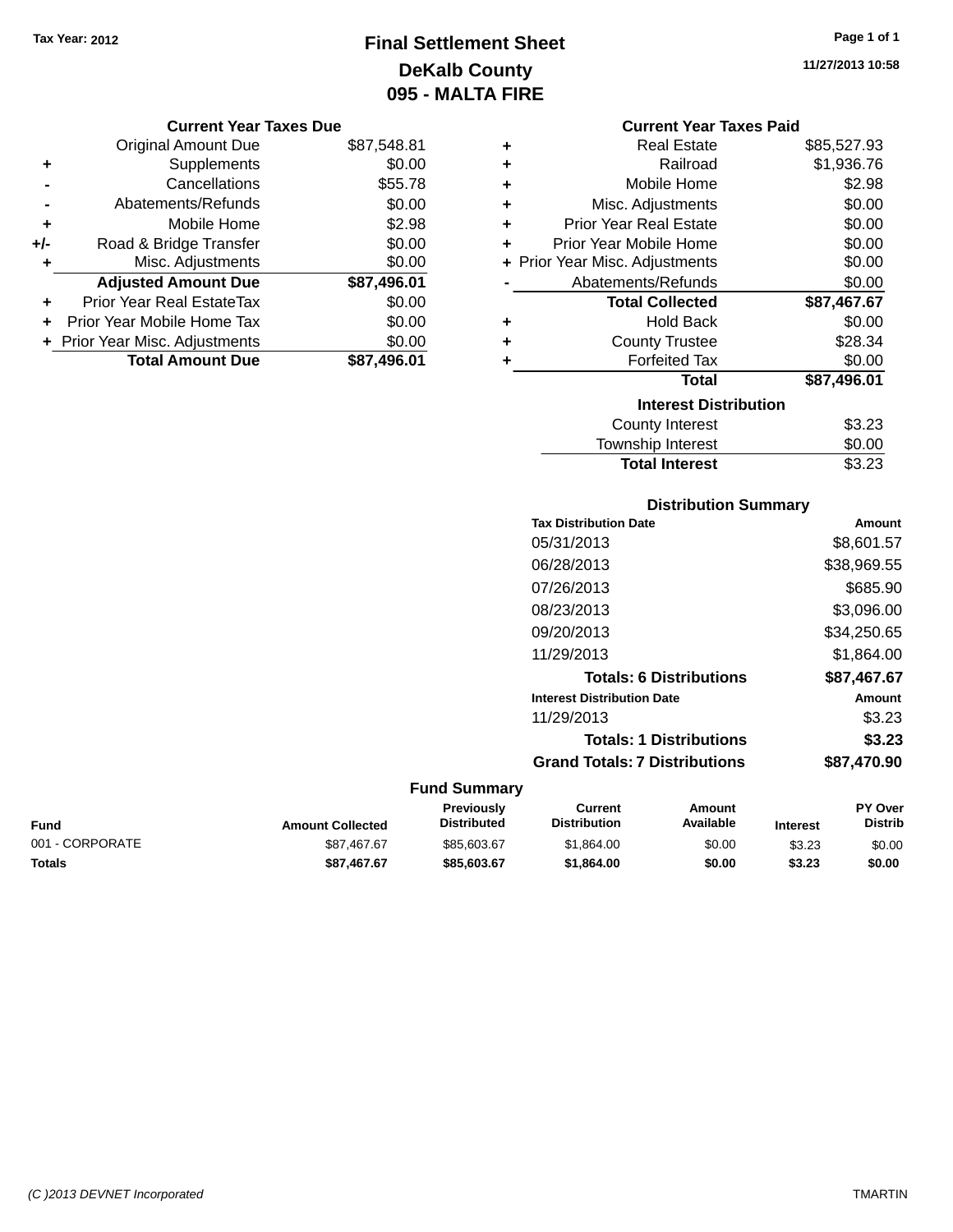# **Final Settlement Sheet Tax Year: 2012 Page 1 of 1 DeKalb County 096 - MAPLE PARK FIRE**

**11/27/2013 10:58**

#### **Current Year Taxes Due**

|       | <b>Original Amount Due</b>       | \$166,342.18 |
|-------|----------------------------------|--------------|
| ٠     | Supplements                      | \$0.00       |
|       | Cancellations                    | \$110.04     |
|       | Abatements/Refunds               | \$1.46       |
| ٠     | Mobile Home                      | \$10.56      |
| $+/-$ | Road & Bridge Transfer           | \$0.00       |
| ٠     | Misc. Adjustments                | \$0.00       |
|       | <b>Adjusted Amount Due</b>       | \$166,241.24 |
|       | <b>Prior Year Real EstateTax</b> | (\$149.05)   |
|       | Prior Year Mobile Home Tax       | \$0.00       |
|       | + Prior Year Misc. Adjustments   | \$32.33      |
|       | <b>Total Amount Due</b>          | \$166,124.52 |

|   | <b>Current Year Taxes Paid</b> |              |
|---|--------------------------------|--------------|
| ٠ | <b>Real Estate</b>             | \$161,332.96 |
| ٠ | Railroad                       | \$3,762.48   |
| ٠ | Mobile Home                    | \$10.56      |
| ٠ | Misc. Adjustments              | \$0.00       |
| ٠ | <b>Prior Year Real Estate</b>  | (\$149.05)   |
| ÷ | Prior Year Mobile Home         | \$0.00       |
|   | + Prior Year Misc. Adjustments | \$32.33      |
|   | Abatements/Refunds             | \$1.46       |
|   | <b>Total Collected</b>         | \$164,987.82 |
| ٠ | Hold Back                      | \$0.00       |
| ٠ | <b>County Trustee</b>          | \$1,136.70   |
| ٠ | <b>Forfeited Tax</b>           | \$0.00       |
|   | Total                          | \$166,124.52 |
|   | <b>Interest Distribution</b>   |              |
|   | County Interest                | \$6.09       |
|   | Township Interest              | \$0.00       |
|   | <b>Total Interest</b>          | \$6.09       |

### **Distribution Summary**

| <b>Tax Distribution Date</b>         | Amount       |
|--------------------------------------|--------------|
| 05/31/2013                           | \$16,647.10  |
| 06/28/2013                           | \$68,512.39  |
| 07/26/2013                           | \$1,325.77   |
| 08/23/2013                           | \$10,216.83  |
| 09/20/2013                           | \$62,897.16  |
| 11/29/2013                           | \$5,388.57   |
| <b>Totals: 6 Distributions</b>       | \$164,987.82 |
| <b>Interest Distribution Date</b>    | Amount       |
| 11/29/2013                           | \$6.09       |
| <b>Totals: 1 Distributions</b>       | \$6.09       |
| <b>Grand Totals: 7 Distributions</b> | \$164.993.91 |

#### **Fund Summary**

| <b>Fund</b>                             | <b>Amount Collected</b> | <b>Previously</b><br><b>Distributed</b> | Current<br><b>Distribution</b> | Amount<br>Available | <b>Interest</b> | <b>PY Over</b><br><b>Distrib</b> |
|-----------------------------------------|-------------------------|-----------------------------------------|--------------------------------|---------------------|-----------------|----------------------------------|
| 001 - CORPORATE                         | \$81.997.44             | \$79.319.40                             | \$2,678,04                     | \$0.00              | \$3.03          | \$0.00                           |
| 013 - FIREFIGHTER'S PENSION             | \$2,334.09              | \$2,257.85                              | \$76.24                        | \$0.00              | \$0.09          | \$0.00                           |
| 027 - AUDIT                             | \$391.19                | \$378.41                                | \$12.78                        | \$0.00              | \$0.01          | \$0.00                           |
| 035 - TORT JUDGEMENTS/LIABILITY<br>INS. | \$15.941.79             | \$15,421.11                             | \$520.68                       | \$0.00              | \$0.59          | \$0.00                           |
| 064 - AMBULANCE                         | \$64,323,31             | \$62,222,48                             | \$2,100.83                     | \$0.00              | \$2.37          | \$0.00                           |
| <b>Totals</b>                           | \$164,987.82            | \$159,599.25                            | \$5,388.57                     | \$0.00              | \$6.09          | \$0.00                           |

## **Miscellaneous Adjustment Detail**

| <u>Year Source</u>      | <b>Account Type</b> | <b>Amount Adiustment Description</b>          |
|-------------------------|---------------------|-----------------------------------------------|
| 2011 RE - Real Estate   | Back Tax Collected  | \$32.33 HEYOB REDEMPTION 09-25-478-001 by TBA |
| <b>Totals 1 entries</b> |                     | \$32.33                                       |
|                         |                     | <b>Abatement Detail</b>                       |

#### **Abatement Detail**

# **<u>Year Source</u> <b>Account Type Amount Adjustment Description**<br>2012 RE - Real Estate PTAB Decision \$1.46 12-13-100-003 2011 PTAE **Totals 1 entries \$1.46**

\$1.46 12-13-100-003 2011 PTAB REFUND by TBA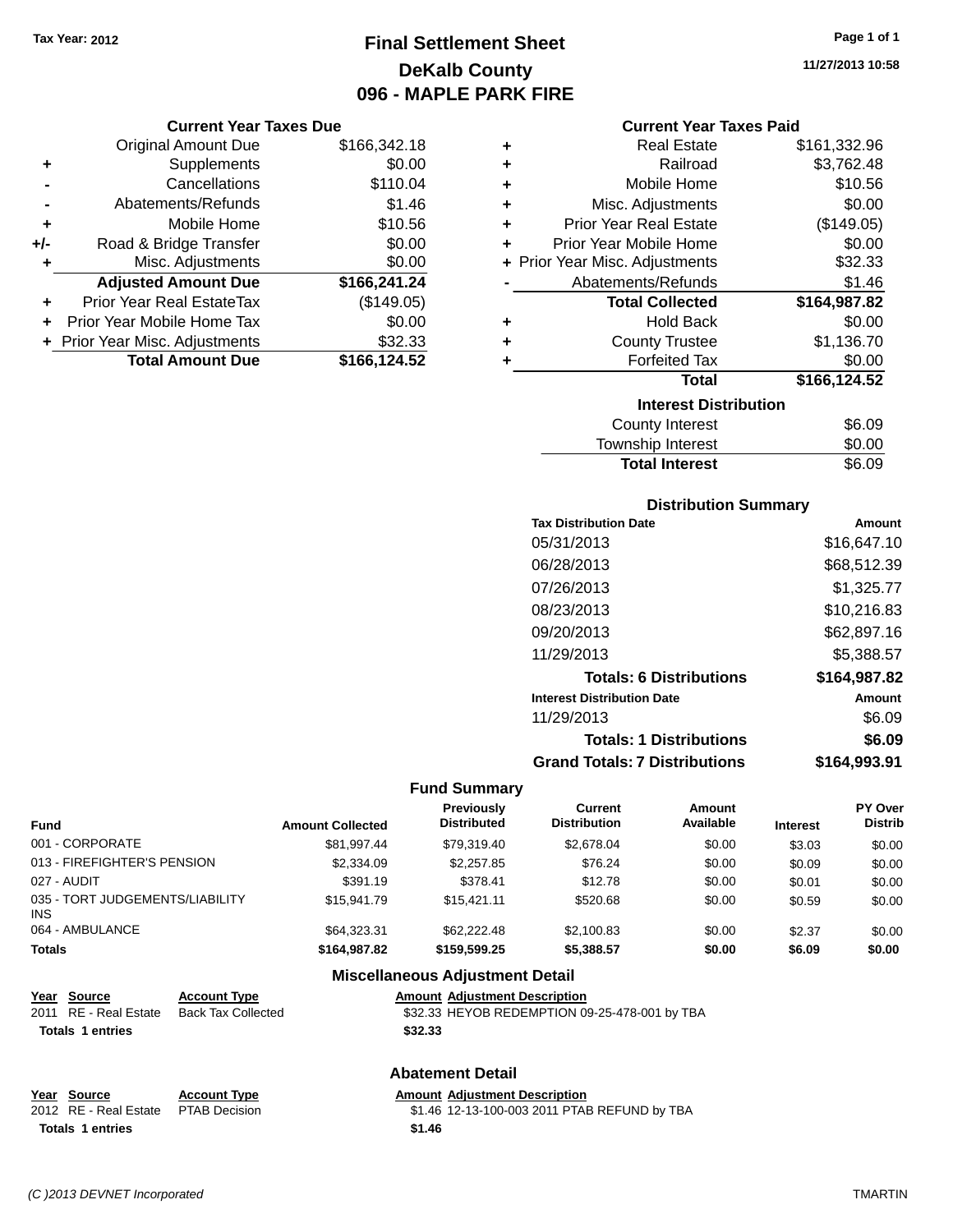# **Final Settlement Sheet Tax Year: 2012 Page 1 of 1 DeKalb County 097 - PAW PAW FIRE**

**11/27/2013 10:58**

#### **Current Year Taxes Paid**

|     | <b>Current Year Taxes Due</b>  |             |  |  |  |
|-----|--------------------------------|-------------|--|--|--|
|     | <b>Original Amount Due</b>     | \$34,559.91 |  |  |  |
| ٠   | Supplements                    | \$0.00      |  |  |  |
|     | Cancellations                  | \$14.19     |  |  |  |
|     | Abatements/Refunds             | \$0.00      |  |  |  |
| ٠   | Mobile Home                    | \$4.13      |  |  |  |
| +/- | Road & Bridge Transfer         | \$0.00      |  |  |  |
| ٠   | Misc. Adjustments              | \$0.00      |  |  |  |
|     | <b>Adjusted Amount Due</b>     | \$34,549.85 |  |  |  |
| ٠   | Prior Year Real EstateTax      | \$2.32      |  |  |  |
| ÷   | Prior Year Mobile Home Tax     | \$0.00      |  |  |  |
|     | + Prior Year Misc. Adjustments | \$0.00      |  |  |  |
|     | <b>Total Amount Due</b>        | \$34,552.17 |  |  |  |

| ٠ | <b>Real Estate</b>             | \$33,039.56 |
|---|--------------------------------|-------------|
| ٠ | Railroad                       | \$1,506.16  |
| ٠ | Mobile Home                    | \$4.13      |
| ٠ | Misc. Adjustments              | \$0.00      |
| ٠ | Prior Year Real Estate         | \$2.32      |
| ٠ | Prior Year Mobile Home         | \$0.00      |
|   | + Prior Year Misc. Adjustments | \$0.00      |
|   | Abatements/Refunds             | \$0.00      |
|   | <b>Total Collected</b>         | \$34,552.17 |
| ٠ | Hold Back                      | \$0.00      |
| ٠ | <b>County Trustee</b>          | \$0.00      |
| ٠ | <b>Forfeited Tax</b>           | \$0.00      |
|   | <b>Total</b>                   | \$34,552.17 |
|   | <b>Interest Distribution</b>   |             |
|   | <b>County Interest</b>         | \$1.28      |
|   | <b>Township Interest</b>       | \$0.00      |
|   | <b>Total Interest</b>          | \$1.28      |

## **Distribution Summary**

| <b>Tax Distribution Date</b>         | Amount      |
|--------------------------------------|-------------|
| 05/31/2013                           | \$2,463.85  |
| 06/28/2013                           | \$15,863.33 |
| 08/23/2013                           | \$791.97    |
| 09/20/2013                           | \$14,834.41 |
| 11/29/2013                           | \$598.61    |
| <b>Totals: 5 Distributions</b>       | \$34,552.17 |
| <b>Interest Distribution Date</b>    | Amount      |
| 11/29/2013                           | \$1.28      |
| <b>Totals: 1 Distributions</b>       | \$1.28      |
| <b>Grand Totals: 6 Distributions</b> | \$34,553.45 |

|                                               |                         | Previously         | Current             | Amount    |                 | <b>PY Over</b> |
|-----------------------------------------------|-------------------------|--------------------|---------------------|-----------|-----------------|----------------|
| <b>Fund</b>                                   | <b>Amount Collected</b> | <b>Distributed</b> | <b>Distribution</b> | Available | <b>Interest</b> | <b>Distrib</b> |
| 001 - CORPORATE                               | \$29.075.78             | \$28,572.06        | \$503.72            | \$0.00    | \$1.08          | \$0.00         |
| 035 - TORT JUDGEMENTS/LIABILITY<br><b>INS</b> | \$3.282.77              | \$3.225.89         | \$56.88             | \$0.00    | \$0.12          | \$0.00         |
| 109 - PRIOR YEAR ADJUSTMENT                   | \$2.193.62              | \$2.155.61         | \$38.01             | \$0.00    | \$0.08          | \$0.00         |
| <b>Totals</b>                                 | \$34.552.17             | \$33.953.56        | \$598.61            | \$0.00    | \$1.28          | \$0.00         |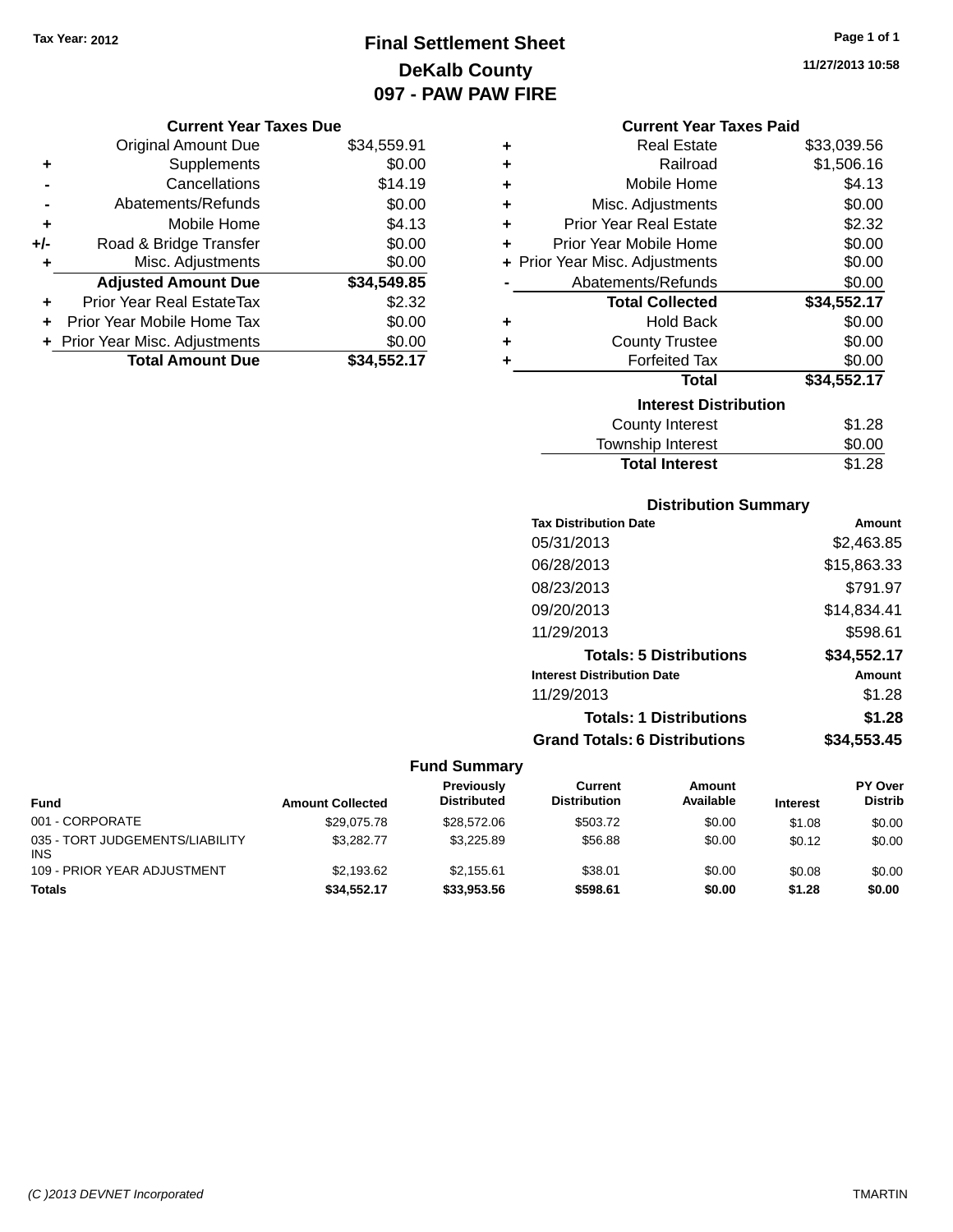# **Final Settlement Sheet Tax Year: 2012 Page 1 of 1 DeKalb County 098 - SANDWICH FIRE**

#### **Current Year Taxes Due**

|     | <b>Original Amount Due</b>       | \$544,165.96 |
|-----|----------------------------------|--------------|
| ٠   | Supplements                      | \$0.00       |
|     | Cancellations                    | \$657.74     |
|     | Abatements/Refunds               | \$3.99       |
| ٠   | Mobile Home                      | \$353.29     |
| +/- | Road & Bridge Transfer           | \$0.00       |
| ٠   | Misc. Adjustments                | \$1.55       |
|     | <b>Adjusted Amount Due</b>       | \$543,859.07 |
|     | <b>Prior Year Real EstateTax</b> | \$523.87     |
|     | Prior Year Mobile Home Tax       | \$0.00       |
|     | + Prior Year Misc. Adjustments   | \$0.00       |
|     | <b>Total Amount Due</b>          | \$544.382.94 |

| ٠ | <b>Real Estate</b>             | \$541,708.35 |
|---|--------------------------------|--------------|
| ٠ | Railroad                       | \$1,748.32   |
| ٠ | Mobile Home                    | \$351.24     |
| ٠ | Misc. Adjustments              | \$1.55       |
| ٠ | <b>Prior Year Real Estate</b>  | \$523.87     |
| ٠ | Prior Year Mobile Home         | \$0.00       |
|   | + Prior Year Misc. Adjustments | \$0.00       |
|   | Abatements/Refunds             | \$3.99       |
|   | <b>Total Collected</b>         | \$544,329.34 |
| ٠ | <b>Hold Back</b>               | \$0.00       |
| ٠ | <b>County Trustee</b>          | \$53.60      |
| ٠ | <b>Forfeited Tax</b>           | \$0.00       |
|   | <b>Total</b>                   | \$544,382.94 |
|   | <b>Interest Distribution</b>   |              |
|   | <b>County Interest</b>         | \$20.10      |
|   | <b>Townshin Interest</b>       | ደበ በበ        |

| <b>Total Interest</b> | \$20.10 |
|-----------------------|---------|
| Township Interest     | \$0.00  |
| County Interest       | \$20.10 |

## **Distribution Summary**

| Amount       |
|--------------|
| \$69.965.85  |
| \$216,418.96 |
| \$8,052.31   |
| \$41,547.92  |
| \$185,511.79 |
| \$22,832.51  |
| \$544,329.34 |
| Amount       |
| \$20.10      |
| \$20.10      |
| \$544.349.44 |
|              |

## **Fund Summary**

| <b>Fund</b>                                                     |                                                  | <b>Amount Collected</b> | <b>Previously</b><br><b>Distributed</b>        | Current<br><b>Distribution</b>                             | Amount<br>Available | <b>Interest</b> | <b>PY Over</b><br><b>Distrib</b> |
|-----------------------------------------------------------------|--------------------------------------------------|-------------------------|------------------------------------------------|------------------------------------------------------------|---------------------|-----------------|----------------------------------|
| 001 - CORPORATE                                                 |                                                  | \$476,868.43            | \$456,865.65                                   | \$20,002.78                                                | \$0.00              | \$17.61         | \$0.00                           |
| 027 - AUDIT                                                     |                                                  | \$4,730.76              | \$4,532.32                                     | \$198.44                                                   | \$0.00              | \$0.17          | \$0.00                           |
| 035 - TORT JUDGEMENTS/LIABILITY<br>INS.                         |                                                  | \$62,730.15             | \$60,098.86                                    | \$2,631.29                                                 | \$0.00              | \$2.32          | \$0.00                           |
| <b>Totals</b>                                                   |                                                  | \$544,329.34            | \$521,496.83                                   | \$22,832.51                                                | \$0.00              | \$20.10         | \$0.00                           |
|                                                                 |                                                  |                         | <b>Miscellaneous Adjustment Detail</b>         |                                                            |                     |                 |                                  |
| Year Source<br>2012 RE - Real Estate<br><b>Totals 1 entries</b> | <b>Account Type</b><br><b>Back Tax Collected</b> |                         | <b>Amount Adjustment Description</b><br>\$1.55 | \$1.55 SANDWICH MILL WORKS REDEMPTION 19-35-126-016 by TBA |                     |                 |                                  |
|                                                                 |                                                  |                         | <b>Abatement Detail</b>                        |                                                            |                     |                 |                                  |
| <b>Source</b><br>Year<br>2012 RE - Real Estate                  | <b>Account Type</b><br><b>PTAB Decision</b>      |                         | <b>Amount Adjustment Description</b>           | \$0.45 19-27-427-021 2011 PTAB REFUND by TBA               |                     |                 |                                  |
| 2012 RE - Real Estate                                           | <b>PTAB Decision</b>                             |                         |                                                | \$0.20 19-26-452-005 2012 PTAB REFUND by TBA               |                     |                 |                                  |
| 2012 RE - Real Estate                                           | PTAB Decision                                    |                         |                                                | \$3.11 19-25-252-016 2012 PTAB REFUND by TBA               |                     |                 |                                  |
| 2012 RE - Real Estate                                           | <b>PTAB Decision</b>                             |                         |                                                | \$0.23 19-14-100-025 2012 PTAB REFUND by TBA               |                     |                 |                                  |
| <b>Totals 4 entries</b>                                         |                                                  |                         | \$3.99                                         |                                                            |                     |                 |                                  |

**11/27/2013 10:58**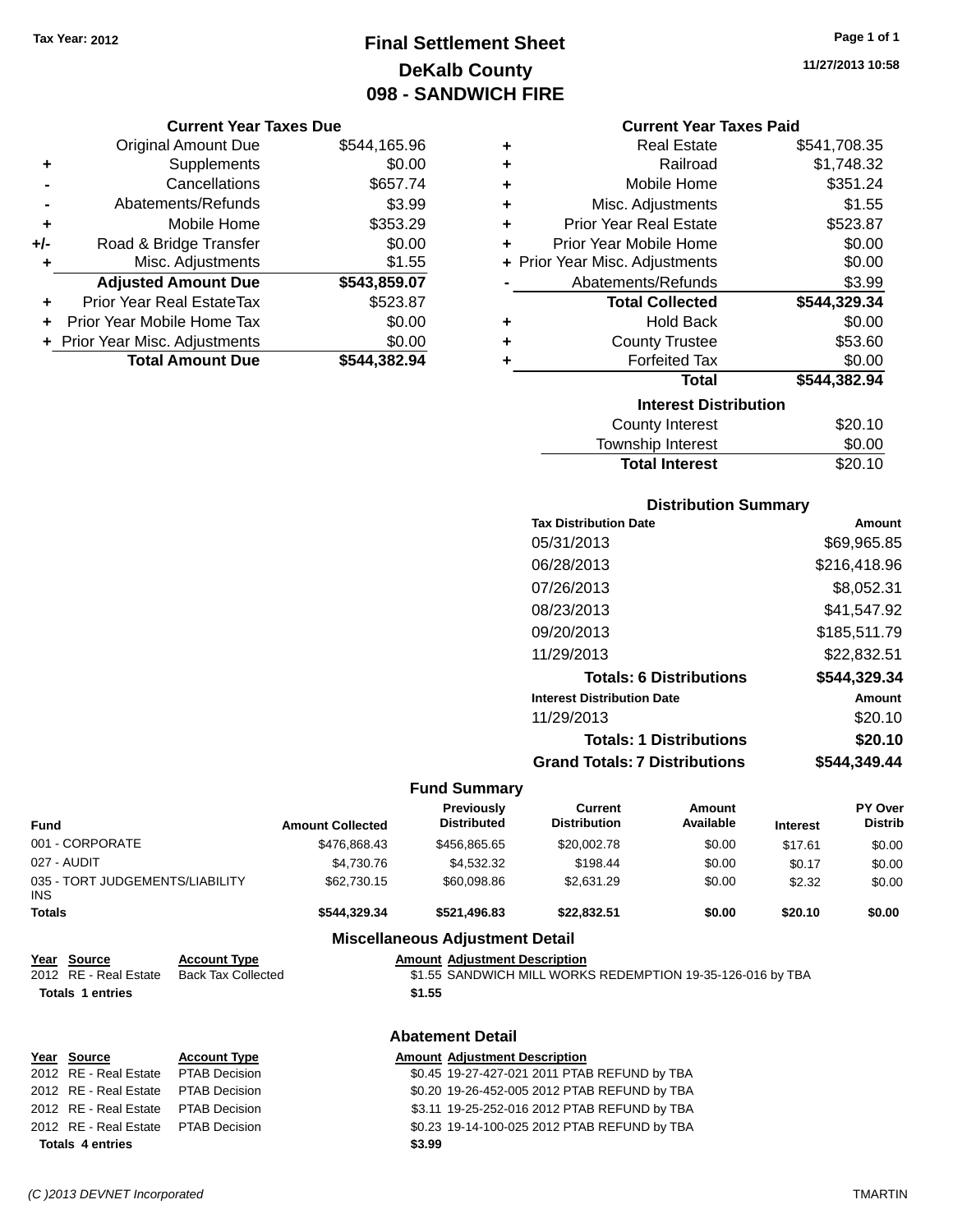# **Final Settlement Sheet Tax Year: 2012 Page 1 of 1 DeKalb County 099 - SHABBONA FIRE**

**Current Year Taxes Due**

|       | <b>Original Amount Due</b>     | \$177,849.14 |
|-------|--------------------------------|--------------|
| ٠     | Supplements                    | \$0.00       |
|       | Cancellations                  | \$96.70      |
|       | Abatements/Refunds             | \$4.72       |
| ٠     | Mobile Home                    | \$3.99       |
| $+/-$ | Road & Bridge Transfer         | \$0.00       |
| ٠     | Misc. Adjustments              | \$80.66      |
|       | <b>Adjusted Amount Due</b>     | \$177,832.37 |
|       | Prior Year Real EstateTax      | (\$313.42)   |
|       | Prior Year Mobile Home Tax     | \$0.00       |
|       | + Prior Year Misc. Adjustments | \$0.00       |
|       | <b>Total Amount Due</b>        | \$177,518.95 |

| Current Year Taxes Paid |  |  |
|-------------------------|--|--|
|                         |  |  |

| ٠ | <b>Real Estate</b>             | \$173,668.60 |
|---|--------------------------------|--------------|
| ٠ | Railroad                       | \$4,011.38   |
| ÷ | Mobile Home                    | \$3.98       |
| ٠ | Misc. Adjustments              | \$80.66      |
| ٠ | <b>Prior Year Real Estate</b>  | (\$313.42)   |
| ÷ | Prior Year Mobile Home         | \$0.00       |
|   | + Prior Year Misc. Adjustments | \$0.00       |
|   | Abatements/Refunds             | \$4.72       |
|   | <b>Total Collected</b>         | \$177,446.48 |
| ٠ | Hold Back                      | \$0.00       |
| ٠ | <b>County Trustee</b>          | \$72.46      |
| ٠ | <b>Forfeited Tax</b>           | \$0.01       |
|   | <b>Total</b>                   | \$177,518.95 |
|   | <b>Interest Distribution</b>   |              |
|   | County Interest                | \$6.55       |
|   | <b>Township Interest</b>       | \$0.00       |
|   | <b>Total Interest</b>          | \$6.55       |

# **Distribution Summary**

| <b>Tax Distribution Date</b>         | Amount       |
|--------------------------------------|--------------|
| 05/31/2013                           | \$15,862.17  |
| 06/28/2013                           | \$83,410.40  |
| 07/26/2013                           | \$1,587.26   |
| 08/23/2013                           | \$6,702.68   |
| 09/20/2013                           | \$68,108.74  |
| 11/29/2013                           | \$1,775.23   |
| <b>Totals: 6 Distributions</b>       | \$177,446.48 |
| <b>Interest Distribution Date</b>    | Amount       |
| 11/29/2013                           | \$6.55       |
| <b>Totals: 1 Distributions</b>       | \$6.55       |
| <b>Grand Totals: 7 Distributions</b> | \$177.453.03 |

#### **Fund Summary**

| <b>Amount Collected</b> | <b>Previously</b><br><b>Distributed</b> | Current<br><b>Distribution</b> | Amount<br>Available | <b>Interest</b> | <b>PY Over</b><br><b>Distrib</b> |
|-------------------------|-----------------------------------------|--------------------------------|---------------------|-----------------|----------------------------------|
| \$122,004.57            | \$120,783.98                            | \$1.220.59                     | \$0.00              | \$4.51          | \$0.00                           |
| \$24.229.43             | \$23,987.04                             | \$242.39                       | \$0.00              | \$0.89          | \$0.00                           |
| \$31,212.48             | \$30,900.23                             | \$312.25                       | \$0.00              | \$1.15          | \$0.00                           |
| \$177,446.48            | \$175.671.25                            | \$1,775.23                     | \$0.00              | \$6.55          | \$0.00                           |
|                         |                                         |                                |                     |                 |                                  |

## **Miscellaneous Adjustment Detail**

| Year Source             | <b>Account Type</b>       | <b>Amount Adjustment Description</b>           |
|-------------------------|---------------------------|------------------------------------------------|
| 2012 RE - Real Estate   | Paymt In Lieu of Tax      | \$45.50 SEQUOYA APTS by TBA                    |
| 2012 RE - Real Estate   | <b>Back Tax Collected</b> | \$16.09 ENBURG REDEMPTION 13-35-202-003 by TBA |
| 2012 RE - Real Estate   | Back Tax Collected        | \$19.07 ENBURG REDEMPTION 13-35-202-002 by TBA |
| <b>Totals 3 entries</b> |                           | \$80.66                                        |
|                         |                           | <b>Abatement Detail</b>                        |

#### **Year Source Account Type**<br>
2012 RE - Real Estate PTAB Decision<br>
30.41 13-15-176-011 PTAB REF \$0.41 13-15-176-011 PTAB REFUND by TBA 2012 RE - Real Estate PTAB Decision \$4.31 13-15-327-010 2011 PTAB REFUND by TBA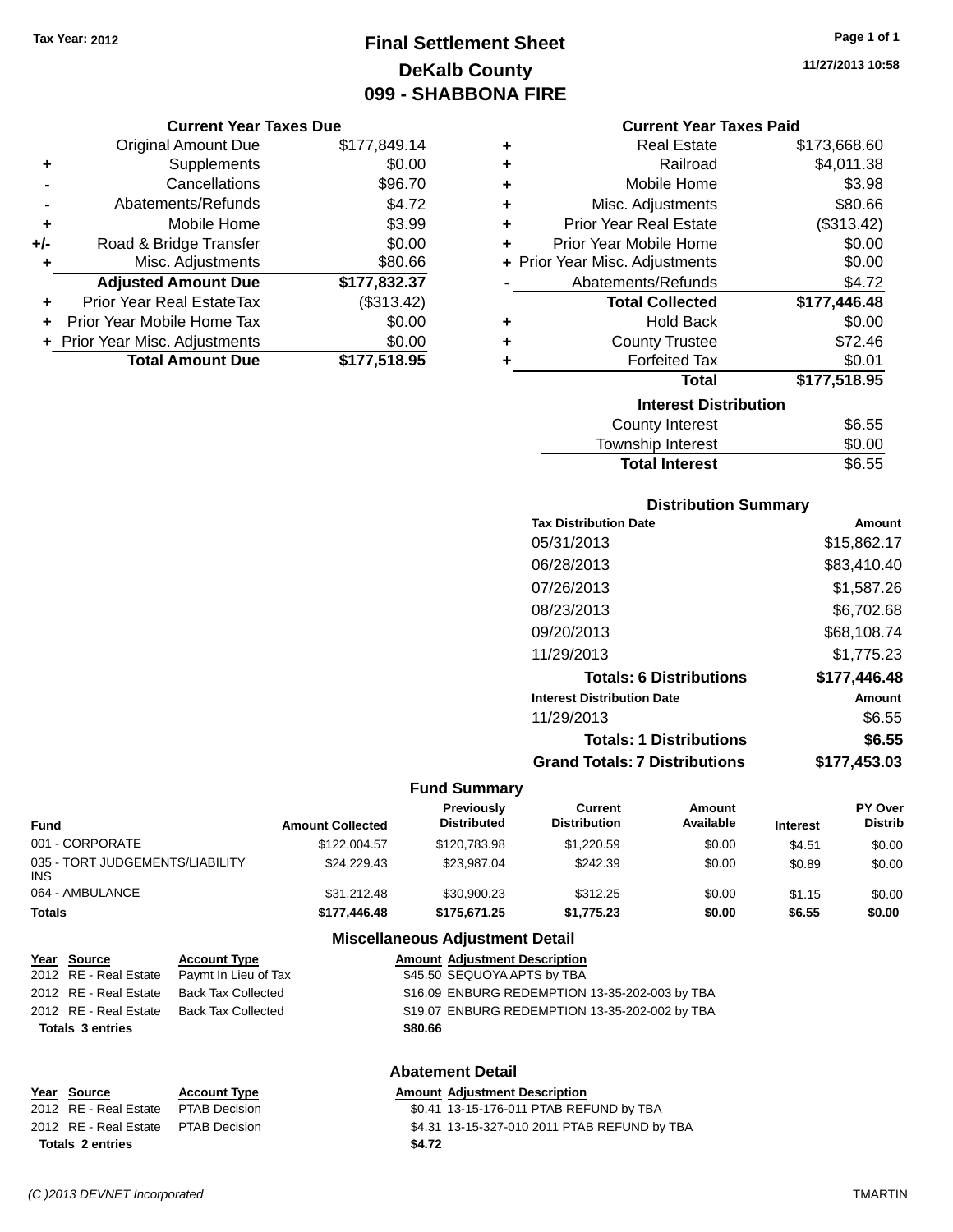# **Final Settlement Sheet Tax Year: 2012 Page 1 of 1 DeKalb County 100 - SOMONAUK FIRE**

#### **Current Year Taxes Due**

|       | <b>Original Amount Due</b>       | \$249,207.65 |
|-------|----------------------------------|--------------|
| ٠     | Supplements                      | \$0.00       |
|       | Cancellations                    | \$736.53     |
|       | Abatements/Refunds               | \$0.00       |
| ÷     | Mobile Home                      | \$10.61      |
| $+/-$ | Road & Bridge Transfer           | \$0.00       |
| ٠     | Misc. Adjustments                | \$0.00       |
|       | <b>Adjusted Amount Due</b>       | \$248,481.73 |
|       | <b>Prior Year Real EstateTax</b> | \$0.00       |
|       | Prior Year Mobile Home Tax       | \$0.00       |
|       | + Prior Year Misc. Adjustments   | \$0.00       |
|       | <b>Total Amount Due</b>          | \$248,481.73 |

| ٠ | <b>Real Estate</b>             | \$244,685.37 |
|---|--------------------------------|--------------|
| ٠ | Railroad                       | \$3,574.02   |
| ÷ | Mobile Home                    | \$10.61      |
| ٠ | Misc. Adjustments              | \$0.00       |
| ٠ | <b>Prior Year Real Estate</b>  | \$0.00       |
| ٠ | Prior Year Mobile Home         | \$0.00       |
|   | + Prior Year Misc. Adjustments | \$0.00       |
|   | Abatements/Refunds             | \$0.00       |
|   |                                |              |
|   | <b>Total Collected</b>         | \$248,270.00 |
| ٠ | <b>Hold Back</b>               | \$0.00       |
| ÷ | <b>County Trustee</b>          | \$211.73     |
| ٠ | <b>Forfeited Tax</b>           | \$0.00       |
|   | <b>Total</b>                   | \$248,481.73 |
|   | <b>Interest Distribution</b>   |              |
|   | <b>County Interest</b>         | \$9.17       |

## **Distribution Summary**

**Total Interest** \$9.17

| <b>Tax Distribution Date</b>         | Amount       |
|--------------------------------------|--------------|
| 05/31/2013                           | \$33,981.70  |
| 06/28/2013                           | \$103,016.09 |
| 07/26/2013                           | \$1,617.17   |
| 08/23/2013                           | \$16.064.66  |
| 09/20/2013                           | \$84,887.75  |
| 11/29/2013                           | \$8,702.63   |
| <b>Totals: 6 Distributions</b>       | \$248,270.00 |
| <b>Interest Distribution Date</b>    | Amount       |
| 11/29/2013                           | \$9.17       |
| <b>Totals: 1 Distributions</b>       | \$9.17       |
| <b>Grand Totals: 7 Distributions</b> | \$248.279.17 |
|                                      |              |

## **Fund Summary**

| Fund            | <b>Amount Collected</b> | <b>Previously</b><br><b>Distributed</b> | Current<br><b>Distribution</b> | Amount<br>Available | <b>Interest</b> | <b>PY Over</b><br><b>Distrib</b> |
|-----------------|-------------------------|-----------------------------------------|--------------------------------|---------------------|-----------------|----------------------------------|
| 001 - CORPORATE | \$131,492.73            | \$126,883,49                            | \$4,609.24                     | \$0.00              | \$4.86          | \$0.00                           |
| 064 - AMBULANCE | \$116,777,27            | \$112,683.88                            | \$4,093.39                     | \$0.00              | \$4.31          | \$0.00                           |
| Totals          | \$248,270.00            | \$239,567,37                            | \$8,702.63                     | \$0.00              | \$9.17          | \$0.00                           |

**11/27/2013 10:58**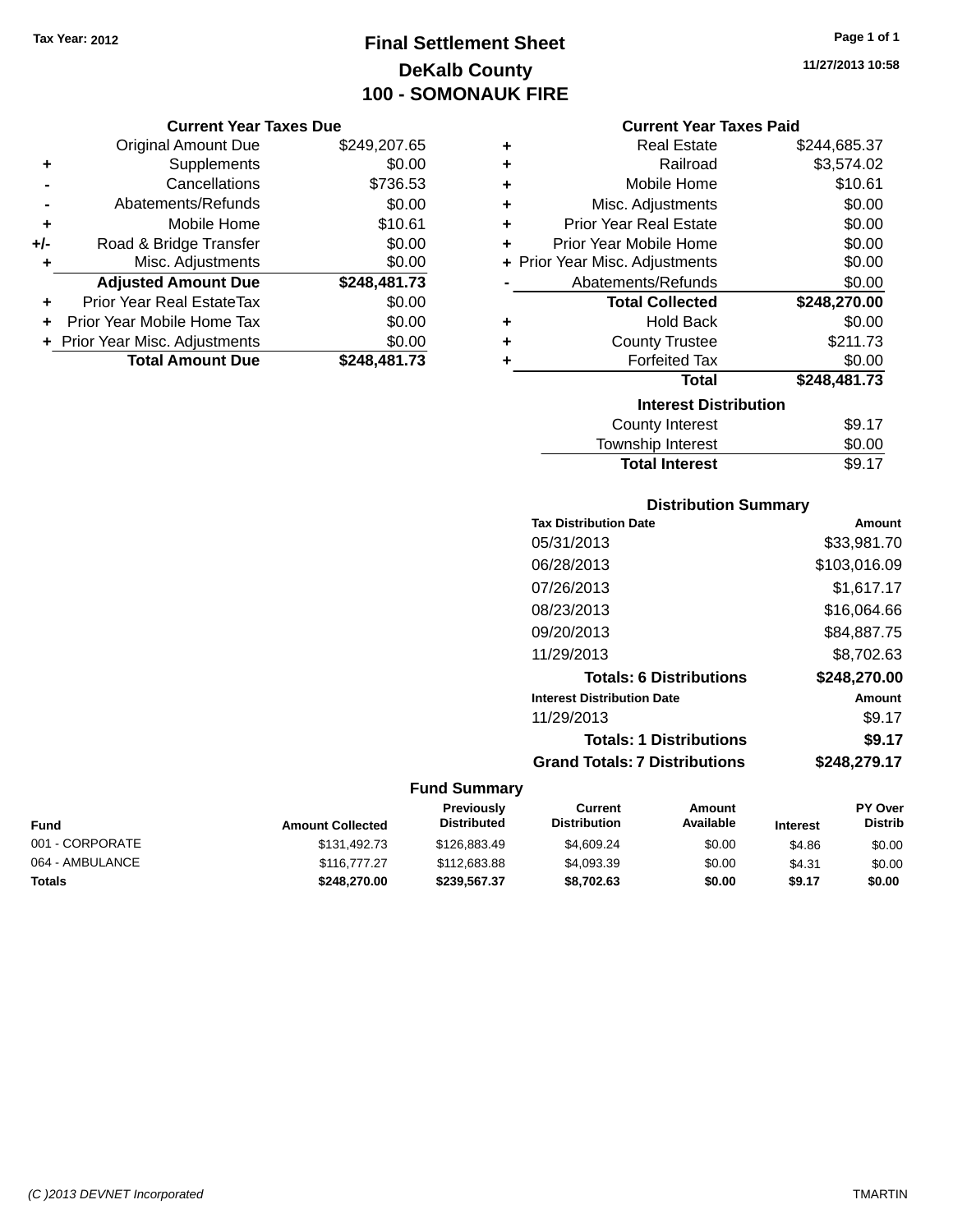# **Final Settlement Sheet Tax Year: 2012 Page 1 of 1 DeKalb County 101 - SYCAMORE FIRE**

#### **Current Year Taxes Due**

|       | <b>Original Amount Due</b>       | \$320,797.06 |
|-------|----------------------------------|--------------|
| ٠     | Supplements                      | \$0.00       |
|       | Cancellations                    | \$433.55     |
|       | Abatements/Refunds               | \$0.00       |
| ٠     | Mobile Home                      | \$313.61     |
| $+/-$ | Road & Bridge Transfer           | \$0.00       |
| ٠     | Misc. Adjustments                | \$66.27      |
|       | <b>Adjusted Amount Due</b>       | \$320,743.39 |
|       | <b>Prior Year Real EstateTax</b> | \$0.00       |
|       | Prior Year Mobile Home Tax       | \$0.00       |
|       | + Prior Year Misc. Adjustments   | \$4.86       |
|       | <b>Total Amount Due</b>          | \$320,748.25 |

| ٠ | <b>Real Estate</b>             | \$320,183.44 |
|---|--------------------------------|--------------|
| ٠ | Railroad                       | \$0.00       |
| ÷ | Mobile Home                    | \$307.14     |
| ٠ | Misc. Adjustments              | \$66.27      |
| ÷ | <b>Prior Year Real Estate</b>  | \$0.00       |
| ÷ | Prior Year Mobile Home         | \$0.00       |
|   | + Prior Year Misc. Adjustments | \$4.86       |
|   | Abatements/Refunds             | \$0.00       |
|   |                                |              |
|   | <b>Total Collected</b>         | \$320,561.71 |
| ٠ | <b>Hold Back</b>               | \$0.00       |
| ٠ | <b>County Trustee</b>          | \$134.59     |
| ٠ | <b>Forfeited Tax</b>           | \$51.95      |
|   | <b>Total</b>                   | \$320,748.25 |
|   | <b>Interest Distribution</b>   |              |
|   | <b>County Interest</b>         | \$11.84      |

## **Distribution Summary**

Total Interest \$11.84

| <b>Tax Distribution Date</b>         | Amount       |
|--------------------------------------|--------------|
| 05/31/2013                           | \$37,650.23  |
| 06/28/2013                           | \$134,765.78 |
| 07/26/2013                           | \$3,328.29   |
| 08/23/2013                           | \$21,402.48  |
| 09/20/2013                           | \$116,079.46 |
| 11/29/2013                           | \$7.335.47   |
| <b>Totals: 6 Distributions</b>       | \$320,561.71 |
| <b>Interest Distribution Date</b>    | Amount       |
| 11/29/2013                           | \$11.84      |
| <b>Totals: 1 Distributions</b>       | \$11.84      |
| <b>Grand Totals: 7 Distributions</b> | \$320.573.55 |

## **Fund Summary**

| <b>Fund</b>     | <b>Amount Collected</b> | <b>Previously</b><br><b>Distributed</b> | Current<br><b>Distribution</b> | Amount<br>Available | <b>Interest</b> | <b>PY Over</b><br><b>Distrib</b> |
|-----------------|-------------------------|-----------------------------------------|--------------------------------|---------------------|-----------------|----------------------------------|
| 001 - CORPORATE | \$159.101.51            | \$155,460.75                            | \$3,640.76                     | \$0.00              | \$5.88          | \$0.00                           |
| 064 - AMBULANCE | \$161,460.20            | \$157,765.49                            | \$3.694.71                     | \$0.00              | \$5.96          | \$0.00                           |
| <b>Totals</b>   | \$320,561.71            | \$313.226.24                            | \$7.335.47                     | \$0.00              | \$11.84         | \$0.00                           |

## **Miscellaneous Adjustment Detail**

| Year Source             | <b>Account Type</b>                      |         | <b>Amount Adjustment Description</b>                   |
|-------------------------|------------------------------------------|---------|--------------------------------------------------------|
|                         | 2012 MH - Mobile Home Back Tax Collected |         | \$2.73 HERNANDEZ REDEMPTION 06-33-400-039 0018A by TBA |
|                         | 2012 MH - Mobile Home Back Tax Collected |         | \$2.13 NEILL REDEMPTION 06-33-400-039 0027O by TBA     |
|                         | 2012 RE - Real Estate Back Tax Collected |         | \$34.31 SCAVENGER SALE 09-17-200-015 by TBA            |
| 2012 RE - Real Estate   | Back Tax Collected                       |         | \$31.96 SCAVENGER SALE 09-17-200-021 by TBA            |
| <b>Totals 4 entries</b> |                                          | \$71.13 |                                                        |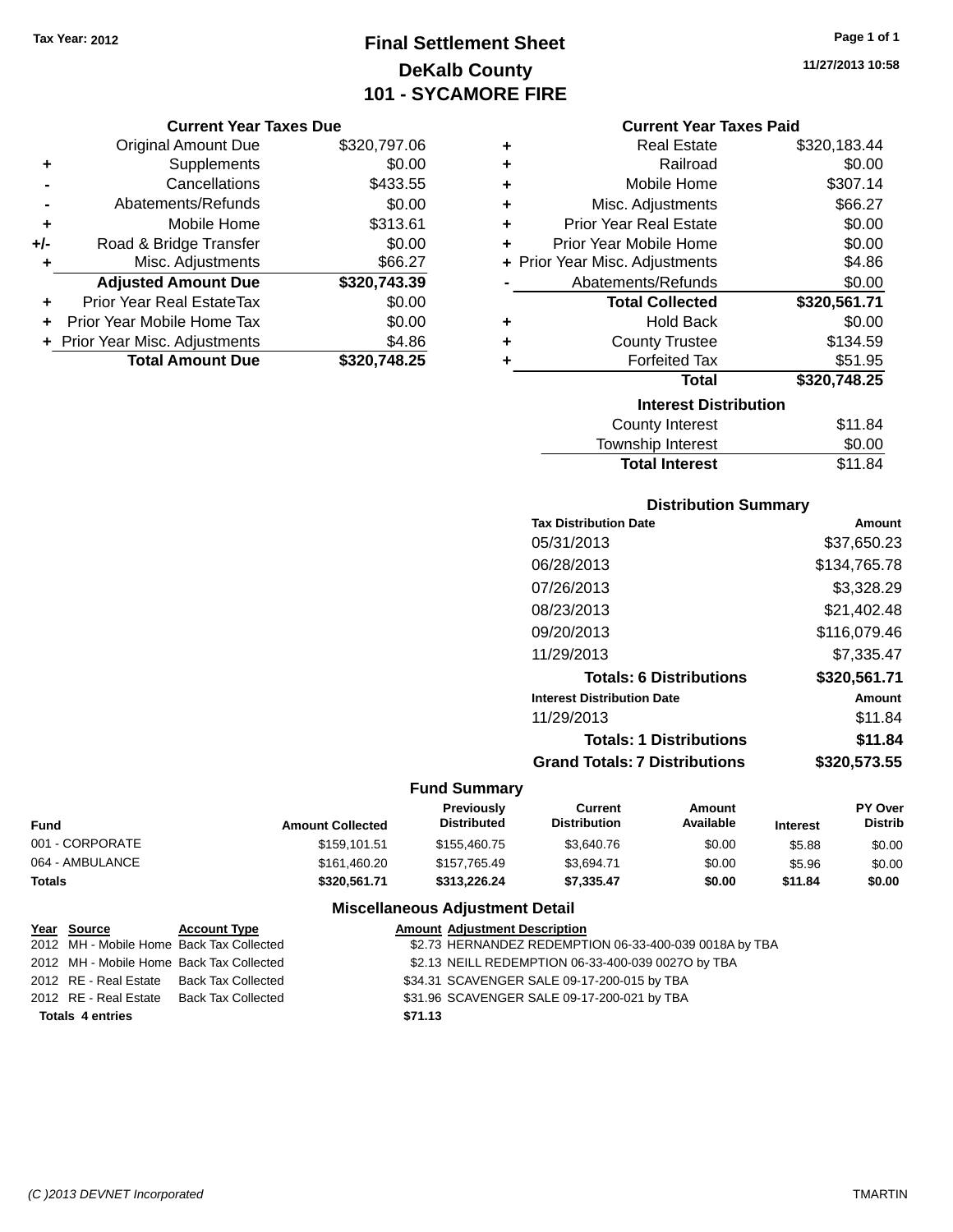**Current Year Taxes Due** Original Amount Due \$140,878.06

**Adjusted Amount Due \$140,851.88**

**Total Amount Due \$140,851.88**

**+** Supplements \$0.00 **-** Cancellations \$56.92 **-** Abatements/Refunds \$0.00 **+** Mobile Home \$30.74 **+/-** Road & Bridge Transfer \$0.00<br> **+** Misc. Adjustments \$0.00

**+** Prior Year Real EstateTax \$0.00 **+** Prior Year Mobile Home Tax \$0.00 **+ Prior Year Misc. Adjustments**  $$0.00$ 

**+** Misc. Adjustments

# **Final Settlement Sheet Tax Year: 2012 Page 1 of 1 DeKalb County 102 - WATERMAN FIRE**

**11/27/2013 10:58**

#### **Current Year Taxes Paid**

| ٠ | <b>Real Estate</b>             | \$138,664.30 |
|---|--------------------------------|--------------|
| ٠ | Railroad                       | \$2,142.48   |
| ٠ | Mobile Home                    | \$30.74      |
| ÷ | Misc. Adjustments              | \$0.00       |
| ٠ | <b>Prior Year Real Estate</b>  | \$0.00       |
| ٠ | Prior Year Mobile Home         | \$0.00       |
|   | + Prior Year Misc. Adjustments | \$0.00       |
|   | Abatements/Refunds             | \$0.00       |
|   | <b>Total Collected</b>         | \$140,837.52 |
| ٠ | <b>Hold Back</b>               | \$0.00       |
| ٠ | <b>County Trustee</b>          | \$14.36      |
| ٠ | <b>Forfeited Tax</b>           | \$0.00       |
|   | Total                          | \$140,851.88 |
|   | <b>Interest Distribution</b>   |              |
|   | <b>County Interest</b>         | \$5.20       |
|   | <b>Township Interest</b>       | \$0.00       |

## **Distribution Summary**

Total Interest \$5.20

| <b>Tax Distribution Date</b>         | Amount       |
|--------------------------------------|--------------|
| 05/31/2013                           | \$18,721.92  |
| 06/28/2013                           | \$56,515.85  |
| 07/26/2013                           | \$1,389.81   |
| 08/23/2013                           | \$5,234.03   |
| 09/20/2013                           | \$55,101.11  |
| 11/29/2013                           | \$3.874.80   |
| <b>Totals: 6 Distributions</b>       | \$140.837.52 |
| <b>Interest Distribution Date</b>    | Amount       |
| 11/29/2013                           | \$5.20       |
| <b>Totals: 1 Distributions</b>       | \$5.20       |
| <b>Grand Totals: 7 Distributions</b> | \$140,842.72 |
|                                      |              |

| Fund            | <b>Amount Collected</b> | <b>Previously</b><br><b>Distributed</b> | Current<br><b>Distribution</b> | Amount<br>Available | <b>Interest</b> | <b>PY Over</b><br><b>Distrib</b> |
|-----------------|-------------------------|-----------------------------------------|--------------------------------|---------------------|-----------------|----------------------------------|
| 001 - CORPORATE | \$140.837.52            | \$136,962.72                            | \$3.874.80                     | \$0.00              | \$5.20          | \$0.00                           |
| Totals          | \$140.837.52            | \$136,962.72                            | \$3,874.80                     | \$0.00              | \$5.20          | \$0.00                           |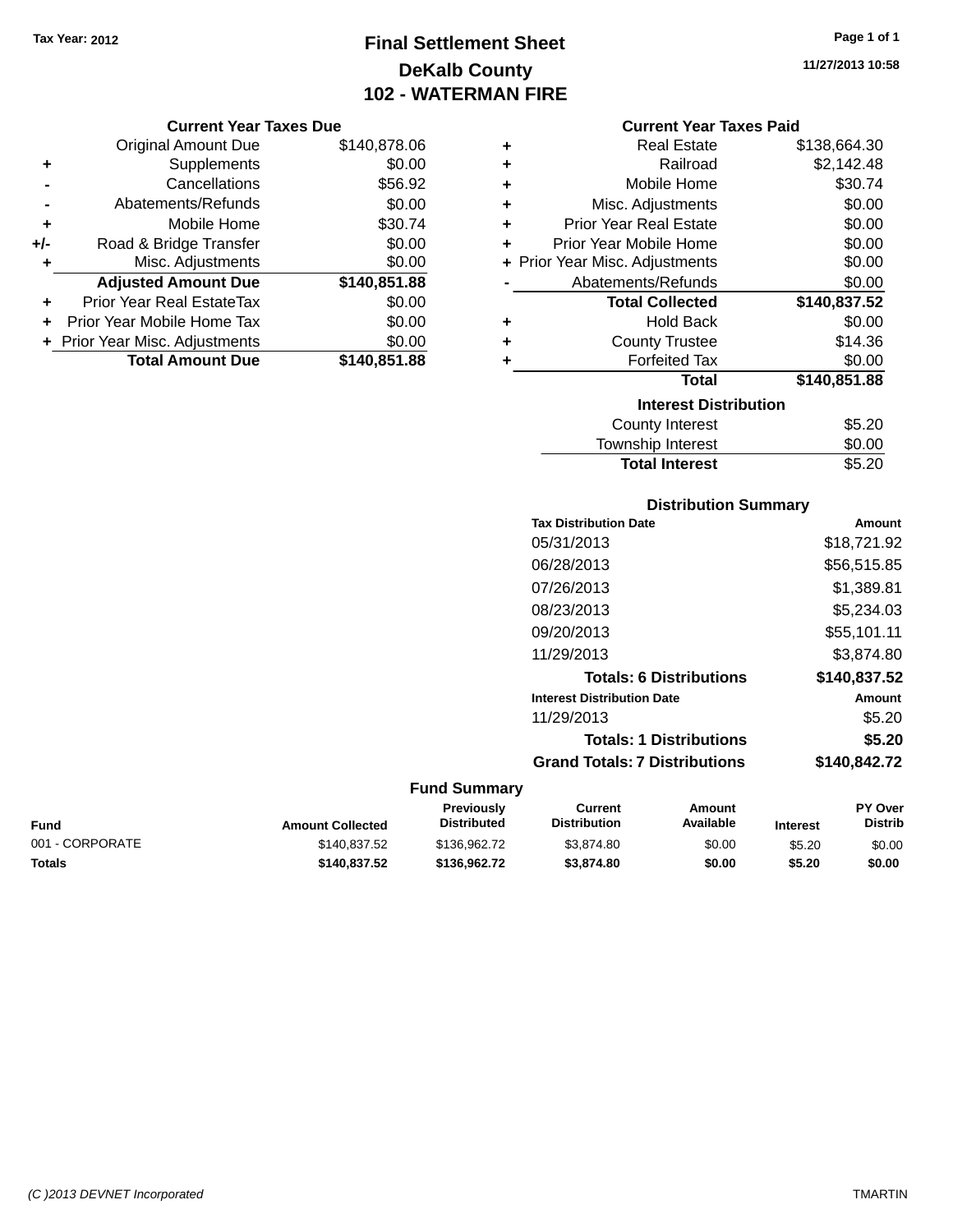# **Final Settlement Sheet Tax Year: 2012 Page 1 of 1 DeKalb County 103 - EARLVILLE LIBRARY DISTRICT**

**11/27/2013 10:58**

## **Current Year Taxes Paid**

|       | <b>Current Year Taxes Due</b>  |            |
|-------|--------------------------------|------------|
|       | <b>Original Amount Due</b>     | \$4,032.90 |
|       | Supplements                    | \$0.00     |
|       | Cancellations                  | \$0.00     |
|       | Abatements/Refunds             | \$0.00     |
| ٠     | Mobile Home                    | \$0.00     |
| $+/-$ | Road & Bridge Transfer         | \$0.00     |
| ٠     | Misc. Adjustments              | \$0.00     |
|       | <b>Adjusted Amount Due</b>     | \$4,032.90 |
|       | Prior Year Real EstateTax      | \$0.00     |
|       | Prior Year Mobile Home Tax     | \$0.00     |
|       | + Prior Year Misc. Adjustments | \$0.00     |
|       | <b>Total Amount Due</b>        | \$4.032.90 |
|       |                                |            |

| ٠ | <b>Real Estate</b>             | \$4,032.90 |
|---|--------------------------------|------------|
| ٠ | Railroad                       | \$0.00     |
| ٠ | Mobile Home                    | \$0.00     |
| ٠ | Misc. Adjustments              | \$0.00     |
| ٠ | <b>Prior Year Real Estate</b>  | \$0.00     |
| ٠ | Prior Year Mobile Home         | \$0.00     |
|   | + Prior Year Misc. Adjustments | \$0.00     |
|   | Abatements/Refunds             | \$0.00     |
|   | <b>Total Collected</b>         | \$4,032.90 |
| ٠ | <b>Hold Back</b>               | \$0.00     |
| ÷ | <b>County Trustee</b>          | \$0.00     |
| ٠ | <b>Forfeited Tax</b>           | \$0.00     |
|   | Total                          | \$4,032.90 |
|   | <b>Interest Distribution</b>   |            |
|   | <b>County Interest</b>         | \$0.15     |
|   | Township Interest              | \$0.00     |
|   | <b>Total Interest</b>          | \$0.15     |

## **Distribution Summary**

| <b>Tax Distribution Date</b>         | Amount     |
|--------------------------------------|------------|
| 05/31/2013                           | \$947.68   |
| 06/28/2013                           | \$1,451.41 |
| 08/23/2013                           | \$210.64   |
| 09/20/2013                           | \$1,242.34 |
| 11/29/2013                           | \$180.83   |
| <b>Totals: 5 Distributions</b>       | \$4,032.90 |
| <b>Interest Distribution Date</b>    | Amount     |
| 11/29/2013                           | \$0.15     |
| <b>Totals: 1 Distributions</b>       | \$0.15     |
| <b>Grand Totals: 6 Distributions</b> | \$4.033.05 |

|                                                     |                         | <b>Previously</b>  | Current             | Amount    |                 | <b>PY Over</b> |
|-----------------------------------------------------|-------------------------|--------------------|---------------------|-----------|-----------------|----------------|
| <b>Fund</b>                                         | <b>Amount Collected</b> | <b>Distributed</b> | <b>Distribution</b> | Available | <b>Interest</b> | <b>Distrib</b> |
| 001 - CORPORATE                                     | \$2,349.81              | \$2,244.46         | \$105.35            | \$0.00    | \$0.09          | \$0.00         |
| 004 - OPERATIONS & MAINTENANCE                      | \$313.31                | \$299.26           | \$14.05             | \$0.00    | \$0.01          | \$0.00         |
| 027 - AUDIT                                         | \$77.23                 | \$73.76            | \$3.47              | \$0.00    | \$0.00          | \$0.00         |
| 031 - WORKING CASH                                  | \$0.00                  | \$0.00             | \$0.00              | \$0.00    | \$0.00          | \$0.00         |
| 035 - TORT JUDGMENTS, LIABILITY<br><b>INSURANCE</b> | \$991.93                | \$947.45           | \$44.48             | \$0.00    | \$0.04          | \$0.00         |
| 047 - SOCIAL SECURITY                               | \$300.62                | \$287.14           | \$13.48             | \$0.00    | \$0.01          | \$0.00         |
| <b>Totals</b>                                       | \$4,032.90              | \$3.852.07         | \$180.83            | \$0.00    | \$0.15          | \$0.00         |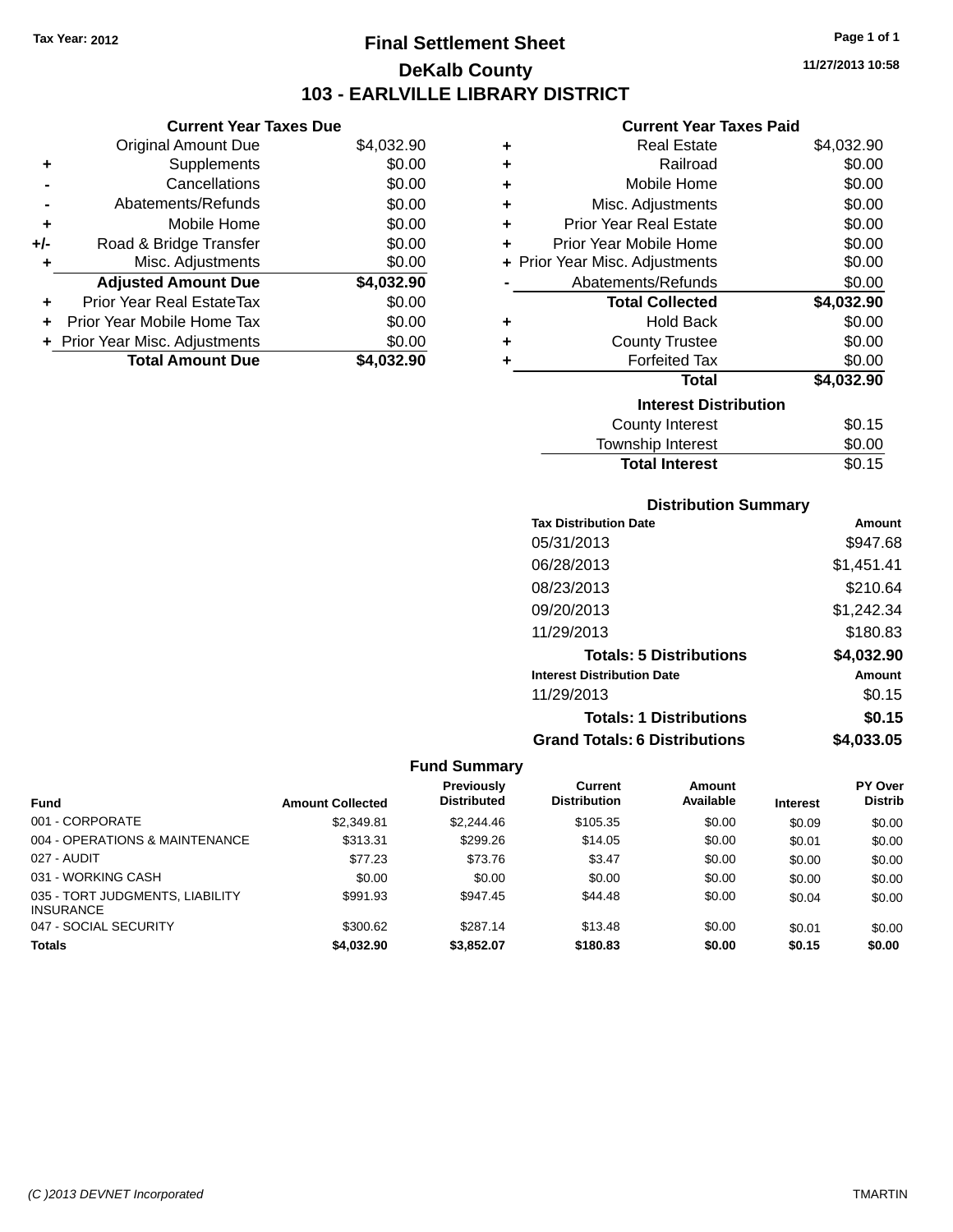# **Final Settlement Sheet Tax Year: 2012 Page 1 of 2 DeKalb County 110 - DEKALB PARK**

#### **Current Year Taxes Due**

|       | <b>Original Amount Due</b>     | \$3,612,969.72 |
|-------|--------------------------------|----------------|
| ٠     | Supplements                    | \$0.00         |
|       | Cancellations                  | \$73,764.34    |
|       | Abatements/Refunds             | \$1.03         |
| ٠     | Mobile Home                    | \$1,827.42     |
| $+/-$ | Road & Bridge Transfer         | \$0.00         |
| ٠     | Misc. Adjustments              | \$1,742.08     |
|       | <b>Adjusted Amount Due</b>     | \$3,542,773.85 |
|       | Prior Year Real EstateTax      | \$58.29        |
|       | Prior Year Mobile Home Tax     | \$6.63         |
|       | + Prior Year Misc. Adjustments | \$11.82        |
|       | <b>Total Amount Due</b>        | \$3,542,850.59 |

**11/27/2013 10:58**

#### **Current Year Taxes Paid**

| ٠ | <b>Real Estate</b>             | \$3,529,052.65 |
|---|--------------------------------|----------------|
| ٠ | Railroad                       | \$8,447.24     |
| ٠ | Mobile Home                    | \$1,827.42     |
| ÷ | Misc. Adjustments              | \$1,742.08     |
| ٠ | <b>Prior Year Real Estate</b>  | \$58.29        |
| ٠ | Prior Year Mobile Home         | \$6.63         |
|   | + Prior Year Misc. Adjustments | \$11.82        |
|   | Abatements/Refunds             | \$1.03         |
|   | <b>Total Collected</b>         | \$3,541,145.10 |
| ٠ | <b>Hold Back</b>               | \$0.00         |
| ٠ | <b>County Trustee</b>          | \$1,516.93     |
| ٠ | <b>Forfeited Tax</b>           | \$188.56       |
|   | Total                          | \$3,542,850.59 |
|   | <b>Interest Distribution</b>   |                |
|   | County Internat                | <b>C120.70</b> |

| County Interest       | \$130.78 |
|-----------------------|----------|
| Township Interest     | \$0.00   |
| <b>Total Interest</b> | \$130.78 |

#### **Distribution Summary**

| <b>Tax Distribution Date</b>         | Amount         |
|--------------------------------------|----------------|
| 05/31/2013                           | \$373,226.54   |
| 06/28/2013                           | \$1,439,065.19 |
| 07/26/2013                           | \$34,601.03    |
| 08/23/2013                           | \$222,942.74   |
| 09/20/2013                           | \$1,375,328.83 |
| 11/29/2013                           | \$95,980.77    |
| <b>Totals: 6 Distributions</b>       | \$3,541,145.10 |
| <b>Interest Distribution Date</b>    | Amount         |
| 11/29/2013                           | \$130.78       |
| <b>Totals: 1 Distributions</b>       | \$130.78       |
| <b>Grand Totals: 7 Distributions</b> | \$3,541,275.88 |

## **Fund Summary**

| <b>Fund</b>                                   | <b>Amount Collected</b> | Previously<br><b>Distributed</b> | <b>Current</b><br><b>Distribution</b> | Amount<br>Available | <b>Interest</b> | PY Over<br><b>Distrib</b> |
|-----------------------------------------------|-------------------------|----------------------------------|---------------------------------------|---------------------|-----------------|---------------------------|
| 001 - CORPORATE                               | \$954,820.25            | \$928,940.31                     | \$25,879.94                           | \$0.00              | \$35.25         | \$0.00                    |
| 003 - BONDS AND INTEREST                      | \$1,161,499.11          | \$1,130,017.33                   | \$31,481.78                           | \$0.00              | \$42.90         | \$0.00                    |
| $005 - I. M. R. F.$                           | \$244,951.62            | \$238,312.36                     | \$6,639.26                            | \$0.00              | \$9.05          | \$0.00                    |
| 027 - AUDIT                                   | \$26,246.94             | \$25,535.58                      | \$711.36                              | \$0.00              | \$0.97          | \$0.00                    |
| 035 - TORT JUDGEMENTS/LIABILITY<br><b>INS</b> | \$73,549.59             | \$71,556.07                      | \$1,993.52                            | \$0.00              | \$2.72          | \$0.00                    |
| 047 - SOCIAL SECURITY                         | \$180,276.15            | \$175,389.86                     | \$4,886.29                            | \$0.00              | \$6.66          | \$0.00                    |
| 060 - UNEMPLOYMENT INSURANCE                  | \$58,850.28             | \$57,255,18                      | \$1,595.10                            | \$0.00              | \$2.17          | \$0.00                    |
| 062 - WORKERS COMPENSATION                    | \$49,030.68             | \$47.701.74                      | \$1,328.94                            | \$0.00              | \$1.81          | \$0.00                    |
| 122 - RECREATION                              | \$447.696.37            | \$435,561,80                     | \$12,134.57                           | \$0.00              | \$16.53         | \$0.00                    |
| 123 - AQUARIUM AND MUSEUM                     | \$134,234.19            | \$130,595.86                     | \$3,638.33                            | \$0.00              | \$4.96          | \$0.00                    |
| 126 - REC PROGRAMS/HANDICAPPED                | \$209,989.92            | \$204.298.24                     | \$5.691.68                            | \$0.00              | \$7.76          | \$0.00                    |
| <b>Totals</b>                                 | \$3,541,145.10          | \$3,445,164.33                   | \$95,980.77                           | \$0.00              | \$130.78        | \$0.00                    |

## **Miscellaneous Adjustment Detail**

|  | Year Source           | <b>Account Type</b>                        |
|--|-----------------------|--------------------------------------------|
|  | 2011 RE - Real Estate | <b>Back Tax Collected</b>                  |
|  |                       | 2012 RE - Real Estate Paymt In Lieu of Tax |
|  |                       | 2012 MH - Mobile Home Back Tax Collected   |

**<u>Amount Adjustment Description</u>** \$3.07 DEK UNIVERSITY DEVEL REDEMPTION 08-16-100-009 by TBA

2012 x 5842.26 DEKALB UNITS by TBA

\$8.75 PITSTICK REDEMPTION 08-26-176-027 1022C by TBA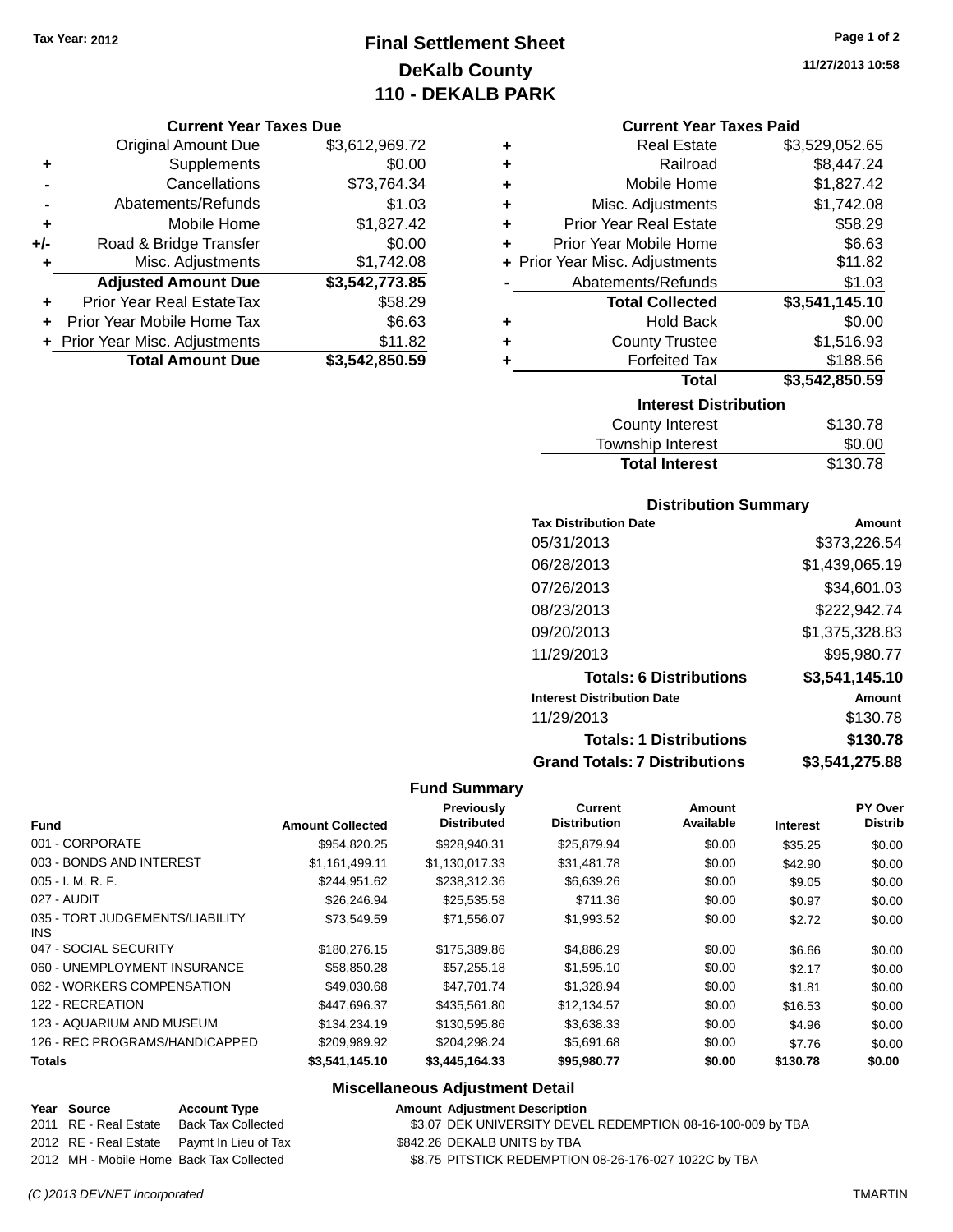## **Final Settlement Sheet Tax Year: 2012 Page 2 of 2 DeKalb County**

#### **11/27/2013 10:58**

#### **Miscellaneous Adjustment Detail**

| Year Source             | <b>Account Type</b>       | <b>Amount Adjustment Description</b>             |  |
|-------------------------|---------------------------|--------------------------------------------------|--|
| 2012 RE - Real Estate   | <b>Back Tax Collected</b> | \$37.21 STRATTON REDEMPTION 11-03-176-005 by TBA |  |
| 2012 RE - Real Estate   | Paymt In Lieu of Tax      | \$842.26 DEKALB UNITS by TBA                     |  |
| 2012 RE - Real Estate   | <b>Back Tax Collected</b> | \$20.35 SCAVENGER SALE 08-03-428-013 by TBA      |  |
| <b>Totals 6 entries</b> |                           | \$1,753.90                                       |  |
|                         |                           | <b>Abatement Detail</b>                          |  |

#### **Year Source Account Type Amount Adjustment Description**<br>2012 RE - Real Estate PTAB Decision **Amount 1998** 12-451-008 PTAB REF \$0.28 08-12-451-008 PTAB REFUND by TBA

2012 RE - Real Estate PTAB Decision \$0.24 08-12-451-012 PTAB REFUND by TBA 2012 RE - Real Estate PTAB Decision \$0.12 08-12-451-013 PTAB REFUND by TBA 2012 RE - Real Estate PTAB Decision \$0.13 08-27-257-006 2012 PTAB REFUND by TBA 2012 RE - Real Estate PTAB Decision \$0.26 08-27-257-006 2011 PTAB REFUND by TBA

## **Totals 5 entries \$1.03**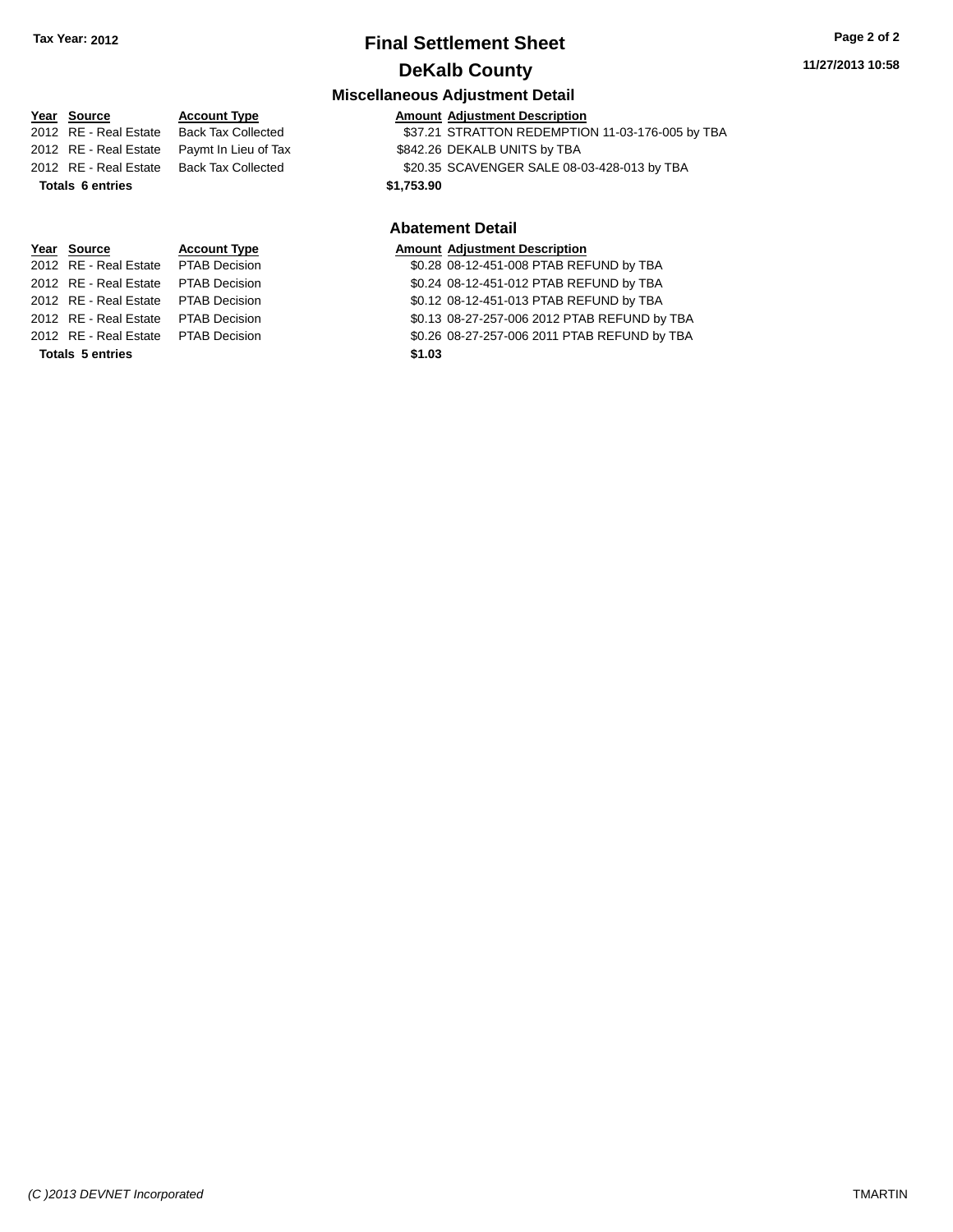# **Final Settlement Sheet Tax Year: 2012 Page 1 of 1 DeKalb County 111 - FRANKLIN TWP PARK**

**11/27/2013 10:58**

#### **Current Year Taxes Paid**

|     | <b>Current Year Taxes Due</b>  |             |
|-----|--------------------------------|-------------|
|     | <b>Original Amount Due</b>     | \$38,826.47 |
| ٠   | Supplements                    | \$0.00      |
|     | Cancellations                  | \$39.32     |
|     | Abatements/Refunds             | \$0.58      |
| ٠   | Mobile Home                    | \$0.00      |
| +/- | Road & Bridge Transfer         | \$0.00      |
| ٠   | Misc. Adjustments              | \$0.00      |
|     | <b>Adjusted Amount Due</b>     | \$38,786.57 |
|     | Prior Year Real EstateTax      | (\$11.74)   |
|     | Prior Year Mobile Home Tax     | \$0.00      |
|     | + Prior Year Misc. Adjustments | \$0.00      |
|     | <b>Total Amount Due</b>        | \$38.774.83 |

| ٠ | Real Estate                    | \$38,390.64 |
|---|--------------------------------|-------------|
| ٠ | Railroad                       | \$382.50    |
| ٠ | Mobile Home                    | \$0.00      |
| ÷ | Misc. Adjustments              | \$0.00      |
| ٠ | <b>Prior Year Real Estate</b>  | (\$11.74)   |
| ٠ | Prior Year Mobile Home         | \$0.00      |
|   | + Prior Year Misc. Adjustments | \$0.00      |
|   | Abatements/Refunds             | \$0.58      |
|   | <b>Total Collected</b>         | \$38,760.82 |
| ٠ | Hold Back                      | \$0.00      |
| ٠ | <b>County Trustee</b>          | \$14.01     |
| ٠ | <b>Forfeited Tax</b>           | \$0.00      |
|   | <b>Total</b>                   | \$38,774.83 |
|   | <b>Interest Distribution</b>   |             |
|   | <b>County Interest</b>         | \$1.43      |
|   | <b>Township Interest</b>       | \$0.00      |
|   | <b>Total Interest</b>          | \$1.43      |

| <b>Distribution Summary</b>          |             |
|--------------------------------------|-------------|
| <b>Tax Distribution Date</b>         | Amount      |
| 05/31/2013                           | \$5.107.54  |
| 06/28/2013                           | \$15,320.84 |
| 07/26/2013                           | \$605.80    |
| 08/23/2013                           | \$2.788.02  |
| 09/20/2013                           | \$13,785.24 |
| 11/29/2013                           | \$1.153.38  |
| <b>Totals: 6 Distributions</b>       | \$38,760.82 |
| <b>Interest Distribution Date</b>    | Amount      |
| 11/29/2013                           | \$1.43      |
| <b>Totals: 1 Distributions</b>       | \$1.43      |
| <b>Grand Totals: 7 Distributions</b> | \$38.762.25 |

## **Fund Summary**

| <b>Fund</b>                                   |                       |                      | <b>Amount Collected</b>                      | <b>Previously</b><br><b>Distributed</b> | <b>Current</b><br><b>Distribution</b> | Amount<br>Available | <b>Interest</b> | <b>PY Over</b><br><b>Distrib</b> |
|-----------------------------------------------|-----------------------|----------------------|----------------------------------------------|-----------------------------------------|---------------------------------------|---------------------|-----------------|----------------------------------|
| 001 - CORPORATE                               |                       | \$36,308.88          | \$35,228.47                                  | \$1,080.41                              | \$0.00                                | \$1.34              | \$0.00          |                                  |
| 035 - TORT JUDGEMENTS/LIABILITY<br>INS.       |                       | \$2.451.94           | \$2,378.97                                   | \$72.97                                 | \$0.00                                | \$0.09              | \$0.00          |                                  |
| <b>Totals</b>                                 |                       | \$38,760.82          | \$37,607.44                                  | \$1,153.38                              | \$0.00                                | \$1.43              | \$0.00          |                                  |
|                                               |                       |                      |                                              | <b>Abatement Detail</b>                 |                                       |                     |                 |                                  |
|                                               | Year Source           | <b>Account Type</b>  |                                              | <b>Amount Adjustment Description</b>    |                                       |                     |                 |                                  |
|                                               | 2012 RE - Real Estate | <b>PTAB Decision</b> | \$0.11 01-26-475-004 2011 PTAB REFUND by TBA |                                         |                                       |                     |                 |                                  |
|                                               | 2012 RE - Real Estate | <b>PTAB Decision</b> | \$0.46 PTAB REFUND 01-25-200-009 by TBA      |                                         |                                       |                     |                 |                                  |
| 2012 RE - Real Estate<br><b>PTAB Decision</b> |                       |                      | \$0.01 01-26-475-004 2012 PTAB REFUND by TBA |                                         |                                       |                     |                 |                                  |

**Totals 3 entries \$0.58**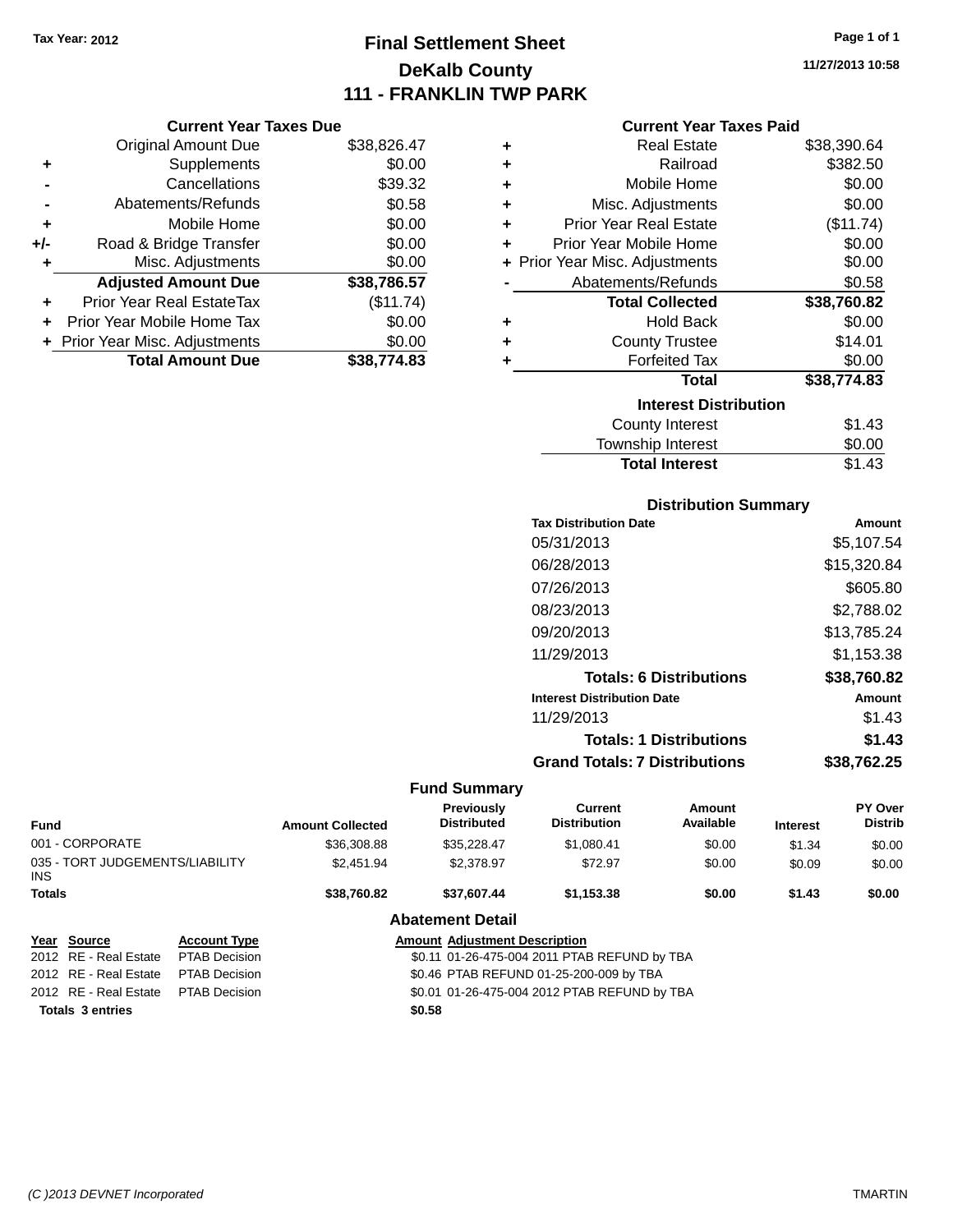**-** Abatements/Refunds **+** Mobile Home **+/-** Road & Bridge Transfer **+** Misc. Adjustments

**Current Year Taxes Due**

# **Final Settlement Sheet Tax Year: 2012 Page 1 of 2 DeKalb County 112 - GENOA TWP PARK**

**11/27/2013 10:58**

### **Current Year Taxes Paid**

|                | VAN VIII TVAI TAAVJ PAV          |              |   | odhoni Todh Taxoo Fala         |              |
|----------------|----------------------------------|--------------|---|--------------------------------|--------------|
|                | <b>Original Amount Due</b>       | \$585,684.25 | ٠ | <b>Real Estate</b>             | \$578,780.73 |
| ٠              | Supplements                      | \$0.00       | ٠ | Railroad                       | \$4,856.78   |
| $\blacksquare$ | Cancellations                    | \$1,363.17   | ٠ | Mobile Home                    | \$374.89     |
|                | Abatements/Refunds               | \$3.80       | ٠ | Misc. Adjustments              | \$0.00       |
| ٠              | Mobile Home                      | \$379.09     | ٠ | <b>Prior Year Real Estate</b>  | (\$159.20)   |
| I-             | Road & Bridge Transfer           | \$0.00       | ٠ | Prior Year Mobile Home         | \$0.00       |
| ٠              | Misc. Adjustments                | \$0.00       |   | + Prior Year Misc. Adjustments | \$3.09       |
|                | <b>Adjusted Amount Due</b>       | \$584,696.37 |   | Abatements/Refunds             | \$3.80       |
| ÷              | <b>Prior Year Real EstateTax</b> | (\$159.20)   |   | <b>Total Collected</b>         | \$583,852.49 |
|                | + Prior Year Mobile Home Tax     | \$0.00       | ٠ | <b>Hold Back</b>               | \$0.00       |
|                | + Prior Year Misc. Adjustments   | \$3.09       | ٠ | <b>County Trustee</b>          | \$182.56     |
|                | <b>Total Amount Due</b>          | \$584,540.26 |   | <b>Forfeited Tax</b>           | \$505.21     |
|                |                                  |              |   | <b>Total</b>                   | \$584,540.26 |
|                |                                  |              |   | <b>Interest Distribution</b>   |              |
|                |                                  |              |   | County Interest                | \$21.56      |

| <b>County Interest</b> | \$21.56 |
|------------------------|---------|
| Township Interest      | \$0.00  |
| <b>Total Interest</b>  | \$21.56 |
|                        |         |

#### **Distribution Summary**

| <b>Tax Distribution Date</b>         | Amount       |
|--------------------------------------|--------------|
| 05/31/2013                           | \$69,777.13  |
| 06/28/2013                           | \$238,743.63 |
| 07/26/2013                           | \$4,543.48   |
| 08/23/2013                           | \$40,630.39  |
| 09/20/2013                           | \$214,247.68 |
| 11/29/2013                           | \$15,910.18  |
| <b>Totals: 6 Distributions</b>       | \$583,852.49 |
| <b>Interest Distribution Date</b>    | Amount       |
| 11/29/2013                           | \$21.56      |
| <b>Totals: 1 Distributions</b>       | \$21.56      |
| <b>Grand Totals: 7 Distributions</b> | \$583.874.05 |

#### **Fund Summary**

| <b>Fund</b>                                   | <b>Amount Collected</b> | Previously<br><b>Distributed</b> | <b>Current</b><br><b>Distribution</b> | Amount<br>Available | <b>Interest</b> | PY Over<br><b>Distrib</b> |
|-----------------------------------------------|-------------------------|----------------------------------|---------------------------------------|---------------------|-----------------|---------------------------|
| 001 - CORPORATE                               | \$161.692.75            | \$157,286.47                     | \$4,406.28                            | \$0.00              | \$5.99          | \$0.00                    |
| 003 - BONDS AND INTEREST                      | \$259.967.33            | \$252,883.12                     | \$7,084.21                            | \$0.00              | \$9.60          | \$0.00                    |
| $005 - I. M. R. F.$                           | \$908.46                | \$883.73                         | \$24.73                               | \$0.00              | \$0.03          | \$0.00                    |
| 027 - AUDIT                                   | \$908.46                | \$883.73                         | \$24.73                               | \$0.00              | \$0.03          | \$0.00                    |
| 035 - TORT JUDGEMENTS/LIABILITY<br><b>INS</b> | \$0.00                  | \$0.00                           | \$0.00                                | \$0.00              | \$0.00          | \$0.00                    |
| 047 - SOCIAL SECURITY                         | \$908.46                | \$883.73                         | \$24.73                               | \$0.00              | \$0.03          | \$0.00                    |
| 060 - UNEMPLOYMENT INSURANCE                  | \$0.00                  | \$0.00                           | \$0.00                                | \$0.00              | \$0.00          | \$0.00                    |
| 062 - WORKERS COMPENSATION                    | \$908.46                | \$883.73                         | \$24.73                               | \$0.00              | \$0.03          | \$0.00                    |
| 122 - RECREATION                              | \$116,821.30            | \$113,637.86                     | \$3,183.44                            | \$0.00              | \$4.31          | \$0.00                    |
| 126 - REC PROGRAMS/HANDICAPPED                | \$40.828.81             | \$39.716.21                      | \$1.112.60                            | \$0.00              | \$1.51          | \$0.00                    |
| 143 - MEDICARE                                | \$908.46                | \$883.73                         | \$24.73                               | \$0.00              | \$0.03          | \$0.00                    |
| <b>Totals</b>                                 | \$583,852.49            | \$567,942.31                     | \$15,910.18                           | \$0.00              | \$21.56         | \$0.00                    |

## **Miscellaneous Adjustment Detail**

**Year Source Account Type Amount Adjustment Description**

2012 MH - Mobile Home Back Tax Collected \$3.09 VARGAS REDEMPTION 03-30-131-001-0063O by TBA

**Totals 1 entries \$3.09**

*(C )2013 DEVNET Incorporated* TMARTIN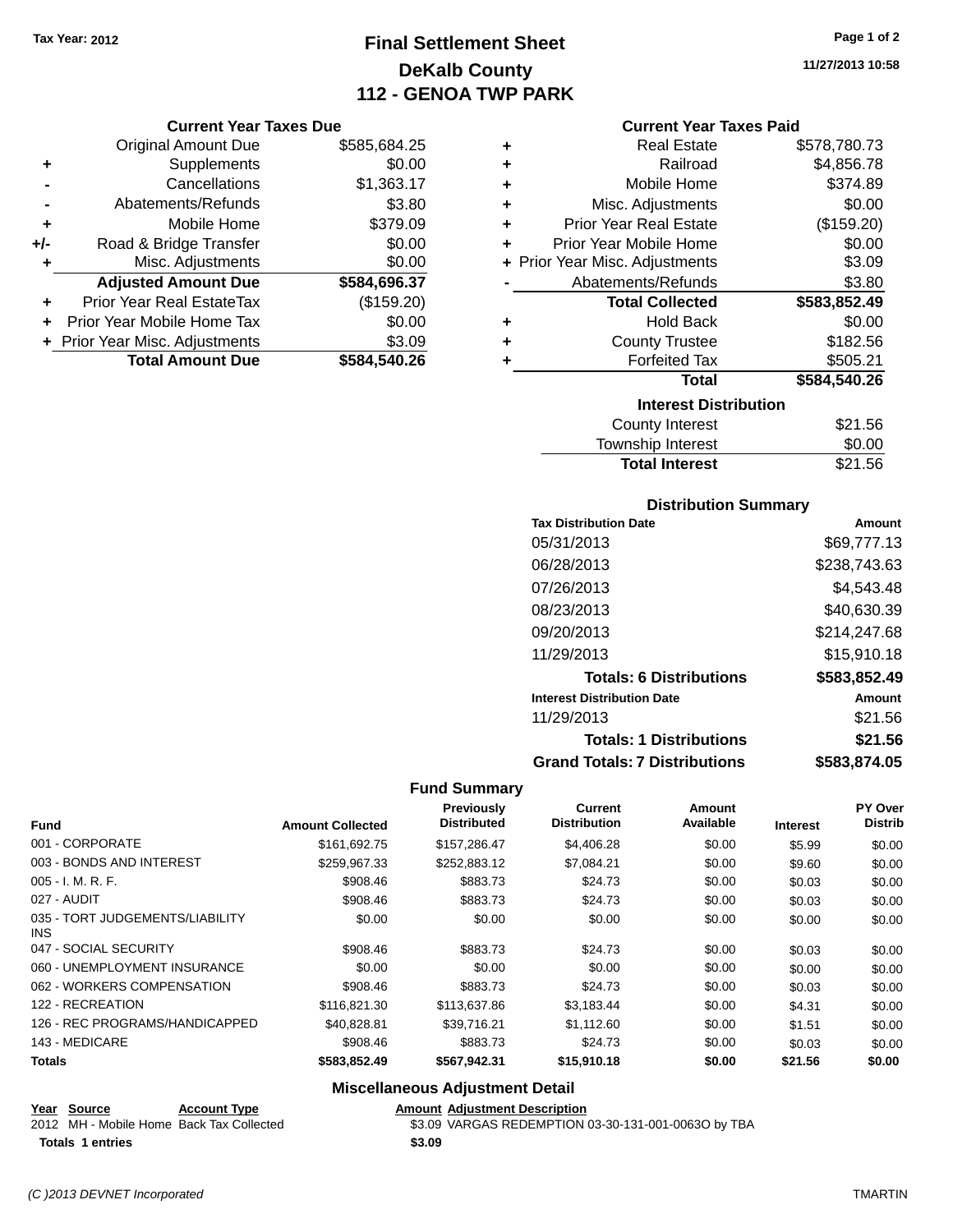# **Final Settlement Sheet Tax Year: 2012 Page 2 of 2 DeKalb County**

**11/27/2013 10:58**

## **Abatement Detail**

\$2.29 03-30-277-001 2011 PTAB REFUND by TBA 2012 RE - Real Estate PTAB Decision \$1.51 03-30-277-001 2012 PTAB REFUND by TBA

**Year Source Account Type Account Type Amount Adjustment Description**<br>2012 RE - Real Estate PTAB Decision **1991 12011 12011 12011 12011** 

**Totals 2 entries \$3.80**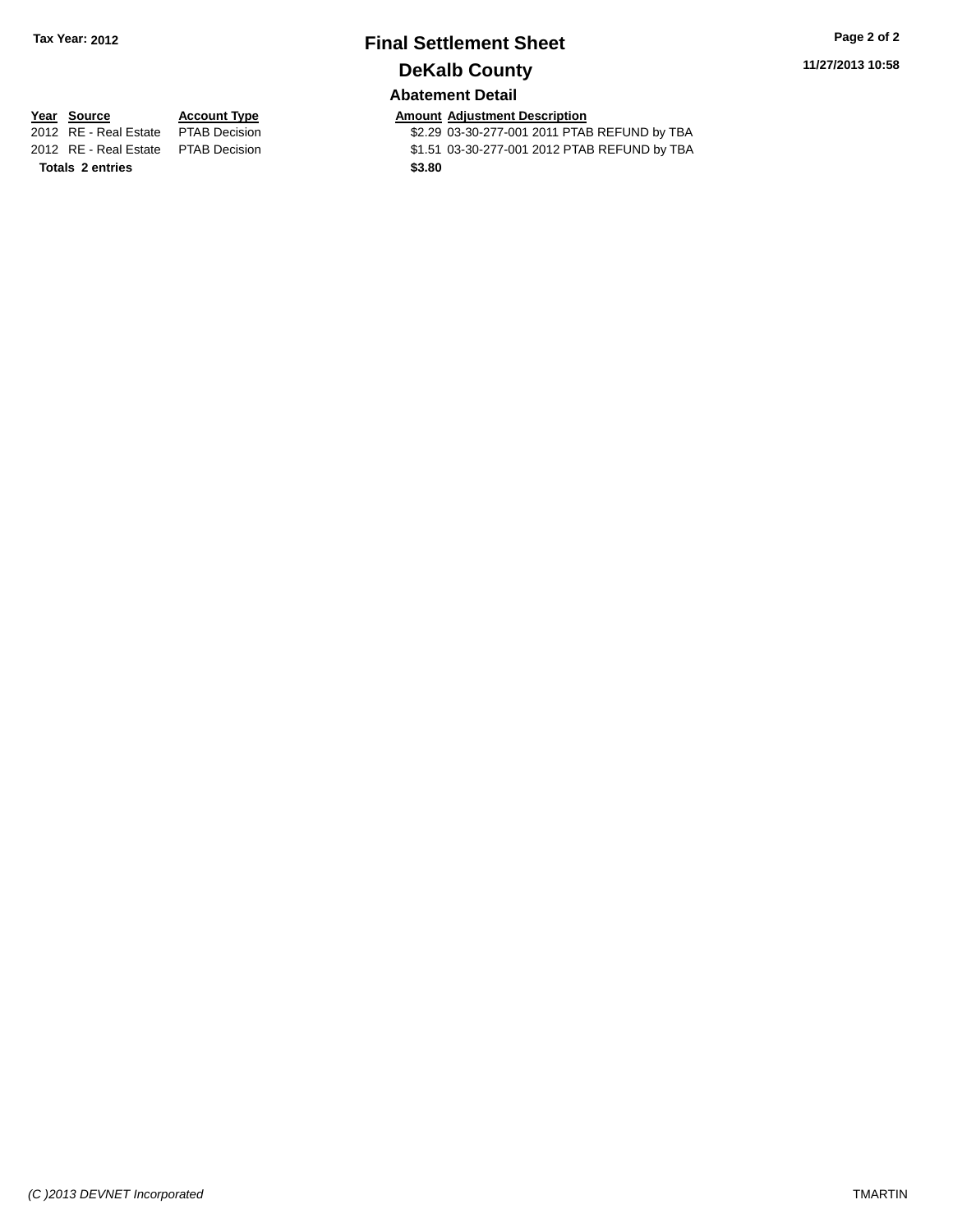# **Final Settlement Sheet Tax Year: 2012 Page 1 of 1 DeKalb County 113 - KINGSTON TWP PARK**

**11/27/2013 10:58**

#### **Current Year Taxes Paid**

|     | <b>Current Year Taxes Due</b>    |             |
|-----|----------------------------------|-------------|
|     | <b>Original Amount Due</b>       | \$49,258.97 |
| ٠   | Supplements                      | \$0.00      |
|     | Cancellations                    | \$43.72     |
|     | Abatements/Refunds               | \$0.00      |
| ٠   | Mobile Home                      | \$6.09      |
| +/- | Road & Bridge Transfer           | \$0.00      |
| ٠   | Misc. Adjustments                | \$0.00      |
|     | <b>Adjusted Amount Due</b>       | \$49,221.34 |
| ٠   | <b>Prior Year Real EstateTax</b> | (\$159.43)  |
| ÷   | Prior Year Mobile Home Tax       | \$0.00      |
|     | + Prior Year Misc. Adjustments   | \$0.00      |
|     | <b>Total Amount Due</b>          | \$49.061.91 |

| ٠ | <b>Real Estate</b>             | \$48,566.56 |
|---|--------------------------------|-------------|
| ٠ | Railroad                       | \$583.76    |
| ÷ | Mobile Home                    | \$6.09      |
| ÷ | Misc. Adjustments              | \$0.00      |
| ٠ | <b>Prior Year Real Estate</b>  | (\$159.43)  |
| ٠ | Prior Year Mobile Home         | \$0.00      |
|   | + Prior Year Misc. Adjustments | \$0.00      |
|   | Abatements/Refunds             | \$0.00      |
|   | <b>Total Collected</b>         | \$48,996.98 |
| ٠ | <b>Hold Back</b>               | \$0.00      |
| ٠ | <b>County Trustee</b>          | \$33.10     |
| ٠ | <b>Forfeited Tax</b>           | \$31.83     |
|   | Total                          | \$49,061.91 |
|   | <b>Interest Distribution</b>   |             |
|   | <b>County Interest</b>         | \$1.81      |
|   | <b>Township Interest</b>       | \$0.00      |
|   | <b>Total Interest</b>          | \$1.81      |

# **Distribution Summary**

| <b>Tax Distribution Date</b>         | Amount      |
|--------------------------------------|-------------|
| 05/31/2013                           | \$5,716.88  |
| 06/28/2013                           | \$20,563.12 |
| 07/26/2013                           | \$410.45    |
| 08/23/2013                           | \$3,829.74  |
| 09/20/2013                           | \$17,222.10 |
| 11/29/2013                           | \$1,254.69  |
| <b>Totals: 6 Distributions</b>       | \$48,996.98 |
| <b>Interest Distribution Date</b>    | Amount      |
| 11/29/2013                           | \$1.81      |
| <b>Totals: 1 Distributions</b>       | \$1.81      |
| <b>Grand Totals: 7 Distributions</b> | \$48.998.79 |

| <b>Fund</b>                                   | <b>Amount Collected</b> | Previously<br><b>Distributed</b> | Current<br><b>Distribution</b> | Amount<br>Available | <b>Interest</b> | PY Over<br><b>Distrib</b> |
|-----------------------------------------------|-------------------------|----------------------------------|--------------------------------|---------------------|-----------------|---------------------------|
| 001 - CORPORATE                               | \$38,432.31             | \$37,448.15                      | \$984.16                       | \$0.00              | \$1.42          | \$0.00                    |
| 035 - TORT JUDGEMENTS/LIABILITY<br><b>INS</b> | \$5,381.43              | \$5,243,62                       | \$137.81                       | \$0.00              | \$0.20          | \$0.00                    |
| 122 - RECREATION                              | \$5.183.24              | \$5.050.52                       | \$132.72                       | \$0.00              | \$0.19          | \$0.00                    |
| <b>Totals</b>                                 | \$48,996.98             | \$47.742.29                      | \$1.254.69                     | \$0.00              | \$1.81          | \$0.00                    |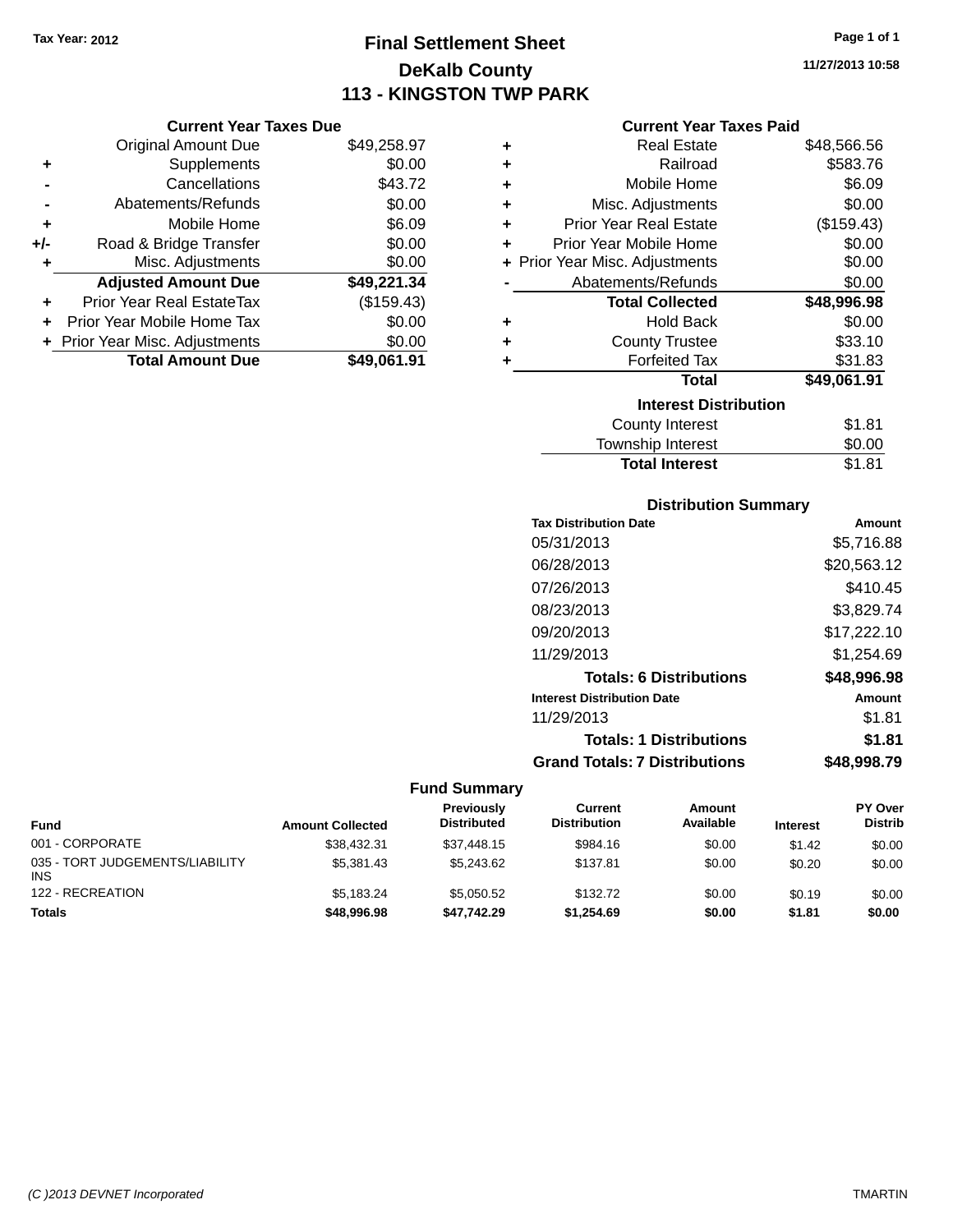# **Final Settlement Sheet Tax Year: 2012 Page 1 of 1 DeKalb County 114 - SANDWICH PARK**

#### **Current Year Taxes Due**

|       | <b>Original Amount Due</b>       | \$456,082.87 |
|-------|----------------------------------|--------------|
| ٠     | Supplements                      | \$0.00       |
|       | Cancellations                    | \$618.09     |
|       | Abatements/Refunds               | \$3.59       |
| ٠     | Mobile Home                      | \$333.80     |
| $+/-$ | Road & Bridge Transfer           | \$0.00       |
| ٠     | Misc. Adjustments                | \$0.00       |
|       | <b>Adjusted Amount Due</b>       | \$455,794.99 |
|       | <b>Prior Year Real EstateTax</b> | \$487.87     |
|       | Prior Year Mobile Home Tax       | \$0.00       |
|       | + Prior Year Misc. Adjustments   | \$0.00       |
|       | <b>Total Amount Due</b>          | \$456,282.86 |

| ٠ | <b>Real Estate</b>             | \$454,524.35 |
|---|--------------------------------|--------------|
| ÷ | Railroad                       | \$891.26     |
| ٠ | Mobile Home                    | \$331.85     |
| ٠ | Misc. Adjustments              | \$0.00       |
| ÷ | <b>Prior Year Real Estate</b>  | \$487.87     |
| ÷ | Prior Year Mobile Home         | \$0.00       |
|   | + Prior Year Misc. Adjustments | \$0.00       |
|   | Abatements/Refunds             | \$3.59       |
|   | <b>Total Collected</b>         | \$456,231.74 |
| ٠ | <b>Hold Back</b>               | \$0.00       |
| ٠ | <b>County Trustee</b>          | \$51.12      |
| ٠ | <b>Forfeited Tax</b>           | \$0.00       |
|   | <b>Total</b>                   | \$456,282.86 |
|   | <b>Interest Distribution</b>   |              |
|   | <b>County Interest</b>         | \$16.85      |
|   |                                |              |

#### Township Interest \$0.00 Total Interest \$16.85

| <b>Distribution Summary</b>          |              |
|--------------------------------------|--------------|
| <b>Tax Distribution Date</b>         | Amount       |
| 05/31/2013                           | \$58,904.96  |
| 06/28/2013                           | \$179,043.08 |
| 07/26/2013                           | \$7,216.78   |
| 08/23/2013                           | \$37,227.11  |
| 09/20/2013                           | \$154,660.39 |
| 11/29/2013                           | \$19.179.42  |
| <b>Totals: 6 Distributions</b>       | \$456,231.74 |
| <b>Interest Distribution Date</b>    | Amount       |
| 11/29/2013                           | \$16.85      |
| <b>Totals: 1 Distributions</b>       | \$16.85      |
| <b>Grand Totals: 7 Distributions</b> | \$456.248.59 |

### **Fund Summary**

| <b>Fund</b>                             | <b>Amount Collected</b> | <b>Previously</b><br><b>Distributed</b> | <b>Current</b><br><b>Distribution</b> | Amount<br>Available | <b>Interest</b> | PY Over<br><b>Distrib</b> |
|-----------------------------------------|-------------------------|-----------------------------------------|---------------------------------------|---------------------|-----------------|---------------------------|
| 001 - CORPORATE                         | \$163,754.31            | \$156,870.30                            | \$6,884.01                            | \$0.00              | \$6.04          | \$0.00                    |
| 003 - BONDS AND INTEREST                | \$98,904.19             | \$94,746.40                             | \$4,157.79                            | \$0.00              | \$3.65          | \$0.00                    |
| $005 - I. M. R. F.$                     | \$29,119.91             | \$27,895.73                             | \$1,224.18                            | \$0.00              | \$1.08          | \$0.00                    |
| 027 - AUDIT                             | \$2,731.02              | \$2.616.21                              | \$114.81                              | \$0.00              | \$0.10          | \$0.00                    |
| 035 - TORT JUDGEMENTS/LIABILITY<br>INS. | \$9.104.11              | \$8,721.37                              | \$382.74                              | \$0.00              | \$0.34          | \$0.00                    |
| 047 - SOCIAL SECURITY                   | \$9,104.11              | \$8,721.37                              | \$382.74                              | \$0.00              | \$0.34          | \$0.00                    |
| 060 - UNEMPLOYMENT INSURANCE            | \$9.104.11              | \$8.721.37                              | \$382.74                              | \$0.00              | \$0.34          | \$0.00                    |
| 122 - RECREATION                        | \$127,812,87            | \$122,439.79                            | \$5,373,08                            | \$0.00              | \$4.72          | \$0.00                    |
| 125 - PAVING & LIGHTING, STREETS        | \$6.597.11              | \$6,319.78                              | \$277.33                              | \$0.00              | \$0.24          | \$0.00                    |
| <b>Totals</b>                           | \$456,231.74            | \$437,052.32                            | \$19,179.42                           | \$0.00              | \$16.85         | \$0.00                    |
|                                         |                         | Ahotomont Dotail                        |                                       |                     |                 |                           |

## **Abatement Detail**

| Year Source                         | <b>Account Type</b> |        | <b>Amount Adjustment Description</b>         |
|-------------------------------------|---------------------|--------|----------------------------------------------|
| 2012 RE - Real Estate PTAB Decision |                     |        | \$0.43 19-27-427-021 2011 PTAB REFUND by TBA |
| 2012 RE - Real Estate PTAB Decision |                     |        | \$0.19 19-26-452-005 2012 PTAB REFUND by TBA |
| 2012 RE - Real Estate PTAB Decision |                     |        | \$2.97 19-25-252-016 2012 PTAB REFUND by TBA |
| <b>Totals 3 entries</b>             |                     | \$3.59 |                                              |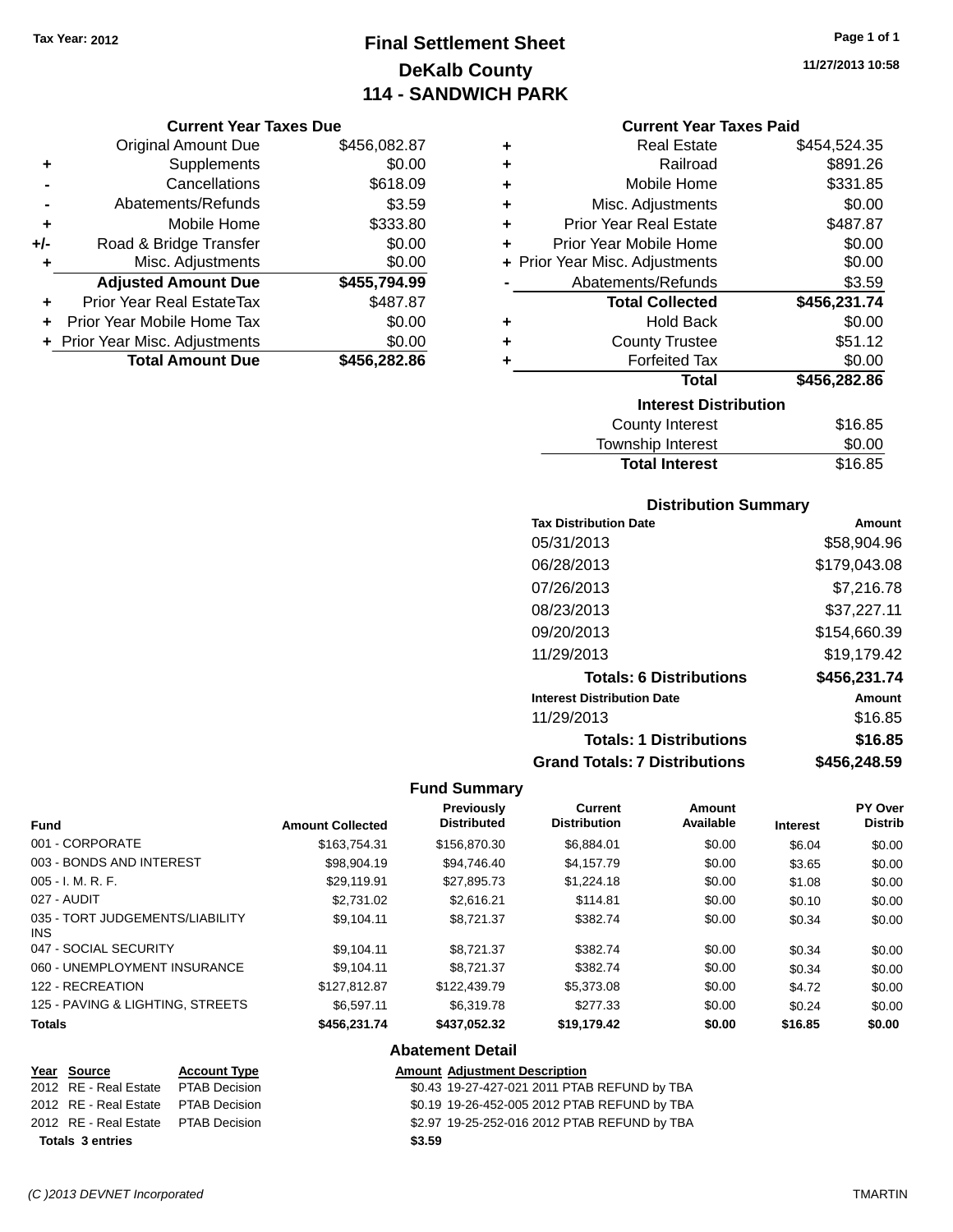# **Final Settlement Sheet Tax Year: 2012 Page 1 of 2 DeKalb County 115 - SYCAMORE PARK**

#### **Current Year Taxes Due**

|     | <b>Original Amount Due</b>       | \$2,232,672.89 |
|-----|----------------------------------|----------------|
| ٠   | Supplements                      | \$0.00         |
|     | Cancellations                    | \$3,759.69     |
|     | Abatements/Refunds               | \$1,507.68     |
| ٠   | Mobile Home                      | \$1,356.86     |
| +/- | Road & Bridge Transfer           | \$0.00         |
| ٠   | Misc. Adjustments                | \$2,064.50     |
|     | <b>Adjusted Amount Due</b>       | \$2,230,826.88 |
|     | <b>Prior Year Real EstateTax</b> | (\$12, 118.53) |
|     | Prior Year Mobile Home Tax       | \$0.01         |
|     | + Prior Year Misc. Adjustments   | \$218.99       |
|     | <b>Total Amount Due</b>          | \$2,218,927.35 |

| ٠ | <b>Real Estate</b>             | \$2,227,027.33 |
|---|--------------------------------|----------------|
| ÷ | Railroad                       | \$0.28         |
| ٠ | Mobile Home                    | \$1,341.31     |
| ٠ | Misc. Adjustments              | \$2,064.50     |
| ٠ | <b>Prior Year Real Estate</b>  | (\$12,118.53)  |
| ٠ | Prior Year Mobile Home         | \$0.01         |
|   | + Prior Year Misc. Adjustments | \$218.99       |
|   | Abatements/Refunds             | \$1,507.68     |
|   | <b>Total Collected</b>         | \$2,217,026.21 |
| ٠ | <b>Hold Back</b>               | \$0.00         |
| ٠ | <b>County Trustee</b>          | \$456.89       |
| ٠ | <b>Forfeited Tax</b>           | \$1,444.25     |
|   | Total                          | \$2,218,927.35 |
|   | <b>Interest Distribution</b>   |                |
|   | <b>County Interest</b>         | \$81.93        |

| <b>Total Interest</b> | \$81.93 |
|-----------------------|---------|
| Township Interest     | \$0.00  |
| County Interest       |         |

#### **Distribution Summary**

| <b>Tax Distribution Date</b>         | Amount         |
|--------------------------------------|----------------|
| 05/31/2013                           | \$210,116.34   |
| 06/28/2013                           | \$908,544.35   |
| 07/26/2013                           | \$37,088.24    |
| 08/23/2013                           | \$208,147.95   |
| 09/20/2013                           | \$792,653.82   |
| 11/29/2013                           | \$60.475.51    |
| <b>Totals: 6 Distributions</b>       | \$2,217,026.21 |
| <b>Interest Distribution Date</b>    | Amount         |
| 11/29/2013                           | \$81.93        |
| <b>Totals: 1 Distributions</b>       | \$81.93        |
| <b>Grand Totals: 7 Distributions</b> | \$2.217.108.14 |

#### **Fund Summary**

| <b>Fund</b>                                   | <b>Amount Collected</b> | Previously<br><b>Distributed</b> | Current<br><b>Distribution</b> | Amount<br>Available | <b>Interest</b> | PY Over<br><b>Distrib</b> |
|-----------------------------------------------|-------------------------|----------------------------------|--------------------------------|---------------------|-----------------|---------------------------|
| 001 - CORPORATE                               | \$478,196.94            | \$465,152.88                     | \$13,044.06                    | \$0.00              | \$17.67         | \$0.00                    |
| 003 - BONDS AND INTEREST                      | \$563,922.81            | \$548,540.26                     | \$15,382.55                    | \$0.00              | \$20.84         | \$0.00                    |
| $005 - I. M. R. F.$                           | \$85,368.83             | \$83,040.16                      | \$2,328.67                     | \$0.00              | \$3.15          | \$0.00                    |
| 014 - POLICE PROTECTION                       | \$79.82                 | \$77.63                          | \$2.19                         | \$0.00              | \$0.00          | \$0.00                    |
| 027 - AUDIT                                   | \$9,340.32              | \$9,085.54                       | \$254.78                       | \$0.00              | \$0.35          | \$0.00                    |
| 035 - TORT JUDGEMENTS/LIABILITY<br><b>INS</b> | \$42,724.32             | \$41,558.87                      | \$1,165.45                     | \$0.00              | \$1.58          | \$0.00                    |
| 039 - PLAYGROUND AND RECREATION<br>COMM       | \$354.717.56            | \$345,041.66                     | \$9,675.90                     | \$0.00              | \$13.11         | \$0.00                    |
| 047 - SOCIAL SECURITY                         | \$74.452.19             | \$72.421.29                      | \$2,030.90                     | \$0.00              | \$2.75          | \$0.00                    |
| 122 - RECREATION                              | \$450,490.86            | \$438,202.48                     | \$12,288.38                    | \$0.00              | \$16.65         | \$0.00                    |
| 125 - PAVING & LIGHTING, STREETS              | \$79.82                 | \$77.63                          | \$2.19                         | \$0.00              | \$0.00          | \$0.00                    |
| 126 - REC PROGRAMS/HANDICAPPED                | \$157,652.74            | \$153,352.30                     | \$4,300.44                     | \$0.00              | \$5.83          | \$0.00                    |
| <b>Totals</b>                                 | \$2,217,026.21          | \$2,156,550.70                   | \$60,475.51                    | \$0.00              | \$81.93         | \$0.00                    |

### **Miscellaneous Adjustment Detail**

**Year** Source **Account Type Account Type Amount Adjustment Description** 2011 RE - Real Estate Back Tax Collected \$66.72 MERRY OAKS REDEMPTION 06-21-353-001 by TBA 2011 RE - Real Estate Back Tax Collected \$126.82 MERRY OAKS REDEMPTION 06-21-352-001 by TBA 2011 RE - Real Estate Back Tax Collected \$8.10 MERRY OAKS REDEMPTION 06-20-453-007 by TBA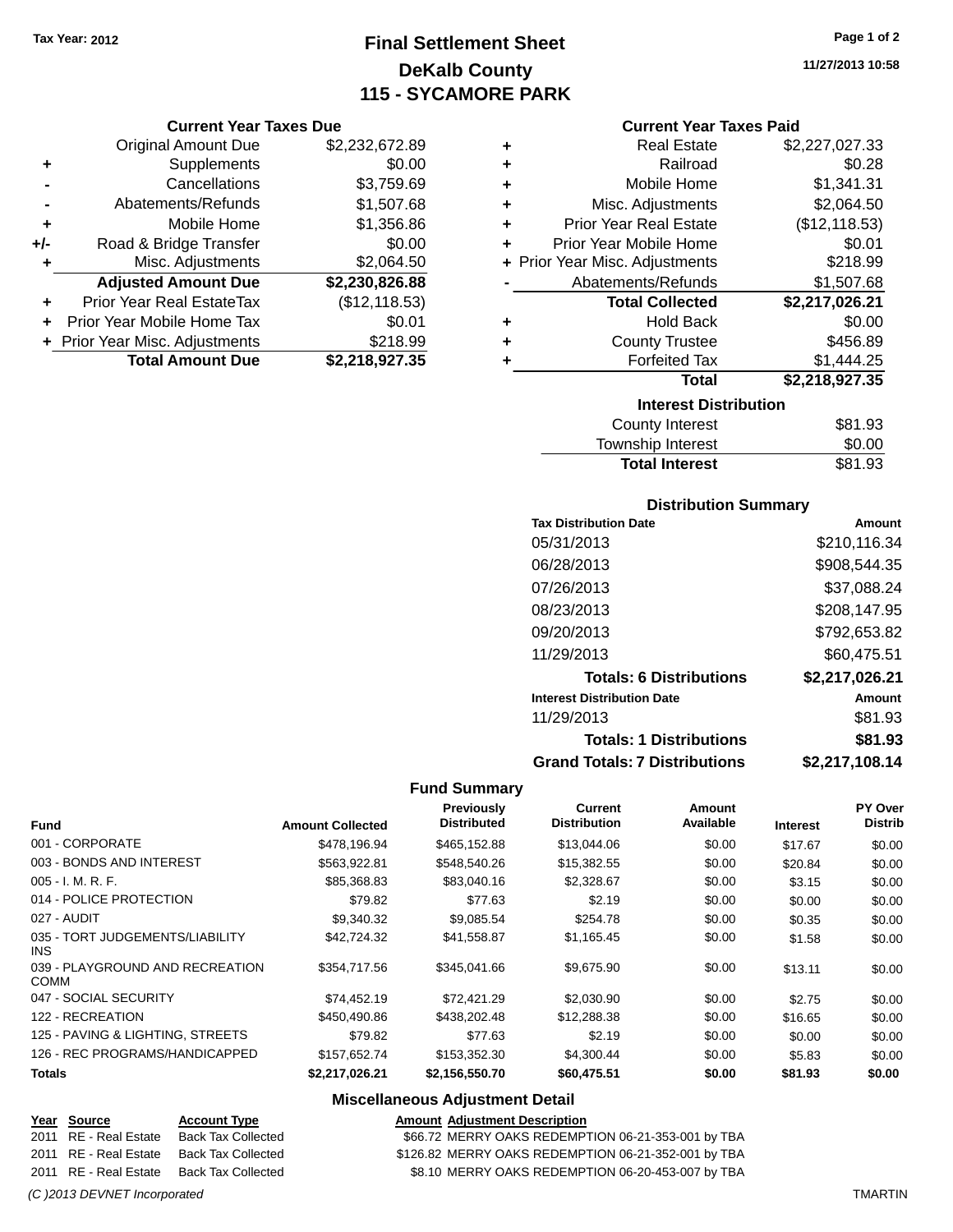**Year Source <b>Account Type** 2011 RE - Real Estate Back Tax Collected 2012 RE - Real Estate Paymt In Lieu of Tax 2012 MH - Mobile Home Back Tax Collected 2012 MH - Mobile Home Back Tax Collected 2012 RE - Real Estate Paymt In Lieu of Tax 2012 RE - Real Estate Back Tax Collected 2012 RE - Real Estate Back Tax Collected 2012 RE - Real Estate Back Tax Collected 2012 RE - Real Estate Back Tax Collected 2012 RE - Real Estate Back Tax Collected 2012 RE - Real Estate Back Tax Collected 2012 RE - Real Estate Back Tax Collected 2012 RE - Real Estate Back Tax Collected 2012 MH - Mobile Home Back Tax Collected

# **Final Settlement Sheet Tax Year: 2012 Page 2 of 2 DeKalb County**

#### **Miscellaneous Adjustment Detail**

|            | <b>Amount Adjustment Description</b>                    |
|------------|---------------------------------------------------------|
|            | \$4.39 MERRY OAKS REDEMPTION 06-20-451-001 by TBA       |
|            | \$546.88 SYCAMORE UNITS by TBA                          |
|            | \$4.20 HERNANDEZ REDEMPTION 06-33-400-039 0018A by TBA  |
|            | \$3.27 NEILL REDEMPTION 06-33-400-039 0027O by TBA      |
|            | \$546.88 SYCAMORE UNITS by TBA                          |
|            | \$117.23 SCAVENGER SALE 06-21-153-005 by TBA            |
|            | \$71.10 SCAVENGER SALE 06-21-151-019 by TBA             |
|            | \$15.52 SCAVENGER SALE 06-21-151-018 by TBA             |
|            | \$76.13 SCAVENGER SALE 06-20-425-022 by TBA             |
|            | \$21.76 SCAVENGER SALE 06-20-327-009 by TBA             |
|            | \$209.55 SCAVENGER SALE 06-21-456-018 by TBA            |
|            | \$172.68 SCAVENGER SALE 06-21-377-049 by TBA            |
|            | \$286.77 SCAVENGER SALE 06-21-179-001 by TBA            |
|            | \$5.49 MOBILE MGT REDEMPTION 08-01-401-005 2323F by TBA |
| \$2.283.49 |                                                         |

#### **Abatement Detail**

| Year Source           | <b>Account Type</b>  |                             | <b>Amount Adjustment Description</b>           |
|-----------------------|----------------------|-----------------------------|------------------------------------------------|
| 2012 RE - Real Estate | PTAB Decision        |                             | \$62.23 06-29-427-001 2008 PTAB REFUND by TBA  |
| 2012 RE - Real Estate | <b>PTAB Decision</b> |                             | \$86.55 06-29-427-002 2008 PTAB REFUND by TBA  |
| 2012 RE - Real Estate | <b>PTAB Decision</b> |                             | \$144.85 06-29-427-003 2008 PTAB REFUND by TBA |
| 2012 RE - Real Estate | <b>PTAB Decision</b> |                             | \$197.90 06-29-427-004 2008 PTAB REFUND by TBA |
| 2012 RE - Real Estate | <b>PTAB Decision</b> |                             | \$258.57 06-29-477-002 2008 PTAB REFUND by TBA |
| 2012 RE - Real Estate | <b>RE</b> Abatement  |                             | \$62.64 06-29-427-001 2009 PTAB REFUND by TBA  |
| 2012 RE - Real Estate | <b>PTAB Decision</b> |                             | \$87.12 06-29-427-002 2009 PTAB REFUND by TBA  |
| 2012 RE - Real Estate | <b>PTAB Decision</b> |                             | \$145.79 06-29-427-003 2009 PTAB REFUND by TBA |
| 2012 RE - Real Estate | <b>PTAB Decision</b> |                             | \$199.19 06-29-427-004 2009 PTAB REFUND by TBA |
| 2012 RE - Real Estate | <b>PTAB Decision</b> |                             | \$260.25 06-29-477-002 2009 PTAB REFUND by TBA |
| 2012 RE - Real Estate | <b>PTAB Decision</b> |                             | \$0.40 06-20-453-003 2011 PTAB REFUND by TBA   |
| 2012 RE - Real Estate | <b>PTAB Decision</b> |                             | \$2.19 PTAB REFUND 06-32-253-015 by TBA        |
| Totale 12 ontrice     |                      | <b>C<sub>1</sub></b> EQ7 CQ |                                                |

|  | Year Source              | <b>Account Type</b>  | Amount     |
|--|--------------------------|----------------------|------------|
|  | 2012 RE - Real Estate    | <b>PTAB Decision</b> | \$62.23    |
|  | 2012 RE - Real Estate    | <b>PTAB Decision</b> | \$86.55    |
|  | 2012 RE - Real Estate    | <b>PTAB Decision</b> | \$144.85   |
|  | 2012 RE - Real Estate    | <b>PTAB Decision</b> | \$197.90   |
|  | 2012 RE - Real Estate    | <b>PTAB Decision</b> | \$258.57   |
|  | 2012 RE - Real Estate    | <b>RE</b> Abatement  | \$62.64    |
|  | 2012 RE - Real Estate    | <b>PTAB Decision</b> | \$87.12    |
|  | 2012 RE - Real Estate    | <b>PTAB Decision</b> | \$145.79   |
|  | 2012 RE - Real Estate    | <b>PTAB Decision</b> | \$199.19   |
|  | 2012 RE - Real Estate    | <b>PTAB Decision</b> | \$260.25   |
|  | 2012 RE - Real Estate    | <b>PTAB Decision</b> | \$0.40     |
|  | 2012 RE - Real Estate    | <b>PTAB Decision</b> | \$2.19     |
|  | <b>Totals 12 entries</b> |                      | \$1,507.68 |

**Totals 17 entries**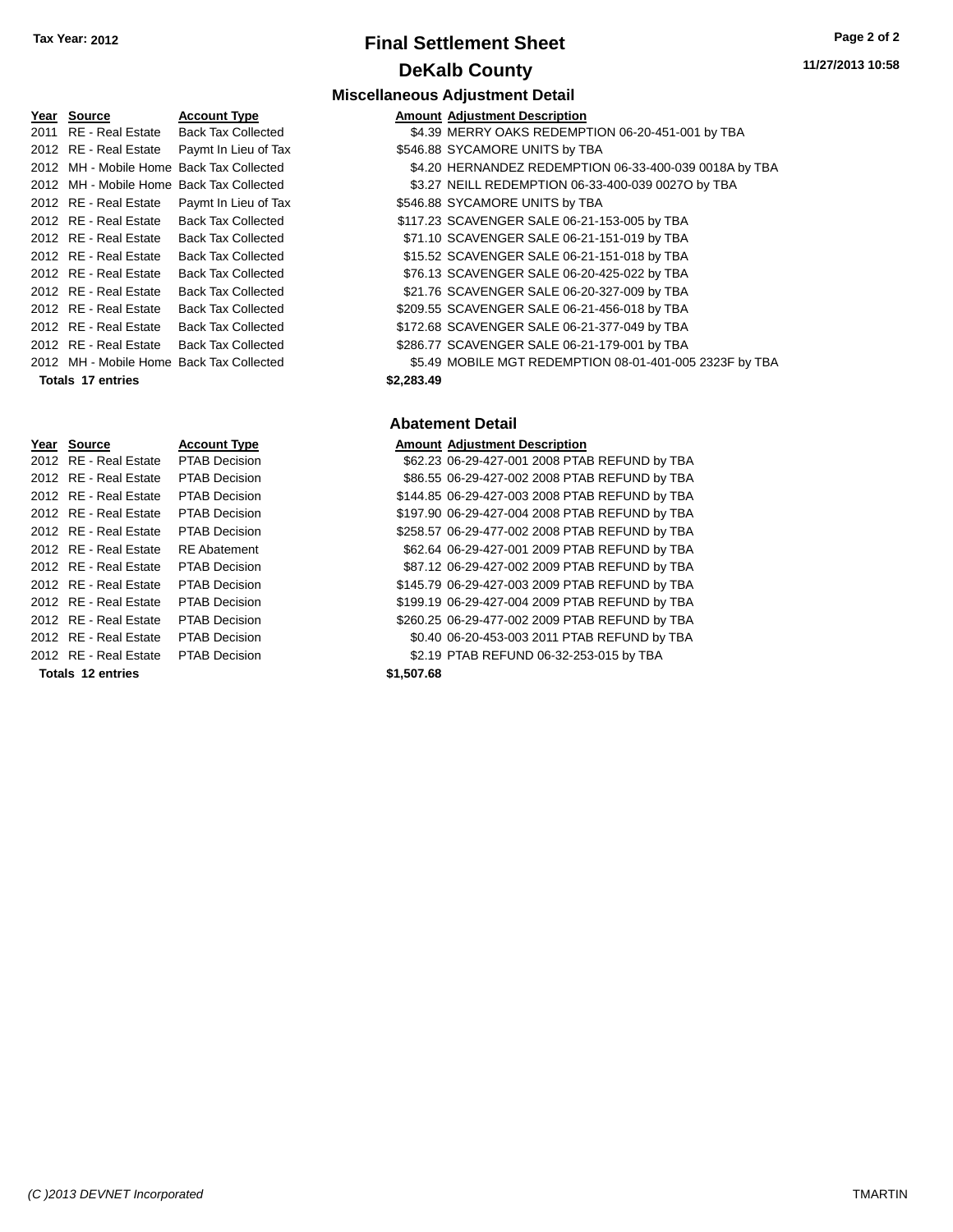# **Final Settlement Sheet Tax Year: 2012 Page 1 of 1 DeKalb County 120 - SCHOOL DISTRICT 1**

**Current Year Taxes Due**

|       | <b>Original Amount Due</b>       | \$435,427.03 |
|-------|----------------------------------|--------------|
|       |                                  |              |
| ٠     | Supplements                      | \$0.00       |
|       | Cancellations                    | \$1,814.94   |
|       | Abatements/Refunds               | \$0.00       |
| ٠     | Mobile Home                      | \$0.00       |
| $+/-$ | Road & Bridge Transfer           | \$0.00       |
| ٠     | Misc. Adjustments                | \$0.00       |
|       | <b>Adjusted Amount Due</b>       | \$433,612.09 |
|       | <b>Prior Year Real EstateTax</b> | \$0.00       |
|       | Prior Year Mobile Home Tax       | \$0.00       |
|       | + Prior Year Misc. Adjustments   | \$0.00       |
|       | <b>Total Amount Due</b>          | \$433,612.09 |
|       |                                  |              |

| ٠ | <b>Real Estate</b>             | \$433,612.09 |
|---|--------------------------------|--------------|
| ٠ | Railroad                       | \$0.00       |
| ÷ | Mobile Home                    | \$0.00       |
| ÷ | Misc. Adjustments              | \$0.00       |
| ÷ | <b>Prior Year Real Estate</b>  | \$0.00       |
| ٠ | Prior Year Mobile Home         | \$0.00       |
|   | + Prior Year Misc. Adjustments | \$0.00       |
|   | Abatements/Refunds             | \$0.00       |
|   | <b>Total Collected</b>         | \$433,612.09 |
| ٠ | <b>Hold Back</b>               | \$0.00       |
| ÷ | <b>County Trustee</b>          | \$0.00       |
| ٠ | <b>Forfeited Tax</b>           | \$0.00       |
|   | <b>Total</b>                   | \$433,612.09 |
|   | <b>Interest Distribution</b>   |              |
|   | <b>County Interest</b>         | \$16.01      |
|   | <b>Township Interast</b>       | ደስ ሰስ        |

| <b>Total Interest</b> | \$16.01 |
|-----------------------|---------|
| Township Interest     | \$0.00  |
| County Interest       | \$16.01 |

## **Distribution Summary**

| <b>Tax Distribution Date</b>         | Amount       |
|--------------------------------------|--------------|
| 05/31/2013                           | \$63,517.57  |
| 06/28/2013                           | \$197,594.83 |
| 07/26/2013                           | \$6,103.47   |
| 08/23/2013                           | \$16,428.30  |
| 09/20/2013                           | \$140,794.95 |
| 11/29/2013                           | \$9,172.97   |
| <b>Totals: 6 Distributions</b>       | \$433,612.09 |
| <b>Interest Distribution Date</b>    | Amount       |
| 11/29/2013                           | \$16.01      |
| <b>Totals: 1 Distributions</b>       | \$16.01      |
| <b>Grand Totals: 7 Distributions</b> | \$433.628.10 |

## **Fund Summary**

 $\overline{\phantom{a}}$ 

| <b>Fund</b>                             | <b>Amount Collected</b> | <b>Previously</b><br><b>Distributed</b> | Current<br><b>Distribution</b> | Amount<br>Available | <b>Interest</b> | PY Over<br><b>Distrib</b> |
|-----------------------------------------|-------------------------|-----------------------------------------|--------------------------------|---------------------|-----------------|---------------------------|
| 002 - EDUCATION                         | \$275.831.91            | \$269,996.76                            | \$5,835.15                     | \$0.00              | \$10.16         | \$0.00                    |
| 003 - BONDS AND INTEREST                | \$41,419.07             | \$40,542.85                             | \$876.22                       | \$0.00              | \$1.53          | \$0.00                    |
| 004 - OPERATIONS & MAINTENANCE          | \$42.435.88             | \$41,538.16                             | \$897.72                       | \$0.00              | \$1.57          | \$0.00                    |
| $005 - I. M. R. F.$                     | \$5,388.50              | \$5,274.51                              | \$113.99                       | \$0.00              | \$0.20          | \$0.00                    |
| 030 - TRANSPORTATION SYSTEM             | \$16,974.18             | \$16,615.10                             | \$359.08                       | \$0.00              | \$0.63          | \$0.00                    |
| 031 - WORKING CASH                      | \$4,243.76              | \$4,153.98                              | \$89.78                        | \$0.00              | \$0.16          | \$0.00                    |
| 032 - FIRE PREV/SFTY/ENERGY             | \$4,243.76              | \$4,153.98                              | \$89.78                        | \$0.00              | \$0.16          | \$0.00                    |
| 033 - SPECIAL EDUCATION                 | \$3,394.75              | \$3,322.94                              | \$71.81                        | \$0.00              | \$0.13          | \$0.00                    |
| 035 - TORT JUDGEMENTS/LIABILITY<br>INS. | \$25.755.26             | \$25,210.41                             | \$544.85                       | \$0.00              | \$0.95          | \$0.00                    |
| 047 - SOCIAL SECURITY                   | \$9,681.26              | \$9,476.45                              | \$204.81                       | \$0.00              | \$0.36          | \$0.00                    |
| 057 - LEASE/PURCHASE/RENTAL             | \$4,243.76              | \$4,153.98                              | \$89.78                        | \$0.00              | \$0.16          | \$0.00                    |
| <b>Totals</b>                           | \$433,612.09            | \$424,439.12                            | \$9,172.97                     | \$0.00              | \$16.01         | \$0.00                    |

**11/27/2013 10:58**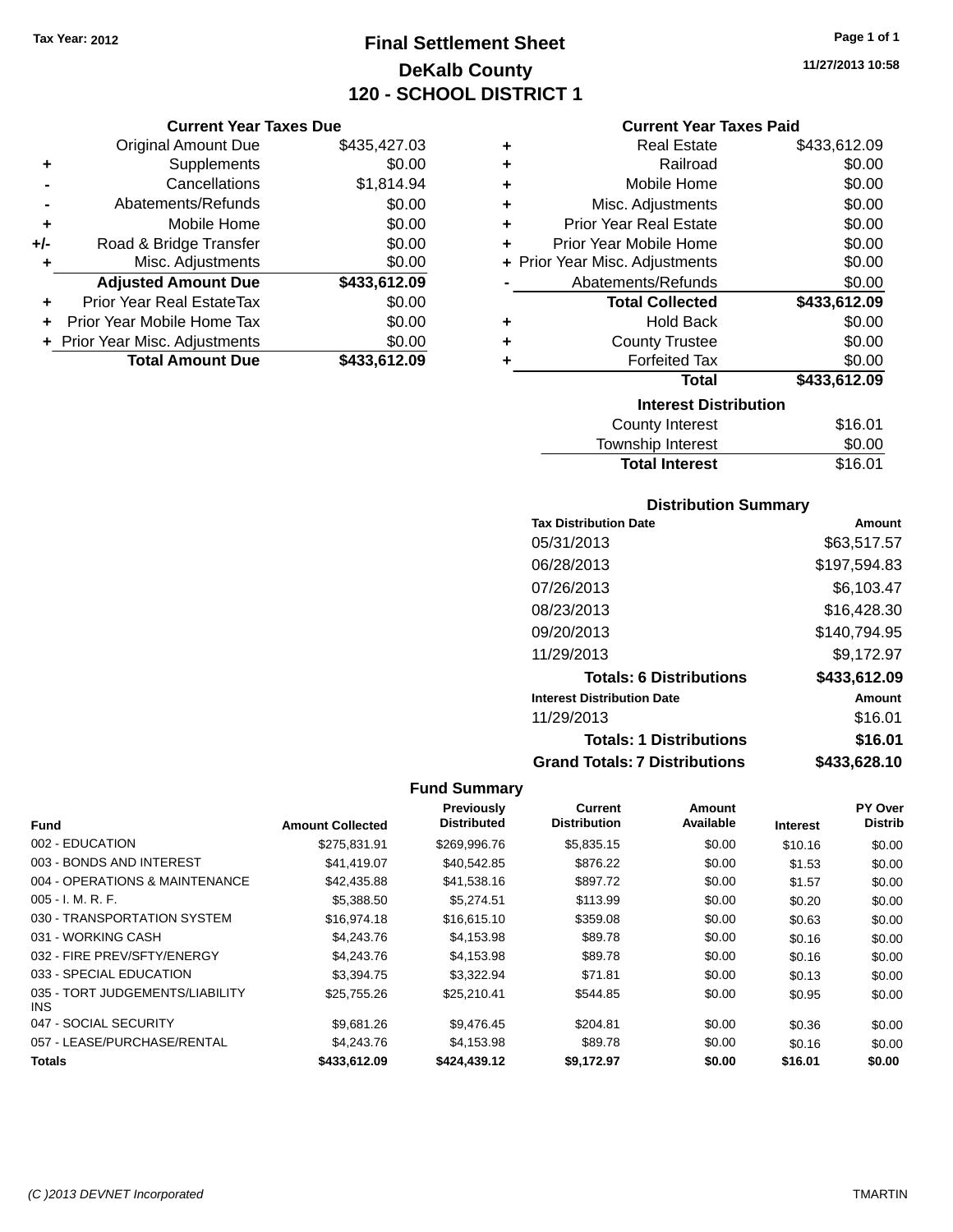# **Final Settlement Sheet Tax Year: 2012 Page 1 of 1 DeKalb County 121 - SCHOOL DISTRICT 9**

**11/27/2013 10:58**

| <b>Current Year Taxes Due</b> |  |  |  |
|-------------------------------|--|--|--|
|-------------------------------|--|--|--|

|       | <b>Original Amount Due</b>       | \$105,777.18 |
|-------|----------------------------------|--------------|
| ٠     | Supplements                      | \$0.00       |
|       | Cancellations                    | \$0.00       |
|       | Abatements/Refunds               | \$0.00       |
| ٠     | Mobile Home                      | \$0.00       |
| $+/-$ | Road & Bridge Transfer           | \$0.00       |
| ٠     | Misc. Adjustments                | \$0.00       |
|       | <b>Adjusted Amount Due</b>       | \$105,777.18 |
|       | <b>Prior Year Real EstateTax</b> | \$0.00       |
|       | Prior Year Mobile Home Tax       | \$0.00       |
|       | + Prior Year Misc. Adjustments   | \$0.00       |
|       | <b>Total Amount Due</b>          | \$105,777.18 |

## **Current Year Taxes Paid**

| ٠ | <b>Real Estate</b>             | \$99,844.76  |
|---|--------------------------------|--------------|
| ÷ | Railroad                       | \$5,932.42   |
| ٠ | Mobile Home                    | \$0.00       |
| ٠ | Misc. Adjustments              | \$0.00       |
| ٠ | <b>Prior Year Real Estate</b>  | \$0.00       |
| ٠ | Prior Year Mobile Home         | \$0.00       |
|   | + Prior Year Misc. Adjustments | \$0.00       |
|   | Abatements/Refunds             | \$0.00       |
|   | <b>Total Collected</b>         | \$105,777.18 |
| ٠ | <b>Hold Back</b>               | \$0.00       |
| ÷ | <b>County Trustee</b>          | \$0.00       |
| ٠ | <b>Forfeited Tax</b>           | \$0.00       |
|   | <b>Total</b>                   |              |
|   |                                | \$105,777.18 |
|   | <b>Interest Distribution</b>   |              |
|   | <b>County Interest</b>         | \$3.91       |

| <b>Total Interest</b> | \$3.91 |
|-----------------------|--------|
| Township Interest     | \$0.00 |
| <b>COUTTY THEFEST</b> | งວ.ອ⊤  |

## **Distribution Summary**

| <b>Tax Distribution Date</b>         | Amount       |
|--------------------------------------|--------------|
| 05/31/2013                           | \$23,462.20  |
| 06/28/2013                           | \$38,899.47  |
| 08/23/2013                           | \$5,214.90   |
| 09/20/2013                           | \$33,723.87  |
| 11/29/2013                           | \$4,476.74   |
| <b>Totals: 5 Distributions</b>       | \$105,777.18 |
| <b>Interest Distribution Date</b>    | Amount       |
| 11/29/2013                           | \$3.91       |
| <b>Totals: 1 Distributions</b>       | \$3.91       |
| <b>Grand Totals: 6 Distributions</b> | \$105,781.09 |

|                                         |                         | Previously         | Current             | Amount    |                 | <b>PY Over</b> |
|-----------------------------------------|-------------------------|--------------------|---------------------|-----------|-----------------|----------------|
| Fund                                    | <b>Amount Collected</b> | <b>Distributed</b> | <b>Distribution</b> | Available | <b>Interest</b> | <b>Distrib</b> |
| 002 - EDUCATION                         | \$66,384.60             | \$63.575.01        | \$2,809.59          | \$0.00    | \$2.46          | \$0.00         |
| 003 - BONDS AND INTEREST                | \$12,950.83             | \$12,402.72        | \$548.11            | \$0.00    | \$0.48          | \$0.00         |
| 004 - OPERATIONS & MAINTENANCE          | \$11,700.33             | \$11,205.15        | \$495.18            | \$0.00    | \$0.43          | \$0.00         |
| $005 - I. M. R. F.$                     | \$1,519.38              | \$1,455.09         | \$64.29             | \$0.00    | \$0.06          | \$0.00         |
| 030 - TRANSPORTATION SYSTEM             | \$3,319.18              | \$3.178.71         | \$140.47            | \$0.00    | \$0.12          | \$0.00         |
| 031 - WORKING CASH                      | \$829.82                | \$794.70           | \$35.12             | \$0.00    | \$0.03          | \$0.00         |
| 032 - FIRE PREV/SFTY/ENERGY             | \$829.82                | \$794.70           | \$35.12             | \$0.00    | \$0.03          | \$0.00         |
| 033 - SPECIAL EDUCATION                 | \$663.86                | \$635.78           | \$28.08             | \$0.00    | \$0.02          | \$0.00         |
| 035 - TORT JUDGEMENTS/LIABILITY<br>INS. | \$4,668,69              | \$4,471.10         | \$197.59            | \$0.00    | \$0.17          | \$0.00         |
| 047 - SOCIAL SECURITY                   | \$2,080.85              | \$1,992.78         | \$88.07             | \$0.00    | \$0.08          | \$0.00         |
| 057 - LEASE/PURCHASE/RENTAL             | \$829.82                | \$794.70           | \$35.12             | \$0.00    | \$0.03          | \$0.00         |
| <b>Totals</b>                           | \$105,777.18            | \$101.300.44       | \$4,476,74          | \$0.00    | \$3.91          | \$0.00         |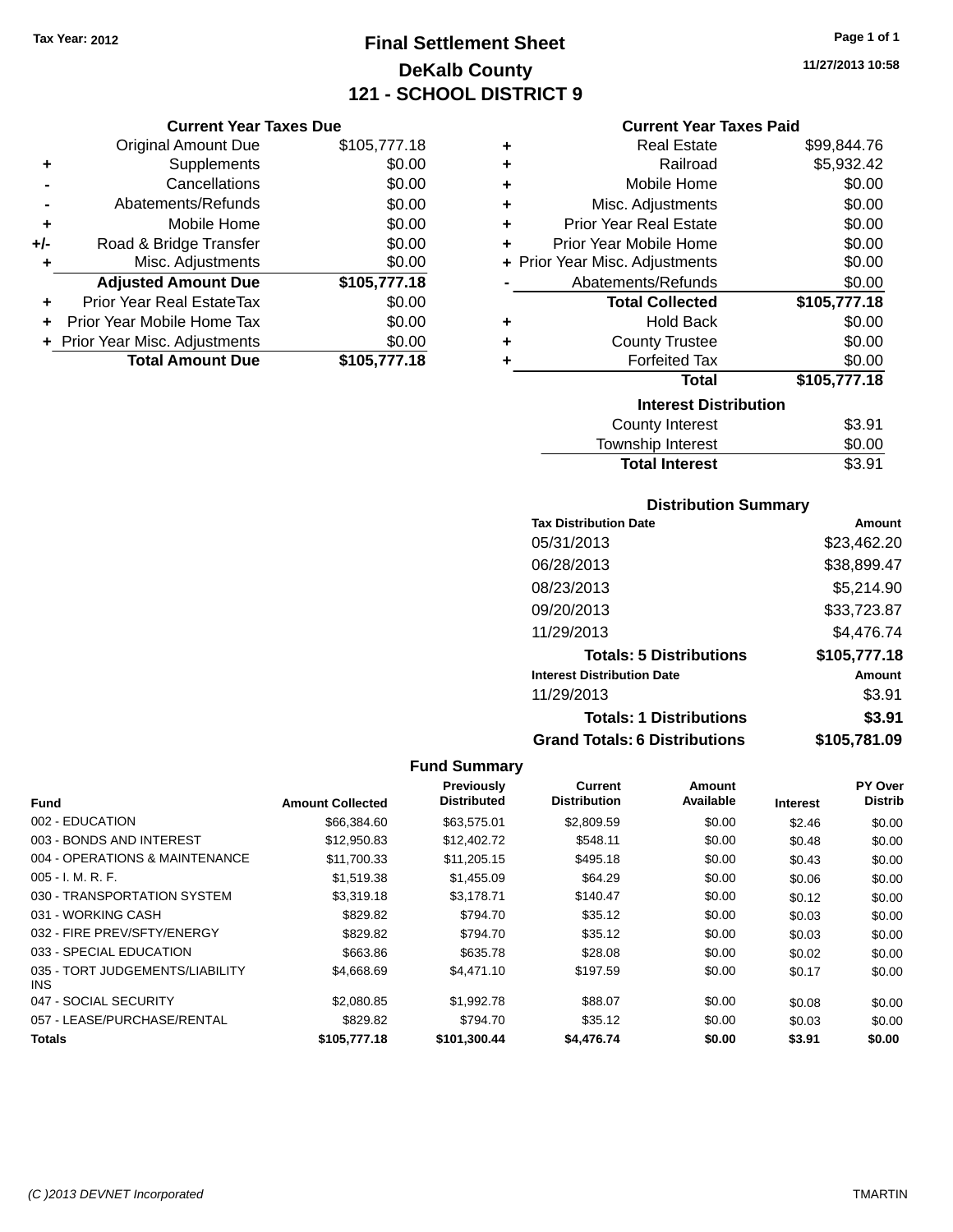# **Final Settlement Sheet Tax Year: 2012 Page 1 of 1 DeKalb County 122 - SCHOOL DISTRICT 100**

**11/27/2013 10:58**

| <b>Current Year Taxes Due</b> |  |  |  |
|-------------------------------|--|--|--|

| <b>Original Amount Due</b>     | \$13,590.07 |
|--------------------------------|-------------|
| Supplements                    | \$0.00      |
| Cancellations                  | \$0.00      |
| Abatements/Refunds             | \$0.00      |
| Mobile Home                    | \$0.00      |
| Road & Bridge Transfer         | \$0.00      |
| Misc. Adjustments              | \$0.00      |
| <b>Adjusted Amount Due</b>     | \$13,590.07 |
| Prior Year Real EstateTax      | \$0.00      |
| Prior Year Mobile Home Tax     | \$0.00      |
|                                |             |
| + Prior Year Misc. Adjustments | \$0.00      |
|                                |             |

## **Current Year Taxes Paid**

| ٠ | <b>Real Estate</b>             | \$13,590.07 |
|---|--------------------------------|-------------|
| ÷ | Railroad                       | \$0.00      |
| ÷ | Mobile Home                    | \$0.00      |
| ÷ | Misc. Adjustments              | \$0.00      |
| ٠ | <b>Prior Year Real Estate</b>  | \$0.00      |
| ٠ | Prior Year Mobile Home         | \$0.00      |
|   | + Prior Year Misc. Adjustments | \$0.00      |
|   | Abatements/Refunds             | \$0.00      |
|   | <b>Total Collected</b>         | \$13,590.07 |
| ٠ | <b>Hold Back</b>               | \$0.00      |
| ٠ | <b>County Trustee</b>          | \$0.00      |
| ٠ | <b>Forfeited Tax</b>           | \$0.00      |
|   | Total                          | \$13,590.07 |
|   | <b>Interest Distribution</b>   |             |
|   | County Interest                | \$0.50      |
|   | <b>Township Interest</b>       | \$0.00      |
|   | <b>Total Interest</b>          | \$0.50      |

## **Distribution Summary**

| <b>Tax Distribution Date</b>         | Amount      |
|--------------------------------------|-------------|
| 05/31/2013                           | \$3,904.99  |
| 06/28/2013                           | \$2,315.95  |
| 08/23/2013                           | \$1,536.84  |
| 09/20/2013                           | \$4,295.45  |
| 11/29/2013                           | \$1,536.84  |
| <b>Totals: 5 Distributions</b>       | \$13,590.07 |
| <b>Interest Distribution Date</b>    | Amount      |
| 11/29/2013                           | \$0.50      |
| <b>Totals: 1 Distributions</b>       | \$0.50      |
| <b>Grand Totals: 6 Distributions</b> | \$13.590.57 |

|                                         |                         | <b>Previously</b>  | Current             | Amount    |                 | <b>PY Over</b> |
|-----------------------------------------|-------------------------|--------------------|---------------------|-----------|-----------------|----------------|
| Fund                                    | <b>Amount Collected</b> | <b>Distributed</b> | <b>Distribution</b> | Available | <b>Interest</b> | <b>Distrib</b> |
| 002 - EDUCATION                         | \$7.997.53              | \$7,093.13         | \$904.40            | \$0.00    | \$0.31          | \$0.00         |
| 003 - BONDS AND INTEREST                | \$1.941.29              | \$1,721.75         | \$219.54            | \$0.00    | \$0.07          | \$0.00         |
| 004 - OPERATIONS & MAINTENANCE          | \$1,762.50              | \$1,563.19         | \$199.31            | \$0.00    | \$0.06          | \$0.00         |
| $005 - I. M. R. F.$                     | \$180.86                | \$160.40           | \$20.46             | \$0.00    | \$0.01          | \$0.00         |
| 030 - TRANSPORTATION SYSTEM             | \$652.27                | \$578.50           | \$73.77             | \$0.00    | \$0.02          | \$0.00         |
| 031 - WORKING CASH                      | \$0.00                  | \$0.00             | \$0.00              | \$0.00    | \$0.00          | \$0.00         |
| 032 - FIRE PREV/SFTY/ENERGY             | \$118.63                | \$105.22           | \$13.41             | \$0.00    | \$0.00          | \$0.00         |
| 033 - SPECIAL EDUCATION                 | \$363.24                | \$322.16           | \$41.08             | \$0.00    | \$0.01          | \$0.00         |
| 035 - TORT JUDGEMENTS/LIABILITY<br>INS. | \$281.69                | \$249.85           | \$31.84             | \$0.00    | \$0.01          | \$0.00         |
| 047 - SOCIAL SECURITY                   | \$292.06                | \$259.03           | \$33.03             | \$0.00    | \$0.01          | \$0.00         |
| 057 - LEASE/PURCHASE/RENTAL             | \$0.00                  | \$0.00             | \$0.00              | \$0.00    | \$0.00          | \$0.00         |
| <b>Totals</b>                           | \$13,590.07             | \$12.053.23        | \$1.536.84          | \$0.00    | \$0.50          | \$0.00         |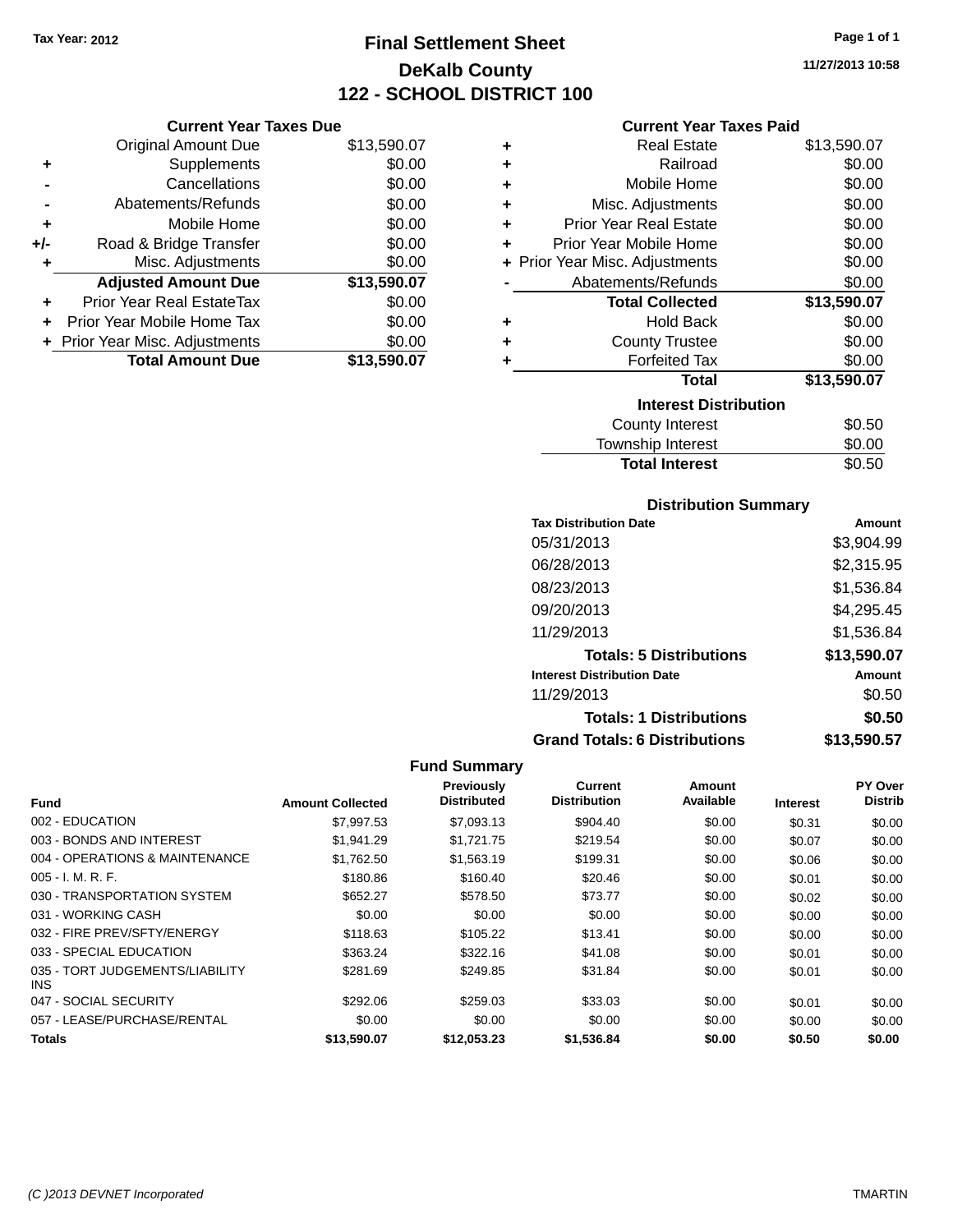# **Final Settlement Sheet Tax Year: 2012 Page 1 of 1 DeKalb County 123 - SCHOOL DISTRICT 161**

**11/27/2013 10:58**

## **Current Year Taxes Paid**

|     | <b>Current Year Taxes Due</b>    |             |
|-----|----------------------------------|-------------|
|     | <b>Original Amount Due</b>       | \$69,574.41 |
| ٠   | Supplements                      | \$0.00      |
|     | Cancellations                    | \$0.00      |
|     | Abatements/Refunds               | \$0.00      |
| ٠   | Mobile Home                      | \$0.00      |
| +/- | Road & Bridge Transfer           | \$0.00      |
| ٠   | Misc. Adjustments                | \$0.00      |
|     | <b>Adjusted Amount Due</b>       | \$69,574.41 |
|     | <b>Prior Year Real EstateTax</b> | \$0.00      |
| ÷   | Prior Year Mobile Home Tax       | \$0.00      |
|     | + Prior Year Misc. Adjustments   | \$0.00      |
|     | <b>Total Amount Due</b>          | \$69,574.41 |

| ٠ | <b>Real Estate</b>             | \$69,574.41 |  |  |  |  |  |
|---|--------------------------------|-------------|--|--|--|--|--|
| ÷ | Railroad                       | \$0.00      |  |  |  |  |  |
| ٠ | Mobile Home                    | \$0.00      |  |  |  |  |  |
| ÷ | Misc. Adjustments              | \$0.00      |  |  |  |  |  |
| ٠ | <b>Prior Year Real Estate</b>  | \$0.00      |  |  |  |  |  |
| ٠ | Prior Year Mobile Home         | \$0.00      |  |  |  |  |  |
|   | + Prior Year Misc. Adjustments | \$0.00      |  |  |  |  |  |
|   | Abatements/Refunds             | \$0.00      |  |  |  |  |  |
|   | <b>Total Collected</b>         | \$69,574.41 |  |  |  |  |  |
| ٠ | <b>Hold Back</b>               | \$0.00      |  |  |  |  |  |
| ٠ | <b>County Trustee</b>          | \$0.00      |  |  |  |  |  |
| ٠ | <b>Forfeited Tax</b>           | \$0.00      |  |  |  |  |  |
|   | <b>Total</b>                   | \$69,574.41 |  |  |  |  |  |
|   | <b>Interest Distribution</b>   |             |  |  |  |  |  |
|   | <b>County Interest</b>         | \$2.57      |  |  |  |  |  |
|   | <b>Township Interest</b>       | \$0.00      |  |  |  |  |  |
|   | <b>Total Interest</b>          | \$2.57      |  |  |  |  |  |

## **Distribution Summary**

| <b>Tax Distribution Date</b>         | Amount      |
|--------------------------------------|-------------|
| 05/31/2013                           | \$8,909.26  |
| 06/28/2013                           | \$34,027.54 |
| 08/23/2013                           | \$3,302.77  |
| 09/20/2013                           | \$23,334.84 |
| <b>Totals: 4 Distributions</b>       | \$69,574.41 |
| <b>Interest Distribution Date</b>    | Amount      |
| 11/29/2013                           | \$2.57      |
| <b>Totals: 1 Distributions</b>       | \$2.57      |
| <b>Grand Totals: 5 Distributions</b> | \$69,576.98 |

| <b>Fund</b>                             | <b>Amount Collected</b> | <b>Previously</b><br><b>Distributed</b> | Current<br><b>Distribution</b> | Amount<br>Available | <b>Interest</b> | <b>PY Over</b><br><b>Distrib</b> |
|-----------------------------------------|-------------------------|-----------------------------------------|--------------------------------|---------------------|-----------------|----------------------------------|
| 002 - EDUCATION                         | \$50,267.79             | \$50.267.79                             | \$0.00                         | \$0.00              | \$1.87          | \$0.00                           |
| 003 - BONDS AND INTEREST                | \$2,564.44              | \$2,564.44                              | \$0.00                         | \$0.00              | \$0.09          | \$0.00                           |
| 004 - OPERATIONS & MAINTENANCE          | \$5,277.08              | \$5,277.08                              | \$0.00                         | \$0.00              | \$0.19          | \$0.00                           |
| $005 - I. M. R. F.$                     | \$1,689.06              | \$1,689.06                              | \$0.00                         | \$0.00              | \$0.06          | \$0.00                           |
| 030 - TRANSPORTATION SYSTEM             | \$2,536.27              | \$2,536.27                              | \$0.00                         | \$0.00              | \$0.09          | \$0.00                           |
| 031 - WORKING CASH                      | \$1,057.74              | \$1,057.74                              | \$0.00                         | \$0.00              | \$0.04          | \$0.00                           |
| 033 - SPECIAL EDUCATION                 | \$423.22                | \$423.22                                | \$0.00                         | \$0.00              | \$0.02          | \$0.00                           |
| 035 - TORT JUDGEMENTS/LIABILITY<br>INS. | \$3.108.79              | \$3,108.79                              | \$0.00                         | \$0.00              | \$0.11          | \$0.00                           |
| 047 - SOCIAL SECURITY                   | \$1,592.28              | \$1,592.28                              | \$0.00                         | \$0.00              | \$0.06          | \$0.00                           |
| 057 - LEASE/PURCHASE/RENTAL             | \$1,057.74              | \$1,057.74                              | \$0.00                         | \$0.00              | \$0.04          | \$0.00                           |
| <b>Totals</b>                           | \$69.574.41             | \$69.574.41                             | \$0.00                         | \$0.00              | \$2.57          | \$0.00                           |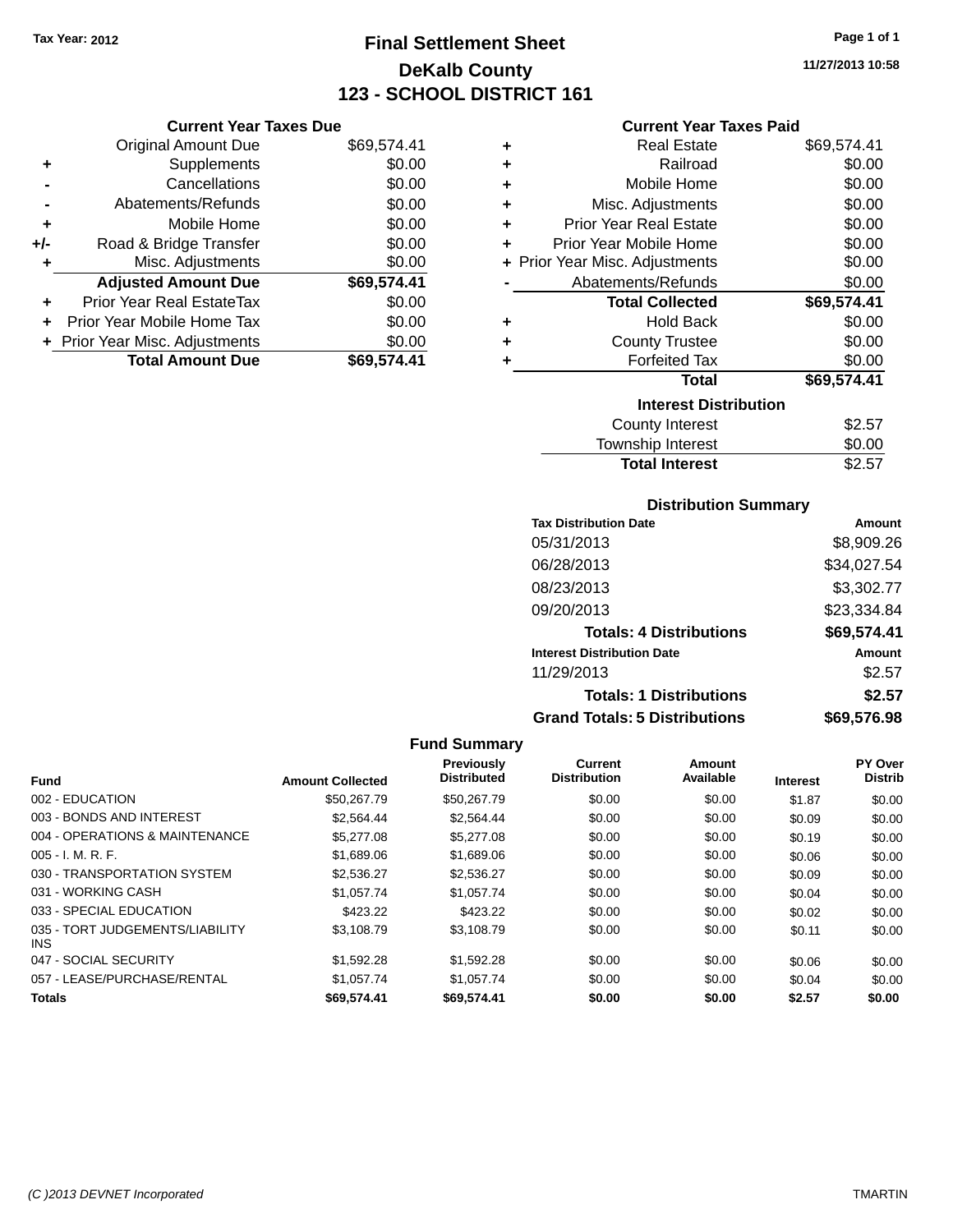# **Final Settlement Sheet Tax Year: 2012 Page 1 of 1 DeKalb County 124 - SCHOOL DISTRICT 212**

**11/27/2013 10:58**

## **Current Year Taxes Paid**

| <b>Current Year Taxes Due</b>  |              |  |  |  |  |
|--------------------------------|--------------|--|--|--|--|
| <b>Original Amount Due</b>     | \$263,996.87 |  |  |  |  |
| Supplements                    | \$0.00       |  |  |  |  |
| Cancellations                  | \$101.81     |  |  |  |  |
| Abatements/Refunds             | \$0.00       |  |  |  |  |
| Mobile Home                    | \$39.36      |  |  |  |  |
| Road & Bridge Transfer         | \$0.00       |  |  |  |  |
| Misc. Adjustments              | \$0.00       |  |  |  |  |
| <b>Adjusted Amount Due</b>     | \$263,934.42 |  |  |  |  |
| Prior Year Real EstateTax      | \$0.00       |  |  |  |  |
| Prior Year Mobile Home Tax     | \$0.00       |  |  |  |  |
|                                |              |  |  |  |  |
| + Prior Year Misc. Adjustments | \$0.00       |  |  |  |  |
|                                |              |  |  |  |  |

| ٠ | <b>Real Estate</b>             | \$263,895.06 |
|---|--------------------------------|--------------|
| ٠ | Railroad                       | \$0.00       |
| ٠ | Mobile Home                    | \$39.36      |
| ٠ | Misc. Adjustments              | \$0.00       |
| ٠ | <b>Prior Year Real Estate</b>  | \$0.00       |
| ٠ | Prior Year Mobile Home         | \$0.00       |
|   | + Prior Year Misc. Adjustments | \$0.00       |
|   | Abatements/Refunds             | \$0.00       |
|   | <b>Total Collected</b>         | \$263,934.42 |
| ٠ | <b>Hold Back</b>               | \$0.00       |
| ٠ | <b>County Trustee</b>          | \$0.00       |
| ٠ | <b>Forfeited Tax</b>           | \$0.00       |
|   | Total                          | \$263,934.42 |
|   | <b>Interest Distribution</b>   |              |
|   | County Interest                | \$9.75       |
|   | <b>Township Interest</b>       | \$0.00       |
|   | <b>Total Interest</b>          | \$9.75       |

## **Distribution Summary**

| <b>Tax Distribution Date</b>         | Amount       |
|--------------------------------------|--------------|
| 05/31/2013                           | \$51,031.97  |
| 06/28/2013                           | \$99,546.69  |
| 07/26/2013                           | \$4.271.35   |
| 08/23/2013                           | \$9,080.67   |
| 09/20/2013                           | \$96,059.17  |
| 11/29/2013                           | \$3.944.57   |
| <b>Totals: 6 Distributions</b>       | \$263,934.42 |
| <b>Interest Distribution Date</b>    | Amount       |
| 11/29/2013                           | \$9.75       |
| <b>Totals: 1 Distributions</b>       | \$9.75       |
| <b>Grand Totals: 7 Distributions</b> | \$263,944.17 |

| <b>Fund</b>                             | <b>Amount Collected</b> | Previously<br><b>Distributed</b> | Current<br><b>Distribution</b> | Amount<br>Available | <b>Interest</b> | PY Over<br><b>Distrib</b> |
|-----------------------------------------|-------------------------|----------------------------------|--------------------------------|---------------------|-----------------|---------------------------|
| 002 - EDUCATION                         | \$134,810,30            | \$132,795.53                     | \$2.014.77                     | \$0.00              | \$4.99          | \$0.00                    |
| 003 - BONDS AND INTEREST                | \$35,828.30             | \$35,292.84                      | \$535.46                       | \$0.00              | \$1.32          | \$0.00                    |
| 004 - OPERATIONS & MAINTENANCE          | \$25,924.96             | \$25,537.50                      | \$387.46                       | \$0.00              | \$0.96          | \$0.00                    |
| $005 - I. M. R. F.$                     | \$4,961.97              | \$4,887.81                       | \$74.16                        | \$0.00              | \$0.18          | \$0.00                    |
| 030 - TRANSPORTATION SYSTEM             | \$12,443.98             | \$12,258.02                      | \$185.96                       | \$0.00              | \$0.46          | \$0.00                    |
| 031 - WORKING CASH                      | \$5,184.99              | \$5,107.50                       | \$77.49                        | \$0.00              | \$0.19          | \$0.00                    |
| 032 - FIRE PREV/SFTY/ENERGY             | \$130.65                | \$128.69                         | \$1.96                         | \$0.00              | \$0.00          | \$0.00                    |
| 033 - SPECIAL EDUCATION                 | \$2,074.00              | \$2,043,00                       | \$31.00                        | \$0.00              | \$0.08          | \$0.00                    |
| 035 - TORT JUDGEMENTS/LIABILITY<br>INS. | \$30,974.29             | \$30,511.37                      | \$462.92                       | \$0.00              | \$1.14          | \$0.00                    |
| 047 - SOCIAL SECURITY                   | \$6,415.99              | \$6,320.09                       | \$95.90                        | \$0.00              | \$0.24          | \$0.00                    |
| 057 - LEASE/PURCHASE/RENTAL             | \$5.184.99              | \$5.107.50                       | \$77.49                        | \$0.00              | \$0.19          | \$0.00                    |
| Totals                                  | \$263,934.42            | \$259,989.85                     | \$3,944.57                     | \$0.00              | \$9.75          | \$0.00                    |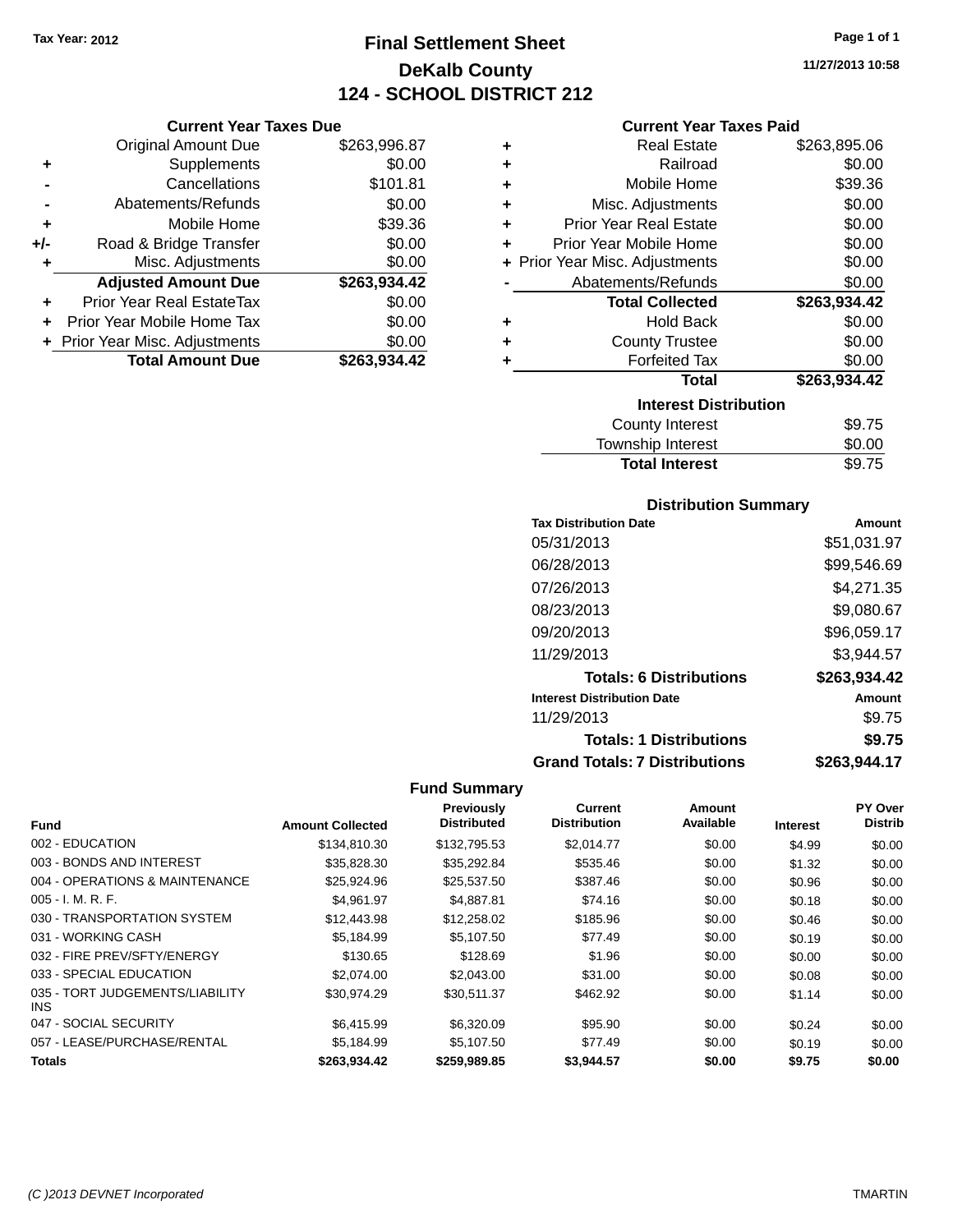# **Final Settlement Sheet Tax Year: 2012 Page 1 of 1 DeKalb County 125 - SCHOOL DISTRICT 220**

**11/27/2013 10:58**

#### **Current Year Taxes Paid**

|     | <b>Current Year Taxes Due</b>  |            |  |  |  |  |
|-----|--------------------------------|------------|--|--|--|--|
|     | <b>Original Amount Due</b>     | \$3,394.25 |  |  |  |  |
| ٠   | Supplements                    | \$0.00     |  |  |  |  |
|     | Cancellations                  | \$0.00     |  |  |  |  |
|     | Abatements/Refunds             | \$0.00     |  |  |  |  |
| ٠   | Mobile Home                    | \$0.00     |  |  |  |  |
| +/- | Road & Bridge Transfer         | \$0.00     |  |  |  |  |
| ٠   | Misc. Adjustments              | \$0.00     |  |  |  |  |
|     | <b>Adjusted Amount Due</b>     | \$3,394.25 |  |  |  |  |
| ٠   | Prior Year Real EstateTax      | \$0.00     |  |  |  |  |
| ÷   | Prior Year Mobile Home Tax     | \$0.00     |  |  |  |  |
|     | + Prior Year Misc. Adjustments | \$0.00     |  |  |  |  |
|     | <b>Total Amount Due</b>        | \$3.394.25 |  |  |  |  |

| ٠ | <b>Real Estate</b>             | \$3,394.25 |
|---|--------------------------------|------------|
| ÷ | Railroad                       | \$0.00     |
| ٠ | Mobile Home                    | \$0.00     |
| ÷ | Misc. Adjustments              | \$0.00     |
| ٠ | <b>Prior Year Real Estate</b>  | \$0.00     |
| ٠ | Prior Year Mobile Home         | \$0.00     |
|   | + Prior Year Misc. Adjustments | \$0.00     |
|   | Abatements/Refunds             | \$0.00     |
|   | <b>Total Collected</b>         | \$3,394.25 |
| ٠ | Hold Back                      | \$0.00     |
| ٠ | <b>County Trustee</b>          | \$0.00     |
| ٠ | <b>Forfeited Tax</b>           | \$0.00     |
|   | Total                          | \$3,394.25 |
|   | <b>Interest Distribution</b>   |            |
|   | County Interest                | \$0.13     |
|   | <b>Township Interest</b>       | \$0.00     |
|   | <b>Total Interest</b>          | \$0.13     |

## **Distribution Summary**

| <b>Tax Distribution Date</b>         | Amount     |
|--------------------------------------|------------|
| 05/31/2013                           | \$585.04   |
| 06/28/2013                           | \$1,112.09 |
| 09/20/2013                           | \$1,112.09 |
| 11/29/2013                           | \$585.03   |
| <b>Totals: 4 Distributions</b>       | \$3,394.25 |
| <b>Interest Distribution Date</b>    | Amount     |
| 11/29/2013                           | \$0.13     |
| <b>Totals: 1 Distributions</b>       | \$0.13     |
| <b>Grand Totals: 5 Distributions</b> | \$3.394.38 |

|                                         |                         | Previously<br><b>Distributed</b> | <b>Current</b><br><b>Distribution</b> | Amount<br>Available |          | PY Over<br><b>Distrib</b> |
|-----------------------------------------|-------------------------|----------------------------------|---------------------------------------|---------------------|----------|---------------------------|
| <b>Fund</b>                             | <b>Amount Collected</b> |                                  |                                       |                     | Interest |                           |
| 002 - EDUCATION                         | \$1,708.02              | \$1,413.63                       | \$294.39                              | \$0.00              | \$0.08   | \$0.00                    |
| 003 - BONDS AND INTEREST                | \$513.76                | \$425.21                         | \$88.55                               | \$0.00              | \$0.02   | \$0.00                    |
| 004 - OPERATIONS & MAINTENANCE          | \$360.71                | \$298.53                         | \$62.18                               | \$0.00              | \$0.01   | \$0.00                    |
| $005 - I. M. R. F.$                     | \$52.49                 | \$43.45                          | \$9.04                                | \$0.00              | \$0.00   | \$0.00                    |
| 030 - TRANSPORTATION SYSTEM             | \$181.32                | \$150.07                         | \$31.25                               | \$0.00              | \$0.01   | \$0.00                    |
| 031 - WORKING CASH                      | \$43.91                 | \$36.35                          | \$7.56                                | \$0.00              | \$0.00   | \$0.00                    |
| 032 - FIRE PREV/SFTY/ENERGY             | \$42.95                 | \$35.54                          | \$7.41                                | \$0.00              | \$0.00   | \$0.00                    |
| 033 - SPECIAL EDUCATION                 | \$19.09                 | \$15.79                          | \$3.30                                | \$0.00              | \$0.00   | \$0.00                    |
| 035 - TORT JUDGEMENTS/LIABILITY<br>INS. | \$374.07                | \$309.59                         | \$64.48                               | \$0.00              | \$0.01   | \$0.00                    |
| 047 - SOCIAL SECURITY                   | \$54.02                 | \$44.71                          | \$9.31                                | \$0.00              | \$0.00   | \$0.00                    |
| 057 - LEASE/PURCHASE/RENTAL             | \$43.91                 | \$36.35                          | \$7.56                                | \$0.00              | \$0.00   | \$0.00                    |
| <b>Totals</b>                           | \$3,394.25              | \$2,809.22                       | \$585.03                              | \$0.00              | \$0.13   | \$0.00                    |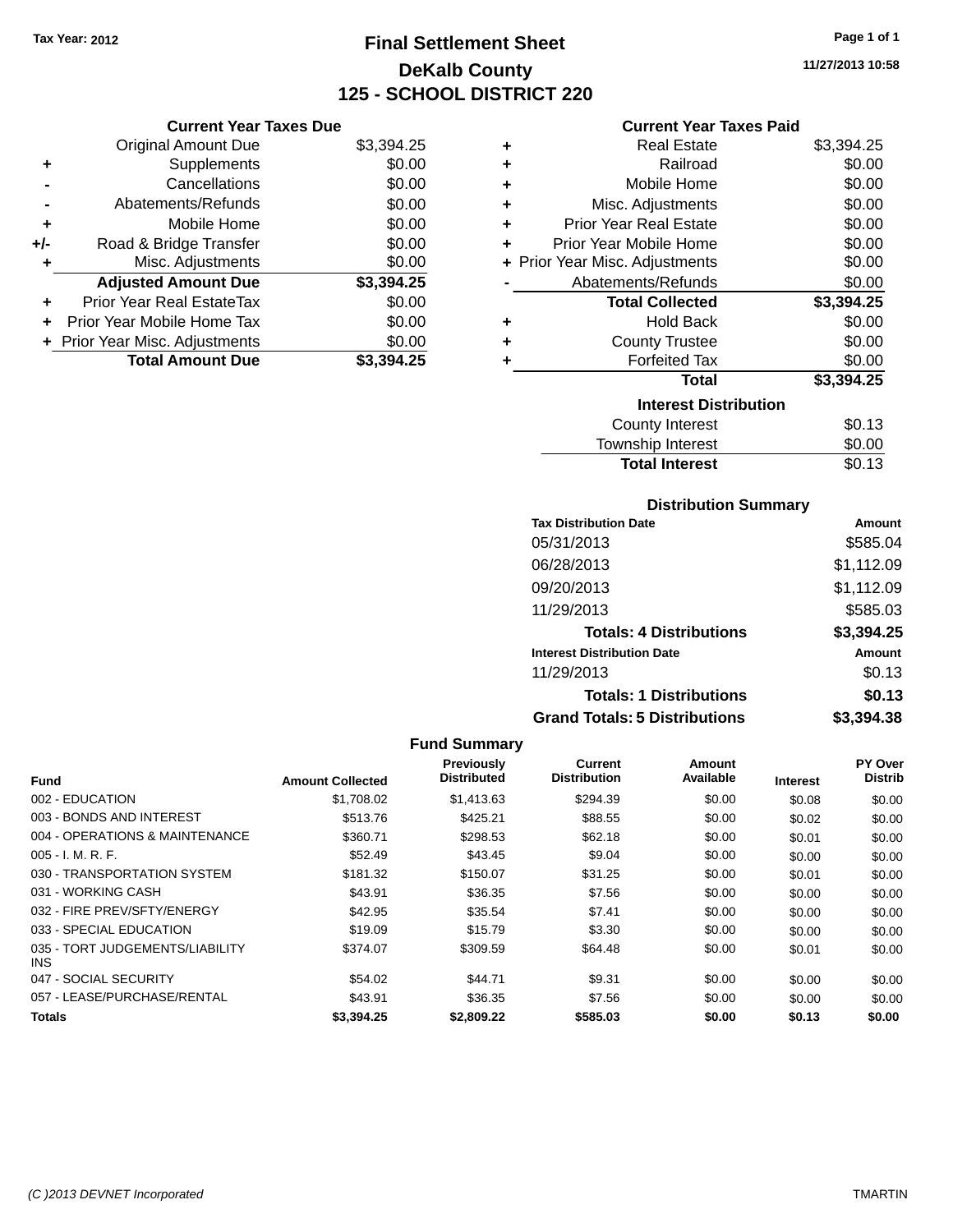**Current Year Taxes Due** Original Amount Due \$266,835.17

**Adjusted Amount Due \$266,754.96**

**Total Amount Due \$266,754.96**

**+** Supplements \$0.00 **-** Cancellations \$130.77 **-** Abatements/Refunds \$0.00 **+** Mobile Home \$50.56 **+/-** Road & Bridge Transfer \$0.00<br> **+** Misc. Adjustments \$0.00

**+** Prior Year Real EstateTax \$0.00 **+** Prior Year Mobile Home Tax \$0.00 **+ Prior Year Misc. Adjustments**  $$0.00$ 

**+** Misc. Adjustments

# **Final Settlement Sheet Tax Year: 2012 Page 1 of 1 DeKalb County 126 - SCHOOL DISTRICT 269**

**11/27/2013 10:58**

#### **Current Year Taxes Paid**

| ٠ | <b>Real Estate</b>                                                                                              | \$266,704.40 |
|---|-----------------------------------------------------------------------------------------------------------------|--------------|
| ÷ | Railroad                                                                                                        | \$0.00       |
| ÷ | Mobile Home                                                                                                     | \$50.56      |
| ÷ | Misc. Adjustments                                                                                               | \$0.00       |
| ٠ | <b>Prior Year Real Estate</b>                                                                                   | \$0.00       |
| ÷ | Prior Year Mobile Home                                                                                          | \$0.00       |
|   | + Prior Year Misc. Adjustments                                                                                  | \$0.00       |
|   | Abatements/Refunds                                                                                              | \$0.00       |
|   | <b>Total Collected</b>                                                                                          | \$266,754.96 |
| ٠ | <b>Hold Back</b>                                                                                                | \$0.00       |
| ٠ | <b>County Trustee</b>                                                                                           | \$0.00       |
| ٠ | <b>Forfeited Tax</b>                                                                                            | \$0.00       |
|   | <b>Total</b>                                                                                                    | \$266,754.96 |
|   | <b>Interest Distribution</b>                                                                                    |              |
|   | <b>County Interest</b>                                                                                          | \$9.85       |
|   | The contract of the contract of the contract of the contract of the contract of the contract of the contract of | ጦጣ ጣጣ        |

#### Township Interest \$0.00 **Total Interest** \$9.85

| <b>Distribution Summary</b>          |              |
|--------------------------------------|--------------|
| <b>Tax Distribution Date</b>         | Amount       |
| 05/31/2013                           | \$56,161.06  |
| 06/28/2013                           | \$93,015.59  |
| 07/26/2013                           | \$5,486.53   |
| 08/23/2013                           | \$8,378.48   |
| 09/20/2013                           | \$99,173.14  |
| 11/29/2013                           | \$4,540.16   |
| <b>Totals: 6 Distributions</b>       | \$266,754.96 |
| <b>Interest Distribution Date</b>    | Amount       |
| 11/29/2013                           | \$9.85       |
| <b>Totals: 1 Distributions</b>       | \$9.85       |
| <b>Grand Totals: 7 Distributions</b> | \$266,764.81 |

| <b>Fund</b>                             | <b>Amount Collected</b> | <b>Previously</b><br><b>Distributed</b> | <b>Current</b><br><b>Distribution</b> | Amount<br>Available | <b>Interest</b> | <b>PY Over</b><br><b>Distrib</b> |
|-----------------------------------------|-------------------------|-----------------------------------------|---------------------------------------|---------------------|-----------------|----------------------------------|
| 002 - EDUCATION                         | \$171.348.17            | \$168,431.89                            | \$2.916.28                            | \$0.00              | \$6.32          | \$0.00                           |
| 003 - BONDS AND INTEREST                | \$0.00                  | \$0.00                                  | \$0.00                                | \$0.00              | \$0.00          | \$0.00                           |
| 004 - OPERATIONS & MAINTENANCE          | \$44.876.99             | \$44,113,18                             | \$763.81                              | \$0.00              | \$1.66          | \$0.00                           |
| $005 - I. M. R. F.$                     | \$4.793.59              | \$4.711.99                              | \$81.60                               | \$0.00              | \$0.18          | \$0.00                           |
| 030 - TRANSPORTATION SYSTEM             | \$9.791.24              | \$9.624.59                              | \$166.65                              | \$0.00              | \$0.36          | \$0.00                           |
| 031 - WORKING CASH                      | \$4,079.75              | \$4.010.31                              | \$69.44                               | \$0.00              | \$0.15          | \$0.00                           |
| 033 - SPECIAL EDUCATION                 | \$1.632.01              | \$1,604.23                              | \$27.78                               | \$0.00              | \$0.06          | \$0.00                           |
| 035 - TORT JUDGEMENTS/LIABILITY<br>INS. | \$25,439.62             | \$25,006.62                             | \$433.00                              | \$0.00              | \$0.94          | \$0.00                           |
| 047 - SOCIAL SECURITY                   | \$4.793.59              | \$4.711.99                              | \$81.60                               | \$0.00              | \$0.18          | \$0.00                           |
| <b>Totals</b>                           | \$266,754.96            | \$262,214.80                            | \$4,540.16                            | \$0.00              | \$9.85          | \$0.00                           |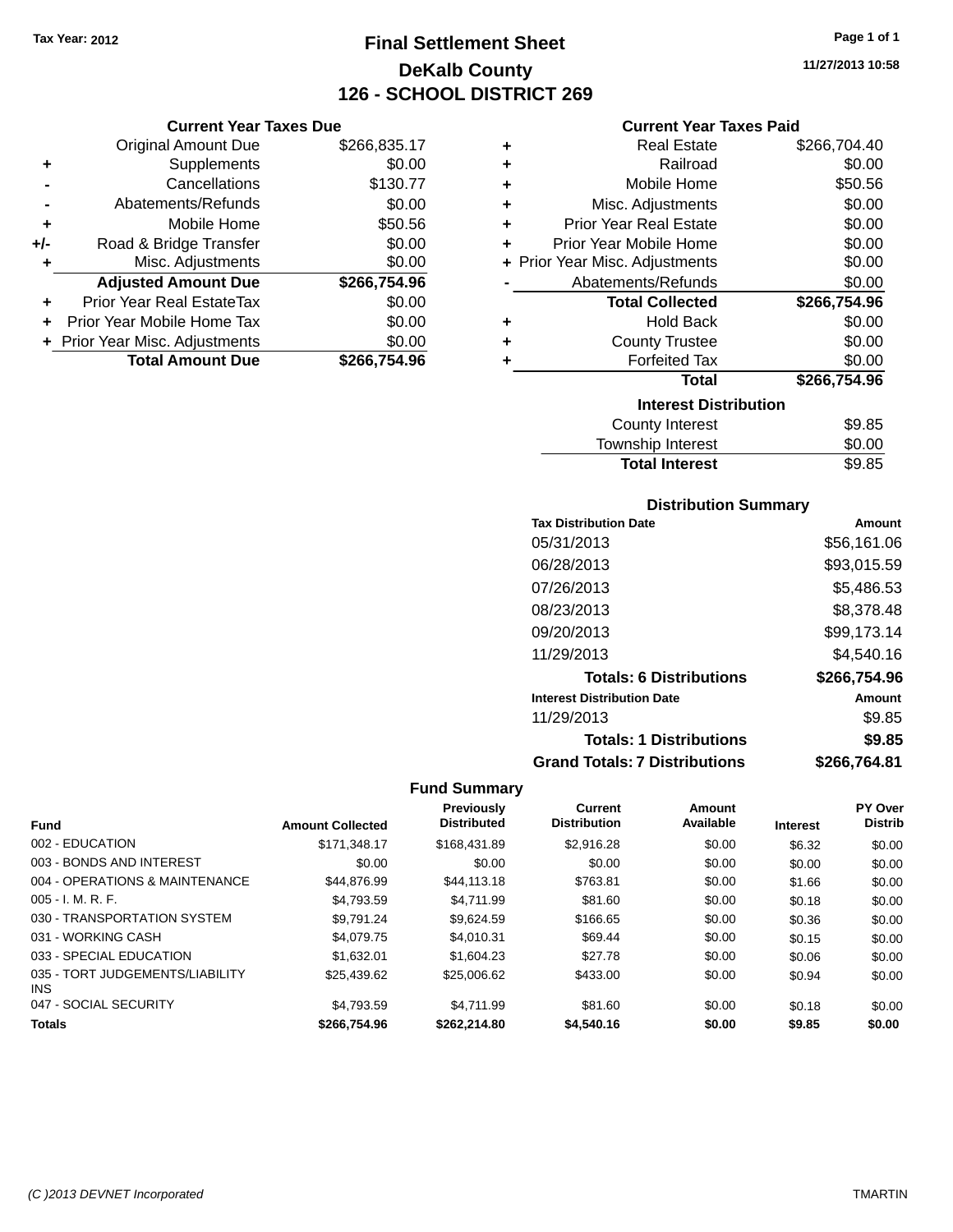# **Final Settlement Sheet Tax Year: 2012 Page 1 of 1 DeKalb County 127 - SCHOOL DISTRICT 271**

**11/27/2013 10:58**

### **Current Year Taxes Paid**

|     | <b>Current Year Taxes Due</b>  |             |
|-----|--------------------------------|-------------|
|     | <b>Original Amount Due</b>     | \$62,890.38 |
| ٠   | Supplements                    | \$0.00      |
|     | Cancellations                  | \$0.00      |
|     | Abatements/Refunds             | \$0.00      |
| ٠   | Mobile Home                    | \$43.36     |
| +/- | Road & Bridge Transfer         | \$0.00      |
| ٠   | Misc. Adjustments              | \$0.00      |
|     | <b>Adjusted Amount Due</b>     | \$62,933.74 |
|     | Prior Year Real EstateTax      | \$0.00      |
| ٠   | Prior Year Mobile Home Tax     | \$0.00      |
|     | + Prior Year Misc. Adjustments | \$0.00      |
|     | <b>Total Amount Due</b>        | \$62.933.74 |

| ٠ | <b>Real Estate</b>             | \$62,890.38 |
|---|--------------------------------|-------------|
| ٠ | Railroad                       | \$0.00      |
| ٠ | Mobile Home                    | \$43.36     |
| ٠ | Misc. Adjustments              | \$0.00      |
| ٠ | <b>Prior Year Real Estate</b>  | \$0.00      |
| ٠ | Prior Year Mobile Home         | \$0.00      |
|   | + Prior Year Misc. Adjustments | \$0.00      |
|   | Abatements/Refunds             | \$0.00      |
|   | <b>Total Collected</b>         | \$62,933.74 |
| ٠ | Hold Back                      | \$0.00      |
| ٠ | <b>County Trustee</b>          | \$0.00      |
| ٠ | <b>Forfeited Tax</b>           | \$0.00      |
|   | <b>Total</b>                   | \$62,933.74 |
|   | <b>Interest Distribution</b>   |             |
|   | <b>County Interest</b>         | \$2.32      |
|   | <b>Township Interest</b>       | \$0.00      |
|   | <b>Total Interest</b>          | \$2.32      |

## **Distribution Summary**

| <b>Tax Distribution Date</b>         | Amount        |
|--------------------------------------|---------------|
| 05/31/2013                           | \$8,486.04    |
| 06/28/2013                           | \$26,992.90   |
| 08/23/2013                           | \$2,379.23    |
| 09/20/2013                           | \$20,468.70   |
| 11/29/2013                           | \$4,606.87    |
| <b>Totals: 5 Distributions</b>       | \$62,933.74   |
| <b>Interest Distribution Date</b>    | <b>Amount</b> |
| 11/29/2013                           | \$2.32        |
| <b>Totals: 1 Distributions</b>       | \$2.32        |
| <b>Grand Totals: 6 Distributions</b> | \$62,936.06   |

| Fund                                    | <b>Amount Collected</b> | <b>Previously</b><br><b>Distributed</b> | Current<br><b>Distribution</b> | Amount<br>Available | <b>Interest</b> | PY Over<br><b>Distrib</b> |
|-----------------------------------------|-------------------------|-----------------------------------------|--------------------------------|---------------------|-----------------|---------------------------|
|                                         |                         |                                         |                                |                     |                 |                           |
| 002 - EDUCATION                         | \$32,460.89             | \$30,084.69                             | \$2,376.20                     | \$0.00              | \$1.20          | \$0.00                    |
| 003 - BONDS AND INTEREST                | \$12,462.71             | \$11,550.42                             | \$912.29                       | \$0.00              | \$0.46          | \$0.00                    |
| 004 - OPERATIONS & MAINTENANCE          | \$5,564.79              | \$5,157.43                              | \$407.36                       | \$0.00              | \$0.21          | \$0.00                    |
| $005 - I. M. R. F.$                     | \$1,623.06              | \$1.504.25                              | \$118.81                       | \$0.00              | \$0.06          | \$0.00                    |
| 030 - TRANSPORTATION SYSTEM             | \$1,669.51              | \$1,547.30                              | \$122.21                       | \$0.00              | \$0.06          | \$0.00                    |
| 031 - WORKING CASH                      | \$316.56                | \$293.38                                | \$23.18                        | \$0.00              | \$0.01          | \$0.00                    |
| 032 - FIRE PREV/SFTY/ENERGY             | \$25.55                 | \$23.69                                 | \$1.86                         | \$0.00              | \$0.00          | \$0.00                    |
| 033 - SPECIAL EDUCATION                 | \$255.77                | \$237.04                                | \$18.73                        | \$0.00              | \$0.01          | \$0.00                    |
| 035 - TORT JUDGEMENTS/LIABILITY<br>INS. | \$2,086.82              | \$1,934.06                              | \$152.76                       | \$0.00              | \$0.08          | \$0.00                    |
| 047 - SOCIAL SECURITY                   | \$1,391.21              | \$1,289.38                              | \$101.83                       | \$0.00              | \$0.05          | \$0.00                    |
| 057 - LEASE/PURCHASE/RENTAL             | \$347.84                | \$322.37                                | \$25.47                        | \$0.00              | \$0.01          | \$0.00                    |
| 109 - PRIOR YEAR ADJUSTMENT             | \$4,729.03              | \$4,382.86                              | \$346.17                       | \$0.00              | \$0.17          | \$0.00                    |
| Totals                                  | \$62.933.74             | \$58,326.87                             | \$4,606.87                     | \$0.00              | \$2.32          | \$0.00                    |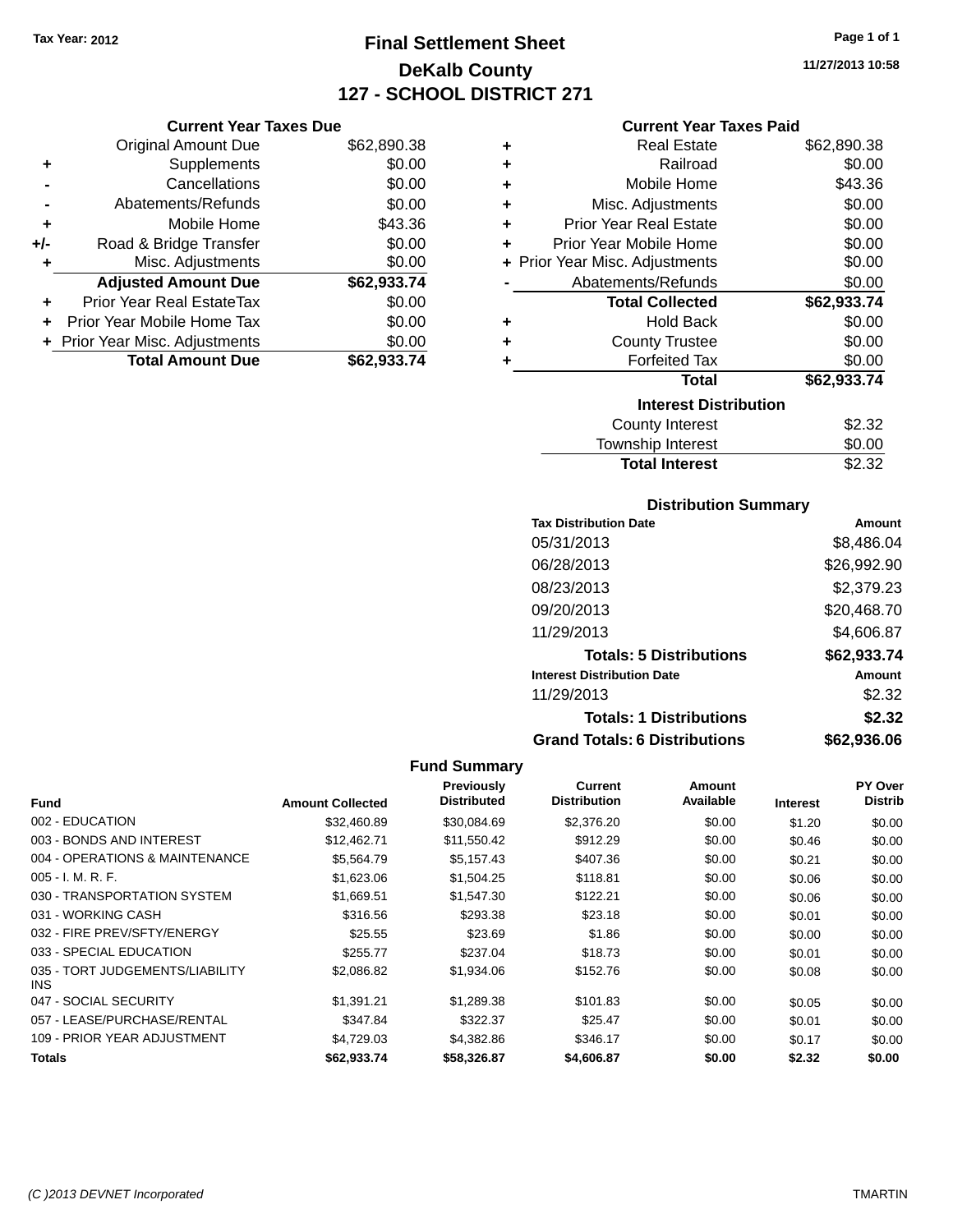# **Final Settlement Sheet Tax Year: 2012 Page 1 of 1 DeKalb County 128 - SCHOOL DISTRICT 300**

**11/27/2013 10:58**

| <b>Current Year Taxes Paid</b> |  |  |  |
|--------------------------------|--|--|--|
|--------------------------------|--|--|--|

|       | <b>Current Year Taxes Due</b>    |            |   | Curi                  |
|-------|----------------------------------|------------|---|-----------------------|
|       | Original Amount Due              | \$8,457.67 | ٠ | R٥                    |
|       | <b>Supplements</b>               | \$0.00     | ٠ |                       |
|       | Cancellations                    | \$0.00     | ٠ | Mot                   |
|       | Abatements/Refunds               | \$0.00     | ٠ | Misc. Ad              |
|       | Mobile Home                      | \$0.00     | ٠ | Prior Year Re         |
| $+/-$ | Road & Bridge Transfer           | \$0.00     |   | <b>Prior Year Mot</b> |
|       | Misc. Adjustments                | \$0.00     |   | + Prior Year Misc. Ad |
|       | <b>Adjusted Amount Due</b>       | \$8,457.67 |   | Abatements            |
|       | <b>Prior Year Real EstateTax</b> | \$0.00     |   | Total (               |
|       | Prior Year Mobile Home Tax       | \$0.00     | ٠ |                       |
|       | + Prior Year Misc. Adjustments   | \$0.00     | ٠ | Count                 |
|       | <b>Total Amount Due</b>          | \$8,457.67 |   | For                   |
|       |                                  |            |   |                       |

| ÷ | <b>Real Estate</b>             | \$8,457.67 |
|---|--------------------------------|------------|
| ÷ | Railroad                       | \$0.00     |
| ÷ | Mobile Home                    | \$0.00     |
| ٠ | Misc. Adjustments              | \$0.00     |
| ÷ | Prior Year Real Estate         | \$0.00     |
| ٠ | Prior Year Mobile Home         | \$0.00     |
|   | + Prior Year Misc. Adjustments | \$0.00     |
|   | Abatements/Refunds             | \$0.00     |
|   |                                |            |
|   | <b>Total Collected</b>         | \$8,457.67 |
| ÷ | <b>Hold Back</b>               | \$0.00     |
| ٠ | <b>County Trustee</b>          | \$0.00     |
| ٠ | <b>Forfeited Tax</b>           | \$0.00     |
|   | <b>Total</b>                   | \$8,457.67 |
|   | <b>Interest Distribution</b>   |            |
|   | <b>County Interest</b>         | \$0.31     |

# **Total Interest** \$0.31

| <b>Distribution Summary</b>       |            |
|-----------------------------------|------------|
| <b>Tax Distribution Date</b>      | Amount     |
| 05/31/2013                        | \$2,962.13 |
| 06/28/2013                        | \$2,533.42 |
| 08/23/2013                        | \$2,962.12 |
| <b>Totals: 3 Distributions</b>    | \$8,457.67 |
| <b>Interest Distribution Date</b> | Amount     |
| 11/29/2013                        | \$0.31     |
| <b>Totals: 1 Distributions</b>    | \$0.31     |

**Grand Totals: 4 Distributions \$8,457.98**

| CO AET NO |
|-----------|
| \$0.31    |
| \$0.31    |

| ⊎∪.ບ ເ     |  |
|------------|--|
| \$0.31     |  |
| \$8,457.98 |  |
|            |  |

|                                         |                         | <b>Fund Summary</b>                     |                                       |                     |                 |                           |
|-----------------------------------------|-------------------------|-----------------------------------------|---------------------------------------|---------------------|-----------------|---------------------------|
| <b>Fund</b>                             | <b>Amount Collected</b> | <b>Previously</b><br><b>Distributed</b> | <b>Current</b><br><b>Distribution</b> | Amount<br>Available | <b>Interest</b> | PY Over<br><b>Distrib</b> |
| 002 - EDUCATION                         | \$5,646.18              | \$5.646.18                              | \$0.00                                | \$0.00              | \$0.21          | \$0.00                    |
| 003 - BONDS AND INTEREST                | \$1,260.03              | \$1,260.03                              | \$0.00                                | \$0.00              | \$0.05          | \$0.00                    |
| 004 - OPERATIONS & MAINTENANCE          | \$601.95                | \$601.95                                | \$0.00                                | \$0.00              | \$0.02          | \$0.00                    |
| 005 - I. M. R. F.                       | \$112.87                | \$112.87                                | \$0.00                                | \$0.00              | \$0.00          | \$0.00                    |
| 030 - TRANSPORTATION SYSTEM             | \$160.31                | \$160.31                                | \$0.00                                | \$0.00              | \$0.01          | \$0.00                    |
| 031 - WORKING CASH                      | \$0.89                  | \$0.89                                  | \$0.00                                | \$0.00              | \$0.00          | \$0.00                    |
| 033 - SPECIAL EDUCATION                 | \$542.88                | \$542.88                                | \$0.00                                | \$0.00              | \$0.02          | \$0.00                    |
| 035 - TORT JUDGEMENTS/LIABILITY<br>INS. | \$2.54                  | \$2.54                                  | \$0.00                                | \$0.00              | \$0.00          | \$0.00                    |
| 047 - SOCIAL SECURITY                   | \$130.02                | \$130.02                                | \$0.00                                | \$0.00              | \$0.00          | \$0.00                    |
| <b>Totals</b>                           | \$8,457.67              | \$8,457.67                              | \$0.00                                | \$0.00              | \$0.31          | \$0.00                    |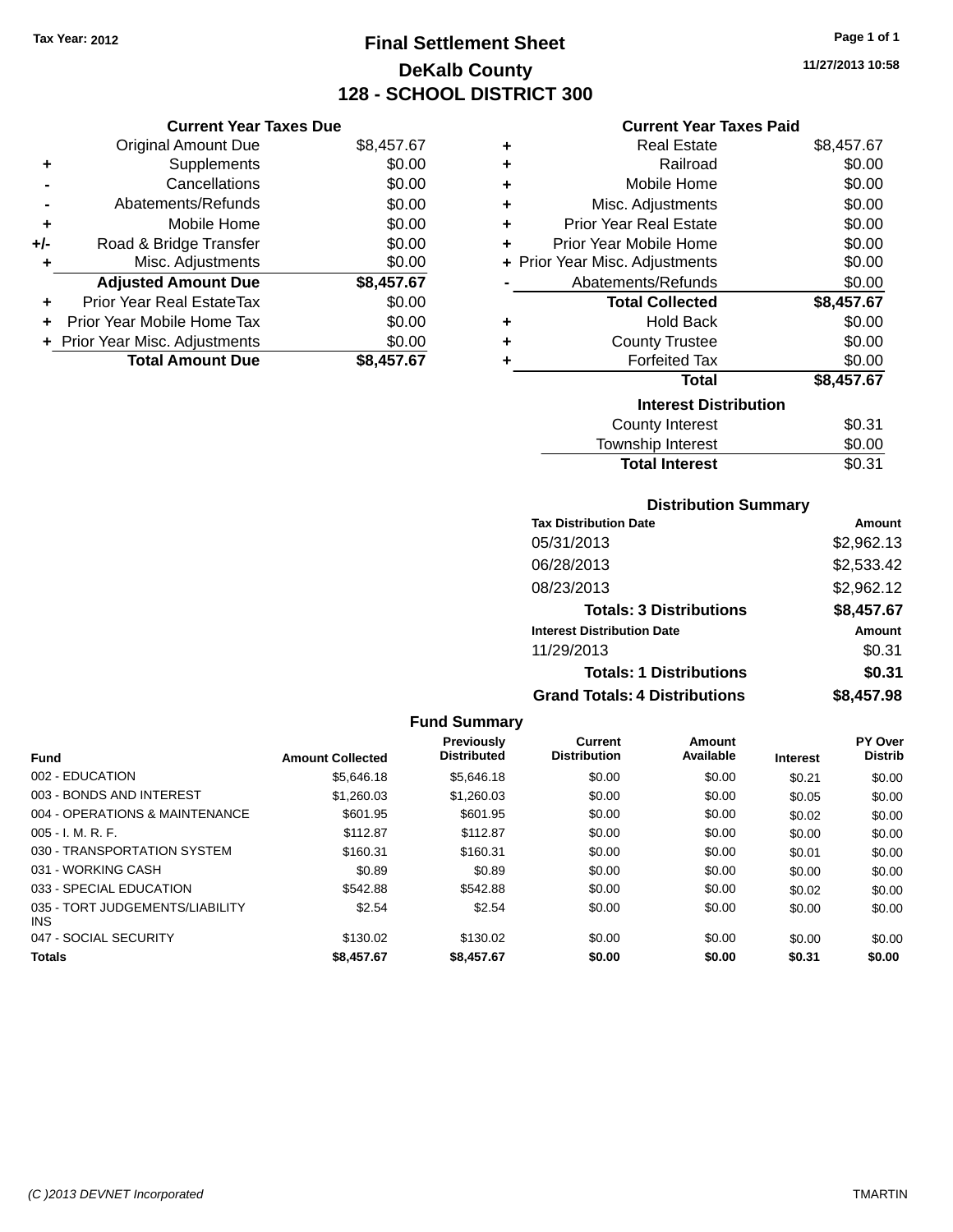# **Final Settlement Sheet Tax Year: 2012 Page 1 of 1 DeKalb County 129 - SCHOOL DISTRICT 301**

**11/27/2013 10:58**

|       | <b>Original Amount Due</b>     | \$8,645.59 |
|-------|--------------------------------|------------|
| ٠     | Supplements                    | \$0.00     |
|       | Cancellations                  | \$0.00     |
|       | Abatements/Refunds             | \$0.00     |
| ÷     | Mobile Home                    | \$0.00     |
| $+/-$ | Road & Bridge Transfer         | \$0.00     |
|       | Misc. Adjustments              | \$0.00     |
|       | <b>Adjusted Amount Due</b>     | \$8,645.59 |
| ÷     | Prior Year Real EstateTax      | \$0.00     |
|       | Prior Year Mobile Home Tax     | \$0.00     |
|       | + Prior Year Misc. Adjustments | \$0.00     |
|       | <b>Total Amount Due</b>        | \$8,645.59 |

**Current Year Taxes Due**

#### **Current Year Taxes Paid**

| ٠ | <b>Real Estate</b>             | \$8,645.59 |
|---|--------------------------------|------------|
| ÷ | Railroad                       | \$0.00     |
| ٠ | Mobile Home                    | \$0.00     |
| ٠ | Misc. Adjustments              | \$0.00     |
| ٠ | <b>Prior Year Real Estate</b>  | \$0.00     |
| ٠ | Prior Year Mobile Home         | \$0.00     |
|   | + Prior Year Misc. Adjustments | \$0.00     |
|   | Abatements/Refunds             | \$0.00     |
|   |                                |            |
|   | <b>Total Collected</b>         | \$8,645.59 |
| ٠ | <b>Hold Back</b>               | \$0.00     |
| ÷ | <b>County Trustee</b>          | \$0.00     |
| ٠ | <b>Forfeited Tax</b>           | \$0.00     |
|   | <b>Total</b>                   | \$8,645.59 |
|   | <b>Interest Distribution</b>   |            |
|   | County Interest                | \$0.32     |

# **Total Interest** \$0.32

| <b>Distribution Summary</b>          |            |
|--------------------------------------|------------|
| <b>Tax Distribution Date</b>         | Amount     |
| 06/28/2013                           | \$2,522.50 |
| 09/20/2013                           | \$2,522.50 |
| 11/29/2013                           | \$3,600.59 |
| <b>Totals: 3 Distributions</b>       | \$8,645.59 |
| <b>Interest Distribution Date</b>    | Amount     |
| 11/29/2013                           | \$0.32     |
| <b>Totals: 1 Distributions</b>       | \$0.32     |
| <b>Grand Totals: 4 Distributions</b> | \$8,645.91 |

#### **Fund Summary Fund Interest Amount Collected Distributed PY Over Distrib Amount Available Current Distribution Previously** 002 - EDUCATION \$4,858.85 \$2,835.32 \$2,023.53 \$0.00 \$0.18 \$0.00 003 - BONDS AND INTEREST 60.00 \$1,489.34 \$869.08 \$620.26 \$0.00 \$0.00 \$0.00 \$0.00 004 - OPERATIONS & MAINTENANCE \$920.91 \$537.38 \$383.53 \$0.00 \$0.03 \$0.00 005 - I. M. R. F. \$119.96 \$70.00 \$49.96 \$0.00 \$0.00 \$0.00 030 - TRANSPORTATION SYSTEM \$358.30 \$209.08 \$149.22 \$0.00 \$0.01 \$0.00 031 - WORKING CASH \$10.00 \$20.54 \$11.98 \$8.56 \$0.00 \$0.00 \$0.00 \$0.00 033 - SPECIAL EDUCATION 6535.36 \$312.40 \$222.96 \$0.00 \$0.02 \$0.00 035 - TORT JUDGMENTS, LIABILITY INSURANCE \$176.81 \$103.18 \$73.63 \$0.00 \$0.01 \$0.00 047 - SOCIAL SECURITY \$165.52 \$96.58 \$0.00 \$0.01 \$0.00 \$0.00 \$0.00 **Totals \$8,645.59 \$5,045.00 \$3,600.59 \$0.00 \$0.32 \$0.00**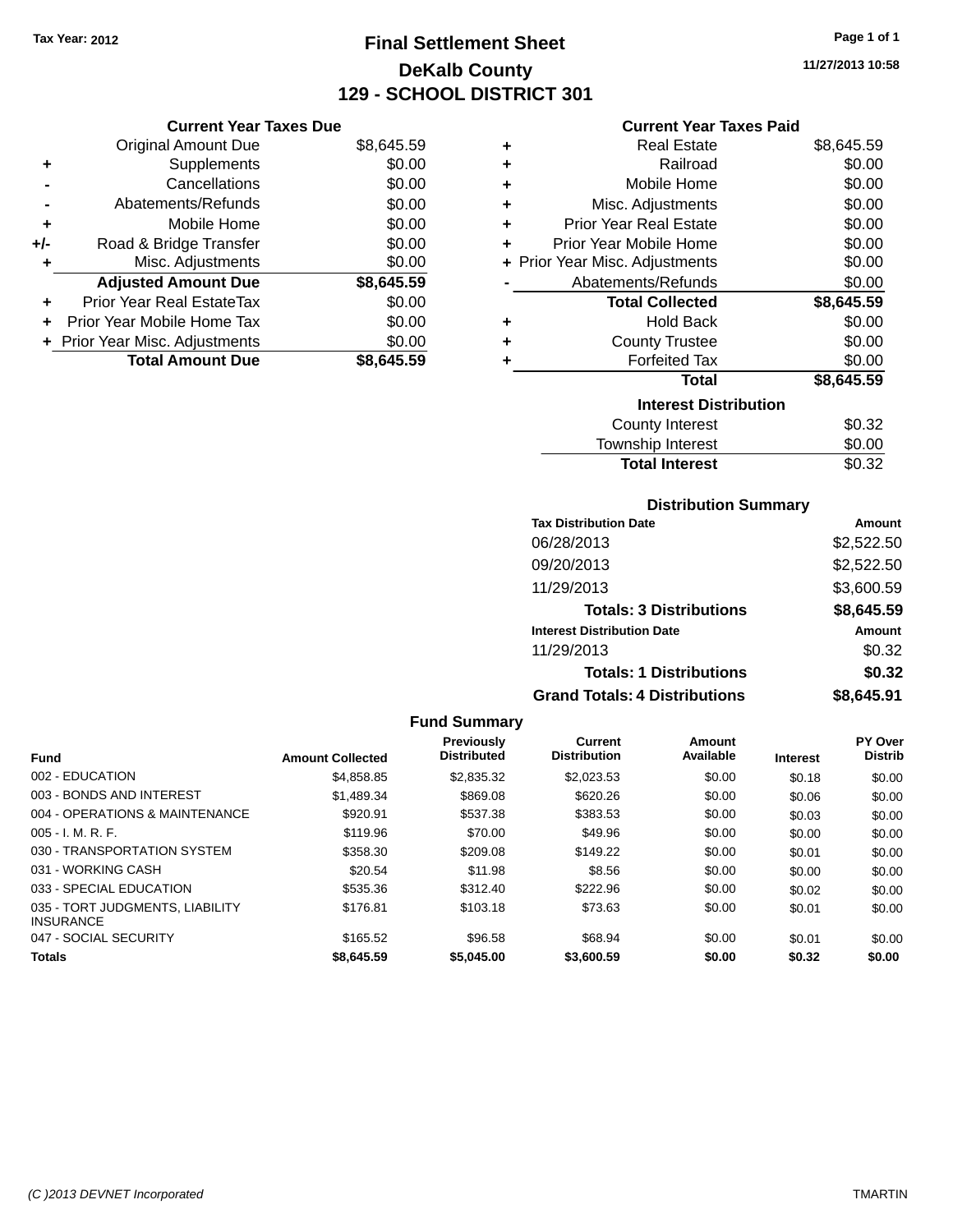**Current Year Taxes Due** Original Amount Due \$1,800,196.23

**Adjusted Amount Due \$1,799,142.04**

**Total Amount Due \$1,797,885.86**

**+** Supplements \$0.00 **-** Cancellations \$1,209.30 **-** Abatements/Refunds \$16.01 **+** Mobile Home \$171.12 **+/-** Road & Bridge Transfer \$0.00 **+** Misc. Adjustments \$0.00

**+** Prior Year Real EstateTax (\$1,606.92) **+** Prior Year Mobile Home Tax \$0.00 **+** Prior Year Misc. Adjustments \$350.74

# **Final Settlement Sheet Tax Year: 2012 Page 1 of 2 DeKalb County 130 - SCHOOL DISTRICT 302**

**Current Year Taxes Paid**

|   | Gurrent fear Taxes Palu        |                |
|---|--------------------------------|----------------|
| ٠ | <b>Real Estate</b>             | \$1,748,481.18 |
| ÷ | Railroad                       | \$38,446.16    |
| ٠ | Mobile Home                    | \$171.12       |
| ٠ | Misc. Adjustments              | \$0.00         |
| ÷ | <b>Prior Year Real Estate</b>  | (\$1,606.92)   |
| ٠ | Prior Year Mobile Home         | \$0.00         |
|   | + Prior Year Misc. Adjustments | \$350.74       |
|   | Abatements/Refunds             | \$16.01        |
|   | <b>Total Collected</b>         | \$1,785,826.27 |
| ٠ | <b>Hold Back</b>               | \$0.00         |
| ٠ | <b>County Trustee</b>          | \$12,059.59    |
| ٠ | <b>Forfeited Tax</b>           | \$0.00         |
|   | <b>Total</b>                   | \$1,797,885.86 |
|   | <b>Interest Distribution</b>   |                |
|   | <b>County Interest</b>         | \$65.95        |
|   |                                | ີ ລ            |

| <b>Total Interest</b> | \$65.95 |
|-----------------------|---------|
| Township Interest     | \$0.00  |
| County Interest       | \$65.95 |

#### **Distribution Summary**

| <b>Tax Distribution Date</b>         | Amount         |
|--------------------------------------|----------------|
| 05/31/2013                           | \$188,022.70   |
| 06/28/2013                           | \$743,443.42   |
| 07/26/2013                           | \$14,567.09    |
| 08/23/2013                           | \$113,835.63   |
| 09/20/2013                           | \$665,841.15   |
| 11/29/2013                           | \$60,116.28    |
| <b>Totals: 6 Distributions</b>       | \$1,785,826.27 |
| <b>Interest Distribution Date</b>    | Amount         |
| 11/29/2013                           | \$65.95        |
| <b>Totals: 1 Distributions</b>       | \$65.95        |
| <b>Grand Totals: 7 Distributions</b> | \$1,785,892.22 |

#### **Fund Summary**

| <b>Fund</b>                    | <b>Amount Collected</b> | Previously<br><b>Distributed</b> | Current<br><b>Distribution</b> | Amount<br>Available | <b>Interest</b> | <b>PY Over</b><br><b>Distrib</b> |
|--------------------------------|-------------------------|----------------------------------|--------------------------------|---------------------|-----------------|----------------------------------|
| 002 - EDUCATION                | \$1,063,245.23          | \$1,027,453.15                   | \$35,792.08                    | \$0.00              | \$39.27         | \$0.00                           |
| 003 - BONDS AND INTEREST       | \$343,094.72            | \$331,545.13                     | \$11,549.59                    | \$0.00              | \$12.67         | \$0.00                           |
| 004 - OPERATIONS & MAINTENANCE | \$151,734.51            | \$146,626.67                     | \$5,107.84                     | \$0.00              | \$5.60          | \$0.00                           |
| $005 - I. M. R. F.$            | \$18,065,43             | \$17,457.29                      | \$608.14                       | \$0.00              | \$0.67          | \$0.00                           |
| 030 - TRANSPORTATION SYSTEM    | \$93,930.89             | \$90.768.92                      | \$3.161.97                     | \$0.00              | \$3.47          | \$0.00                           |
| 031 - WORKING CASH             | \$3.614.53              | \$3,492.85                       | \$121.68                       | \$0.00              | \$0.13          | \$0.00                           |
| 033 - SPECIAL EDUCATION        | \$86.851.87             | \$83.928.20                      | \$2,923.67                     | \$0.00              | \$3.21          | \$0.00                           |
| 047 - SOCIAL SECURITY          | \$25,289.09             | \$24,437.78                      | \$851.31                       | \$0.00              | \$0.93          | \$0.00                           |
| <b>Totals</b>                  | \$1,785,826.27          | \$1,725,709.99                   | \$60,116.28                    | \$0.00              | \$65.95         | \$0.00                           |

### **Miscellaneous Adjustment Detail**

**Totals 1 entries \$350.74**

**<u>Year Source</u> <b>Account Type Amount Adjustment Description**<br>
2011 RE - Real Estate Back Tax Collected \$350.74 HEYOB REDEMPTION 09 \$350.74 HEYOB REDEMPTION 09-25-478-001 by TBA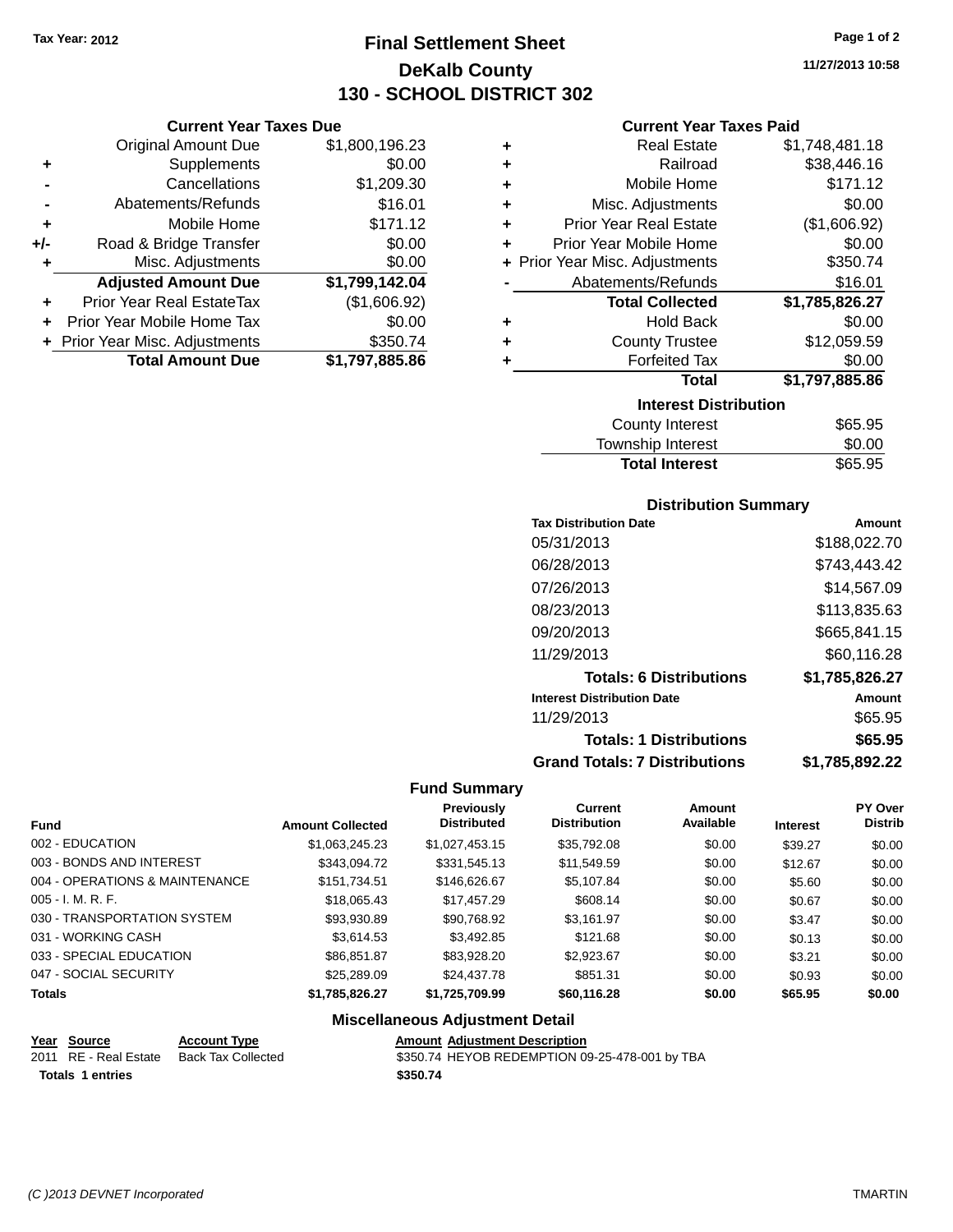## **Final Settlement Sheet Tax Year: 2012 Page 2 of 2 DeKalb County Abatement Detail**

**11/27/2013 10:58**

**Totals 1 entries \$16.01**

**Year Source Account Type Amount Adjustment Description**<br>2012 RE - Real Estate PTAB Decision **Amount 12-13-100-003 2011 PTAE** \$16.01 12-13-100-003 2011 PTAB REFUND by TBA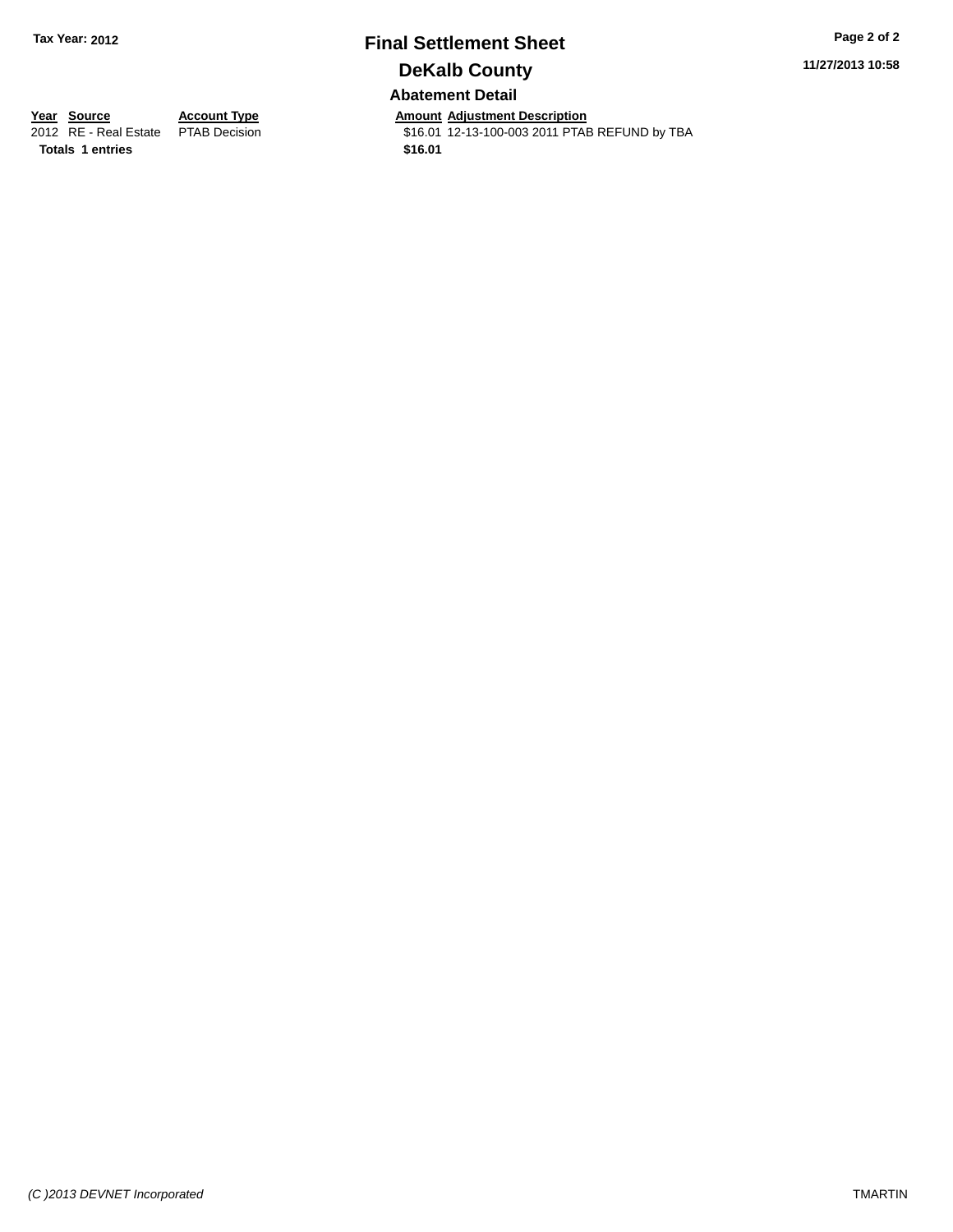**Current Year Taxes Due** Original Amount Due \$10,036,846.30

**Adjusted Amount Due \$10,023,531.68**

**Total Amount Due \$10,015,199.19**

**+** Supplements \$0.00 **-** Cancellations \$17,575.10 **-** Abatements/Refunds \$37.27 **+** Mobile Home \$4,297.75 **+/-** Road & Bridge Transfer \$0.00 **+** Misc. Adjustments \$0.00

**+** Prior Year Real EstateTax (\$8,362.82) **+** Prior Year Mobile Home Tax \$0.00 **+** Prior Year Misc. Adjustments \$30.33

# **Final Settlement Sheet Tax Year: 2012 Page 1 of 2 DeKalb County 131 - SCHOOL DISTRICT 424**

**11/27/2013 10:58**

#### **Current Year Taxes Paid**

| ٠ | <b>Real Estate</b>             | \$9,917,208.00  |
|---|--------------------------------|-----------------|
| ٠ | Railroad                       | \$91,361.12     |
| ٠ | Mobile Home                    | \$4,256.47      |
| ÷ | Misc. Adjustments              | \$0.00          |
| ٠ | <b>Prior Year Real Estate</b>  | (\$8,362.82)    |
| ٠ | Prior Year Mobile Home         | \$0.00          |
|   | + Prior Year Misc. Adjustments | \$30.33         |
|   | Abatements/Refunds             | \$37.27         |
|   | <b>Total Collected</b>         | \$10,004,455.83 |
| ٠ | <b>Hold Back</b>               | \$0.00          |
| ٠ | <b>County Trustee</b>          | \$3,001.27      |
| ٠ | <b>Forfeited Tax</b>           | \$7,742.09      |
|   | <b>Total</b>                   | \$10,015,199.19 |
|   | <b>Interest Distribution</b>   |                 |
|   | County Interest                | R260 17         |

| <b>County Interest</b> | \$369.47 |
|------------------------|----------|
| Township Interest      | \$0.00   |
| <b>Total Interest</b>  | \$369.47 |

#### **Distribution Summary**

| <b>Tax Distribution Date</b>         | Amount          |
|--------------------------------------|-----------------|
| 05/31/2013                           | \$1,163,548.04  |
| 06/28/2013                           | \$4,161,696.62  |
| 07/26/2013                           | \$82,217.69     |
| 08/23/2013                           | \$726,869.02    |
| 09/20/2013                           | \$3,619,281.41  |
| 11/29/2013                           | \$250,843.05    |
| <b>Totals: 6 Distributions</b>       | \$10,004,455.83 |
| <b>Interest Distribution Date</b>    | Amount          |
| 11/29/2013                           | \$369.47        |
| <b>Totals: 1 Distributions</b>       | \$369.47        |
| <b>Grand Totals: 7 Distributions</b> | \$10,004,825.30 |

#### **Fund Summary**

| <b>Fund</b>                             | <b>Amount Collected</b> | Previously<br><b>Distributed</b> | <b>Current</b><br><b>Distribution</b> | <b>Amount</b><br>Available | <b>Interest</b> | PY Over<br><b>Distrib</b> |
|-----------------------------------------|-------------------------|----------------------------------|---------------------------------------|----------------------------|-----------------|---------------------------|
| 002 - EDUCATION                         | \$5.430.018.47          | \$5,293,870,88                   | \$136,147.59                          | \$0.00                     | \$200.53        | \$0.00                    |
| 003 - BONDS AND INTEREST                | \$2,048,722.46          | \$1.997.354.56                   | \$51,367.90                           | \$0.00                     | \$75.66         | \$0.00                    |
| 004 - OPERATIONS & MAINTENANCE          | \$1,180,815.91          | \$1,151,209.16                   | \$29,606.75                           | \$0.00                     | \$43.61         | \$0.00                    |
| $005 - I. M. R. F.$                     | \$242,287.90            | \$236,212.99                     | \$6,074.91                            | \$0.00                     | \$8.95          | \$0.00                    |
| 030 - TRANSPORTATION SYSTEM             | \$374.446.77            | \$365.058.23                     | \$9,388.54                            | \$0.00                     | \$13.83         | \$0.00                    |
| 031 - WORKING CASH                      | \$70,481.40             | \$68,714.22                      | \$1,767.18                            | \$0.00                     | \$2.60          | \$0.00                    |
| 032 - FIRE PREV/SFTY/ENERGY             | \$8,813.94              | \$8.592.92                       | \$221.02                              | \$0.00                     | \$0.33          | \$0.00                    |
| 033 - SPECIAL EDUCATION                 | \$88,119.25             | \$85,909.81                      | \$2,209.44                            | \$0.00                     | \$3.25          | \$0.00                    |
| 035 - TORT JUDGEMENTS/LIABILITY<br>INS. | \$208,322,77            | \$203.099.48                     | \$5,223.29                            | \$0.00                     | \$7.69          | \$0.00                    |
| 047 - SOCIAL SECURITY                   | \$308,377,35            | \$300.645.37                     | \$7.731.98                            | \$0.00                     | \$11.39         | \$0.00                    |
| 057 - LEASE/PURCHASE/RENTAL             | \$44.049.61             | \$42,945.16                      | \$1.104.45                            | \$0.00                     | \$1.63          | \$0.00                    |
| <b>Totals</b>                           | \$10,004,455.83         | \$9,753,612.78                   | \$250,843.05                          | \$0.00                     | \$369.47        | \$0.00                    |

## **Miscellaneous Adjustment Detail**

**Year Source Account Type Amount Adjustment Description**

**Totals 1 entries \$30.33**

2012 MH - Mobile Home Back Tax Collected \$30.33 VARGAS REDEMPTION 03-30-131-001-0063O by TBA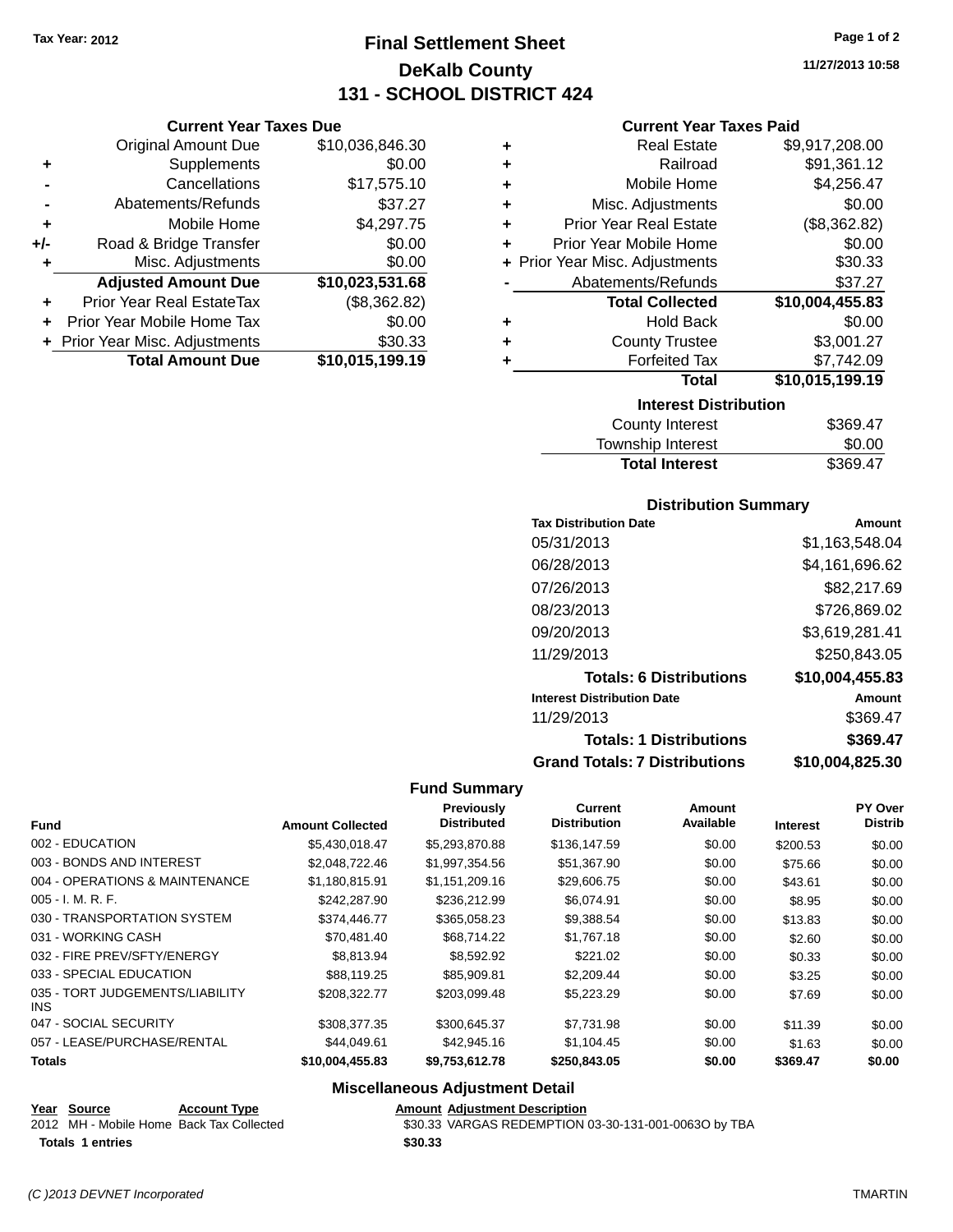# **Final Settlement Sheet Tax Year: 2012 Page 2 of 2 DeKalb County**

**11/27/2013 10:58**

### **Abatement Detail**

\$22.49 03-30-277-001 2011 PTAB REFUND by TBA 2012 RE - Real Estate PTAB Decision \$14.78 03-30-277-001 2012 PTAB REFUND by TBA

**Totals 2 entries \$37.27**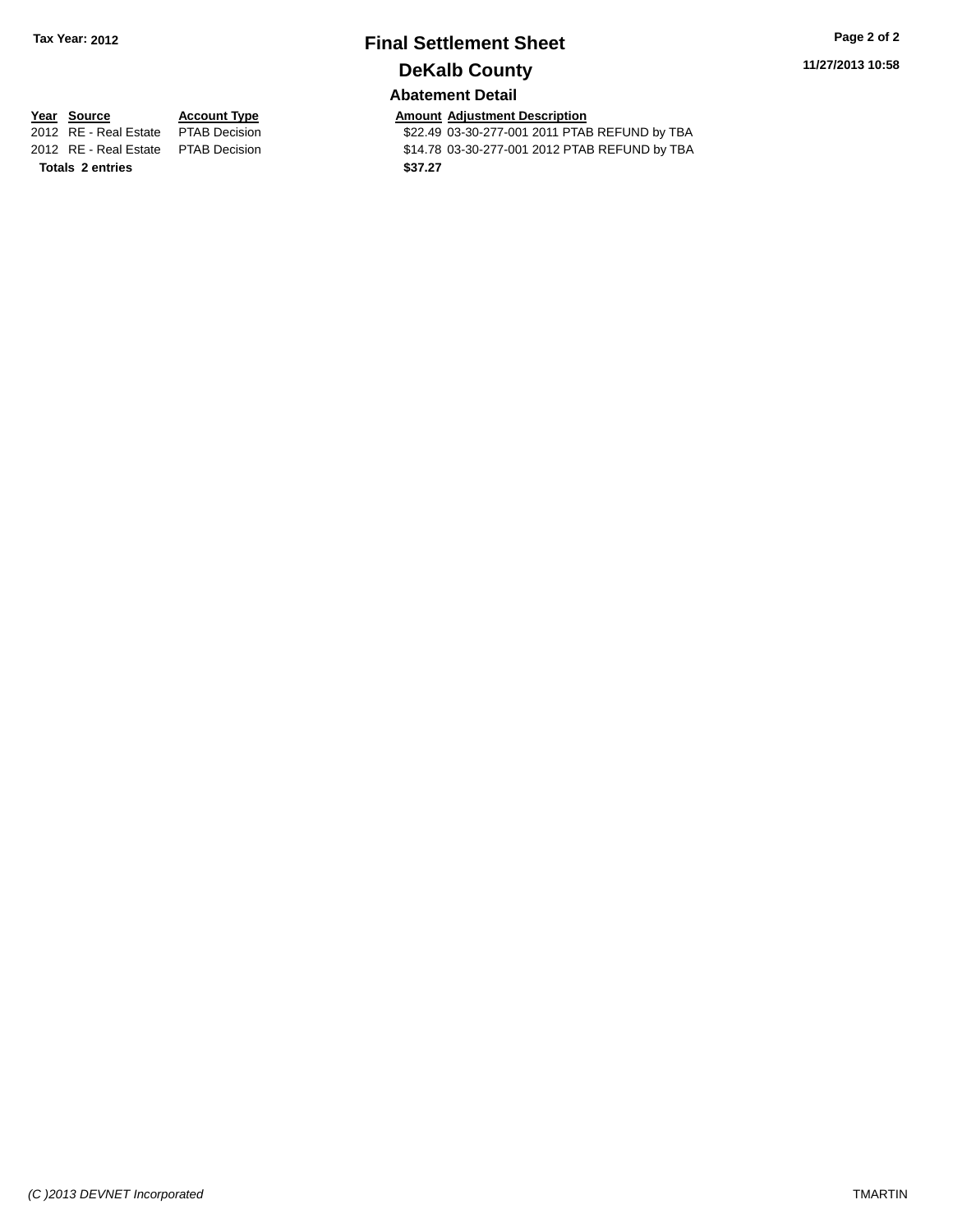**Current Year Taxes Due** Original Amount Due \$7,456,483.30

**Adjusted Amount Due \$7,455,316.92**

**+** Supplements \$0.00 **-** Cancellations \$3,172.39 **-** Abatements/Refunds \$61.87 **+** Mobile Home \$888.67 **+/-** Road & Bridge Transfer \$0.00 **+** Misc. Adjustments \$1,179.21

**+** Prior Year Real EstateTax (\$3,890.30) **+** Prior Year Mobile Home Tax \$0.00 **+** Prior Year Misc. Adjustments \$0.00<br>Total Amount Due \$7,451,426.62

**Total Amount Due** 

# **Final Settlement Sheet Tax Year: 2012 Page 1 of 2 DeKalb County 132 - SCHOOL DISTRICT 425**

**11/27/2013 10:58**

#### **Current Year Taxes Paid**

| \$7,303,669.23<br><b>Real Estate</b>          |
|-----------------------------------------------|
| \$148,020.70<br>Railroad                      |
| \$888.66<br>Mobile Home                       |
| \$1,179.21<br>Misc. Adjustments               |
| (\$3,890.30)<br><b>Prior Year Real Estate</b> |
| \$0.00<br>Prior Year Mobile Home              |
| \$0.00<br>+ Prior Year Misc. Adjustments      |
| \$61.87<br>Abatements/Refunds                 |
| <b>Total Collected</b><br>\$7,449,805.63      |
| \$0.00<br><b>Hold Back</b>                    |
| \$1,285.81<br><b>County Trustee</b>           |
| <b>Forfeited Tax</b><br>\$335.18              |
| \$7,451,426.62<br><b>Total</b>                |
| <b>Interest Distribution</b>                  |
| <b>County Interest</b><br>\$275.13            |
|                                               |

| Township Interest     | \$0.00   |
|-----------------------|----------|
| <b>Total Interest</b> | \$275.13 |

### **Distribution Summary**

| <b>Tax Distribution Date</b>         | Amount         |
|--------------------------------------|----------------|
| 05/31/2013                           | \$762,890.58   |
| 06/28/2013                           | \$3,268,520.88 |
| 07/26/2013                           | \$67,668.96    |
| 08/23/2013                           | \$239,365.02   |
| 09/20/2013                           | \$2,937,346.64 |
| 11/29/2013                           | \$174,013.55   |
| <b>Totals: 6 Distributions</b>       | \$7,449,805.63 |
| <b>Interest Distribution Date</b>    | Amount         |
| 11/29/2013                           | \$275.13       |
| <b>Totals: 1 Distributions</b>       | \$275.13       |
| <b>Grand Totals: 7 Distributions</b> | \$7,450,080.76 |

#### **Fund Summary**

| <b>Fund</b>                                   | <b>Amount Collected</b> | Previously<br><b>Distributed</b> | Current<br><b>Distribution</b> | Amount<br>Available | <b>Interest</b> | PY Over<br><b>Distrib</b> |
|-----------------------------------------------|-------------------------|----------------------------------|--------------------------------|---------------------|-----------------|---------------------------|
| 002 - EDUCATION                               | \$5,462,622.12          | \$5,335,025.47                   | \$127,596.65                   | \$0.00              | \$201.75        | \$0.00                    |
| 003 - BONDS AND INTEREST                      | \$388,507.36            | \$379,432.56                     | \$9,074.80                     | \$0.00              | \$14.35         | \$0.00                    |
| 004 - OPERATIONS & MAINTENANCE                | \$510,892.77            | \$498,959.27                     | \$11,933.50                    | \$0.00              | \$18.87         | \$0.00                    |
| $005 - I. M. R. F.$                           | \$81,255.03             | \$79,357.05                      | \$1,897.98                     | \$0.00              | \$3.00          | \$0.00                    |
| 030 - TRANSPORTATION SYSTEM                   | \$505.491.65            | \$493.684.30                     | \$11,807.35                    | \$0.00              | \$18.67         | \$0.00                    |
| 031 - WORKING CASH                            | \$9,036.60              | \$8,825.52                       | \$211.08                       | \$0.00              | \$0.33          | \$0.00                    |
| 032 - FIRE PREV/SFTY/ENERGY                   | \$58,689.58             | \$57,318.70                      | \$1,370.88                     | \$0.00              | \$2.17          | \$0.00                    |
| 033 - SPECIAL EDUCATION                       | \$144.429.40            | \$141,055.80                     | \$3,373.60                     | \$0.00              | \$5.33          | \$0.00                    |
| 035 - TORT JUDGEMENTS/LIABILITY<br><b>INS</b> | \$160.684.87            | \$156,931.56                     | \$3,753.31                     | \$0.00              | \$5.93          | \$0.00                    |
| 047 - SOCIAL SECURITY                         | \$128,196.25            | \$125,201.85                     | \$2,994.40                     | \$0.00              | \$4.73          | \$0.00                    |
| 057 - LEASE/PURCHASE/RENTAL                   | \$0.00                  | \$0.00                           | \$0.00                         | \$0.00              | \$0.00          | \$0.00                    |
| <b>Totals</b>                                 | \$7,449,805.63          | \$7,275,792.08                   | \$174,013.55                   | \$0.00              | \$275.13        | \$0.00                    |

## **Miscellaneous Adjustment Detail**

| Year Source           | <b>Account Type</b>                        | <b>Amount Adjustment Description</b>            |
|-----------------------|--------------------------------------------|-------------------------------------------------|
|                       | 2012 RE - Real Estate Paymt In Lieu of Tax | \$595.89 SEQUOYA APTS by TBA                    |
|                       | 2012 RE - Real Estate Back Tax Collected   | \$210.74 ENBURG REDEMPTION 13-35-202-003 by TBA |
| 2012 RE - Real Estate | Back Tax Collected                         | \$249.74 ENBURG REDEMPTION 13-35-202-002 by TBA |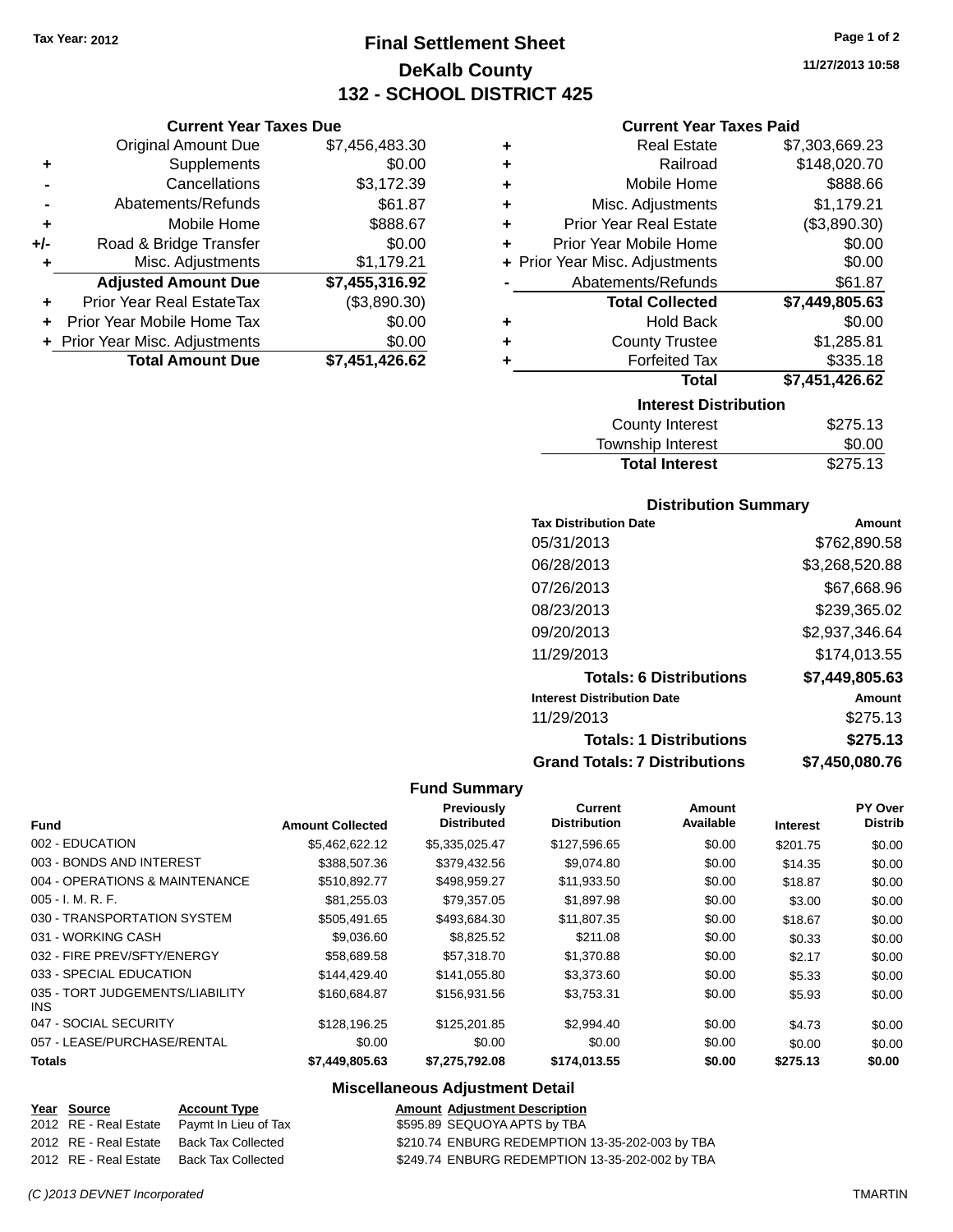# **Final Settlement Sheet Tax Year: 2012 Page 2 of 2 DeKalb County**

#### **11/27/2013 10:58**

## **Miscellaneous Adjustment Detail**

## **Year** Source **Account Type Account Adjustment Description**

2012 RE - Real Estate Back Tax Collected \$122.84 SCAVENGER SALE 13-06-334-001 by TBA **Totals 4 entries \$1,179.21**

#### **Abatement Detail**

\$5.42 13-15-176-011 PTAB REFUND by TBA 2012 RE - Real Estate PTAB Decision \$56.45 13-15-327-010 2011 PTAB REFUND by TBA

**<u>Year Source</u> <b>Account Type Amount Adjustment Description**<br>2012 RE - Real Estate PTAB Decision **Amount 35.42 13-15-176-011 PTAB REF Totals 2 entries \$61.87**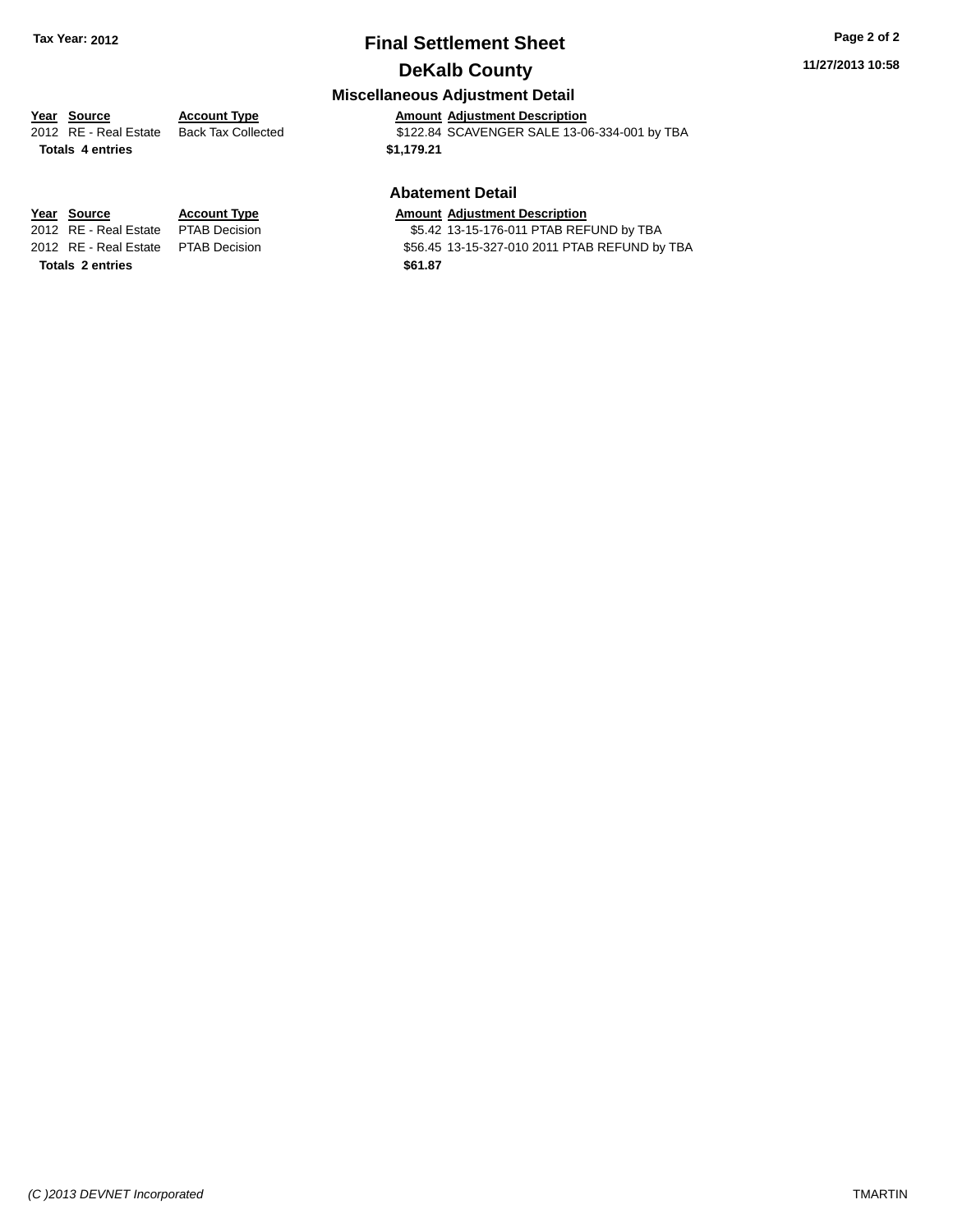**Current Year Taxes Due** Original Amount Due \$3,312,241.21

**Adjusted Amount Due \$3,308,934.95**

**Total Amount Due \$3,299,510.44**

**+** Supplements \$0.00 **-** Cancellations \$3,270.10 **-** Abatements/Refunds \$36.16 **+** Mobile Home \$0.00 **+/-** Road & Bridge Transfer \$0.00 **+** Misc. Adjustments \$0.00

**+** Prior Year Real EstateTax (\$9,424.51) **+** Prior Year Mobile Home Tax \$0.00 **+ Prior Year Misc. Adjustments**  $$0.00$ 

# **Final Settlement Sheet Tax Year: 2012 Page 1 of 2 DeKalb County 133 - SCHOOL DISTRICT 426**

**11/27/2013 10:58**

#### **Current Year Taxes Paid**

| ٠                                  | <b>Real Estate</b>     | \$3,272,427.77 |  |  |
|------------------------------------|------------------------|----------------|--|--|
| ٠                                  | Railroad               | \$34,053.92    |  |  |
| ٠                                  | Mobile Home            | \$0.00         |  |  |
| ÷                                  | Misc. Adjustments      | \$0.00         |  |  |
| <b>Prior Year Real Estate</b><br>٠ |                        | (\$9,424.51)   |  |  |
| Prior Year Mobile Home<br>÷        |                        | \$0.00         |  |  |
| + Prior Year Misc. Adjustments     |                        | \$0.00         |  |  |
| Abatements/Refunds                 |                        | \$36.16        |  |  |
|                                    | <b>Total Collected</b> | \$3,297,021.02 |  |  |
| ÷                                  | Hold Back              | \$0.00         |  |  |
|                                    | <b>County Trustee</b>  | \$2,489.42     |  |  |
|                                    | <b>Forfeited Tax</b>   | \$0.00         |  |  |
|                                    | <b>Total</b>           | \$3,299,510.44 |  |  |
| <b>Interest Distribution</b>       |                        |                |  |  |
|                                    | <b>County Interest</b> | \$121.76       |  |  |

| \$121.76 |
|----------|
| \$0.00   |
| \$121.76 |
|          |

#### **Distribution Summary**

| <b>Tax Distribution Date</b>         | Amount         |
|--------------------------------------|----------------|
| 05/31/2013                           | \$404,026.27   |
| 06/28/2013                           | \$1,346,963.33 |
| 07/26/2013                           | \$54,280.91    |
| 08/23/2013                           | \$208,702.83   |
| 09/20/2013                           | \$1,185,060.14 |
| 11/29/2013                           | \$97,987.54    |
| <b>Totals: 6 Distributions</b>       | \$3,297,021.02 |
| <b>Interest Distribution Date</b>    | Amount         |
| 11/29/2013                           | \$121.76       |
| <b>Totals: 1 Distributions</b>       | \$121.76       |
| <b>Grand Totals: 7 Distributions</b> | \$3.297.142.78 |

#### **Fund Summary**

| <b>Fund</b>                             | <b>Amount Collected</b> | Previously<br><b>Distributed</b> | <b>Current</b><br><b>Distribution</b> | Amount<br>Available | <b>Interest</b> | PY Over<br><b>Distrib</b> |
|-----------------------------------------|-------------------------|----------------------------------|---------------------------------------|---------------------|-----------------|---------------------------|
| 002 - EDUCATION                         | \$2,085,078.92          | \$2,023,110.30                   | \$61,968.62                           | \$0.00              | \$77.00         | \$0.00                    |
| 003 - BONDS AND INTEREST                | \$533,088.73            | \$517,245.34                     | \$15,843.39                           | \$0.00              | \$19.69         | \$0.00                    |
| 004 - OPERATIONS & MAINTENANCE          | \$369.523.53            | \$358,541.29                     | \$10,982.24                           | \$0.00              | \$13.65         | \$0.00                    |
| 005 - I. M. R. F.                       | \$49.771.82             | \$48,292.61                      | \$1,479.21                            | \$0.00              | \$1.84          | \$0.00                    |
| 030 - TRANSPORTATION SYSTEM             | \$121.841.41            | \$118,220.28                     | \$3,621.13                            | \$0.00              | \$4.50          | \$0.00                    |
| 031 - WORKING CASH                      | \$23,102.24             | \$22,415.64                      | \$686.60                              | \$0.00              | \$0.85          | \$0.00                    |
| 032 - FIRE PREV/SFTY/ENERGY             | \$14,783.85             | \$14,344.46                      | \$439.39                              | \$0.00              | \$0.55          | \$0.00                    |
| 033 - SPECIAL EDUCATION                 | \$24.368.27             | \$23,644.06                      | \$724.21                              | \$0.00              | \$0.90          | \$0.00                    |
| 035 - TORT JUDGEMENTS/LIABILITY<br>INS. | \$23,102.24             | \$22,415.64                      | \$686.60                              | \$0.00              | \$0.85          | \$0.00                    |
| 047 - SOCIAL SECURITY                   | \$52,360.01             | \$50,803.86                      | \$1,556.15                            | \$0.00              | \$1.93          | \$0.00                    |
| 057 - LEASE/PURCHASE/RENTAL             | \$0.00                  | \$0.00                           | \$0.00                                | \$0.00              | \$0.00          | \$0.00                    |
| <b>Totals</b>                           | \$3,297,021.02          | \$3,199,033.48                   | \$97,987.54                           | \$0.00              | \$121.76        | \$0.00                    |
|                                         |                         |                                  |                                       |                     |                 |                           |

#### **Abatement Detail**

| Year Source           | <b>Account Type</b>  |  |  |
|-----------------------|----------------------|--|--|
| 2012 RE - Real Estate | <b>PTAB Decision</b> |  |  |
| 2012 PE - Peal Estate | <b>DTAR Decision</b> |  |  |

**Amount Adjustment Description** \$6.74 01-26-475-004 2011 PTAB REFUND by TBA 2012 RE - Real Estate PTAB Decision \$28.62 PTAB REFUND 01-25-200-009 by TBA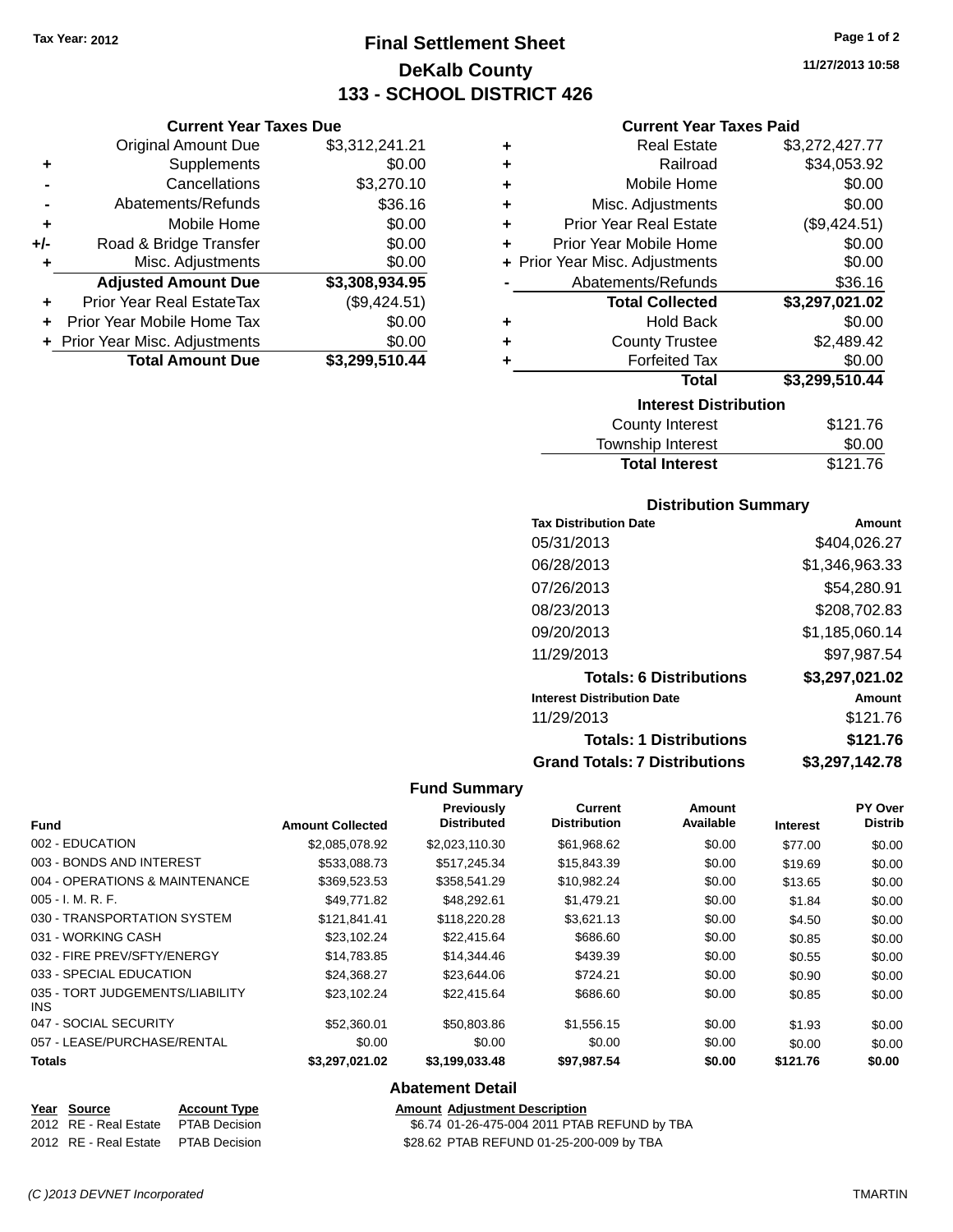# **Final Settlement Sheet Tax Year: 2012 Page 2 of 2 DeKalb County Abatement Detail**

**11/27/2013 10:58**

**Totals 3 entries \$36.16**

**Year Source Account Type Annount Adjustment Description**<br>2012 RE - Real Estate PTAB Decision **Amount Adjustment Description** \$0.80 01-26-475-004 2012 PTAB REFUND by TBA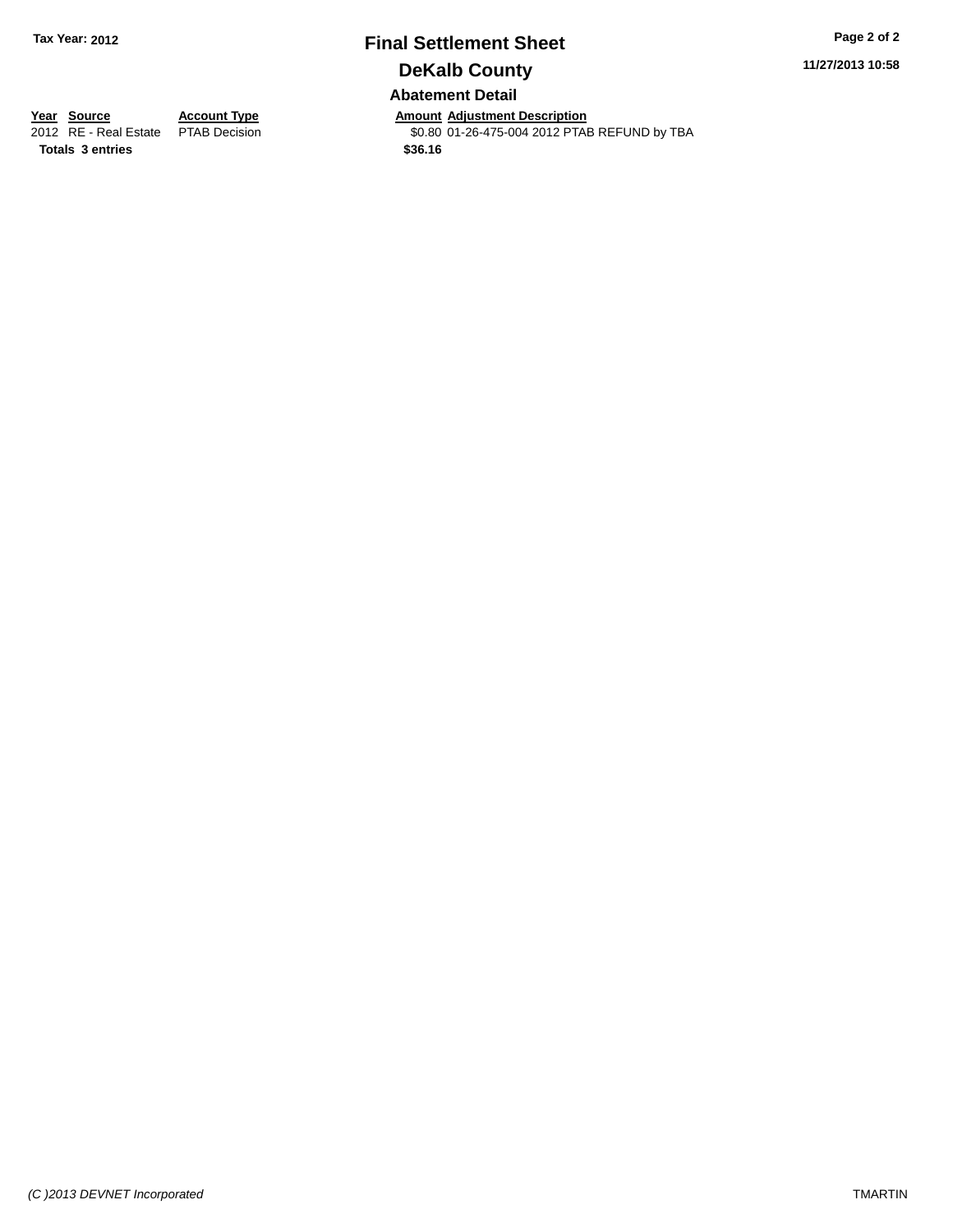**Current Year Taxes Due** Original Amount Due \$28,448,944.75

**Adjusted Amount Due \$28,413,489.11**

**Total Amount Due \$28,270,130.97**

**+** Supplements \$0.00 **-** Cancellations \$48,441.86 **-** Abatements/Refunds \$16,436.23 **+** Mobile Home \$5,280.88 **+/-** Road & Bridge Transfer \$0.00 **+** Misc. Adjustments \$24,141.57

**+** Prior Year Real EstateTax (\$145,811.96) **+** Prior Year Mobile Home Tax \$0.00 **+** Prior Year Misc. Adjustments \$2,453.82

# **Final Settlement Sheet Tax Year: 2012 Page 1 of 2 DeKalb County 134 - SCHOOL DISTRICT 427**

**11/27/2013 10:58**

#### **Current Year Taxes Paid**

| <b>Interest Distribution</b>       |                 |
|------------------------------------|-----------------|
| Total                              | \$28,270,130.97 |
| <b>Forfeited Tax</b>               | \$21,960.23     |
| <b>County Trustee</b><br>٠         | \$8,558.30      |
| <b>Hold Back</b><br>٠              | \$0.00          |
| <b>Total Collected</b>             | \$28,239,612.44 |
| Abatements/Refunds                 | \$16,436.23     |
| + Prior Year Misc. Adjustments     | \$2,453.82      |
| Prior Year Mobile Home<br>÷        | \$0.00          |
| <b>Prior Year Real Estate</b><br>÷ | (\$145,811.96)  |
| Misc. Adjustments<br>٠             | \$24,141.57     |
| Mobile Home<br>٠                   | \$5,172.25      |
| Railroad<br>÷                      | \$5,625.80      |
| <b>Real Estate</b><br>٠            | \$28,364,467.19 |
|                                    |                 |

| <b>Total Interest</b> | \$1,043.51 |
|-----------------------|------------|
| Township Interest     | \$0.00     |
| County Interest       | \$1,043.51 |

#### **Distribution Summary**

| <b>Tax Distribution Date</b>         | Amount          |
|--------------------------------------|-----------------|
| 05/31/2013                           | \$2.776.462.95  |
| 06/28/2013                           | \$11,682,417.66 |
| 07/26/2013                           | \$410,778.27    |
| 08/23/2013                           | \$2,535,131.65  |
| 09/20/2013                           | \$10,054,383.58 |
| 11/29/2013                           | \$780,438.33    |
| <b>Totals: 6 Distributions</b>       | \$28,239,612.44 |
| <b>Interest Distribution Date</b>    | Amount          |
| 11/29/2013                           | \$1.043.51      |
| <b>Totals: 1 Distributions</b>       | \$1,043.51      |
| <b>Grand Totals: 7 Distributions</b> | \$28,240,655.95 |

#### **Fund Summary**

| <b>Fund</b>                    | <b>Amount Collected</b> | <b>Previously</b><br><b>Distributed</b> | <b>Current</b><br><b>Distribution</b> | Amount<br>Available | <b>Interest</b> | <b>PY Over</b><br><b>Distrib</b> |
|--------------------------------|-------------------------|-----------------------------------------|---------------------------------------|---------------------|-----------------|----------------------------------|
| 002 - EDUCATION                | \$17.985.272.64         | \$17.488.226.26                         | \$497.046.38                          | \$0.00              | \$664.59        | \$0.00                           |
| 003 - BONDS AND INTEREST       | \$4,375,445.55          | \$4.254.524.43                          | \$120,921.12                          | \$0.00              | \$161.68        | \$0.00                           |
| 004 - OPERATIONS & MAINTENANCE | \$2,575,960.94          | \$2,504,770.93                          | \$71,190.01                           | \$0.00              | \$95.19         | \$0.00                           |
| 005 - I. M. R. F.              | \$582,583.20            | \$566,482.75                            | \$16,100.45                           | \$0.00              | \$21.53         | \$0.00                           |
| 030 - TRANSPORTATION SYSTEM    | \$1.035.461.86          | \$1,006,845,53                          | \$28,616.33                           | \$0.00              | \$38.26         | \$0.00                           |
| 031 - WORKING CASH             | \$225,606.26            | \$219.371.34                            | \$6,234.92                            | \$0.00              | \$8.34          | \$0.00                           |
| 032 - FIRE PREV/SFTY/ENERGY    | \$253.874.13            | \$246,857.98                            | \$7,016.15                            | \$0.00              | \$9.38          | \$0.00                           |
| 033 - SPECIAL EDUCATION        | \$203.071.06            | \$197.458.93                            | \$5.612.13                            | \$0.00              | \$7.50          | \$0.00                           |
| 047 - SOCIAL SECURITY          | \$776.730.54            | \$755.264.62                            | \$21,465.92                           | \$0.00              | \$28.70         | \$0.00                           |
| 057 - LEASE/PURCHASE/RENTAL    | \$225,606.26            | \$219.371.34                            | \$6.234.92                            | \$0.00              | \$8.34          | \$0.00                           |
| Totals                         | \$28,239,612.44         | \$27,459,174.11                         | \$780,438,33                          | \$0.00              | \$1,043.51      | \$0.00                           |

#### **Miscellaneous Adjustment Detail**

#### **Year Source Account Type Amount Adjustment Description** \$768.19 MERRY OAKS REDEMPTION 06-21-353-001 by TBA 2011 RE - Real Estate Back Tax Collected \$1,460.29 MERRY OAKS REDEMPTION 06-21-352-001 by TBA 2011 RE - Real Estate Back Tax Collected \$93.31 MERRY OAKS REDEMPTION 06-20-453-007 by TBA 2011 RE - Real Estate Back Tax Collected \$50.53 MERRY OAKS REDEMPTION 06-20-451-001 by TBA 2012 RE - Real Estate Paymt In Lieu of Tax \$5,961.94 SYCAMORE UNITS by TBA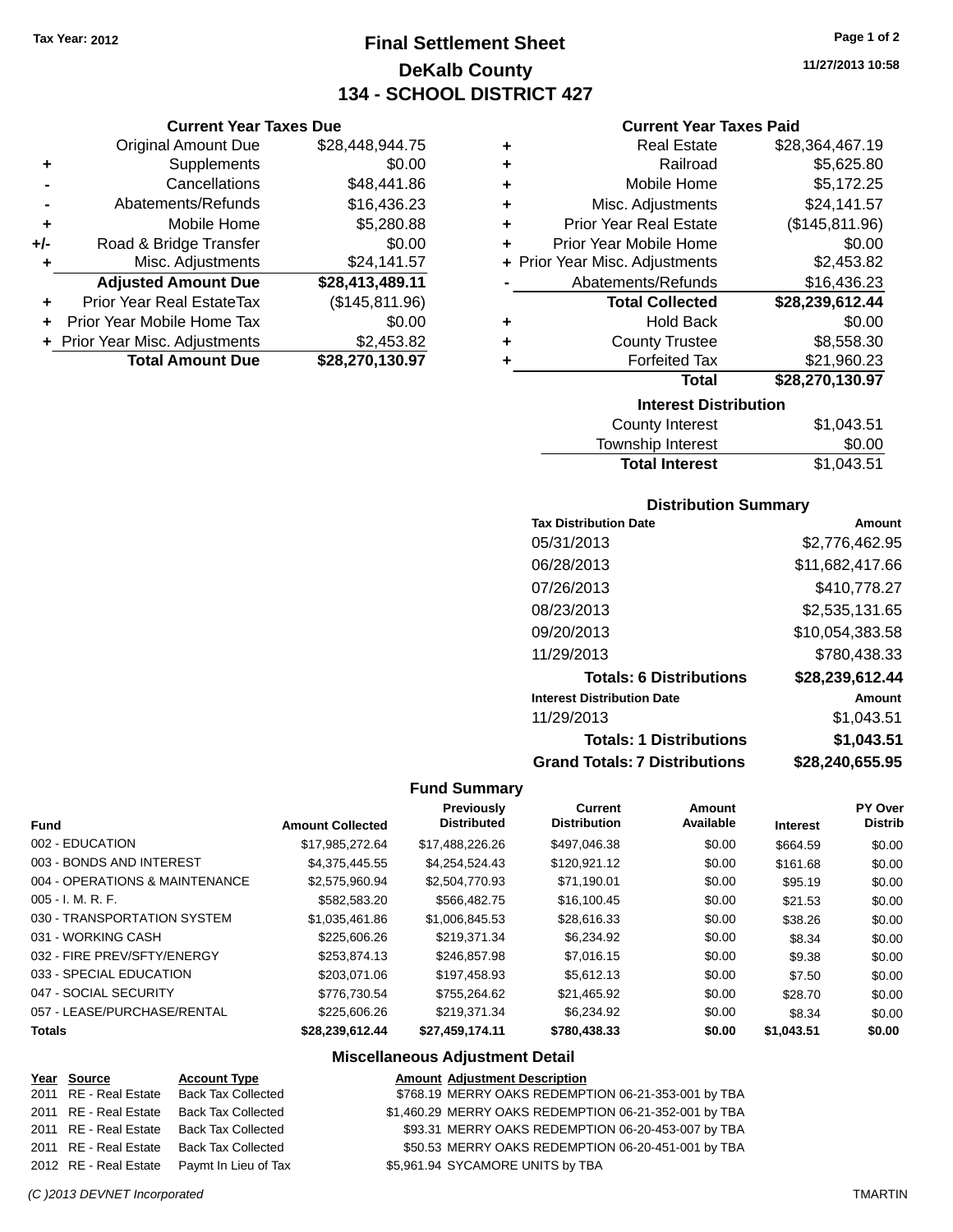# **Final Settlement Sheet Tax Year: 2012 Page 2 of 2 DeKalb County**

### **Miscellaneous Adjustment Detail**

| Year Source                              | <b>Account Type</b>                        |             | <b>Amount Adjustment Description</b>                    |
|------------------------------------------|--------------------------------------------|-------------|---------------------------------------------------------|
|                                          | 2012 MH - Mobile Home Back Tax Collected   |             | \$45.81 HERNANDEZ REDEMPTION 06-33-400-039 0018A by TBA |
| 2012 MH - Mobile Home Back Tax Collected |                                            |             | \$35.69 NEILL REDEMPTION 06-33-400-039 0027O by TBA     |
|                                          | 2012 RE - Real Estate Paymt In Lieu of Tax |             | \$5,961.94 SYCAMORE UNITS by TBA                        |
| 2012 RE - Real Estate                    | <b>Back Tax Collected</b>                  |             | \$575.42 SCAVENGER SALE 09-17-200-015 by TBA            |
| 2012 RE - Real Estate                    | <b>Back Tax Collected</b>                  |             | \$536.11 SCAVENGER SALE 09-17-200-021 by TBA            |
| 2012 RE - Real Estate                    | <b>Back Tax Collected</b>                  |             | \$523.52 SCAVENGER SALE 09-17-400-002 by TBA            |
| 2012 RE - Real Estate                    | <b>Back Tax Collected</b>                  |             | \$1,278.02 SCAVENGER SALE 06-21-153-005 by TBA          |
| 2012 RE - Real Estate                    | <b>Back Tax Collected</b>                  |             | \$775.14 SCAVENGER SALE 06-21-151-019 by TBA            |
| 2012 RE - Real Estate                    | <b>Back Tax Collected</b>                  |             | \$169.18 SCAVENGER SALE 06-21-151-018 by TBA            |
| 2012 RE - Real Estate                    | <b>Back Tax Collected</b>                  |             | \$829.98 SCAVENGER SALE 06-20-425-022 by TBA            |
| 2012 RE - Real Estate                    | <b>Back Tax Collected</b>                  |             | \$237.21 SCAVENGER SALE 06-20-327-009 by TBA            |
| 2012 RE - Real Estate                    | <b>Back Tax Collected</b>                  |             | \$2,284.41 SCAVENGER SALE 06-21-456-018 by TBA          |
| 2012 RE - Real Estate                    | <b>Back Tax Collected</b>                  |             | \$1,882.47 SCAVENGER SALE 06-21-377-049 by TBA          |
| 2012 RE - Real Estate                    | <b>Back Tax Collected</b>                  |             | \$3,126.23 SCAVENGER SALE 06-21-179-001 by TBA          |
| <b>Totals 19 entries</b>                 |                                            | \$26,595.39 |                                                         |

#### **Abatement Detail**

|                   | Amount Adjustment Description                    |
|-------------------|--------------------------------------------------|
|                   | \$678.43 06-29-427-001 2008 PTAB REFUND by TBA   |
|                   | \$943.58 06-29-427-002 2008 PTAB REFUND by TBA   |
|                   | \$1,579.12 06-29-427-003 2008 PTAB REFUND by TBA |
|                   | \$2,157.44 06-29-427-004 2008 PTAB REFUND by TBA |
|                   | \$2,818.85 06-29-477-002 2008 PTAB REFUND by TBA |
|                   | \$682.84 06-29-427-001 2009 PTAB REFUND by TBA   |
|                   | \$949.72 06-29-427-002 2009 PTAB REFUND by TBA   |
|                   | \$1,589.38 06-29-427-003 2009 PTAB REFUND by TBA |
|                   | \$2,171.46 06-29-427-004 2009 PTAB REFUND by TBA |
|                   | \$2,837.17 06-29-477-002 2009 PTAB REFUND by TBA |
|                   | \$4.38 06-20-453-003 2011 PTAB REFUND by TBA     |
|                   | \$23.86 PTAB REFUND 06-32-253-015 by TBA         |
| <b>CAG 12G 22</b> |                                                  |

2012 RE - Real Estate PTAB Decision 2012 RE - Real Estate PTAB Decision 2012 RE - Real Estate PTAB Decision 2012 RE - Real Estate PTAB Decision 2012 RE - Real Estate RE Abatement 2012 RE - Real Estate PTAB Decision 2012 RE - Real Estate PTAB Decision 2012 RE - Real Estate PTAB Decision 2012 RE - Real Estate PTAB Decision 2012 RE - Real Estate PTAB Decision 2012 RE - Real Estate PTAB Decision

**Year Source Account Type** 2012 RE - Real Estate PTAB Decision

**Totals 12 entries \$16,436.23**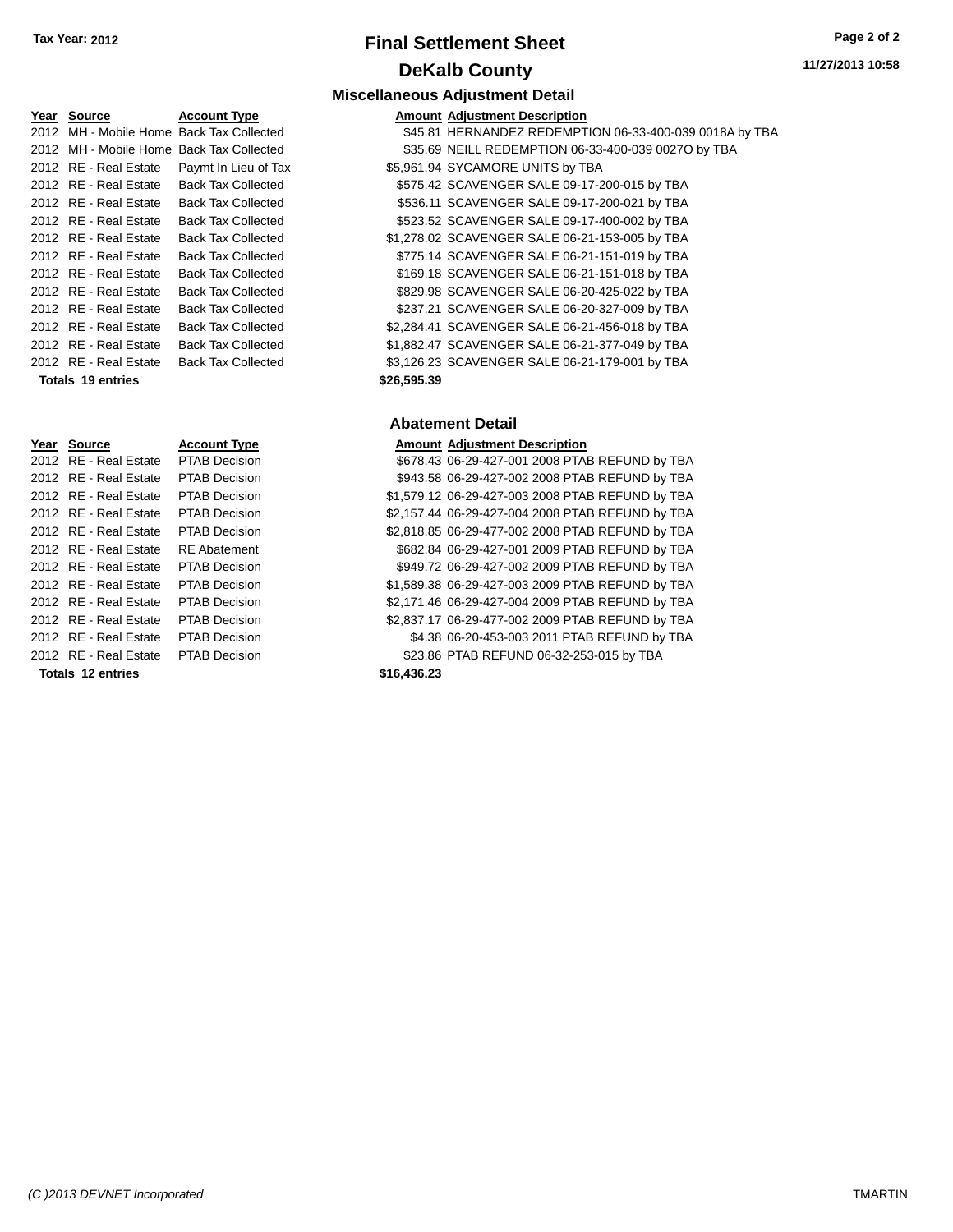**Current Year Taxes Due** Original Amount Due \$48,919,733.05

**Adjusted Amount Due \$48,334,471.65**

**Total Amount Due \$48,333,459.27**

**+** Supplements \$0.00 **-** Cancellations \$638,981.13 **-** Abatements/Refunds \$153.60 **+** Mobile Home \$35,161.39 **+/-** Road & Bridge Transfer \$0.00 **+** Misc. Adjustments \$18,711.94

**+** Prior Year Real EstateTax (\$1,776.06) **+** Prior Year Mobile Home Tax \$494.28 **+** Prior Year Misc. Adjustments \$269.40

# **Final Settlement Sheet Tax Year: 2012 Page 1 of 2 DeKalb County 135 - SCHOOL DISTRICT 428**

**11/27/2013 10:58**

#### **Current Year Taxes Paid**

| ٠ | <b>Real Estate</b>             | \$47,996,892.54    |
|---|--------------------------------|--------------------|
| ٠ | Railroad                       | \$251,760.16       |
| ٠ | Mobile Home                    | \$34,856.77        |
| ٠ | Misc. Adjustments              | \$18,711.94        |
| ٠ | <b>Prior Year Real Estate</b>  | (\$1,776.06)       |
| ٠ | Prior Year Mobile Home         | \$494.28           |
|   | + Prior Year Misc. Adjustments | \$269.40           |
|   | Abatements/Refunds             | \$153.60           |
|   | <b>Total Collected</b>         | \$48,301,055.43    |
| ٠ | <b>Hold Back</b>               | \$0.00             |
| ٠ | <b>County Trustee</b>          | \$27,511.76        |
| ٠ | <b>Forfeited Tax</b>           | \$4,892.08         |
|   | <b>Total</b>                   | \$48,333,459.27    |
|   | <b>Interest Distribution</b>   |                    |
|   | County Internet                | <b>¢</b> 1 700 7 በ |

| County Interest       | \$1,783.79 |
|-----------------------|------------|
| Township Interest     | \$0.00     |
| <b>Total Interest</b> | \$1,783.79 |

#### **Distribution Summary**

| <b>Tax Distribution Date</b>         | Amount          |
|--------------------------------------|-----------------|
| 05/31/2013                           | \$4,956,288.54  |
| 06/28/2013                           | \$19,868,010.82 |
| 07/26/2013                           | \$468,815.57    |
| 08/23/2013                           | \$3.144.784.28  |
| 09/20/2013                           | \$18,664,187.49 |
| 11/29/2013                           | \$1,198,968.73  |
| <b>Totals: 6 Distributions</b>       | \$48,301,055.43 |
| <b>Interest Distribution Date</b>    | Amount          |
| 11/29/2013                           | \$1.783.79      |
| <b>Totals: 1 Distributions</b>       | \$1,783.79      |
| <b>Grand Totals: 7 Distributions</b> | \$48,302,839.22 |

### **Fund Summary**

| <b>Fund</b>                             | <b>Amount Collected</b> | Previously<br><b>Distributed</b> | Current<br><b>Distribution</b> | <b>Amount</b><br>Available | <b>Interest</b> | PY Over<br><b>Distrib</b> |
|-----------------------------------------|-------------------------|----------------------------------|--------------------------------|----------------------------|-----------------|---------------------------|
| 002 - EDUCATION                         | \$27.492.477.76         | \$26,810,036.75                  | \$682,441.01                   | \$0.00                     | \$1,015.32      | \$0.00                    |
| 003 - BONDS AND INTEREST                | \$4,706,792.96          | \$4,589,957.06                   | \$116,835.90                   | \$0.00                     | \$173.82        | \$0.00                    |
| 004 - OPERATIONS & MAINTENANCE          | \$5,154,833.55          | \$5,026,876.01                   | \$127,957.54                   | \$0.00                     | \$190.37        | \$0.00                    |
| $005 - I. M. R. F.$                     | \$1,068,419.33          | \$1,041,898.14                   | \$26,521.19                    | \$0.00                     | \$39.46         | \$0.00                    |
| 030 - TRANSPORTATION SYSTEM             | \$3,340,887.39          | \$3,257,957.11                   | \$82,930.28                    | \$0.00                     | \$123.38        | \$0.00                    |
| 031 - WORKING CASH                      | \$0.00                  | \$0.00                           | \$0.00                         | \$0.00                     | \$0.00          | \$0.00                    |
| 032 - FIRE PREV/SFTY/ENERGY             | \$507.161.08            | \$494.571.89                     | \$12,589.19                    | \$0.00                     | \$18.73         | \$0.00                    |
| 033 - SPECIAL EDUCATION                 | \$4.138.772.53          | \$4,036,036.50                   | \$102,736.03                   | \$0.00                     | \$152.85        | \$0.00                    |
| 035 - TORT JUDGEMENTS/LIABILITY<br>INS. | \$686,164.79            | \$669,132.26                     | \$17,032.53                    | \$0.00                     | \$25.34         | \$0.00                    |
| 047 - SOCIAL SECURITY                   | \$1,205,546.04          | \$1.175.620.98                   | \$29,925.06                    | \$0.00                     | \$44.52         | \$0.00                    |
| 057 - LEASE/PURCHASE/RENTAL             | \$0.00                  | \$0.00                           | \$0.00                         | \$0.00                     | \$0.00          | \$0.00                    |
| <b>Totals</b>                           | \$48,301,055.43         | \$47,102,086.70                  | \$1,198,968.73                 | \$0.00                     | \$1,783.79      | \$0.00                    |

#### **Miscellaneous Adjustment Detail**

|  | Year Source           | <b>Account Type</b>                        |
|--|-----------------------|--------------------------------------------|
|  | 2011 RE - Real Estate | <b>Back Tax Collected</b>                  |
|  |                       | 2012 RE - Real Estate Paymt In Lieu of Tax |
|  |                       | 2012 MH - Mobile Home, Back Tax Collected  |

**Amount Adjustment Description** \$31.82 DEK UNIVERSITY DEVEL REDEMPTION 08-16-100-009 by TBA

2012 88,774.90 DEKALB UNITS by TBA

\$91.19 PITSTICK REDEMPTION 08-26-176-027 1022C by TBA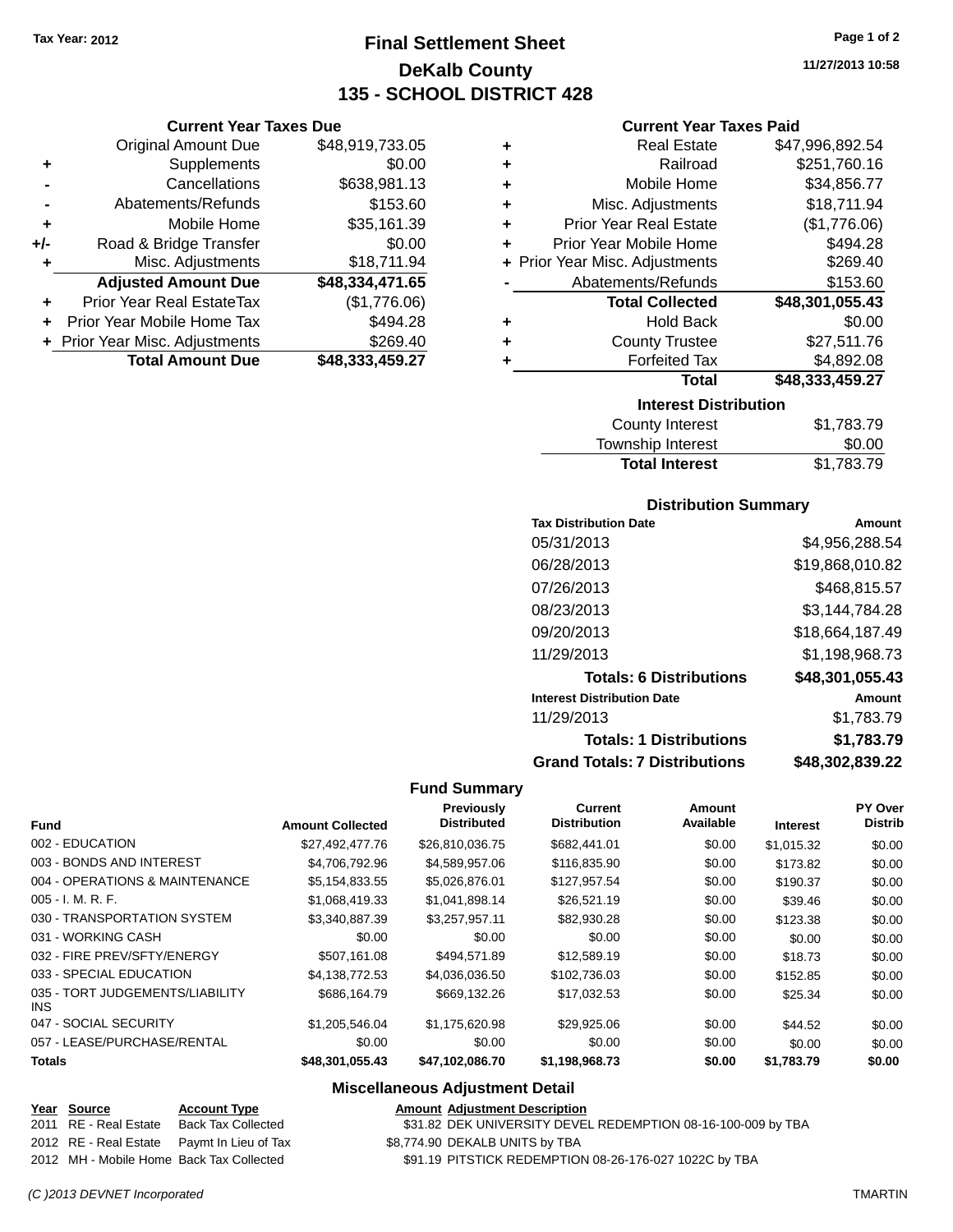# **Final Settlement Sheet Tax Year: 2012 Page 2 of 2 DeKalb County**

### **11/27/2013 10:58**

### **Miscellaneous Adjustment Detail**

| Year Source           | <b>Account Type</b>                        |             | <b>Amount Adjustment Description</b>                     |
|-----------------------|--------------------------------------------|-------------|----------------------------------------------------------|
| 2012 RE - Real Estate | <b>Back Tax Collected</b>                  |             | \$387.67 STRATTON REDEMPTION 11-03-176-005 by TBA        |
|                       | 2012 RE - Real Estate Paymt In Lieu of Tax |             | \$8,774.90 DEKALB UNITS by TBA                           |
|                       | 2012 RE - Real Estate Back Tax Collected   |             | \$211.99 SCAVENGER SALE 08-03-428-013 by TBA             |
|                       | 2012 RE - Real Estate Back Tax Collected   |             | \$562.48 SCAVENGER SALE 09-29-276-011 by TBA             |
|                       | 2012 MH - Mobile Home Back Tax Collected   |             | \$27.04 ARMAS REDEMPTION 09-29-400-016 0027O by TBA      |
|                       | 2012 MH - Mobile Home Back Tax Collected   |             | \$50.72 MENDEZ REDEMPTION 09-29-400-016 0005O by TBA     |
|                       | 2012 MH - Mobile Home Back Tax Collected   |             | \$68.63 MOBILE MGT REDEMPTION 08-01-401-005 2323F by TBA |
| Totals 10 entries     |                                            | \$18,981,34 |                                                          |

#### **Abatement Detail**

### **Year Source Account Type Amount Adjustment Description**

- 141.25 08-29-200-003 PTAB REFUND by TBA
- n 32.89 08-12-451-008 PTAB REFUND by TBA
- n 32.49 08-12-451-012 PTAB REFUND by TBA
- 1.25 08-12-451-013 PTAB REFUND by TBA
- 1.63 09-29-251-032 2012 PTAB REFUND by TBA
- 2012 REAL ESTATE REAL ESTATE PTAB REFUND by TBA
- n 32.68 08-27-257-006 2011 PTAB REFUND by TBA

|                       |                                          | IIII SUUNI IUUU S |
|-----------------------|------------------------------------------|-------------------|
| Year Source           | <b>Account Type</b>                      | Amount            |
| 2012 RE - Real Estate | <b>Back Tax Collected</b>                | \$387.67          |
| 2012 RE - Real Estate | Paymt In Lieu of Tax                     | \$8,774.90        |
| 2012 RE - Real Estate | <b>Back Tax Collected</b>                | \$211.99          |
| 2012 RE - Real Estate | <b>Back Tax Collected</b>                | \$562.48          |
|                       | 2012 MH - Mobile Home Back Tax Collected | \$27.04           |
|                       | 2012 MH - Mobile Home Back Tax Collected | \$50.72           |
|                       | 2012 MH - Mobile Home Back Tax Collected | \$68.63           |
| Totals 10 entries     |                                          | \$18,981.34       |
|                       |                                          |                   |
|                       |                                          |                   |

| <b>Account Type</b>  | Amount                |
|----------------------|-----------------------|
| <b>PTAB Decision</b> | \$141.25              |
| <b>PTAB Decision</b> | \$2.89                |
| PTAB Decision        | \$2.49                |
| <b>PTAB Decision</b> | \$1.25                |
| <b>PTAB Decision</b> | \$1.63                |
| <b>PTAB Decision</b> | \$1.41                |
| <b>PTAB Decision</b> | \$2.68                |
|                      | \$153.60              |
|                      | 2012 RE - Real Estate |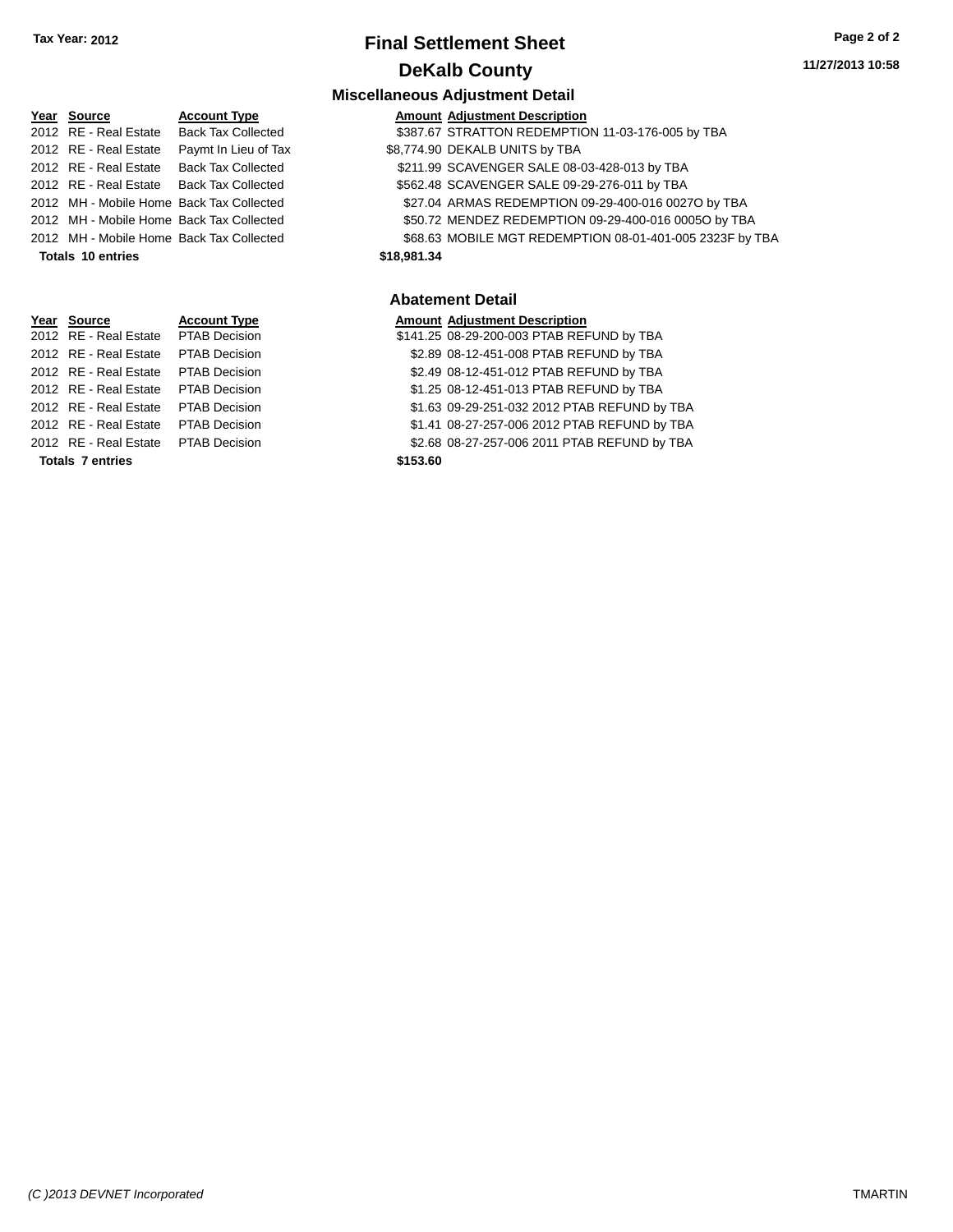**Current Year Taxes Due** Original Amount Due \$4,747,205.45

**Adjusted Amount Due \$4,746,614.52**

**Total Amount Due \$4,746,765.62**

**+** Supplements \$0.00 **-** Cancellations \$1,591.17 **-** Abatements/Refunds \$0.00 **+** Mobile Home \$375.95 **+/-** Road & Bridge Transfer \$0.00 **+** Misc. Adjustments \$624.29

**+** Prior Year Real EstateTax \$0.00 **+** Prior Year Mobile Home Tax \$0.00 **+ Prior Year Misc. Adjustments \$151.10** 

# **Final Settlement Sheet Tax Year: 2012 Page 1 of 1 DeKalb County 136 - SCHOOL DISTRICT 429**

**11/27/2013 10:58**

#### **Current Year Taxes Paid**

| ٠ | <b>Real Estate</b>             | \$4,698,472.64 |  |  |
|---|--------------------------------|----------------|--|--|
| ÷ | Railroad                       | \$47,141.64    |  |  |
| ÷ | Mobile Home                    | \$375.95       |  |  |
| ÷ | Misc. Adjustments              | \$624.29       |  |  |
| ÷ | <b>Prior Year Real Estate</b>  | \$0.00         |  |  |
| ٠ | Prior Year Mobile Home         | \$0.00         |  |  |
|   | + Prior Year Misc. Adjustments | \$151.10       |  |  |
|   | Abatements/Refunds             | \$0.00         |  |  |
|   | <b>Total Collected</b>         | \$4,746,765.62 |  |  |
| ÷ | <b>Hold Back</b>               | \$0.00         |  |  |
| ٠ | <b>County Trustee</b>          | \$0.00         |  |  |
| ٠ | <b>Forfeited Tax</b>           | \$0.00         |  |  |
|   | <b>Total</b>                   | \$4,746,765.62 |  |  |
|   | <b>Interest Distribution</b>   |                |  |  |
|   | <b>County Interest</b>         | \$175.30       |  |  |
|   |                                |                |  |  |

| County Interest   | \$175.30 |
|-------------------|----------|
| Township Interest | \$0.00   |

Total Interest \$175.30

| <b>Tax Distribution Date</b>         | Amount         |
|--------------------------------------|----------------|
| 05/31/2013                           | \$474.565.54   |
| 06/28/2013                           | \$2,046,343.83 |
| 07/26/2013                           | \$54,124.38    |
| 08/23/2013                           | \$250,002.48   |
| 09/20/2013                           | \$1,764,650.64 |
| 11/29/2013                           | \$157,078.75   |
| <b>Totals: 6 Distributions</b>       | \$4,746,765.62 |
| <b>Interest Distribution Date</b>    | Amount         |
| 11/29/2013                           | \$175.30       |
| <b>Totals: 1 Distributions</b>       | \$175.30       |
| <b>Grand Totals: 7 Distributions</b> | \$4.746.940.92 |

### **Fund Summary**

| Fund                                    | <b>Amount Collected</b> | Previously<br><b>Distributed</b> | <b>Current</b><br><b>Distribution</b> | Amount<br>Available | <b>Interest</b> | PY Over<br><b>Distrib</b> |
|-----------------------------------------|-------------------------|----------------------------------|---------------------------------------|---------------------|-----------------|---------------------------|
| 002 - EDUCATION                         | \$2.855.654.19          | \$2.761.155.62                   | \$94.498.57                           | \$0.00              | \$105.47        | \$0.00                    |
| 003 - BONDS AND INTEREST                | \$822.619.23            | \$795.397.34                     | \$27.221.89                           | \$0.00              | \$30.38         | \$0.00                    |
| 004 - OPERATIONS & MAINTENANCE          | \$385.252.24            | \$372,503.56                     | \$12,748.68                           | \$0.00              | \$14.23         | \$0.00                    |
| $005 - I. M. R. F.$                     | \$86,210.76             | \$83,357.89                      | \$2,852.87                            | \$0.00              | \$3.18          | \$0.00                    |
| 030 - TRANSPORTATION SYSTEM             | \$202.060.31            | \$195,373,79                     | \$6,686.52                            | \$0.00              | \$7.46          | \$0.00                    |
| 032 - FIRE PREV/SFTY/ENERGY             | \$545.88                | \$527.81                         | \$18.07                               | \$0.00              | \$0.02          | \$0.00                    |
| 033 - SPECIAL EDUCATION                 | \$211,216.83            | \$204.227.30                     | \$6.989.53                            | \$0.00              | \$7.80          | \$0.00                    |
| 035 - TORT JUDGEMENTS/LIABILITY<br>INS. | \$86,210.76             | \$83,357.89                      | \$2,852.87                            | \$0.00              | \$3.18          | \$0.00                    |
| 047 - SOCIAL SECURITY                   | \$96.995.42             | \$93.785.67                      | \$3,209.75                            | \$0.00              | \$3.58          | \$0.00                    |
| 057 - LEASE/PURCHASE/RENTAL             | \$0.00                  | \$0.00                           | \$0.00                                | \$0.00              | \$0.00          | \$0.00                    |
| <b>Totals</b>                           | \$4,746,765.62          | \$4,589,686.87                   | \$157.078.75                          | \$0.00              | \$175.30        | \$0.00                    |

### **Miscellaneous Adjustment Detail**

|                         | Year Source           | <b>Account Type</b>                        | <b>Amount Adiustment Description</b>             |
|-------------------------|-----------------------|--------------------------------------------|--------------------------------------------------|
|                         | 2011 RE - Real Estate | Back Tax Collected                         | \$151.10 NIELSEN REDEMPTION 15-16-151-019 by TBA |
|                         |                       | 2012 RE - Real Estate Paymt In Lieu of Tax | \$624.29 SUNSET VIEW APTS by TBA                 |
| <b>Totals 2 entries</b> |                       |                                            | \$775.39                                         |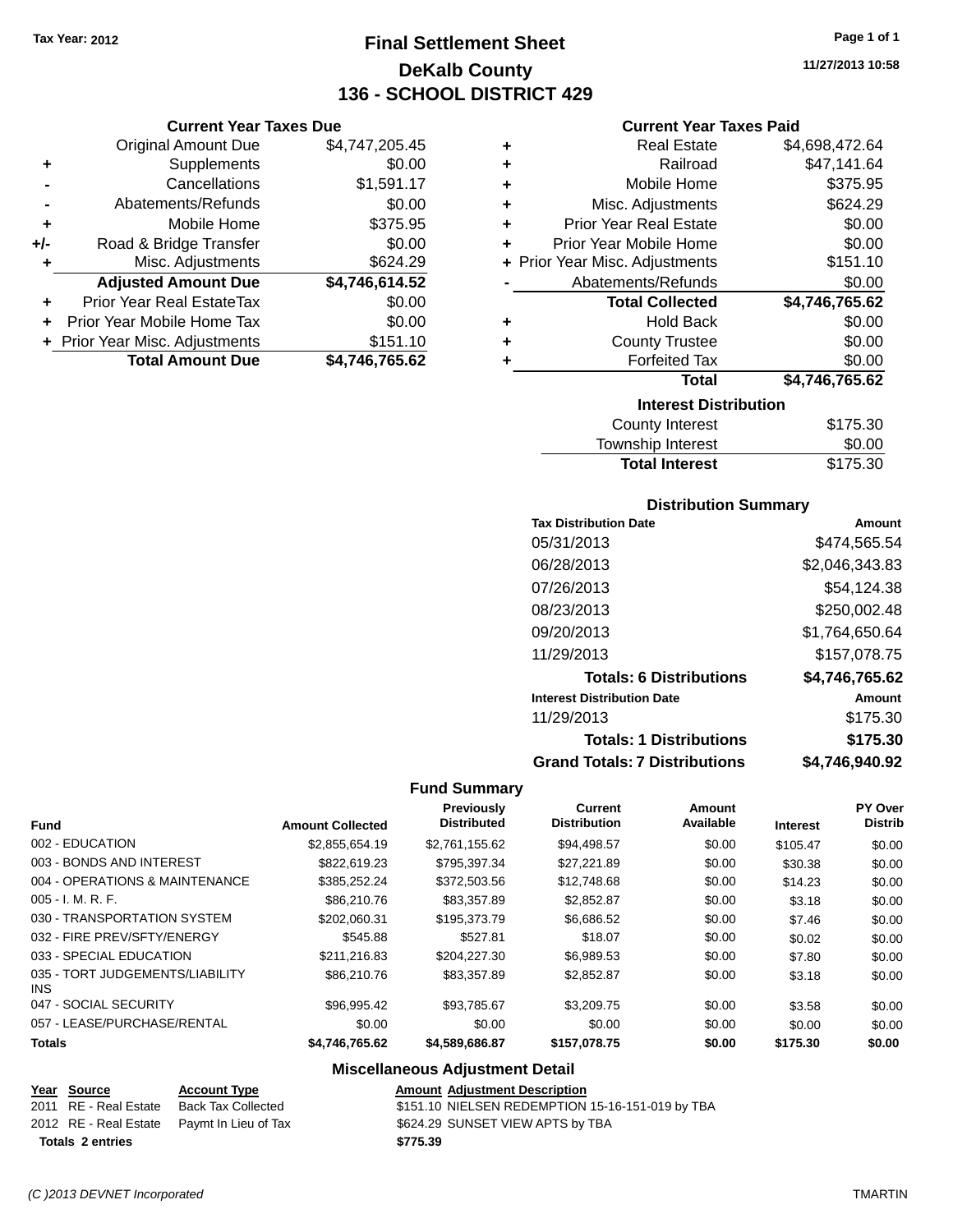**Current Year Taxes Due** Original Amount Due \$7,861,349.43

**Adjusted Amount Due \$7,856,880.64**

**Total Amount Due \$7,864,380.42**

**+** Supplements \$0.00 **-** Cancellations \$9,417.33 **-** Abatements/Refunds \$55.86 **+** Mobile Home \$4,982.63 **+/-** Road & Bridge Transfer \$0.00 **+** Misc. Adjustments \$21.77

**+** Prior Year Real EstateTax \$7,499.78 **+** Prior Year Mobile Home Tax \$0.00 **+ Prior Year Misc. Adjustments**  $$0.00$ 

# **Final Settlement Sheet Tax Year: 2012 Page 1 of 2 DeKalb County 137 - SCHOOL DISTRICT 430**

**11/27/2013 10:58**

### **Current Year Taxes Paid**

| ٠ | <b>Real Estate</b>             | \$7,820,525.01 |  |  |  |
|---|--------------------------------|----------------|--|--|--|
| ÷ | Railroad                       | \$30,684.94    |  |  |  |
| ÷ | Mobile Home                    | \$4,953.95     |  |  |  |
| ÷ | Misc. Adjustments              | \$21.77        |  |  |  |
| ÷ | <b>Prior Year Real Estate</b>  | \$7,499.78     |  |  |  |
| ٠ | Prior Year Mobile Home         | \$0.00         |  |  |  |
|   | + Prior Year Misc. Adjustments | \$0.00         |  |  |  |
|   | Abatements/Refunds             | \$55.86        |  |  |  |
|   | <b>Total Collected</b>         | \$7,863,629.59 |  |  |  |
| ٠ | <b>Hold Back</b>               | \$0.00         |  |  |  |
| ٠ | <b>County Trustee</b>          | \$750.83       |  |  |  |
| ٠ | <b>Forfeited Tax</b>           | \$0.00         |  |  |  |
|   | <b>Total</b>                   | \$7,864,380.42 |  |  |  |
|   | <b>Interest Distribution</b>   |                |  |  |  |
|   | <b>County Interest</b>         | \$290.41       |  |  |  |

| <b>Total Interest</b> | \$290.41 |
|-----------------------|----------|
| Township Interest     | \$0.00   |
| County Interest       | \$290.41 |

### **Distribution Summary**

| <b>Tax Distribution Date</b>         | Amount         |
|--------------------------------------|----------------|
| 05/31/2013                           | \$1,009,651.59 |
| 06/28/2013                           | \$3,134,425.93 |
| 07/26/2013                           | \$112,823.49   |
| 08/23/2013                           | \$591,773.05   |
| 09/20/2013                           | \$2,685,814.83 |
| 11/29/2013                           | \$329,140.70   |
| <b>Totals: 6 Distributions</b>       | \$7,863,629.59 |
| <b>Interest Distribution Date</b>    | Amount         |
| 11/29/2013                           | \$290.41       |
| <b>Totals: 1 Distributions</b>       | \$290.41       |
| <b>Grand Totals: 7 Distributions</b> | \$7,863,920.00 |

### **Fund Summary**

| <b>Fund</b>                             | <b>Amount Collected</b> | Previously<br><b>Distributed</b> | <b>Current</b><br><b>Distribution</b> | Amount<br>Available | <b>Interest</b> | PY Over<br><b>Distrib</b> |
|-----------------------------------------|-------------------------|----------------------------------|---------------------------------------|---------------------|-----------------|---------------------------|
| 002 - EDUCATION                         | \$6,194,723.62          | \$5,935,436.75                   | \$259,286.87                          | \$0.00              | \$228.78        | \$0.00                    |
| 003 - BONDS AND INTEREST                | \$488,048.30            | \$467,620.53                     | \$20,427,77                           | \$0.00              | \$18.02         | \$0.00                    |
| 004 - OPERATIONS & MAINTENANCE          | \$787,290.87            | \$754,337.96                     | \$32,952.91                           | \$0.00              | \$29.08         | \$0.00                    |
| $005 - I. M. R. F.$                     | \$0.00                  | \$0.00                           | \$0.00                                | \$0.00              | \$0.00          | \$0.00                    |
| 030 - TRANSPORTATION SYSTEM             | \$393,566.80            | \$377.093.65                     | \$16,473.15                           | \$0.00              | \$14.53         | \$0.00                    |
| 031 - WORKING CASH                      | \$0.00                  | \$0.00                           | \$0.00                                | \$0.00              | \$0.00          | \$0.00                    |
| 032 - FIRE PREV/SFTY/ENERGY             | \$0.00                  | \$0.00                           | \$0.00                                | \$0.00              | \$0.00          | \$0.00                    |
| 033 - SPECIAL EDUCATION                 | \$0.00                  | \$0.00                           | \$0.00                                | \$0.00              | \$0.00          | \$0.00                    |
| 035 - TORT JUDGEMENTS/LIABILITY<br>INS. | \$0.00                  | \$0.00                           | \$0.00                                | \$0.00              | \$0.00          | \$0.00                    |
| 047 - SOCIAL SECURITY                   | \$0.00                  | \$0.00                           | \$0.00                                | \$0.00              | \$0.00          | \$0.00                    |
| 057 - LEASE/PURCHASE/RENTAL             | \$0.00                  | \$0.00                           | \$0.00                                | \$0.00              | \$0.00          | \$0.00                    |
| <b>Totals</b>                           | \$7,863,629.59          | \$7,534,488.89                   | \$329,140.70                          | \$0.00              | \$290.41        | \$0.00                    |

### **Miscellaneous Adjustment Detail**

| Year Source             | <b>Account Type</b> | <b>Amount Adiustment Description</b>                        |
|-------------------------|---------------------|-------------------------------------------------------------|
| 2012 RE - Real Estate   | Back Tax Collected  | \$21.77 SANDWICH MILL WORKS REDEMPTION 19-35-126-016 by TBA |
| <b>Totals 1 entries</b> |                     | \$21.77                                                     |

*(C )2013 DEVNET Incorporated* TMARTIN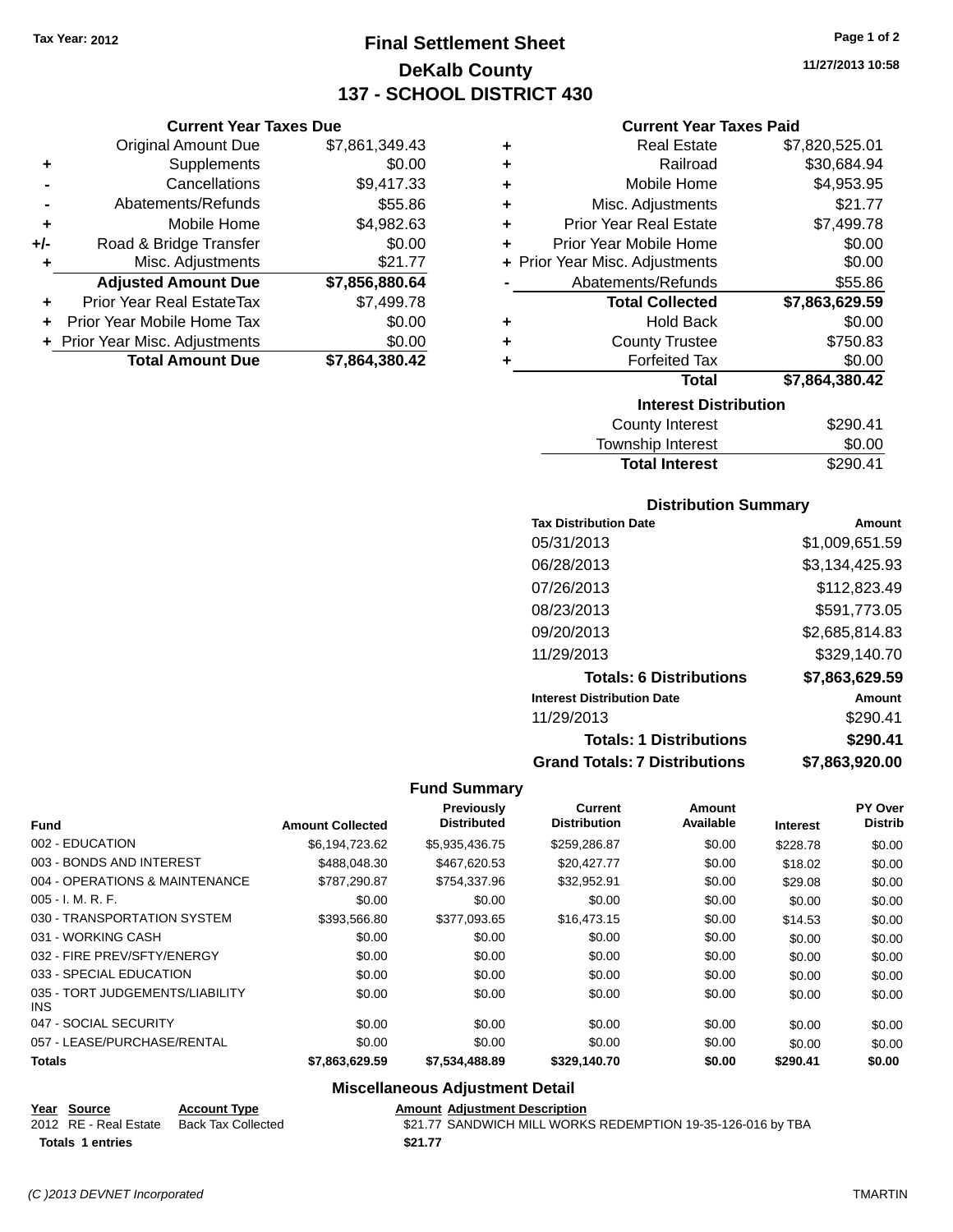### **Final Settlement Sheet Tax Year: 2012 Page 2 of 2 DeKalb County Abatement Detail**

# **Year Source Account Type Account Type Amount Adjustment Description**<br>2012 RE - Real Estate PTAB Decision **1999 6.30 19-27-427-021 2011 PTAE** 2012 RE - Real Estate PTAB Decision \$43.62 19-25-252-016 2012 PTAB REFUND by TBA **Totals 4 entries \$55.86**

\$6.30 19-27-427-021 2011 PTAB REFUND by TBA

2012 RE - Real Estate PTAB Decision \$2.77 19-26-452-005 2012 PTAB REFUND by TBA

2012 RE - Real Estate PTAB Decision \$3.17 19-14-100-025 2012 PTAB REFUND by TBA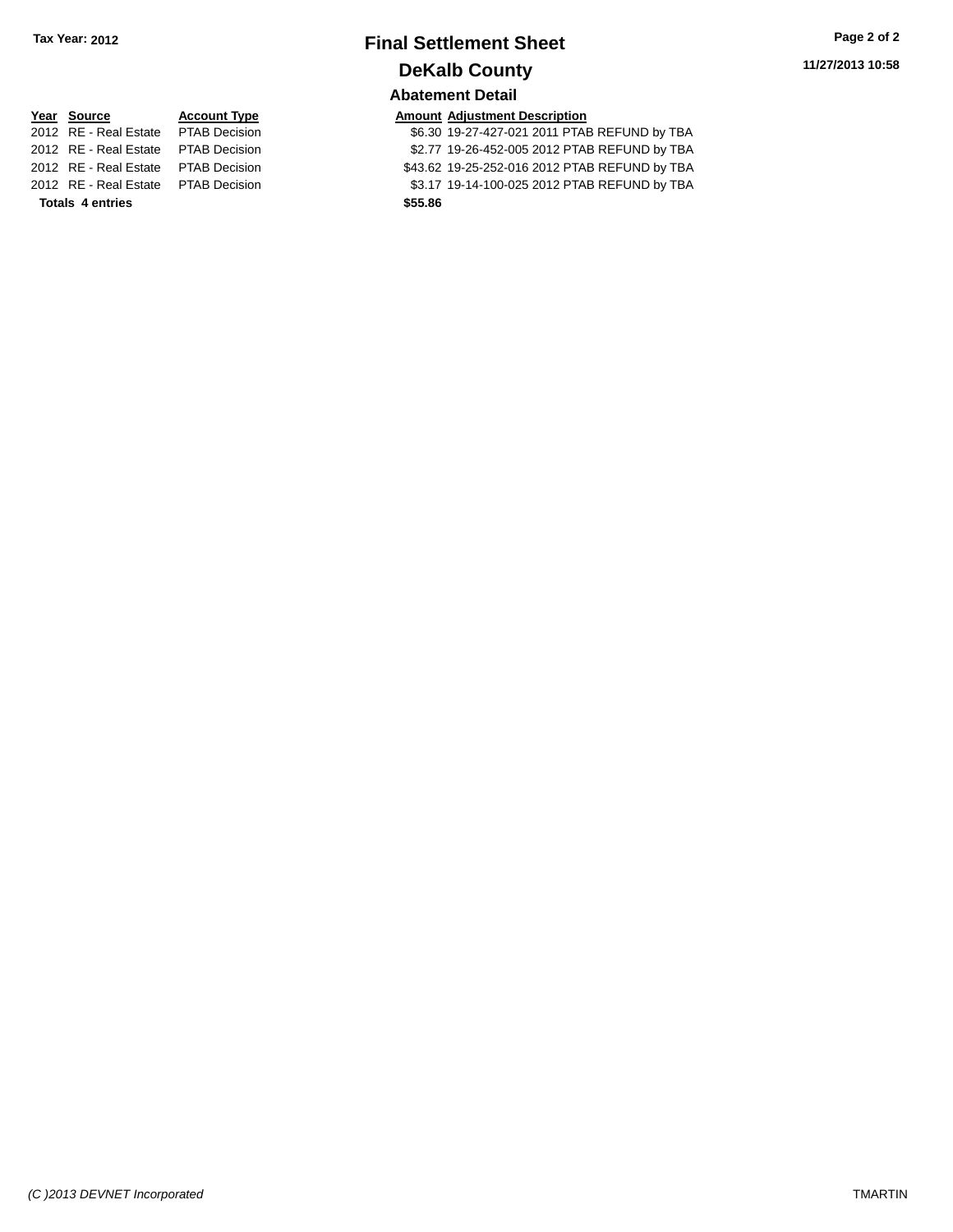**Current Year Taxes Due** Original Amount Due \$2,241,708.03

**Adjusted Amount Due \$2,234,641.89**

**+** Supplements \$0.00 **-** Cancellations \$7,138.03 **-** Abatements/Refunds \$0.00 **+** Mobile Home \$71.89 **+/-** Road & Bridge Transfer \$0.00<br> **+** Misc. Adjustments \$0.00

**+** Prior Year Real EstateTax \$0.00 **+** Prior Year Mobile Home Tax \$0.00 **+** Prior Year Misc. Adjustments \$0.00<br>**Total Amount Due** \$2,234,641.89

**Total Amount Due** 

**+** Misc. Adjustments

# **Final Settlement Sheet Tax Year: 2012 Page 1 of 1 DeKalb County 139 - SCHOOL DISTRICT 432**

**11/27/2013 10:58**

### **Current Year Taxes Paid**

| ٠ | <b>Real Estate</b>             | \$2,203,094.94 |
|---|--------------------------------|----------------|
| ÷ | Railroad                       | \$29,364.00    |
| ÷ | Mobile Home                    | \$71.89        |
| ÷ | Misc. Adjustments              | \$0.00         |
| ÷ | <b>Prior Year Real Estate</b>  | \$0.00         |
| ÷ | Prior Year Mobile Home         | \$0.00         |
|   | + Prior Year Misc. Adjustments | \$0.00         |
|   | Abatements/Refunds             | \$0.00         |
|   | <b>Total Collected</b>         | \$2,232,530.83 |
| ٠ | <b>Hold Back</b>               | \$0.00         |
| ÷ | <b>County Trustee</b>          | \$2,111.06     |
| ÷ | <b>Forfeited Tax</b>           | \$0.00         |
|   | <b>Total</b>                   | \$2,234,641.89 |
|   | <b>Interest Distribution</b>   |                |
|   | County Interest                | \$82.45        |

| <b>County Interest</b> | \$82.45 |
|------------------------|---------|
| Township Interest      | \$0.00  |
| <b>Total Interest</b>  | \$82.45 |

### **Distribution Summary**

| <b>Tax Distribution Date</b>         | Amount         |
|--------------------------------------|----------------|
| 05/31/2013                           | \$313,166.65   |
| 06/28/2013                           | \$922,444.83   |
| 07/26/2013                           | \$16.107.33    |
| 08/23/2013                           | \$151,740.41   |
| 09/20/2013                           | \$753,616.29   |
| 11/29/2013                           | \$75,455.32    |
| <b>Totals: 6 Distributions</b>       | \$2,232,530.83 |
| <b>Interest Distribution Date</b>    | <b>Amount</b>  |
| 11/29/2013                           | \$82.45        |
| <b>Totals: 1 Distributions</b>       | \$82.45        |
| <b>Grand Totals: 7 Distributions</b> | \$2,232,613.28 |

| <b>Fund</b>                             | <b>Amount Collected</b> | <b>Previously</b><br><b>Distributed</b> | Current<br><b>Distribution</b> | Amount<br>Available | <b>Interest</b> | PY Over<br><b>Distrib</b> |
|-----------------------------------------|-------------------------|-----------------------------------------|--------------------------------|---------------------|-----------------|---------------------------|
|                                         |                         |                                         |                                |                     |                 |                           |
| 002 - EDUCATION                         | \$1,324,134.13          | \$1,279,380.91                          | \$44,753.22                    | \$0.00              | \$48.91         | \$0.00                    |
| 003 - BONDS AND INTEREST                | \$304,064.00            | \$293,787.21                            | \$10,276.79                    | \$0.00              | \$11.23         | \$0.00                    |
| 004 - OPERATIONS & MAINTENANCE          | \$162.802.84            | \$157,300.43                            | \$5,502.41                     | \$0.00              | \$6.01          | \$0.00                    |
| $005 - I. M. R. F.$                     | \$41,882.28             | \$40,466.73                             | \$1,415.55                     | \$0.00              | \$1.55          | \$0.00                    |
| 030 - TRANSPORTATION SYSTEM             | \$86,827.59             | \$83,892.98                             | \$2,934.61                     | \$0.00              | \$3.21          | \$0.00                    |
| 031 - WORKING CASH                      | \$21,706.90             | \$20,973.23                             | \$733.67                       | \$0.00              | \$0.80          | \$0.00                    |
| 032 - FIRE PREV/SFTY/ENERGY             | \$21,706.90             | \$20,973.23                             | \$733.67                       | \$0.00              | \$0.80          | \$0.00                    |
| 033 - SPECIAL EDUCATION                 | \$17.364.62             | \$16,777,74                             | \$586.88                       | \$0.00              | \$0.64          | \$0.00                    |
| 035 - TORT JUDGEMENTS/LIABILITY<br>INS. | \$174,494.61            | \$168,597.04                            | \$5,897.57                     | \$0.00              | \$6.44          | \$0.00                    |
| 047 - SOCIAL SECURITY                   | \$55,840.06             | \$53.952.78                             | \$1,887.28                     | \$0.00              | \$2.06          | \$0.00                    |
| 057 - LEASE/PURCHASE/RENTAL             | \$21.706.90             | \$20.973.23                             | \$733.67                       | \$0.00              | \$0.80          | \$0.00                    |
| Totals                                  | \$2,232,530.83          | \$2,157,075.51                          | \$75,455.32                    | \$0.00              | \$82.45         | \$0.00                    |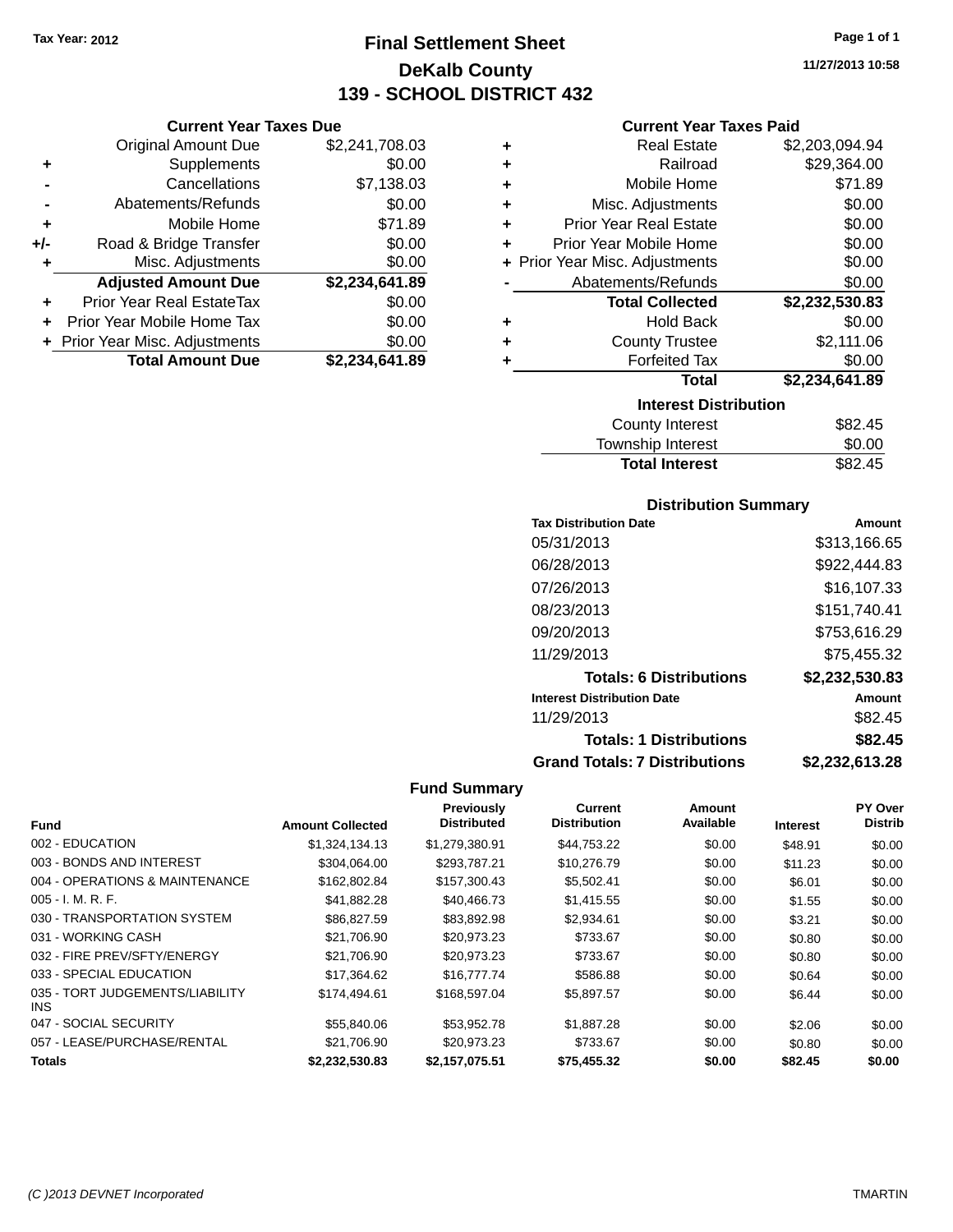# **Final Settlement Sheet Tax Year: 2012 Page 1 of 1 DeKalb County 141 - CC 509 ELGIN**

**11/27/2013 10:58**

### **Current Year Taxes Due**

|       | <b>Original Amount Due</b>     | \$5,752.03 |
|-------|--------------------------------|------------|
| ٠     | Supplements                    | \$0.00     |
|       | Cancellations                  | \$0.00     |
|       | Abatements/Refunds             | \$0.00     |
| ÷     | Mobile Home                    | \$0.00     |
| $+/-$ | Road & Bridge Transfer         | \$0.00     |
|       | Misc. Adjustments              | \$0.00     |
|       | <b>Adjusted Amount Due</b>     | \$5,752.03 |
| ÷     | Prior Year Real EstateTax      | \$0.00     |
|       | Prior Year Mobile Home Tax     | \$0.00     |
|       | + Prior Year Misc. Adjustments | \$0.00     |
|       | <b>Total Amount Due</b>        | \$5,752.03 |

### **Current Year Taxes Paid**

| ٠ | <b>Real Estate</b>             | \$5,752.03 |
|---|--------------------------------|------------|
| ÷ | Railroad                       | \$0.00     |
| ٠ | Mobile Home                    | \$0.00     |
| ٠ | Misc. Adjustments              | \$0.00     |
| ٠ | <b>Prior Year Real Estate</b>  | \$0.00     |
| ٠ | Prior Year Mobile Home         | \$0.00     |
|   | + Prior Year Misc. Adjustments | \$0.00     |
|   | Abatements/Refunds             | \$0.00     |
|   | <b>Total Collected</b>         | \$5,752.03 |
| ٠ | <b>Hold Back</b>               | \$0.00     |
| ٠ | <b>County Trustee</b>          | \$0.00     |
| ٠ | <b>Forfeited Tax</b>           | \$0.00     |
|   | Total                          | \$5,752.03 |
|   | <b>Interest Distribution</b>   |            |
|   | <b>County Interest</b>         | \$0.21     |
|   | <b>Township Interest</b>       | \$0.00     |
|   | <b>Total Interest</b>          | \$0.21     |

### **Distribution Summary**

| <b>Tax Distribution Date</b>         | Amount     |
|--------------------------------------|------------|
| 05/31/2013                           | \$1,109.34 |
| 06/28/2013                           | \$1,702.87 |
| 08/23/2013                           | \$1,109.38 |
| 09/20/2013                           | \$754.08   |
| 11/29/2013                           | \$1,076.36 |
| <b>Totals: 5 Distributions</b>       | \$5,752.03 |
| <b>Interest Distribution Date</b>    | Amount     |
| 11/29/2013                           | \$0.21     |
| <b>Totals: 1 Distributions</b>       | \$0.21     |
| <b>Grand Totals: 6 Distributions</b> | \$5,752.24 |

|                                              |                         | <b>Previously</b>  | Current             | Amount    |                 | <b>PY Over</b> |
|----------------------------------------------|-------------------------|--------------------|---------------------|-----------|-----------------|----------------|
| <b>Fund</b>                                  | <b>Amount Collected</b> | <b>Distributed</b> | <b>Distribution</b> | Available | <b>Interest</b> | <b>Distrib</b> |
| 003 - BONDS AND INTEREST                     | \$1,264.29              | \$1,027.73         | \$236.56            | \$0.00    | \$0.04          | \$0.00         |
| 027 - AUDIT                                  | \$10.08                 | \$8.18             | \$1.90              | \$0.00    | \$0.00          | \$0.00         |
| 035 - TORT JUDGEMENTS/LIABILITY<br>INS.      | \$145.97                | \$118.65           | \$27.32             | \$0.00    | \$0.01          | \$0.00         |
| 047 - SOCIAL SECURITY                        | \$68.74                 | \$55.88            | \$12.86             | \$0.00    | \$0.00          | \$0.00         |
| 136 - OPERATIONS & MAINTENANCE<br>(colleges) | \$971.55                | \$789.74           | \$181.81            | \$0.00    | \$0.04          | \$0.00         |
| 159 - FDUCATIONAL PURPOSES<br>(colleges)     | \$3.291.40              | \$2.675.49         | \$615.91            | \$0.00    | \$0.12          | \$0.00         |
| <b>Totals</b>                                | \$5.752.03              | \$4.675.67         | \$1,076.36          | \$0.00    | \$0.21          | \$0.00         |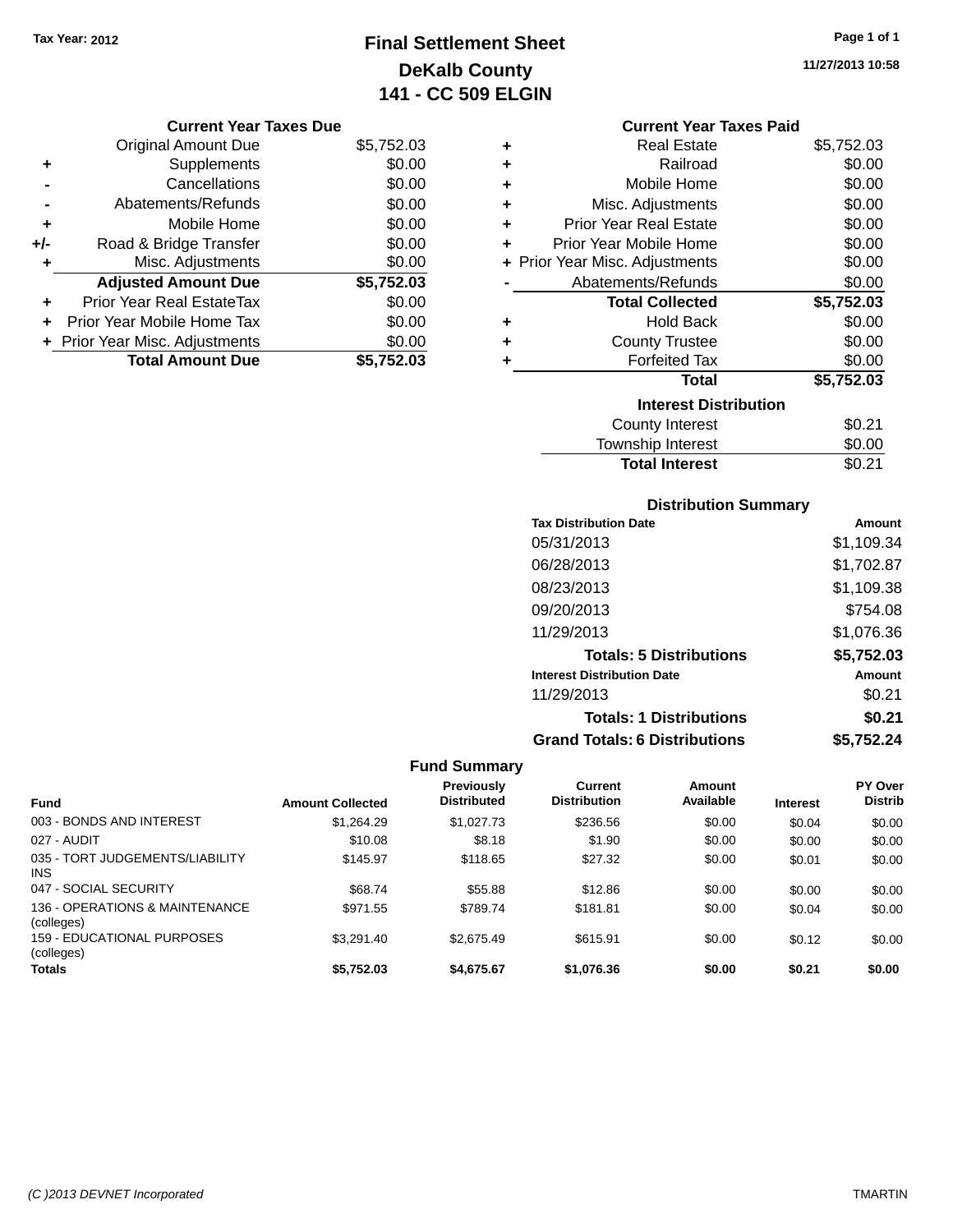# **Final Settlement Sheet Tax Year: 2012 Page 1 of 1 DeKalb County 142 - CC 511 ROCK VALLEY**

### **Current Year Taxes Paid**

|     | <b>Current Year Taxes Due</b>  |            |
|-----|--------------------------------|------------|
|     | <b>Original Amount Due</b>     | \$1,056.71 |
| ٠   | Supplements                    | \$0.00     |
|     | Cancellations                  | \$0.00     |
|     | Abatements/Refunds             | \$0.00     |
| ٠   | Mobile Home                    | \$0.00     |
| +/- | Road & Bridge Transfer         | \$0.00     |
| ٠   | Misc. Adjustments              | \$0.00     |
|     | <b>Adjusted Amount Due</b>     | \$1,056.71 |
|     | Prior Year Real EstateTax      | \$0.00     |
| ÷   | Prior Year Mobile Home Tax     | \$0.00     |
|     | + Prior Year Misc. Adjustments | \$0.00     |
|     | <b>Total Amount Due</b>        | \$1.056.71 |

| ٠ | <b>Real Estate</b>             | \$1,056.71 |
|---|--------------------------------|------------|
| ÷ | Railroad                       | \$0.00     |
| ÷ | Mobile Home                    | \$0.00     |
| ٠ | Misc. Adjustments              | \$0.00     |
| ÷ | <b>Prior Year Real Estate</b>  | \$0.00     |
| ٠ | Prior Year Mobile Home         | \$0.00     |
|   | + Prior Year Misc. Adjustments | \$0.00     |
|   | Abatements/Refunds             | \$0.00     |
|   | <b>Total Collected</b>         | \$1,056.71 |
| ٠ | <b>Hold Back</b>               | \$0.00     |
| ÷ | <b>County Trustee</b>          | \$0.00     |
| ٠ | <b>Forfeited Tax</b>           | \$0.00     |
|   | Total                          | \$1,056.71 |
|   | <b>Interest Distribution</b>   |            |
|   | <b>County Interest</b>         | \$0.04     |
|   | Township Interest              | \$0.00     |
|   | <b>Total Interest</b>          | \$0.04     |

### **Distribution Summary**

| <b>Tax Distribution Date</b>         | Amount     |
|--------------------------------------|------------|
| 05/31/2013                           | \$303.63   |
| 06/28/2013                           | \$180.08   |
| 08/23/2013                           | \$119.50   |
| 09/20/2013                           | \$334.00   |
| 11/29/2013                           | \$119.50   |
| <b>Totals: 5 Distributions</b>       | \$1,056.71 |
| <b>Interest Distribution Date</b>    | Amount     |
| 11/29/2013                           | \$0.04     |
| <b>Totals: 1 Distributions</b>       | \$0.04     |
| <b>Grand Totals: 6 Distributions</b> | \$1,056.75 |

|                                              |                         | <b>Previously</b><br><b>Distributed</b> | Current<br><b>Distribution</b> | Amount<br>Available |                 | PY Over<br><b>Distrib</b> |
|----------------------------------------------|-------------------------|-----------------------------------------|--------------------------------|---------------------|-----------------|---------------------------|
| <b>Fund</b>                                  | <b>Amount Collected</b> |                                         |                                |                     | <b>Interest</b> |                           |
| 003 - BONDS AND INTEREST                     | \$275.27                | \$244.13                                | \$31.14                        | \$0.00              | \$0.02          | \$0.00                    |
| 027 - AUDIT                                  | \$0.40                  | \$0.37                                  | \$0.03                         | \$0.00              | \$0.00          | \$0.00                    |
| 035 - TORT JUDGEMENTS/LIABILITY<br>INS.      | \$71.05                 | \$63.01                                 | \$8.04                         | \$0.00              | \$0.00          | \$0.00                    |
| 047 - SOCIAL SECURITY                        | \$19.38                 | \$17.19                                 | \$2.19                         | \$0.00              | \$0.00          | \$0.00                    |
| 136 - OPERATIONS & MAINTENANCE<br>(colleges) | \$94.30                 | \$83.64                                 | \$10.66                        | \$0.00              | \$0.00          | \$0.00                    |
| 141 - HLTH, SFTY/HANDICAP<br>ACCESS/ENERGY   | \$54.10                 | \$47.98                                 | \$6.12                         | \$0.00              | \$0.00          | \$0.00                    |
| 159 - EDUCATIONAL PURPOSES<br>(colleges)     | \$542.21                | \$480.89                                | \$61.32                        | \$0.00              | \$0.02          | \$0.00                    |
| Totals                                       | \$1.056.71              | \$937.21                                | \$119.50                       | \$0.00              | \$0.04          | \$0.00                    |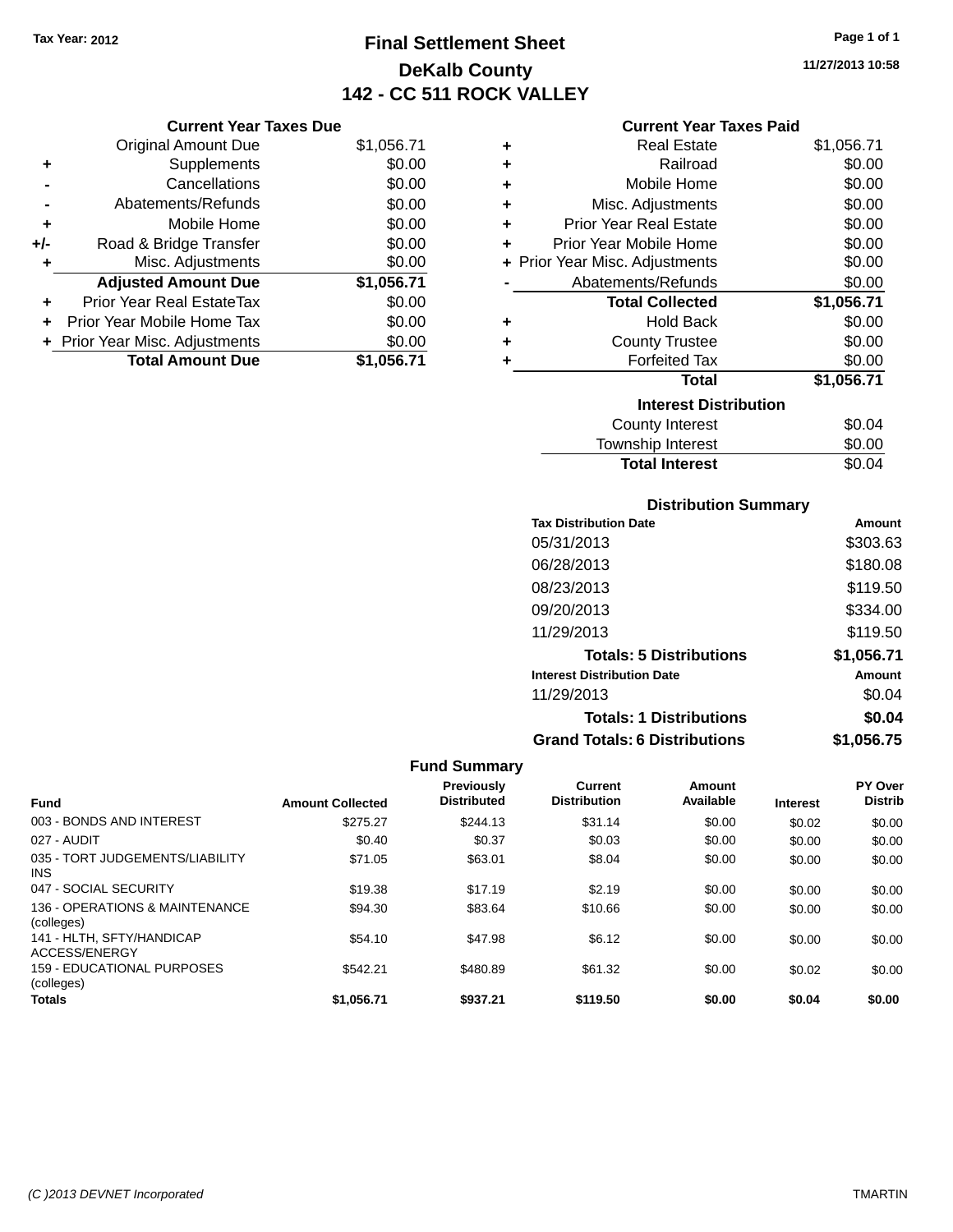**Current Year Taxes Due**

# **Final Settlement Sheet Tax Year: 2012 Page 1 of 1 DeKalb County 143 - CC 513 ILLINOIS VALLEY**

**11/27/2013 10:58**

### **Current Year Taxes Paid**

|                | ип <b>уна туаг талуу р</b> ау    |            |   |                                |            |
|----------------|----------------------------------|------------|---|--------------------------------|------------|
|                | <b>Original Amount Due</b>       | \$5,867.58 | ٠ | <b>Real Estate</b>             | \$5,538.50 |
| ٠              | Supplements                      | \$0.00     | ٠ | Railroad                       | \$329.08   |
| $\blacksquare$ | Cancellations                    | \$0.00     | ٠ | Mobile Home                    | \$0.00     |
| $\blacksquare$ | Abatements/Refunds               | \$0.00     | ٠ | Misc. Adjustments              | \$0.00     |
| ٠              | Mobile Home                      | \$0.00     | ٠ | <b>Prior Year Real Estate</b>  | \$0.00     |
| I-             | Road & Bridge Transfer           | \$0.00     |   | Prior Year Mobile Home         | \$0.00     |
| ٠              | Misc. Adjustments                | \$0.00     |   | + Prior Year Misc. Adjustments | \$0.00     |
|                | <b>Adjusted Amount Due</b>       | \$5,867.58 |   | Abatements/Refunds             | \$0.00     |
| ÷              | <b>Prior Year Real EstateTax</b> | \$0.00     |   | <b>Total Collected</b>         | \$5,867.58 |
| ÷.             | Prior Year Mobile Home Tax       | \$0.00     | ٠ | <b>Hold Back</b>               | \$0.00     |
|                | + Prior Year Misc. Adjustments   | \$0.00     |   | <b>County Trustee</b>          | \$0.00     |
|                | <b>Total Amount Due</b>          | \$5,867.58 |   | <b>Forfeited Tax</b>           | \$0.00     |
|                |                                  |            |   | <b>Total</b>                   | \$5,867.58 |
|                |                                  |            |   | <b>Interest Distribution</b>   |            |
|                |                                  |            |   | <b>County Interest</b>         | \$0.22     |
|                |                                  |            |   | Township Interest              | \$0.00     |

### **Distribution Summary**

**Total Interest** \$0.22

| <b>Tax Distribution Date</b>         | Amount     |
|--------------------------------------|------------|
| 05/31/2013                           | \$1,301.47 |
| 06/28/2013                           | \$2,157.81 |
| 08/23/2013                           | \$289.27   |
| 09/20/2013                           | \$1,870.70 |
| 11/29/2013                           | \$248.33   |
| <b>Totals: 5 Distributions</b>       | \$5,867.58 |
| <b>Interest Distribution Date</b>    | Amount     |
| 11/29/2013                           | \$0.22     |
| <b>Totals: 1 Distributions</b>       | \$0.22     |
| <b>Grand Totals: 6 Distributions</b> | \$5,867.80 |

| <b>Fund</b>                                      | <b>Amount Collected</b> | <b>Previously</b><br><b>Distributed</b> | Current<br><b>Distribution</b> | Amount<br>Available | <b>Interest</b> | PY Over<br><b>Distrib</b> |
|--------------------------------------------------|-------------------------|-----------------------------------------|--------------------------------|---------------------|-----------------|---------------------------|
|                                                  |                         |                                         |                                |                     |                 |                           |
| 003 - BONDS AND INTEREST                         | \$689.41                | \$660.24                                | \$29.17                        | \$0.00              | \$0.03          | \$0.00                    |
| 027 - AUDIT                                      | \$18.92                 | \$18.12                                 | \$0.80                         | \$0.00              | \$0.00          | \$0.00                    |
| 035 - TORT JUDGEMENTS/LIABILITY<br>INS.          | \$0.00                  | \$0.00                                  | \$0.00                         | \$0.00              | \$0.00          | \$0.00                    |
| 047 - SOCIAL SECURITY                            | \$135.09                | \$129.37                                | \$5.72                         | \$0.00              | \$0.01          | \$0.00                    |
| 136 - OPERATIONS & MAINTENANCE<br>(colleges)     | \$663.85                | \$635.77                                | \$28.08                        | \$0.00              | \$0.02          | \$0.00                    |
| 141 - HLTH, SFTY/HANDICAP<br>ACCESS/ENERGY       | \$737.37                | \$706.16                                | \$31.21                        | \$0.00              | \$0.03          | \$0.00                    |
| 149 - STATEWIDE AVERAGE<br><b>ADDITIONAL TAX</b> | \$1,465,44              | \$1.403.41                              | \$62.03                        | \$0.00              | \$0.05          | \$0.00                    |
| <b>159 - EDUCATIONAL PURPOSES</b><br>(colleges)  | \$2.157.50              | \$2,066.18                              | \$91.32                        | \$0.00              | \$0.08          | \$0.00                    |
| Totals                                           | \$5,867.58              | \$5,619.25                              | \$248.33                       | \$0.00              | \$0.22          | \$0.00                    |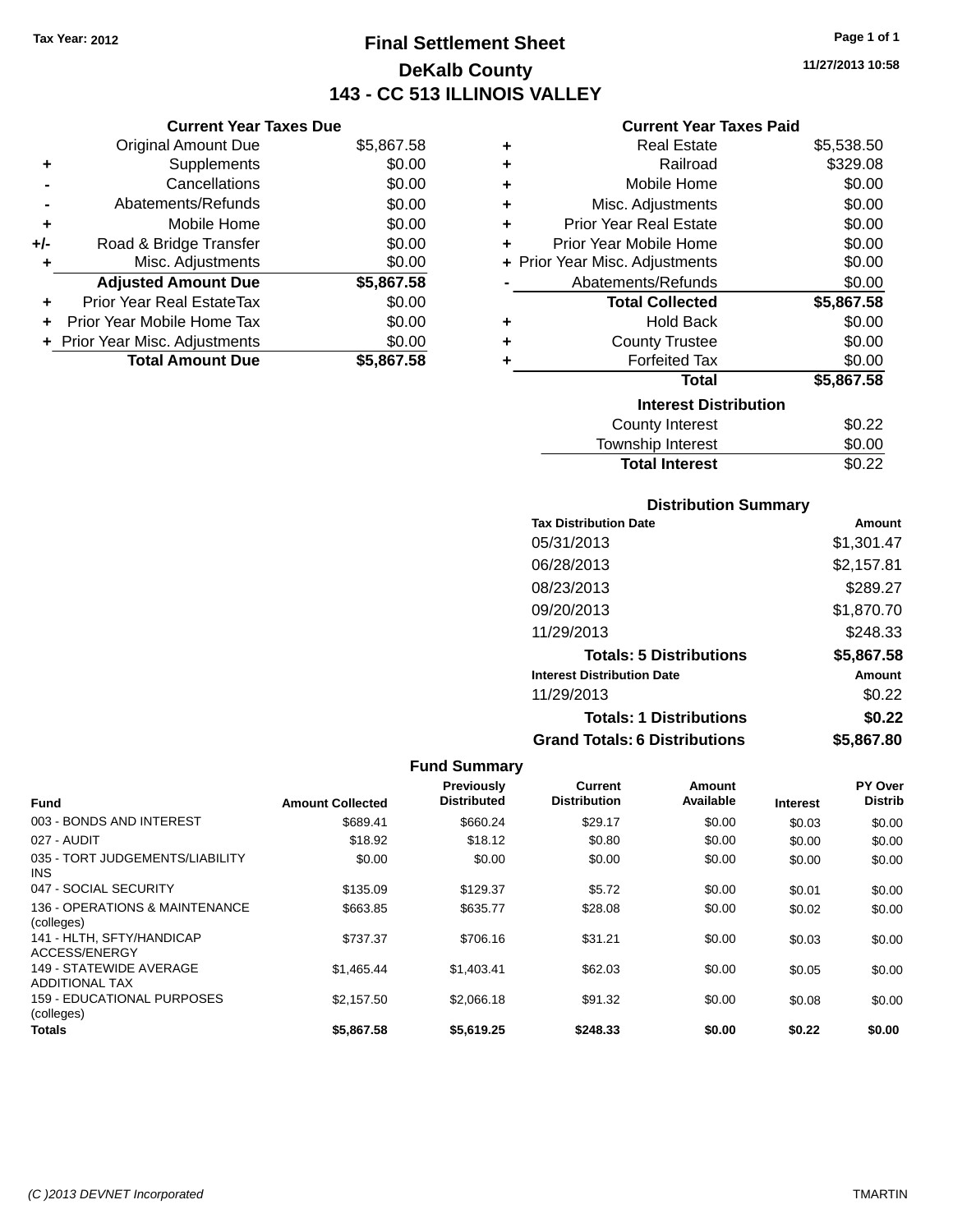# **Final Settlement Sheet Tax Year: 2012 Page 1 of 2 DeKalb County 144 - CC 516 WAUBONSEE**

**11/27/2013 10:58**

### **Current Year Taxes Paid**

|     | <b>Current Year Taxes Due</b>  |                |
|-----|--------------------------------|----------------|
|     | <b>Original Amount Due</b>     | \$1,656,135.08 |
| ٠   | Supplements                    | \$0.00         |
|     | Cancellations                  | \$2,146.36     |
|     | Abatements/Refunds             | \$7.11         |
| ٠   | Mobile Home                    | \$575.19       |
| +/- | Road & Bridge Transfer         | \$0.00         |
| ٠   | Misc. Adjustments              | \$56.74        |
|     | <b>Adjusted Amount Due</b>     | \$1,654,613.54 |
| ٠   | Prior Year Real EstateTax      | \$637.70       |
| ٠   | Prior Year Mobile Home Tax     | \$0.00         |
|     | + Prior Year Misc. Adjustments | \$40.81        |
|     | <b>Total Amount Due</b>        | \$1,655,292.05 |

| ٠ | <b>Real Estate</b>             | \$1,639,342.46 |
|---|--------------------------------|----------------|
| ٠ | Railroad                       | \$13,398.68    |
| ٠ | Mobile Home                    | \$572.19       |
| ٠ | Misc. Adjustments              | \$56.74        |
| ٠ | <b>Prior Year Real Estate</b>  | \$637.70       |
| ٠ | Prior Year Mobile Home         | \$0.00         |
|   | + Prior Year Misc. Adjustments | \$40.81        |
|   | Abatements/Refunds             | \$7.11         |
|   |                                |                |
|   | <b>Total Collected</b>         | \$1,654,041.47 |
| ٠ | <b>Hold Back</b>               | \$0.00         |
| ٠ | <b>County Trustee</b>          | \$1,250.58     |
| ٠ | <b>Forfeited Tax</b>           | \$0.00         |
|   | <b>Total</b>                   | \$1,655,292.05 |
|   | <b>Interest Distribution</b>   |                |
|   | County Interest                | \$61.09        |

| <b>IOWITOHIP INTOICOL</b> | wu.uu   |
|---------------------------|---------|
| <b>Total Interest</b>     | \$61.09 |
|                           |         |

### **Distribution Summary**

| <b>Tax Distribution Date</b>         | Amount         |
|--------------------------------------|----------------|
| 05/31/2013                           | \$200,874.60   |
| 06/28/2013                           | \$681,199.09   |
| 07/26/2013                           | \$19,980.08    |
| 08/23/2013                           | \$110,132.76   |
| 09/20/2013                           | \$580,200.85   |
| 11/29/2013                           | \$61.654.09    |
| <b>Totals: 6 Distributions</b>       | \$1,654,041.47 |
| <b>Interest Distribution Date</b>    | Amount         |
| 11/29/2013                           | \$61.09        |
| <b>Totals: 1 Distributions</b>       | \$61.09        |
| <b>Grand Totals: 7 Distributions</b> | \$1.654.102.56 |

### **Fund Summary**

| <b>Fund</b>                                   | <b>Amount Collected</b> | Previously<br><b>Distributed</b> | Current<br><b>Distribution</b> | Amount<br>Available | <b>Interest</b> | <b>PY Over</b><br><b>Distrib</b> |
|-----------------------------------------------|-------------------------|----------------------------------|--------------------------------|---------------------|-----------------|----------------------------------|
| 003 - BONDS AND INTEREST                      | \$259,378.50            | \$249,710.24                     | \$9,668.26                     | \$0.00              | \$9.57          | \$0.00                           |
| 027 - AUDIT                                   | \$2.739.10              | \$2,637.00                       | \$102.10                       | \$0.00              | \$0.10          | \$0.00                           |
| 035 - TORT JUDGEMENTS/LIABILITY<br><b>INS</b> | \$37,507.04             | \$36,108.97                      | \$1,398.07                     | \$0.00              | \$1.39          | \$0.00                           |
| 047 - SOCIAL SECURITY                         | \$0.00                  | \$0.00                           | \$0.00                         | \$0.00              | \$0.00          | \$0.00                           |
| 136 - OPERATIONS & MAINTENANCE<br>(colleges)  | \$311.267.44            | \$299.665.00                     | \$11,602.44                    | \$0.00              | \$11.50         | \$0.00                           |
| 159 - EDUCATIONAL PURPOSES<br>(colleges)      | \$1,043,149.39          | \$1,004,266.17                   | \$38.883.22                    | \$0.00              | \$38.53         | \$0.00                           |
| <b>Totals</b>                                 | \$1,654,041.47          | \$1,592,387.38                   | \$61,654.09                    | \$0.00              | \$61.09         | \$0.00                           |

### **Miscellaneous Adjustment Detail**

| Year Source |                         | <b>Account Type</b>                        |         | <b>Amount Adjustment Description</b>                       |
|-------------|-------------------------|--------------------------------------------|---------|------------------------------------------------------------|
|             | 2011 RE - Real Estate   | <b>Back Tax Collected</b>                  |         | \$13.10 NIELSEN REDEMPTION 15-16-151-019 by TBA            |
|             | 2011 RE - Real Estate   | Back Tax Collected                         |         | \$27.71 HEYOB REDEMPTION 09-25-478-001 by TBA              |
|             |                         | 2012 RE - Real Estate Paymt In Lieu of Tax |         | \$54.46 SUNSET VIEW APTS by TBA                            |
|             |                         | 2012 RE - Real Estate Back Tax Collected   |         | \$2.28 SANDWICH MILL WORKS REDEMPTION 19-35-126-016 by TBA |
|             | <b>Totals 4 entries</b> |                                            | \$97.55 |                                                            |

#### *(C )2013 DEVNET Incorporated* TMARTIN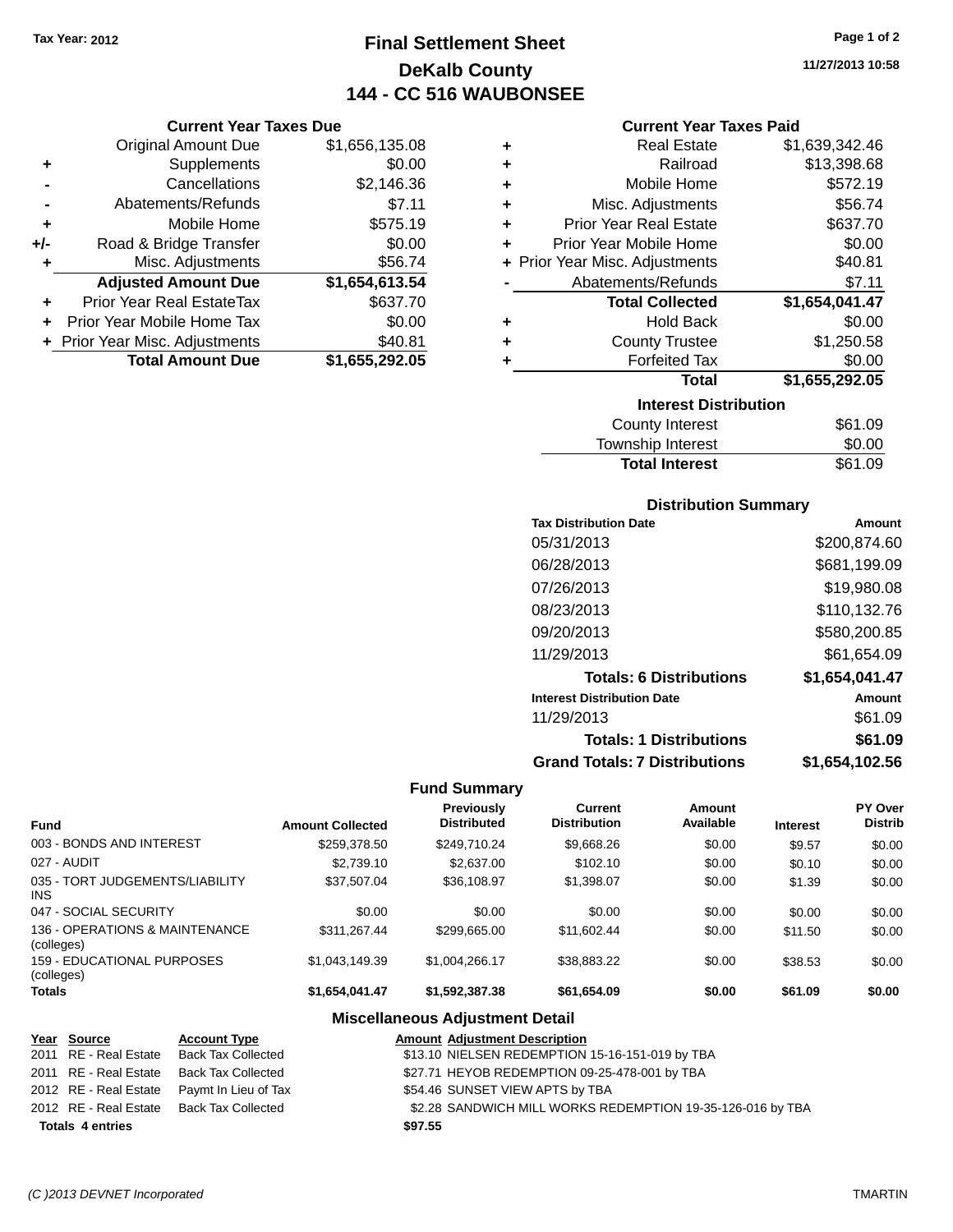# **Final Settlement Sheet Tax Year: 2012 Page 2 of 2 DeKalb County Abatement Detail**

**11/27/2013 10:58**

| Year Source                         | <b>Account Type</b> |        | <b>Amount Adjustment Description</b> |
|-------------------------------------|---------------------|--------|--------------------------------------|
| 2012 RE - Real Estate PTAB Decision |                     |        | \$0.66 19-27-427-021 2011 PTA        |
| 2012 RE - Real Estate PTAB Decision |                     |        | \$1.27 12-13-100-003 2011 PTA        |
| 2012 RE - Real Estate PTAB Decision |                     |        | \$0.29 19-26-452-005 2012 PTA        |
| 2012 RE - Real Estate PTAB Decision |                     |        | \$4.56 19-25-252-016 2012 PTA        |
| 2012 RE - Real Estate PTAB Decision |                     |        | \$0.33 19-14-100-025 2012 PTA        |
| <b>Totals 5 entries</b>             |                     | \$7.11 |                                      |

| Year Source                          | <b>Account Type</b> |        | <b>Amount Adjustment Description</b>         |
|--------------------------------------|---------------------|--------|----------------------------------------------|
| 2012 RE - Real Estate PTAB Decision  |                     |        | \$0.66 19-27-427-021 2011 PTAB REFUND by TBA |
| 2012 RE - Real Estate  PTAB Decision |                     |        | \$1.27 12-13-100-003 2011 PTAB REFUND by TBA |
| 2012 RE - Real Estate PTAB Decision  |                     |        | \$0.29 19-26-452-005 2012 PTAB REFUND by TBA |
| 2012 RE - Real Estate PTAB Decision  |                     |        | \$4.56 19-25-252-016 2012 PTAB REFUND by TBA |
| 2012 RE - Real Estate PTAB Decision  |                     |        | \$0.33 19-14-100-025 2012 PTAB REFUND by TBA |
| <b>Totals 5 entries</b>              |                     | \$7.11 |                                              |
|                                      |                     |        |                                              |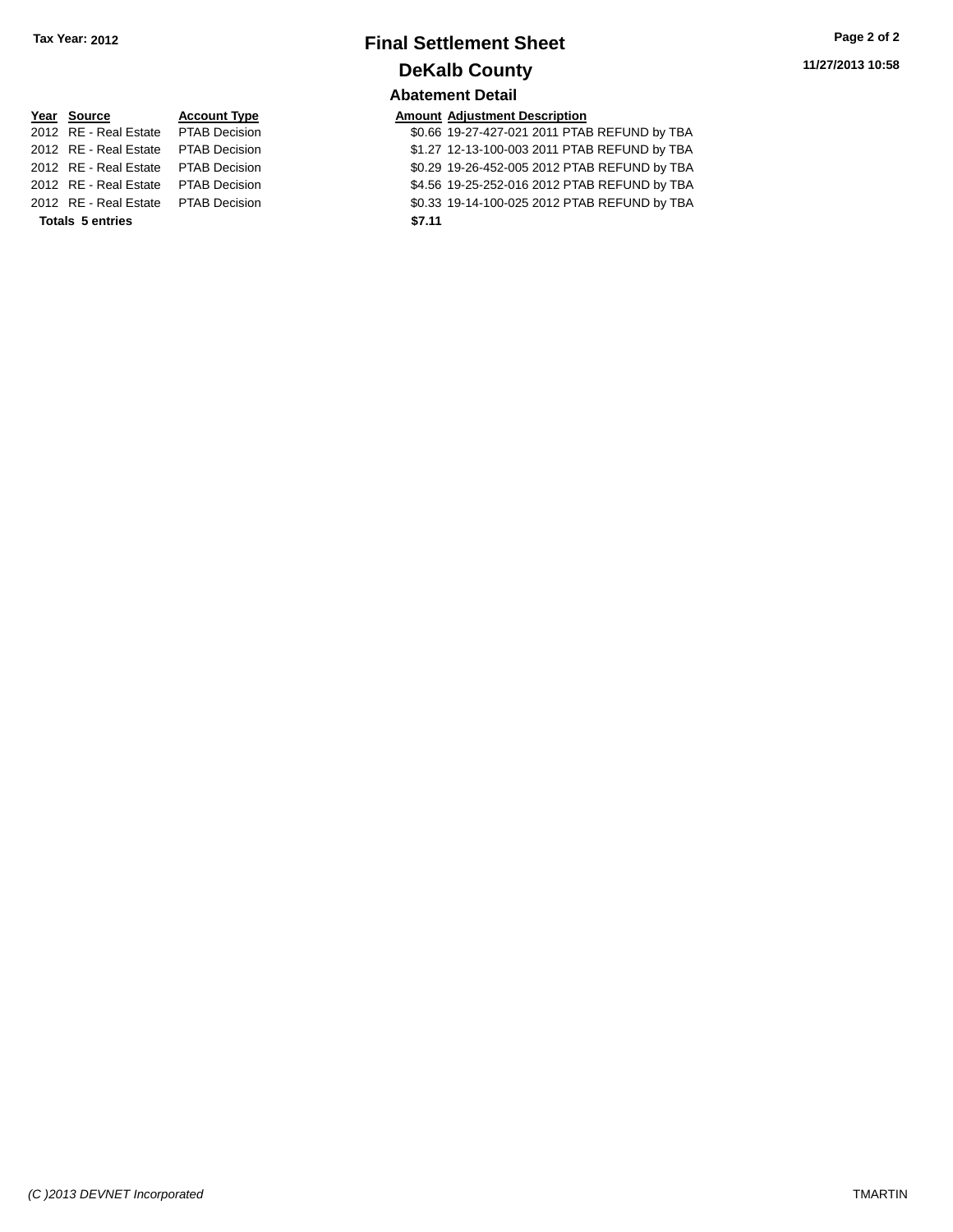**Current Year Taxes Due** Original Amount Due \$9,932,093.56

**Adjusted Amount Due \$9,858,910.33**

**Total Amount Due \$9,839,973.26**

**+** Supplements \$0.00 **-** Cancellations \$80,178.71 **-** Abatements/Refunds \$1,749.41 **+** Mobile Home \$4,372.07 **+/-** Road & Bridge Transfer \$0.00 **+** Misc. Adjustments \$4,372.82

**+** Prior Year Real EstateTax (\$19,258.99) **+** Prior Year Mobile Home Tax \$45.80 **+** Prior Year Misc. Adjustments \$276.12

# **Final Settlement Sheet Tax Year: 2012 Page 1 of 3 DeKalb County 145 - CC 523 KISHWAUKEE**

**11/27/2013 10:58**

### **Current Year Taxes Paid**

| ٠ | <b>Real Estate</b>             | \$9,788,618.37 |
|---|--------------------------------|----------------|
| ٠ | Railroad                       | \$55,476.06    |
| ٠ | Mobile Home                    | \$4,328.18     |
| ÷ | Misc. Adjustments              | \$4,372.82     |
| ÷ | <b>Prior Year Real Estate</b>  | (\$19,258.99)  |
| ٠ | Prior Year Mobile Home         | \$45.80        |
|   | + Prior Year Misc. Adjustments | \$276.12       |
|   | Abatements/Refunds             | \$1,749.41     |
|   | <b>Total Collected</b>         | \$9,832,108.95 |
| ٠ | <b>Hold Back</b>               | \$0.00         |
| ٠ | <b>County Trustee</b>          | \$4,196.38     |
|   | <b>Forfeited Tax</b>           | \$3,667.93     |
|   | <b>Total</b>                   | \$9,839,973.26 |
|   | <b>Interest Distribution</b>   |                |
|   | <b>County Interest</b>         | \$363.17       |

| \$363.17 |
|----------|
| \$0.00   |
| \$363.17 |
|          |

### **Distribution Summary**

| <b>Tax Distribution Date</b>         | Amount         |
|--------------------------------------|----------------|
| 05/31/2013                           | \$1,027,237.34 |
| 06/28/2013                           | \$4,075,397.86 |
| 07/26/2013                           | \$110,670.52   |
| 08/23/2013                           | \$690,445.97   |
| 09/20/2013                           | \$3,675,158.58 |
| 11/29/2013                           | \$253,198.68   |
| <b>Totals: 6 Distributions</b>       | \$9,832,108.95 |
| <b>Interest Distribution Date</b>    | Amount         |
| 11/29/2013                           | \$363.17       |
| <b>Totals: 1 Distributions</b>       | \$363.17       |
| <b>Grand Totals: 7 Distributions</b> | \$9.832.472.12 |

#### **Fund Summary**

| Fund                                          | <b>Amount Collected</b> | <b>Previously</b><br><b>Distributed</b> | Current<br><b>Distribution</b> | Amount<br>Available | <b>Interest</b> | PY Over<br><b>Distrib</b> |
|-----------------------------------------------|-------------------------|-----------------------------------------|--------------------------------|---------------------|-----------------|---------------------------|
| 003 - BONDS AND INTEREST                      | \$2.665.524.15          | \$2,596,880.93                          | \$68,643.22                    | \$0.00              | \$98.45         | \$0.00                    |
| 027 - AUDIT                                   | \$53,486.68             | \$52,109.27                             | \$1.377.41                     | \$0.00              | \$1.98          | \$0.00                    |
| 035 - TORT JUDGEMENTS/LIABILITY<br><b>INS</b> | \$960.901.84            | \$936.156.49                            | \$24.745.35                    | \$0.00              | \$35.49         | \$0.00                    |
| 047 - SOCIAL SECURITY                         | \$184.057.07            | \$179.317.22                            | \$4,739.85                     | \$0.00              | \$6.80          | \$0.00                    |
| 109 - PRIOR YEAR ADJUSTMENT                   | \$11,336.40             | \$11.044.47                             | \$291.93                       | \$0.00              | \$0.42          | \$0.00                    |
| 136 - OPERATIONS & MAINTENANCE<br>(colleges)  | \$1.149.403.01          | \$1,119,803.33                          | \$29.599.68                    | \$0.00              | \$42.46         | \$0.00                    |
| 141 - HLTH/SFTY/HANDICAP<br>ACCESS/ENERGY     | \$592.935.15            | \$577,665.73                            | \$15,269.42                    | \$0.00              | \$21.90         | \$0.00                    |
| 159 - EDUCATIONAL PURPOSES<br>(colleges)      | \$4.214.464.65          | \$4,105,932.83                          | \$108.531.82                   | \$0.00              | \$155.67        | \$0.00                    |
| <b>Totals</b>                                 | \$9,832,108.95          | \$9,578,910.27                          | \$253,198.68                   | \$0.00              | \$363.17        | \$0.00                    |

#### **Miscellaneous Adjustment Detail**

| Year Source                  | <b>Account Type</b>                      | <b>Amount Adjustment Description</b>                        |                |
|------------------------------|------------------------------------------|-------------------------------------------------------------|----------------|
| 2011 RE - Real Estate        | Back Tax Collected                       | \$2.95 DEK UNIVERSITY DEVEL REDEMPTION 08-16-100-009 by TBA |                |
| 2011 RE - Real Estate        | <b>Back Tax Collected</b>                | \$77.55 MERRY OAKS REDEMPTION 06-21-353-001 by TBA          |                |
| 2011 RE - Real Estate        | Back Tax Collected                       | \$147.42 MERRY OAKS REDEMPTION 06-21-352-001 by TBA         |                |
| 2011 RE - Real Estate        | <b>Back Tax Collected</b>                | \$9.42 MERRY OAKS REDEMPTION 06-20-453-007 by TBA           |                |
|                              | 2011 RE - Real Estate Back Tax Collected | \$5.10 MERRY OAKS REDEMPTION 06-20-451-001 by TBA           |                |
| (C) 2013 DEVNET Incorporated |                                          |                                                             | <b>TMARTIN</b> |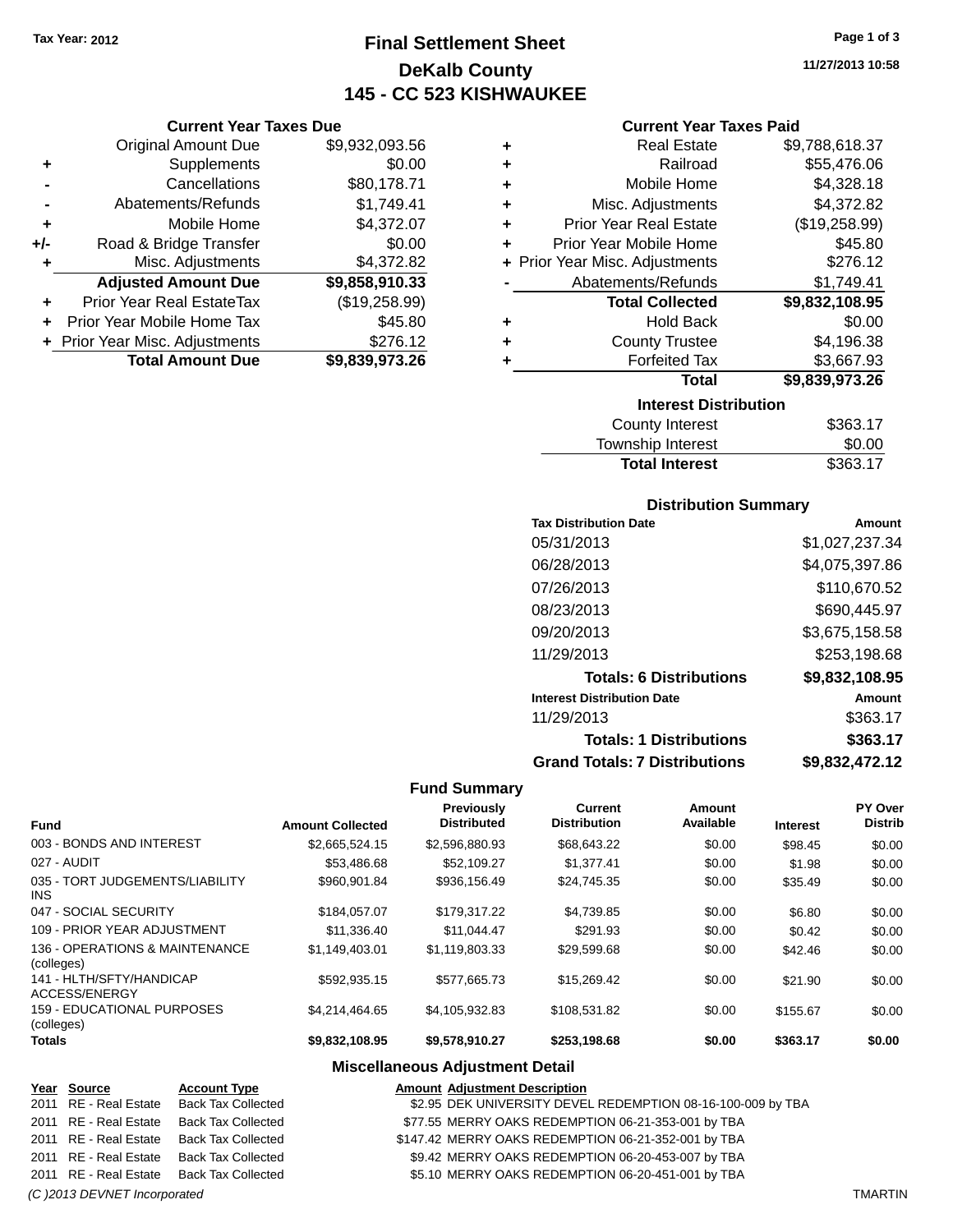# **Final Settlement Sheet Tax Year: 2012 Page 2 of 3 DeKalb County Miscellaneous Adjustment Detail**

**Amount Adjustment Description** 

| Year Source                              | <b>Account Type</b>                        | <b>Amount Adjustment Description</b>                    |
|------------------------------------------|--------------------------------------------|---------------------------------------------------------|
|                                          | 2012 RE - Real Estate Paymt In Lieu of Tax | \$70.17 SEQUOYA APTS by TBA                             |
| 2012 RE - Real Estate                    | Paymt In Lieu of Tax                       | \$801.08 DEKALB UNITS by TBA                            |
| 2012 RE - Real Estate                    | Paymt In Lieu of Tax                       | \$623.74 SYCAMORE UNITS by TBA                          |
| 2012 MH - Mobile Home Back Tax Collected |                                            | \$4.79 HERNANDEZ REDEMPTION 06-33-400-039 0018A by TBA  |
| 2012 MH - Mobile Home Back Tax Collected |                                            | \$8.33 PITSTICK REDEMPTION 08-26-176-027 1022C by TBA   |
| 2012 MH - Mobile Home Back Tax Collected |                                            | \$3.46 VARGAS REDEMPTION 03-30-131-001-0063O by TBA     |
| 2012 MH - Mobile Home Back Tax Collected |                                            | \$3.73 NEILL REDEMPTION 06-33-400-039 0027O by TBA      |
| 2012 RE - Real Estate                    | <b>Back Tax Collected</b>                  | \$24.82 ENBURG REDEMPTION 13-35-202-003 by TBA          |
| 2012 RE - Real Estate                    | <b>Back Tax Collected</b>                  | \$29.41 ENBURG REDEMPTION 13-35-202-002 by TBA          |
| 2012 RE - Real Estate                    | <b>Back Tax Collected</b>                  | \$35.39 STRATTON REDEMPTION 11-03-176-005 by TBA        |
| 2012 RE - Real Estate                    | Paymt In Lieu of Tax                       | \$623.74 SYCAMORE UNITS by TBA                          |
| 2012 RE - Real Estate                    | Paymt In Lieu of Tax                       | \$801.08 DEKALB UNITS by TBA                            |
| 2012 RE - Real Estate                    | <b>Back Tax Collected</b>                  | \$19.35 SCAVENGER SALE 08-03-428-013 by TBA             |
| 2012 RE - Real Estate                    | <b>Back Tax Collected</b>                  | \$60.20 SCAVENGER SALE 09-17-200-015 by TBA             |
| 2012 RE - Real Estate                    | <b>Back Tax Collected</b>                  | \$56.09 SCAVENGER SALE 09-17-200-021 by TBA             |
| 2012 RE - Real Estate                    | <b>Back Tax Collected</b>                  | \$54.77 SCAVENGER SALE 09-17-400-002 by TBA             |
| 2012 RE - Real Estate                    | <b>Back Tax Collected</b>                  | \$51.35 SCAVENGER SALE 09-29-276-011 by TBA             |
| 2012 RE - Real Estate                    | <b>Back Tax Collected</b>                  | \$14.47 SCAVENGER SALE 13-06-334-001 by TBA             |
| 2012 RE - Real Estate                    | <b>Back Tax Collected</b>                  | \$133.71 SCAVENGER SALE 06-21-153-005 by TBA            |
| 2012 RE - Real Estate                    | <b>Back Tax Collected</b>                  | \$81.09 SCAVENGER SALE 06-21-151-019 by TBA             |
| 2012 RE - Real Estate                    | <b>Back Tax Collected</b>                  | \$17.70 SCAVENGER SALE 06-21-151-018 by TBA             |
| 2012 RE - Real Estate                    | <b>Back Tax Collected</b>                  | \$86.83 SCAVENGER SALE 06-20-425-022 by TBA             |
| 2012 RE - Real Estate                    | <b>Back Tax Collected</b>                  | \$24.82 SCAVENGER SALE 06-20-327-009 by TBA             |
| 2012 RE - Real Estate                    | <b>Back Tax Collected</b>                  | \$239.00 SCAVENGER SALE 06-21-456-018 by TBA            |
| 2012 RE - Real Estate                    | <b>Back Tax Collected</b>                  | \$196.94 SCAVENGER SALE 06-21-377-049 by TBA            |
| 2012 RE - Real Estate                    | <b>Back Tax Collected</b>                  | \$327.07 SCAVENGER SALE 06-21-179-001 by TBA            |
| 2012 MH - Mobile Home Back Tax Collected |                                            | \$2.47 ARMAS REDEMPTION 09-29-400-016 0027O by TBA      |
| 2012 MH - Mobile Home Back Tax Collected |                                            | \$4.63 MENDEZ REDEMPTION 09-29-400-016 0005O by TBA     |
| 2012 MH - Mobile Home Back Tax Collected |                                            | \$6.27 MOBILE MGT REDEMPTION 08-01-401-005 2323F by TBA |

#### **Totals 34 entries \$4,648.94**

| Year | Source           | <b>Account Type</b>  |
|------|------------------|----------------------|
| 2012 | RE - Real Estate | <b>PTAB Decision</b> |
| 2012 | RE - Real Estate | PTAB Decisior        |
| 2012 | RE - Real Estate | <b>PTAB Decision</b> |
| 2012 | RE - Real Estate | <b>PTAB Decisior</b> |
| 2012 | RE - Real Estate | <b>PTAB Decision</b> |
| 2012 | RE - Real Estate | PTAB Decisior        |
| 2012 | RE - Real Estate | PTAB Decisior        |
| 2012 | RE - Real Estate | PTAB Decisior        |
| 2012 | RE - Real Estate | PTAB Decisior        |
| 2012 | RE - Real Estate | <b>PTAB Decisior</b> |
| 2012 | RE - Real Estate | PTAB Decisior        |
| 2012 | RE - Real Estate | PTAB Decisior        |
| 2012 | RE - Real Estate | PTAB Decisior        |
| 2012 | RE - Real Estate | <b>RE</b> Abatement  |
| 2012 | RE - Real Estate | PTAB Decisior        |
| 2012 | RE - Real Estate | PTAB Decisior        |
| 2012 | RE - Real Estate | <b>PTAB Decisior</b> |
| 2012 | RE - Real Estate | PTAB Decisior        |
| 2012 | RE - Real Estate | PTAB Decisior        |
| 2012 | RE - Real Estate | PTAB Decisior        |
| 2012 | RE - Real Estate | PTAB Decisior        |
| 2012 | RE - Real Estate | PTAB Decisior        |
| 2012 | RE - Real Estate | PTAB Decisior        |
| 2012 | RE - Real Estate | PTAB Decisior        |
| 2012 | RF - Real Estate | PTAR Decision        |

### \$0.64 13-15-176-011 PTAB REFUND by TBA \$0.26 08-12-451-008 PTAB RFFUND by TBA

**Abatement Detail**

**Amount Adjustment Description** 

\$12.89 08-29-200-003 PTAB REFUND by TBA

| 2012 RE - Real Estate | PTAB Decision        | \$0.23 08-12-451-012 PTAB REFUND by TBA        |
|-----------------------|----------------------|------------------------------------------------|
| 2012 RE - Real Estate | PTAB Decision        | \$0.11 08-12-451-013 PTAB REFUND by TBA        |
| 2012 RE - Real Estate | PTAB Decision        | \$70.98 06-29-427-001 2008 PTAB REFUND by TBA  |
| 2012 RE - Real Estate | PTAB Decision        | \$98.72 06-29-427-002 2008 PTAB REFUND by TBA  |
| 2012 RE - Real Estate | <b>PTAB Decision</b> | \$165.21 06-29-427-003 2008 PTAB REFUND by TBA |
| 2012 RE - Real Estate | PTAB Decision        | \$225.71 06-29-427-004 2008 PTAB REFUND by TBA |
| 2012 RE - Real Estate | PTAB Decision        | \$294.91 06-29-477-002 2008 PTAB REFUND by TBA |
| 2012 RE - Real Estate | PTAB Decision        | \$2.57 03-30-277-001 2011 PTAB REFUND by TBA   |
| 2012 RE - Real Estate | PTAB Decision        | \$0.80 01-26-475-004 2011 PTAB REFUND by TBA   |
| 2012 RE - Real Estate | PTAB Decision        | \$6.65 13-15-327-010 2011 PTAB REFUND by TBA   |
| 2012 RE - Real Estate | <b>RE</b> Abatement  | \$71.44 06-29-427-001 2009 PTAB REFUND by TBA  |
| 2012 RE - Real Estate | PTAB Decision        | \$99.36 06-29-427-002 2009 PTAB REFUND by TBA  |
| 2012 RE - Real Estate | PTAB Decision        | \$166.28 06-29-427-003 2009 PTAB REFUND by TBA |
| 2012 RE - Real Estate | PTAB Decision        | \$227.18 06-29-427-004 2009 PTAB REFUND by TBA |
| 2012 RE - Real Estate | PTAB Decision        | \$296.82 06-29-477-002 2009 PTAB REFUND by TBA |
| 2012 RE - Real Estate | PTAB Decision        | \$0.46 06-20-453-003 2011 PTAB REFUND by TBA   |
| 2012 RE - Real Estate | PTAB Decision        | \$2.50 PTAB REFUND 06-32-253-015 by TBA        |
| 2012 RE - Real Estate | PTAB Decision        | \$3.39 PTAB REFUND 01-25-200-009 by TBA        |
| 2012 RE - Real Estate | PTAB Decision        | \$0.15 09-29-251-032 2012 PTAB REFUND by TBA   |
| 2012 RE - Real Estate | PTAB Decision        | \$0.13 08-27-257-006 2012 PTAB REFUND by TBA   |
| 2012 RE - Real Estate | <b>PTAB Decision</b> | \$1.69 03-30-277-001 2012 PTAB REFUND by TBA   |
| 2012 RE - Real Estate | <b>PTAB Decision</b> | \$0.24 08-27-257-006 2011 PTAB REFUND by TBA   |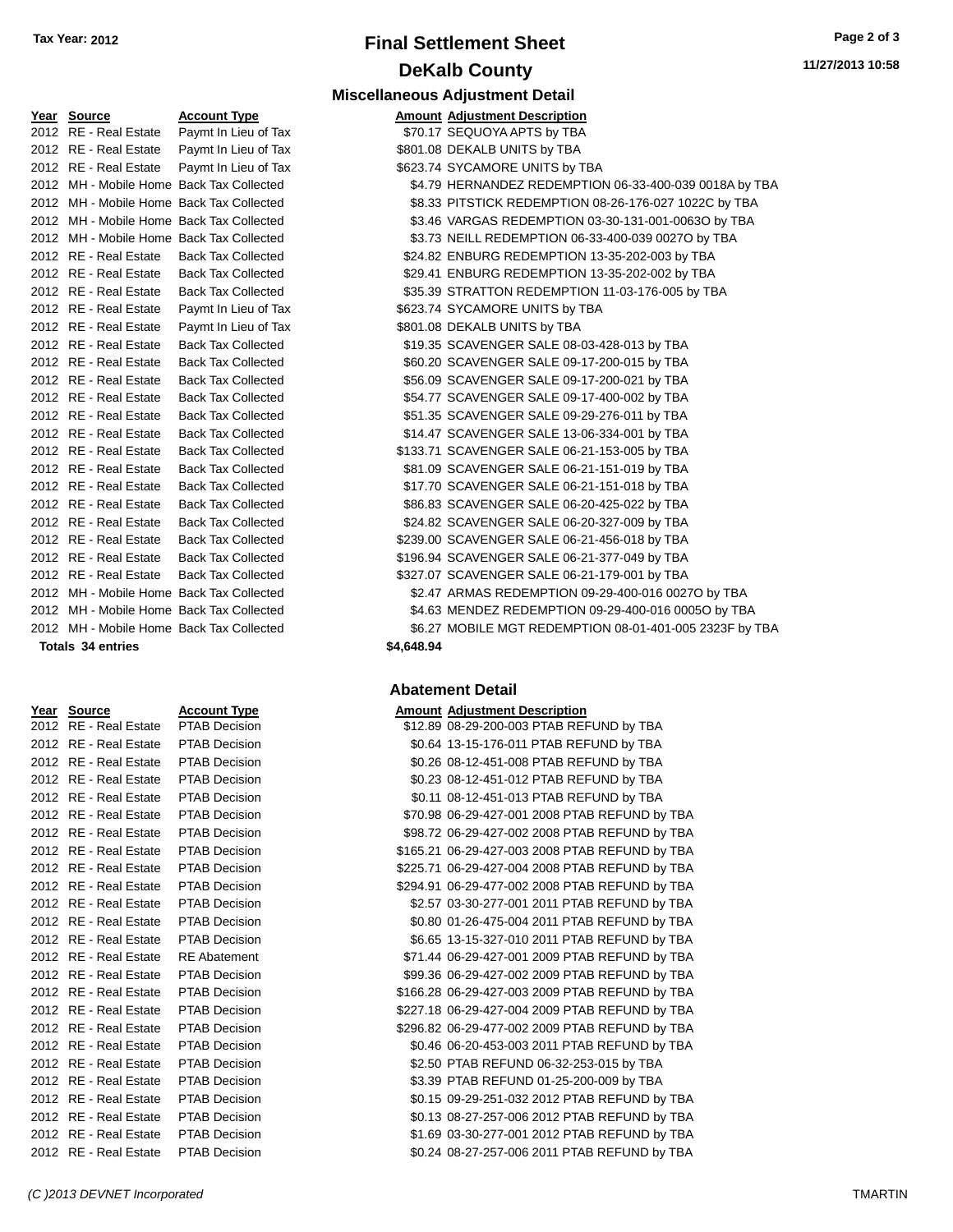# **Final Settlement Sheet Tax Year: 2012 Page 3 of 3 DeKalb County Abatement Detail**

**11/27/2013 10:58**

\$0.09 01-26-475-004 2012 PTAB REFUND by TBA

**Totals 26 entries \$1,749.41**

**Year Source Account Type Annount Adjustment Description**<br>2012 RE - Real Estate PTAB Decision **Amount Adjustment Description**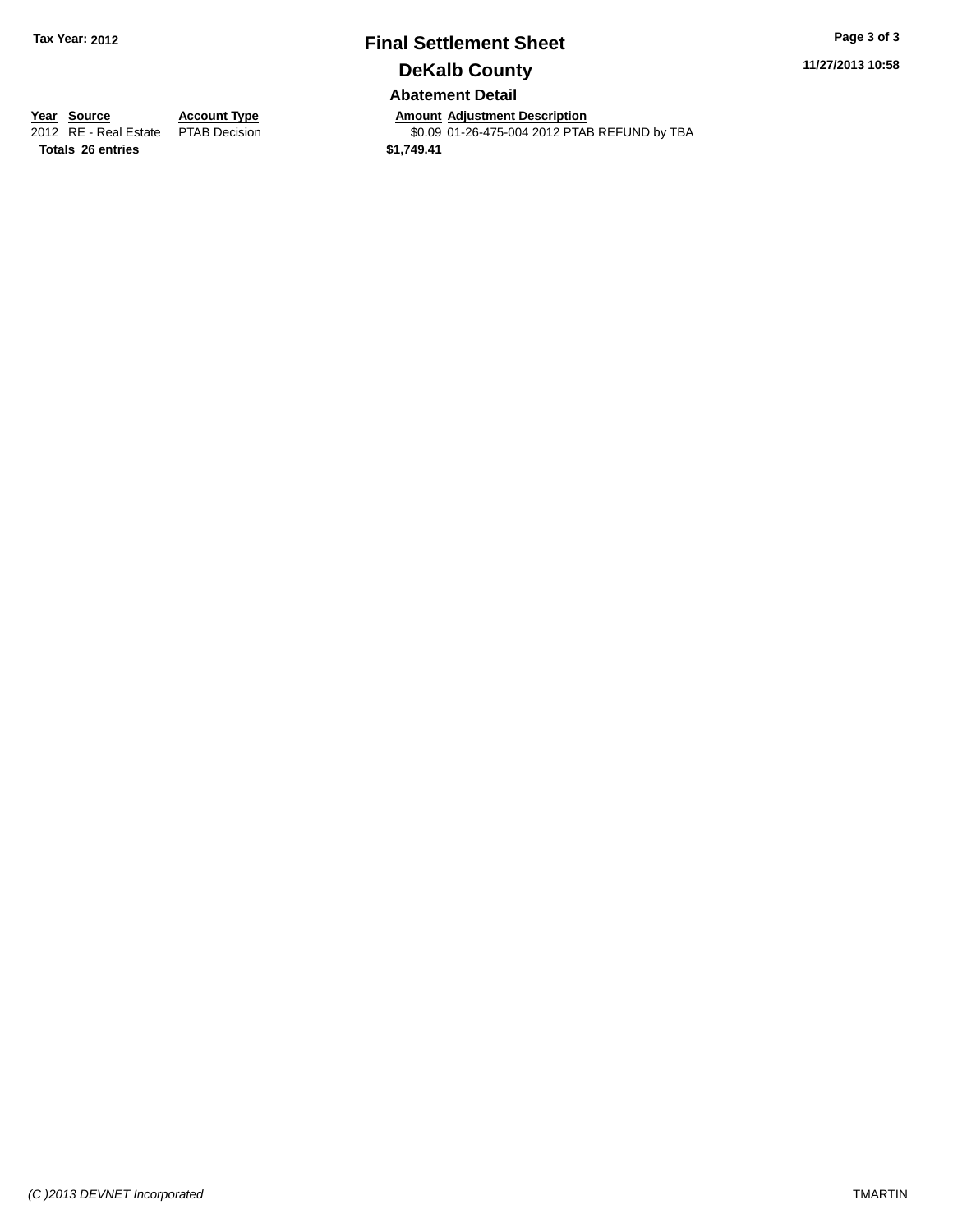# **Final Settlement Sheet Tax Year: 2012 Page 1 of 2 DeKalb County 150 - DE KALB SANITARY**

### **Current Year Taxes Due**

|     | <b>Original Amount Due</b>       | \$652,442.09 |
|-----|----------------------------------|--------------|
| ٠   | Supplements                      | \$0.00       |
|     | Cancellations                    | \$13,348.07  |
|     | Abatements/Refunds               | \$0.18       |
| ٠   | Mobile Home                      | \$337.09     |
| +/- | Road & Bridge Transfer           | \$0.00       |
| ٠   | Misc. Adjustments                | \$321.35     |
|     | <b>Adjusted Amount Due</b>       | \$639,752.28 |
|     | <b>Prior Year Real EstateTax</b> | \$11.65      |
|     | Prior Year Mobile Home Tax       | \$1.23       |
|     | + Prior Year Misc. Adjustments   | \$2.18       |
|     | <b>Total Amount Due</b>          | \$639.767.34 |

| ٠ | <b>Real Estate</b>             | \$637,453.88 |
|---|--------------------------------|--------------|
| ÷ | Railroad                       | \$1,325.54   |
| ÷ | Mobile Home                    | \$337.09     |
| ÷ | Misc. Adjustments              | \$321.35     |
| ÷ | <b>Prior Year Real Estate</b>  | \$11.65      |
| ٠ | Prior Year Mobile Home         | \$1.23       |
|   | + Prior Year Misc. Adjustments | \$2.18       |
|   | Abatements/Refunds             | \$0.18       |
|   | <b>Total Collected</b>         | \$639,452.74 |
| ٠ | <b>Hold Back</b>               | \$0.00       |
| ٠ | <b>County Trustee</b>          | \$279.82     |
| ٠ | <b>Forfeited Tax</b>           | \$34.78      |
|   | <b>Total</b>                   | \$639,767.34 |
|   | <b>Interest Distribution</b>   |              |
|   | <b>County Interest</b>         | \$23.62      |
|   | <b>Townshin Interest</b>       | ፍስ ሰበ        |

| <b>Total Interest</b> | \$23.62 |
|-----------------------|---------|
| Township Interest     | \$0.00  |
| County interest       | ა∠ა.ხ∠  |

### **Distribution Summary**

| <b>Tax Distribution Date</b>         | Amount       |
|--------------------------------------|--------------|
| 05/31/2013                           | \$65,667.25  |
| 06/28/2013                           | \$260,916.58 |
| 07/26/2013                           | \$6.159.10   |
| 08/23/2013                           | \$40,650.93  |
| 09/20/2013                           | \$248,588.95 |
| 11/29/2013                           | \$17.469.93  |
| <b>Totals: 6 Distributions</b>       | \$639,452.74 |
| <b>Interest Distribution Date</b>    | Amount       |
| 11/29/2013                           | \$23.62      |
| <b>Totals: 1 Distributions</b>       | \$23.62      |
| <b>Grand Totals: 7 Distributions</b> | \$639,476.36 |

### **Fund Summary**

| <b>Fund</b>              | <b>Amount Collected</b> | <b>Previously</b><br><b>Distributed</b> | Current<br><b>Distribution</b> | Amount<br>Available | <b>Interest</b> | PY Over<br><b>Distrib</b> |
|--------------------------|-------------------------|-----------------------------------------|--------------------------------|---------------------|-----------------|---------------------------|
| 001 - CORPORATE          | \$186,907.57            | \$181.801.24                            | \$5,106.33                     | \$0.00              | \$6.89          | \$0.00                    |
| 003 - BONDS AND INTEREST | \$0.00                  | \$0.00                                  | \$0.00                         | \$0.00              | \$0.00          | \$0.00                    |
| $005 - I. M. R. F.$      | \$182,333.55            | \$177.352.17                            | \$4,981.38                     | \$0.00              | \$6.74          | \$0.00                    |
| 027 - AUDIT              | \$19,734,16             | \$19.195.01                             | \$539.15                       | \$0.00              | \$0.73          | \$0.00                    |
| 045 - PUBLIC BENEFIT     | \$153,400.88            | \$149,209.91                            | \$4,190.97                     | \$0.00              | \$5.67          | \$0.00                    |
| 047 - SOCIAL SECURITY    | \$97,076.58             | \$94,424.48                             | \$2,652.10                     | \$0.00              | \$3.59          | \$0.00                    |
| <b>Totals</b>            | \$639,452.74            | \$621,982.81                            | \$17,469.93                    | \$0.00              | \$23.62         | \$0.00                    |

### **Miscellaneous Adjustment Detail**

| Year Source             | <b>Account Type</b>                        |          | <b>Amount Adjustment Description</b>                        |
|-------------------------|--------------------------------------------|----------|-------------------------------------------------------------|
|                         | 2011 RE - Real Estate Back Tax Collected   |          | \$0.57 DEK UNIVERSITY DEVEL REDEMPTION 08-16-100-009 by TBA |
|                         | 2012 RE - Real Estate Paymt In Lieu of Tax |          | \$155.37 DEKALB UNITS by TBA                                |
|                         | 2012 MH - Mobile Home Back Tax Collected   |          | \$1.61 PITSTICK REDEMPTION 08-26-176-027 1022C by TBA       |
|                         | 2012 RE - Real Estate Back Tax Collected   |          | \$6.86 STRATTON REDEMPTION 11-03-176-005 by TBA             |
|                         | 2012 RE - Real Estate Paymt In Lieu of Tax |          | \$155.37 DEKALB UNITS by TBA                                |
|                         | 2012 RE - Real Estate Back Tax Collected   |          | \$3.75 SCAVENGER SALE 08-03-428-013 by TBA                  |
| <b>Totals 6 entries</b> |                                            | \$323.53 |                                                             |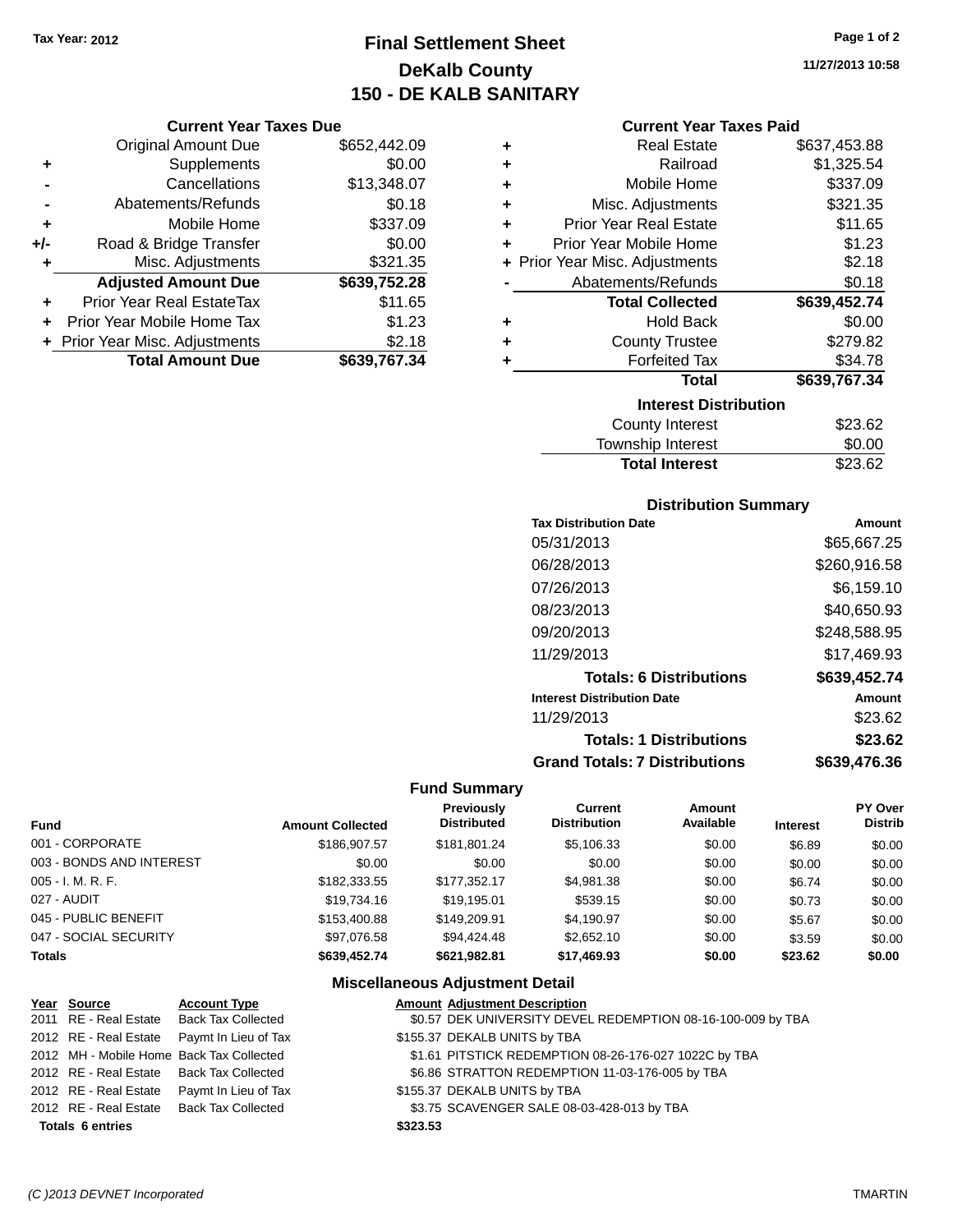# **Final Settlement Sheet Tax Year: 2012 Page 2 of 2 DeKalb County Abatement Detail**

| Year Source                         | <b>Account Type</b> | Amount |
|-------------------------------------|---------------------|--------|
| 2012 RE - Real Estate PTAB Decision |                     | \$0.05 |
| 2012 RE - Real Estate PTAB Decision |                     | \$0.04 |
| 2012 RE - Real Estate PTAB Decision |                     | \$0.02 |
| 2012 RE - Real Estate PTAB Decision |                     | \$0.02 |
| 2012 RE - Real Estate PTAB Decision |                     | \$0.05 |
| <b>Totals 5 entries</b>             |                     | \$0.18 |

**Amount Adjustment Description** \$0.05 08-12-451-008 PTAB REFUND by TBA \$0.04 08-12-451-012 PTAB REFUND by TBA \$0.02 08-12-451-013 PTAB REFUND by TBA \$0.02 08-27-257-006 2012 PTAB REFUND by TBA \$0.05 08-27-257-006 2011 PTAB REFUND by TBA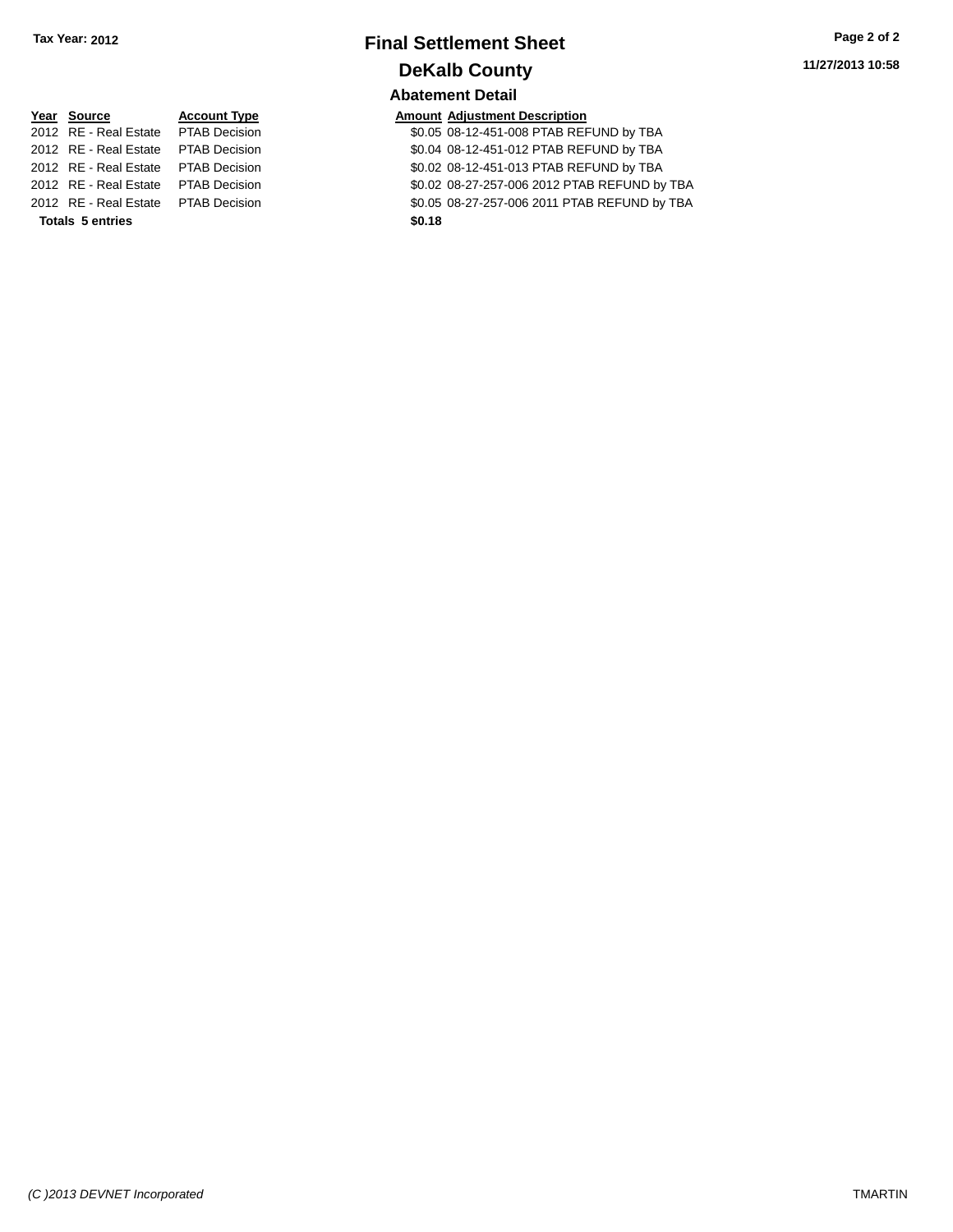# **Final Settlement Sheet Tax Year: 2012 Page 1 of 1 DeKalb County 151 - FAIRDALE STREET LIGHT**

**11/27/2013 10:58**

### **Current Year Taxes Paid**

|     | <b>Original Amount Due</b>       | \$3,554.57 | ٠ | <b>Real Estate</b>             | \$3,543.17 |
|-----|----------------------------------|------------|---|--------------------------------|------------|
| ٠   | Supplements                      | \$0.00     | ٠ | Railroad                       | \$0.00     |
|     | Cancellations                    | \$0.00     | ٠ | Mobile Home                    | \$0.00     |
|     | Abatements/Refunds               | \$0.00     | ٠ | Misc. Adjustments              | \$0.00     |
| ٠   | Mobile Home                      | \$0.00     | ٠ | <b>Prior Year Real Estate</b>  | \$0.00     |
| +/- | Road & Bridge Transfer           | \$0.00     | ٠ | Prior Year Mobile Home         | \$0.00     |
| ٠   | Misc. Adjustments                | \$0.00     |   | + Prior Year Misc. Adjustments | \$0.00     |
|     | <b>Adjusted Amount Due</b>       | \$3,554.57 |   | Abatements/Refunds             | \$0.00     |
| ٠   | <b>Prior Year Real EstateTax</b> | \$0.00     |   | <b>Total Collected</b>         | \$3,543.17 |
| ٠   | Prior Year Mobile Home Tax       | \$0.00     | ٠ | <b>Hold Back</b>               | \$0.00     |
|     | + Prior Year Misc. Adjustments   | \$0.00     | ٠ | <b>County Trustee</b>          | \$11.40    |
|     | <b>Total Amount Due</b>          | \$3,554.57 |   | <b>Forfeited Tax</b>           | \$0.00     |
|     |                                  |            |   | <b>Total</b>                   | \$3,554.57 |
|     |                                  |            |   | <b>Interest Distribution</b>   |            |
|     |                                  |            |   | <b>County Interest</b>         | \$0.13     |
|     |                                  |            |   |                                |            |

### $30.13$ Township Interest \$0.00 Total Interest \$0.13

| <b>Distribution Summary</b>          |            |
|--------------------------------------|------------|
| <b>Tax Distribution Date</b>         | Amount     |
| 05/31/2013                           | \$469.84   |
| 06/28/2013                           | \$1,289.28 |
| 07/26/2013                           | \$74.90    |
| 08/23/2013                           | \$203.36   |
| 09/20/2013                           | \$1,291.15 |
| 11/29/2013                           | \$214.64   |
| <b>Totals: 6 Distributions</b>       | \$3,543.17 |
| <b>Interest Distribution Date</b>    | Amount     |
| 11/29/2013                           | \$0.13     |
| <b>Totals: 1 Distributions</b>       | \$0.13     |
| <b>Grand Totals: 7 Distributions</b> | \$3,543.30 |

#### **Fund Summary**

| Fund            | <b>Amount Collected</b> | Previouslv<br><b>Distributed</b> | Current<br><b>Distribution</b> | Amount<br><b>Available</b> | <b>Interest</b> | <b>PY Over</b><br><b>Distrib</b> |
|-----------------|-------------------------|----------------------------------|--------------------------------|----------------------------|-----------------|----------------------------------|
| 001 - CORPORATE | \$3.543.17              | \$3.328.53                       | \$214.64                       | \$0.00                     | \$0.13          | \$0.00                           |
| Totals          | \$3,543.17              | \$3,328,53                       | \$214.64                       | \$0.00                     | \$0.13          | \$0.00                           |

|   | Original Amount Due | \$3,554.57 |
|---|---------------------|------------|
| ÷ | <b>Supplements</b>  | \$0.00     |
|   | Cancellations       | \$0.00     |
|   | Abatements/Refunds  | \$0.00     |
| ÷ | Mobile Home         | \$0.00     |

**Current Year Taxes Due**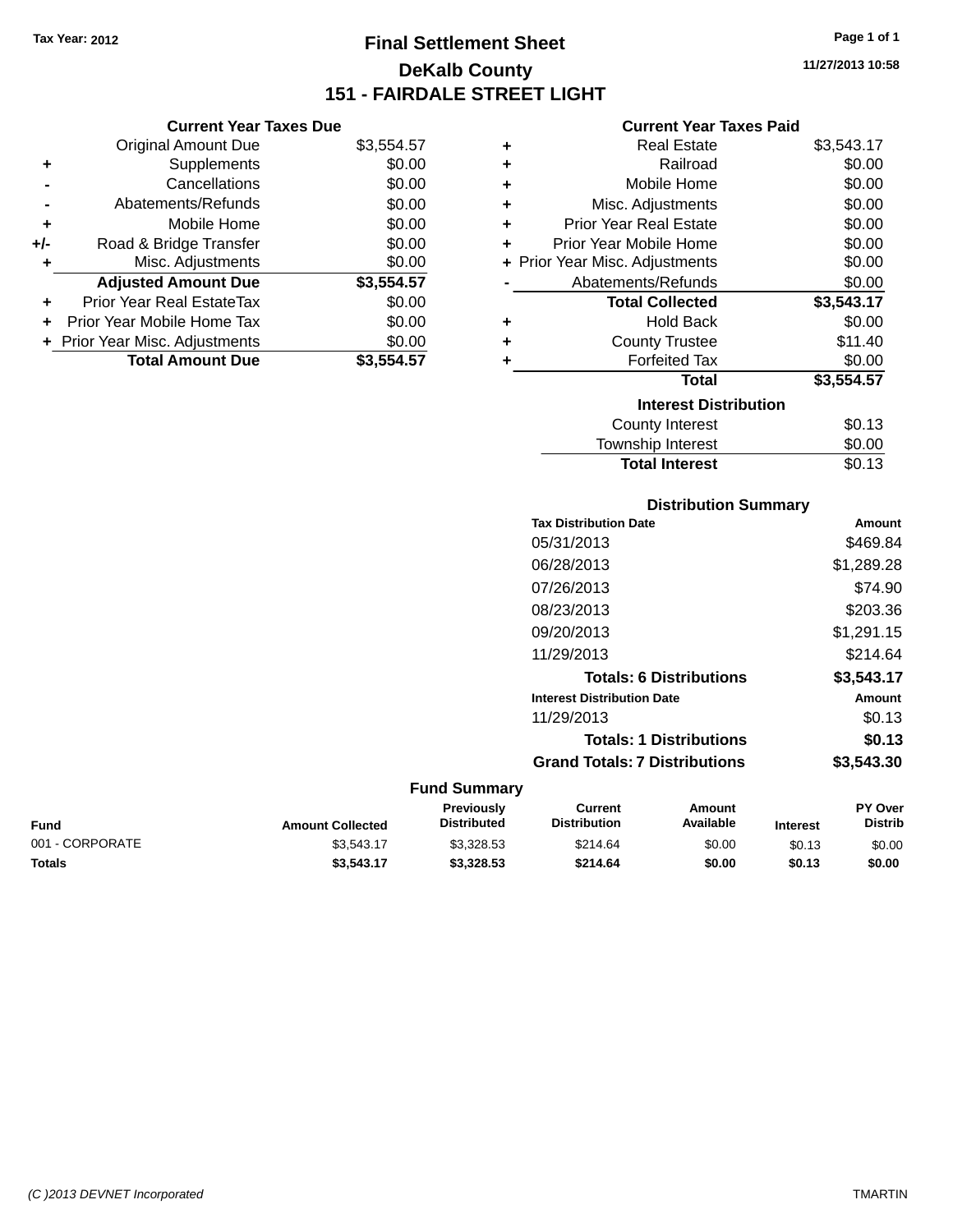**Current Year Taxes Due** Original Amount Due \$24,502.64

**Adjusted Amount Due \$24,448.28**

**Total Amount Due \$24,440.39**

**+** Supplements \$0.00 **-** Cancellations \$57.54 **-** Abatements/Refunds \$0.11 **+** Mobile Home \$0.79 **+/-** Road & Bridge Transfer \$0.00 **+** Misc. Adjustments \$2.50

**+** Prior Year Real EstateTax (\$7.89) **+** Prior Year Mobile Home Tax \$0.00 **+ Prior Year Misc. Adjustments**  $$0.00$ 

# **Final Settlement Sheet Tax Year: 2012 Page 1 of 1 DeKalb County 152 - AFTON-PIERCE MULTI TWP**

**11/27/2013 10:58**

### **Current Year Taxes Paid**

| ٠ | <b>Real Estate</b>             | \$24,186.32 |
|---|--------------------------------|-------------|
| ٠ | Railroad                       | \$258.60    |
| ٠ | Mobile Home                    | \$0.79      |
| ٠ | Misc. Adjustments              | \$2.50      |
| ٠ | Prior Year Real Estate         | (\$7.89)    |
| ÷ | Prior Year Mobile Home         | \$0.00      |
|   | + Prior Year Misc. Adjustments | \$0.00      |
|   | Abatements/Refunds             | \$0.11      |
|   | <b>Total Collected</b>         | \$24,440.21 |
| ٠ | <b>Hold Back</b>               | \$0.00      |
| ٠ | <b>County Trustee</b>          | \$0.18      |
| ٠ | <b>Forfeited Tax</b>           | \$0.00      |
|   | <b>Total</b>                   | \$24,440.39 |
|   | <b>Interest Distribution</b>   |             |
|   | County Interest                | \$0.90      |
|   | Township Interest              | \$0.00      |
|   | <b>Total Interest</b>          | \$0.90      |

| <b>Distribution Summary</b>          |             |
|--------------------------------------|-------------|
| <b>Tax Distribution Date</b>         | Amount      |
| 05/31/2013                           | \$2,803.55  |
| 06/28/2013                           | \$10,680.46 |
| 07/26/2013                           | \$75.76     |
| 08/23/2013                           | \$1,004.04  |
| 09/20/2013                           | \$9,528.00  |
| 11/29/2013                           | \$348.40    |
| <b>Totals: 6 Distributions</b>       | \$24,440.21 |
| <b>Interest Distribution Date</b>    | Amount      |
| 11/29/2013                           | \$0.90      |
| <b>Totals: 1 Distributions</b>       | \$0.90      |
| <b>Grand Totals: 7 Distributions</b> | \$24.441.11 |

| <b>Fund</b>                             |                           | <b>Amount Collected</b> | <b>Previously</b><br><b>Distributed</b>      | Current<br><b>Distribution</b>                  | Amount<br>Available | <b>Interest</b> | PY Over<br><b>Distrib</b> |
|-----------------------------------------|---------------------------|-------------------------|----------------------------------------------|-------------------------------------------------|---------------------|-----------------|---------------------------|
| 147 - ASSESSING PURPOSES<br>(multi-twp) |                           | \$24,440.21             | \$24.091.81                                  | \$348.40                                        | \$0.00              | \$0.90          | \$0.00                    |
| <b>Totals</b>                           |                           | \$24,440.21             | \$24.091.81                                  | \$348.40                                        | \$0.00              | \$0.90          | \$0.00                    |
|                                         |                           |                         | <b>Miscellaneous Adjustment Detail</b>       |                                                 |                     |                 |                           |
| Source<br>Year                          | <b>Account Type</b>       |                         | <b>Amount Adjustment Description</b>         |                                                 |                     |                 |                           |
| 2012 RE - Real Estate                   | <b>Back Tax Collected</b> |                         |                                              | \$2.50 STRATTON REDEMPTION 11-03-176-005 by TBA |                     |                 |                           |
| <b>Totals 1 entries</b>                 |                           |                         | \$2.50                                       |                                                 |                     |                 |                           |
|                                         |                           |                         | <b>Abatement Detail</b>                      |                                                 |                     |                 |                           |
| Year Source                             | <b>Account Type</b>       |                         | <b>Amount Adiustment Description</b>         |                                                 |                     |                 |                           |
| 2012 RE - Real Estate                   | <b>PTAB Decision</b>      |                         | \$0.11 12-13-100-003 2011 PTAB REFUND by TBA |                                                 |                     |                 |                           |
| <b>Totals 1 entries</b>                 | \$0.11                    |                         |                                              |                                                 |                     |                 |                           |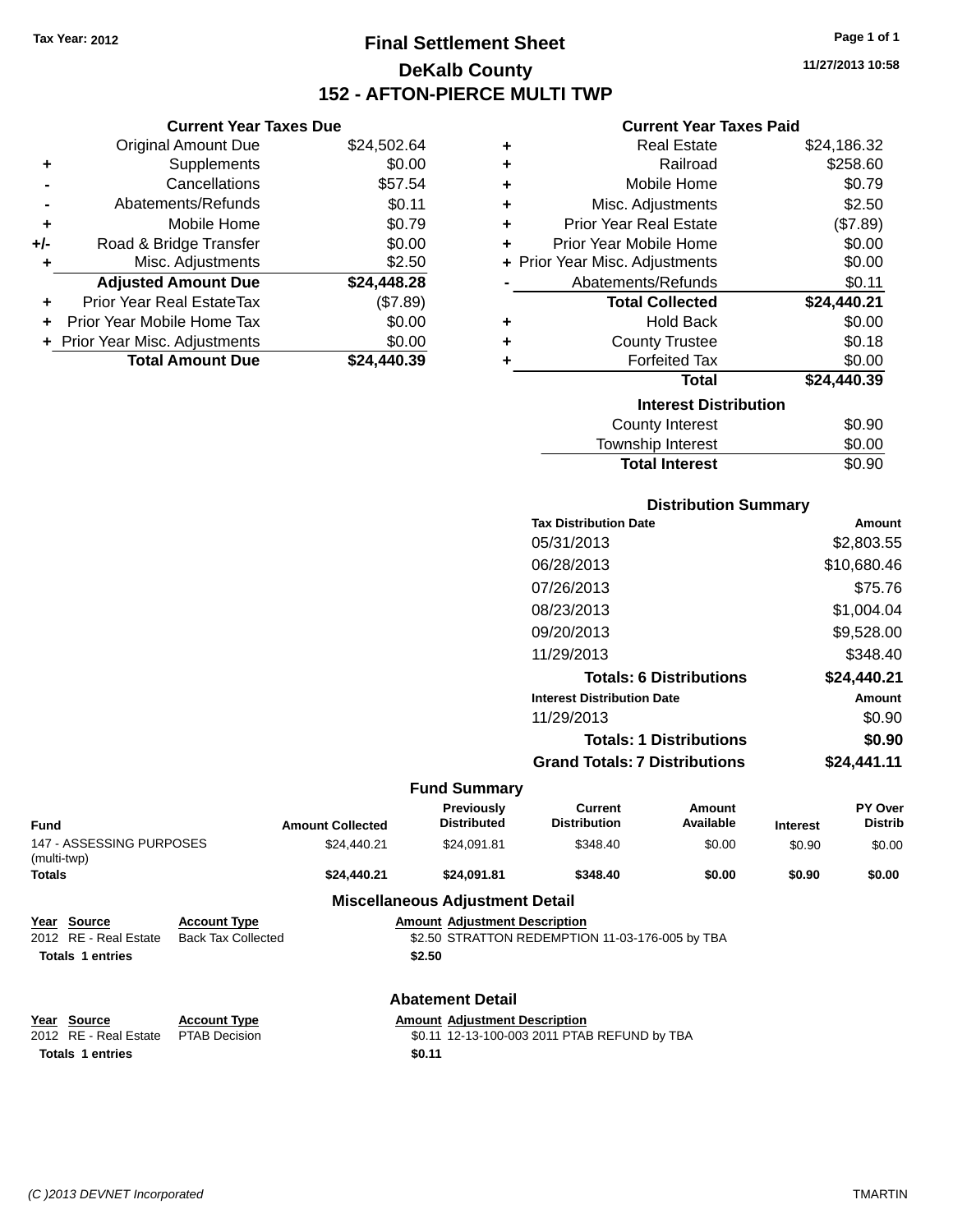# **Final Settlement Sheet Tax Year: 2012 Page 1 of 1 DeKalb County 153 - MILAN-MALTA MULTI-TWP**

**11/27/2013 10:58**

### **Current Year Taxes Paid**

|       | <b>Current Year Taxes Due</b>    |             |   | Cu                   |
|-------|----------------------------------|-------------|---|----------------------|
|       | Original Amount Due              | \$12,743.20 | ٠ |                      |
| ٠     | Supplements                      | \$0.00      | ٠ |                      |
|       | Cancellations                    | \$5.64      | ٠ | М                    |
|       | Abatements/Refunds               | \$0.00      | ٠ | Misc. A              |
|       | Mobile Home                      | \$0.00      | ٠ | <b>Prior Year F</b>  |
| $+/-$ | Road & Bridge Transfer           | \$0.00      | ٠ | Prior Year Mo        |
|       | Misc. Adjustments                | \$0.00      |   | + Prior Year Misc. A |
|       | <b>Adjusted Amount Due</b>       | \$12,737.56 |   | Abatemen             |
| ٠     | <b>Prior Year Real EstateTax</b> | \$0.00      |   | Total                |
| ÷     | Prior Year Mobile Home Tax       | \$0.00      | ٠ |                      |
|       | + Prior Year Misc. Adjustments   | \$0.00      | ٠ | Cou                  |
|       | <b>Total Amount Due</b>          | \$12,737.56 |   | Fο                   |
|       |                                  |             |   |                      |

| ٠ | Real Estate                    | \$12,507.28 |
|---|--------------------------------|-------------|
| ÷ | Railroad                       | \$226.96    |
| ÷ | Mobile Home                    | \$0.00      |
| ٠ | Misc. Adjustments              | \$0.00      |
| ٠ | <b>Prior Year Real Estate</b>  | \$0.00      |
| ٠ | Prior Year Mobile Home         | \$0.00      |
|   | + Prior Year Misc. Adjustments | \$0.00      |
|   | Abatements/Refunds             | \$0.00      |
|   | <b>Total Collected</b>         | \$12,734.24 |
| ٠ | <b>Hold Back</b>               | \$0.00      |
| ٠ | <b>County Trustee</b>          | \$3.32      |
|   | <b>Forfeited Tax</b>           | \$0.00      |
|   | Total                          | \$12,737.56 |
|   | <b>Interest Distribution</b>   |             |
|   | <b>County Interest</b>         | \$0.47      |
|   | Township Interest              | \$0.00      |
|   | <b>Total Interest</b>          | \$0.47      |

| <b>Distribution Summary</b>          |             |
|--------------------------------------|-------------|
| <b>Tax Distribution Date</b>         | Amount      |
| 05/31/2013                           | \$992.48    |
| 06/28/2013                           | \$6,012.44  |
| 07/26/2013                           | \$91.28     |
| 08/23/2013                           | \$336.63    |
| 09/20/2013                           | \$5,098.19  |
| 11/29/2013                           | \$203.22    |
| <b>Totals: 6 Distributions</b>       | \$12,734.24 |
| <b>Interest Distribution Date</b>    | Amount      |
| 11/29/2013                           | \$0.47      |
| <b>Totals: 1 Distributions</b>       | \$0.47      |
| <b>Grand Totals: 7 Distributions</b> | \$12.734.71 |

| <b>Fund</b>                             | <b>Amount Collected</b> | <b>Previously</b><br><b>Distributed</b> | Current<br><b>Distribution</b> | Amount<br>Available | <b>Interest</b> | <b>PY Over</b><br><b>Distrib</b> |
|-----------------------------------------|-------------------------|-----------------------------------------|--------------------------------|---------------------|-----------------|----------------------------------|
| 147 - ASSESSING PURPOSES<br>(multi-twp) | \$12.734.24             | \$12.531.02                             | \$203.22                       | \$0.00              | \$0.47          | \$0.00                           |
| Totals                                  | \$12.734.24             | \$12.531.02                             | \$203.22                       | \$0.00              | \$0.47          | \$0.00                           |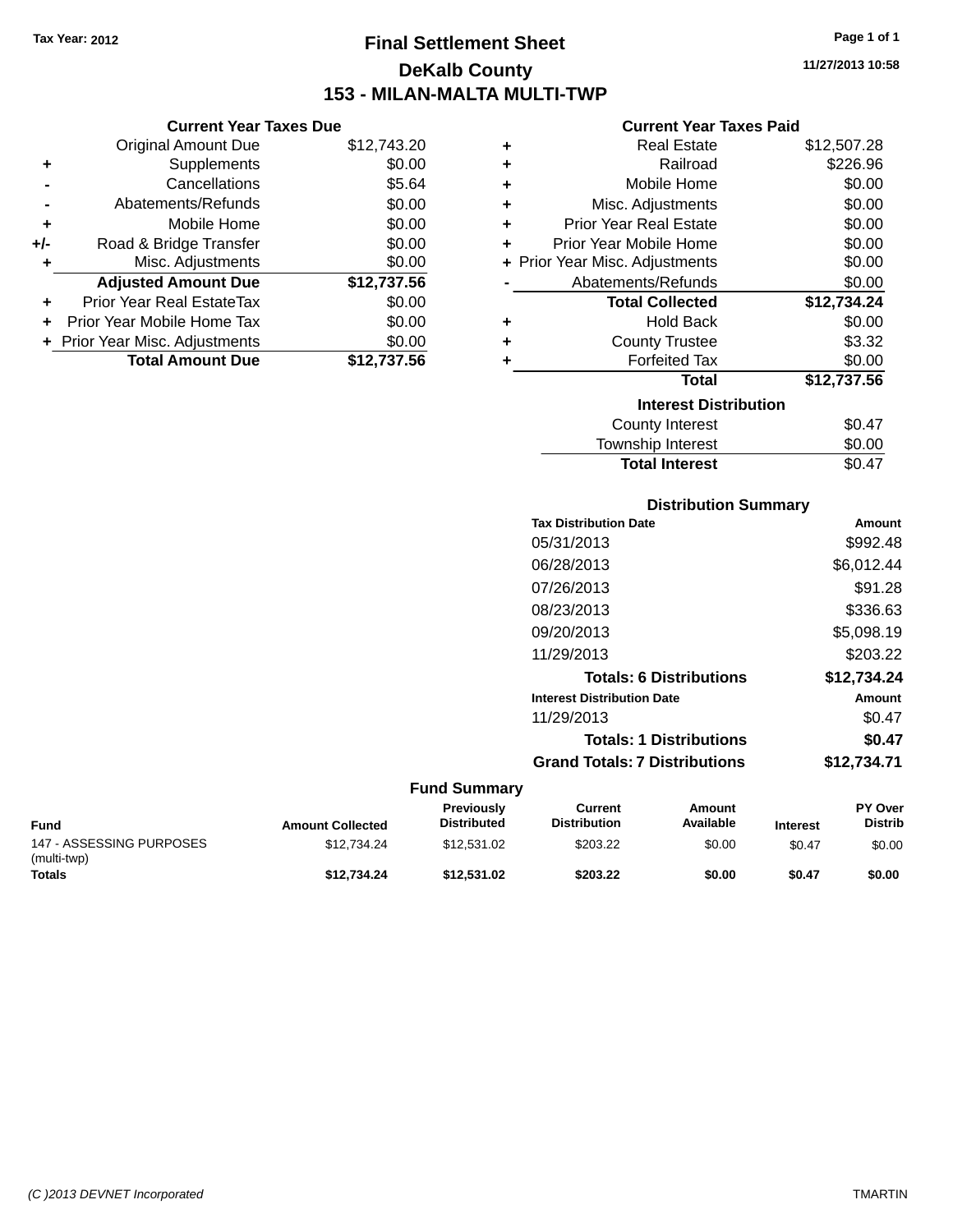# **Final Settlement Sheet Tax Year: 2012 Page 1 of 1 DeKalb County 154 - PAW PAW-SHABBONA MULT TWP**

**Current Year Taxes Due**

|       | <b>Original Amount Due</b>       | \$12,324.66 |
|-------|----------------------------------|-------------|
| ٠     | Supplements                      | \$0.00      |
|       | Cancellations                    | \$15.17     |
|       | Abatements/Refunds               | \$0.26      |
| ٠     | Mobile Home                      | \$0.86      |
| $+/-$ | Road & Bridge Transfer           | \$0.00      |
| ٠     | Misc. Adjustments                | \$5.02      |
|       | <b>Adjusted Amount Due</b>       | \$12,315.11 |
|       | <b>Prior Year Real EstateTax</b> | (\$17.43)   |
|       | Prior Year Mobile Home Tax       | \$0.00      |
|       | + Prior Year Misc. Adjustments   | \$0.00      |
|       | <b>Total Amount Due</b>          | \$12,297.68 |

|   | <b>Current Year Taxes Paid</b> |             |
|---|--------------------------------|-------------|
| ٠ | <b>Real Estate</b>             | \$11,895.86 |
| ٠ | Railroad                       | \$408.16    |
| ٠ | Mobile Home                    | \$0.86      |
| ٠ | Misc. Adjustments              | \$5.02      |
| ٠ | <b>Prior Year Real Estate</b>  | (\$17.43)   |
| ٠ | Prior Year Mobile Home         | \$0.00      |
|   | + Prior Year Misc. Adjustments | \$0.00      |
|   | Abatements/Refunds             | \$0.26      |
|   | <b>Total Collected</b>         | \$12,292.21 |
| ٠ | <b>Hold Back</b>               | \$0.00      |
| ٠ | <b>County Trustee</b>          | \$4.04      |
| ٠ | <b>Forfeited Tax</b>           | \$1.43      |
|   | <b>Total</b>                   | \$12,297.68 |
|   | <b>Interest Distribution</b>   |             |
|   | <b>County Interest</b>         | \$0.45      |
|   | The contract of the second     | ີົົ         |

| ________________      |        |
|-----------------------|--------|
| Township Interest     | \$0.00 |
| <b>Total Interest</b> | \$0.45 |
|                       |        |
|                       |        |
| Dietribution Summary  |        |

| PIJUINUUVII VUIIIIIIAI Y             |             |
|--------------------------------------|-------------|
| <b>Tax Distribution Date</b>         | Amount      |
| 05/31/2013                           | \$1,209.45  |
| 06/28/2013                           | \$5,434.95  |
| 07/26/2013                           | \$135.57    |
| 08/23/2013                           | \$483.29    |
| 09/20/2013                           | \$4,709.46  |
| 11/29/2013                           | \$319.49    |
| <b>Totals: 6 Distributions</b>       | \$12,292.21 |
| <b>Interest Distribution Date</b>    | Amount      |
| 11/29/2013                           | \$0.45      |
| <b>Totals: 1 Distributions</b>       | \$0.45      |
| <b>Grand Totals: 7 Distributions</b> | \$12.292.66 |
|                                      |             |

#### **Fund Summary**

| <b>Fund</b>                             |                      | <b>Amount Collected</b>    | <b>Previously</b><br><b>Distributed</b> | Current<br><b>Distribution</b> | Amount<br>Available | <b>Interest</b> | PY Over<br><b>Distrib</b> |
|-----------------------------------------|----------------------|----------------------------|-----------------------------------------|--------------------------------|---------------------|-----------------|---------------------------|
| 147 - ASSESSING PURPOSES<br>(multi-twp) |                      | \$12,292.21                | \$11.972.72                             | \$319.49                       | \$0.00              | \$0.45          | \$0.00                    |
| Totals                                  |                      | \$12.292.21                | \$11.972.72                             | \$319.49                       | \$0.00              | \$0.45          | \$0.00                    |
|                                         |                      |                            | <b>Miscellaneous Adjustment Detail</b>  |                                |                     |                 |                           |
| Year Source                             | <b>Account Type</b>  |                            | <b>Amount Adiustment Description</b>    |                                |                     |                 |                           |
| 2012 RE - Real Estate                   | Paymt In Lieu of Tax | \$2.54 SEQUOYA APTS by TBA |                                         |                                |                     |                 |                           |

| <b>Totals 4 entries</b> |                                            | \$5.02                                        |
|-------------------------|--------------------------------------------|-----------------------------------------------|
| 2012 RE - Real Estate   | Back Tax Collected                         | \$0.52 SCAVENGER SALE 13-06-334-001 by TBA    |
| 2012 RE - Real Estate   | Back Tax Collected                         | \$1.06 ENBURG REDEMPTION 13-35-202-002 by TBA |
| 2012 RE - Real Estate   | Back Tax Collected                         | \$0.90 ENBURG REDEMPTION 13-35-202-003 by TBA |
|                         | 2012 RE - Real Estate Paymt In Lieu of Tax | \$2.54 SEQUOYA APTS by TBA                    |

### **Abatement Detail**

#### **Year Source Account Type Amount Adjustment Description** 2012 RE - Real Estate PTAB Decision \$0.02 13-15-176-011 PTAB REFUND by TBA 2012 RE - Real Estate PTAB Decision \$0.24 13-15-327-010 2011 PTAB REFUND by TBA **Totals 2 entries \$0.26**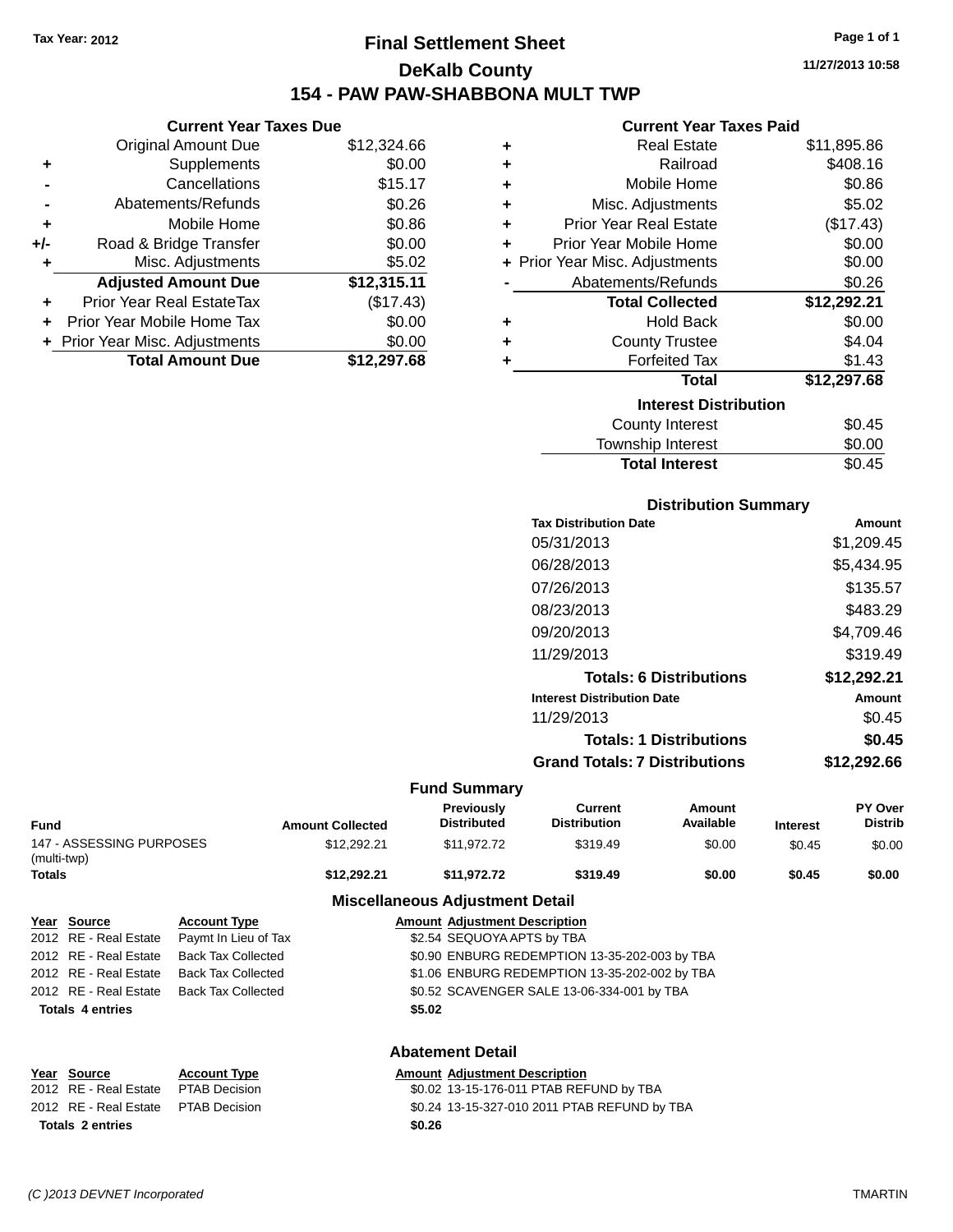**Current Year Taxes Due** Original Amount Due \$11,268.13

**Adjusted Amount Due \$11,245.76**

**Total Amount Due \$11,245.76**

**+** Supplements \$0.00 **-** Cancellations \$23.15 **-** Abatements/Refunds \$0.00 **+** Mobile Home \$0.78 **+/-** Road & Bridge Transfer \$0.00 **+** Misc. Adjustments \$0.00

**+** Prior Year Real EstateTax \$0.00 **+** Prior Year Mobile Home Tax \$0.00 **+** Prior Year Misc. Adjustments  $$0.00$ 

# **Final Settlement Sheet Tax Year: 2012 Page 1 of 1 DeKalb County 155 - SOUTH GROVE-MAYFIELD MULT**

**11/27/2013 10:58**

#### **Current Year Taxes Paid**

| ٠ | <b>Real Estate</b>             | \$11,244.98 |
|---|--------------------------------|-------------|
| ٠ | Railroad                       | \$0.00      |
| ٠ | Mobile Home                    | \$0.78      |
| ٠ | Misc. Adjustments              | \$0.00      |
| ٠ | <b>Prior Year Real Estate</b>  | \$0.00      |
| ٠ | Prior Year Mobile Home         | \$0.00      |
|   | + Prior Year Misc. Adjustments | \$0.00      |
|   | Abatements/Refunds             | \$0.00      |
|   | <b>Total Collected</b>         | \$11,245.76 |
| ٠ | <b>Hold Back</b>               | \$0.00      |
| ٠ | <b>County Trustee</b>          | \$0.00      |
|   | <b>Forfeited Tax</b>           | \$0.00      |
|   | Total                          | \$11,245.76 |
|   | <b>Interest Distribution</b>   |             |
|   | <b>County Interest</b>         | \$0.42      |
|   | <b>Township Interest</b>       | \$0.00      |

### **Distribution Summary Tax Distribution Date Amount** 05/31/2013 \$1,355.99 06/28/2013 \$4,749.76 07/26/2013 \$144.57 08/23/2013 \$595.76 09/20/2013 \$4,158.88 11/29/2013 \$240.80 **Totals: 6 Distributions \$11,245.76 Interest Distribution Date Amount** 11/29/2013 \$0.42 **Totals: 1 Distributions \$0.42 Grand Totals: 7 Distributions \$11,246.18**

Total Interest \$0.42

| <b>Fund</b>                             | <b>Amount Collected</b> | <b>Previously</b><br><b>Distributed</b> | Current<br><b>Distribution</b> | Amount<br>Available | <b>Interest</b> | <b>PY Over</b><br><b>Distrib</b> |
|-----------------------------------------|-------------------------|-----------------------------------------|--------------------------------|---------------------|-----------------|----------------------------------|
| 147 - ASSESSING PURPOSES<br>(multi-twp) | \$11,245.76             | \$11.004.96                             | \$240.80                       | \$0.00              | \$0.42          | \$0.00                           |
| <b>Totals</b>                           | \$11.245.76             | \$11.004.96                             | \$240.80                       | \$0.00              | \$0.42          | \$0.00                           |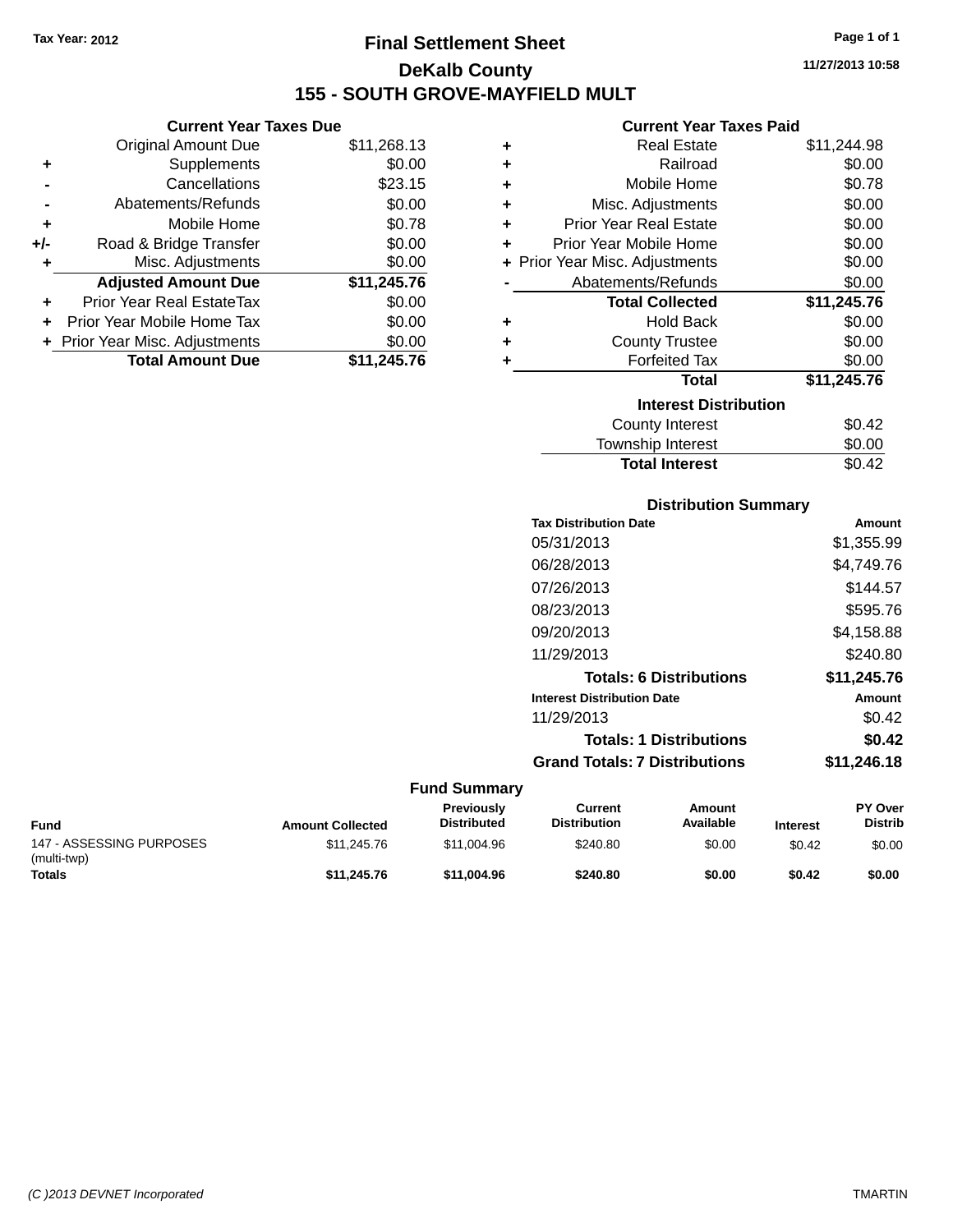# **Final Settlement Sheet Tax Year: 2012 Page 1 of 1 DeKalb County 156 - VICTOR-SOMONAUK MULTI TWP**

**11/27/2013 10:58**

### **Current Year Taxes Paid**

|     | <b>Current Year Taxes Due</b>    |             |   | <b>Current Year Taxes Paid</b> |             |
|-----|----------------------------------|-------------|---|--------------------------------|-------------|
|     | <b>Original Amount Due</b>       | \$21,226.37 | ÷ | <b>Real Estate</b>             | \$20,913.13 |
| ٠   | <b>Supplements</b>               | \$0.00      | ٠ | Railroad                       | \$246.42    |
|     | Cancellations                    | \$52.22     | ٠ | Mobile Home                    | \$0.73      |
|     | Abatements/Refunds               | \$0.00      | ٠ | Misc. Adjustments              | \$0.00      |
| ٠   | Mobile Home                      | \$0.73      | ÷ | <b>Prior Year Real Estate</b>  | \$0.00      |
| +/- | Road & Bridge Transfer           | \$0.00      |   | Prior Year Mobile Home         | \$0.00      |
|     | Misc. Adjustments                | \$0.00      |   | + Prior Year Misc. Adjustments | \$0.00      |
|     | <b>Adjusted Amount Due</b>       | \$21,174.88 |   | Abatements/Refunds             | \$0.00      |
| ٠   | <b>Prior Year Real EstateTax</b> | \$0.00      |   | <b>Total Collected</b>         | \$21,160.28 |
| ÷.  | Prior Year Mobile Home Tax       | \$0.00      | ٠ | <b>Hold Back</b>               | \$0.00      |
|     | + Prior Year Misc. Adjustments   | \$0.00      | ٠ | <b>County Trustee</b>          | \$14.60     |
|     | <b>Total Amount Due</b>          | \$21,174.88 |   | <b>Forfeited Tax</b>           | \$0.00      |
|     |                                  |             |   | Total                          | \$21,174.88 |
|     |                                  |             |   | <b>Interest Distribution</b>   |             |

 $\overline{a}$ 

| <b>Interest Distribution</b> |        |  |  |  |
|------------------------------|--------|--|--|--|
| County Interest              | \$0.78 |  |  |  |
| Township Interest            | \$0.00 |  |  |  |
| <b>Total Interest</b>        | \$0.78 |  |  |  |

| <b>Distribution Summary</b> |  |
|-----------------------------|--|
|                             |  |

| <b>Tax Distribution Date</b>         | Amount      |
|--------------------------------------|-------------|
| 05/31/2013                           | \$2,875.89  |
| 06/28/2013                           | \$9,011.29  |
| 07/26/2013                           | \$123.77    |
| 08/23/2013                           | \$1,230.02  |
| 09/20/2013                           | \$7,185.18  |
| 11/29/2013                           | \$734.13    |
| <b>Totals: 6 Distributions</b>       | \$21,160.28 |
| <b>Interest Distribution Date</b>    | Amount      |
| 11/29/2013                           | \$0.78      |
| <b>Totals: 1 Distributions</b>       | \$0.78      |
| <b>Grand Totals: 7 Distributions</b> | \$21,161.06 |
|                                      |             |

| Fund                                    | <b>Amount Collected</b> | <b>Previously</b><br><b>Distributed</b> | Current<br><b>Distribution</b> | Amount<br>Available | <b>Interest</b> | <b>PY Over</b><br><b>Distrib</b> |
|-----------------------------------------|-------------------------|-----------------------------------------|--------------------------------|---------------------|-----------------|----------------------------------|
| 147 - ASSESSING PURPOSES<br>(multi-twp) | \$21.160.28             | \$20.426.15                             | \$734.13                       | \$0.00              | \$0.78          | \$0.00                           |
| <b>Totals</b>                           | \$21.160.28             | \$20,426.15                             | \$734.13                       | \$0.00              | \$0.78          | \$0.00                           |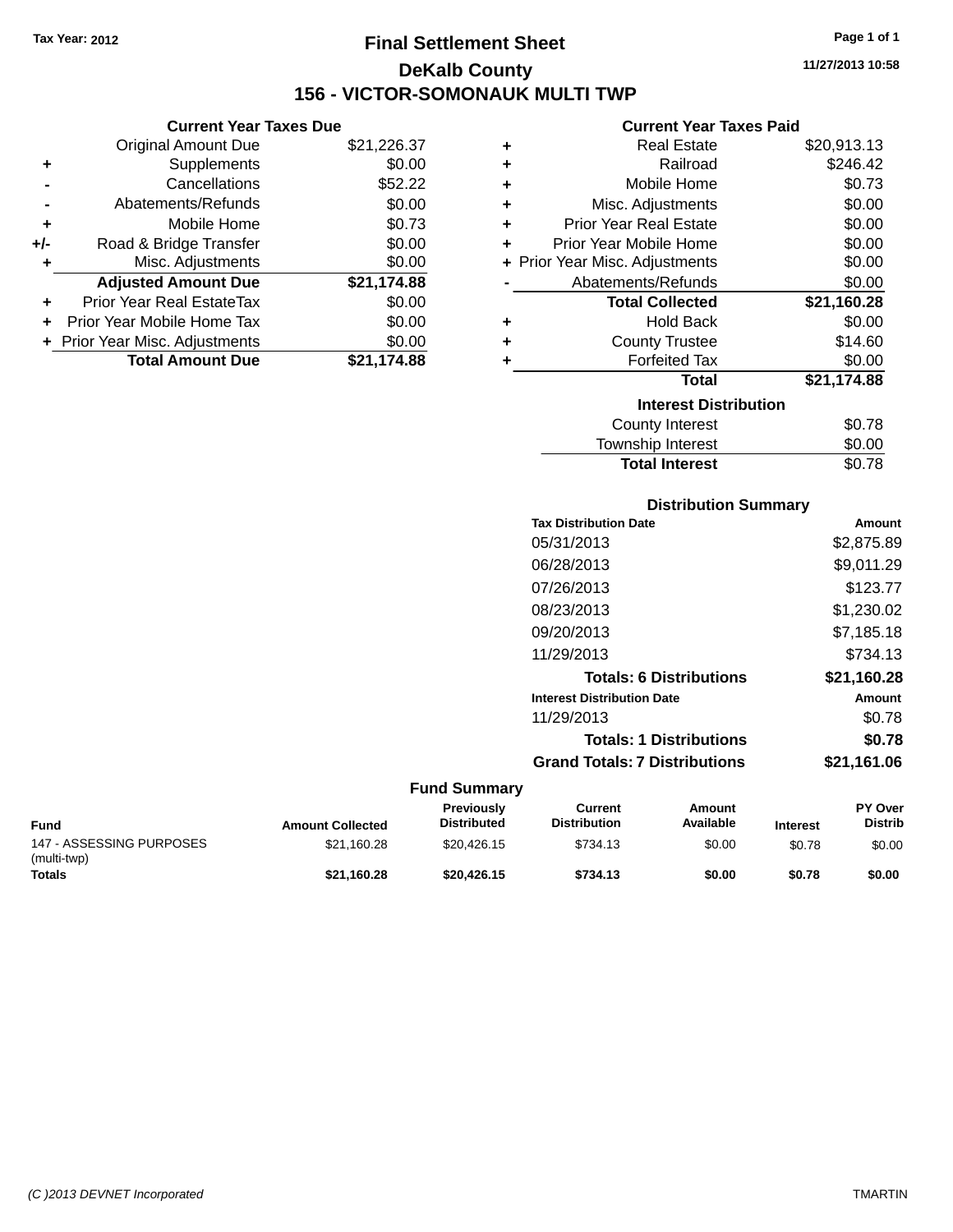**Current Year Taxes Due** Original Amount Due \$219,095.15

**Adjusted Amount Due \$218,327.63**

**Total Amount Due \$218,118.21**

**+** Supplements \$0.00 **-** Cancellations \$946.23 **-** Abatements/Refunds \$1.86 **+** Mobile Home \$180.57 **+/-** Road & Bridge Transfer \$0.00 **+** Misc. Adjustments \$0.00

**+** Prior Year Real EstateTax (\$210.93) **+** Prior Year Mobile Home Tax \$0.00 **+** Prior Year Misc. Adjustments \$1.51

# **Final Settlement Sheet Tax Year: 2012 Page 1 of 2 DeKalb County 157 - GENOA PUBLIC LIBRARY DIST**

**11/27/2013 10:58**

### **Current Year Taxes Paid**

| ٠ | <b>Real Estate</b>             | \$217,204.41 |  |  |
|---|--------------------------------|--------------|--|--|
| ٠ | Railroad                       | \$605.10     |  |  |
| ٠ | Mobile Home                    | \$178.51     |  |  |
| ٠ | Misc. Adjustments              | \$0.00       |  |  |
| ÷ | <b>Prior Year Real Estate</b>  | (\$210.93)   |  |  |
| ٠ | Prior Year Mobile Home         | \$0.00       |  |  |
|   | + Prior Year Misc. Adjustments | \$1.51       |  |  |
|   | Abatements/Refunds             | \$1.86       |  |  |
|   | <b>Total Collected</b>         | \$217,776.74 |  |  |
| ٠ | <b>Hold Back</b>               | \$0.00       |  |  |
| ٠ | <b>County Trustee</b>          | \$93.83      |  |  |
| ٠ | <b>Forfeited Tax</b>           | \$247.64     |  |  |
|   | <b>Total</b>                   | \$218,118.21 |  |  |
|   | <b>Interest Distribution</b>   |              |  |  |
|   | County Interest                | \$8.04       |  |  |
|   | Township Interest              | \$0.00       |  |  |

| Township Interest     | \$0.00 |
|-----------------------|--------|
| <b>Total Interest</b> | \$8.04 |
|                       |        |

|  | <b>Distribution Summary</b> |  |
|--|-----------------------------|--|
|  |                             |  |

| <b>Tax Distribution Date</b>         | Amount       |
|--------------------------------------|--------------|
| 05/31/2013                           | \$23,086.64  |
| 06/28/2013                           | \$88,211.73  |
| 07/26/2013                           | \$1.670.05   |
| 08/23/2013                           | \$19,659.51  |
| 09/20/2013                           | \$78,003.07  |
| 11/29/2013                           | \$7.145.74   |
| <b>Totals: 6 Distributions</b>       | \$217,776.74 |
| <b>Interest Distribution Date</b>    | Amount       |
| 11/29/2013                           | \$8.04       |
| <b>Totals: 1 Distributions</b>       | \$8.04       |
| <b>Grand Totals: 7 Distributions</b> | \$217,784.78 |

#### **Fund Summary**

| <b>Fund</b>                             | <b>Amount Collected</b> | <b>Previously</b><br><b>Distributed</b> | Current<br><b>Distribution</b> | Amount<br>Available | <b>Interest</b> | <b>PY Over</b><br><b>Distrib</b> |
|-----------------------------------------|-------------------------|-----------------------------------------|--------------------------------|---------------------|-----------------|----------------------------------|
| 001 - CORPORATE                         | \$166,645,36            | \$161.177.40                            | \$5.467.96                     | \$0.00              | \$6.15          | \$0.00                           |
| 004 - OPERATIONS & MAINTENANCE          | \$15,340.20             | \$14,836.86                             | \$503.34                       | \$0.00              | \$0.57          | \$0.00                           |
| 005 - I. M. R. F.                       | \$14,726.50             | \$14,243.28                             | \$483.22                       | \$0.00              | \$0.54          | \$0.00                           |
| 027 - AUDIT                             | \$2,407.74              | \$2,328,72                              | \$79.02                        | \$0.00              | \$0.09          | \$0.00                           |
| 035 - TORT JUDGEMENTS/LIABILITY<br>INS. | \$9.817.82              | \$9,495.66                              | \$322.16                       | \$0.00              | \$0.36          | \$0.00                           |
| 047 - SOCIAL SECURITY                   | \$8,839.12              | \$8,549.08                              | \$290.04                       | \$0.00              | \$0.33          | \$0.00                           |
| <b>Totals</b>                           | \$217,776.74            | \$210,631,00                            | \$7,145.74                     | \$0.00              | \$8.04          | \$0.00                           |

### **Miscellaneous Adjustment Detail**

| Year Source                              | <b>Account Type</b> |        | <b>Amount Adjustment Description</b>                |
|------------------------------------------|---------------------|--------|-----------------------------------------------------|
| 2012 MH - Mobile Home Back Tax Collected |                     |        | \$1.51 VARGAS REDEMPTION 03-30-131-001-0063O by TBA |
| <b>Totals 1 entries</b>                  |                     | \$1.51 |                                                     |
|                                          |                     |        |                                                     |
|                                          |                     |        |                                                     |

### **Abatement Detail**

2012 RE - Real Estate PTAB Decision \$1.12 03-30-277-001 2011 PTAB REFUND by TBA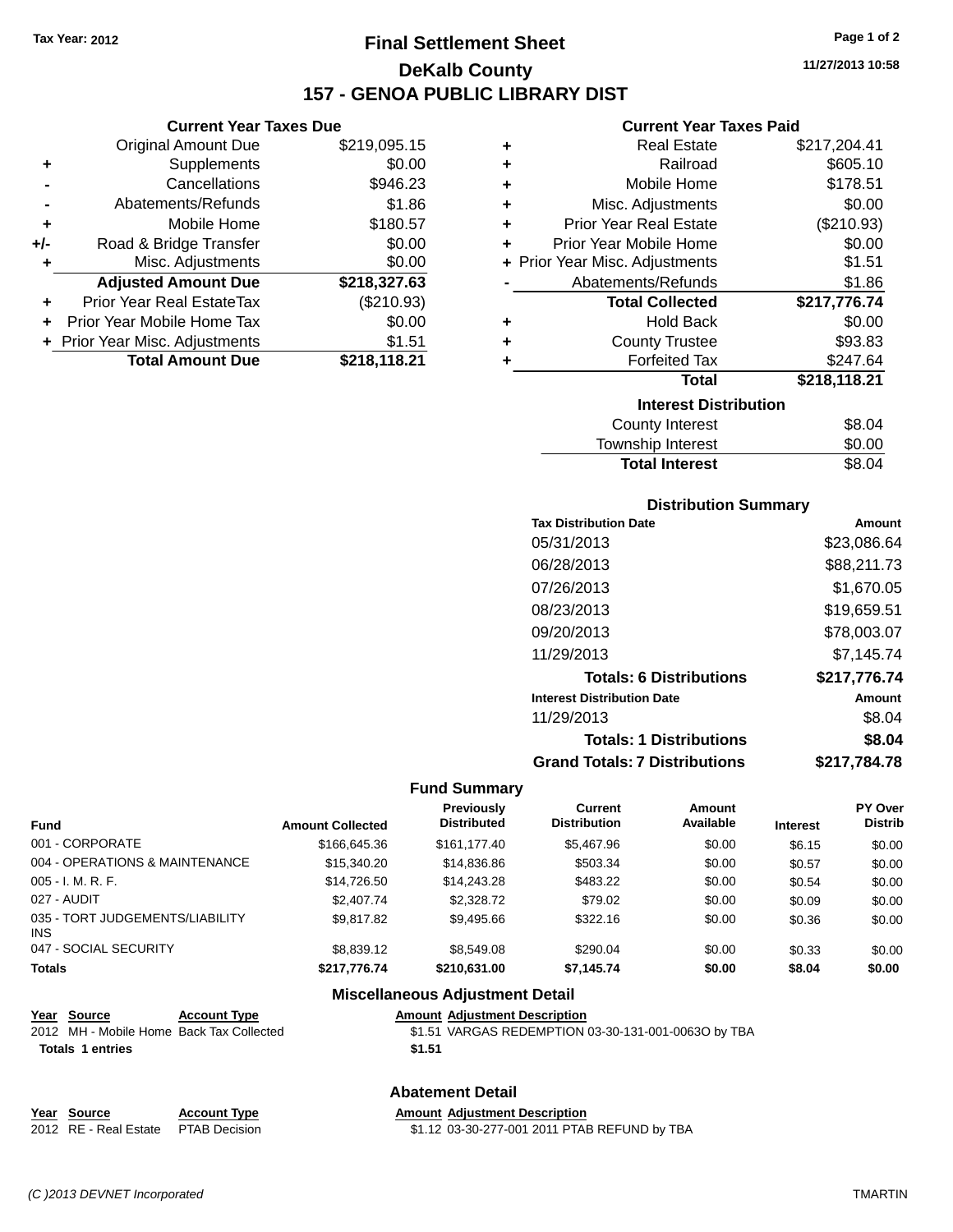# **Final Settlement Sheet Tax Year: 2012 Page 2 of 2 DeKalb County Abatement Detail**

**11/27/2013 10:58**

**Totals 2 entries \$1.86**

**Year Source Account Type Anneunt Adjustment Description**<br>2012 RE - Real Estate PTAB Decision **Amount Adjustment Description** \$0.74 03-30-277-001 2012 PTAB REFUND by TBA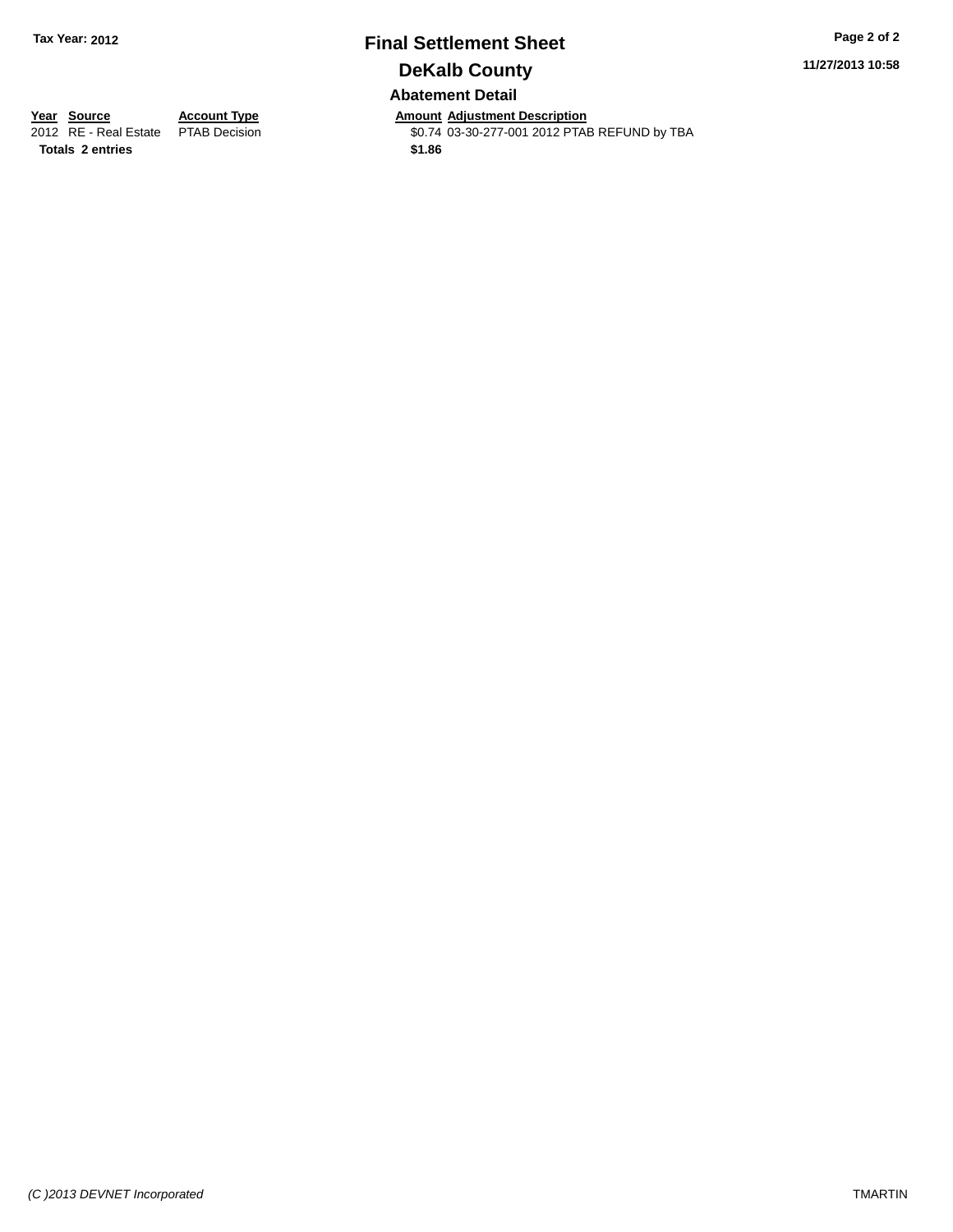# **Final Settlement Sheet Tax Year: 2012 Page 1 of 1 DeKalb County 158 - DEKALB TIF1**

**11/27/2013 10:58**

#### **Current Year Taxes Due**

|       | <b>Original Amount Due</b>       | \$4,399,711.64 |
|-------|----------------------------------|----------------|
| ٠     | Supplements                      | \$0.00         |
|       | Cancellations                    | \$2,242.86     |
|       | Abatements/Refunds               | \$0.00         |
| ٠     | Mobile Home                      | \$0.00         |
| $+/-$ | Road & Bridge Transfer           | \$0.00         |
| ٠     | Misc. Adjustments                | \$0.00         |
|       | <b>Adjusted Amount Due</b>       | \$4,397,468.78 |
|       | <b>Prior Year Real EstateTax</b> | \$1,561.48     |
|       | Prior Year Mobile Home Tax       | \$0.00         |
|       | + Prior Year Misc. Adjustments   | \$0.00         |
|       | <b>Total Amount Due</b>          | \$4,399,030.26 |

|   | <b>Current Year Taxes Paid</b> |                |  |  |  |
|---|--------------------------------|----------------|--|--|--|
| ÷ | <b>Real Estate</b>             | \$4,396,856.46 |  |  |  |
| ÷ | Railroad                       | \$0.00         |  |  |  |
| ٠ | Mobile Home                    | \$0.00         |  |  |  |
| ٠ | Misc. Adjustments              | \$0.00         |  |  |  |
| ÷ | <b>Prior Year Real Estate</b>  | \$1,561.48     |  |  |  |
| ÷ | Prior Year Mobile Home         | \$0.00         |  |  |  |
|   | + Prior Year Misc. Adjustments | \$0.00         |  |  |  |
|   | Abatements/Refunds             | \$0.00         |  |  |  |
|   | <b>Total Collected</b>         | \$4,398,417.94 |  |  |  |
| ÷ | <b>Hold Back</b>               | \$0.00         |  |  |  |
| ٠ | <b>County Trustee</b>          | \$612.32       |  |  |  |
| ٠ | <b>Forfeited Tax</b>           | \$0.00         |  |  |  |
|   | <b>Total</b>                   | \$4,399,030.26 |  |  |  |
|   | <b>Interest Distribution</b>   |                |  |  |  |
|   | <b>County Interest</b>         | \$162.44       |  |  |  |
|   | <b>Township Interest</b>       | \$0.00         |  |  |  |
|   | <b>Total Interest</b>          | \$162.44       |  |  |  |

### **Distribution Summary Tax Distribution Date Amount** 05/31/2013 \$662,768.51 06/28/2013 \$1,583,370.54 07/26/2013 \$36,077.11 08/23/2013 \$213,046.20 09/20/2013 \$1,738,096.81 11/29/2013 \$165,058.77 **Totals: 6 Distributions \$4,398,417.94 Interest Distribution Date Amount** 11/29/2013 \$162.44 **Totals: 1 Distributions \$162.44 Grand Totals: 7 Distributions \$4,398,580.38**

#### **Fund Summary**

| Fund            | <b>Amount Collected</b> | Previously<br><b>Distributed</b> | Current<br><b>Distribution</b> | Amount<br>Available | <b>Interest</b> | <b>PY Over</b><br><b>Distrib</b> |
|-----------------|-------------------------|----------------------------------|--------------------------------|---------------------|-----------------|----------------------------------|
| 001 - CORPORATE | \$4.398.417.94          | \$4.233.359.17                   | \$165,058,77                   | \$0.00              | \$162.44        | \$0.00                           |
| Totals          | \$4.398.417.94          | \$4.233.359.17                   | \$165.058.77                   | \$0.00              | \$162.44        | \$0.00                           |

#### **Miscellaneous Adjustment Detail**

| Year Source             | <b>Account Type</b>       |        | <b>Amount Adjustment Description</b>       |
|-------------------------|---------------------------|--------|--------------------------------------------|
| 2012 RE - Real Estate   | <b>Back Tax Collected</b> |        | \$0.00 SCAVENGER SALE 08-03-428-013 by TBA |
| <b>Totals 1 entries</b> |                           | \$0.00 |                                            |
|                         |                           |        |                                            |
|                         |                           |        |                                            |

### **Abatement Detail**

| Year Source                         | <b>Account Type</b> | <b>Amount Adiustment Description</b> |
|-------------------------------------|---------------------|--------------------------------------|
| 2012 RE - Real Estate PTAB Decision |                     | \$0.00 08-12-451-008 PTAB REF        |

**Totals 1 entries \$0.00**

PTAB Decision  $$0.00$  08-12-451-008 PTAB REFUND by TBA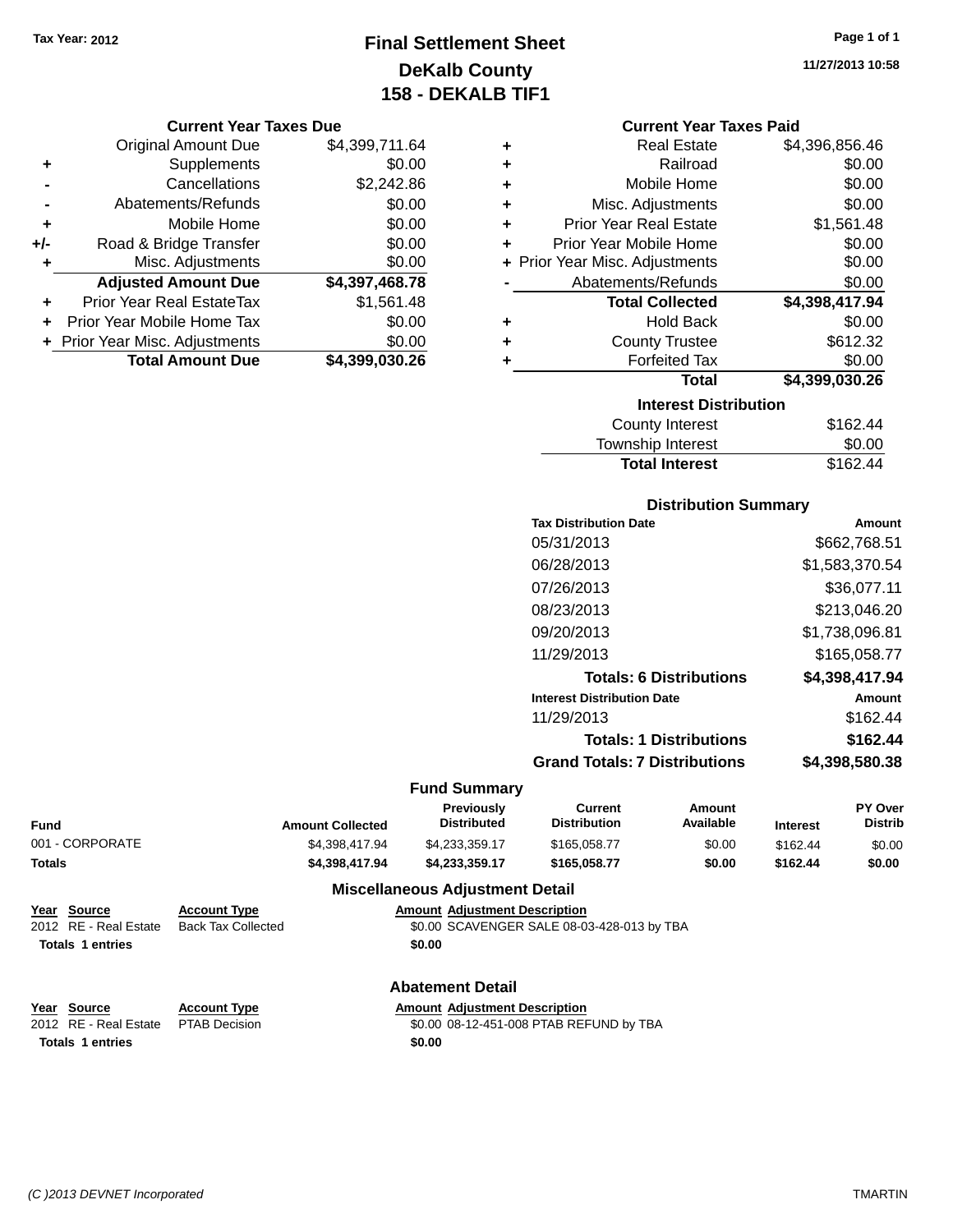# **Final Settlement Sheet Tax Year: 2012 Page 1 of 1 DeKalb County 159 - DEKALB TIF2**

**11/27/2013 10:58**

#### **Current Year Taxes Due**

|       | <b>Original Amount Due</b>     | \$1,625,981.08 |
|-------|--------------------------------|----------------|
| ٠     | Supplements                    | \$0.00         |
|       | Cancellations                  | \$2,951.30     |
|       | Abatements/Refunds             | \$0.00         |
| ٠     | Mobile Home                    | \$0.00         |
| $+/-$ | Road & Bridge Transfer         | \$0.00         |
| ٠     | Misc. Adjustments              | \$0.00         |
|       | <b>Adjusted Amount Due</b>     | \$1,623,029.78 |
|       | Prior Year Real EstateTax      | (\$2,732.46)   |
|       | Prior Year Mobile Home Tax     | \$0.00         |
|       | + Prior Year Misc. Adjustments | \$0.00         |
|       | <b>Total Amount Due</b>        | \$1,620,297.32 |

| <b>Current Year Taxes Paid</b> |  |  |  |
|--------------------------------|--|--|--|
|--------------------------------|--|--|--|

| ٠                            | <b>Real Estate</b>             | \$1,622,264.54 |  |  |  |
|------------------------------|--------------------------------|----------------|--|--|--|
| ÷                            | Railroad                       | \$0.00         |  |  |  |
| ٠                            | Mobile Home                    | \$0.00         |  |  |  |
| ٠                            | Misc. Adjustments              | \$0.00         |  |  |  |
| ÷                            | <b>Prior Year Real Estate</b>  | (\$2,732.46)   |  |  |  |
| ٠                            | Prior Year Mobile Home         | \$0.00         |  |  |  |
|                              | + Prior Year Misc. Adjustments | \$0.00         |  |  |  |
|                              | Abatements/Refunds             | \$0.00         |  |  |  |
|                              | <b>Total Collected</b>         | \$1,619,532.08 |  |  |  |
| ٠                            | <b>Hold Back</b>               | \$0.00         |  |  |  |
| ٠                            | <b>County Trustee</b>          | \$0.00         |  |  |  |
| ٠                            | <b>Forfeited Tax</b>           | \$765.24       |  |  |  |
|                              | <b>Total</b>                   | \$1,620,297.32 |  |  |  |
| <b>Interest Distribution</b> |                                |                |  |  |  |
|                              |                                |                |  |  |  |
|                              | <b>County Interest</b>         | \$59.81        |  |  |  |

| <b>Total Interest</b> | \$59.81 |
|-----------------------|---------|
| Township Interest     | \$0.00  |
| County Interest       | \$59.81 |

### **Distribution Summary**

| <b>Tax Distribution Date</b>         | Amount         |
|--------------------------------------|----------------|
| 05/31/2013                           | \$116,885.32   |
| 06/28/2013                           | \$694,689.80   |
| 07/26/2013                           | \$11.196.53    |
| 08/23/2013                           | \$73.153.14    |
| 09/20/2013                           | \$673,861.50   |
| 11/29/2013                           | \$49.745.79    |
| <b>Totals: 6 Distributions</b>       | \$1,619,532.08 |
| <b>Interest Distribution Date</b>    | Amount         |
| 11/29/2013                           | \$59.81        |
| <b>Totals: 1 Distributions</b>       | \$59.81        |
| <b>Grand Totals: 7 Distributions</b> | \$1,619,591.89 |
|                                      |                |

### **Fund Summary**

| Fund            | <b>Amount Collected</b> | Previously<br><b>Distributed</b> | Current<br><b>Distribution</b> | Amount<br>Available | <b>Interest</b> | <b>PY Over</b><br>Distrib |
|-----------------|-------------------------|----------------------------------|--------------------------------|---------------------|-----------------|---------------------------|
| 001 - CORPORATE | \$1.619.532.08          | \$1.569.786.29                   | \$49.745.79                    | \$0.00              | \$59.81         | \$0.00                    |
| Totals          | \$1,619,532.08          | \$1.569.786.29                   | \$49.745.79                    | \$0.00              | \$59.81         | \$0.00                    |

### **Miscellaneous Adjustment Detail**

| Year Source             | <b>Account Type</b>                        |        | <b>Amount Adjustment Description</b> |
|-------------------------|--------------------------------------------|--------|--------------------------------------|
|                         | 2012 RE - Real Estate Paymt In Lieu of Tax |        | \$0.00 DEKALB UNITS by TBA           |
|                         | 2012 RE - Real Estate Paymt In Lieu of Tax |        | \$0.00 DEKALB UNITS by TBA           |
| <b>Totals 2 entries</b> |                                            | \$0.00 |                                      |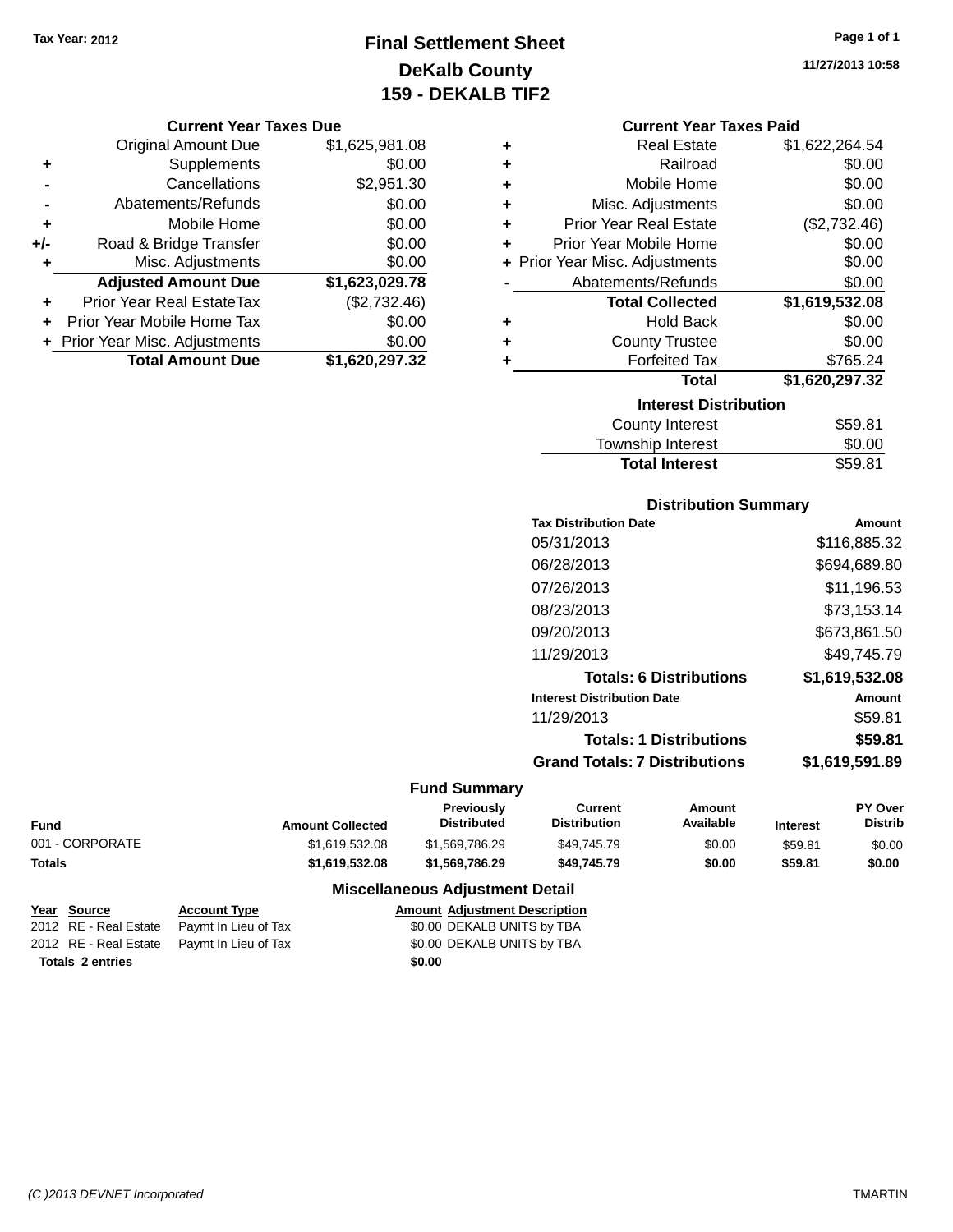**Current Year Taxes Due** Original Amount Due \$2,211,741.70

**Adjusted Amount Due \$2,208,745.58**

**Total Amount Due \$2,204,570.98**

**+** Supplements \$0.00 **-** Cancellations \$2,996.12 **-** Abatements/Refunds \$0.00 **+** Mobile Home \$0.00 **+/-** Road & Bridge Transfer \$0.00 **+** Misc. Adjustments \$0.00

**+** Prior Year Real EstateTax (\$4,174.60) **+** Prior Year Mobile Home Tax \$0.00 **+ Prior Year Misc. Adjustments**  $$0.00$ 

# **Final Settlement Sheet Tax Year: 2012 Page 1 of 1 DeKalb County 160 - DEKALB TIF1 AMENDED**

**11/27/2013 10:58**

### **Current Year Taxes Paid**

| ٠ | <b>Real Estate</b>             | \$2,208,745.58 |
|---|--------------------------------|----------------|
| ٠ | Railroad                       | \$0.00         |
| ٠ | Mobile Home                    | \$0.00         |
| ٠ | Misc. Adjustments              | \$0.00         |
| ٠ | <b>Prior Year Real Estate</b>  | (\$4,174.60)   |
| ÷ | Prior Year Mobile Home         | \$0.00         |
|   | + Prior Year Misc. Adjustments | \$0.00         |
|   | Abatements/Refunds             | \$0.00         |
|   | <b>Total Collected</b>         | \$2,204,570.98 |
| ٠ | <b>Hold Back</b>               | \$0.00         |
| ÷ | <b>County Trustee</b>          | \$0.00         |
| ٠ | <b>Forfeited Tax</b>           | \$0.00         |
|   | Total                          | \$2,204,570.98 |
|   | <b>Interest Distribution</b>   |                |
|   | County Interest                | \$81.42        |

| <b>Total Interest</b>  | \$81.42 |
|------------------------|---------|
| Township Interest      | \$0.00  |
| <b>County Interest</b> | \$81.42 |

### **Distribution Summary**

| <b>Tax Distribution Date</b>         | Amount         |
|--------------------------------------|----------------|
| 05/31/2013                           | \$214.778.09   |
| 06/28/2013                           | \$913.431.37   |
| 07/26/2013                           | \$5.948.41     |
| 08/23/2013                           | \$212,572.53   |
| 09/20/2013                           | \$801.696.45   |
| 11/29/2013                           | \$56.144.13    |
| <b>Totals: 6 Distributions</b>       | \$2.204.570.98 |
| <b>Interest Distribution Date</b>    | Amount         |
| 11/29/2013                           | \$81.42        |
| <b>Totals: 1 Distributions</b>       | \$81.42        |
| <b>Grand Totals: 7 Distributions</b> | \$2,204,652.40 |
|                                      |                |

| Fund            | <b>Amount Collected</b> | <b>Previously</b><br><b>Distributed</b> | Current<br><b>Distribution</b> | Amount<br>Available | <b>Interest</b> | <b>PY Over</b><br><b>Distrib</b> |
|-----------------|-------------------------|-----------------------------------------|--------------------------------|---------------------|-----------------|----------------------------------|
| 001 - CORPORATE | \$2,204,570.98          | \$2.148.426.85                          | \$56,144.13                    | \$0.00              | \$81.42         | \$0.00                           |
| Totals          | \$2,204,570.98          | \$2,148,426.85                          | \$56,144,13                    | \$0.00              | \$81.42         | \$0.00                           |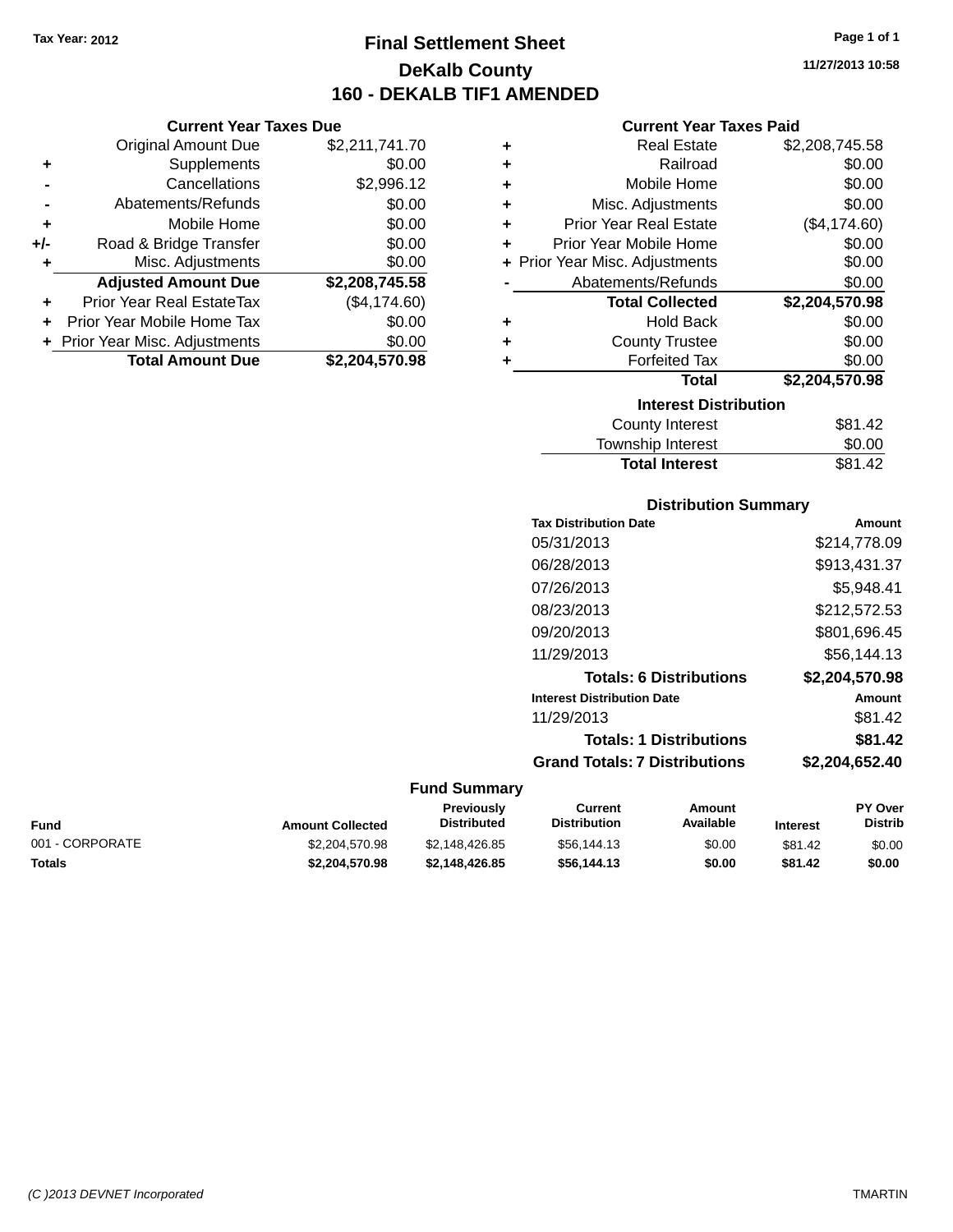# **Final Settlement Sheet Tax Year: 2012 Page 1 of 1 DeKalb County 162 - DEKALB TIF4**

**11/27/2013 10:58**

|     | <b>Current Year Taxes Due</b>            |        |  |  |
|-----|------------------------------------------|--------|--|--|
|     | Original Amount Due                      | \$0.00 |  |  |
|     | Supplements                              | \$0.00 |  |  |
|     | Cancellations                            | \$0.00 |  |  |
|     | Abatements/Refunds                       | \$0.00 |  |  |
| ٠   | Mobile Home                              | \$0.00 |  |  |
| +/- | Road & Bridge Transfer                   | \$0.00 |  |  |
|     | Misc. Adjustments                        | \$0.00 |  |  |
|     | <b>Adjusted Amount Due</b>               | \$0.00 |  |  |
|     | Prior Year Real EstateTax                | \$0.00 |  |  |
|     | Prior Year Mobile Home Tax               | \$0.00 |  |  |
|     | \$0.00<br>+ Prior Year Misc. Adjustments |        |  |  |
|     | <b>Total Amount Due</b>                  | \$0.00 |  |  |
|     |                                          |        |  |  |

|                              | <b>Current Year Taxes Paid</b> |        |  |  |  |
|------------------------------|--------------------------------|--------|--|--|--|
| ٠                            | Real Estate                    | \$0.00 |  |  |  |
| ÷                            | Railroad                       | \$0.00 |  |  |  |
| ÷                            | Mobile Home                    | \$0.00 |  |  |  |
| ٠                            | Misc. Adjustments              | \$0.00 |  |  |  |
| ÷                            | <b>Prior Year Real Estate</b>  | \$0.00 |  |  |  |
| ÷                            | Prior Year Mobile Home         | \$0.00 |  |  |  |
|                              | + Prior Year Misc. Adjustments | \$0.00 |  |  |  |
|                              | Abatements/Refunds             | \$0.00 |  |  |  |
|                              | <b>Total Collected</b>         | \$0.00 |  |  |  |
| ٠                            | <b>Hold Back</b>               | \$0.00 |  |  |  |
|                              | <b>County Trustee</b>          | \$0.00 |  |  |  |
| ÷                            | <b>Forfeited Tax</b>           | \$0.00 |  |  |  |
|                              | Total                          | \$0.00 |  |  |  |
| <b>Interest Distribution</b> |                                |        |  |  |  |
|                              | County Interest                | \$0.00 |  |  |  |
|                              | <b>Township Interest</b>       | \$0.00 |  |  |  |
|                              | <b>Total Interest</b>          | \$0.00 |  |  |  |
|                              |                                |        |  |  |  |

|  | <b>Fund Summary</b> |
|--|---------------------|
|--|---------------------|

| Fund            | <b>Amount Collected</b> | <b>Previously</b><br><b>Distributed</b> | Current<br><b>Distribution</b> | Amount<br>Available | <b>Interest</b> | <b>PY Over</b><br><b>Distrib</b> |
|-----------------|-------------------------|-----------------------------------------|--------------------------------|---------------------|-----------------|----------------------------------|
| 001 - CORPORATE | \$0.00                  | \$0.00                                  | \$0.00                         | \$0.00              | \$0.00          | \$0.00                           |
| <b>Totals</b>   | \$0.00                  | \$0.00                                  | \$0.00                         | \$0.00              | \$0.00          | \$0.00                           |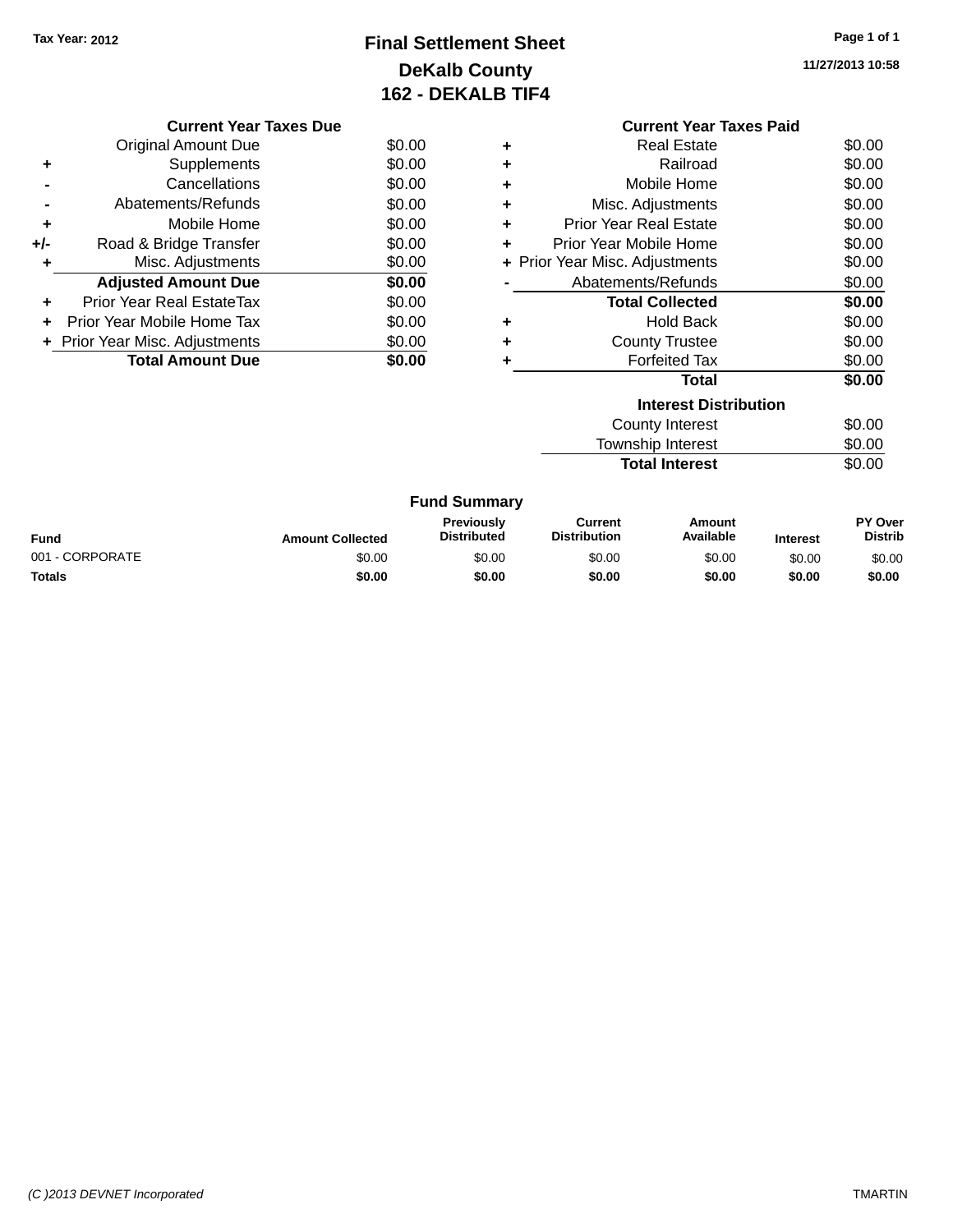# **Final Settlement Sheet Tax Year: 2012 Page 1 of 1 DeKalb County 163 - MALTA TIF**

**11/27/2013 10:58**

#### **Current Year Taxes Due**

|       | <b>Original Amount Due</b>       | \$367,185.10 |
|-------|----------------------------------|--------------|
| ٠     | Supplements                      | \$0.00       |
|       | Cancellations                    | \$0.00       |
|       | Abatements/Refunds               | \$0.00       |
| ٠     | Mobile Home                      | \$0.00       |
| $+/-$ | Road & Bridge Transfer           | \$0.00       |
| ٠     | Misc. Adjustments                | \$0.00       |
|       | <b>Adjusted Amount Due</b>       | \$367,185.10 |
|       | <b>Prior Year Real EstateTax</b> | \$0.00       |
|       | Prior Year Mobile Home Tax       | \$0.00       |
|       | + Prior Year Misc. Adjustments   | \$0.00       |
|       | <b>Total Amount Due</b>          | \$367,185.10 |

| <b>Current Year Taxes Paid</b> |  |  |  |
|--------------------------------|--|--|--|
|--------------------------------|--|--|--|

| ٠ | <b>Real Estate</b>             | \$367,185.10 |
|---|--------------------------------|--------------|
| ÷ | Railroad                       | \$0.00       |
| ÷ | Mobile Home                    | \$0.00       |
| ÷ | Misc. Adjustments              | \$0.00       |
| ٠ | <b>Prior Year Real Estate</b>  | \$0.00       |
| ٠ | Prior Year Mobile Home         | \$0.00       |
|   | + Prior Year Misc. Adjustments | \$0.00       |
|   | Abatements/Refunds             | \$0.00       |
|   | <b>Total Collected</b>         | \$367,185.10 |
| ٠ | <b>Hold Back</b>               | \$0.00       |
| ÷ | <b>County Trustee</b>          | \$0.00       |
| ٠ | <b>Forfeited Tax</b>           | \$0.00       |
|   | Total                          | \$367,185.10 |
|   | <b>Interest Distribution</b>   |              |
|   | County Interest                | \$13.56      |
|   | <b>Township Interest</b>       | \$0.00       |
|   | <b>Total Interest</b>          | \$13.56      |

### **Distribution Summary Tax Distribution Date Amount**

| סוסט ווטטווטוואז ואז                 | Allivulit    |
|--------------------------------------|--------------|
| 05/31/2013                           | \$30,240.60  |
| 06/28/2013                           | \$150,579.68 |
| 07/26/2013                           | \$4,708.83   |
| 08/23/2013                           | \$31,197.20  |
| 09/20/2013                           | \$132,461.77 |
| 11/29/2013                           | \$17,997.02  |
| <b>Totals: 6 Distributions</b>       | \$367,185.10 |
| <b>Interest Distribution Date</b>    | Amount       |
| 11/29/2013                           | \$13.56      |
| <b>Totals: 1 Distributions</b>       | \$13.56      |
| <b>Grand Totals: 7 Distributions</b> | \$367,198.66 |
|                                      |              |

| Fund            | <b>Amount Collected</b> | Previously<br><b>Distributed</b> | Current<br><b>Distribution</b> | Amount<br>Available | <b>Interest</b> | <b>PY Over</b><br><b>Distrib</b> |
|-----------------|-------------------------|----------------------------------|--------------------------------|---------------------|-----------------|----------------------------------|
| 001 - CORPORATE | \$367,185.10            | \$349,188,08                     | \$17,997.02                    | \$0.00              | \$13.56         | \$0.00                           |
| Totals          | \$367.185.10            | \$349.188.08                     | \$17.997.02                    | \$0.00              | \$13.56         | \$0.00                           |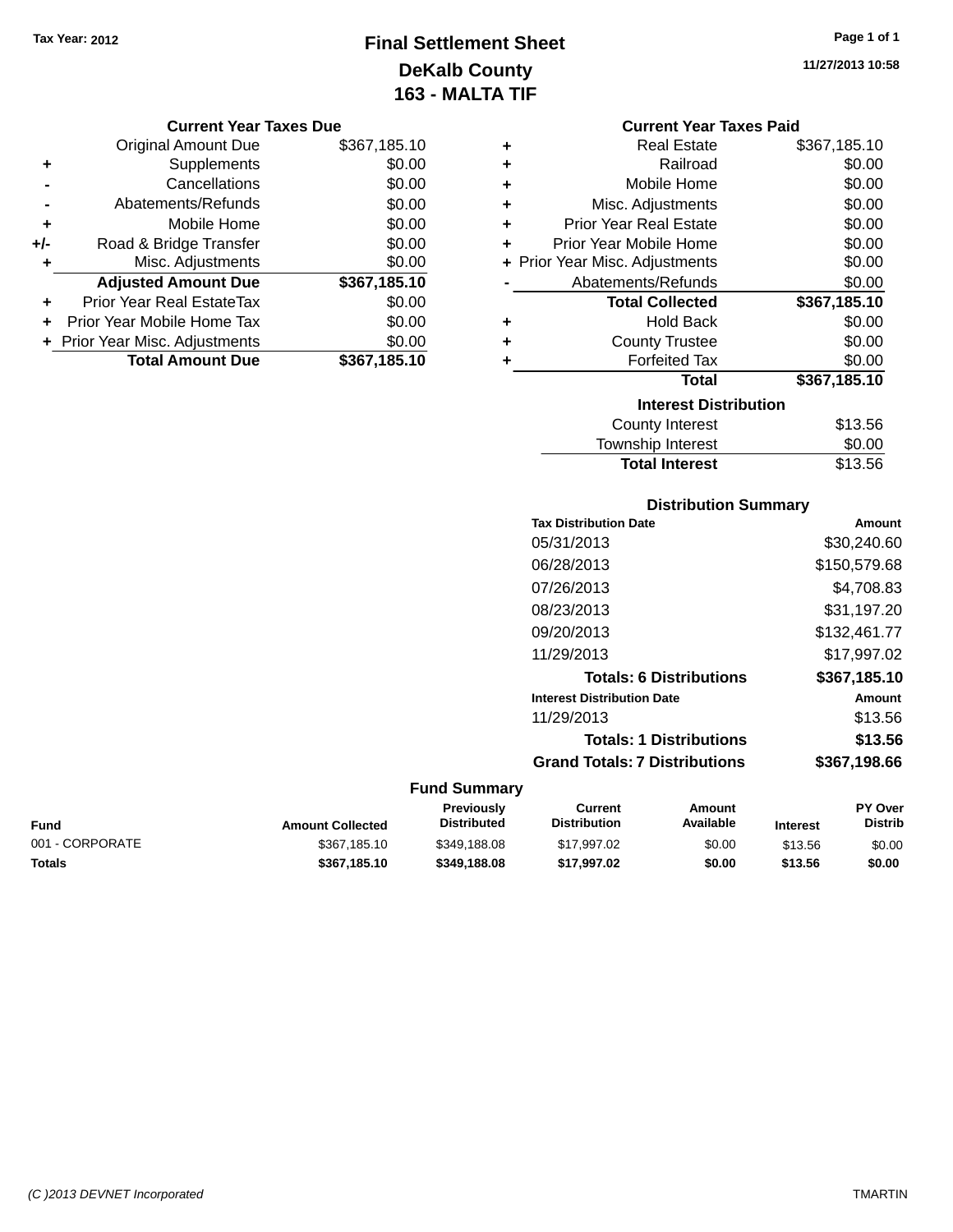# **Final Settlement Sheet Tax Year: 2012 Page 1 of 1 DeKalb County 164 - DEKALB TIF5**

**11/27/2013 10:58**

### **Current Year Taxes Due**

|       | <b>Original Amount Due</b>     | \$1,063.42 |
|-------|--------------------------------|------------|
| ٠     | Supplements                    | \$0.00     |
|       | Cancellations                  | \$0.00     |
|       | Abatements/Refunds             | \$0.00     |
| ٠     | Mobile Home                    | \$0.00     |
| $+/-$ | Road & Bridge Transfer         | \$0.00     |
|       | Misc. Adjustments              | \$0.00     |
|       | <b>Adjusted Amount Due</b>     | \$1,063.42 |
| ÷     | Prior Year Real EstateTax      | \$0.00     |
|       | Prior Year Mobile Home Tax     | \$0.00     |
|       | + Prior Year Misc. Adjustments | \$0.00     |
|       | <b>Total Amount Due</b>        | \$1,063.42 |

### **Current Year Taxes Paid**

|   | Real Estate                    | \$1,063.42 |
|---|--------------------------------|------------|
| ٠ | Railroad                       | \$0.00     |
| ٠ | Mobile Home                    | \$0.00     |
| ٠ | Misc. Adjustments              | \$0.00     |
| ÷ | <b>Prior Year Real Estate</b>  | \$0.00     |
| ÷ | Prior Year Mobile Home         | \$0.00     |
|   | + Prior Year Misc. Adjustments | \$0.00     |
|   | Abatements/Refunds             | \$0.00     |
|   |                                |            |
|   | <b>Total Collected</b>         | \$1,063.42 |
| ٠ | <b>Hold Back</b>               | \$0.00     |
| ÷ | <b>County Trustee</b>          | \$0.00     |
| ٠ | <b>Forfeited Tax</b>           | \$0.00     |
|   | <b>Total</b>                   | \$1,063.42 |
|   | <b>Interest Distribution</b>   |            |
|   | <b>County Interest</b>         | \$0.04     |

### **Distribution Summary**

**Total Interest** \$0.04

| <b>Tax Distribution Date</b>         | Amount     |
|--------------------------------------|------------|
| 06/28/2013                           | \$907.72   |
| 09/20/2013                           | \$155.70   |
| <b>Totals: 2 Distributions</b>       | \$1,063.42 |
| <b>Interest Distribution Date</b>    | Amount     |
| 11/29/2013                           | \$0.04     |
| <b>Totals: 1 Distributions</b>       | \$0.04     |
| <b>Grand Totals: 3 Distributions</b> | \$1,063,46 |

| <b>Fund</b>     | <b>Amount Collected</b> | <b>Previously</b><br><b>Distributed</b> | Current<br><b>Distribution</b> | Amount<br>Available | <b>Interest</b> | <b>PY Over</b><br><b>Distrib</b> |
|-----------------|-------------------------|-----------------------------------------|--------------------------------|---------------------|-----------------|----------------------------------|
| 001 - CORPORATE | \$1.063.42              | \$1.063.42                              | \$0.00                         | \$0.00              | \$0.04          | \$0.00                           |
| <b>Totals</b>   | \$1.063.42              | \$1,063,42                              | \$0.00                         | \$0.00              | \$0.04          | \$0.00                           |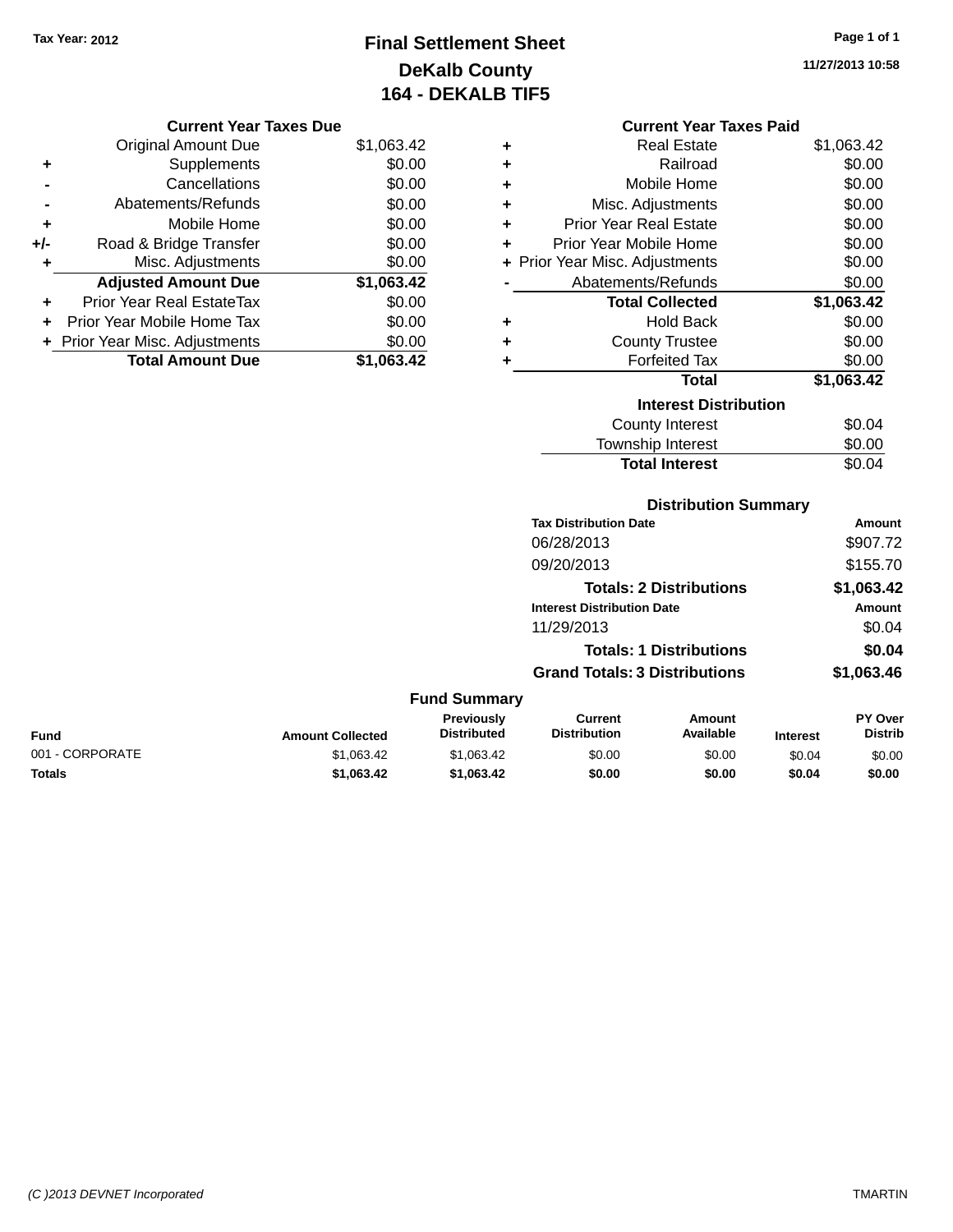# **Final Settlement Sheet Tax Year: 2012 Page 1 of 1 DeKalb County 170 - KIRKLAND TIF**

#### **Current Year Taxes Due**

|       | <b>Original Amount Due</b>       | \$240,891.44 |
|-------|----------------------------------|--------------|
| ٠     | Supplements                      | \$0.00       |
|       | Cancellations                    | \$0.00       |
|       | Abatements/Refunds               | \$0.00       |
| ٠     | Mobile Home                      | \$0.00       |
| $+/-$ | Road & Bridge Transfer           | \$0.00       |
| ٠     | Misc. Adjustments                | \$0.00       |
|       | <b>Adjusted Amount Due</b>       | \$240,891.44 |
| ÷     | <b>Prior Year Real EstateTax</b> | \$0.00       |
|       | Prior Year Mobile Home Tax       | \$0.00       |
|       | + Prior Year Misc. Adjustments   | \$0.00       |
|       | <b>Total Amount Due</b>          | \$240,891.44 |

#### **Current Year Taxes Paid**

| ٠ | <b>Real Estate</b>             | \$240,891.44 |
|---|--------------------------------|--------------|
| ٠ | Railroad                       | \$0.00       |
| ÷ | Mobile Home                    | \$0.00       |
| ٠ | Misc. Adjustments              | \$0.00       |
| ÷ | <b>Prior Year Real Estate</b>  | \$0.00       |
| ٠ | Prior Year Mobile Home         | \$0.00       |
|   | + Prior Year Misc. Adjustments | \$0.00       |
|   | Abatements/Refunds             | \$0.00       |
|   | <b>Total Collected</b>         | \$240,891.44 |
| ٠ | Hold Back                      | \$0.00       |
| ٠ | <b>County Trustee</b>          | \$0.00       |
|   | <b>Forfeited Tax</b>           | \$0.00       |
|   | <b>Total</b>                   | \$240,891.44 |
|   | <b>Interest Distribution</b>   |              |
|   | County Interest                | \$8.90       |
|   | <b>Township Interest</b>       | \$0.00       |
|   | <b>Total Interest</b>          | \$8.90       |

# **Distribution Summary**

| <b>Tax Distribution Date</b>         | Amount       |
|--------------------------------------|--------------|
| 05/31/2013                           | \$47,107.94  |
| 06/28/2013                           | \$80,586.97  |
| 07/26/2013                           | \$3,329.54   |
| 08/23/2013                           | \$11,959.39  |
| 09/20/2013                           | \$91.437.69  |
| 11/29/2013                           | \$6,469.91   |
| <b>Totals: 6 Distributions</b>       | \$240.891.44 |
| <b>Interest Distribution Date</b>    | Amount       |
| 11/29/2013                           | \$8.90       |
| <b>Totals: 1 Distributions</b>       | \$8.90       |
| <b>Grand Totals: 7 Distributions</b> | \$240,900.34 |
|                                      |              |

### **Fund Summary**

| Fund            | <b>Amount Collected</b> | <b>Previously</b><br>Distributed | Current<br><b>Distribution</b> | Amount<br>Available | <b>Interest</b> | <b>PY Over</b><br><b>Distrib</b> |
|-----------------|-------------------------|----------------------------------|--------------------------------|---------------------|-----------------|----------------------------------|
| 001 - CORPORATE | \$240.891.44            | \$234.421.53                     | \$6.469.91                     | \$0.00              | \$8.90          | \$0.00                           |
| Totals          | \$240.891.44            | \$234.421.53                     | \$6.469.91                     | \$0.00              | \$8.90          | \$0.00                           |

**11/27/2013 10:58**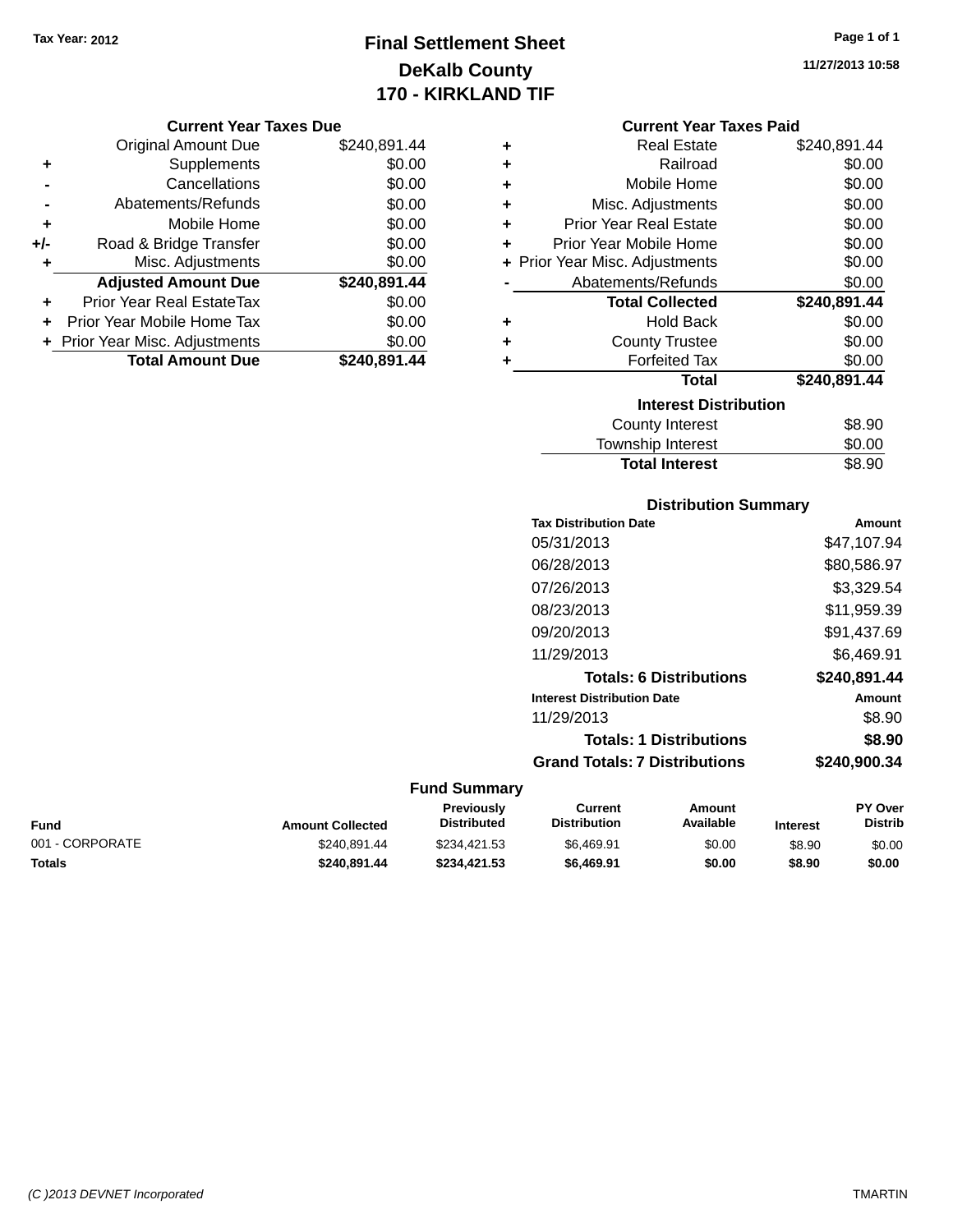# **Final Settlement Sheet Tax Year: 2012 Page 1 of 1 DeKalb County 171 - WATERMAN TIF**

**11/27/2013 10:58**

| <b>Current Year Taxes Due</b> |  |  |
|-------------------------------|--|--|
|                               |  |  |

|     | <b>Original Amount Due</b>       | \$30,925.20 |
|-----|----------------------------------|-------------|
| ٠   | Supplements                      | \$0.00      |
|     | Cancellations                    | \$0.00      |
|     | Abatements/Refunds               | \$0.00      |
| ٠   | Mobile Home                      | \$0.00      |
| +/- | Road & Bridge Transfer           | \$0.00      |
| ٠   | Misc. Adjustments                | \$0.00      |
|     | <b>Adjusted Amount Due</b>       | \$30,925.20 |
|     | <b>Prior Year Real EstateTax</b> | \$0.00      |
|     | Prior Year Mobile Home Tax       | \$0.00      |
|     | + Prior Year Misc. Adjustments   | \$0.00      |
|     | <b>Total Amount Due</b>          | \$30.925.20 |

|   | <b>Current Year Taxes Paid</b> |             |  |  |  |  |
|---|--------------------------------|-------------|--|--|--|--|
| ٠ | Real Estate                    | \$30,925.20 |  |  |  |  |
| ٠ | Railroad                       | \$0.00      |  |  |  |  |
| ٠ | Mobile Home                    | \$0.00      |  |  |  |  |
| ٠ | Misc. Adjustments              | \$0.00      |  |  |  |  |
| ٠ | <b>Prior Year Real Estate</b>  | \$0.00      |  |  |  |  |
| ÷ | Prior Year Mobile Home         | \$0.00      |  |  |  |  |
|   | + Prior Year Misc. Adjustments | \$0.00      |  |  |  |  |
|   | Abatements/Refunds             | \$0.00      |  |  |  |  |
|   | <b>Total Collected</b>         | \$30,925.20 |  |  |  |  |
| ٠ | Hold Back                      | \$0.00      |  |  |  |  |
| ٠ | <b>County Trustee</b>          | \$0.00      |  |  |  |  |
| ٠ | <b>Forfeited Tax</b>           | \$0.00      |  |  |  |  |
|   | <b>Total</b>                   | \$30,925.20 |  |  |  |  |
|   | <b>Interest Distribution</b>   |             |  |  |  |  |
|   | County Interest                | \$1.14      |  |  |  |  |
|   | <b>Township Interest</b>       | \$0.00      |  |  |  |  |
|   | <b>Total Interest</b>          | \$1.14      |  |  |  |  |
|   |                                |             |  |  |  |  |

# **Distribution Summary**

| <b>Tax Distribution Date</b>         | Amount      |
|--------------------------------------|-------------|
| 05/31/2013                           | \$17,581.82 |
| 06/28/2013                           | \$2,770.17  |
| 07/26/2013                           | \$153.40    |
| 09/20/2013                           | \$10,045.63 |
| 11/29/2013                           | \$374.18    |
| <b>Totals: 5 Distributions</b>       | \$30,925.20 |
| <b>Interest Distribution Date</b>    | Amount      |
| 11/29/2013                           | \$1.14      |
| <b>Totals: 1 Distributions</b>       | \$1.14      |
| <b>Grand Totals: 6 Distributions</b> | \$30.926.34 |
|                                      |             |

| <b>Fund</b>     | <b>Amount Collected</b> | Previously<br><b>Distributed</b> | Current<br><b>Distribution</b> | Amount<br>Available | <b>Interest</b> | PY Over<br><b>Distrib</b> |
|-----------------|-------------------------|----------------------------------|--------------------------------|---------------------|-----------------|---------------------------|
| 001 - CORPORATE | \$30.925.20             | \$30.551.02                      | \$374.18                       | \$0.00              | \$1.14          | \$0.00                    |
| Totals          | \$30.925.20             | \$30.551.02                      | \$374.18                       | \$0.00              | \$1.14          | \$0.00                    |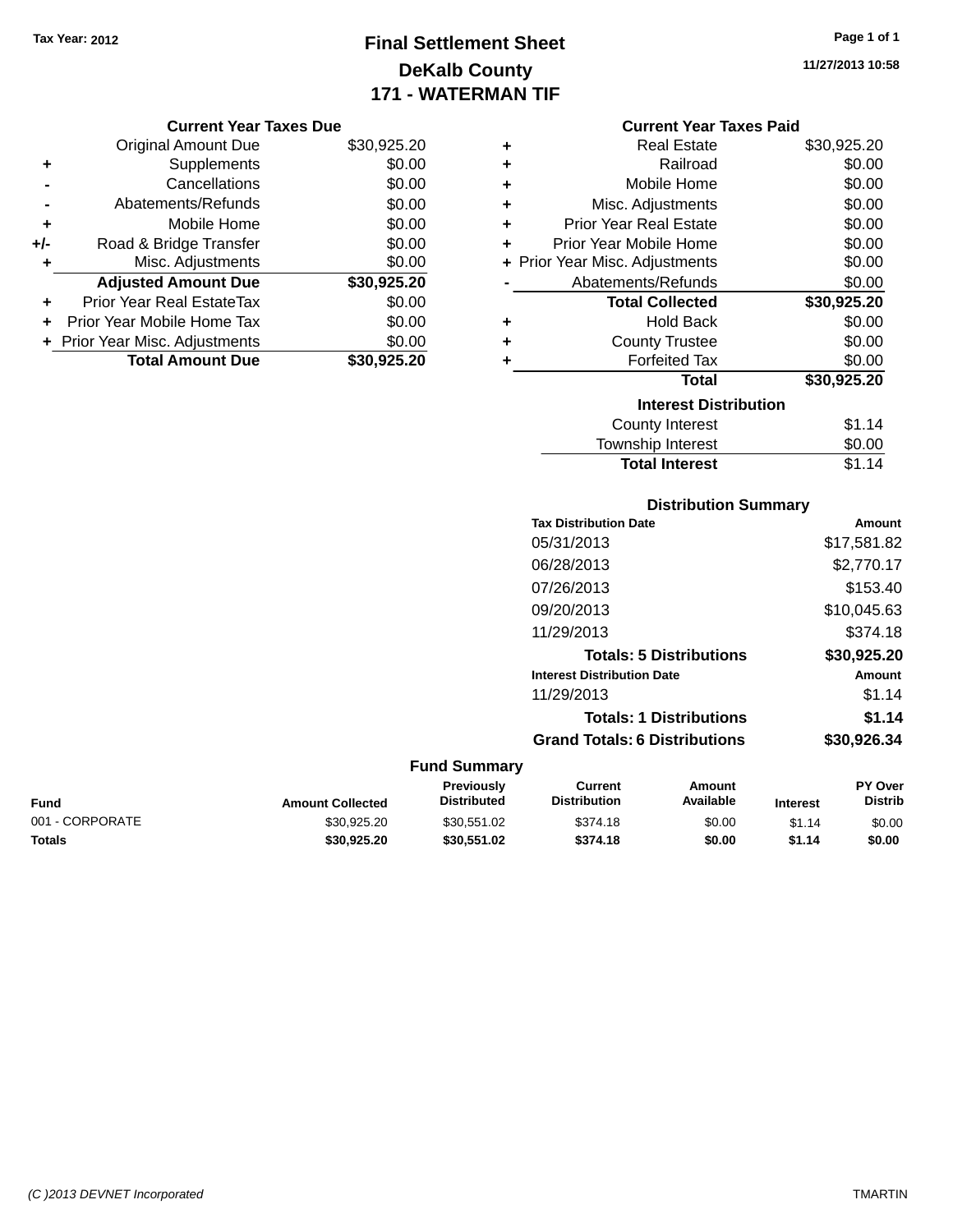# **Final Settlement Sheet Tax Year: 2012 Page 1 of 1 DeKalb County 172 - MAPLE PARK TIF**

**11/27/2013 10:58**

| <b>Current Year Taxes Due</b> |  |  |
|-------------------------------|--|--|
|                               |  |  |

|       | <b>Original Amount Due</b>     | \$1,899.34 |
|-------|--------------------------------|------------|
| ٠     | Supplements                    | \$0.00     |
|       | Cancellations                  | \$0.00     |
|       | Abatements/Refunds             | \$0.00     |
| ÷     | Mobile Home                    | \$0.00     |
| $+/-$ | Road & Bridge Transfer         | \$0.00     |
|       | Misc. Adjustments              | \$0.00     |
|       | <b>Adjusted Amount Due</b>     | \$1,899.34 |
| ÷     | Prior Year Real EstateTax      | \$0.00     |
|       | Prior Year Mobile Home Tax     | \$0.00     |
|       | + Prior Year Misc. Adjustments | \$0.00     |
|       | <b>Total Amount Due</b>        | \$1,899.34 |

### **Current Year Taxes Paid**

| ٠                            | <b>Real Estate</b>             | \$1,899.34 |  |  |  |  |  |
|------------------------------|--------------------------------|------------|--|--|--|--|--|
| ÷                            | Railroad                       | \$0.00     |  |  |  |  |  |
| ÷                            | Mobile Home                    | \$0.00     |  |  |  |  |  |
| ÷                            | Misc. Adjustments              | \$0.00     |  |  |  |  |  |
| ÷                            | <b>Prior Year Real Estate</b>  | \$0.00     |  |  |  |  |  |
| ٠                            | Prior Year Mobile Home         | \$0.00     |  |  |  |  |  |
|                              | + Prior Year Misc. Adjustments | \$0.00     |  |  |  |  |  |
|                              | Abatements/Refunds             | \$0.00     |  |  |  |  |  |
|                              | <b>Total Collected</b>         | \$1,899.34 |  |  |  |  |  |
| ٠                            | Hold Back                      | \$0.00     |  |  |  |  |  |
| ÷                            | <b>County Trustee</b>          | \$0.00     |  |  |  |  |  |
|                              | <b>Forfeited Tax</b>           | \$0.00     |  |  |  |  |  |
|                              | <b>Total</b>                   | \$1,899.34 |  |  |  |  |  |
| <b>Interest Distribution</b> |                                |            |  |  |  |  |  |
|                              | County Interest                | \$0.07     |  |  |  |  |  |
|                              | <b>Township Interest</b>       | \$0.00     |  |  |  |  |  |
|                              | <b>Total Interest</b>          | \$0.07     |  |  |  |  |  |

### **Distribution Summary Tax Distribution Date Amount** 05/31/2013 \$672.65 06/28/2013 \$118.00 08/23/2013 \$672.65 11/29/2013 \$436.04 **Totals: 4 Distributions \$1,899.34 Interest Distribution Date Amount** 11/29/2013 \$0.07

### **Totals: 1 Distributions \$0.07 Grand Totals: 5 Distributions \$1,899.41**

#### **Fund Summary Fund Interest Amount Collected Distributed PY Over Distrib Amount Available Current Distribution Previously** 001 - CORPORATE \$1,899.34 \$1,463.30 \$0.00 \$0.07 \$0.00 **Totals \$1,899.34 \$1,463.30 \$436.04 \$0.00 \$0.07 \$0.00**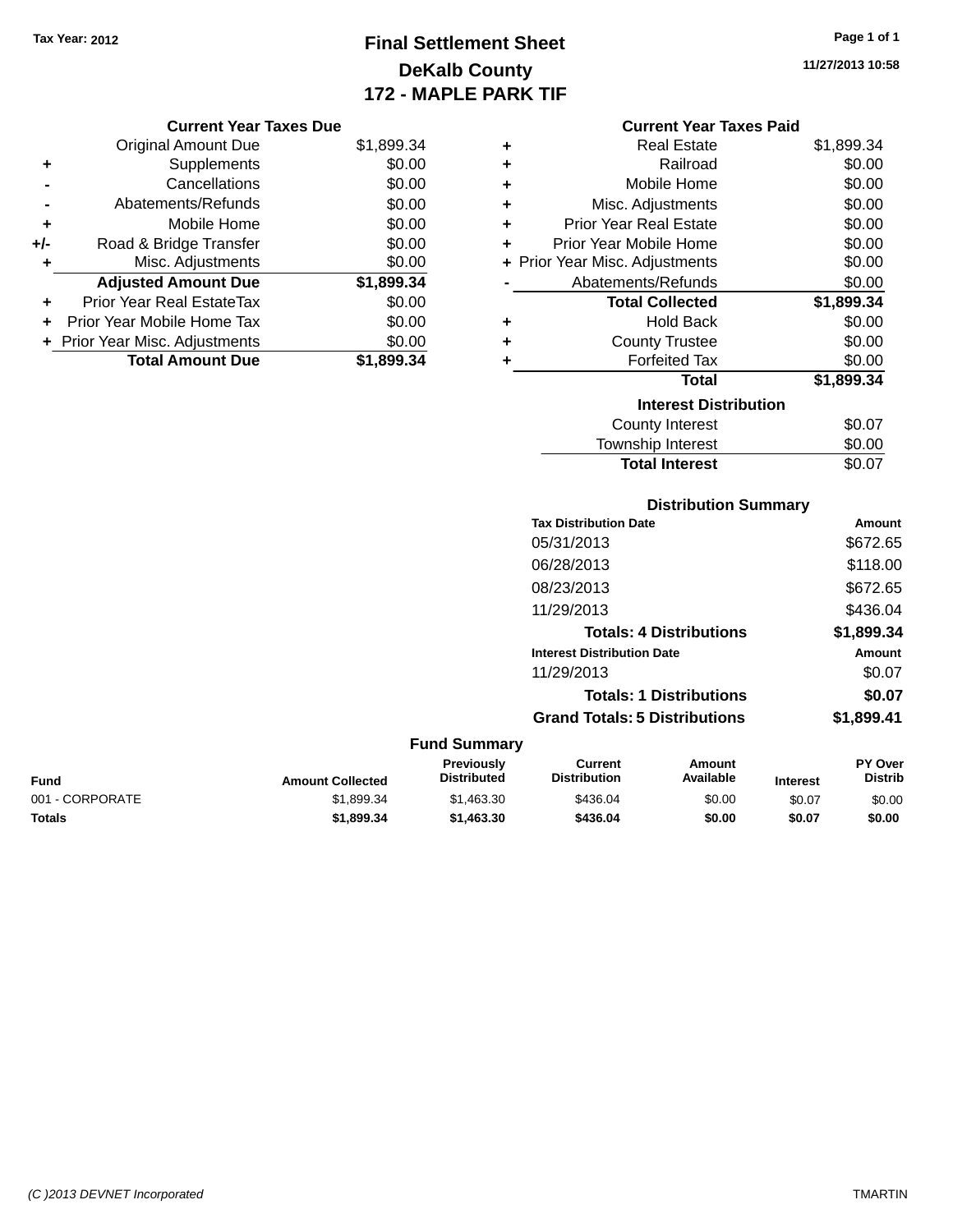# **Final Settlement Sheet Tax Year: 2012 Page 1 of 1 DeKalb County 180 - SYCAMORE TIF DISTRICT**

**11/27/2013 10:58**

#### **Current Year Taxes Paid**

|    | <b>Original Amount Due</b>       | \$45,184.16 | ٠ | <b>Real Estate</b>             | \$45,184.16 |
|----|----------------------------------|-------------|---|--------------------------------|-------------|
| ÷  | Supplements                      | \$0.00      | ٠ | Railroad                       | \$0.00      |
|    | Cancellations                    | \$0.00      | ٠ | Mobile Home                    | \$0.00      |
|    | Abatements/Refunds               | \$0.00      | ٠ | Misc. Adjustments              | \$0.00      |
| ٠  | Mobile Home                      | \$0.00      |   | <b>Prior Year Real Estate</b>  | \$0.00      |
| I- | Road & Bridge Transfer           | \$0.00      |   | Prior Year Mobile Home         | \$0.00      |
| ٠  | Misc. Adjustments                | \$0.00      |   | + Prior Year Misc. Adjustments | \$0.00      |
|    | <b>Adjusted Amount Due</b>       | \$45,184.16 |   | Abatements/Refunds             | \$0.00      |
| ٠  | <b>Prior Year Real EstateTax</b> | \$0.00      |   | <b>Total Collected</b>         | \$45,184.16 |
| ÷  | Prior Year Mobile Home Tax       | \$0.00      | ٠ | <b>Hold Back</b>               | \$0.00      |
|    | + Prior Year Misc. Adjustments   | \$0.00      | ٠ | <b>County Trustee</b>          | \$0.00      |
|    | <b>Total Amount Due</b>          | \$45,184.16 |   | <b>Forfeited Tax</b>           | \$0.00      |
|    |                                  |             |   | <b>Total</b>                   | \$45,184.16 |
|    |                                  |             |   | <b>Interest Distribution</b>   |             |
|    |                                  |             |   | County Interest                | \$1.67      |
|    |                                  |             |   | <b>Township Interest</b>       | \$0.00      |
|    |                                  |             |   | <b>Total Interest</b>          | \$167       |

|                  |                                  |                                       | <b>Total Interest</b>          | \$1.67                                |
|------------------|----------------------------------|---------------------------------------|--------------------------------|---------------------------------------|
|                  |                                  |                                       | <b>Distribution Summary</b>    |                                       |
|                  |                                  | <b>Tax Distribution Date</b>          |                                | Amount                                |
|                  |                                  | 05/31/2013                            |                                | \$424.18                              |
|                  |                                  | 06/28/2013                            |                                | \$22,199.40                           |
|                  |                                  | 07/26/2013                            |                                | \$180.59                              |
|                  |                                  | 08/23/2013                            |                                | \$180.59                              |
|                  |                                  | 09/20/2013                            |                                | \$22,199.40                           |
|                  |                                  |                                       | <b>Totals: 5 Distributions</b> | \$45,184.16                           |
|                  |                                  | <b>Interest Distribution Date</b>     |                                | <b>Amount</b>                         |
|                  |                                  | 11/29/2013                            |                                | \$1.67                                |
|                  |                                  |                                       | <b>Totals: 1 Distributions</b> | \$1.67                                |
|                  |                                  | <b>Grand Totals: 6 Distributions</b>  |                                | \$45,185.83                           |
|                  | <b>Fund Summary</b>              |                                       |                                |                                       |
| Amount Collected | Previously<br><b>Distributed</b> | <b>Current</b><br><b>Distribution</b> | <b>Amount</b><br>Available     | PY Over<br><b>Distrib</b><br>Interest |

| Fund            | <b>Amount Collected</b> | Previously<br><b>Distributed</b> | Current<br><b>Distribution</b> | Amount<br>Available | Interest | <b>PY Over</b><br><b>Distrib</b> |
|-----------------|-------------------------|----------------------------------|--------------------------------|---------------------|----------|----------------------------------|
| 001 - CORPORATE | \$45.184.16             | \$45,184.16                      | \$0.00                         | \$0.00              | \$1.67   | \$0.00                           |
| Totals          | \$45,184.16             | \$45.184.16                      | \$0.00                         | \$0.00              | \$1.67   | \$0.00                           |

### **-** Abatements/Refunds \$0.000 **+** Mobile Home \$0.000 **+/-** Road & Bridge Transfer \$0.000 **+** Road & Bridge Transfer<br> **+** Misc. Adjustments \$0.000 \$0.000 \$0.000 \$0.000 \$0.000 \$0.000 \$0.000 \$0.000 \$1.000 \$1.000 \$1.000 \$1.000 \$1.000 \$1.000 \$1.000 \$1.000 \$1.000 \$1.000 \$1.000 \$1. **+** Misc. Adjustments **Adjusted Amount Due \$45,184.16 +** Prior Year Real EstateTax \$0.000 **+** Prior Year Mobile Home Tax \$0.000 **+ Prior Year Misc. Adjustments \$0.000 \$0.000 \$0.000 \$0.000 \$0.000 \$0.000 \$0.000 \$0.000 \$0.000 \$0.000 \$0.000 \$0.000 \$0.000 \$0.000 \$0.000 \$0.000 \$0.000 \$0.000 \$0.000 \$0.000 \$0.000 \$0.000 \$0.000 \$0.000 \$1.000 \$1.000 \$1.000 \$**

**Current Year Taxes Due**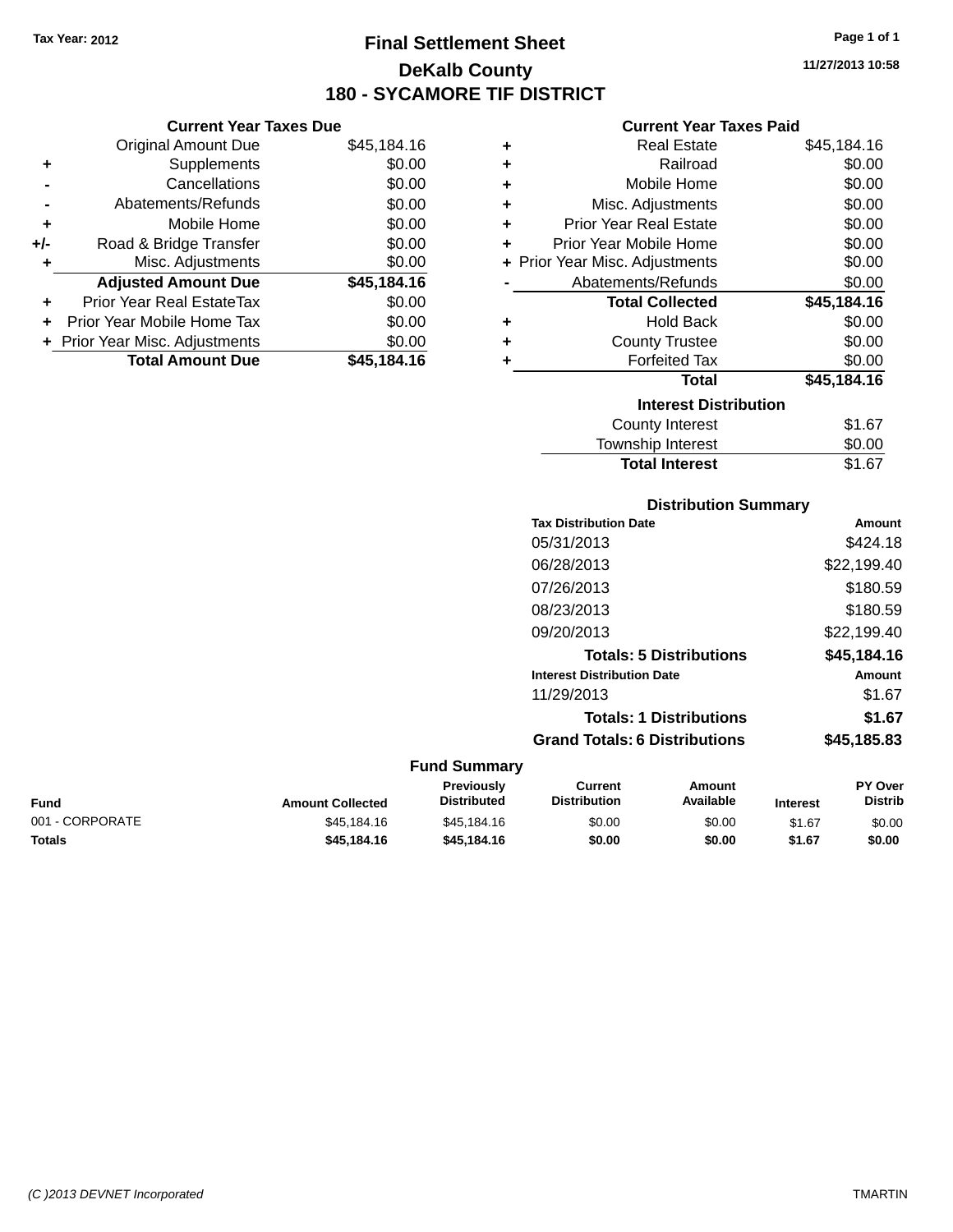# **Final Settlement Sheet Tax Year: 2012 Page 1 of 1 DeKalb County 190 - CORTLAND TIF**

**11/27/2013 10:58**

#### **Current Year Taxes Due**

|     | <b>Original Amount Due</b>       | \$39,364.76 |
|-----|----------------------------------|-------------|
| ٠   | Supplements                      | \$0.00      |
|     | Cancellations                    | \$0.00      |
|     | Abatements/Refunds               | \$0.00      |
| ٠   | Mobile Home                      | \$0.00      |
| +/- | Road & Bridge Transfer           | \$0.00      |
| ٠   | Misc. Adjustments                | \$0.00      |
|     | <b>Adjusted Amount Due</b>       | \$39,364.76 |
| ÷   | <b>Prior Year Real EstateTax</b> | \$0.00      |
|     | Prior Year Mobile Home Tax       | \$0.00      |
|     | + Prior Year Misc. Adjustments   | \$0.00      |
|     | <b>Total Amount Due</b>          | \$39.364.76 |

### **Current Year Taxes Paid**

| ٠ | Real Estate                    | \$38,914.00 |
|---|--------------------------------|-------------|
| ٠ | Railroad                       | \$0.00      |
| ÷ | Mobile Home                    | \$0.00      |
| ٠ | Misc. Adjustments              | \$0.00      |
| ٠ | Prior Year Real Estate         | \$0.00      |
| ٠ | Prior Year Mobile Home         | \$0.00      |
|   | + Prior Year Misc. Adjustments | \$0.00      |
|   | Abatements/Refunds             | \$0.00      |
|   | <b>Total Collected</b>         | \$38,914.00 |
| ٠ | <b>Hold Back</b>               | \$0.00      |
| ÷ | <b>County Trustee</b>          | \$450.76    |
| ٠ | <b>Forfeited Tax</b>           | \$0.00      |
|   | <b>Total</b>                   | \$39,364.76 |
|   | <b>Interest Distribution</b>   |             |
|   | <b>County Interest</b>         | \$1.44      |
|   | <b>Township Interest</b>       | \$0.00      |
|   | <b>Total Interest</b>          | \$1.44      |

### **Tax Distribution Date Amount** 05/31/2013 \$28,781.60 06/28/2013 \$2,485.09 09/20/2013 \$2,608.83 11/29/2013 \$5,038.48 **Totals: 4 Distributions \$38,914.00 Interest Distribution Date Amount** 11/29/2013 \$1.44 **Totals: 1 Distributions \$1.44 Grand Totals: 5 Distributions \$38,915.44**

**Distribution Summary**

#### **Fund Summary**

| <b>Fund</b>     | <b>Amount Collected</b> | <b>Previously</b><br><b>Distributed</b> | Current<br><b>Distribution</b> | Amount<br>Available | <b>Interest</b> | <b>PY Over</b><br><b>Distrib</b> |
|-----------------|-------------------------|-----------------------------------------|--------------------------------|---------------------|-----------------|----------------------------------|
| 001 - CORPORATE | \$38.914.00             | \$33.875.52                             | \$5.038.48                     | \$0.00              | \$1.44          | \$0.00                           |
| <b>Totals</b>   | \$38.914.00             | \$33,875.52                             | \$5.038.48                     | \$0.00              | \$1.44          | \$0.00                           |

#### **Miscellaneous Adjustment Detail**

**Totals 1 entries \$0.00**

**Year Source Account Type Amount Adjustment Description** \$0.00 SCAVENGER SALE 09-29-276-011 by TBA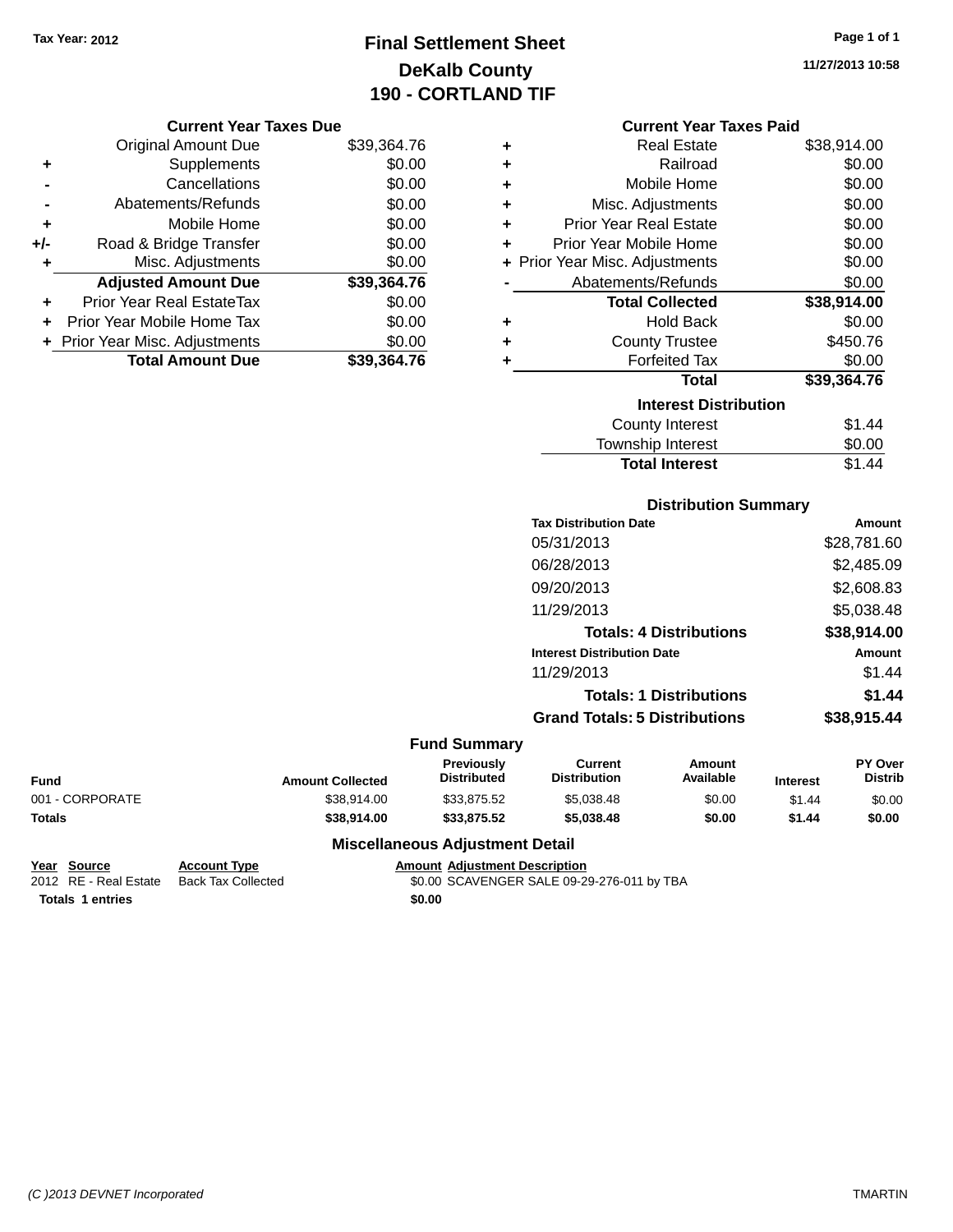# **Final Settlement Sheet Tax Year: 2012 Page 1 of 1 DeKalb County 200 - DEKALB PARK 88 SSA #8**

**11/27/2013 10:58**

| <b>Current Year Taxes Paid</b> |  |  |  |  |
|--------------------------------|--|--|--|--|
|--------------------------------|--|--|--|--|

|     | <b>Current Year Taxes Due</b>  |        |
|-----|--------------------------------|--------|
|     | <b>Original Amount Due</b>     | \$0.00 |
| ÷   | Supplements                    | \$0.00 |
|     | Cancellations                  | \$0.00 |
|     | Abatements/Refunds             | \$0.00 |
| ٠   | Mobile Home                    | \$0.00 |
| +/- | Road & Bridge Transfer         | \$0.00 |
| ٠   | Misc. Adjustments              | \$0.00 |
|     | <b>Adjusted Amount Due</b>     | \$0.00 |
| ٠   | Prior Year Real EstateTax      | \$0.00 |
|     | Prior Year Mobile Home Tax     | \$0.00 |
|     | + Prior Year Misc. Adjustments | \$0.00 |
|     |                                |        |
|     |                                |        |

| ٠ | <b>Real Estate</b>             | \$0.00 |
|---|--------------------------------|--------|
| ÷ | Railroad                       | \$0.00 |
| ÷ | Mobile Home                    | \$0.00 |
| ٠ | Misc. Adjustments              | \$0.00 |
| ٠ | <b>Prior Year Real Estate</b>  | \$0.00 |
| ٠ | Prior Year Mobile Home         | \$0.00 |
|   | + Prior Year Misc. Adjustments | \$0.00 |
|   | Abatements/Refunds             | \$0.00 |
|   | <b>Total Collected</b>         | \$0.00 |
| ٠ | <b>Hold Back</b>               | \$0.00 |
| ٠ | <b>County Trustee</b>          | \$0.00 |
| ٠ | <b>Forfeited Tax</b>           | \$0.00 |
|   |                                |        |
|   | Total                          | \$0.00 |
|   | <b>Interest Distribution</b>   |        |
|   | <b>County Interest</b>         | \$0.00 |

**Total Interest** \$0.00

| <b>Fund Summary</b>        |                         |                                         |                                |                     |                 |                           |
|----------------------------|-------------------------|-----------------------------------------|--------------------------------|---------------------|-----------------|---------------------------|
| Fund                       | <b>Amount Collected</b> | <b>Previously</b><br><b>Distributed</b> | Current<br><b>Distribution</b> | Amount<br>Available | <b>Interest</b> | PY Over<br><b>Distrib</b> |
| 023 - SPECIAL SERVICE AREA | \$0.00                  | \$0.00                                  | \$0.00                         | \$0.00              | \$0.00          | \$0.00                    |
| <b>Totals</b>              | \$0.00                  | \$0.00                                  | \$0.00                         | \$0.00              | \$0.00          | \$0.00                    |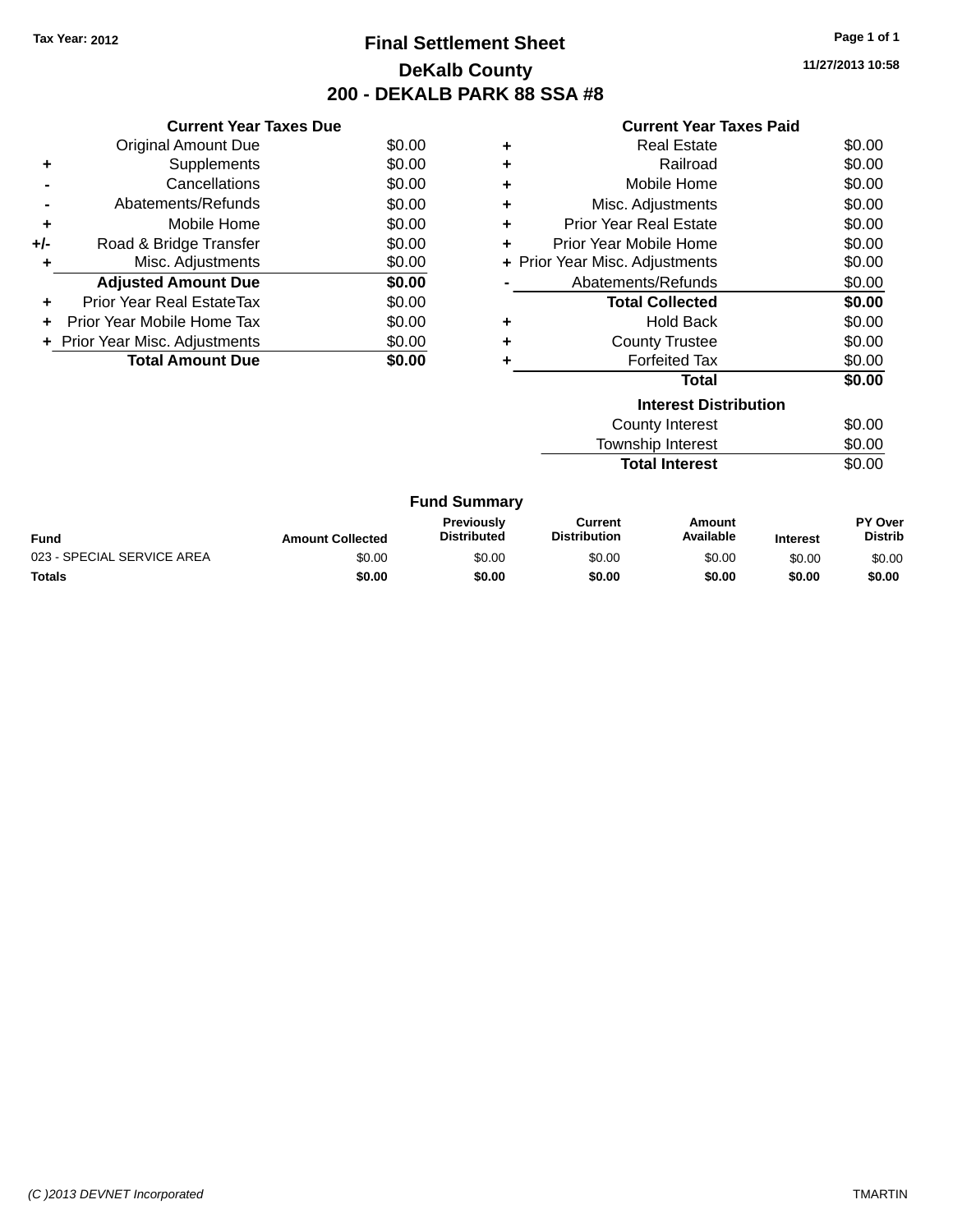# **Final Settlement Sheet Tax Year: 2012 Page 1 of 1 DeKalb County 201 - DEKALB SSA #6**

**11/27/2013 10:58**

|     | <b>Original Amount Due</b>     | \$5,100.33 |
|-----|--------------------------------|------------|
| ٠   | Supplements                    | \$0.00     |
|     | Cancellations                  | \$0.00     |
|     | Abatements/Refunds             | \$0.00     |
| ٠   | Mobile Home                    | \$0.00     |
| +/- | Road & Bridge Transfer         | \$0.00     |
| ٠   | Misc. Adjustments              | \$0.00     |
|     | <b>Adjusted Amount Due</b>     | \$5,100.33 |
| ÷   | Prior Year Real EstateTax      | \$0.00     |
|     | Prior Year Mobile Home Tax     | \$0.00     |
|     | + Prior Year Misc. Adjustments | \$0.00     |
|     | <b>Total Amount Due</b>        | \$5,100.33 |

| <b>Current Year Taxes Paid</b> |  |  |  |
|--------------------------------|--|--|--|
|--------------------------------|--|--|--|

| ٠ | Real Estate                    | \$5,100.33 |
|---|--------------------------------|------------|
| ÷ | Railroad                       | \$0.00     |
| ÷ | Mobile Home                    | \$0.00     |
| ÷ | Misc. Adjustments              | \$0.00     |
| ÷ | <b>Prior Year Real Estate</b>  | \$0.00     |
| ٠ | Prior Year Mobile Home         | \$0.00     |
|   | + Prior Year Misc. Adjustments | \$0.00     |
|   | Abatements/Refunds             | \$0.00     |
|   | <b>Total Collected</b>         | \$5,100.33 |
| ٠ | <b>Hold Back</b>               | \$0.00     |
| ÷ | <b>County Trustee</b>          | \$0.00     |
| ٠ | <b>Forfeited Tax</b>           | \$0.00     |
|   | <b>Total</b>                   | \$5,100.33 |
|   | <b>Interest Distribution</b>   |            |
|   | <b>County Interest</b>         | \$0.19     |
|   | <b>Township Interest</b>       | \$0.00     |
|   | <b>Total Interest</b>          | \$0.19     |

| <b>Distribution Summary</b>          |            |  |  |  |  |
|--------------------------------------|------------|--|--|--|--|
| <b>Tax Distribution Date</b>         | Amount     |  |  |  |  |
| 05/31/2013                           | \$483.50   |  |  |  |  |
| 06/28/2013                           | \$2,069.68 |  |  |  |  |
| 07/26/2013                           | \$59.17    |  |  |  |  |
| 08/23/2013                           | \$117.82   |  |  |  |  |
| 09/20/2013                           | \$2,172.34 |  |  |  |  |
| 11/29/2013                           | \$197.82   |  |  |  |  |
| <b>Totals: 6 Distributions</b>       | \$5,100.33 |  |  |  |  |
| <b>Interest Distribution Date</b>    | Amount     |  |  |  |  |
| 11/29/2013                           | \$0.19     |  |  |  |  |
| <b>Totals: 1 Distributions</b>       | \$0.19     |  |  |  |  |
| <b>Grand Totals: 7 Distributions</b> | \$5,100.52 |  |  |  |  |

### **Fund Summary**

| Fund                       | <b>Amount Collected</b> | <b>Previously</b><br><b>Distributed</b> | Current<br><b>Distribution</b> | Amount<br>Available | <b>Interest</b> | <b>PY Over</b><br><b>Distrib</b> |
|----------------------------|-------------------------|-----------------------------------------|--------------------------------|---------------------|-----------------|----------------------------------|
| 023 - SPECIAL SERVICE AREA | \$5.100.33              | \$4.902.51                              | \$197.82                       | \$0.00              | \$0.19          | \$0.00                           |
| Totals                     | \$5,100,33              | \$4.902.51                              | \$197.82                       | \$0.00              | \$0.19          | \$0.00                           |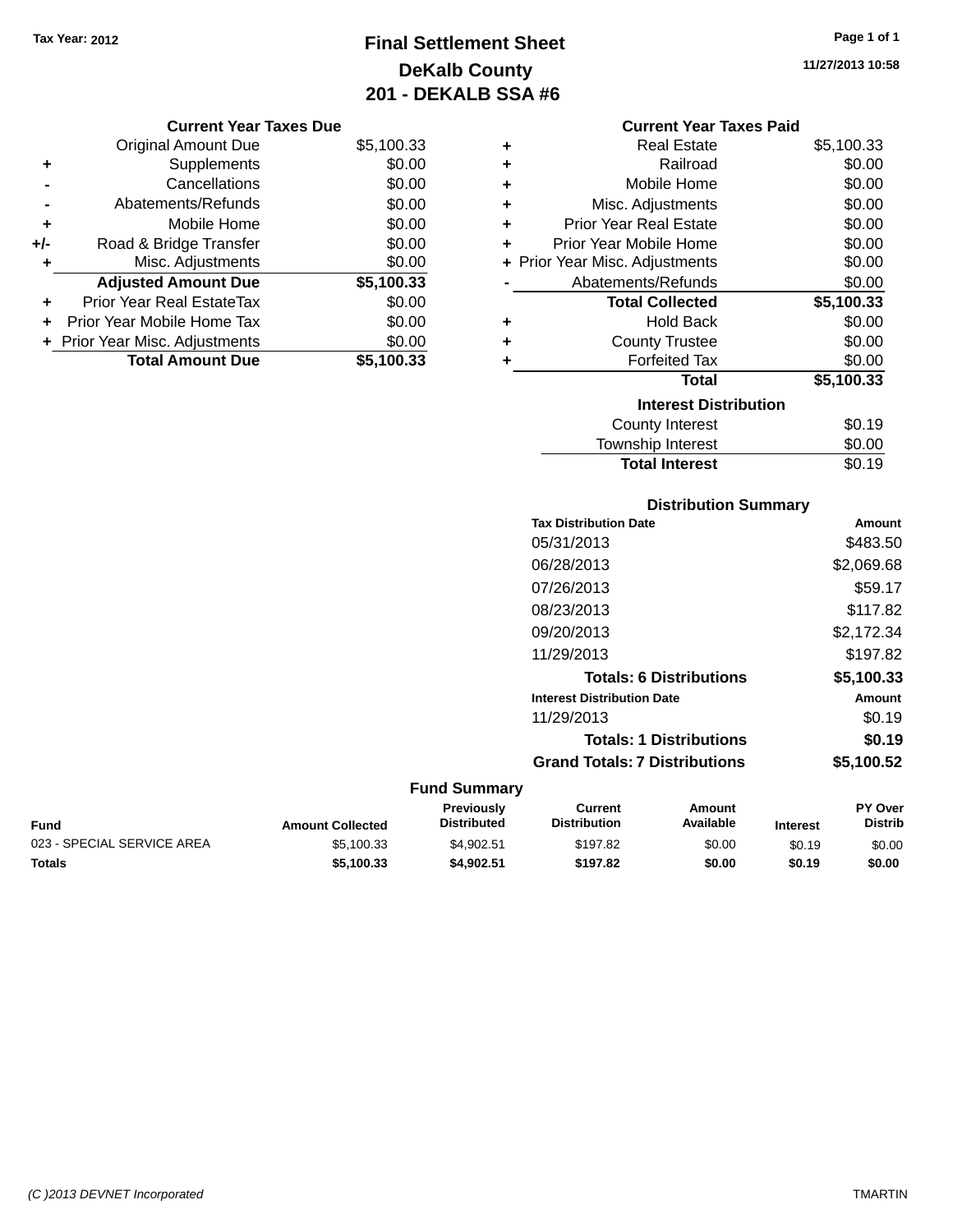# **Final Settlement Sheet Tax Year: 2012 Page 1 of 1 DeKalb County 202 - SANDWICH SSA #4**

**11/27/2013 10:58**

|     | <b>Current Year Taxes Due</b>    |        |  |  |  |
|-----|----------------------------------|--------|--|--|--|
|     | <b>Original Amount Due</b>       | \$0.00 |  |  |  |
| ÷   | Supplements                      | \$0.00 |  |  |  |
|     | Cancellations                    | \$0.00 |  |  |  |
|     | Abatements/Refunds               | \$0.00 |  |  |  |
| ٠   | Mobile Home                      | \$0.00 |  |  |  |
| +/- | Road & Bridge Transfer           | \$0.00 |  |  |  |
|     | Misc. Adjustments                | \$0.00 |  |  |  |
|     | <b>Adjusted Amount Due</b>       | \$0.00 |  |  |  |
|     | <b>Prior Year Real EstateTax</b> | \$0.00 |  |  |  |
|     | Prior Year Mobile Home Tax       | \$0.00 |  |  |  |
|     | + Prior Year Misc. Adjustments   | \$0.00 |  |  |  |
|     | <b>Total Amount Due</b>          | \$0.00 |  |  |  |
|     |                                  |        |  |  |  |

|   | <b>Current Year Taxes Paid</b> |        |
|---|--------------------------------|--------|
| ٠ | Real Estate                    | \$0.00 |
| ٠ | Railroad                       | \$0.00 |
| ÷ | Mobile Home                    | \$0.00 |
| ٠ | Misc. Adjustments              | \$0.00 |
| ٠ | <b>Prior Year Real Estate</b>  | \$0.00 |
| ٠ | Prior Year Mobile Home         | \$0.00 |
|   | + Prior Year Misc. Adjustments | \$0.00 |
|   | Abatements/Refunds             | \$0.00 |
|   | <b>Total Collected</b>         | \$0.00 |
| ٠ | Hold Back                      | \$0.00 |
| ٠ | <b>County Trustee</b>          | \$0.00 |
| ÷ | <b>Forfeited Tax</b>           | \$0.00 |
|   | Total                          | \$0.00 |
|   | <b>Interest Distribution</b>   |        |
|   | <b>County Interest</b>         | \$0.00 |
|   | Township Interest              | \$0.00 |

Total Interest \$0.00

|  | <b>Fund Summary</b> |
|--|---------------------|
|--|---------------------|

| <b>Fund</b>                | <b>Amount Collected</b> | <b>Previously</b><br><b>Distributed</b> | Current<br><b>Distribution</b> | Amount<br>Available | <b>Interest</b> | <b>PY Over</b><br><b>Distrib</b> |
|----------------------------|-------------------------|-----------------------------------------|--------------------------------|---------------------|-----------------|----------------------------------|
| 023 - SPECIAL SERVICE AREA | \$0.00                  | \$0.00                                  | \$0.00                         | \$0.00              | \$0.00          | \$0.00                           |
| Totals                     | \$0.00                  | \$0.00                                  | \$0.00                         | \$0.00              | \$0.00          | \$0.00                           |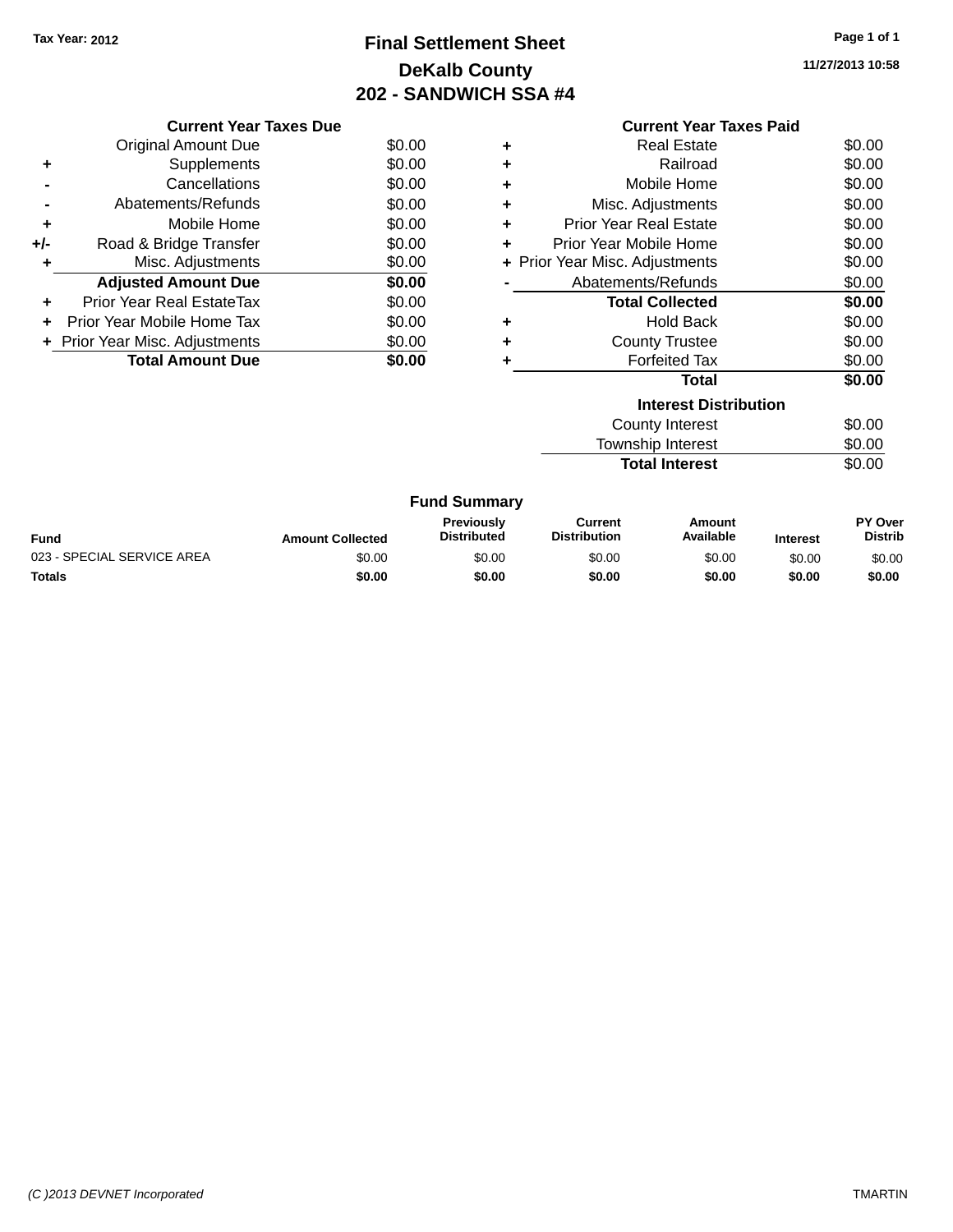# **Final Settlement Sheet Tax Year: 2012 Page 1 of 1 DeKalb County 203 - SANDWICH SSA #6**

**11/27/2013 10:58**

|     | <b>Current Year Taxes Due</b>    |        |  |  |  |
|-----|----------------------------------|--------|--|--|--|
|     | Original Amount Due              | \$0.00 |  |  |  |
| ٠   | Supplements                      | \$0.00 |  |  |  |
|     | Cancellations                    | \$0.00 |  |  |  |
|     | Abatements/Refunds               | \$0.00 |  |  |  |
| ٠   | Mobile Home                      | \$0.00 |  |  |  |
| +/- | Road & Bridge Transfer           | \$0.00 |  |  |  |
|     | Misc. Adjustments                | \$0.00 |  |  |  |
|     | <b>Adjusted Amount Due</b>       | \$0.00 |  |  |  |
| ٠   | <b>Prior Year Real EstateTax</b> | \$0.00 |  |  |  |
|     | Prior Year Mobile Home Tax       | \$0.00 |  |  |  |
|     | + Prior Year Misc. Adjustments   | \$0.00 |  |  |  |
|     | <b>Total Amount Due</b>          | \$0.00 |  |  |  |
|     |                                  |        |  |  |  |

|   | <b>Current Year Taxes Paid</b> |        |
|---|--------------------------------|--------|
| ٠ | Real Estate                    | \$0.00 |
| ÷ | Railroad                       | \$0.00 |
| ÷ | Mobile Home                    | \$0.00 |
| ٠ | Misc. Adjustments              | \$0.00 |
| ÷ | Prior Year Real Estate         | \$0.00 |
| ÷ | Prior Year Mobile Home         | \$0.00 |
|   | + Prior Year Misc. Adjustments | \$0.00 |
|   | Abatements/Refunds             | \$0.00 |
|   | <b>Total Collected</b>         | \$0.00 |
| ÷ | <b>Hold Back</b>               | \$0.00 |
| ٠ | <b>County Trustee</b>          | \$0.00 |
|   | <b>Forfeited Tax</b>           | \$0.00 |
|   | <b>Total</b>                   | \$0.00 |
|   | <b>Interest Distribution</b>   |        |
|   | <b>County Interest</b>         | \$0.00 |
|   | <b>Township Interest</b>       | \$0.00 |

Total Interest \$0.00

| <b>Fund Summary</b> |  |
|---------------------|--|
|---------------------|--|

| <b>Fund</b>                | <b>Amount Collected</b> | <b>Previously</b><br><b>Distributed</b> | Current<br><b>Distribution</b> | Amount<br>Available | <b>Interest</b> | <b>PY Over</b><br><b>Distrib</b> |
|----------------------------|-------------------------|-----------------------------------------|--------------------------------|---------------------|-----------------|----------------------------------|
| 023 - SPECIAL SERVICE AREA | \$0.00                  | \$0.00                                  | \$0.00                         | \$0.00              | \$0.00          | \$0.00                           |
| Totals                     | \$0.00                  | \$0.00                                  | \$0.00                         | \$0.00              | \$0.00          | \$0.00                           |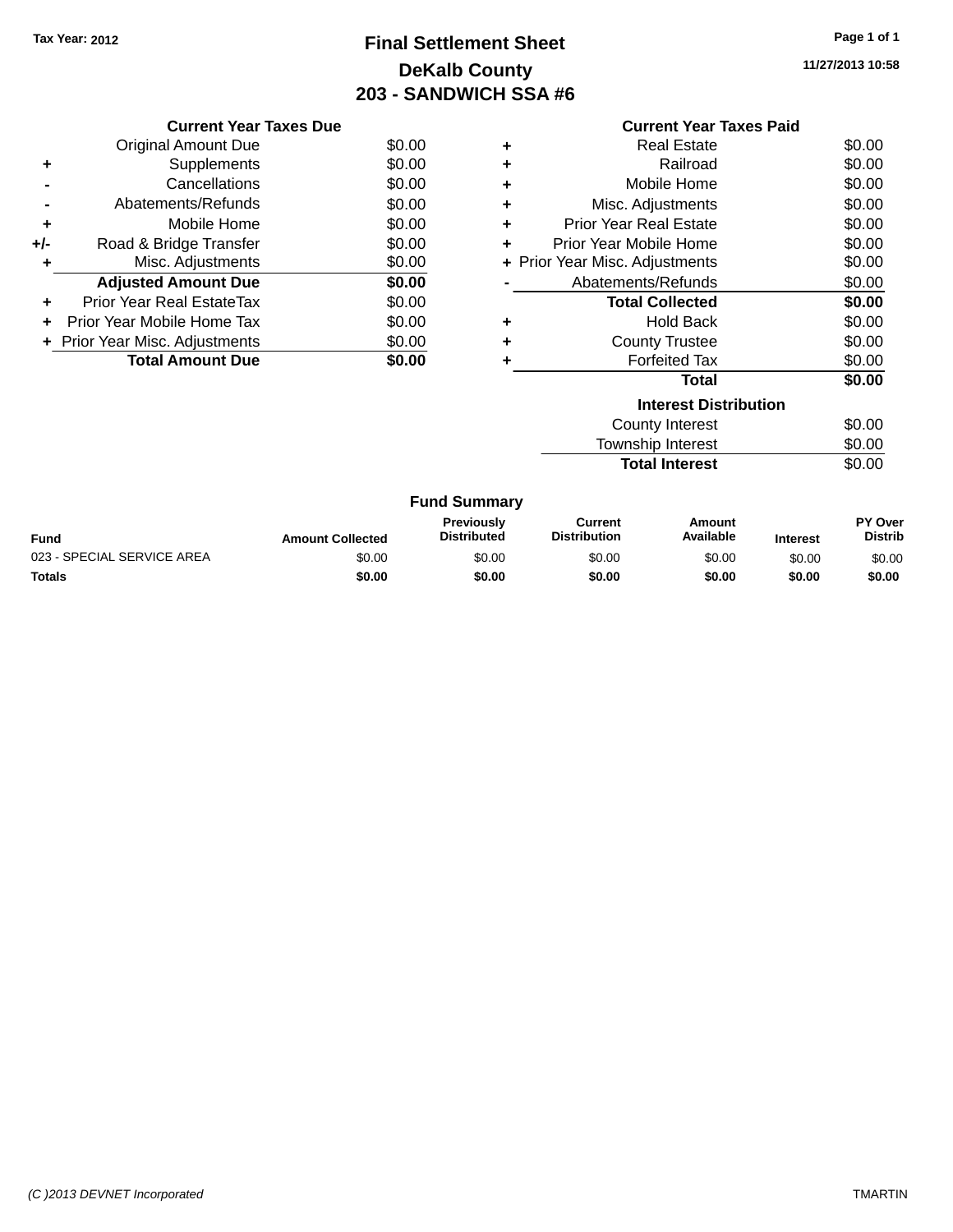**Current Year Taxes Due** Original Amount Due \$52,500.09

**Adjusted Amount Due \$52,453.06**

**Total Amount Due \$52,166.44**

**+** Supplements \$0.00 **-** Cancellations \$47.03 **-** Abatements/Refunds \$0.00 **+** Mobile Home \$0.00 **+/-** Road & Bridge Transfer \$0.00 **+** Misc. Adjustments \$0.00

**+** Prior Year Real EstateTax (\$286.62) **+** Prior Year Mobile Home Tax \$0.00 **+ Prior Year Misc. Adjustments**  $$0.00$ 

# **Final Settlement Sheet Tax Year: 2012 Page 1 of 1 DeKalb County 204 - GENOA RIVER BEND SSA**

**11/27/2013 10:58**

#### **Current Year Taxes Paid**

| ٠ | <b>Real Estate</b>             | \$52,450.21 |
|---|--------------------------------|-------------|
| ٠ | Railroad                       | \$0.00      |
| ÷ | Mobile Home                    | \$0.00      |
| ÷ | Misc. Adjustments              | \$0.00      |
| ÷ | <b>Prior Year Real Estate</b>  | (\$286.62)  |
| ÷ | Prior Year Mobile Home         | \$0.00      |
|   | + Prior Year Misc. Adjustments | \$0.00      |
|   | Abatements/Refunds             | \$0.00      |
|   | <b>Total Collected</b>         | \$52,163.59 |
| ٠ | <b>Hold Back</b>               | \$0.00      |
| ٠ | <b>County Trustee</b>          | \$2.85      |
| ÷ | <b>Forfeited Tax</b>           | \$0.00      |
|   | Total                          | \$52,166.44 |
|   | <b>Interest Distribution</b>   |             |
|   | <b>County Interest</b>         | \$1.93      |
|   | <b>Township Interest</b>       | \$0.00      |
|   | <b>Total Interest</b>          | \$1.93      |

|                            |                         |                                  | <b>Distribution Summary</b>           |                                |                 |                                  |
|----------------------------|-------------------------|----------------------------------|---------------------------------------|--------------------------------|-----------------|----------------------------------|
|                            |                         |                                  | <b>Tax Distribution Date</b>          |                                |                 | Amount                           |
|                            |                         |                                  | 05/31/2013                            |                                |                 | \$6,063.03                       |
|                            |                         |                                  | 06/28/2013                            |                                |                 | \$21,272.94                      |
|                            |                         |                                  | 08/23/2013                            |                                |                 | \$8,119.09                       |
|                            |                         |                                  | 09/20/2013                            |                                |                 | \$16,247.89                      |
|                            |                         |                                  | 11/29/2013                            |                                |                 | \$460.64                         |
|                            |                         |                                  |                                       | <b>Totals: 5 Distributions</b> |                 | \$52,163.59                      |
|                            |                         |                                  | <b>Interest Distribution Date</b>     |                                |                 | Amount                           |
|                            |                         |                                  | 11/29/2013                            |                                |                 | \$1.93                           |
|                            |                         |                                  |                                       | <b>Totals: 1 Distributions</b> |                 | \$1.93                           |
|                            |                         |                                  | <b>Grand Totals: 6 Distributions</b>  |                                |                 | \$52,165.52                      |
|                            |                         | <b>Fund Summary</b>              |                                       |                                |                 |                                  |
| <b>Fund</b>                | <b>Amount Collected</b> | Previously<br><b>Distributed</b> | <b>Current</b><br><b>Distribution</b> | Amount<br>Available            | <b>Interest</b> | <b>PY Over</b><br><b>Distrib</b> |
| 023 - SPECIAL SERVICE AREA | \$52,163.59             | \$51,702.95                      | \$460.64                              | \$0.00                         | \$1.93          | \$0.00                           |

**Totals \$52,163.59 \$51,702.95 \$460.64 \$0.00 \$1.93 \$0.00**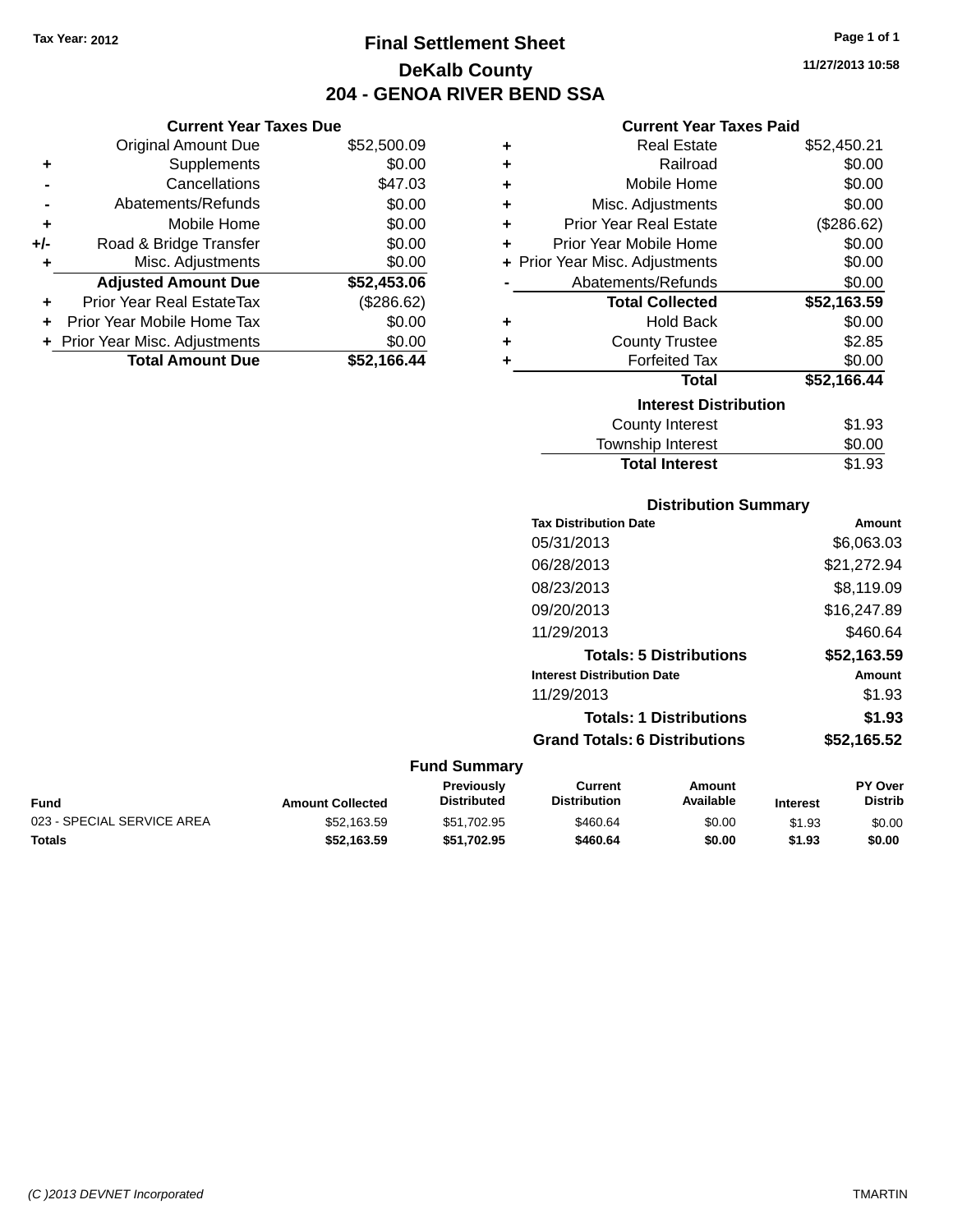# **Final Settlement Sheet Tax Year: 2012 Page 1 of 1 DeKalb County 205 - WATERMAN SSA#2**

**11/27/2013 10:58**

|     | <b>Current Year Taxes Due</b>     |        |  |  |  |  |
|-----|-----------------------------------|--------|--|--|--|--|
|     | \$0.00<br>Original Amount Due     |        |  |  |  |  |
|     | Supplements                       | \$0.00 |  |  |  |  |
|     | Cancellations                     | \$0.00 |  |  |  |  |
|     | Abatements/Refunds                | \$0.00 |  |  |  |  |
| ٠   | Mobile Home                       | \$0.00 |  |  |  |  |
| +/- | Road & Bridge Transfer            | \$0.00 |  |  |  |  |
|     | Misc. Adjustments                 | \$0.00 |  |  |  |  |
|     | <b>Adjusted Amount Due</b>        | \$0.00 |  |  |  |  |
|     | Prior Year Real EstateTax         | \$0.00 |  |  |  |  |
|     | Prior Year Mobile Home Tax        | \$0.00 |  |  |  |  |
|     | + Prior Year Misc. Adjustments    | \$0.00 |  |  |  |  |
|     | <b>Total Amount Due</b><br>\$0.00 |        |  |  |  |  |
|     |                                   |        |  |  |  |  |

|   | <b>Current Year Taxes Paid</b> |        |  |  |  |  |
|---|--------------------------------|--------|--|--|--|--|
| ÷ | Real Estate                    | \$0.00 |  |  |  |  |
| ٠ | Railroad                       | \$0.00 |  |  |  |  |
| ÷ | Mobile Home                    | \$0.00 |  |  |  |  |
| ÷ | Misc. Adjustments              | \$0.00 |  |  |  |  |
| ÷ | <b>Prior Year Real Estate</b>  | \$0.00 |  |  |  |  |
| ÷ | Prior Year Mobile Home         | \$0.00 |  |  |  |  |
|   | + Prior Year Misc. Adjustments | \$0.00 |  |  |  |  |
|   | Abatements/Refunds             | \$0.00 |  |  |  |  |
|   | <b>Total Collected</b>         | \$0.00 |  |  |  |  |
| ÷ | Hold Back                      | \$0.00 |  |  |  |  |
| ÷ | <b>County Trustee</b>          | \$0.00 |  |  |  |  |
|   | <b>Forfeited Tax</b>           | \$0.00 |  |  |  |  |
|   | Total                          | \$0.00 |  |  |  |  |
|   | <b>Interest Distribution</b>   |        |  |  |  |  |
|   | County Interest                | \$0.00 |  |  |  |  |
|   | <b>Township Interest</b>       | \$0.00 |  |  |  |  |

**Total Interest** \$0.00

|  | <b>Fund Summary</b> |
|--|---------------------|
|--|---------------------|

| <b>Fund</b>                | <b>Amount Collected</b> | <b>Previously</b><br><b>Distributed</b> | Current<br><b>Distribution</b> | Amount<br>Available | <b>Interest</b> | <b>PY Over</b><br><b>Distrib</b> |
|----------------------------|-------------------------|-----------------------------------------|--------------------------------|---------------------|-----------------|----------------------------------|
| 023 - SPECIAL SERVICE AREA | \$0.00                  | \$0.00                                  | \$0.00                         | \$0.00              | \$0.00          | \$0.00                           |
| Totals                     | \$0.00                  | \$0.00                                  | \$0.00                         | \$0.00              | \$0.00          | \$0.00                           |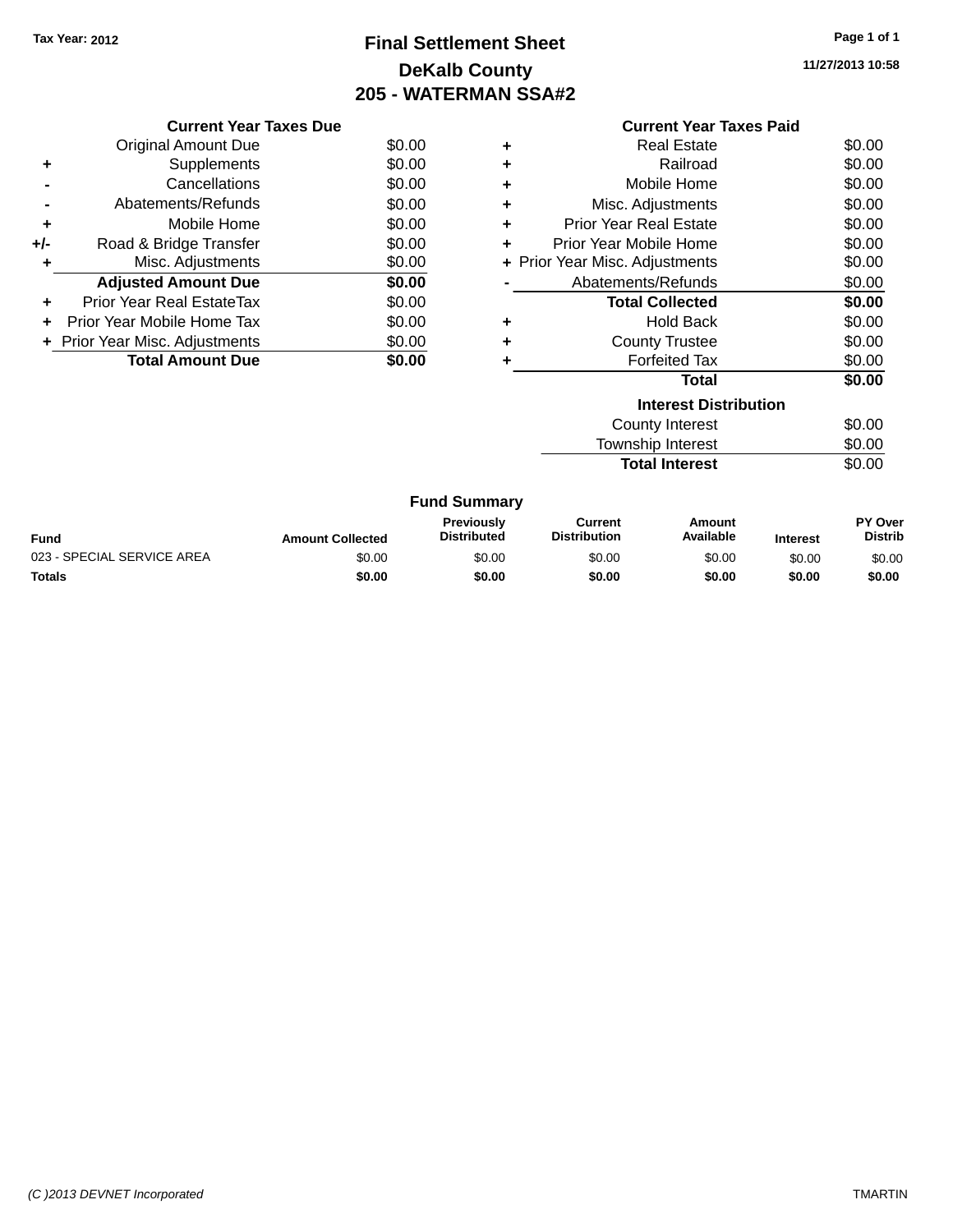# **Final Settlement Sheet Tax Year: 2012 Page 1 of 1 DeKalb County 206 - WATERMAN SSA #1**

**11/27/2013 10:58**

|     | <b>Current Year Taxes Due</b>  |        |  |  |  |  |
|-----|--------------------------------|--------|--|--|--|--|
|     | Original Amount Due            | \$0.00 |  |  |  |  |
| ٠   | Supplements                    | \$0.00 |  |  |  |  |
|     | Cancellations                  | \$0.00 |  |  |  |  |
|     | Abatements/Refunds             | \$0.00 |  |  |  |  |
| ٠   | Mobile Home                    | \$0.00 |  |  |  |  |
| +/- | Road & Bridge Transfer         | \$0.00 |  |  |  |  |
| ٠   | Misc. Adjustments              | \$0.00 |  |  |  |  |
|     | <b>Adjusted Amount Due</b>     | \$0.00 |  |  |  |  |
| ٠   | Prior Year Real EstateTax      | \$0.00 |  |  |  |  |
|     | Prior Year Mobile Home Tax     | \$0.00 |  |  |  |  |
|     | + Prior Year Misc. Adjustments | \$0.00 |  |  |  |  |
|     | <b>Total Amount Due</b>        | \$0.00 |  |  |  |  |
|     |                                |        |  |  |  |  |

|   | <b>Current Year Taxes Paid</b> |        |
|---|--------------------------------|--------|
| ÷ | Real Estate                    | \$0.00 |
|   | Railroad                       | \$0.00 |
| ÷ |                                |        |
| ÷ | Mobile Home                    | \$0.00 |
| ÷ | Misc. Adjustments              | \$0.00 |
| ٠ | <b>Prior Year Real Estate</b>  | \$0.00 |
| ÷ | Prior Year Mobile Home         | \$0.00 |
|   | + Prior Year Misc. Adjustments | \$0.00 |
|   | Abatements/Refunds             | \$0.00 |
|   | <b>Total Collected</b>         | \$0.00 |
| ٠ | <b>Hold Back</b>               | \$0.00 |
| ٠ | <b>County Trustee</b>          | \$0.00 |
| ٠ | <b>Forfeited Tax</b>           | \$0.00 |
|   | <b>Total</b>                   | \$0.00 |
|   | <b>Interest Distribution</b>   |        |
|   | <b>County Interest</b>         | \$0.00 |
|   | <b>Township Interest</b>       | \$0.00 |
|   | <b>Total Interest</b>          | \$0.00 |

| <b>Fund Summary</b>        |                         |                                  |                                |                     |                 |                                  |
|----------------------------|-------------------------|----------------------------------|--------------------------------|---------------------|-----------------|----------------------------------|
| Fund                       | <b>Amount Collected</b> | Previously<br><b>Distributed</b> | Current<br><b>Distribution</b> | Amount<br>Available | <b>Interest</b> | <b>PY Over</b><br><b>Distrib</b> |
| 023 - SPECIAL SERVICE AREA | \$0.00                  | \$0.00                           | \$0.00                         | \$0.00              | \$0.00          | \$0.00                           |
| <b>Totals</b>              | \$0.00                  | \$0.00                           | \$0.00                         | \$0.00              | \$0.00          | \$0.00                           |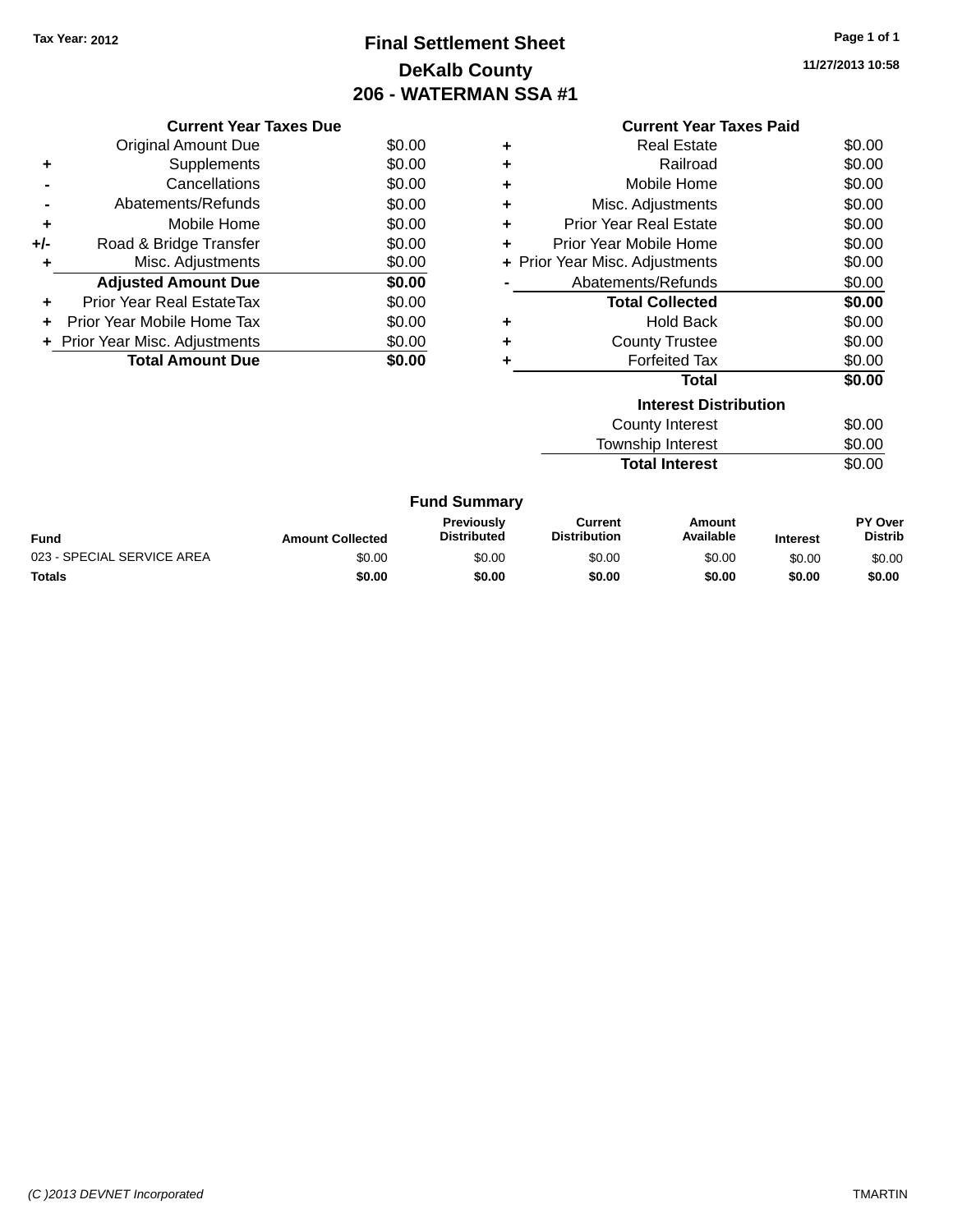# **Final Settlement Sheet Tax Year: 2012 Page 1 of 1 DeKalb County 207 - DERBY ESTATES SSA**

**11/27/2013 10:58**

#### **Current Year Taxes Paid**

|     | <b>Current Year Taxes Due</b>  |            |         |
|-----|--------------------------------|------------|---------|
|     | <b>Original Amount Due</b>     | \$3,750.11 | ٠       |
|     | Supplements                    | \$0.00     | ٠       |
|     | Cancellations                  | \$11.38    | ٠       |
|     | Abatements/Refunds             | \$0.00     | ٠       |
|     | Mobile Home                    | \$0.00     | ٠       |
| +/- | Road & Bridge Transfer         | \$0.00     |         |
|     | Misc. Adjustments              | \$0.00     | + Prior |
|     | <b>Adjusted Amount Due</b>     | \$3,738.73 |         |
|     | Prior Year Real EstateTax      | \$0.00     |         |
|     | Prior Year Mobile Home Tax     | \$0.00     |         |
|     | + Prior Year Misc. Adjustments | \$0.00     |         |
|     | <b>Total Amount Due</b>        | \$3,738.73 |         |
|     |                                |            |         |

| ٠                            | Real Estate                    | \$3,547.27 |  |  |  |  |
|------------------------------|--------------------------------|------------|--|--|--|--|
| ٠                            | Railroad                       | \$0.00     |  |  |  |  |
| ٠                            | Mobile Home                    | \$0.00     |  |  |  |  |
| ٠                            | Misc. Adjustments              | \$0.00     |  |  |  |  |
| ٠                            | <b>Prior Year Real Estate</b>  | \$0.00     |  |  |  |  |
| ٠                            | Prior Year Mobile Home         | \$0.00     |  |  |  |  |
|                              | + Prior Year Misc. Adjustments | \$0.00     |  |  |  |  |
|                              | Abatements/Refunds             | \$0.00     |  |  |  |  |
|                              | <b>Total Collected</b>         | \$3,547.27 |  |  |  |  |
| ٠                            | <b>Hold Back</b>               | \$0.00     |  |  |  |  |
| ٠                            | <b>County Trustee</b>          | \$0.00     |  |  |  |  |
| ٠                            | <b>Forfeited Tax</b>           | \$191.46   |  |  |  |  |
|                              | <b>Total</b>                   | \$3,738.73 |  |  |  |  |
| <b>Interest Distribution</b> |                                |            |  |  |  |  |
|                              | <b>County Interest</b>         | \$0.13     |  |  |  |  |
|                              | <b>Township Interest</b>       | \$0.00     |  |  |  |  |
|                              | <b>Total Interest</b>          | \$0.13     |  |  |  |  |

### **Distribution Summary Tax Distribution Date Amount** 05/31/2013 \$320.13 06/28/2013 \$1,555.31 08/23/2013 \$386.07 09/20/2013 \$1,153.21 11/29/2013 \$132.55 **Totals: 5 Distributions \$3,547.27 Interest Distribution Date Amount** 11/29/2013 \$0.13 **Totals: 1 Distributions \$0.13 Grand Totals: 6 Distributions \$3,547.40 Fund Summary**

| <b>Fund</b>                | <b>Amount Collected</b> | <b>Previously</b><br><b>Distributed</b> | Current<br><b>Distribution</b> | Amount<br>Available | <b>Interest</b> | <b>PY Over</b><br><b>Distrib</b> |
|----------------------------|-------------------------|-----------------------------------------|--------------------------------|---------------------|-----------------|----------------------------------|
| 023 - SPECIAL SERVICE AREA | \$3.547.27              | \$3,414.72                              | \$132.55                       | \$0.00              | \$0.13          | \$0.00                           |
| <b>Totals</b>              | \$3,547.27              | \$3,414.72                              | \$132.55                       | \$0.00              | \$0.13          | \$0.00                           |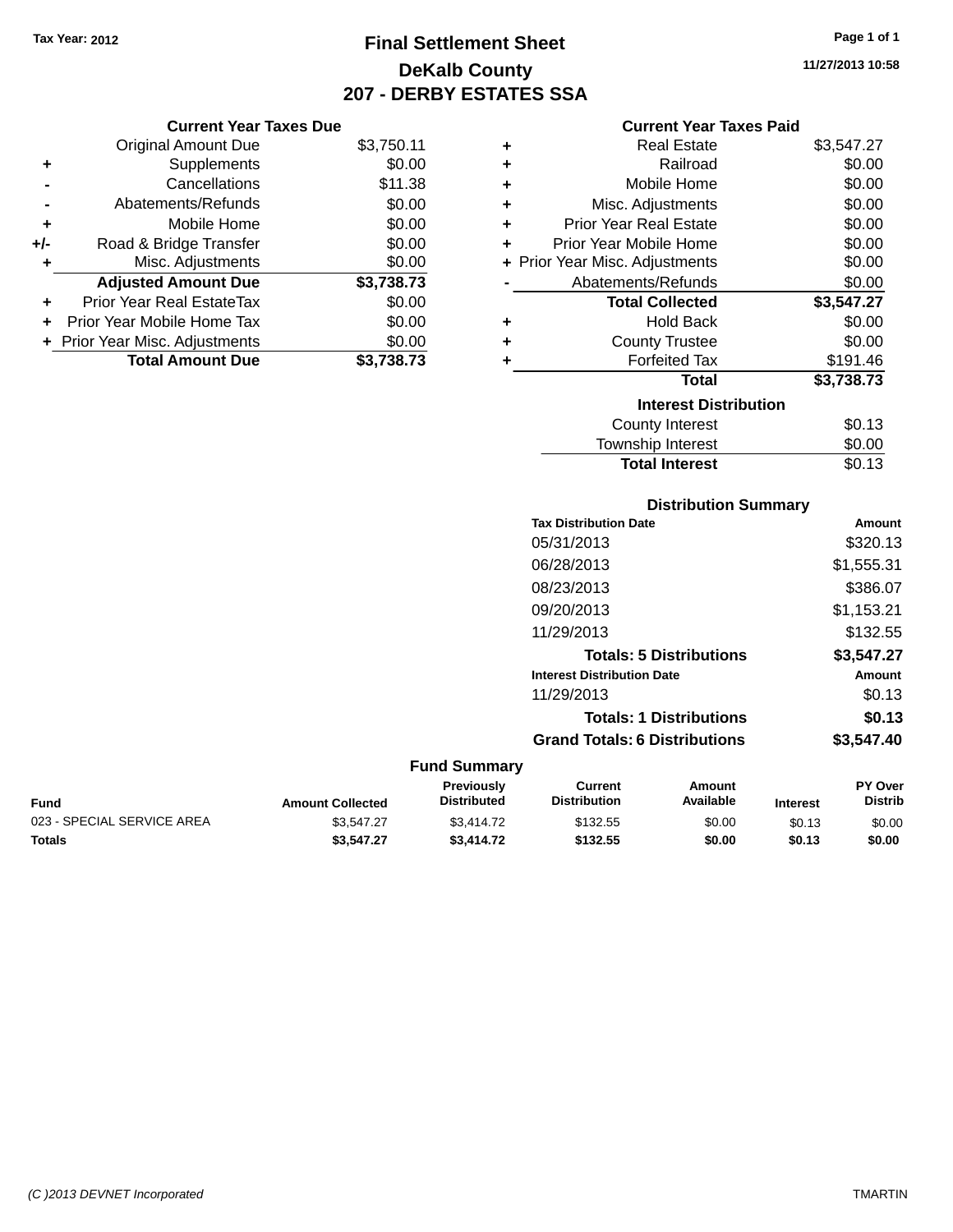**Current Year Taxes Due** Original Amount Due \$1,514.53

**Adjusted Amount Due \$1,514.53**

**Total Amount Due \$1,514.53**

**+** Supplements \$0.00 **-** Cancellations \$0.00 **-** Abatements/Refunds \$0.00 **+** Mobile Home \$0.00 **+/-** Road & Bridge Transfer \$0.00 **+** Misc. Adjustments \$0.00

**+** Prior Year Real EstateTax \$0.00 **+** Prior Year Mobile Home Tax \$0.00 **+ Prior Year Misc. Adjustments**  $$0.00$ 

# **Final Settlement Sheet Tax Year: 2012 Page 1 of 1 DeKalb County 213 - GENOA OAK CREEK EST SSA#4**

#### **Current Year Taxes Paid**

|   | <b>Real Estate</b><br>٠        | \$1,514.53 |
|---|--------------------------------|------------|
| ٠ | Railroad                       | \$0.00     |
| ٠ | Mobile Home                    | \$0.00     |
| ٠ | Misc. Adjustments              | \$0.00     |
| ٠ | Prior Year Real Estate         | \$0.00     |
| ٠ | Prior Year Mobile Home         | \$0.00     |
|   | + Prior Year Misc. Adjustments | \$0.00     |
|   | Abatements/Refunds             | \$0.00     |
|   | <b>Total Collected</b>         | \$1,514.53 |
| ٠ | <b>Hold Back</b>               | \$0.00     |
| ٠ | <b>County Trustee</b>          | \$0.00     |
| ٠ | <b>Forfeited Tax</b>           | \$0.00     |
|   | <b>Total</b>                   | \$1,514.53 |
|   | <b>Interest Distribution</b>   |            |
|   | County Interest                | \$0.06     |
|   | <b>Township Interest</b>       | \$0.00     |

# **Distribution Summary Tax Distribution Date Amount** Township Interest  $$0.00$ Total Interest \$0.06

| 05/31/2013                           | \$24.79    |
|--------------------------------------|------------|
| 06/28/2013                           | \$744.86   |
| 08/23/2013                           | \$146.10   |
| 09/20/2013                           | \$598.78   |
| <b>Totals: 4 Distributions</b>       | \$1,514.53 |
| <b>Interest Distribution Date</b>    | Amount     |
| 11/29/2013                           | \$0.06     |
| <b>Totals: 1 Distributions</b>       | \$0.06     |
| <b>Grand Totals: 5 Distributions</b> | \$1.514.59 |

### **Fund Summary**

| <b>Fund</b>                | <b>Amount Collected</b> | <b>Previously</b><br><b>Distributed</b> | Current<br>Distribution | Amount<br>Available | <b>Interest</b> | <b>PY Over</b><br><b>Distrib</b> |
|----------------------------|-------------------------|-----------------------------------------|-------------------------|---------------------|-----------------|----------------------------------|
| 023 - SPECIAL SERVICE AREA | \$1.514.53              | \$1.514.53                              | \$0.00                  | \$0.00              | \$0.06          | \$0.00                           |
| Totals                     | \$1,514.53              | \$1.514.53                              | \$0.00                  | \$0.00              | \$0.06          | \$0.00                           |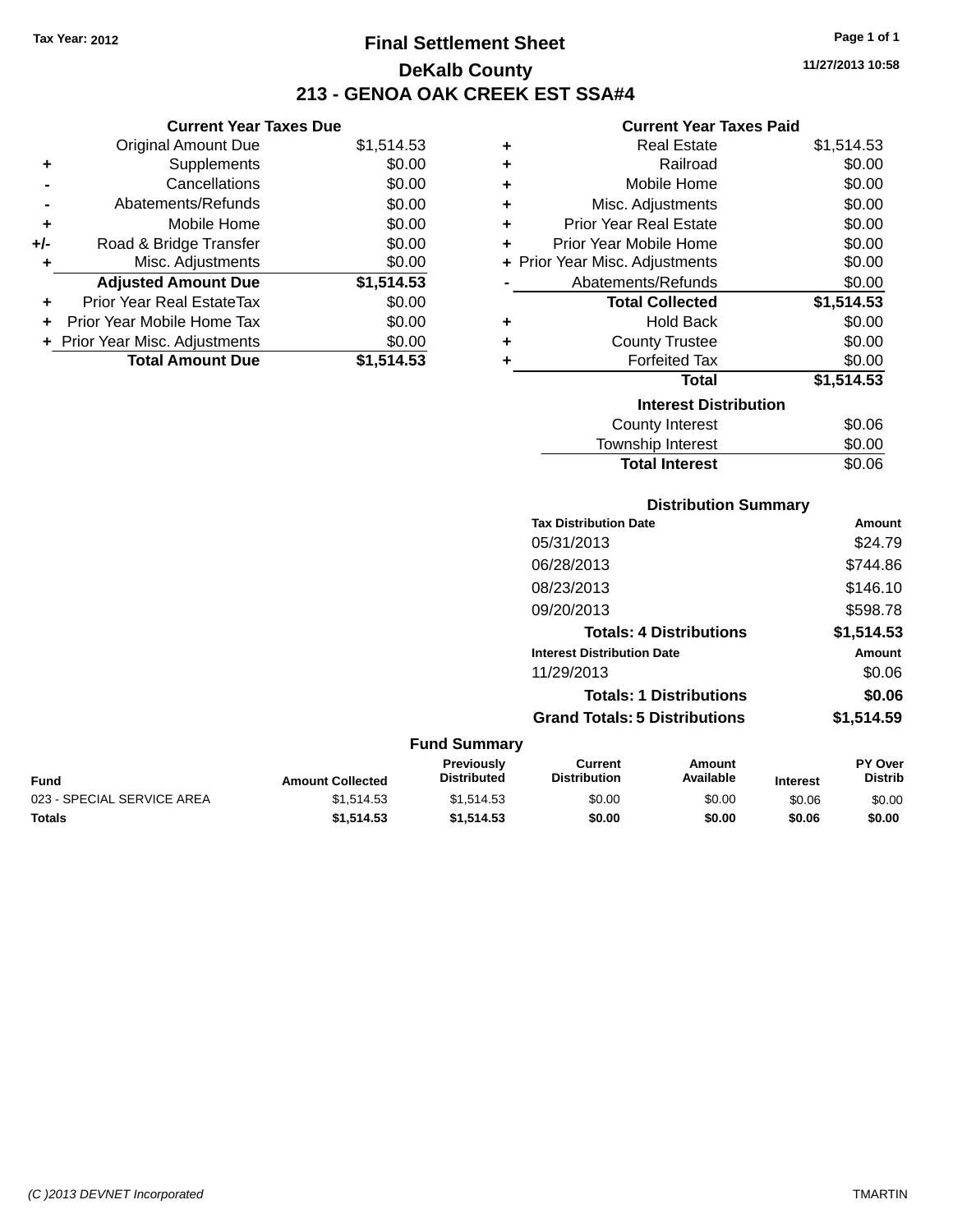# **Final Settlement Sheet Tax Year: 2012 Page 1 of 1 DeKalb County AF-DK #5 - AFTON DEKALB DRAINAGE #5**

**11/27/2013 10:58**

### **Current Year Taxes Paid**

|     | Current rear laxes Due         |             |
|-----|--------------------------------|-------------|
|     | <b>Original Amount Due</b>     | \$11,325.24 |
| ٠   | Supplements                    | \$203.52    |
|     | Cancellations                  | \$203.52    |
|     | Abatements/Refunds             | \$0.00      |
| ٠   | Mobile Home                    | \$0.00      |
| +/- | Road & Bridge Transfer         | \$0.00      |
| ٠   | Misc. Adjustments              | \$0.00      |
|     | <b>Adjusted Amount Due</b>     | \$11,325.24 |
| ٠   | Prior Year Real EstateTax      | \$0.00      |
|     | Prior Year Mobile Home Tax     | \$0.00      |
|     | + Prior Year Misc. Adjustments | \$0.00      |
|     | <b>Total Amount Due</b>        | \$11,325.24 |
|     |                                |             |

**Current Year Taxes Due**

| ٠ | <b>Real Estate</b>             | \$11,325.24 |
|---|--------------------------------|-------------|
| ٠ | Railroad                       | \$0.00      |
| ٠ | Mobile Home                    | \$0.00      |
| ٠ | Misc. Adjustments              | \$0.00      |
| ٠ | <b>Prior Year Real Estate</b>  | \$0.00      |
| ٠ | Prior Year Mobile Home         | \$0.00      |
|   | + Prior Year Misc. Adjustments | \$0.00      |
|   | Abatements/Refunds             | \$0.00      |
|   | <b>Total Collected</b>         | \$11,325.24 |
| ٠ | <b>Hold Back</b>               | \$0.00      |
| ٠ | <b>County Trustee</b>          | \$0.00      |
| ٠ | <b>Forfeited Tax</b>           | \$0.00      |
|   | <b>Total</b>                   | \$11,325.24 |
|   | <b>Interest Distribution</b>   |             |
|   | <b>County Interest</b>         | \$0.00      |
|   | <b>Township Interest</b>       | \$0.00      |
|   | <b>Total Interest</b>          | \$0.00      |

**Distribution Summary Tax Distribution Date Amount** 05/31/2013 \$1,200.28 06/28/2013 \$6,478.28 08/23/2013 \$317.14 09/20/2013 \$3,219.09 11/29/2013 \$110.45 **Totals: 5 Distributions \$11,325.24 Grand Totals: 5 Distributions \$11,325.24**

|                 |                         | <b>Fund Summary</b>                     |                                |                     |                 |                                  |
|-----------------|-------------------------|-----------------------------------------|--------------------------------|---------------------|-----------------|----------------------------------|
| Fund            | <b>Amount Collected</b> | <b>Previously</b><br><b>Distributed</b> | Current<br><b>Distribution</b> | Amount<br>Available | <b>Interest</b> | <b>PY Over</b><br><b>Distrib</b> |
| 001 - CORPORATE | \$11,325.24             | \$11,214.79                             | \$110.45                       | \$0.00              | \$0.00          | \$0.00                           |
| Totals          | \$11.325.24             | \$11.214.79                             | \$110.45                       | \$0.00              | \$0.00          | \$0.00                           |
|                 |                         |                                         |                                |                     |                 |                                  |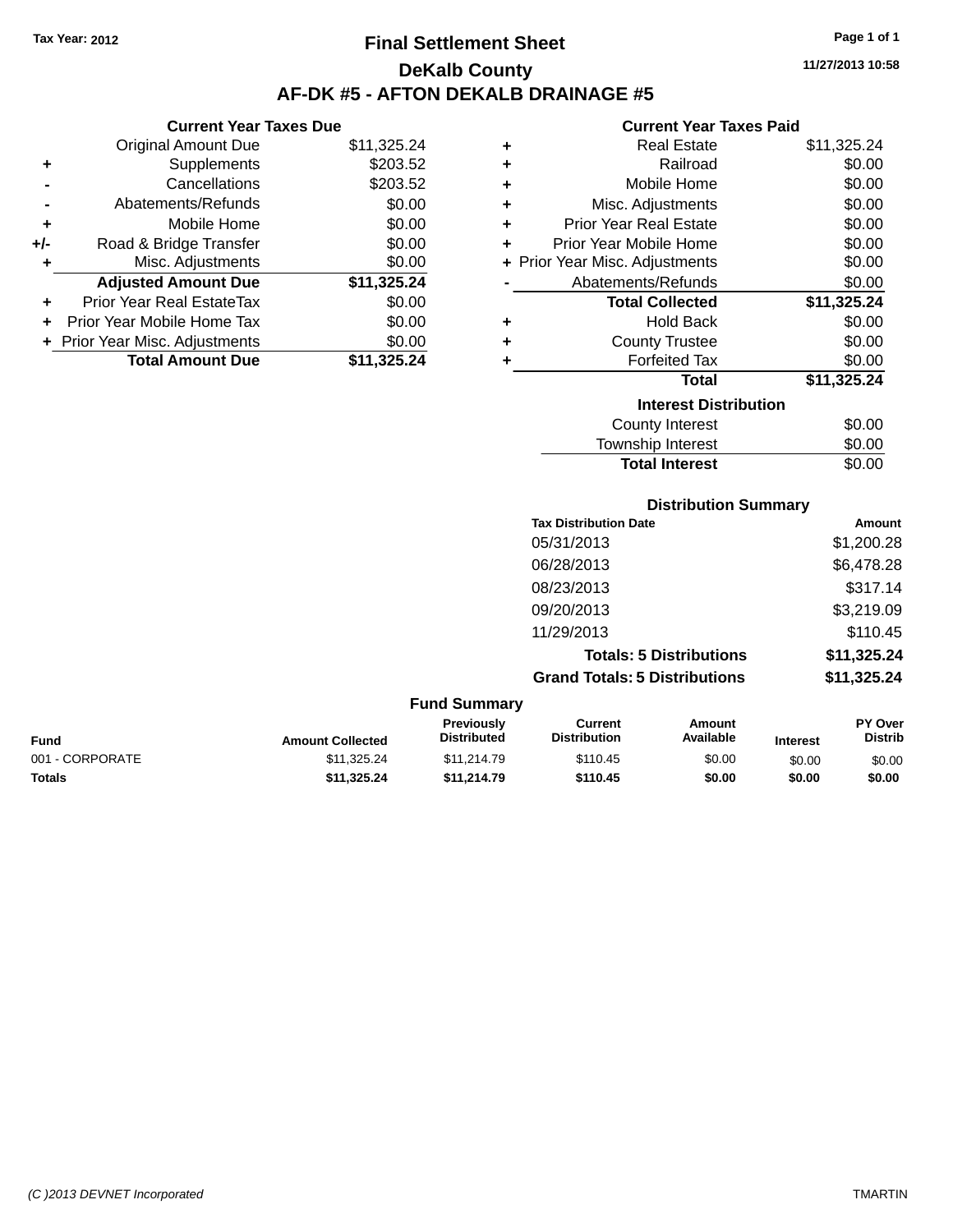# **Final Settlement Sheet Tax Year: 2012 Page 1 of 1 DeKalb County AF-MI #4 - AF/ MI/ DK DRAINAGE #4**

**11/27/2013 10:58**

### **Current Year Taxes Paid**

|     | <b>Current Year Taxes Due</b>  |            |  |  |  |
|-----|--------------------------------|------------|--|--|--|
|     | Original Amount Due            | \$7,590.74 |  |  |  |
| ٠   | Supplements                    | \$0.70     |  |  |  |
|     | Cancellations                  | \$0.70     |  |  |  |
|     | Abatements/Refunds             | \$0.00     |  |  |  |
| ٠   | Mobile Home                    | \$0.00     |  |  |  |
| +/- | Road & Bridge Transfer         | \$0.00     |  |  |  |
| ٠   | Misc. Adjustments              | \$0.00     |  |  |  |
|     | <b>Adjusted Amount Due</b>     | \$7,590.74 |  |  |  |
| ٠   | Prior Year Real EstateTax      | \$0.00     |  |  |  |
|     | Prior Year Mobile Home Tax     | \$0.00     |  |  |  |
|     | + Prior Year Misc. Adjustments | \$0.00     |  |  |  |
|     | <b>Total Amount Due</b>        | \$7.590.74 |  |  |  |

| ٠ | <b>Real Estate</b>             | \$7,590.74 |
|---|--------------------------------|------------|
| ÷ | Railroad                       | \$0.00     |
| ٠ | Mobile Home                    | \$0.00     |
| ÷ | Misc. Adjustments              | \$0.00     |
| ٠ | <b>Prior Year Real Estate</b>  | \$0.00     |
| ٠ | Prior Year Mobile Home         | \$0.00     |
|   | + Prior Year Misc. Adjustments | \$0.00     |
|   | Abatements/Refunds             | \$0.00     |
|   | <b>Total Collected</b>         | \$7,590.74 |
| ٠ | Hold Back                      | \$0.00     |
| ٠ | <b>County Trustee</b>          | \$0.00     |
| ٠ | <b>Forfeited Tax</b>           | \$0.00     |
|   | <b>Total</b>                   | \$7,590.74 |
|   | <b>Interest Distribution</b>   |            |
|   | County Interest                | \$0.00     |
|   | <b>Township Interest</b>       | \$0.00     |
|   | <b>Total Interest</b>          | \$0.00     |

|                 |                         |                                  |                                       | <b>Distribution Summary</b>    |                 |                           |
|-----------------|-------------------------|----------------------------------|---------------------------------------|--------------------------------|-----------------|---------------------------|
|                 |                         |                                  | <b>Tax Distribution Date</b>          |                                |                 | Amount                    |
|                 |                         |                                  | 05/31/2013                            |                                |                 | \$1,187.14                |
|                 |                         |                                  | 06/28/2013                            |                                |                 | \$3,663.77                |
|                 |                         |                                  | 07/26/2013                            |                                |                 | \$56.67                   |
|                 |                         |                                  | 08/23/2013                            |                                |                 | \$136.77                  |
|                 |                         |                                  | 09/20/2013                            |                                |                 | \$2,492.63                |
|                 |                         |                                  | 11/29/2013                            |                                |                 | \$53.76                   |
|                 |                         |                                  |                                       | <b>Totals: 6 Distributions</b> |                 | \$7,590.74                |
|                 |                         |                                  | <b>Grand Totals: 6 Distributions</b>  |                                |                 | \$7,590.74                |
|                 |                         | <b>Fund Summary</b>              |                                       |                                |                 |                           |
| <b>Fund</b>     | <b>Amount Collected</b> | Previously<br><b>Distributed</b> | <b>Current</b><br><b>Distribution</b> | Amount<br>Available            | <b>Interest</b> | PY Over<br><b>Distrib</b> |
| 001 - CORPORATE | \$7,590.74              | \$7,536.98                       | \$53.76                               | \$0.00                         | \$0.00          | \$0.00                    |
| <b>Totals</b>   | \$7,590.74              | \$7,536.98                       | \$53.76                               | \$0.00                         | \$0.00          | \$0.00                    |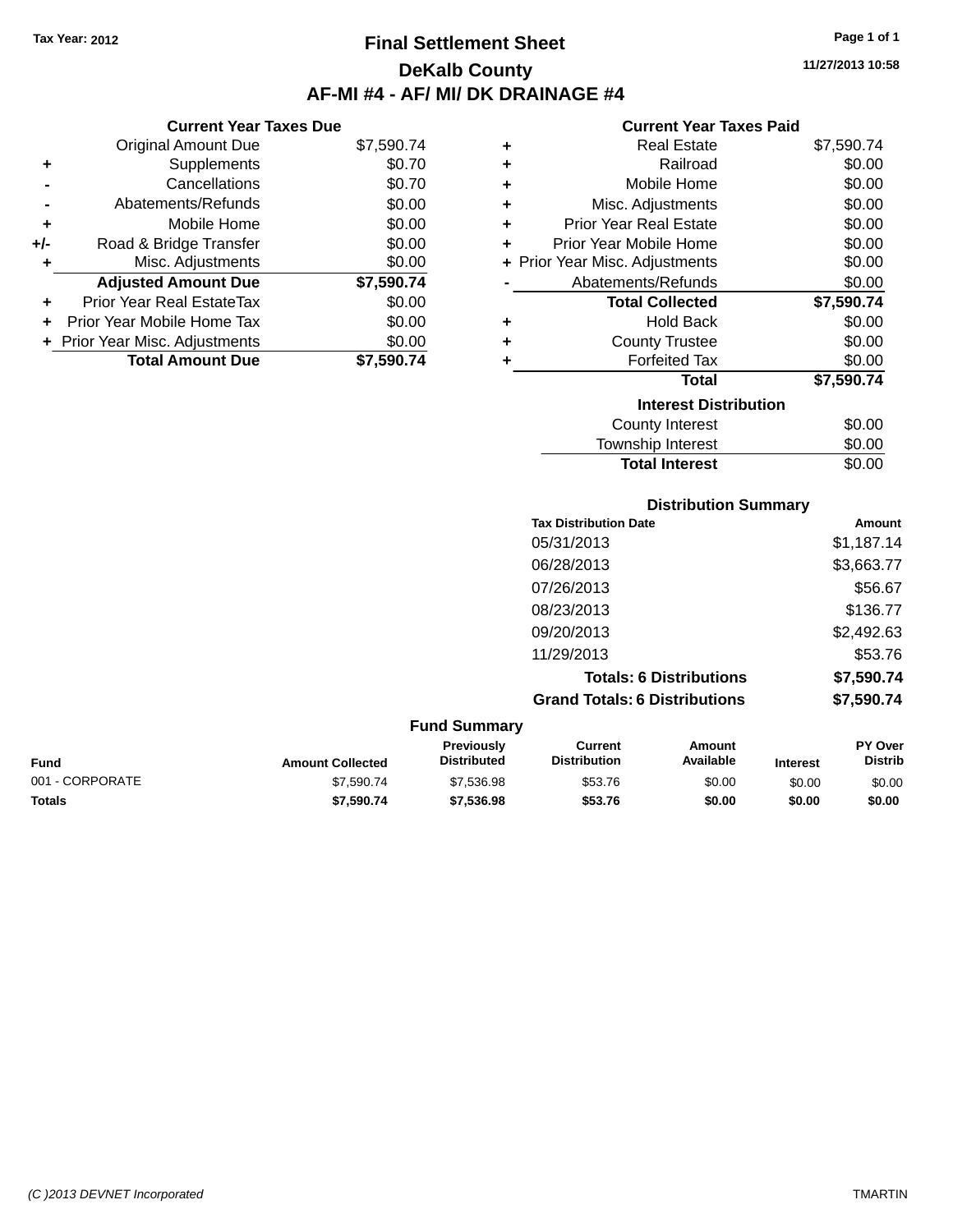### **Final Settlement Sheet Tax Year: 2012 Page 1 of 1 DeKalb County CL-SH #7 - CLINTON/SHABBONA DRN #7**

**11/27/2013 10:58**

#### **Current Year Taxes Paid**

|     | <b>Current Year Taxes Due</b>     |        |
|-----|-----------------------------------|--------|
|     | <b>Original Amount Due</b>        | \$0.00 |
| ÷   | Supplements                       | \$0.00 |
|     | Cancellations                     | \$0.00 |
|     | Abatements/Refunds                | \$0.00 |
| ٠   | Mobile Home                       | \$0.00 |
| +/- | Road & Bridge Transfer            | \$0.00 |
| ٠   | Misc. Adjustments                 | \$0.00 |
|     | <b>Adjusted Amount Due</b>        | \$0.00 |
| ٠   | Prior Year Real EstateTax         | \$0.00 |
| ÷   | <b>Prior Year Mobile Home Tax</b> | \$0.00 |
|     | + Prior Year Misc. Adjustments    | \$0.00 |
|     | <b>Total Amount Due</b>           | \$0.00 |

| ٠ | <b>Real Estate</b>             | \$0.00 |
|---|--------------------------------|--------|
| ٠ | Railroad                       | \$0.00 |
| ٠ | Mobile Home                    | \$0.00 |
| ٠ | Misc. Adjustments              | \$0.00 |
| ٠ | <b>Prior Year Real Estate</b>  | \$0.00 |
| ٠ | Prior Year Mobile Home         | \$0.00 |
|   | + Prior Year Misc. Adjustments | \$0.00 |
|   | Abatements/Refunds             | \$0.00 |
|   | <b>Total Collected</b>         | \$0.00 |
| ٠ | <b>Hold Back</b>               | \$0.00 |
| ٠ | <b>County Trustee</b>          | \$0.00 |
| ٠ | <b>Forfeited Tax</b>           | \$0.00 |
|   | Total                          | \$0.00 |
|   | <b>Interest Distribution</b>   |        |
|   | <b>County Interest</b>         | \$0.00 |

Township Interest \$0.00 **Total Interest** \$0.00

| <b>Fund Summary</b> |                         |                                         |                                |                     |                 |                                  |
|---------------------|-------------------------|-----------------------------------------|--------------------------------|---------------------|-----------------|----------------------------------|
| Fund                | <b>Amount Collected</b> | <b>Previously</b><br><b>Distributed</b> | Current<br><b>Distribution</b> | Amount<br>Available | <b>Interest</b> | <b>PY Over</b><br><b>Distrib</b> |
| 001 - CORPORATE     | \$0.00                  | \$0.00                                  | \$0.00                         | \$0.00              | \$0.00          | \$0.00                           |
| Totals              | \$0.00                  | \$0.00                                  | \$0.00                         | \$0.00              | \$0.00          | \$0.00                           |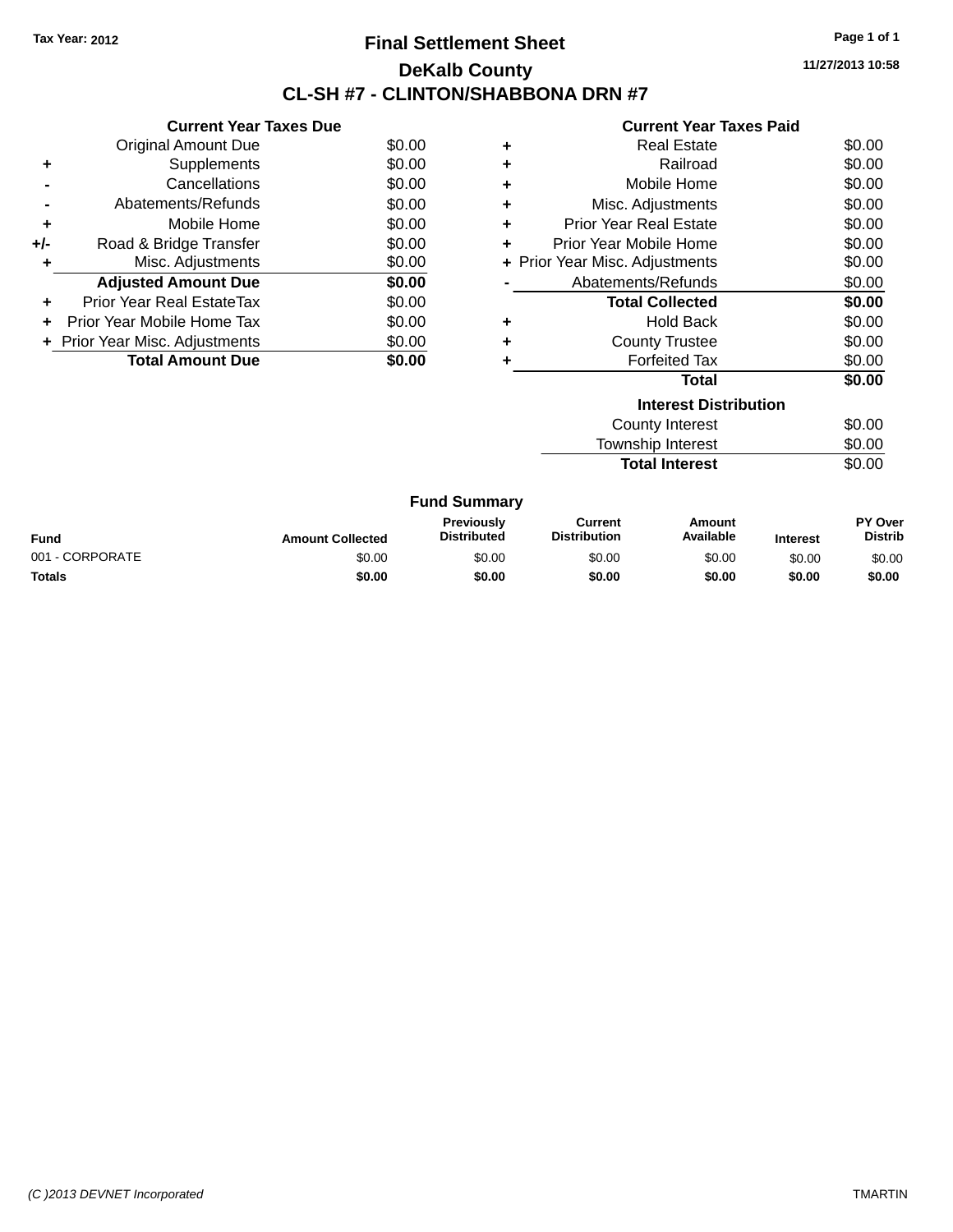# **Final Settlement Sheet Tax Year: 2012 Page 1 of 1 DeKalb County CO SBA #10 - CORTLAND SBA #10**

**11/27/2013 10:58**

#### **Current Year Taxes Paid**

|       | <b>Current Year Taxes Due</b>    |                |  |  |
|-------|----------------------------------|----------------|--|--|
|       | <b>Original Amount Due</b>       | \$1,142,739.00 |  |  |
| ÷     | Supplements                      | \$0.00         |  |  |
|       | Cancellations                    | \$0.00         |  |  |
|       | Abatements/Refunds               | \$0.00         |  |  |
| ٠     | Mobile Home                      | \$0.00         |  |  |
| $+/-$ | Road & Bridge Transfer           | \$0.00         |  |  |
| ٠     | Misc. Adjustments                | \$0.00         |  |  |
|       | <b>Adjusted Amount Due</b>       | \$1,142,739.00 |  |  |
| ÷     | <b>Prior Year Real EstateTax</b> | \$0.00         |  |  |
| ÷     | Prior Year Mobile Home Tax       | \$0.00         |  |  |
|       | + Prior Year Misc. Adjustments   | \$0.00         |  |  |
|       | <b>Total Amount Due</b>          | \$1,142,739.00 |  |  |

| ٠ | <b>Real Estate</b>             | \$0.00         |
|---|--------------------------------|----------------|
| ٠ | Railroad                       | \$0.00         |
| ٠ | Mobile Home                    | \$0.00         |
| ٠ | Misc. Adjustments              | \$0.00         |
| ٠ | <b>Prior Year Real Estate</b>  | \$0.00         |
| ٠ | Prior Year Mobile Home         | \$0.00         |
|   | + Prior Year Misc. Adjustments | \$0.00         |
|   | Abatements/Refunds             | \$0.00         |
|   | <b>Total Collected</b>         | \$0.00         |
| ٠ | <b>Hold Back</b>               | \$0.00         |
| ٠ | <b>County Trustee</b>          | \$1,142,739.00 |
|   | <b>Forfeited Tax</b>           | \$0.00         |
|   | Total                          | \$1,142,739.00 |

| <b>Interest Distribution</b>    |        |  |  |  |
|---------------------------------|--------|--|--|--|
| <b>County Interest</b>          | \$0.00 |  |  |  |
| <b>Township Interest</b>        | \$0.00 |  |  |  |
| \$0.00<br><b>Total Interest</b> |        |  |  |  |
|                                 |        |  |  |  |

#### **Fund Summary**

| <b>Fund</b>                | <b>Amount Collected</b> | <b>Previously</b><br><b>Distributed</b> | Current<br><b>Distribution</b> | Amount<br>Available | <b>Interest</b> | PY Over<br>Distrib |
|----------------------------|-------------------------|-----------------------------------------|--------------------------------|---------------------|-----------------|--------------------|
| 023 - SPECIAL SERVICE AREA | \$0.00                  | \$0.00                                  | \$0.00                         | \$0.00              | \$0.00          | \$0.00             |
| <b>Totals</b>              | \$0.00                  | \$0.00                                  | \$0.00                         | \$0.00              | \$0.00          | \$0.00             |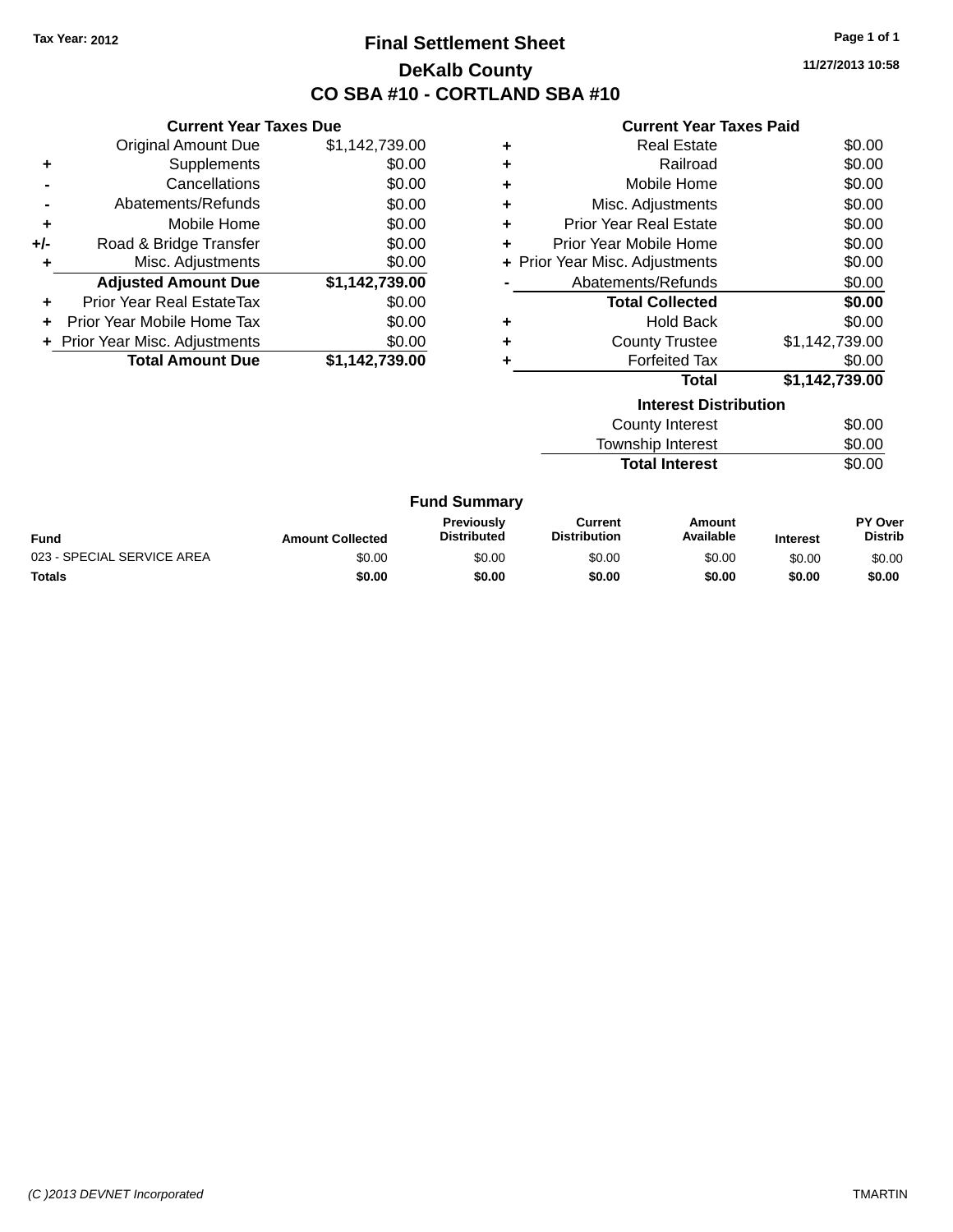# **Final Settlement Sheet Tax Year: 2012 Page 1 of 1 DeKalb County COON #1 - COON CREEK DRAINAGE #1**

**11/27/2013 10:58**

### **Current Year Taxes Paid**

|                             | <b>Current Year Taxes Due</b>  |             |  |  |
|-----------------------------|--------------------------------|-------------|--|--|
|                             | <b>Original Amount Due</b>     | \$11,823.46 |  |  |
| \$15.00<br>Supplements<br>٠ |                                |             |  |  |
|                             | Cancellations                  | \$15.00     |  |  |
|                             | \$0.00<br>Abatements/Refunds   |             |  |  |
| ٠                           | Mobile Home                    | \$0.00      |  |  |
| +/-                         | Road & Bridge Transfer         | \$0.00      |  |  |
| ٠                           | Misc. Adjustments              | \$0.00      |  |  |
|                             | <b>Adjusted Amount Due</b>     | \$11,823.46 |  |  |
|                             | Prior Year Real EstateTax      | \$0.00      |  |  |
| ٠                           | Prior Year Mobile Home Tax     | \$0.00      |  |  |
|                             | + Prior Year Misc. Adjustments | \$0.00      |  |  |
|                             | <b>Total Amount Due</b>        | \$11,823.46 |  |  |

| ٠ | <b>Real Estate</b>             | \$11,823.46 |  |  |  |  |  |
|---|--------------------------------|-------------|--|--|--|--|--|
| ٠ | Railroad                       | \$0.00      |  |  |  |  |  |
| ٠ | Mobile Home                    | \$0.00      |  |  |  |  |  |
| ٠ | Misc. Adjustments              | \$0.00      |  |  |  |  |  |
| ٠ | <b>Prior Year Real Estate</b>  | \$0.00      |  |  |  |  |  |
| ٠ | Prior Year Mobile Home         | \$0.00      |  |  |  |  |  |
|   | + Prior Year Misc. Adjustments | \$0.00      |  |  |  |  |  |
|   | Abatements/Refunds             | \$0.00      |  |  |  |  |  |
|   | <b>Total Collected</b>         | \$11,823.46 |  |  |  |  |  |
| ٠ | <b>Hold Back</b>               | \$0.00      |  |  |  |  |  |
| ٠ | <b>County Trustee</b>          | \$0.00      |  |  |  |  |  |
| ٠ | <b>Forfeited Tax</b>           | \$0.00      |  |  |  |  |  |
|   | <b>Total</b>                   | \$11,823.46 |  |  |  |  |  |
|   | <b>Interest Distribution</b>   |             |  |  |  |  |  |
|   | <b>County Interest</b>         | \$0.00      |  |  |  |  |  |
|   | <b>Township Interest</b>       | \$0.00      |  |  |  |  |  |
|   | <b>Total Interest</b>          | \$0.00      |  |  |  |  |  |

|                                            | <b>Distribution Summary</b>                     |                                |                                     |
|--------------------------------------------|-------------------------------------------------|--------------------------------|-------------------------------------|
|                                            | <b>Tax Distribution Date</b>                    |                                | Amount                              |
|                                            | 05/31/2013                                      |                                | \$2,461.49                          |
|                                            | 06/28/2013                                      |                                | \$4,822.47                          |
|                                            | 07/26/2013                                      |                                | \$73.32                             |
|                                            | 08/23/2013                                      |                                | \$189.34                            |
|                                            | 09/20/2013                                      |                                | \$4,021.97                          |
|                                            | 11/29/2013                                      |                                | \$254.87                            |
|                                            |                                                 | <b>Totals: 6 Distributions</b> | \$11,823.46                         |
|                                            | <b>Grand Totals: 6 Distributions</b>            |                                | \$11,823.46                         |
| <b>Fund Summary</b>                        |                                                 |                                |                                     |
| Previously<br>For a series and a series of | <b>Current</b><br><b>External Local Control</b> | <b>Amount</b>                  | <b>PY Over</b><br><b>Production</b> |

| <b>Fund</b>     | <b>Amount Collected</b> | <b>Previously</b><br><b>Distributed</b> | Current<br><b>Distribution</b> | Amount<br>Available | <b>Interest</b> | <b>PY Over</b><br><b>Distrib</b> |
|-----------------|-------------------------|-----------------------------------------|--------------------------------|---------------------|-----------------|----------------------------------|
| 001 - CORPORATE | \$11.823.46             | \$11.568.59                             | \$254.87                       | \$0.00              | \$0.00          | \$0.00                           |
| <b>Totals</b>   | \$11.823.46             | \$11,568,59                             | \$254.87                       | \$0.00              | \$0.00          | \$0.00                           |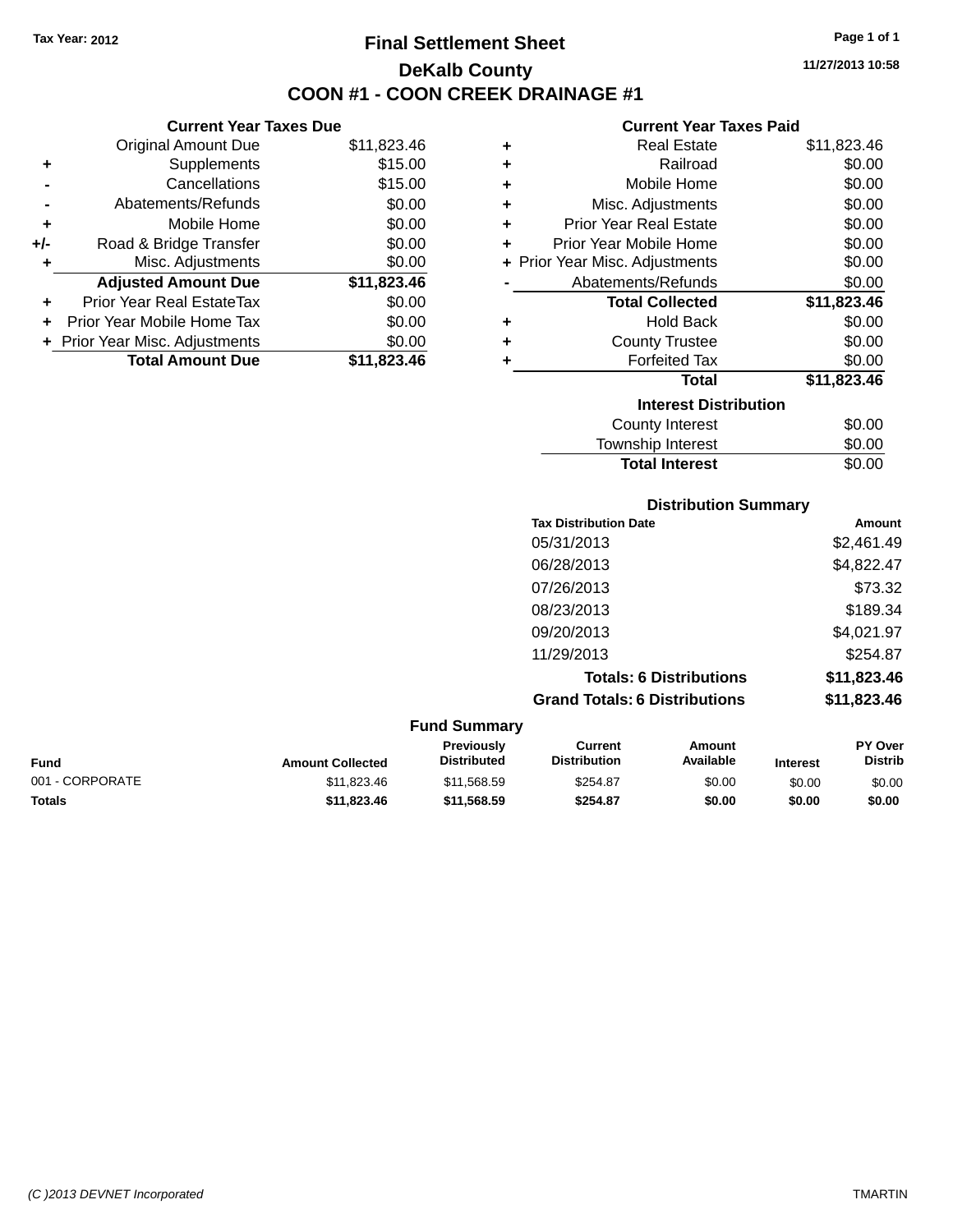**Current Year Taxes Due** Original Amount Due \$10,699.98

**Adjusted Amount Due \$10,699.98**

**Total Amount Due \$10,683.21**

**+** Supplements \$197.94 **-** Cancellations \$197.94 **-** Abatements/Refunds \$0.00 **+** Mobile Home \$0.00 **+/-** Road & Bridge Transfer \$0.00 **+** Misc. Adjustments \$0.00

**+** Prior Year Real EstateTax (\$16.77) **+** Prior Year Mobile Home Tax \$0.00 **+ Prior Year Misc. Adjustments**  $$0.00$ 

### **Final Settlement Sheet Tax Year: 2012 Page 1 of 1 DeKalb County CO-PI #15 - CORTLAND PIERCE DRAINAGE**

**11/27/2013 10:58**

#### **Current Year Taxes Paid**

| ٠                            | <b>Real Estate</b>             | \$10,224.62 |  |  |  |
|------------------------------|--------------------------------|-------------|--|--|--|
| ÷                            | Railroad                       | \$0.00      |  |  |  |
| ÷                            | Mobile Home                    | \$0.00      |  |  |  |
| Misc. Adjustments<br>÷       |                                | \$0.00      |  |  |  |
| ÷                            | <b>Prior Year Real Estate</b>  | (\$16.77)   |  |  |  |
| ٠                            | Prior Year Mobile Home         | \$0.00      |  |  |  |
|                              | + Prior Year Misc. Adjustments | \$0.00      |  |  |  |
| Abatements/Refunds           |                                | \$0.00      |  |  |  |
|                              | <b>Total Collected</b>         | \$10,207.85 |  |  |  |
| ٠                            | <b>Hold Back</b>               | \$0.00      |  |  |  |
| ÷                            | <b>County Trustee</b>          | \$412.28    |  |  |  |
| ÷                            | <b>Forfeited Tax</b>           | \$63.08     |  |  |  |
|                              | <b>Total</b>                   | \$10,683.21 |  |  |  |
| <b>Interest Distribution</b> |                                |             |  |  |  |
|                              | County Interest                | \$0.00      |  |  |  |
|                              | Township Interest              | \$0.00      |  |  |  |

**Total Interest** \$0.00

|                 |                         |                                  | <b>Distribution Summary</b>           |                                |                 |                           |
|-----------------|-------------------------|----------------------------------|---------------------------------------|--------------------------------|-----------------|---------------------------|
|                 |                         |                                  | <b>Tax Distribution Date</b>          |                                |                 | Amount                    |
|                 |                         |                                  | 05/31/2013                            |                                |                 | \$1,690.72                |
|                 | 06/28/2013              |                                  |                                       |                                |                 | \$3,688.91                |
|                 |                         |                                  | 07/26/2013                            |                                |                 | \$35.00                   |
|                 |                         |                                  | 08/23/2013                            |                                |                 | \$397.87                  |
|                 |                         |                                  | 09/20/2013                            |                                |                 | \$3,798.40                |
|                 |                         |                                  | 11/29/2013                            |                                |                 | \$596.95                  |
|                 |                         |                                  |                                       | <b>Totals: 6 Distributions</b> |                 | \$10,207.85               |
|                 |                         |                                  | <b>Grand Totals: 6 Distributions</b>  |                                |                 | \$10,207.85               |
|                 |                         | <b>Fund Summary</b>              |                                       |                                |                 |                           |
| <b>Fund</b>     | <b>Amount Collected</b> | Previously<br><b>Distributed</b> | <b>Current</b><br><b>Distribution</b> | <b>Amount</b><br>Available     | <b>Interest</b> | PY Over<br><b>Distrib</b> |
| 001 - CORPORATE | \$10,207.85             | \$9,610.90                       | \$596.95                              | \$0.00                         | \$0.00          | \$0.00                    |

**Totals \$10,207.85 \$9,610.90 \$596.95 \$0.00 \$0.00 \$0.00**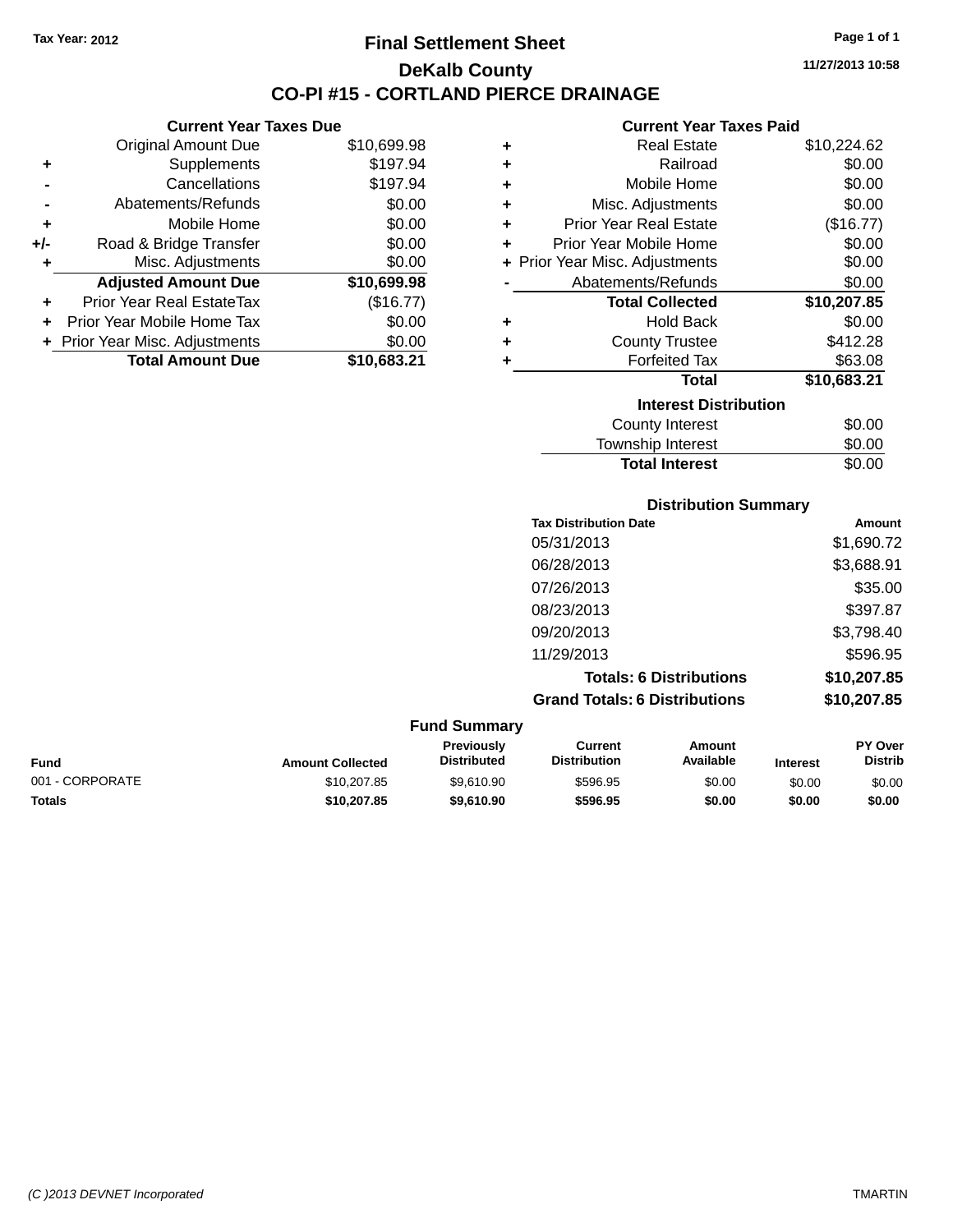# **Final Settlement Sheet Tax Year: 2012 Page 1 of 1 DeKalb County CO-SBA#5 - CORTLAND SBA #5**

**11/27/2013 10:58**

#### **Current Year Taxes Paid**

| Curr                   |   | <b>Current Year Taxes Due</b> |                                  |       |  |
|------------------------|---|-------------------------------|----------------------------------|-------|--|
| R                      | ٠ | \$1,300,830.00                | Original Amount Due              |       |  |
|                        | ٠ | \$0.00                        | Supplements                      | ÷     |  |
| Mot                    | ٠ | \$280,522.50                  | Cancellations                    |       |  |
| Misc. Adj              | ٠ | \$0.00                        | Abatements/Refunds               |       |  |
| Prior Year Re          | ٠ | \$0.00                        | Mobile Home                      | ٠     |  |
| <b>Prior Year Mob</b>  | ٠ | \$0.00                        | Road & Bridge Transfer           | $+/-$ |  |
| + Prior Year Misc. Adj |   | \$0.00                        | Misc. Adjustments                | ٠     |  |
| Abatements             |   | \$1,020,307.50                | <b>Adjusted Amount Due</b>       |       |  |
| <b>Total (</b>         |   | \$0.00                        | <b>Prior Year Real EstateTax</b> |       |  |
| ۲                      | ٠ | \$0.00                        | Prior Year Mobile Home Tax       |       |  |
| Count                  | ٠ | \$0.00                        | + Prior Year Misc. Adjustments   |       |  |
| For                    |   | \$1,020,307.50                | <b>Total Amount Due</b>          |       |  |
|                        |   |                               |                                  |       |  |
| In.                    |   |                               |                                  |       |  |

| <b>Real Estate</b>            | \$0.00                         |
|-------------------------------|--------------------------------|
| Railroad                      | \$0.00                         |
| Mobile Home                   | \$0.00                         |
| Misc. Adjustments             | \$0.00                         |
| <b>Prior Year Real Estate</b> | \$0.00                         |
| Prior Year Mobile Home        | \$0.00                         |
|                               | \$0.00                         |
| Abatements/Refunds            | \$0.00                         |
| <b>Total Collected</b>        | \$0.00                         |
| <b>Hold Back</b>              | \$0.00                         |
| <b>County Trustee</b>         | \$1,020,307.50                 |
| <b>Forfeited Tax</b>          | \$0.00                         |
| Total                         | \$1,020,307.50                 |
|                               | + Prior Year Misc. Adjustments |

| <b>Interest Distribution</b> |        |  |  |
|------------------------------|--------|--|--|
| County Interest              | \$0.00 |  |  |
| Township Interest            | \$0.00 |  |  |
| <b>Total Interest</b>        | \$0.00 |  |  |

#### **Fund Summary**

| <b>Fund</b>                | <b>Amount Collected</b> | <b>Previously</b><br><b>Distributed</b> | Current<br><b>Distribution</b> | Amount<br>Available | <b>Interest</b> | PY Over<br><b>Distrib</b> |
|----------------------------|-------------------------|-----------------------------------------|--------------------------------|---------------------|-----------------|---------------------------|
| 023 - SPECIAL SERVICE AREA | \$0.00                  | \$0.00                                  | \$0.00                         | \$0.00              | \$0.00          | \$0.00                    |
| Totals                     | \$0.00                  | \$0.00                                  | \$0.00                         | \$0.00              | \$0.00          | \$0.00                    |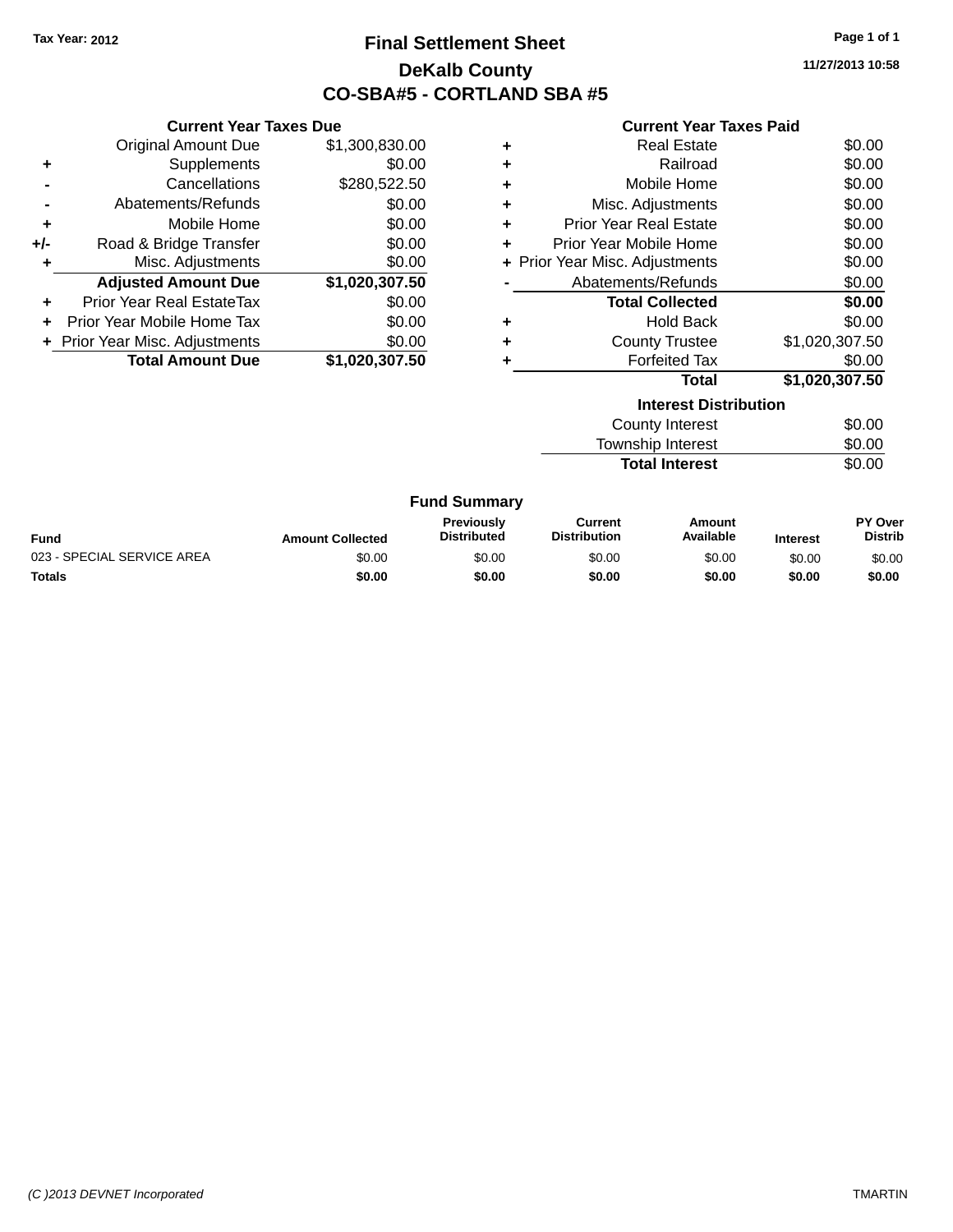# **Final Settlement Sheet Tax Year: 2012 Page 1 of 1 DeKalb County CO-SBA#6 - CORTLAND SBA #6**

**11/27/2013 10:58**

#### **Current Year Taxes Paid**

| <b>Current Year Taxes Due</b> |                                  |              |  |  |  |
|-------------------------------|----------------------------------|--------------|--|--|--|
|                               | <b>Original Amount Due</b>       | \$791,918.00 |  |  |  |
| ٠                             | Supplements                      | \$0.00       |  |  |  |
|                               | Cancellations                    | \$0.00       |  |  |  |
|                               | Abatements/Refunds               | \$0.00       |  |  |  |
| ٠                             | Mobile Home                      | \$0.00       |  |  |  |
| +/-                           | Road & Bridge Transfer           | \$0.00       |  |  |  |
| ٠                             | Misc. Adjustments                | \$0.00       |  |  |  |
|                               | <b>Adjusted Amount Due</b>       | \$791,918.00 |  |  |  |
| ÷                             | <b>Prior Year Real EstateTax</b> | \$0.00       |  |  |  |
|                               | Prior Year Mobile Home Tax       | \$0.00       |  |  |  |
|                               | + Prior Year Misc. Adjustments   | \$0.00       |  |  |  |
|                               | <b>Total Amount Due</b>          | \$791.918.00 |  |  |  |

|   | <b>Total</b>                   | \$791,918.00 |
|---|--------------------------------|--------------|
| ٠ | <b>Forfeited Tax</b>           | \$0.00       |
| ٠ | <b>County Trustee</b>          | \$791,918.00 |
| ٠ | <b>Hold Back</b>               | \$0.00       |
|   | <b>Total Collected</b>         | \$0.00       |
|   | Abatements/Refunds             | \$0.00       |
|   | + Prior Year Misc. Adjustments | \$0.00       |
| ٠ | Prior Year Mobile Home         | \$0.00       |
| ٠ | <b>Prior Year Real Estate</b>  | \$0.00       |
| ٠ | Misc. Adjustments              | \$0.00       |
| ٠ | Mobile Home                    | \$0.00       |
| ٠ | Railroad                       | \$0.00       |
| ٠ | <b>Real Estate</b>             | \$0.00       |

| <b>Interest Distribution</b> |        |  |  |  |
|------------------------------|--------|--|--|--|
| County Interest              | \$0.00 |  |  |  |
| Township Interest            | \$0.00 |  |  |  |
| <b>Total Interest</b>        | \$0.00 |  |  |  |

#### **Fund Summary**

| <b>Fund</b>                | <b>Amount Collected</b> | <b>Previously</b><br><b>Distributed</b> | Current<br><b>Distribution</b> | Amount<br>Available | <b>Interest</b> | PY Over<br>Distrib |
|----------------------------|-------------------------|-----------------------------------------|--------------------------------|---------------------|-----------------|--------------------|
| 023 - SPECIAL SERVICE AREA | \$0.00                  | \$0.00                                  | \$0.00                         | \$0.00              | \$0.00          | \$0.00             |
| <b>Totals</b>              | \$0.00                  | \$0.00                                  | \$0.00                         | \$0.00              | \$0.00          | \$0.00             |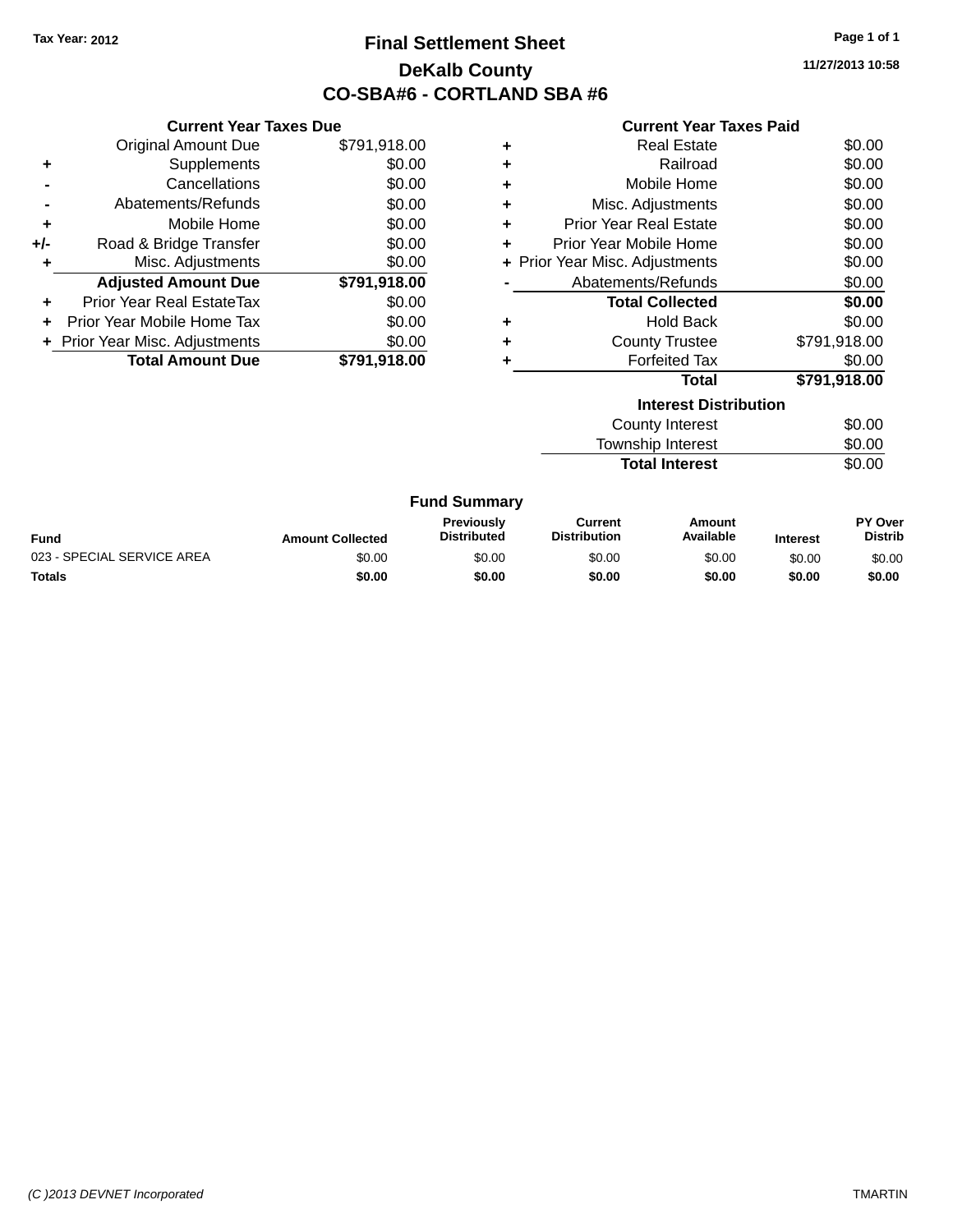# **Final Settlement Sheet Tax Year: 2012 Page 1 of 1 DeKalb County CO-SBA#9 - CORTLAND SBA #9**

**11/27/2013 10:58**

### **Current Year Taxes Paid**

|       | <b>Current Year Taxes Due</b>    |              |   | <b>Curren</b>            |
|-------|----------------------------------|--------------|---|--------------------------|
|       | Original Amount Due              | \$400,235.00 | ÷ | Real                     |
| ٠     | Supplements                      | \$7,660.00   | ÷ | R                        |
|       | Cancellations                    | \$7,660.00   | ٠ | Mobile                   |
|       | Abatements/Refunds               | \$0.00       | ÷ | Misc. Adjus              |
| ٠     | Mobile Home                      | \$0.00       | ÷ | <b>Prior Year Real</b>   |
| $+/-$ | Road & Bridge Transfer           | \$0.00       | ÷ | <b>Prior Year Mobile</b> |
| ٠     | Misc. Adjustments                | \$0.00       |   | + Prior Year Misc. Adjus |
|       | <b>Adjusted Amount Due</b>       | \$400,235.00 |   | Abatements/R             |
| ٠     | <b>Prior Year Real EstateTax</b> | \$0.00       |   | <b>Total Col</b>         |
|       | Prior Year Mobile Home Tax       | \$0.00       | ٠ | Hol                      |
|       | + Prior Year Misc. Adjustments   | \$0.00       | ÷ | County <sub>1</sub>      |
|       | <b>Total Amount Due</b>          | \$400,235.00 |   | Forfeit                  |
|       |                                  |              |   |                          |

|   | <b>Real Estate</b>             | \$176,180.00 |
|---|--------------------------------|--------------|
| ٠ | Railroad                       | \$0.00       |
| ٠ | Mobile Home                    | \$0.00       |
| ٠ | Misc. Adjustments              | \$0.00       |
| ٠ | <b>Prior Year Real Estate</b>  | \$0.00       |
| ÷ | Prior Year Mobile Home         | \$0.00       |
|   | + Prior Year Misc. Adjustments | \$0.00       |
|   | Abatements/Refunds             | \$0.00       |
|   | <b>Total Collected</b>         | \$176,180.00 |
|   | <b>Hold Back</b>               | \$0.00       |
|   | <b>County Trustee</b>          | \$224,055.00 |
|   | <b>Forfeited Tax</b>           | \$0.00       |
|   | Total                          | \$400,235.00 |
|   | <b>Interest Distribution</b>   |              |
|   | <b>County Interest</b>         | \$0.00       |

| <b>Total Interest</b>  | \$0.00 |
|------------------------|--------|
| Township Interest      | \$0.00 |
| <b>COUTTY THICLEST</b> | vv.vv  |

### **Distribution Summary**

| <b>Tax Distribution Date</b>         | Amount       |
|--------------------------------------|--------------|
| 05/31/2013                           | \$18,192.50  |
| 06/28/2013                           | \$69,897.50  |
| 08/23/2013                           | \$45,960.00  |
| 09/20/2013                           | \$42,130.00  |
| <b>Totals: 4 Distributions</b>       | \$176,180.00 |
| <b>Grand Totals: 4 Distributions</b> | \$176,180.00 |
|                                      |              |

#### **Fund Summary**

 $\overline{\phantom{0}}$ 

| Fund                       | <b>Amount Collected</b> | Previously<br><b>Distributed</b> | Current<br><b>Distribution</b> | Amount<br>Available | <b>Interest</b> | <b>PY Over</b><br><b>Distrib</b> |
|----------------------------|-------------------------|----------------------------------|--------------------------------|---------------------|-----------------|----------------------------------|
| 023 - SPECIAL SERVICE AREA | \$176,180,00            | \$176,180,00                     | \$0.00                         | \$0.00              | \$0.00          | \$0.00                           |
| Totals                     | \$176,180,00            | \$176.180.00                     | \$0.00                         | \$0.00              | \$0.00          | \$0.00                           |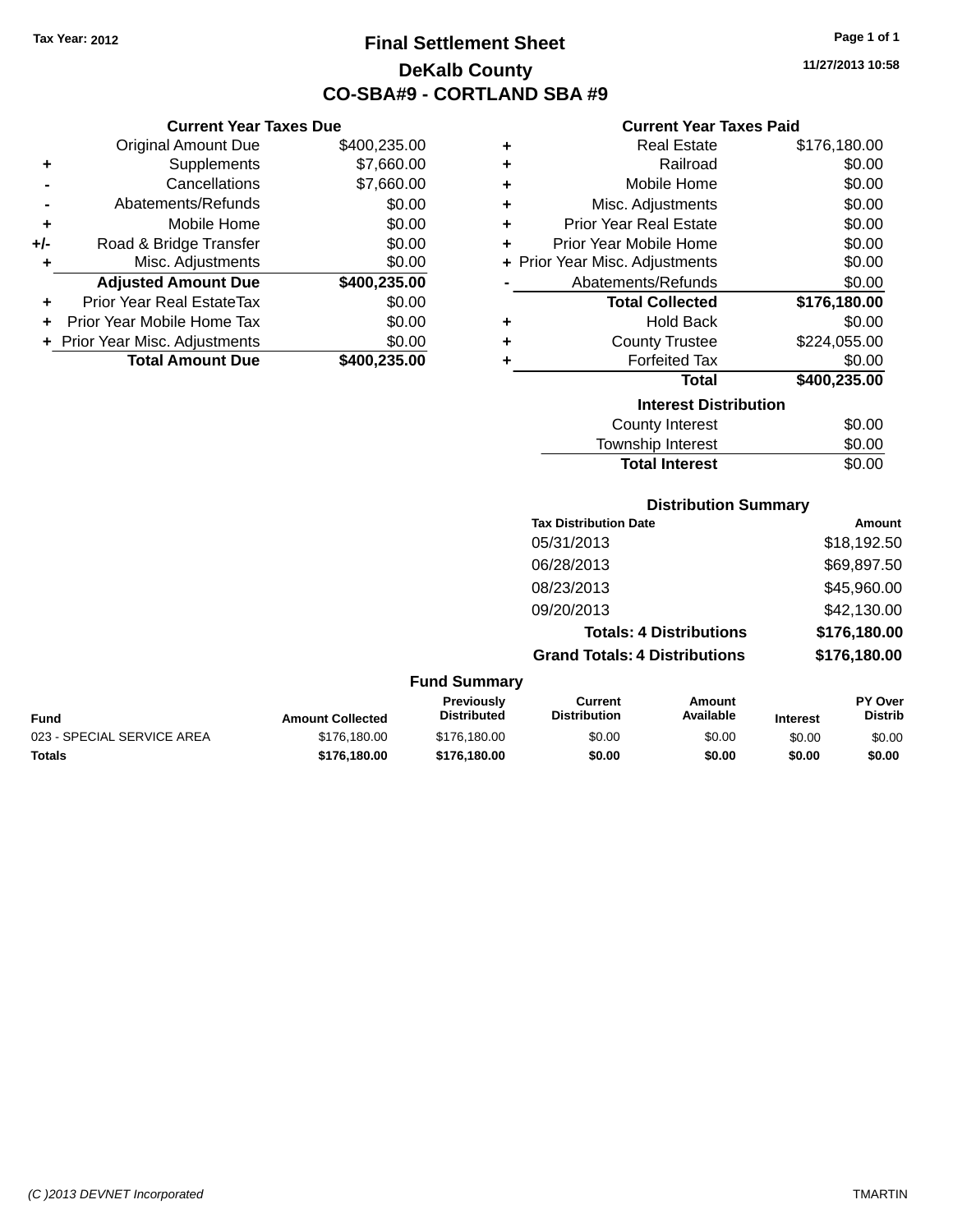**Current Year Taxes Due** Original Amount Due \$390,000.06

**Adjusted Amount Due \$390,000.06**

**Total Amount Due \$390,000.06**

**+** Supplements \$1,673.82 **-** Cancellations \$1,673.82 **-** Abatements/Refunds \$0.00 **+** Mobile Home \$0.00 **+/-** Road & Bridge Transfer \$0.00 **+** Misc. Adjustments \$0.00

**+** Prior Year Real EstateTax \$0.00 **+** Prior Year Mobile Home Tax \$0.00 **+ Prior Year Misc. Adjustments**  $$0.00$ 

# **Final Settlement Sheet Tax Year: 2012 Page 1 of 1 DeKalb County CO-SSA#1 - CORTLAND SBA #1**

**11/27/2013 10:58**

### **Current Year Taxes Paid**

| ٠                            | <b>Real Estate</b>             | \$390,000.06 |  |  |
|------------------------------|--------------------------------|--------------|--|--|
| ٠                            | Railroad                       | \$0.00       |  |  |
| ٠                            | Mobile Home                    | \$0.00       |  |  |
| ٠                            | Misc. Adjustments              | \$0.00       |  |  |
| ٠                            | <b>Prior Year Real Estate</b>  | \$0.00       |  |  |
| ٠                            | Prior Year Mobile Home         | \$0.00       |  |  |
|                              | + Prior Year Misc. Adjustments | \$0.00       |  |  |
|                              | Abatements/Refunds             | \$0.00       |  |  |
|                              | <b>Total Collected</b>         | \$390,000.06 |  |  |
| ٠                            | <b>Hold Back</b>               | \$0.00       |  |  |
| ٠                            | <b>County Trustee</b>          | \$0.00       |  |  |
| ٠                            | <b>Forfeited Tax</b>           | \$0.00       |  |  |
|                              | <b>Total</b>                   | \$390,000.06 |  |  |
| <b>Interest Distribution</b> |                                |              |  |  |
|                              | <b>County Interest</b>         | \$0.00       |  |  |
|                              | <b>Township Interest</b>       | \$0.00       |  |  |

Total Interest \$0.00

|                  |                                  | <b>Distribution Summary</b>           |                                |          |                           |
|------------------|----------------------------------|---------------------------------------|--------------------------------|----------|---------------------------|
|                  |                                  | <b>Tax Distribution Date</b>          | Amount                         |          |                           |
|                  |                                  | 05/31/2013                            |                                |          | \$34,313.31               |
|                  |                                  | 06/28/2013                            |                                |          | \$160,686.72              |
|                  |                                  | 07/26/2013                            |                                |          | \$5,021.46                |
|                  |                                  | 08/23/2013                            |                                |          | \$61,094.43               |
|                  |                                  | 09/20/2013                            |                                |          | \$125,536.50              |
|                  |                                  | 11/29/2013                            |                                |          | \$3,347.64                |
|                  |                                  |                                       | <b>Totals: 6 Distributions</b> |          | \$390,000.06              |
|                  |                                  | <b>Grand Totals: 6 Distributions</b>  |                                |          | \$390,000.06              |
|                  | <b>Fund Summary</b>              |                                       |                                |          |                           |
| Amount Collected | Previously<br><b>Distributed</b> | <b>Current</b><br><b>Distribution</b> | <b>Amount</b><br>Available     | Interest | PY Over<br><b>Distrib</b> |

| <b>Fund</b>                | <b>Amount Collected</b> | <b>Previously</b><br>Distributed | Current<br><b>Distribution</b> | Amount<br>Available | <b>Interest</b> | <b>PY Over</b><br>Distrib |
|----------------------------|-------------------------|----------------------------------|--------------------------------|---------------------|-----------------|---------------------------|
| 023 - SPECIAL SERVICE AREA | \$390,000.06            | \$386.652.42                     | \$3.347.64                     | \$0.00              | \$0.00          | \$0.00                    |
| <b>Totals</b>              | \$390.000.06            | \$386.652.42                     | \$3,347.64                     | \$0.00              | \$0.00          | \$0.00                    |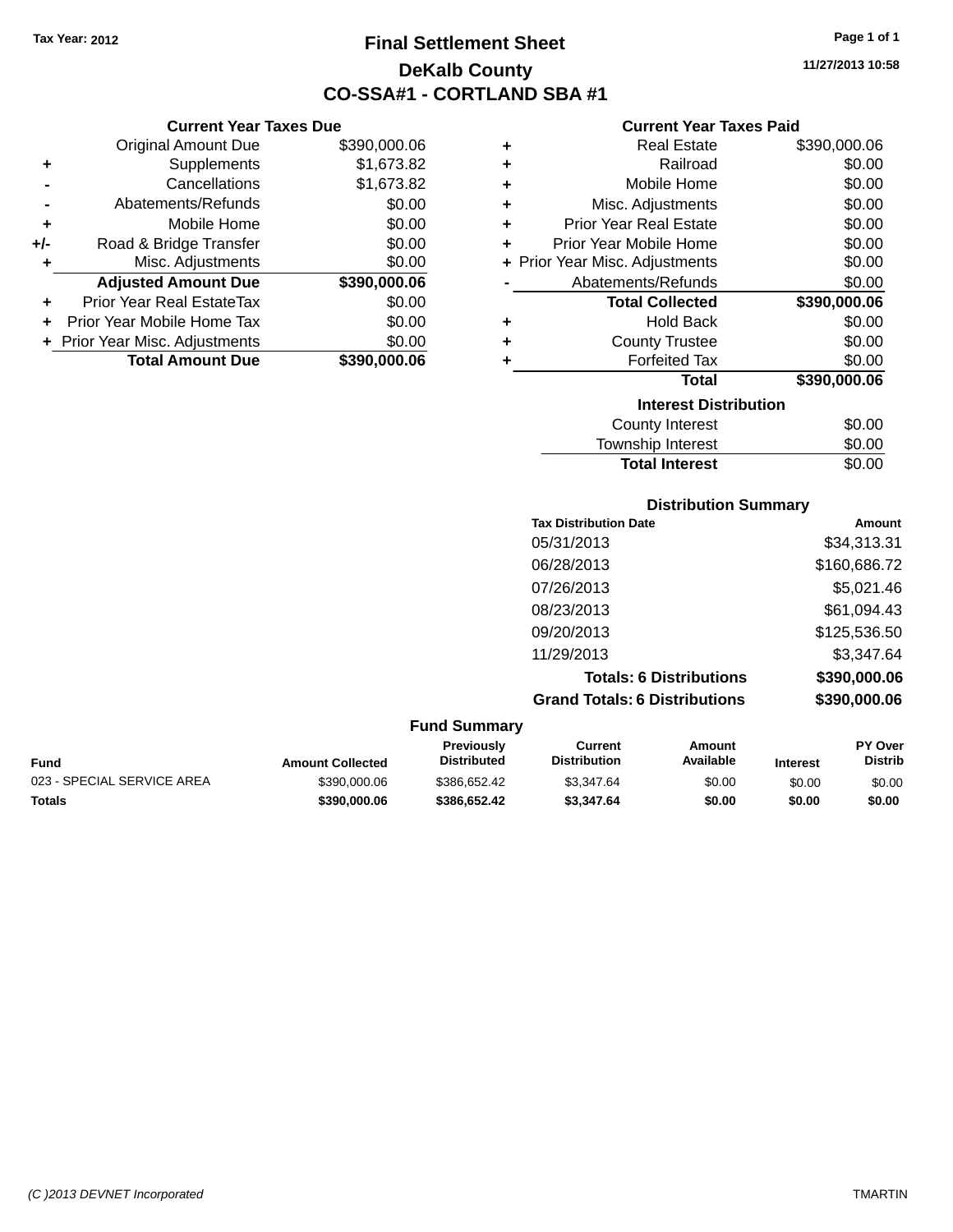# **Final Settlement Sheet Tax Year: 2012 Page 1 of 1 DeKalb County CO-SSA#4 - CORTLAND SBA #4**

**11/27/2013 10:58**

### **Current Year Taxes Paid**

|       | <b>Current Year Taxes Due</b>    |                |
|-------|----------------------------------|----------------|
|       | <b>Original Amount Due</b>       | \$2,791,104.62 |
| ٠     | Supplements                      | \$0.00         |
|       | Cancellations                    | \$0.00         |
|       | Abatements/Refunds               | \$0.00         |
| ٠     | Mobile Home                      | \$0.00         |
| $+/-$ | Road & Bridge Transfer           | \$0.00         |
|       | Misc. Adjustments                | \$0.00         |
|       | <b>Adjusted Amount Due</b>       | \$2,791,104.62 |
| ÷     | <b>Prior Year Real EstateTax</b> | \$0.00         |
|       | Prior Year Mobile Home Tax       | \$0.00         |
|       | + Prior Year Misc. Adjustments   | \$0.00         |
|       | <b>Total Amount Due</b>          | \$2,791,104.62 |

| ٠ | <b>Real Estate</b>             | \$2,180.56     |
|---|--------------------------------|----------------|
| ÷ | Railroad                       | \$0.00         |
| ÷ | Mobile Home                    | \$0.00         |
| ÷ | Misc. Adjustments              | \$0.00         |
| ٠ | <b>Prior Year Real Estate</b>  | \$0.00         |
| ٠ | Prior Year Mobile Home         | \$0.00         |
|   | + Prior Year Misc. Adjustments | \$0.00         |
|   | Abatements/Refunds             | \$0.00         |
|   | <b>Total Collected</b>         | \$2,180.56     |
| ٠ | <b>Hold Back</b>               | \$0.00         |
| ٠ | <b>County Trustee</b>          | \$651,985.04   |
| ٠ | <b>Forfeited Tax</b>           | \$2,136,939.02 |
|   | <b>Total</b>                   | \$2,791,104.62 |
|   | <b>Interest Distribution</b>   |                |
|   | County Interest                | ፍሰ ሰበ          |

| <b>Total Interest</b> | \$0.00 |
|-----------------------|--------|
| Township Interest     | \$0.00 |
| County Interest       | \$0.00 |

### **Distribution Summary**

| <b>Tax Distribution Date</b>         | Amount     |
|--------------------------------------|------------|
| 11/29/2013                           | \$2,180.56 |
| <b>Totals: 1 Distributions</b>       | \$2.180.56 |
| <b>Grand Totals: 1 Distributions</b> | \$2.180.56 |

### **Fund Summary**

| Fund                       | <b>Amount Collected</b> | <b>Previously</b><br><b>Distributed</b> | Current<br><b>Distribution</b> | Amount<br>Available | <b>Interest</b> | PY Over<br><b>Distrib</b> |
|----------------------------|-------------------------|-----------------------------------------|--------------------------------|---------------------|-----------------|---------------------------|
| 023 - SPECIAL SERVICE AREA | \$2,180.56              | \$0.00                                  | \$2,180.56                     | \$0.00              | \$0.00          | \$0.00                    |
| Totals                     | \$2.180.56              | \$0.00                                  | \$2,180.56                     | \$0.00              | \$0.00          | \$0.00                    |
|                            |                         |                                         |                                |                     |                 |                           |

### **Miscellaneous Adjustment Detail**

| Year Source             | <b>Account Type</b>       | <b>Amount Adjustment Description</b>       |
|-------------------------|---------------------------|--------------------------------------------|
| 2012 RE - Real Estate   | <b>Back Tax Collected</b> | \$0.00 SCAVENGER SALE 09-17-200-015 by TBA |
| 2012 RE - Real Estate   | Back Tax Collected        | \$0.00 SCAVENGER SALE 09-17-200-021 by TBA |
| 2012 RE - Real Estate   | Back Tax Collected        | \$0.00 SCAVENGER SALE 09-17-400-002 by TBA |
| <b>Totals 3 entries</b> |                           | \$0.00                                     |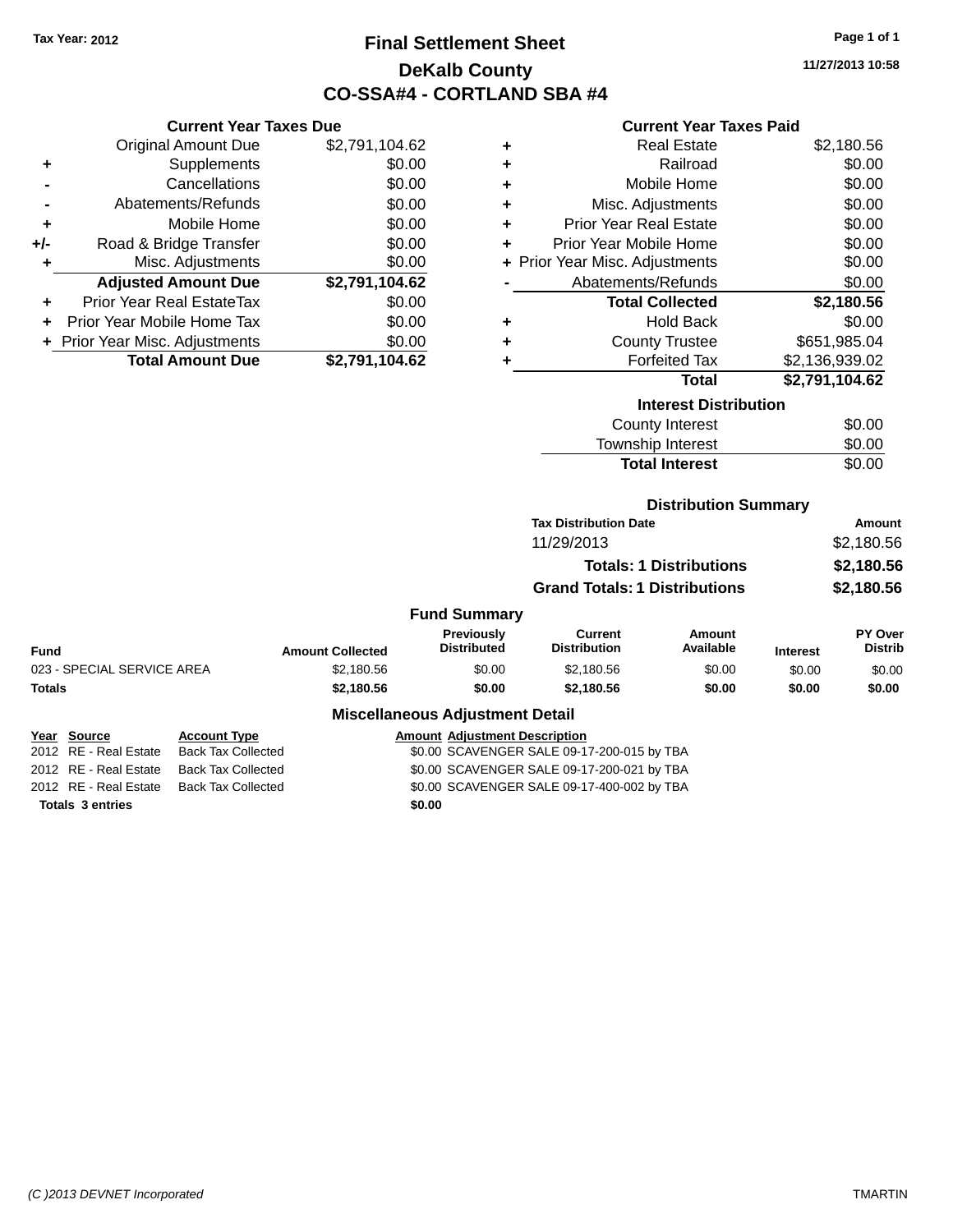# **Final Settlement Sheet Tax Year: 2012 Page 1 of 1 DeKalb County CO-SSA#7 - CORTLAND SBA #7**

**11/27/2013 10:58**

|   | <b>Current Year Taxes Paid</b> |              |
|---|--------------------------------|--------------|
| ٠ | <b>Real Estate</b>             | \$0.00       |
| ٠ | Railroad                       | \$0.00       |
| ٠ | Mobile Home                    | \$0.00       |
| ٠ | Misc. Adjustments              | \$0.00       |
| ٠ | <b>Prior Year Real Estate</b>  | \$0.00       |
|   | Prior Year Mobile Home         | \$0.00       |
|   | + Prior Year Misc. Adjustments | \$0.00       |
|   | Abatements/Refunds             | \$0.00       |
|   | <b>Total Collected</b>         | \$0.00       |
| ÷ | <b>Hold Back</b>               | \$0.00       |
|   | <b>County Trustee</b>          | \$283.471.62 |
|   |                                |              |

|     | <b>Current Year Taxes Due</b> |                |  |  |  |  |
|-----|-------------------------------|----------------|--|--|--|--|
|     | <b>Original Amount Due</b>    | \$1,155,692.00 |  |  |  |  |
| ٠   | Supplements                   | \$0.00         |  |  |  |  |
|     | Cancellations                 | \$0.00         |  |  |  |  |
|     | Abatements/Refunds            | \$0.00         |  |  |  |  |
| ٠   | Mobile Home                   | \$0.00         |  |  |  |  |
| +/- | Road & Bridge Transfer        | \$0.00         |  |  |  |  |
|     | Misc. Adjustments             | \$0.00         |  |  |  |  |
|     | <b>Adjusted Amount Due</b>    | \$1,155,692.00 |  |  |  |  |
| ÷   | Prior Year Real EstateTax     | \$0.00         |  |  |  |  |
|     | Prior Year Mobile Home Tax    | \$0.00         |  |  |  |  |
|     | Prior Year Misc. Adjustments  | \$0.00         |  |  |  |  |
|     | <b>Total Amount Due</b>       | \$1,155,692.00 |  |  |  |  |

### **+** Forfeited Tax \$872,220.38 **Total \$1,155,692.00**

| <b>Interest Distribution</b> |        |
|------------------------------|--------|
| County Interest              | \$0.00 |
| <b>Township Interest</b>     | \$0.00 |
| <b>Total Interest</b>        | \$0.00 |

#### **Fund Summary**

| UITU VUIIIIIIUI V          |                         |                                         |                                |                     |                 |                                  |
|----------------------------|-------------------------|-----------------------------------------|--------------------------------|---------------------|-----------------|----------------------------------|
| Fund                       | <b>Amount Collected</b> | <b>Previously</b><br><b>Distributed</b> | Current<br><b>Distribution</b> | Amount<br>Available | <b>Interest</b> | <b>PY Over</b><br><b>Distrib</b> |
| 023 - SPECIAL SERVICE AREA | \$0.00                  | \$0.00                                  | \$0.00                         | \$0.00              | \$0.00          | \$0.00                           |
| Totals                     | \$0.00                  | \$0.00                                  | \$0.00                         | \$0.00              | \$0.00          | \$0.00                           |
|                            |                         |                                         |                                |                     |                 |                                  |

#### **Miscellaneous Adjustment Detail**

**Year Source Account Type Amount Adjustment Description**<br>2012 RE - Real Estate Back Tax Collected \$0.00 SCAVENGER SALE 09-2 \$0.00 SCAVENGER SALE 09-29-276-011 by TBA

**Totals 1 entries \$0.00**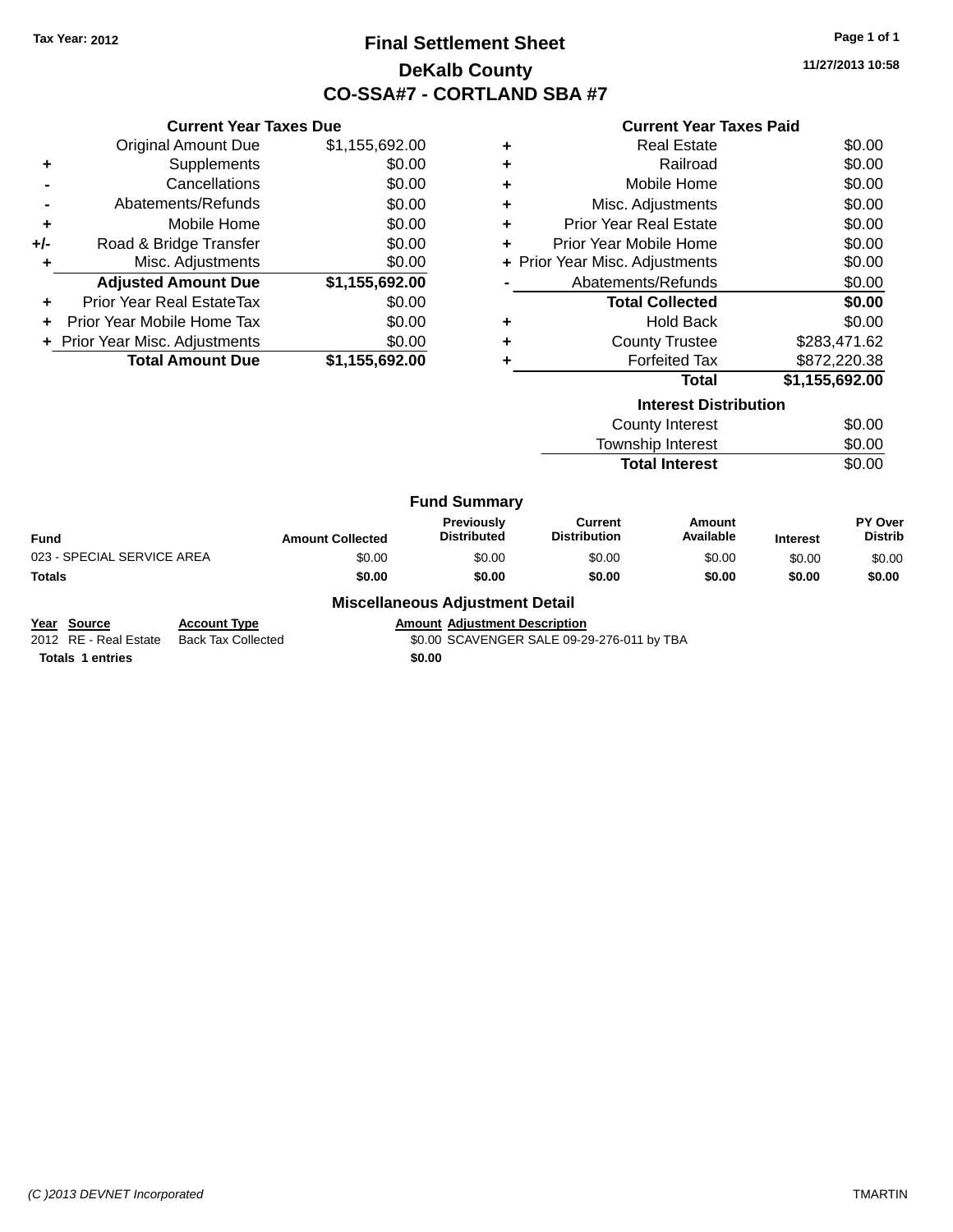# **Final Settlement Sheet Tax Year: 2012 Page 1 of 1 DeKalb County CO-SSA#8 - CORTLAND SBA #8**

**11/27/2013 10:58**

### **Current Year Taxes Paid**

|     | <b>Current Year Taxes Due</b>    |                 |  |  |  |
|-----|----------------------------------|-----------------|--|--|--|
|     | <b>Original Amount Due</b>       | \$894,027.30    |  |  |  |
| ٠   | Supplements                      | \$0.00          |  |  |  |
|     | Cancellations                    | \$0.00          |  |  |  |
|     | Abatements/Refunds               | \$0.00          |  |  |  |
| ٠   | Mobile Home                      | \$0.00          |  |  |  |
| +/- | Road & Bridge Transfer           | \$0.00          |  |  |  |
| ٠   | Misc. Adjustments                | \$0.00          |  |  |  |
|     | <b>Adjusted Amount Due</b>       | \$894,027.30    |  |  |  |
| ٠   | <b>Prior Year Real EstateTax</b> | (\$165, 195.92) |  |  |  |
| ٠   | Prior Year Mobile Home Tax       | \$0.00          |  |  |  |
|     | + Prior Year Misc. Adjustments   | \$0.00          |  |  |  |
|     | <b>Total Amount Due</b>          | \$728,831.38    |  |  |  |
|     |                                  |                 |  |  |  |
|     |                                  |                 |  |  |  |

| ٠ | <b>Real Estate</b>             | \$279,110.40    |  |  |  |  |
|---|--------------------------------|-----------------|--|--|--|--|
| ٠ | Railroad                       | \$0.00          |  |  |  |  |
| ÷ | Mobile Home                    | \$0.00          |  |  |  |  |
| ÷ | Misc. Adjustments              | \$0.00          |  |  |  |  |
| ٠ | Prior Year Real Estate         | (\$165, 195.92) |  |  |  |  |
| ٠ | Prior Year Mobile Home         | \$0.00          |  |  |  |  |
|   | + Prior Year Misc. Adjustments | \$0.00          |  |  |  |  |
|   | Abatements/Refunds             | \$0.00          |  |  |  |  |
|   | <b>Total Collected</b>         | \$113,914.48    |  |  |  |  |
| ٠ | <b>Hold Back</b>               | \$0.00          |  |  |  |  |
| ٠ | <b>County Trustee</b>          | \$178,805.46    |  |  |  |  |
| ٠ | <b>Forfeited Tax</b>           | \$436,111.44    |  |  |  |  |
|   | <b>Total</b>                   | \$728,831.38    |  |  |  |  |
|   | <b>Interest Distribution</b>   |                 |  |  |  |  |
|   | <b>County Interest</b>         | \$0.00          |  |  |  |  |
|   | <b>Township Interest</b>       | \$0.00          |  |  |  |  |
|   | <b>Total Interest</b>          | \$0.00          |  |  |  |  |

#### **Distribution Summary**

| <b>Tax Distribution Date</b>         | Amount       |
|--------------------------------------|--------------|
| 11/29/2013                           | \$113,914.48 |
| <b>Totals: 1 Distributions</b>       | \$113,914.48 |
| <b>Grand Totals: 1 Distributions</b> | \$113,914.48 |

#### **Fund Summary**

| Fund                       | <b>Amount Collected</b> | Previously<br>Distributed | Current<br><b>Distribution</b> | Amount<br>Available | <b>Interest</b> | <b>PY Over</b><br>Distrib |
|----------------------------|-------------------------|---------------------------|--------------------------------|---------------------|-----------------|---------------------------|
| 023 - SPECIAL SERVICE AREA | \$113.914.48            | \$0.00                    | \$113,914.48                   | \$0.00              | \$0.00          | \$0.00                    |
| Totals                     | \$113,914.48            | \$0.00                    | \$113,914,48                   | \$0.00              | \$0.00          | \$0.00                    |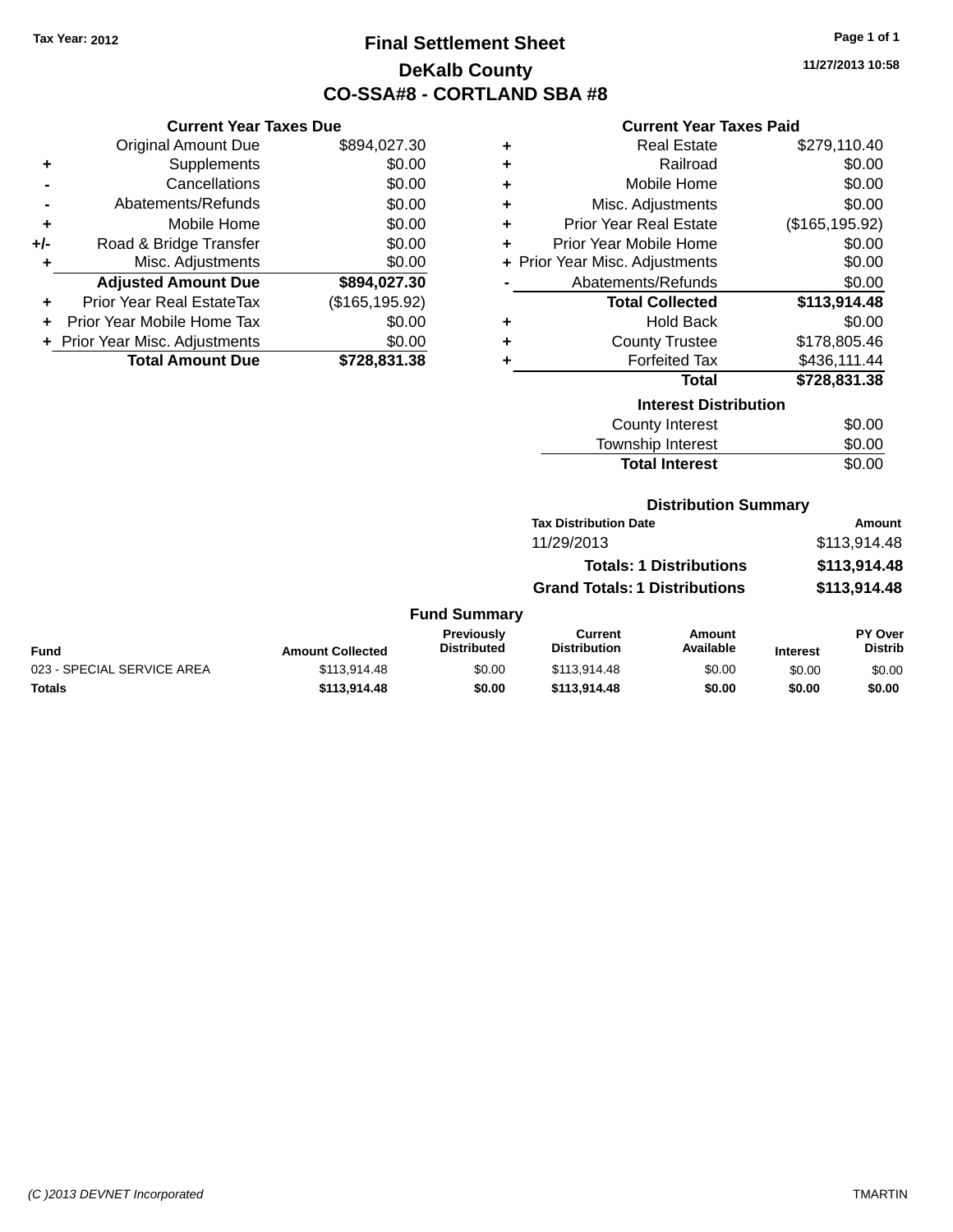# **Final Settlement Sheet Tax Year: 2012 Page 1 of 1 DeKalb County DK-SSA#10 - DEKALB SSA #10**

**11/27/2013 10:58**

| <b>Current Year Taxes Paid</b> |  |  |  |
|--------------------------------|--|--|--|
|--------------------------------|--|--|--|

|     | <b>Current Year Taxes Due</b>  |        |
|-----|--------------------------------|--------|
|     | <b>Original Amount Due</b>     | \$0.00 |
| ÷   | Supplements                    | \$0.00 |
|     | Cancellations                  | \$0.00 |
|     | Abatements/Refunds             | \$0.00 |
| ٠   | Mobile Home                    | \$0.00 |
| +/- | Road & Bridge Transfer         | \$0.00 |
|     | Misc. Adjustments              | \$0.00 |
|     | <b>Adjusted Amount Due</b>     | \$0.00 |
| ÷   | Prior Year Real EstateTax      | \$0.00 |
| ÷   | Prior Year Mobile Home Tax     | \$0.00 |
|     | + Prior Year Misc. Adjustments | \$0.00 |
|     | <b>Total Amount Due</b>        | \$0.00 |
|     |                                |        |

|   | Real Estate                    | \$0.00 |
|---|--------------------------------|--------|
| ٠ | Railroad                       | \$0.00 |
| ÷ | Mobile Home                    | \$0.00 |
| ÷ | Misc. Adjustments              | \$0.00 |
| ٠ | <b>Prior Year Real Estate</b>  | \$0.00 |
| ÷ | Prior Year Mobile Home         | \$0.00 |
|   | + Prior Year Misc. Adjustments | \$0.00 |
|   | Abatements/Refunds             | \$0.00 |
|   | <b>Total Collected</b>         | \$0.00 |
| ٠ | <b>Hold Back</b>               | \$0.00 |
| ٠ | <b>County Trustee</b>          | \$0.00 |
| ٠ | <b>Forfeited Tax</b>           | \$0.00 |
|   | Total                          | \$0.00 |
|   | <b>Interest Distribution</b>   |        |
|   | County Interest                | \$0.00 |
|   | <b>Township Interest</b>       | \$0.00 |
|   | <b>Total Interest</b>          | \$0.00 |

| <b>Fund Summary</b>        |                         |                                         |                                |                     |                 |                                  |
|----------------------------|-------------------------|-----------------------------------------|--------------------------------|---------------------|-----------------|----------------------------------|
| Fund                       | <b>Amount Collected</b> | <b>Previously</b><br><b>Distributed</b> | Current<br><b>Distribution</b> | Amount<br>Available | <b>Interest</b> | <b>PY Over</b><br><b>Distrib</b> |
| 023 - SPECIAL SERVICE AREA | \$0.00                  | \$0.00                                  | \$0.00                         | \$0.00              | \$0.00          | \$0.00                           |
| <b>Totals</b>              | \$0.00                  | \$0.00                                  | \$0.00                         | \$0.00              | \$0.00          | \$0.00                           |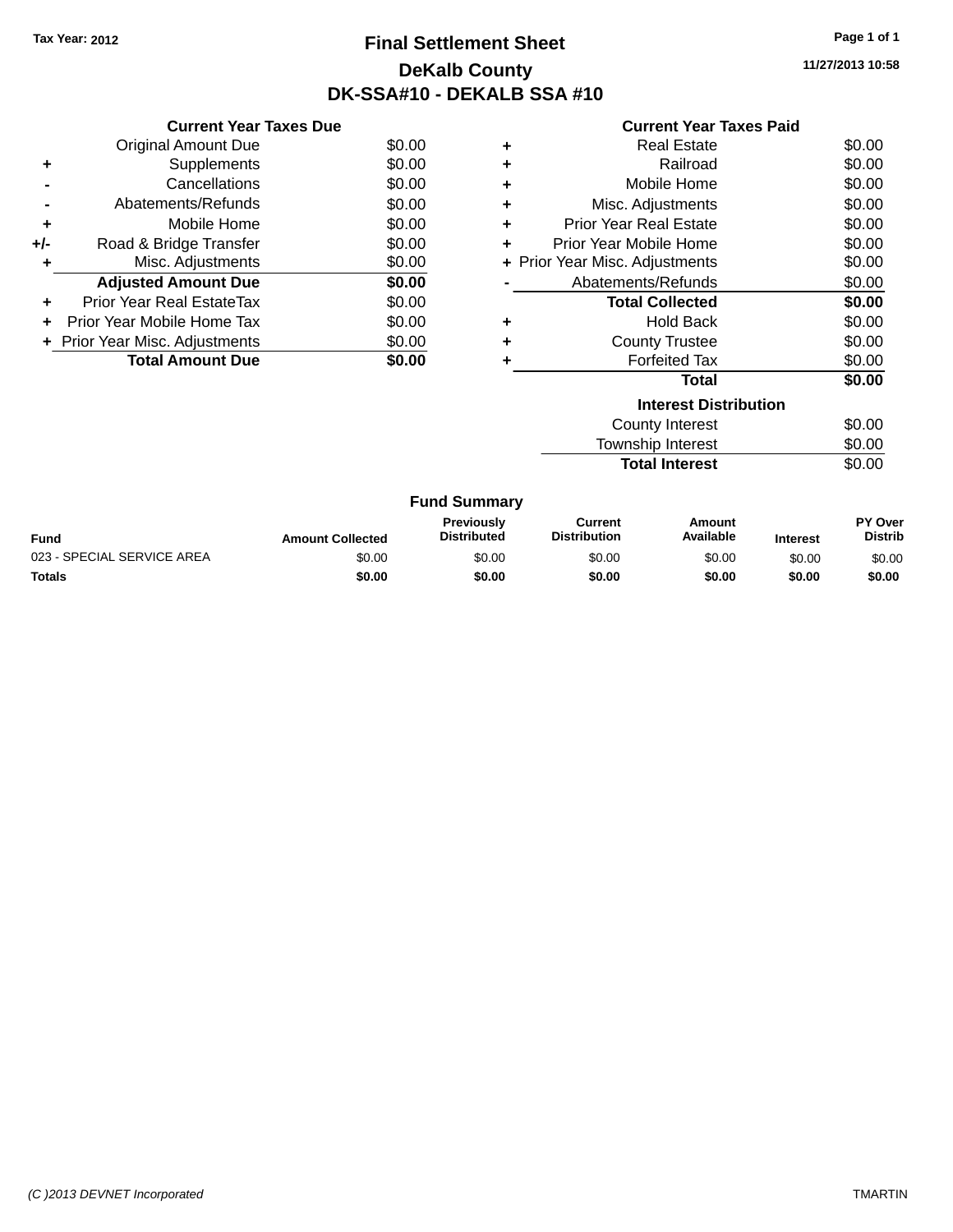# **Final Settlement Sheet Tax Year: 2012 Page 1 of 1 DeKalb County DK-SSA#11 - DEKALB SSA #11**

**11/27/2013 10:58**

| <b>Current Year Taxes Paid</b> |  |  |  |
|--------------------------------|--|--|--|
|--------------------------------|--|--|--|

|     | <b>Current Year Taxes Due</b>  |        |
|-----|--------------------------------|--------|
|     | <b>Original Amount Due</b>     | \$0.00 |
| ÷   | Supplements                    | \$0.00 |
|     | Cancellations                  | \$0.00 |
|     | Abatements/Refunds             | \$0.00 |
| ٠   | Mobile Home                    | \$0.00 |
| +/- | Road & Bridge Transfer         | \$0.00 |
| ٠   | Misc. Adjustments              | \$0.00 |
|     | <b>Adjusted Amount Due</b>     | \$0.00 |
| ٠   | Prior Year Real EstateTax      | \$0.00 |
| ÷   | Prior Year Mobile Home Tax     | \$0.00 |
|     | + Prior Year Misc. Adjustments | \$0.00 |
|     | <b>Total Amount Due</b>        | \$0.00 |

| ٠ | <b>Real Estate</b>             | \$0.00 |  |  |  |  |
|---|--------------------------------|--------|--|--|--|--|
| ÷ | Railroad                       | \$0.00 |  |  |  |  |
| ÷ | Mobile Home                    | \$0.00 |  |  |  |  |
| ٠ | Misc. Adjustments              | \$0.00 |  |  |  |  |
| ٠ | Prior Year Real Estate         | \$0.00 |  |  |  |  |
| ÷ | Prior Year Mobile Home         | \$0.00 |  |  |  |  |
|   | + Prior Year Misc. Adjustments | \$0.00 |  |  |  |  |
|   | Abatements/Refunds             | \$0.00 |  |  |  |  |
|   | <b>Total Collected</b>         | \$0.00 |  |  |  |  |
| ٠ | <b>Hold Back</b>               | \$0.00 |  |  |  |  |
| ÷ | <b>County Trustee</b>          | \$0.00 |  |  |  |  |
| ٠ | <b>Forfeited Tax</b>           | \$0.00 |  |  |  |  |
|   | Total                          | \$0.00 |  |  |  |  |
|   | <b>Interest Distribution</b>   |        |  |  |  |  |
|   | <b>County Interest</b>         | \$0.00 |  |  |  |  |
|   | <b>Township Interest</b>       | \$0.00 |  |  |  |  |
|   | <b>Total Interest</b>          | \$0.00 |  |  |  |  |

| <b>Fund Summary</b>        |                         |                                         |                                |                     |                 |                           |
|----------------------------|-------------------------|-----------------------------------------|--------------------------------|---------------------|-----------------|---------------------------|
| Fund                       | <b>Amount Collected</b> | <b>Previously</b><br><b>Distributed</b> | Current<br><b>Distribution</b> | Amount<br>Available | <b>Interest</b> | PY Over<br><b>Distrib</b> |
| 023 - SPECIAL SERVICE AREA | \$0.00                  | \$0.00                                  | \$0.00                         | \$0.00              | \$0.00          | \$0.00                    |
| <b>Totals</b>              | \$0.00                  | \$0.00                                  | \$0.00                         | \$0.00              | \$0.00          | \$0.00                    |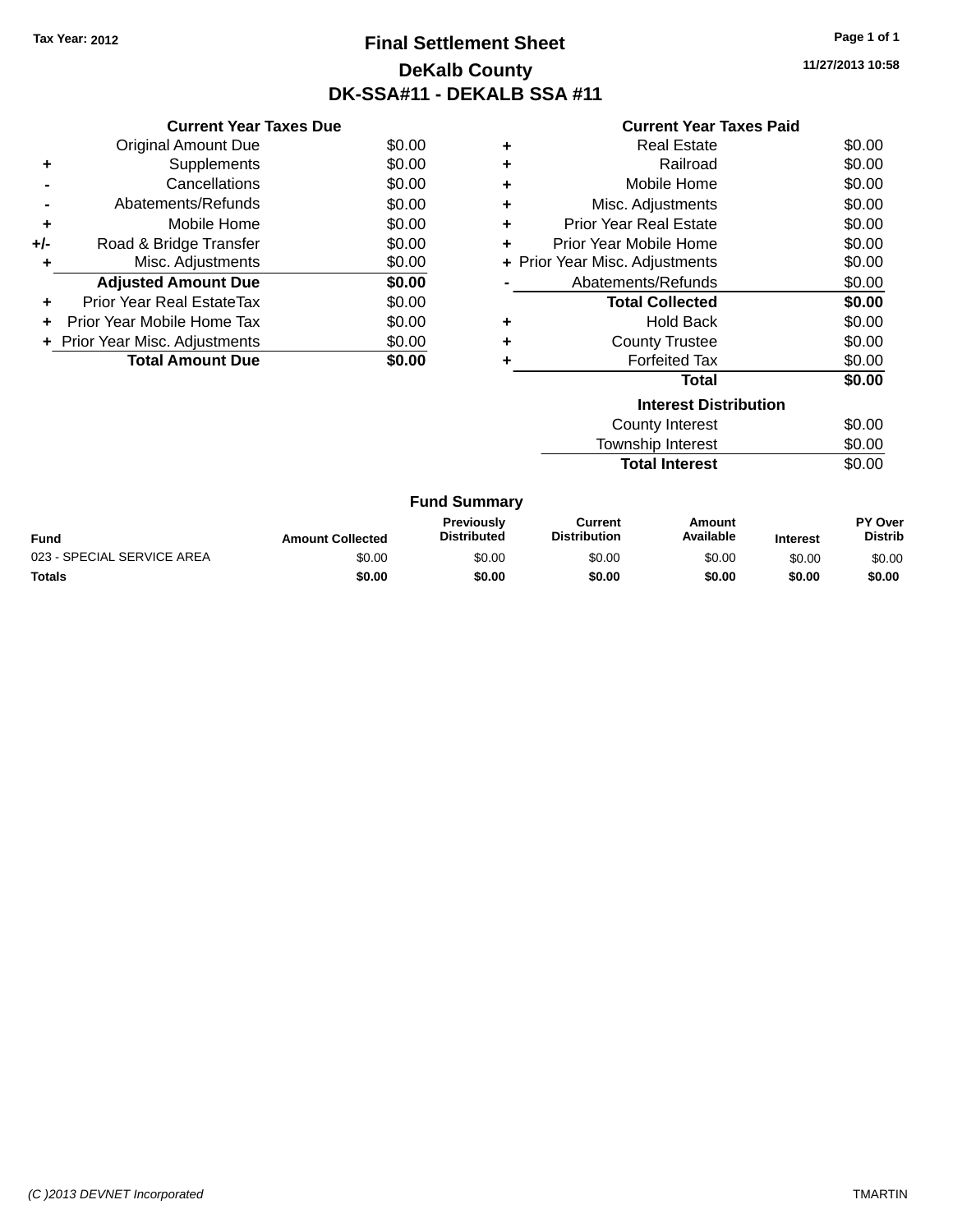# **Final Settlement Sheet Tax Year: 2012 Page 1 of 1 DeKalb County DK-SSA#12 - DK-SSA#12**

**11/27/2013 10:58**

|     | <b>Current Year Taxes Due</b>  |        |
|-----|--------------------------------|--------|
|     | Original Amount Due            | \$0.00 |
|     | Supplements                    | \$0.00 |
|     | Cancellations                  | \$0.00 |
|     | Abatements/Refunds             | \$0.00 |
| ٠   | Mobile Home                    | \$0.00 |
| +/- | Road & Bridge Transfer         | \$0.00 |
|     | Misc. Adjustments              | \$0.00 |
|     | <b>Adjusted Amount Due</b>     | \$0.00 |
|     | Prior Year Real EstateTax      | \$0.00 |
| ÷   | Prior Year Mobile Home Tax     | \$0.00 |
|     | + Prior Year Misc. Adjustments | \$0.00 |
|     | <b>Total Amount Due</b>        | \$0.00 |

|   | <b>Current Year Taxes Paid</b> |        |
|---|--------------------------------|--------|
| ٠ | Real Estate                    | \$0.00 |
| ٠ | Railroad                       | \$0.00 |
| ٠ | Mobile Home                    | \$0.00 |
| ٠ | Misc. Adjustments              | \$0.00 |
| ٠ | Prior Year Real Estate         | \$0.00 |
| ٠ | Prior Year Mobile Home         | \$0.00 |
|   | + Prior Year Misc. Adjustments | \$0.00 |
|   | Abatements/Refunds             | \$0.00 |
|   | <b>Total Collected</b>         | \$0.00 |
| ٠ | <b>Hold Back</b>               | \$0.00 |
| ٠ | <b>County Trustee</b>          | \$0.00 |
| ٠ | <b>Forfeited Tax</b>           | \$0.00 |
|   | Total                          | \$0.00 |
|   | <b>Interest Distribution</b>   |        |
|   | County Interest                | \$0.00 |
|   | <b>Township Interest</b>       | \$0.00 |

**Total Interest** \$0.00

| <b>Fund Summary</b> |  |
|---------------------|--|
|---------------------|--|

| <b>Fund</b>                | <b>Amount Collected</b> | <b>Previously</b><br><b>Distributed</b> | Current<br><b>Distribution</b> | Amount<br>Available | <b>Interest</b> | <b>PY Over</b><br><b>Distrib</b> |
|----------------------------|-------------------------|-----------------------------------------|--------------------------------|---------------------|-----------------|----------------------------------|
| 023 - SPECIAL SERVICE AREA | \$0.00                  | \$0.00                                  | \$0.00                         | \$0.00              | \$0.00          | \$0.00                           |
| <b>Totals</b>              | \$0.00                  | \$0.00                                  | \$0.00                         | \$0.00              | \$0.00          | \$0.00                           |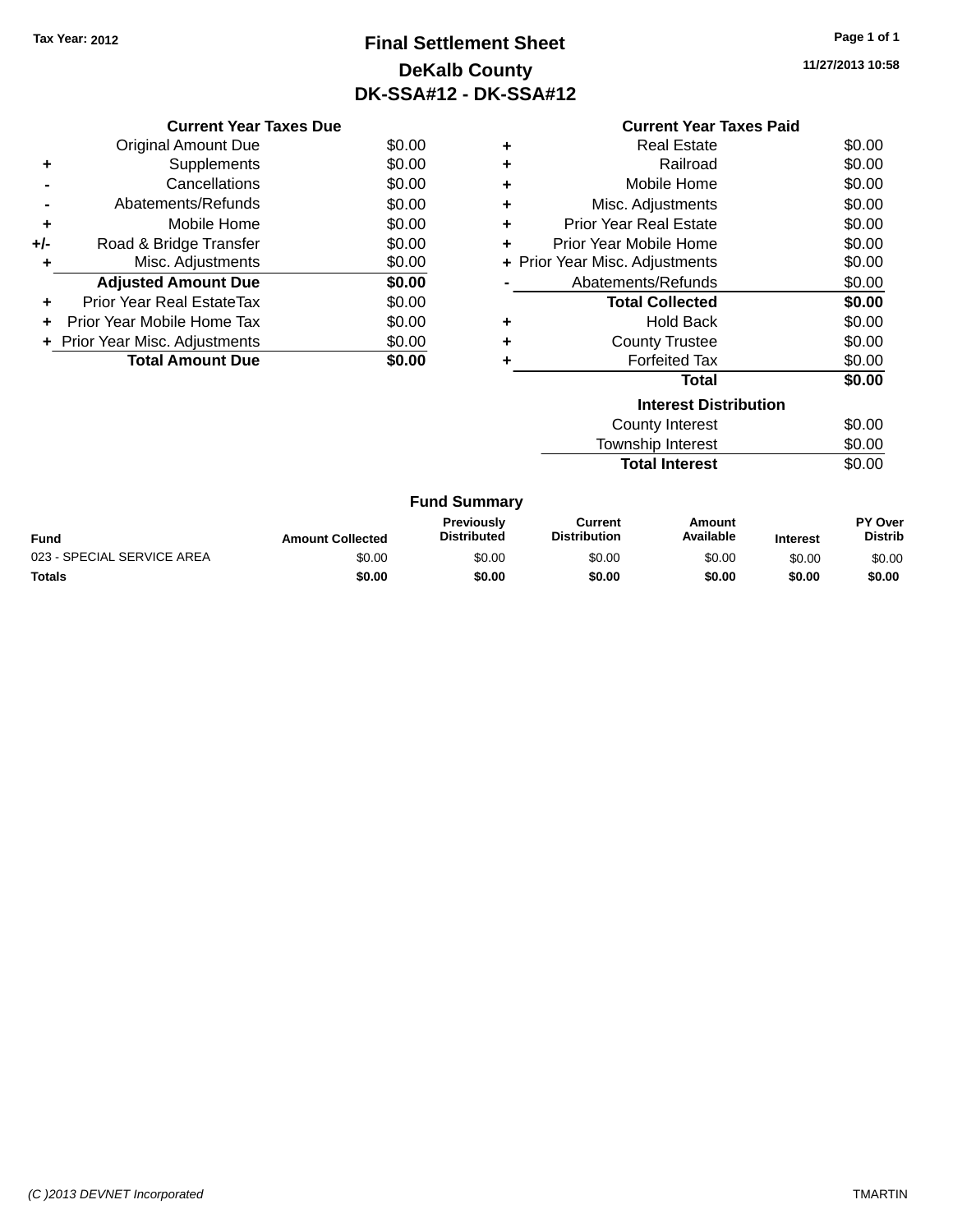# **Final Settlement Sheet Tax Year: 2012 Page 1 of 1 DeKalb County DK-SSA#9 - DEKALB SSA #9**

**11/27/2013 10:58**

#### **Current Year Taxes Paid**

|     | <b>Current Year Taxes Due</b>    |        |
|-----|----------------------------------|--------|
|     | <b>Original Amount Due</b>       | \$0.00 |
| ٠   | Supplements                      | \$0.00 |
|     | Cancellations                    | \$0.00 |
|     | Abatements/Refunds               | \$0.00 |
| ٠   | Mobile Home                      | \$0.00 |
| +/- | Road & Bridge Transfer           | \$0.00 |
| ٠   | Misc. Adjustments                | \$0.00 |
|     | <b>Adjusted Amount Due</b>       | \$0.00 |
| ÷   | <b>Prior Year Real EstateTax</b> | \$0.00 |
| ÷   | Prior Year Mobile Home Tax       | \$0.00 |
|     | + Prior Year Misc. Adjustments   | \$0.00 |
|     | <b>Total Amount Due</b>          | \$0.00 |

| ٠ | <b>Real Estate</b>             | \$0.00 |
|---|--------------------------------|--------|
| ÷ | Railroad                       | \$0.00 |
| ٠ | Mobile Home                    | \$0.00 |
| ٠ | Misc. Adjustments              | \$0.00 |
| ٠ | <b>Prior Year Real Estate</b>  | \$0.00 |
| ÷ | Prior Year Mobile Home         | \$0.00 |
|   | + Prior Year Misc. Adjustments | \$0.00 |
|   | Abatements/Refunds             | \$0.00 |
|   | <b>Total Collected</b>         | \$0.00 |
| ٠ | <b>Hold Back</b>               | \$0.00 |
| ٠ | <b>County Trustee</b>          | \$0.00 |
|   | <b>Forfeited Tax</b>           | \$0.00 |
|   | <b>Total</b>                   | \$0.00 |
|   | <b>Interest Distribution</b>   |        |
|   | County Interest                | \$0.00 |
|   |                                | ີ່     |

| Township Interest     | \$0.00 |
|-----------------------|--------|
| <b>Total Interest</b> | \$0.00 |

| <b>Fund</b>                | <b>Amount Collected</b> | Previously<br><b>Distributed</b> | Current<br><b>Distribution</b> | Amount<br>Available | <b>Interest</b> | <b>PY Over</b><br><b>Distrib</b> |
|----------------------------|-------------------------|----------------------------------|--------------------------------|---------------------|-----------------|----------------------------------|
| 023 - SPECIAL SERVICE AREA | \$0.00                  | \$0.00                           | \$0.00                         | \$0.00              | \$0.00          | \$0.00                           |
| <b>Totals</b>              | \$0.00                  | \$0.00                           | \$0.00                         | \$0.00              | \$0.00          | \$0.00                           |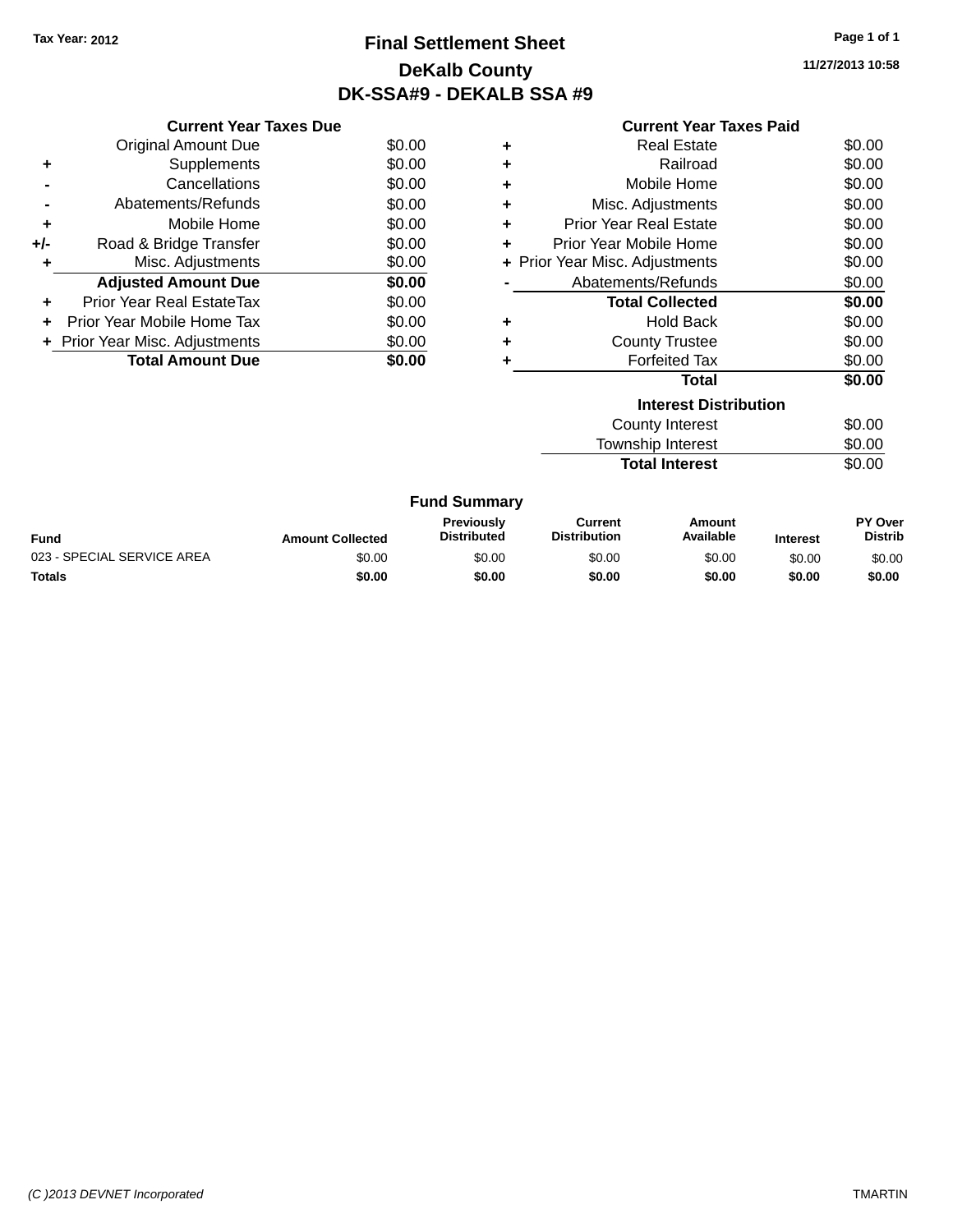**Current Year Taxes Due**

# **Final Settlement Sheet Tax Year: 2012 Page 1 of 1 DeKalb County MA-DK #3 - MALTA DEKALB DRAINAGE #3**

**11/27/2013 10:58**

#### **Current Year Taxes Paid**

| OGNOM TOGEN GAOO DUG |                                |            |   |                                |            |
|----------------------|--------------------------------|------------|---|--------------------------------|------------|
|                      | <b>Original Amount Due</b>     | \$1,250.36 | ٠ | <b>Real Estate</b>             | \$1,250.36 |
| ٠                    | Supplements                    | \$0.00     | ٠ | Railroad                       | \$0.00     |
|                      | Cancellations                  | \$0.00     | ÷ | Mobile Home                    | \$0.00     |
|                      | Abatements/Refunds             | \$0.00     | ÷ | Misc. Adjustments              | \$0.00     |
| ٠                    | Mobile Home                    | \$0.00     | ٠ | <b>Prior Year Real Estate</b>  | \$0.00     |
| +/-                  | Road & Bridge Transfer         | \$0.00     | ٠ | Prior Year Mobile Home         | \$0.00     |
|                      | Misc. Adjustments              | \$0.00     |   | + Prior Year Misc. Adjustments | \$0.00     |
|                      | <b>Adjusted Amount Due</b>     | \$1,250.36 |   | Abatements/Refunds             | \$0.00     |
| ÷.                   | Prior Year Real EstateTax      | \$0.00     |   | <b>Total Collected</b>         | \$1,250.36 |
|                      | Prior Year Mobile Home Tax     | \$0.00     | ÷ | <b>Hold Back</b>               | \$0.00     |
|                      | + Prior Year Misc. Adjustments | \$0.00     | ٠ | <b>County Trustee</b>          | \$0.00     |
|                      | <b>Total Amount Due</b>        | \$1,250.36 |   | <b>Forfeited Tax</b>           | \$0.00     |
|                      |                                |            |   | <b>Total</b>                   | \$1,250.36 |
|                      |                                |            |   | <b>Interest Distribution</b>   |            |
|                      |                                |            |   | County Interest                | \$0.00     |
|                      |                                |            |   | <b>Township Interest</b>       | \$0.00     |

|   |                                                                 |                                         |                                       | <b>IVIIIIOIIIP IIIIOIUU</b>       |                                 | vv.vv                     |
|---|-----------------------------------------------------------------|-----------------------------------------|---------------------------------------|-----------------------------------|---------------------------------|---------------------------|
|   |                                                                 |                                         |                                       | <b>Total Interest</b>             |                                 | \$0.00                    |
|   |                                                                 |                                         |                                       | <b>Distribution Summary</b>       |                                 |                           |
|   |                                                                 |                                         | <b>Tax Distribution Date</b>          |                                   |                                 | Amount                    |
|   |                                                                 |                                         | 05/31/2013                            |                                   |                                 | \$207.46                  |
|   |                                                                 |                                         | 06/28/2013                            |                                   |                                 | \$430.68                  |
|   |                                                                 |                                         | 08/23/2013                            |                                   |                                 | \$114.97                  |
|   |                                                                 |                                         | 09/20/2013                            |                                   |                                 | \$466.42                  |
|   |                                                                 |                                         | 11/29/2013                            |                                   |                                 | \$30.83                   |
|   |                                                                 |                                         |                                       | <b>Totals: 5 Distributions</b>    |                                 | \$1,250.36                |
|   |                                                                 |                                         | <b>Grand Totals: 5 Distributions</b>  |                                   |                                 | \$1,250.36                |
|   |                                                                 | <b>Fund Summary</b>                     |                                       |                                   |                                 |                           |
| . | A construction of $\mathbf{A}$ of $\mathbf{B}$ and $\mathbf{A}$ | <b>Previously</b><br><b>Dictributed</b> | <b>Current</b><br><b>Dictribution</b> | <b>Amount</b><br><b>Available</b> | <b>The Common Street Common</b> | PY Over<br><b>Dictrib</b> |

| <b>Fund</b>     | <b>Amount Collected</b> | Previously<br><b>Distributed</b> | Current<br><b>Distribution</b> | Amount<br>Available | <b>Interest</b> | <b>PY Over</b><br><b>Distrib</b> |
|-----------------|-------------------------|----------------------------------|--------------------------------|---------------------|-----------------|----------------------------------|
| 001 - CORPORATE | \$1.250.36              | \$1.219.53                       | \$30.83                        | \$0.00              | \$0.00          | \$0.00                           |
| <b>Totals</b>   | \$1.250.36              | \$1,219.53                       | \$30.83                        | \$0.00              | \$0.00          | \$0.00                           |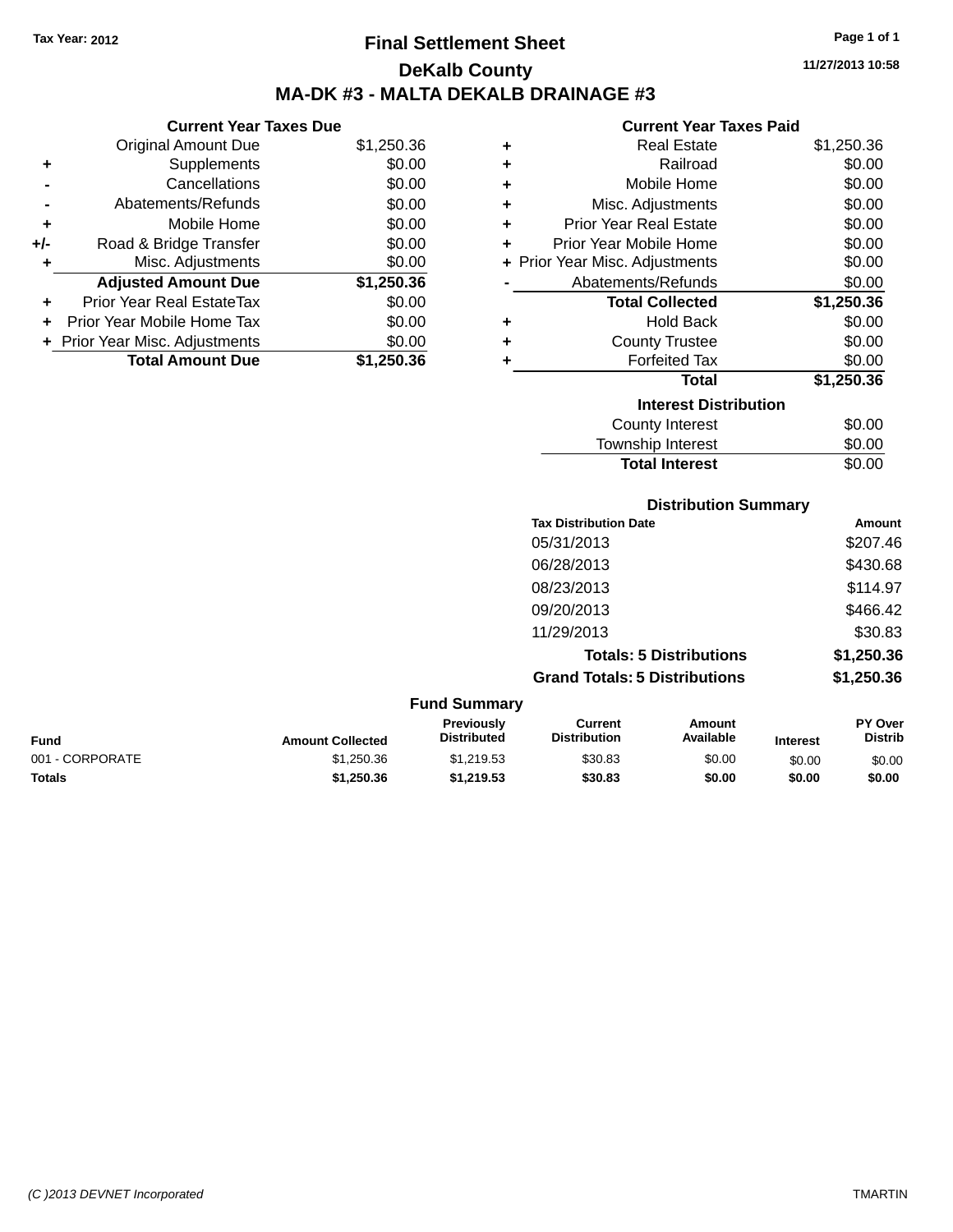### **Final Settlement Sheet Tax Year: 2012 Page 1 of 1 DeKalb County MAMIAFDK - MA-MI-AF-DK DRAINAGE #11**

**11/27/2013 10:58**

| . . |  |  |  |  |  | _ _ _ . |  | $\sim$ |  |
|-----|--|--|--|--|--|---------|--|--------|--|
|     |  |  |  |  |  |         |  |        |  |
|     |  |  |  |  |  |         |  |        |  |
|     |  |  |  |  |  |         |  |        |  |
|     |  |  |  |  |  |         |  |        |  |

|     | <b>Current Year Taxes Due</b>  |        |
|-----|--------------------------------|--------|
|     | Original Amount Due            | \$0.00 |
|     | Supplements                    | \$0.00 |
|     | Cancellations                  | \$0.00 |
|     | Abatements/Refunds             | \$0.00 |
| ٠   | Mobile Home                    | \$0.00 |
| +/- | Road & Bridge Transfer         | \$0.00 |
| ٠   | Misc. Adjustments              | \$0.00 |
|     | <b>Adjusted Amount Due</b>     | \$0.00 |
|     | Prior Year Real EstateTax      | \$0.00 |
|     | Prior Year Mobile Home Tax     | \$0.00 |
|     | + Prior Year Misc. Adjustments | \$0.00 |
|     | <b>Total Amount Due</b>        | \$0.00 |
|     |                                |        |

|   | <b>Current Year Taxes Paid</b> |        |
|---|--------------------------------|--------|
| ٠ | Real Estate                    | \$0.00 |
| ٠ | Railroad                       | \$0.00 |
| ٠ | Mobile Home                    | \$0.00 |
| ٠ | Misc. Adjustments              | \$0.00 |
| ٠ | <b>Prior Year Real Estate</b>  | \$0.00 |
| ٠ | Prior Year Mobile Home         | \$0.00 |
|   | + Prior Year Misc. Adjustments | \$0.00 |
|   | Abatements/Refunds             | \$0.00 |
|   | <b>Total Collected</b>         | \$0.00 |
| ٠ | <b>Hold Back</b>               | \$0.00 |
|   | <b>County Trustee</b>          | \$0.00 |
|   | <b>Forfeited Tax</b>           | \$0.00 |
|   | <b>Total</b>                   | \$0.00 |
|   | <b>Interest Distribution</b>   |        |
|   | <b>County Interest</b>         | \$0.00 |

**Total Interest** 

Township Interest \$0.00<br>
Total Interest \$0.00

|                 |                         | <b>Fund Summary</b>                     |                                |                     |                 |                           |
|-----------------|-------------------------|-----------------------------------------|--------------------------------|---------------------|-----------------|---------------------------|
| <b>Fund</b>     | <b>Amount Collected</b> | <b>Previously</b><br><b>Distributed</b> | Current<br><b>Distribution</b> | Amount<br>Available | <b>Interest</b> | PY Over<br><b>Distrib</b> |
| 001 - CORPORATE | \$0.00                  | \$0.00                                  | \$0.00                         | \$0.00              | \$0.00          | \$0.00                    |
| <b>Totals</b>   | \$0.00                  | \$0.00                                  | \$0.00                         | \$0.00              | \$0.00          | \$0.00                    |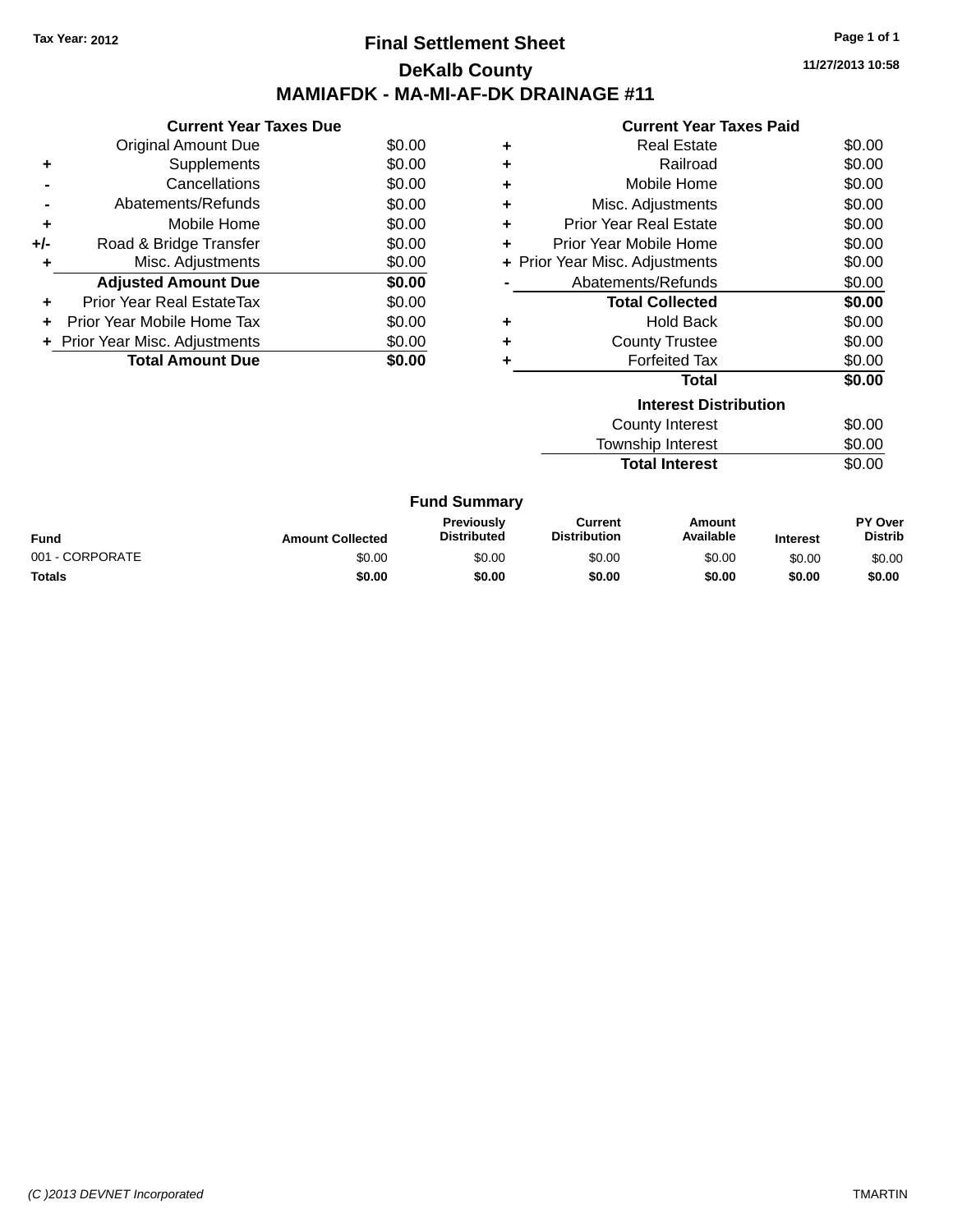### **Final Settlement Sheet Tax Year: 2012 Page 1 of 1 DeKalb County MP-SBA#3 - MAPLE PARK SBA #3**

**11/27/2013 10:58**

| <b>Current Year Taxes Paid</b> |  |  |  |
|--------------------------------|--|--|--|
|--------------------------------|--|--|--|

|     | <b>Current Year Taxes Due</b>  |        |
|-----|--------------------------------|--------|
|     | <b>Original Amount Due</b>     | \$0.00 |
| ٠   | Supplements                    | \$0.00 |
|     | Cancellations                  | \$0.00 |
|     | Abatements/Refunds             | \$0.00 |
| ٠   | Mobile Home                    | \$0.00 |
| +/- | Road & Bridge Transfer         | \$0.00 |
|     | Misc. Adjustments              | \$0.00 |
|     | <b>Adjusted Amount Due</b>     | \$0.00 |
| ÷   | Prior Year Real EstateTax      | \$0.00 |
|     | Prior Year Mobile Home Tax     | \$0.00 |
|     | + Prior Year Misc. Adjustments | \$0.00 |
|     | <b>Total Amount Due</b>        | SO.OO  |

| ٠ | <b>Real Estate</b>             | \$0.00 |  |  |  |  |  |
|---|--------------------------------|--------|--|--|--|--|--|
| ٠ | Railroad                       | \$0.00 |  |  |  |  |  |
| ٠ | Mobile Home                    | \$0.00 |  |  |  |  |  |
| ٠ | Misc. Adjustments              | \$0.00 |  |  |  |  |  |
| ٠ | <b>Prior Year Real Estate</b>  | \$0.00 |  |  |  |  |  |
| ٠ | Prior Year Mobile Home         | \$0.00 |  |  |  |  |  |
|   | + Prior Year Misc. Adjustments | \$0.00 |  |  |  |  |  |
|   | Abatements/Refunds             | \$0.00 |  |  |  |  |  |
|   | <b>Total Collected</b>         | \$0.00 |  |  |  |  |  |
| ٠ | <b>Hold Back</b>               | \$0.00 |  |  |  |  |  |
| ٠ | <b>County Trustee</b>          | \$0.00 |  |  |  |  |  |
| ٠ | <b>Forfeited Tax</b>           | \$0.00 |  |  |  |  |  |
|   | Total                          | \$0.00 |  |  |  |  |  |
|   | <b>Interest Distribution</b>   |        |  |  |  |  |  |
|   | <b>County Interest</b>         | \$0.00 |  |  |  |  |  |
|   | <b>Township Interest</b>       | \$0.00 |  |  |  |  |  |
|   | <b>Total Interest</b>          | \$0.00 |  |  |  |  |  |

|                            | <b>Fund Summary</b>     |                                         |                                |                     |                 |                           |
|----------------------------|-------------------------|-----------------------------------------|--------------------------------|---------------------|-----------------|---------------------------|
| Fund                       | <b>Amount Collected</b> | <b>Previously</b><br><b>Distributed</b> | Current<br><b>Distribution</b> | Amount<br>Available | <b>Interest</b> | PY Over<br><b>Distrib</b> |
| 023 - SPECIAL SERVICE AREA | \$0.00                  | \$0.00                                  | \$0.00                         | \$0.00              | \$0.00          | \$0.00                    |
| <b>Totals</b>              | \$0.00                  | \$0.00                                  | \$0.00                         | \$0.00              | \$0.00          | \$0.00                    |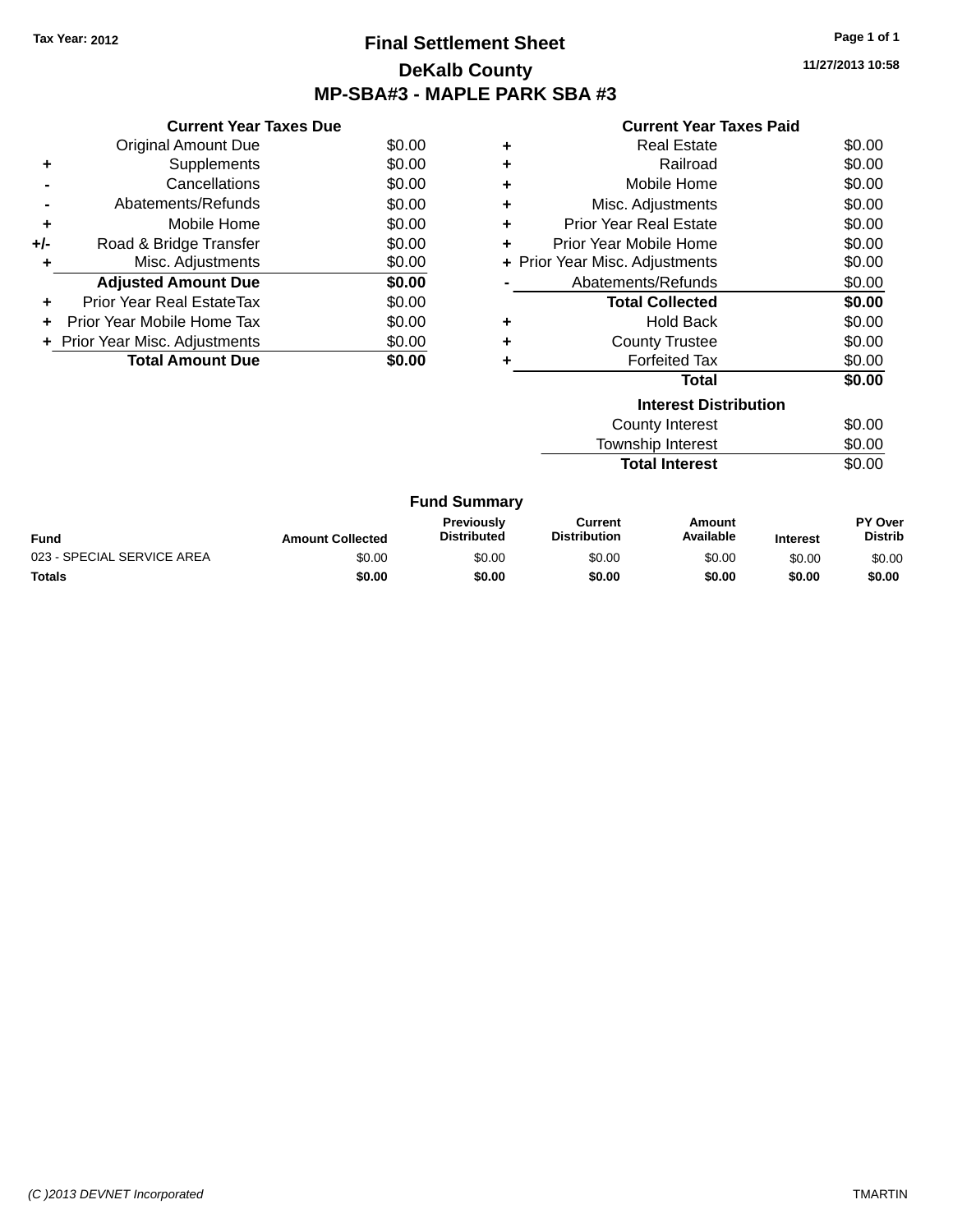### **Final Settlement Sheet Tax Year: 2012 Page 1 of 1 DeKalb County MP-SBA#4 - MAPLE PARK SBA #4**

**11/27/2013 10:58**

| <b>Current Year Taxes Paid</b> |  |  |  |
|--------------------------------|--|--|--|
|--------------------------------|--|--|--|

|       | <b>Current Year Taxes Due</b>  |        |
|-------|--------------------------------|--------|
|       | <b>Original Amount Due</b>     | \$0.00 |
| ٠     | Supplements                    | \$0.00 |
|       | Cancellations                  | \$0.00 |
|       | Abatements/Refunds             | \$0.00 |
| ٠     | Mobile Home                    | \$0.00 |
| $+/-$ | Road & Bridge Transfer         | \$0.00 |
|       | Misc. Adjustments              | \$0.00 |
|       | <b>Adjusted Amount Due</b>     | \$0.00 |
| ٠     | Prior Year Real EstateTax      | \$0.00 |
|       | Prior Year Mobile Home Tax     | \$0.00 |
|       | + Prior Year Misc. Adjustments | \$0.00 |
|       | <b>Total Amount Due</b>        | \$0.00 |
|       |                                |        |

|   | Real Estate                    | \$0.00 |  |  |  |  |  |
|---|--------------------------------|--------|--|--|--|--|--|
| ٠ | Railroad                       | \$0.00 |  |  |  |  |  |
| ÷ | Mobile Home                    | \$0.00 |  |  |  |  |  |
| ÷ | Misc. Adjustments              | \$0.00 |  |  |  |  |  |
| ٠ | <b>Prior Year Real Estate</b>  | \$0.00 |  |  |  |  |  |
| ÷ | Prior Year Mobile Home         | \$0.00 |  |  |  |  |  |
|   | + Prior Year Misc. Adjustments | \$0.00 |  |  |  |  |  |
|   | Abatements/Refunds             | \$0.00 |  |  |  |  |  |
|   | <b>Total Collected</b>         | \$0.00 |  |  |  |  |  |
| ٠ | <b>Hold Back</b>               | \$0.00 |  |  |  |  |  |
| ٠ | <b>County Trustee</b>          | \$0.00 |  |  |  |  |  |
| ٠ | <b>Forfeited Tax</b>           | \$0.00 |  |  |  |  |  |
|   | Total                          | \$0.00 |  |  |  |  |  |
|   | <b>Interest Distribution</b>   |        |  |  |  |  |  |
|   | County Interest                | \$0.00 |  |  |  |  |  |
|   | <b>Township Interest</b>       | \$0.00 |  |  |  |  |  |
|   | <b>Total Interest</b>          | \$0.00 |  |  |  |  |  |

|                            |                         | <b>Fund Summary</b>                     |                                |                     |                 |                                  |
|----------------------------|-------------------------|-----------------------------------------|--------------------------------|---------------------|-----------------|----------------------------------|
| <b>Fund</b>                | <b>Amount Collected</b> | <b>Previously</b><br><b>Distributed</b> | Current<br><b>Distribution</b> | Amount<br>Available | <b>Interest</b> | <b>PY Over</b><br><b>Distrib</b> |
| 023 - SPECIAL SERVICE AREA | \$0.00                  | \$0.00                                  | \$0.00                         | \$0.00              | \$0.00          | \$0.00                           |
| <b>Totals</b>              | \$0.00                  | \$0.00                                  | \$0.00                         | \$0.00              | \$0.00          | \$0.00                           |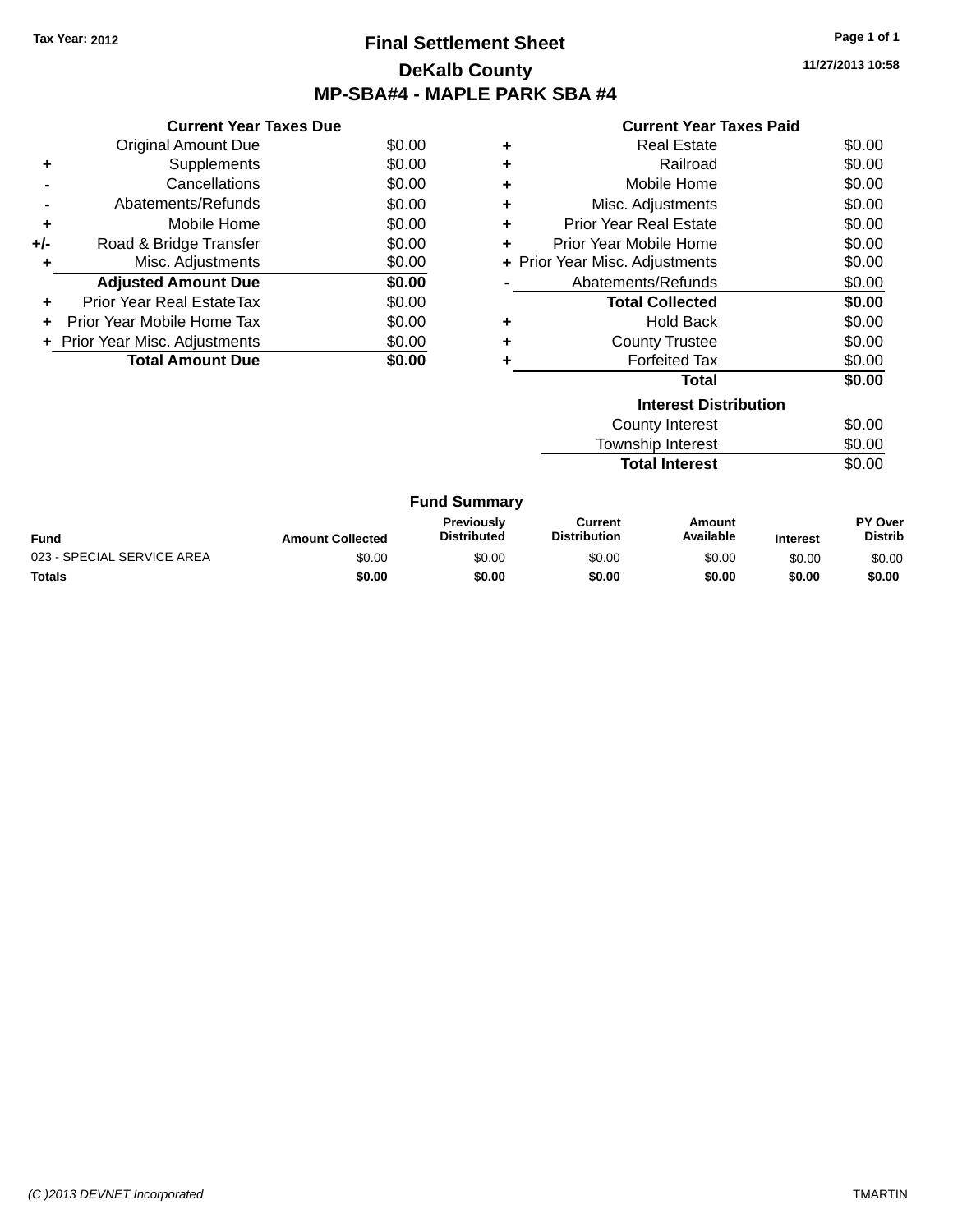### **Final Settlement Sheet Tax Year: 2012 Page 1 of 1 DeKalb County MY-DK #2 - MAYFIELD DEKALB DRAINAGE**

**11/27/2013 10:58**

|       | <b>Current Year Taxes Due</b>  |        |
|-------|--------------------------------|--------|
|       | Original Amount Due            | \$0.00 |
| ٠     | Supplements                    | \$0.00 |
|       | Cancellations                  | \$0.00 |
|       | Abatements/Refunds             | \$0.00 |
| ٠     | Mobile Home                    | \$0.00 |
| $+/-$ | Road & Bridge Transfer         | \$0.00 |
|       | Misc. Adjustments              | \$0.00 |
|       | <b>Adjusted Amount Due</b>     | \$0.00 |
|       | Prior Year Real EstateTax      | \$0.00 |
|       | Prior Year Mobile Home Tax     | \$0.00 |
|       | + Prior Year Misc. Adjustments | \$0.00 |
|       | <b>Total Amount Due</b>        | \$0.00 |
|       |                                |        |

|   | <b>Current Year Taxes Paid</b> |        |
|---|--------------------------------|--------|
| ٠ | <b>Real Estate</b>             | \$0.00 |
| ٠ | Railroad                       | \$0.00 |
| ÷ | Mobile Home                    | \$0.00 |
| ٠ | Misc. Adjustments              | \$0.00 |
| ٠ | Prior Year Real Estate         | \$0.00 |
| ٠ | Prior Year Mobile Home         | \$0.00 |
|   | + Prior Year Misc. Adjustments | \$0.00 |
|   | Abatements/Refunds             | \$0.00 |
|   | <b>Total Collected</b>         | \$0.00 |
| ٠ | <b>Hold Back</b>               | \$0.00 |
| ٠ | <b>County Trustee</b>          | \$0.00 |
| ٠ | <b>Forfeited Tax</b>           | \$0.00 |
|   | <b>Total</b>                   | \$0.00 |
|   | <b>Interest Distribution</b>   |        |
|   | <b>County Interest</b>         | \$0.00 |

**Total Interest** 

Township Interest \$0.00<br>
Total Interest \$0.00

|                 |                         | <b>Fund Summary</b>              |                                |                     |                 |                                  |
|-----------------|-------------------------|----------------------------------|--------------------------------|---------------------|-----------------|----------------------------------|
| Fund            | <b>Amount Collected</b> | Previously<br><b>Distributed</b> | Current<br><b>Distribution</b> | Amount<br>Available | <b>Interest</b> | <b>PY Over</b><br><b>Distrib</b> |
| 001 - CORPORATE | \$0.00                  | \$0.00                           | \$0.00                         | \$0.00              | \$0.00          | \$0.00                           |
| <b>Totals</b>   | \$0.00                  | \$0.00                           | \$0.00                         | \$0.00              | \$0.00          | \$0.00                           |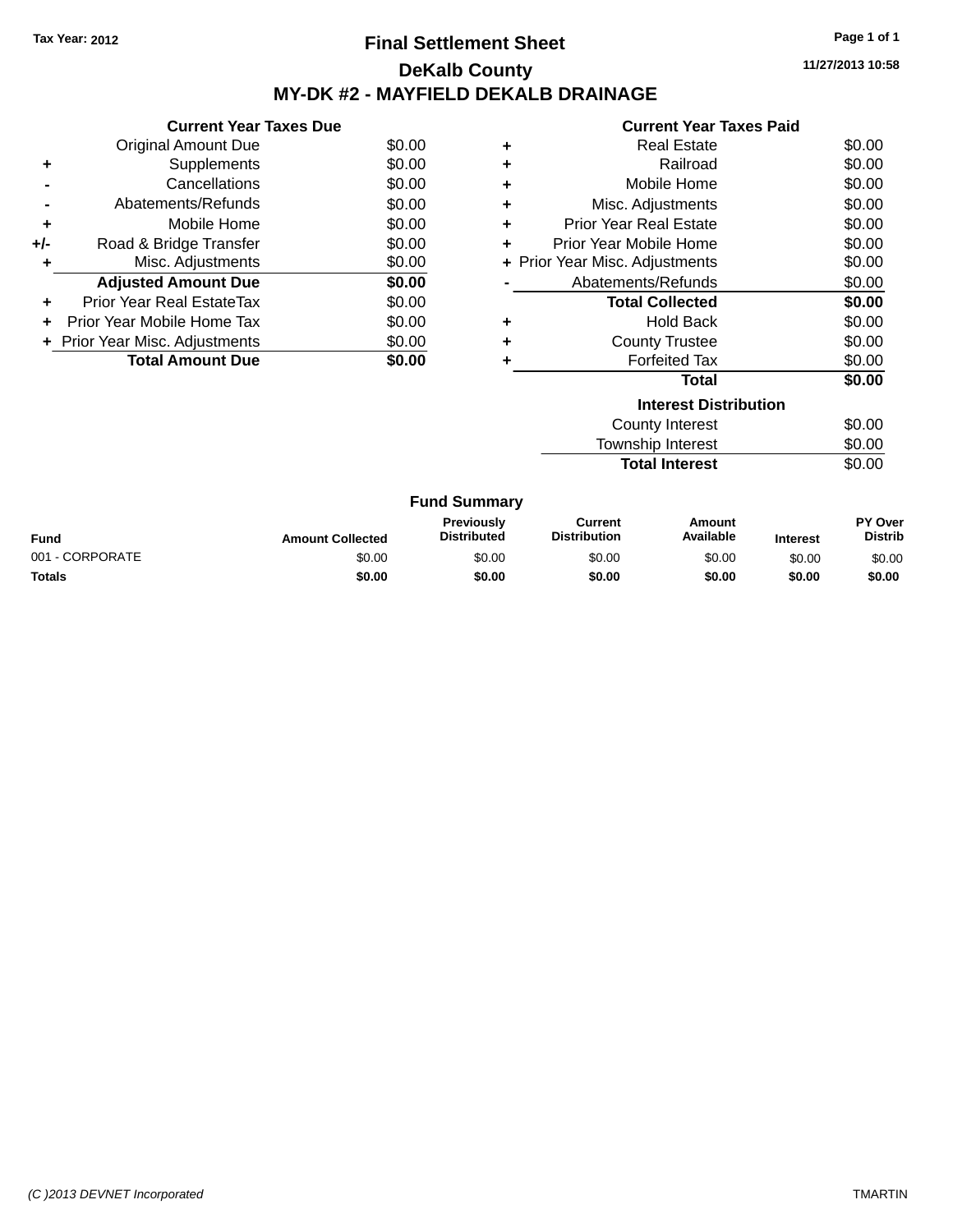**Current Year Taxes Due** Original Amount Due \$37,822.74

**Adjusted Amount Due \$37,822.74**

**Total Amount Due \$37,859.94**

**+** Supplements \$223.00 **-** Cancellations \$223.00 **-** Abatements/Refunds \$0.00 **+** Mobile Home \$0.00 **+/-** Road & Bridge Transfer \$0.00 **+** Misc. Adjustments \$0.00

**+** Prior Year Real EstateTax \$37.20 **+** Prior Year Mobile Home Tax \$0.00 **+ Prior Year Misc. Adjustments**  $$0.00$ 

# **Final Settlement Sheet Tax Year: 2012 Page 1 of 1 DeKalb County NO-LR-SA # - NO-LR-SA DRAINAGE #10**

**11/27/2013 10:58**

#### **Current Year Taxes Paid**

| ٠ | <b>Real Estate</b>             | \$37,778.14 |
|---|--------------------------------|-------------|
| ٠ | Railroad                       | \$0.00      |
| ٠ | Mobile Home                    | \$0.00      |
| ٠ | Misc. Adjustments              | \$0.00      |
| ÷ | <b>Prior Year Real Estate</b>  | \$37.20     |
| ٠ | Prior Year Mobile Home         | \$0.00      |
|   | + Prior Year Misc. Adjustments | \$0.00      |
|   | Abatements/Refunds             | \$0.00      |
|   | <b>Total Collected</b>         | \$37,815.34 |
| ٠ | <b>Hold Back</b>               | \$0.00      |
| ٠ | <b>County Trustee</b>          | \$44.60     |
| ٠ | <b>Forfeited Tax</b>           | \$0.00      |
|   | <b>Total</b>                   | \$37,859.94 |
|   | <b>Interest Distribution</b>   |             |
|   | <b>County Interest</b>         | \$0.00      |
|   | Township Interest              | \$0.00      |

**Total Interest** \$0.00

|                 |                         |                                  | <b>Distribution Summary</b>           |                                |                 |                           |
|-----------------|-------------------------|----------------------------------|---------------------------------------|--------------------------------|-----------------|---------------------------|
|                 |                         |                                  | <b>Tax Distribution Date</b>          |                                |                 | Amount                    |
|                 |                         |                                  | 05/31/2013                            |                                |                 | \$6,339.42                |
|                 |                         |                                  | 06/28/2013                            |                                |                 | \$15,044.72               |
|                 |                         |                                  | 07/26/2013                            |                                |                 | \$633.39                  |
|                 |                         |                                  | 08/23/2013                            |                                |                 | \$2,452.43                |
|                 |                         |                                  | 09/20/2013                            |                                |                 | \$11,541.13               |
|                 |                         |                                  | 11/29/2013                            |                                |                 | \$1,804.25                |
|                 |                         |                                  |                                       | <b>Totals: 6 Distributions</b> |                 | \$37,815.34               |
|                 |                         |                                  | <b>Grand Totals: 6 Distributions</b>  |                                |                 | \$37,815.34               |
|                 |                         | <b>Fund Summary</b>              |                                       |                                |                 |                           |
| <b>Fund</b>     | <b>Amount Collected</b> | Previously<br><b>Distributed</b> | <b>Current</b><br><b>Distribution</b> | <b>Amount</b><br>Available     | <b>Interest</b> | PY Over<br><b>Distrib</b> |
| 001 - CORPORATE | \$37,815.34             | \$36,011.09                      | \$1,804.25                            | \$0.00                         | \$0.00          | \$0.00                    |

**Totals \$37,815.34 \$36,011.09 \$1,804.25 \$0.00 \$0.00 \$0.00**

| (C) 2013 DEVNET Incorporated | <b>TMARTIN</b> |
|------------------------------|----------------|
|------------------------------|----------------|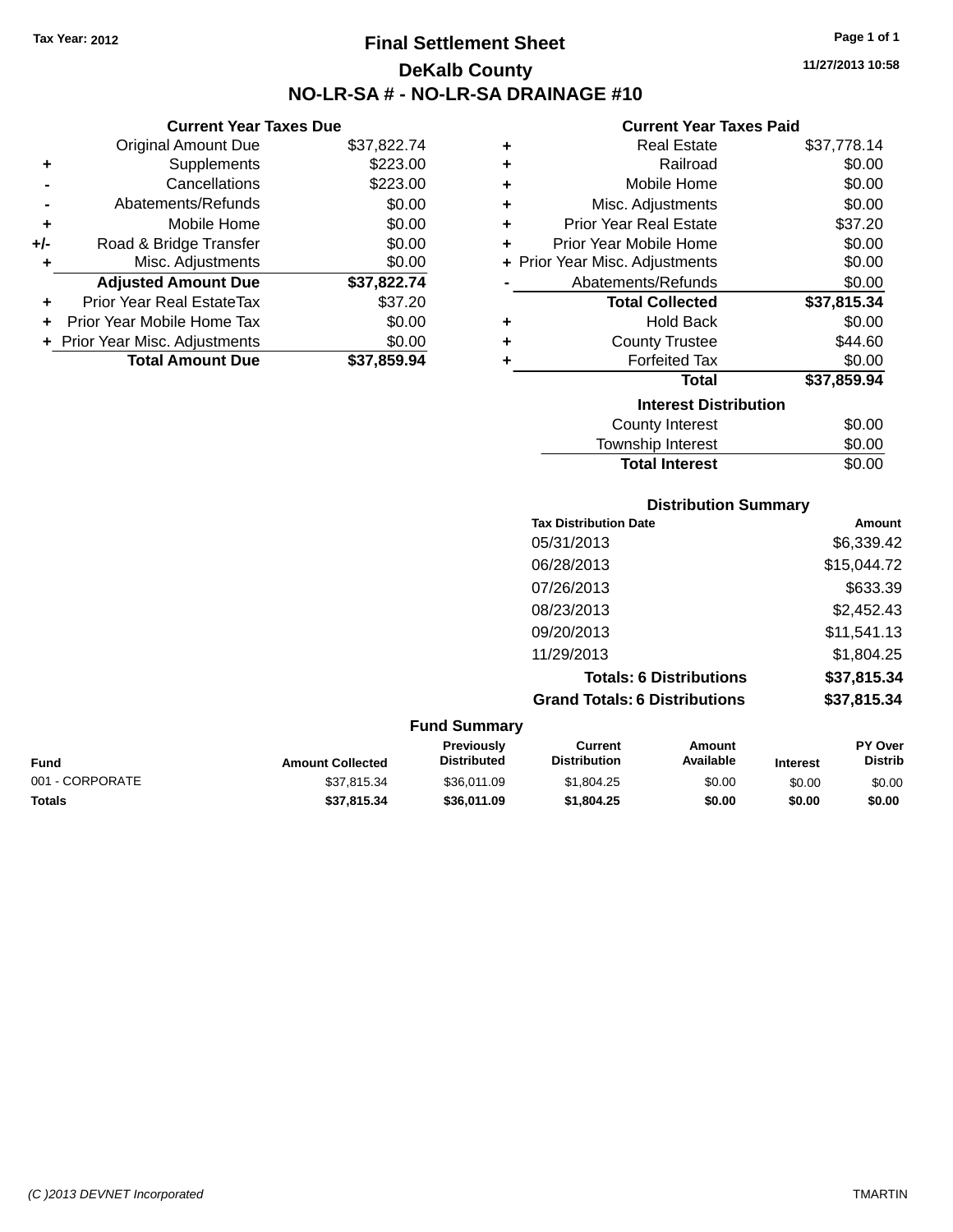# **Final Settlement Sheet Tax Year: 2012 Page 1 of 1 DeKalb County NORMAL #13 - NORMAL DRAINAGE DISTRICT**

**11/27/2013 10:58**

| <b>Current Year Taxes Paid</b> |
|--------------------------------|

|       | <b>Current Year Taxes Due</b>  |        |
|-------|--------------------------------|--------|
|       | Original Amount Due            | \$0.00 |
| ٠     | Supplements                    | \$0.00 |
|       | Cancellations                  | \$0.00 |
|       | Abatements/Refunds             | \$0.00 |
| ٠     | Mobile Home                    | \$0.00 |
| $+/-$ | Road & Bridge Transfer         | \$0.00 |
| ٠     | Misc. Adjustments              | \$0.00 |
|       | <b>Adjusted Amount Due</b>     | \$0.00 |
| ÷     | Prior Year Real EstateTax      | \$0.00 |
|       | Prior Year Mobile Home Tax     | \$0.00 |
|       | + Prior Year Misc. Adjustments | \$6.90 |
|       | <b>Total Amount Due</b>        | \$6.90 |
|       |                                |        |

| ٠ | <b>Real Estate</b>             | \$0.00 |
|---|--------------------------------|--------|
| ٠ | Railroad                       | \$0.00 |
| ٠ | Mobile Home                    | \$0.00 |
| ٠ | Misc. Adjustments              | \$0.00 |
| ٠ | <b>Prior Year Real Estate</b>  | \$0.00 |
| ٠ | Prior Year Mobile Home         | \$0.00 |
|   | + Prior Year Misc. Adjustments | \$6.90 |
|   | Abatements/Refunds             | \$0.00 |
|   | <b>Total Collected</b>         | \$6.90 |
| ٠ | <b>Hold Back</b>               | \$0.00 |
| ÷ | <b>County Trustee</b>          | \$0.00 |
| ٠ | <b>Forfeited Tax</b>           | \$0.00 |
|   | Total                          | \$6.90 |
|   | <b>Interest Distribution</b>   |        |
|   | County Interest                | \$0.00 |
|   | Township Interest              | \$0.00 |
|   | <b>Total Interest</b>          | \$0.00 |

|  |  |  | <b>Distribution Summary</b> |  |  |
|--|--|--|-----------------------------|--|--|
|  |  |  |                             |  |  |

|                     | <b>Tax Distribution Date</b>         | Amount |
|---------------------|--------------------------------------|--------|
|                     | 05/31/2013                           | \$6.90 |
|                     | <b>Totals: 1 Distributions</b>       | \$6.90 |
|                     | <b>Grand Totals: 1 Distributions</b> | \$6.90 |
| <b>Fund Summary</b> |                                      |        |

| <b>Fund</b>                       |                 | <b>Amount Collected</b> | Previously<br><b>Distributed</b>       | Current<br><b>Distribution</b> | <b>Amount</b><br>Available | <b>Interest</b> | <b>PY Over</b><br><b>Distrib</b> |
|-----------------------------------|-----------------|-------------------------|----------------------------------------|--------------------------------|----------------------------|-----------------|----------------------------------|
| 001 - CORPORATE                   |                 | \$6.90                  | \$6.90                                 | \$0.00                         | \$0.00                     | \$0.00          | \$0.00                           |
| <b>Totals</b>                     |                 | \$6.90                  | \$6.90                                 | \$0.00                         | \$0.00                     | \$0.00          | \$0.00                           |
|                                   |                 |                         | <b>Miscellaneous Adjustment Detail</b> |                                |                            |                 |                                  |
| $V_{\text{max}}$ $R_{\text{max}}$ | $A - 1 - 1 = 1$ |                         | American Additional Dependent on       |                                |                            |                 |                                  |

| Year Source             | <b>Account Type</b> | <b>Amount Adiustment Description</b>                        |
|-------------------------|---------------------|-------------------------------------------------------------|
| 2011 DR - Drainage      | Back Tax Collected  | \$6.90 DEK UNIVERSITY DEVEL REDEMPTION 08-16-100-009 by TBA |
| <b>Totals 1 entries</b> |                     | \$6.90                                                      |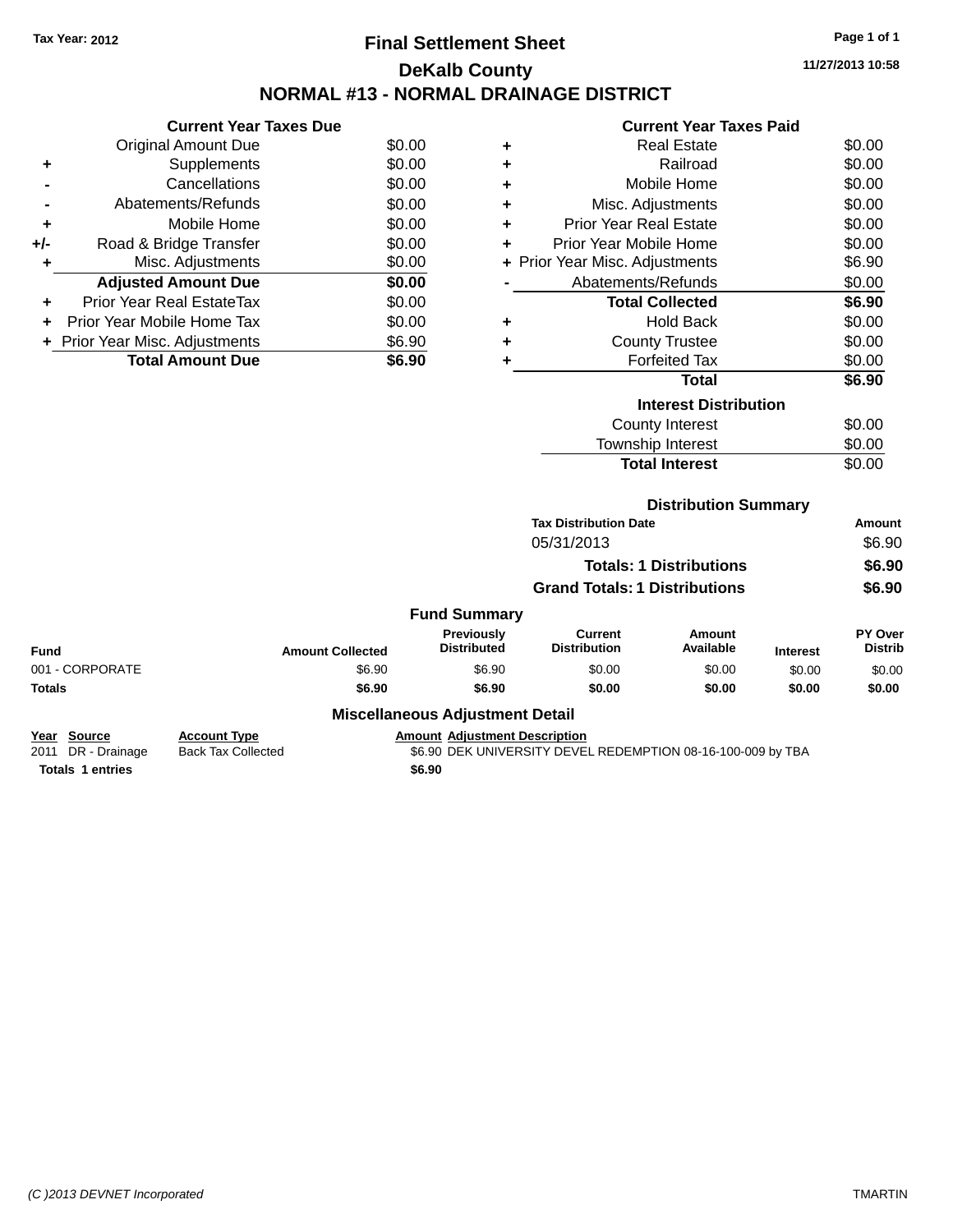# **Final Settlement Sheet Tax Year: 2012 Page 1 of 1 DeKalb County SH-MI #6 - SHABBONA/MILAN DRAINAGE**

**11/27/2013 10:58**

#### **Current Year Taxes Paid**

|     | <b>Current Year Taxes Due</b>  |             |
|-----|--------------------------------|-------------|
|     | <b>Original Amount Due</b>     | \$10,961.22 |
| ٠   | Supplements                    | \$0.00      |
|     | Cancellations                  | \$0.00      |
|     | Abatements/Refunds             | \$0.00      |
| ٠   | Mobile Home                    | \$0.00      |
| +/- | Road & Bridge Transfer         | \$0.00      |
| ٠   | Misc. Adjustments              | \$0.00      |
|     | <b>Adjusted Amount Due</b>     | \$10,961.22 |
|     | Prior Year Real EstateTax      | \$0.00      |
| ٠   | Prior Year Mobile Home Tax     | \$0.00      |
|     | + Prior Year Misc. Adjustments | \$0.00      |
|     | <b>Total Amount Due</b>        | \$10,961.22 |

| ٠                            | <b>Real Estate</b>             | \$10,961.22 |  |  |  |
|------------------------------|--------------------------------|-------------|--|--|--|
| ÷                            | Railroad                       | \$0.00      |  |  |  |
| ÷                            | Mobile Home                    | \$0.00      |  |  |  |
| ÷                            | Misc. Adjustments              | \$0.00      |  |  |  |
| ÷                            | <b>Prior Year Real Estate</b>  | \$0.00      |  |  |  |
| ٠                            | Prior Year Mobile Home         | \$0.00      |  |  |  |
|                              | + Prior Year Misc. Adjustments | \$0.00      |  |  |  |
|                              | Abatements/Refunds             | \$0.00      |  |  |  |
|                              | <b>Total Collected</b>         | \$10,961.22 |  |  |  |
| ٠                            | <b>Hold Back</b>               | \$0.00      |  |  |  |
| ٠                            | <b>County Trustee</b>          | \$0.00      |  |  |  |
| ٠                            | <b>Forfeited Tax</b>           | \$0.00      |  |  |  |
|                              | <b>Total</b>                   | \$10,961.22 |  |  |  |
| <b>Interest Distribution</b> |                                |             |  |  |  |
|                              | <b>County Interest</b>         | \$0.00      |  |  |  |
|                              | <b>Township Interest</b>       | \$0.00      |  |  |  |
|                              | <b>Total Interest</b>          | \$0.00      |  |  |  |

| <b>Tax Distribution Date</b>         | Amount      |
|--------------------------------------|-------------|
| 05/31/2013                           | \$788.79    |
| 06/28/2013                           | \$6,172.98  |
| 07/26/2013                           | \$8.96      |
| 08/23/2013                           | \$26.43     |
| 09/20/2013                           | \$3,964.06  |
| <b>Totals: 5 Distributions</b>       | \$10,961.22 |
| <b>Grand Totals: 5 Distributions</b> | \$10,961.22 |

**Distribution Summary**

#### **Fund Summary Fund Interest Amount Collected Distributed PY Over Distrib Amount Available Current Distribution Previously** 001 - CORPORATE \$10,961.22 \$10,961.22 \$0.00 \$0.00 \$0.00 \$0.00 **Totals \$10,961.22 \$10,961.22 \$0.00 \$0.00 \$0.00 \$0.00**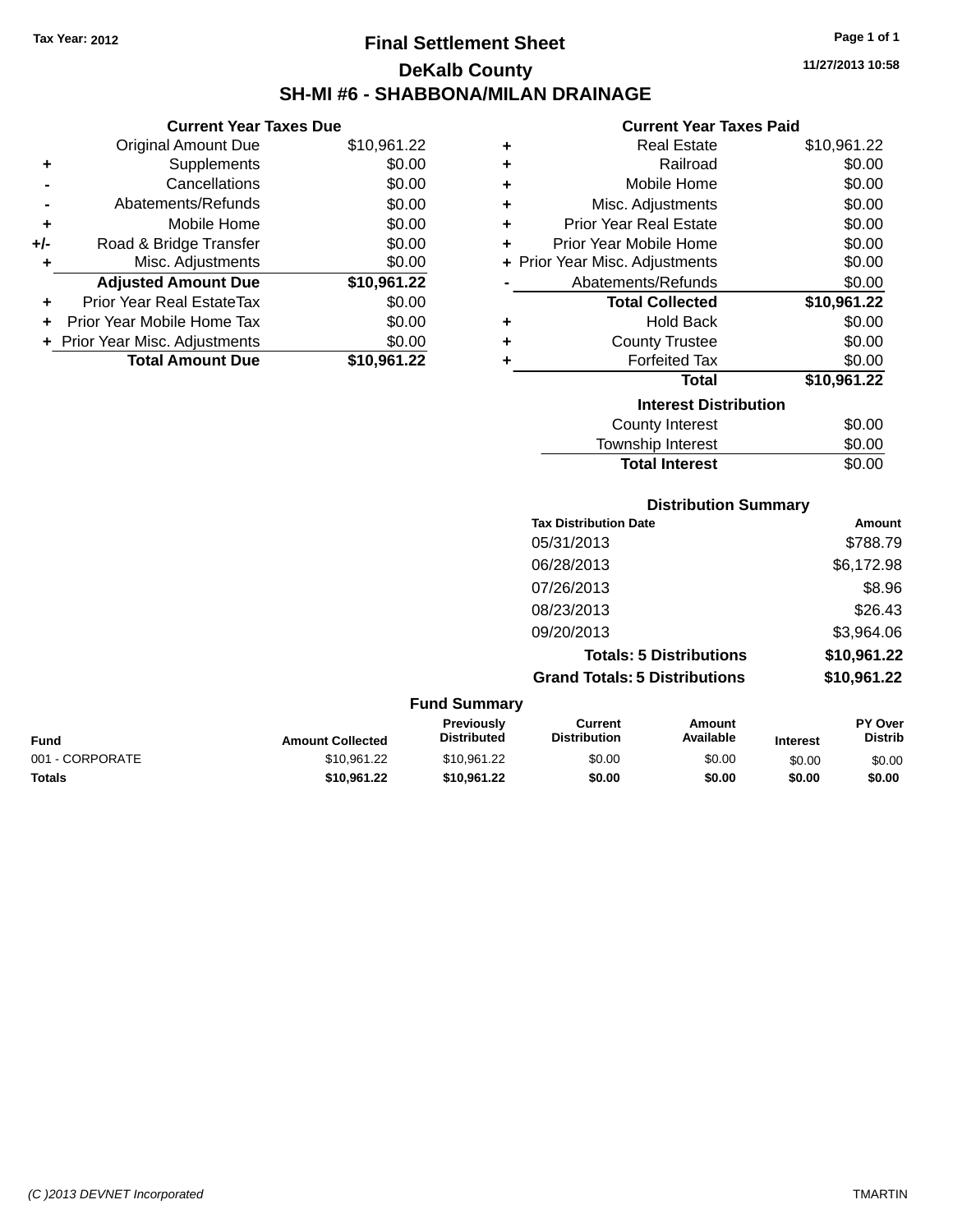**+** Supplements **-** Cancellations **-** Abatements/Refunds **+** Mobile Home **+/-** Road & Bridge Transfer **+** Misc. Adjustments

**+** Prior Year Real EstateTax \$0.00 **+** Prior Year Mobile Home Tax **+** Prior Year Misc. Adjustments

**Current Year Taxes Due**

# **Final Settlement Sheet Tax Year: 2012 Page 1 of 1 DeKalb County SQ GR #12 - SQUAW GROVE DRAINAGE**

**11/27/2013 10:58**

**Total Interest** \$0.00

| <b>Current Year Taxes Due</b> |             |   | <b>Current Year Taxes Paid</b> |             |
|-------------------------------|-------------|---|--------------------------------|-------------|
| Original Amount Due           | \$33,468.00 | ٠ | <b>Real Estate</b>             | \$33,468.00 |
| Supplements                   | \$0.00      | ٠ | Railroad                       | \$0.00      |
| Cancellations                 | \$0.00      | ٠ | Mobile Home                    | \$0.00      |
| Abatements/Refunds            | \$0.00      | ٠ | Misc. Adjustments              | \$0.00      |
| Mobile Home                   | \$0.00      | ٠ | <b>Prior Year Real Estate</b>  | \$0.00      |
| Road & Bridge Transfer        | \$0.00      |   | Prior Year Mobile Home         | \$0.00      |
| Misc. Adjustments             | \$0.00      |   | + Prior Year Misc. Adjustments | \$0.00      |
| <b>Adjusted Amount Due</b>    | \$33,468.00 |   | Abatements/Refunds             | \$0.00      |
| rior Year Real EstateTax      | \$0.00      |   | <b>Total Collected</b>         | \$33,468.00 |
| r Year Mobile Home Tax        | \$0.00      | ٠ | <b>Hold Back</b>               | \$0.00      |
| Year Misc. Adjustments        | \$0.00      | ٠ | <b>County Trustee</b>          | \$0.00      |
| <b>Total Amount Due</b>       | \$33,468.00 |   | <b>Forfeited Tax</b>           | \$0.00      |
|                               |             |   | <b>Total</b>                   | \$33,468.00 |
|                               |             |   | <b>Interest Distribution</b>   |             |
|                               |             |   | <b>County Interest</b>         | \$0.00      |
|                               |             |   | <b>Township Interest</b>       | \$0.00      |

|                 |                         |                                  |                                      | <b>Distribution Summary</b>    |                 |                           |
|-----------------|-------------------------|----------------------------------|--------------------------------------|--------------------------------|-----------------|---------------------------|
|                 |                         |                                  | <b>Tax Distribution Date</b>         |                                |                 | <b>Amount</b>             |
|                 |                         |                                  | 05/31/2013                           |                                |                 | \$1,860.00                |
|                 |                         |                                  | 06/28/2013                           |                                |                 | \$16,434.00               |
|                 |                         |                                  | 08/23/2013                           |                                |                 | \$300.00                  |
|                 |                         |                                  | 09/20/2013                           |                                |                 | \$14,874.00               |
|                 |                         |                                  |                                      | <b>Totals: 4 Distributions</b> |                 | \$33,468.00               |
|                 |                         |                                  | <b>Grand Totals: 4 Distributions</b> |                                |                 | \$33,468.00               |
|                 |                         | <b>Fund Summary</b>              |                                      |                                |                 |                           |
| <b>Fund</b>     | <b>Amount Collected</b> | Previously<br><b>Distributed</b> | Current<br><b>Distribution</b>       | <b>Amount</b><br>Available     | <b>Interest</b> | PY Over<br><b>Distrib</b> |
| 001 - CORPORATE | \$33,468.00             | \$33,468.00                      | \$0.00                               | \$0.00                         | \$0.00          | \$0.00                    |

**Totals \$33,468.00 \$33,468.00 \$0.00 \$0.00 \$0.00 \$0.00**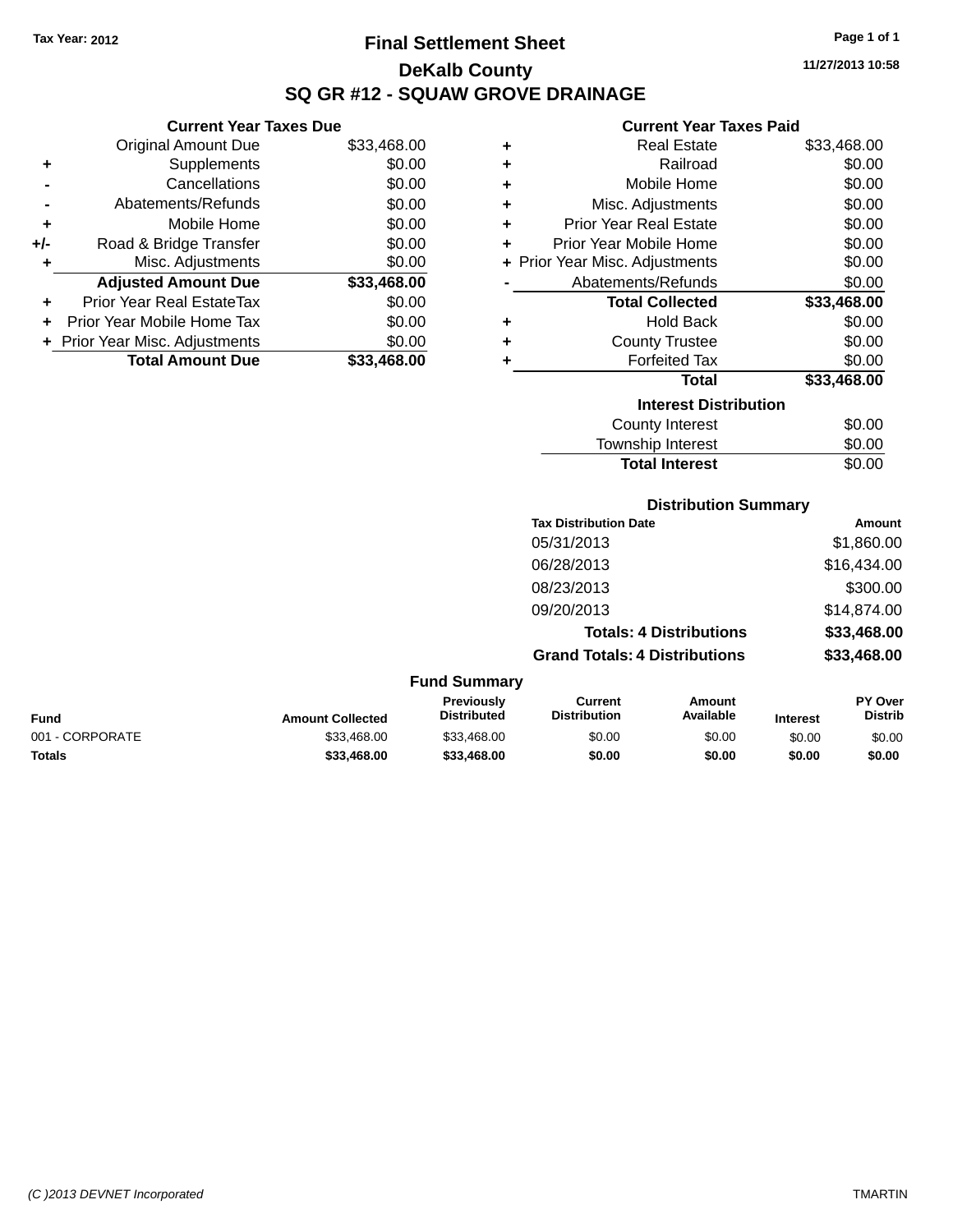**Current Year Taxes Due** Original Amount Due \$17,828.90

**Adjusted Amount Due \$17,828.90**

**Total Amount Due \$17,828.90**

**+** Supplements \$40.00 **-** Cancellations \$40.00 **-** Abatements/Refunds \$0.00 **+** Mobile Home \$0.00 **+/-** Road & Bridge Transfer \$0.00 **+** Misc. Adjustments \$0.00

**+** Prior Year Real EstateTax \$0.00 **+** Prior Year Mobile Home Tax \$0.00 **+ Prior Year Misc. Adjustments**  $$0.00$ 

### **Final Settlement Sheet Tax Year: 2012 Page 1 of 1 DeKalb County VG-CO #16 - VIRGIL CORTLAND DRAIN #16**

**11/27/2013 10:58**

### **Current Year Taxes Paid**

**Total Interest** \$0.00

| ٠ | <b>Real Estate</b>             | \$17,828.90 |
|---|--------------------------------|-------------|
| ٠ | Railroad                       | \$0.00      |
| ٠ | Mobile Home                    | \$0.00      |
| ٠ | Misc. Adjustments              | \$0.00      |
| ٠ | <b>Prior Year Real Estate</b>  | \$0.00      |
| ٠ | Prior Year Mobile Home         | \$0.00      |
|   | + Prior Year Misc. Adjustments | \$0.00      |
|   | Abatements/Refunds             | \$0.00      |
|   | <b>Total Collected</b>         | \$17,828.90 |
| ٠ | <b>Hold Back</b>               | \$0.00      |
| ٠ | <b>County Trustee</b>          | \$0.00      |
| ٠ | <b>Forfeited Tax</b>           | \$0.00      |
|   | <b>Total</b>                   | \$17,828.90 |
|   | <b>Interest Distribution</b>   |             |
|   | County Interest                | \$0.00      |
|   | <b>Township Interest</b>       | \$0.00      |

|                 |                         |                                  | <b>Distribution Summary</b>           |                                |                 |                           |
|-----------------|-------------------------|----------------------------------|---------------------------------------|--------------------------------|-----------------|---------------------------|
|                 |                         |                                  | <b>Tax Distribution Date</b>          |                                |                 | Amount                    |
|                 |                         |                                  | 05/31/2013                            |                                |                 | \$1,253.75                |
|                 |                         |                                  | 06/28/2013                            |                                |                 | \$8,131.27                |
|                 |                         |                                  | 07/26/2013                            |                                |                 | \$180.00                  |
|                 |                         |                                  | 08/23/2013                            |                                |                 | \$839.17                  |
|                 |                         |                                  | 09/20/2013                            |                                |                 | \$6,424.65                |
|                 |                         |                                  | 11/29/2013                            |                                |                 | \$1,000.06                |
|                 |                         |                                  |                                       | <b>Totals: 6 Distributions</b> |                 | \$17,828.90               |
|                 |                         |                                  | <b>Grand Totals: 6 Distributions</b>  |                                |                 | \$17,828.90               |
|                 |                         | <b>Fund Summary</b>              |                                       |                                |                 |                           |
| <b>Fund</b>     | <b>Amount Collected</b> | Previously<br><b>Distributed</b> | <b>Current</b><br><b>Distribution</b> | Amount<br>Available            | <b>Interest</b> | PY Over<br><b>Distrib</b> |
| 001 - CORPORATE | \$17,828.90             | \$16,828.84                      | \$1,000.06                            | \$0.00                         | \$0.00          | \$0.00                    |

**Totals \$17,828.90 \$16,828.84 \$1,000.06 \$0.00 \$0.00 \$0.00**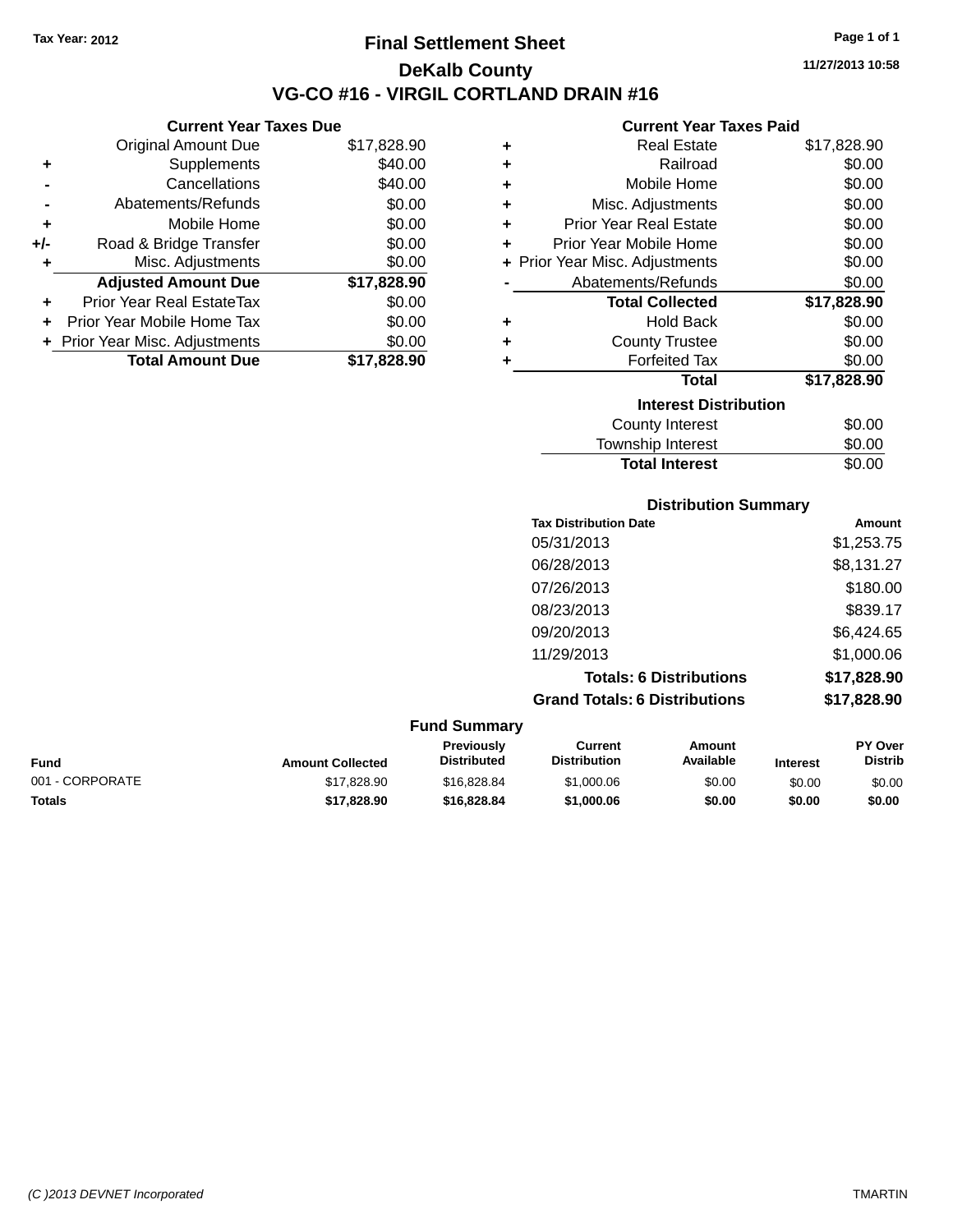# **Final Settlement Sheet Tax Year: 2012 Page 1 of 1 DeKalb County VI-AD #9 - VICTOR/ADAMS DRAINAGE #9**

**11/27/2013 10:58**

#### **Current Year Taxes Paid**

| <b>Current Year Taxes Due</b> |                              |  |  |  |  |  |  |
|-------------------------------|------------------------------|--|--|--|--|--|--|
| <b>Original Amount Due</b>    | \$1,036.58                   |  |  |  |  |  |  |
| Supplements                   | \$0.00                       |  |  |  |  |  |  |
| Cancellations                 | \$0.00                       |  |  |  |  |  |  |
| Abatements/Refunds            | \$0.00                       |  |  |  |  |  |  |
| Mobile Home                   | \$0.00                       |  |  |  |  |  |  |
| Road & Bridge Transfer        | \$0.00                       |  |  |  |  |  |  |
| Misc. Adjustments             | \$0.00                       |  |  |  |  |  |  |
| <b>Adjusted Amount Due</b>    | \$1,036.58                   |  |  |  |  |  |  |
| Prior Year Real EstateTax     | \$0.00                       |  |  |  |  |  |  |
| Prior Year Mobile Home Tax    | \$0.00                       |  |  |  |  |  |  |
|                               | \$0.00                       |  |  |  |  |  |  |
| <b>Total Amount Due</b>       | \$1,036.58                   |  |  |  |  |  |  |
|                               | Prior Year Misc. Adjustments |  |  |  |  |  |  |

| ٠ | <b>Real Estate</b>             | \$1,036.58 |
|---|--------------------------------|------------|
| ٠ | Railroad                       | \$0.00     |
| ÷ | Mobile Home                    | \$0.00     |
| ÷ | Misc. Adjustments              | \$0.00     |
| ٠ | <b>Prior Year Real Estate</b>  | \$0.00     |
| ٠ | Prior Year Mobile Home         | \$0.00     |
|   | + Prior Year Misc. Adjustments | \$0.00     |
|   | Abatements/Refunds             | \$0.00     |
|   | <b>Total Collected</b>         | \$1,036.58 |
|   |                                |            |
| ٠ | Hold Back                      | \$0.00     |
| ٠ | <b>County Trustee</b>          | \$0.00     |
| ٠ | <b>Forfeited Tax</b>           | \$0.00     |
|   | <b>Total</b>                   | \$1,036.58 |
|   | <b>Interest Distribution</b>   |            |
|   | <b>County Interest</b>         | \$0.00     |

| <b>Total Interest</b>        | \$0.00 |
|------------------------------|--------|
| <b>Distribution Summary</b>  |        |
| <b>Tax Distribution Date</b> | Amount |

|                     | Tax Distribution Date                | Amount     |
|---------------------|--------------------------------------|------------|
|                     | 05/31/2013                           | \$163.06   |
|                     | 06/28/2013                           | \$436.76   |
|                     | 09/20/2013                           | \$436.76   |
|                     | <b>Totals: 3 Distributions</b>       | \$1,036.58 |
|                     | <b>Grand Totals: 3 Distributions</b> | \$1,036.58 |
| <b>Fund Summary</b> |                                      |            |

| <b>Fund</b>     | <b>Amount Collected</b> | Previously<br><b>Distributed</b> | Current<br><b>Distribution</b> | Amount<br>Available | <b>Interest</b> | <b>PY Over</b><br><b>Distrib</b> |
|-----------------|-------------------------|----------------------------------|--------------------------------|---------------------|-----------------|----------------------------------|
| 001 - CORPORATE | \$1.036.58              | \$1.036.58                       | \$0.00                         | \$0.00              | \$0.00          | \$0.00                           |
| <b>Totals</b>   | \$1.036.58              | \$1,036.58                       | \$0.00                         | \$0.00              | \$0.00          | \$0.00                           |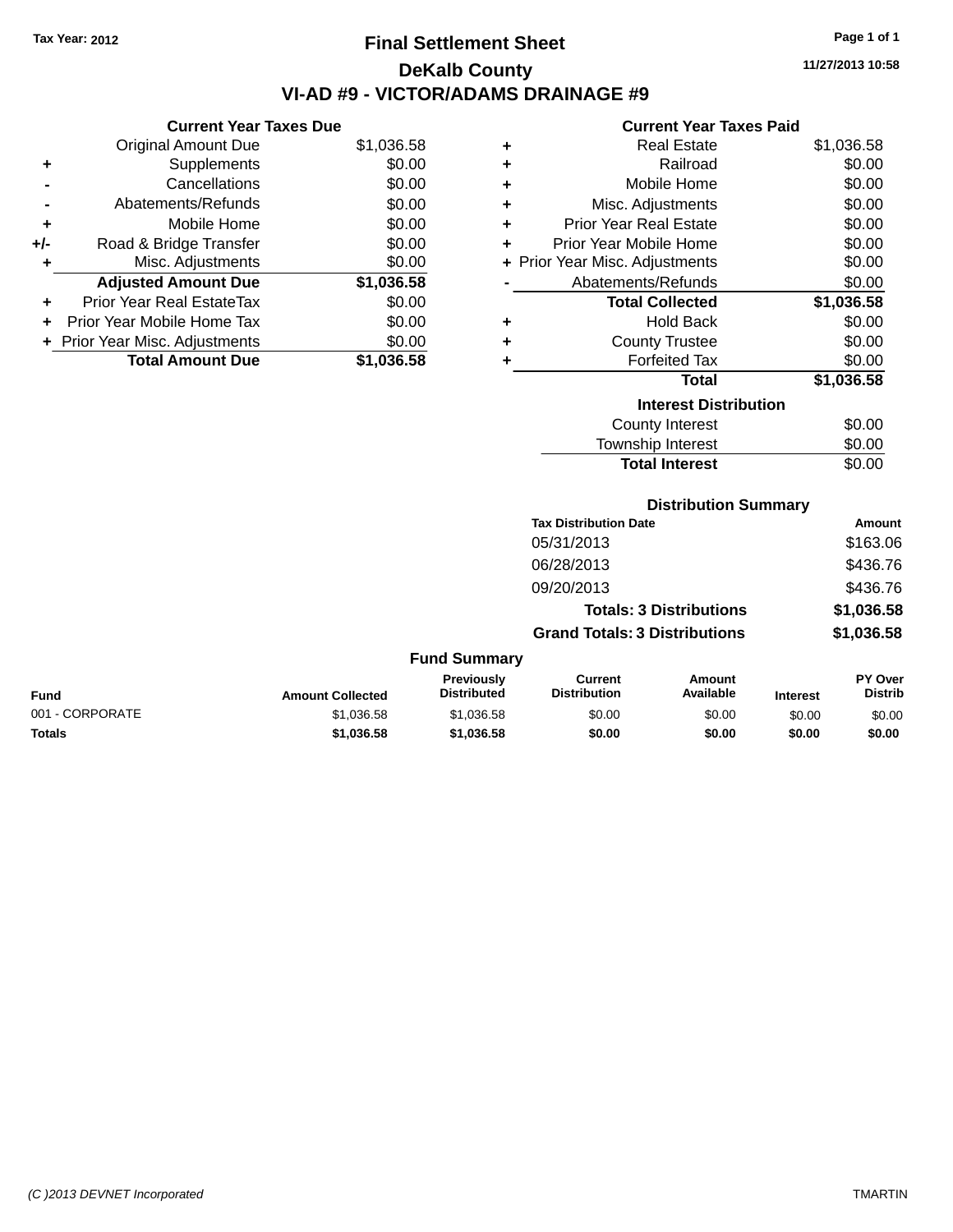# **Final Settlement Sheet Tax Year: 2012 Page 1 of 1 DeKalb County VI-CL #14 - VICTOR-CLINTON DRAINAGE**

**11/27/2013 10:58**

### **Current Year Taxes Paid**

|     | <b>Current Year Taxes Due</b>  |            |  |  |  |  |
|-----|--------------------------------|------------|--|--|--|--|
|     | <b>Original Amount Due</b>     | \$4,211.98 |  |  |  |  |
| ٠   | Supplements                    | \$0.00     |  |  |  |  |
|     | Cancellations                  | \$0.00     |  |  |  |  |
|     | Abatements/Refunds             | \$0.00     |  |  |  |  |
| ٠   | Mobile Home                    | \$0.00     |  |  |  |  |
| +/- | Road & Bridge Transfer         | \$0.00     |  |  |  |  |
| ٠   | Misc. Adjustments              | \$0.00     |  |  |  |  |
|     | <b>Adjusted Amount Due</b>     | \$4,211.98 |  |  |  |  |
| ٠   | Prior Year Real EstateTax      | \$0.00     |  |  |  |  |
| ÷   | Prior Year Mobile Home Tax     | \$0.00     |  |  |  |  |
|     | + Prior Year Misc. Adjustments | \$0.00     |  |  |  |  |
|     | <b>Total Amount Due</b>        | \$4.211.98 |  |  |  |  |
|     |                                |            |  |  |  |  |

| ٠ | <b>Real Estate</b>             | \$4,211.98 |
|---|--------------------------------|------------|
| ٠ | Railroad                       | \$0.00     |
| ٠ | Mobile Home                    | \$0.00     |
| ٠ | Misc. Adjustments              | \$0.00     |
| ÷ | Prior Year Real Estate         | \$0.00     |
| ÷ | Prior Year Mobile Home         | \$0.00     |
|   | + Prior Year Misc. Adjustments | \$0.00     |
|   | Abatements/Refunds             | \$0.00     |
|   | <b>Total Collected</b>         | \$4,211.98 |
| ٠ | <b>Hold Back</b>               | \$0.00     |
| ٠ | <b>County Trustee</b>          | \$0.00     |
| ٠ | <b>Forfeited Tax</b>           | \$0.00     |
|   | <b>Total</b>                   | \$4,211.98 |
|   | <b>Interest Distribution</b>   |            |
|   | <b>County Interest</b>         | \$0.00     |
|   | Township Interest              | \$0.00     |
|   | <b>Total Interest</b>          | \$0.00     |

**Tax Distribution Date Amount** 05/31/2013 \$1,498.22 06/28/2013 \$1,544.55 07/26/2013 \$60.00 09/20/2013 \$1,079.21 11/29/2013 \$30.00 **Totals: 5 Distributions \$4,211.98 Grand Totals: 5 Distributions \$4,211.98**

**Distribution Summary**

| <b>Fund Summary</b> |                         |                                  |                                |                     |                 |                           |
|---------------------|-------------------------|----------------------------------|--------------------------------|---------------------|-----------------|---------------------------|
| Fund                | <b>Amount Collected</b> | Previously<br><b>Distributed</b> | Current<br><b>Distribution</b> | Amount<br>Available | <b>Interest</b> | PY Over<br><b>Distrib</b> |
| 001 - CORPORATE     | \$4.211.98              | \$4.181.98                       | \$30.00                        | \$0.00              | \$0.00          | \$0.00                    |
| <b>Totals</b>       | \$4,211.98              | \$4.181.98                       | \$30.00                        | \$0.00              | \$0.00          | \$0.00                    |